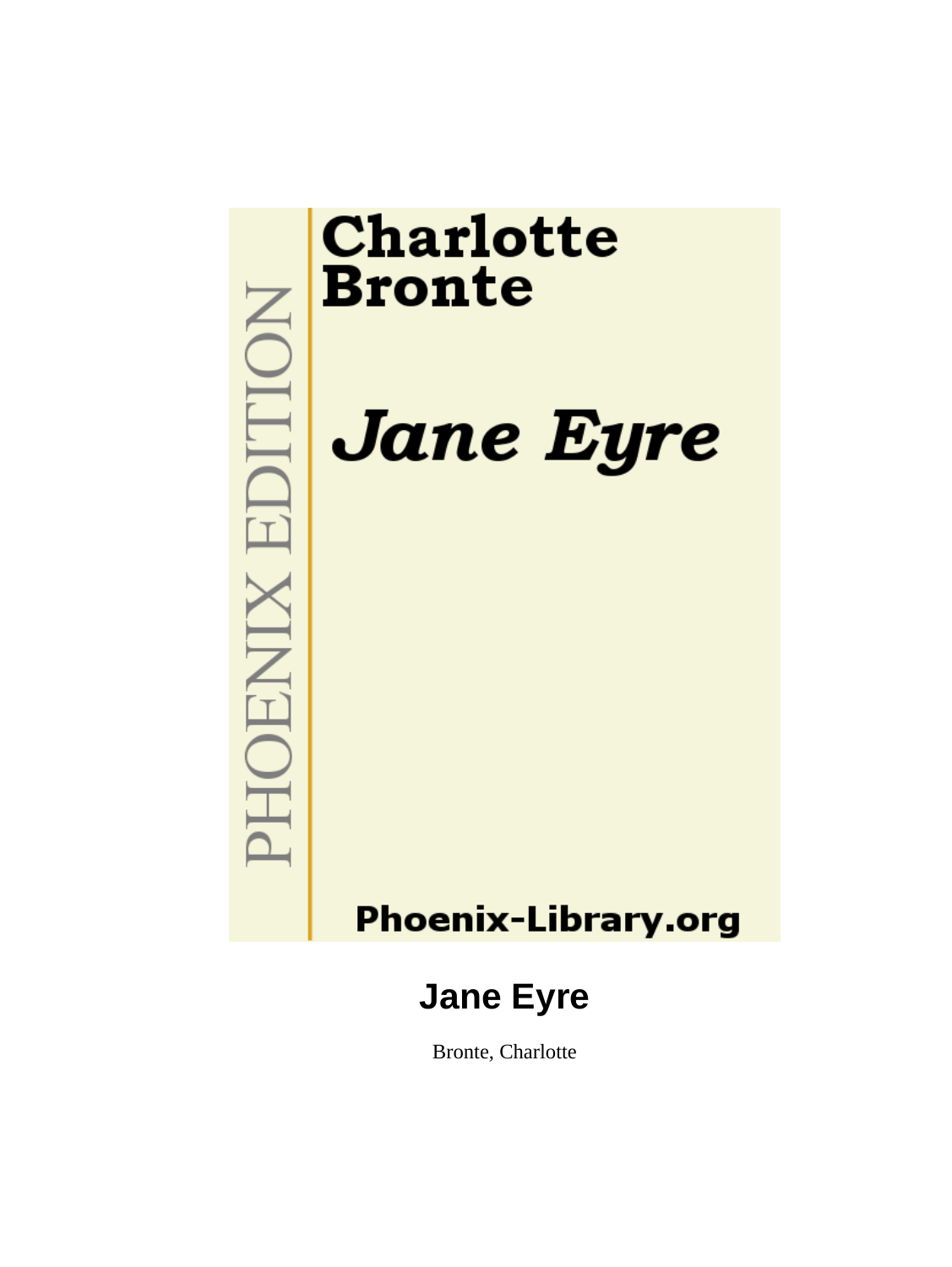[Table Of Content](#page-434-0) [About Phoenix−Edition](#page-436-0) **[Copyright](#page-437-0)**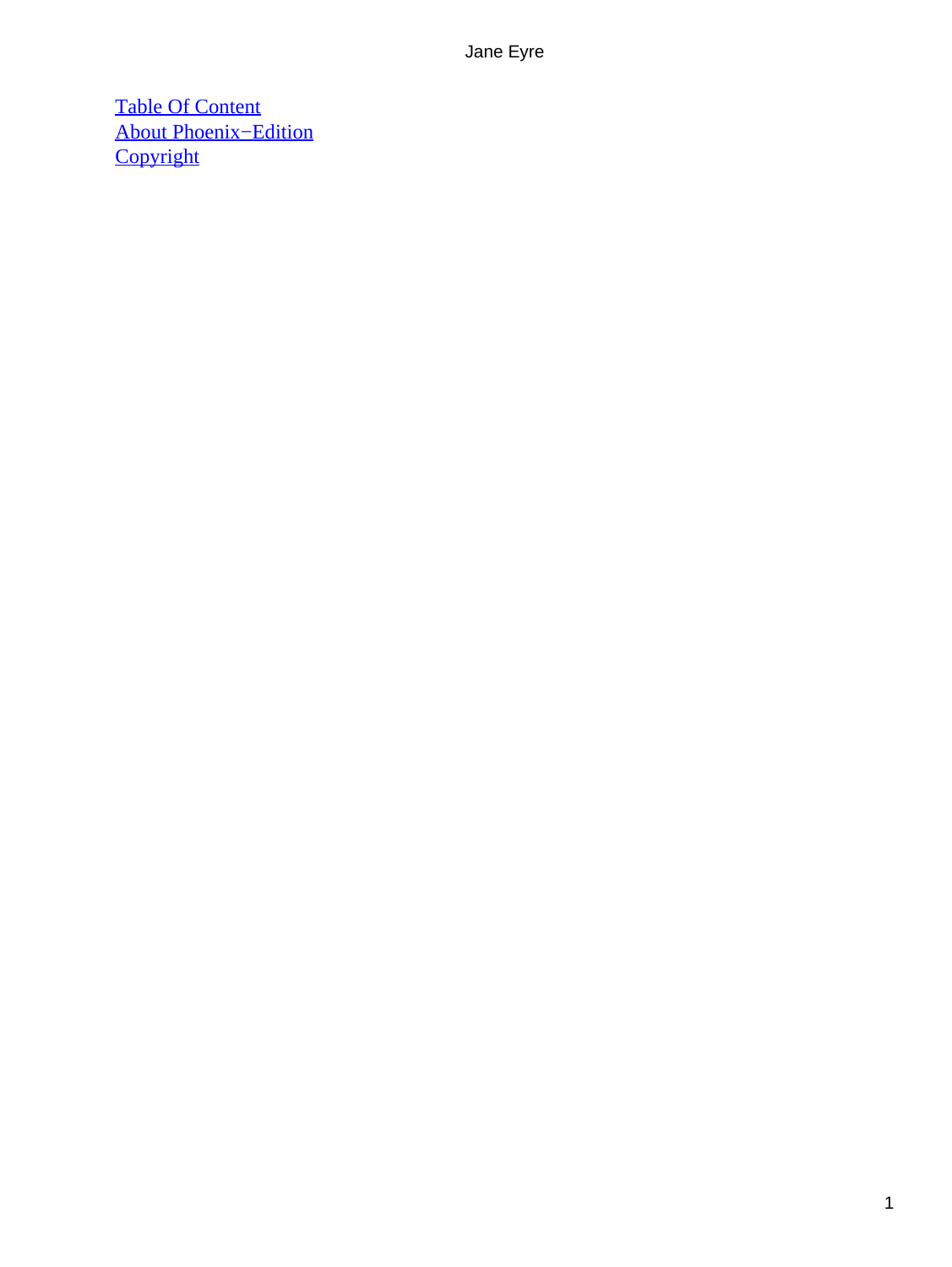# *J*ane Eyre by Charlotte Bronte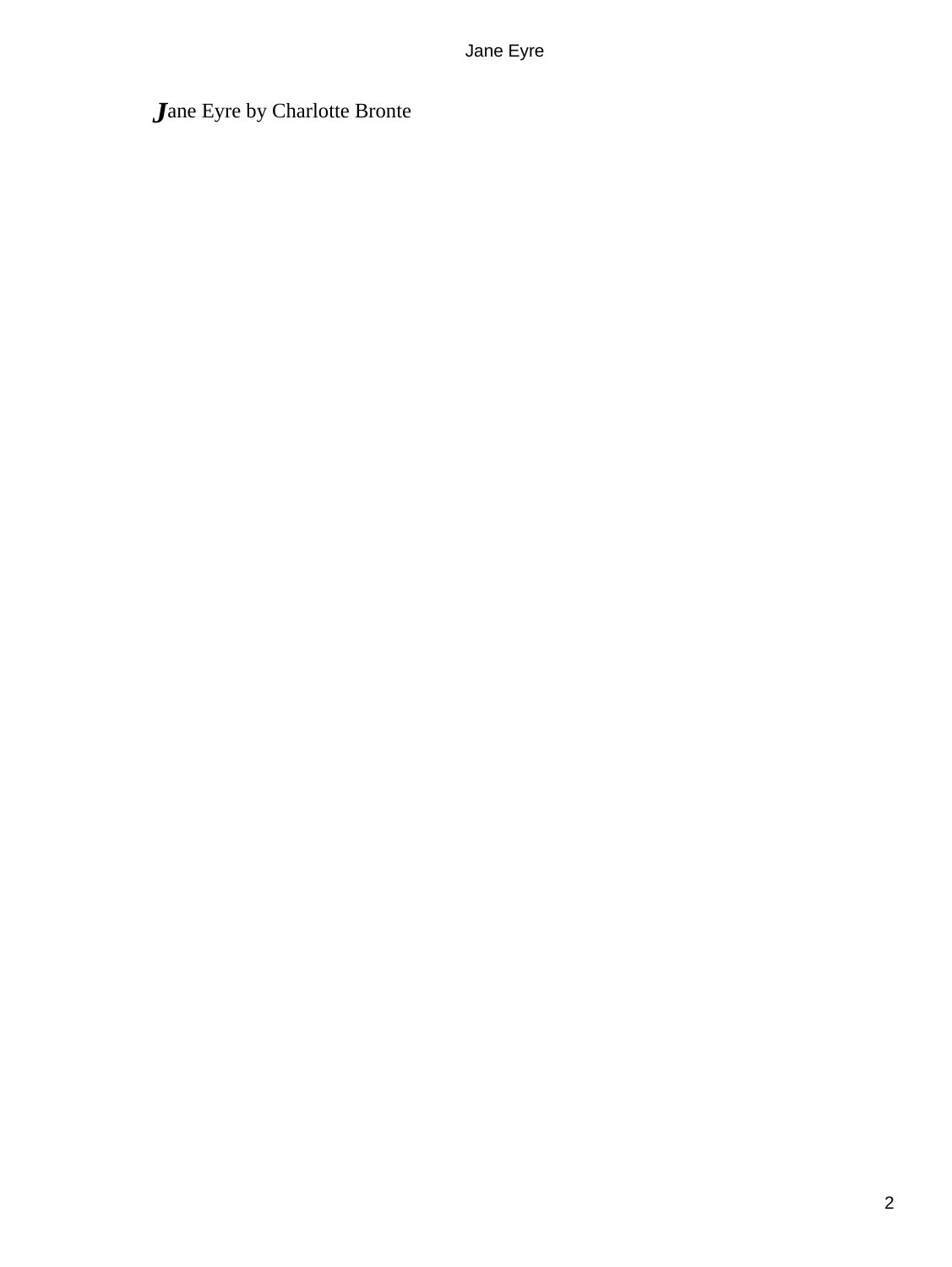# **[PREFACE](#page-434-0)**

*A* preface to the first edition of «Jane Eyre» being unnecessary, I gave none: this second edition demands a few words both of acknowledgment and miscellaneous remark.

My thanks are due in three quarters.

To the Public, for the indulgent ear it has inclined to a plain tale with few pretensions.

To the Press, for the fair field its honest suffrage has opened to an obscure aspirant.

 To my Publishers, for the aid their tact, their energy, their practical sense and frank liberality have afforded an unknown and unrecommended Author.

 The Press and the Public are but vague personifications for me, and I must thank them in vague terms; but my Publishers are definite: so are certain generous critics who have encouraged me as only large−hearted and high−minded men know how to encourage a struggling stranger; to them, i.e., to my Publishers and the select Reviewers, I say cordially, Gentlemen, I thank you from my heart.

 Having thus acknowledged what I owe those who have aided and approved me, I turn to another class; a small one, so far as I know, but not, therefore, to be overlooked. I mean the timorous or carping few who doubt the tendency of such books as «Jane Eyre:» in whose eyes whatever is unusual is wrong; whose ears detect in each protest against bigotry – that parent of crime – an insult to piety, that regent of God on earth. I would suggest to such doubters certain obvious distinctions; I would remind them of certain simple truths.

 Conventionality is not morality. Self−righteousness is not religion. To attack the first is not to assail the last. To pluck the mask from the face of the Pharisee, is not to lift an impious hand to the Crown of Thorns.

 These things and deeds are diametrically opposed: they are as distinct as is vice from virtue. Men too often confound them: they should not be confounded: appearance should not be mistaken for truth; narrow human doctrines, that only tend to elate and magnify a few, should not be substituted for the world−redeeming creed of Christ. There is – I repeat it – a difference; and it is a good, and not a bad action to mark broadly and clearly the line of separation between them.

 The world may not like to see these ideas dissevered, for it has been accustomed to blend them; finding it convenient to make external show pass for sterling worth – to let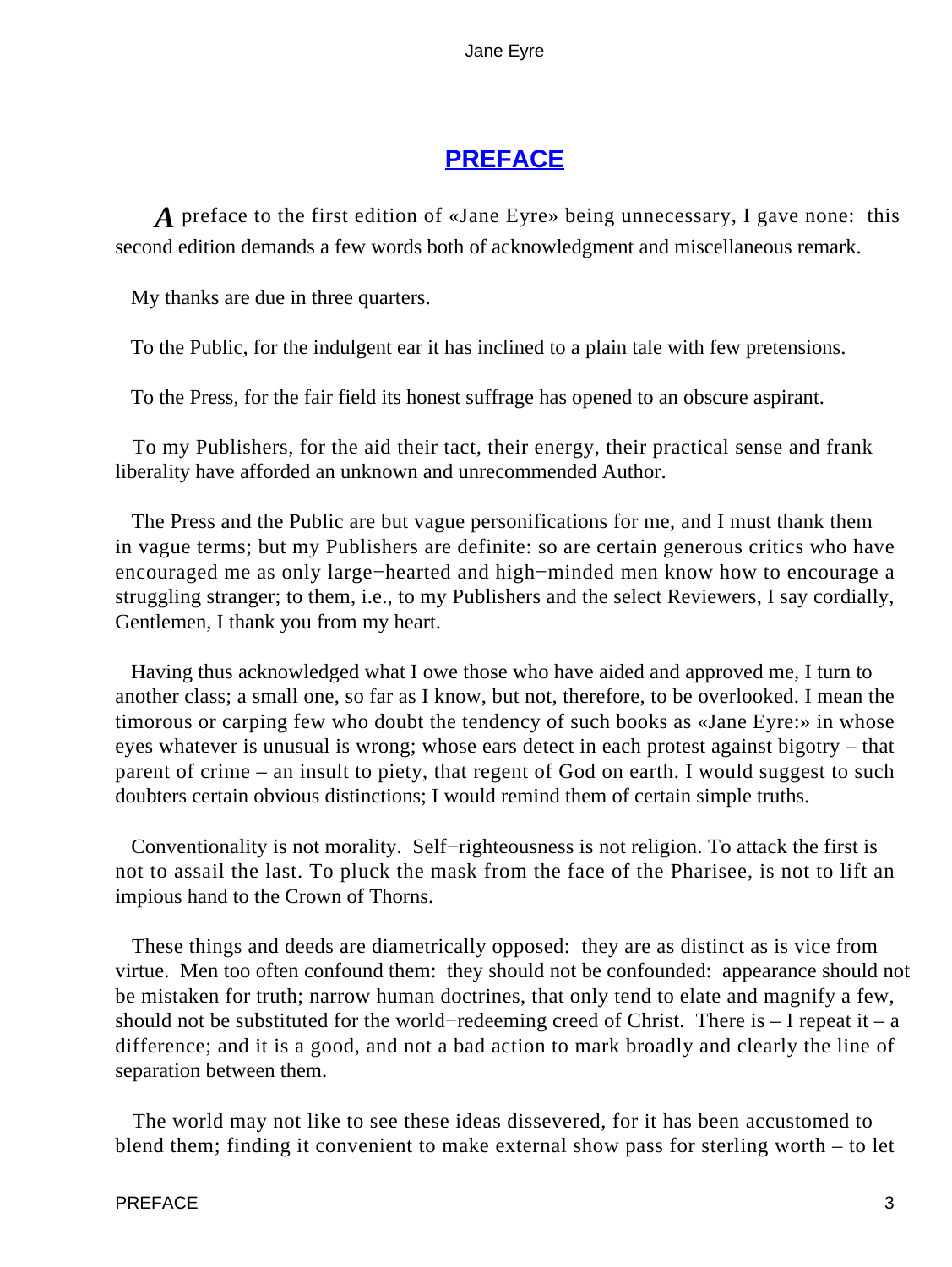white−washed walls vouch for clean shrines. It may hate him who dares to scrutinise and expose – to rase the gilding, and show base metal under it – to penetrate the sepulchre, and reveal charnel relics: but hate as it will, it is indebted to him.

 Ahab did not like Micaiah, because he never prophesied good concerning him, but evil; probably he liked the sycophant son of Chenaannah better; yet might Ahab have escaped a bloody death, had he but stopped his ears to flattery, and opened them to faithful counsel.

 There is a man in our own days whose words are not framed to tickle delicate ears: who, to my thinking, comes before the great ones of society, much as the son of Imlah came before the throned Kings of Judah and Israel; and who speaks truth as deep, with a power as prophet−like and as vital – a mien as dauntless and as daring. Is the satirist of «Vanity Fair» admired in high places? I cannot tell; but I think if some of those amongst whom he hurls the Greek fire of his sarcasm, and over whom he flashes the levin−brand of his denunciation, were to take his warnings in time – they or their seed might yet escape a fatal Rimoth−Gilead.

 Why have I alluded to this man? I have alluded to him, Reader, because I think I see in him an intellect profounder and more unique than his contemporaries have yet recognised; because I regard him as the first social regenerator of the day – as the very master of that working corps who would restore to rectitude the warped system of things; because I think no commentator on his writings has yet found the comparison that suits him, the terms which rightly characterise his talent. They say he is like Fielding: they talk of his wit, humour, comic powers. He resembles Fielding as an eagle does a vulture: Fielding could stoop on carrion, but Thackeray never does. His wit is bright, his humour attractive, but both bear the same relation to his serious genius that the mere lambent sheet−lightning playing under the edge of the summer−cloud does to the electric death−spark hid in its womb. Finally, I have alluded to Mr. Thackeray, because to him – if he will accept the tribute of a total stranger – I have dedicated this second edition of «JANE EYRE.»

### **CURRER BELL.**

December 21st, 1847.

### **NOTE TO THE THIRD EDITION**

 I avail myself of the opportunity which a third edition of «Jane Eyre» affords me, of again addressing a word to the Public, to explain that my claim to the title of novelist rests on this one work alone. If, therefore, the authorship of other works of fiction has been attributed to me, an honour is awarded where it is not merited; and consequently, denied where it is justly due.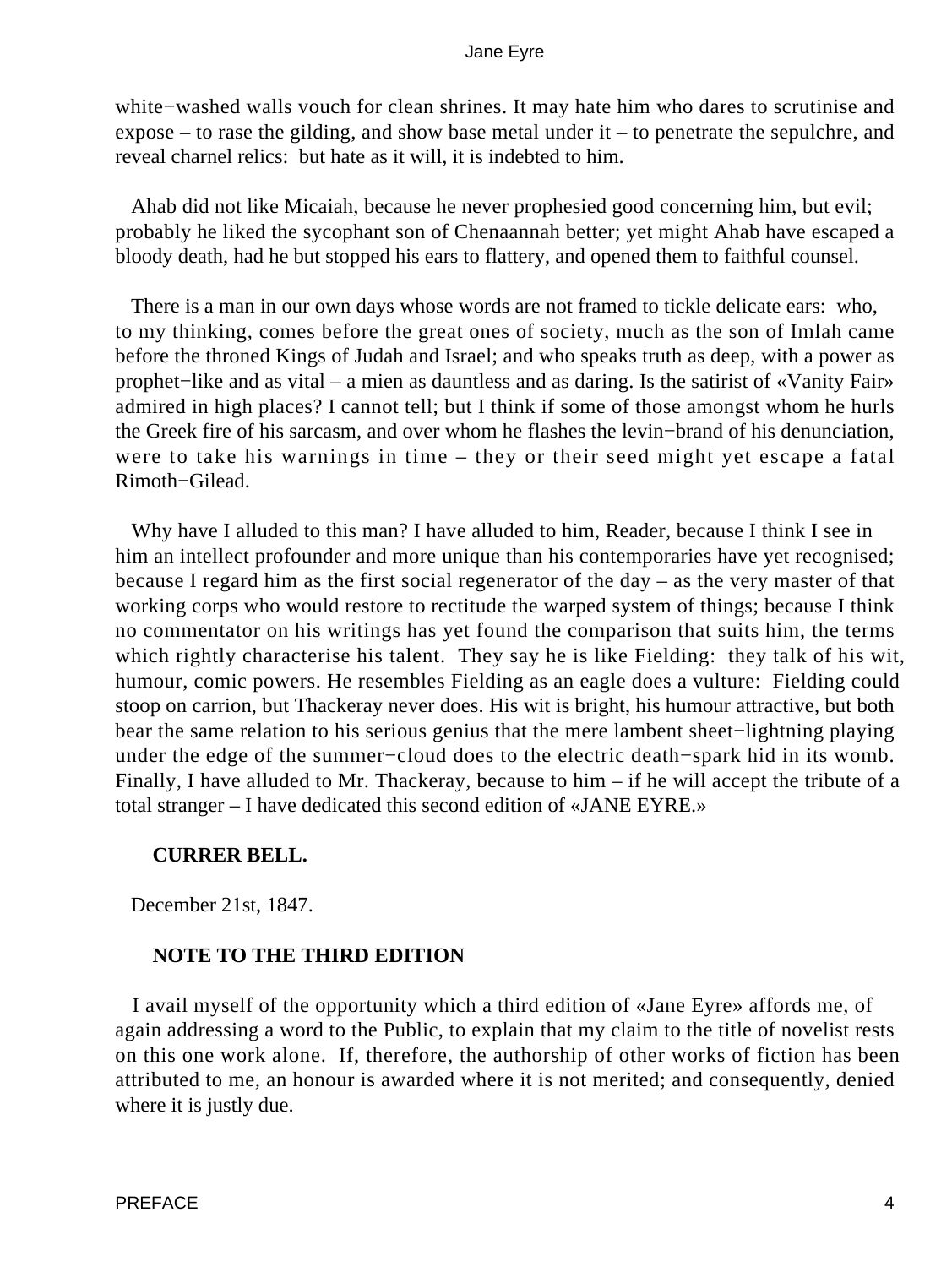This explanation will serve to rectify mistakes which may already have been made, and to prevent future errors.

### **CURRER BELL.**

April 13th, 1848.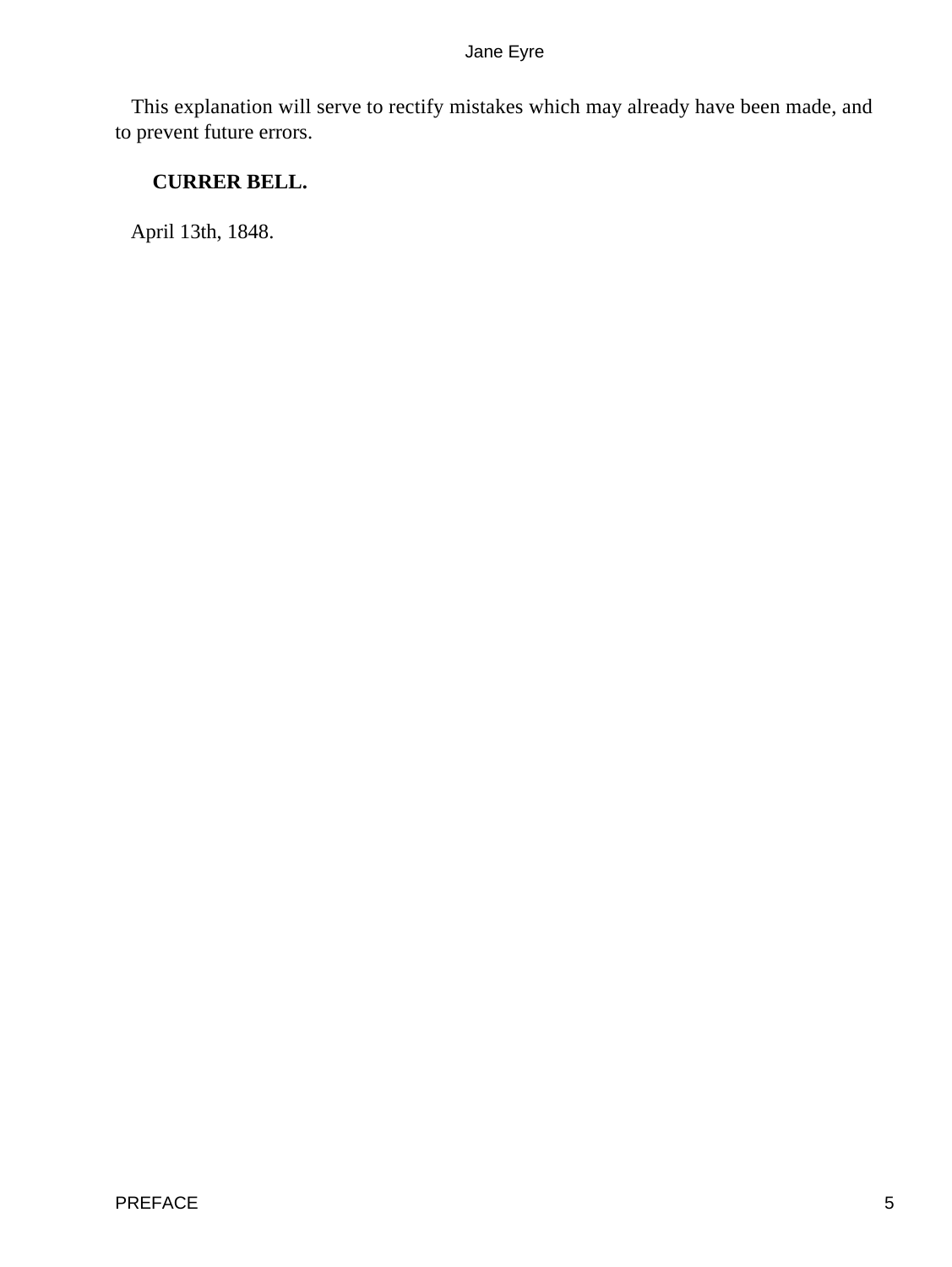# **[CHAPTER I](#page-434-0)**

**There was no possibility of taking a walk that day. We had been wandering, indeed, in** the leafless shrubbery an hour in the morning; but since dinner (Mrs. Reed, when there was no company, dined early) the cold winter wind had brought with it clouds so sombre, and a rain so penetrating, that further out−door exercise was now out of the question.

 I was glad of it: I never liked long walks, especially on chilly afternoons: dreadful to me was the coming home in the raw twilight, with nipped fingers and toes, and a heart saddened by the chidings of Bessie, the nurse, and humbled by the consciousness of my physical inferiority to Eliza, John, and Georgiana Reed.

 The said Eliza, John, and Georgiana were now clustered round their mama in the drawing−room: she lay reclined on a sofa by the fireside, and with her darlings about her (for the time neither quarrelling nor crying) looked perfectly happy. Me, she had dispensed from joining the group; saying, «She regretted to be under the necessity of keeping me at a distance; but that until she heard from Bessie, and could discover by her own observation, that I was endeavouring in good earnest to acquire a more sociable and childlike disposition, a more attractive and sprightly manner – something lighter, franker, more natural, as it were – she really must exclude me from privileges intended only for contented, happy, little children.»

«What does Bessie say I have done?» I asked.

 «Jane, I don't like cavillers or questioners; besides, there is something truly forbidding in a child taking up her elders in that manner. Be seated somewhere; and until you can speak pleasantly, remain silent.»

 A breakfast−room adjoined the drawing−room, I slipped in there. It contained a bookcase: I soon possessed myself of a volume, taking care that it should be one stored with pictures. I mounted into the window−seat: gathering up my feet, I sat cross−legged, like a Turk; and, having drawn the red moreen curtain nearly close, I was shrined in double retirement.

 Folds of scarlet drapery shut in my view to the right hand; to the left were the clear panes of glass, protecting, but not separating me from the drear November day. At intervals, while turning over the leaves of my book, I studied the aspect of that winter afternoon. Afar, it offered a pale blank of mist and cloud; near a scene of wet lawn and storm−beat shrub, with ceaseless rain sweeping away wildly before a long and lamentable blast.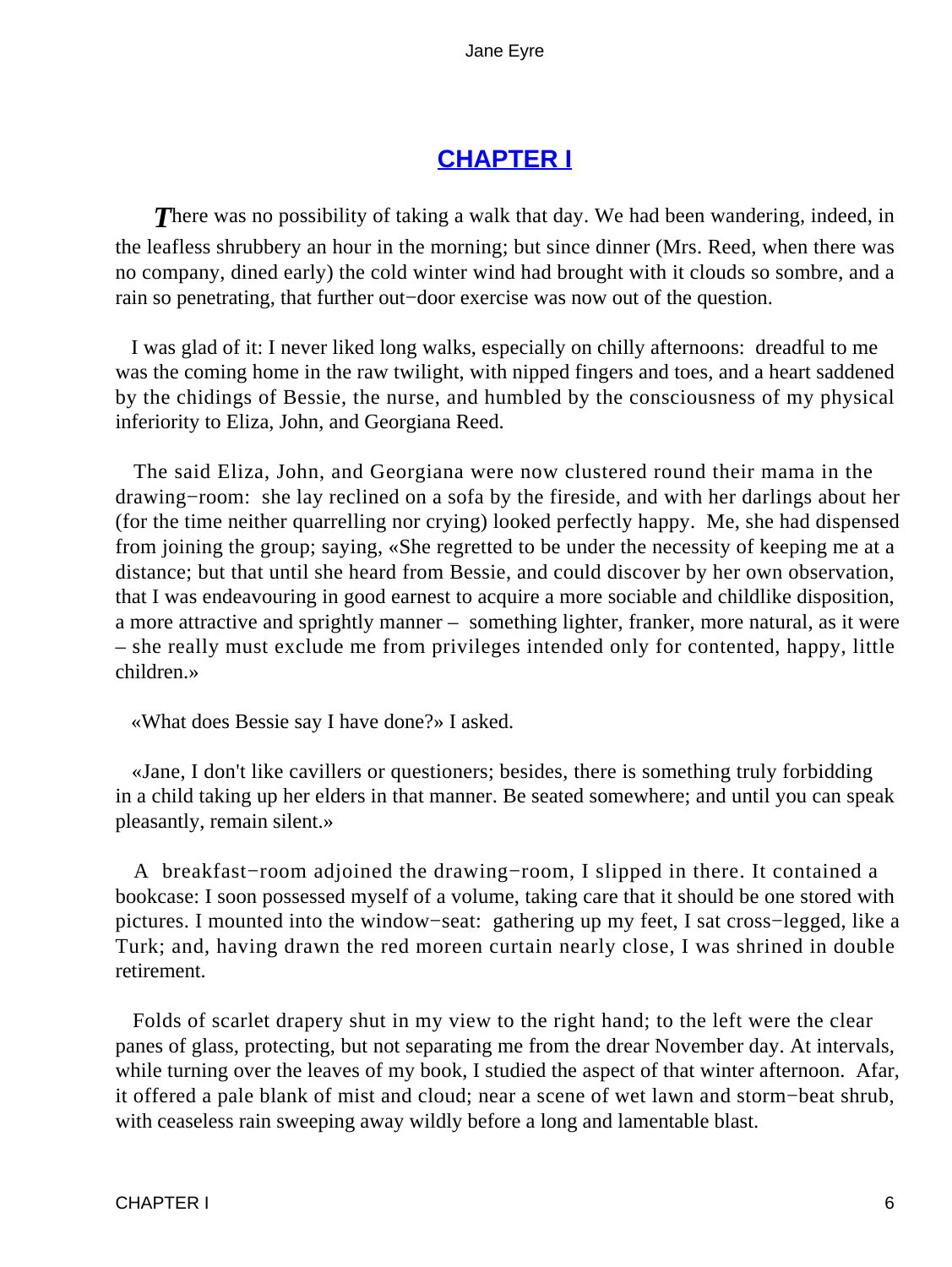I returned to my book – Bewick's History of British Birds: the letterpress thereof I cared little for, generally speaking; and yet there were certain introductory pages that, child as I was, I could not pass quite as a blank. They were those which treat of the haunts of sea−fowl; of «the solitary rocks and promontories» by them only inhabited; of the coast of Norway, studded with isles from its southern extremity, the Lindeness, or Naze, to the North Cape −

 «Where the Northern Ocean, in vast whirls, Boils round the naked, melancholy isles Of farthest Thule; and the Atlantic surge Pours in among the stormy Hebrides.»

 Nor could I pass unnoticed the suggestion of the bleak shores of Lapland, Siberia, Spitzbergen, Nova Zembla, Iceland, Greenland, with «the vast sweep of the Arctic Zone, and those forlorn regions of dreary space, – that reservoir of frost and snow, where firm fields of ice, the accumulation of centuries of winters, glazed in Alpine heights above heights, surround the pole, and concentre the multiplied rigours of extreme cold.» Of these death−white realms I formed an idea of my own: shadowy, like all the half−comprehended notions that float dim through children's brains, but strangely impressive. The words in these introductory pages connected themselves with the succeeding vignettes, and gave significance to the rock standing up alone in a sea of billow and spray; to the broken boat stranded on a desolate coast; to the cold and ghastly moon glancing through bars of cloud at a wreck just sinking.

 I cannot tell what sentiment haunted the quite solitary churchyard, with its inscribed headstone; its gate, its two trees, its low horizon, girdled by a broken wall, and its newly−risen crescent, attesting the hour of eventide.

The two ships becalmed on a torpid sea, I believed to be marine phantoms.

 The fiend pinning down the thief's pack behind him, I passed over quickly: it was an object of terror.

 So was the black horned thing seated aloof on a rock, surveying a distant crowd surrounding a gallows.

 Each picture told a story; mysterious often to my undeveloped understanding and imperfect feelings, yet ever profoundly interesting: as interesting as the tales Bessie sometimes narrated on winter evenings, when she chanced to be in good humour; and when, having brought her ironing−table to the nursery hearth, she allowed us to sit about it, and while she got up Mrs. Reed's lace frills, and crimped her nightcap borders, fed our eager attention with passages of love and adventure taken from old fairy tales and other ballads; or (as at a later period I discovered) from the pages of Pamela, and Henry, Earl of Moreland.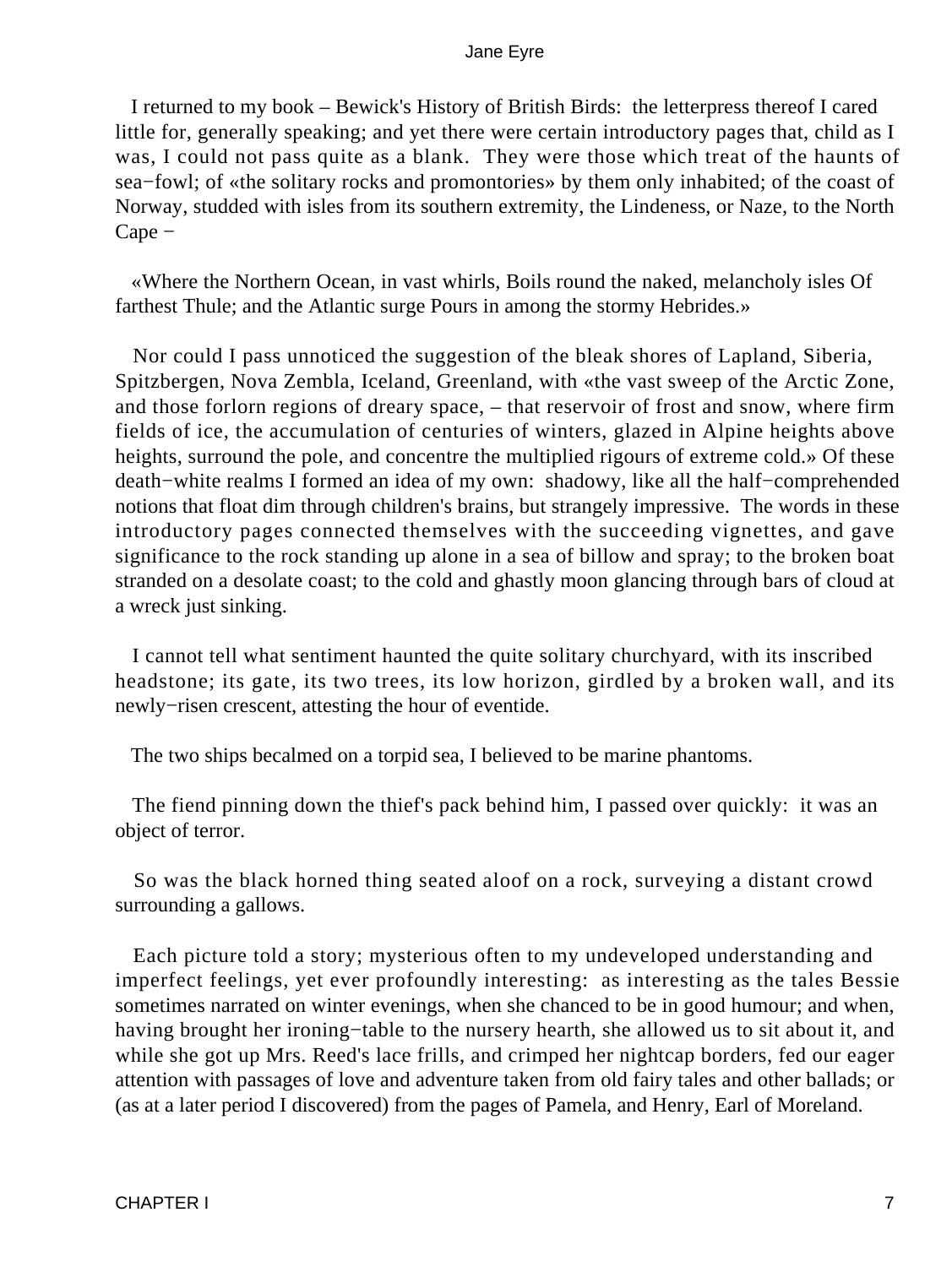With Bewick on my knee, I was then happy: happy at least in my way. I feared nothing but interruption, and that came too soon. The breakfast−room door opened.

 «Boh! Madam Mope!» cried the voice of John Reed; then he paused: he found the room apparently empty.

 «Where the dickens is she!» he continued. «Lizzy! Georgy! (calling to his sisters) Joan is not here: tell mama she is run out into the rain – bad animal!»

 «It is well I drew the curtain,» thought I; and I wished fervently he might not discover my hiding−place: nor would John Reed have found it out himself; he was not quick either of vision or conception; but Eliza just put her head in at the door, and said at once −

«She is in the window−seat, to be sure, Jack.»

 And I came out immediately, for I trembled at the idea of being dragged forth by the said Jack.

«What do you want?» I asked, with awkward diffidence.

 «Say, 'What do you want, Master Reed?'» was the answer. «I want you to come here;» and seating himself in an arm−chair, he intimated by a gesture that I was to approach and stand before him.

 John Reed was a schoolboy of fourteen years old; four years older than I, for I was but ten: large and stout for his age, with a dingy and unwholesome skin; thick lineaments in a spacious visage, heavy limbs and large extremities. He gorged himself habitually at table, which made him bilious, and gave him a dim and bleared eye and flabby cheeks. He ought now to have been at school; but his mama had taken him home for a month or two, «on account of his delicate health.» Mr. Miles, the master, affirmed that he would do very well if he had fewer cakes and sweetmeats sent him from home; but the mother's heart turned from an opinion so harsh, and inclined rather to the more refined idea that John's sallowness was owing to over−application and, perhaps, to pining after home.

 John had not much affection for his mother and sisters, and an antipathy to me. He bullied and punished me; not two or three times in the week, nor once or twice in the day, but continually: every nerve I had feared him, and every morsel of flesh in my bones shrank when he came near. There were moments when I was bewildered by the terror he inspired, because I had no appeal whatever against either his menaces or his inflictions; the servants did not like to offend their young master by taking my part against him, and Mrs. Reed was blind and deaf on the subject: she never saw him strike or heard him abuse me, though he did both now and then in her very presence, more frequently, however, behind her back.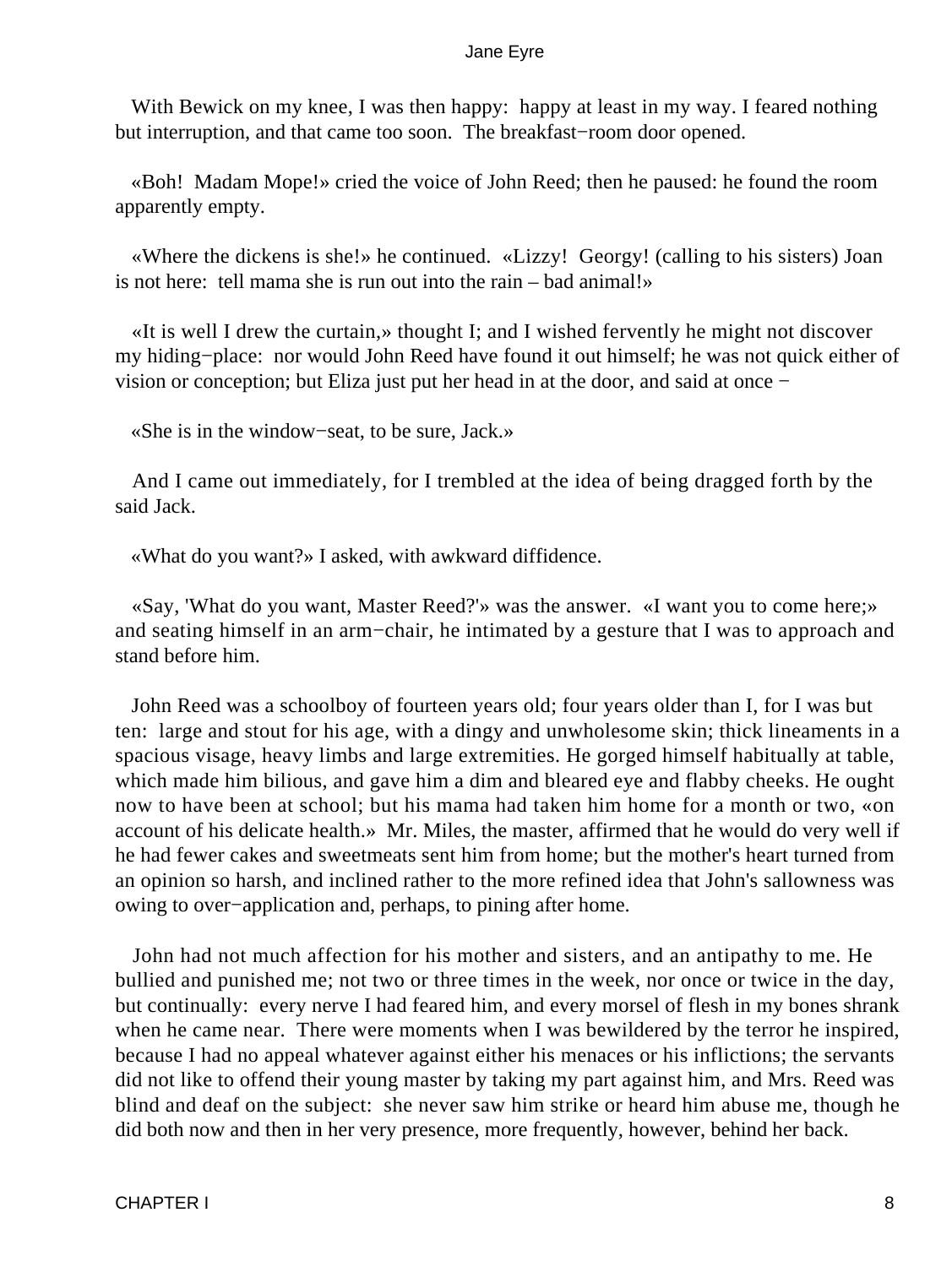Habitually obedient to John, I came up to his chair: he spent some three minutes in thrusting out his tongue at me as far as he could without damaging the roots: I knew he would soon strike, and while dreading the blow, I mused on the disgusting and ugly appearance of him who would presently deal it. I wonder if he read that notion in my face; for, all at once, without speaking, he struck suddenly and strongly. I tottered, and on regaining my equilibrium retired back a step or two from his chair.

 «That is for your impudence in answering mama awhile since,» said he, «and for your sneaking way of getting behind curtains, and for the look you had in your eyes two minutes since, you rat!»

 Accustomed to John Reed's abuse, I never had an idea of replying to it; my care was how to endure the blow which would certainly follow the insult.

«What were you doing behind the curtain?» he asked.

«I was reading.»

«Show the book.»

I returned to the window and fetched it thence.

 «You have no business to take our books; you are a dependent, mama says; you have no money; your father left you none; you ought to beg, and not to live here with gentlemen's children like us, and eat the same meals we do, and wear clothes at our mama's expense. Now, I'll teach you to rummage my bookshelves: for they ARE mine; all the house belongs to me, or will do in a few years. Go and stand by the door, out of the way of the mirror and the windows.»

 I did so, not at first aware what was his intention; but when I saw him lift and poise the book and stand in act to hurl it, I instinctively started aside with a cry of alarm: not soon enough, however; the volume was flung, it hit me, and I fell, striking my head against the door and cutting it. The cut bled, the pain was sharp: my terror had passed its climax; other feelings succeeded.

 «Wicked and cruel boy!» I said. «You are like a murderer – you are like a slave−driver – you are like the Roman emperors!»

 I had read Goldsmith's History of Rome, and had formed my opinion of Nero, Caligula, Also I had drawn parallels in silence, which I never thought thus to have declared aloud.

 «What! what!» he cried. «Did she say that to me? Did you hear her, Eliza and Georgiana? Won't I tell mama? but first  $-\infty$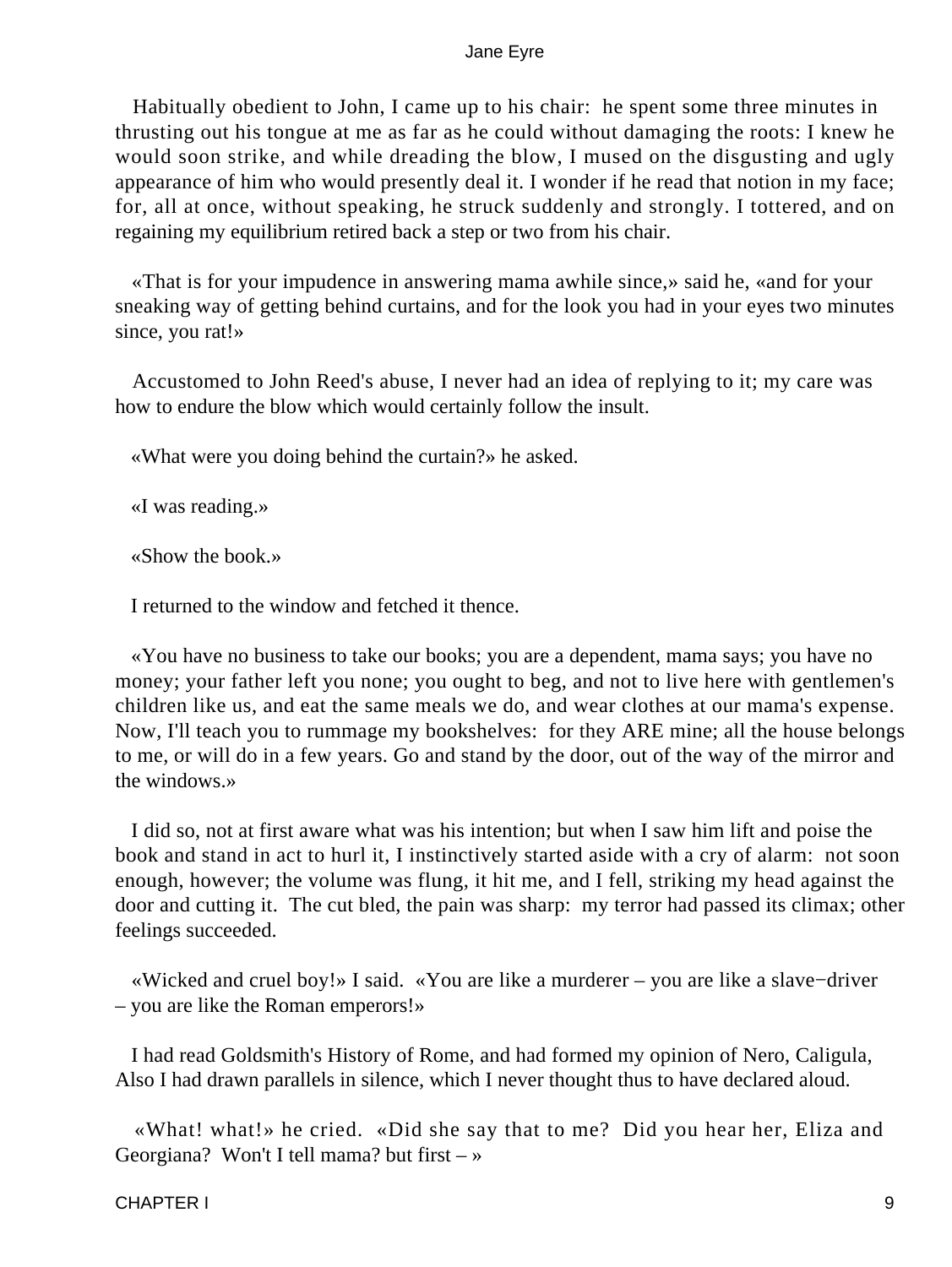He ran headlong at me: I felt him grasp my hair and my shoulder: he had closed with a desperate thing. I really saw in him a tyrant, a murderer. I felt a drop or two of blood from my head trickle down my neck, and was sensible of somewhat pungent suffering: these sensations for the time predominated over fear, and I received him in frantic sort. I don't very well know what I did with my hands, but he called me «Rat! Rat!» and bellowed out aloud. Aid was near him: Eliza and Georgiana had run for Mrs. Reed, who was gone upstairs: she now came upon the scene, followed by Bessie and her maid Abbot. We were parted: I heard the words −

«Dear! dear! What a fury to fly at Master John!»

«Did ever anybody see such a picture of passion!»

Then Mrs. Reed subjoined −

 «Take her away to the red−room, and lock her in there.» Four hands were immediately laid upon me, and I was borne upstairs.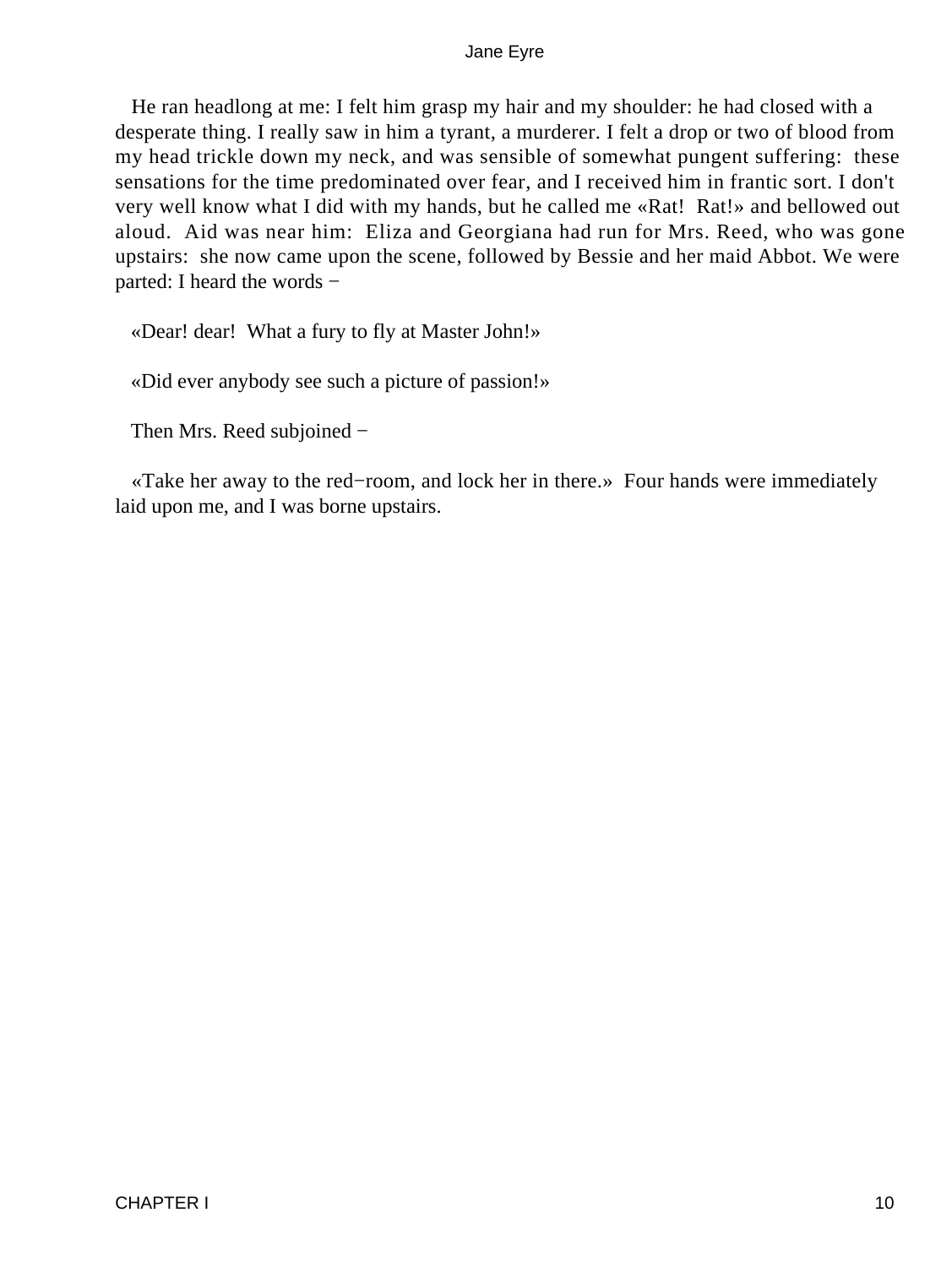# **[CHAPTER II](#page-434-0)**

*I* resisted all the way: a new thing for me, and a circumstance which greatly strengthened the bad opinion Bessie and Miss Abbot were disposed to entertain of me. The fact is, I was a trifle beside myself; or rather OUT of myself, as the French would say: I was conscious that a moment's mutiny had already rendered me liable to strange penalties, and, like any other rebel slave, I felt resolved, in my desperation, to go all lengths.

«Hold her arms, Miss Abbot: she's like a mad cat.»

 «For shame! for shame!» cried the lady's−maid. «What shocking conduct, Miss Eyre, to strike a young gentleman, your benefactress's son! Your young master.»

«Master! How is he my master? Am I a servant?»

 «No; you are less than a servant, for you do nothing for your keep. There, sit down, and think over your wickedness.»

 They had got me by this time into the apartment indicated by Mrs. Reed, and had thrust me upon a stool: my impulse was to rise from it like a spring; their two pair of hands arrested me instantly.

 «If you don't sit still, you must be tied down,» said Bessie. «Miss Abbot, lend me your garters; she would break mine directly.»

 Miss Abbot turned to divest a stout leg of the necessary ligature. This preparation for bonds, and the additional ignominy it inferred, took a little of the excitement out of me.

«Don't take them off,» I cried; «I will not stir.»

In guarantee whereof, I attached myself to my seat by my hands.

 «Mind you don't,» said Bessie; and when she had ascertained that I was really subsiding, she loosened her hold of me; then she and Miss Abbot stood with folded arms, looking darkly and doubtfully on my face, as incredulous of my sanity.

«She never did so before,» at last said Bessie, turning to the Abigail.

 «But it was always in her,» was the reply. «I've told Missis often my opinion about the child, and Missis agreed with me. She's an underhand little thing: I never saw a girl of her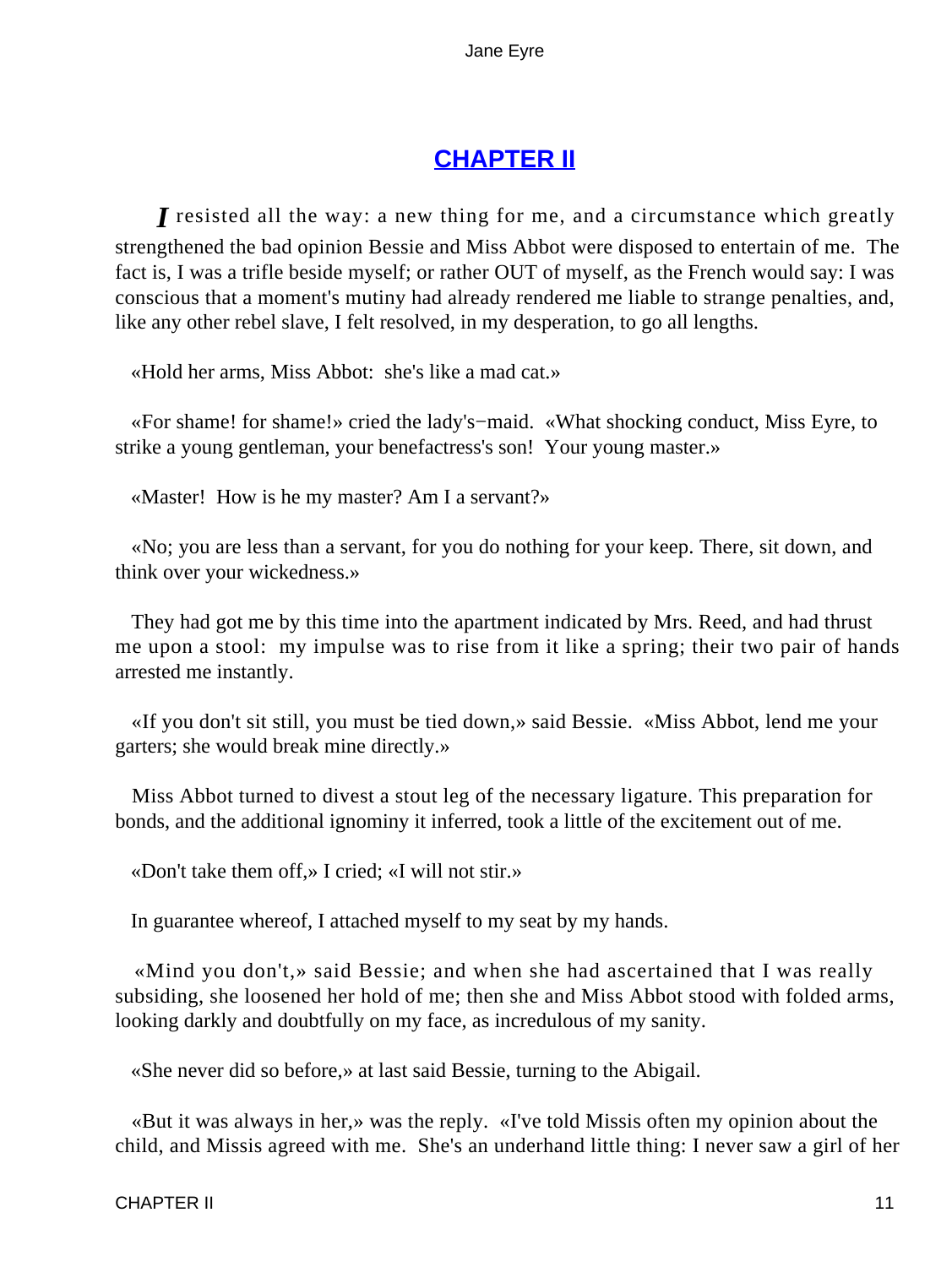age with so much cover.»

 Bessie answered not; but ere long, addressing me, she said – «You ought to be aware, Miss, that you are under obligations to Mrs. Reed: she keeps you: if she were to turn you off, you would have to go to the poorhouse.»

 I had nothing to say to these words: they were not new to me: my very first recollections of existence included hints of the same kind. This reproach of my dependence had become a vague sing−song in my ear: very painful and crushing, but only half intelligible. Miss Abbot joined in −

 «And you ought not to think yourself on an equality with the Misses Reed and Master Reed, because Missis kindly allows you to be brought up with them. They will have a great deal of money, and you will have none: it is your place to be humble, and to try to make yourself agreeable to them.»

 «What we tell you is for your good,» added Bessie, in no harsh voice, «you should try to be useful and pleasant, then, perhaps, you would have a home here; but if you become passionate and rude, Missis will send you away, I am sure.»

 «Besides,» said Miss Abbot, «God will punish her: He might strike her dead in the midst of her tantrums, and then where would she go? Come, Bessie, we will leave her: I wouldn't have her heart for anything. Say your prayers, Miss Eyre, when you are by yourself; for if you don't repent, something bad might be permitted to come down the chimney and fetch you away.»

They went, shutting the door, and locking it behind them.

 The red−room was a square chamber, very seldom slept in, I might say never, indeed, unless when a chance influx of visitors at Gateshead Hall rendered it necessary to turn to account all the accommodation it contained: yet it was one of the largest and stateliest chambers in the mansion. A bed supported on massive pillars of mahogany, hung with curtains of deep red damask, stood out like a tabernacle in the centre; the two large windows, with their blinds always drawn down, were half shrouded in festoons and falls of similar drapery; the carpet was red; the table at the foot of the bed was covered with a crimson cloth; the walls were a soft fawn colour with a blush of pink in it; the wardrobe, the toilet−table, the chairs were of darkly polished old mahogany. Out of these deep surrounding shades rose high, and glared white, the piled−up mattresses and pillows of the bed, spread with a snowy Marseilles counterpane. Scarcely less prominent was an ample cushioned easy−chair near the head of the bed, also white, with a footstool before it; and looking, as I thought, like a pale throne.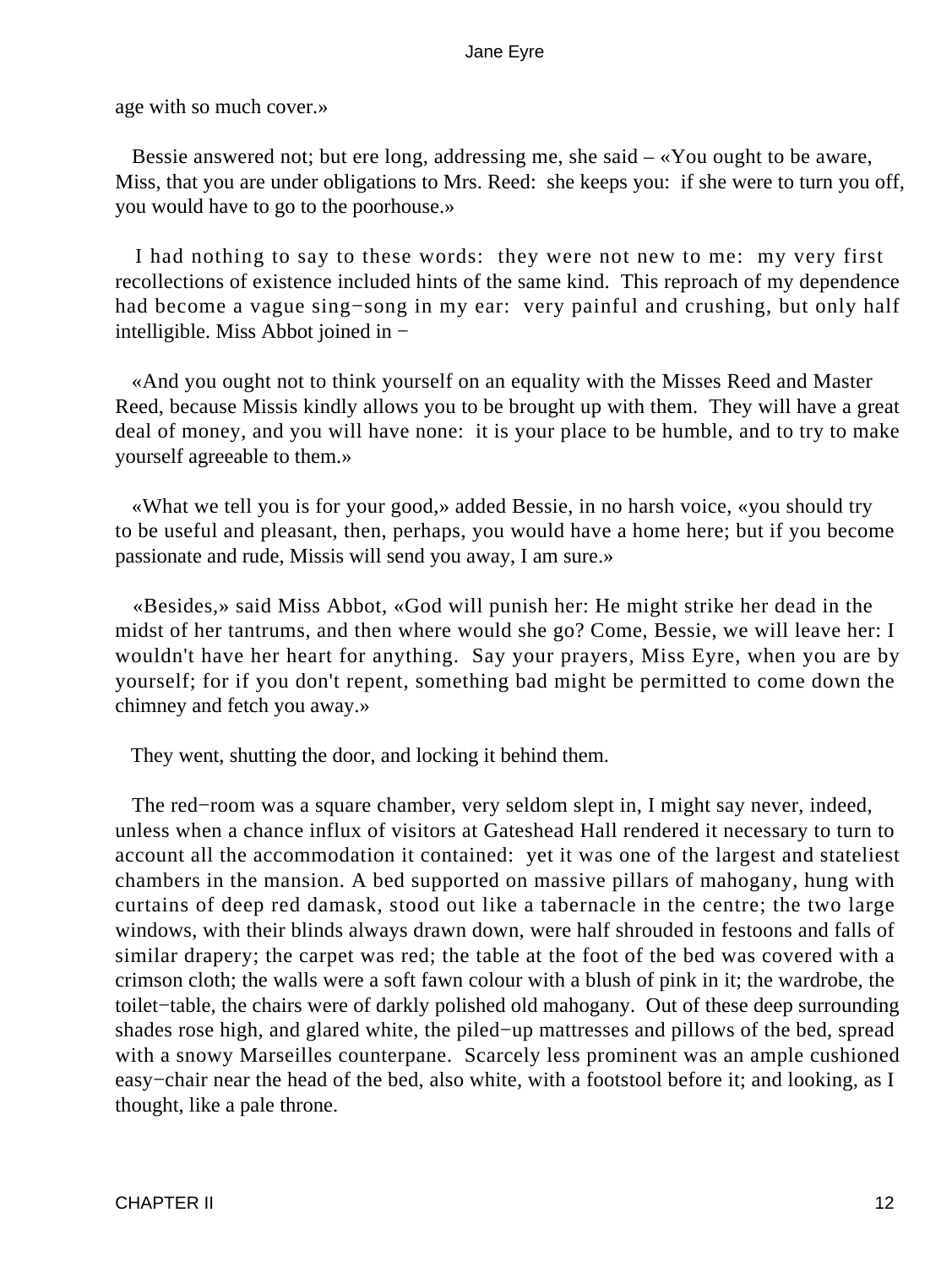This room was chill, because it seldom had a fire; it was silent, because remote from the nursery and kitchen; solemn, because it was known to be so seldom entered. The house−maid alone came here on Saturdays, to wipe from the mirrors and the furniture a week's quiet dust: and Mrs. Reed herself, at far intervals, visited it to review the contents of a certain secret drawer in the wardrobe, where were stored divers parchments, her jewel−casket, and a miniature of her deceased husband; and in those last words lies the secret of the red−room – the spell which kept it so lonely in spite of its grandeur.

 Mr. Reed had been dead nine years: it was in this chamber he breathed his last; here he lay in state; hence his coffin was borne by the undertaker's men; and, since that day, a sense of dreary consecration had guarded it from frequent intrusion.

 My seat, to which Bessie and the bitter Miss Abbot had left me riveted, was a low ottoman near the marble chimney−piece; the bed rose before me; to my right hand there was the high, dark wardrobe, with subdued, broken reflections varying the gloss of its panels; to my left were the muffled windows; a great looking−glass between them repeated the vacant majesty of the bed and room. I was not quite sure whether they had locked the door; and when I dared move, I got up and went to see. Alas! yes: no jail was ever more secure. Returning, I had to cross before the looking−glass; my fascinated glance involuntarily explored the depth it revealed. All looked colder and darker in that visionary hollow than in reality: and the strange little figure there gazing at me, with a white face and arms specking the gloom, and glittering eyes of fear moving where all else was still, had the effect of a real spirit: I thought it like one of the tiny phantoms, half fairy, half imp, Bessie's evening stories represented as coming out of lone, ferny dells in moors, and appearing before the eyes of belated travellers. I returned to my stool.

 Superstition was with me at that moment; but it was not yet her hour for complete victory: my blood was still warm; the mood of the revolted slave was still bracing me with its bitter vigour; I had to stem a rapid rush of retrospective thought before I quailed to the dismal present.

 All John Reed's violent tyrannies, all his sisters' proud indifference, all his mother's aversion, all the servants' partiality, turned up in my disturbed mind like a dark deposit in a turbid well. Why was I always suffering, always browbeaten, always accused, for ever condemned? Why could I never please? Why was it useless to try to win any one's favour? Eliza, who was headstrong and selfish, was respected. Georgiana, who had a spoiled temper, a very acrid spite, a captious and insolent carriage, was universally indulged. Her beauty, her pink cheeks and golden curls, seemed to give delight to all who looked at her, and to purchase indemnity for every fault. John no one thwarted, much less punished; though he twisted the necks of the pigeons, killed the little pea−chicks, set the dogs at the sheep, stripped the hothouse vines of their fruit, and broke the buds off the choicest plants in the conservatory: he called his mother «old girl,» too; sometimes reviled her for her dark skin, similar to his own; bluntly disregarded her wishes; not unfrequently tore and spoiled her silk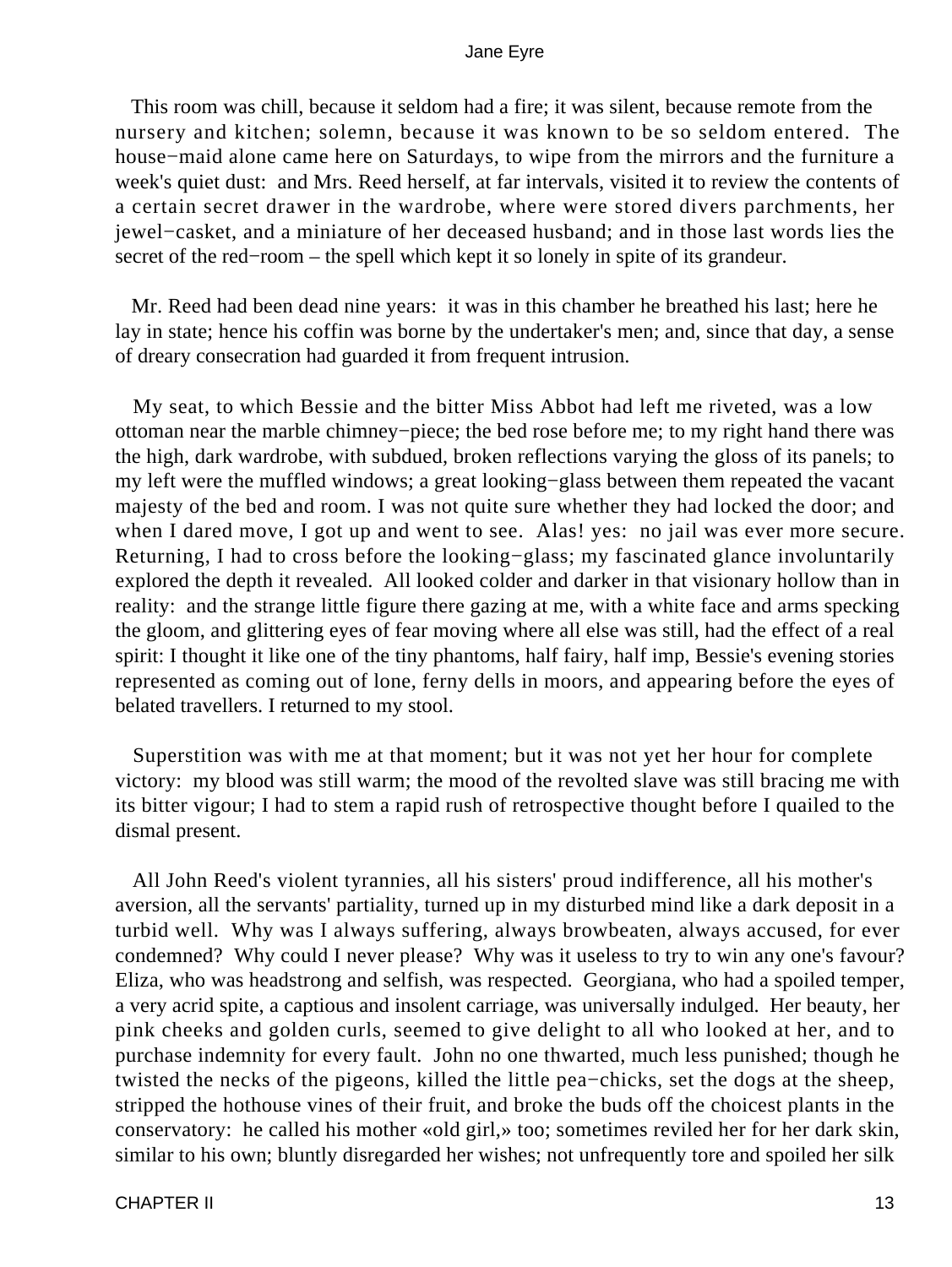attire; and he was still «her own darling.» I dared commit no fault: I strove to fulfil every duty; and I was termed naughty and tiresome, sullen and sneaking, from morning to noon, and from noon to night.

 My head still ached and bled with the blow and fall I had received: no one had reproved John for wantonly striking me; and because I had turned against him to avert farther irrational violence, I was loaded with general opprobrium.

 «Unjust! – unjust!» said my reason, forced by the agonising stimulus into precocious though transitory power: and Resolve, equally wrought up, instigated some strange expedient to achieve escape from insupportable oppression – as running away, or, if that could not be effected, never eating or drinking more, and letting myself die.

 What a consternation of soul was mine that dreary afternoon! How all my brain was in tumult, and all my heart in insurrection! Yet in what darkness, what dense ignorance, was the mental battle fought! I could not answer the ceaseless inward question – **WHY I** thus suffered; now, at the distance of – I will not say how many years, I see it clearly.

 I was a discord in Gateshead Hall: I was like nobody there; I had nothing in harmony with Mrs. Reed or her children, or her chosen vassalage. If they did not love me, in fact, as little did I love them. They were not bound to regard with affection a thing that could not sympathise with one amongst them; a heterogeneous thing, opposed to them in temperament, in capacity, in propensities; a useless thing, incapable of serving their interest, or adding to their pleasure; a noxious thing, cherishing the germs of indignation at their treatment, of contempt of their judgment. I know that had I been a sanguine, brilliant, careless, exacting, handsome, romping child – though equally dependent and friendless – Mrs. Reed would have endured my presence more complacently; her children would have entertained for me more of the cordiality of fellow−feeling; the servants would have been less prone to make me the scapegoat of the nursery.

 Daylight began to forsake the red−room; it was past four o'clock, and the beclouded afternoon was tending to drear twilight. I heard the rain still beating continuously on the staircase window, and the wind howling in the grove behind the hall; I grew by degrees cold as a stone, and then my courage sank. My habitual mood of humiliation, self−doubt, forlorn depression, fell damp on the embers of my decaying ire. All said I was wicked, and perhaps I might be so; what thought had I been but just conceiving of starving myself to death? That certainly was a crime: and was I fit to die? Or was the vault under the chancel of Gateshead Church an inviting bourne? In such vault I had been told did Mr. Reed lie buried; and led by this thought to recall his idea, I dwelt on it with gathering dread. I could not remember him; but I knew that he was my own uncle – my mother's brother – that he had taken me when a parentless infant to his house; and that in his last moments he had required a promise of Mrs. Reed that she would rear and maintain me as one of her own children. Mrs. Reed probably considered she had kept this promise; and so she had, I dare say, as well as her nature would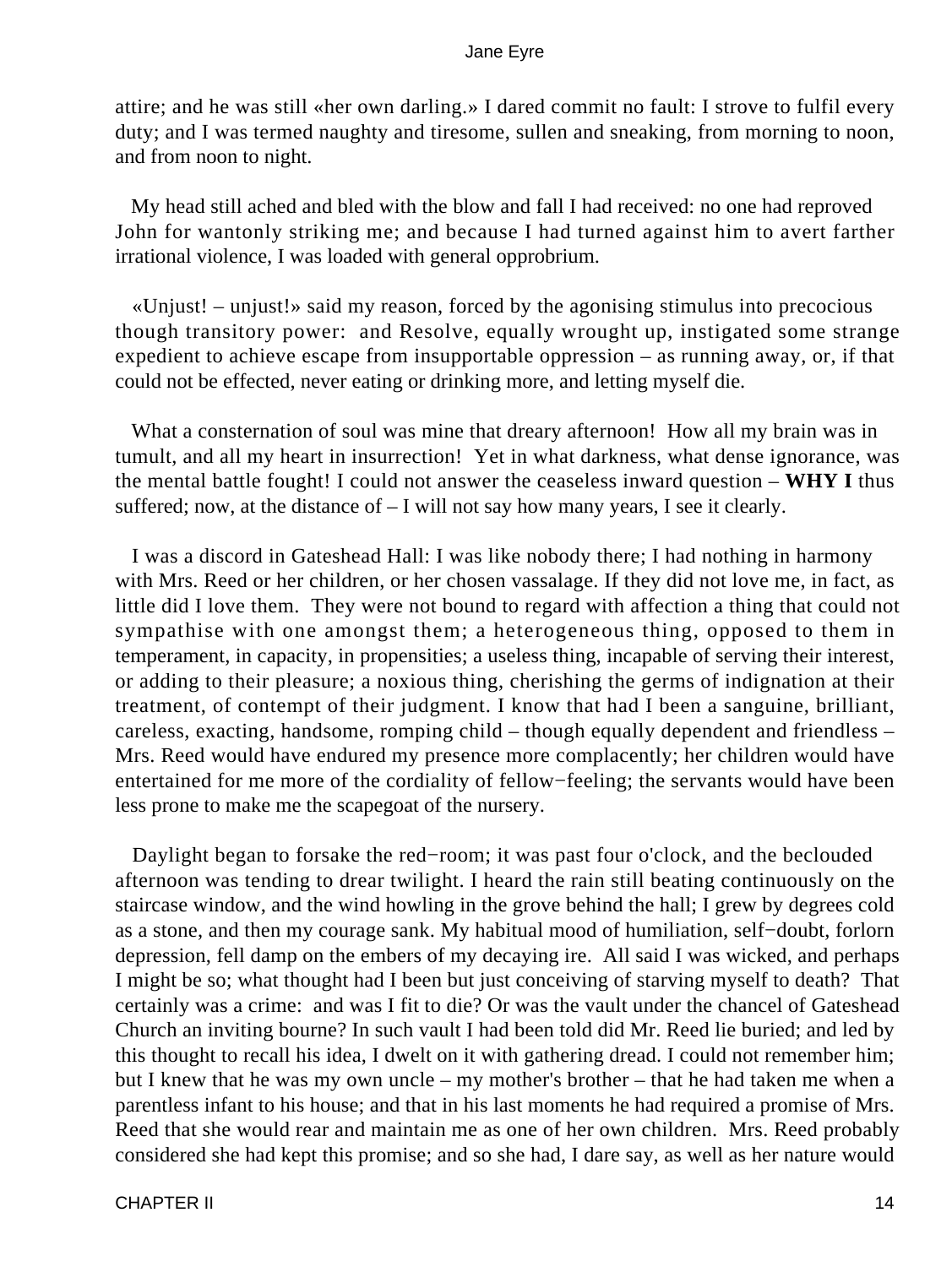permit her; but how could she really like an interloper not of her race, and unconnected with her, after her husband's death, by any tie? It must have been most irksome to find herself bound by a hard−wrung pledge to stand in the stead of a parent to a strange child she could not love, and to see an uncongenial alien permanently intruded on her own family group.

 A singular notion dawned upon me. I doubted not – never doubted – that if Mr. Reed had been alive he would have treated me kindly; and now, as I sat looking at the white bed and overshadowed walls – occasionally also turning a fascinated eye towards the dimly gleaning mirror – I began to recall what I had heard of dead men, troubled in their graves by the violation of their last wishes, revisiting the earth to punish the perjured and avenge the oppressed; and I thought Mr. Reed's spirit, harassed by the wrongs of his sister's child, might quit its abode – whether in the church vault or in the unknown world of the departed – and rise before me in this chamber. I wiped my tears and hushed my sobs, fearful lest any sign of violent grief might waken a preternatural voice to comfort me, or elicit from the gloom some haloed face, bending over me with strange pity. This idea, consolatory in theory, I felt would be terrible if realised: with all my might I endeavoured to stifle it− −I endeavoured to be firm. Shaking my hair from my eyes, I lifted my head and tried to look boldly round the dark room; at this moment a light gleamed on the wall. Was it, I asked myself, a ray from the moon penetrating some aperture in the blind? No; moonlight was still, and this stirred; while I gazed, it glided up to the ceiling and quivered over my head. I can now conjecture readily that this streak of light was, in all likelihood, a gleam from a lantern carried by some one across the lawn: but then, prepared as my mind was for horror, shaken as my nerves were by agitation, I thought the swift darting beam was a herald of some coming vision from another world. My heart beat thick, my head grew hot; a sound filled my ears, which I deemed the rushing of wings; something seemed near me; I was oppressed, suffocated: endurance broke down; I rushed to the door and shook the lock in desperate effort. Steps came running along the outer passage; the key turned, Bessie and Abbot entered.

«Miss Eyre, are you ill?» said Bessie.

«What a dreadful noise! it went quite through me!» exclaimed Abbot.

«Take me out! Let me go into the nursery!» was my cry.

«What for? Are you hurt? Have you seen something?» again demanded Bessie.

 «Oh! I saw a light, and I thought a ghost would come.» I had now got hold of Bessie's hand, and she did not snatch it from me.

 «She has screamed out on purpose,» declared Abbot, in some disgust. «And what a scream! If she had been in great pain one would have excused it, but she only wanted to bring us all here: I know her naughty tricks.»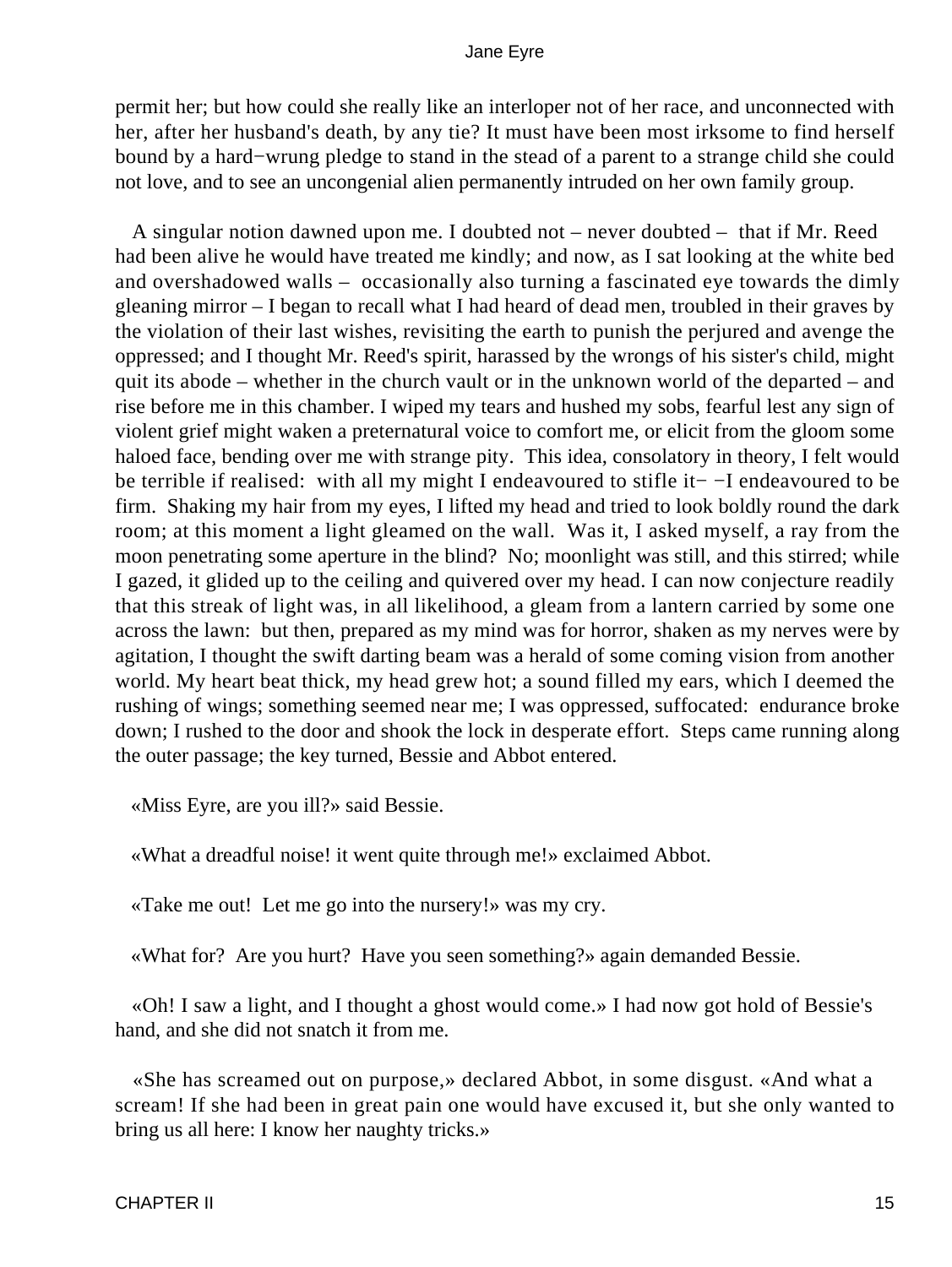«What is all this?» demanded another voice peremptorily; and Mrs. Reed came along the corridor, her cap flying wide, her gown rustling stormily. «Abbot and Bessie, I believe I gave orders that Jane Eyre should be left in the red−room till I came to her myself.»

«Miss Jane screamed so loud, ma'am,» pleaded Bessie.

 «Let her go,» was the only answer. «Loose Bessie's hand, child: you cannot succeed in getting out by these means, be assured. I abhor artifice, particularly in children; it is my duty to show you that tricks will not answer: you will now stay here an hour longer, and it is only on condition of perfect submission and stillness that I shall liberate you then.»

 «O aunt! have pity! Forgive me! I cannot endure it – let me be punished some other way! I shall be killed if  $-\infty$ 

 «Silence! This violence is all most repulsive:» and so, no doubt, she felt it. I was a precocious actress in her eyes; she sincerely looked on me as a compound of virulent passions, mean spirit, and dangerous duplicity.

 Bessie and Abbot having retreated, Mrs. Reed, impatient of my now frantic anguish and wild sobs, abruptly thrust me back and locked me in, without farther parley. I heard her sweeping away; and soon after she was gone, I suppose I had a species of fit: unconsciousness closed the scene.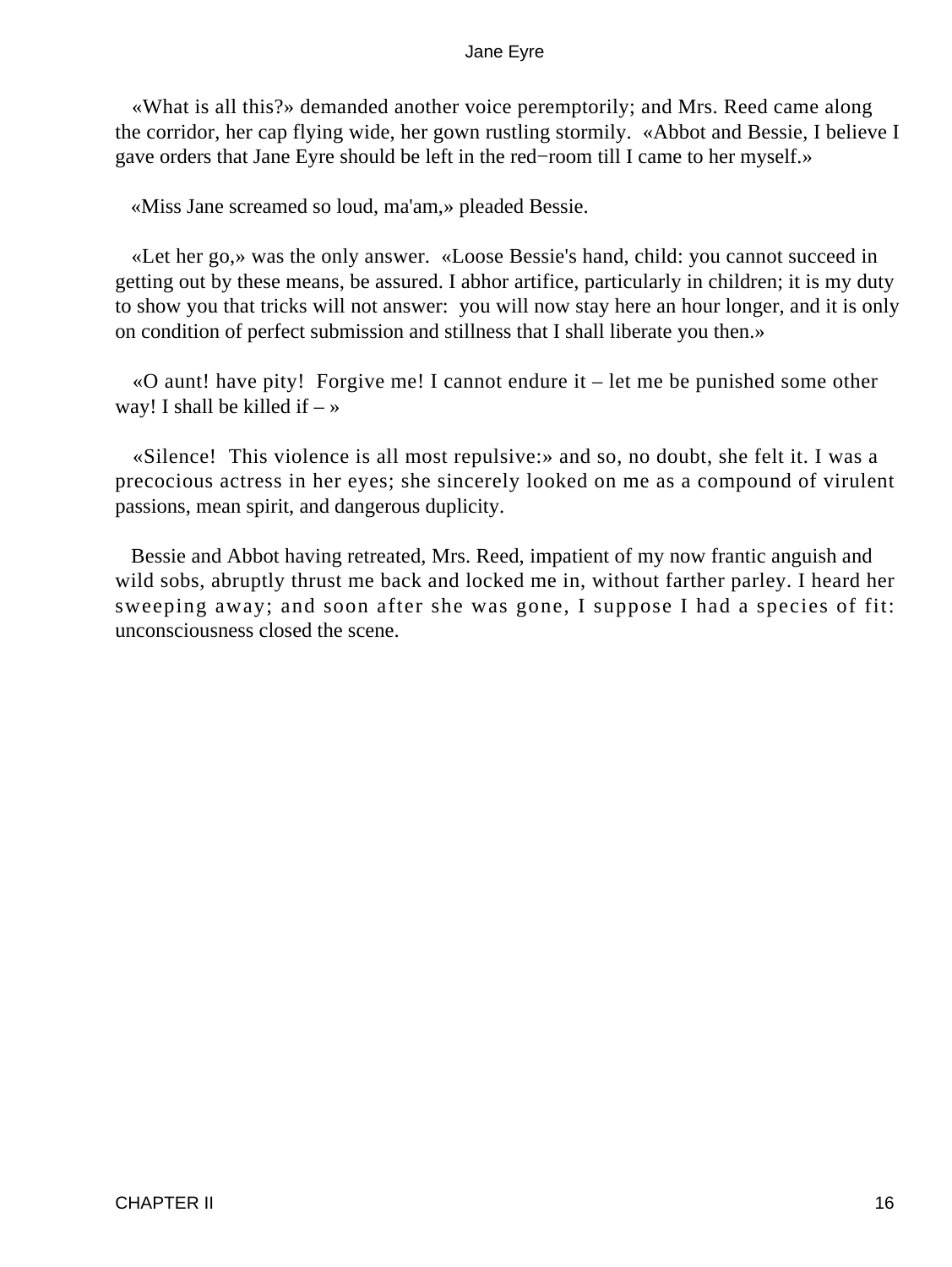### **[CHAPTER III](#page-434-0)**

**The next thing I remember is, waking up with a feeling as if I had had a frightful** nightmare, and seeing before me a terrible red glare, crossed with thick black bars. I heard voices, too, speaking with a hollow sound, and as if muffled by a rush of wind or water: agitation, uncertainty, and an all−predominating sense of terror confused my faculties. Ere long, I became aware that some one was handling me; lifting me up and supporting me in a sitting posture, and that more tenderly than I had ever been raised or upheld before. I rested my head against a pillow or an arm, and felt easy.

 In five minutes more the cloud of bewilderment dissolved: I knew quite well that I was in my own bed, and that the red glare was the nursery fire. It was night: a candle burnt on the table; Bessie stood at the bed−foot with a basin in her hand, and a gentleman sat in a chair near my pillow, leaning over me.

 I felt an inexpressible relief, a soothing conviction of protection and security, when I knew that there was a stranger in the room, an individual not belonging to Gateshead., and not related to Mrs. Reed. Turning from Bessie (though her presence was far less obnoxious to me than that of Abbot, for instance, would have been), I scrutinised the face of the gentleman: I knew him; it was Mr. Lloyd, an apothecary, sometimes called in by Mrs. Reed when the servants were ailing: for herself and the children she employed a physician.

«Well, who am I?» he asked.

 I pronounced his name, offering him at the same time my hand: he took it, smiling and saying, «We shall do very well by−and−by.» Then he laid me down, and addressing Bessie, charged her to be very careful that I was not disturbed during the night. Having given some further directions, and intimates that he should call again the next day, he departed; to my grief: I felt so sheltered and befriended while he sat in the chair near my pillow; and as he closed the door after him, all the room darkened and my heart again sank: inexpressible sadness weighed it down.

«Do you feel as if you should sleep, Miss?» asked Bessie, rather softly.

Scarcely dared I answer her; for I feared the next sentence might be rough. «I will try.»

«Would you like to drink, or could you eat anything?»

«No, thank you, Bessie.»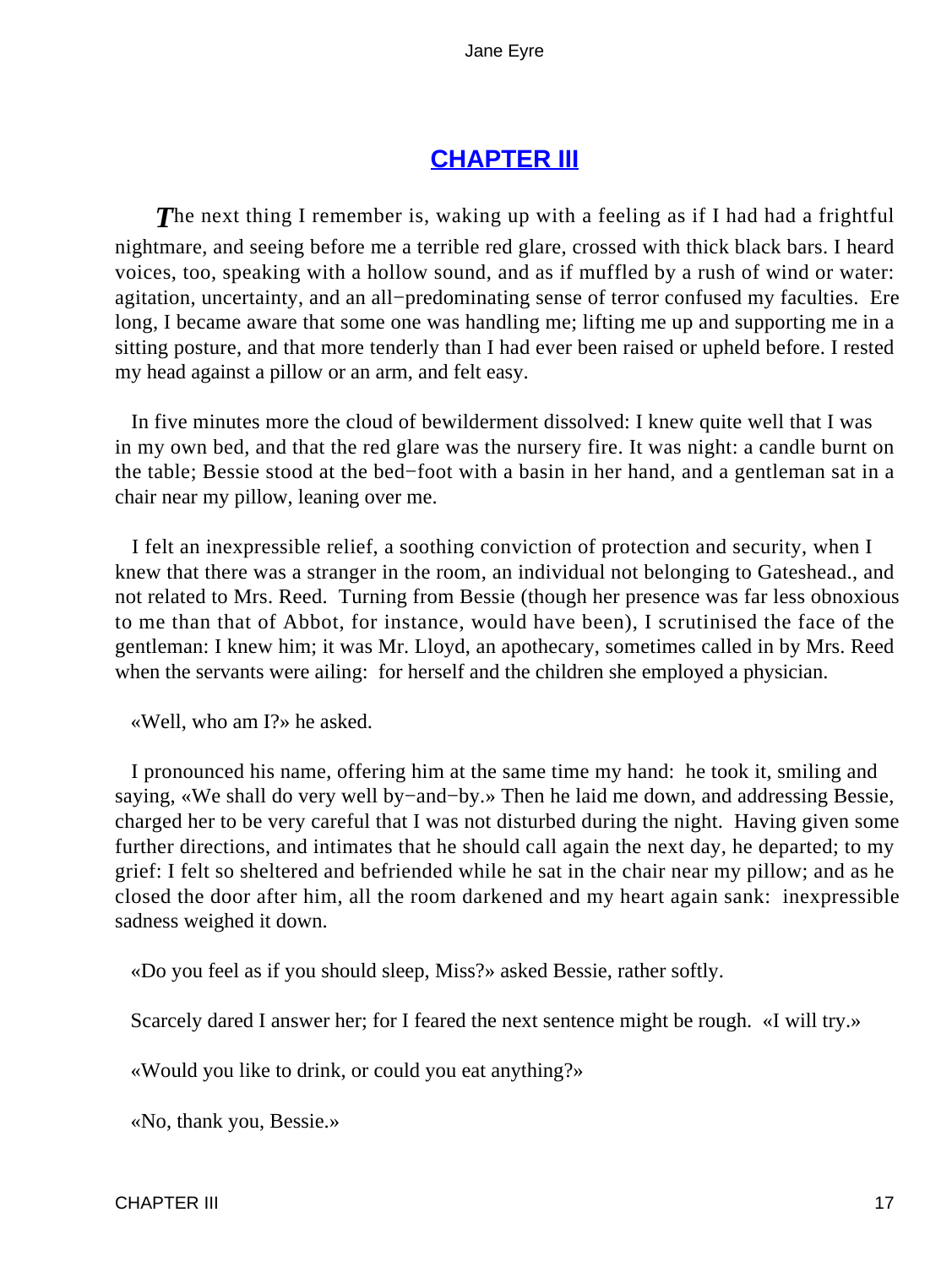«Then I think I shall go to bed, for it is past twelve o'clock; but you may call me if you want anything in the night.»

Wonderful civility this! It emboldened me to ask a question.

«Bessie, what is the matter with me? Am I ill?»

«You fell sick, I suppose, in the red−room with crying; you'll be better soon, no doubt.»

Bessie went into the housemaid's apartment, which was near. I heard her say −

 «Sarah, come and sleep with me in the nursery; I daren't for my life be alone with that poor child to−night: she might die; it's such a strange thing she should have that fit: I wonder if she saw anything. Missis was rather too hard.»

 Sarah came back with her; they both went to bed; they were whispering together for half–an–hour before they fell asleep. I caught scraps of their conversation, from which I was able only too distinctly to infer the main subject discussed.

 «Something passed her, all dressed in white, and vanished» – «A great black dog behind him» – «Three loud raps on the chamber door» – «A light in the churchyard just over his grave,»

 At last both slept: the fire and the candle went out. For me, the watches of that long night passed in ghastly wakefulness; strained by dread: such dread as children only can feel.

 No severe or prolonged bodily illness followed this incident of the red−room; it only gave my nerves a shock of which I feel the reverberation to this day. Yes, Mrs. Reed, to you I owe some fearful pangs of mental suffering, but I ought to forgive you, for you knew not what you did: while rending my heart−strings, you thought you were only uprooting my bad propensities.

 Next day, by noon, I was up and dressed, and sat wrapped in a shawl by the nursery hearth. I felt physically weak and broken down: but my worse ailment was an unutterable wretchedness of mind: a wretchedness which kept drawing from me silent tears; no sooner had I wiped one salt drop from my cheek than another followed. Yet, I thought, I ought to have been happy, for none of the Reeds were there, they were all gone out in the carriage with their mama. Abbot, too, was sewing in another room, and Bessie, as she moved hither and thither, putting away toys and arranging drawers, addressed to me every now and then a word of unwonted kindness. This state of things should have been to me a paradise of peace, accustomed as I was to a life of ceaseless reprimand and thankless fagging; but, in fact, my racked nerves were now in such a state that no calm could soothe, and no pleasure excite them agreeably.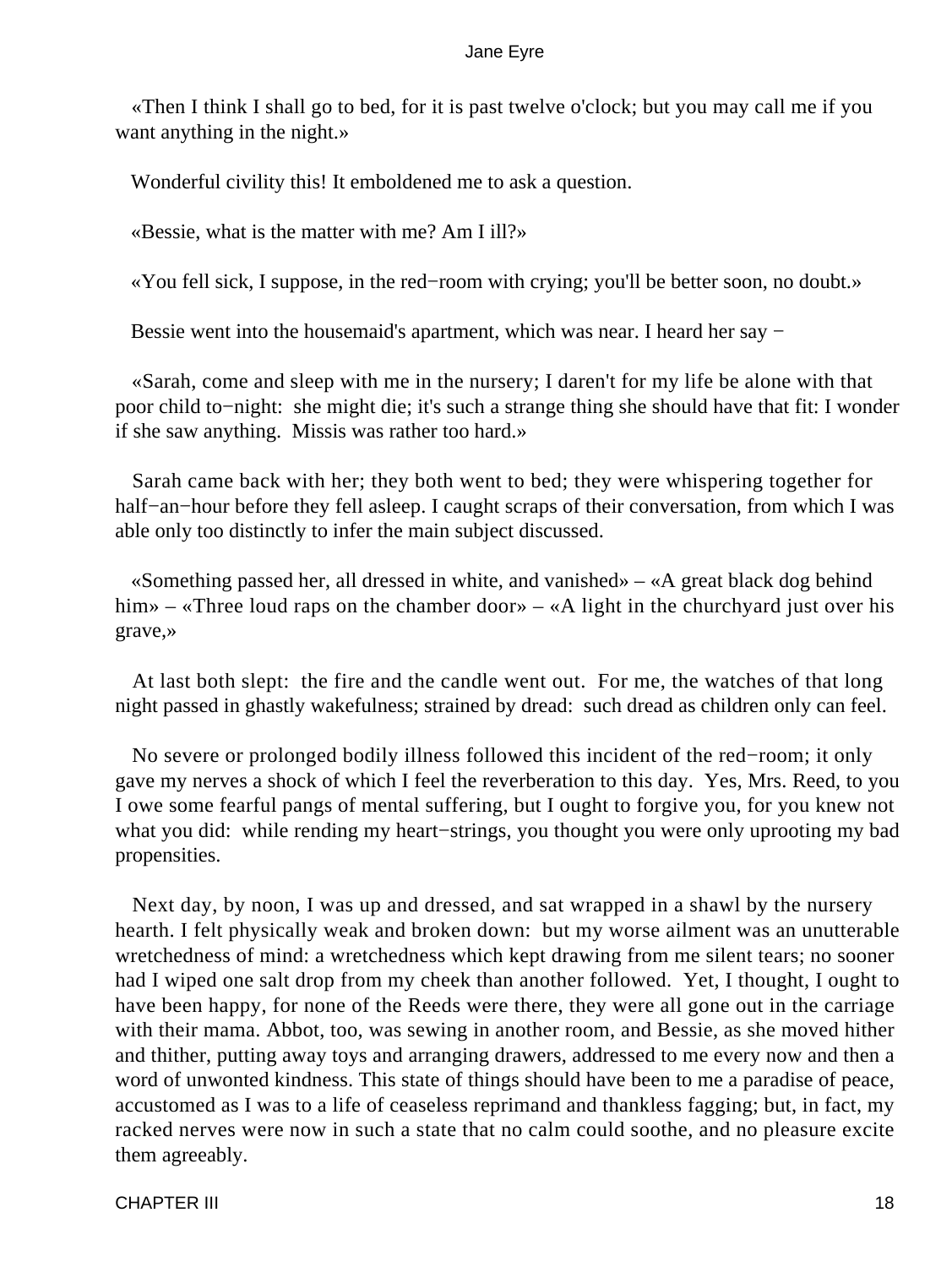Bessie had been down into the kitchen, and she brought up with her a tart on a certain brightly painted china plate, whose bird of paradise, nestling in a wreath of convolvuli and rosebuds, had been wont to stir in me a most enthusiastic sense of admiration; and which plate I had often petitioned to be allowed to take in my hand in order to examine it more closely, but had always hitherto been deemed unworthy of such a privilege. This precious vessel was now placed on my knee, and I was cordially invited to eat the circlet of delicate pastry upon it. Vain favour! coming, like most other favours long deferred and often wished for, too late! I could not eat the tart; and the plumage of the bird, the tints of the flowers, seemed strangely faded: I put both plate and tart away. Bessie asked if I would have a book: the word **BOOK** acted as a transient stimulus, and I begged her to fetch Gulliver's Travels from the library. This book I had again and again perused with delight. I considered it a narrative of facts, and discovered in it a vein of interest deeper than what I found in fairy tales: for as to the elves, having sought them in vain among foxglove leaves and bells, under mushrooms and beneath the ground−ivy mantling old wall−nooks, I had at length made up my mind to the sad truth, that they were all gone out of England to some savage country where the woods were wilder and thicker, and the population more scant; whereas, Lilliput and Brobdignag being, in my creed, solid parts of the earth's surface, I doubted not that I might one day, by taking a long voyage, see with my own eyes the little fields, houses, and trees, the diminutive people, the tiny cows, sheep, and birds of the one realm; and the corn−fields forest−high, the mighty mastiffs, the monster cats, the tower−like men and women, of the other. Yet, when this cherished volume was now placed in my hand – when I turned over its leaves, and sought in its marvellous pictures the charm I had, till now, never failed to find – all was eerie and dreary; the giants were gaunt goblins, the pigmies malevolent and fearful imps, Gulliver a most desolate wanderer in most dread and dangerous regions. I closed the book, which I dared no longer peruse, and put it on the table, beside the untasted tart.

 Bessie had now finished dusting and tidying the room, and having washed her hands, she opened a certain little drawer, full of splendid shreds of silk and satin, and began making a new bonnet for Georgiana's doll. Meantime she sang: her song was −

«In the days when we went gipsying, A long time ago.»

 I had often heard the song before, and always with lively delight; for Bessie had a sweet voice, – at least, I thought so. But now, though her voice was still sweet, I found in its melody an indescribable sadness. Sometimes, preoccupied with her work, she sang the refrain very low, very lingeringly; «A long time ago» came out like the saddest cadence of a funeral hymn. She passed into another ballad, this time a really doleful one.

 "My feet they are sore, and my limbs they are weary; Long is the way, and the mountains are wild; Soon will the twilight close moonless and dreary Over the path of the poor orphan child.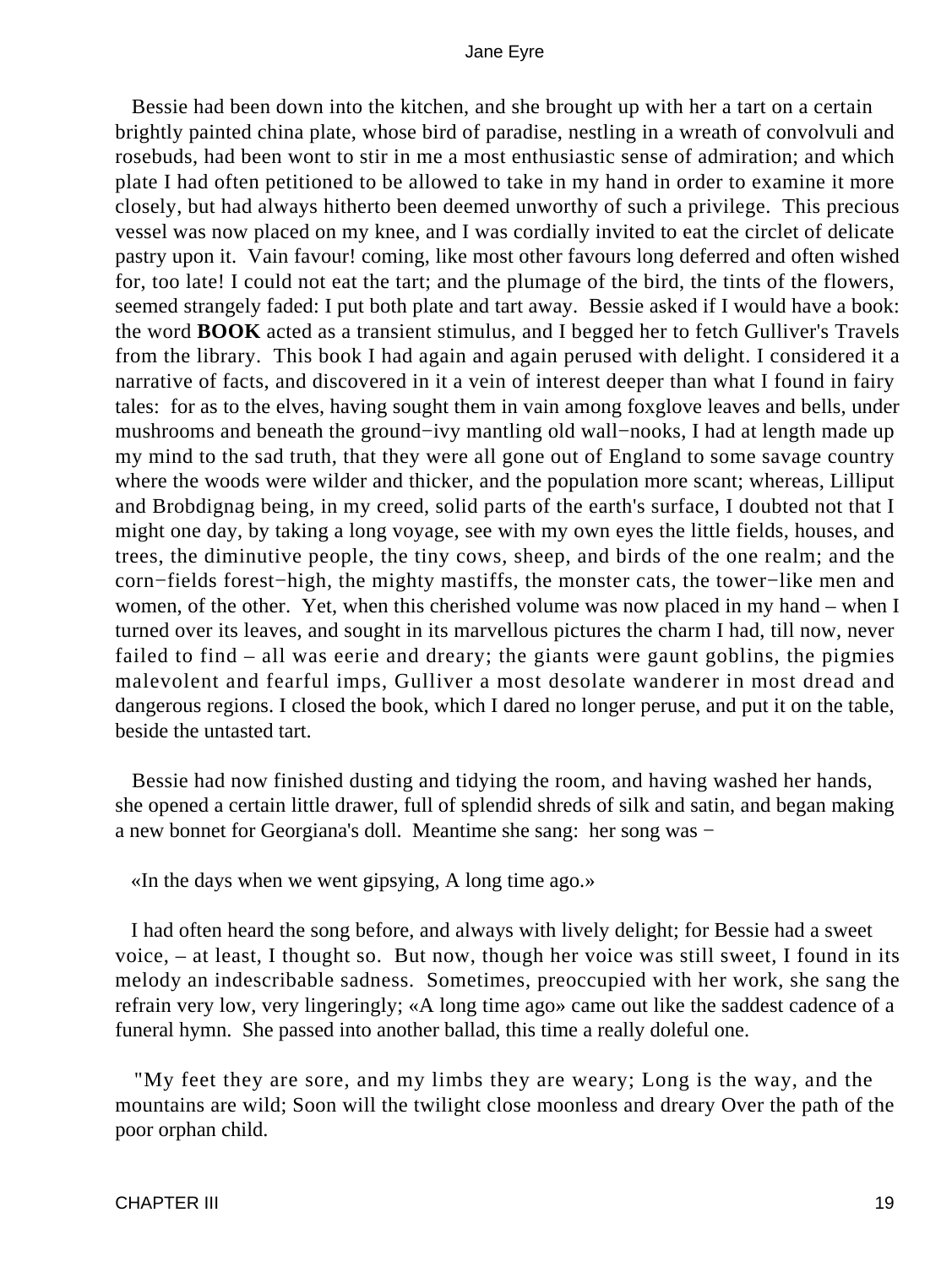Why did they send me so far and so lonely, Up where the moors spread and grey rocks are piled? Men are hard−hearted, and kind angels only Watch o'er the steps of a poor orphan child.

 Yet distant and soft the night breeze is blowing, Clouds there are none, and clear stars beam mild, God, in His mercy, protection is showing, Comfort and hope to the poor orphan child.

 Ev'n should I fall o'er the broken bridge passing, Or stray in the marshes, by false lights beguiled, Still will my Father, with promise and blessing, Take to His bosom the poor orphan child.

 There is a thought that for strength should avail me, Though both of shelter and kindred despoiled; Heaven is a home, and a rest will not fail me; God is a friend to the poor orphan child."

 «Come, Miss Jane, don't cry,» said Bessie as she finished. She might as well have said to the fire, «don't burn!» but how could she divine the morbid suffering to which I was a prey? In the course of the morning Mr. Lloyd came again.

«What, already up!» said he, as he entered the nursery. «Well, nurse, how is she?»

Bessie answered that I was doing very well.

 «Then she ought to look more cheerful. Come here, Miss Jane: your name is Jane, is it not?»

«Yes, sir, Jane Eyre.»

 «Well, you have been crying, Miss Jane Eyre; can you tell me what about? Have you any pain?»

«No, sir.»

 «Oh! I daresay she is crying because she could not go out with Missis in the carriage,» interposed Bessie.

«Surely not! why, she is too old for such pettishness.»

 I thought so too; and my self−esteem being wounded by the false charge, I answered promptly, «I never cried for such a thing in my life: I hate going out in the carriage. I cry because I am miserable.»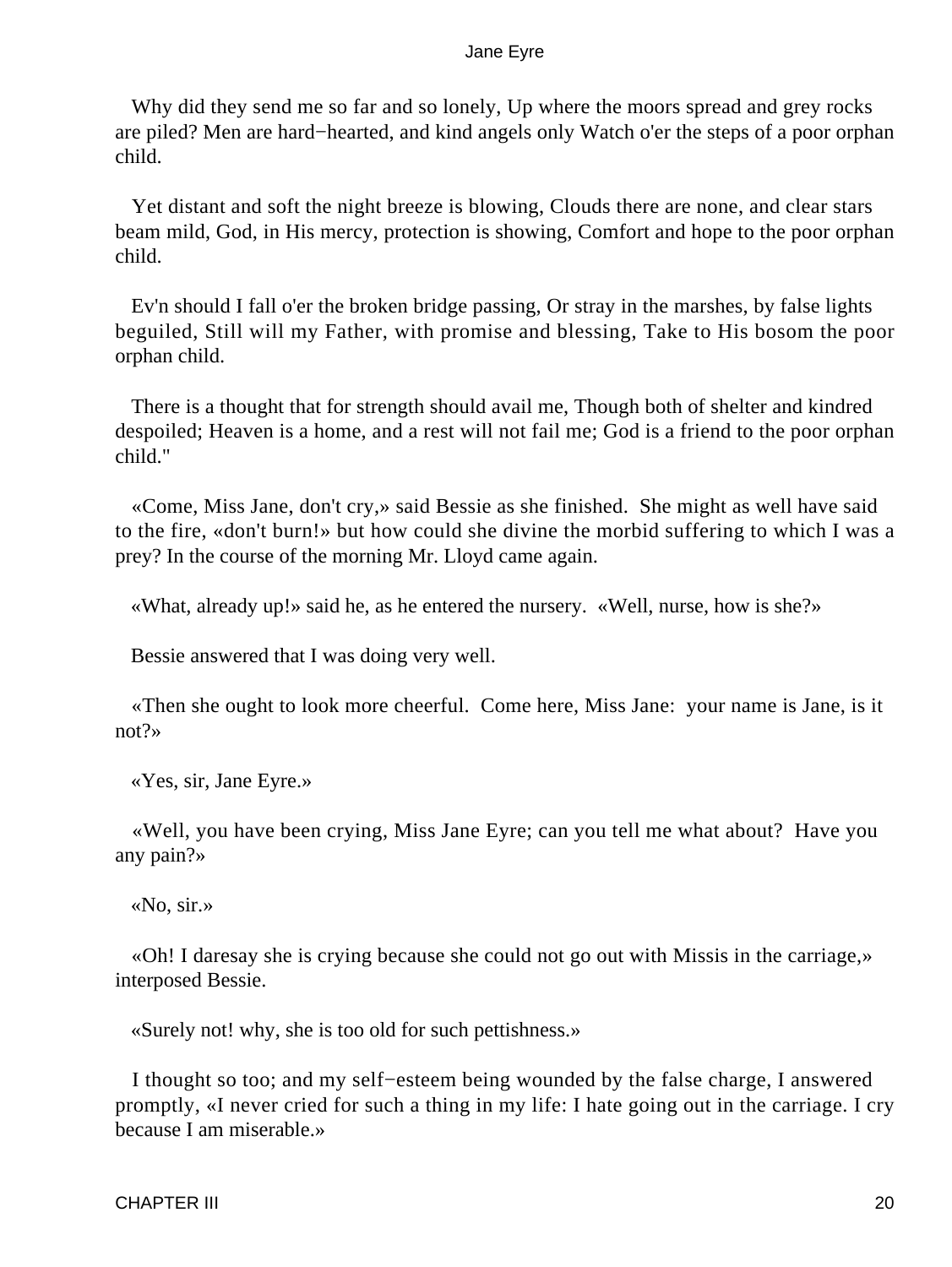«Oh fie, Miss!» said Bessie.

 The good apothecary appeared a little puzzled. I was standing before him; he fixed his eyes on me very steadily: his eyes were small and grey; not very bright, but I dare say I should think them shrewd now: he had a hard−featured yet good−natured looking face. Having considered me at leisure, he said −

«What made you ill yesterday?»

«She had a fall,» said Bessie, again putting in her word.

 «Fall! why, that is like a baby again! Can't she manage to walk at her age? She must be eight or nine years old.»

 «I was knocked down,» was the blunt explanation, jerked out of me by another pang of mortified pride; «but that did not make me ill,» I added; while Mr. Lloyd helped himself to a pinch of snuff.

 As he was returning the box to his waistcoat pocket, a loud bell rang for the servants' dinner; he knew what it was. «That's for you, nurse,» said he; «you can go down; I'll give Miss Jane a lecture till you come back.»

 Bessie would rather have stayed, but she was obliged to go, because punctuality at meals was rigidly enforced at Gateshead Hall.

 «The fall did not make you ill; what did, then?» pursued Mr. Lloyd when Bessie was gone.

«I was shut up in a room where there is a ghost till after dark.»

I saw Mr. Lloyd smile and frown at the same time.

«Ghost! What, you are a baby after all! You are afraid of ghosts?»

 «Of Mr. Reed's ghost I am: he died in that room, and was laid out there. Neither Bessie nor any one else will go into it at night, if they can help it; and it was cruel to shut me up alone without a candle, – so cruel that I think I shall never forget it.»

«Nonsense! And is it that makes you so miserable? Are you afraid now in daylight?»

 «No: but night will come again before long: and besides, – I am unhappy, – very unhappy, for other things.»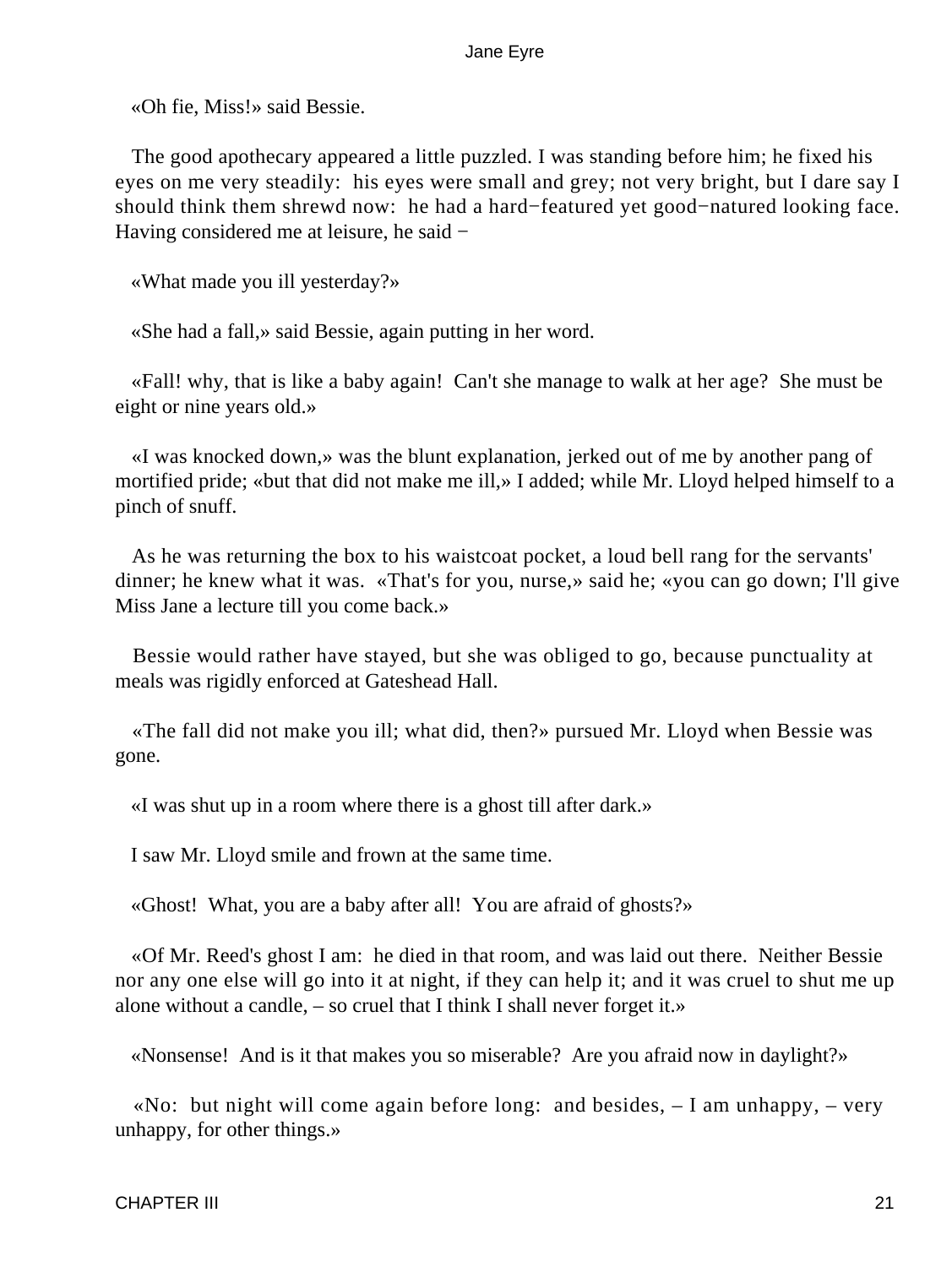«What other things? Can you tell me some of them?»

 How much I wished to reply fully to this question! How difficult it was to frame any answer! Children can feel, but they cannot analyse their feelings; and if the analysis is partially effected in thought, they know not how to express the result of the process in words. Fearful, however, of losing this first and only opportunity of relieving my grief by imparting it, I, after a disturbed pause, contrived to frame a meagre, though, as far as it went, true response.

«For one thing, I have no father or mother, brothers or sisters.»

«You have a kind aunt and cousins.»

Again I paused; then bunglingly enounced −

«But John Reed knocked me down, and my aunt shut me up in the red− room.»

Mr. Lloyd a second time produced his snuff−box.

 «Don't you think Gateshead Hall a very beautiful house?» asked he. «Are you not very thankful to have such a fine place to live at?»

«It is not my house, sir; and Abbot says I have less right to be here than a servant.»

«Pooh! you can't be silly enough to wish to leave such a splendid place?»

 «If I had anywhere else to go, I should be glad to leave it; but I can never get away from Gateshead till I am a woman.»

«Perhaps you may – who knows? Have you any relations besides Mrs. Reed?»

«I think not, sir.»

«None belonging to your father?»

 «I don't know. I asked Aunt Reed once, and she said possibly I might have some poor, low relations called Eyre, but she knew nothing about them.»

«If you had such, would you like to go to them?»

 I reflected. Poverty looks grim to grown people; still more so to children: they have not much idea of industrious, working, respectable poverty; they think of the word only as connected with ragged clothes, scanty food, fireless grates, rude manners, and debasing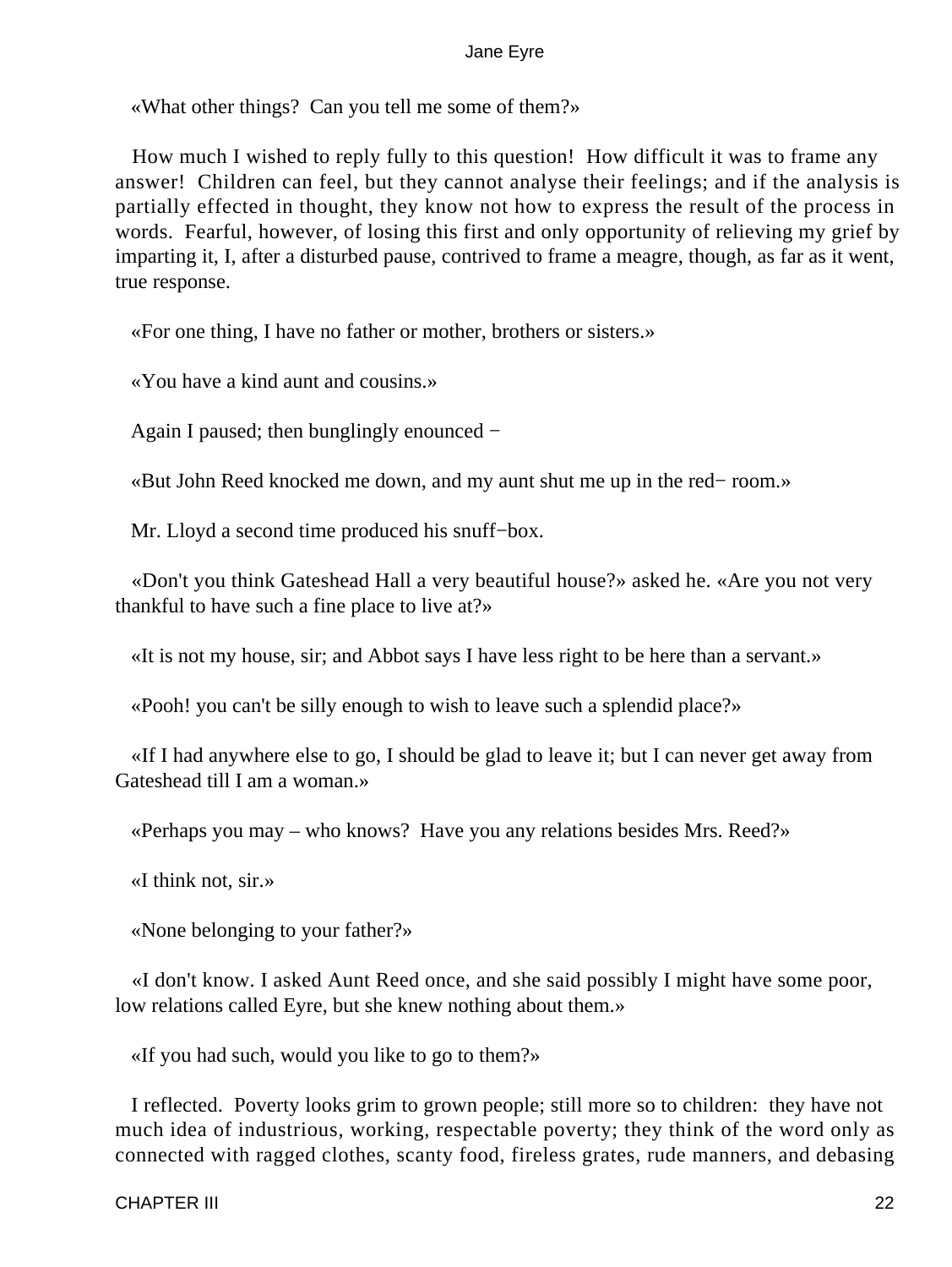vices: poverty for me was synonymous with degradation.

«No; I should not like to belong to poor people,» was my reply.

«Not even if they were kind to you?»

 I shook my head: I could not see how poor people had the means of being kind; and then to learn to speak like them, to adopt their manners, to be uneducated, to grow up like one of the poor women I saw sometimes nursing their children or washing their clothes at the cottage doors of the village of Gateshead: no, I was not heroic enough to purchase liberty at the price of caste.

«But are your relatives so very poor? Are they working people?»

 «I cannot tell; Aunt. Reed says if I have any, they must be a beggarly set: I should not like to go a begging.»

«Would you like to go to school?»

 Again I reflected: I scarcely knew what school was: Bessie sometimes spoke of it as a place where young ladies sat in the stocks, wore backboards, and were expected to be exceedingly genteel and precise: John Reed hated his school, and abused his master; but John Reed's tastes were no rule for mine, and if Bessie's accounts of school−discipline (gathered from the young ladies of a family where she had lived before coming to Gateshead) were somewhat appalling, her details of certain accomplishments attained by these same young ladies were, I thought, equally attractive. She boasted of beautiful paintings of landscapes and flowers by them executed; of songs they could sing and pieces they could play, of purses they could net, of French books they could translate; till my spirit was moved to emulation as I listened. Besides, school would be a complete change: it implied a long journey, an entire separation from Gateshead, an entrance into a new life.

«I should indeed like to go to school,» was the audible conclusion of my musings.

 «Well, well! who knows what may happen?» said Mr. Lloyd, as he got up. «The child ought to have change of air and scene,» he added, speaking to himself; «nerves not in a good state.»

 Bessie now returned; at the same moment the carriage was heard rolling up the gravel−walk.

 «Is that your mistress, nurse?» asked Mr. Lloyd. «I should like to speak to her before I go.»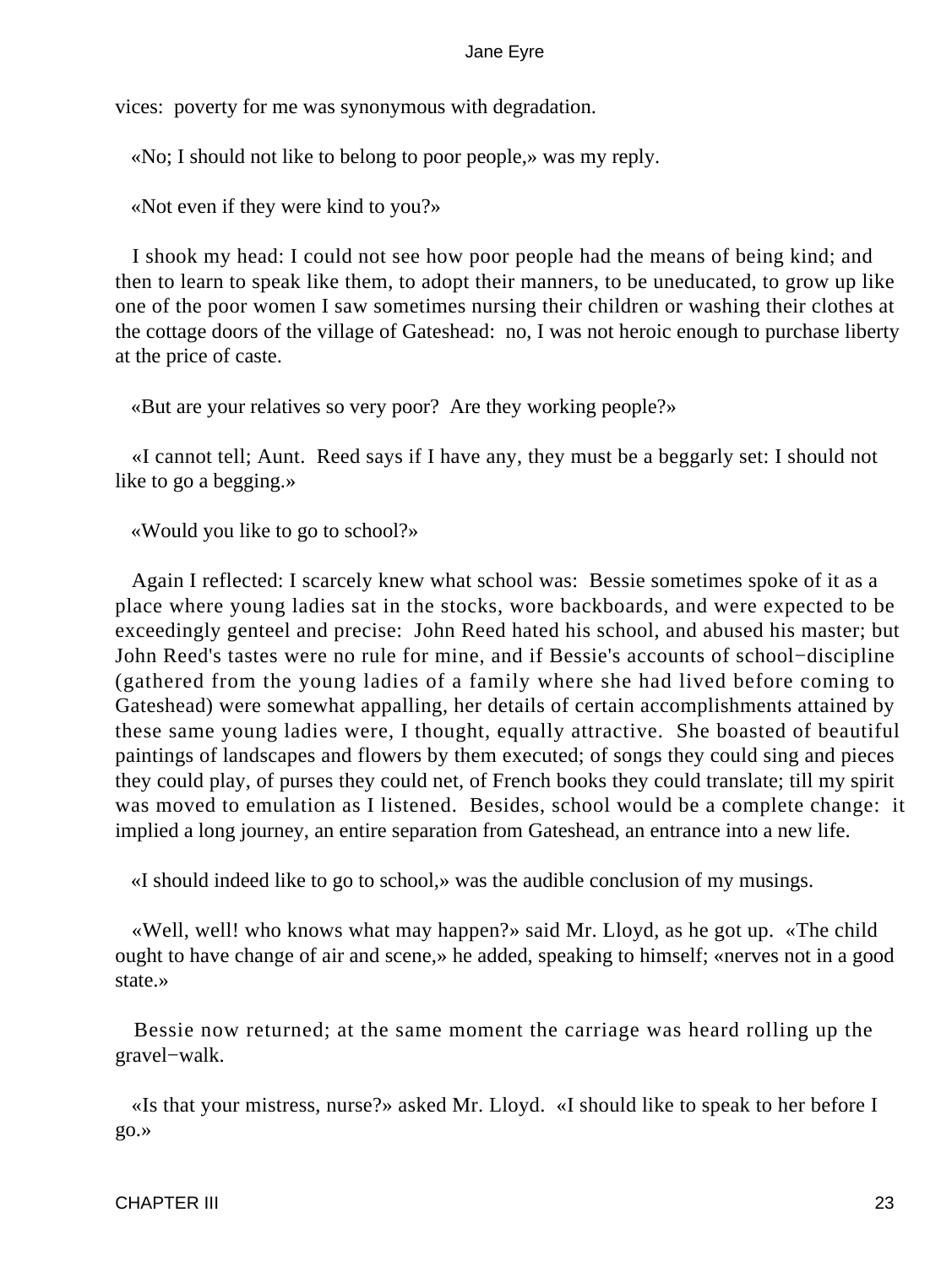Bessie invited him to walk into the breakfast−room, and led the way out. In the interview which followed between him and Mrs. Reed, I presume, from after−occurrences, that the apothecary ventured to recommend my being sent to school; and the recommendation was no doubt readily enough adopted; for as Abbot said, in discussing the subject with Bessie when both sat sewing in the nursery one night, after I was in bed, and, as they thought, asleep, «Missis was, she dared say, glad enough to get rid of such a tiresome, ill− conditioned child, who always looked as if she were watching everybody, and scheming plots underhand.» Abbot, I think, gave me credit for being a sort of infantine Guy Fawkes.

 On that same occasion I learned, for the first time, from Miss Abbot's communications to Bessie, that my father had been a poor clergyman; that my mother had married him against the wishes of her friends, who considered the match beneath her; that my grandfather Reed was so irritated at her disobedience, he cut her off without a shilling; that after my mother and father had been married a year, the latter caught the typhus fever while visiting among the poor of a large manufacturing town where his curacy was situated, and where that disease was then prevalent: that my mother took the infection from him, and both died within a month of each other.

 Bessie, when she heard this narrative, sighed and said, «Poor Miss Jane is to be pitied, too, Abbot.»

 «Yes,» responded Abbot; «if she were a nice, pretty child, one might compassionate her forlornness; but one really cannot care for such a little toad as that.»

 «Not a great deal, to be sure,» agreed Bessie: «at any rate, a beauty like Miss Georgiana would be more moving in the same condition.»

 «Yes, I doat on Miss Georgiana!» cried the fervent Abbot. «Little darling! – with her long curls and her blue eyes, and such a sweet colour as she has; just as if she were painted! – Bessie, I could fancy a Welsh rabbit for supper.»

«So could I – with a roast onion. Come, we'll go down.» They went.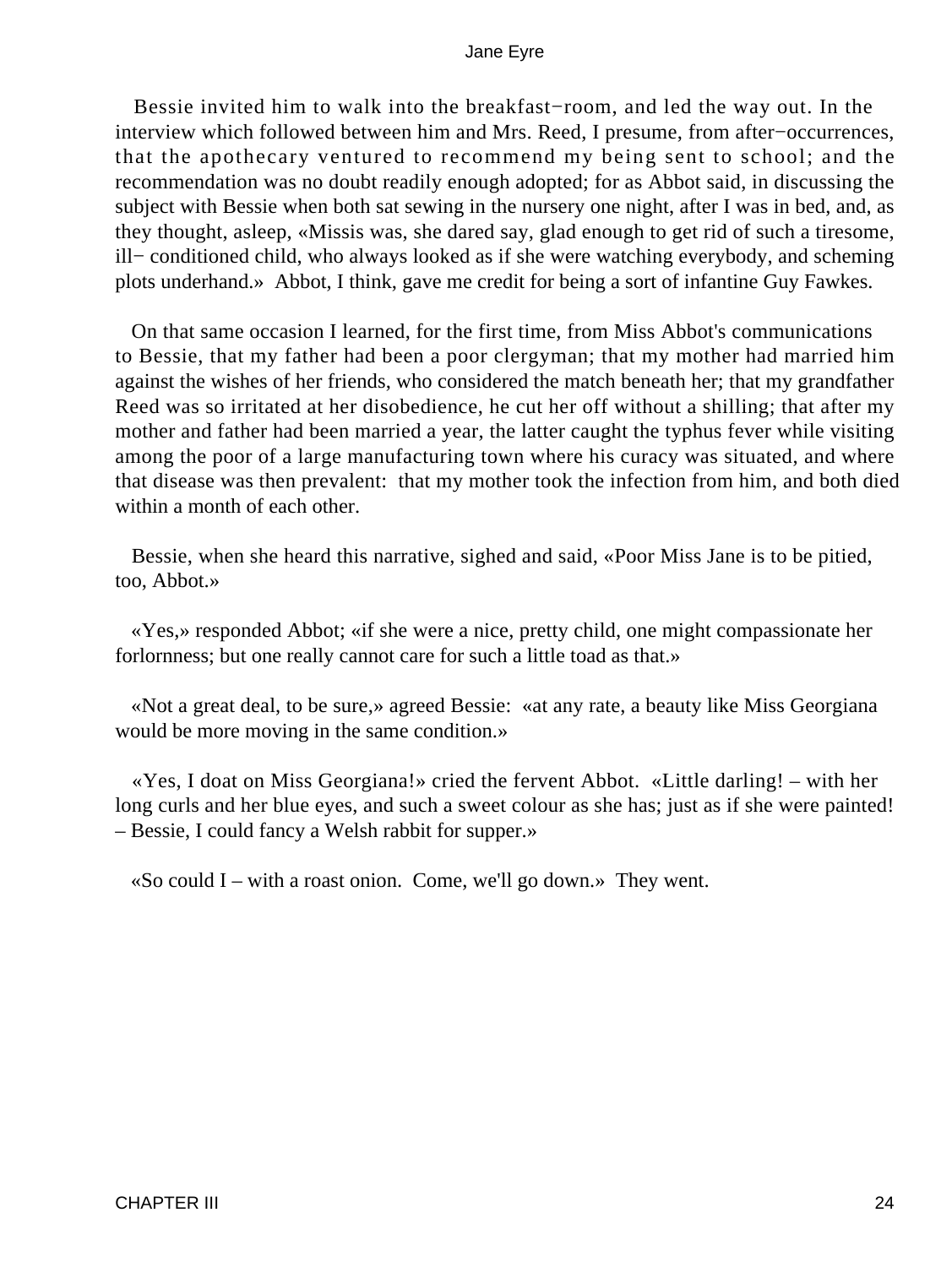### **[CHAPTER IV](#page-434-0)**

*F* rom my discourse with Mr. Lloyd, and from the above reported conference between Bessie and Abbot, I gathered enough of hope to suffice as a motive for wishing to get well: a change seemed near,− −I desired and waited it in silence. It tarried, however: days and weeks passed: I had regained my normal state of health, but no new allusion was made to the subject over which I brooded. Mrs. Reed surveyed me at times with a severe eye, but seldom addressed me: since my illness, she had drawn a more marked line of separation than ever between me and her own children; appointing me a small closet to sleep in by myself, condemning me to take my meals alone, and pass all my time in the nursery, while my cousins were constantly in the drawing−room. Not a hint, however, did she drop about sending me to school: still I felt an instinctive certainty that she would not long endure me under the same roof with her; for her glance, now more than ever, when turned on me, expressed an insuperable and rooted aversion.

 Eliza and Georgiana, evidently acting according to orders, spoke to me as little as possible: John thrust his tongue in his cheek whenever he saw me, and once attempted chastisement; but as I instantly turned against him, roused by the same sentiment of deep ire and desperate revolt which had stirred my corruption before, he thought it better to desist, and ran from me tittering execrations, and vowing I had burst his nose. I had indeed levelled at that prominent feature as hard a blow as my knuckles could inflict; and when I saw that either that or my look daunted him, I had the greatest inclination to follow up my advantage to purpose; but he was already with his mama. I heard him in a blubbering tone commence the tale of how «that nasty Jane Eyre» had flown at him like a mad cat: he was stopped rather harshly −

 «Don't talk to me about her, John: I told you not to go near her; she is not worthy of notice; I do not choose that either you or your sisters should associate with her.»

 Here, leaning over the banister, I cried out suddenly, and without at all deliberating on my words −

«They are not fit to associate with me.»

 Mrs. Reed was rather a stout woman; but, on hearing this strange and audacious declaration, she ran nimbly up the stair, swept me like a whirlwind into the nursery, and crushing me down on the edge of my crib, dared me in an emphatic voice to rise from that place, or utter one syllable during the remainder of the day.

«What would Uncle Reed say to you, if he were alive?» was my scarcely voluntary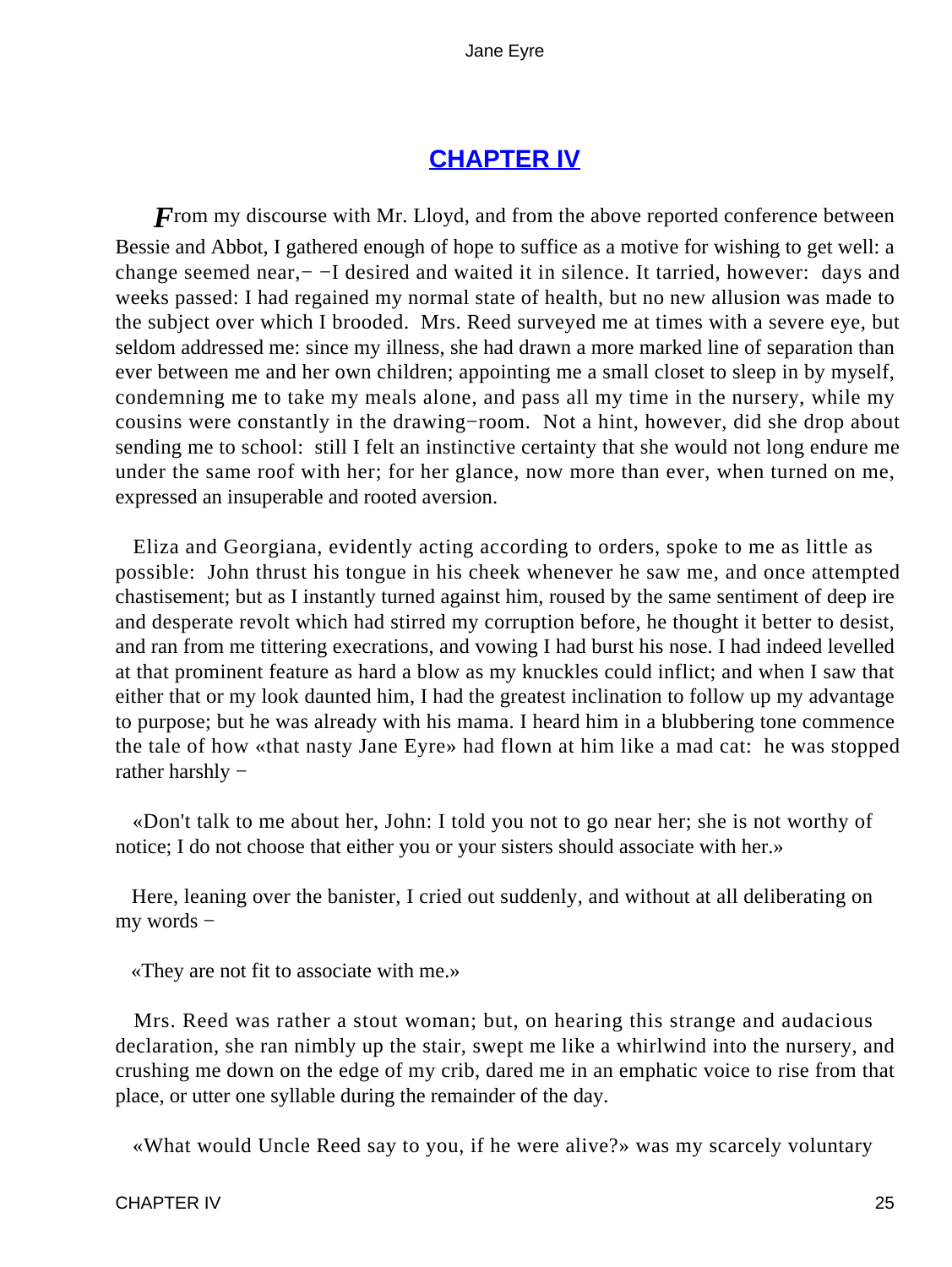demand. I say scarcely voluntary, for it seemed as if my tongue pronounced words without my will consenting to their utterance: something spoke out of me over which I had no control.

 «What?» said Mrs. Reed under her breath: her usually cold composed grey eye became troubled with a look like fear; she took her hand from my arm, and gazed at me as if she really did not know whether I were child or fiend. I was now in for it.

 «My Uncle Reed is in heaven, and can see all you do and think; and so can papa and mama: they know how you shut me up all day long, and how you wish me dead.»

 Mrs. Reed soon rallied her spirits: she shook me most soundly, she boxed both my ears, and then left me without a word. Bessie supplied the hiatus by a homily of an hour's length, in which she proved beyond a doubt that I was the most wicked and abandoned child ever reared under a roof. I half believed her; for I felt indeed only bad feelings surging in my breast.

 November, December, and half of January passed away. Christmas and the New Year had been celebrated at Gateshead with the usual festive cheer; presents had been interchanged, dinners and evening parties given. From every enjoyment I was, of course, excluded: my share of the gaiety consisted in witnessing the daily apparelling of Eliza and Georgiana, and seeing them descend to the drawing−room, dressed out in thin muslin frocks and scarlet sashes, with hair elaborately ringletted; and afterwards, in listening to the sound of the piano or the harp played below, to the passing to and fro of the butler and footman, to the jingling of glass and china as refreshments were handed, to the broken hum of conversation as the drawing−room door opened and closed. When tired of this occupation, I would retire from the stairhead to the solitary and silent nursery: there, though somewhat sad, I was not miserable. To speak truth, I had not the least wish to go into company, for in company I was very rarely noticed; and if Bessie had but been kind and companionable, I should have deemed it a treat to spend the evenings quietly with her, instead of passing them under the formidable eye of Mrs. Reed, in a room full of ladies and gentlemen. But Bessie, as soon as she had dressed her young ladies, used to take herself off to the lively regions of the kitchen and housekeeper's room, generally bearing the candle along with her. I then sat with my doll on my knee till the fire got low, glancing round occasionally to make sure that nothing worse than myself haunted the shadowy room; and when the embers sank to a dull red, I undressed hastily, tugging at knots and strings as I best might, and sought shelter from cold and darkness in my crib. To this crib I always took my doll; human beings must love something, and, in the dearth of worthier objects of affection, I contrived to find a pleasure in loving and cherishing a faded graven image, shabby as a miniature scarecrow. It puzzles me now to remember with what absurd sincerity I doated on this little toy, half fancying it alive and capable of sensation. I could not sleep unless it was folded in my night−gown; and when it lay there safe and warm, I was comparatively happy, believing it to be happy likewise.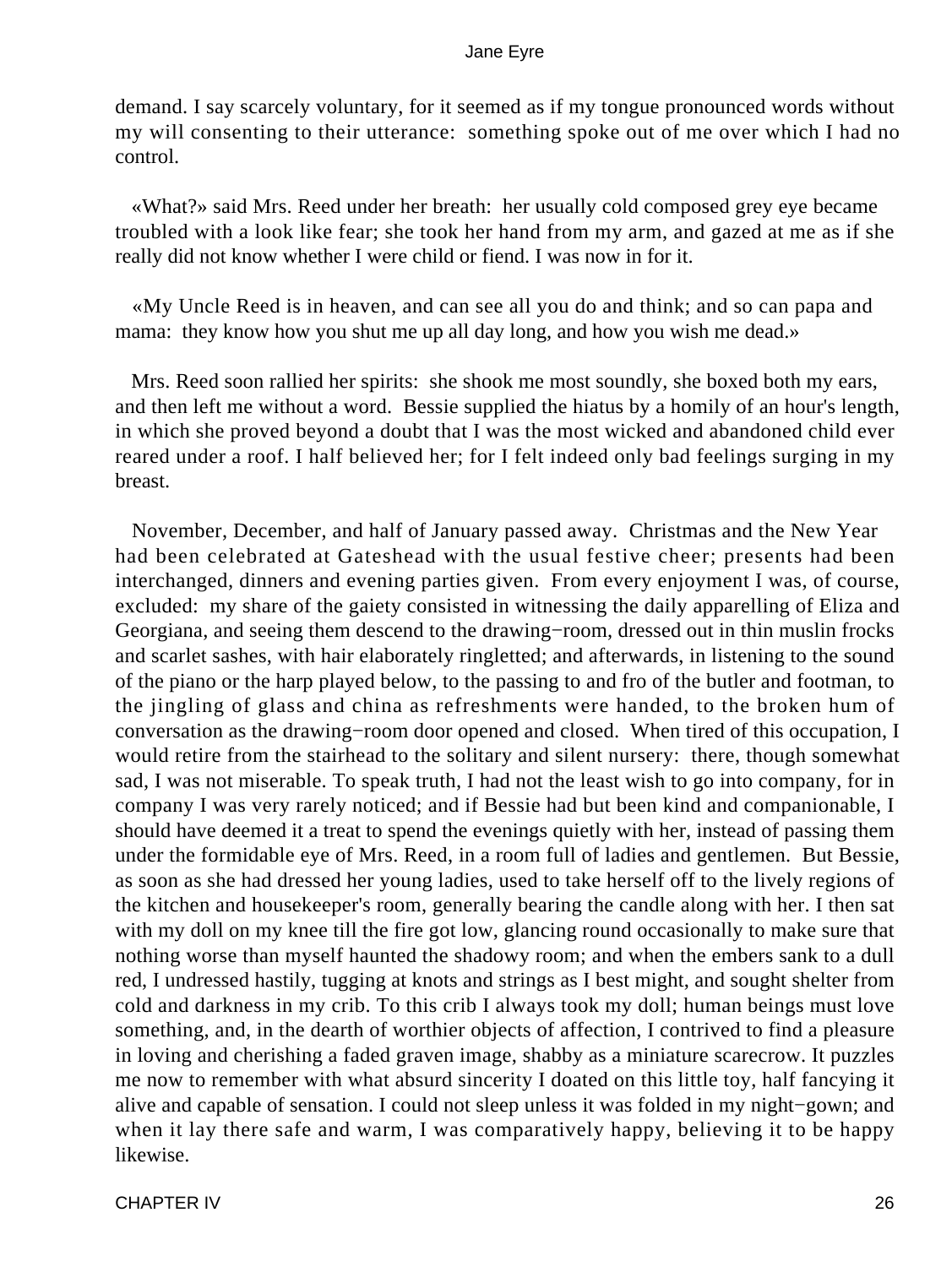Long did the hours seem while I waited the departure of the company, and listened for the sound of Bessie's step on the stairs: sometimes she would come up in the interval to seek her thimble or her scissors, or perhaps to bring me something by way of supper – a bun or a cheese−cake – then she would sit on the bed while I ate it, and when I had finished, she would tuck the clothes round me, and twice she kissed me, and said, «Good night, Miss Jane.» When thus gentle, Bessie seemed to me the best, prettiest, kindest being in the world; and I wished most intensely that she would always be so pleasant and amiable, and never push me about, or scold, or task me unreasonably, as she was too often wont to do. Bessie Lee must, I think, have been a girl of good natural capacity, for she was smart in all she did, and had a remarkable knack of narrative; so, at least, I judge from the impression made on me by her nursery tales. She was pretty too, if my recollections of her face and person are correct. I remember her as a slim young woman, with black hair, dark eyes, very nice features, and good, clear complexion; but she had a capricious and hasty temper, and indifferent ideas of principle or justice: still, such as she was, I preferred her to any one else at Gateshead Hall.

 It was the fifteenth of January, about nine o'clock in the morning: Bessie was gone down to breakfast; my cousins had not yet been summoned to their mama; Eliza was putting on her bonnet and warm garden−coat to go and feed her poultry, an occupation of which she was fond: and not less so of selling the eggs to the housekeeper and hoarding up the money she thus obtained. She had a turn for traffic, and a marked propensity for saving; shown not only in the vending of eggs and chickens, but also in driving hard bargains with the gardener about flower−roots, seeds, and slips of plants; that functionary having orders from Mrs. Reed to buy of his young lady all the products of her parterre she wished to sell: and Eliza would have sold the hair off her head if she could have made a handsome profit thereby. As to her money, she first secreted it in odd corners, wrapped in a rag or an old curl−paper; but some of these hoards having been discovered by the housemaid, Eliza, fearful of one day losing her valued treasure, consented to intrust it to her mother, at a usurious rate of interest – fifty or sixty per cent.; which interest she exacted every quarter, keeping her accounts in a little book with anxious accuracy.

 Georgiana sat on a high stool, dressing her hair at the glass, and interweaving her curls with artificial flowers and faded feathers, of which she had found a store in a drawer in the attic. I was making my bed, having received strict orders from Bessie to get it arranged before she returned (for Bessie now frequently employed me as a sort of under−nurserymaid, to tidy the room, dust the chairs, Having spread the quilt and folded my night−dress, I went to the window−seat to put in order some picture−books and doll's house furniture scattered there; an abrupt command from Georgiana to let her playthings alone (for the tiny chairs and mirrors, the fairy plates and cups, were her property) stopped my proceedings; and then, for lack of other occupation, I fell to breathing on the frost−flowers with which the window was fretted, and thus clearing a space in the glass through which I might look out on the grounds, where all was still and petrified under the influence of a hard frost.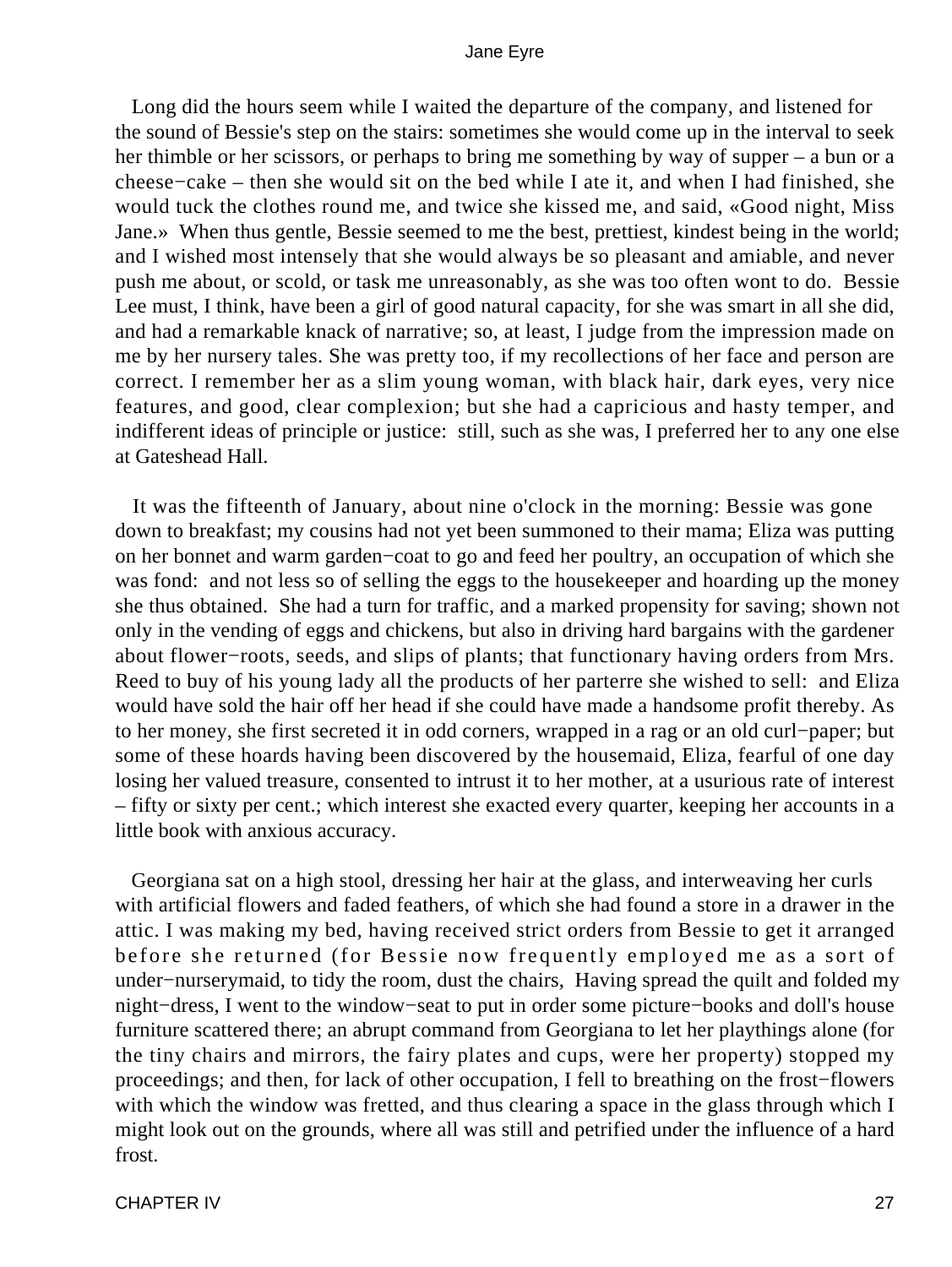From this window were visible the porter's lodge and the carriage− road, and just as I had dissolved so much of the silver−white foliage veiling the panes as left room to look out, I saw the gates thrown open and a carriage roll through. I watched it ascending the drive with indifference; carriages often came to Gateshead, but none ever brought visitors in whom I was interested; it stopped in front of the house, the door−bell rang loudly, the new−comer was admitted. All this being nothing to me, my vacant attention soon found livelier attraction in the spectacle of a little hungry robin, which came and chirruped on the twigs of the leafless cherry−tree nailed against the wall near the casement. The remains of my breakfast of bread and milk stood on the table, and having crumbled a morsel of roll, I was tugging at the sash to put out the crumbs on the window− sill, when Bessie came running upstairs into the nursery.

 «Miss Jane, take off your pinafore; what are you doing there? Have you washed your hands and face this morning?» I gave another tug before I answered, for I wanted the bird to be secure of its bread: the sash yielded; I scattered the crumbs, some on the stone sill, some on the cherry−tree bough, then, closing the window, I replied −

«No, Bessie; I have only just finished dusting.»

 «Troublesome, careless child! and what are you doing now? You look quite red, as if you had been about some mischief: what were you opening the window for?»

 I was spared the trouble of answering, for Bessie seemed in too great a hurry to listen to explanations; she hauled me to the washstand, inflicted a merciless, but happily brief scrub on my face and hands with soap, water, and a coarse towel; disciplined my head with a bristly brush, denuded me of my pinafore, and then hurrying me to the top of the stairs, bid me go down directly, as I was wanted in the breakfast−room.

 I would have asked who wanted me: I would have demanded if Mrs. Reed was there; but Bessie was already gone, and had closed the nursery−door upon me. I slowly descended. For nearly three months, I had never been called to Mrs. Reed's presence; restricted so long to the nursery, the breakfast, dining, and drawing−rooms were become for me awful regions, on which it dismayed me to intrude.

 I now stood in the empty hall; before me was the breakfast−room door, and I stopped, intimidated and trembling. What a miserable little poltroon had fear, engendered of unjust punishment, made of me in those days! I feared to return to the nursery, and feared to go forward to the parlour; ten minutes I stood in agitated hesitation; the vehement ringing of the breakfast−room bell decided me; **I MUST** enter.

 «Who could want me?» I asked inwardly, as with both hands I turned the stiff door−handle, which, for a second or two, resisted my efforts. «What should I see besides Aunt Reed in the apartment? – a man or a woman?» The handle turned, the door unclosed,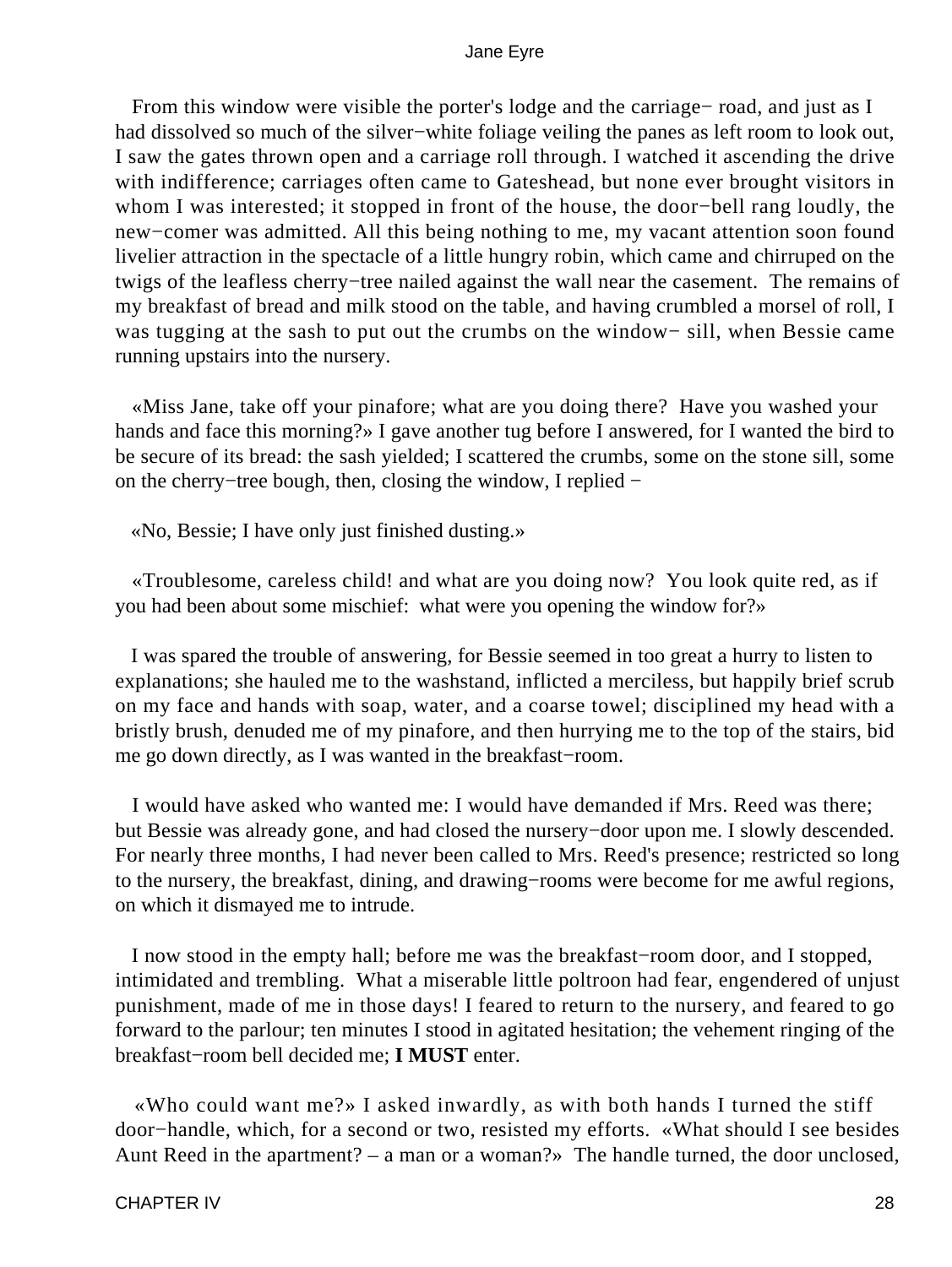and passing through and curtseying low, I looked up at  $-$  a black pillar!  $-$  such, at least, appeared to me, at first sight, the straight, narrow, sable−clad shape standing erect on the rug: the grim face at the top was like a carved mask, placed above the shaft by way of capital.

 Mrs. Reed occupied her usual seat by the fireside; she made a signal to me to approach; I did so, and she introduced me to the stony stranger with the words: «This is the little girl respecting whom I applied to you.»

 HE, for it was a man, turned his head slowly towards where I stood, and having examined me with the two inquisitive−looking grey eyes which twinkled under a pair of bushy brows, said solemnly, and in a bass voice, «Her size is small: what is her age?»

«Ten years.»

 «So much?» was the doubtful answer; and he prolonged his scrutiny for some minutes. Presently he addressed me – «Your name, little girl?»

«Jane Eyre, sir.»

 In uttering these words I looked up: he seemed to me a tall gentleman; but then I was very little; his features were large, and they and all the lines of his frame were equally harsh and prim.

«Well, Jane Eyre, and are you a good child?»

 Impossible to reply to this in the affirmative: my little world held a contrary opinion: I was silent. Mrs. Reed answered for me by an expressive shake of the head, adding soon, «Perhaps the less said on that subject the better, Mr. Brocklehurst.»

 «Sorry indeed to hear it! she and I must have some talk;» and bending from the perpendicular, he installed his person in the arm− chair opposite Mrs. Reed's. «Come here,» he said.

 I stepped across the rug; he placed me square and straight before him. What a face he had, now that it was almost on a level with mine! what a great nose! and what a mouth! and what large prominent teeth!

 «No sight so sad as that of a naughty child,» he began, «especially a naughty little girl. Do you know where the wicked go after death?»

«They go to hell,» was my ready and orthodox answer.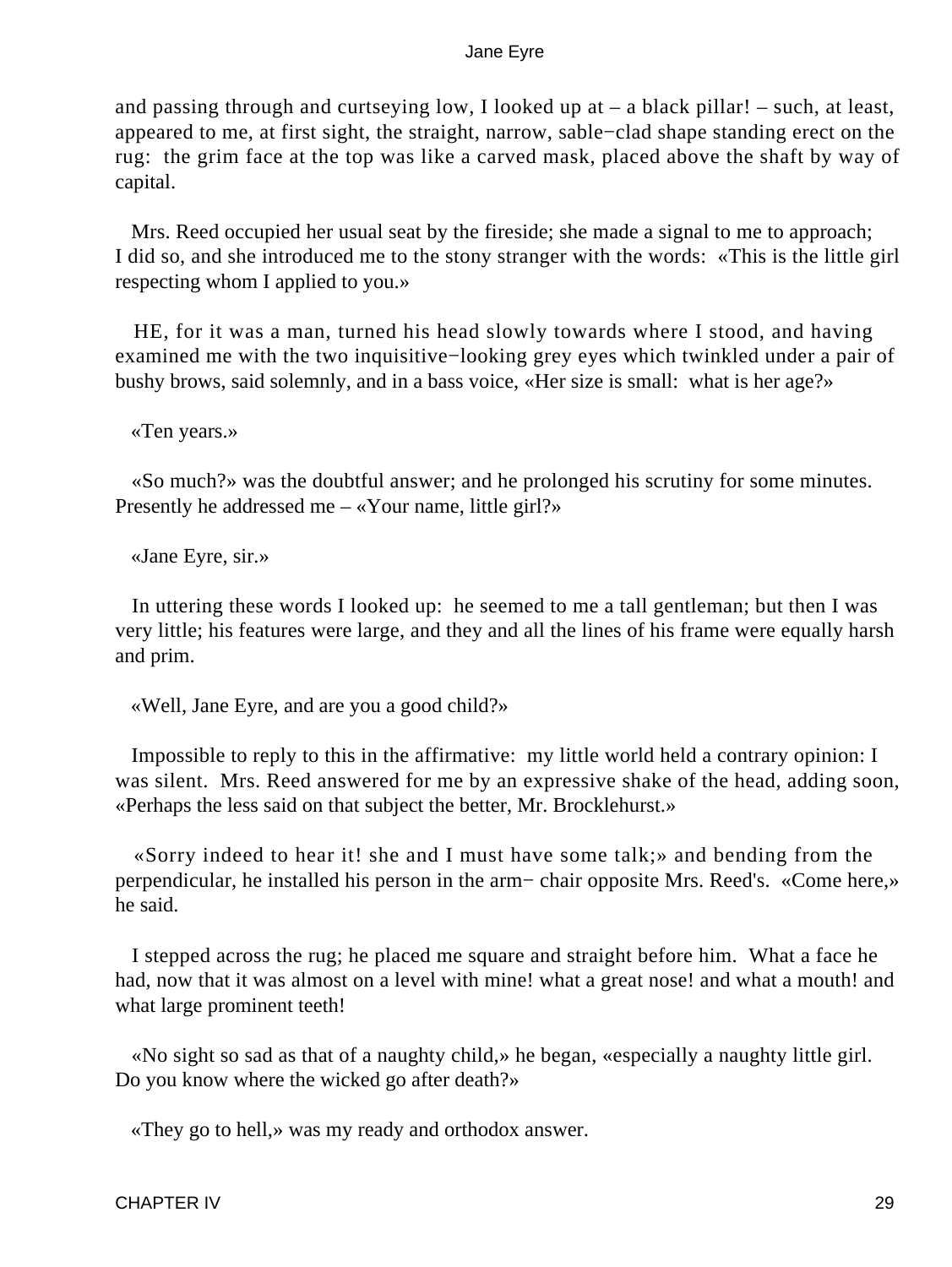«And what is hell? Can you tell me that?»

«A pit full of fire.»

«And should you like to fall into that pit, and to be burning there for ever?»

«No, sir.»

«What must you do to avoid it?»

 I deliberated a moment; my answer, when it did come, was objectionable: «I must keep in good health, and not die.»

 «How can you keep in good health? Children younger than you die daily. I buried a little child of five years old only a day or two since, – a good little child, whose soul is now in heaven. It is to be feared the same could not be said of you were you to be called hence.»

 Not being in a condition to remove his doubt, I only cast my eyes down on the two large feet planted on the rug, and sighed, wishing myself far enough away.

 «I hope that sigh is from the heart, and that you repent of ever having been the occasion of discomfort to your excellent benefactress.»

 «Benefactress! benefactress!» said I inwardly: «they all call Mrs. Reed my benefactress; if so, a benefactress is a disagreeable thing.»

«Do you say your prayers night and morning?» continued my interrogator.

«Yes, sir.»

«Do you read your Bible?»

«Sometimes.»

«With pleasure? Are you fond of it?»

 «I like Revelations, and the book of Daniel, and Genesis and Samuel, and a little bit of Exodus, and some parts of Kings and Chronicles, and Job and Jonah.»

«And the Psalms? I hope you like them?»

«No, sir.»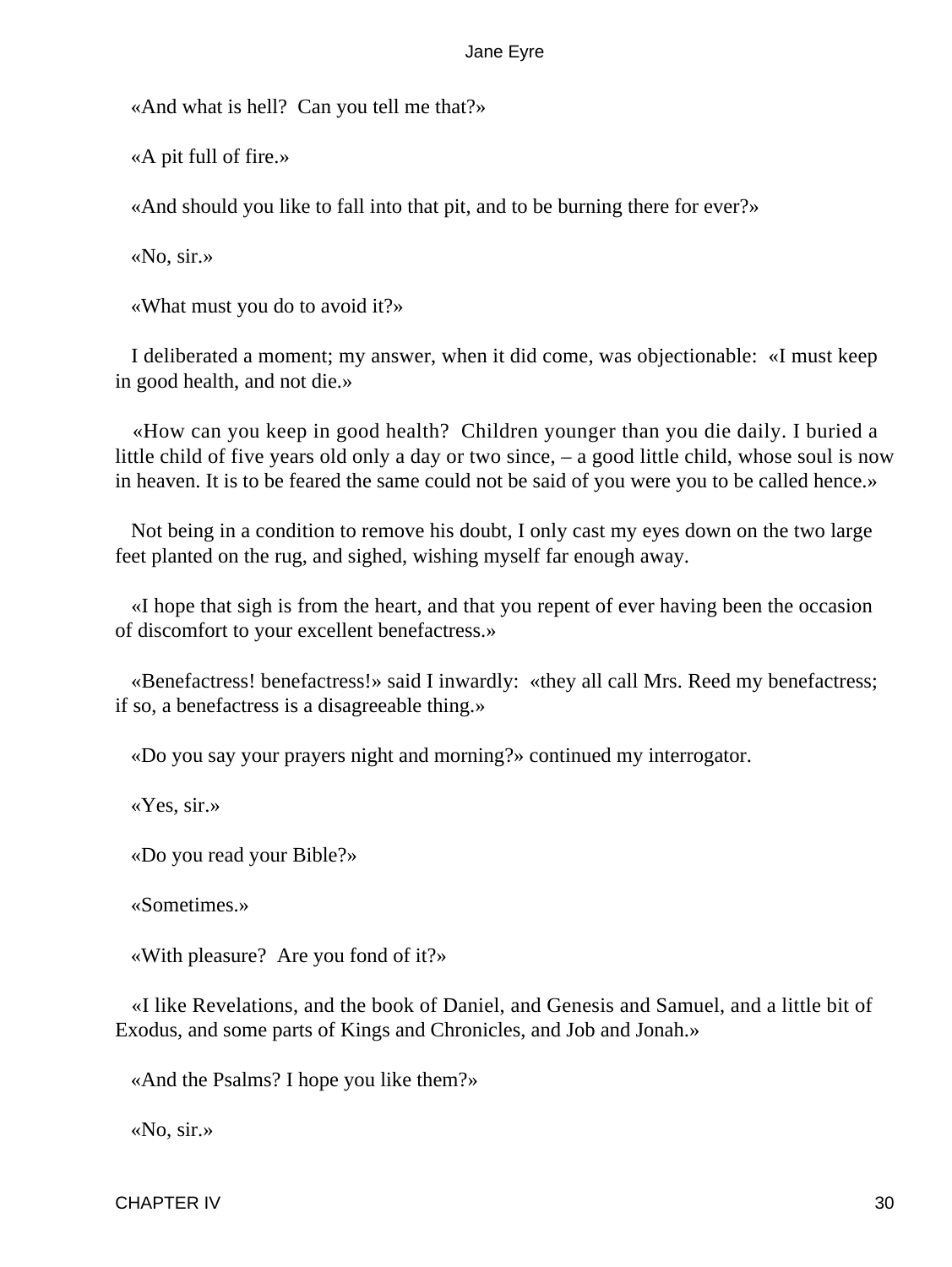«No? oh, shocking! I have a little boy, younger than you, who knows six Psalms by heart: and when you ask him which he would rather have, a gingerbread−nut to eat or a verse of a Psalm to learn, he says: 'Oh! the verse of a Psalm! angels sing Psalms;' says he, 'I wish to be a little angel here below;' he then gets two nuts in recompense for his infant piety.»

«Psalms are not interesting,» I remarked.

 «That proves you have a wicked heart; and you must pray to God to change it: to give you a new and clean one: to take away your heart of stone and give you a heart of flesh.»

 I was about to propound a question, touching the manner in which that operation of changing my heart was to be performed, when Mrs. Reed interposed, telling me to sit down; she then proceeded to carry on the conversation herself.

 «Mr. Brocklehurst, I believe I intimated in the letter which I wrote to you three weeks ago, that this little girl has not quite the character and disposition I could wish: should you admit her into Lowood school, I should be glad if the superintendent and teachers were requested to keep a strict eye on her, and, above all, to guard against her worst fault, a tendency to deceit. I mention this in your hearing, Jane, that you may not attempt to impose on Mr. Brocklehurst.»

 Well might I dread, well might I dislike Mrs. Reed; for it was her nature to wound me cruelly; never was I happy in her presence; however carefully I obeyed, however strenuously I strove to please her, my efforts were still repulsed and repaid by such sentences as the above. Now, uttered before a stranger, the accusation cut me to the heart; I dimly perceived that she was already obliterating hope from the new phase of existence which she destined me to enter; I felt, though I could not have expressed the feeling, that she was sowing aversion and unkindness along my future path; I saw myself transformed under Mr. Brocklehurst's eye into an artful, noxious child, and what could I do to remedy the injury?

 «Nothing, indeed,» thought I, as I struggled to repress a sob, and hastily wiped away some tears, the impotent evidences of my anguish.

 «Deceit is, indeed, a sad fault in a child,» said Mr. Brocklehurst; «it is akin to falsehood, and all liars will have their portion in the lake burning with fire and brimstone; she shall, however, be watched, Mrs. Reed. I will speak to Miss Temple and the teachers.»

 «I should wish her to be brought up in a manner suiting her prospects,» continued my benefactress; «to be made useful, to be kept humble: as for the vacations, she will, with your permission, spend them always at Lowood.»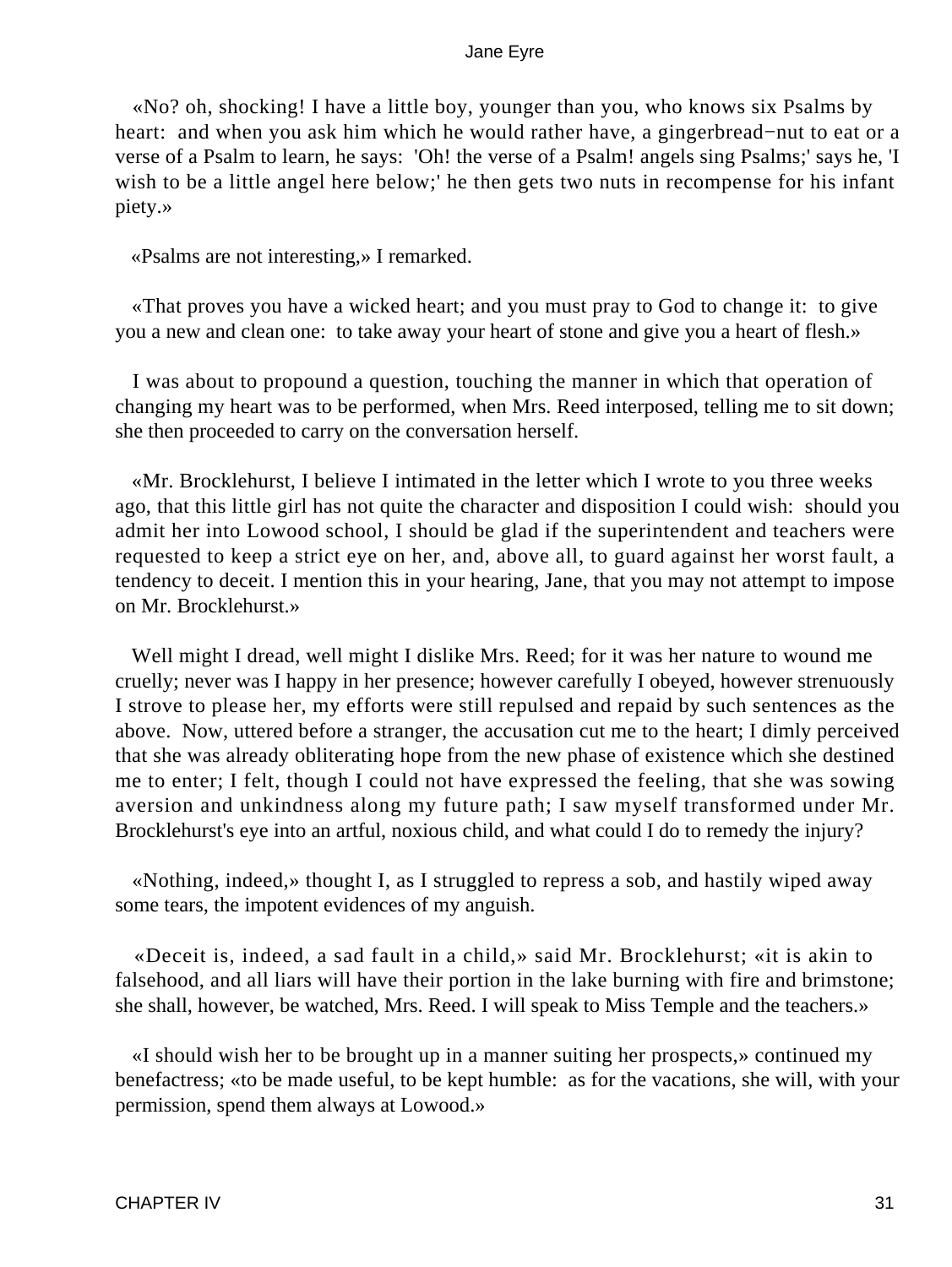«Your decisions are perfectly judicious, madam,» returned Mr. Brocklehurst. «Humility is a Christian grace, and one peculiarly appropriate to the pupils of Lowood; I, therefore, direct that especial care shall be bestowed on its cultivation amongst them. I have studied how best to mortify in them the worldly sentiment of pride; and, only the other day, I had a pleasing proof of my success. My second daughter, Augusta, went with her mama to visit the school, and on her return she exclaimed: 'Oh, dear papa, how quiet and plain all the girls at Lowood look, with their hair combed behind their ears, and their long pinafores, and those little holland pockets outside their frocks – they are almost like poor people's children! and,' said she, 'they looked at my dress and mama's, as if they had never seen a silk gown before.'»

 «This is the state of things I quite approve,» returned Mrs. Reed; «had I sought all England over, I could scarcely have found a system more exactly fitting a child like Jane Eyre. Consistency, my dear Mr. Brocklehurst; I advocate consistency in all things.»

 «Consistency, madam, is the first of Christian duties; and it has been observed in every arrangement connected with the establishment of Lowood: plain fare, simple attire, unsophisticated accommodations, hardy and active habits; such is the order of the day in the house and its inhabitants.»

 «Quite right, sir. I may then depend upon this child being received as a pupil at Lowood, and there being trained in conformity to her position and prospects?»

 «Madam, you may: she shall be placed in that nursery of chosen plants, and I trust she will show herself grateful for the inestimable privilege of her election.»

 «I will send her, then, as soon as possible, Mr. Brocklehurst; for, I assure you, I feel anxious to be relieved of a responsibility that was becoming too irksome.»

 «No doubt, no doubt, madam; and now I wish you good morning. I shall return to Brocklehurst Hall in the course of a week or two: my good friend, the Archdeacon, will not permit me to leave him sooner. I shall send Miss Temple notice that she is to expect a new girl, so that there will he no difficulty about receiving her. Good−bye.»

 «Good−bye, Mr. Brocklehurst; remember me to Mrs. and Miss Brocklehurst, and to Augusta and Theodore, and Master Broughton Brocklehurst.»

 «I will, madam. Little girl, here is a book entitled the 'Child's Guide,' read it with prayer, especially that part containing 'An account of the awfully sudden death of Martha G −, a naughty child addicted to falsehood and deceit.'»

With these words Mr. Brocklehurst put into my hand a thin pamphlet sewn in a cover, and having rung for his carriage, he departed.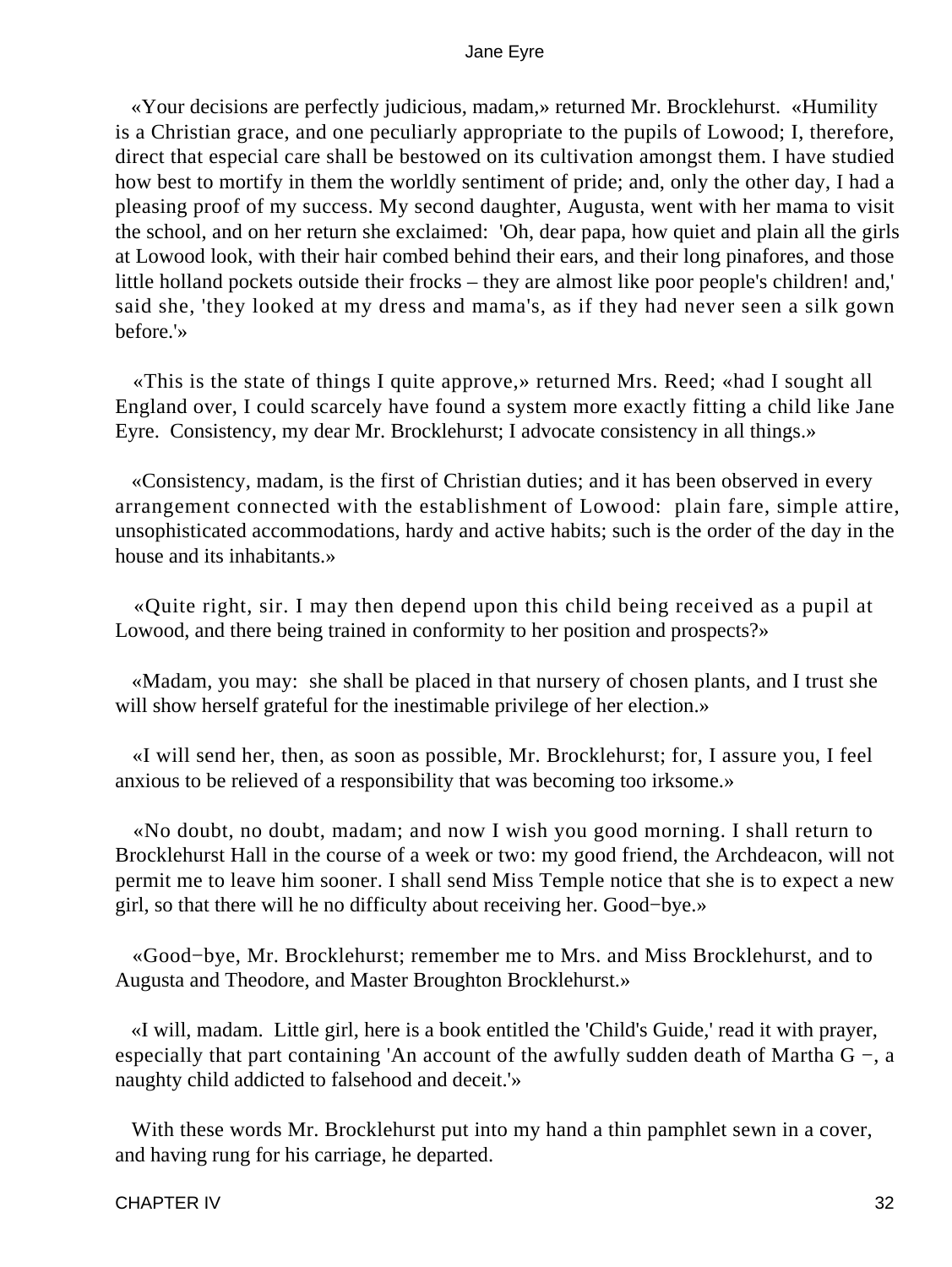Mrs. Reed and I were left alone: some minutes passed in silence; she was sewing, I was watching her. Mrs. Reed might be at that time some six or seven and thirty; she was a woman of robust frame, square−shouldered and strong−limbed, not tall, and, though stout, not obese: she had a somewhat large face, the under jaw being much developed and very solid; her brow was low, her chin large and prominent, mouth and nose sufficiently regular; under her light eyebrows glimmered an eye devoid of ruth; her skin was dark and opaque, her hair nearly flaxen; her constitution was sound as a bell – illness never came near her; she was an exact, clever manager; her household and tenantry were thoroughly under her control; her children only at times defied her authority and laughed it to scorn; she dressed well, and had a presence and port calculated to set off handsome attire.

 Sitting on a low stool, a few yards from her arm−chair, I examined her figure; I perused her features. In my hand I held the tract containing the sudden death of the Liar, to which narrative my attention had been pointed as to an appropriate warning. What had just passed; what Mrs. Reed had said concerning me to Mr. Brocklehurst; the whole tenor of their conversation, was recent, raw, and stinging in my mind; I had felt every word as acutely as I had heard it plainly, and a passion of resentment fomented now within me.

 Mrs. Reed looked up from her work; her eye settled on mine, her fingers at the same time suspended their nimble movements.

 «Go out of the room; return to the nursery,» was her mandate. My look or something else must have struck her as offensive, for she spoke with extreme though suppressed irritation. I got up, I went to the door; I came back again; I walked to the window, across the room, then close up to her.

**SPEAK I** must: I had been trodden on severely, and **MUST** turn: but how? What strength had I to dart retaliation at my antagonist? I gathered my energies and launched them in this blunt sentence −

 «I am not deceitful: if I were, I should say I loved you; but I declare I do not love you: I dislike you the worst of anybody in the world except John Reed; and this book about the liar, you may give to your girl, Georgiana, for it is she who tells lies, and not I.»

 Mrs. Reed's hands still lay on her work inactive: her eye of ice continued to dwell freezingly on mine.

 «What more have you to say?» she asked, rather in the tone in which a person might address an opponent of adult age than such as is ordinarily used to a child.

 That eye of hers, that voice stirred every antipathy I had. Shaking from head to foot, thrilled with ungovernable excitement, I continued −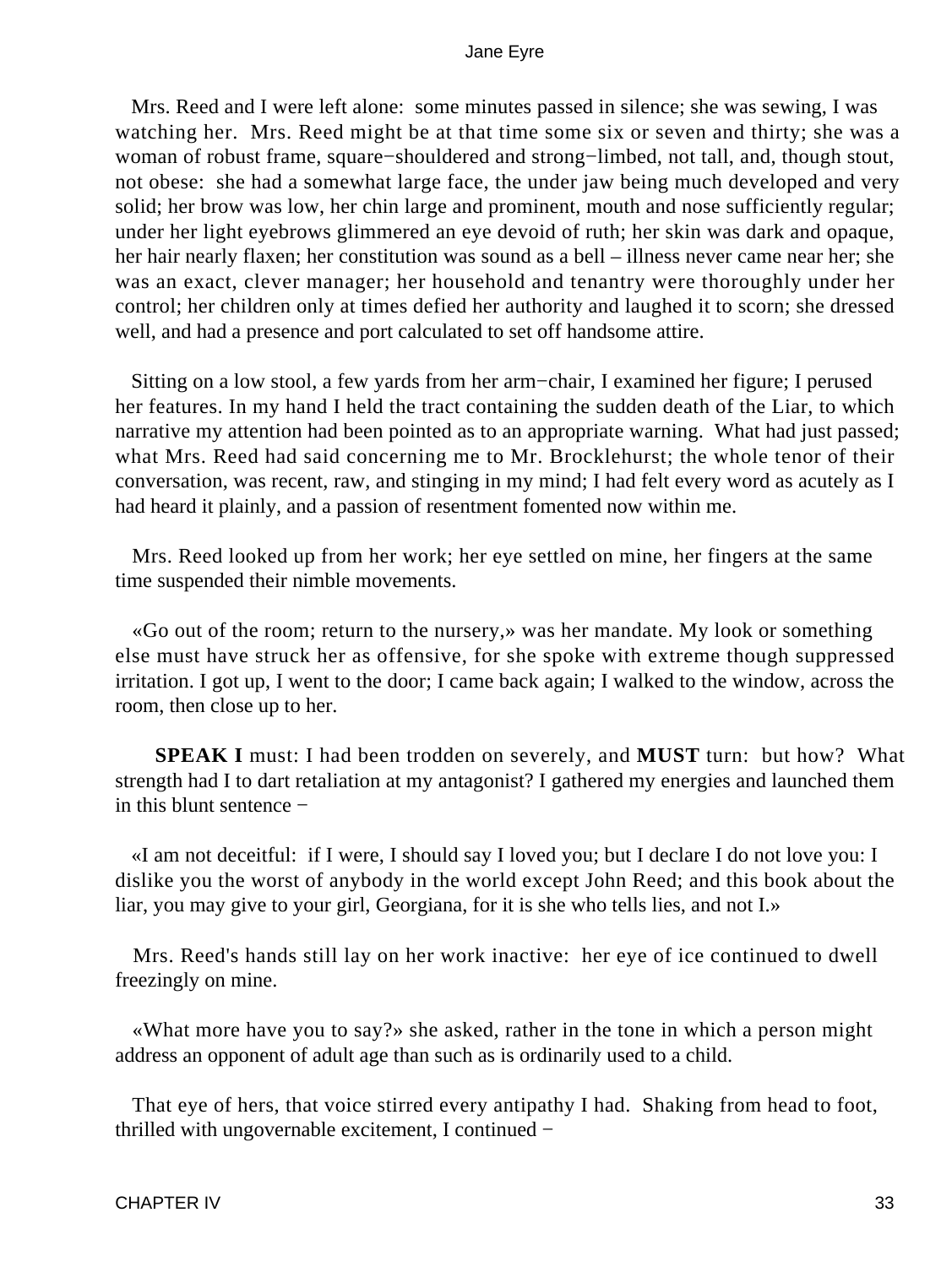«I am glad you are no relation of mine: I will never call you aunt again as long as I live. I will never come to see you when I am grown up; and if any one asks me how I liked you, and how you treated me, I will say the very thought of you makes me sick, and that you treated me with miserable cruelty.»

«How dare you affirm that, Jane Eyre?»

 «How dare I, Mrs. Reed? How dare I? Because it is the **TRUTH.** You think I have no feelings, and that I can do without one bit of love or kindness; but I cannot live so: and you have no pity. I shall remember how you thrust me back – roughly and violently thrust me back – into the red−room, and locked me up there, to my dying day; though I was in agony; though I cried out, while suffocating with distress, 'Have mercy! Have mercy, Aunt Reed!' And that punishment you made me suffer because your wicked boy struck me – knocked me down for nothing. I will tell anybody who asks me questions, this exact tale. People think you a good woman, but you are bad, hard− hearted. YOU are deceitful!»

 Ere I had finished this reply, my soul began to expand, to exult, with the strangest sense of freedom, of triumph, I ever felt. It seemed as if an invisible bond had burst, and that I had struggled out into unhoped−for liberty. Not without cause was this sentiment: Mrs. Reed looked frightened; her work had slipped from her knee; she was lifting up her hands, rocking herself to and fro, and even twisting her face as if she would cry.

 «Jane, you are under a mistake: what is the matter with you? Why do you tremble so violently? Would you like to drink some water?»

«No, Mrs. Reed.»

«Is there anything else you wish for, Jane? I assure you, I desire to be your friend.»

 «Not you. You told Mr. Brocklehurst I had a bad character, a deceitful disposition; and I'll let everybody at Lowood know what you are, and what you have done.»

«Jane, you don't understand these things: children must be corrected for their faults.»

«Deceit is not my fault!» I cried out in a savage, high voice.

 «But you are passionate, Jane, that you must allow: and now return to the nursery – there's a dear – and lie down a little.»

 «I am not your dear; I cannot lie down: send me to school soon, Mrs. Reed, for I hate to live here.»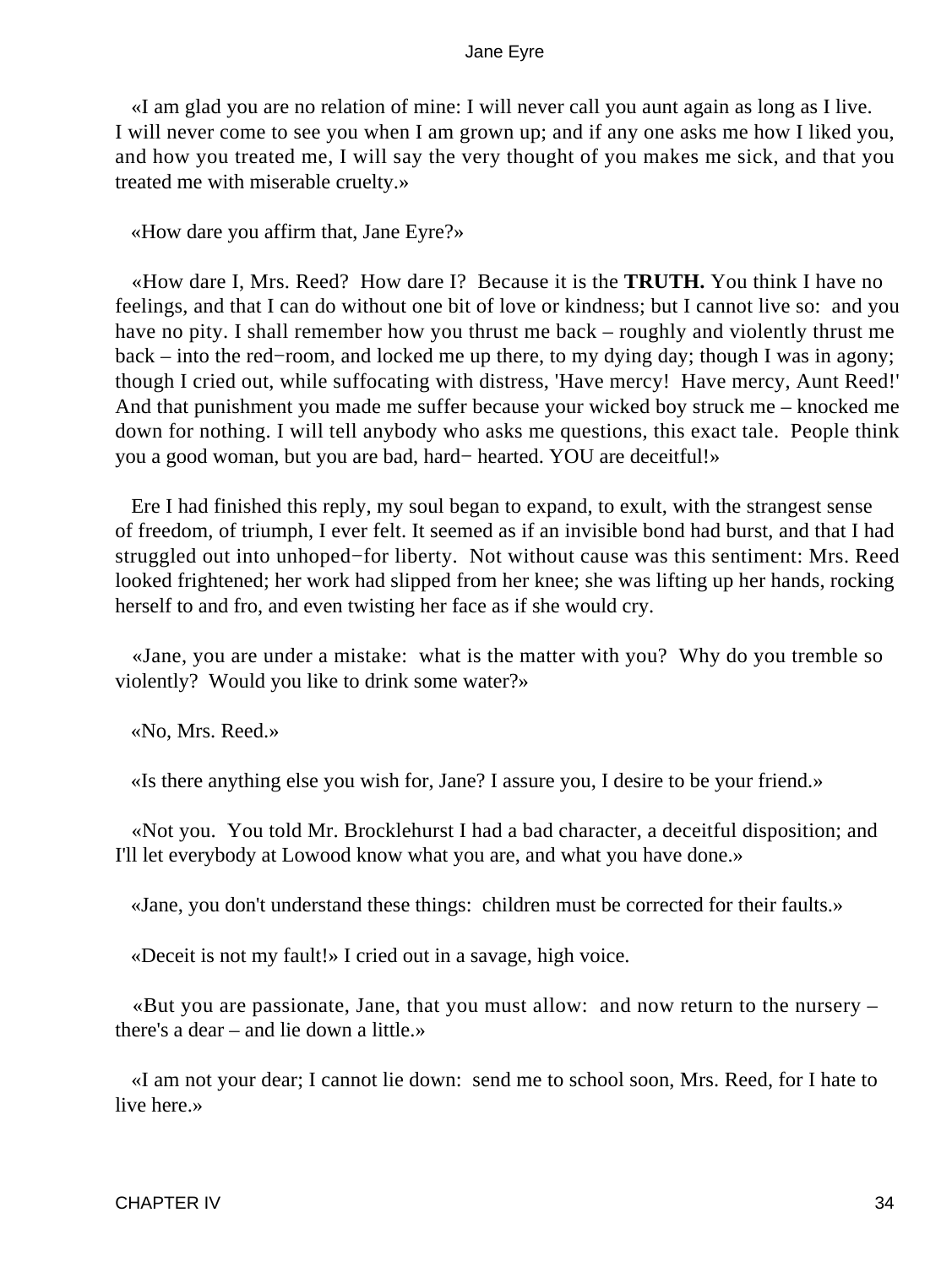«I will indeed send her to school soon,» murmured Mrs. Reed sotto voce; and gathering up her work, she abruptly quitted the apartment.

 I was left there alone – winner of the field. It was the hardest battle I had fought, and the first victory I had gained: I stood awhile on the rug, where Mr. Brocklehurst had stood, and I enjoyed my conqueror's solitude. First, I smiled to myself and felt elate; but this fierce pleasure subsided in me as fast as did the accelerated throb of my pulses. A child cannot quarrel with its elders, as I had done; cannot give its furious feelings uncontrolled play, as I had given mine, without experiencing afterwards the pang of remorse and the chill of reaction. A ridge of lighted heath, alive, glancing, devouring, would have been a meet emblem of my mind when I accused and menaced Mrs. Reed: the same ridge, black and blasted after the flames are dead, would have represented as meetly my subsequent condition, when half−an−hour's silence and reflection had shown me the madness of my conduct, and the dreariness of my hated and hating position.

 Something of vengeance I had tasted for the first time; as aromatic wine it seemed, on swallowing, warm and racy: its after−flavour, metallic and corroding, gave me a sensation as if I had been poisoned. Willingly would I now have gone and asked Mrs. Reed's pardon; but I knew, partly from experience and partly from instinct, that was the way to make her repulse me with double scorn, thereby re−exciting every turbulent impulse of my nature.

 I would fain exercise some better faculty than that of fierce speaking; fain find nourishment for some less fiendish feeling than that of sombre indignation. I took a book – some Arabian tales; I sat down and endeavoured to read. I could make no sense of the subject; my own thoughts swam always between me and the page I had usually found fascinating. I opened the glass−door in the breakfast−room: the shrubbery was quite still: the black frost reigned, unbroken by sun or breeze, through the grounds. I covered my head and arms with the skirt of my frock, and went out to walk in a part of the plantation which was quite sequestrated; but I found no pleasure in the silent trees, the falling fir−cones, the congealed relics of autumn, russet leaves, swept by past winds in heaps, and now stiffened together. I leaned against a gate, and looked into an empty field where no sheep were feeding, where the short grass was nipped and blanched. It was a very grey day; a most opaque sky, «onding on snaw,» canopied all; thence flakes felt it intervals, which settled on the hard path and on the hoary lea without melting. I stood, a wretched child enough, whispering to myself over and over again, «What shall I do? – what shall I do?»

All at once I heard a clear voice call, «Miss Jane! where are you? Come to lunch!»

 It was Bessie, I knew well enough; but I did not stir; her light step came tripping down the path.

«You naughty little thing!» she said. «Why don't you come when you are called?»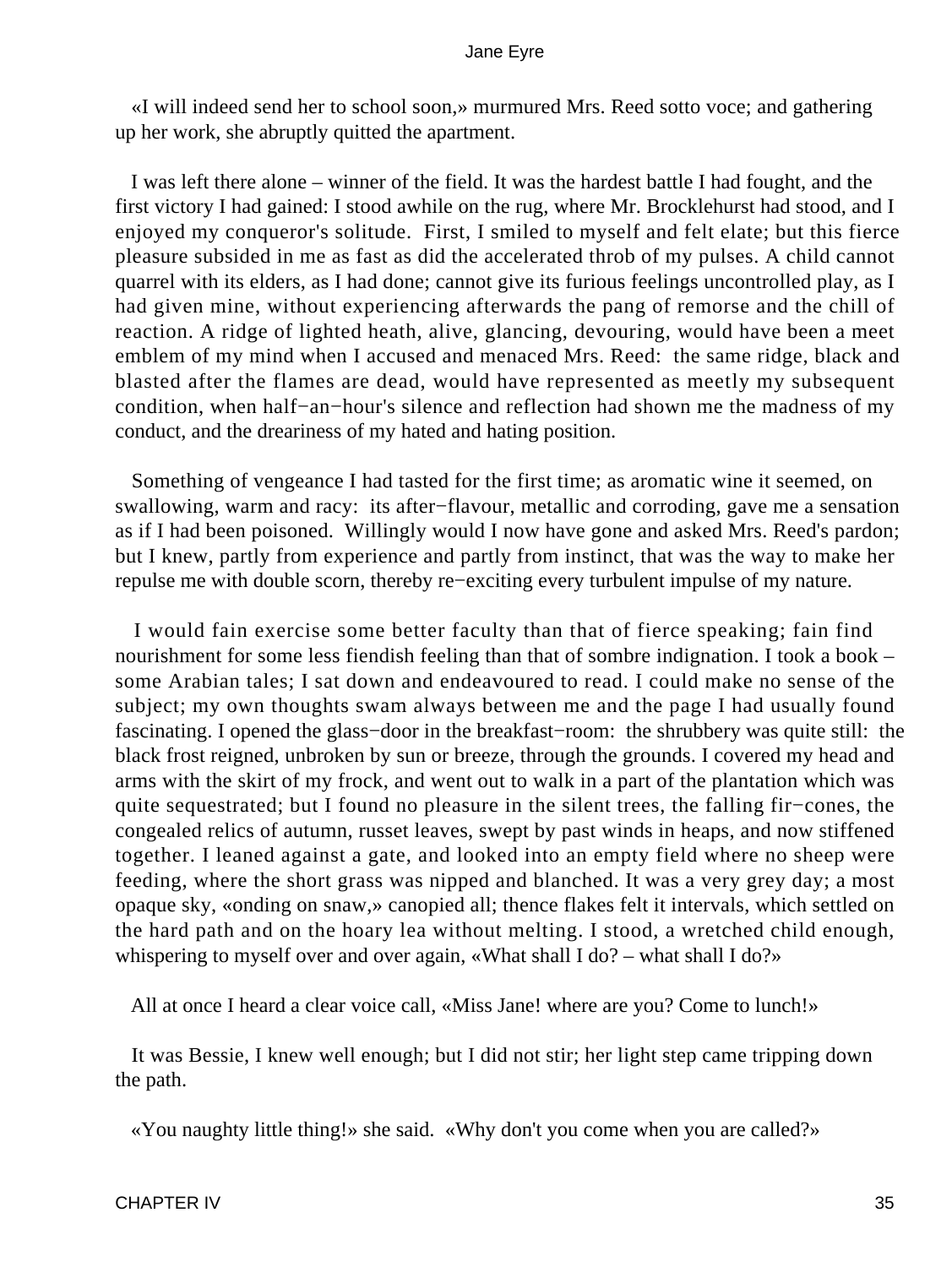Bessie's presence, compared with the thoughts over which I had been brooding, seemed cheerful; even though, as usual, she was somewhat cross. The fact is, after my conflict with and victory over Mrs. Reed, I was not disposed to care much for the nursemaid's transitory anger; and **I WAS** disposed to bask in her youthful lightness of heart. I just put my two arms round her and said, «Come, Bessie! don't scold.»

 The action was more frank and fearless than any I was habituated to indulge in: somehow it pleased her.

 «You are a strange child, Miss Jane,» she said, as she looked down at me; «a little roving, solitary thing: and you are going to school, I suppose?»

I nodded.

«And won't you be sorry to leave poor Bessie?»

«What does Bessie care for me? She is always scolding me.»

«Because you're such a queer, frightened, shy little thing. You should be bolder.»

«What! to get more knocks?»

 «Nonsense! But you are rather put upon, that's certain. My mother said, when she came to see me last week, that she would not like a little one of her own to be in your place. – Now, come in, and I've some good news for you.»

«I don't think you have, Bessie.»

 «Child! what do you mean? What sorrowful eyes you fix on me! Well, but Missis and the young ladies and Master John are going out to tea this afternoon, and you shall have tea with me. I'll ask cook to bake you a little cake, and then you shall help me to look over your drawers; for I am soon to pack your trunk. Missis intends you to leave Gateshead in a day or two, and you shall choose what toys you like to take with you.»

«Bessie, you must promise not to scold me any more till I go.»

 «Well, I will; but mind you are a very good girl, and don't be afraid of me. Don't start when I chance to speak rather sharply; it's so provoking.»

 «I don't think I shall ever be afraid of you again, Bessie, because I have got used to you, and I shall soon have another set of people to dread.»

«If you dread them they'll dislike you.»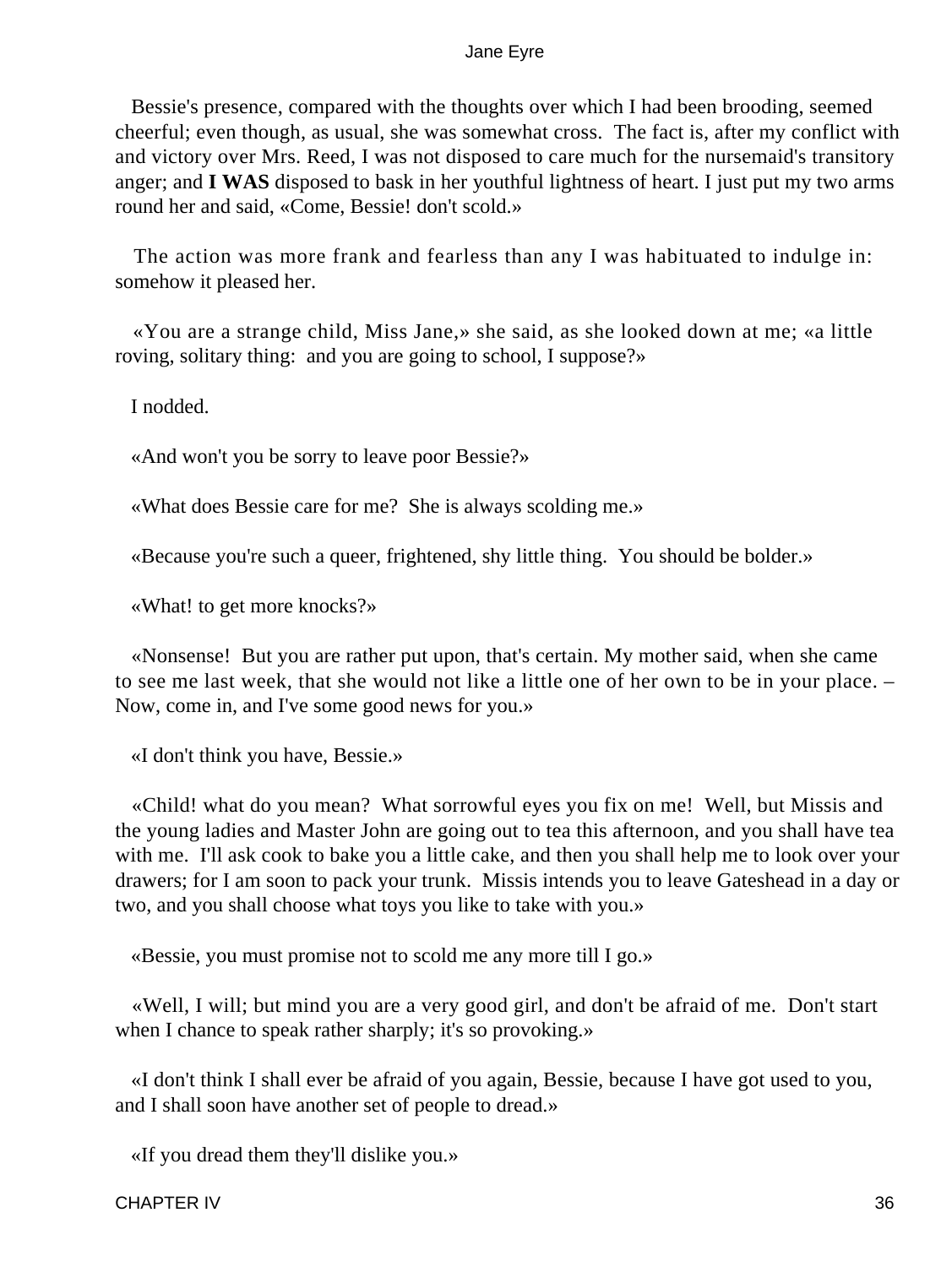«As you do, Bessie?»

«I don't dislike you, Miss; I believe I am fonder of you than of all the others.»

«You don't show it.»

 «You little sharp thing! you've got quite a new way of talking. What makes you so venturesome and hardy?»

 «Why, I shall soon be away from you, and besides» – I was going to say something about what had passed between me and Mrs. Reed, but on second thoughts I considered it better to remain silent on that head.

«And so you're glad to leave me?»

«Not at all, Bessie; indeed, just now I'm rather sorry.»

 «Just now! and rather! How coolly my little lady says it! I dare say now if I were to ask you for a kiss you wouldn't give it me: you'd say you'd **RATHER** not.»

 «I'll kiss you and welcome: bend your head down.» Bessie stooped; we mutually embraced, and I followed her into the house quite comforted. That afternoon lapsed in peace and harmony; and in the evening Bessie told me some of her most enchaining stories, and sang me some of her sweetest songs. Even for me life had its gleams of sunshine.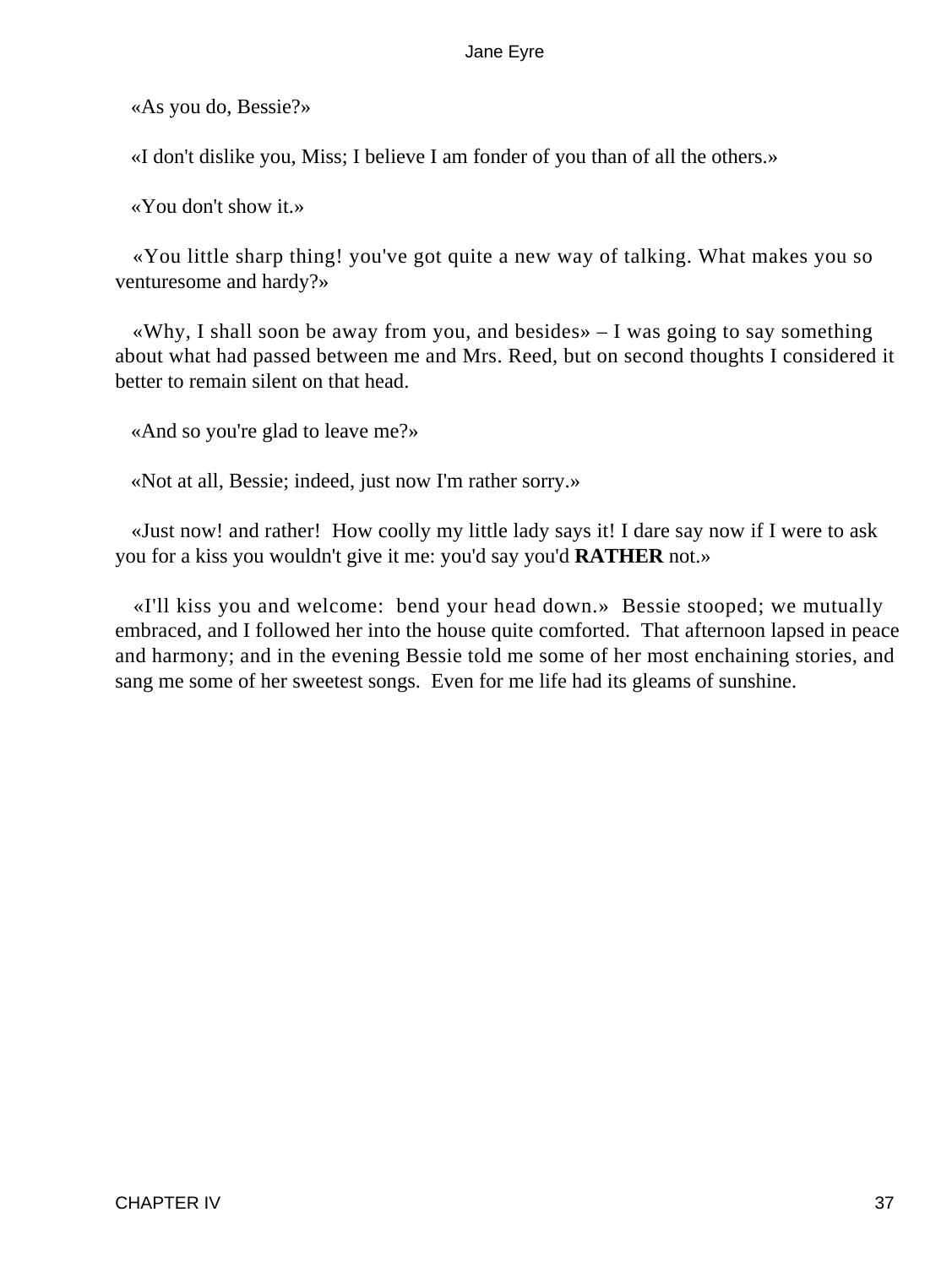# **[CHAPTER V](#page-434-0)**

*F*ive o'clock had hardly struck on the morning of the 19th of January, when Bessie brought a candle into my closet and found me already up and nearly dressed. I had risen half−an−hour before her entrance, and had washed my face, and put on my clothes by the light of a half−moon just setting, whose rays streamed through the narrow window near my crib. I was to leave Gateshead that day by a coach which passed the lodge gates at six a.m. Bessie was the only person yet risen; she had lit a fire in the nursery, where she now proceeded to make my breakfast. Few children can eat when excited with the thoughts of a journey; nor could I. Bessie, having pressed me in vain to take a few spoonfuls of the boiled milk and bread she had prepared for me, wrapped up some biscuits in a paper and put them into my bag; then she helped me on with my pelisse and bonnet, and wrapping herself in a shawl, she and I left the nursery. As we passed Mrs. Reed's bedroom, she said, «Will you go in and bid Missis good−bye?»

 «No, Bessie: she came to my crib last night when you were gone down to supper, and said I need not disturb her in the morning, or my cousins either; and she told me to remember that she had always been my best friend, and to speak of her and be grateful to her accordingly.»

«What did you say, Miss?»

«Nothing: I covered my face with the bedclothes, and turned from her to the wall.»

«That was wrong, Miss Jane.»

«It was quite right, Bessie. Your Missis has not been my friend: she has been my foe.»

«O Miss Jane! don't say so!»

 «Good−bye to Gateshead!» cried I, as we passed through the hall and went out at the front door.

 The moon was set, and it was very dark; Bessie carried a lantern, whose light glanced on wet steps and gravel road sodden by a recent thaw. Raw and chill was the winter morning: my teeth chattered as I hastened down the drive. There was a light in the porter's lodge: when we reached it, we found the porter's wife just kindling her fire: my trunk, which had been carried down the evening before, stood corded at the door. It wanted but a few minutes of six, and shortly after that hour had struck, the distant roll of wheels announced the coming coach; I went to the door and watched its lamps approach rapidly through the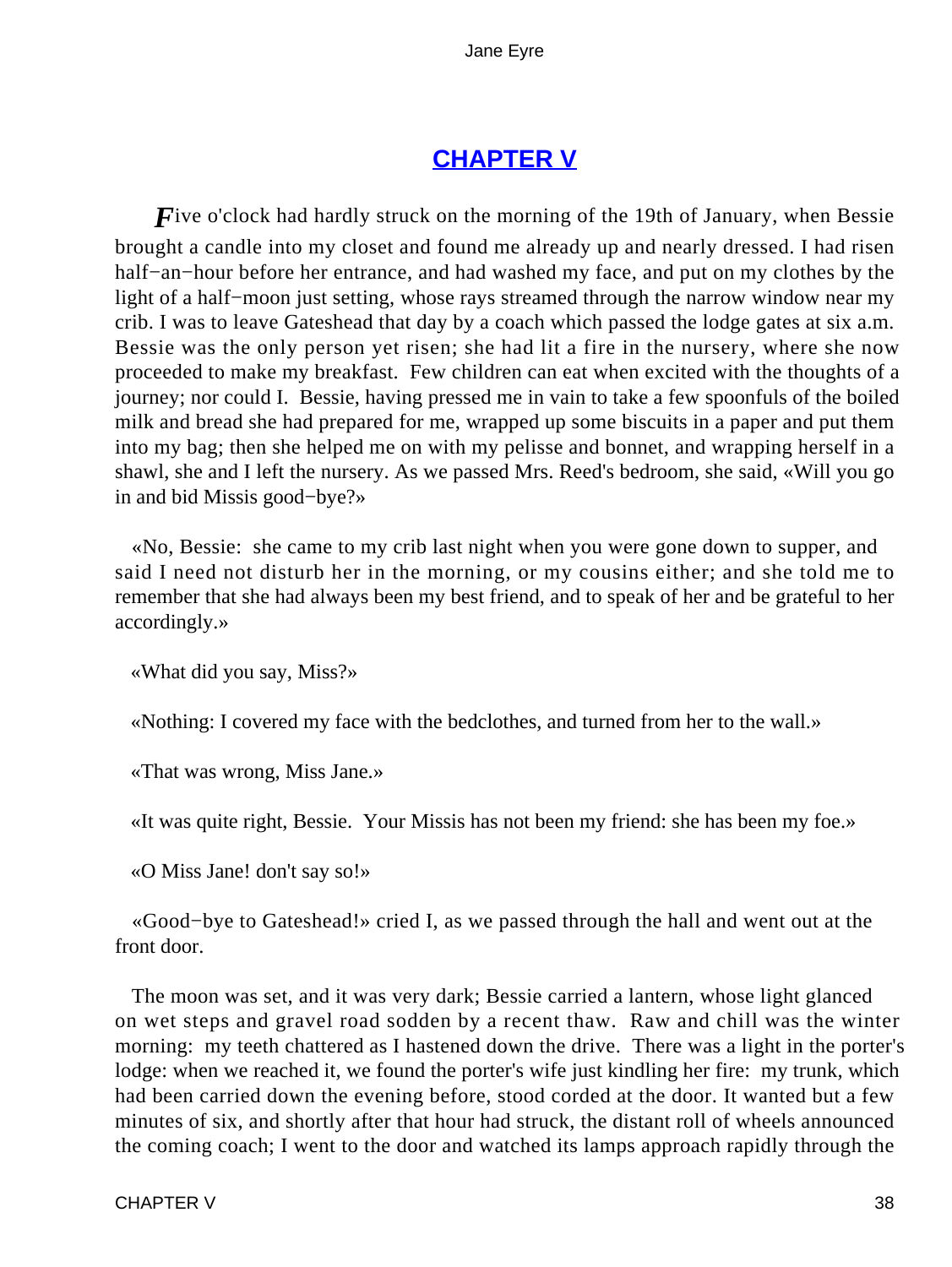gloom.

«Is she going by herself?» asked the porter's wife.

«Yes.»

«And how far is it?»

«Fifty miles.»

«What a long way! I wonder Mrs. Reed is not afraid to trust her so far alone.»

 The coach drew up; there it was at the gates with its four horses and its top laden with passengers: the guard and coachman loudly urged haste; my trunk was hoisted up; I was taken from Bessie's neck, to which I clung with kisses.

 «Be sure and take good care of her,» cried she to the guard, as he lifted me into the inside.

 «Ay, ay!» was the answer: the door was slapped to, a voice exclaimed «All right,» and on we drove. Thus was I severed from Bessie and Gateshead; thus whirled away to unknown, and, as I then deemed, remote and mysterious regions.

 I remember but little of the journey; I only know that the day seemed to me of a preternatural length, and that we appeared to travel over hundreds of miles of road. We passed through several towns, and in one, a very large one, the coach stopped; the horses were taken out, and the passengers alighted to dine. I was carried into an inn, where the guard wanted me to have some dinner; but, as I had no appetite, he left me in an immense room with a fireplace at each end, a chandelier pendent from the ceiling, and a little red gallery high up against the wall filled with musical instruments. Here I walked about for a long time, feeling very strange, and mortally apprehensive of some one coming in and kidnapping me; for I believed in kidnappers, their exploits having frequently figured in Bessie's fireside chronicles. At last the guard returned; once more I was stowed away in the coach, my protector mounted his own seat, sounded his hollow horn, and away we rattled over the «stony street» of L−.

 The afternoon came on wet and somewhat misty: as it waned into dusk, I began to feel that we were getting very far indeed from Gateshead: we ceased to pass through towns; the country changed; great grey hills heaved up round the horizon: as twilight deepened, we descended a valley, dark with wood, and long after night had overclouded the prospect, I heard a wild wind rushing amongst trees.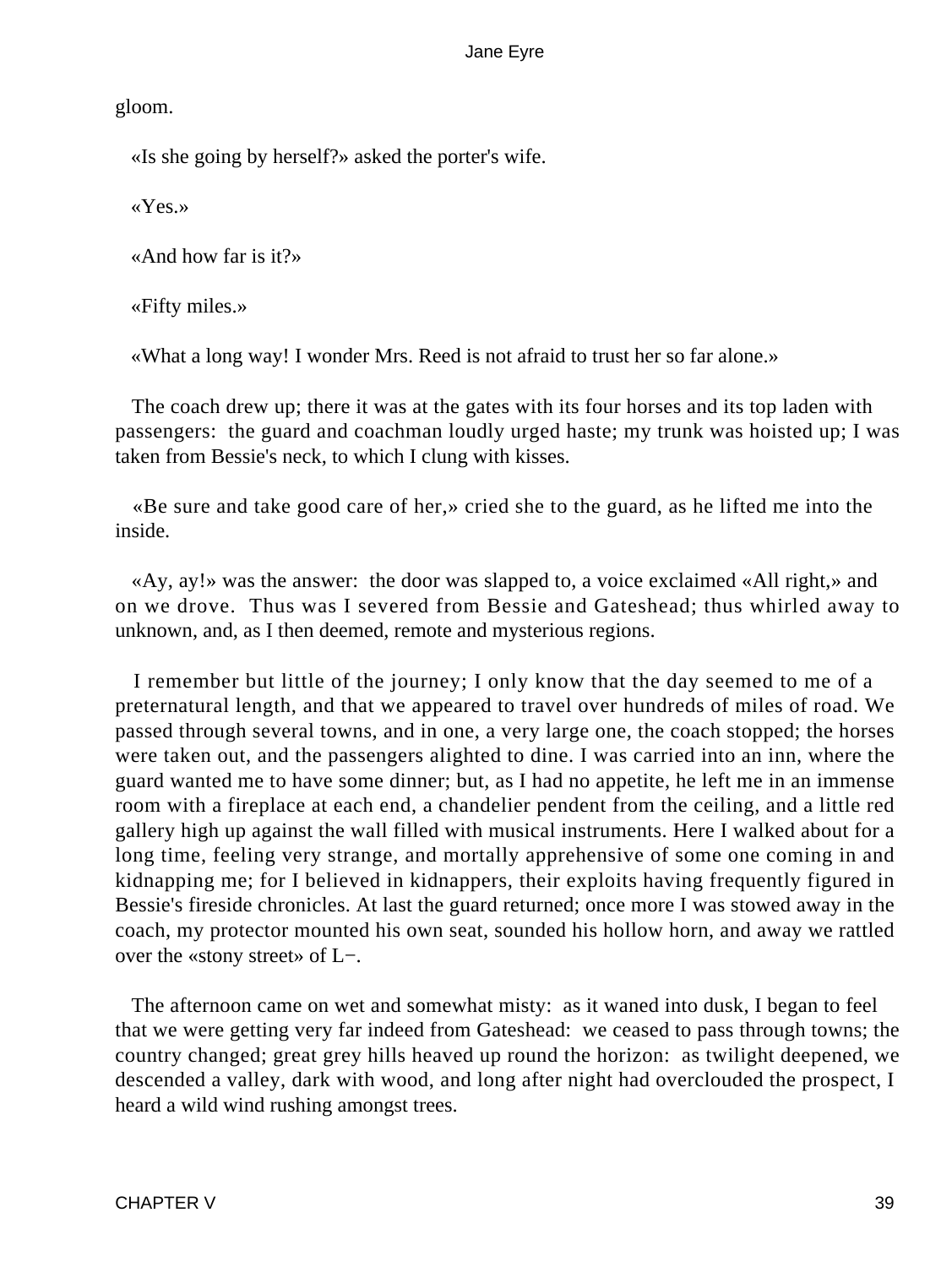Lulled by the sound, I at last dropped asleep; I had not long slumbered when the sudden cessation of motion awoke me; the coach− door was open, and a person like a servant was standing at it: I saw her face and dress by the light of the lamps.

 «Is there a little girl called Jane Eyre here?» she asked. I answered «Yes,» and was then lifted out; my trunk was handed down, and the coach instantly drove away.

 I was stiff with long sitting, and bewildered with the noise and motion of the coach: Gathering my faculties, I looked about me. Rain, wind, and darkness filled the air; nevertheless, I dimly discerned a wall before me and a door open in it; through this door I passed with my new guide: she shut and locked it behind her. There was now visible a house or houses – for the building spread far – with many windows, and lights burning in some; we went up a broad pebbly path, splashing wet, and were admitted at a door; then the servant led me through a passage into a room with a fire, where she left me alone.

 I stood and warmed my numbed fingers over the blaze, then I looked round; there was no candle, but the uncertain light from the hearth showed, by intervals, papered walls, carpet, curtains, shining mahogany furniture: it was a parlour, not so spacious or splendid as the drawing−room at Gateshead, but comfortable enough. I was puzzling to make out the subject of a picture on the wall, when the door opened, and an individual carrying a light entered; another followed close behind.

 The first was a tall lady with dark hair, dark eyes, and a pale and large forehead; her figure was partly enveloped in a shawl, her countenance was grave, her bearing erect.

 «The child is very young to be sent alone,» said she, putting her candle down on the table. She considered me attentively for a minute or two, then further added −

 «She had better be put to bed soon; she looks tired: are you tired?» she asked, placing her hand on my shoulder.

«A little, ma'am.»

 «And hungry too, no doubt: let her have some supper before she goes to bed, Miss Miller. Is this the first time you have left your parents to come to school, my little girl?»

 I explained to her that I had no parents. She inquired how long they had been dead: then how old I was, what was my name, whether I could read, write, and sew a little: then she touched my cheek gently with her forefinger, and saying, «She hoped I should be a good child,» dismissed me along with Miss Miller.

 The lady I had left might be about twenty−nine; the one who went with me appeared some years younger: the first impressed me by her voice, look, and air. Miss Miller was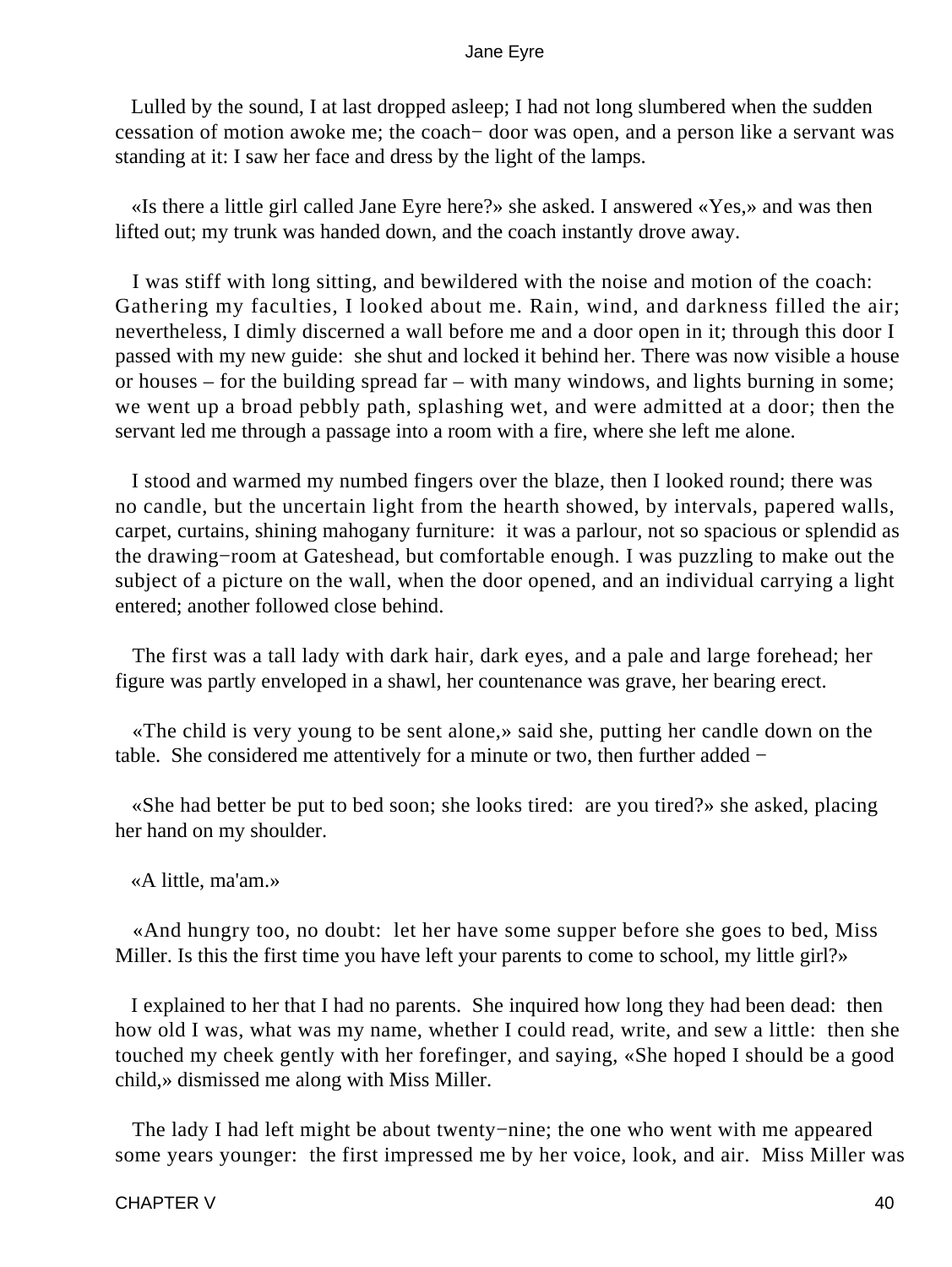more ordinary; ruddy in complexion, though of a careworn countenance; hurried in gait and action, like one who had always a multiplicity of tasks on hand: she looked, indeed, what I afterwards found she really was, an under−teacher. Led by her, I passed from compartment to compartment, from passage to passage, of a large and irregular building; till, emerging from the total and somewhat dreary silence pervading that portion of the house we had traversed, we came upon the hum of many voices, and presently entered a wide, long room, with great deal tables, two at each end, on each of which burnt a pair of candles, and seated all round on benches, a congregation of girls of every age, from nine or ten to twenty. Seen by the dim light of the dips, their number to me appeared countless, though not in reality exceeding eighty; they were uniformly dressed in brown stuff frocks of quaint fashion, and long holland pinafores. It was the hour of study; they were engaged in conning over their to− morrow's task, and the hum I had heard was the combined result of their whispered repetitions.

 Miss Miller signed to me to sit on a bench near the door, then walking up to the top of the long room she cried out −

 "Monitors, collect the lesson−books and put them away! Four tall girls arose from different tables, and going round, gathered the books and removed them. Miss Miller again gave the word of command −

«Monitors, fetch the supper−trays!»

 The tall girls went out and returned presently, each bearing a tray, with portions of something, I knew not what, arranged thereon, and a pitcher of water and mug in the middle of each tray. The portions were handed round; those who liked took a draught of the water, the mug being common to all. When it came to my turn, I drank, for I was thirsty, but did not touch the food, excitement and fatigue rendering me incapable of eating: I now saw, however, that it was a thin oaten cake shared into fragments.

 The meal over, prayers were read by Miss Miller, and the classes filed off, two and two, upstairs. Overpowered by this time with weariness, I scarcely noticed what sort of a place the bedroom was, except that, like the schoolroom, I saw it was very long. To−night I was to be Miss Miller's bed−fellow; she helped me to undress: when laid down I glanced at the long rows of beds, each of which was quickly filled with two occupants; in ten minutes the single light was extinguished, and amidst silence and complete darkness I fell asleep.

 The night passed rapidly. I was too tired even to dream; I only once awoke to hear the wind rave in furious gusts, and the rain fall in torrents, and to be sensible that Miss Miller had taken her place by my side. When I again unclosed my eyes, a loud bell was ringing; the girls were up and dressing; day had not yet begun to dawn, and a rushlight or two burned in the room. I too rose reluctantly; it was bitter cold, and I dressed as well as I could for shivering, and washed when there was a basin at liberty, which did not occur soon, as there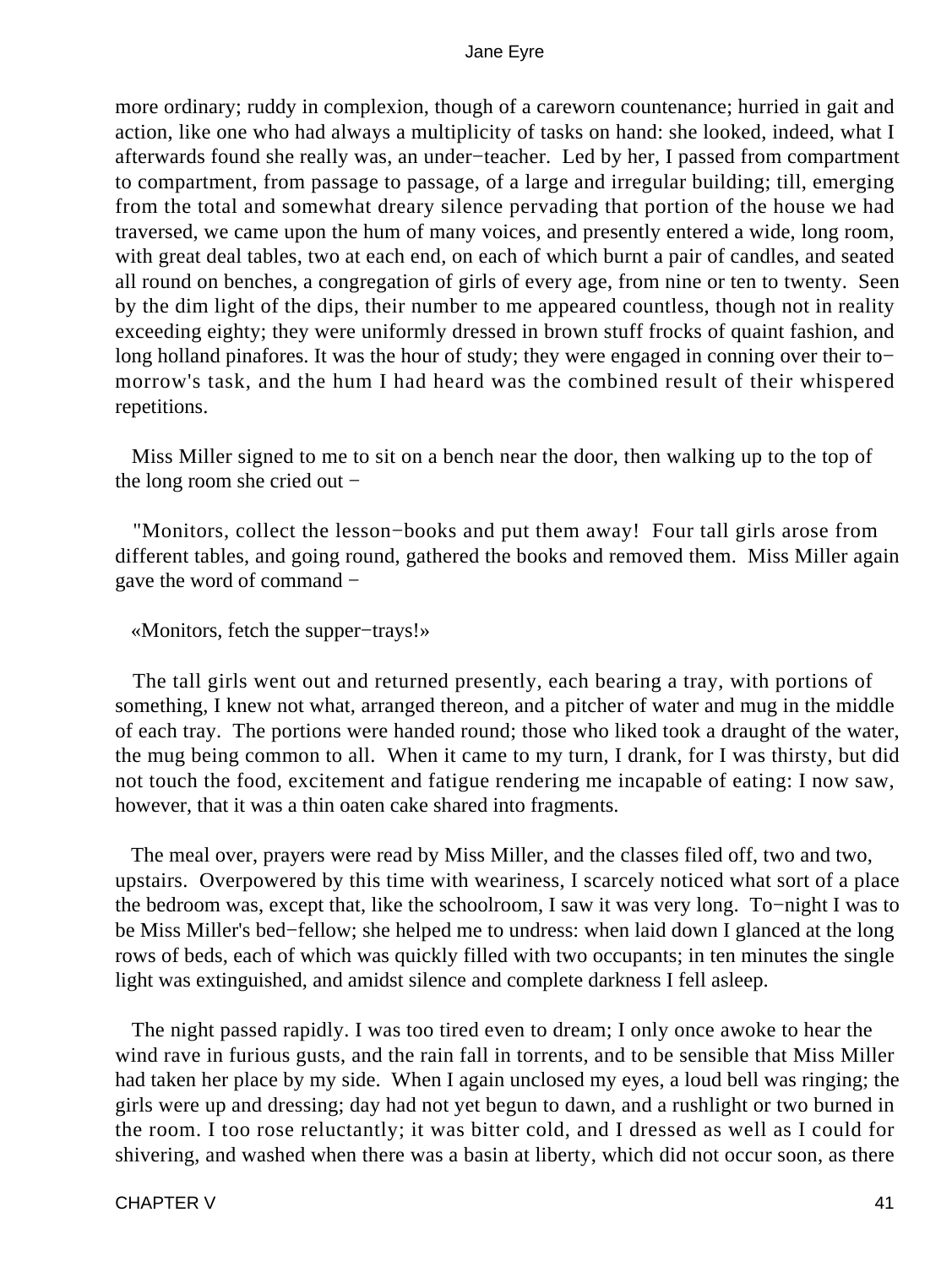was but one basin to six girls, on the stands down the middle of the room. Again the bell rang: all formed in file, two and two, and in that order descended the stairs and entered the cold and dimly lit schoolroom: here prayers were read by Miss Miller; afterwards she called out −

### «Form classes!»

 A great tumult succeeded for some minutes, during which Miss Miller repeatedly exclaimed, «Silence!» and «Order!» When it subsided, I saw them all drawn up in four semicircles, before four chairs, placed at the four tables; all held books in their hands, and a great book, like a Bible, lay on each table, before the vacant seat. A pause of some seconds succeeded, filled up by the low, vague hum of numbers; Miss Miller walked from class to class, hushing this indefinite sound.

 A distant bell tinkled: immediately three ladies entered the room, each walked to a table and took her seat. Miss Miller assumed the fourth vacant chair, which was that nearest the door, and around which the smallest of the children were assembled: to this inferior class I was called, and placed at the bottom of it.

 Business now began, the day's Collect was repeated, then certain texts of Scripture were said, and to these succeeded a protracted reading of chapters in the Bible, which lasted an hour. By the time that exercise was terminated, day had fully dawned. The indefatigable bell now sounded for the fourth time: the classes were marshalled and marched into another room to breakfast: how glad I was to behold a prospect of getting something to eat! I was now nearly sick from inanition, having taken so little the day before.

 The refectory was a great, low−ceiled, gloomy room; on two long tables smoked basins of something hot, which, however, to my dismay, sent forth an odour far from inviting. I saw a universal manifestation of discontent when the fumes of the repast met the nostrils of those destined to swallow it; from the van of the procession, the tall girls of the first class, rose the whispered words −

«Disgusting! The porridge is burnt again!»

 «Silence!» ejaculated a voice; not that of Miss Miller, but one of the upper teachers, a little and dark personage, smartly dressed, but of somewhat morose aspect, who installed herself at the top of one table, while a more buxom lady presided at the other. I looked in vain for her I had first seen the night before; she was not visible: Miss Miller occupied the foot of the table where I sat, and a strange, foreign−looking, elderly lady, the French teacher, as I afterwards found, took the corresponding seat at the other board. A long grace was said and a hymn sung; then a servant brought in some tea for the teachers, and the meal began.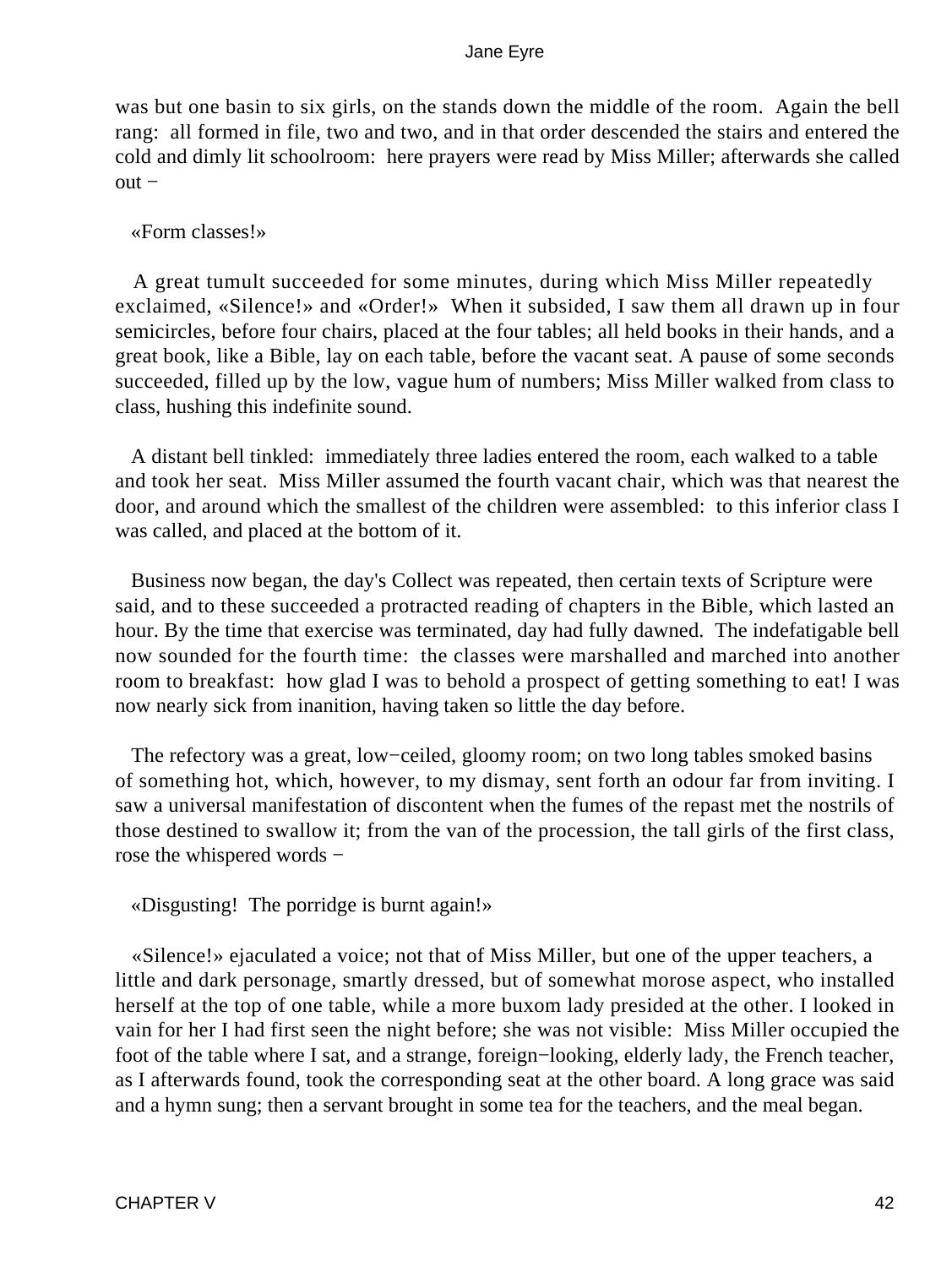Ravenous, and now very faint, I devoured a spoonful or two of my portion without thinking of its taste; but the first edge of hunger blunted, I perceived I had got in hand a nauseous mess; burnt porridge is almost as bad as rotten potatoes; famine itself soon sickens over it. The spoons were moved slowly: I saw each girl taste her food and try to swallow it; but in most cases the effort was soon relinquished. Breakfast was over, and none had breakfasted. Thanks being returned for what we had not got, and a second hymn chanted, the refectory was evacuated for the schoolroom. I was one of the last to go out, and in passing the tables, I saw one teacher take a basin of the porridge and taste it; she looked at the others; all their countenances expressed displeasure, and one of them, the stout one, whispered –

«Abominable stuff! How shameful!»

 A quarter of an hour passed before lessons again began, during which the schoolroom was in a glorious tumult; for that space of time it seemed to be permitted to talk loud and more freely, and they used their privilege. The whole conversation ran on the breakfast, which one and all abused roundly. Poor things! it was the sole consolation they had. Miss Miller was now the only teacher in the room: a group of great girls standing about her spoke with serious and sullen gestures. I heard the name of Mr. Brocklehurst pronounced by some lips; at which Miss Miller shook her head disapprovingly; but she made no great effort to cheek the general wrath; doubtless she shared in it.

 A clock in the schoolroom struck nine; Miss Miller left her circle, and standing in the middle of the room, cried −

«Silence! To your seats!»

 Discipline prevailed: in five minutes the confused throng was resolved into order, and comparative silence quelled the Babel clamour of tongues. The upper teachers now punctually resumed their posts: but still, all seemed to wait. Ranged on benches down the sides of the room, the eighty girls sat motionless and erect; a quaint assemblage they appeared, all with plain locks combed from their faces, not a curl visible; in brown dresses, made high and surrounded by a narrow tucker about the throat, with little pockets of holland (shaped something like a Highlander's purse) tied in front of their frocks, and destined to serve the purpose of a work− bag: all, too, wearing woollen stockings and country−made shoes, fastened with brass buckles. Above twenty of those clad in this costume were full−grown girls, or rather young women; it suited them ill, and gave an air of oddity even to the prettiest.

 I was still looking at them, and also at intervals examining the teachers – none of whom precisely pleased me; for the stout one was a little coarse, the dark one not a little fierce, the foreigner harsh and grotesque, and Miss Miller, poor thing! looked purple, weather− beaten, and over−worked – when, as my eye wandered from face to face, the whole school rose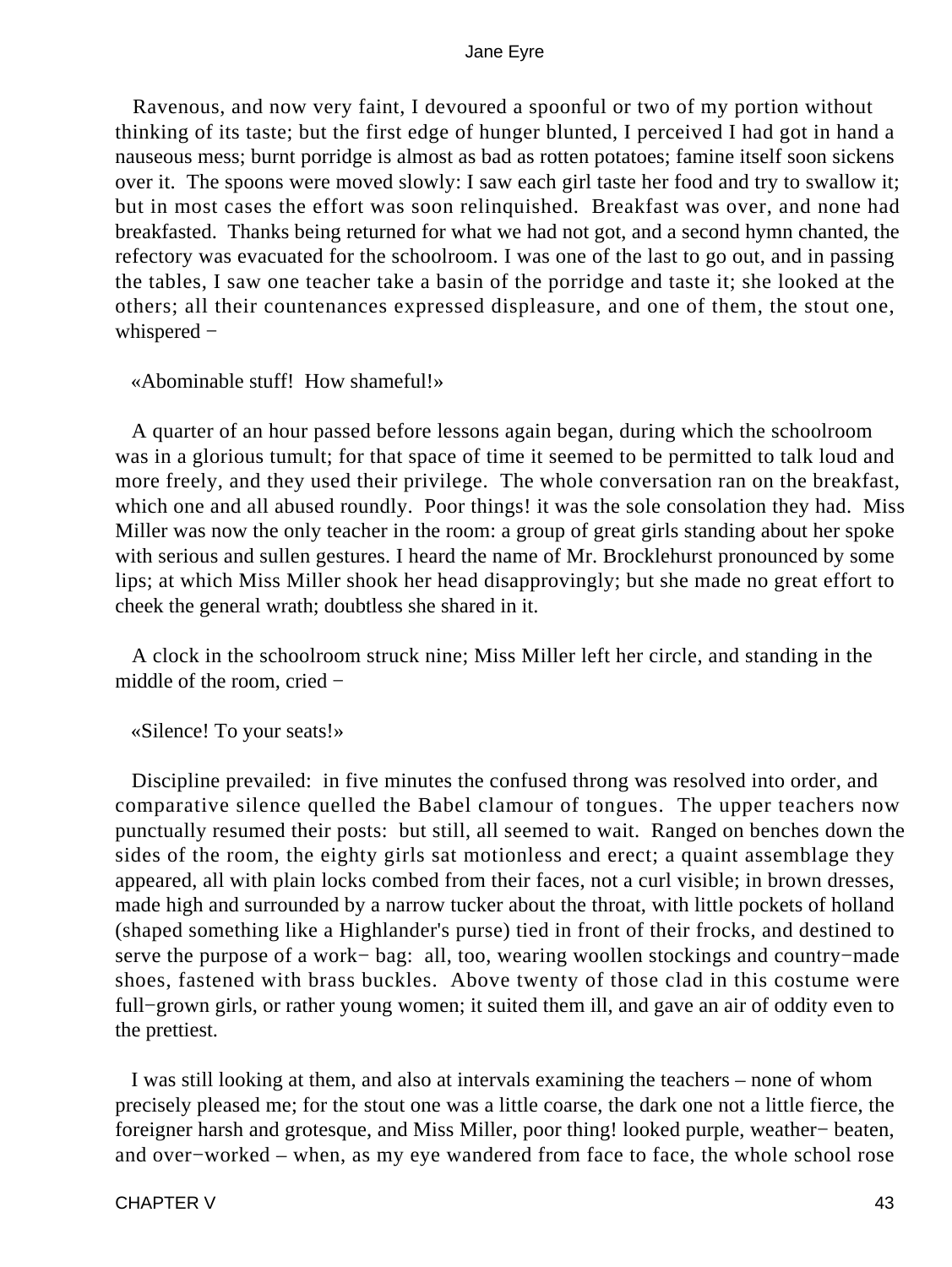simultaneously, as if moved by a common spring.

 What was the matter? I had heard no order given: I was puzzled. Ere I had gathered my wits, the classes were again seated: but as all eyes were now turned to one point, mine followed the general direction, and encountered the personage who had received me last night. She stood at the bottom of the long room, on the hearth; for there was a fire at each end; she surveyed the two rows of girls silently and gravely. Miss Miller approaching, seemed to ask her a question, and having received her answer, went back to her place, and said aloud −

«Monitor of the first class, fetch the globes!»

While the direction was being executed, the lady consulted moved slowly up the room. I suppose I have a considerable organ of veneration, for I retain yet the sense of admiring awe with which my eyes traced her steps. Seen now, in broad daylight, she looked tall, fair, and shapely; brown eyes with a benignant light in their irids, and a fine pencilling of long lashes round, relieved the whiteness of her large front; on each of her temples her hair, of a very dark brown, was clustered in round curls, according to the fashion of those times, when neither smooth bands nor long ringlets were in vogue; her dress, also in the mode of the day, was of purple cloth, relieved by a sort of Spanish trimming of black velvet; a gold watch (watches were not so common then as now) shone at her girdle. Let the reader add, to complete the picture, refined features; a complexion, if pale, clear; and a stately air and carriage, and he will have, at least, as clearly as words can give it, a correct idea of the exterior of Miss Temple – Maria Temple, as I afterwards saw the name written in a prayer−book intrusted to me to carry to church.

 The superintendent of Lowood (for such was this lady) having taken her seat before a pair of globes placed on one of the tables, summoned the first class round her, and commenced giving a lesson on geography; the lower classes were called by the teachers: repetitions in history, grammar, went on for an hour; writing and arithmetic succeeded, and music lessons were given by Miss Temple to some of the elder girls. The duration of each lesson was measured by the clock, which at last struck twelve. The superintendent rose −

«I have a word to address to the pupils,» said she.

 The tumult of cessation from lessons was already breaking forth, but it sank at her voice. She went on −

 «You had this morning a breakfast which you could not eat; you must be hungry: – I have ordered that a lunch of bread and cheese shall be served to all.»

The teachers looked at her with a sort of surprise.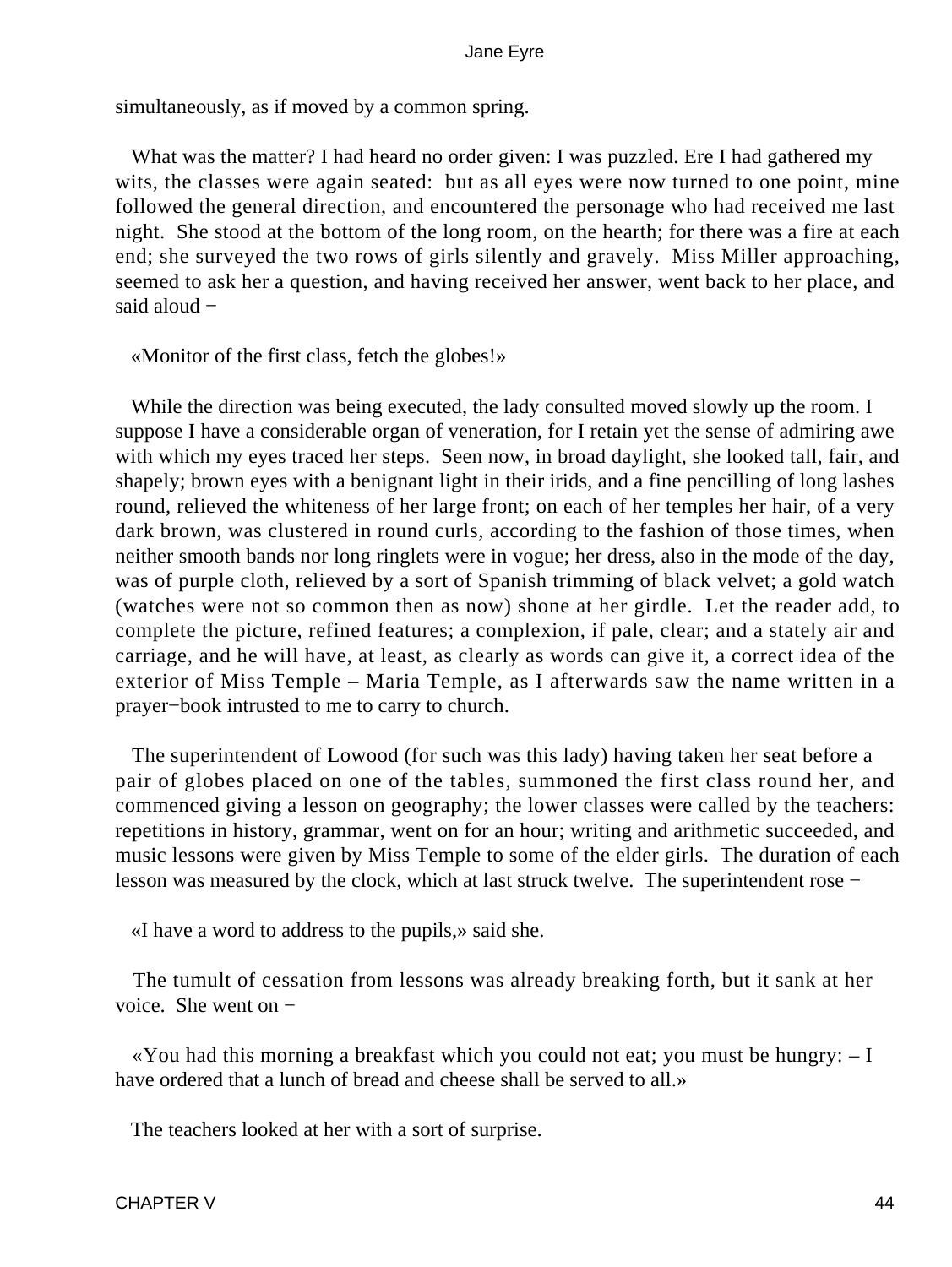«It is to be done on my responsibility,» she added, in an explanatory tone to them, and immediately afterwards left the room.

 The bread and cheese was presently brought in and distributed, to the high delight and refreshment of the whole school. The order was now given «To the garden!» Each put on a coarse straw bonnet, with strings of coloured calico, and a cloak of grey frieze. I was similarly equipped, and, following the stream, I made my way into the open air.

 The garden was a wide inclosure, surrounded with walls so high as to exclude every glimpse of prospect; a covered verandah ran down one side, and broad walks bordered a middle space divided into scores of little beds: these beds were assigned as gardens for the pupils to cultivate, and each bed had an owner. When full of flowers they would doubtless look pretty; but now, at the latter end of January, all was wintry blight and brown decay. I shuddered as I stood and looked round me: it was an inclement day for outdoor exercise; not positively rainy, but darkened by a drizzling yellow fog; all under foot was still soaking wet with the floods of yesterday. The stronger among the girls ran about and engaged in active games, but sundry pale and thin ones herded together for shelter and warmth in the verandah; and amongst these, as the dense mist penetrated to their shivering frames, I heard frequently the sound of a hollow cough.

 As yet I had spoken to no one, nor did anybody seem to take notice of me; I stood lonely enough: but to that feeling of isolation I was accustomed; it did not oppress me much. I leant against a pillar of the verandah, drew my grey mantle close about me, and, trying to forget the cold which nipped me without, and the unsatisfied hunger which gnawed me within, delivered myself up to the employment of watching and thinking. My reflections were too undefined and fragmentary to merit record: I hardly yet knew where I was; Gateshead and my past life seemed floated away to an immeasurable distance; the present was vague and strange, and of the future I could form no conjecture. I looked round the convent−like garden, and then up at the house – a large building, half of which seemed grey and old, the other half quite new. The new part, containing the schoolroom and dormitory, was lit by mullioned and latticed windows, which gave it a church−like aspect; a stone tablet over the door bore this inscription:−

 «Lowood Institution. – This portion was rebuilt A.D. – , by Naomi Brocklehurst, of Brocklehurst Hall, in this county.» «Let your light so shine before men, that they may see your good works, and glorify your Father which is in heaven.» – St. Matt. v. 16.

 I read these words over and over again: I felt that an explanation belonged to them, and was unable fully to penetrate their import. I was still pondering the signification of «Institution,» and endeavouring to make out a connection between the first words and the verse of Scripture, when the sound of a cough close behind me made me turn my head. I saw a girl sitting on a stone bench near; she was bent over a book, on the perusal of which she seemed intent: from where I stood I could see the title – it was «Rasselas;» a name that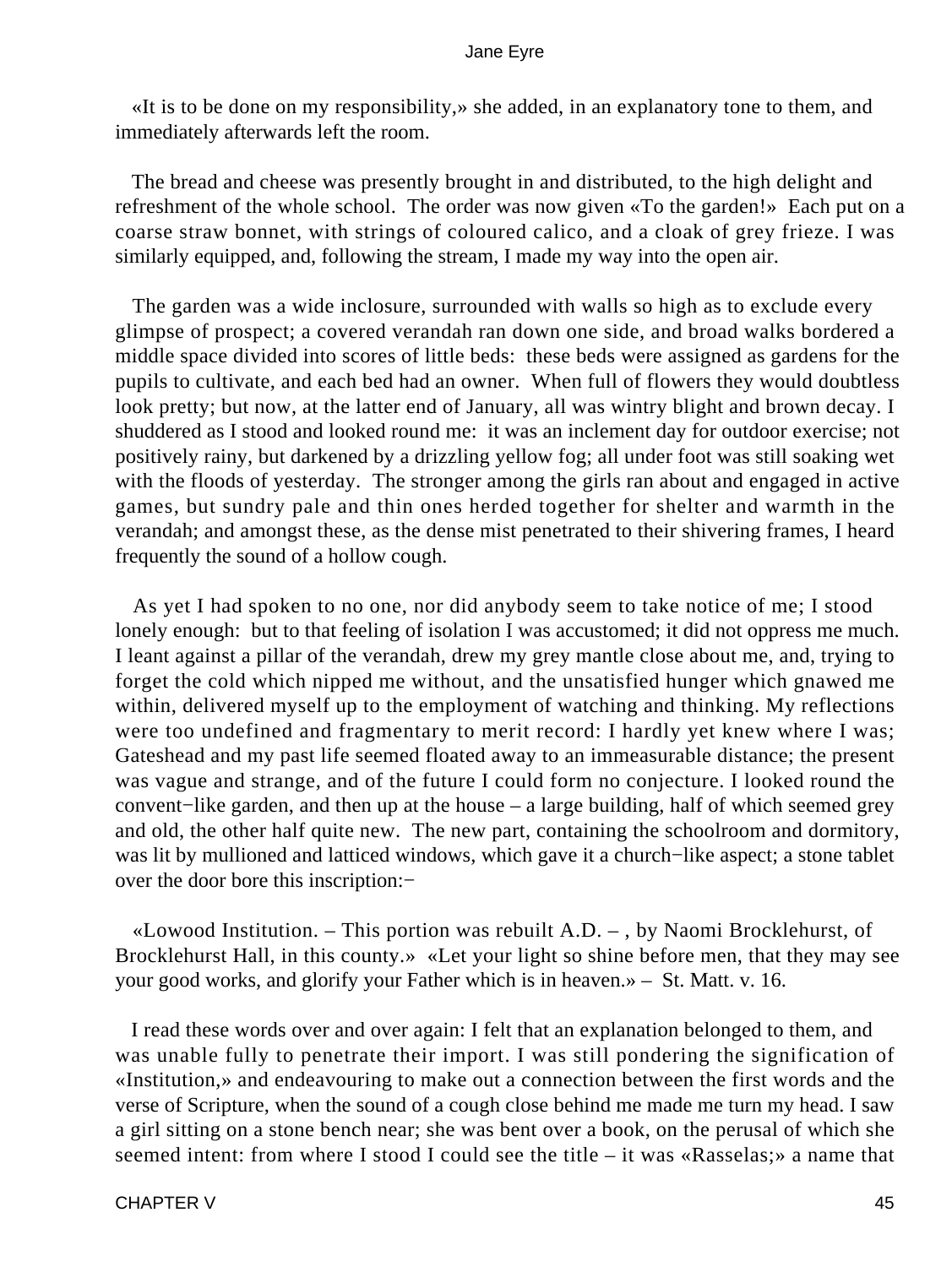struck me as strange, and consequently attractive. In turning a leaf she happened to look up, and I said to her directly −

 «Is your book interesting?» I had already formed the intention of asking her to lend it to me some day.

 «I like it,» she answered, after a pause of a second or two, during which she examined me.

 «What is it about?» I continued. I hardly know where I found the hardihood thus to open a conversation with a stranger; the step was contrary to my nature and habits: but I think her occupation touched a chord of sympathy somewhere; for I too liked reading, though of a frivolous and childish kind; I could not digest or comprehend the serious or substantial.

«You may look at it,» replied the girl, offering me the book.

 I did so; a brief examination convinced me that the contents were less taking than the title: «Rasselas» looked dull to my trifling taste; I saw nothing about fairies, nothing about genii; no bright variety seemed spread over the closely−printed pages. I returned it to her; she received it quietly, and without saying anything she was about to relapse into her former studious mood: again I ventured to disturb her −

 «Can you tell me what the writing on that stone over the door means? What is Lowood Institution?»

«This house where you are come to live.»

«And why do they call it Institution? Is it in any way different from other schools?»

 «It is partly a charity−school: you and I, and all the rest of us, are charity−children. I suppose you are an orphan: are not either your father or your mother dead?»

«Both died before I can remember.»

 «Well, all the girls here have lost either one or both parents, and this is called an institution for educating orphans.»

«Do we pay no money? Do they keep us for nothing?»

«We pay, or our friends pay, fifteen pounds a year for each.»

«Then why do they call us charity−children?»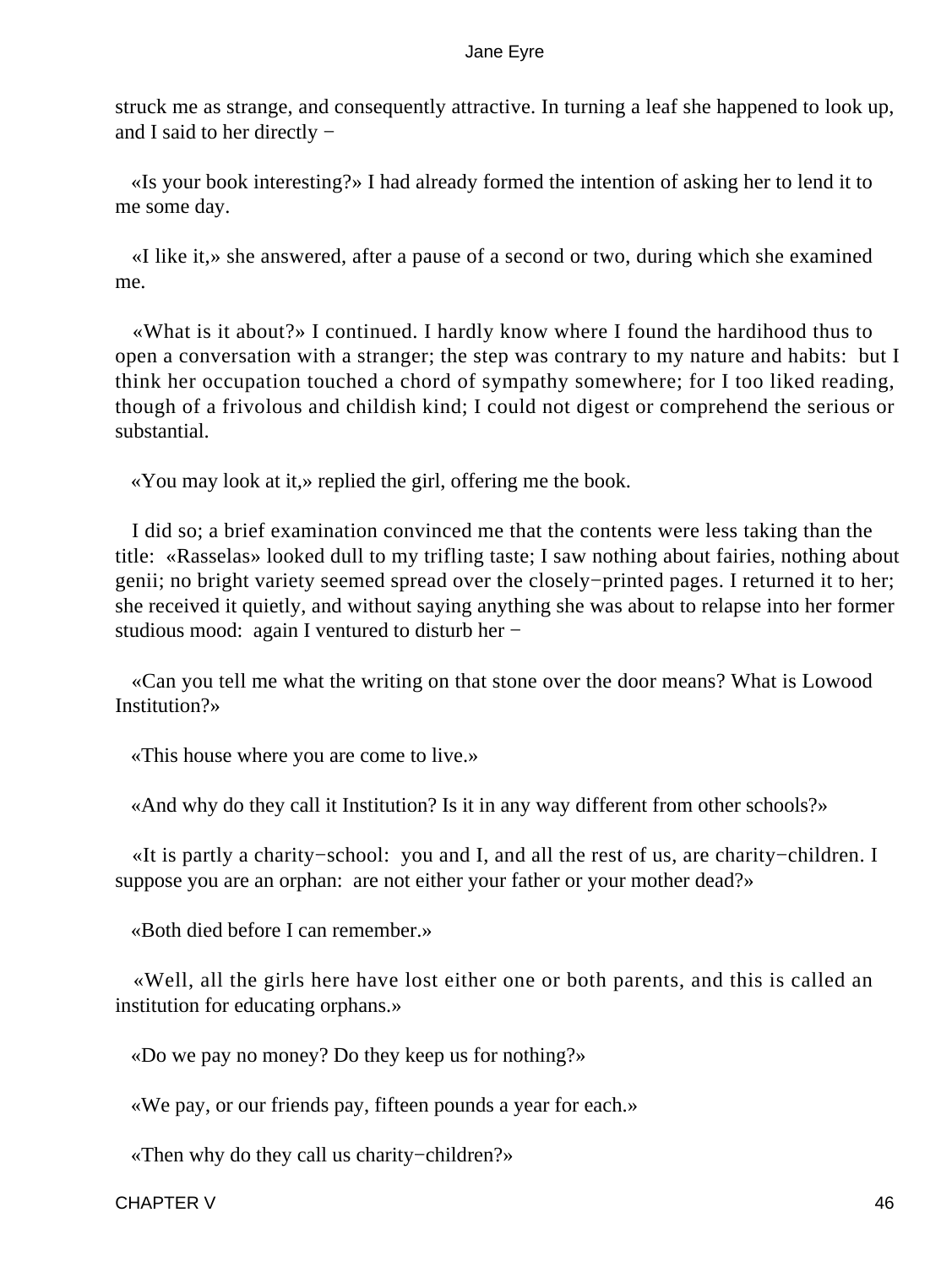«Because fifteen pounds is not enough for board and teaching, and the deficiency is supplied by subscription.»

«Who subscribes?»

 «Different benevolent−minded ladies and gentlemen in this neighbourhood and in London.»

«Who was Naomi Brocklehurst?»

 «The lady who built the new part of this house as that tablet records, and whose son overlooks and directs everything here.»

«Why?»

«Because he is treasurer and manager of the establishment.»

 «Then this house does not belong to that tall lady who wears a watch, and who said we were to have some bread and cheese?»

 «To Miss Temple? Oh, no! I wish it did: she has to answer to Mr. Brocklehurst for all she does. Mr. Brocklehurst buys all our food and all our clothes.»

«Does he live here?»

«No – two miles off, at a large hall.»

«Is he a good man?»

«He is a clergyman, and is said to do a great deal of good.»

«Did you say that tall lady was called Miss Temple?»

«Yes.»

«And what are the other teachers called?»

 «The one with red cheeks is called Miss Smith; she attends to the work, and cuts out – for we make our own clothes, our frocks, and pelisses, and everything; the little one with black hair is Miss Scatcherd; she teaches history and grammar, and hears the second class repetitions; and the one who wears a shawl, and has a pocket− handkerchief tied to her side with a yellow ribband, is Madame Pierrot: she comes from Lisle, in France, and teaches French.»

CHAPTER V 47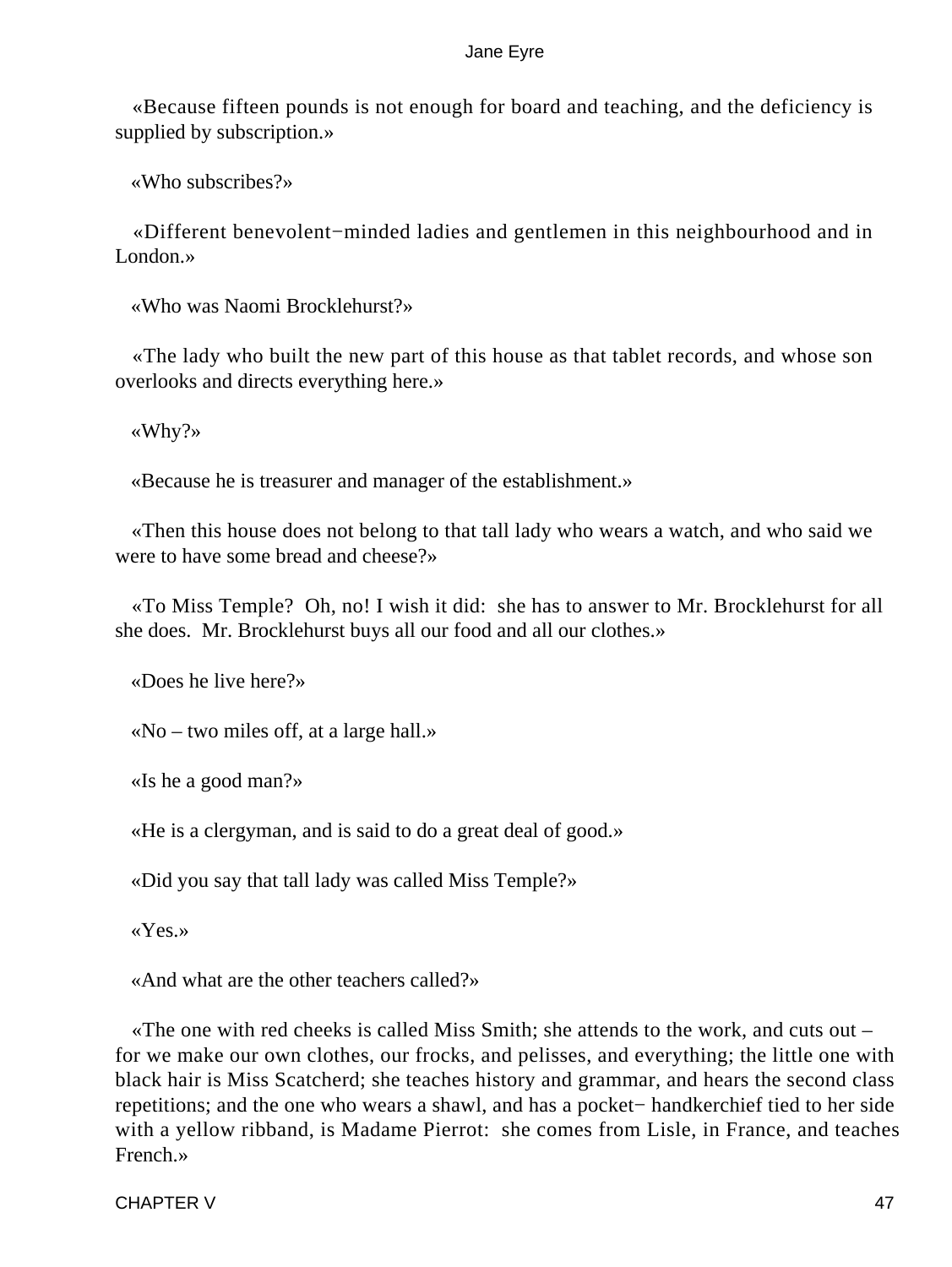«Do you like the teachers?»

«Well enough.»

 «Do you like the little black one, and the Madame −? – I cannot pronounce her name as you do.»

 «Miss Scatcherd is hasty – you must take care not to offend her; Madame Pierrot is not a bad sort of person.»

«But Miss Temple is the best – isn't she?»

 «Miss Temple is very good and very clever; she is above the rest, because she knows far more than they do.»

«Have you been long here?»

«Two years.»

«Are you an orphan?»

«My mother is dead.»

«Are you happy here?»

 «You ask rather too many questions. I have given you answers enough for the present: now I want to read.»

 But at that moment the summons sounded for dinner; all re−entered the house. The odour which now filled the refectory was scarcely more appetising than that which had regaled our nostrils at breakfast: the dinner was served in two huge tin−plated vessels, whence rose a strong steam redolent of rancid fat. I found the mess to consist of indifferent potatoes and strange shreds of rusty meat, mixed and cooked together. Of this preparation a tolerably abundant plateful was apportioned to each pupil. I ate what I could, and wondered within myself whether every day's fare would be like this.

 After dinner, we immediately adjourned to the schoolroom: lessons recommenced, and were continued till five o'clock.

 The only marked event of the afternoon was, that I saw the girl with whom I had conversed in the verandah dismissed in disgrace by Miss Scatcherd from a history class, and sent to stand in the middle of the large schoolroom. The punishment seemed to me in a high degree ignominious, especially for so great a girl – she looked thirteen or upwards. I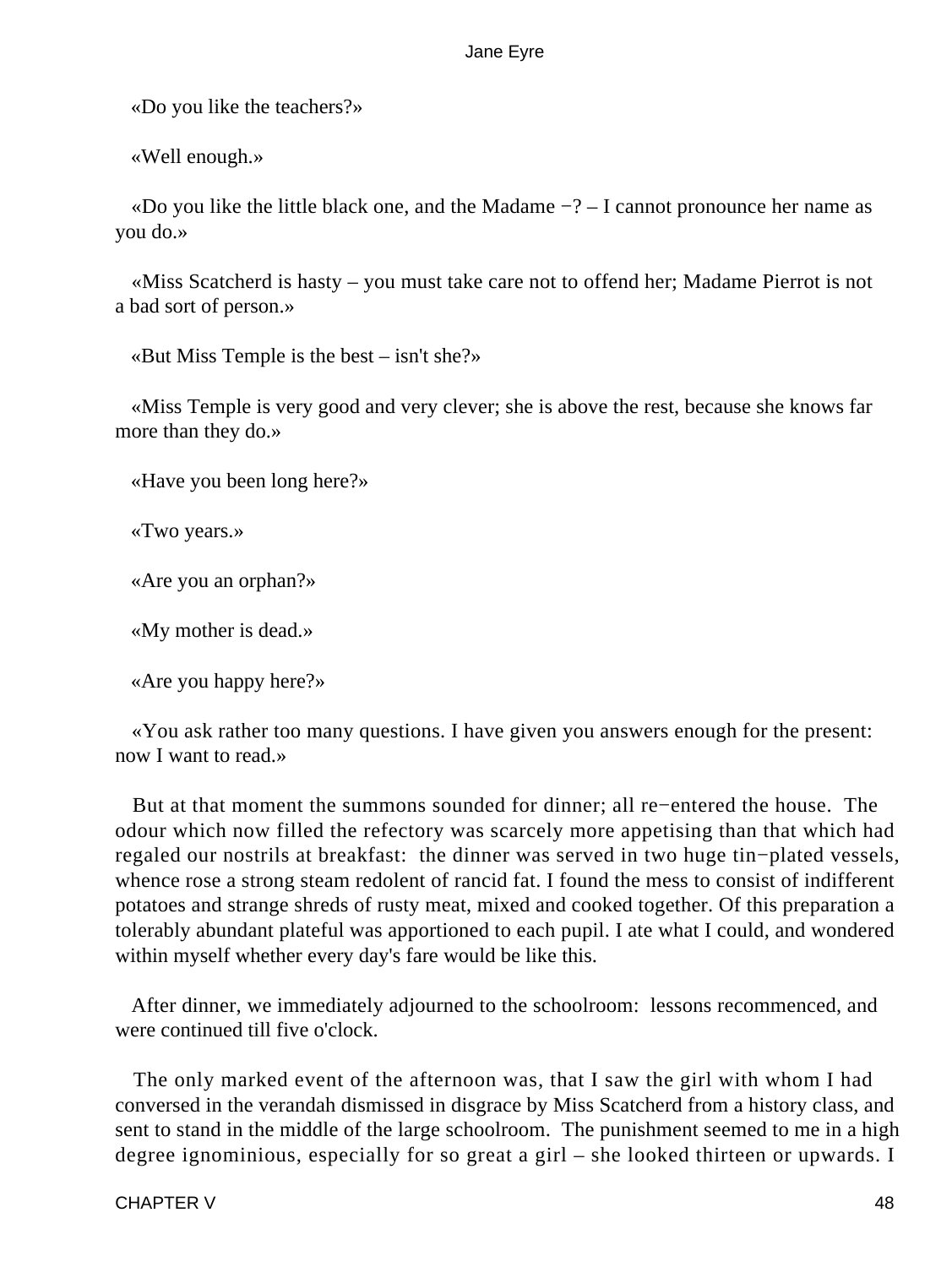expected she would show signs of great distress and shame; but to my surprise she neither wept nor blushed: composed, though grave, she stood, the central mark of all eyes. «How can she bear it so quietly – so firmly?» I asked of myself. «Were I in her place, it seems to me I should wish the earth to open and swallow me up. She looks as if she were thinking of something beyond her punishment – beyond her situation: of something not round her nor before her. I have heard of day−dreams – is she in a day−dream now? Her eyes are fixed on the floor, but I am sure they do not see it – her sight seems turned in, gone down into her heart: she is looking at what she can remember, I believe; not at what is really present. I wonder what sort of a girl she is – whether good or naughty.»

 Soon after five p.m. we had another meal, consisting of a small mug of coffee, and half−a−slice of brown bread. I devoured my bread and drank my coffee with relish; but I should have been glad of as much more – I was still hungry. Half−an−hour's recreation succeeded, then study; then the glass of water and the piece of oat−cake, prayers, and bed. Such was my first day at Lowood.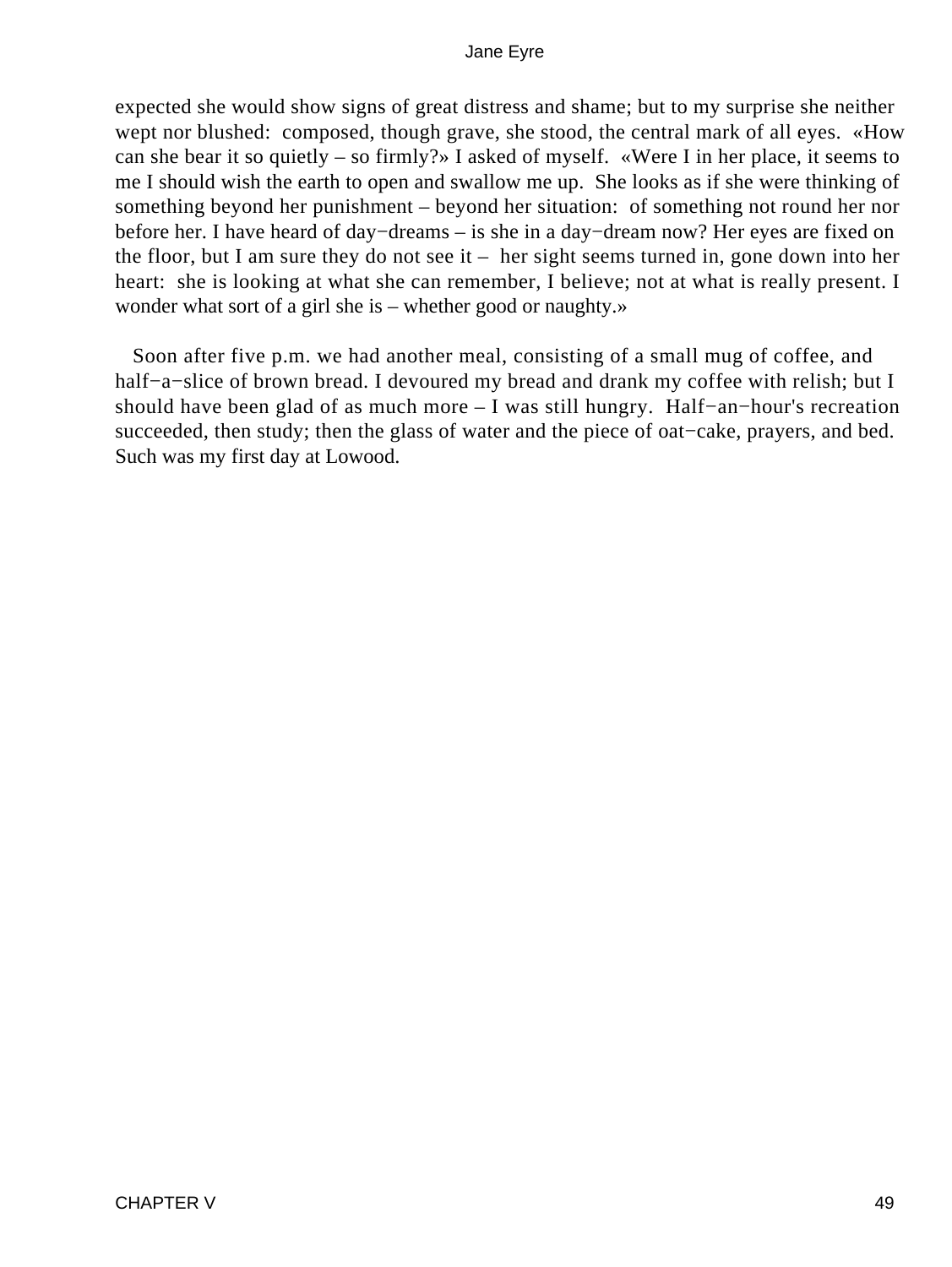## **[CHAPTER VI](#page-434-0)**

**The next day commenced as before, getting up and dressing by rushlight; but this** morning we were obliged to dispense with the ceremony of washing; the water in the pitchers was frozen. A change had taken place in the weather the preceding evening, and a keen north−east wind, whistling through the crevices of our bedroom windows all night long, had made us shiver in our beds, and turned the contents of the ewers to ice.

 Before the long hour and a half of prayers and Bible−reading was over, I felt ready to perish with cold. Breakfast−time came at last, and this morning the porridge was not burnt; the quality was eatable, the quantity small. How small my portion seemed! I wished it had been doubled.

 In the course of the day I was enrolled a member of the fourth class, and regular tasks and occupations were assigned me: hitherto, I had only been a spectator of the proceedings at Lowood; I was now to become an actor therein. At first, being little accustomed to learn by heart, the lessons appeared to me both long and difficult; the frequent change from task to task, too, bewildered me; and I was glad when, about three o'clock in the afternoon, Miss Smith put into my hands a border of muslin two yards long, together with needle, thimble, and sent me to sit in a quiet corner of the schoolroom, with directions to hem the same. At that hour most of the others were sewing likewise; but one class still stood round Miss Scatcherd's chair reading, and as all was quiet, the subject of their lessons could be heard, together with the manner in which each girl acquitted herself, and the animadversions or commendations of Miss Scatcherd on the performance. It was English history: among the readers I observed my acquaintance of the verandah: at the commencement of the lesson, her place had been at the top of the class, but for some error of pronunciation, or some inattention to stops, she was suddenly sent to the very bottom. Even in that obscure position, Miss Scatcherd continued to make her an object of constant notice: she was continually addressing to her such phrases as the following:−

 «Burns» (such it seems was her name: the girls here were all called by their surnames, as boys are elsewhere), «Burns, you are standing on the side of your shoe; turn your toes out immediately.» «Burns, you poke your chin most unpleasantly; draw it in.» «Burns, I insist on your holding your head up; I will not have you before me in that attitude,»

 A chapter having been read through twice, the books were closed and the girls examined. The lesson had comprised part of the reign of Charles I., and there were sundry questions about tonnage and poundage and ship−money, which most of them appeared unable to answer; still, every little difficulty was solved instantly when it reached Burns: her memory seemed to have retained the substance of the whole lesson, and she was ready with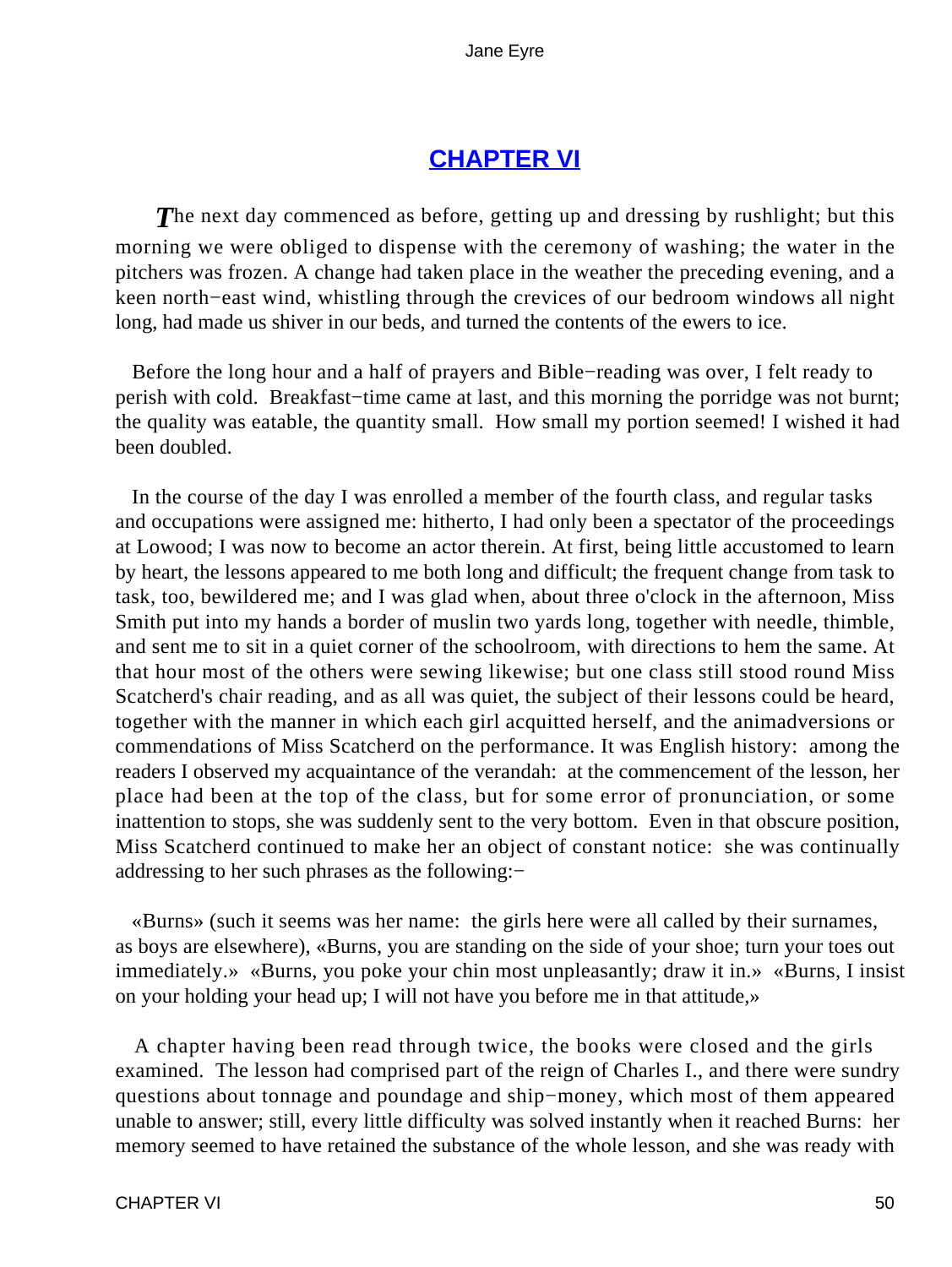answers on every point. I kept expecting that Miss Scatcherd would praise her attention; but, instead of that, she suddenly cried out −

«You dirty, disagreeable girl! you have never cleaned your nails this morning!»

 Burns made no answer: I wondered at her silence. «Why,» thought I, «does she not explain that she could neither clean her nails nor wash her face, as the water was frozen?»

 My attention was now called off by Miss Smith desiring me to hold a skein of thread: while she was winding it, she talked to me from time to time, asking whether I had ever been at school before, whether I could mark, stitch, knit, till she dismissed me, I could not pursue my observations on Miss Scatcherd's movements. When I returned to my seat, that lady was just delivering an order of which I did not catch the import; but Burns immediately left the class, and going into the small inner room where the books were kept, returned in half a minute, carrying in her hand a bundle of twigs tied together at one end. This ominous tool she presented to Miss Scatcherd with a respectful curtesy; then she quietly, and without being told, unloosed her pinafore, and the teacher instantly and sharply inflicted on her neck a dozen strokes with the bunch of twigs. Not a tear rose to Burns' eye; and, while I paused from my sewing, because my fingers quivered at this spectacle with a sentiment of unavailing and impotent anger, not a feature of her pensive face altered its ordinary expression.

 «Hardened girl!» exclaimed Miss Scatcherd; «nothing can correct you of your slatternly habits: carry the rod away.»

 Burns obeyed: I looked at her narrowly as she emerged from the book−closet; she was just putting back her handkerchief into her pocket, and the trace of a tear glistened on her thin cheek.

 The play−hour in the evening I thought the pleasantest fraction of the day at Lowood: the bit of bread, the draught of coffee swallowed at five o'clock had revived vitality, if it had not satisfied hunger: the long restraint of the day was slackened; the schoolroom felt warmer than in the morning – its fires being allowed to burn a little more brightly, to supply, in some measure, the place of candles, not yet introduced: the ruddy gloaming, the licensed uproar, the confusion of many voices gave one a welcome sense of liberty.

 On the evening of the day on which I had seen Miss Scatcherd flog her pupil, Burns, I wandered as usual among the forms and tables and laughing groups without a companion, yet not feeling lonely: when I passed the windows, I now and then lifted a blind, and looked out; it snowed fast, a drift was already forming against the lower panes; putting my ear close to the window, I could distinguish from the gleeful tumult within, the disconsolate moan of the wind outside.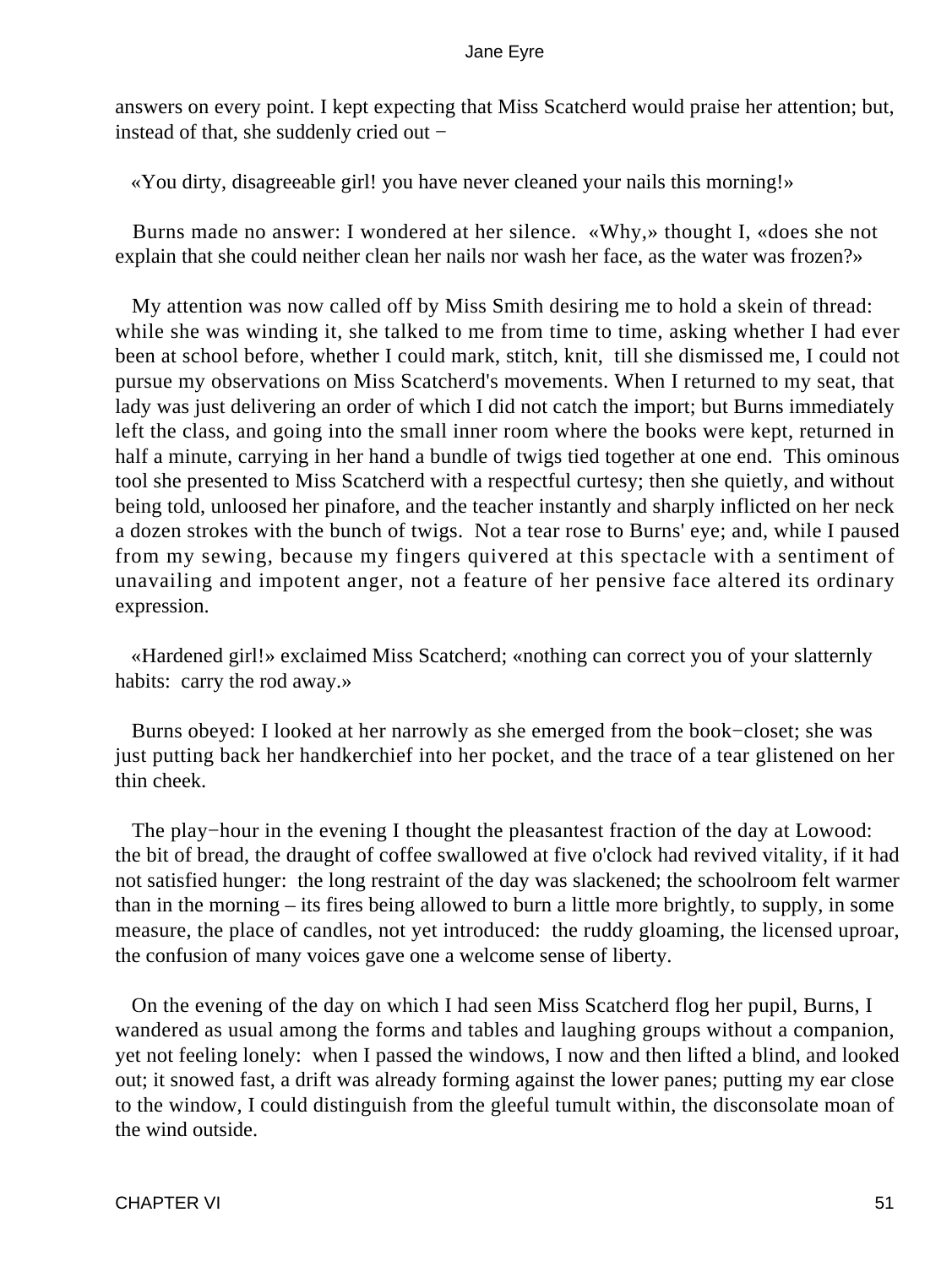Probably, if I had lately left a good home and kind parents, this would have been the hour when I should most keenly have regretted the separation; that wind would then have saddened my heart; this obscure chaos would have disturbed my peace! as it was, I derived from both a strange excitement, and reckless and feverish, I wished the wind to howl more wildly, the gloom to deepen to darkness, and the confusion to rise to clamour.

 Jumping over forms, and creeping under tables, I made my way to one of the fire−places; there, kneeling by the high wire fender, I found Burns, absorbed, silent, abstracted from all round her by the companionship of a book, which she read by the dim glare of the embers.

«Is it still 'Rasselas'?» I asked, coming behind her.

«Yes,» she said, «and I have just finished it.»

 And in five minutes more she shut it up. I was glad of this. «Now,» thought I, «I can perhaps get her to talk.» I sat down by her on the floor.

«What is your name besides Burns?»

«Helen.»

«Do you come a long way from here?»

«I come from a place farther north, quite on the borders of Scotland.»

«Will you ever go back?»

«I hope so; but nobody can be sure of the future.»

«You must wish to leave Lowood?»

 «No! why should I? I was sent to Lowood to get an education; and it would be of no use going away until I have attained that object.»

«But that teacher, Miss Scatcherd, is so cruel to you?»

«Cruel? Not at all! She is severe: she dislikes my faults.»

 «And if I were in your place I should dislike her; I should resist her. If she struck me with that rod, I should get it from her hand; I should break it under her nose.»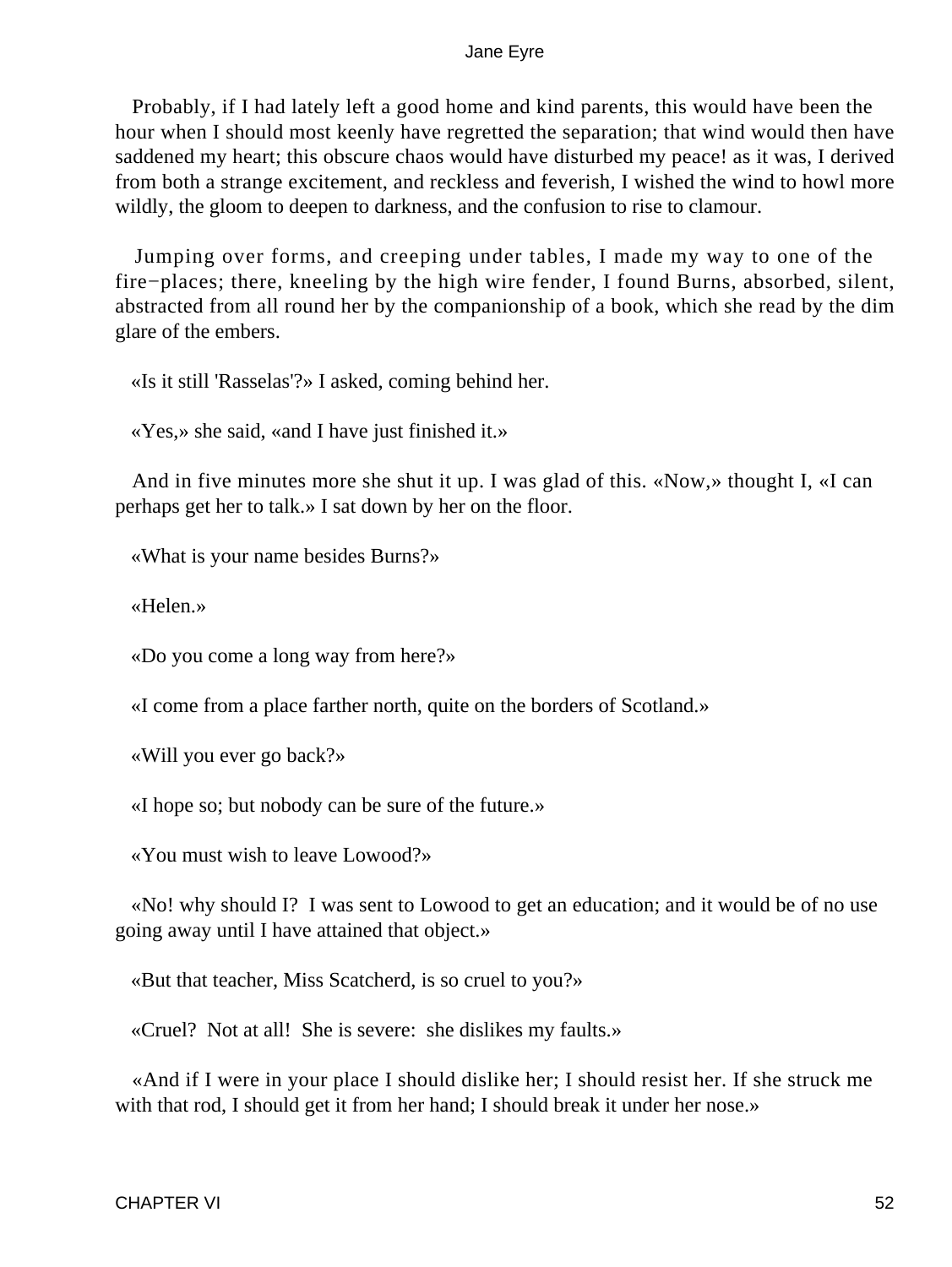«Probably you would do nothing of the sort: but if you did, Mr. Brocklehurst would expel you from the school; that would be a great grief to your relations. It is far better to endure patiently a smart which nobody feels but yourself, than to commit a hasty action whose evil consequences will extend to all connected with you; and besides, the Bible bids us return good for evil.»

 «But then it seems disgraceful to be flogged, and to be sent to stand in the middle of a room full of people; and you are such a great girl: I am far younger than you, and I could not bear it.»

 «Yet it would be your duty to bear it, if you could not avoid it: it is weak and silly to say you **CANNOT BEAR** what it is your fate to be required to bear.»

 I heard her with wonder: I could not comprehend this doctrine of endurance; and still less could I understand or sympathise with the forbearance she expressed for her chastiser. Still I felt that Helen Burns considered things by a light invisible to my eyes. I suspected she might be right and I wrong; but I would not ponder the matter deeply; like Felix, I put it off to a more convenient season.

«You say you have faults, Helen: what are they? To me you seem very good.»

 «Then learn from me, not to judge by appearances: I am, as Miss Scatcherd said, slatternly; I seldom put, and never keep, things, in order; I am careless; I forget rules; I read when I should learn my lessons; I have no method; and sometimes I say, like you, I cannot **BEAR** to be subjected to systematic arrangements. This is all very provoking to Miss Scatcherd, who is naturally neat, punctual, and particular.»

 «And cross and cruel,» I added; but Helen Burns would not admit my addition: she kept silence.

«Is Miss Temple as severe to you as Miss Scatcherd?»

At the utterance of Miss Temple's name, a soft smile flitted over her grave face.

 «Miss Temple is full of goodness; it pains her to be severe to any one, even the worst in the school: she sees my errors, and tells me of them gently; and, if I do anything worthy of praise, she gives me my meed liberally. One strong proof of my wretchedly defective nature is, that even her expostulations, so mild, so rational, have not influence to cure me of my faults; and even her praise, though I value it most highly, cannot stimulate me to continued care and foresight.»

«That is curious,» said I, «it is so easy to be careful.»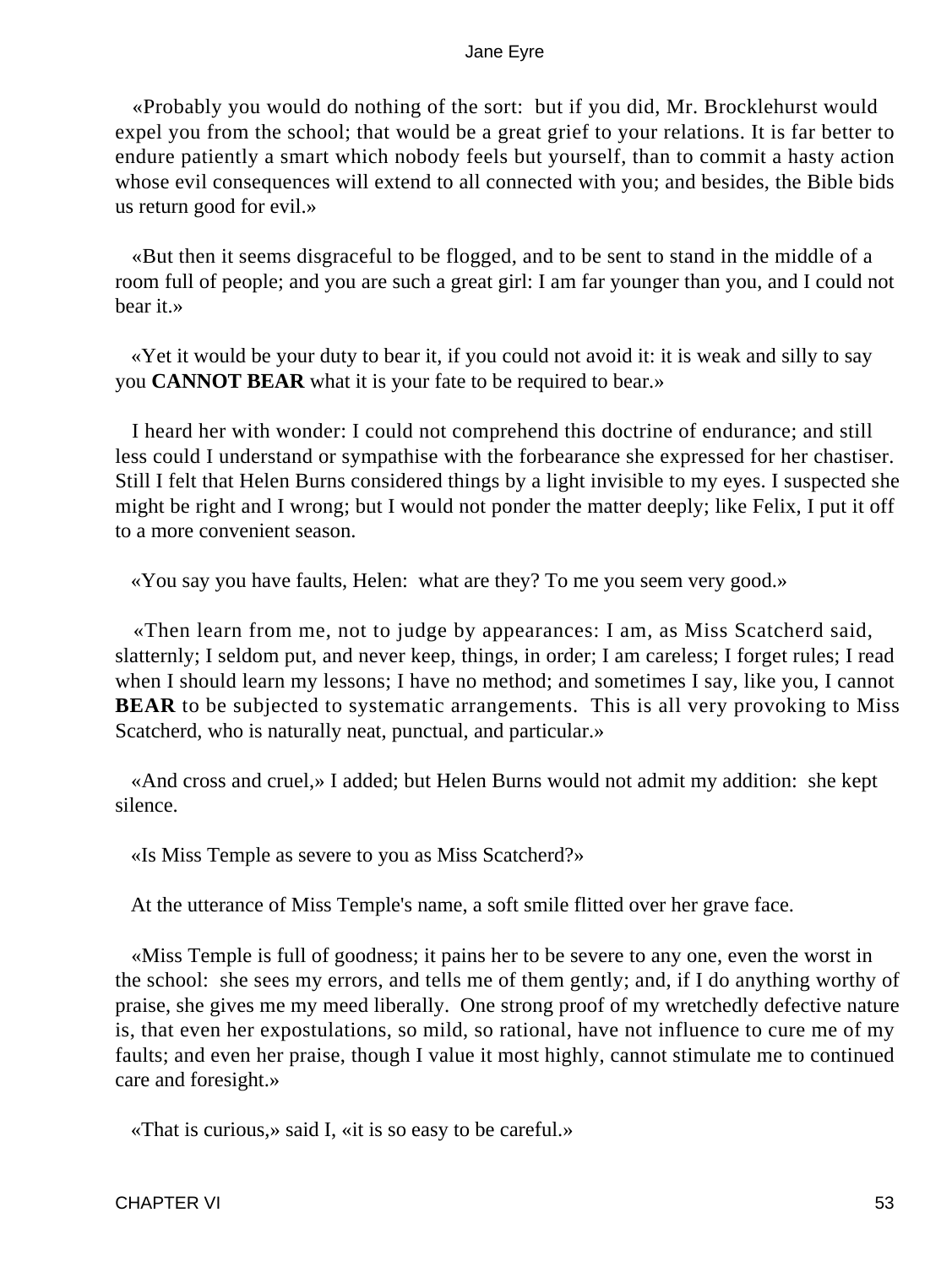«For **YOU I** have no doubt it is. I observed you in your class this morning, and saw you were closely attentive: your thoughts never seemed to wander while Miss Miller explained the lesson and questioned you. Now, mine continually rove away; when I should be listening to Miss Scatcherd, and collecting all she says with assiduity, often I lose the very sound of her voice; I fall into a sort of dream. Sometimes I think I am in Northumberland, and that the noises I hear round me are the bubbling of a little brook which runs through Deepden, near our house; – then, when it comes to my turn to reply, I have to be awakened; and having heard nothing of what was read for listening to the visionary brook, I have no answer ready.»

«Yet how well you replied this afternoon.»

 «It was mere chance; the subject on which we had been reading had interested me. This afternoon, instead of dreaming of Deepden, I was wondering how a man who wished to do right could act so unjustly and unwisely as Charles the First sometimes did; and I thought what a pity it was that, with his integrity and conscientiousness, he could see no farther than the prerogatives of the crown. If he had but been able to look to a distance, and see how what they call the spirit of the age was tending! Still, I like Charles  $-$  I respect him  $-$  I pity him, poor murdered king! Yes, his enemies were the worst: they shed blood they had no right to shed. How dared they kill him!»

 Helen was talking to herself now: she had forgotten I could not very well understand her – that I was ignorant, or nearly so, of the subject she discussed. I recalled her to my level.

«And when Miss Temple teaches you, do your thoughts wander then?»

 «No, certainly, not often; because Miss Temple has generally something to say which is newer than my own reflections; her language is singularly agreeable to me, and the information she communicates is often just what I wished to gain.»

«Well, then, with Miss Temple you are good?»

 «Yes, in a passive way: I make no effort; I follow as inclination guides me. There is no merit in such goodness.»

 «A great deal: you are good to those who are good to you. It is all I ever desire to be. If people were always kind and obedient to those who are cruel and unjust, the wicked people would have it all their own way: they would never feel afraid, and so they would never alter, but would grow worse and worse. When we are struck at without a reason, we should strike back again very hard; I am sure we should – so hard as to teach the person who struck us never to do it again.»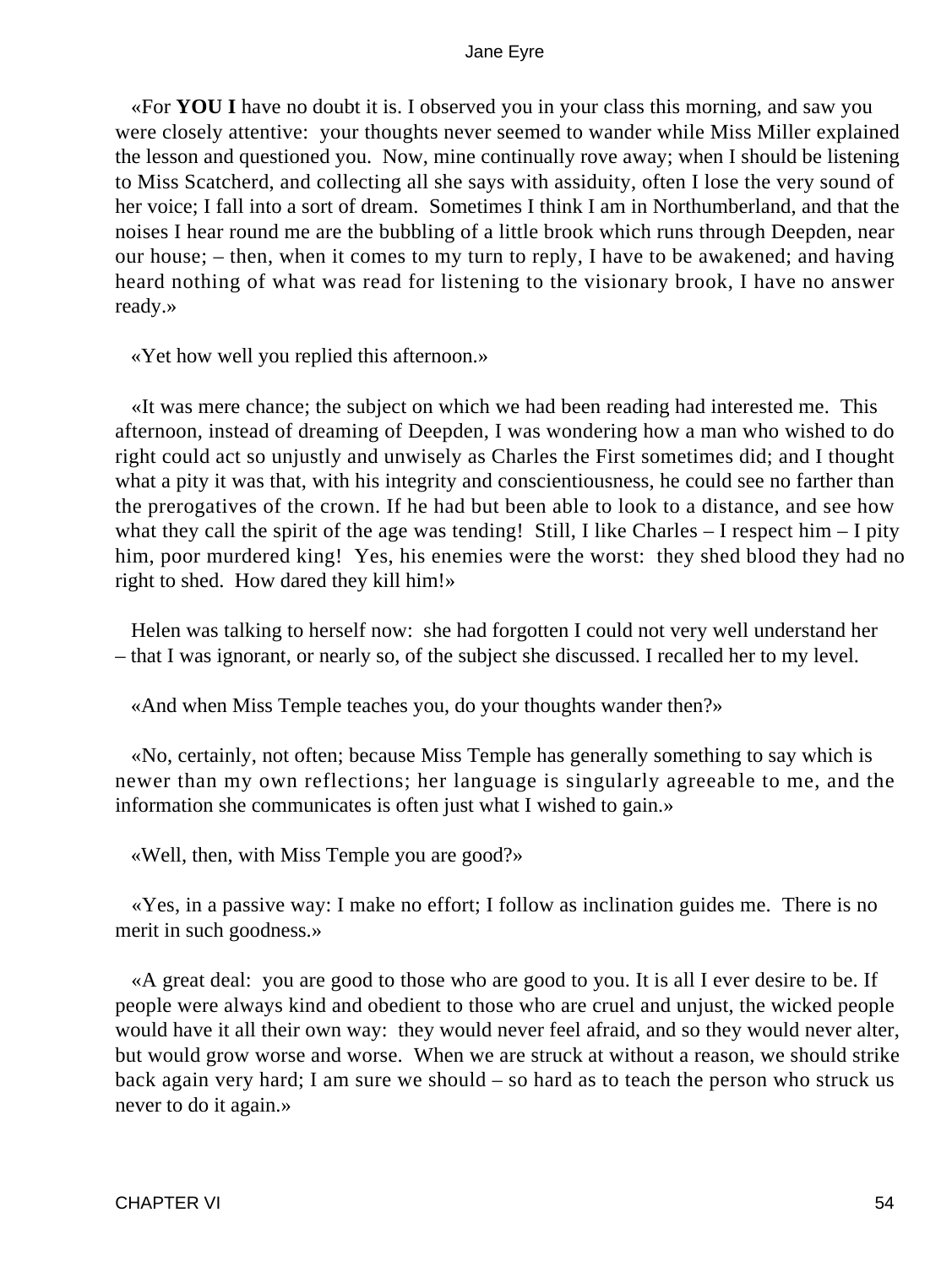«You will change your mind, I hope, when you grow older: as yet you are but a little untaught girl.»

 «But I feel this, Helen; I must dislike those who, whatever I do to please them, persist in disliking me; I must resist those who punish me unjustly. It is as natural as that I should love those who show me affection, or submit to punishment when I feel it is deserved.»

 «Heathens and savage tribes hold that doctrine, but Christians and civilised nations disown it.»

«How? I don't understand.»

 «It is not violence that best overcomes hate – nor vengeance that most certainly heals injury.»

«What then?»

 «Read the New Testament, and observe what Christ says, and how He acts; make His word your rule, and His conduct your example.»

«What does He say?»

 «Love your enemies; bless them that curse you; do good to them that hate you and despitefully use you.»

 «Then I should love Mrs. Reed, which I cannot do; I should bless her son John, which is impossible.»

 In her turn, Helen Burns asked me to explain, and I proceeded forthwith to pour out, in my own way, the tale of my sufferings and resentments. Bitter and truculent when excited, I spoke as I felt, without reserve or softening.

 Helen heard me patiently to the end: I expected she would then make a remark, but she said nothing.

«Well,» I asked impatiently, «is not Mrs. Reed a hard−hearted, bad woman?»

 «She has been unkind to you, no doubt; because you see, she dislikes your cast of character, as Miss Scatcherd does mine; but how minutely you remember all she has done and said to you! What a singularly deep impression her injustice seems to have made on your heart! No ill−usage so brands its record on my feelings. Would you not be happier if you tried to forget her severity, together with the passionate emotions it excited? Life appears to me too short to be spent in nursing animosity or registering wrongs. We are, and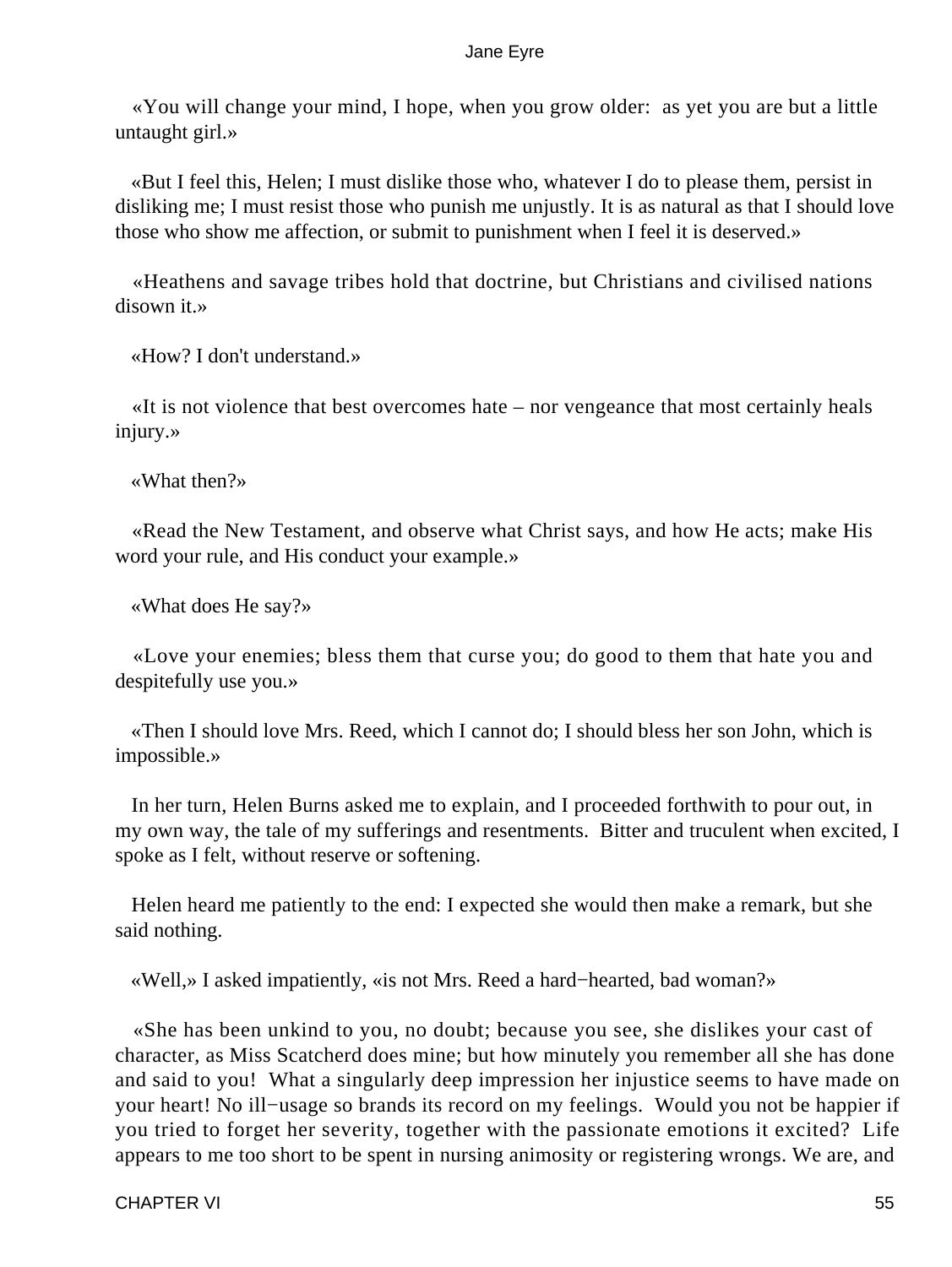must be, one and all, burdened with faults in this world: but the time will soon come when, I trust, we shall put them off in putting off our corruptible bodies; when debasement and sin will fall from us with this cumbrous frame of flesh, and only the spark of the spirit will remain, – the impalpable principle of light and thought, pure as when it left the Creator to inspire the creature: whence it came it will return; perhaps again to be communicated to some being higher than man – perhaps to pass through gradations of glory, from the pale human soul to brighten to the seraph! Surely it will never, on the contrary, be suffered to degenerate from man to fiend? No; I cannot believe that: I hold another creed: which no one ever taught me, and which I seldom mention; but in which I delight, and to which I cling: for it extends hope to all: it makes Eternity a rest – a mighty home, not a terror and an abyss. Besides, with this creed, I can so clearly distinguish between the criminal and his crime; I can so sincerely forgive the first while I abhor the last: with this creed revenge never worries my heart, degradation never too deeply disgusts me, injustice never crushes me too low: I live in calm, looking to the end.»

 Helen's head, always drooping, sank a little lower as she finished this sentence. I saw by her look she wished no longer to talk to me, but rather to converse with her own thoughts. She was not allowed much time for meditation: a monitor, a great rough girl, presently came up, exclaiming in a strong Cumberland accent −

 «Helen Burns, if you don't go and put your drawer in order, and fold up your work this minute, I'll tell Miss Scatcherd to come and look at it!»

 Helen sighed as her reverie fled, and getting up, obeyed the monitor without reply as without delay.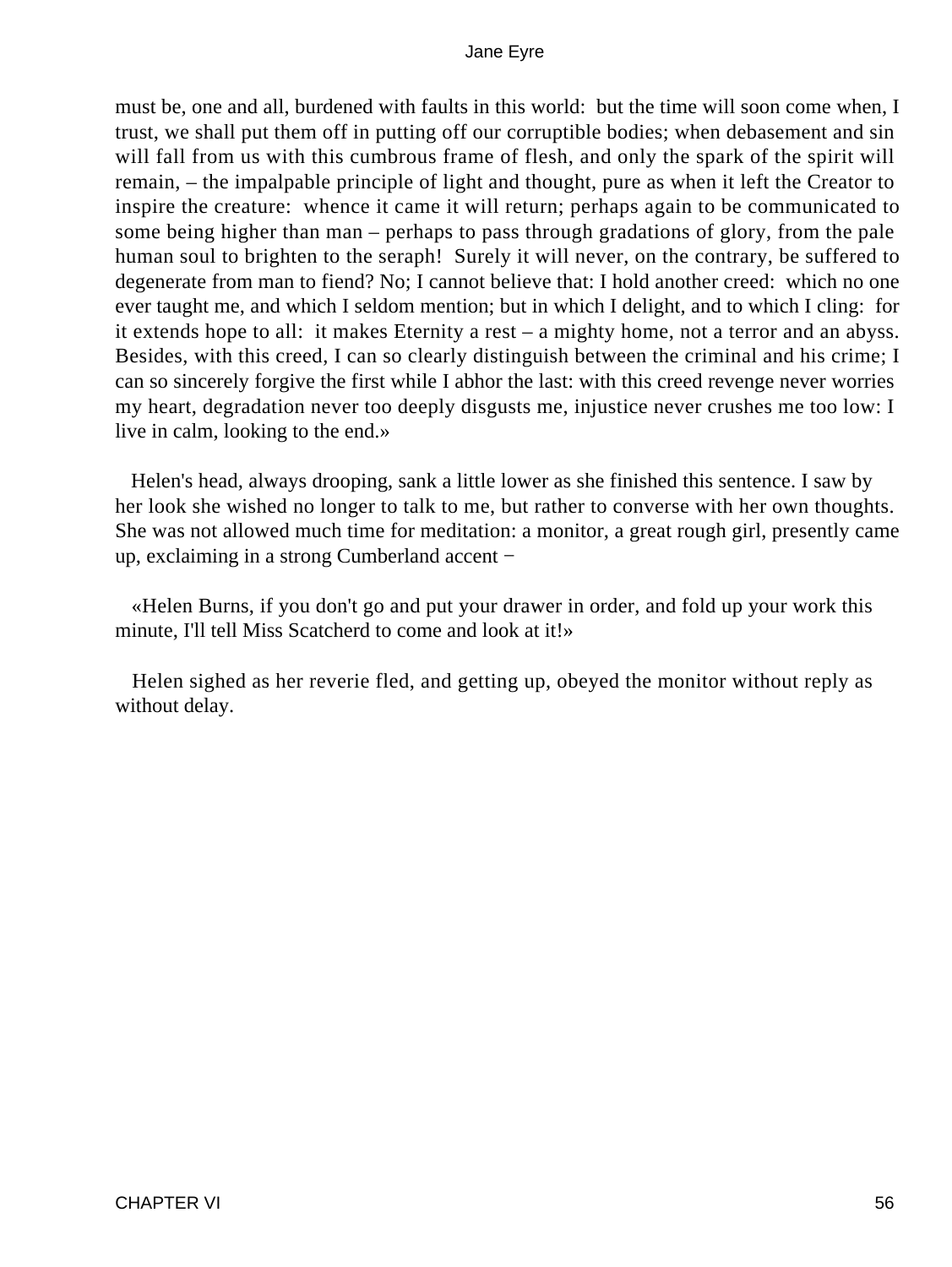# **[CHAPTER VII](#page-434-0)**

*My* first quarter at Lowood seemed an age; and not the golden age either; it comprised an irksome struggle with difficulties in habituating myself to new rules and unwonted tasks. The fear of failure in these points harassed me worse than the physical hardships of my lot; though these were no trifles.

 During January, February, and part of March, the deep snows, and, after their melting, the almost impassable roads, prevented our stirring beyond the garden walls, except to go to church; but within these limits we had to pass an hour every day in the open air. Our clothing was insufficient to protect us from the severe cold: we had no boots, the snow got into our shoes and melted there: our ungloved hands became numbed and covered with chilblains, as were our feet: I remember well the distracting irritation I endured from this cause every evening, when my feet inflamed; and the torture of thrusting the swelled, raw, and stiff toes into my shoes in the morning. Then the scanty supply of food was distressing: with the keen appetites of growing children, we had scarcely sufficient to keep alive a delicate invalid. From this deficiency of nourishment resulted an abuse, which pressed hardly on the younger pupils: whenever the famished great girls had an opportunity, they would coax or menace the little ones out of their portion. Many a time I have shared between two claimants the precious morsel of brown bread distributed at tea−time; and after relinquishing to a third half the contents of my mug of coffee, I have swallowed the remainder with an accompaniment of secret tears, forced from me by the exigency of hunger.

 Sundays were dreary days in that wintry season. We had to walk two miles to Brocklebridge Church, where our patron officiated. We set out cold, we arrived at church colder: during the morning service we became almost paralysed. It was too far to return to dinner, and an allowance of cold meat and bread, in the same penurious proportion observed in our ordinary meals, was served round between the services.

 At the close of the afternoon service we returned by an exposed and hilly road, where the bitter winter wind, blowing over a range of snowy summits to the north, almost flayed the skin from our faces.

 I can remember Miss Temple walking lightly and rapidly along our drooping line, her plaid cloak, which the frosty wind fluttered, gathered close about her, and encouraging us, by precept and example, to keep up our spirits, and march forward, as she said, «like stalwart soldiers.» The other teachers, poor things, were generally themselves too much dejected to attempt the task of cheering others.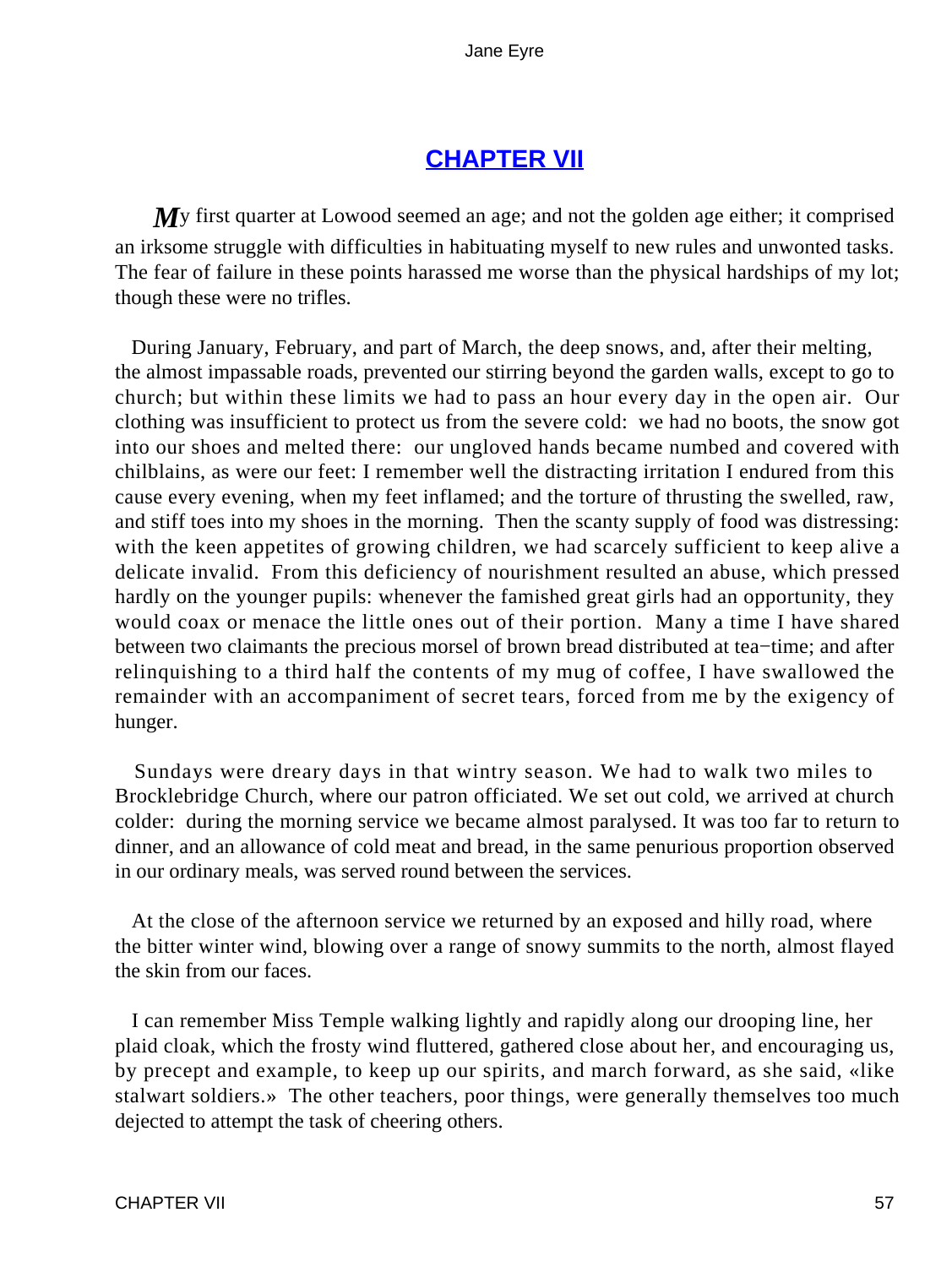How we longed for the light and heat of a blazing fire when we got back! But, to the little ones at least, this was denied: each hearth in the schoolroom was immediately surrounded by a double row of great girls, and behind them the younger children crouched in groups, wrapping their starved arms in their pinafores.

 A little solace came at tea−time, in the shape of a double ration of bread – a whole, instead of a half, slice – with the delicious addition of a thin scrape of butter: it was the hebdomadal treat to which we all looked forward from Sabbath to Sabbath. I generally contrived to reserve a moiety of this bounteous repast for myself; but the remainder I was invariably obliged to part with.

 The Sunday evening was spent in repeating, by heart, the Church Catechism, and the fifth, sixth, and seventh chapters of St. Matthew; and in listening to a long sermon, read by Miss Miller, whose irrepressible yawns attested her weariness. A frequent interlude of these performances was the enactment of the part of Eutychus by some half−dozen of little girls, who, overpowered with sleep, would fall down, if not out of the third loft, yet off the fourth form, and be taken up half dead. The remedy was, to thrust them forward into the centre of the schoolroom, and oblige them to stand there till the sermon was finished. Sometimes their feet failed them, and they sank together in a heap; they were then propped up with the monitors' high stools.

 I have not yet alluded to the visits of Mr. Brocklehurst; and indeed that gentleman was from home during the greater part of the first month after my arrival; perhaps prolonging his stay with his friend the archdeacon: his absence was a relief to me. I need not say that I had my own reasons for dreading his coming: but come he did at last.

 One afternoon (I had then been three weeks at Lowood), as I was sitting with a slate in my hand, puzzling over a sum in long division, my eyes, raised in abstraction to the window, caught sight of a figure just passing: I recognised almost instinctively that gaunt outline; and when, two minutes after, all the school, teachers included, rose en masse, it was not necessary for me to look up in order to ascertain whose entrance they thus greeted. A long stride measured the schoolroom, and presently beside Miss Temple, who herself had risen, stood the same black column which had frowned on me so ominously from the hearthrug of Gateshead. I now glanced sideways at this piece of architecture. Yes, I was right: it was Mr. Brocklehurst, buttoned up in a surtout, and looking longer, narrower, and more rigid than ever.

 I had my own reasons for being dismayed at this apparition; too well I remembered the perfidious hints given by Mrs. Reed about my disposition, the promise pledged by Mr. Brocklehurst to apprise Miss Temple and the teachers of my vicious nature. All along I had been dreading the fulfilment of this promise, – I had been looking out daily for the «Coming Man,» whose information respecting my past life and conversation was to brand me as a bad child for ever: now there he was.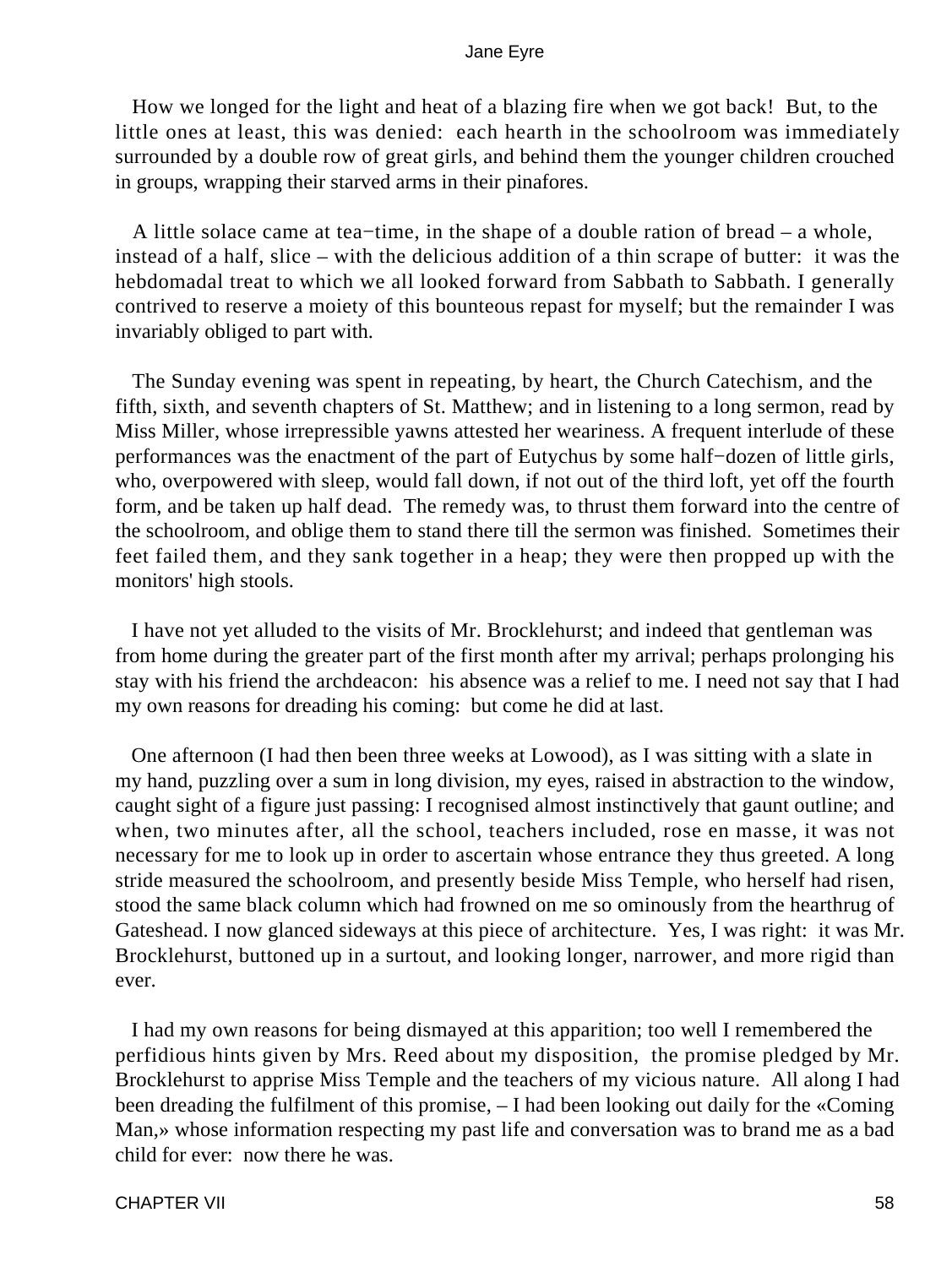He stood at Miss Temple's side; he was speaking low in her ear: I did not doubt he was making disclosures of my villainy; and I watched her eye with painful anxiety, expecting every moment to see its dark orb turn on me a glance of repugnance and contempt. I listened too; and as I happened to be seated quite at the top of the room, I caught most of what he said: its import relieved me from immediate apprehension.

 «I suppose, Miss Temple, the thread I bought at Lowton will do; it struck me that it would be just of the quality for the calico chemises, and I sorted the needles to match. You may tell Miss Smith that I forgot to make a memorandum of the darning needles, but she shall have some papers sent in next week; and she is not, on any account, to give out more than one at a time to each pupil: if they have more, they are apt to be careless and lose them. And, O ma'am! I wish the woollen stockings were better looked to! – when I was here last, I went into the kitchen−garden and examined the clothes drying on the line; there was a quantity of black hose in a very bad state of repair: from the size of the holes in them I was sure they had not been well mended from time to time.»

He paused.

«Your directions shall be attended to, sir,» said Miss Temple.

 «And, ma'am,» he continued, «the laundress tells me some of the girls have two clean tuckers in the week: it is too much; the rules limit them to one.»

 «I think I can explain that circumstance, sir. Agnes and Catherine Johnstone were invited to take tea with some friends at Lowton last Thursday, and I gave them leave to put on clean tuckers for the occasion.»

Mr. Brocklehurst nodded.

 «Well, for once it may pass; but please not to let the circumstance occur too often. And there is another thing which surprised me; I find, in settling accounts with the housekeeper, that a lunch, consisting of bread and cheese, has twice been served out to the girls during the past fortnight. How is this? I looked over the regulations, and I find no such meal as lunch mentioned. Who introduced this innovation? and by what authority?»

 «I must be responsible for the circumstance, sir,» replied Miss Temple: «the breakfast was so ill prepared that the pupils could not possibly eat it; and I dared not allow them to remain fasting till dinner−time.»

 «Madam, allow me an instant. You are aware that my plan in bringing up these girls is, not to accustom them to habits of luxury and indulgence, but to render them hardy, patient, self−denying. Should any little accidental disappointment of the appetite occur, such as the spoiling of a meal, the under or the over dressing of a dish, the incident ought not to be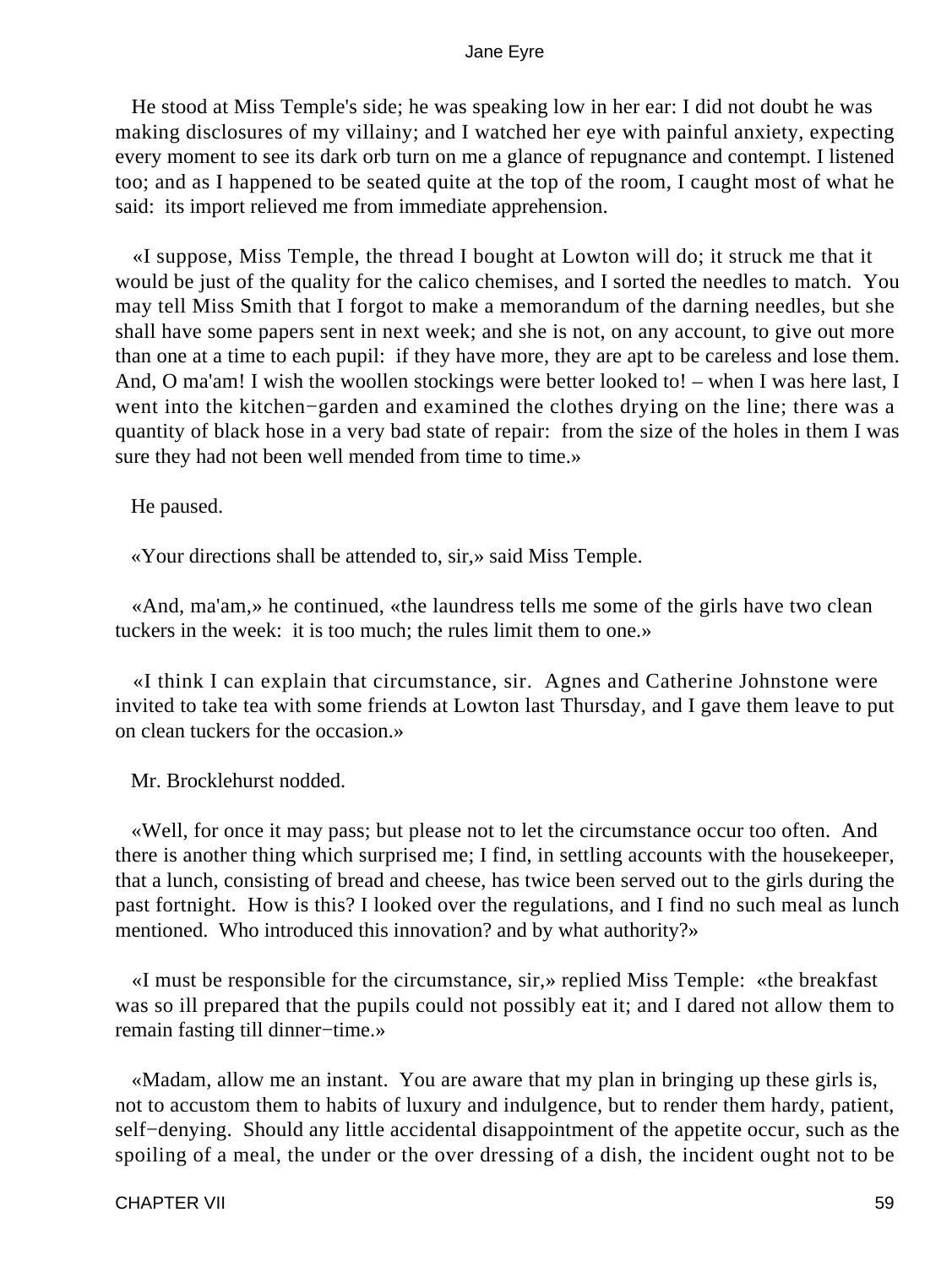neutralised by replacing with something more delicate the comfort lost, thus pampering the body and obviating the aim of this institution; it ought to be improved to the spiritual edification of the pupils, by encouraging them to evince fortitude under temporary privation. A brief address on those occasions would not be mistimed, wherein a judicious instructor would take the opportunity of referring to the sufferings of the primitive Christians; to the torments of martyrs; to the exhortations of our blessed Lord Himself, calling upon His disciples to take up their cross and follow Him; to His warnings that man shall not live by bread alone, but by every word that proceedeth out of the mouth of God; to His divine consolations, »If ye suffer hunger or thirst for My sake, happy are ye.« Oh, madam, when you put bread and cheese, instead of burnt porridge, into these children's mouths, you may indeed feed their vile bodies, but you little think how you starve their immortal souls!»

 Mr. Brocklehurst again paused – perhaps overcome by his feelings. Miss Temple had looked down when he first began to speak to her; but she now gazed straight before her, and her face, naturally pale as marble, appeared to be assuming also the coldness and fixity of that material; especially her mouth, closed as if it would have required a sculptor's chisel to open it, and her brow settled gradually into petrified severity.

 Meantime, Mr. Brocklehurst, standing on the hearth with his hands behind his back, majestically surveyed the whole school. Suddenly his eye gave a blink, as if it had met something that either dazzled or shocked its pupil; turning, he said in more rapid accents than he had hitherto used −

 «Miss Temple, Miss Temple, what – **WHAT** is that girl with curled hair? Red hair, ma'am, curled – curled all over?» And extending his cane he pointed to the awful object, his hand shaking as he did so.

«It is Julia Severn,» replied Miss Temple, very quietly.

 «Julia Severn, ma'am! And why has she, or any other, curled hair? Why, in defiance of every precept and principle of this house, does she conform to the world so openly – here in an evangelical, charitable establishment – as to wear her hair one mass of curls?»

«Julia's hair curls naturally,» returned Miss Temple, still more quietly.

 «Naturally! Yes, but we are not to conform to nature; I wish these girls to be the children of Grace: and why that abundance? I have again and again intimated that I desire the hair to be arranged closely, modestly, plainly. Miss Temple, that girl's hair must be cut off entirely; I will send a barber to−morrow: and I see others who have far too much of the excrescence – that tall girl, tell her to turn round. Tell all the first form to rise up and direct their faces to the wall.»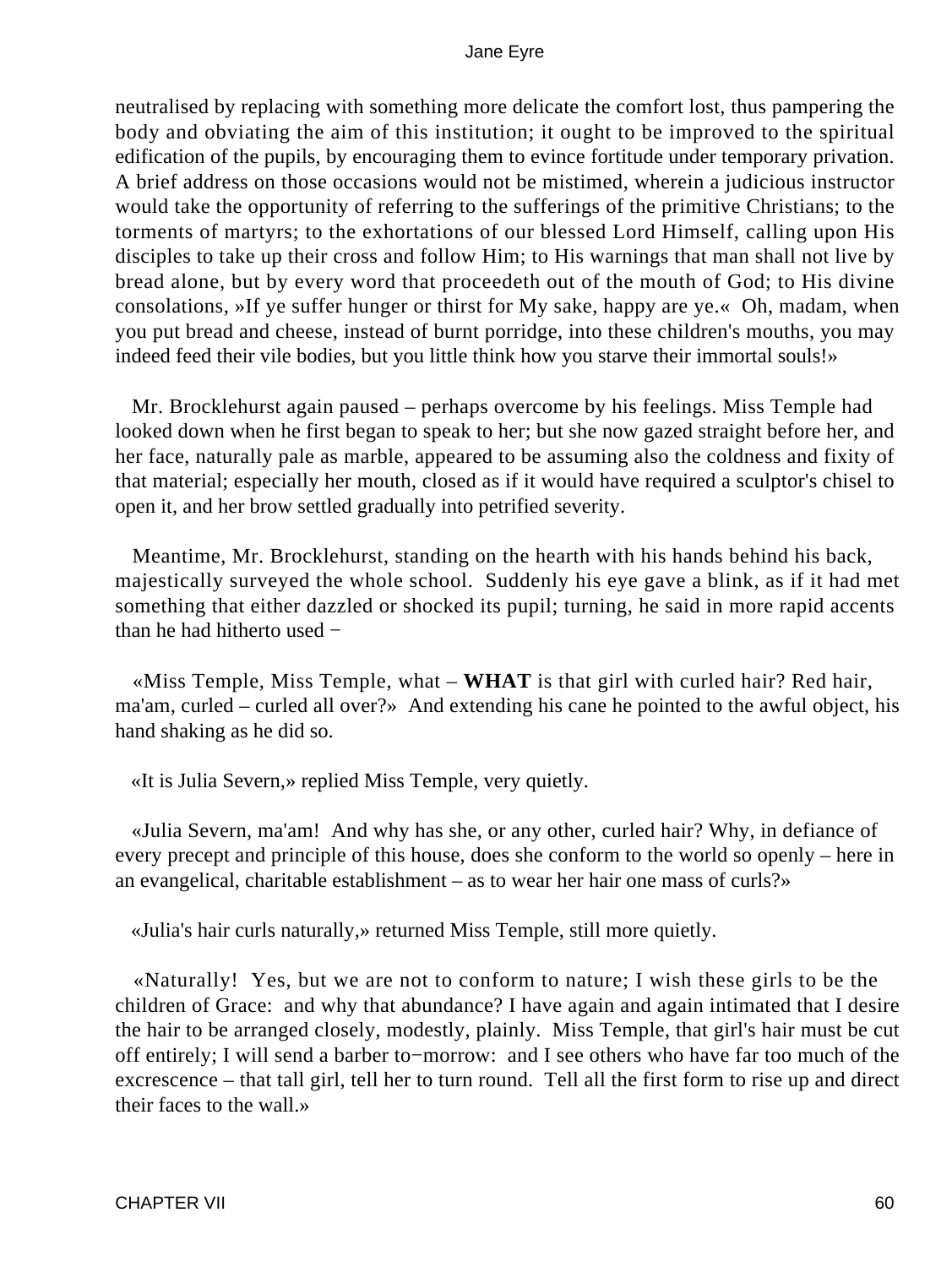Miss Temple passed her handkerchief over her lips, as if to smooth away the involuntary smile that curled them; she gave the order, however, and when the first class could take in what was required of them, they obeyed. Leaning a little back on my bench, I could see the looks and grimaces with which they commented on this manoeuvre: it was a pity Mr. Brocklehurst could not see them too; he would perhaps have felt that, whatever he might do with the outside of the cup and platter, the inside was further beyond his interference than he imagined.

 He scrutinised the reverse of these living medals some five minutes, then pronounced sentence. These words fell like the knell of doom −

«All those top−knots must be cut off.»

Miss Temple seemed to remonstrate.

 «Madam,» he pursued, «I have a Master to serve whose kingdom is not of this world: my mission is to mortify in these girls the lusts of the flesh; to teach them to clothe themselves with shame−facedness and sobriety, not with braided hair and costly apparel; and each of the young persons before us has a string of hair twisted in plaits which vanity itself might have woven; these, I repeat, must be cut off; think of the time wasted, of  $-\infty$ 

 Mr. Brocklehurst was here interrupted: three other visitors, ladies, now entered the room. They ought to have come a little sooner to have heard his lecture on dress, for they were splendidly attired in velvet, silk, and furs. The two younger of the trio (fine girls of sixteen and seventeen) had grey beaver hats, then in fashion, shaded with ostrich plumes, and from under the brim of this graceful head−dress fell a profusion of light tresses, elaborately curled; the elder lady was enveloped in a costly velvet shawl, trimmed with ermine, and she wore a false front of French curls.

 These ladies were deferentially received by Miss Temple, as Mrs. and the Misses Brocklehurst, and conducted to seats of honour at the top of the room. It seems they had come in the carriage with their reverend relative, and had been conducting a rummaging scrutiny of the room upstairs, while he transacted business with the housekeeper, questioned the laundress, and lectured the superintendent. They now proceeded to address divers remarks and reproofs to Miss Smith, who was charged with the care of the linen and the inspection of the dormitories: but I had no time to listen to what they said; other matters called off and enchanted my attention.

 Hitherto, while gathering up the discourse of Mr. Brocklehurst and Miss Temple, I had not, at the same time, neglected precautions to secure my personal safety; which I thought would be effected, if I could only elude observation. To this end, I had sat well back on the form, and while seeming to be busy with my sum, had held my slate in such a manner as to conceal my face: I might have escaped notice, had not my treacherous slate somehow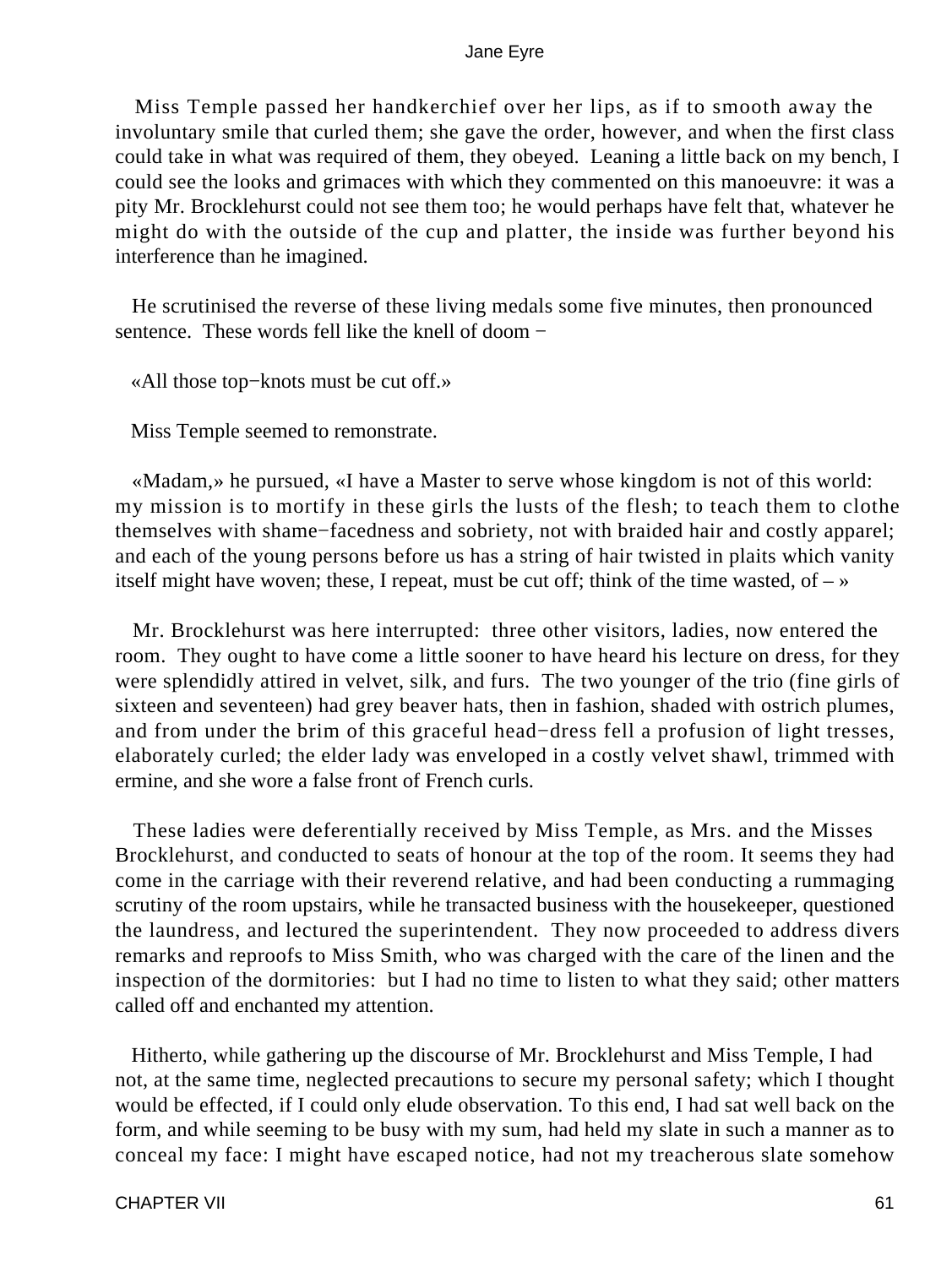happened to slip from my hand, and falling with an obtrusive crash, directly drawn every eye upon me; I knew it was all over now, and, as I stooped to pick up the two fragments of slate, I rallied my forces for the worst. It came.

 «A careless girl!» said Mr. Brocklehurst, and immediately after – «It is the new pupil, I perceive.» And before I could draw breath, «I must not forget I have a word to say respecting her.» Then aloud: how loud it seemed to me! «Let the child who broke her slate come forward!»

 Of my own accord I could not have stirred; I was paralysed: but the two great girls who sit on each side of me, set me on my legs and pushed me towards the dread judge, and then Miss Temple gently assisted me to his very feet, and I caught her whispered counsel –

«Don't be afraid, Jane, I saw it was an accident; you shall not be punished.»

The kind whisper went to my heart like a dagger.

 «Another minute, and she will despise me for a hypocrite,» thought I; and an impulse of fury against Reed, Brocklehurst, and Co. bounded in my pulses at the conviction. I was no Helen Burns.

 «Fetch that stool,» said Mr. Brocklehurst, pointing to a very high one from which a monitor had just risen: it was brought.

«Place the child upon it.»

 And I was placed there, by whom I don't know: I was in no condition to note particulars; I was only aware that they had hoisted me up to the height of Mr. Brocklehurst's nose, that he was within a yard of me, and that a spread of shot orange and purple silk pelisses and a cloud of silvery plumage extended and waved below me.

Mr. Brocklehurst hemmed.

 «Ladies,» said he, turning to his family, «Miss Temple, teachers, and children, you all see this girl?»

 Of course they did; for I felt their eyes directed like burning− glasses against my scorched skin.

 «You see she is yet young; you observe she possesses the ordinary form of childhood; God has graciously given her the shape that He has given to all of us; no signal deformity points her out as a marked character. Who would think that the Evil One had already found a servant and agent in her? Yet such, I grieve to say, is the case.»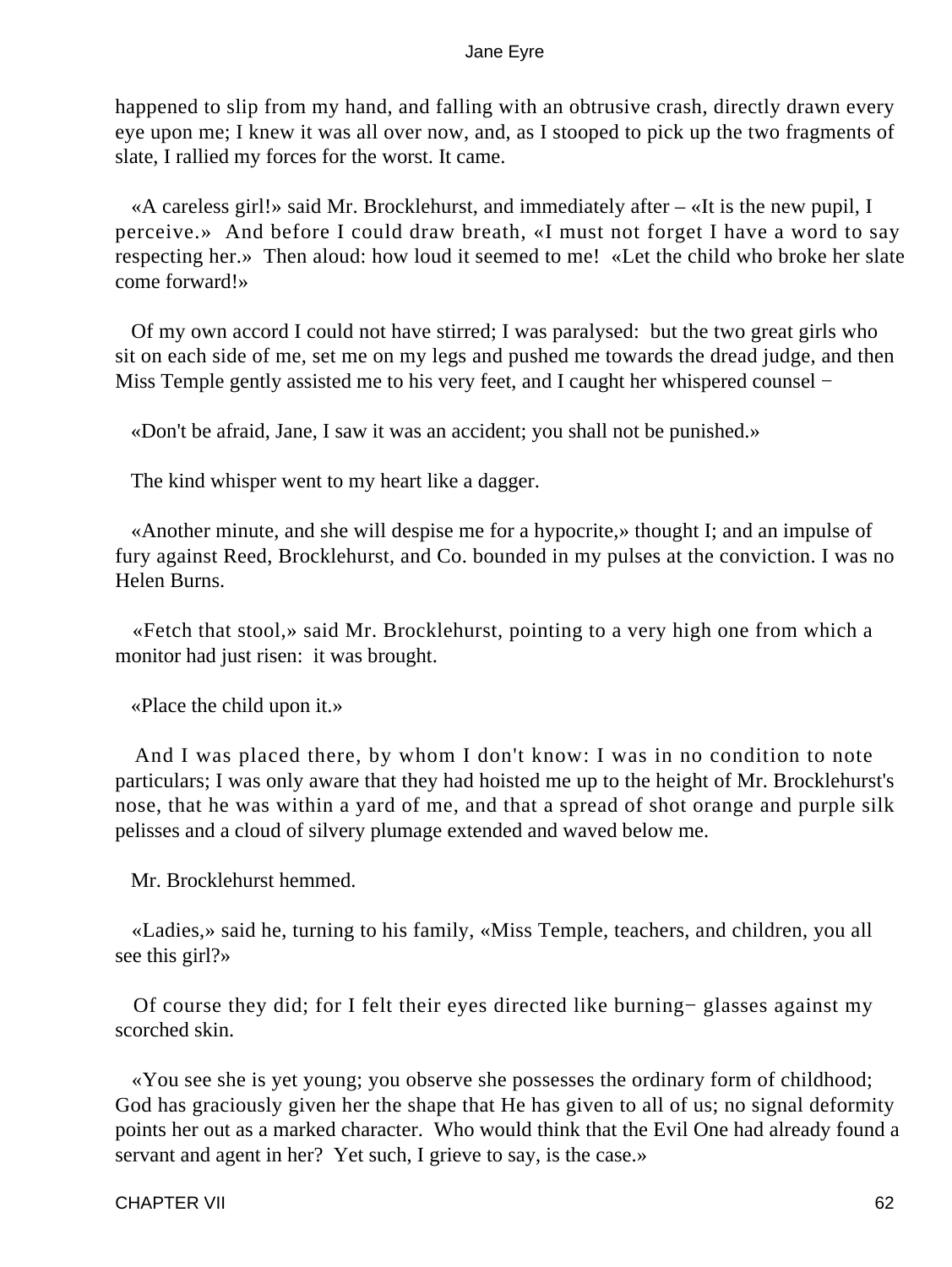A pause – in which I began to steady the palsy of my nerves, and to feel that the Rubicon was passed; and that the trial, no longer to be shirked, must be firmly sustained.

 «My dear children,» pursued the black marble clergyman, with pathos, «this is a sad, a melancholy occasion; for it becomes my duty to warn you, that this girl, who might be one of God's own lambs, is a little castaway: not a member of the true flock, but evidently an interloper and an alien. You must be on your guard against her; you must shun her example; if necessary, avoid her company, exclude her from your sports, and shut her out from your converse. Teachers, you must watch her: keep your eyes on her movements, weigh well her words, scrutinise her actions, punish her body to save her soul: if, indeed, such salvation be possible, for (my tongue falters while I tell it) this girl, this child, the native of a Christian land, worse than many a little heathen who says its prayers to Brahma and kneels before Juggernaut – this girl is – a liar!»

 Now came a pause of ten minutes, during which I, by this time in perfect possession of my wits, observed all the female Brocklehursts produce their pocket−handkerchiefs and apply them to their optics, while the elderly lady swayed herself to and fro, and the two younger ones whispered, «How shocking!» Mr. Brocklehurst resumed.

 «This I learned from her benefactress; from the pious and charitable lady who adopted her in her orphan state, reared her as her own daughter, and whose kindness, whose generosity the unhappy girl repaid by an ingratitude so bad, so dreadful, that at last her excellent patroness was obliged to separate her from her own young ones, fearful lest her vicious example should contaminate their purity: she has sent her here to be healed, even as the Jews of old sent their diseased to the troubled pool of Bethesda; and, teachers, superintendent, I beg of you not to allow the waters to stagnate round her.»

 With this sublime conclusion, Mr. Brocklehurst adjusted the top button of his surtout, muttered something to his family, who rose, bowed to Miss Temple, and then all the great people sailed in state from the room. Turning at the door, my judge said −

 «Let her stand half−an−hour longer on that stool, and let no one speak to her during the remainder of the day.»

 There was I, then, mounted aloft; I, who had said I could not bear the shame of standing on my natural feet in the middle of the room, was now exposed to general view on a pedestal of infamy. What my sensations were no language can describe; but just as they all rose, stifling my breath and constricting my throat, a girl came up and passed me: in passing, she lifted her eyes. What a strange light inspired them! What an extraordinary sensation that ray sent through me! How the new feeling bore me up! It was as if a martyr, a hero, had passed a slave or victim, and imparted strength in the transit. I mastered the rising hysteria, lifted up my head, and took a firm stand on the stool. Helen Burns asked some slight question about her work of Miss Smith, was chidden for the triviality of the inquiry, returned to her place,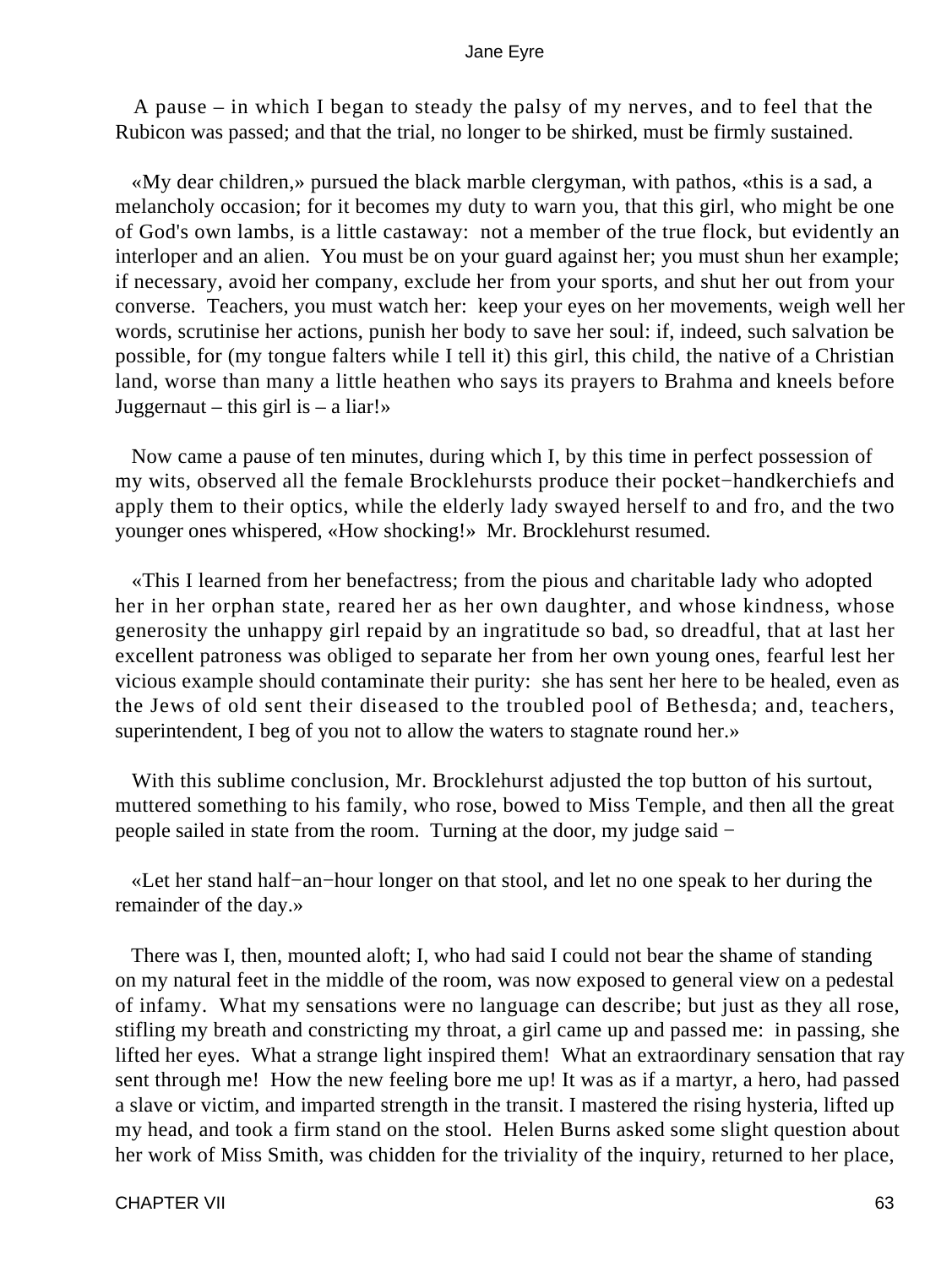and smiled at me as she again went by. What a smile! I remember it now, and I know that it was the effluence of fine intellect, of true courage; it lit up her marked lineaments, her thin face, her sunken grey eye, like a reflection from the aspect of an angel. Yet at that moment Helen Burns wore on her arm «the untidy badge;» scarcely an hour ago I had heard her condemned by Miss Scatcherd to a dinner of bread and water on the morrow because she had blotted an exercise in copying it out. Such is the imperfect nature of man! such spots are there on the disc of the clearest planet; and eyes like Miss Scatcherd's can only see those minute defects, and are blind to the full brightness of the orb.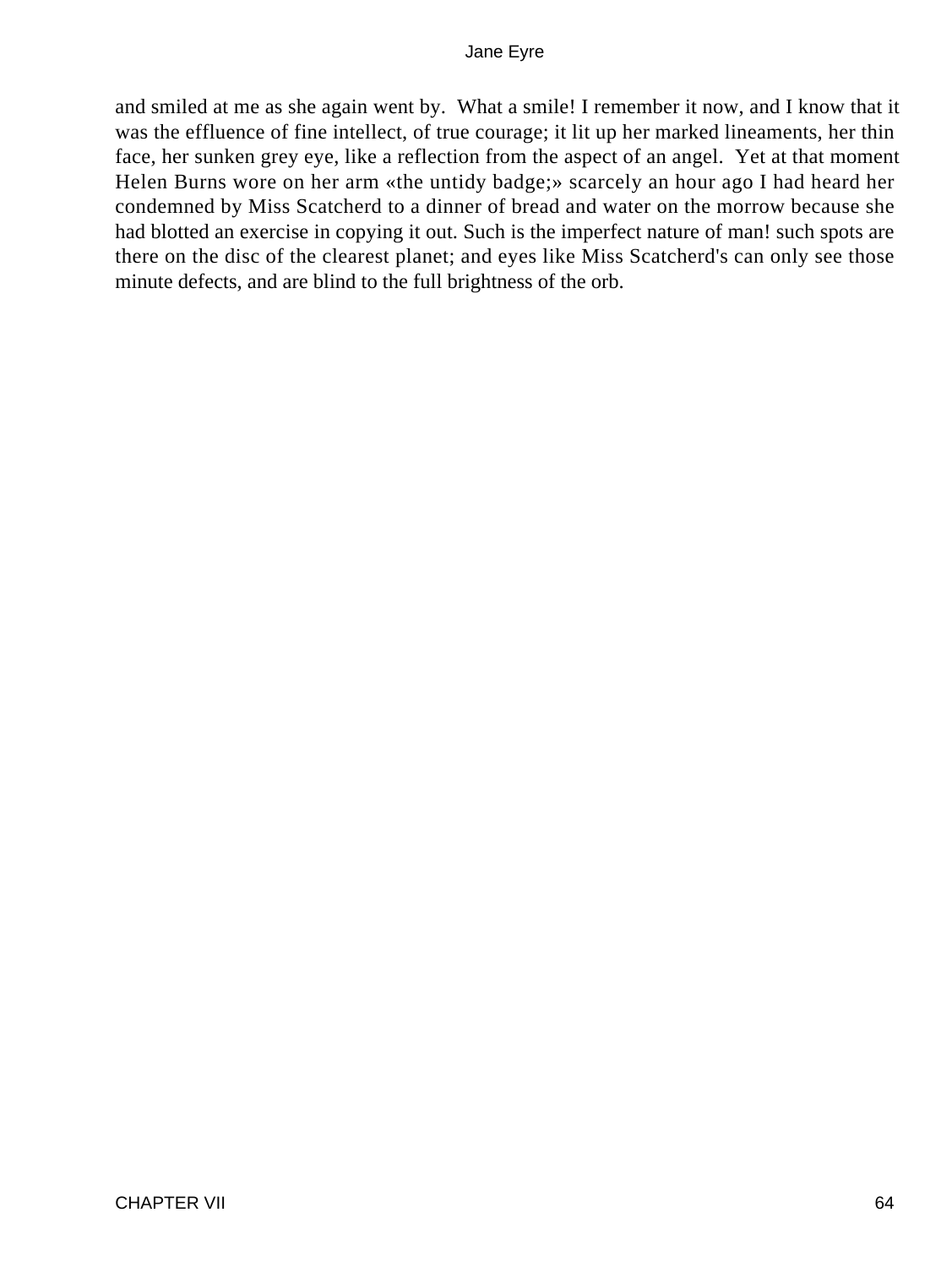## **[CHAPTER VIII](#page-434-0)**

*E*re the half–hour ended, five o'clock struck; school was dismissed, and all were gone into the refectory to tea. I now ventured to descend: it was deep dusk; I retired into a corner and sat down on the floor. The spell by which I had been so far supported began to dissolve; reaction took place, and soon, so overwhelming was the grief that seized me, I sank prostrate with my face to the ground. Now I wept: Helen Burns was not here; nothing sustained me; left to myself I abandoned myself, and my tears watered the boards. I had meant to be so good, and to do so much at Lowood: to make so many friends, to earn respect and win affection. Already I had made visible progress: that very morning I had reached the head of my class; Miss Miller had praised me warmly; Miss Temple had smiled approbation; she had promised to teach me drawing, and to let me learn French, if I continued to make similar improvement two months longer: and then I was well received by my fellow−pupils; treated as an equal by those of my own age, and not molested by any; now, here I lay again crushed and trodden on; and could I ever rise more?

 «Never,» I thought; and ardently I wished to die. While sobbing out this wish in broken accents, some one approached: I started up – again Helen Burns was near me; the fading fires just showed her coming up the long, vacant room; she brought my coffee and bread.

 «Come, eat something,» she said; but I put both away from me, feeling as if a drop or a crumb would have choked me in my present condition. Helen regarded me, probably with surprise: I could not now abate my agitation, though I tried hard; I continued to weep aloud. She sat down on the ground near me, embraced her knees with her arms, and rested her head upon them; in that attitude she remained silent as an Indian. I was the first who spoke −

«Helen, why do you stay with a girl whom everybody believes to be a liar?»

 «Everybody, Jane? Why, there are only eighty people who have heard you called so, and the world contains hundreds of millions.»

«But what have I to do with millions? The eighty, I know, despise me.»

 «Jane, you are mistaken: probably not one in the school either despises or dislikes you: many, I am sure, pity you much.»

«How can they pity me after what Mr. Brocklehurst has said?»

 «Mr. Brocklehurst is not a god: nor is he even a great and admired man: he is little liked here; he never took steps to make himself liked. Had he treated you as an especial favourite,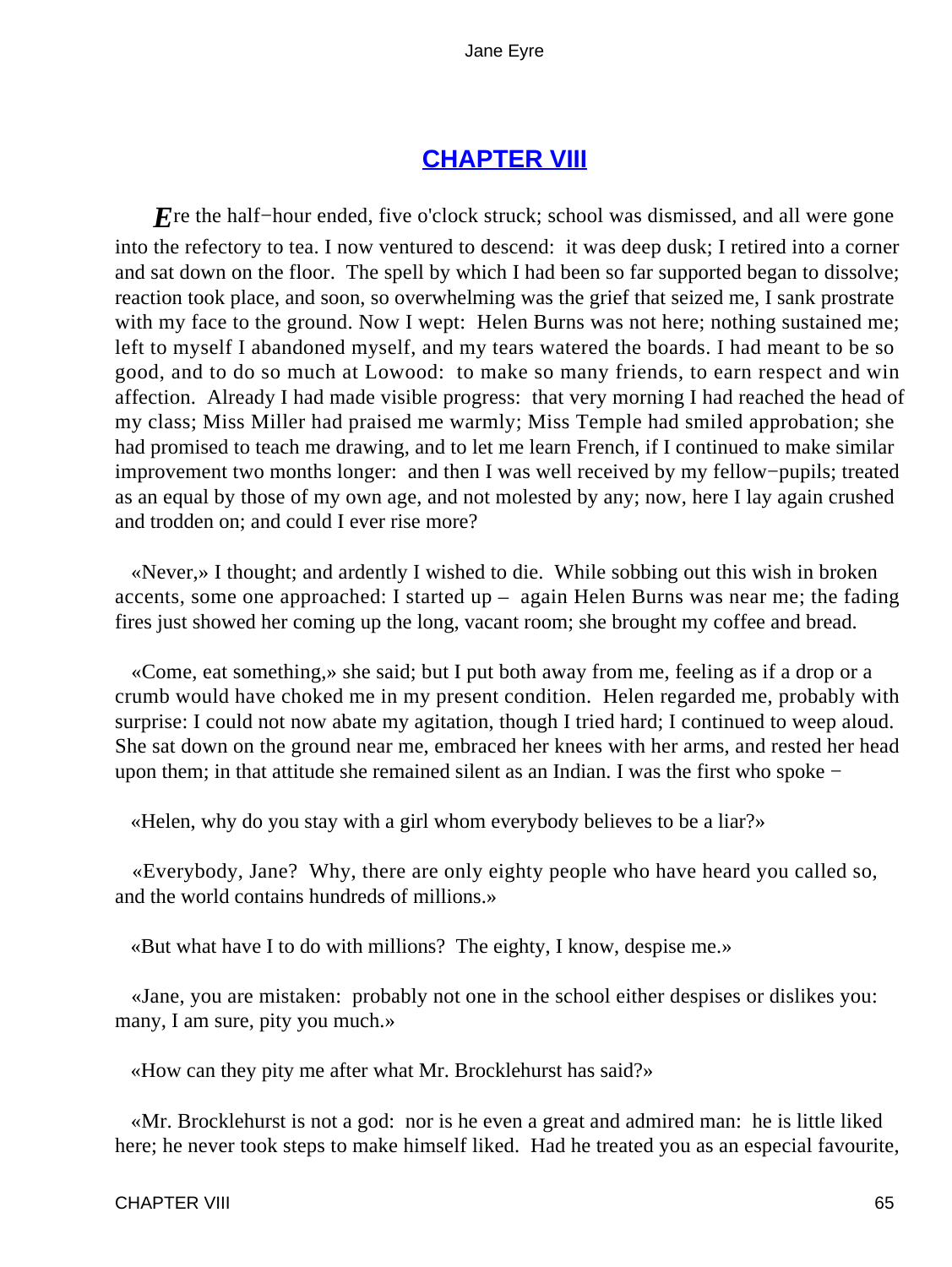you would have found enemies, declared or covert, all around you; as it is, the greater number would offer you sympathy if they dared. Teachers and pupils may look coldly on you for a day or two, but friendly feelings are concealed in their hearts; and if you persevere in doing well, these feelings will ere long appear so much the more evidently for their temporary suppression. Besides, Jane» – she paused.

 «Well, Helen?» said I, putting my hand into hers: she chafed my fingers gently to warm them, and went on −

 «If all the world hated you, and believed you wicked, while your own conscience approved you, and absolved you from guilt, you would not be without friends.»

 «No; I know I should think well of myself; but that is not enough: if others don't love me I would rather die than live – I cannot bear to be solitary and hated, Helen. Look here; to gain some real affection from you, or Miss Temple, or any other whom I truly love, I would willingly submit to have the bone of my arm broken, or to let a bull toss me, or to stand behind a kicking horse, and let it dash its hoof at my chest  $-\infty$ 

 «Hush, Jane! you think too much of the love of human beings; you are too impulsive, too vehement; the sovereign hand that created your frame, and put life into it, has provided you with other resources than your feeble self, or than creatures feeble as you. Besides this earth, and besides the race of men, there is an invisible world and a kingdom of spirits: that world is round us, for it is everywhere; and those spirits watch us, for they are commissioned to guard us; and if we were dying in pain and shame, if scorn smote us on all sides, and hatred crushed us, angels see our tortures, recognise our innocence (if innocent we be: as I know you are of this charge which Mr. Brocklehurst has weakly and pompously repeated at second−hand from Mrs. Reed; for I read a sincere nature in your ardent eyes and on your clear front), and God waits only the separation of spirit from flesh to crown us with a full reward. Why, then, should we ever sink overwhelmed with distress, when life is so soon over, and death is so certain an entrance to happiness – to glory?»

 I was silent; Helen had calmed me; but in the tranquillity she imparted there was an alloy of inexpressible sadness. I felt the impression of woe as she spoke, but I could not tell whence it came; and when, having done speaking, she breathed a little fast and coughed a short cough, I momentarily forgot my own sorrows to yield to a vague concern for her.

 Resting my head on Helen's shoulder, I put my arms round her waist; she drew me to her, and we reposed in silence. We had not sat long thus, when another person came in. Some heavy clouds, swept from the sky by a rising wind, had left the moon bare; and her light, streaming in through a window near, shone full both on us and on the approaching figure, which we at once recognised as Miss Temple.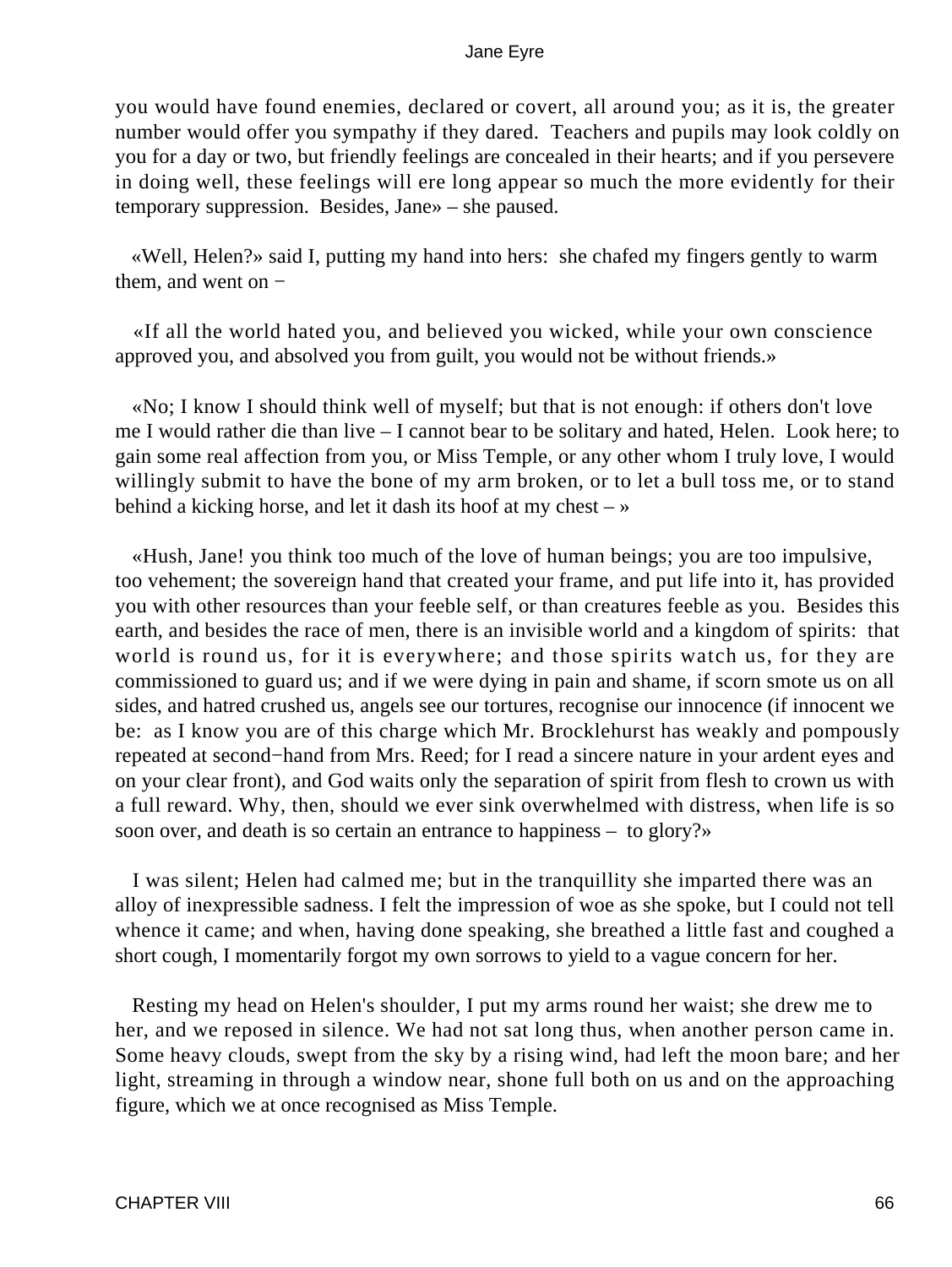«I came on purpose to find you, Jane Eyre,» said she; «I want you in my room; and as Helen Burns is with you, she may come too.»

 We went; following the superintendent's guidance, we had to thread some intricate passages, and mount a staircase before we reached her apartment; it contained a good fire, and looked cheerful. Miss Temple told Helen Burns to be seated in a low arm−chair on one side of the hearth, and herself taking another, she called me to her side.

 «Is it all over?» she asked, looking down at my face. «Have you cried your grief away?»

«I am afraid I never shall do that.»

«Why?»

 «Because I have been wrongly accused; and you, ma'am, and everybody else, will now think me wicked.»

 «We shall think you what you prove yourself to be, my child. Continue to act as a good girl, and you will satisfy us.»

«Shall I, Miss Temple?»

 «You will,» said she, passing her arm round me. «And now tell me who is the lady whom Mr. Brocklehurst called your benefactress?»

«Mrs. Reed, my uncle's wife. My uncle is dead, and he left me to her care.»

«Did she not, then, adopt you of her own accord?»

 «No, ma'am; she was sorry to have to do it: but my uncle, as I have often heard the servants say, got her to promise before he died that she would always keep me.»

 «Well now, Jane, you know, or at least I will tell you, that when a criminal is accused, he is always allowed to speak in his own defence. You have been charged with falsehood; defend yourself to me as well as you can. Say whatever your memory suggests is true; but add nothing and exaggerate nothing.»

 I resolved, in the depth of my heart, that I would be most moderate− −most correct; and, having reflected a few minutes in order to arrange coherently what I had to say, I told her all the story of my sad childhood. Exhausted by emotion, my language was more subdued than it generally was when it developed that sad theme; and mindful of Helen's warnings against the indulgence of resentment, I infused into the narrative far less of gall and wormwood than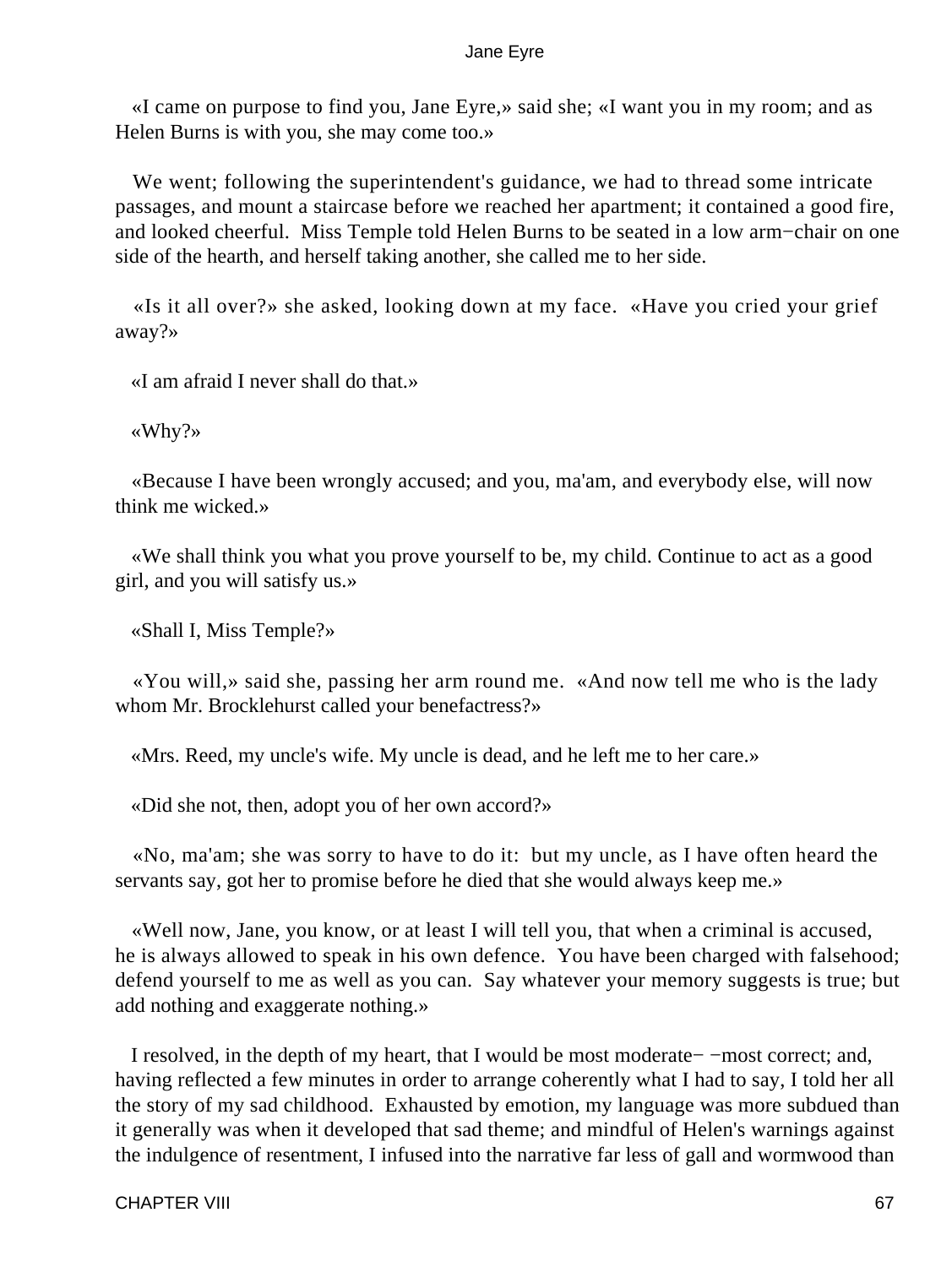ordinary. Thus restrained and simplified, it sounded more credible: I felt as I went on that Miss Temple fully believed me.

 In the course of the tale I had mentioned Mr. Lloyd as having come to see me after the fit: for I never forgot the, to me, frightful episode of the red−room: in detailing which, my excitement was sure, in some degree, to break bounds; for nothing could soften in my recollection the spasm of agony which clutched my heart when Mrs. Reed spurned my wild supplication for pardon, and locked me a second time in the dark and haunted chamber.

I had finished: Miss Temple regarded me a few minutes in silence; she then said −

 «I know something of Mr. Lloyd; I shall write to him; if his reply agrees with your statement, you shall be publicly cleared from every imputation; to me, Jane, you are clear now.»

 She kissed me, and still keeping me at her side (where I was well contented to stand, for I derived a child's pleasure from the contemplation of her face, her dress, her one or two ornaments, her white forehead, her clustered and shining curls, and beaming dark eyes), she proceeded to address Helen Burns.

«How are you to−night, Helen? Have you coughed much to−day?»

«Not quite so much, I think, ma'am.»

«And the pain in your chest?»

«It is a little better.»

 Miss Temple got up, took her hand and examined her pulse; then she returned to her own seat: as she resumed it, I heard her sigh low. She was pensive a few minutes, then rousing herself, she said cheerfully −

«But you two are my visitors to−night; I must treat you as such.» She rang her bell.

 «Barbara,» she said to the servant who answered it, «I have not yet had tea; bring the tray and place cups for these two young ladies.»

 And a tray was soon brought. How pretty, to my eyes, did the china cups and bright teapot look, placed on the little round table near the fire! How fragrant was the steam of the beverage, and the scent of the toast! of which, however, I, to my dismay (for I was beginning to be hungry) discerned only a very small portion: Miss Temple discerned it too.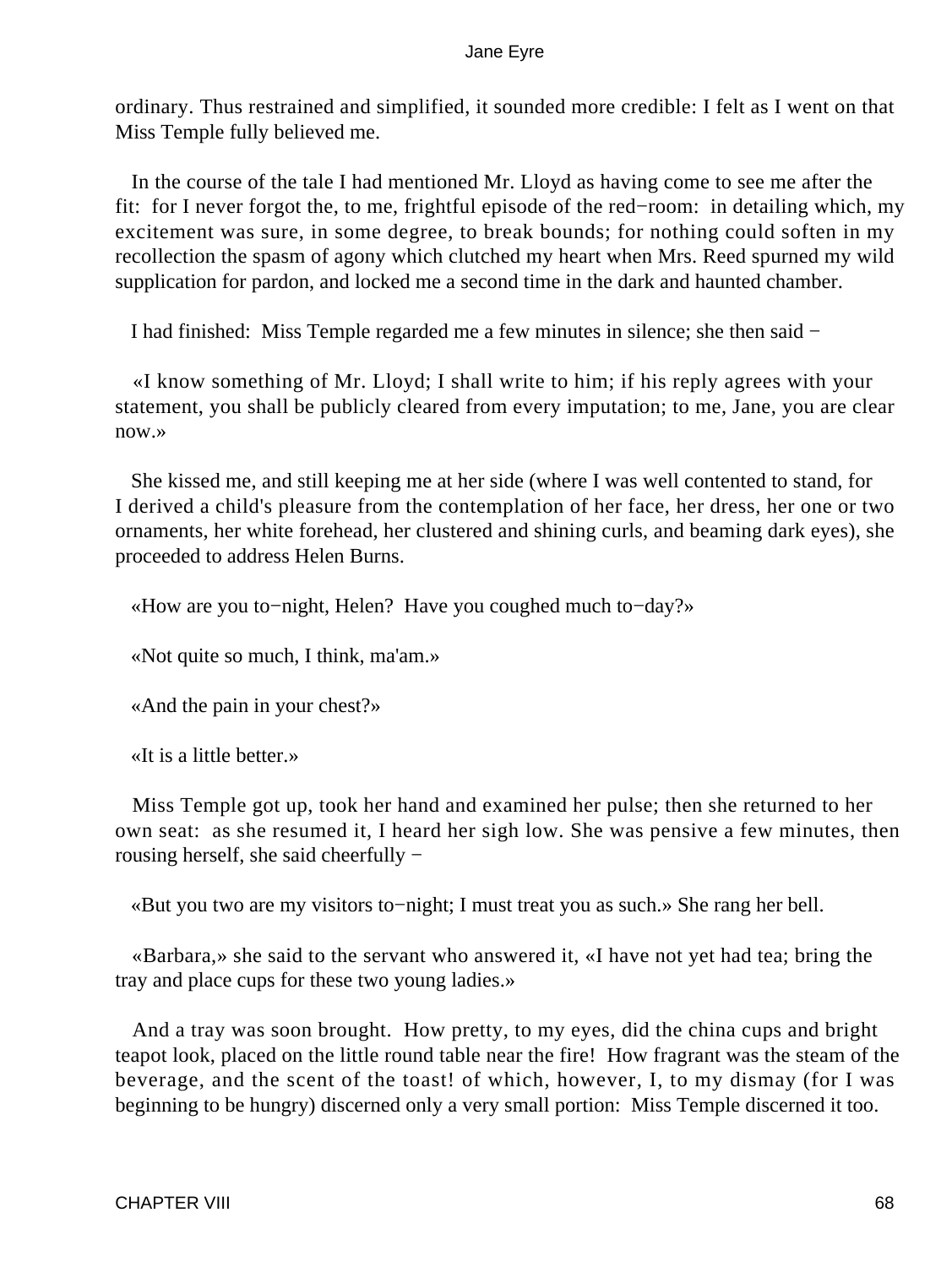«Barbara,» said she, «can you not bring a little more bread and butter? There is not enough for three.»

Barbara went out: she returned soon −

«Madam, Mrs. Harden says she has sent up the usual quantity.»

 Mrs. Harden, be it observed, was the housekeeper: a woman after Mr. Brocklehurst's own heart, made up of equal parts of whalebone and iron.

 «Oh, very well!» returned Miss Temple; «we must make it do, Barbara, I suppose.» And as the girl withdrew she added, smiling, «Fortunately, I have it in my power to supply deficiencies for this once.»

 Having invited Helen and me to approach the table, and placed before each of us a cup of tea with one delicious but thin morsel of toast, she got up, unlocked a drawer, and taking from it a parcel wrapped in paper, disclosed presently to our eyes a good−sized seed−cake.

 «I meant to give each of you some of this to take with you,» said she, «but as there is so little toast, you must have it now,» and she proceeded to cut slices with a generous hand.

 We feasted that evening as on nectar and ambrosia; and not the least delight of the entertainment was the smile of gratification with which our hostess regarded us, as we satisfied our famished appetites on the delicate fare she liberally supplied.

 Tea over and the tray removed, she again summoned us to the fire; we sat one on each side of her, and now a conversation followed between her and Helen, which it was indeed a privilege to be admitted to hear.

 Miss Temple had always something of serenity in her air, of state in her mien, of refined propriety in her language, which precluded deviation into the ardent, the excited, the eager: something which chastened the pleasure of those who looked on her and listened to her, by a controlling sense of awe; and such was my feeling now: but as to Helen Burns, I was struck with wonder.

 The refreshing meal, the brilliant fire, the presence and kindness of her beloved instructress, or, perhaps, more than all these, something in her own unique mind, had roused her powers within her. They woke, they kindled: first, they glowed in the bright tint of her cheek, which till this hour I had never seen but pale and bloodless; then they shone in the liquid lustre of her eyes, which had suddenly acquired a beauty more singular than that of Miss Temple's – a beauty neither of fine colour nor long eyelash, nor pencilled brow, but of meaning, of movement, of radiance. Then her soul sat on her lips, and language flowed, from what source I cannot tell. Has a girl of fourteen a heart large enough, vigorous enough,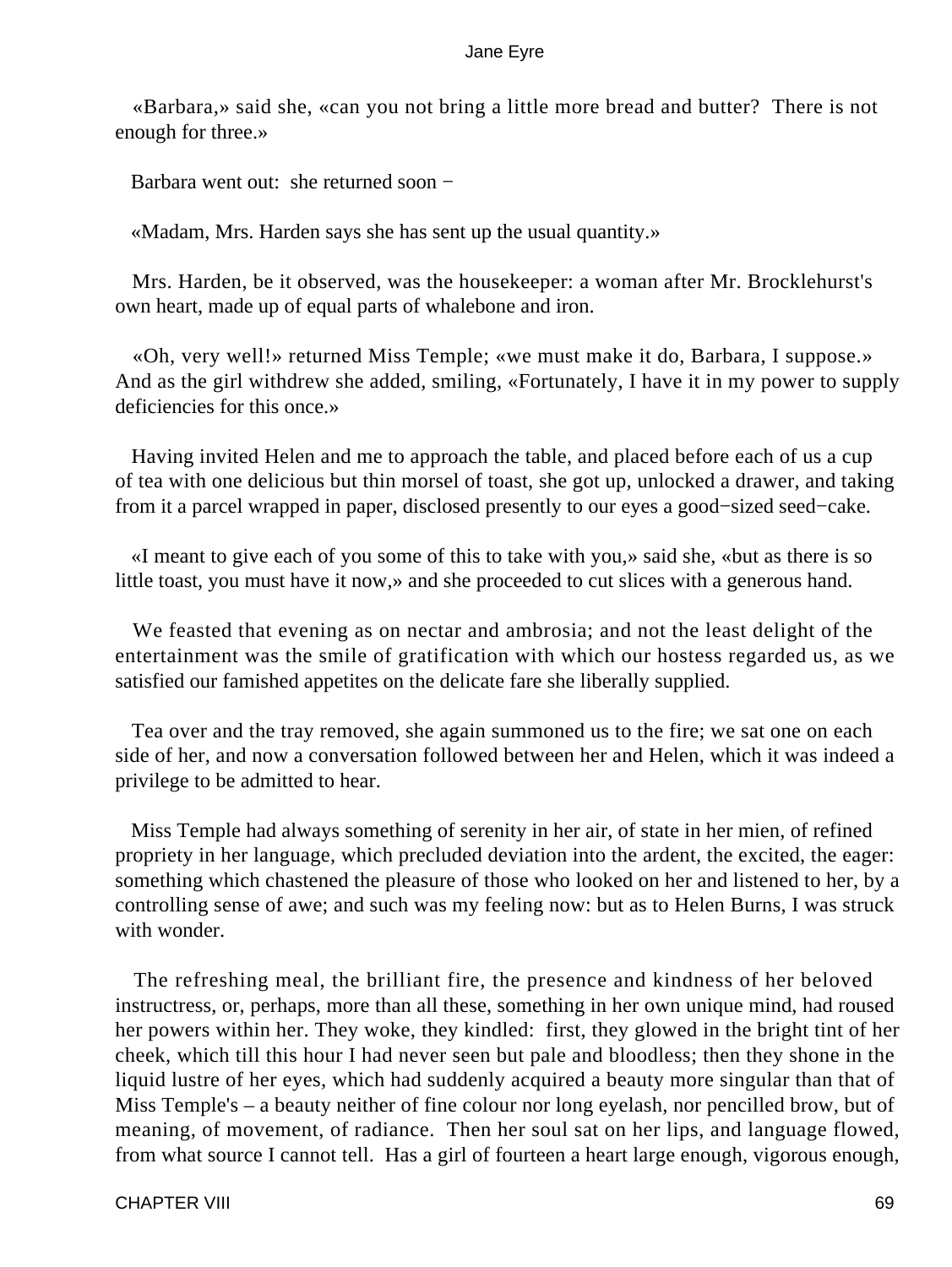to hold the swelling spring of pure, full, fervid eloquence? Such was the characteristic of Helen's discourse on that, to me, memorable evening; her spirit seemed hastening to live within a very brief span as much as many live during a protracted existence.

 They conversed of things I had never heard of; of nations and times past; of countries far away; of secrets of nature discovered or guessed at: they spoke of books: how many they had read! What stores of knowledge they possessed! Then they seemed so familiar with French names and French authors: but my amazement reached its climax when Miss Temple asked Helen if she sometimes snatched a moment to recall the Latin her father had taught her, and taking a book from a shelf, bade her read and construe a page of Virgil; and Helen obeyed, my organ of veneration expanding at every sounding line. She had scarcely finished ere the bell announced bedtime! no delay could be admitted; Miss Temple embraced us both, saying, as she drew us to her heart −

#### «God bless you, my children!»

 Helen she held a little longer than me: she let her go more reluctantly; it was Helen her eye followed to the door; it was for her she a second time breathed a sad sigh; for her she wiped a tear from her cheek.

 On reaching the bedroom, we heard the voice of Miss Scatcherd: she was examining drawers; she had just pulled out Helen Burns's, and when we entered Helen was greeted with a sharp reprimand, and told that to−morrow she should have half−a−dozen of untidily folded articles pinned to her shoulder.

 «My things were indeed in shameful disorder,» murmured Helen to me, in a low voice: «I intended to have arranged them, but I forgot.»

 Next morning, Miss Scatcherd wrote in conspicuous characters on a piece of pasteboard the word «Slattern,» and bound it like a phylactery round Helen's large, mild, intelligent, and benign− looking forehead. She wore it till evening, patient, unresentful, regarding it as a deserved punishment. The moment Miss Scatcherd withdrew after afternoon school, I ran to Helen, tore it off, and thrust it into the fire: the fury of which she was incapable had been burning in my soul all day, and tears, hot and large, had continually been scalding my cheek; for the spectacle of her sad resignation gave me an intolerable pain at the heart.

 About a week subsequently to the incidents above narrated, Miss Temple, who had written to Mr. Lloyd, received his answer: it appeared that what he said went to corroborate my account. Miss Temple, having assembled the whole school, announced that inquiry had been made into the charges alleged against Jane Eyre, and that she was most happy to be able to pronounce her completely cleared from every imputation. The teachers then shook hands with me and kissed me, and a murmur of pleasure ran through the ranks of my companions.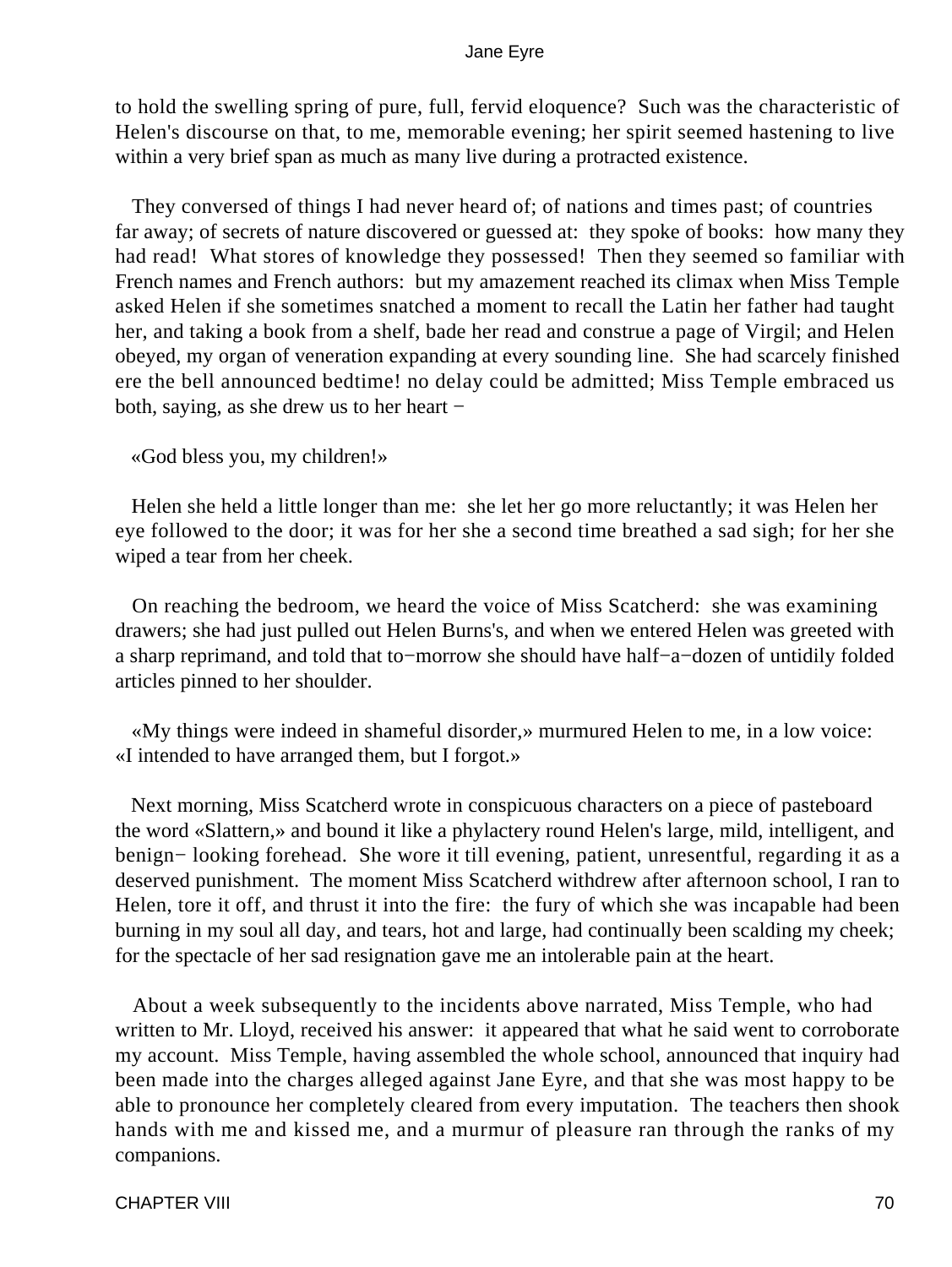Thus relieved of a grievous load, I from that hour set to work afresh, resolved to pioneer my way through every difficulty: I toiled hard, and my success was proportionate to my efforts; my memory, not naturally tenacious, improved with practice; exercise sharpened my wits; in a few weeks I was promoted to a higher class; in less than two months I was allowed to commence French and drawing. I learned the first two tenses of the verb **ETRE,** and sketched my first cottage (whose walls, by−the−bye, outrivalled in slope those of the leaning tower of Pisa), on the same day. That night, on going to bed, I forgot to prepare in imagination the Barmecide supper of hot roast potatoes, or white bread and new milk, with which I was wont to amuse my inward cravings: I feasted instead on the spectacle of ideal drawings, which I saw in the dark; all the work of my own hands: freely pencilled houses and trees, picturesque rocks and ruins, Cuyp−like groups of cattle, sweet paintings of butterflies hovering over unblown roses, of birds picking at ripe cherries, of wren's nests enclosing pearl−like eggs, wreathed about with young ivy sprays. I examined, too, in thought, the possibility of my ever being able to translate currently a certain little French story which Madame Pierrot had that day shown me; nor was that problem solved to my satisfaction ere I fell sweetly asleep.

Well has Solomon said – «Better is a dinner of herbs where love is, than a stalled ox and hatred therewith.»

 I would not now have exchanged Lowood with all its privations for Gateshead and its daily luxuries.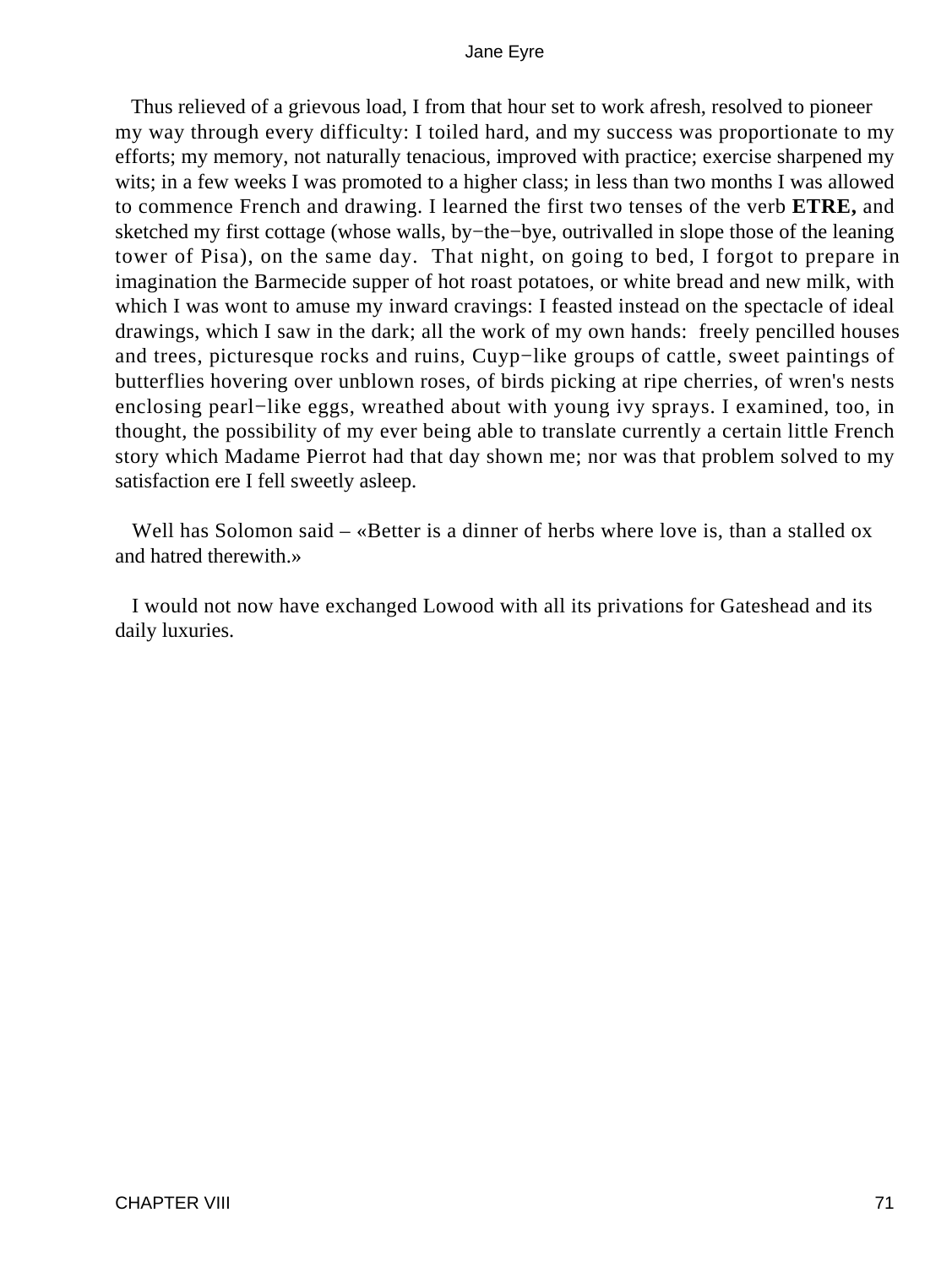## **[CHAPTER IX](#page-434-0)**

*But the privations, or rather the hardships, of Lowood lessened. Spring drew on: she* was indeed already come; the frosts of winter had ceased; its snows were melted, its cutting winds ameliorated. My wretched feet, flayed and swollen to lameness by the sharp air of January, began to heal and subside under the gentler breathings of April; the nights and mornings no longer by their Canadian temperature froze the very blood in our veins; we could now endure the play−hour passed in the garden: sometimes on a sunny day it began even to be pleasant and genial, and a greenness grew over those brown beds, which, freshening daily, suggested the thought that Hope traversed them at night, and left each morning brighter traces of her steps. Flowers peeped out amongst the leaves; snow− drops, crocuses, purple auriculas, and golden−eyed pansies. On Thursday afternoons (half−holidays) we now took walks, and found still sweeter flowers opening by the wayside, under the hedges.

 I discovered, too, that a great pleasure, an enjoyment which the horizon only bounded, lay all outside the high and spike−guarded walls of our garden: this pleasure consisted in prospect of noble summits girdling a great hill−hollow, rich in verdure and shadow; in a bright beck, full of dark stones and sparkling eddies. How different had this scene looked when I viewed it laid out beneath the iron sky of winter, stiffened in frost, shrouded with snow! – when mists as chill as death wandered to the impulse of east winds along those purple peaks, and rolled down «ing» and holm till they blended with the frozen fog of the beck! That beck itself was then a torrent, turbid and curbless: it tore asunder the wood, and sent a raving sound through the air, often thickened with wild rain or whirling sleet; and for the forest on its banks, **THAT** showed only ranks of skeletons.

 April advanced to May: a bright serene May it was; days of blue sky, placid sunshine, and soft western or southern gales filled up its duration. And now vegetation matured with vigour; Lowood shook loose its tresses; it became all green, all flowery; its great elm, ash, and oak skeletons were restored to majestic life; woodland plants sprang up profusely in its recesses; unnumbered varieties of moss filled its hollows, and it made a strange ground−sunshine out of the wealth of its wild primrose plants: I have seen their pale gold gleam in overshadowed spots like scatterings of the sweetest lustre. All this I enjoyed often and fully, free, unwatched, and almost alone: for this unwonted liberty and pleasure there was a cause, to which it now becomes my task to advert.

 Have I not described a pleasant site for a dwelling, when I speak of it as bosomed in hill and wood, and rising from the verge of a stream? Assuredly, pleasant enough: but whether healthy or not is another question.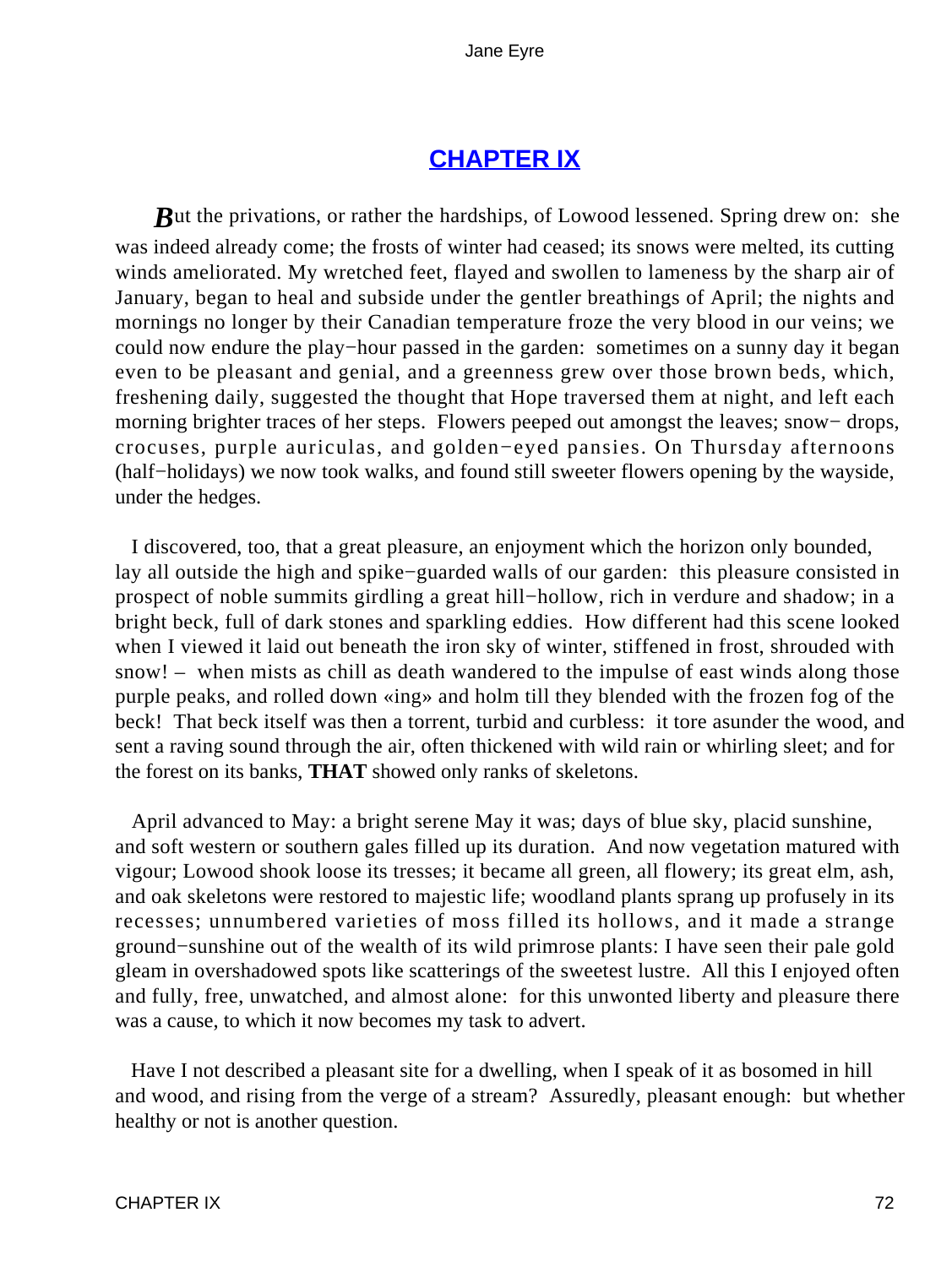That forest−dell, where Lowood lay, was the cradle of fog and fog− bred pestilence; which, quickening with the quickening spring, crept into the Orphan Asylum, breathed typhus through its crowded schoolroom and dormitory, and, ere May arrived, transformed the seminary into an hospital.

 Semi−starvation and neglected colds had predisposed most of the pupils to receive infection: forty−five out of the eighty girls lay ill at one time. Classes were broken up, rules relaxed. The few who continued well were allowed almost unlimited license; because the medical attendant insisted on the necessity of frequent exercise to keep them in health: and had it been otherwise, no one had leisure to watch or restrain them. Miss Temple's whole attention was absorbed by the patients: she lived in the sick−room, never quitting it except to snatch a few hours' rest at night. The teachers were fully occupied with packing up and making other necessary preparations for the departure of those girls who were fortunate enough to have friends and relations able and willing to remove them from the seat of contagion. Many, already smitten, went home only to die: some died at the school, and were buried quietly and quickly, the nature of the malady forbidding delay.

 While disease had thus become an inhabitant of Lowood, and death its frequent visitor; while there was gloom and fear within its walls; while its rooms and passages steamed with hospital smells, the drug and the pastille striving vainly to overcome the effluvia of mortality, that bright May shone unclouded over the bold hills and beautiful woodland out of doors. Its garden, too, glowed with flowers: hollyhocks had sprung up tall as trees, lilies had opened, tulips and roses were in bloom; the borders of the little beds were gay with pink thrift and crimson double daisies; the sweetbriars gave out, morning and evening, their scent of spice and apples; and these fragrant treasures were all useless for most of the inmates of Lowood, except to furnish now and then a handful of herbs and blossoms to put in a coffin.

 But I, and the rest who continued well, enjoyed fully the beauties of the scene and season; they let us ramble in the wood, like gipsies, from morning till night; we did what we liked, went where we liked: we lived better too. Mr. Brocklehurst and his family never came near Lowood now: household matters were not scrutinised into; the cross housekeeper was gone, driven away by the fear of infection; her successor, who had been matron at the Lowton Dispensary, unused to the ways of her new abode, provided with comparative liberality. Besides, there were fewer to feed; the sick could eat little; our breakfast−basins were better filled; when there was no time to prepare a regular dinner, which often happened, she would give us a large piece of cold pie, or a thick slice of bread and cheese, and this we carried away with us to the wood, where we each chose the spot we liked best, and dined sumptuously.

 My favourite seat was a smooth and broad stone, rising white and dry from the very middle of the beck, and only to be got at by wading through the water; a feat I accomplished barefoot. The stone was just broad enough to accommodate, comfortably, another girl and me, at that time my chosen comrade – one Mary Ann Wilson; a shrewd, observant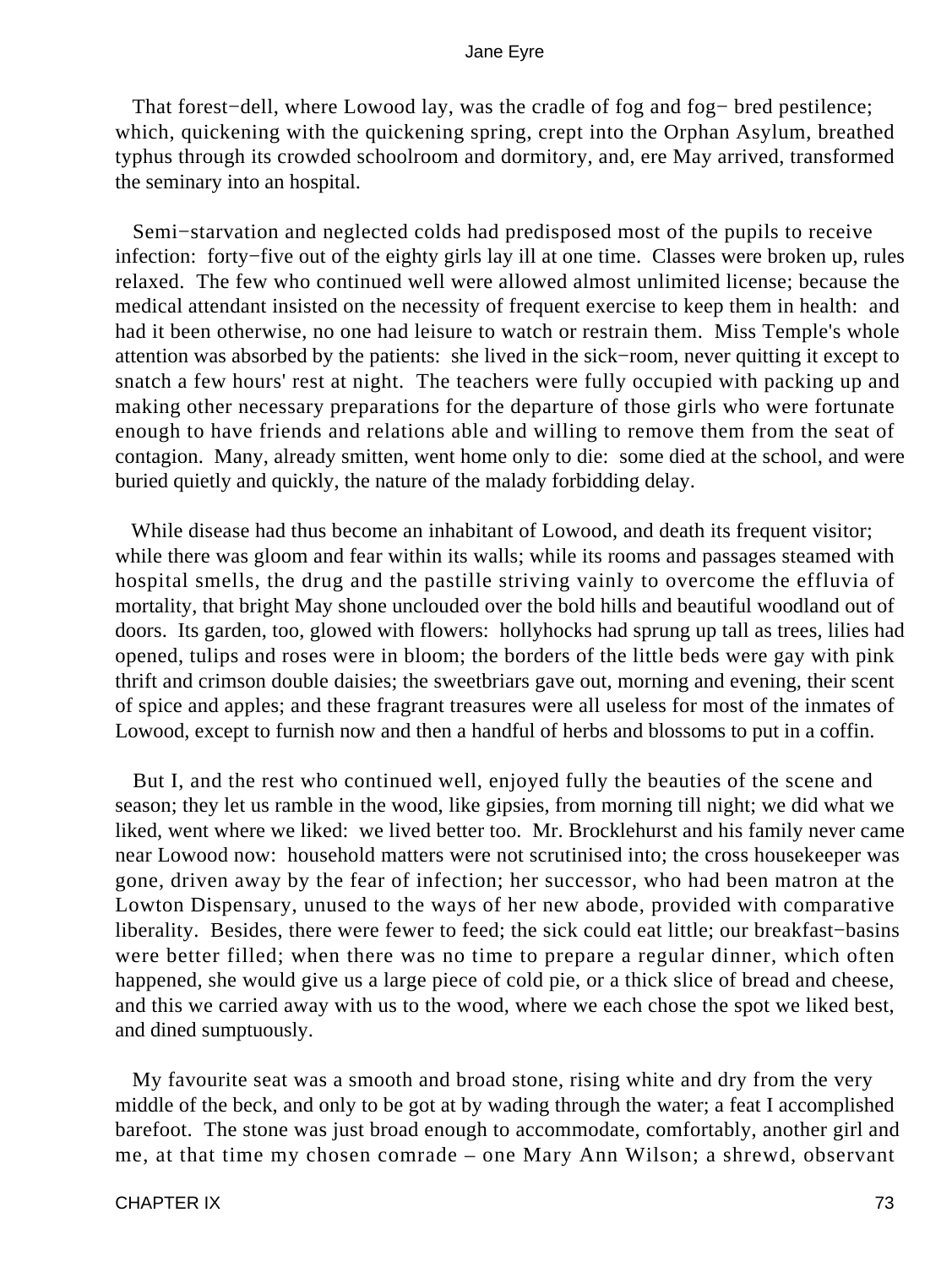personage, whose society I took pleasure in, partly because she was witty and original, and partly because she had a manner which set me at my ease. Some years older than I, she knew more of the world, and could tell me many things I liked to hear: with her my curiosity found gratification: to my faults also she gave ample indulgence, never imposing curb or rein on anything I said. She had a turn for narrative, I for analysis; she liked to inform, I to question; so we got on swimmingly together, deriving much entertainment, if not much improvement, from our mutual intercourse.

 And where, meantime, was Helen Burns? Why did I not spend these sweet days of liberty with her? Had I forgotten her? or was I so worthless as to have grown tired of her pare society? Surely the Mary Arm Wilson I have mentioned was inferior to my first acquaintance: she could only tell me amusing stories, and reciprocate any racy and pungent gossip I chose to indulge in; while, if I have spoken truth of Helen, she was qualified to give those who enjoyed the privilege of her converse a taste of far higher things.

 True, reader; and I knew and felt this: and though I am a defective being, with many faults and few redeeming points, yet I never tired of Helen Burns; nor ever ceased to cherish for her a sentiment of attachment, as strong, tender, and respectful as any that ever animated my heart. How could it be otherwise, when Helen, at all times and under all circumstances, evinced for me a quiet and faithful friendship, which ill−humour never soured, nor irritation never troubled? But Helen was ill at present: for some weeks she had been removed from my sight to I knew not what room upstairs. She was not, I was told, in the hospital portion of the house with the fever patients; for her complaint was consumption, not typhus: and by consumption I, in my ignorance, understood something mild, which time and care would be sure to alleviate.

 I was confirmed in this idea by the fact of her once or twice coming downstairs on very warm sunny afternoons, and being taken by Miss Temple into the garden; but, on these occasions, I was not allowed to go and speak to her; I only saw her from the schoolroom window, and then not distinctly; for she was much wrapped up, and sat at a distance under the verandah.

 One evening, in the beginning of June, I had stayed out very late with Mary Ann in the wood; we had, as usual, separated ourselves from the others, and had wandered far; so far that we lost our way, and had to ask it at a lonely cottage, where a man and woman lived, who looked after a herd of half−wild swine that fed on the mast in the wood. When we got back, it was after moonrise: a pony, which we knew to be the surgeon's, was standing at the garden door. Mary Ann remarked that she supposed some one must be very ill, as Mr. Bates had been sent for at that time of the evening. She went into the house; I stayed behind a few minutes to plant in my garden a handful of roots I had dug up in the forest, and which I feared would wither if I left them till the morning. This done, I lingered yet a little longer: the flowers smelt so sweet as the dew fell; it was such a pleasant evening, so serene, so warm; the still glowing west promised so fairly another fine day on the morrow; the moon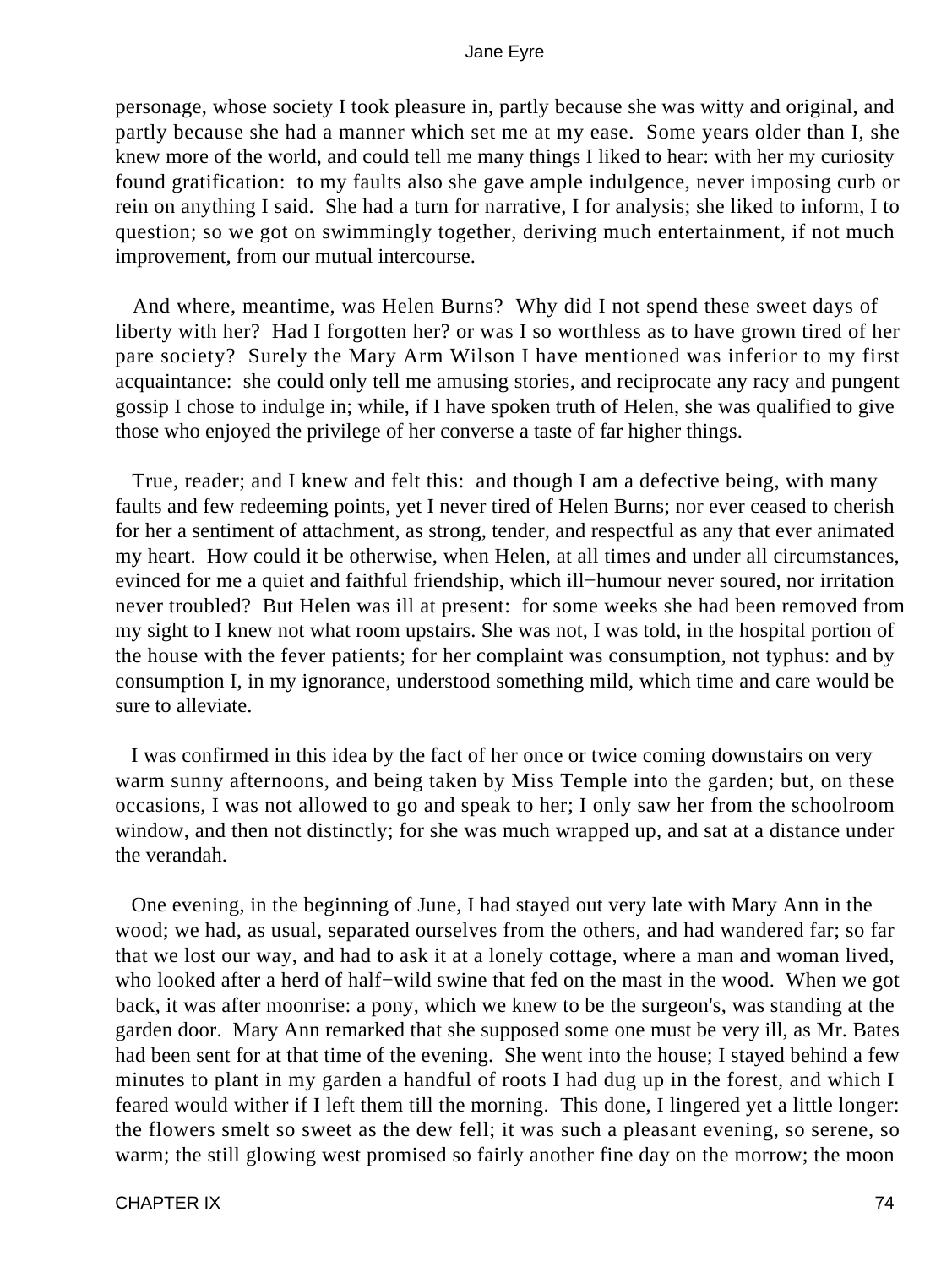rose with such majesty in the grave east. I was noting these things and enjoying them as a child might, when it entered my mind as it had never done before:−

 «How sad to be lying now on a sick bed, and to be in danger of dying! This world is pleasant – it would be dreary to be called from it, and to have to go who knows where?»

 And then my mind made its first earnest effort to comprehend what had been infused into it concerning heaven and hell; and for the first time it recoiled, baffled; and for the first time glancing behind, on each side, and before it, it saw all round an unfathomed gulf: it felt the one point where it stood – the present; all the rest was formless cloud and vacant depth; and it shuddered at the thought of tottering, and plunging amid that chaos. While pondering this new idea, I heard the front door open; Mr. Bates came out, and with him was a nurse. After she had seen him mount his horse and depart, she was about to close the door, but I ran up to her.

«How is Helen Burns?»

«Very poorly,» was the answer.

«Is it her Mr. Bates has been to see?»

«Yes.»

«And what does he say about her?»

«He says she'll not be here long.»

 This phrase, uttered in my hearing yesterday, would have only conveyed the notion that she was about to be removed to Northumberland, to her own home. I should not have suspected that it meant she was dying; but I knew instantly now! It opened clear on my comprehension that Helen Burns was numbering her last days in this world, and that she was going to be taken to the region of spirits, if such region there were. I experienced a shock of horror, then a strong thrill of grief, then a desire – a necessity to see her; and I asked in what room she lay.

«She is in Miss Temple's room,» said the nurse.

«May I go up and speak to her?»

 «Oh no, child! It is not likely; and now it is time for you to come in; you'll catch the fever if you stop out when the dew is falling.»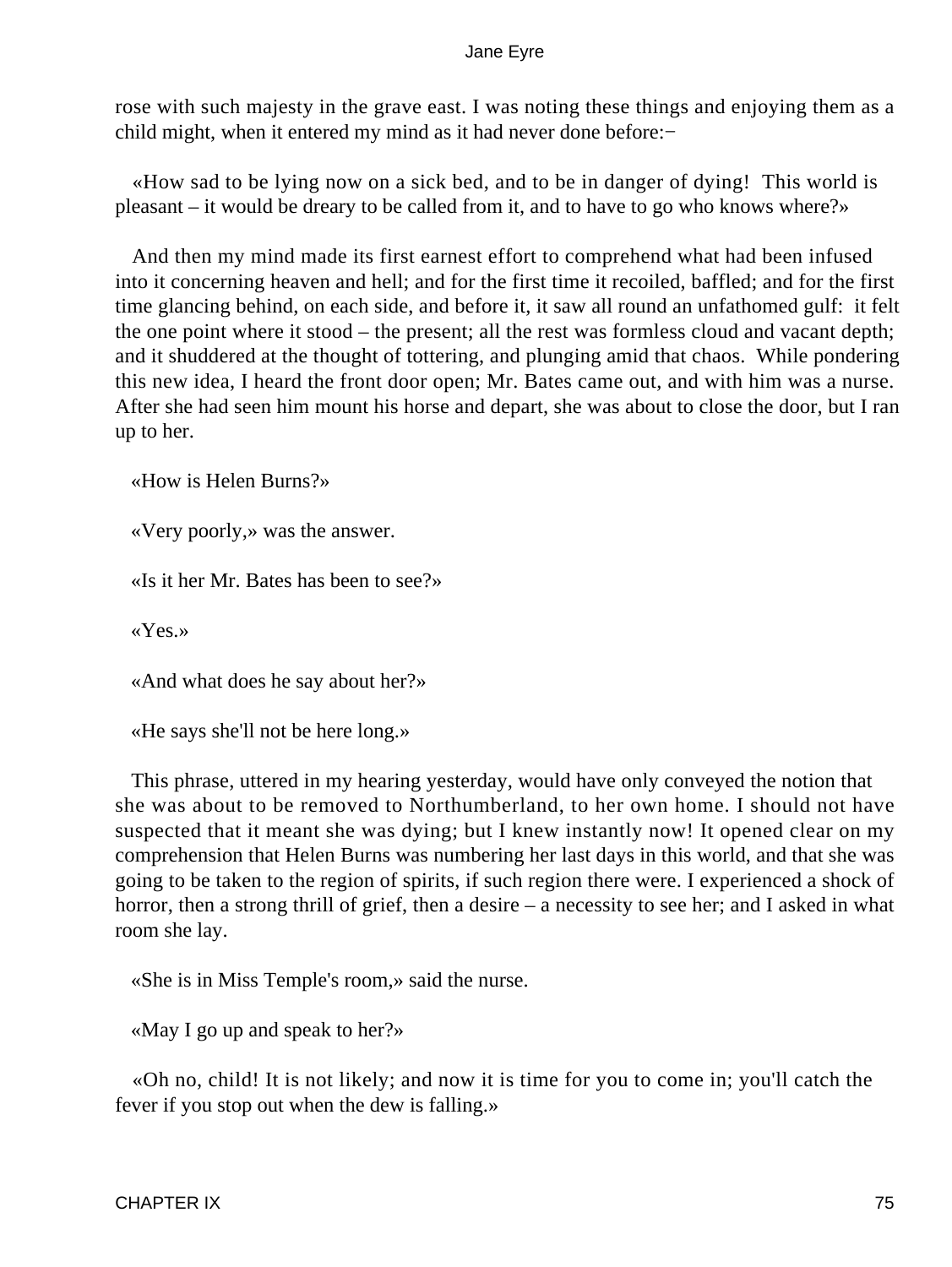The nurse closed the front door; I went in by the side entrance which led to the schoolroom: I was just in time; it was nine o'clock, and Miss Miller was calling the pupils to go to bed.

 It might be two hours later, probably near eleven, when I – not having been able to fall asleep, and deeming, from the perfect silence of the dormitory, that my companions were all wrapt in profound repose – rose softly, put on my frock over my night−dress, and, without shoes, crept from the apartment, and set off in quest of Miss Temple's room. It was quite at the other end of the house; but I knew my way; and the light of the unclouded summer moon, entering here and there at passage windows, enabled me to find it without difficulty. An odour of camphor and burnt vinegar warned me when I came near the fever room: and I passed its door quickly, fearful lest the nurse who sat up all night should hear me. I dreaded being discovered and sent back; for **I MUST** see Helen, – I must embrace her before she died, – I must give her one last kiss, exchange with her one last word.

 Having descended a staircase, traversed a portion of the house below, and succeeded in opening and shutting, without noise, two doors, I reached another flight of steps; these I mounted, and then just opposite to me was Miss Temple's room. A light shone through the keyhole and from under the door; a profound stillness pervaded the vicinity. Coming near, I found the door slightly ajar; probably to admit some fresh air into the close abode of sickness. Indisposed to hesitate, and full of impatient impulses – soul and senses quivering with keen throes – I put it back and looked in. My eye sought Helen, and feared to find death.

 Close by Miss Temple's bed, and half covered with its white curtains, there stood a little crib. I saw the outline of a form under the clothes, but the face was hid by the hangings: the nurse I had spoken to in the garden sat in an easy−chair asleep; an unsnuffed candle burnt dimly on the table. Miss Temple was not to be seen: I knew afterwards that she had been called to a delirious patient in the fever−room. I advanced; then paused by the crib side: my hand was on the curtain, but I preferred speaking before I withdrew it. I still recoiled at the dread of seeing a corpse.

«Helen!» I whispered softly, «are you awake?»

 She stirred herself, put back the curtain, and I saw her face, pale, wasted, but quite composed: she looked so little changed that my fear was instantly dissipated.

«Can it be you, Jane?» she asked, in her own gentle voice.

 «Oh!» I thought, «she is not going to die; they are mistaken: she could not speak and look so calmly if she were.»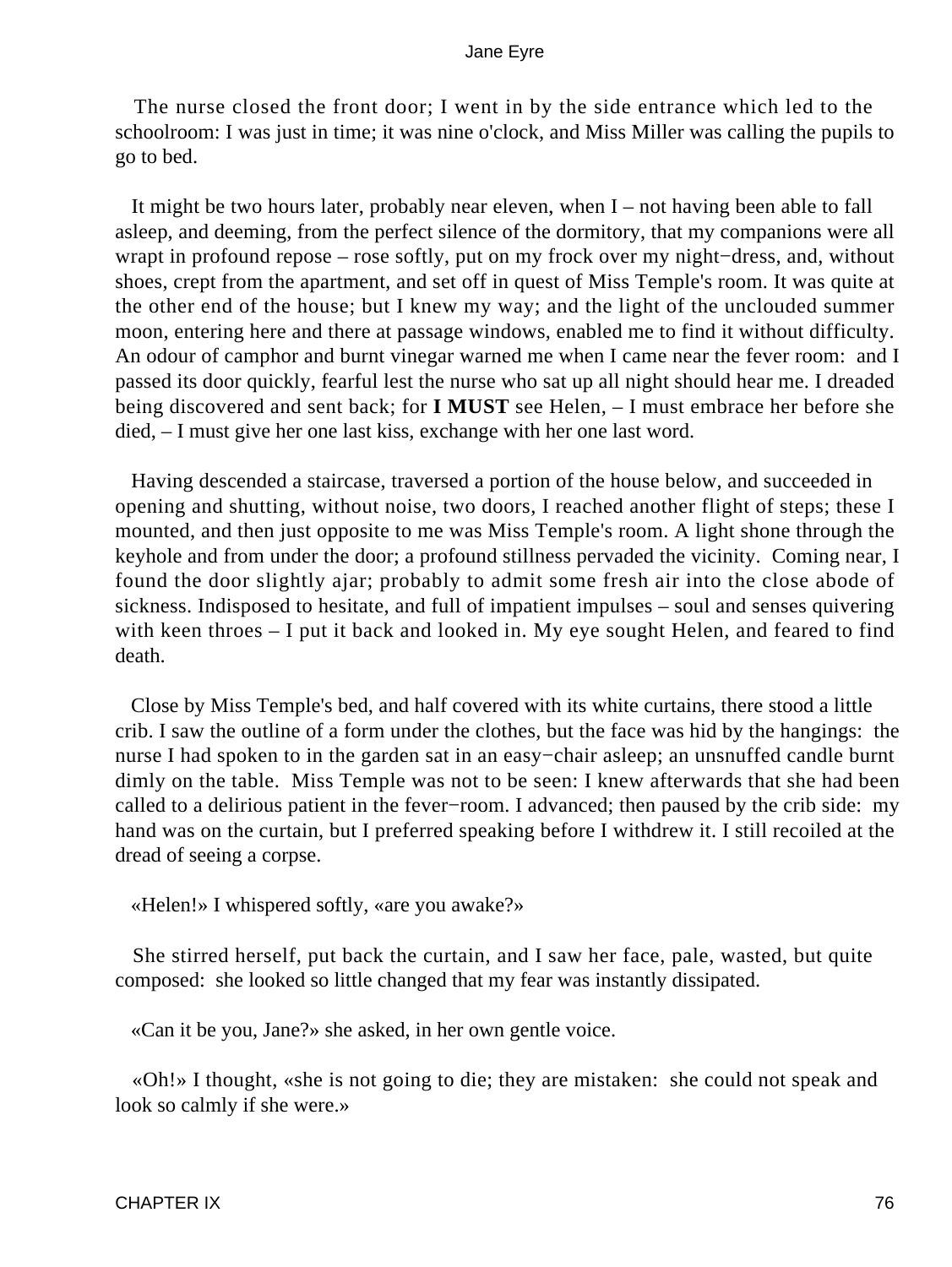I got on to her crib and kissed her: her forehead was cold, and her cheek both cold and thin, and so were her hand and wrist; but she smiled as of old.

 «Why are you come here, Jane? It is past eleven o'clock: I heard it strike some minutes since.»

 «I came to see you, Helen: I heard you were very ill, and I could not sleep till I had spoken to you.»

«You came to bid me good−bye, then: you are just in time probably.»

«Are you going somewhere, Helen? Are you going home?»

«Yes; to my long home – my last home.»

 «No, no, Helen!» I stopped, distressed. While I tried to devour my tears, a fit of coughing seized Helen; it did not, however, wake the nurse; when it was over, she lay some minutes exhausted; then she whispered −

«Jane, your little feet are bare; lie down and cover yourself with my quilt.»

 I did so: she put her arm over me, and I nestled close to her. After a long silence, she resumed, still whispering −

 «I am very happy, Jane; and when you hear that I am dead, you must be sure and not grieve: there is nothing to grieve about. We all must die one day, and the illness which is removing me is not painful; it is gentle and gradual: my mind is at rest. I leave no one to regret me much: I have only a father; and he is lately married, and will not miss me. By dying young, I shall escape great sufferings. I had not qualities or talents to make my way very well in the world: I should have been continually at fault.»

«But where are you going to, Helen? Can you see? Do you know?»

«I believe; I have faith: I am going to God.»

«Where is God? What is God?»

 «My Maker and yours, who will never destroy what He created. I rely implicitly on His power, and confide wholly in His goodness: I count the hours till that eventful one arrives which shall restore me to Him, reveal Him to me.»

 «You are sure, then, Helen, that there is such a place as heaven, and that our souls can get to it when we die?»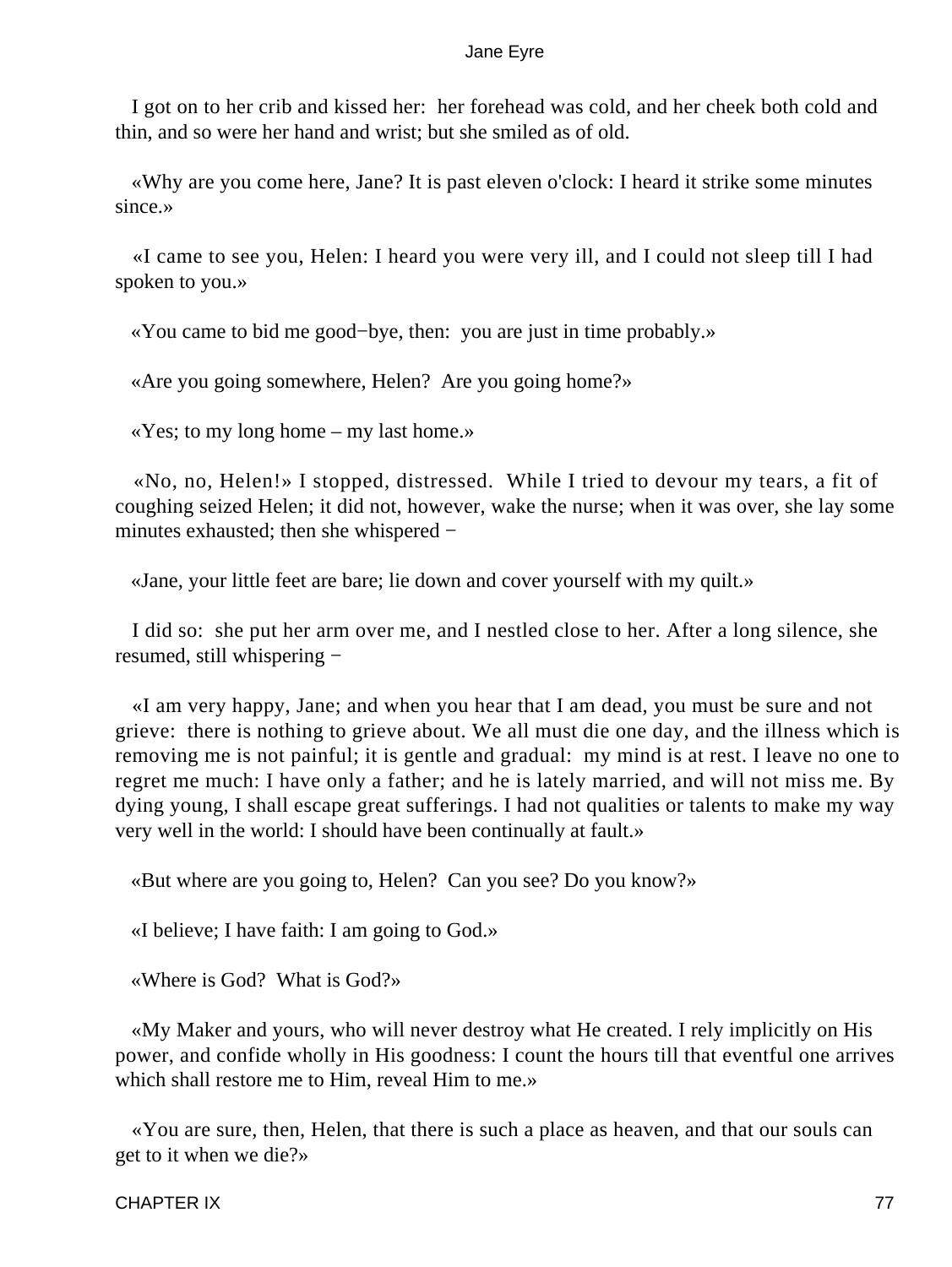«I am sure there is a future state; I believe God is good; I can resign my immortal part to Him without any misgiving. God is my father; God is my friend: I love Him; I believe He loves me.»

«And shall I see you again, Helen, when I die?»

 «You will come to the same region of happiness: be received by the same mighty, universal Parent, no doubt, dear Jane.»

 Again I questioned, but this time only in thought. «Where is that region? Does it exist?» And I clasped my arms closer round Helen; she seemed dearer to me than ever; I felt as if I could not let her go; I lay with my face hidden on her neck. Presently she said, in the sweetest tone –

 «How comfortable I am! That last fit of coughing has tired me a little; I feel as if I could sleep: but don't leave me, Jane; I like to have you near me.»

«I'll stay with you, **DEAR** Helen: no one shall take me way.»

«Are you warm, darling?»

«Yes.»

«Good−night, Jane.»

«Good−night, Helen.»

She kissed me, and I her, and we both soon slumbered.

 When I awoke it was day: an unusual movement roused me; I looked up; I was in somebody's arms; the nurse held me; she was carrying me through the passage back to the dormitory. I was not reprimanded for leaving my bed; people had something else to think about; no explanation was afforded then to my many questions; but a day or two afterwards I learned that Miss Temple, on returning to her own room at dawn, had found me laid in the little crib; my face against Helen Burns's shoulder, my arms round her neck. I was asleep, and Helen was – dead.

 Her grave is in Brocklebridge churchyard: for fifteen years after her death it was only covered by a grassy mound; but now a grey marble tablet marks the spot, inscribed with her name, and the word «Resurgam.»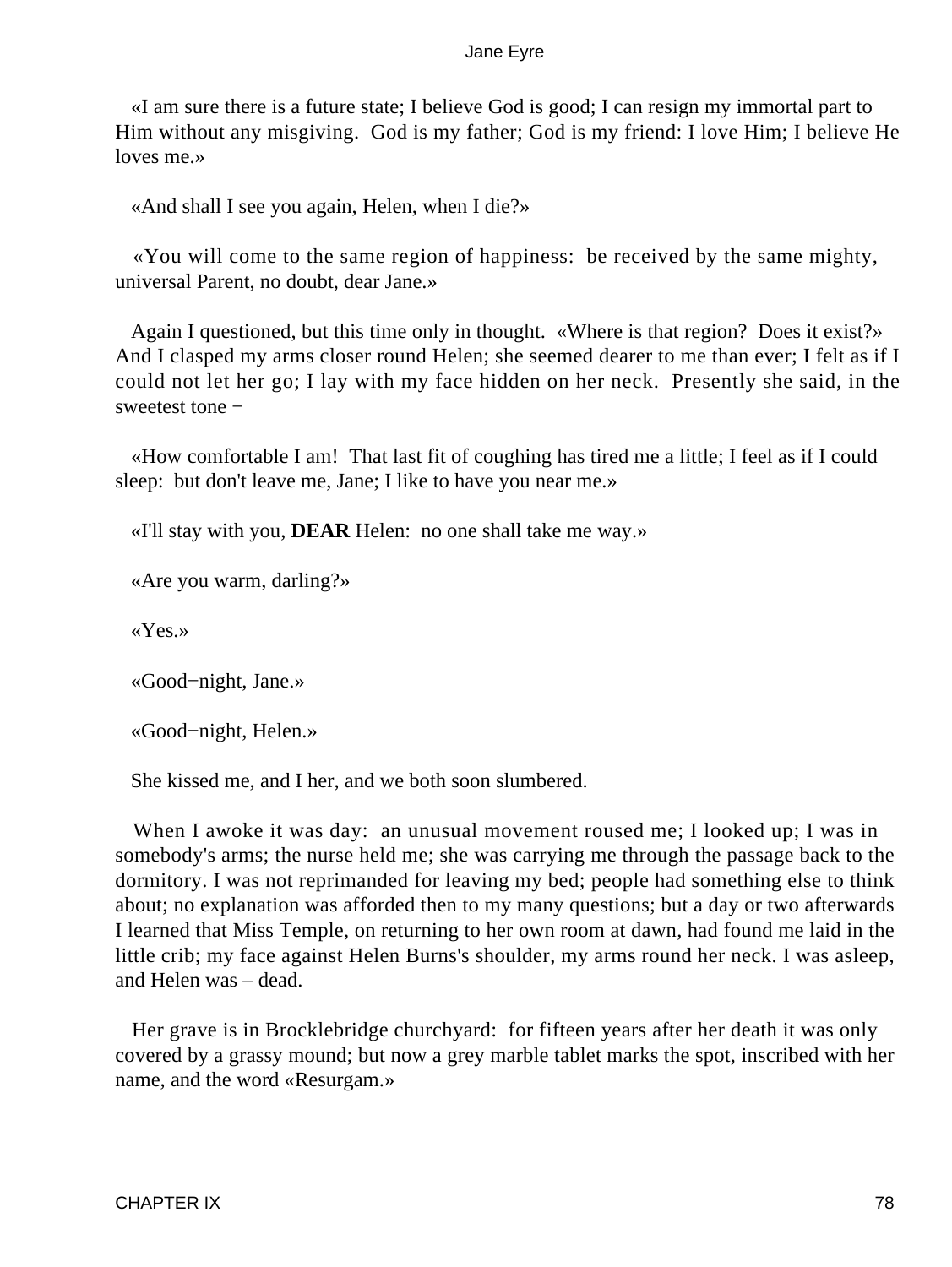# **[CHAPTER X](#page-434-0)**

*H*itherto I have recorded in detail the events of my insignificant existence: to the first ten years of my life I have given almost as many chapters. But this is not to be a regular autobiography. I am only bound to invoke Memory where I know her responses will possess some degree of interest; therefore I now pass a space of eight years almost in silence: a few lines only are necessary to keep up the links of connection.

 When the typhus fever had fulfilled its mission of devastation at Lowood, it gradually disappeared from thence; but not till its virulence and the number of its victims had drawn public attention on the school. Inquiry was made into the origin of the scourge, and by degrees various facts came out which excited public indignation in a high degree. The unhealthy nature of the site; the quantity and quality of the children's food; the brackish, fetid water used in its preparation; the pupils' wretched clothing and accommodations – all these things were discovered, and the discovery produced a result mortifying to Mr. Brocklehurst, but beneficial to the institution.

 Several wealthy and benevolent individuals in the county subscribed largely for the erection of a more convenient building in a better situation; new regulations were made; improvements in diet and clothing introduced; the funds of the school were intrusted to the management of a committee. Mr. Brocklehurst, who, from his wealth and family connections, could not be overlooked, still retained the post of treasurer; but he was aided in the discharge of his duties by gentlemen of rather more enlarged and sympathising minds: his office of inspector, too, was shared by those who knew how to combine reason with strictness, comfort with economy, compassion with uprightness. The school, thus improved, became in time a truly useful and noble institution. I remained an inmate of its walls, after its regeneration, for eight years: six as pupil, and two as teacher; and in both capacities I bear my testimony to its value and importance.

 During these eight years my life was uniform: but not unhappy, because it was not inactive. I had the means of an excellent education placed within my reach; a fondness for some of my studies, and a desire to excel in all, together with a great delight in pleasing my teachers, especially such as I loved, urged me on: I availed myself fully of the advantages offered me. In time I rose to be the first girl of the first class; then I was invested with the office of teacher; which I discharged with zeal for two years: but at the end of that time I altered.

 Miss Temple, through all changes, had thus far continued superintendent of the seminary: to her instruction I owed the best part of my acquirements; her friendship and society had been my continual solace; she had stood me in the stead of mother, governess,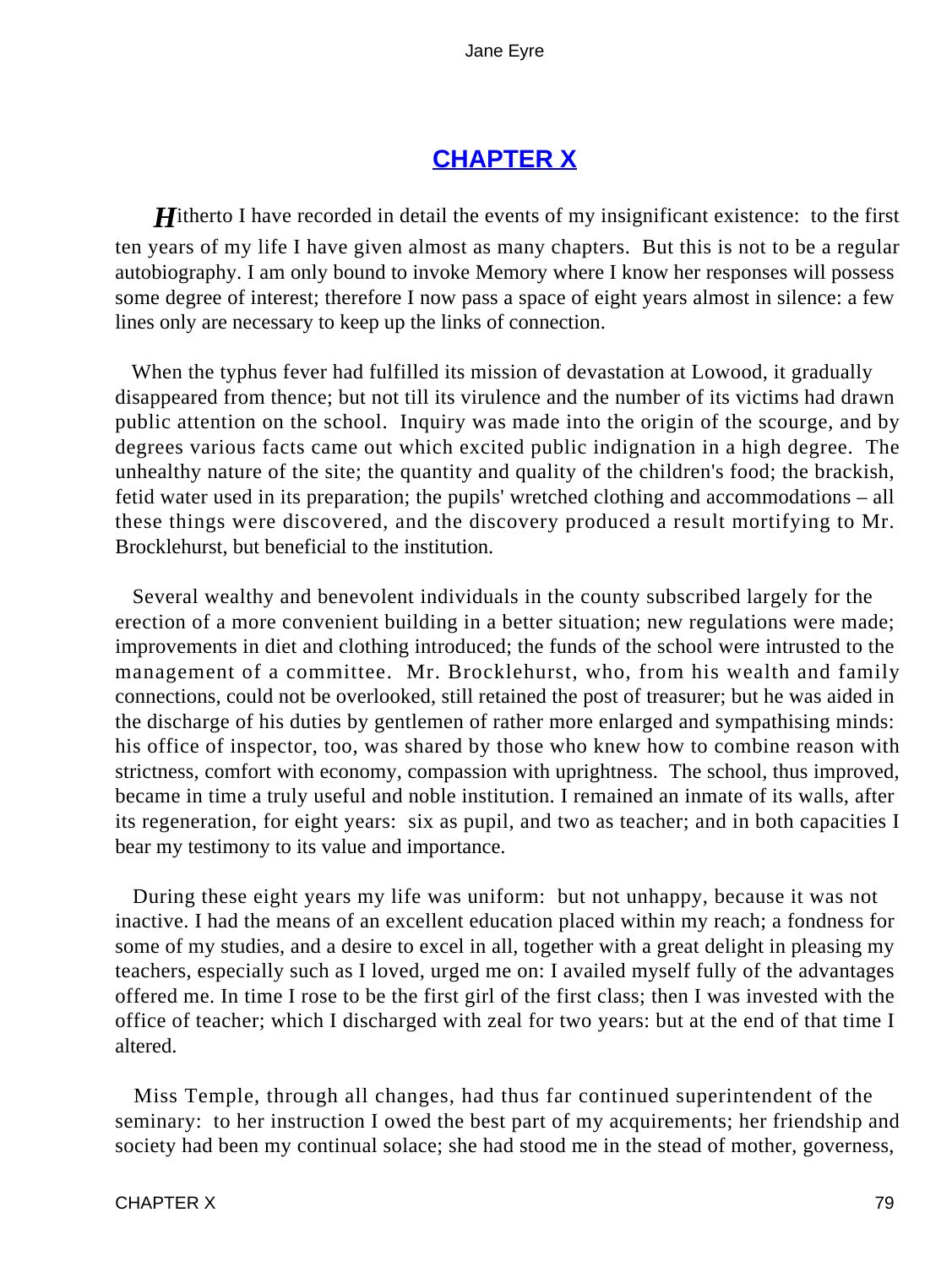and, latterly, companion. At this period she married, removed with her husband (a clergyman, an excellent man, almost worthy of such a wife) to a distant county, and consequently was lost to me.

 From the day she left I was no longer the same: with her was gone every settled feeling, every association that had made Lowood in some degree a home to me. I had imbibed from her something of her nature and much of her habits: more harmonious thoughts: what seemed better regulated feelings had become the inmates of my mind. I had given in allegiance to duty and order; I was quiet; I believed I was content: to the eyes of others, usually even to my own, I appeared a disciplined and subdued character.

 But destiny, in the shape of the Rev. Mr. Nasmyth, came between me and Miss Temple: I saw her in her travelling dress step into a post−chaise, shortly after the marriage ceremony; I watched the chaise mount the hill and disappear beyond its brow; and then retired to my own room, and there spent in solitude the greatest part of the half−holiday granted in honour of the occasion.

 I walked about the chamber most of the time. I imagined myself only to be regretting my loss, and thinking how to repair it; but when my reflections were concluded, and I looked up and found that the afternoon was gone, and evening far advanced, another discovery dawned on me, namely, that in the interval I had undergone a transforming process; that my mind had put off all it had borrowed of Miss Temple – or rather that she had taken with her the serene atmosphere I had been breathing in her vicinity – and that now I was left in my natural element, and beginning to feel the stirring of old emotions. It did not seem as if a prop were withdrawn, but rather as if a motive were gone: it was not the power to be tranquil which had failed me, but the reason for tranquillity was no more. My world had for some years been in Lowood: my experience had been of its rules and systems; now I remembered that the real world was wide, and that a varied field of hopes and fears, of sensations and excitements, awaited those who had courage to go forth into its expanse, to seek real knowledge of life amidst its perils.

 I went to my window, opened it, and looked out. There were the two wings of the building; there was the garden; there were the skirts of Lowood; there was the hilly horizon. My eye passed all other objects to rest on those most remote, the blue peaks; it was those I longed to surmount; all within their boundary of rock and heath seemed prison−ground, exile limits. I traced the white road winding round the base of one mountain, and vanishing in a gorge between two; how I longed to follow it farther! I recalled the time when I had travelled that very road in a coach; I remembered descending that hill at twilight; an age seemed to have elapsed since the day which brought me first to Lowood, and I had never quitted it since. My vacations had all been spent at school: Mrs. Reed had never sent for me to Gateshead; neither she nor any of her family had ever been to visit me. I had had no communication by letter or message with the outer world: school−rules, school−duties, school−habits and notions, and voices, and faces, and phrases, and costumes, and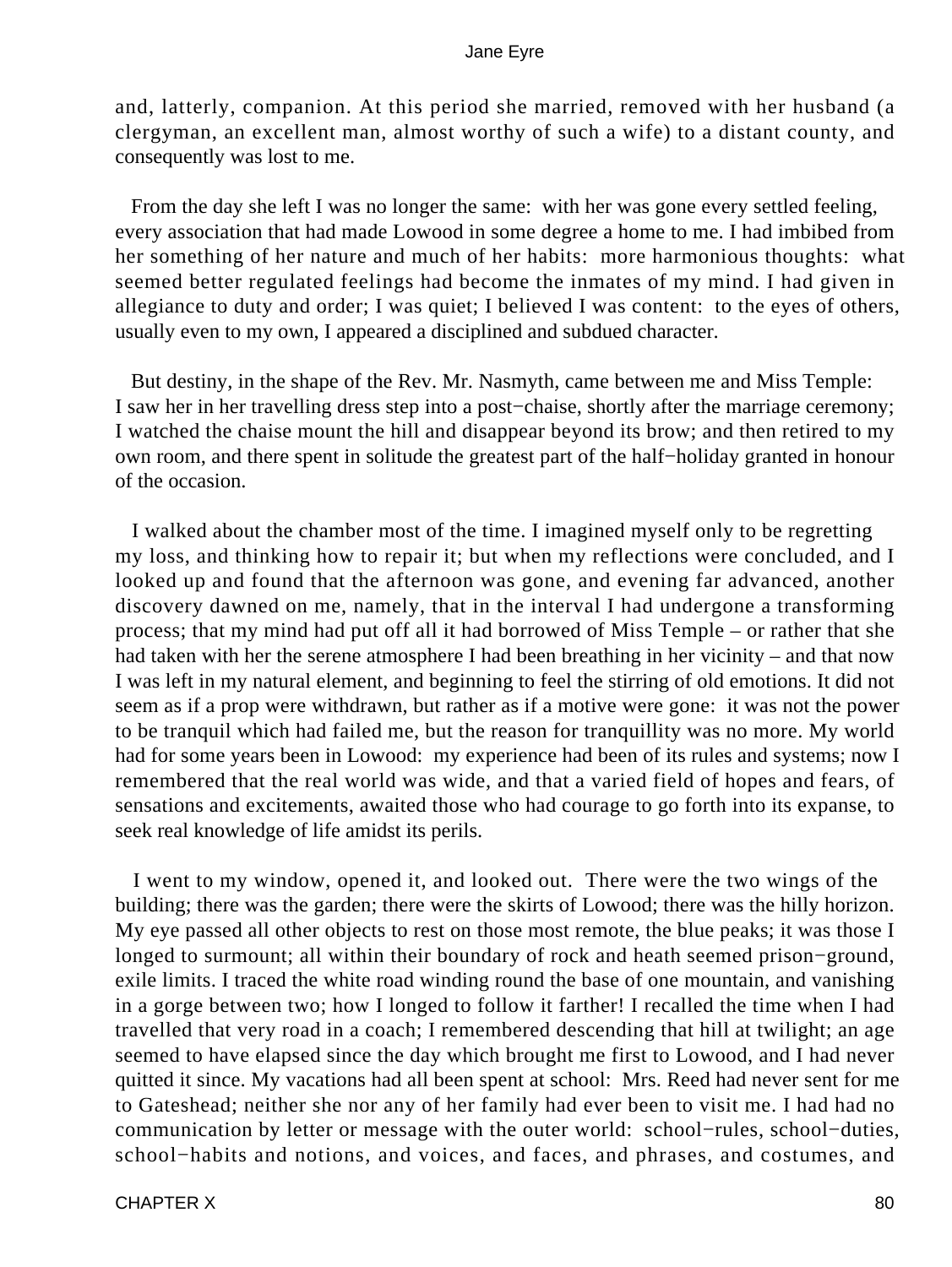preferences, and antipathies – such was what I knew of existence. And now I felt that it was not enough; I tired of the routine of eight years in one afternoon. I desired liberty; for liberty I gasped; for liberty I uttered a prayer; it seemed scattered on the wind then faintly blowing. I abandoned it and framed a humbler supplication; for change, stimulus: that petition, too, seemed swept off into vague space: «Then,» I cried, half desperate, «grant me at least a new servitude!»

Here a bell, ringing the hour of supper, called me downstairs.

 I was not free to resume the interrupted chain of my reflections till bedtime: even then a teacher who occupied the same room with me kept me from the subject to which I longed to recur, by a prolonged effusion of small talk. How I wished sleep would silence her. It seemed as if, could I but go back to the idea which had last entered my mind as I stood at the window, some inventive suggestion would rise for my relief.

 Miss Gryce snored at last; she was a heavy Welshwoman, and till now her habitual nasal strains had never been regarded by me in any other light than as a nuisance; to−night I hailed the first deep notes with satisfaction; I was debarrassed of interruption; my half− effaced thought instantly revived.

 «A new servitude! There is something in that,» I soliloquised (mentally, be it understood; I did not talk aloud), «I know there is, because it does not sound too sweet; it is not like such words as Liberty, Excitement, Enjoyment: delightful sounds truly; but no more than sounds for me; and so hollow and fleeting that it is mere waste of time to listen to them. But Servitude! That must be matter of fact. Any one may serve: I have served here eight years; now all I want is to serve elsewhere. Can I not get so much of my own will? Is not the thing feasible? Yes – yes – the end is not so difficult; if I had only a brain active enough to ferret out the means of attaining it.»

 I sat up in bed by way of arousing this said brain: it was a chilly night; I covered my shoulders with a shawl, and then I proceeded **TO THINK** again with all my might.

 «What do I want? A new place, in a new house, amongst new faces, under new circumstances: I want this because it is of no use wanting anything better. How do people do to get a new place? They apply to friends, I suppose: I have no friends. There are many others who have no friends, who must look about for themselves and be their own helpers; and what is their resource?»

 I could not tell: nothing answered me; I then ordered my brain to find a response, and quickly. It worked and worked faster: I felt the pulses throb in my head and temples; but for nearly an hour it worked in chaos; and no result came of its efforts. Feverish with vain labour, I got up and took a turn in the room; undrew the curtain, noted a star or two, shivered with cold, and again crept to bed.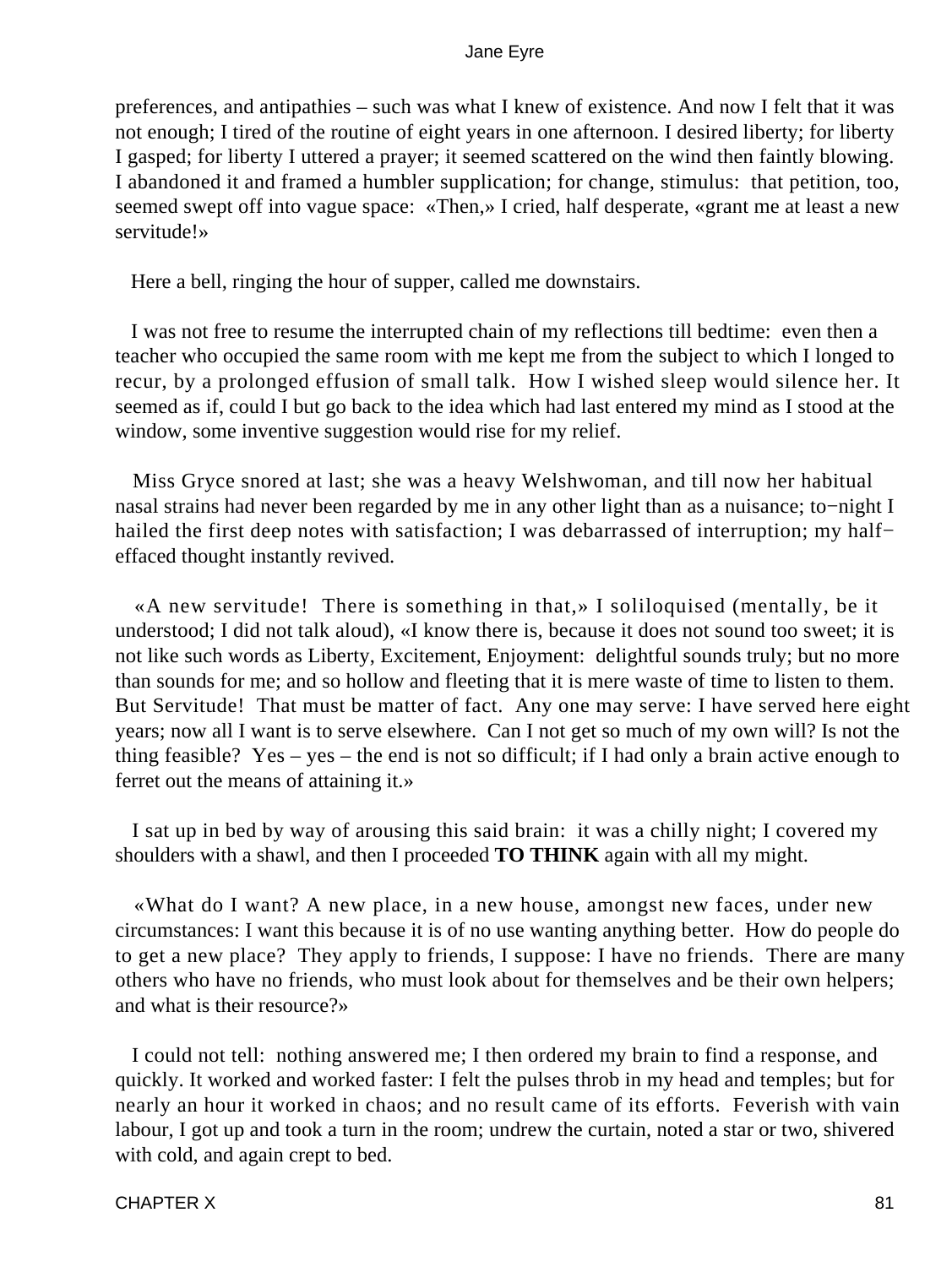A kind fairy, in my absence, had surely dropped the required suggestion on my pillow; for as I lay down, it came quietly and naturally to my mind.  $-\alpha$  Those who want situations advertise; you must advertise in the −shire Herald.»

«How? I know nothing about advertising.»

Replies rose smooth and prompt now:−

 «You must enclose the advertisement and the money to pay for it under a cover directed to the editor of the Herald; you must put it, the first opportunity you have, into the post at Lowton; answers must be addressed to J.E., at the post−office there; you can go and inquire in about a week after you send your letter, if any are come, and act accordingly.»

 This scheme I went over twice, thrice; it was then digested in my mind; I had it in a clear practical form: I felt satisfied, and fell asleep.

With earliest day, I was up: I had my advertisement written, enclosed, and directed before the bell rang to rouse the school; it ran thus:−

 «A young lady accustomed to tuition» (had I not been a teacher two years?) «is desirous of meeting with a situation in a private family where the children are under fourteen (I thought that as I was barely eighteen, it would not do to undertake the guidance of pupils nearer my own age). She is qualified to teach the usual branches of a good English education, together with French, Drawing, and Music» (in those days, reader, this now narrow catalogue of accomplishments, would have been held tolerably comprehensive). «Address, J.E., Post−office, Lowton, −shire.»

 This document remained locked in my drawer all day: after tea, I asked leave of the new superintendent to go to Lowton, in order to perform some small commissions for myself and one or two of my fellow−teachers; permission was readily granted; I went. It was a walk of two miles, and the evening was wet, but the days were still long; I visited a shop or two, slipped the letter into the post− office, and came back through heavy rain, with streaming garments, but with a relieved heart.

 The succeeding week seemed long: it came to an end at last, however, like all sublunary things, and once more, towards the close of a pleasant autumn day, I found myself afoot on the road to Lowton. A picturesque track it was, by the way; lying along the side of the beck and through the sweetest curves of the dale: but that day I thought more of the letters, that might or might not be awaiting me at the little burgh whither I was bound, than of the charms of lea and water.

 My ostensible errand on this occasion was to get measured for a pair of shoes; so I discharged that business first, and when it was done, I stepped across the clean and quiet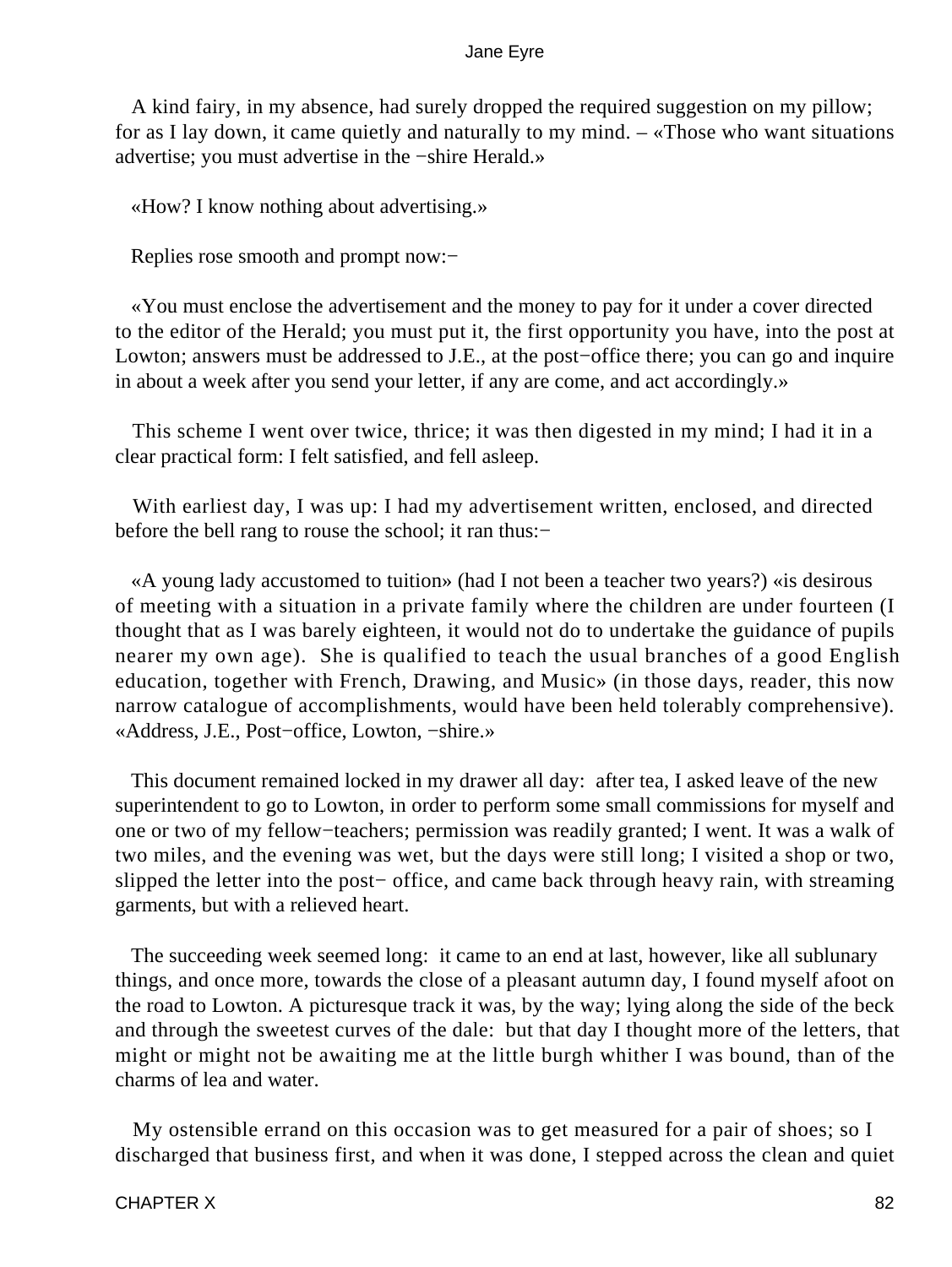little street from the shoemaker's to the post−office: it was kept by an old dame, who wore horn spectacles on her nose, and black mittens on her hands.

«Are there any letters for J.E.?» I asked.

 She peered at me over her spectacles, and then she opened a drawer and fumbled among its contents for a long time, so long that my hopes began to falter. At last, having held a document before her glasses for nearly five minutes, she presented it across the counter, accompanying the act by another inquisitive and mistrustful glance – it was for J.E.

«Is there only one?» I demanded.

 «There are no more,» said she; and I put it in my pocket and turned my face homeward: I could not open it then; rules obliged me to be back by eight, and it was already half−past seven.

 Various duties awaited me on my arrival. I had to sit with the girls during their hour of study; then it was my turn to read prayers; to see them to bed: afterwards I supped with the other teachers. Even when we finally retired for the night, the inevitable Miss Gryce was still my companion: we had only a short end of candle in our candlestick, and I dreaded lest she should talk till it was all burnt out; fortunately, however, the heavy supper she had eaten produced a soporific effect: she was already snoring before I had finished undressing. There still remained an inch of candle: I now took out my letter; the seal was an initial F.; I broke it; the contents were brief.

 "If J.E., who advertised in the −shire Herald of last Thursday, possesses the acquirements mentioned, and if she is in a position to give satisfactory references as to character and competency, a situation can be offered her where there is but one pupil, a little girl, under ten years of age; and where the salary is thirty pounds per annum. J.E. is requested to send references, name, address, and all particulars to the direction:−

«Mrs. Fairfax, Thornfield, near Millcote, −shire.»

 I examined the document long: the writing was old−fashioned and rather uncertain, like that of in elderly lady. This circumstance was satisfactory: a private fear had haunted me, that in thus acting for myself, and by my own guidance, I ran the risk of getting into some scrape; and, above all things, I wished the result of my endeavours to be respectable, proper, en regle. I now felt that an elderly lady was no bad ingredient in the business I had on hand. Mrs. Fairfax! I saw her in a black gown and widow's cap; frigid, perhaps, but not uncivil: a model of elderly English respectability. Thornfield! that, doubtless, was the name of her house: a neat orderly spot, I was sure; though I failed in my efforts to conceive a correct plan of the premises. Millcote, − shire; I brushed up my recollections of the map of England, yes, I saw it; both the shire and the town. −shire was seventy miles nearer London than the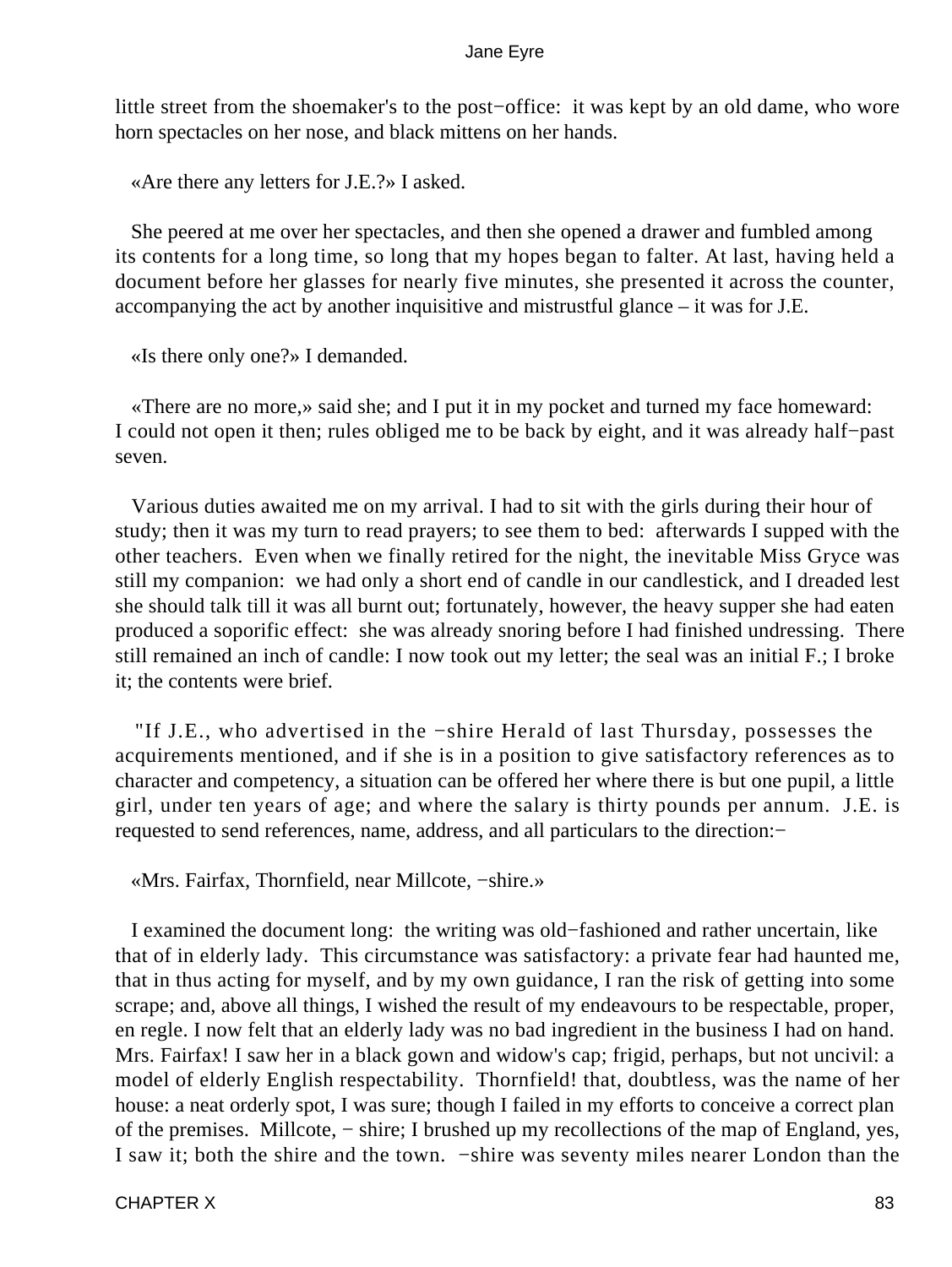remote county where I now resided: that was a recommendation to me. I longed to go where there was life and movement: Millcote was a large manufacturing town on the banks of the A−; a busy place enough, doubtless: so much the better; it would be a complete change at least. Not that my fancy was much captivated by the idea of long chimneys and clouds of smoke – «but,» I argued, «Thornfield will, probably, be a good way from the town.»

Here the socket of the candle dropped, and the wick went out.

 Next day new steps were to be taken; my plans could no longer be confined to my own breast; I must impart them in order to achieve their success. Having sought and obtained an audience of the superintendent during the noontide recreation, I told her I had a prospect of getting a new situation where the salary would be double what I now received (for at Lowood I only got 15 pounds per annum); and requested she would break the matter for me to Mr. Brocklehurst, or some of the committee, and ascertain whether they would permit me to mention them as references. She obligingly consented to act as mediatrix in the matter. The next day she laid the affair before Mr. Brocklehurst, who said that Mrs. Reed must be written to, as she was my natural guardian. A note was accordingly addressed to that lady, who returned for answer, that «I might do as I pleased: she had long relinquished all interference in my affairs.» This note went the round of the committee, and at last, after what appeared to me most tedious delay, formal leave was given me to better my condition if I could; and an assurance added, that as I had always conducted myself well, both as teacher and pupil, at Lowood, a testimonial of character and capacity, signed by the inspectors of that institution, should forthwith be furnished me.

 This testimonial I accordingly received in about a month, forwarded a copy of it to Mrs. Fairfax, and got that lady's reply, stating that she was satisfied, and fixing that day fortnight as the period for my assuming the post of governess in her house.

 I now busied myself in preparations: the fortnight passed rapidly. I had not a very large wardrobe, though it was adequate to my wants; and the last day sufficed to pack my trunk, – the same I had brought with me eight years ago from Gateshead.

The box was corded, the card nailed on. In half–an–hour the carrier was to call for it to take it to Lowton, whether I myself was to repair at an early hour the next morning to meet the coach. I had brushed my black stuff travelling−dress, prepared my bonnet, gloves, and muff; sought in all my drawers to see that no article was left behind; and now having nothing more to do, I sat down and tried to rest. I could not; though I had been on foot all day, I could not now repose an instant; I was too much excited. A phase of my life was closing to−night, a new one opening to−morrow: impossible to slumber in the interval; I must watch feverishly while the change was being accomplished.

 «Miss,» said a servant who met me in the lobby, where I was wandering like a troubled spirit, «a person below wishes to see you.»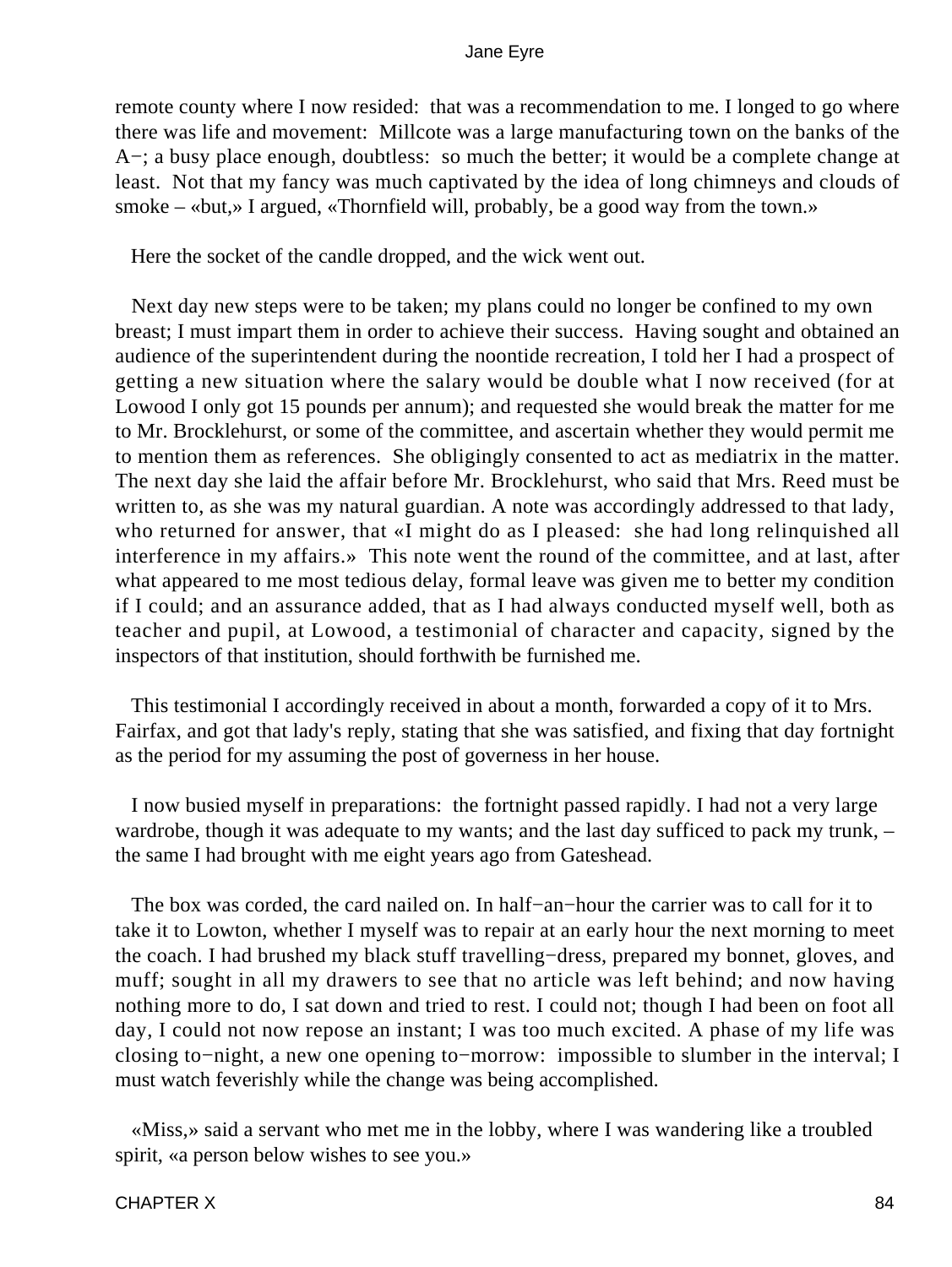«The carrier, no doubt,» I thought, and ran downstairs without inquiry. I was passing the back−parlour or teachers' sitting−room, the door of which was half open, to go to the kitchen, when some one ran out −

 «It's her, I am sure! – I could have told her anywhere!» cried the individual who stopped my progress and took my hand.

 I looked: I saw a woman attired like a well−dressed servant, matronly, yet still young; very good−looking, with black hair and eyes, and lively complexion.

 «Well, who is it?» she asked, in a voice and with a smile I half recognised; «you've not quite forgotten me, I think, Miss Jane?»

 In another second I was embracing and kissing her rapturously: «Bessie! Bessie! Bessie!» that was all I said; whereat she half laughed, half cried, and we both went into the parlour. By the fire stood a little fellow of three years old, in plaid frock and trousers.

«That is my little boy,» said Bessie directly.

«Then you are married, Bessie?»

 «Yes; nearly five years since to Robert Leaven, the coachman; and I've a little girl besides Bobby there, that I've christened Jane.»

«And you don't live at Gateshead?»

«I live at the lodge: the old porter has left.»

 «Well, and how do they all get on? Tell me everything about them, Bessie: but sit down first; and, Bobby, come and sit on my knee, will you?» but Bobby preferred sidling over to his mother.

 «You're not grown so very tall, Miss Jane, nor so very stout,» continued Mrs. Leaven. «I dare say they've not kept you too well at school: Miss Reed is the head and shoulders taller than you are; and Miss Georgiana would make two of you in breadth.»

«Georgiana is handsome, I suppose, Bessie?»

 «Very. She went up to London last winter with her mama, and there everybody admired her, and a young lord fell in love with her: but his relations were against the match; and – what do you think? – he and Miss Georgiana made it up to run away; but they were found out and stopped. It was Miss Reed that found them out: I believe she was envious; and now she and her sister lead a cat and dog life together; they are always quarrelling – »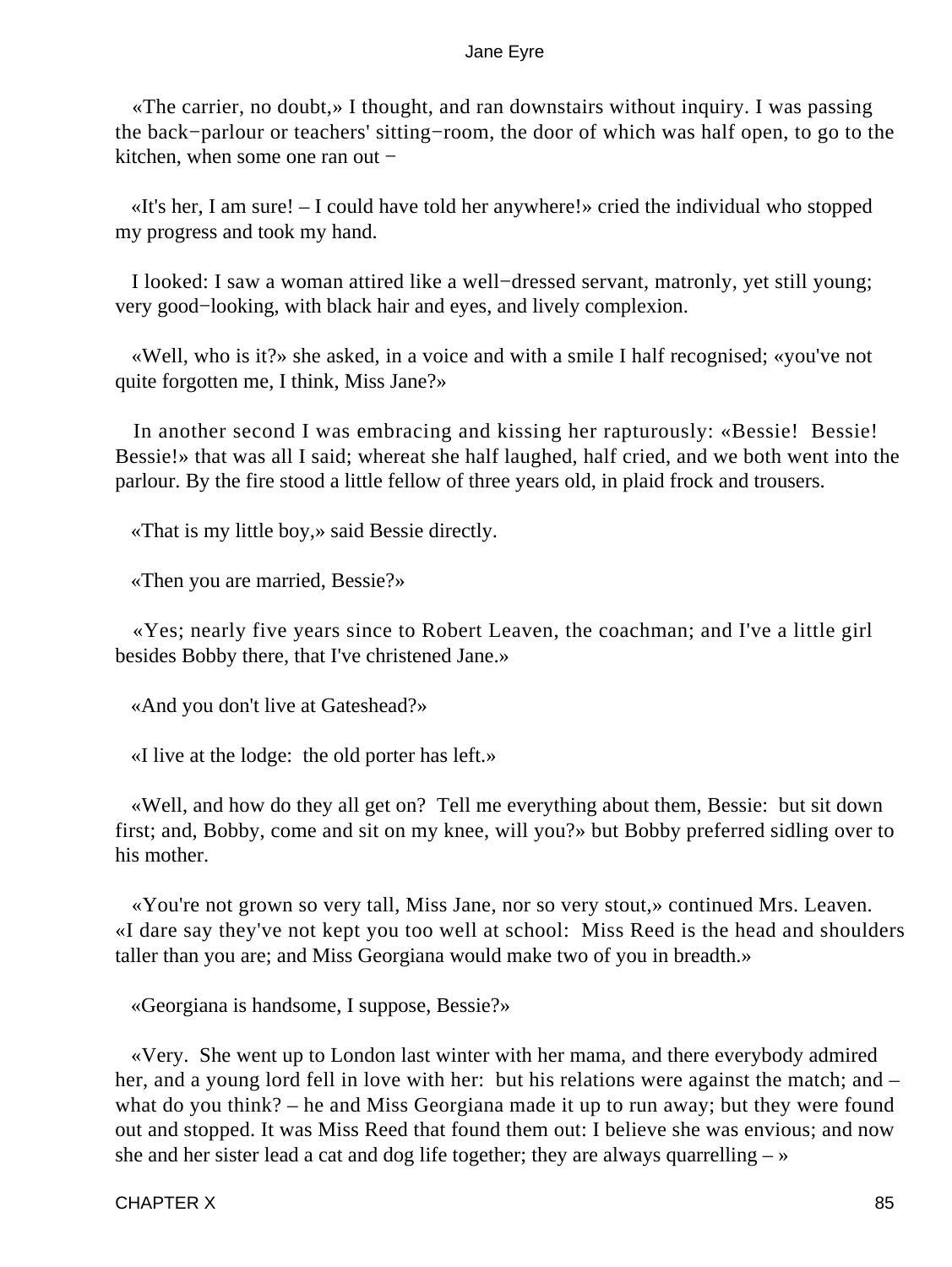«Well, and what of John Reed?»

 «Oh, he is not doing so well as his mama could wish. He went to college, and he got – plucked, I think they call it: and then his uncles wanted him to be a barrister, and study the law: but he is such a dissipated young man, they will never make much of him, I think.»

«What does he look like?»

 «He is very tall: some people call him a fine−looking young man; but he has such thick lips.»

«And Mrs. Reed?»

 «Missis looks stout and well enough in the face, but I think she's not quite easy in her mind: Mr. John's conduct does not please her– −he spends a deal of money.»

«Did she send you here, Bessie?»

 «No, indeed: but I have long wanted to see you, and when I heard that there had been a letter from you, and that you were going to another part of the country, I thought I'd just set of, and get a look at you before you were quite out of my reach.»

 «I am afraid you are disappointed in me, Bessie.» I said this laughing: I perceived that Bessie's glance, though it expressed regard, did in no shape denote admiration.

 «No, Miss Jane, not exactly: you are genteel enough; you look like a lady, and it is as much as ever I expected of you: you were no beauty as a child.»

 I smiled at Bessie's frank answer: I felt that it was correct, but I confess I was not quite indifferent to its import: at eighteen most people wish to please, and the conviction that they have not an exterior likely to second that desire brings anything but gratification.

 «I dare say you are clever, though,» continued Bessie, by way of solace. «What can you do? Can you play on the piano?»

«A little.»

 There was one in the room; Bessie went and opened it, and then asked me to sit down and give her a tune: I played a waltz or two, and she was charmed.

 «The Miss Reeds could not play as well!» said she exultingly. «I always said you would surpass them in learning: and can you draw?»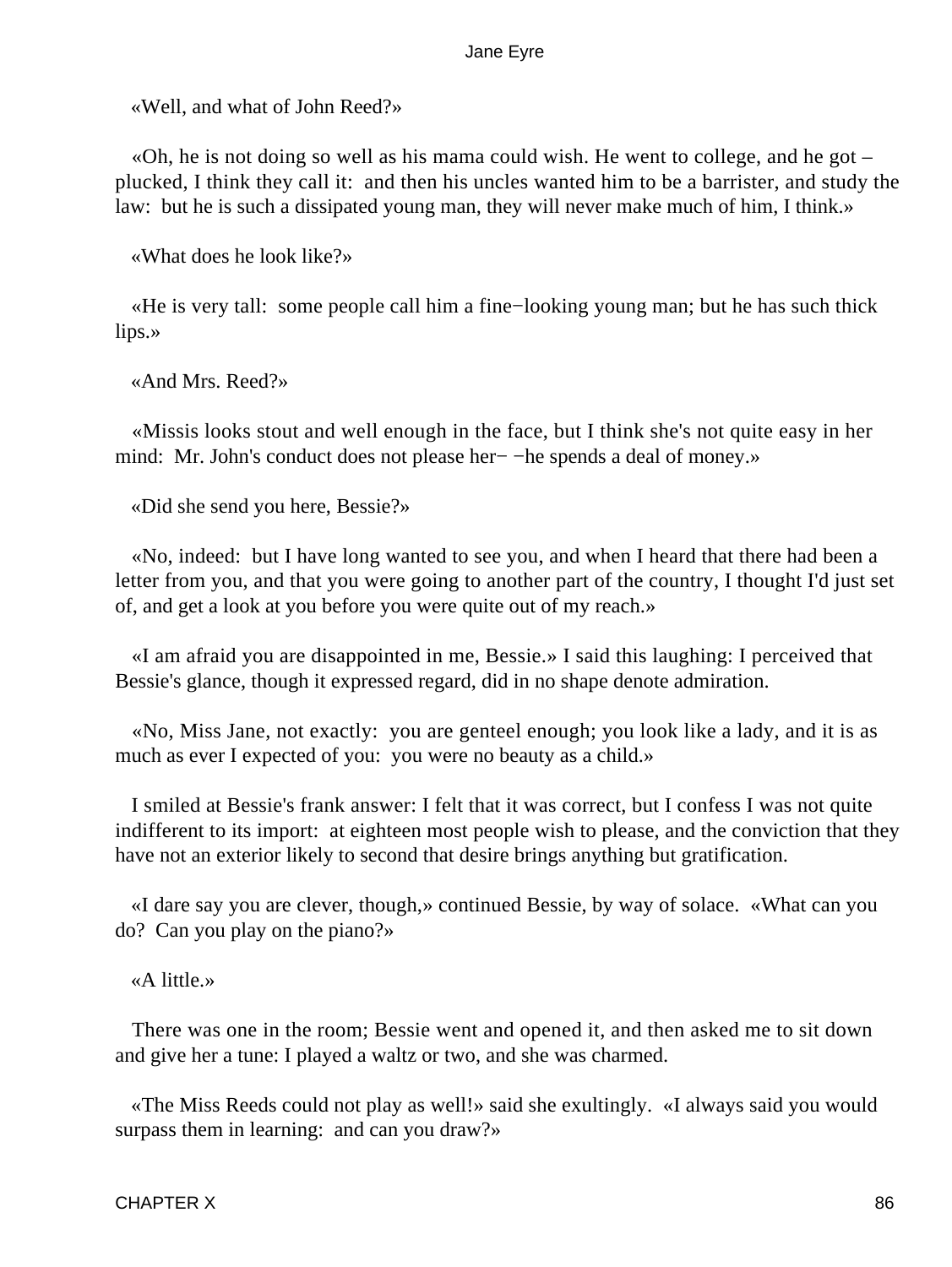«That is one of my paintings over the chimney−piece.» It was a landscape in water colours, of which I had made a present to the superintendent, in acknowledgment of her obliging mediation with the committee on my behalf, and which she had framed and glazed.

 «Well, that is beautiful, Miss Jane! It is as fine a picture as any Miss Reed's drawing−master could paint, let alone the young ladies themselves, who could not come near it: and have you learnt French?»

«Yes, Bessie, I can both read it and speak it.»

«And you can work on muslin and canvas?»

«I can.»

 «Oh, you are quite a lady, Miss Jane! I knew you would be: you will get on whether your relations notice you or not. There was something I wanted to ask you. Have you ever heard anything from your father's kinsfolk, the Eyres?»

«Never in my life.»

 «Well, you know Missis always said they were poor and quite despicable: and they may be poor; but I believe they are as much gentry as the Reeds are; for one day, nearly seven years ago, a Mr. Eyre came to Gateshead and wanted to see you; Missis said you were it school fifty miles off; he seemed so much disappointed, for he could not stay: he was going on a voyage to a foreign country, and the ship was to sail from London in a day or two. He looked quite a gentleman, and I believe he was your father's brother.»

«What foreign country was he going to, Bessie?»

«An island thousands of miles off, where they make wine – the butler did tell me –  $\ast$ 

«Madeira?» I suggested.

 $\langle$  Yes, that is it – that is the very word.»

«So he went?»

 «Yes; he did not stay many minutes in the house: Missis was very high with him; she called him afterwards a 'sneaking tradesman.' My Robert believes he was a wine−merchant.»

«Very likely,» I returned; «or perhaps clerk or agent to a wine− merchant.»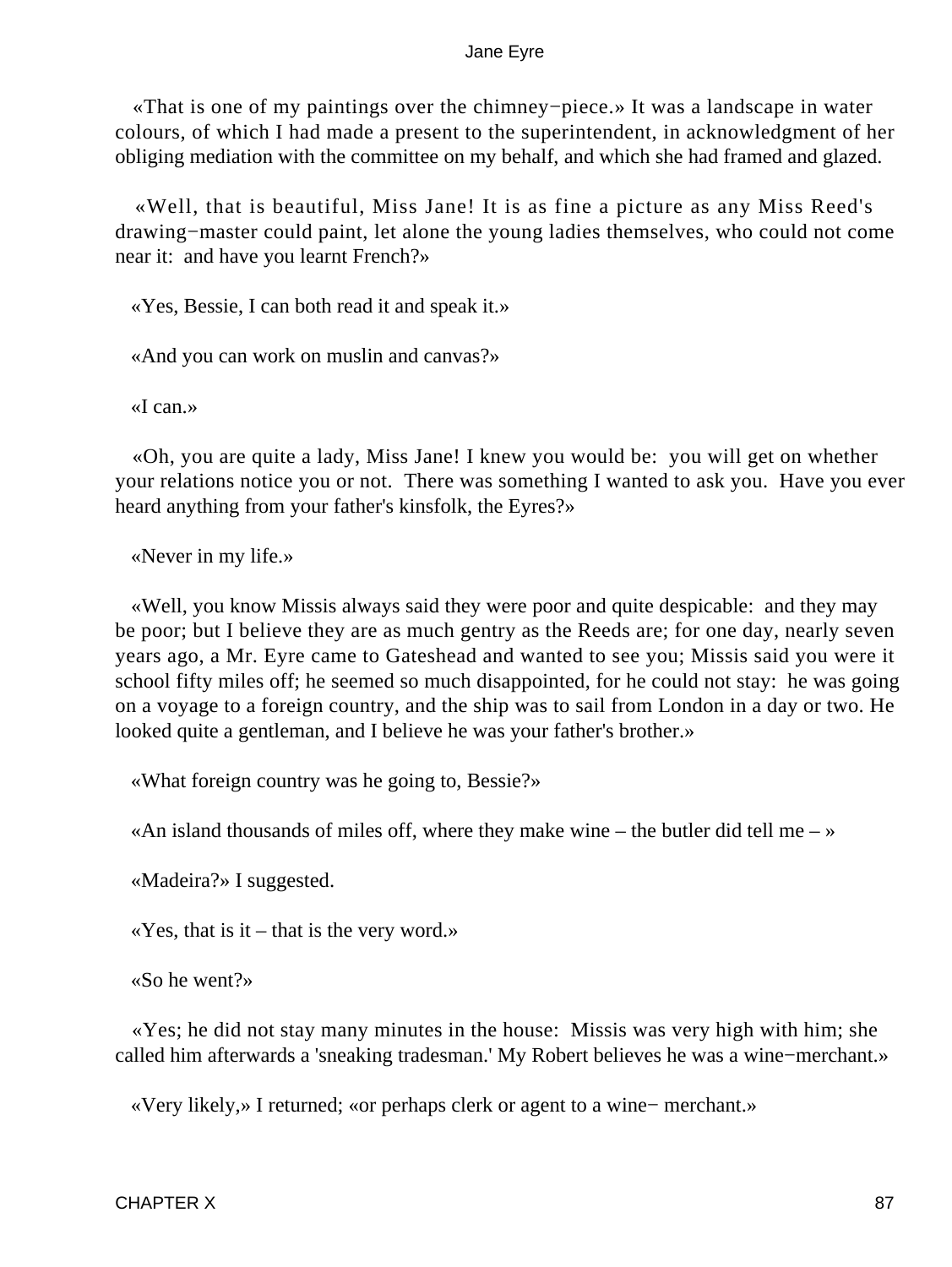Bessie and I conversed about old times an hour longer, and then she was obliged to leave me: I saw her again for a few minutes the next morning at Lowton, while I was waiting for the coach. We parted finally at the door of the Brocklehurst Arms there: each went her separate way; she set off for the brow of Lowood Fell to meet the conveyance which was to take her back to Gateshead, I mounted the vehicle which was to bear me to new duties and a new life in the unknown environs of Millcote.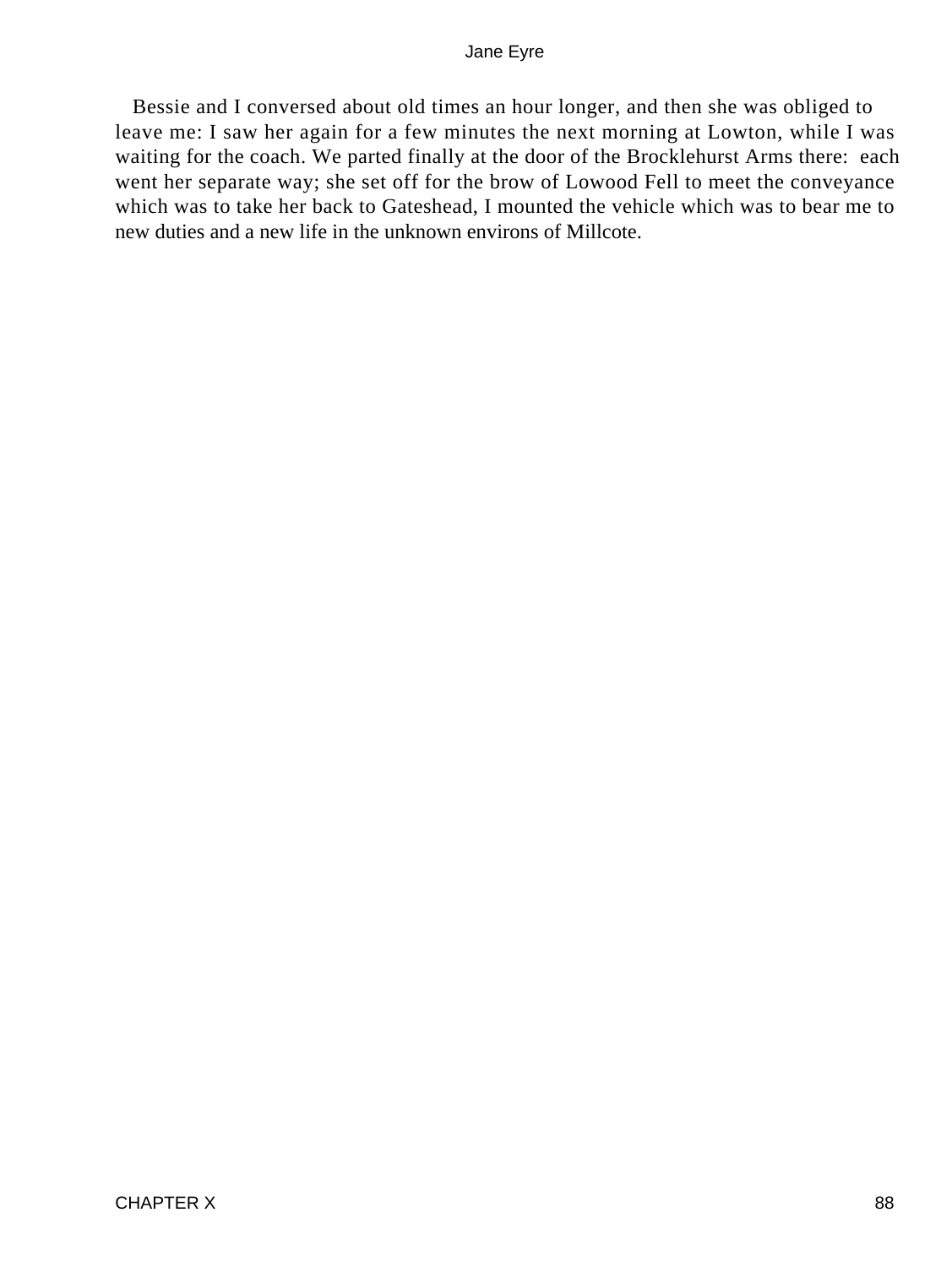## **[CHAPTER XI](#page-434-0)**

*A* new chapter in a novel is something like a new scene in a play; and when I draw up the curtain this time, reader, you must fancy you see a room in the George Inn at Millcote, with such large figured papering on the walls as inn rooms have; such a carpet, such furniture, such ornaments on the mantelpiece, such prints, including a portrait of George the Third, and another of the Prince of Wales, and a representation of the death of Wolfe. All this is visible to you by the light of an oil lamp hanging from the ceiling, and by that of an excellent fire, near which I sit in my cloak and bonnet; my muff and umbrella lie on the table, and I am warming away the numbness and chill contracted by sixteen hours' exposure to the rawness of an October day: I left Lowton at four o'clock a.m., and the Millcote town clock is now just striking eight.

 Reader, though I look comfortably accommodated, I am not very tranquil in my mind. I thought when the coach stopped here there would be some one to meet me; I looked anxiously round as I descended the wooden steps the «boots» placed for my convenience, expecting to hear my name pronounced, and to see some description of carriage waiting to convey me to Thornfield. Nothing of the sort was visible; and when I asked a waiter if any one had been to inquire after a Miss Eyre, I was answered in the negative: so I had no resource but to request to be shown into a private room: and here I am waiting, while all sorts of doubts and fears are troubling my thoughts.

 It is a very strange sensation to inexperienced youth to feel itself quite alone in the world, cut adrift from every connection, uncertain whether the port to which it is bound can be reached, and prevented by many impediments from returning to that it has quitted. The charm of adventure sweetens that sensation, the glow of pride warms it; but then the throb of fear disturbs it; and fear with me became predominant when half−an−hour elapsed and still I was alone. I bethought myself to ring the bell.

 «Is there a place in this neighbourhood called Thornfield?» I asked of the waiter who answered the summons.

 «Thornfield? I don't know, ma'am; I'll inquire at the bar.» He vanished, but reappeared instantly −

«Is your name Eyre, Miss?»

«Yes.»

«Person here waiting for you.»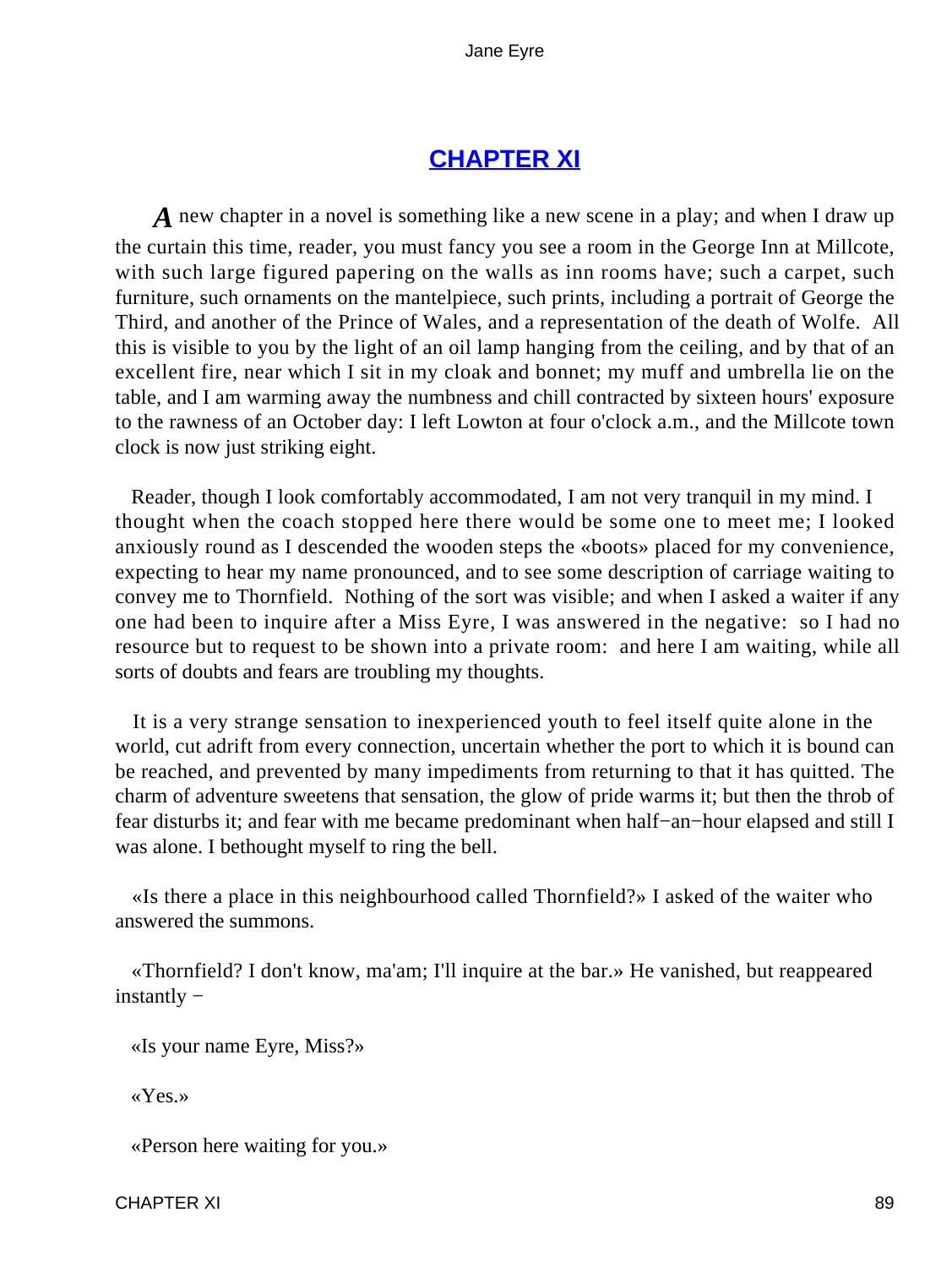I jumped up, took my muff and umbrella, and hastened into the inn− passage: a man was standing by the open door, and in the lamp−lit street I dimly saw a one−horse conveyance.

 «This will be your luggage, I suppose?» said the man rather abruptly when he saw me, pointing to my trunk in the passage.

 «Yes.» He hoisted it on to the vehicle, which was a sort of car, and then I got in; before he shut me up, I asked him how far it was to Thornfield.

«A matter of six miles.»

«How long shall we be before we get there?»

«Happen an hour and a half.»

 He fastened the car door, climbed to his own seat outside, and we set off. Our progress was leisurely, and gave me ample time to reflect; I was content to be at length so near the end of my journey; and as I leaned back in the comfortable though not elegant conveyance, I meditated much at my ease.

 «I suppose,» thought I, «judging from the plainness of the servant and carriage, Mrs. Fairfax is not a very dashing person: so much the better; I never lived amongst fine people but once, and I was very miserable with them. I wonder if she lives alone except this little girl; if so, and if she is in any degree amiable, I shall surely be able to get on with her; I will do my best; it is a pity that doing one's best does not always answer. At Lowood, indeed, I took that resolution, kept it, and succeeded in pleasing; but with Mrs. Reed, I remember my best was always spurned with scorn. I pray God Mrs. Fairfax may not turn out a second Mrs. Reed; but if she does, I am not bound to stay with her! let the worst come to the worst, I can advertise again. How far are we on our road now, I wonder?»

 I let down the window and looked out; Millcote was behind us; judging by the number of its lights, it seemed a place of considerable magnitude, much larger than Lowton. We were now, as far as I could see, on a sort of common; but there were houses scattered all over the district; I felt we were in a different region to Lowood, more populous, less picturesque; more stirring, less romantic.

 The roads were heavy, the night misty; my conductor let his horse walk all the way, and the hour and a half extended, I verify believe, to two hours; at last he turned in his seat and said −

«You're noan so far fro' Thornfield now.»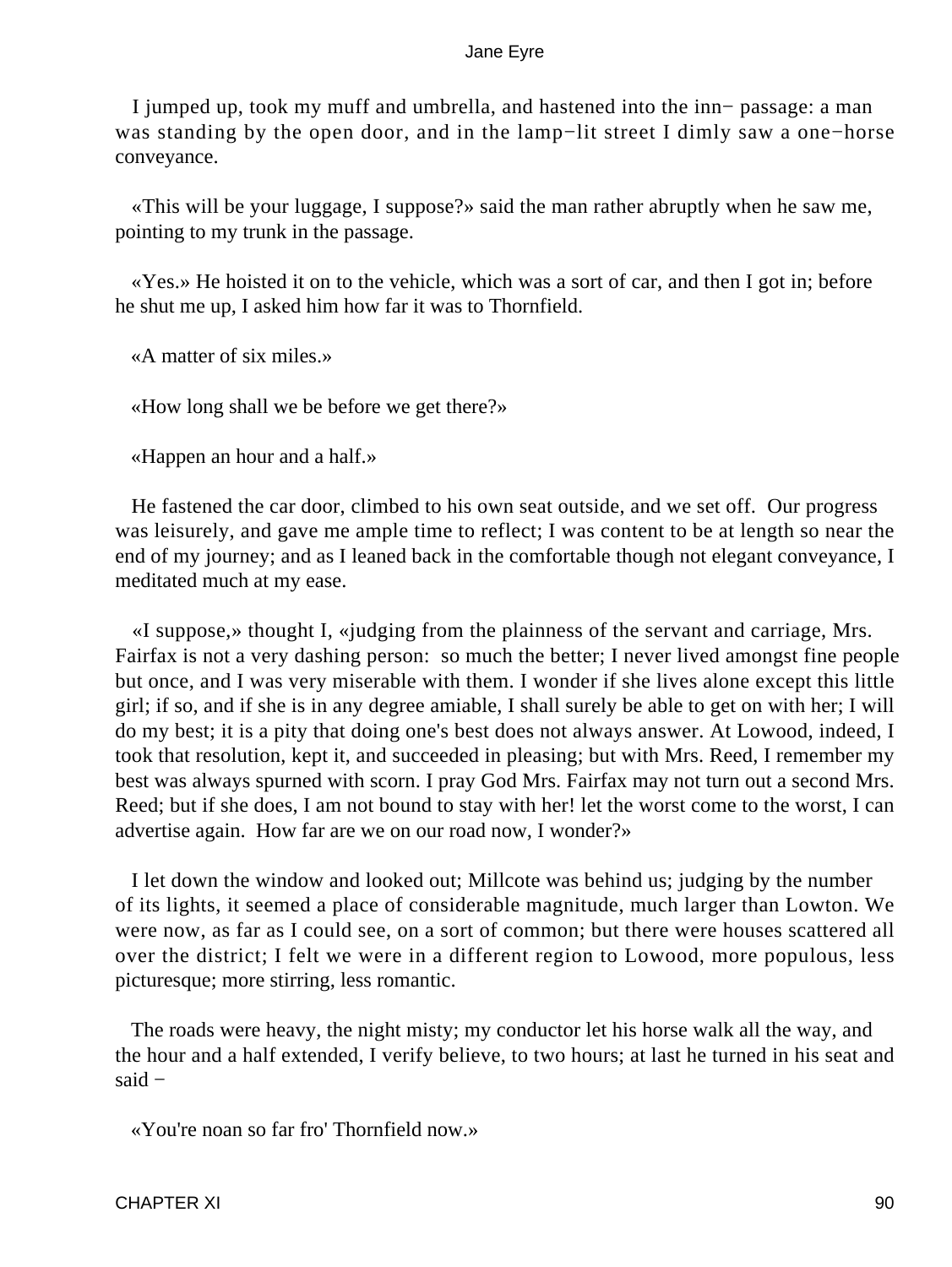Again I looked out: we were passing a church; I saw its low broad tower against the sky, and its bell was tolling a quarter; I saw a narrow galaxy of lights too, on a hillside, marking a village or hamlet. About ten minutes after, the driver got down and opened a pair of gates: we passed through, and they clashed to behind us. We now slowly ascended a drive, and came upon the long front of a house: candlelight gleamed from one curtained bow−window; all the rest were dark. The car stopped at the front door; it was opened by a maid−servant; I alighted and went in.

 «Will you walk this way, ma'am?» said the girl; and I followed her across a square hall with high doors all round: she ushered me into a room whose double illumination of fire and candle at first dazzled me, contrasting as it did with the darkness to which my eyes had been for two hours inured; when I could see, however, a cosy and agreeable picture presented itself to my view.

 A snug small room; a round table by a cheerful fire; an arm−chair high−backed and old−fashioned, wherein sat the neatest imaginable little elderly lady, in widow's cap, black silk gown, and snowy muslin apron; exactly like what I had fancied Mrs. Fairfax, only less stately and milder looking. She was occupied in knitting; a large cat sat demurely at her feet; nothing in short was wanting to complete the beau−ideal of domestic comfort. A more reassuring introduction for a new governess could scarcely be conceived; there was no grandeur to overwhelm, no stateliness to embarrass; and then, as I entered, the old lady got up and promptly and kindly came forward to meet me.

 «How do you do, my dear? I am afraid you have had a tedious ride; John drives so slowly; you must be cold, come to the fire.»

«Mrs. Fairfax, I suppose?» said I.

«Yes, you are right: do sit down.»

 She conducted me to her own chair, and then began to remove my shawl and untie my bonnet−strings; I begged she would not give herself so much trouble.

 «Oh, it is no trouble; I dare say your own hands are almost numbed with cold. Leah, make a little hot negus and cut a sandwich or two: here are the keys of the storeroom.»

 And she produced from her pocket a most housewifely bunch of keys, and delivered them to the servant.

 «Now, then, draw nearer to the fire,» she continued. «You've brought your luggage with you, haven't you, my dear?»

«Yes, ma'am.»

CHAPTER XI 91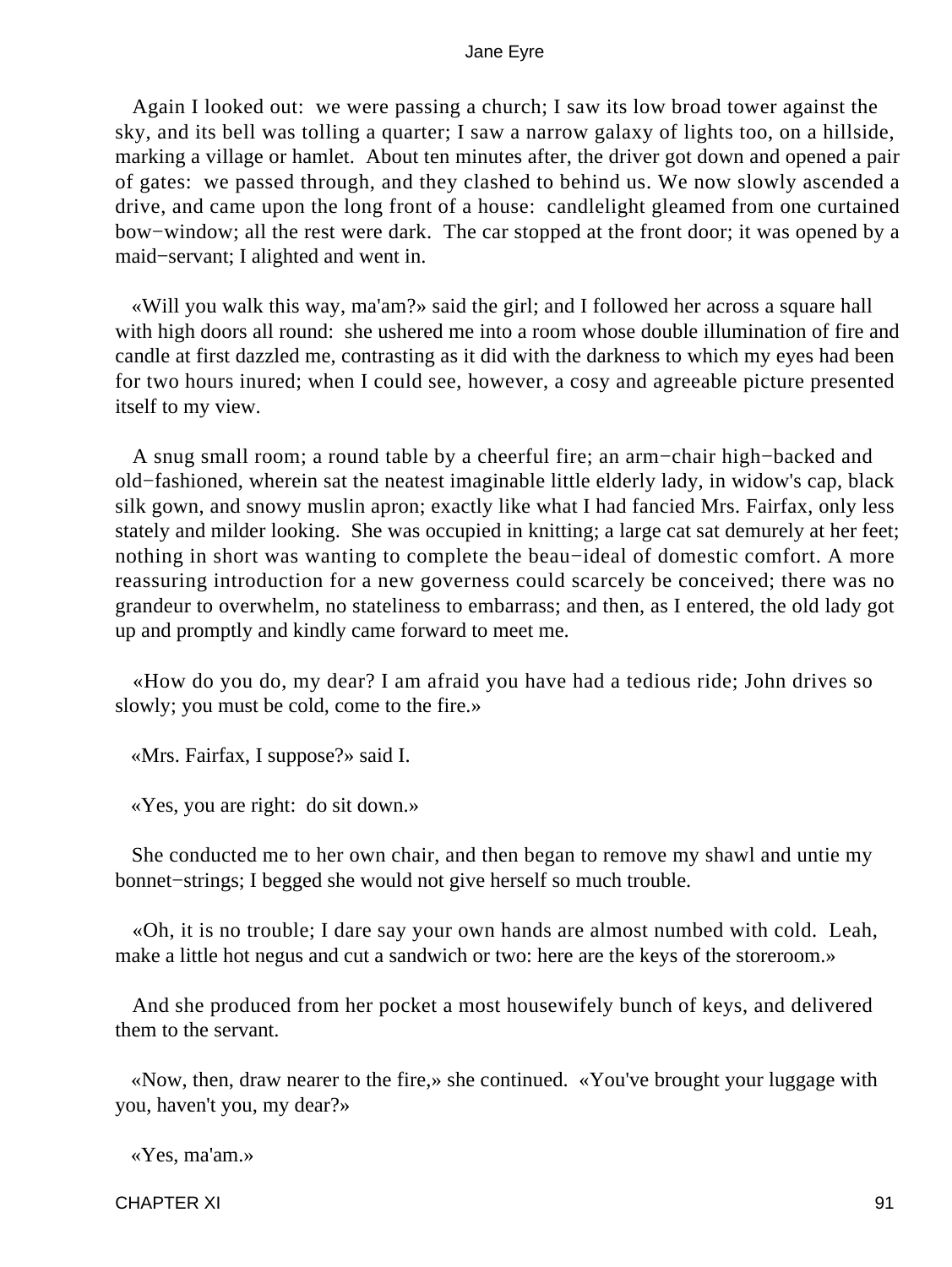«I'll see it carried into your room,» she said, and bustled out.

 «She treats me like a visitor,» thought I. «I little expected such a reception; I anticipated only coldness and stiffness: this is not like what I have heard of the treatment of governesses; but I must not exult too soon.»

 She returned; with her own hands cleared her knitting apparatus and a book or two from the table, to make room for the tray which Leah now brought, and then herself handed me the refreshments. I felt rather confused at being the object of more attention than I had ever before received, and, that too, shown by my employer and superior; but as she did not herself seem to consider she was doing anything out of her place, I thought it better to take her civilities quietly.

 «Shall I have the pleasure of seeing Miss Fairfax to−night?» I asked, when I had partaken of what she offered me.

 «What did you say, my dear? I am a little deaf,» returned the good lady, approaching her ear to my mouth.

I repeated the question more distinctly.

«Miss Fairfax? Oh, you mean Miss Varens! Varens is the name of your future pupil.»

«Indeed! Then she is not your daughter?»

 $\triangleleft$ No,  $-$  I have no family.»

 I should have followed up my first inquiry, by asking in what way Miss Varens was connected with her; but I recollected it was not polite to ask too many questions: besides, I was sure to hear in time.

 «I am so glad,» she continued, as she sat down opposite to me, and took the cat on her knee; «I am so glad you are come; it will be quite pleasant living here now with a companion. To be sure it is pleasant at any time; for Thornfield is a fine old hall, rather neglected of late years perhaps, but still it is a respectable place; yet you know in winter−time one feels dreary quite alone in the best quarters. I say alone – Leah is a nice girl to be sure, and John and his wife are very decent people; but then you see they are only servants, and one can't converse with them on terms of equality: one must keep them at due distance, for fear of losing one's authority. I'm sure last winter (it was a very severe one, if you recollect, and when it did not snow, it rained and blew), not a creature but the butcher and postman came to the house, from November till February; and I really got quite melancholy with sitting night after night alone; I had Leah in to read to me sometimes; but I don't think the poor girl liked the task much: she felt it confining. In spring and summer one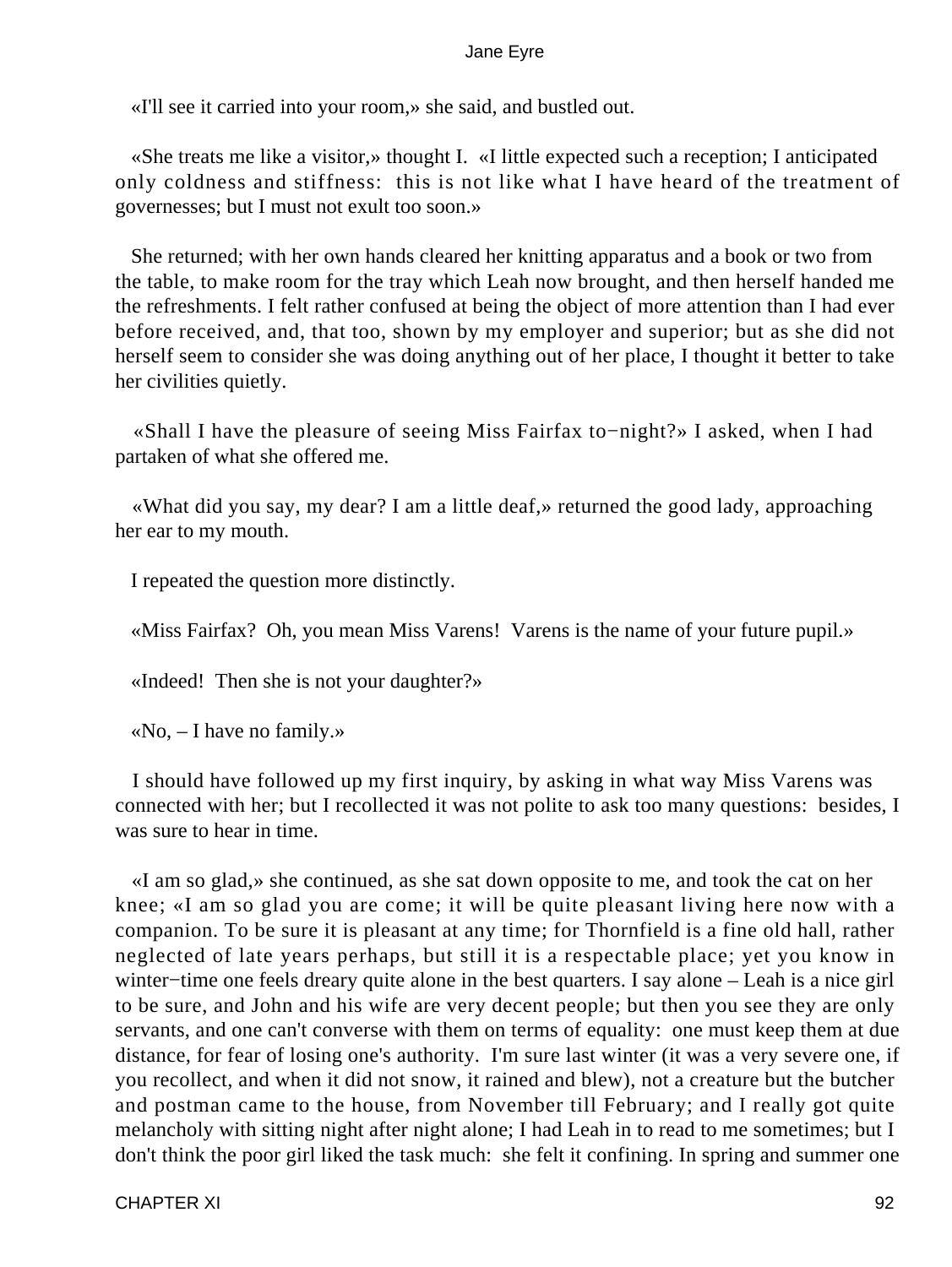got on better: sunshine and long days make such a difference; and then, just at the commencement of this autumn, little Adela Varens came and her nurse: a child makes a house alive all at once; and now you are here I shall be quite gay.»

 My heart really warmed to the worthy lady as I heard her talk; and I drew my chair a little nearer to her, and expressed my sincere wish that she might find my company as agreeable as she anticipated.

 «But I'll not keep you sitting up late to−night,» said she; «it is on the stroke of twelve now, and you have been travelling all day: you must feel tired. If you have got your feet well warmed, I'll show you your bedroom. I've had the room next to mine prepared for you; it is only a small apartment, but I thought you would like it better than one of the large front chambers: to be sure they have finer furniture, but they are so dreary and solitary, I never sleep in them myself.»

 I thanked her for her considerate choice, and as I really felt fatigued with my long journey, expressed my readiness to retire. She took her candle, and I followed her from the room. First she went to see if the hall−door was fastened; having taken the key from the lock, she led the way upstairs. The steps and banisters were of oak; the staircase window was high and latticed; both it and the long gallery into which the bedroom doors opened looked as if they belonged to a church rather than a house. A very chill and vault− like air pervaded the stairs and gallery, suggesting cheerless ideas of space and solitude; and I was glad, when finally ushered into my chamber, to find it of small dimensions, and furnished in ordinary, modern style.

 When Mrs. Fairfax had bidden me a kind good−night, and I had fastened my door, gazed leisurely round, and in some measure effaced the eerie impression made by that wide hall, that dark and spacious staircase, and that long, cold gallery, by the livelier aspect of my little room, I remembered that, after a day of bodily fatigue and mental anxiety, I was now at last in safe haven. The impulse of gratitude swelled my heart, and I knelt down at the bedside, and offered up thanks where thanks were due; not forgetting, ere I rose, to implore aid on my further path, and the power of meriting the kindness which seemed so frankly offered me before it was earned. My couch had no thorns in it that night; my solitary room no fears. At once weary and content, I slept soon and soundly: when I awoke it was broad day.

 The chamber looked such a bright little place to me as the sun shone in between the gay blue chintz window curtains, showing papered walls and a carpeted floor, so unlike the bare planks and stained plaster of Lowood, that my spirits rose at the view. Externals have a great effect on the young: I thought that a fairer era of life was beginning for me, one that was to have its flowers and pleasures, as well as its thorns and toils. My faculties, roused by the change of scene, the new field offered to hope, seemed all astir. I cannot precisely define what they expected, but it was something pleasant: not perhaps that day or that month, but at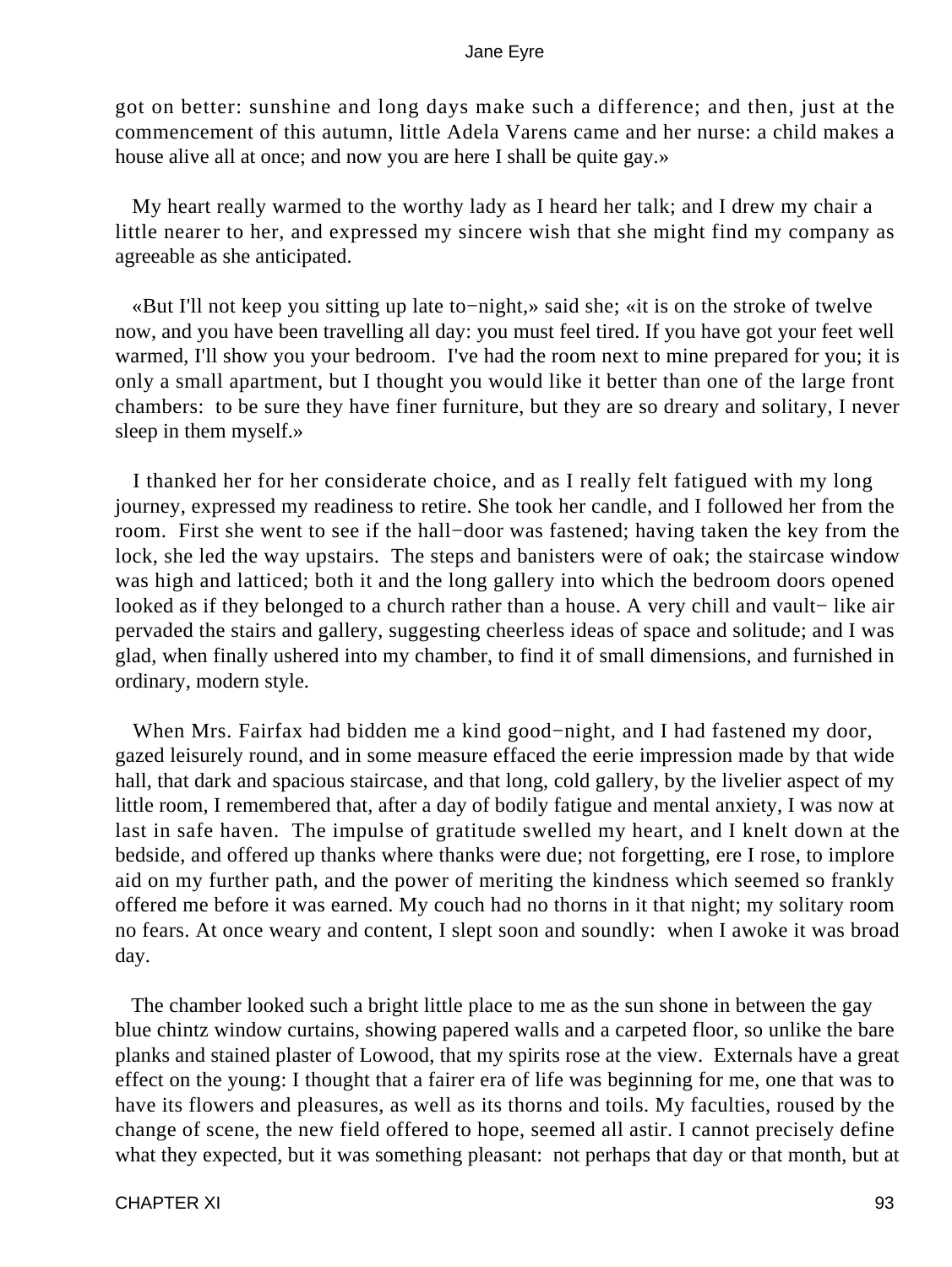an indefinite future period.

 I rose; I dressed myself with care: obliged to be plain – for I had no article of attire that was not made with extreme simplicity – I was still by nature solicitous to be neat. It was not my habit to be disregardful of appearance or careless of the impression I made: on the contrary, I ever wished to look as well as I could, and to please as much as my want of beauty would permit. I sometimes regretted that I was not handsomer; I sometimes wished to have rosy cheeks, a straight nose, and small cherry mouth; I desired to be tall, stately, and finely developed in figure; I felt it a misfortune that I was so little, so pale, and had features so irregular and so marked. And why had I these aspirations and these regrets? It would be difficult to say: I could not then distinctly say it to myself; yet I had a reason, and a logical, natural reason too. However, when I had brushed my hair very smooth, and put on my black frock – which, Quakerlike as it was, at least had the merit of fitting to a nicety – and adjusted my clean white tucker, I thought I should do respectably enough to appear before Mrs. Fairfax, and that my new pupil would not at least recoil from me with antipathy. Having opened my chamber window, and seen that I left all things straight and neat on the toilet table, I ventured forth.

 Traversing the long and matted gallery, I descended the slippery steps of oak; then I gained the hall: I halted there a minute; I looked at some pictures on the walls (one, I remember, represented a grim man in a cuirass, and one a lady with powdered hair and a pearl necklace), at a bronze lamp pendent from the ceiling, at a great clock whose case was of oak curiously carved, and ebon black with time and rubbing. Everything appeared very stately and imposing to me; but then I was so little accustomed to grandeur. The hall−door, which was half of glass, stood open; I stepped over the threshold. It was a fine autumn morning; the early sun shone serenely on embrowned groves and still green fields; advancing on to the lawn, I looked up and surveyed the front of the mansion. It was three storeys high, of proportions not vast, though considerable: a gentleman's manor−house, not a nobleman's seat: battlements round the top gave it a picturesque look. Its grey front stood out well from the background of a rookery, whose cawing tenants were now on the wing: they flew over the lawn and grounds to alight in a great meadow, from which these were separated by a sunk fence, and where an array of mighty old thorn trees, strong, knotty, and broad as oaks, at once explained the etymology of the mansion's designation. Farther off were hills: not so lofty as those round Lowood, nor so craggy, nor so like barriers of separation from the living world; but yet quiet and lonely hills enough, and seeming to embrace Thornfield with a seclusion I had not expected to find existent so near the stirring locality of Millcote. A little hamlet, whose roofs were blent with trees, straggled up the side of one of these hills; the church of the district stood nearer Thornfield: its old tower−top looked over a knoll between the house and gates.

 I was yet enjoying the calm prospect and pleasant fresh air, yet listening with delight to the cawing of the rooks, yet surveying the wide, hoary front of the hall, and thinking what a great place it was for one lonely little dame like Mrs. Fairfax to inhabit, when that lady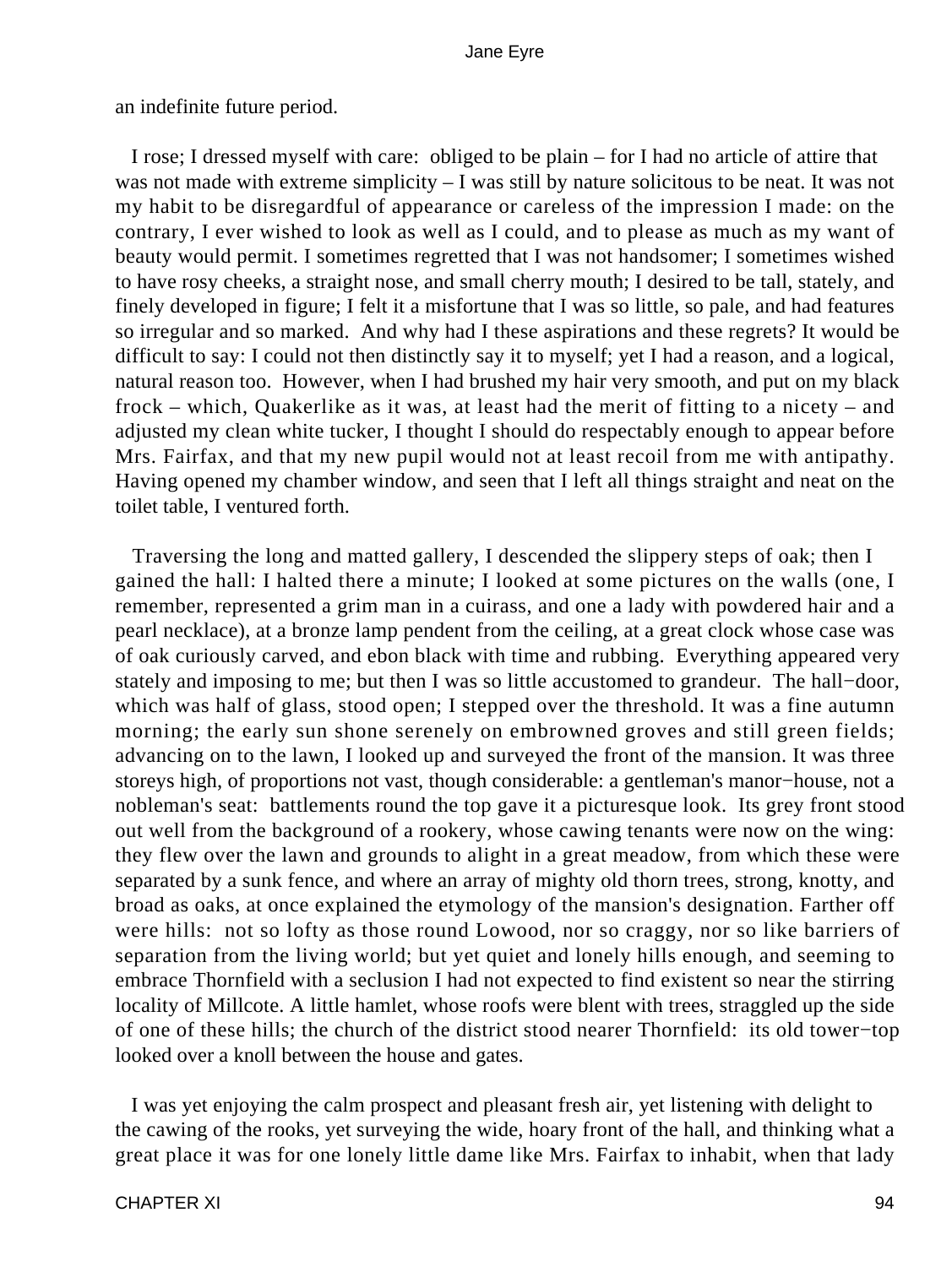appeared at the door.

 «What! out already?» said she. «I see you are an early riser.» I went up to her, and was received with an affable kiss and shake of the hand.

«How do you like Thornfield?» she asked. I told her I liked it very much.

 «Yes,» she said, «it is a pretty place; but I fear it will be getting out of order, unless Mr. Rochester should take it into his head to come and reside here permanently; or, at least, visit it rather oftener: great houses and fine grounds require the presence of the proprietor.»

«Mr. Rochester!» I exclaimed. «Who is he?»

 «The owner of Thornfield,» she responded quietly. «Did you not know he was called Rochester?»

 Of course I did not – I had never heard of him before; but the old lady seemed to regard his existence as a universally understood fact, with which everybody must be acquainted by instinct.

«I thought,» I continued, «Thornfield belonged to you.»

 «To me? Bless you, child; what an idea! To me! I am only the housekeeper – the manager. To be sure I am distantly related to the Rochesters by the mother's side, or at least my husband was; he was a clergyman, incumbent of Hay – that little village yonder on the hill – and that church near the gates was his. The present Mr. Rochester's mother was a Fairfax, and second cousin to my husband: but I never presume on the connection – in fact, it is nothing to me; I consider myself quite in the light of an ordinary housekeeper: my employer is always civil, and I expect nothing more.»

«And the little girl – my pupil!»

 «She is Mr. Rochester's ward; he commissioned me to find a governess for her. He intended to have her brought up in −shire, I believe. Here she comes, with her 'bonne,' as she calls her nurse.» The enigma then was explained: this affable and kind little widow was no great dame; but a dependant like myself. I did not like her the worse for that; on the contrary, I felt better pleased than ever. The equality between her and me was real; not the mere result of condescension on her part: so much the better – my position was all the freer.

 As I was meditating on this discovery, a little girl, followed by her attendant, came running up the lawn. I looked at my pupil, who did not at first appear to notice me: she was quite a child, perhaps seven or eight years old, slightly built, with a pale, small−featured face, and a redundancy of hair falling in curls to her waist.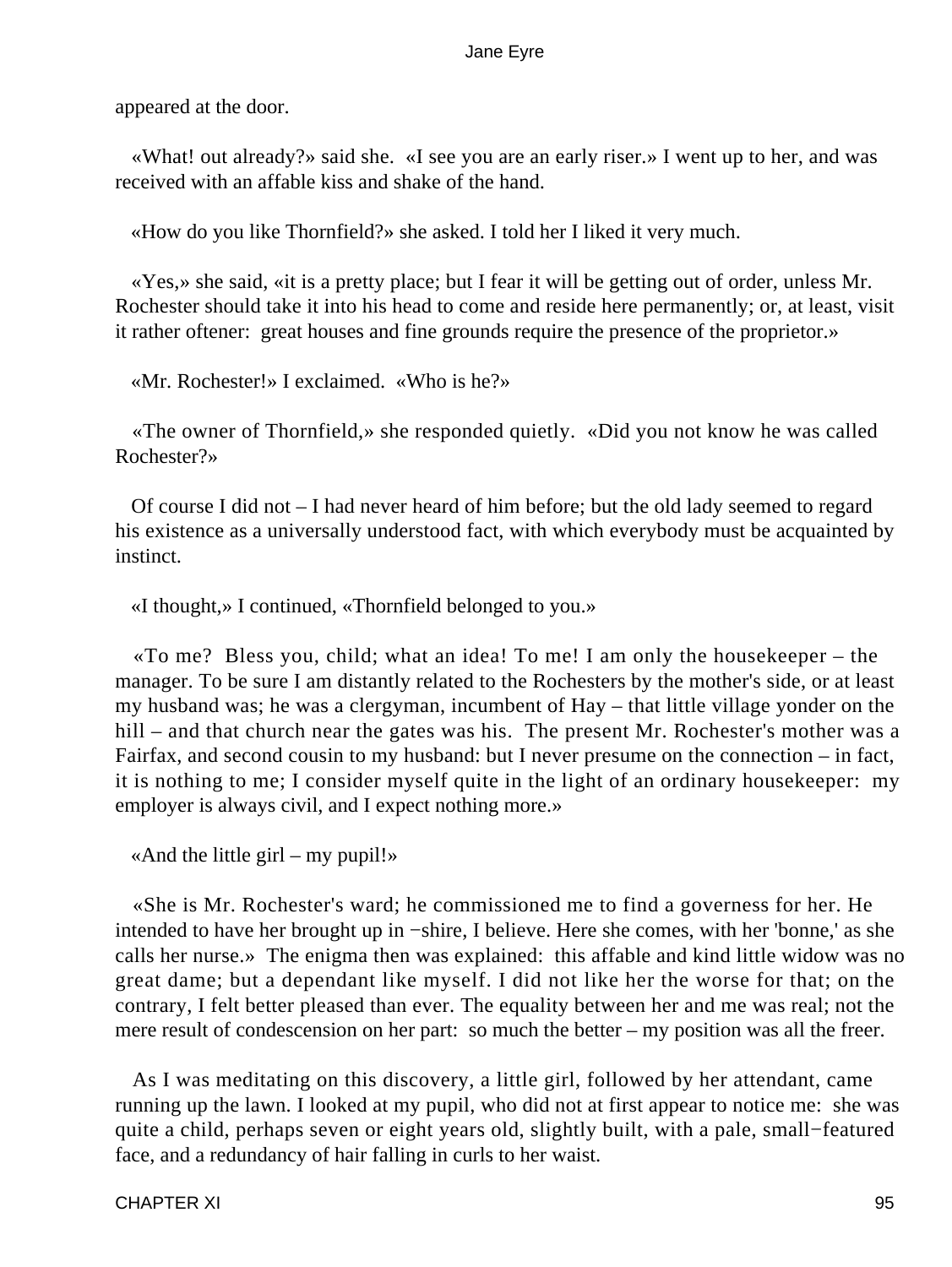«Good morning, Miss Adela,» said Mrs. Fairfax. «Come and speak to the lady who is to teach you, and to make you a clever woman some day.» She approached.

 «C'est le ma gouverante!» said she, pointing to me, and addressing her nurse; who answered −

«Mais oui, certainement.»

«Are they foreigners?» I inquired, amazed at hearing the French language.

 «The nurse is a foreigner, and Adela was born on the Continent; and, I believe, never left it till within six months ago. When she first came here she could speak no English; now she can make shift to talk it a little: I don't understand her, she mixes it so with French; but you will make out her meaning very well, I dare say.»

 Fortunately I had had the advantage of being taught French by a French lady; and as I had always made a point of conversing with Madame Pierrot as often as I could, and had besides, during the last seven years, learnt a portion of French by heart daily – applying myself to take pains with my accent, and imitating as closely as possible the pronunciation of my teacher, I had acquired a certain degree of readiness and correctness in the language, and was not likely to be much at a loss with Mademoiselle Adela. She came and shook hand with me when she heard that I was her governess; and as I led her in to breakfast, I addressed some phrases to her in her own tongue: she replied briefly at first, but after we were seated at the table, and she had examined me some ten minutes with her large hazel eyes, she suddenly commenced chattering fluently.

 «Ah!» cried she, in French, «you speak my language as well as Mr. Rochester does: I can talk to you as I can to him, and so can Sophie. She will be glad: nobody here understands her: Madame Fairfax is all English. Sophie is my nurse; she came with me over the sea in a great ship with a chimney that smoked – how it did smoke! – and I was sick, and so was Sophie, and so was Mr. Rochester. Mr. Rochester lay down on a sofa in a pretty room called the salon, and Sophie and I had little beds in another place. I nearly fell out of mine; it was like a shelf. And Mademoiselle – what is your name?»

«Eyre – Jane Eyre.»

 «Aire? Bah! I cannot say it. Well, our ship stopped in the morning, before it was quite daylight, at a great city – a huge city, with very dark houses and all smoky; not at all like the pretty clean town I came from; and Mr. Rochester carried me in his arms over a plank to the land, and Sophie came after, and we all got into a coach, which took us to a beautiful large house, larger than this and finer, called an hotel. We stayed there nearly a week: I and Sophie used to walk every day in a great green place full of trees, called the Park; and there were many children there besides me, and a pond with beautiful birds in it, that I fed with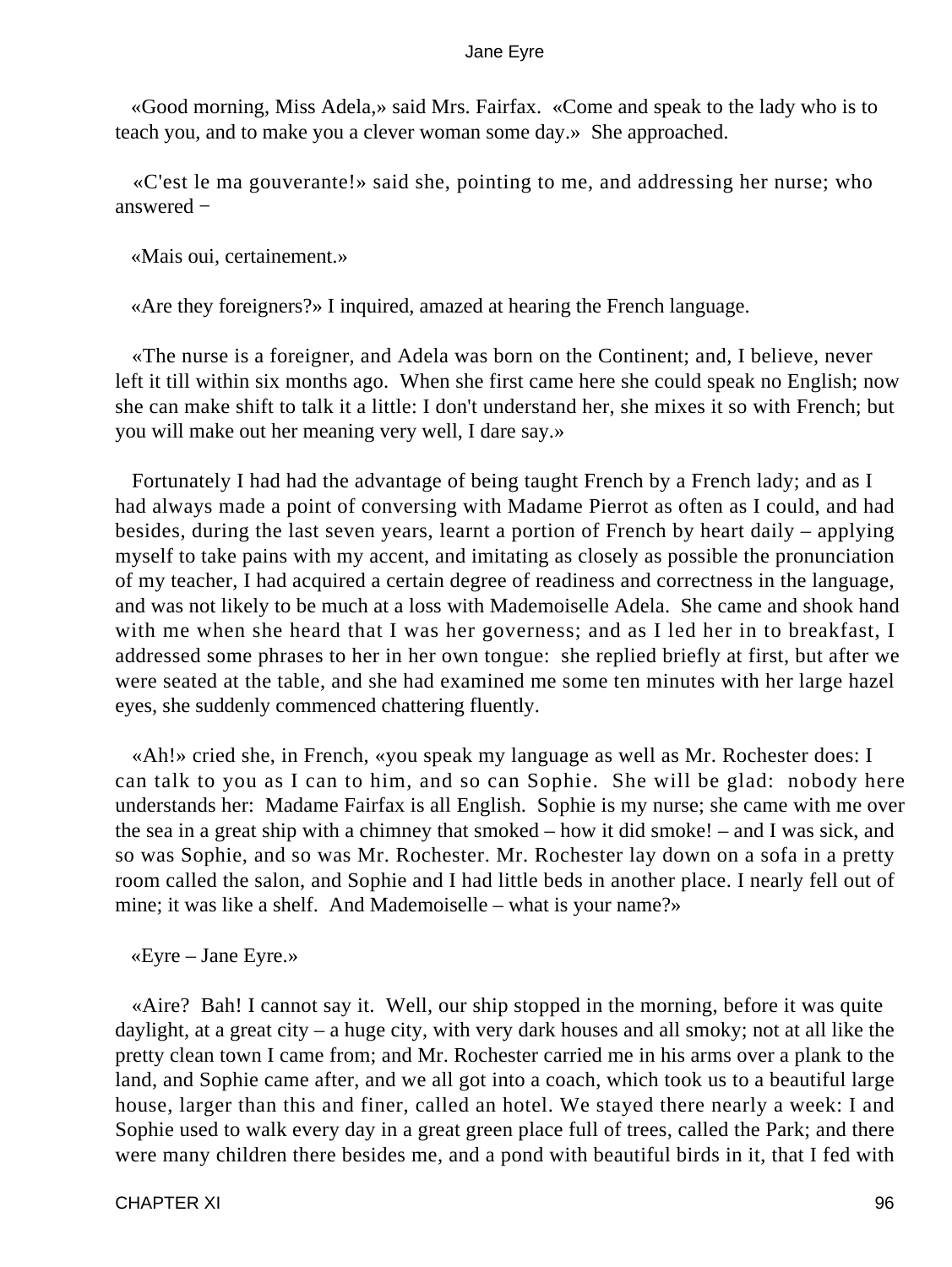crumbs.»

«Can you understand her when she runs on so fast?» asked Mrs. Fairfax.

 I understood her very well, for I had been accustomed to the fluent tongue of Madame Pierrot.

 «I wish,» continued the good lady, «you would ask her a question or two about her parents: I wonder if she remembers them?»

 «Adele,» I inquired, «with whom did you live when you were in that pretty clean town you spoke of?»

 «I lived long ago with mama; but she is gone to the Holy Virgin. Mama used to teach me to dance and sing, and to say verses. A great many gentlemen and ladies came to see mama, and I used to dance before them, or to sit on their knees and sing to them: I liked it. Shall I let you hear me sing now?»

 She had finished her breakfast, so I permitted her to give a specimen of her accomplishments. Descending from her chair, she came and placed herself on my knee; then, folding her little hands demurely before her, shaking back her curls and lifting her eyes to the ceiling, she commenced singing a song from some opera. It was the strain of a forsaken lady, who, after bewailing the perfidy of her lover, calls pride to her aid; desires her attendant to deck her in her brightest jewels and richest robes, and resolves to meet the false one that night at a ball, and prove to him, by the gaiety of her demeanour, how little his desertion has affected her.

 The subject seemed strangely chosen for an infant singer; but I suppose the point of the exhibition lay in hearing the notes of love and jealousy warbled with the lisp of childhood; and in very bad taste that point was: at least I thought so.

 Adele sang the canzonette tunefully enough, and with the naivete of her age. This achieved, she jumped from my knee and said, «Now, Mademoiselle, I will repeat you some poetry.»

 Assuming an attitude, she began, «La Ligue des Rats: fable de La Fontaine.» She then declaimed the little piece with an attention to punctuation and emphasis, a flexibility of voice and an appropriateness of gesture, very unusual indeed at her age, and which proved she had been carefully trained.

«Was it your mama who taught you that piece?» I asked.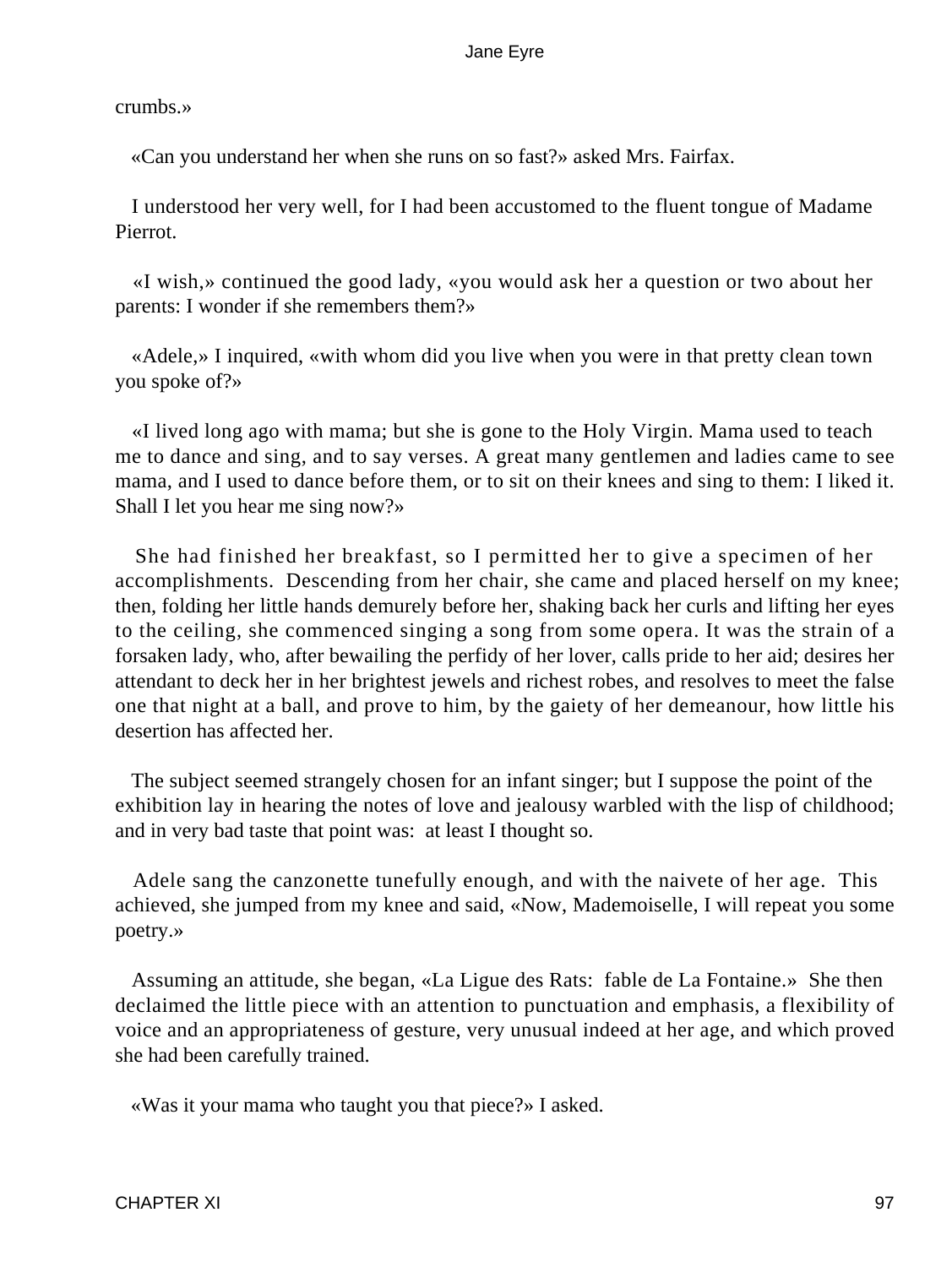«Yes, and she just used to say it in this way: 'Qu' avez vous donc? lui dit un de ces rats; parlez!' She made me lift my hand – so – to remind me to raise my voice at the question. Now shall I dance for you?»

 «No, that will do: but after your mama went to the Holy Virgin, as you say, with whom did you live then?»

 «With Madame Frederic and her husband: she took care of me, but she is nothing related to me. I think she is poor, for she had not so fine a house as mama. I was not long there. Mr. Rochester asked me if I would like to go and live with him in England, and I said yes; for I knew Mr. Rochester before I knew Madame Frederic, and he was always kind to me and gave me pretty dresses and toys: but you see he has not kept his word, for he has brought me to England, and now he is gone back again himself, and I never see him.»

 After breakfast, Adele and I withdrew to the library, which room, it appears, Mr. Rochester had directed should be used as the schoolroom. Most of the books were locked up behind glass doors; but there was one bookcase left open containing everything that could be needed in the way of elementary works, and several volumes of light literature, poetry, biography, travels, a few romances, I suppose he had considered that these were all the governess would require for her private perusal; and, indeed, they contented me amply for the present; compared with the scanty pickings I had now and then been able to glean at Lowood, they seemed to offer an abundant harvest of entertainment and information. In this room, too, there was a cabinet piano, quite new and of superior tone; also an easel for painting and a pair of globes.

 I found my pupil sufficiently docile, though disinclined to apply: she had not been used to regular occupation of any kind. I felt it would be injudicious to confine her too much at first; so, when I had talked to her a great deal, and got her to learn a little, and when the morning had advanced to noon, I allowed her to return to her nurse. I then proposed to occupy myself till dinner−time in drawing some little sketches for her use.

 As I was going upstairs to fetch my portfolio and pencils, Mrs. Fairfax called to me: «Your morning school−hours are over now, I suppose,» said she. She was in a room the folding−doors of which stood open: I went in when she addressed me. It was a large, stately apartment, with purple chairs and curtains, a Turkey carpet, walnut−panelled walls, one vast window rich in slanted glass, and a lofty ceiling, nobly moulded. Mrs. Fairfax was dusting some vases of fine purple spar, which stood on a sideboard.

 «What a beautiful room!» I exclaimed, as I looked round; for I had never before seen any half so imposing.

 «Yes; this is the dining−room. I have just opened the window, to let in a little air and sunshine; for everything gets so damp in apartments that are seldom inhabited; the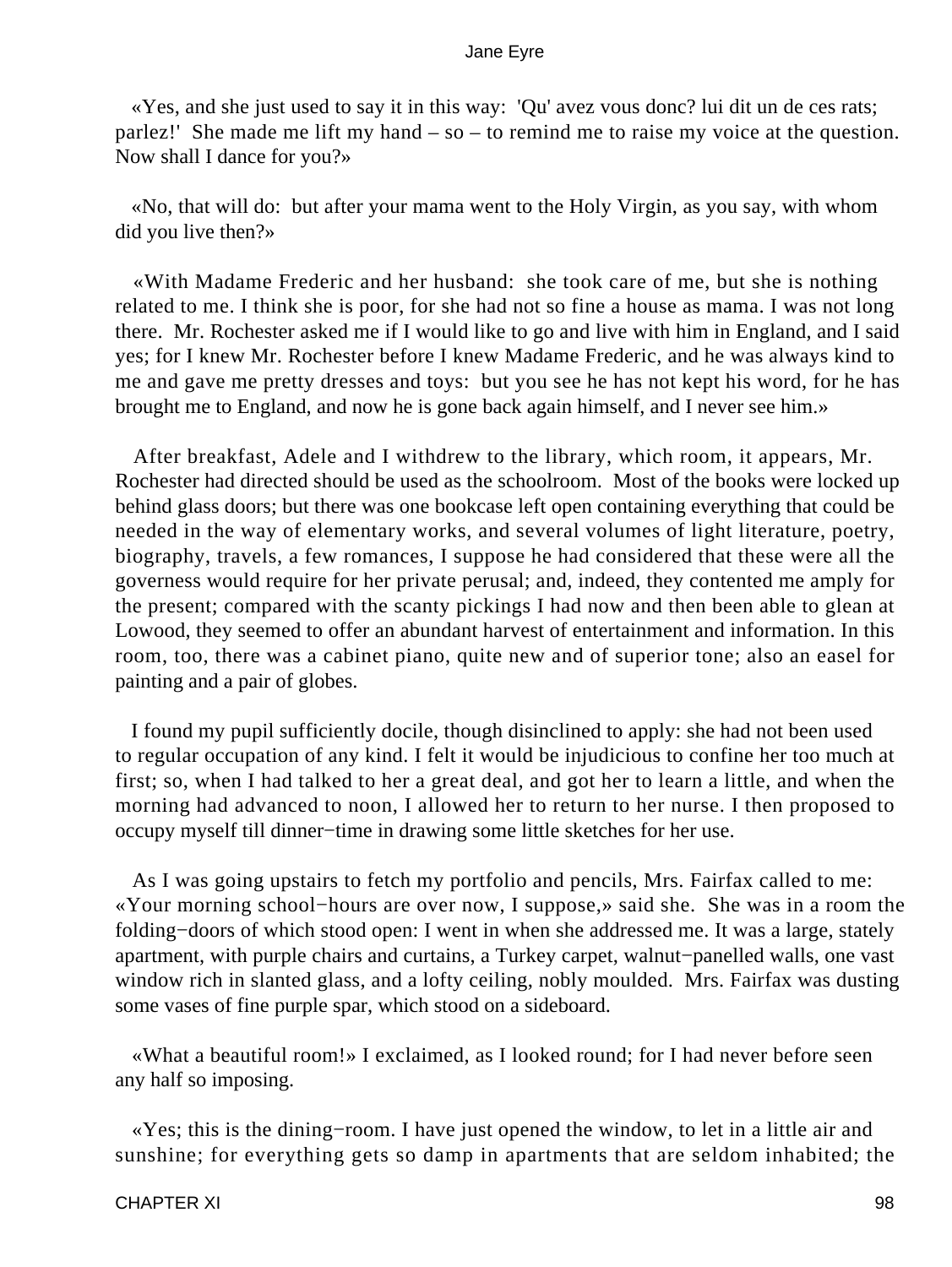drawing−room yonder feels like a vault.»

 She pointed to a wide arch corresponding to the window, and hung like it with a Tyrian−dyed curtain, now looped up. Mounting to it by two broad steps, and looking through, I thought I caught a glimpse of a fairy place, so bright to my novice−eyes appeared the view beyond. Yet it was merely a very pretty drawing−room, and within it a boudoir, both spread with white carpets, on which seemed laid brilliant garlands of flowers; both ceiled with snowy mouldings of white grapes and vine−leaves, beneath which glowed in rich contrast crimson couches and ottomans; while the ornaments on the pale Pariain mantelpiece were of sparkling Bohemian glass, ruby red; and between the windows large mirrors repeated the general blending of snow and fire.

 «In what order you keep these rooms, Mrs. Fairfax!» said I. «No dust, no canvas coverings: except that the air feels chilly, one would think they were inhabited daily.»

 «Why, Miss Eyre, though Mr. Rochester's visits here are rare, they are always sudden and unexpected; and as I observed that it put him out to find everything swathed up, and to have a bustle of arrangement on his arrival, I thought it best to keep the rooms in readiness.»

«Is Mr. Rochester an exacting, fastidious sort of man?»

 «Not particularly so; but he has a gentleman's tastes and habits, and he expects to have things managed in conformity to them.»

«Do you like him? Is he generally liked?»

 «Oh, yes; the family have always been respected here. Almost all the land in this neighbourhood, as far as you can see, has belonged to the Rochesters time out of mind.»

 «Well, but, leaving his land out of the question, do you like him? Is he liked for himself?»

 «I have no cause to do otherwise than like him; and I believe he is considered a just and liberal landlord by his tenants: but he has never lived much amongst them.»

«But has he no peculiarities? What, in short, is his character?»

 «Oh! his character is unimpeachable, I suppose. He is rather peculiar, perhaps: he has travelled a great deal, and seen a great deal of the world, I should think. I dare say he is clever, but I never had much conversation with him.»

«In what way is he peculiar?»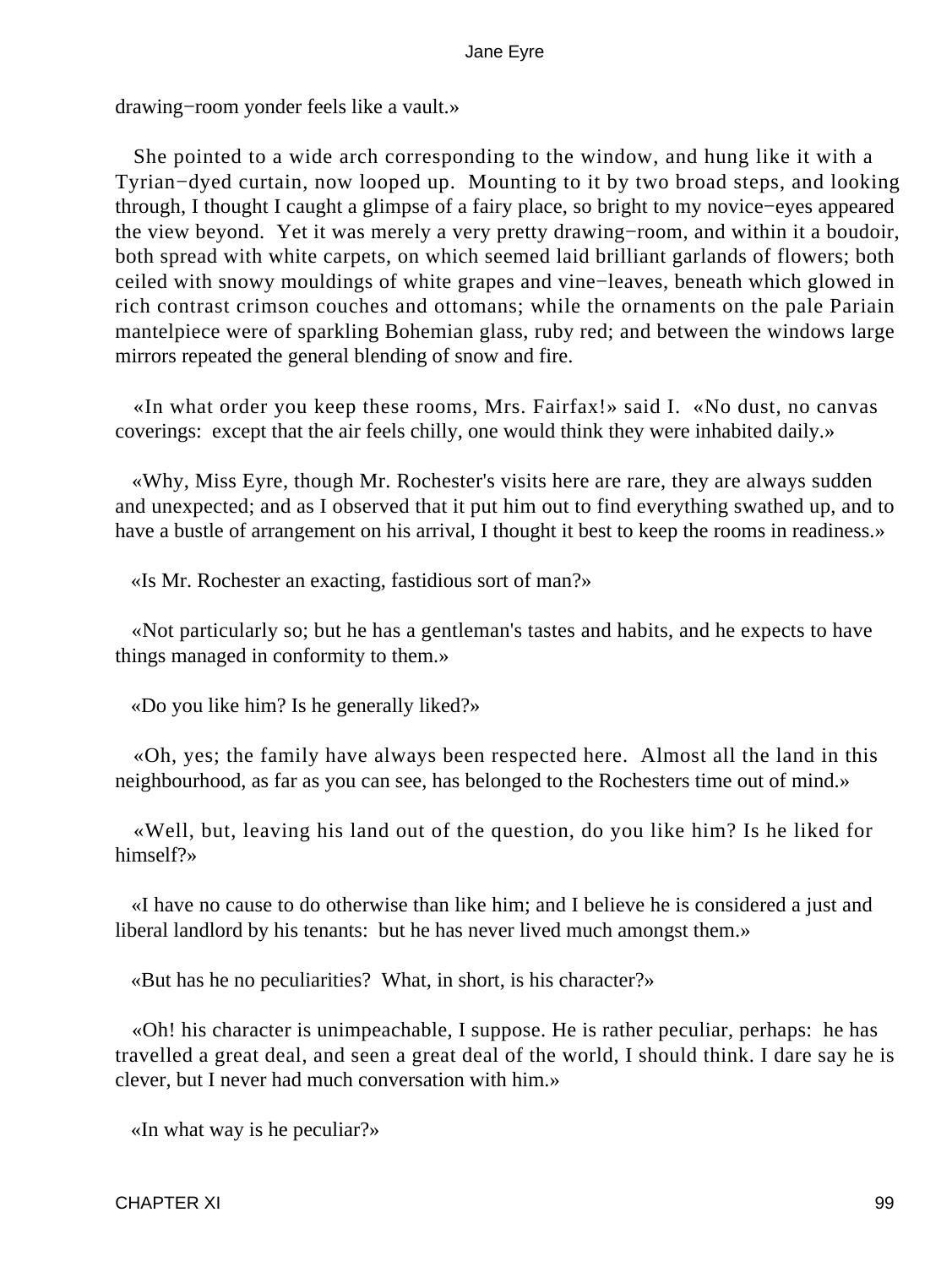«I don't know – it is not easy to describe – nothing striking, but you feel it when he speaks to you; you cannot be always sure whether he is in jest or earnest, whether he is pleased or the contrary; you don't thoroughly understand him, in short – at least, I don't: but it is of no consequence, he is a very good master.»

 This was all the account I got from Mrs. Fairfax of her employer and mine. There are people who seem to have no notion of sketching a character, or observing and describing salient points, either in persons or things: the good lady evidently belonged to this class; my queries puzzled, but did not draw her out. Mr. Rochester was Mr. Rochester in her eyes; a gentleman, a landed proprietor – nothing more: she inquired and searched no further, and evidently wondered at my wish to gain a more definite notion of his identity.

 When we left the dining−room, she proposed to show me over the rest of the house; and I followed her upstairs and downstairs, admiring as I went; for all was well arranged and handsome. The large front chambers I thought especially grand: and some of the third−storey rooms, though dark and low, were interesting from their air of antiquity. The furniture once appropriated to the lower apartments had from time to time been removed here, as fashions changed: and the imperfect light entering by their narrow casement showed bedsteads of a hundred years old; chests in oak or walnut, looking, with their strange carvings of palm branches and cherubs' heads, like types of the Hebrew ark; rows of venerable chairs, high−backed and narrow; stools still more antiquated, on whose cushioned tops were yet apparent traces of half−effaced embroideries, wrought by fingers that for two generations had been coffin−dust. All these relics gave to the third storey of Thornfield Hall the aspect of a home of the past: a shrine of memory. I liked the hush, the gloom, the quaintness of these retreats in the day; but I by no means coveted a night's repose on one of those wide and heavy beds: shut in, some of them, with doors of oak; shaded, others, with wrought old English hangings crusted with thick work, portraying effigies of strange flowers, and stranger birds, and strangest human beings, – all which would have looked strange, indeed, by the pallid gleam of moonlight.

«Do the servants sleep in these rooms?» I asked.

 «No; they occupy a range of smaller apartments to the back; no one ever sleeps here: one would almost say that, if there were a ghost at Thornfield Hall, this would be its haunt.»

«So I think: you have no ghost, then?»

«None that I ever heard of,» returned Mrs. Fairfax, smiling.

«Nor any traditions of one? no legends or ghost stories?»

 «I believe not. And yet it is said the Rochesters have been rather a violent than a quiet race in their time: perhaps, though, that is the reason they rest tranquilly in their graves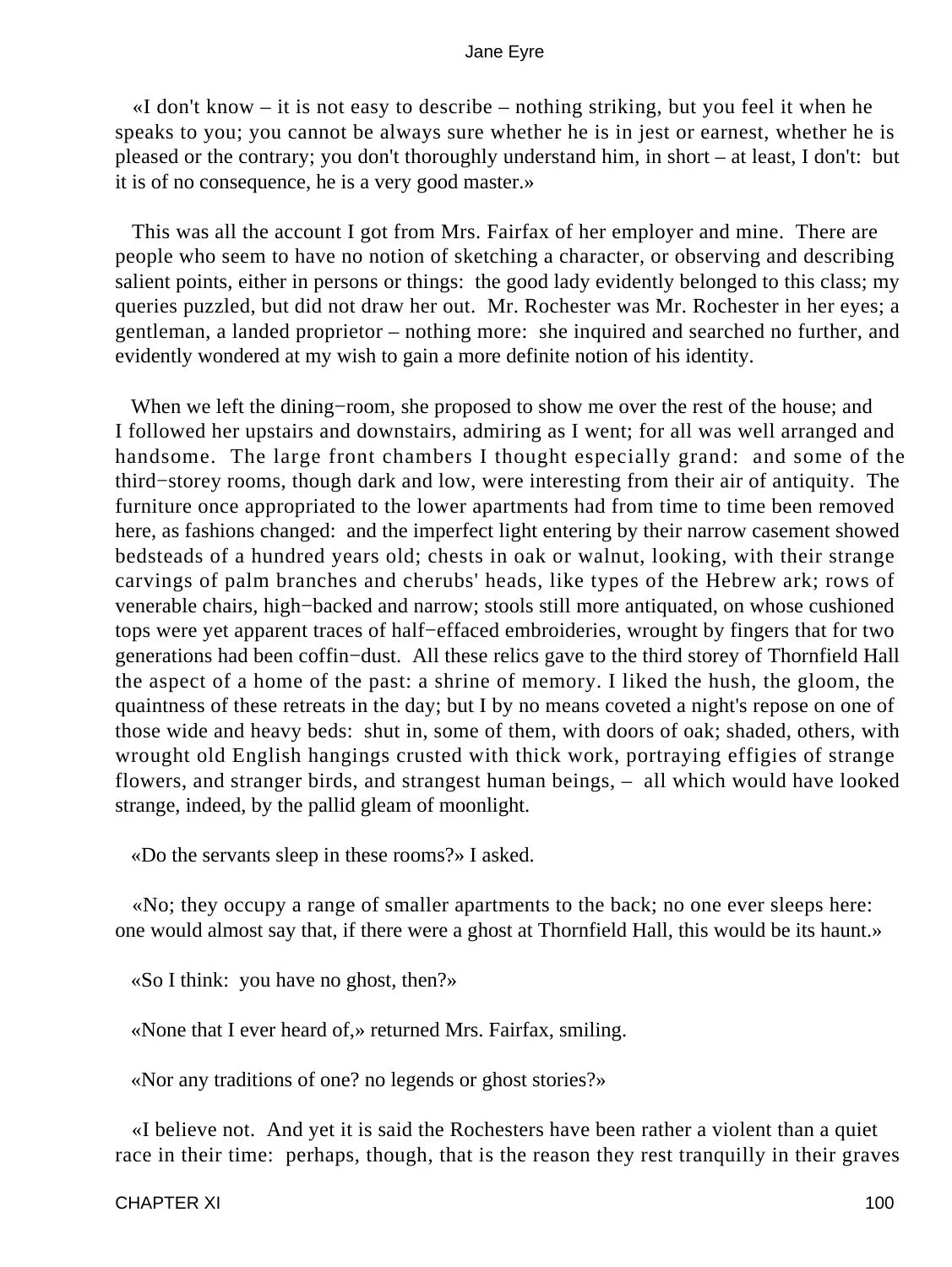#### now.»

 «Yes – 'after life's fitful fever they sleep well,'» I muttered. «Where are you going now, Mrs. Fairfax?» for she was moving away.

 «On to the leads; will you come and see the view from thence?» I followed still, up a very narrow staircase to the attics, and thence by a ladder and through a trap−door to the roof of the hall. I was now on a level with the crow colony, and could see into their nests. Leaning over the battlements and looking far down, I surveyed the grounds laid out like a map: the bright and velvet lawn closely girdling the grey base of the mansion; the field, wide as a park, dotted with its ancient timber; the wood, dun and sere, divided by a path visibly overgrown, greener with moss than the trees were with foliage; the church at the gates, the road, the tranquil hills, all reposing in the autumn day's sun; the horizon bounded by a propitious sky, azure, marbled with pearly white. No feature in the scene was extraordinary, but all was pleasing. When I turned from it and repassed the trap−door, I could scarcely see my way down the ladder; the attic seemed black as a vault compared with that arch of blue air to which I had been looking up, and to that sunlit scene of grove, pasture, and green hill, of which the hall was the centre, and over which I had been gazing with delight.

 Mrs. Fairfax stayed behind a moment to fasten the trap−door; I, by drift of groping, found the outlet from the attic, and proceeded to descend the narrow garret staircase. I lingered in the long passage to which this led, separating the front and back rooms of the third storey: narrow, low, and dim, with only one little window at the far end, and looking, with its two rows of small black doors all shut, like a corridor in some Bluebeard's castle.

While I paced softly on, the last sound I expected to hear in so still a region, a laugh, struck my ear. It was a curious laugh; distinct, formal, mirthless. I stopped: the sound ceased, only for an instant; it began again, louder: for at first, though distinct, it was very low. It passed off in a clamorous peal that seemed to wake an echo in every lonely chamber; though it originated but in one, and I could have pointed out the door whence the accents issued.

 «Mrs. Fairfax!» I called out: for I now heard her descending the great stairs. «Did you hear that loud laugh? Who is it?»

«Some of the servants, very likely,» she answered: «perhaps Grace Poole.»

«Did you hear it?» I again inquired.

 «Yes, plainly: I often hear her: she sews in one of these rooms. Sometimes Leah is with her; they are frequently noisy together.»

The laugh was repeated in its low, syllabic tone, and terminated in an odd murmur.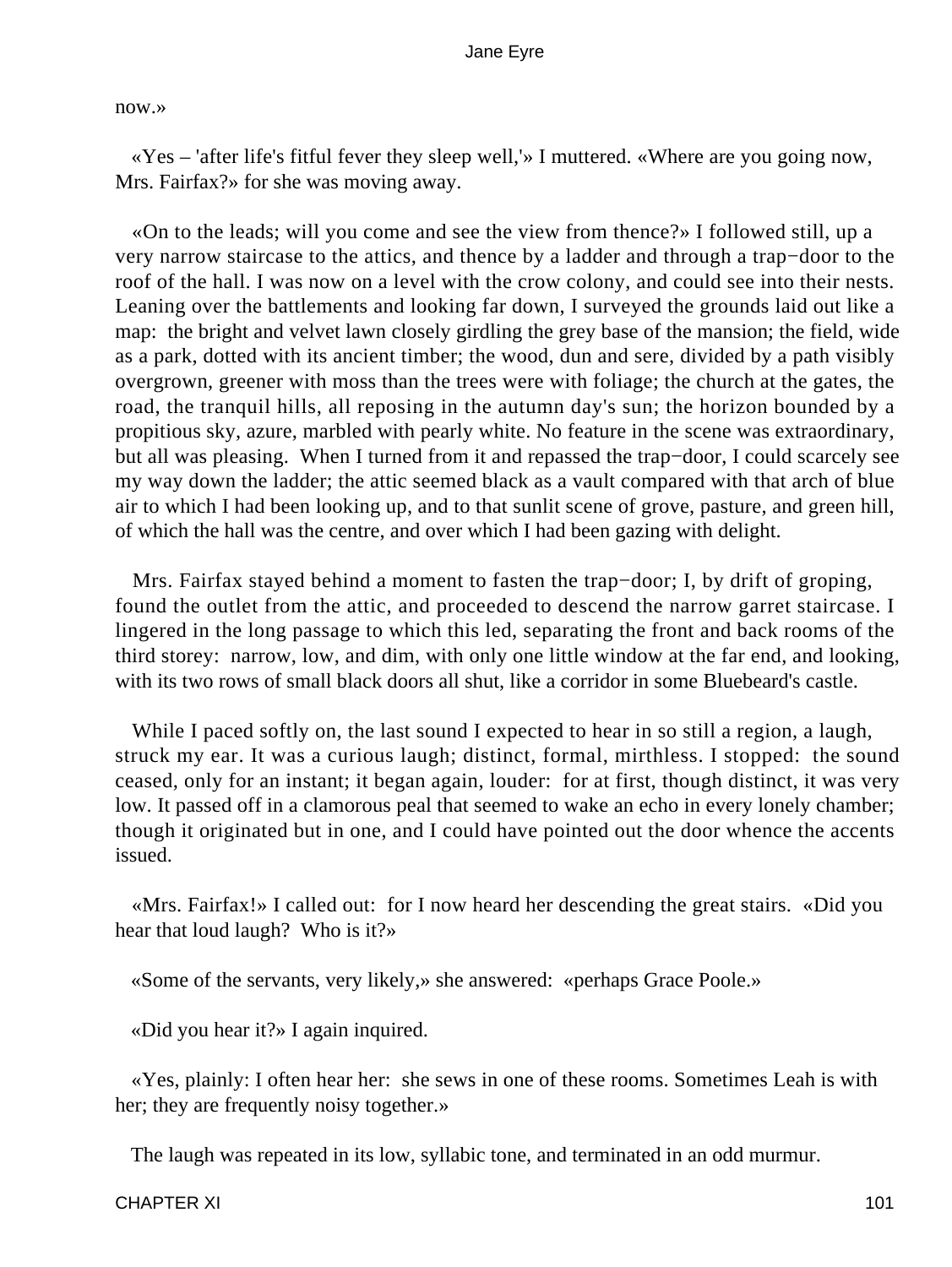«Grace!» exclaimed Mrs. Fairfax.

 I really did not expect any Grace to answer; for the laugh was as tragic, as preternatural a laugh as any I ever heard; and, but that it was high noon, and that no circumstance of ghostliness accompanied the curious cachinnation; but that neither scene nor season favoured fear, I should have been superstitiously afraid. However, the event showed me I was a fool for entertaining a sense even of surprise.

 The door nearest me opened, and a servant came out, – a woman of between thirty and forty; a set, square−made figure, red−haired, and with a hard, plain face: any apparition less romantic or less ghostly could scarcely be conceived.

 «Too much noise, Grace,» said Mrs. Fairfax. «Remember directions!» Grace curtseyed silently and went in.

 «She is a person we have to sew and assist Leah in her housemaid's work,» continued the widow; «not altogether unobjectionable in some points, but she does well enough. By−the−bye, how have you got on with your new pupil this morning?»

 The conversation, thus turned on Adele, continued till we reached the light and cheerful region below. Adele came running to meet us in the hall, exclaiming −

«Mesdames, vous etes servies!» adding, «J'ai bien faim, moi!»

We found dinner ready, and waiting for us in Mrs. Fairfax's room.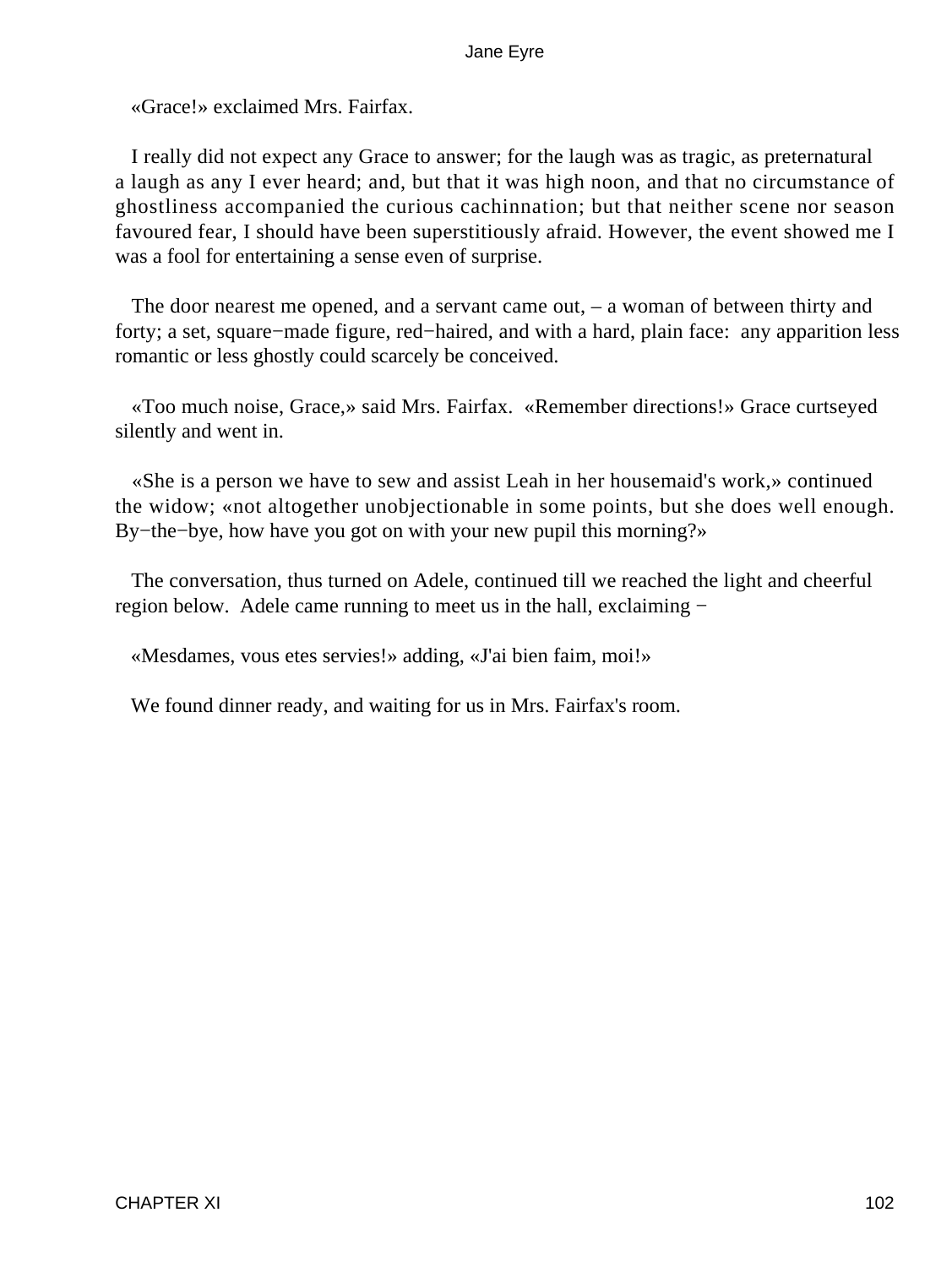### **[CHAPTER XII](#page-434-0)**

**The promise of a smooth career, which my first calm introduction to Thornfield Hall** seemed to pledge, was not belied on a longer acquaintance with the place and its inmates. Mrs. Fairfax turned out to be what she appeared, a placid−tempered, kind−natured woman, of competent education and average intelligence. My pupil was a lively child, who had been spoilt and indulged, and therefore was sometimes wayward; but as she was committed entirely to my care, and no injudicious interference from any quarter ever thwarted my plans for her improvement, she soon forgot her little freaks, and became obedient and teachable. She had no great talents, no marked traits of character, no peculiar development of feeling or taste which raised her one inch above the ordinary level of childhood; but neither had she any deficiency or vice which sunk her below it. She made reasonable progress, entertained for me a vivacious, though perhaps not very profound, affection; and by her simplicity, gay prattle, and efforts to please, inspired me, in return, with a degree of attachment sufficient to make us both content in each other's society.

 This, par parenthese, will be thought cool language by persons who entertain solemn doctrines about the angelic nature of children, and the duty of those charged with their education to conceive for them an idolatrous devotion: but I am not writing to flatter parental egotism, to echo cant, or prop up humbug; I am merely telling the truth. I felt a conscientious solicitude for Adele's welfare and progress, and a quiet liking for her little self: just as I cherished towards Mrs. Fairfax a thankfulness for her kindness, and a pleasure in her society proportionate to the tranquil regard she had for me, and the moderation of her mind and character.

 Anybody may blame me who likes, when I add further, that, now and then, when I took a walk by myself in the grounds; when I went down to the gates and looked through them along the road; or when, while Adele played with her nurse, and Mrs. Fairfax made jellies in the storeroom, I climbed the three staircases, raised the trap−door of the attic, and having reached the leads, looked out afar over sequestered field and hill, and along dim sky−line – that then I longed for a power of vision which might overpass that limit; which might reach the busy world, towns, regions full of life I had heard of but never seen – that then I desired more of practical experience than I possessed; more of intercourse with my kind, of acquaintance with variety of character, than was here within my reach. I valued what was good in Mrs. Fairfax, and what was good in Adele; but I believed in the existence of other and more vivid kinds of goodness, and what I believed in I wished to behold.

 Who blames me? Many, no doubt; and I shall be called discontented. I could not help it: the restlessness was in my nature; it agitated me to pain sometimes. Then my sole relief was to walk along the corridor of the third storey, backwards and forwards, safe in the silence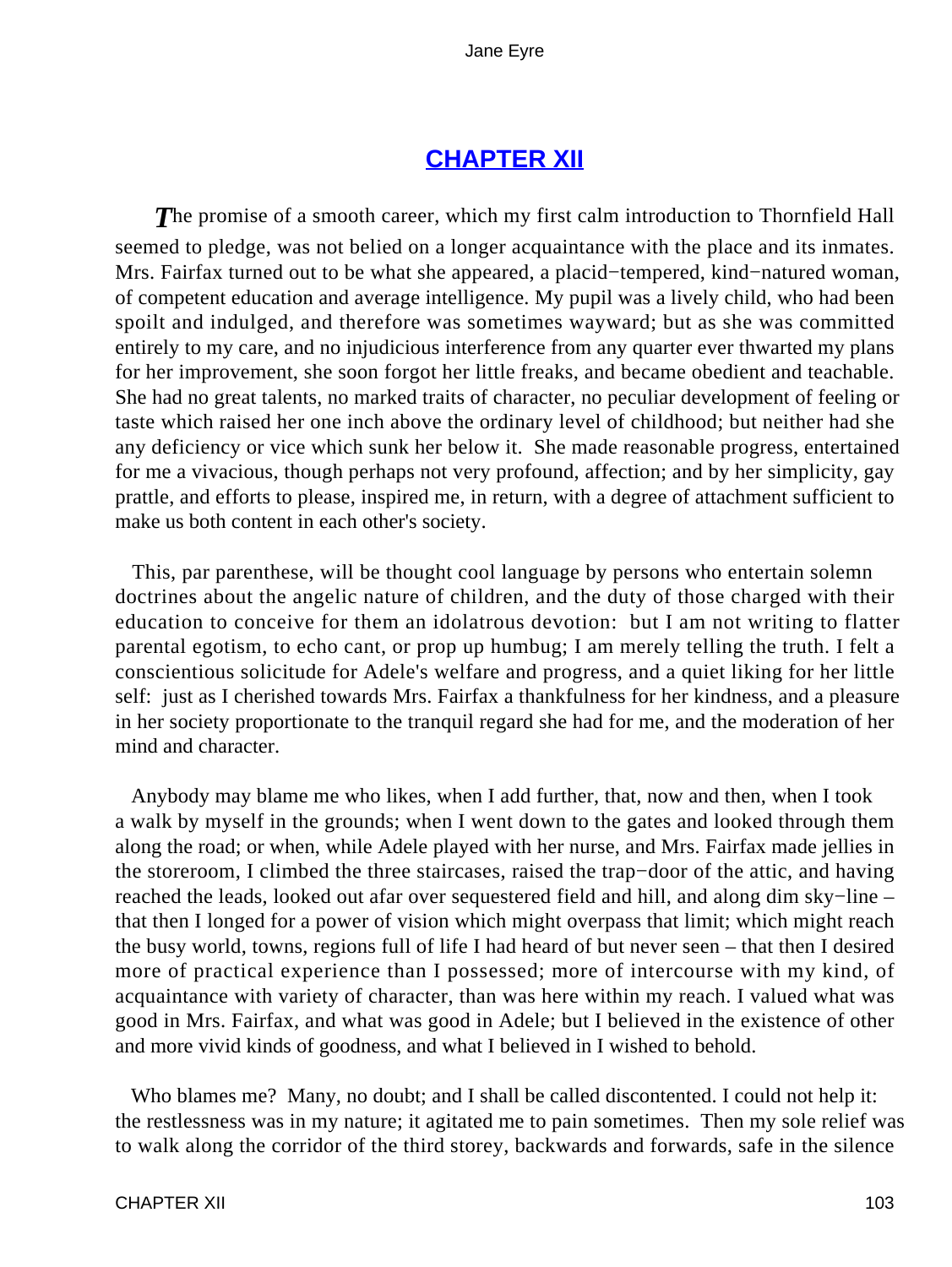and solitude of the spot, and allow my mind's eye to dwell on whatever bright visions rose before it – and, certainly, they were many and glowing; to let my heart be heaved by the exultant movement, which, while it swelled it in trouble, expanded it with life; and, best of all, to open my inward ear to a tale that was never ended – a tale my imagination created, and narrated continuously; quickened with all of incident, life, fire, feeling, that I desired and had not in my actual existence.

 It is in vain to say human beings ought to be satisfied with tranquillity: they must have action; and they will make it if they cannot find it. Millions are condemned to a stiller doom than mine, and millions are in silent revolt against their lot. Nobody knows how many rebellions besides political rebellions ferment in the masses of life which people earth. Women are supposed to be very calm generally: but women feel just as men feel; they need exercise for their faculties, and a field for their efforts, as much as their brothers do; they suffer from too rigid a restraint, too absolute a stagnation, precisely as men would suffer; and it is narrow−minded in their more privileged fellow−creatures to say that they ought to confine themselves to making puddings and knitting stockings, to playing on the piano and embroidering bags. It is thoughtless to condemn them, or laugh at them, if they seek to do more or learn more than custom has pronounced necessary for their sex.

 When thus alone, I not unfrequently heard Grace Poole's laugh: the same peal, the same low, slow ha! ha! which, when first heard, had thrilled me: I heard, too, her eccentric murmurs; stranger than her laugh. There were days when she was quite silent; but there were others when I could not account for the sounds she made. Sometimes I saw her: she would come out of her room with a basin, or a plate, or a tray in her hand, go down to the kitchen and shortly return, generally (oh, romantic reader, forgive me for telling the plain truth!) bearing a pot of porter. Her appearance always acted as a damper to the curiosity raised by her oral oddities: hard−featured and staid, she had no point to which interest could attach. I made some attempts to draw her into conversation, but she seemed a person of few words: a monosyllabic reply usually cut short every effort of that sort.

 The other members of the household, viz., John and his wife, Leah the housemaid, and Sophie the French nurse, were decent people; but in no respect remarkable; with Sophie I used to talk French, and sometimes I asked her questions about her native country; but she was not of a descriptive or narrative turn, and generally gave such vapid and confused answers as were calculated rather to check than encourage inquiry.

 October, November, December passed away. One afternoon in January, Mrs. Fairfax had begged a holiday for Adele, because she had a cold; and, as Adele seconded the request with an ardour that reminded me how precious occasional holidays had been to me in my own childhood, I accorded it, deeming that I did well in showing pliability on the point. It was a fine, calm day, though very cold; I was tired of sitting still in the library through a whole long morning: Mrs. Fairfax had just written a letter which was waiting to be posted, so I put on my bonnet and cloak and volunteered to carry it to Hay; the distance, two miles,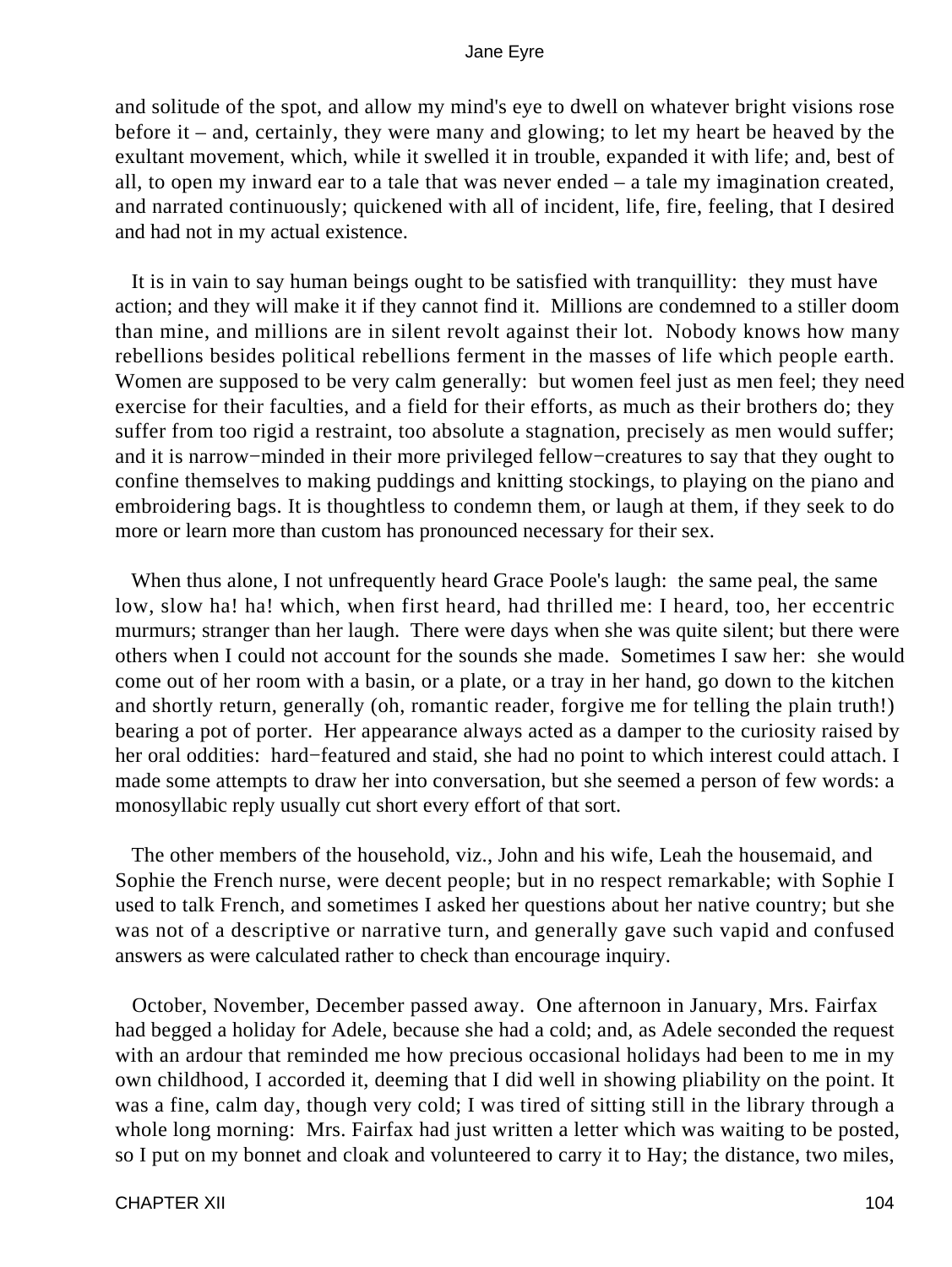would be a pleasant winter afternoon walk. Having seen Adele comfortably seated in her little chair by Mrs. Fairfax's parlour fireside, and given her her best wax doll (which I usually kept enveloped in silver paper in a drawer) to play with, and a story−book for change of amusement; and having replied to her «Revenez bientot, ma bonne amie, ma chere Mdlle. Jeannette,» with a kiss I set out.

 The ground was hard, the air was still, my road was lonely; I walked fast till I got warm, and then I walked slowly to enjoy and analyse the species of pleasure brooding for me in the hour and situation. It was three o'clock; the church bell tolled as I passed under the belfry: the charm of the hour lay in its approaching dimness, in the low−gliding and pale−beaming sun. I was a mile from Thornfield, in a lane noted for wild roses in summer, for nuts and blackberries in autumn, and even now possessing a few coral treasures in hips and haws, but whose best winter delight lay in its utter solitude and leafless repose. If a breath of air stirred, it made no sound here; for there was not a holly, not an evergreen to rustle, and the stripped hawthorn and hazel bushes were as still as the white, worn stones which causewayed the middle of the path. Far and wide, on each side, there were only fields, where no cattle now browsed; and the little brown birds, which stirred occasionally in the hedge, looked like single russet leaves that had forgotten to drop.

 This lane inclined up−hill all the way to Hay; having reached the middle, I sat down on a stile which led thence into a field. Gathering my mantle about me, and sheltering my hands in my muff, I did not feel the cold, though it froze keenly; as was attested by a sheet of ice covering the causeway, where a little brooklet, now congealed, had overflowed after a rapid thaw some days since. From my seat I could look down on Thornfield: the grey and battlemented hall was the principal object in the vale below me; its woods and dark rookery rose against the west. I lingered till the sun went down amongst the trees, and sank crimson and clear behind them. I then turned eastward.

 On the hill−top above me sat the rising moon; pale yet as a cloud, but brightening momentarily, she looked over Hay, which, half lost in trees, sent up a blue smoke from its few chimneys: it was yet a mile distant, but in the absolute hush I could hear plainly its thin murmurs of life. My ear, too, felt the flow of currents; in what dales and depths I could not tell: but there were many hills beyond Hay, and doubtless many becks threading their passes. That evening calm betrayed alike the tinkle of the nearest streams, the sough of the most remote.

 A rude noise broke on these fine ripplings and whisperings, at once so far away and so clear: a positive tramp, tramp, a metallic clatter, which effaced the soft wave−wanderings; as, in a picture, the solid mass of a crag, or the rough boles of a great oak, drawn in dark and strong on the foreground, efface the aerial distance of azure hill, sunny horizon, and blended clouds where tint melts into tint.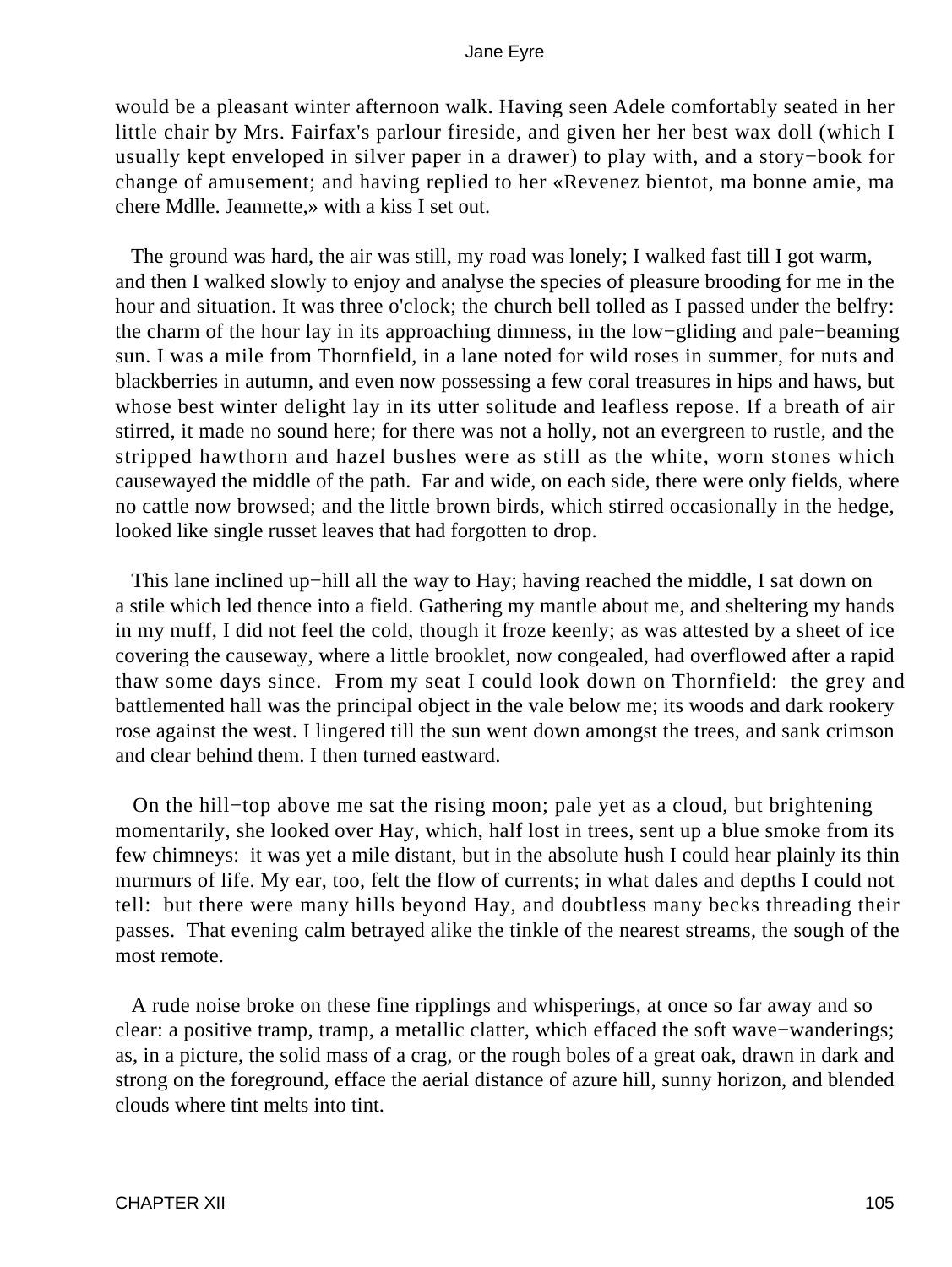The din was on the causeway: a horse was coming; the windings of the lane yet hid it, but it approached. I was just leaving the stile; yet, as the path was narrow, I sat still to let it go by. In those days I was young, and all sorts of fancies bright and dark tenanted my mind: the memories of nursery stories were there amongst other rubbish; and when they recurred, maturing youth added to them a vigour and vividness beyond what childhood could give. As this horse approached, and as I watched for it to appear through the dusk, I remembered certain of Bessie's tales, wherein figured a North−of−England spirit called a «Gytrash,» which, in the form of horse, mule, or large dog, haunted solitary ways, and sometimes came upon belated travellers, as this horse was now coming upon me.

 It was very near, but not yet in sight; when, in addition to the tramp, tramp, I heard a rush under the hedge, and close down by the hazel stems glided a great dog, whose black and white colour made him a distinct object against the trees. It was exactly one form of Bessie's Gytrash – a lion−like creature with long hair and a huge head: it passed me, however, quietly enough; not staying to look up, with strange pretercanine eyes, in my face, as I half expected it would. The horse followed, – a tall steed, and on its back a rider. The man, the human being, broke the spell at once. Nothing ever rode the Gytrash: it was always alone; and goblins, to my notions, though they might tenant the dumb carcasses of beasts, could scarce covet shelter in the commonplace human form. No Gytrash was this, – only a traveller taking the short cut to Millcote. He passed, and I went on; a few steps, and I turned: a sliding sound and an exclamation of «What the deuce is to do now?» and a clattering tumble, arrested my attention. Man and horse were down; they had slipped on the sheet of ice which glazed the causeway. The dog came bounding back, and seeing his master in a predicament, and hearing the horse groan, barked till the evening hills echoed the sound, which was deep in proportion to his magnitude. He snuffed round the prostrate group, and then he ran up to me; it was all he could do, – there was no other help at hand to summon. I obeyed him, and walked down to the traveller, by this time struggling himself free of his steed. His efforts were so vigorous, I thought he could not be much hurt; but I asked him the question –

«Are you injured, sir?»

 I think he was swearing, but am not certain; however, he was pronouncing some formula which prevented him from replying to me directly.

«Can I do anything?» I asked again.

 «You must just stand on one side,» he answered as he rose, first to his knees, and then to his feet. I did; whereupon began a heaving, stamping, clattering process, accompanied by a barking and baying which removed me effectually some yards' distance; but I would not be driven quite away till I saw the event. This was finally fortunate; the horse was re−established, and the dog was silenced with a «Down, Pilot!» The traveller now, stooping, felt his foot and leg, as if trying whether they were sound; apparently something ailed them,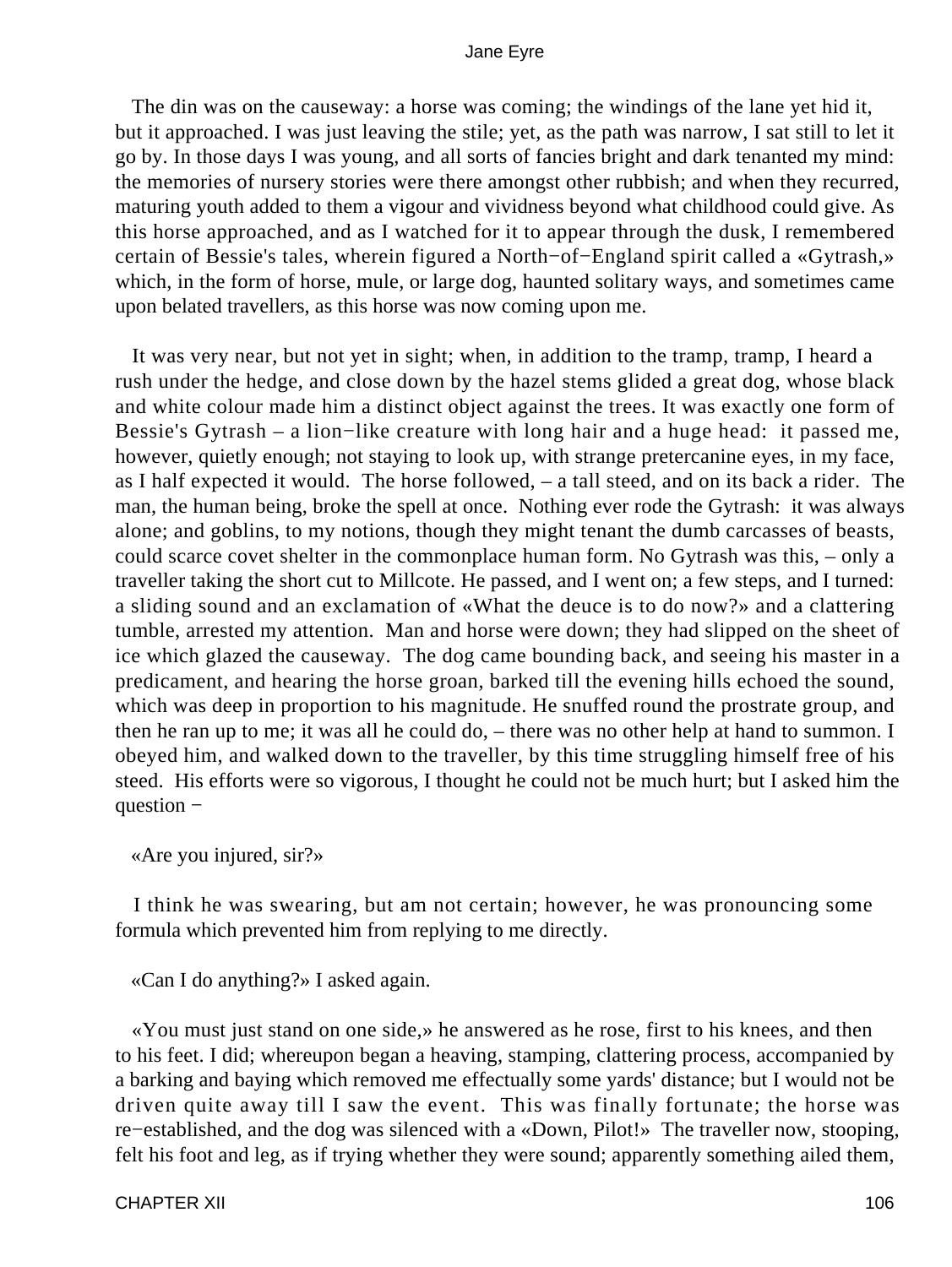for he halted to the stile whence I had just risen, and sat down.

 I was in the mood for being useful, or at least officious, I think, for I now drew near him again.

 «If you are hurt, and want help, sir, I can fetch some one either from Thornfield Hall or from Hay.»

 «Thank you: I shall do: I have no broken bones, – only a sprain;» and again he stood up and tried his foot, but the result extorted an involuntary «Ugh!»

 Something of daylight still lingered, and the moon was waxing bright: I could see him plainly. His figure was enveloped in a riding cloak, fur collared and steel clasped; its details were not apparent, but I traced the general points of middle height and considerable breadth of chest. He had a dark face, with stern features and a heavy brow; his eyes and gathered eyebrows looked ireful and thwarted just now; he was past youth, but had not reached middle−age; perhaps he might be thirty−five. I felt no fear of him, and but little shyness. Had he been a handsome, heroic−looking young gentleman, I should not have dared to stand thus questioning him against his will, and offering my services unasked. I had hardly ever seen a handsome youth; never in my life spoken to one. I had a theoretical reverence and homage for beauty, elegance, gallantry, fascination; but had I met those qualities incarnate in masculine shape, I should have known instinctively that they neither had nor could have sympathy with anything in me, and should have shunned them as one would fire, lightning, or anything else that is bright but antipathetic.

 If even this stranger had smiled and been good−humoured to me when I addressed him; if he had put off my offer of assistance gaily and with thanks, I should have gone on my way and not felt any vocation to renew inquiries: but the frown, the roughness of the traveller, set me at my ease: I retained my station when he waved to me to go, and announced −

 «I cannot think of leaving you, sir, at so late an hour, in this solitary lane, till I see you are fit to mount your horse.»

He looked at me when I said this; he had hardly turned his eyes in my direction before.

 «I should think you ought to be at home yourself,» said he, «if you have a home in this neighbourhood: where do you come from?»

 «From just below; and I am not at all afraid of being out late when it is moonlight: I will run over to Hay for you with pleasure, if you wish it: indeed, I am going there to post a letter.»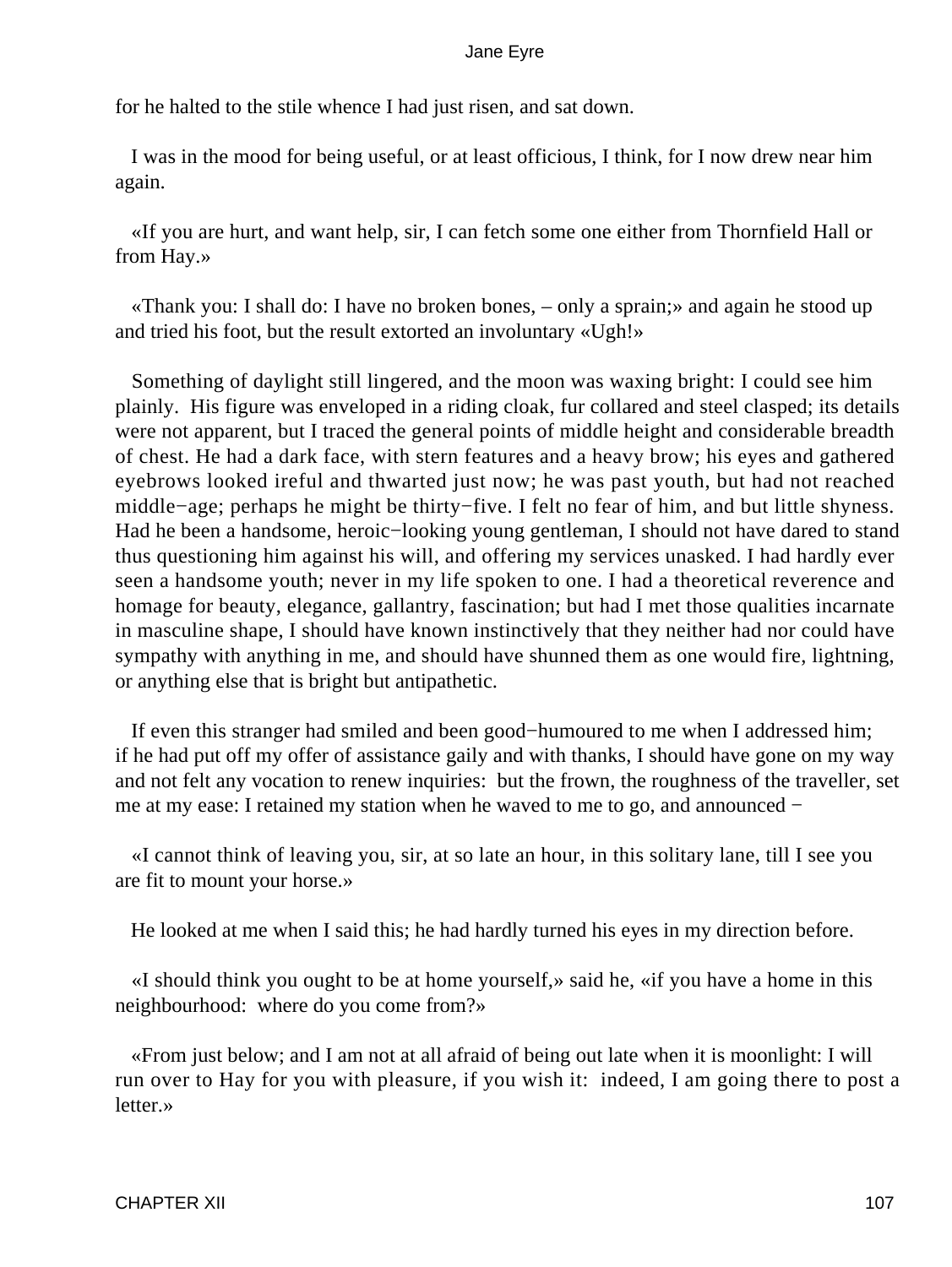«You live just below – do you mean at that house with the battlements?» pointing to Thornfield Hall, on which the moon cast a hoary gleam, bringing it out distinct and pale from the woods that, by contrast with the western sky, now seemed one mass of shadow.

«Yes, sir.»

«Whose house is it?»

«Mr. Rochester's.»

«Do you know Mr. Rochester?»

«No, I have never seen him.»

«He is not resident, then?»

«No.»

«Can you tell me where he is?»

«I cannot.»

«You are not a servant at the hall, of course. You are  $-$  » He stopped, ran his eye over my dress, which, as usual, was quite simple: a black merino cloak, a black beaver bonnet; neither of them half fine enough for a lady's−maid. He seemed puzzled to decide what I was; I helped him.

«I am the governess.»

 «Ah, the governess!» he repeated; «deuce take me, if I had not forgotten! The governess!» and again my raiment underwent scrutiny. In two minutes he rose from the stile: his face expressed pain when he tried to move.

 «I cannot commission you to fetch help,» he said; «but you may help me a little yourself, if you will be so kind.»

«Yes, sir.»

«You have not an umbrella that I can use as a stick?»

«No.»

«Try to get hold of my horse's bridle and lead him to me: you are not afraid?»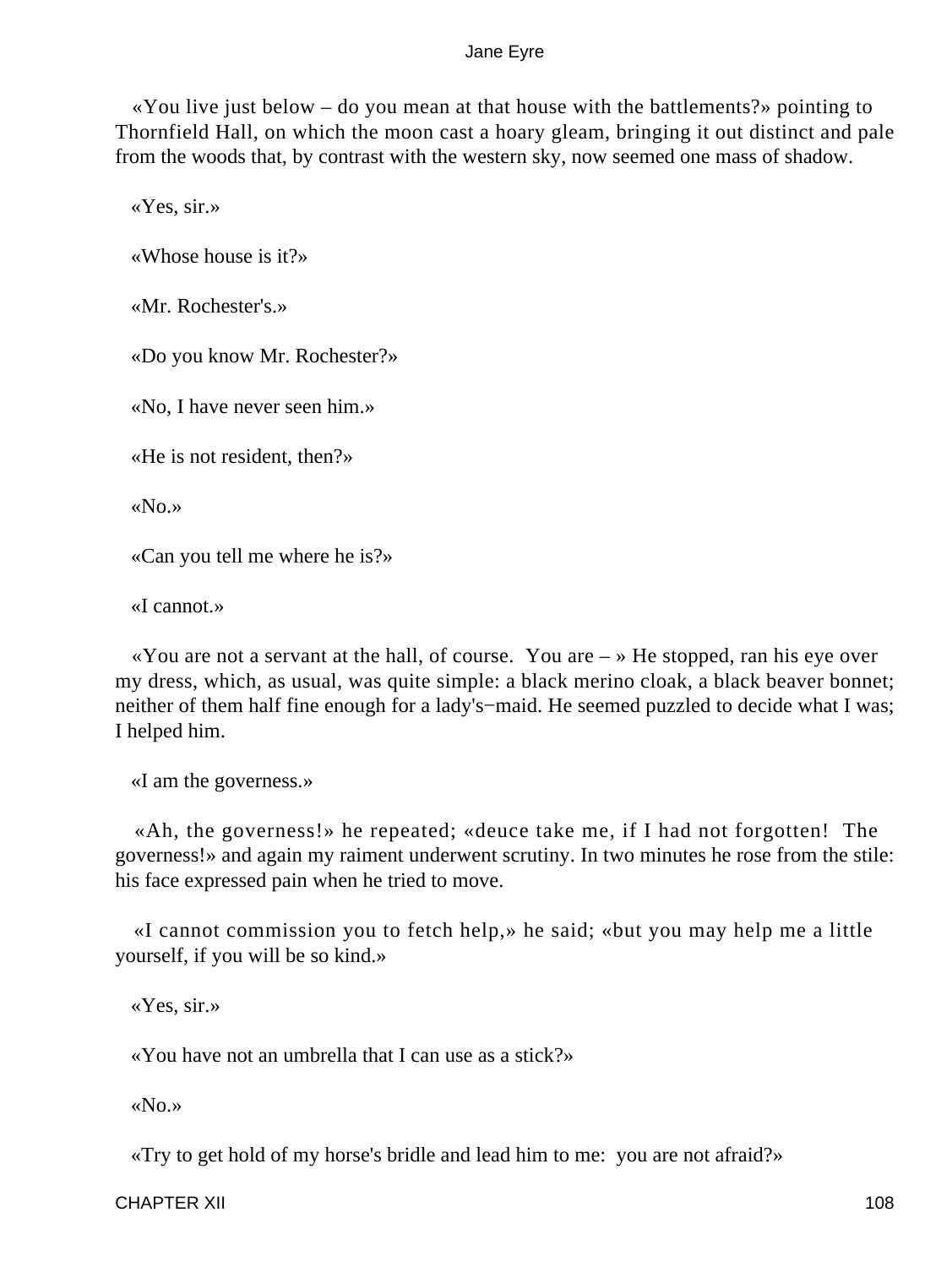I should have been afraid to touch a horse when alone, but when told to do it, I was disposed to obey. I put down my muff on the stile, and went up to the tall steed; I endeavoured to catch the bridle, but it was a spirited thing, and would not let me come near its head; I made effort on effort, though in vain: meantime, I was mortally afraid of its trampling fore−feet. The traveller waited and watched for some time, and at last he laughed.

 «I see,» he said, «the mountain will never be brought to Mahomet, so all you can do is to aid Mahomet to go to the mountain; I must beg of you to come here.»

 I came. «Excuse me,» he continued: «necessity compels me to make you useful.» He laid a heavy hand on my shoulder, and leaning on me with some stress, limped to his horse. Having once caught the bridle, he mastered it directly and sprang to his saddle; grimacing grimly as he made the effort, for it wrenched his sprain.

 «Now,» said he, releasing his under lip from a hard bite, «just hand me my whip; it lies there under the hedge.»

I sought it and found it.

«Thank you; now make haste with the letter to Hay, and return as fast as you can.»

 A touch of a spurred heel made his horse first start and rear, and then bound away; the dog rushed in his traces; all three vanished,

«Like heath that, in the wilderness, The wild wind whirls away.»

 I took up my muff and walked on. The incident had occurred and was gone for me: it WAS an incident of no moment, no romance, no interest in a sense; yet it marked with change one single hour of a monotonous life. My help had been needed and claimed; I had given it: I was pleased to have done something; trivial, transitory though the deed was, it was yet an active thing, and I was weary of an existence all passive. The new face, too, was like a new picture introduced to the gallery of memory; and it was dissimilar to all the others hanging there: firstly, because it was masculine; and, secondly, because it was dark, strong, and stern. I had it still before me when I entered Hay, and slipped the letter into the post− office; I saw it as I walked fast down−hill all the way home. When I came to the stile, I stopped a minute, looked round and listened, with an idea that a horse's hoofs might ring on the causeway again, and that a rider in a cloak, and a Gytrash−like Newfoundland dog, might be again apparent: I saw only the hedge and a pollard willow before me, rising up still and straight to meet the moonbeams; I heard only the faintest waft of wind roaming fitful among the trees round Thornfield, a mile distant; and when I glanced down in the direction of the murmur, my eye, traversing the hall−front, caught a light kindling in a window: it reminded me that I was late, and I hurried on.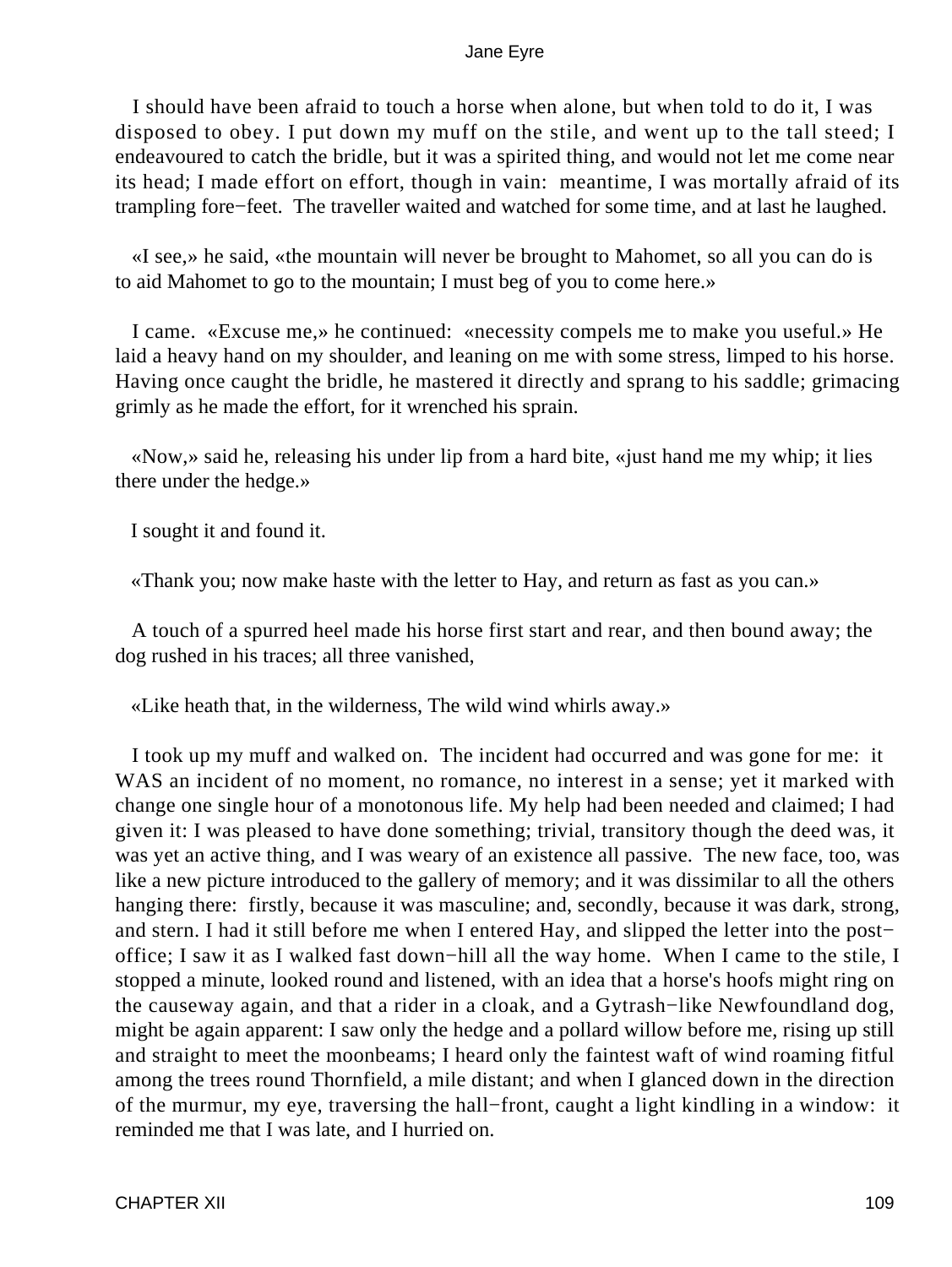I did not like re−entering Thornfield. To pass its threshold was to return to stagnation; to cross the silent hall, to ascend the darksome staircase, to seek my own lonely little room, and then to meet tranquil Mrs. Fairfax, and spend the long winter evening with her, and her only, was to quell wholly the faint excitement wakened by my walk, – to slip again over my faculties the viewless fetters of an uniform and too still existence; of an existence whose very privileges of security and ease I was becoming incapable of appreciating. What good it would have done me at that time to have been tossed in the storms of an uncertain struggling life, and to have been taught by rough and bitter experience to long for the calm amidst which I now repined! Yes, just as much good as it would do a man tired of sitting still in a «too easy chair» to take a long walk: and just as natural was the wish to stir, under my circumstances, as it would be under his.

 I lingered at the gates; I lingered on the lawn; I paced backwards and forwards on the pavement; the shutters of the glass door were closed; I could not see into the interior; and both my eyes and spirit seemed drawn from the gloomy house – from the grey−hollow filled with rayless cells, as it appeared to me – to that sky expanded before me, – a blue sea absolved from taint of cloud; the moon ascending it in solemn march; her orb seeming to look up as she left the hill−tops, from behind which she had come, far and farther below her, and aspired to the zenith, midnight dark in its fathomless depth and measureless distance; and for those trembling stars that followed her course; they made my heart tremble, my veins glow when I viewed them. Little things recall us to earth; the clock struck in the hall; that sufficed; I turned from moon and stars, opened a side−door, and went in.

 The hall was not dark, nor yet was it lit, only by the high−hung bronze lamp; a warm glow suffused both it and the lower steps of the oak staircase. This ruddy shine issued from the great dining−room, whose two−leaved door stood open, and showed a genial fire in the grate, glancing on marble hearth and brass fire−irons, and revealing purple draperies and polished furniture, in the most pleasant radiance. It revealed, too, a group near the mantelpiece: I had scarcely caught it, and scarcely become aware of a cheerful mingling of voices, amongst which I seemed to distinguish the tones of Adele, when the door closed.

 I hastened to Mrs. Fairfax's room; there was a fire there too, but no candle, and no Mrs. Fairfax. Instead, all alone, sitting upright on the rug, and gazing with gravity at the blaze, I beheld a great black and white long−haired dog, just like the Gytrash of the lane. It was so like it that I went forward and said – «Pilot» and the thing got up and came to me and snuffed me. I caressed him, and he wagged his great tail; but he looked an eerie creature to be alone with, and I could not tell whence he had come. I rang the bell, for I wanted a candle; and I wanted, too, to get an account of this visitant. Leah entered.

«What dog is this?»

«He came with master.»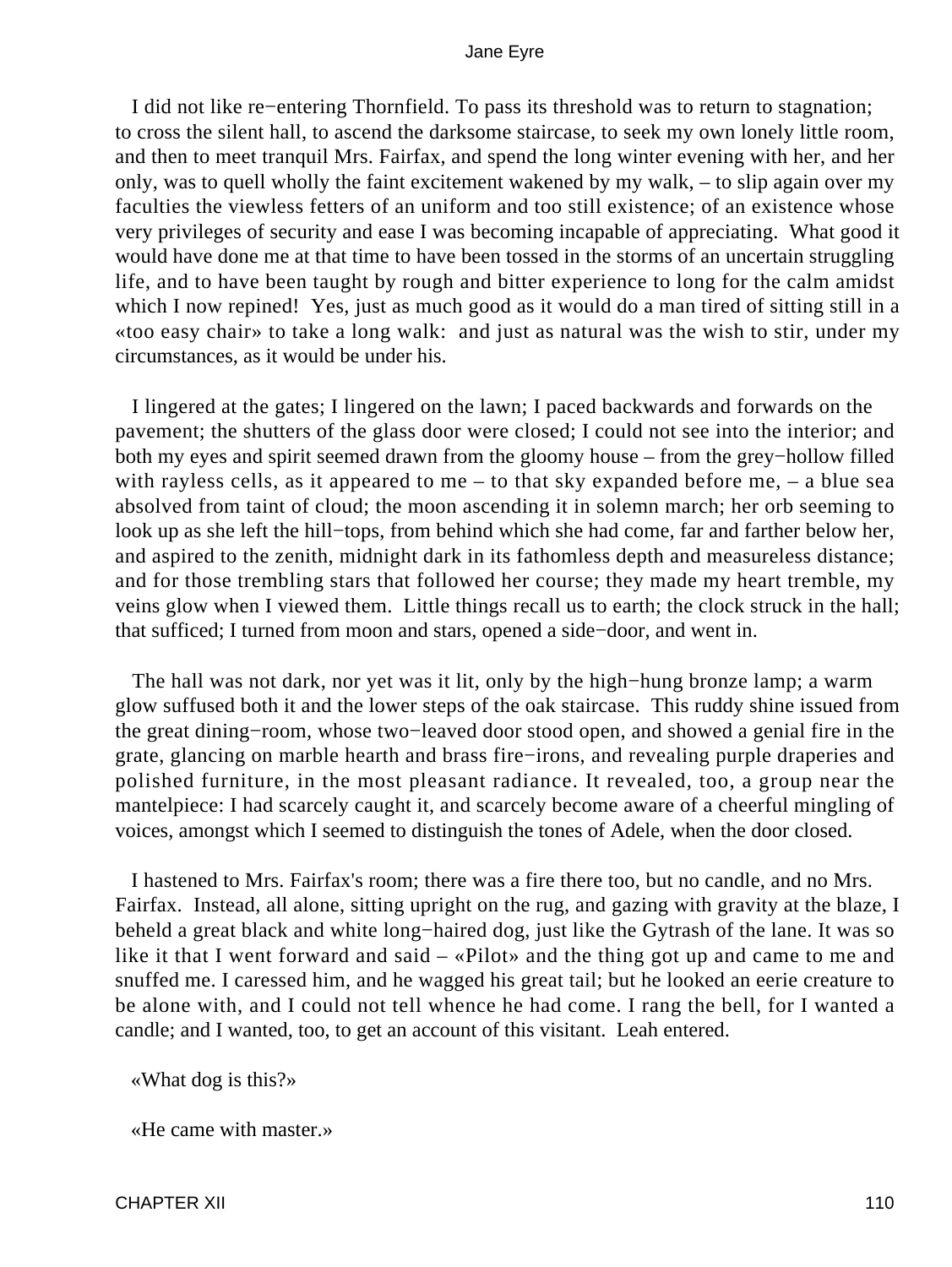«With whom?»

«With master – Mr. Rochester – he is just arrived.»

«Indeed! and is Mrs. Fairfax with him?»

 «Yes, and Miss Adele; they are in the dining−room, and John is gone for a surgeon; for master has had an accident; his horse fell and his ankle is sprained.»

«Did the horse fall in Hay Lane?»

«Yes, coming down−hill; it slipped on some ice.»

«Ah! Bring me a candle will you Leah?»

 Leah brought it; she entered, followed by Mrs. Fairfax, who repeated the news; adding that Mr. Carter the surgeon was come, and was now with Mr. Rochester: then she hurried out to give orders about tea, and I went upstairs to take off my things.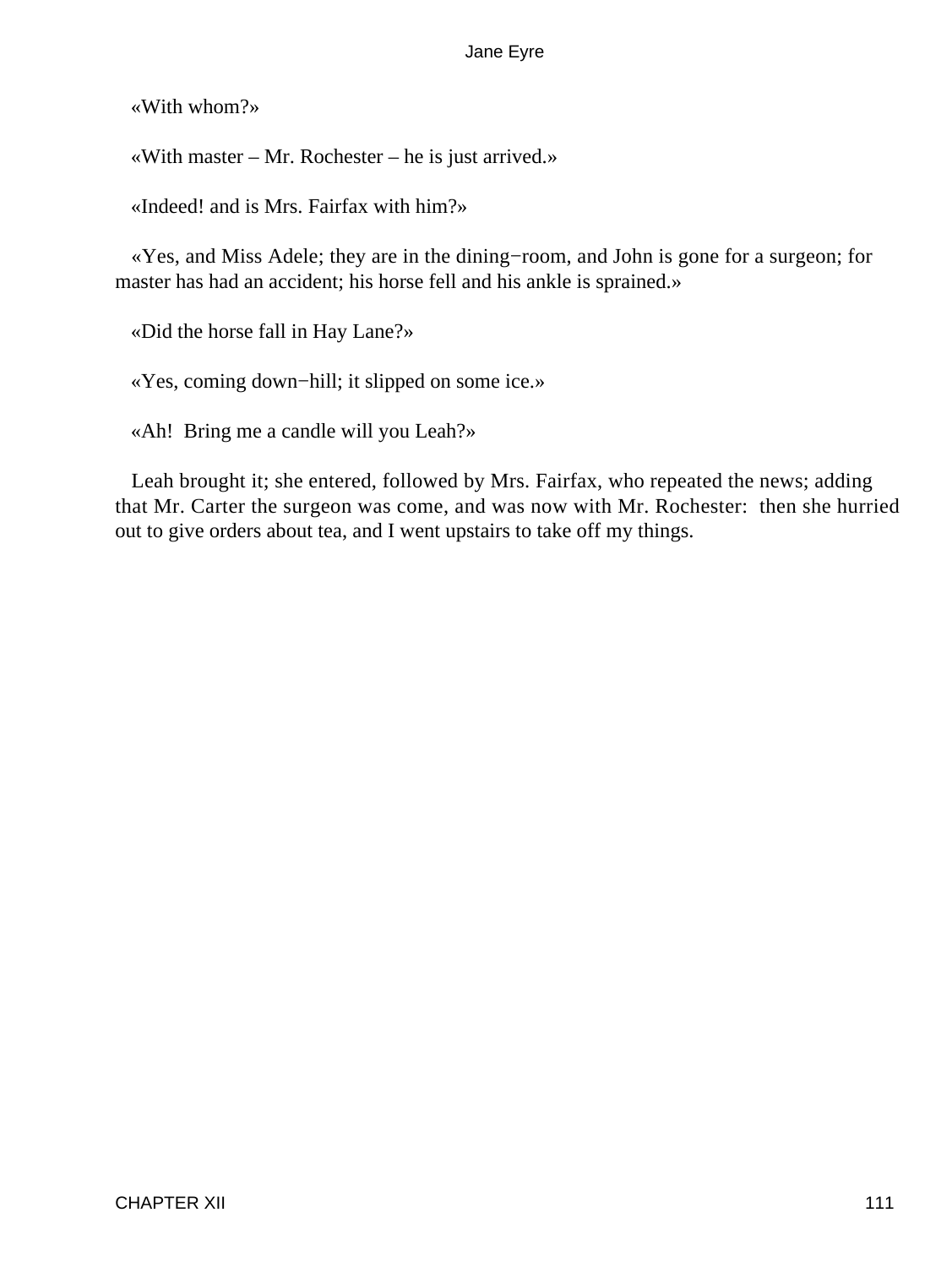# **[CHAPTER XIII](#page-434-0)**

*M*<sub>r</sub>. Rochester, it seems, by the surgeon's orders, went to bed early that night; nor did he rise soon next morning. When he did come down, it was to attend to business: his agent and some of his tenants were arrived, and waiting to speak with him.

 Adele and I had now to vacate the library: it would be in daily requisition as a reception−room for callers. A fire was lit in an apartment upstairs, and there I carried our books, and arranged it for the future schoolroom. I discerned in the course of the morning that Thornfield Hall was a changed place: no longer silent as a church, it echoed every hour or two to a knock at the door, or a clang of the bell; steps, too, often traversed the hall, and new voices spoke in different keys below; a rill from the outer world was flowing through it; it had a master: for my part, I liked it better.

 Adele was not easy to teach that day; she could not apply: she kept running to the door and looking over the banisters to see if she could get a glimpse of Mr. Rochester; then she coined pretexts to go downstairs, in order, as I shrewdly suspected, to visit the library, where I knew she was not wanted; then, when I got a little angry, and made her sit still, she continued to talk incessantly of her «ami, Monsieur Edouard Fairfax DE Rochester,» as she dubbed him (I had not before heard his prenomens), and to conjecture what presents he had brought her: for it appears he had intimated the night before, that when his luggage came from Millcote, there would be found amongst it a little box in whose contents she had an interest.

 «Et cela doit signifier,» said she, «qu'il y aura le dedans un cadeau pour moi, et peut−etre pour vous aussi, mademoiselle. Monsieur a parle de vous: il m'a demande le nom de ma gouvernante, et si elle n'etait pas une petite personne, assez mince et un peu pale. J'ai dit qu'oui: car c'est vrai, n'est−ce pas, mademoiselle?»

 I and my pupil dined as usual in Mrs. Fairfax's parlour; the afternoon was wild and snowy, and we passed it in the schoolroom. At dark I allowed Adele to put away books and work, and to run downstairs; for, from the comparative silence below, and from the cessation of appeals to the door−bell, I conjectured that Mr. Rochester was now at liberty. Left alone, I walked to the window; but nothing was to be seen thence: twilight and snowflakes together thickened the air, and hid the very shrubs on the lawn. I let down the curtain and went back to the fireside.

In the clear embers I was tracing a view, not unlike a picture I remembered to have seen of the castle of Heidelberg, on the Rhine, when Mrs. Fairfax came in, breaking up by her entrance the fiery mosaic I had been piercing together, and scattering too some heavy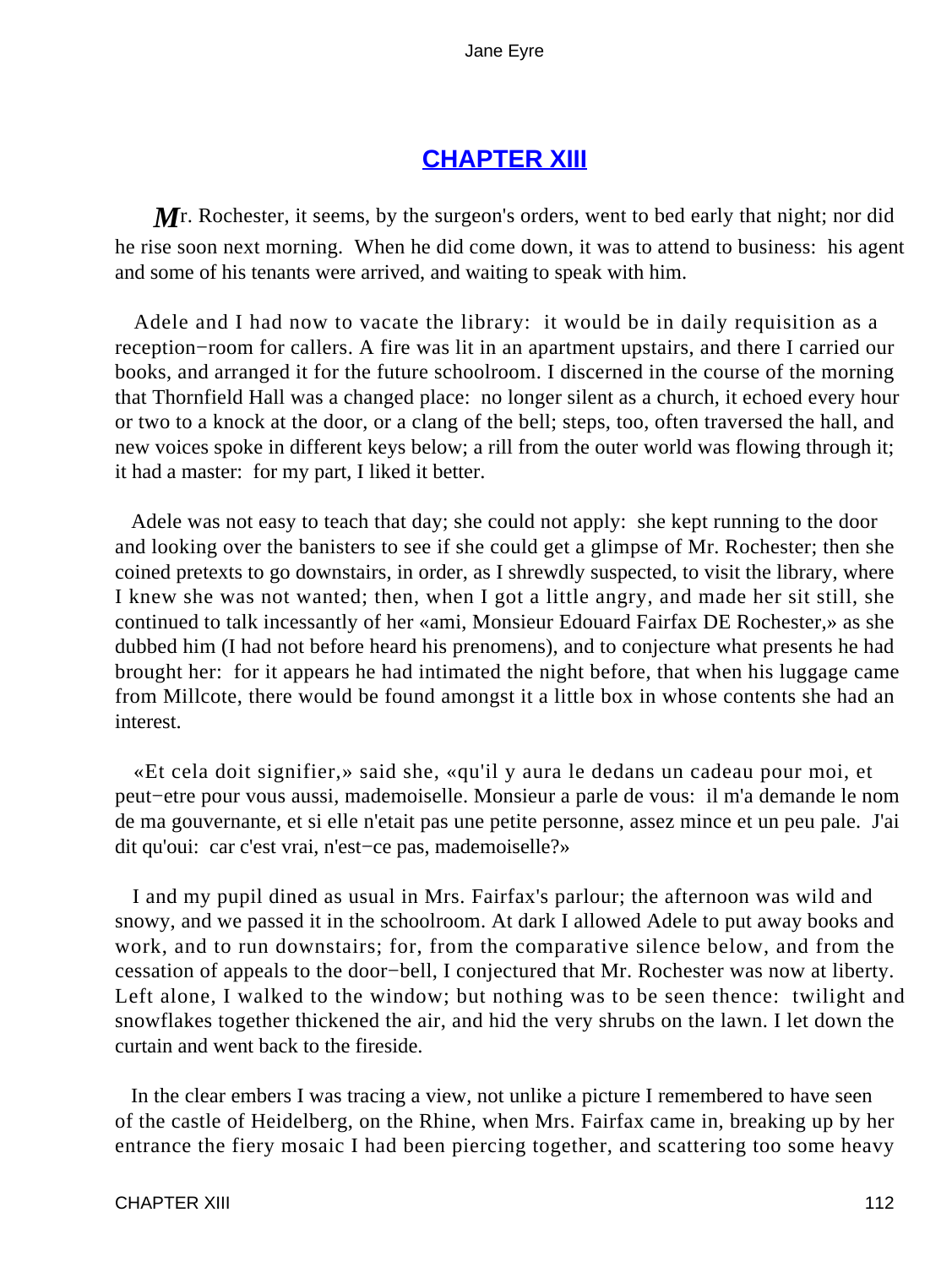unwelcome thoughts that were beginning to throng on my solitude.

 «Mr. Rochester would be glad if you and your pupil would take tea with him in the drawing−room this evening,» said she: «he has been so much engaged all day that he could not ask to see you before.»

«When is his tea−time?» I inquired.

 «Oh, at six o'clock: he keeps early hours in the country. You had better change your frock now; I will go with you and fasten it. Here is a candle.»

«Is it necessary to change my frock?»

«Yes, you had better: I always dress for the evening when Mr. Rochester is here.»

 This additional ceremony seemed somewhat stately; however, I repaired to my room, and, with Mrs. Fairfax's aid, replaced my black stuff dress by one of black silk; the best and the only additional one I had, except one of light grey, which, in my Lowood notions of the toilette, I thought too fine to be worn, except on first−rate occasions.

 «You want a brooch,» said Mrs. Fairfax. I had a single little pearl ornament which Miss Temple gave me as a parting keepsake: I put it on, and then we went downstairs. Unused as I was to strangers, it was rather a trial to appear thus formally summoned in Mr. Rochester's presence. I let Mrs. Fairfax precede me into the dining−room, and kept in her shade as we crossed that apartment; and, passing the arch, whose curtain was now dropped, entered the elegant recess beyond.

 Two wax candles stood lighted on the table, and two on the mantelpiece; basking in the light and heat of a superb fire, lay Pilot – Adele knelt near him. Half reclined on a couch appeared Mr. Rochester, his foot supported by the cushion; he was looking at Adele and the dog: the fire shone full on his face. I knew my traveller with his broad and jetty eyebrows; his square forehead, made squarer by the horizontal sweep of his black hair. I recognised his decisive nose, more remarkable for character than beauty; his full nostrils, denoting, I thought, choler; his grim mouth, chin, and jaw – yes, all three were very grim, and no mistake. His shape, now divested of cloak, I perceived harmonised in squareness with his physiognomy: I suppose it was a good figure in the athletic sense of the term – broad chested and thin flanked, though neither tall nor graceful.

 Mr. Rochester must have been aware of the entrance of Mrs. Fairfax and myself; but it appeared he was not in the mood to notice us, for he never lifted his head as we approached.

 «Here is Miss Eyre, sir,» said Mrs. Fairfax, in her quiet way. He bowed, still not taking his eyes from the group of the dog and child.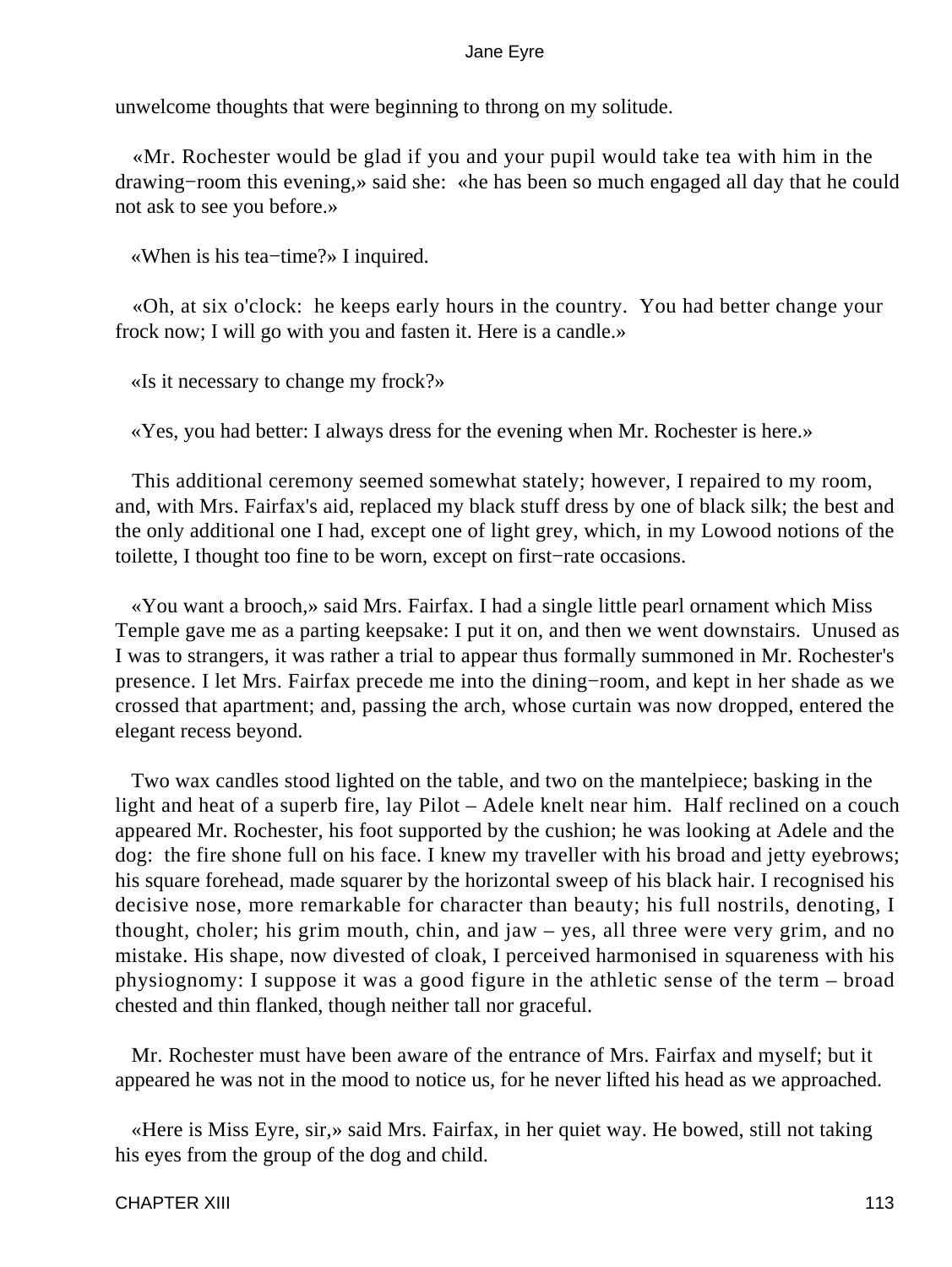«Let Miss Eyre be seated,» said he: and there was something in the forced stiff bow, in the impatient yet formal tone, which seemed further to express, «What the deuce is it to me whether Miss Eyre be there or not? At this moment I am not disposed to accost her.»

 I sat down quite disembarrassed. A reception of finished politeness would probably have confused me: I could not have returned or repaid it by answering grace and elegance on my part; but harsh caprice laid me under no obligation; on the contrary, a decent quiescence, under the freak of manner, gave me the advantage. Besides, the eccentricity of the proceeding was piquant: I felt interested to see how he would go on.

 He went on as a statue would, that is, he neither spoke nor moved. Mrs. Fairfax seemed to think it necessary that some one should be amiable, and she began to talk. Kindly, as usual – and, as usual, rather trite – she condoled with him on the pressure of business he had had all day; on the annoyance it must have been to him with that painful sprain: then she commended his patience and perseverance in going through with it.

 «Madam, I should like some tea,» was the sole rejoinder she got. She hastened to ring the bell; and when the tray came, she proceeded to arrange the cups, spoons, with assiduous celerity. I and Adele went to the table; but the master did not leave his couch.

 «Will you hand Mr. Rochester's cup?» said Mrs. Fairfax to me; «Adele might perhaps spill it.»

 I did as requested. As he took the cup from my hand, Adele, thinking the moment propitious for making a request in my favour, cried out −

 «N'est−ce pas, monsieur, qu'il y a un cadeau pour Mademoiselle Eyre dans votre petit coffre?»

 «Who talks of cadeaux?» said he gruffly. «Did you expect a present, Miss Eyre? Are you fond of presents?» and he searched my face with eyes that I saw were dark, irate, and piercing.

 «I hardly know, sir; I have little experience of them: they are generally thought pleasant things.»

«Generally thought? But what do YOU think?»

 «I should be obliged to take time, sir, before I could give you an answer worthy of your acceptance: a present has many faces to it, has it not? and one should consider all, before pronouncing an opinion as to its nature.»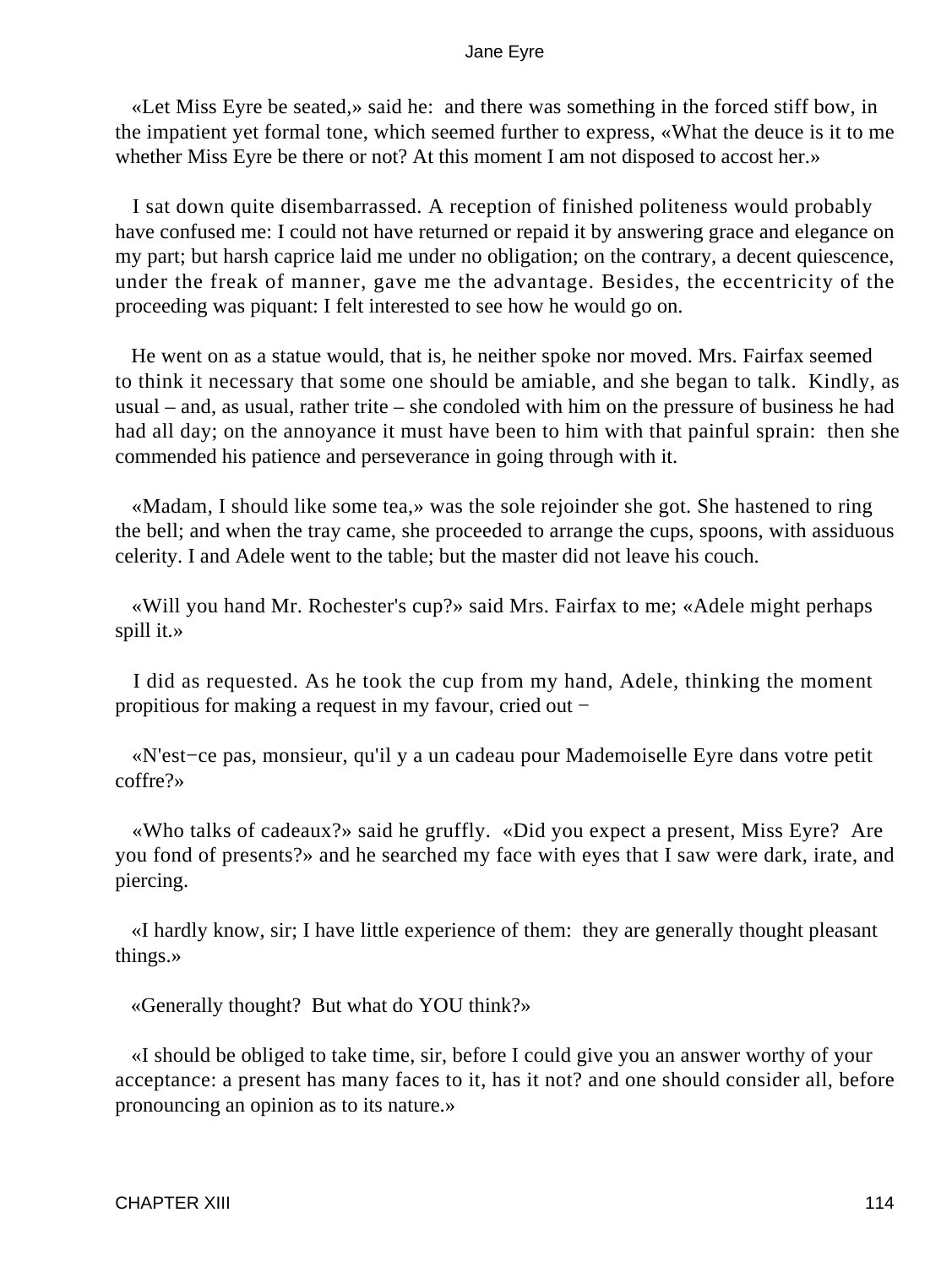«Miss Eyre, you are not so unsophisticated as Adele: she demands a 'cadeau,' clamorously, the moment she sees me: you beat about the bush.»

 «Because I have less confidence in my deserts than Adele has: she can prefer the claim of old acquaintance, and the right too of custom; for she says you have always been in the habit of giving her playthings; but if I had to make out a case I should be puzzled, since I am a stranger, and have done nothing to entitle me to an acknowledgment.»

 «Oh, don't fall back on over−modesty! I have examined Adele, and find you have taken great pains with her: she is not bright, she has no talents; yet in a short time she has made much improvement.»

 «Sir, you have now given me my 'cadeau;' I am obliged to you: it is the meed teachers most covet – praise of their pupils' progress.»

«Humph!» said Mr. Rochester, and he took his tea in silence.

 «Come to the fire,» said the master, when the tray was taken away, and Mrs. Fairfax had settled into a corner with her knitting; while Adele was leading me by the hand round the room, showing me the beautiful books and ornaments on the consoles and chiffonnieres. We obeyed, as in duty bound; Adele wanted to take a seat on my knee, but she was ordered to amuse herself with Pilot.

«You have been resident in my house three months?»

«Yes, sir.»

«And you came from  $-$  ?»

«From Lowood school, in −shire.»

«Ah! a charitable concern. How long were you there?»

«Eight years.»

 «Eight years! you must be tenacious of life. I thought half the time in such a place would have done up any constitution! No wonder you have rather the look of another world. I marvelled where you had got that sort of face. When you came on me in Hay Lane last night, I thought unaccountably of fairy tales, and had half a mind to demand whether you had bewitched my horse: I am not sure yet. Who are your parents?»

«I have none.»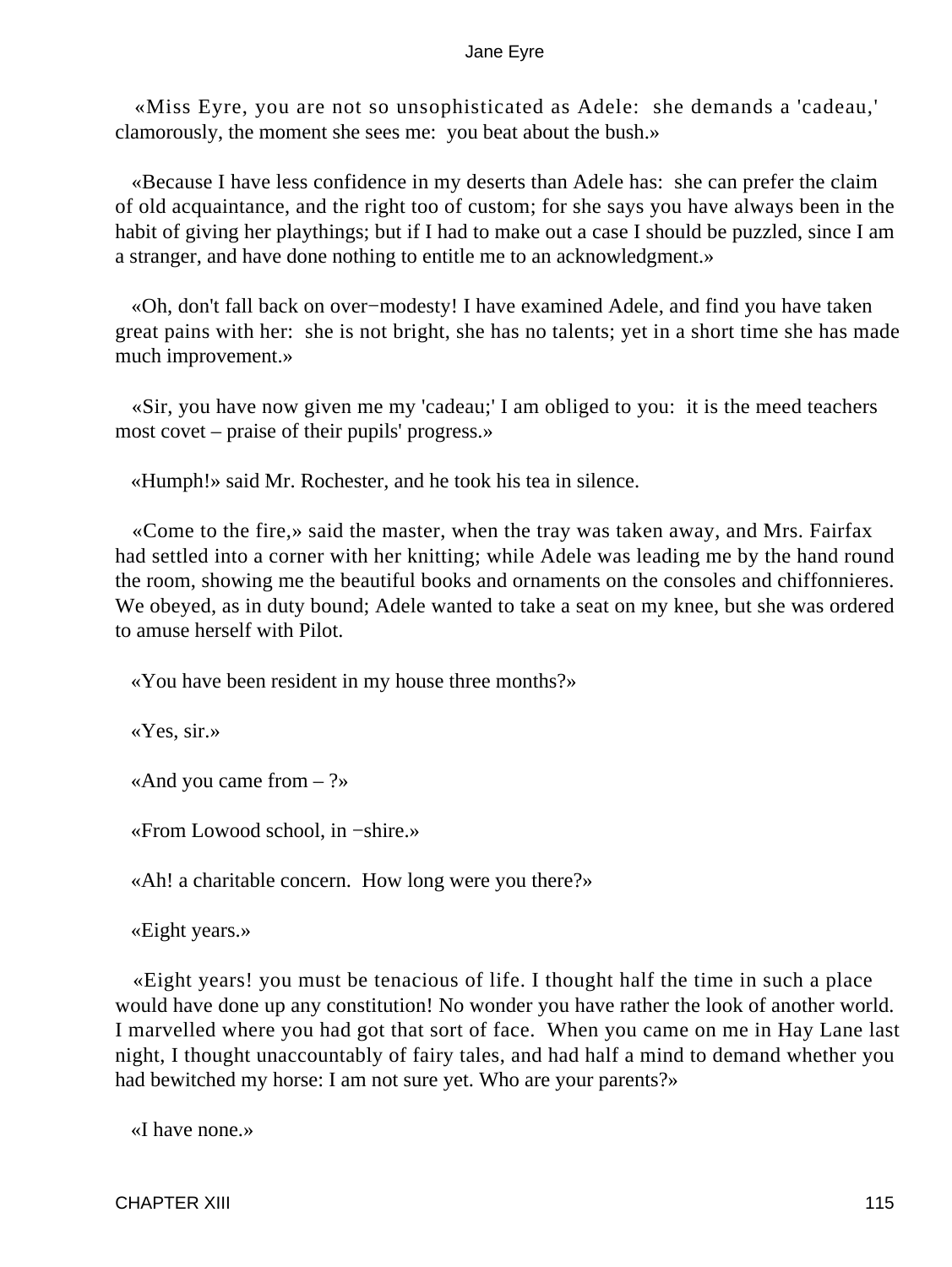«Nor ever had, I suppose: do you remember them?»

«No.»

«I thought not. And so you were waiting for your people when you sat on that stile?»

«For whom, sir?»

 «For the men in green: it was a proper moonlight evening for them. Did I break through one of your rings, that you spread that damned ice on the causeway?»

 I shook my head. «The men in green all forsook England a hundred years ago,» said I, speaking as seriously as he had done. «And not even in Hay Lane, or the fields about it, could you find a trace of them. I don't think either summer or harvest, or winter moon, will ever shine on their revels more.»

 Mrs. Fairfax had dropped her knitting, and, with raised eyebrows, seemed wondering what sort of talk this was.

 «Well,» resumed Mr. Rochester, «if you disown parents, you must have some sort of kinsfolk: uncles and aunts?»

«No; none that I ever saw.»

«And your home?»

«I have none.»

«Where do your brothers and sisters live?»

«I have no brothers or sisters.»

«Who recommended you to come here?»

«I advertised, and Mrs. Fairfax answered my advertisement.»

 «Yes,» said the good lady, who now knew what ground we were upon, «and I am daily thankful for the choice Providence led me to make. Miss Eyre has been an invaluable companion to me, and a kind and careful teacher to Adele.»

 «Don't trouble yourself to give her a character,» returned Mr. Rochester: «eulogiums will not bias me; I shall judge for myself. She began by felling my horse.»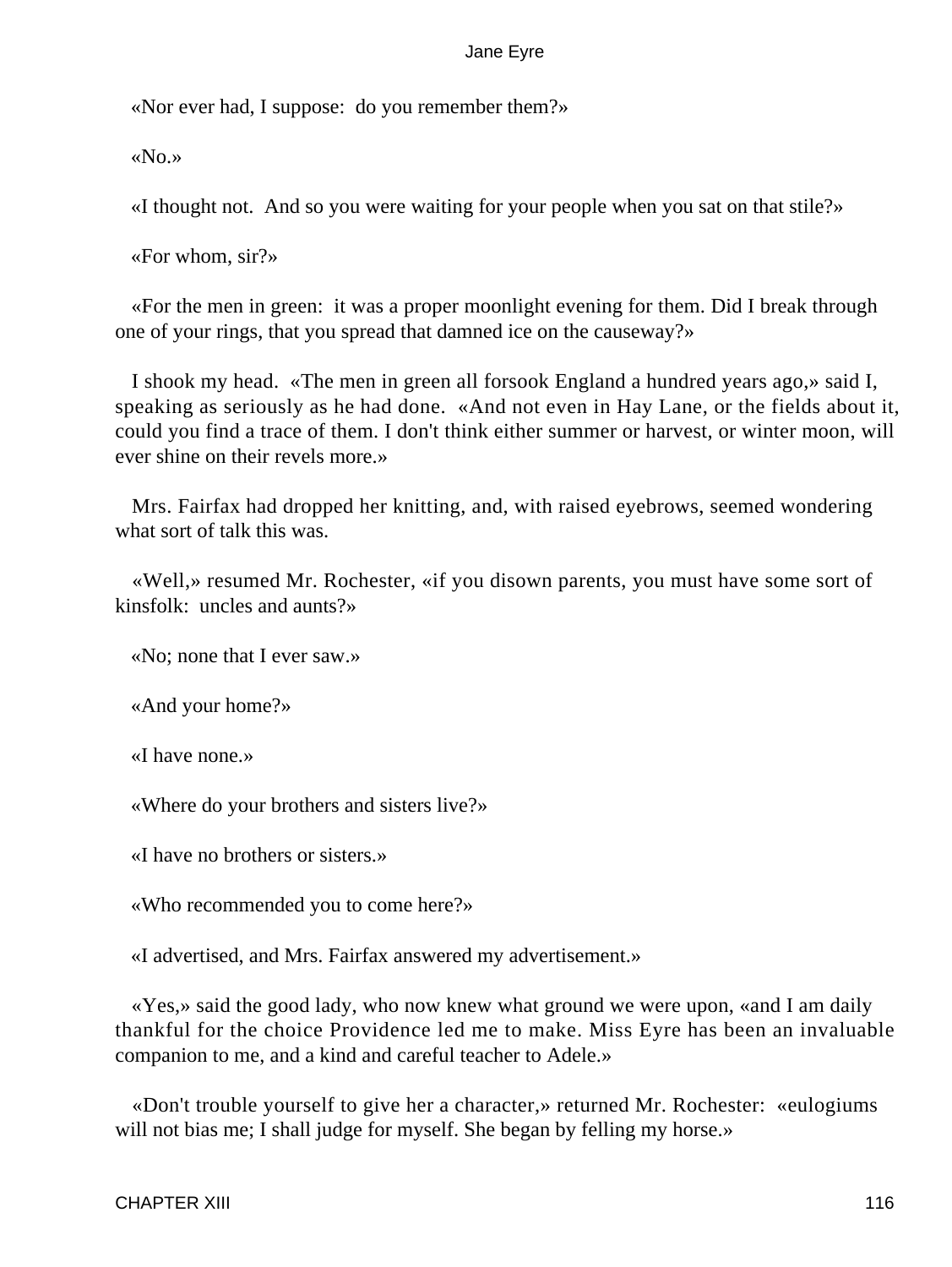«Sir?» said Mrs. Fairfax.

«I have to thank her for this sprain.»

The widow looked bewildered.

«Miss Eyre, have you ever lived in a town?»

«No, sir.»

«Have you seen much society?»

«None but the pupils and teachers of Lowood, and now the inmates of Thornfield.»

«Have you read much?»

 «Only such books as came in my way; and they have not been numerous or very learned.»

 «You have lived the life of a nun: no doubt you are well drilled in religious forms; – Brocklehurst, who I understand directs Lowood, is a parson, is he not?»

«Yes, sir.»

 «And you girls probably worshipped him, as a convent full of religieuses would worship their director.»

«Oh, no.»

 «You are very cool! No! What! a novice not worship her priest! That sounds blasphemous.»

 «I disliked Mr. Brocklehurst; and I was not alone in the feeling. He is a harsh man; at once pompous and meddling; he cut off our hair; and for economy's sake bought us bad needles and thread, with which we could hardly sew.»

 «That was very false economy,» remarked Mrs. Fairfax, who now again caught the drift of the dialogue.

«And was that the head and front of his offending?» demanded Mr. Rochester.

 «He starved us when he had the sole superintendence of the provision department, before the committee was appointed; and he bored us with long lectures once a week, and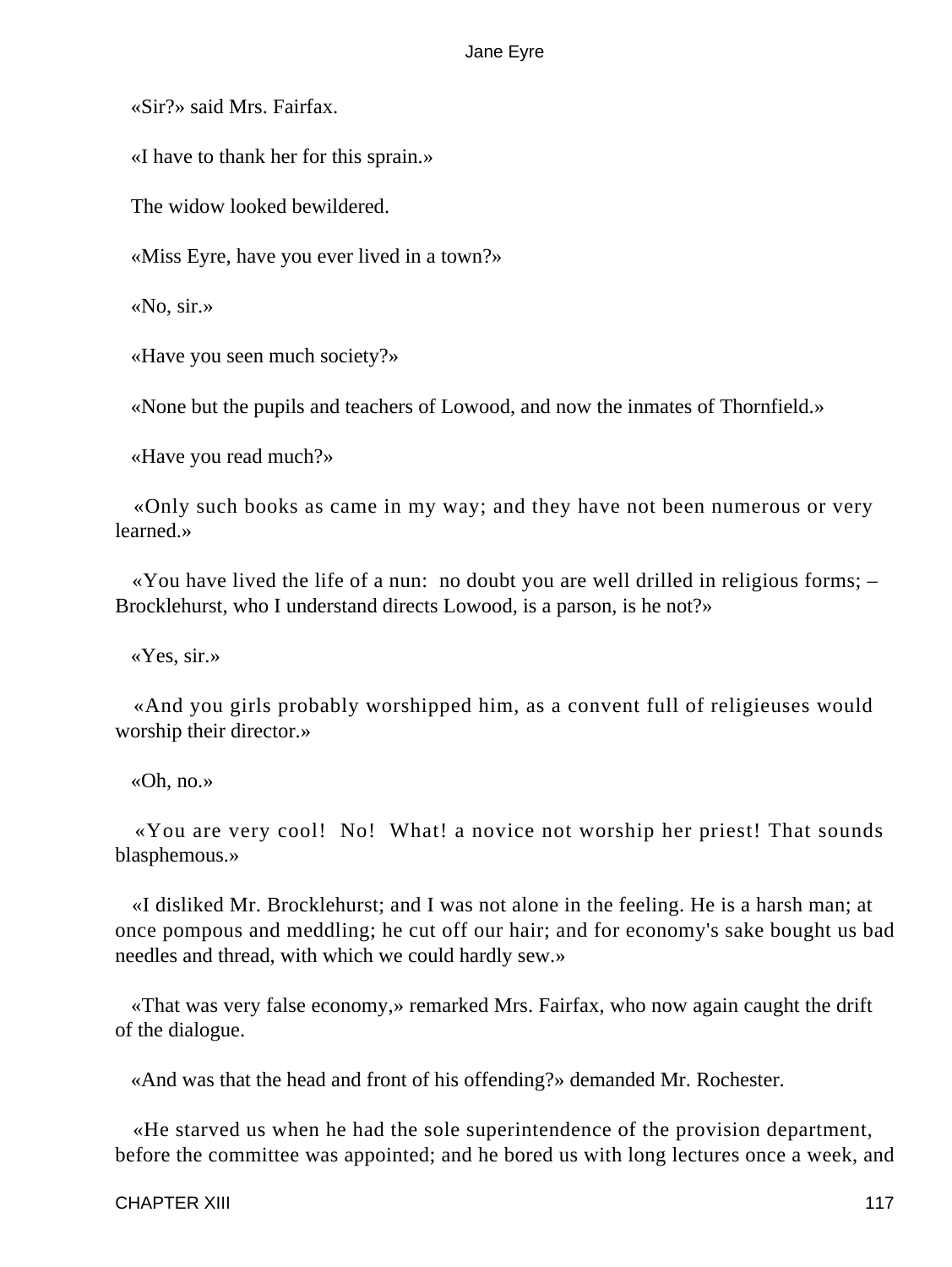with evening readings from books of his own inditing, about sudden deaths and judgments, which made us afraid to go to bed.»

«What age were you when you went to Lowood?»

«About ten.»

«And you stayed there eight years: you are now, then, eighteen?»

I assented.

 «Arithmetic, you see, is useful; without its aid, I should hardly have been able to guess your age. It is a point difficult to fix where the features and countenance are so much at variance as in your case. And now what did you learn at Lowood? Can you play?»

«A little.»

«Of course: that is the established answer. Go into the library  $-1$  mean, if you please.  $-$ (Excuse my tone of command; I am used to say, 'Do this,' and it is done: I cannot alter my customary habits for one new inmate.)  $-$  Go, then, into the library; take a candle with you; leave the door open; sit down to the piano, and play a tune.»

I departed, obeying his directions.

 «Enough!» he called out in a few minutes. «You play **A LITTLE,** I see; like any other English school−girl; perhaps rather better than some, but not well.»

 I closed the piano and returned. Mr. Rochester continued – «Adele showed me some sketches this morning, which she said were yours. I don't know whether they were entirely of your doing; probably a master aided you?»

«No, indeed!» I interjected.

 «Ah! that pricks pride. Well, fetch me your portfolio, if you can vouch for its contents being original; but don't pass your word unless you are certain: I can recognise patchwork.»

«Then I will say nothing, and you shall judge for yourself, sir.»

I brought the portfolio from the library.

 «Approach the table,» said he; and I wheeled it to his couch. Adele and Mrs. Fairfax drew near to see the pictures.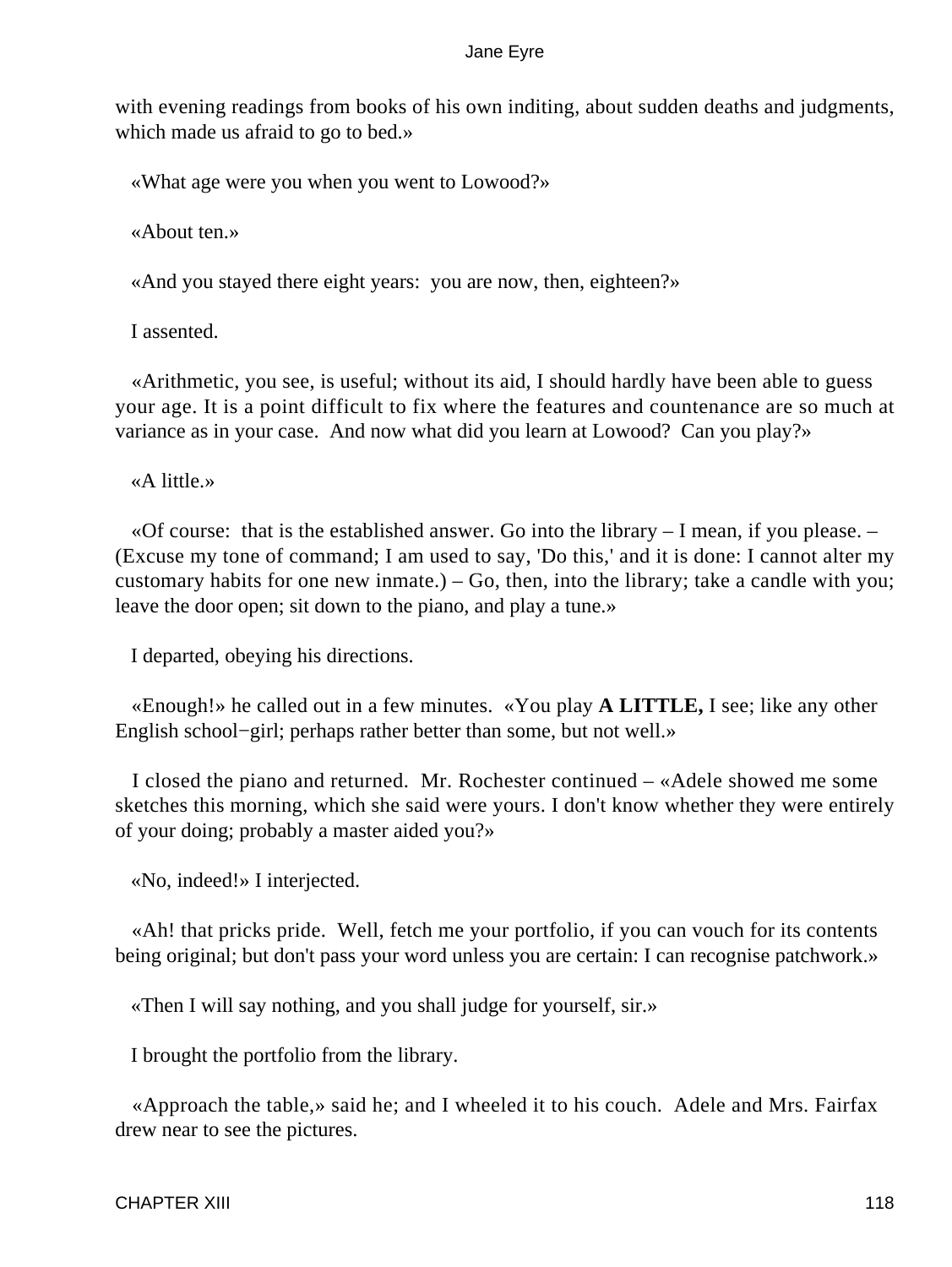«No crowding,» said Mr. Rochester: «take the drawings from my hand as I finish with them; but don't push your faces up to mine.»

 He deliberately scrutinised each sketch and painting. Three he laid aside; the others, when he had examined them, he swept from him.

 «Take them off to the other table, Mrs. Fairfax,» said he, and look at them with Adele; – you« (glancing at me) »resume your seat, and answer my questions. I perceive those pictures were done by one hand: was that hand yours?"

«Yes.»

 «And when did you find time to do them? They have taken much time, and some thought.»

 «I did them in the last two vacations I spent at Lowood, when I had no other occupation.»

«Where did you get your copies?»

«Out of my head.»

«That head I see now on your shoulders?»

«Yes, sir.»

«Has it other furniture of the same kind within?»

«I should think it may have: I should hope – better.»

He spread the pictures before him, and again surveyed them alternately.

While he is so occupied, I will tell you, reader, what they are: and first, I must premise that they are nothing wonderful. The subjects had, indeed, risen vividly on my mind. As I saw them with the spiritual eye, before I attempted to embody them, they were striking; but my hand would not second my fancy, and in each case it had wrought out but a pale portrait of the thing I had conceived.

 These pictures were in water−colours. The first represented clouds low and livid, rolling over a swollen sea: all the distance was in eclipse; so, too, was the foreground; or rather, the nearest billows, for there was no land. One gleam of light lifted into relief a half−submerged mast, on which sat a cormorant, dark and large, with wings flecked with foam; its beak held a gold bracelet set with gems, that I had touched with as brilliant tints as my palette could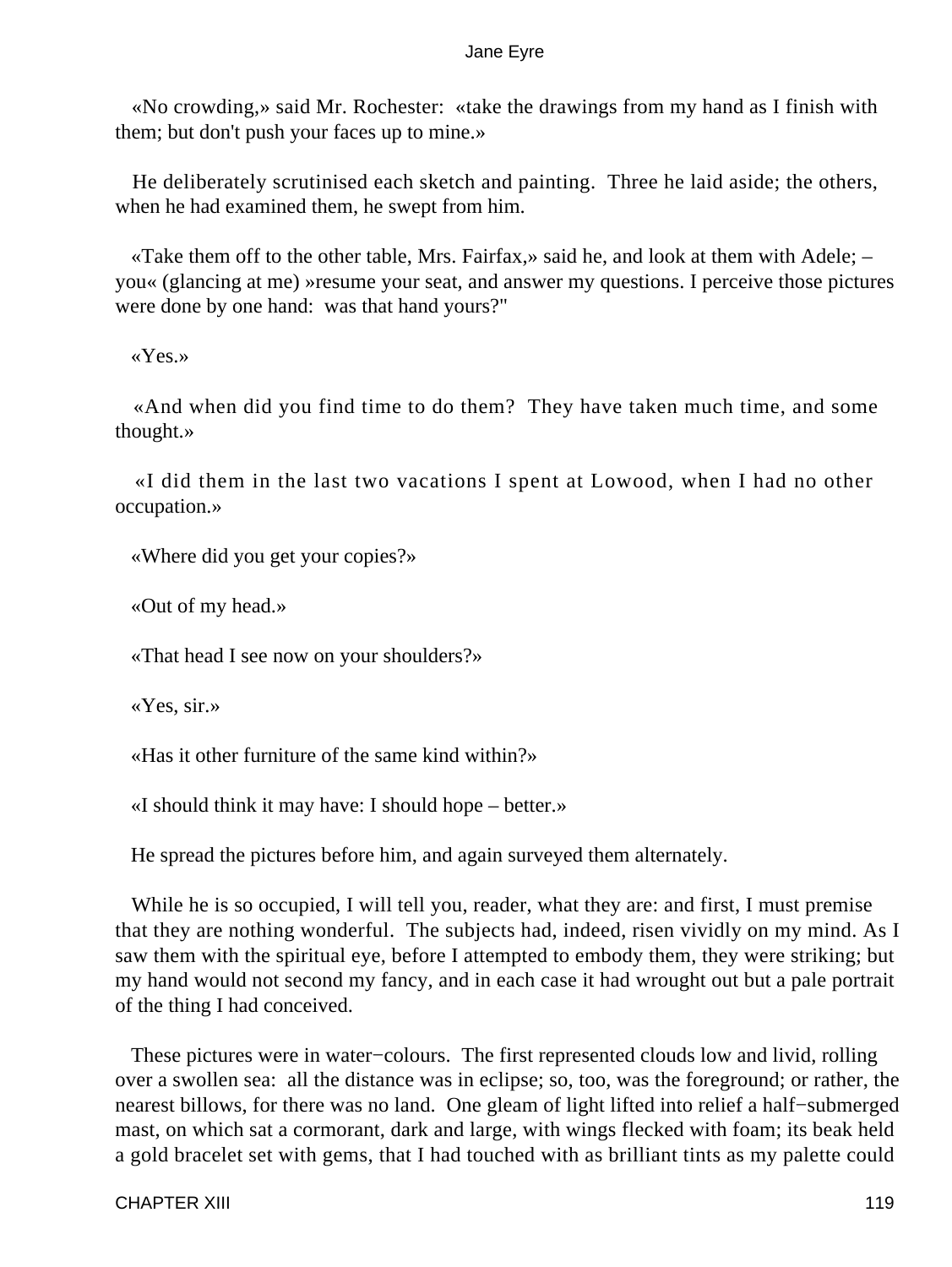yield, and as glittering distinctness as my pencil could impart. Sinking below the bird and mast, a drowned corpse glanced through the green water; a fair arm was the only limb clearly visible, whence the bracelet had been washed or torn.

 The second picture contained for foreground only the dim peak of a hill, with grass and some leaves slanting as if by a breeze. Beyond and above spread an expanse of sky, dark blue as at twilight: rising into the sky was a woman's shape to the bust, portrayed in tints as dusk and soft as I could combine. The dim forehead was crowned with a star; the lineaments below were seen as through the suffusion of vapour; the eyes shone dark and wild; the hair streamed shadowy, like a beamless cloud torn by storm or by electric travail. On the neck lay a pale reflection like moonlight; the same faint lustre touched the train of thin clouds from which rose and bowed this vision of the Evening Star.

 The third showed the pinnacle of an iceberg piercing a polar winter sky: a muster of northern lights reared their dim lances, close serried, along the horizon. Throwing these into distance, rose, in the foreground, a head, – a colossal head, inclined towards the iceberg, and resting against it. Two thin hands, joined under the forehead, and supporting it, drew up before the lower features a sable veil, a brow quite bloodless, white as bone, and an eye hollow and fixed, blank of meaning but for the glassiness of despair, alone were visible. Above the temples, amidst wreathed turban folds of black drapery, vague in its character and consistency as cloud, gleamed a ring of white flame, gemmed with sparkles of a more lurid tinge. This pale crescent was «the likeness of a kingly crown;» what it diademed was «the shape which shape had none.»

«Were you happy when you painted these pictures?» asked Mr. Rochester presently.

 «I was absorbed, sir: yes, and I was happy. To paint them, in short, was to enjoy one of the keenest pleasures I have ever known.»

 «That is not saying much. Your pleasures, by your own account, have been few; but I daresay you did exist in a kind of artist's dreamland while you blent and arranged these strange tints. Did you sit at them long each day?»

 «I had nothing else to do, because it was the vacation, and I sat at them from morning till noon, and from noon till night: the length of the midsummer days favoured my inclination to apply.»

«And you felt self−satisfied with the result of your ardent labours?»

 «Far from it. I was tormented by the contrast between my idea and my handiwork: in each case I had imagined something which I was quite powerless to realise.»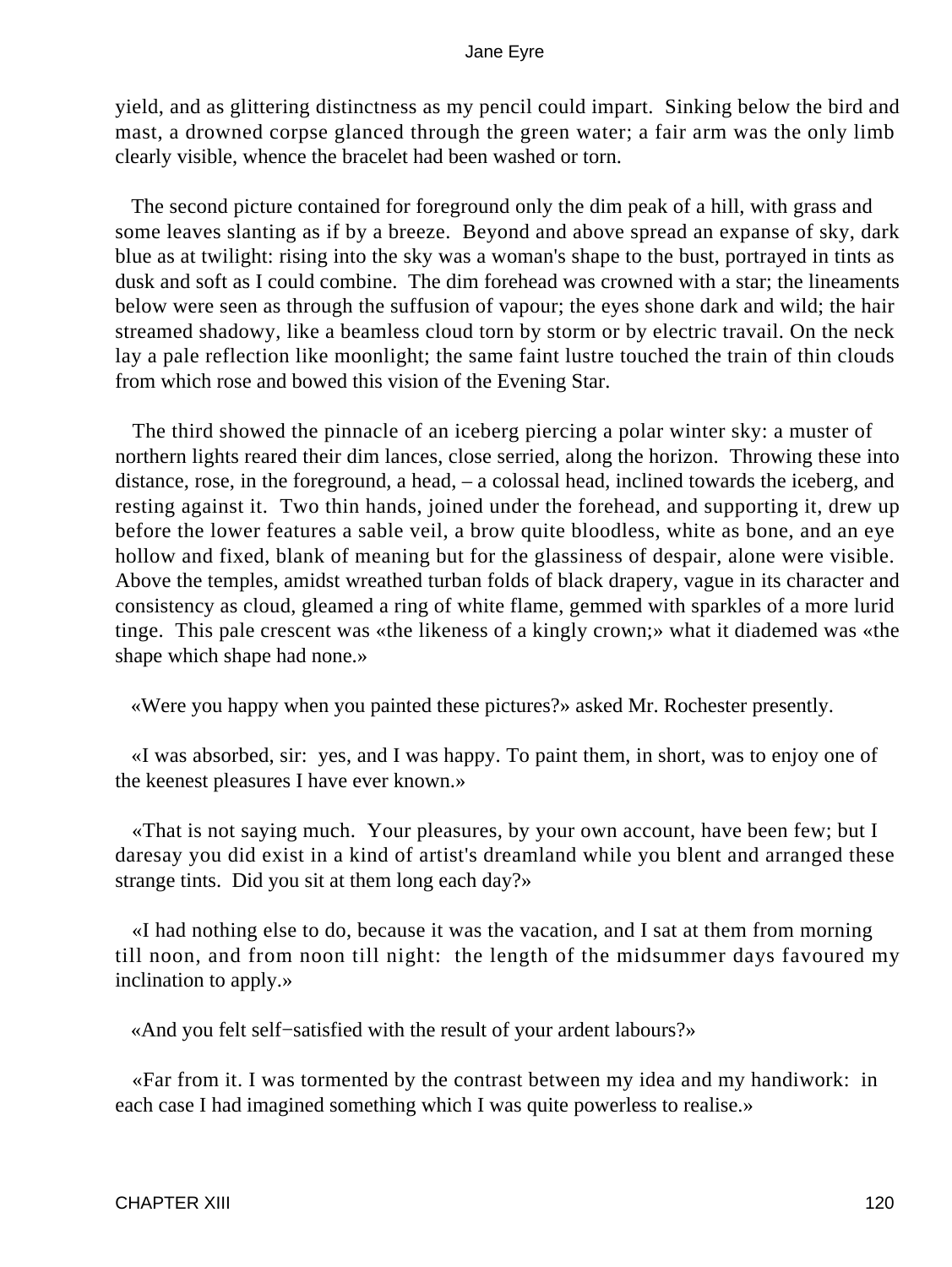«Not quite: you have secured the shadow of your thought; but no more, probably. You had not enough of the artist's skill and science to give it full being: yet the drawings are, for a school− girl, peculiar. As to the thoughts, they are elfish. These eyes in the Evening Star you must have seen in a dream. How could you make them look so clear, and yet not at all brilliant? for the planet above quells their rays. And what meaning is that in their solemn depth? And who taught you to paint wind. There is a high gale in that sky, and on this hill–top. Where did you see Latmos? For that is Latmos. There! put the drawings away!»

 I had scarce tied the strings of the portfolio, when, looking at his watch, he said abruptly −

 «It is nine o'clock: what are you about, Miss Eyre, to let Adele sit up so long? Take her to bed.»

 Adele went to kiss him before quitting the room: he endured the caress, but scarcely seemed to relish it more than Pilot would have done, nor so much.

 «I wish you all good−night, now,» said he, making a movement of the hand towards the door, in token that he was tired of our company, and wished to dismiss us. Mrs. Fairfax folded up her knitting: I took my portfolio: we curtseyed to him, received a frigid bow in return, and so withdrew.

 «You said Mr. Rochester was not strikingly peculiar, Mrs. Fairfax,» I observed, when I rejoined her in her room, after putting Adele to bed.

«Well, is he?»

«I think so: he is very changeful and abrupt.»

 «True: no doubt he may appear so to a stranger, but I am so accustomed to his manner, I never think of it; and then, if he has peculiarities of temper, allowance should be made.»

«Why?»

 «Partly because it is his nature – and we can none of us help our nature; and partly because he has painful thoughts, no doubt, to harass him, and make his spirits unequal.»

«What about?»

«Family troubles, for one thing.»

«But he has no family.»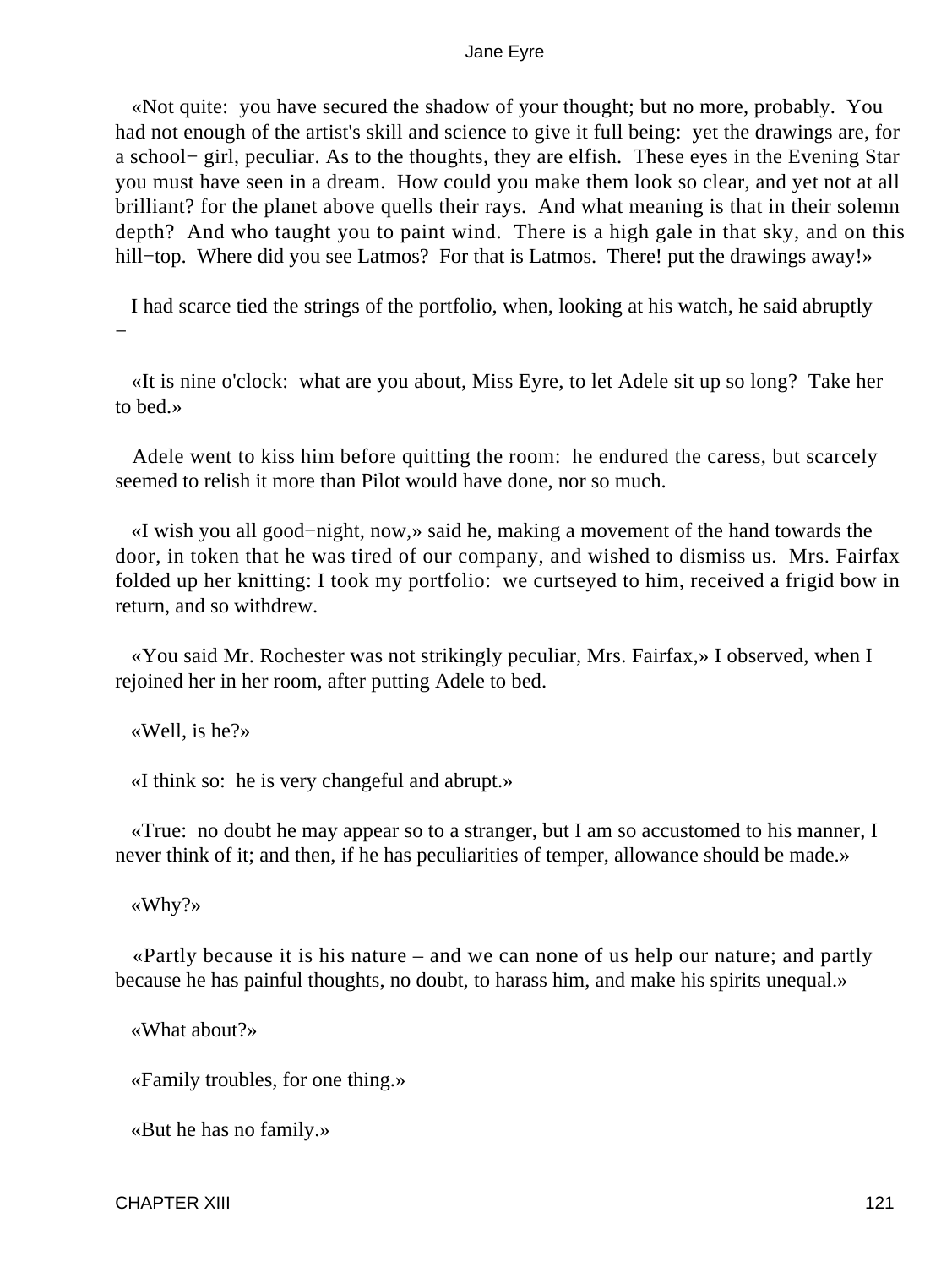«Not now, but he has had – or, at least, relatives. He lost his elder brother a few years since.»

«His **ELDER** brother?»

 «Yes. The present Mr. Rochester has not been very long in possession of the property; only about nine years.»

 «Nine years is a tolerable time. Was he so very fond of his brother as to be still inconsolable for his loss?»

 «Why, no – perhaps not. I believe there were some misunderstandings between them. Mr. Rowland Rochester was not quite just to Mr. Edward; and perhaps he prejudiced his father against him. The old gentleman was fond of money, and anxious to keep the family estate together. He did not like to diminish the property by division, and yet he was anxious that Mr. Edward should have wealth, too, to keep up the consequence of the name; and, soon after he was of age, some steps were taken that were not quite fair, and made a great deal of mischief. Old Mr. Rochester and Mr. Rowland combined to bring Mr. Edward into what he considered a painful position, for the sake of making his fortune: what the precise nature of that position was I never clearly knew, but his spirit could not brook what he had to suffer in it. He is not very forgiving: he broke with his family, and now for many years he has led an unsettled kind of life. I don't think he has ever been resident at Thornfield for a fortnight together, since the death of his brother without a will left him master of the estate; and, indeed, no wonder he shuns the old place.»

«Why should he shun it?»

«Perhaps he thinks it gloomy.»

 The answer was evasive. I should have liked something clearer; but Mrs. Fairfax either could not, or would not, give me more explicit information of the origin and nature of Mr. Rochester's trials. She averred they were a mystery to herself, and that what she knew was chiefly from conjecture. It was evident, indeed, that she wished me to drop the subject, which I did accordingly.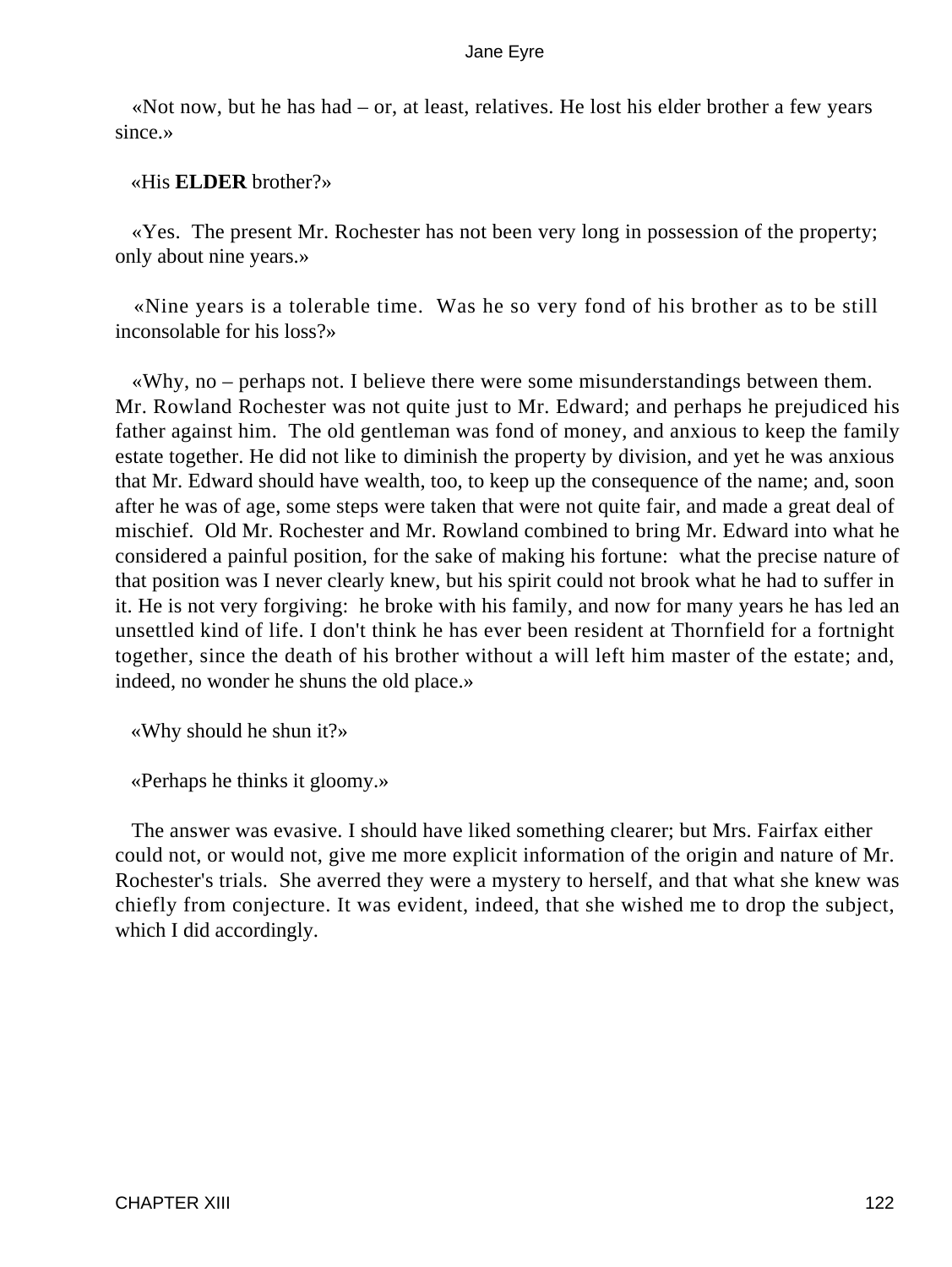## **[CHAPTER XIV](#page-434-0)**

*F* or several subsequent days I saw little of Mr. Rochester. In the mornings he seemed much engaged with business, and, in the afternoon, gentlemen from Millcote or the neighbourhood called, and sometimes stayed to dine with him. When his sprain was well enough to admit of horse exercise, he rode out a good deal; probably to return these visits, as he generally did not come back till late at night.

 During this interval, even Adele was seldom sent for to his presence, and all my acquaintance with him was confined to an occasional rencontre in the hall, on the stairs, or in the gallery, when he would sometimes pass me haughtily and coldly, just acknowledging my presence by a distant nod or a cool glance, and sometimes bow and smile with gentlemanlike affability. His changes of mood did not offend me, because I saw that I had nothing to do with their alternation; the ebb and flow depended on causes quite disconnected with me.

 One day he had had company to dinner, and had sent for my portfolio; in order, doubtless, to exhibit its contents: the gentlemen went away early, to attend a public meeting at Millcote, as Mrs. Fairfax informed me; but the night being wet and inclement, Mr. Rochester did not accompany them. Soon after they were gone he rang the bell: a message came that I and Adele were to go downstairs. I brushed Adele's hair and made her neat, and having ascertained that I was myself in my usual Quaker trim, where there was nothing to retouch – all being too close and plain, braided locks included, to admit of disarrangement – we descended, Adele wondering whether the petit coffre was at length come; for, owing to some mistake, its arrival had hitherto been delayed. She was gratified: there it stood, a little carton, on the table when we entered the dining−room. She appeared to know it by instinct.

«Ma boite! ma boite!» exclaimed she, running towards it.

 «Yes, there is your 'boite' at last: take it into a corner, you genuine daughter of Paris, and amuse yourself with disembowelling it,» said the deep and rather sarcastic voice of Mr. Rochester, proceeding from the depths of an immense easy−chair at the fireside. «And mind,» he continued, «don't bother me with any details of the anatomical process, or any notice of the condition of the entrails: let your operation be conducted in silence: tiens−toi tranquille, enfant; comprends−tu?»

 Adele seemed scarcely to need the warning – she had already retired to a sofa with her treasure, and was busy untying the cord which secured the lid. Having removed this impediment, and lifted certain silvery envelopes of tissue paper, she merely exclaimed −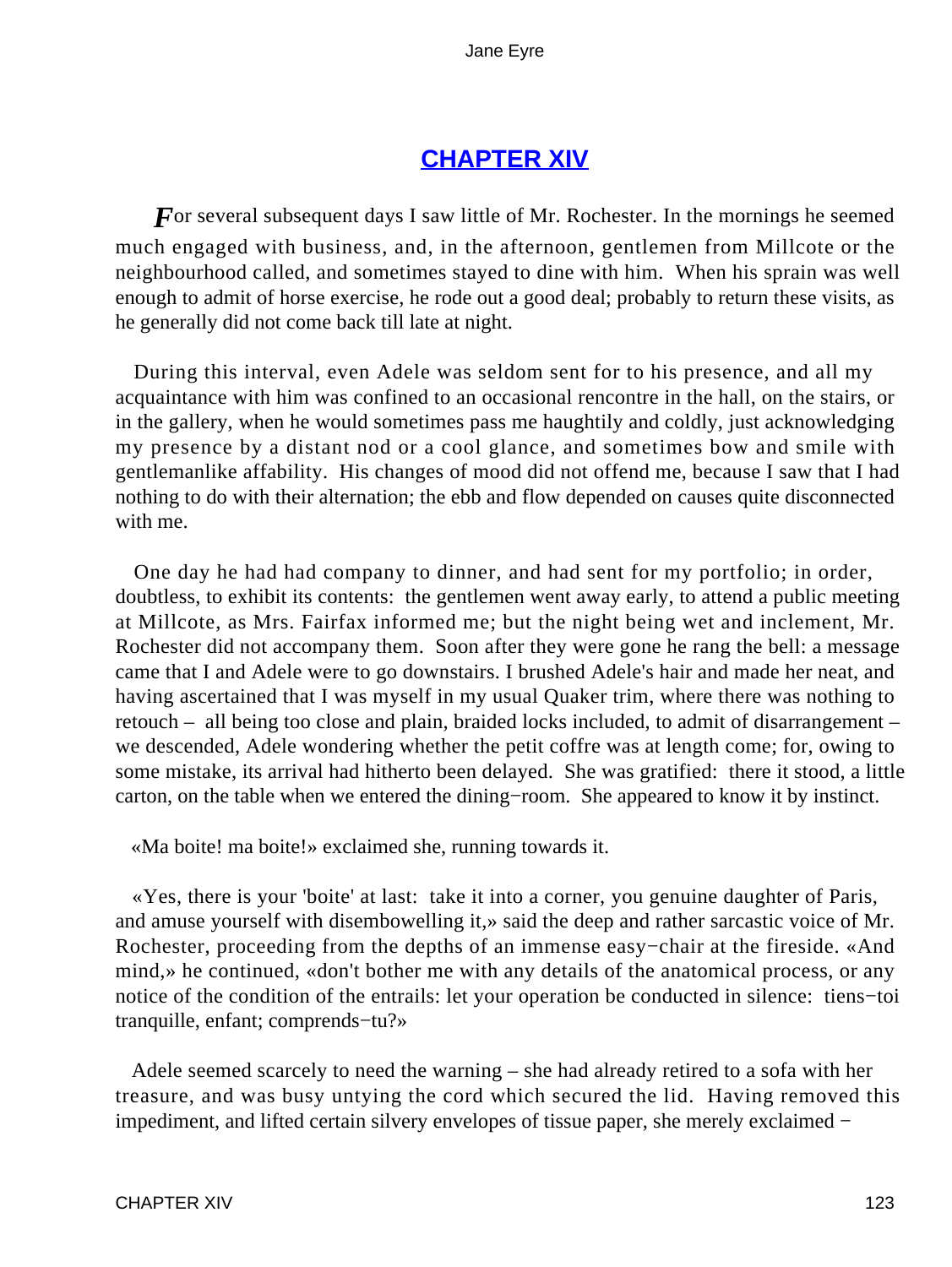«Oh ciel! Que c'est beau!» and then remained absorbed in ecstatic contemplation.

 «Is Miss Eyre there?» now demanded the master, half rising from his seat to look round to the door, near which I still stood.

 «Ah! well, come forward; be seated here.» He drew a chair near his own. «I am not fond of the prattle of children,» he continued; «for, old bachelor as I am, I have no pleasant associations connected with their lisp. It would be intolerable to me to pass a whole evening tete−e−tete with a brat. Don't draw that chair farther off, Miss Eyre; sit down exactly where I placed it – if you please, that is. Confound these civilities! I continually forget them. Nor do I particularly affect simple−minded old ladies. By− the−bye, I must have mine in mind; it won't do to neglect her; she is a Fairfax, or wed to one; and blood is said to be thicker than water.»

 He rang, and despatched an invitation to Mrs. Fairfax, who soon arrived, knitting−basket in hand.

 «Good evening, madam; I sent to you for a charitable purpose. I have forbidden Adele to talk to me about her presents, and she is bursting with repletion: have the goodness to serve her as auditress and interlocutrice; it will be one of the most benevolent acts you ever performed.»

 Adele, indeed, no sooner saw Mrs. Fairfax, than she summoned her to her sofa, and there quickly filled her lap with the porcelain, the ivory, the waxen contents of her «boite;» pouring out, meantime, explanations and raptures in such broken English as she was mistress of.

 «Now I have performed the part of a good host,» pursued Mr. Rochester, «put my guests into the way of amusing each other, I ought to be at liberty to attend to my own pleasure. Miss Eyre, draw your chair still a little farther forward: you are yet too far back; I cannot see you without disturbing my position in this comfortable chair, which I have no mind to do.»

 I did as I was bid, though I would much rather have remained somewhat in the shade; but Mr. Rochester had such a direct way of giving orders, it seemed a matter of course to obey him promptly.

 We were, as I have said, in the dining−room: the lustre, which had been lit for dinner, filled the room with a festal breadth of light; the large fire was all red and clear; the purple curtains hung rich and ample before the lofty window and loftier arch; everything was still, save the subdued chat of Adele (she dared not speak loud), and, filling up each pause, the beating of winter rain against the panes.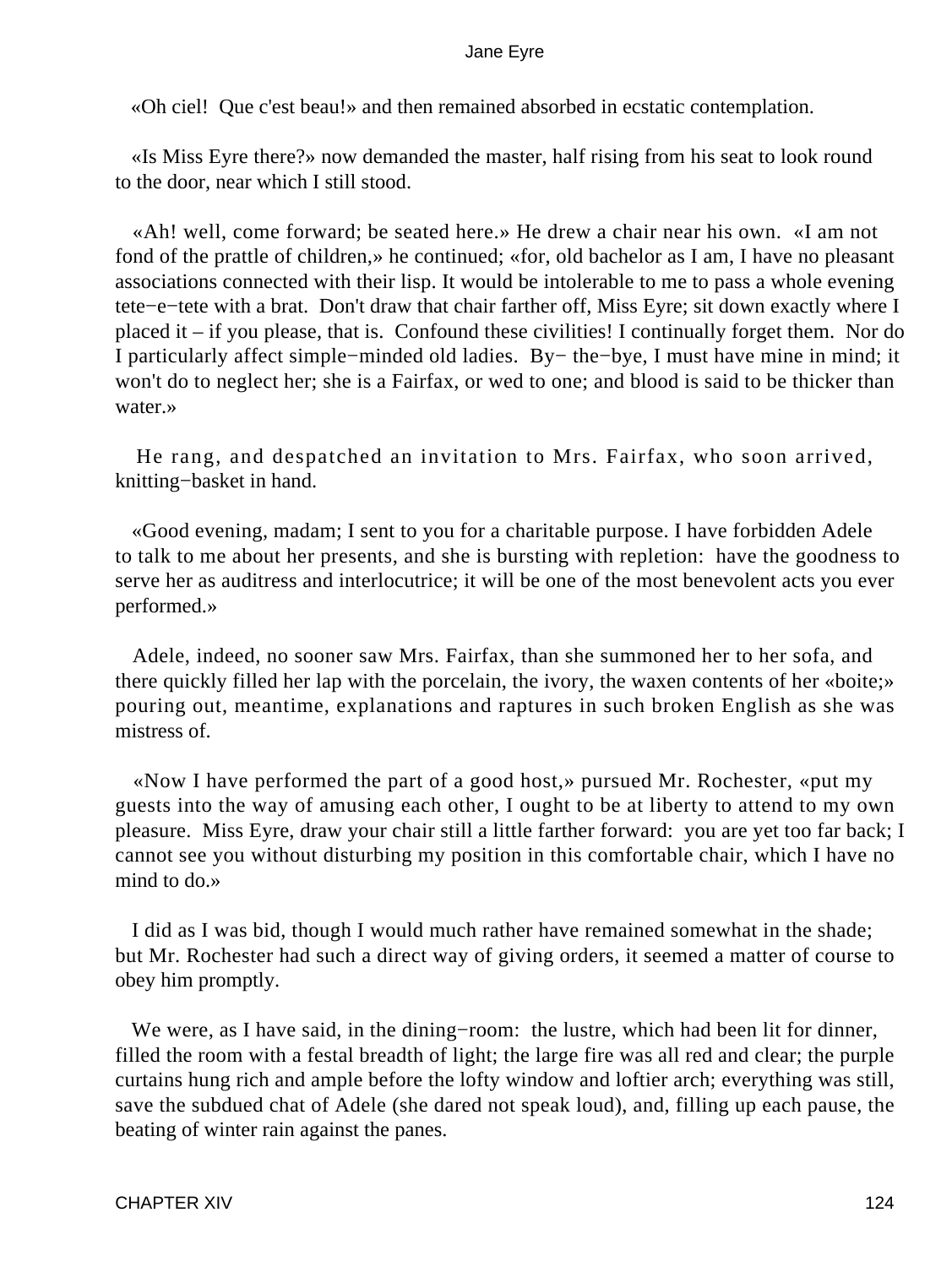Mr. Rochester, as he sat in his damask−covered chair, looked different to what I had seen him look before; not quite so stern – much less gloomy. There was a smile on his lips, and his eyes sparkled, whether with wine or not, I am not sure; but I think it very probable. He was, in short, in his after−dinner mood; more expanded and genial, and also more self−indulgent than the frigid and rigid temper of the morning; still he looked preciously grim, cushioning his massive head against the swelling back of his chair, and receiving the light of the fire on his granite−hewn features, and in his great, dark eyes; for he had great, dark eyes, and very fine eyes, too – not without a certain change in their depths sometimes, which, if it was not softness, reminded you, at least, of that feeling.

 He had been looking two minutes at the fire, and I had been looking the same length of time at him, when, turning suddenly, he caught my gaze fastened on his physiognomy.

«You examine me, Miss Eyre,» said he: «do you think me handsome?»

 I should, if I had deliberated, have replied to this question by something conventionally vague and polite; but the answer somehow slipped from my tongue before I was aware – «No, sir.»

 «Ah! By my word! there is something singular about you,» said he: «you have the air of a little nonnette; quaint, quiet, grave, and simple, as you sit with your hands before you, and your eyes generally bent on the carpet (except, by−the−bye, when they are directed piercingly to my face; as just now, for instance); and when one asks you a question, or makes a remark to which you are obliged to reply, you rap out a round rejoinder, which, if not blunt, is at least brusque. What do you mean by it?»

 «Sir, I was too plain; I beg your pardon. I ought to have replied that it was not easy to give an impromptu answer to a question about appearances; that tastes mostly differ; and that beauty is of little consequence, or something of that sort.»

 «You ought to have replied no such thing. Beauty of little consequence, indeed! And so, under pretence of softening the previous outrage, of stroking and soothing me into placidity, you stick a sly penknife under my ear! Go on: what fault do you find with me, pray? I suppose I have all my limbs and all my features like any other man?»

 «Mr. Rochester, allow me to disown my first answer: I intended no pointed repartee: it was only a blunder.»

 «Just so: I think so: and you shall be answerable for it. Criticise me: does my forehead not please you?»

 He lifted up the sable waves of hair which lay horizontally over his brow, and showed a solid enough mass of intellectual organs, but an abrupt deficiency where the suave sign of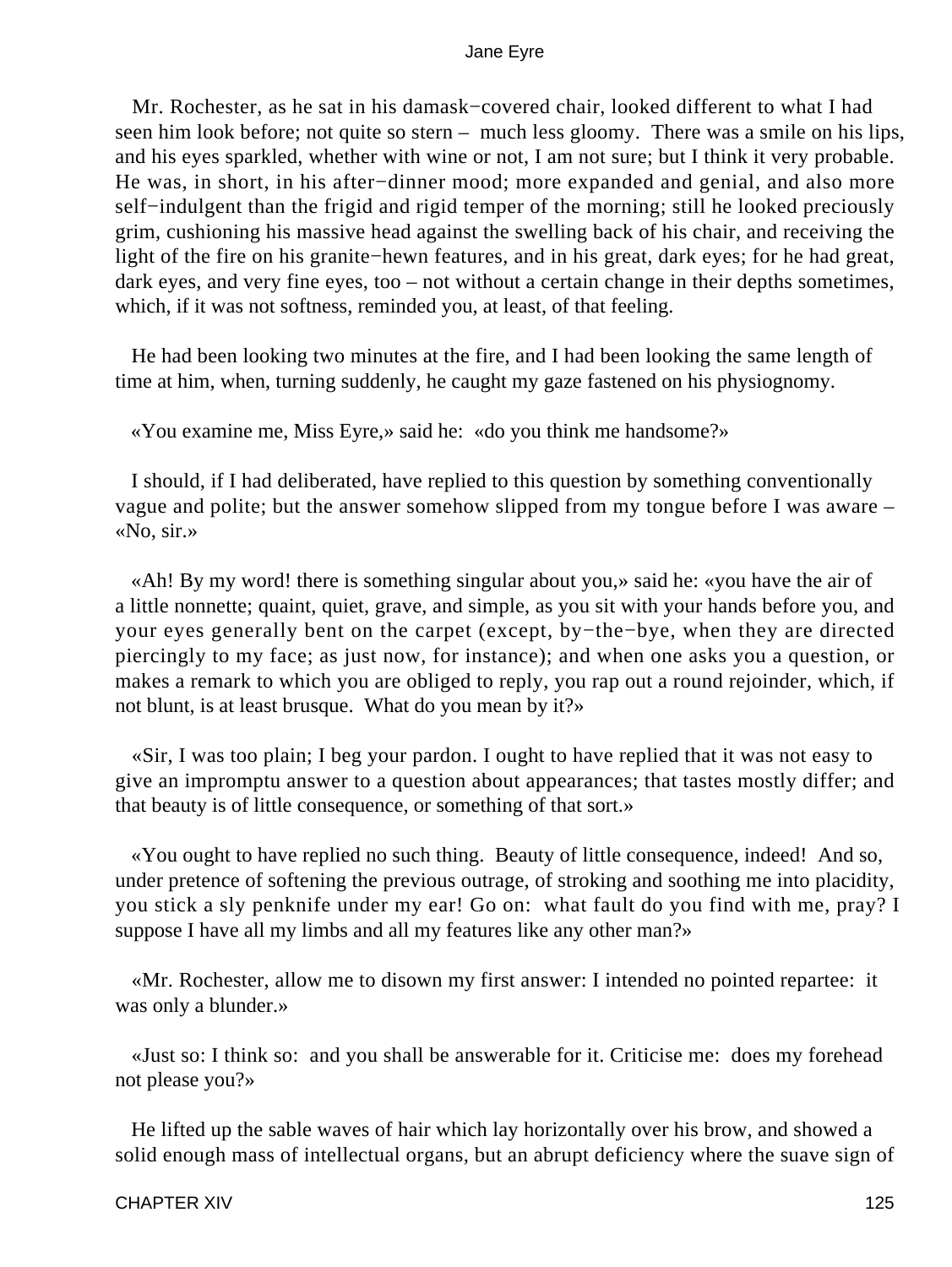benevolence should have risen.

«Now, ma'am, am I a fool?»

 «Far from it, sir. You would, perhaps, think me rude if I inquired in return whether you are a philanthropist?»

 «There again! Another stick of the penknife, when she pretended to pat my head: and that is because I said I did not like the society of children and old women (low be it spoken!). No, young lady, I am not a general philanthropist; but I bear a conscience;» and he pointed to the prominences which are said to indicate that faculty, and which, fortunately for him, were sufficiently conspicuous; giving, indeed, a marked breadth to the upper part of his head: «and, besides, I once had a kind of rude tenderness of heart. When I was as old as you, I was a feeling fellow enough, partial to the unfledged, unfostered, and unlucky; but Fortune has knocked me about since: she has even kneaded me with her knuckles, and now I flatter myself I am hard and tough as an India−rubber ball; pervious, though, through a chink or two still, and with one sentient point in the middle of the lump. Yes: does that leave hope for me?»

«Hope of what, sir?»

«Of my final re−transformation from India−rubber back to flesh?»

 «Decidedly he has had too much wine,» I thought; and I did not know what answer to make to his queer question: how could I tell whether he was capable of being re−transformed?

 «You looked very much puzzled, Miss Eyre; and though you are not pretty any more than I am handsome, yet a puzzled air becomes you; besides, it is convenient, for it keeps those searching eyes of yours away from my physiognomy, and busies them with the worsted flowers of the rug; so puzzle on. Young lady, I am disposed to be gregarious and communicative to−night.»

 With this announcement he rose from his chair, and stood, leaning his arm on the marble mantelpiece: in that attitude his shape was seen plainly as well as his face; his unusual breadth of chest, disproportionate almost to his length of limb. I am sure most people would have thought him an ugly man; yet there was so much unconscious pride in his port; so much ease in his demeanour; such a look of complete indifference to his own external appearance; so haughty a reliance on the power of other qualities, intrinsic or adventitious, to atone for the lack of mere personal attractiveness, that, in looking at him, one inevitably shared the indifference, and, even in a blind, imperfect sense, put faith in the confidence.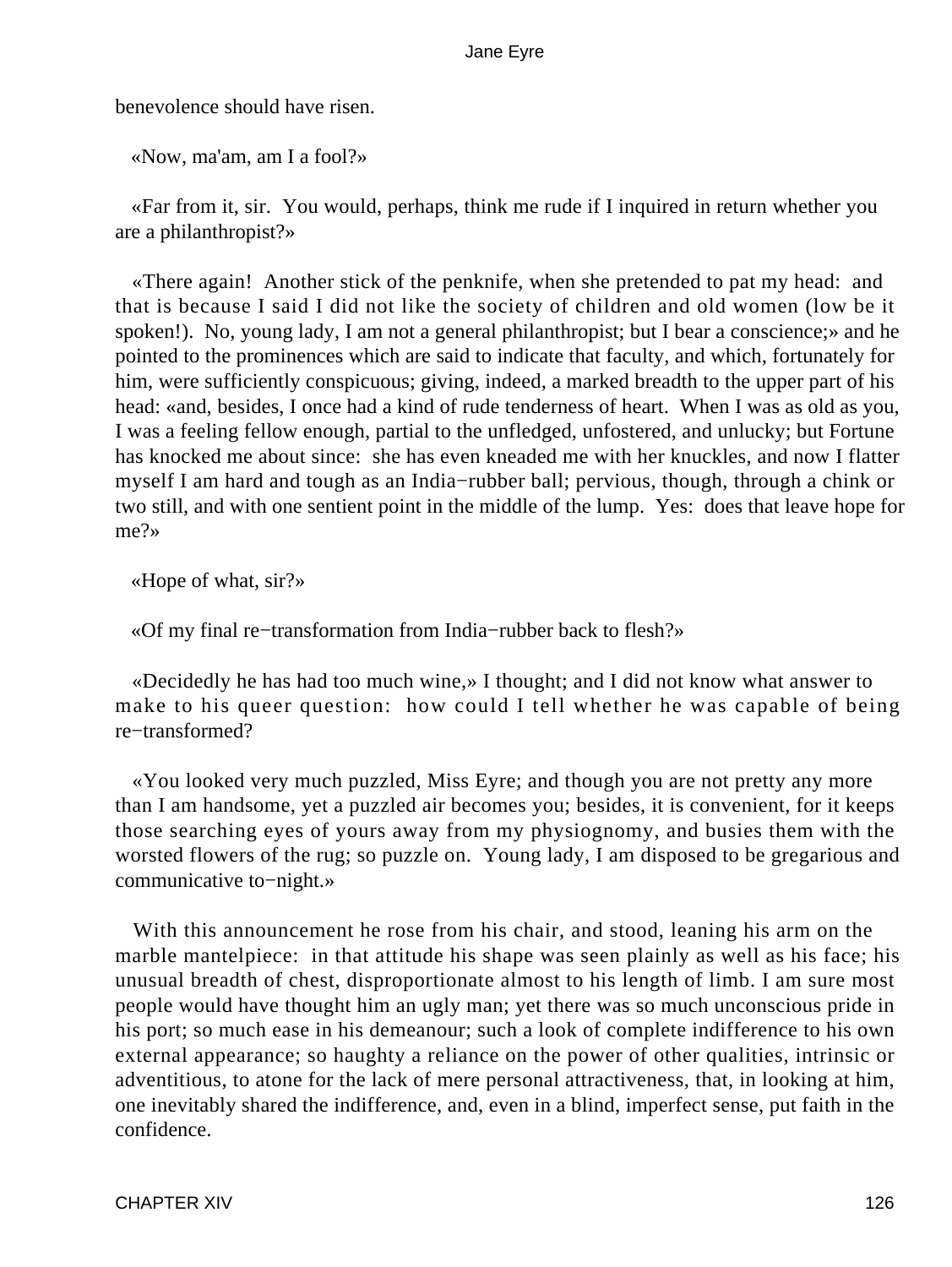«I am disposed to be gregarious and communicative to−night,» he repeated, «and that is why I sent for you: the fire and the chandelier were not sufficient company for me; nor would Pilot have been, for none of these can talk. Adele is a degree better, but still far below the mark; Mrs. Fairfax ditto; you, I am persuaded, can suit me if you will: you puzzled me the first evening I invited you down here. I have almost forgotten you since: other ideas have driven yours from my head; but to−night I am resolved to be at ease; to dismiss what importunes, and recall what pleases. It would please me now to draw you out – to learn more of you – therefore speak.»

Instead of speaking, I smiled; and not a very complacent or submissive smile either.

«Speak,» he urged.

«What about, sir?»

 «Whatever you like. I leave both the choice of subject and the manner of treating it entirely to yourself.»

 Accordingly I sat and said nothing: «If he expects me to talk for the mere sake of talking and showing off, he will find he has addressed himself to the wrong person,» I thought.

«You are dumb, Miss Eyre.»

 I was dumb still. He bent his head a little towards me, and with a single hasty glance seemed to dive into my eyes.

 «Stubborn?» he said, «and annoyed. Ah! it is consistent. I put my request in an absurd, almost insolent form. Miss Eyre, I beg your pardon. The fact is, once for all, I don't wish to treat you like an inferior: that is» (correcting himself), «I claim only such superiority as must result from twenty years' difference in age and a century's advance in experience. This is legitimate, et j'y tiens, as Adele would say; and it is by virtue of this superiority, and this alone, that I desire you to have the goodness to talk to me a little now, and divert my thoughts, which are galled with dwelling on one point – cankering as a rusty nail.»

 He had deigned an explanation, almost an apology, and I did not feel insensible to his condescension, and would not seem so.

 «I am willing to amuse you, if I can, sir – quite willing; but I cannot introduce a topic, because how do I know what will interest you? Ask me questions, and I will do my best to answer them.»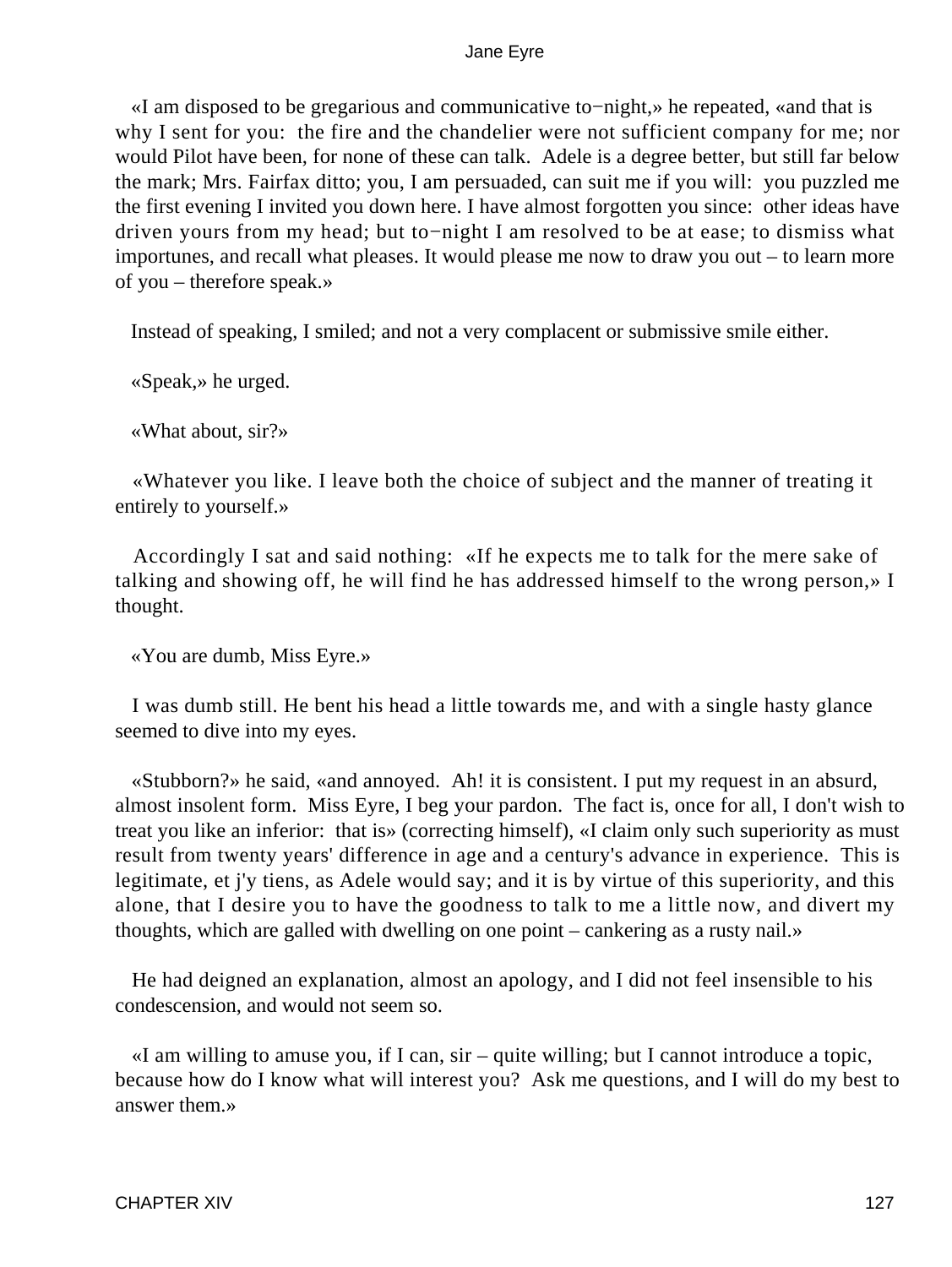«Then, in the first place, do you agree with me that I have a right to be a little masterful, abrupt, perhaps exacting, sometimes, on the grounds I stated, namely, that I am old enough to be your father, and that I have battled through a varied experience with many men of many nations, and roamed over half the globe, while you have lived quietly with one set of people in one house?»

«Do as you please, sir.»

 «That is no answer; or rather it is a very irritating, because a very evasive one. Reply clearly.»

 «I don't think, sir, you have a right to command me, merely because you are older than I, or because you have seen more of the world than I have; your claim to superiority depends on the use you have made of your time and experience.»

 «Humph! Promptly spoken. But I won't allow that, seeing that it would never suit my case, as I have made an indifferent, not to say a bad, use of both advantages. Leaving superiority out of the question, then, you must still agree to receive my orders now and then, without being piqued or hurt by the tone of command. Will you?»

 I smiled: I thought to myself Mr. Rochester IS peculiar – he seems to forget that he pays me 30 pounds per annum for receiving his orders.

 «The smile is very well,» said he, catching instantly the passing expression; «but speak too.»

 «I was thinking, sir, that very few masters would trouble themselves to inquire whether or not their paid subordinates were piqued and hurt by their orders.»

 «Paid subordinates! What! you are my paid subordinate, are you? Oh yes, I had forgotten the salary! Well then, on that mercenary ground, will you agree to let me hector a little?»

 «No, sir, not on that ground; but, on the ground that you did forget it, and that you care whether or not a dependent is comfortable in his dependency, I agree heartily.»

 «And will you consent to dispense with a great many conventional forms and phrases, without thinking that the omission arises from insolence?»

 «I am sure, sir, I should never mistake informality for insolence: one I rather like, the other nothing free−born would submit to, even for a salary.»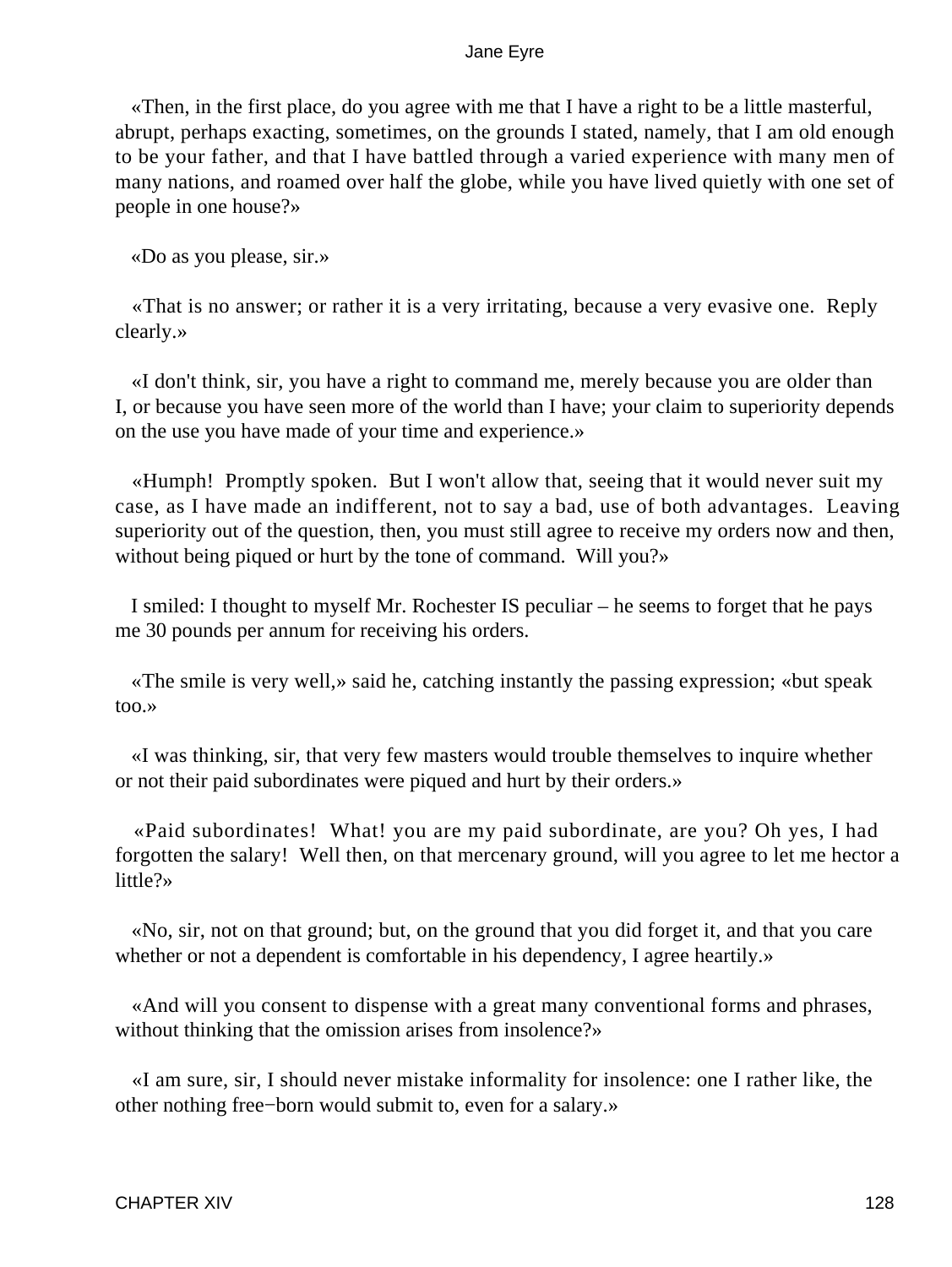«Humbug! Most things free−born will submit to anything for a salary; therefore, keep to yourself, and don't venture on generalities of which you are intensely ignorant. However, I mentally shake hands with you for your answer, despite its inaccuracy; and as much for the manner in which it was said, as for the substance of the speech; the manner was frank and sincere; one does not often see such a manner: no, on the contrary, affectation, or coldness, or stupid, coarse−minded misapprehension of one's meaning are the usual rewards of candour. Not three in three thousand raw school−girl−governesses would have answered me as you have just done. But I don't mean to flatter you: if you are cast in a different mould to the majority, it is no merit of yours: Nature did it. And then, after all, I go too fast in my conclusions: for what I yet know, you may be no better than the rest; you may have intolerable defects to counterbalance your few good points.»

 «And so may you,» I thought. My eye met his as the idea crossed my mind: he seemed to read the glance, answering as if its import had been spoken as well as imagined −

 «Yes, yes, you are right,» said he; «I have plenty of faults of my own: I know it, and I don't wish to palliate them, I assure you. God wot I need not be too severe about others; I have a past existence, a series of deeds, a colour of life to contemplate within my own breast, which might well call my sneers and censures from my neighbours to myself. I started, or rather (for like other defaulters, I like to lay half the blame on ill fortune and adverse circumstances) was thrust on to a wrong tack at the age of one−and− twenty, and have never recovered the right course since: but I might have been very different; I might have been as good as you – wiser – almost as stainless. I envy you your peace of mind, your clean conscience, your unpolluted memory. Little girl, a memory without blot or contamination must be an exquisite treasure – an inexhaustible source of pure refreshment: is it not?»

«How was your memory when you were eighteen, sir?»

 «All right then; limpid, salubrious: no gush of bilge water had turned it to fetid puddle. I was your equal at eighteen – quite your equal. Nature meant me to be, on the whole, a good man, Miss Eyre; one of the better kind, and you see I am not so. You would say you don't see it; at least I flatter myself I read as much in your eye (beware, by−the−bye, what you express with that organ; I am quick at interpreting its language). Then take my word for it, – I am not a villain: you are not to suppose that – not to attribute to me any such bad eminence; but, owing, I verily believe, rather to circumstances than to my natural bent, I am a trite commonplace sinner, hackneyed in all the poor petty dissipations with which the rich and worthless try to put on life. Do you wonder that I avow this to you? Know, that in the course of your future life you will often find yourself elected the involuntary confidant of your acquaintances' secrets: people will instinctively find out, as I have done, that it is not your forte to tell of yourself, but to listen while others talk of themselves; they will feel, too, that you listen with no malevolent scorn of their indiscretion, but with a kind of innate sympathy; not the less comforting and encouraging because it is very unobtrusive in its

CHAPTER XIV 129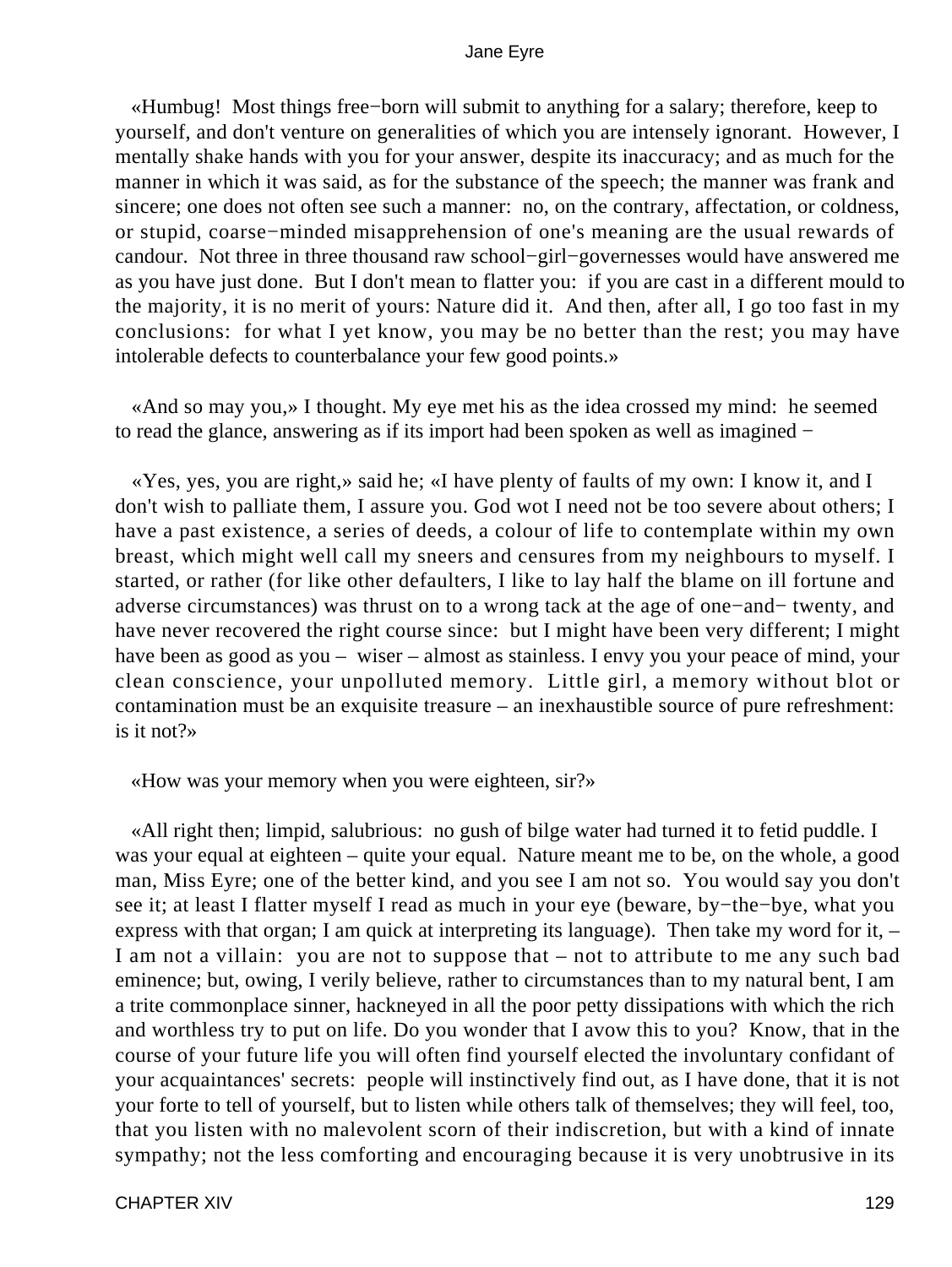manifestations.»

«How do you know? – how can you guess all this, sir?»

 «I know it well; therefore I proceed almost as freely as if I were writing my thoughts in a diary. You would say, I should have been superior to circumstances; so I should – so I should; but you see I was not. When fate wronged me, I had not the wisdom to remain cool: I turned desperate; then I degenerated. Now, when any vicious simpleton excites my disgust by his paltry ribaldry, I cannot flatter myself that I am better than he: I am forced to confess that he and I are on a level. I wish I had stood firm – God knows I do! Dread remorse when you are tempted to err, Miss Eyre; remorse is the poison of life.»

«Repentance is said to be its cure, sir.»

 «It is not its cure. Reformation may be its cure; and I could reform – I have strength yet for that – if – but where is the use of thinking of it, hampered, burdened, cursed as I am? Besides, since happiness is irrevocably denied me, I have a right to get pleasure out of life: and **I WILL** get it, cost what it may.»

«Then you will degenerate still more, sir.»

 «Possibly: yet why should I, if I can get sweet, fresh pleasure? And I may get it as sweet and fresh as the wild honey the bee gathers on the moor.»

«It will sting – it will taste bitter, sir.»

 «How do you know? – you never tried it. How very serious – how very solemn you look: and you are as ignorant of the matter as this cameo head» (taking one from the mantelpiece). «You have no right to preach to me, you neophyte, that have not passed the porch of life, and are absolutely unacquainted with its mysteries.»

 «I only remind you of your own words, sir: you said error brought remorse, and you pronounced remorse the poison of existence.»

 «And who talks of error now? I scarcely think the notion that flittered across my brain was an error. I believe it was an inspiration rather than a temptation: it was very genial, very soothing – I know that. Here it comes again! It is no devil, I assure you; or if it be, it has put on the robes of an angel of light. I think I must admit so fair a guest when it asks entrance to my heart.»

«Distrust it, sir; it is not a true angel.»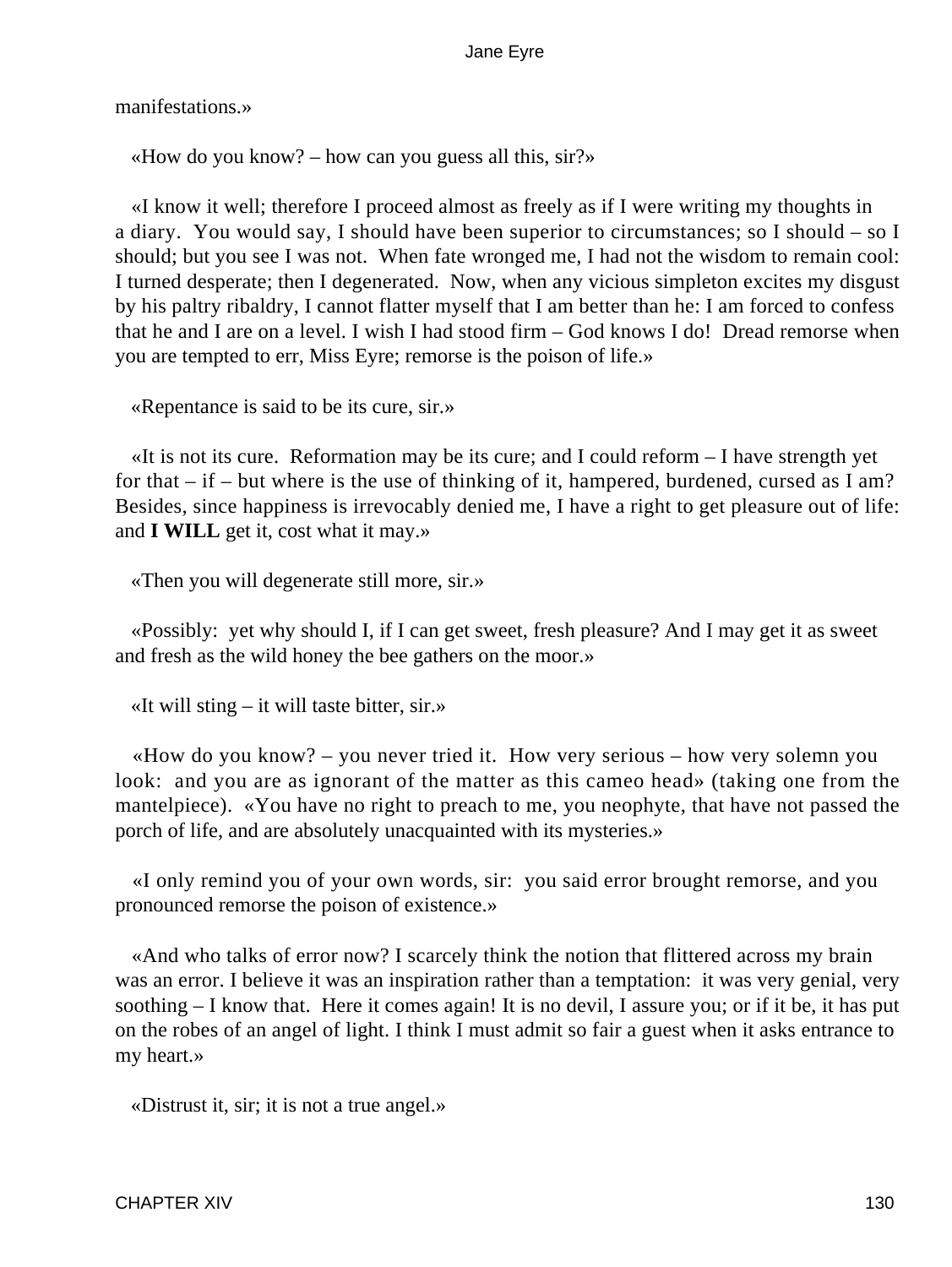«Once more, how do you know? By what instinct do you pretend to distinguish between a fallen seraph of the abyss and a messenger from the eternal throne – between a guide and a seducer?»

 «I judged by your countenance, sir, which was troubled when you said the suggestion had returned upon you. I feel sure it will work you more misery if you listen to it.»

 «Not at all – it bears the most gracious message in the world: for the rest, you are not my conscience−keeper, so don't make yourself uneasy. Here, come in, bonny wanderer!»

 He said this as if he spoke to a vision, viewless to any eye but his own; then, folding his arms, which he had half extended, on his chest, he seemed to enclose in their embrace the invisible being.

 «Now,» he continued, again addressing me, «I have received the pilgrim – a disguised deity, as I verify believe. Already it has done me good: my heart was a sort of charnel; it will now be a shrine.»

 «To speak truth, sir, I don't understand you at all: I cannot keep up the conversation, because it has got out of my depth. Only one thing, I know: you said you were not as good as you should like to be, and that you regretted your own imperfection; – one thing I can comprehend: you intimated that to have a sullied memory was a perpetual bane. It seems to me, that if you tried hard, you would in time find it possible to become what you yourself would approve; and that if from this day you began with resolution to correct your thoughts and actions, you would in a few years have laid up a new and stainless store of recollections, to which you might revert with pleasure.»

 «Justly thought; rightly said, Miss Eyre; and, at this moment, I am paving hell with energy.»

## «Sir?»

 «I am laying down good intentions, which I believe durable as flint. Certainly, my associates and pursuits shall be other than they have been.»

«And better?»

 «And better – so much better as pure ore is than foul dross. You seem to doubt me; I don't doubt myself: I know what my aim is, what my motives are; and at this moment I pass a law, unalterable as that of the Medes and Persians, that both are right.»

«They cannot be, sir, if they require a new statute to legalise them.»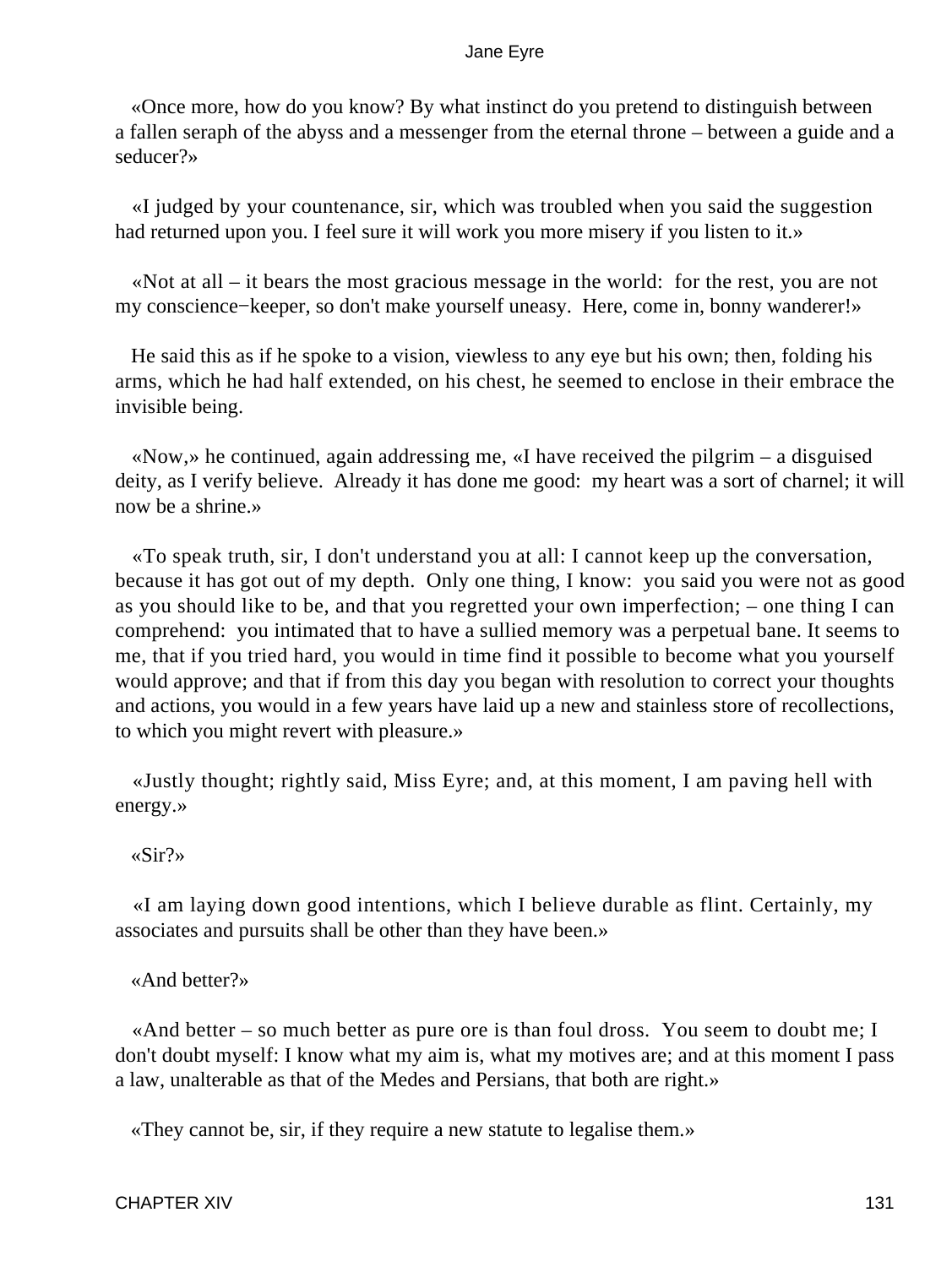«They are, Miss Eyre, though they absolutely require a new statute: unheard−of combinations of circumstances demand unheard−of rules.»

 «That sounds a dangerous maxim, sir; because one can see at once that it is liable to abuse.»

«Sententious sage! so it is: but I swear by my household gods not to abuse it.»

«You are human and fallible.»

«I am: so are you – what then?»

 «The human and fallible should not arrogate a power with which the divine and perfect alone can be safely intrusted.»

«What power?»

«That of saying of any strange, unsanctioned line of action, – 'Let it be right.'»

«'Let it be right' – the very words: you have pronounced them.»

 «MAY it be right then,» I said, as I rose, deeming it useless to continue a discourse which was all darkness to me; and, besides, sensible that the character of my interlocutor was beyond my penetration; at least, beyond its present reach; and feeling the uncertainty, the vague sense of insecurity, which accompanies a conviction of ignorance.

«Where are you going?»

«To put Adele to bed: it is past her bedtime.»

«You are afraid of me, because I talk like a Sphynx.»

 «Your language is enigmatical, sir: but though I am bewildered, I am certainly not afraid.»

«You ARE afraid – your self−love dreads a blunder.»

«In that sense I do feel apprehensive – I have no wish to talk nonsense.»

 «If you did, it would be in such a grave, quiet manner, I should mistake it for sense. Do you never laugh, Miss Eyre? Don't trouble yourself to answer – I see you laugh rarely; but you can laugh very merrily: believe me, you are not naturally austere, any more than I am naturally vicious. The Lowood constraint still clings to you somewhat; controlling your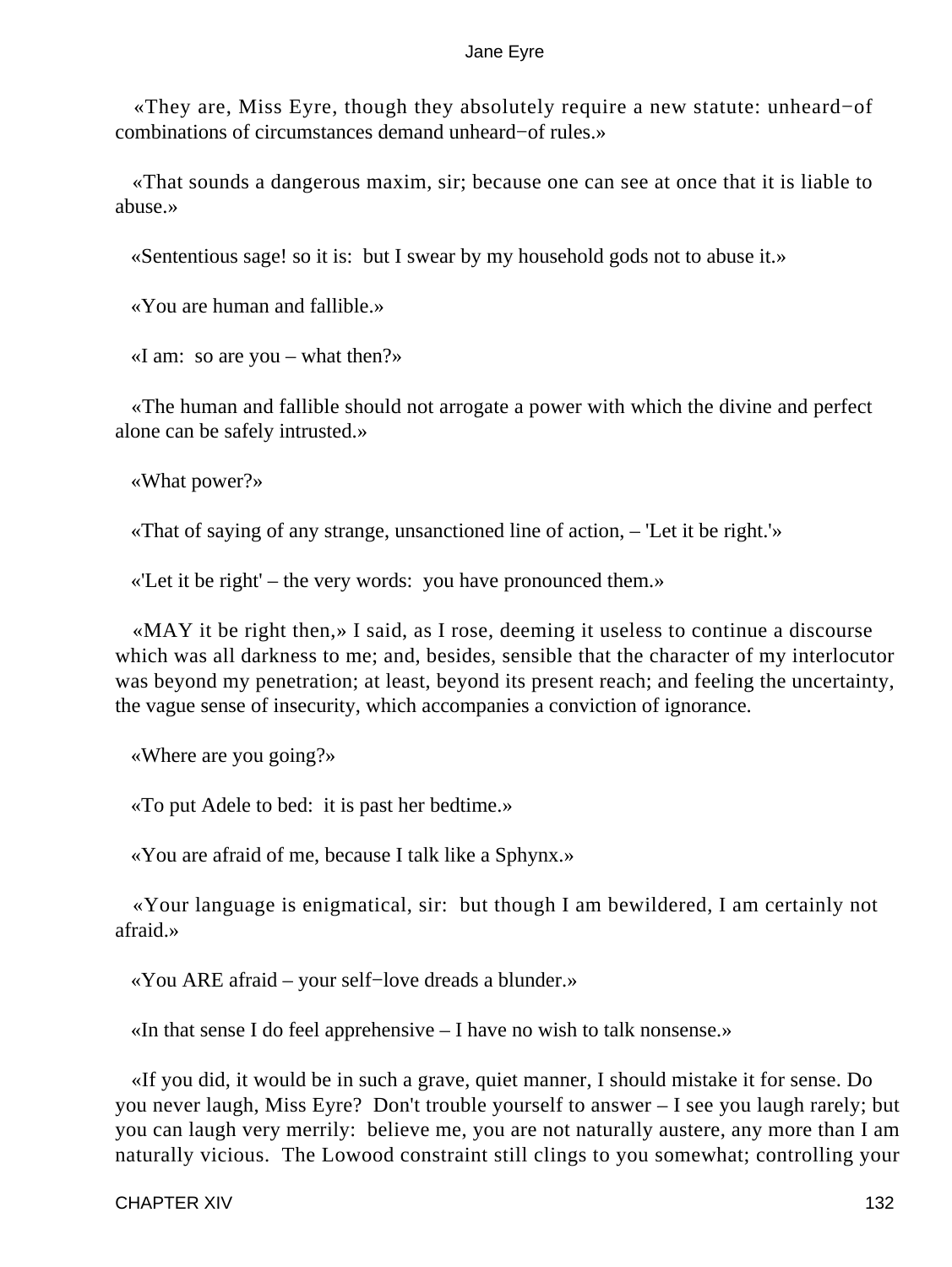features, muffling your voice, and restricting your limbs; and you fear in the presence of a man and a brother – or father, or master, or what you will – to smile too gaily, speak too freely, or move too quickly: but, in time, I think you will learn to be natural with me, as I find it impossible to be conventional with you; and then your looks and movements will have more vivacity and variety than they dare offer now. I see at intervals the glance of a curious sort of bird through the close−set bars of a cage: a vivid, restless, resolute captive is there; were it but free, it would soar cloud−high. You are still bent on going?»

«It has struck nine, sir.»

 «Never mind, – wait a minute: Adele is not ready to go to bed yet. My position, Miss Eyre, with my back to the fire, and my face to the room, favours observation. While talking to you, I have also occasionally watched Adele (I have my own reasons for thinking her a curious study, – reasons that I may, nay, that I shall, impart to you some day). She pulled out of her box, about ten minutes ago, a little pink silk frock; rapture lit her face as she unfolded it; coquetry runs in her blood, blends with her brains, and seasons the marrow of her bones. 'Il faut que je l'essaie!' cried she, 'et e l'instant meme!' and she rushed out of the room. She is now with Sophie, undergoing a robing process: in a few minutes she will re− enter; and I know what I shall see, – a miniature of Celine Varens, as she used to appear on the boards at the rising of – But never mind that. However, my tenderest feelings are about to receive a shock: such is my presentiment; stay now, to see whether it will be realised.»

 Ere long, Adele's little foot was heard tripping across the hall. She entered, transformed as her guardian had predicted. A dress of rose−coloured satin, very short, and as full in the skirt as it could be gathered, replaced the brown frock she had previously worn; a wreath of rosebuds circled her forehead; her feet were dressed in silk stockings and small white satin sandals.

 «Est−ce que ma robe va bien?» cried she, bounding forwards; «et mes souliers? et mes bas? Tenez, je crois que je vais danser!»

 And spreading out her dress, she chasseed across the room till, having reached Mr. Rochester, she wheeled lightly round before him on tip−toe, then dropped on one knee at his feet, exclaiming −

 «Monsieur, je vous remercie mille fois de votre bonte;» then rising, she added, «C'est comme cela que maman faisait, n'est−ce pas, monsieur?»

 «Pre−cise−ly!» was the answer; «and, 'comme cela,' she charmed my English gold out of my British breeches' pocket. I have been green, too, Miss Eyre, – ay, grass green: not a more vernal tint freshens you now than once freshened me. My Spring is gone, however, but it has left me that French floweret on my hands, which, in some moods, I would fain be rid of. Not valuing now the root whence it sprang; having found that it was of a sort which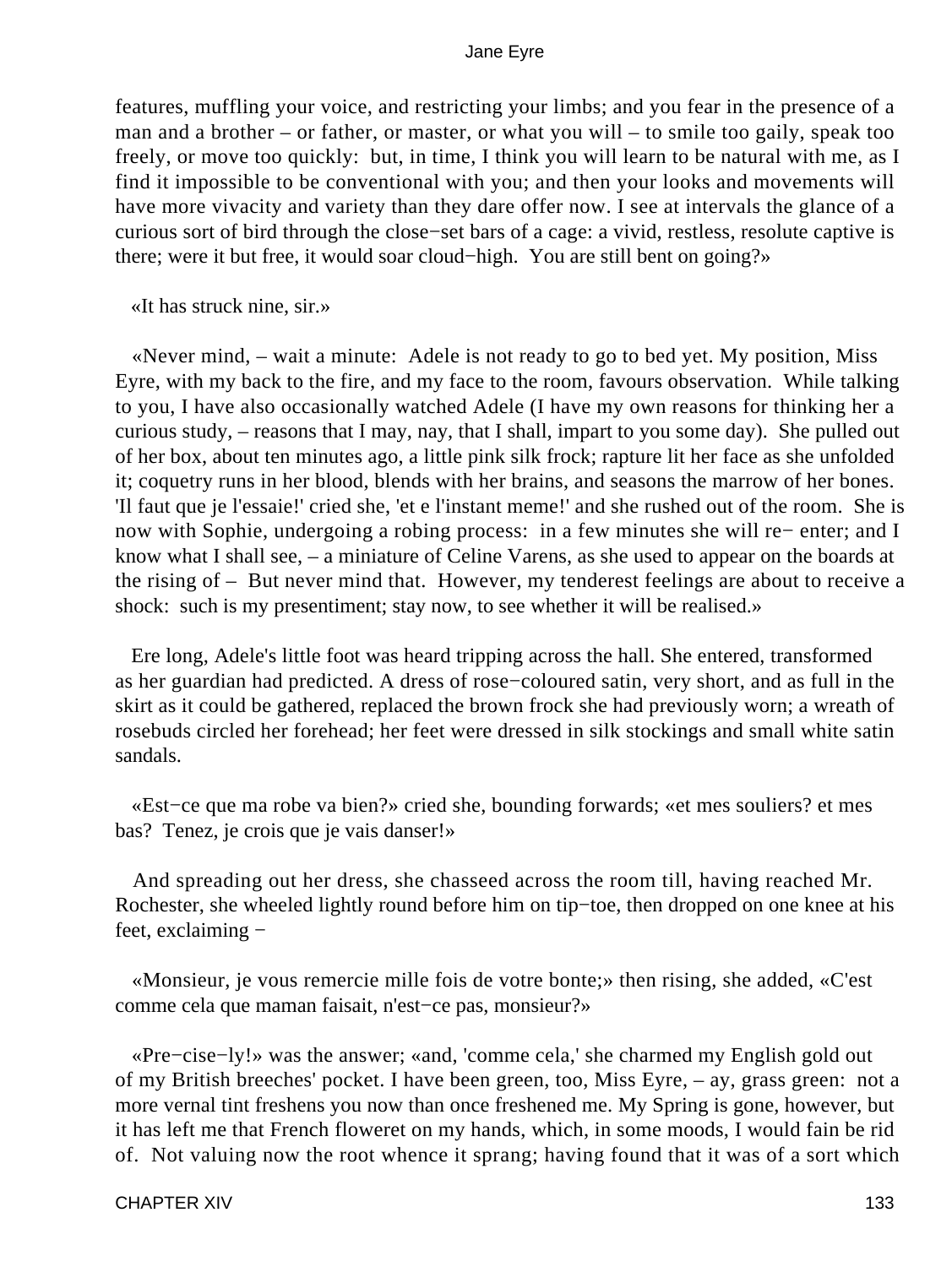nothing but gold dust could manure, I have but half a liking to the blossom, especially when it looks so artificial as just now. I keep it and rear it rather on the Roman Catholic principle of expiating numerous sins, great or small, by one good work. I'll explain all this some day. Good− night.»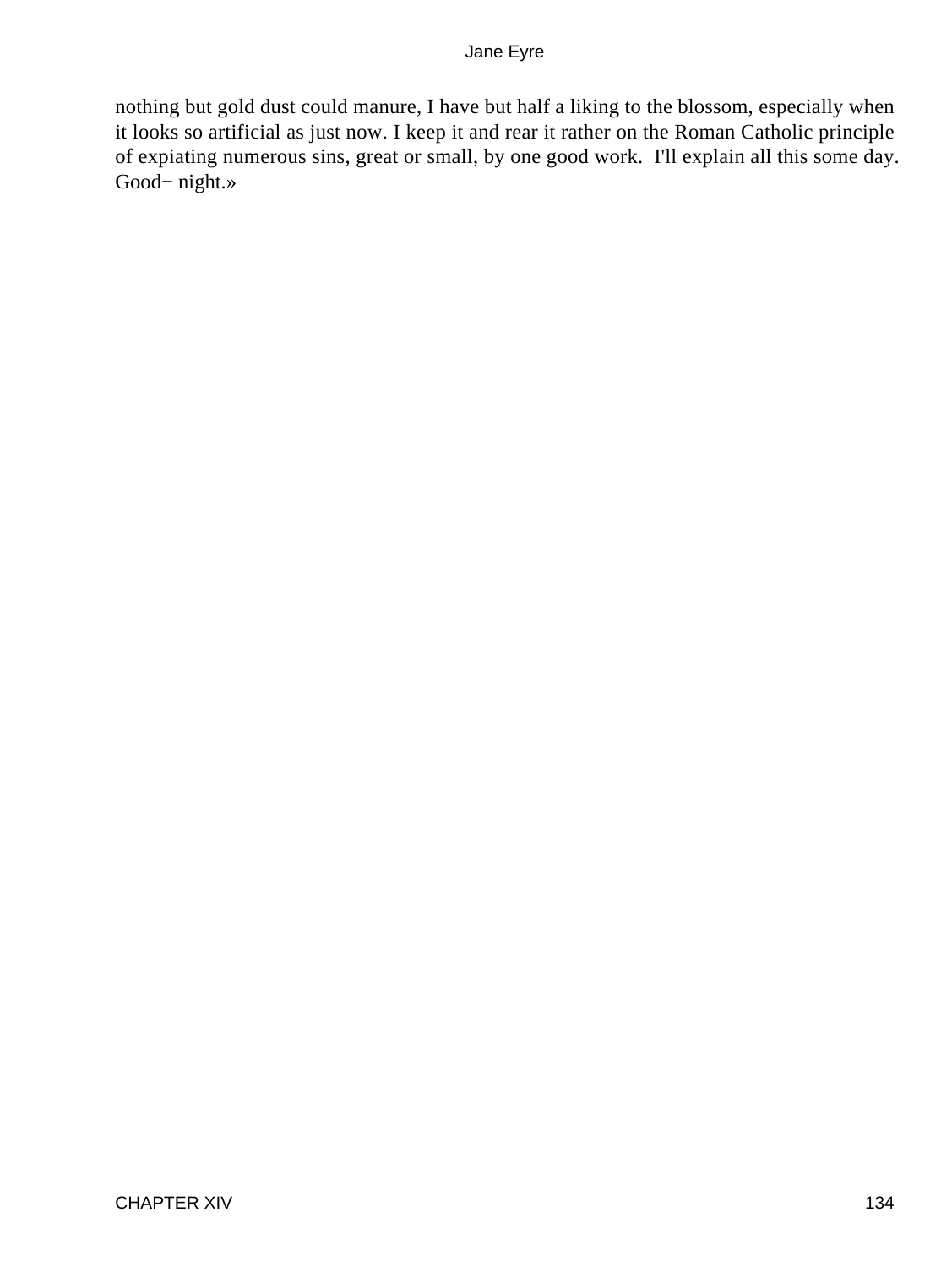## **[CHAPTER XV](#page-434-0)**

*M*r. Rochester did, on a future occasion, explain it. It was one afternoon, when he chanced to meet me and Adele in the grounds: and while she played with Pilot and her shuttlecock, he asked me to walk up and down a long beech avenue within sight of her.

 He then said that she was the daughter of a French opera−dancer, Celine Varens, towards whom he had once cherished what he called a «grande passion.» This passion Celine had professed to return with even superior ardour. He thought himself her idol, ugly as he was: he believed, as he said, that she preferred his «taille d'athlete» to the elegance of the Apollo Belvidere.

 «And, Miss Eyre, so much was I flattered by this preference of the Gallic sylph for her British gnome, that I installed her in an hotel; gave her a complete establishment of servants, a carriage, cashmeres, diamonds, dentelles, In short, I began the process of ruining myself in the received style, like any other spoony. I had not, it seems, the originality to chalk out a new road to shame and destruction, but trode the old track with stupid exactness not to deviate an inch from the beaten centre. I had – as I deserved to have – the fate of all other spoonies. Happening to call one evening when Celine did not expect me, I found her out; but it was a warm night, and I was tired with strolling through Paris, so I sat down in her boudoir; happy to breathe the air consecrated so lately by her presence. No, – I exaggerate; I never thought there was any consecrating virtue about her: it was rather a sort of pastille perfume she had left; a scent of musk and amber, than an odour of sanctity. I was just beginning to stifle with the fumes of conservatory flowers and sprinkled essences, when I bethought myself to open the window and step out on to the balcony. It was moonlight and gaslight besides, and very still and serene. The balcony was furnished with a chair or two; I sat down, and took out a cigar, – I will take one now, if you will excuse me.»

 Here ensued a pause, filled up by the producing and lighting of a cigar; having placed it to his lips and breathed a trail of Havannah incense on the freezing and sunless air, he went on −

 "I liked bonbons too in those days, Miss Eyre, and I was croquant – (overlook the barbarism) – croquant chocolate comfits, and smoking alternately, watching meantime the equipages that rolled along the fashionable streets towards the neighbouring opera−house, when in an elegant close carriage drawn by a beautiful pair of English horses, and distinctly seen in the brilliant city−night, I recognised the 'voiture' I had given Celine. She was returning: of course my heart thumped with impatience against the iron rails I leant upon. The carriage stopped, as I had expected, at the hotel door; my flame (that is the very word for an opera inamorata) alighted: though muffed in a cloak – an unnecessary encumbrance,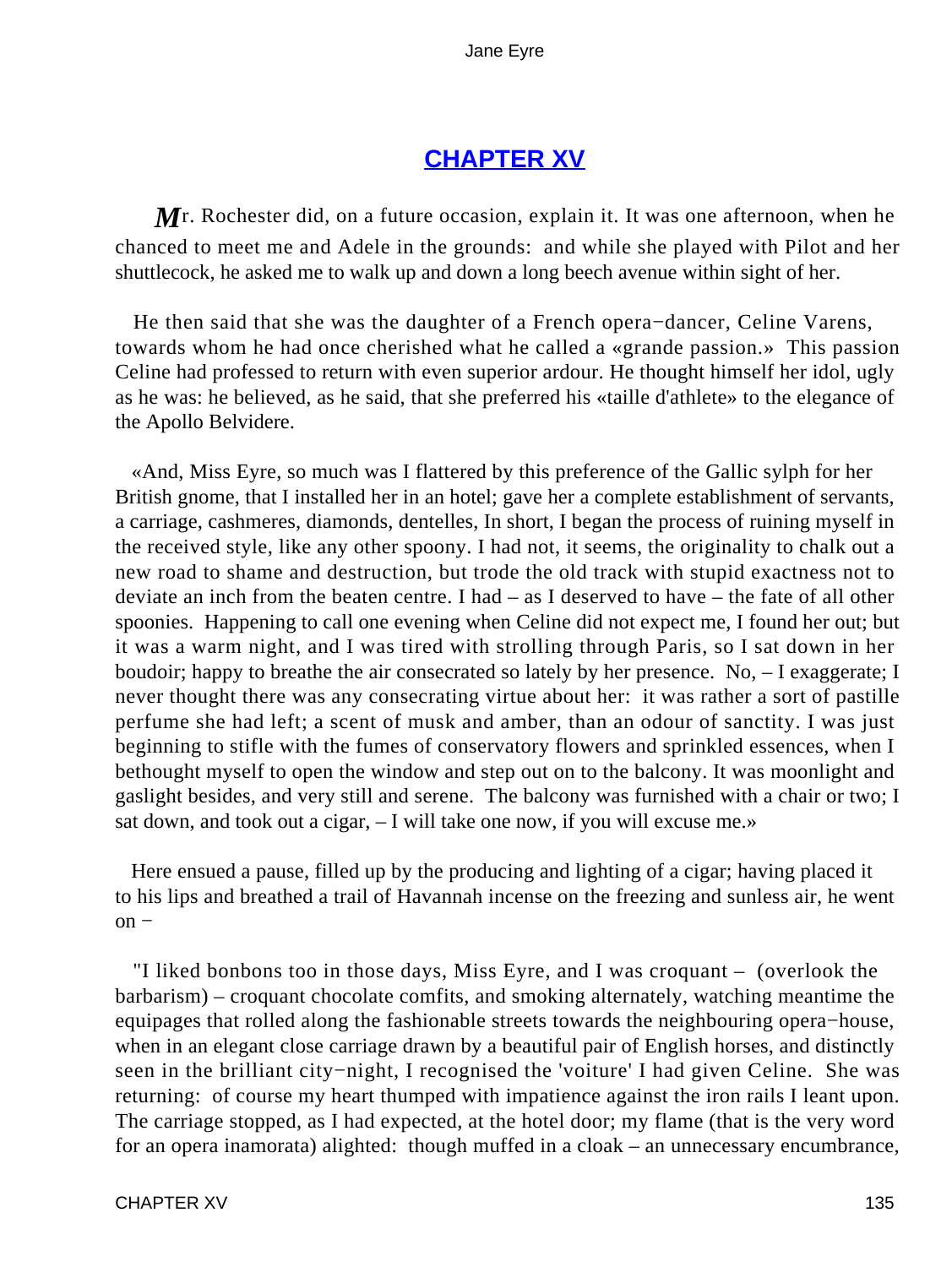by−the−bye, on so warm a June evening – I knew her instantly by her little foot, seen peeping from the skirt of her dress, as she skipped from the carriage−step. Bending over the balcony, I was about to murmur 'Mon ange' – in a tone, of course, which should be audible to the ear of love alone – when a figure jumped from the carriage after her; cloaked also; but that was a spurred heel which had rung on the pavement, and that was a hatted head which now passed under the arched porte cochere of the hotel.

 "You never felt jealousy, did you, Miss Eyre? Of course not: I need not ask you; because you never felt love. You have both sentiments yet to experience: your soul sleeps; the shock is yet to be given which shall waken it. You think all existence lapses in as quiet a flow as that in which your youth has hitherto slid away. Floating on with closed eyes and muffled ears, you neither see the rocks bristling not far off in the bed of the flood, nor hear the breakers boil at their base. But I tell you – and you may mark my words – you will come some day to a craggy pass in the channel, where the whole of life's stream will be broken up into whirl and tumult, foam and noise: either you will be dashed to atoms on crag points, or lifted up and borne on by some master−wave into a calmer current− −as I am now.

 «I like this day; I like that sky of steel; I like the sternness and stillness of the world under this frost. I like Thornfield, its antiquity, its retirement, its old crow−trees and thorn−trees, its grey facade, and lines of dark windows reflecting that metal welkin: and yet how long have I abhorred the very thought of it, shunned it like a great plague−house? How I do still abhor −»

 He ground his teeth and was silent: he arrested his step and struck his boot against the hard ground. Some hated thought seemed to have him in its grip, and to hold him so tightly that he could not advance.

 We were ascending the avenue when he thus paused; the hall was before us. Lifting his eye to its battlements, he cast over them a glare such as I never saw before or since. Pain, shame, ire, impatience, disgust, detestation, seemed momentarily to hold a quivering conflict in the large pupil dilating under his ebon eyebrow. Wild was the wrestle which should be paramount; but another feeling rose and triumphed: something hard and cynical: self−willed and resolute: it settled his passion and petrified his countenance: he went on −

 "During the moment I was silent, Miss Eyre, I was arranging a point with my destiny. She stood there, by that beech−trunk – a hag like one of those who appeared to Macbeth on the heath of Forres. 'You like Thornfield?' she said, lifting her finger; and then she wrote in the air a memento, which ran in lurid hieroglyphics all along the house−front, between the upper and lower row of windows, 'Like it if you can! Like it if you dare!'

 «'I will like it,' said I; 'I dare like it;' and» (he subjoined moodily) «I will keep my word; I will break obstacles to happiness, to goodness – yes, goodness. I wish to be a better man than I have been, than I am; as Job's leviathan broke the spear, the dart, and the habergeon,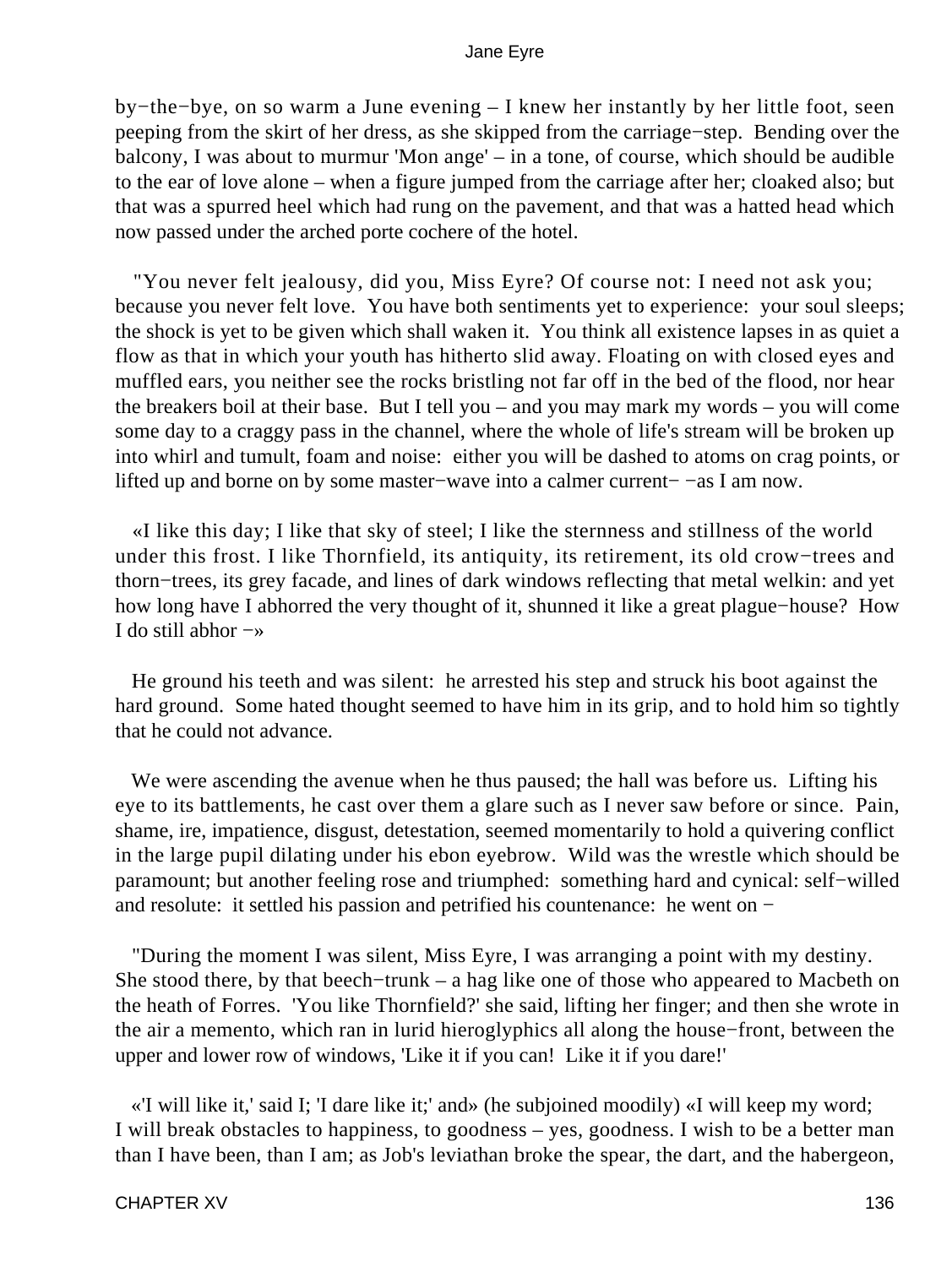hindrances which others count as iron and brass, I will esteem but straw and rotten wood.»

 Adele here ran before him with her shuttlecock. «Away!» he cried harshly; «keep at a distance, child; or go in to Sophie!» Continuing then to pursue his walk in silence, I ventured to recall him to the point whence he had abruptly diverged −

«Did you leave the balcony, sir,» I asked, «when Mdlle. Varens entered?»

 I almost expected a rebuff for this hardly well−timed question, but, on the contrary, waking out of his scowling abstraction, he turned his eyes towards me, and the shade seemed to clear off his brow. «Oh, I had forgotten Celine! Well, to resume. When I saw my charmer thus come in accompanied by a cavalier, I seemed to hear a hiss, and the green snake of jealousy, rising on undulating coils from the moonlit balcony, glided within my waistcoat, and ate its way in two minutes to my heart's core. Strange!» he exclaimed, suddenly starting again from the point. «Strange that I should choose you for the confidant of all this, young lady; passing strange that you should listen to me quietly, as if it were the most usual thing in the world for a man like me to tell stories of his opera−mistresses to a quaint, inexperienced girl like you! But the last singularity explains the first, as I intimated once before: you, with your gravity, considerateness, and caution were made to be the recipient of secrets. Besides, I know what sort of a mind I have placed in communication with my own: I know it is one not liable to take infection: it is a peculiar mind: it is a unique one. Happily I do not mean to harm it: but, if I did, it would not take harm from me. The more you and I converse, the better; for while I cannot blight you, you may refresh me.» After this digression he proceeded −

 "I remained in the balcony. 'They will come to her boudoir, no doubt,' thought I: 'let me prepare an ambush.' So putting my hand in through the open window, I drew the curtain over it, leaving only an opening through which I could take observations; then I closed the casement, all but a chink just wide enough to furnish an outlet to lovers' whispered vows: then I stole back to my chair; and as I resumed it the pair came in. My eye was quickly at the aperture. Celine's chamber−maid entered, lit a lamp, left it on the table, and withdrew. The couple were thus revealed to me clearly: both removed their cloaks, and there was 'the Varens,' shining in satin and jewels, – my gifts of course, – and there was her companion in an officer's uniform; and I knew him for a young roue of a vicomte – a brainless and vicious youth whom I had sometimes met in society, and had never thought of hating because I despised him so absolutely. On recognising him, the fang of the snake Jealousy was instantly broken; because at the same moment my love for Celine sank under an extinguisher. A woman who could betray me for such a rival was not worth contending for; she deserved only scorn; less, however, than I, who had been her dupe.

 «They began to talk; their conversation eased me completely: frivolous, mercenary, heartless, and senseless, it was rather calculated to weary than enrage a listener. A card of mine lay on the table; this being perceived, brought my name under discussion. Neither of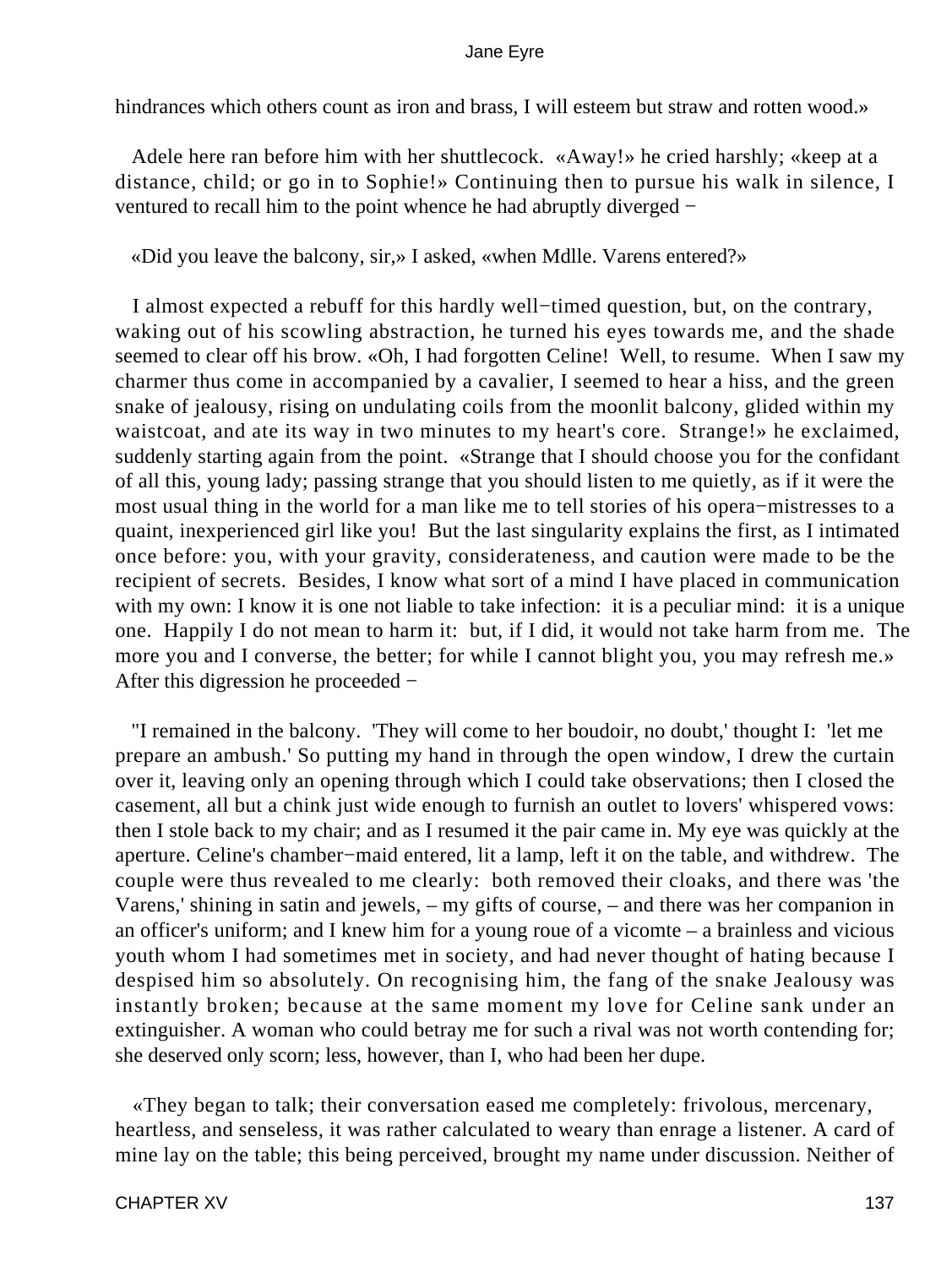them possessed energy or wit to belabour me soundly, but they insulted me as coarsely as they could in their little way: especially Celine, who even waxed rather brilliant on my personal defects – deformities she termed them. Now it had been her custom to launch out into fervent admiration of what she called my 'beaute male:' wherein she differed diametrically from you, who told me point−blank, at the second interview, that you did not think me handsome. The contrast struck me at the time and  $\rightarrow \infty$ 

Adele here came running up again.

«Monsieur, John has just been to say that your agent has called and wishes to see you.»

 «Ah! in that case I must abridge. Opening the window, I walked in upon them; liberated Celine from my protection; gave her notice to vacate her hotel; offered her a purse for immediate exigencies; disregarded screams, hysterics, prayers, protestations, convulsions; made an appointment with the vicomte for a meeting at the Bois de Boulogne. Next morning I had the pleasure of encountering him; left a bullet in one of his poor etiolated arms, feeble as the wing of a chicken in the pip, and then thought I had done with the whole crew. But unluckily the Varens, six months before, had given me this filette Adele, who, she affirmed, was my daughter; and perhaps she may be, though I see no proofs of such grim paternity written in her countenance: Pilot is more like me than she. Some years after I had broken with the mother, she abandoned her child, and ran away to Italy with a musician or singer. I acknowledged no natural claim on Adele's part to be supported by me, nor do I now acknowledge any, for I am not her father; but hearing that she was quite destitute, I e'en took the poor thing out of the slime and mud of Paris, and transplanted it here, to grow up clean in the wholesome soil of an English country garden. Mrs. Fairfax found you to train it; but now you know that it is the illegitimate offspring of a French opera− girl, you will perhaps think differently of your post and protegee: you will be coming to me some day with notice that you have found another place – that you beg me to look out for a new governess, −Eh?»

 «No: Adele is not answerable for either her mother's faults or yours: I have a regard for her; and now that I know she is, in a sense, parentless – forsaken by her mother and disowned by you, sir – I shall cling closer to her than before. How could I possibly prefer the spoilt pet of a wealthy family, who would hate her governess as a nuisance, to a lonely little orphan, who leans towards her as a friend?»

 «Oh, that is the light in which you view it! Well, I must go in now; and you too: it darkens.»

 But I stayed out a few minutes longer with Adele and Pilot – ran a race with her, and played a game of battledore and shuttlecock. When we went in, and I had removed her bonnet and coat, I took her on my knee; kept her there an hour, allowing her to prattle as she liked: not rebuking even some little freedoms and trivialities into which she was apt to stray when much noticed, and which betrayed in her a superficiality of character, inherited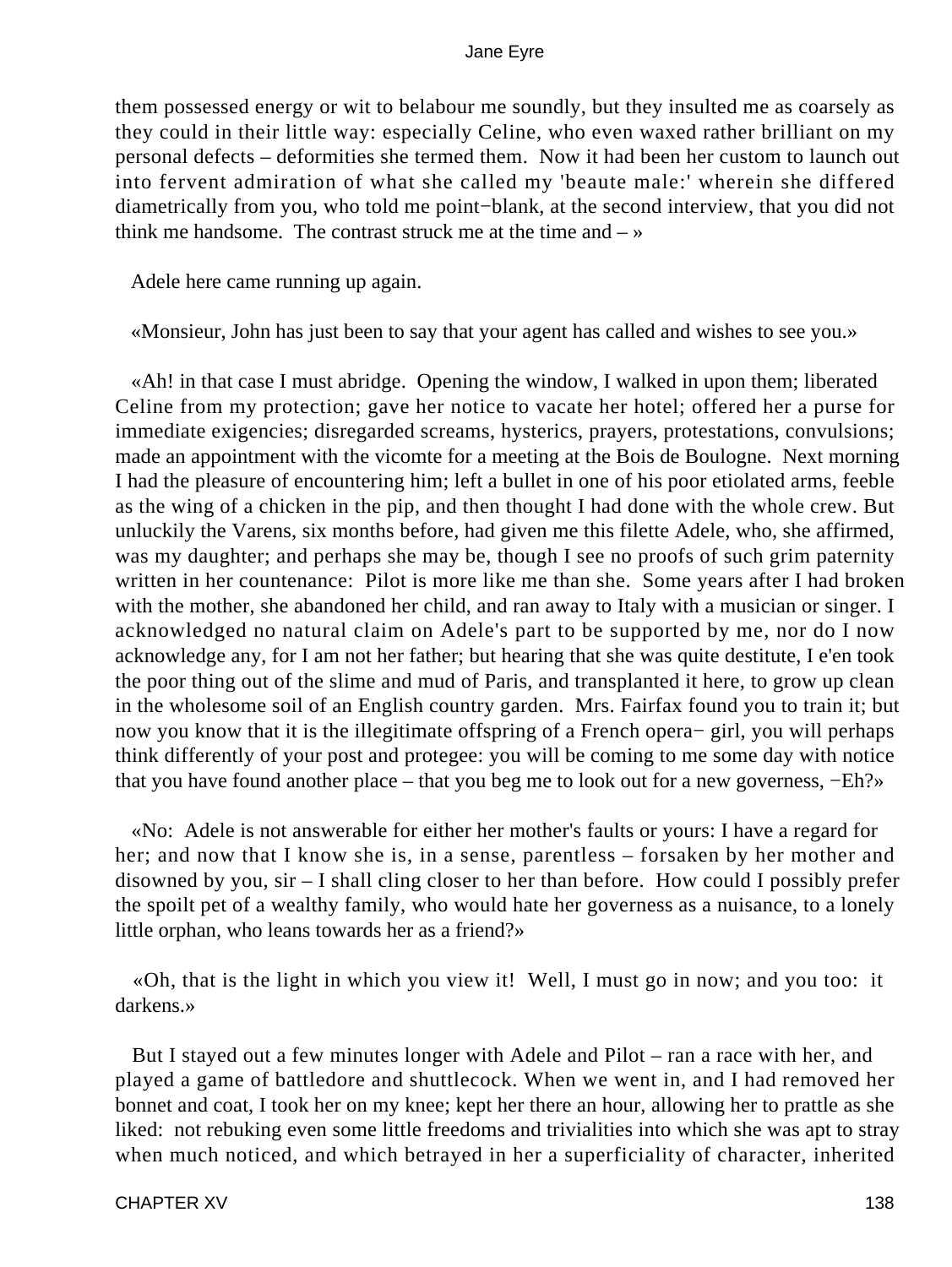probably from her mother, hardly congenial to an English mind. Still she had her merits; and I was disposed to appreciate all that was good in her to the utmost. I sought in her countenance and features a likeness to Mr. Rochester, but found none: no trait, no turn of expression announced relationship. It was a pity: if she could but have been proved to resemble him, he would have thought more of her.

 It was not till after I had withdrawn to my own chamber for the night, that I steadily reviewed the tale Mr. Rochester had told me. As he had said, there was probably nothing at all extraordinary in the substance of the narrative itself: a wealthy Englishman's passion for a French dancer, and her treachery to him, were every− day matters enough, no doubt, in society; but there was something decidedly strange in the paroxysm of emotion which had suddenly seized him when he was in the act of expressing the present contentment of his mood, and his newly revived pleasure in the old hall and its environs. I meditated wonderingly on this incident; but gradually quitting it, as I found it for the present inexplicable, I turned to the consideration of my master's manner to myself. The confidence he had thought fit to repose in me seemed a tribute to my discretion: I regarded and accepted it as such. His deportment had now for some weeks been more uniform towards me than at the first. I never seemed in his way; he did not take fits of chilling hauteur: when he met me unexpectedly, the encounter seemed welcome; he had always a word and sometimes a smile for me: when summoned by formal invitation to his presence, I was honoured by a cordiality of reception that made me feel I really possessed the power to amuse him, and that these evening conferences were sought as much for his pleasure as for my benefit.

 I, indeed, talked comparatively little, but I heard him talk with relish. It was his nature to be communicative; he liked to open to a mind unacquainted with the world glimpses of its scenes and ways (I do not mean its corrupt scenes and wicked ways, but such as derived their interest from the great scale on which they were acted, the strange novelty by which they were characterised); and I had a keen delight in receiving the new ideas he offered, in imagining the new pictures he portrayed, and following him in thought through the new regions he disclosed, never startled or troubled by one noxious allusion.

 The ease of his manner freed me from painful restraint: the friendly frankness, as correct as cordial, with which he treated me, drew me to him. I felt at times as if he were my relation rather than my master: yet he was imperious sometimes still; but I did not mind that; I saw it was his way. So happy, so gratified did I become with this new interest added to life, that I ceased to pine after kindred: my thin crescent−destiny seemed to enlarge; the blanks of existence were filled up; my bodily health improved; I gathered flesh and strength.

 And was Mr. Rochester now ugly in my eyes? No, reader: gratitude, and many associations, all pleasurable and genial, made his face the object I best liked to see; his presence in a room was more cheering than the brightest fire. Yet I had not forgotten his faults; indeed, I could not, for he brought them frequently before me. He was proud, sardonic, harsh to inferiority of every description: in my secret soul I knew that his great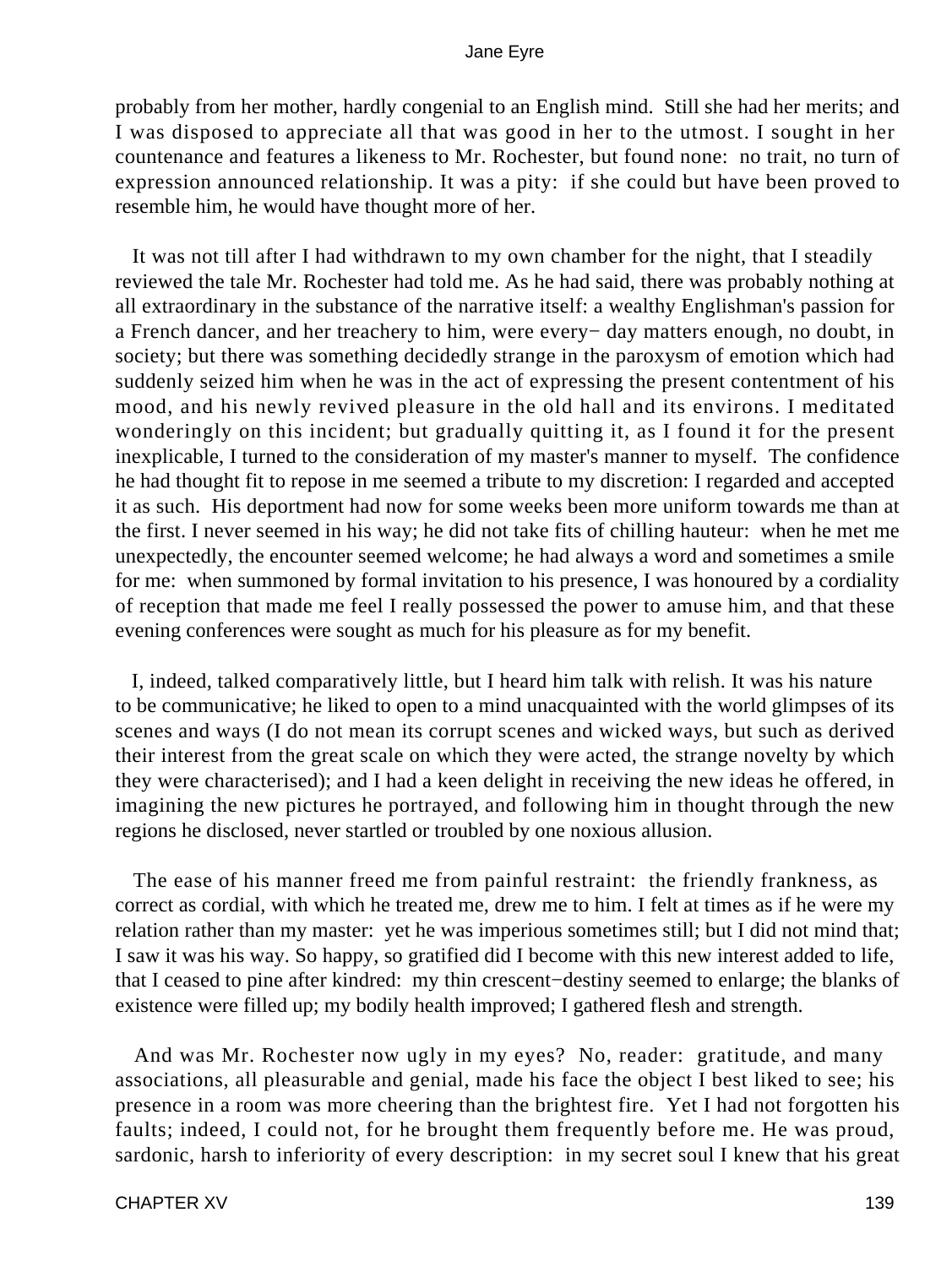kindness to me was balanced by unjust severity to many others. He was moody, too; unaccountably so; I more than once, when sent for to read to him, found him sitting in his library alone, with his head bent on his folded arms; and, when he looked up, a morose, almost a malignant, scowl blackened his features. But I believed that his moodiness, his harshness, and his former faults of morality (I say **FORMER,** for now he seemed corrected of them) had their source in some cruel cross of fate. I believed he was naturally a man of better tendencies, higher principles, and purer tastes than such as circumstances had developed, education instilled, or destiny encouraged. I thought there were excellent materials in him; though for the present they hung together somewhat spoiled and tangled. I cannot deny that I grieved for his grief, whatever that was, and would have given much to assuage it.

 Though I had now extinguished my candle and was laid down in bed, I could not sleep for thinking of his look when he paused in the avenue, and told how his destiny had risen up before him, and dared him to be happy at Thornfield.

 «Why not?» I asked myself. «What alienates him from the house? Will he leave it again soon? Mrs. Fairfax said he seldom stayed here longer than a fortnight at a time; and he has now been resident eight weeks. If he does go, the change will be doleful. Suppose he should be absent spring, summer, and autumn: how joyless sunshine and fine days will seem!»

 I hardly know whether I had slept or not after this musing; at any rate, I started wide awake on hearing a vague murmur, peculiar and lugubrious, which sounded, I thought, just above me. I wished I had kept my candle burning: the night was drearily dark; my spirits were depressed. I rose and sat up in bed, listening. The sound was hushed.

 I tried again to sleep; but my heart beat anxiously: my inward tranquillity was broken. The clock, far down in the hall, struck two. Just then it seemed my chamber−door was touched; as if fingers had swept the panels in groping a way along the dark gallery outside. I said, «Who is there?» Nothing answered. I was chilled with fear.

 All at once I remembered that it might be Pilot, who, when the kitchen−door chanced to be left open, not unfrequently found his way up to the threshold of Mr. Rochester's chamber: I had seen him lying there myself in the mornings. The idea calmed me somewhat: I lay down. Silence composes the nerves; and as an unbroken hush now reigned again through the whole house, I began to feel the return of slumber. But it was not fated that I should sleep that night. A dream had scarcely approached my ear, when it fled affrighted, scared by a marrow−freezing incident enough.

 This was a demoniac laugh – low, suppressed, and deep – uttered, as it seemed, at the very keyhole of my chamber door. The head of my bed was near the door, and I thought at first the goblin−laugher stood at my bedside – or rather, crouched by my pillow: but I rose, looked round, and could see nothing; while, as I still gazed, the unnatural sound was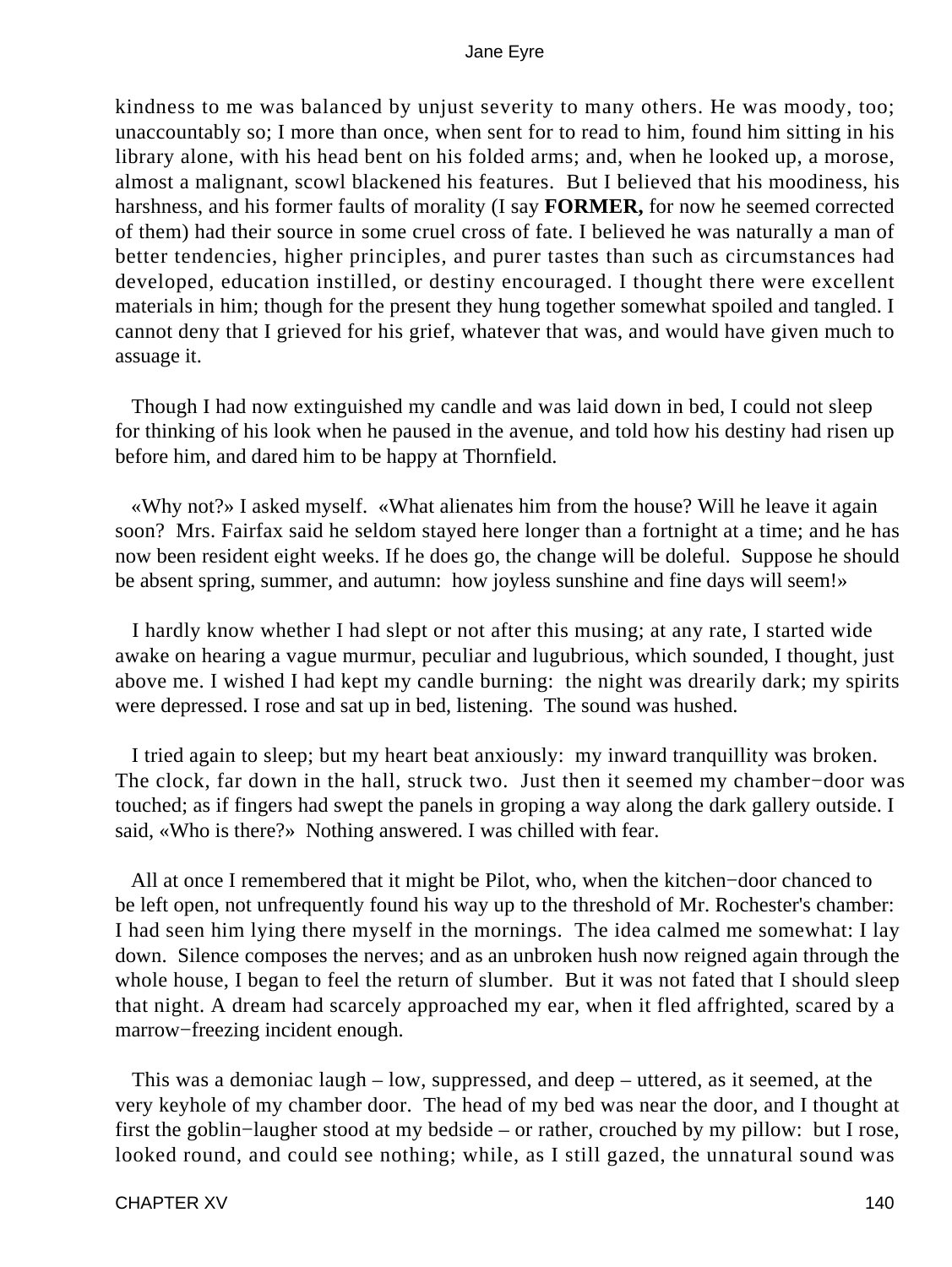reiterated: and I knew it came from behind the panels. My first impulse was to rise and fasten the bolt; my next, again to cry out, «Who is there?»

 Something gurgled and moaned. Ere long, steps retreated up the gallery towards the third−storey staircase: a door had lately been made to shut in that staircase; I heard it open and close, and all was still.

 «Was that Grace Poole? and is she possessed with a devil?» thought I. Impossible now to remain longer by myself: I must go to Mrs. Fairfax. I hurried on my frock and a shawl; I withdrew the bolt and opened the door with a trembling hand. There was a candle burning just outside, and on the matting in the gallery. I was surprised at this circumstance: but still more was I amazed to perceive the air quite dim, as if filled with smoke; and, while looking to the right hand and left, to find whence these blue wreaths issued, I became further aware of a strong smell of burning.

 Something creaked: it was a door ajar; and that door was Mr. Rochester's, and the smoke rushed in a cloud from thence. I thought no more of Mrs. Fairfax; I thought no more of Grace Poole, or the laugh: in an instant, I was within the chamber. Tongues of flame darted round the bed: the curtains were on fire. In the midst of blaze and vapour, Mr. Rochester lay stretched motionless, in deep sleep.

 «Wake! wake!» I cried. I shook him, but he only murmured and turned: the smoke had stupefied him. Not a moment could be lost: the very sheets were kindling, I rushed to his basin and ewer; fortunately, one was wide and the other deep, and both were filled with water. I heaved them up, deluged the bed and its occupant, flew back to my own room, brought my own water−jug, baptized the couch afresh, and, by God's aid, succeeded in extinguishing the flames which were devouring it.

 The hiss of the quenched element, the breakage of a pitcher which I flung from my hand when I had emptied it, and, above all, the splash of the shower−bath I had liberally bestowed, roused Mr. Rochester at last. Though it was now dark, I knew he was awake; because I heard him fulminating strange anathemas at finding himself lying in a pool of water.

«Is there a flood?» he cried.

 «No, sir,» I answered; «but there has been a fire: get up, do; you are quenched now; I will fetch you a candle.»

 «In the name of all the elves in Christendom, is that Jane Eyre?» he demanded. «What have you done with me, witch, sorceress? Who is in the room besides you? Have you plotted to drown me?»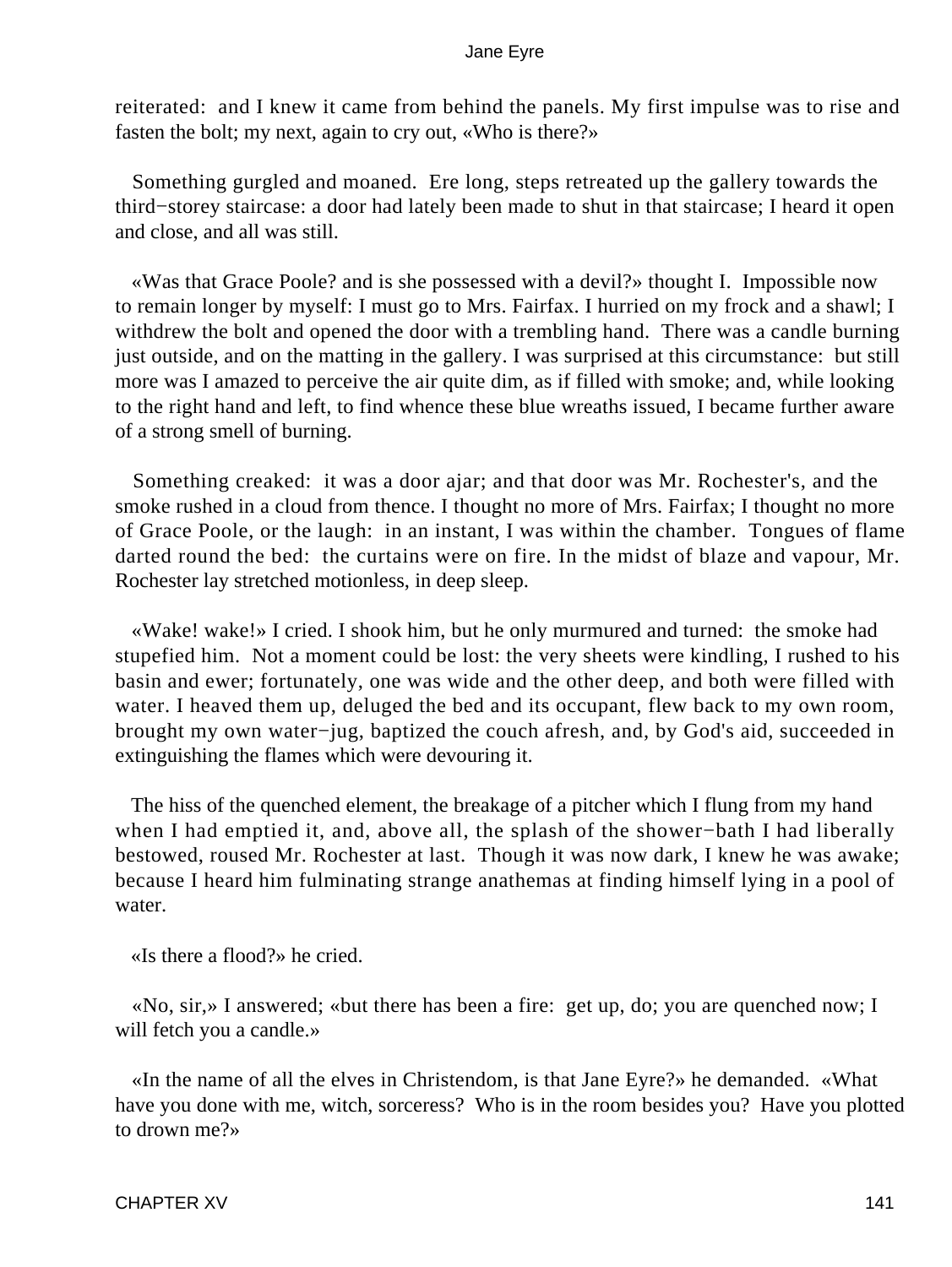«I will fetch you a candle, sir; and, in Heaven's name, get up. Somebody has plotted something: you cannot too soon find out who and what it is.»

 «There! I am up now; but at your peril you fetch a candle yet: wait two minutes till I get into some dry garments, if any dry there be – yes, here is my dressing−gown. Now run!»

 I did run; I brought the candle which still remained in the gallery. He took it from my hand, held it up, and surveyed the bed, all blackened and scorched, the sheets drenched, the carpet round swimming in water.

 «What is it? and who did it?» he asked. I briefly related to him what had transpired: the strange laugh I had heard in the gallery: the step ascending to the third storey; the smoke, – the smell of fire which had conducted me to his room; in what state I had found matters there, and how I had deluged him with all the water I could lay hands on.

 He listened very gravely; his face, as I went on, expressed more concern than astonishment; he did not immediately speak when I had concluded.

«Shall I call Mrs. Fairfax?» I asked.

 «Mrs. Fairfax? No; what the deuce would you call her for? What can she do? Let her sleep unmolested.»

«Then I will fetch Leah, and wake John and his wife.»

 «Not at all: just be still. You have a shawl on. If you are not warm enough, you may take my cloak yonder; wrap it about you, and sit down in the arm−chair: there, – I will put it on. Now place your feet on the stool, to keep them out of the wet. I am going to leave you a few minutes. I shall take the candle. Remain where you are till I return; be as still as a mouse. I must pay a visit to the second storey. Don't move, remember, or call any one.»

 He went: I watched the light withdraw. He passed up the gallery very softly, unclosed the staircase door with as little noise as possible, shut it after him, and the last ray vanished. I was left in total darkness. I listened for some noise, but heard nothing. A very long time elapsed. I grew weary: it was cold, in spite of the cloak; and then I did not see the use of staying, as I was not to rouse the house. I was on the point of risking Mr. Rochester's displeasure by disobeying his orders, when the light once more gleamed dimly on the gallery wall, and I heard his unshod feet tread the matting. «I hope it is he,» thought I, «and not something worse.»

 He re−entered, pale and very gloomy. «I have found it all out,» said he, setting his candle down on the washstand; «it is as I thought.»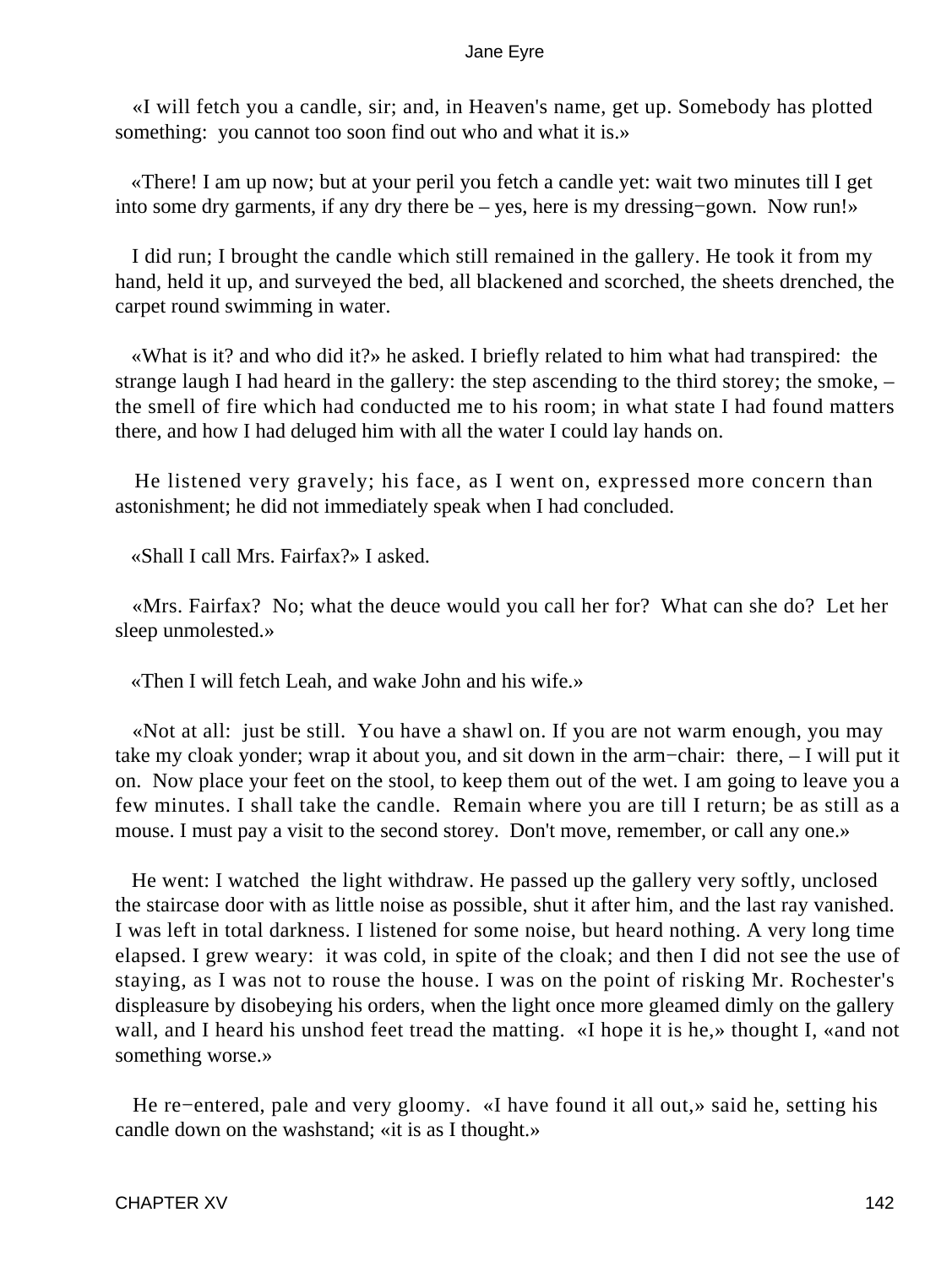«How, sir?»

 He made no reply, but stood with his arms folded, looking on the ground. At the end of a few minutes he inquired in rather a peculiar tone −

«I forget whether you said you saw anything when you opened your chamber door.»

«No, sir, only the candlestick on the ground.»

 «But you heard an odd laugh? You have heard that laugh before, I should think, or something like it?»

 «Yes, sir: there is a woman who sews here, called Grace Poole, – she laughs in that way. She is a singular person.»

 «Just so. Grace Poole – you have guessed it. She is, as you say, singular – very. Well, I shall reflect on the subject. Meantime, I am glad that you are the only person, besides myself, acquainted with the precise details of to−night's incident. You are no talking fool: say nothing about it. I will account for this state of affairs» (pointing to the bed): «and now return to your own room. I shall do very well on the sofa in the library for the rest of the night. It is near four:− in two hours the servants will be up.»

«Good−night, then, sir,» said I, departing.

He seemed surprised – very inconsistently so, as he had just told me to go.

«What!» he exclaimed, «are you quitting me already, and in that way?»

«You said I might go, sir.»

 «But not without taking leave; not without a word or two of acknowledgment and good−will: not, in short, in that brief, dry fashion. Why, you have saved my life! – snatched me from a horrible and excruciating death! and you walk past me as if we were mutual strangers! At least shake hands.»

He held out his hand; I gave him mine: he took it first in one, them in both his own.

 «You have saved my life: I have a pleasure in owing you so immense a debt. I cannot say more. Nothing else that has being would have been tolerable to me in the character of creditor for such an obligation: but you: it is different; – I feel your benefits no burden, Jane.»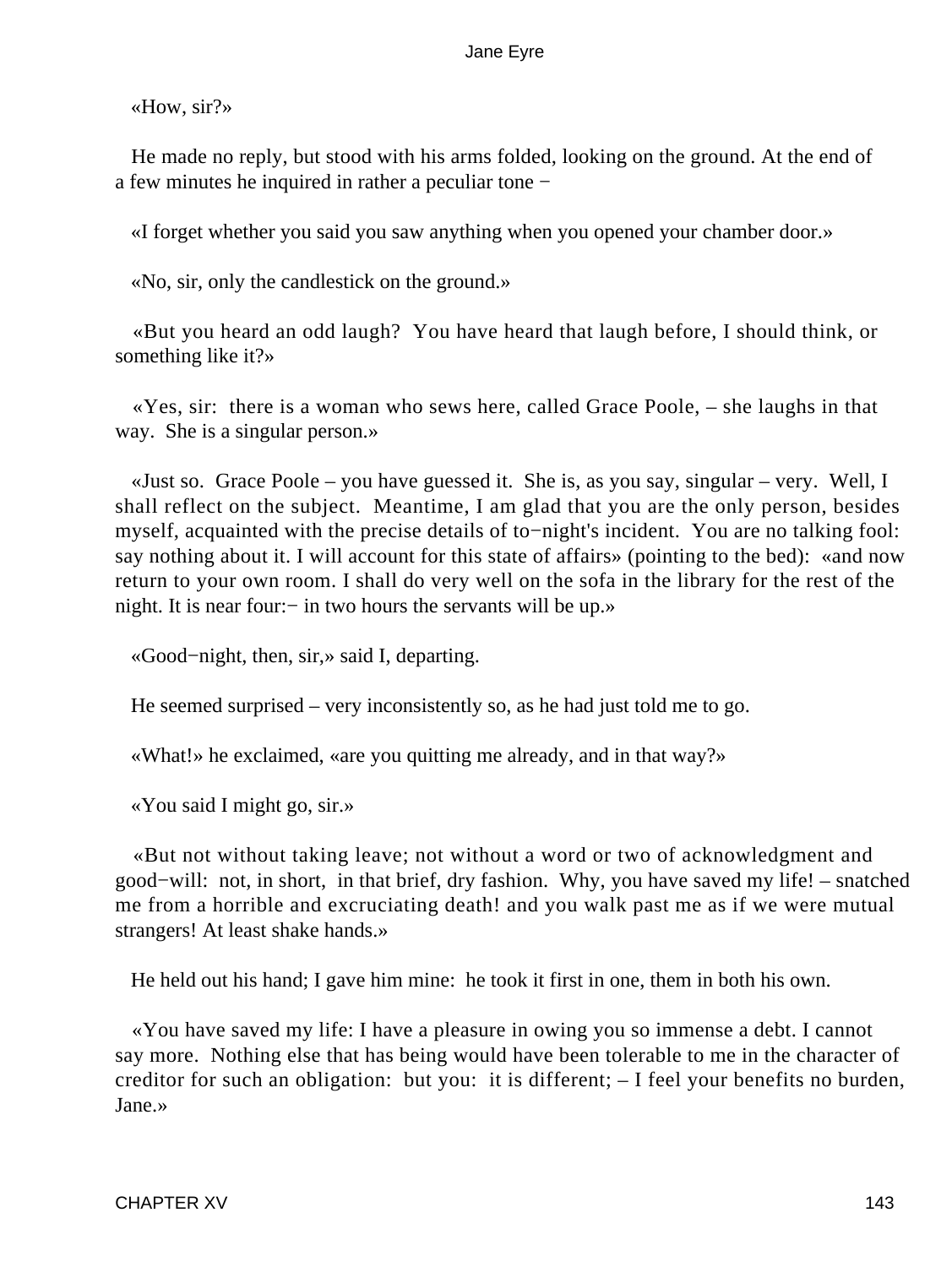He paused; gazed at me: words almost visible trembled on his lips, — −but his voice was checked.

«Good−night again, sir. There is no debt, benefit, burden, obligation, in the case.»

 «I knew,» he continued, «you would do me good in some way, at some time; – I saw it in your eyes when I first beheld you: their expression and smile did not» – (again he stopped) – «did not» (he proceeded hastily) «strike delight to my very inmost heart so for nothing. People talk of natural sympathies; I have heard of good genii: there are grains of truth in the wildest fable. My cherished preserver, goodnight!»

Strange energy was in his voice, strange fire in his look.

«I am glad I happened to be awake,» I said: and then I was going.

«What! you **WILL** go?»

«I am cold, sir.»

 «Cold? Yes, – and standing in a pool! Go, then, Jane; go!» But he still retained my hand, and I could not free it. I bethought myself of an expedient.

«I think I hear Mrs. Fairfax move, sir,» said I.

«Well, leave me:» he relaxed his fingers, and I was gone.

 I regained my couch, but never thought of sleep. Till morning dawned I was tossed on a buoyant but unquiet sea, where billows of trouble rolled under surges of joy. I thought sometimes I saw beyond its wild waters a shore, sweet as the hills of Beulah; and now and then a freshening gale, wakened by hope, bore my spirit triumphantly towards the bourne: but I could not reach it, even in fancy – a counteracting breeze blew off land, and continually drove me back. Sense would resist delirium: judgment would warn passion. Too feverish to rest, I rose as soon as day dawned.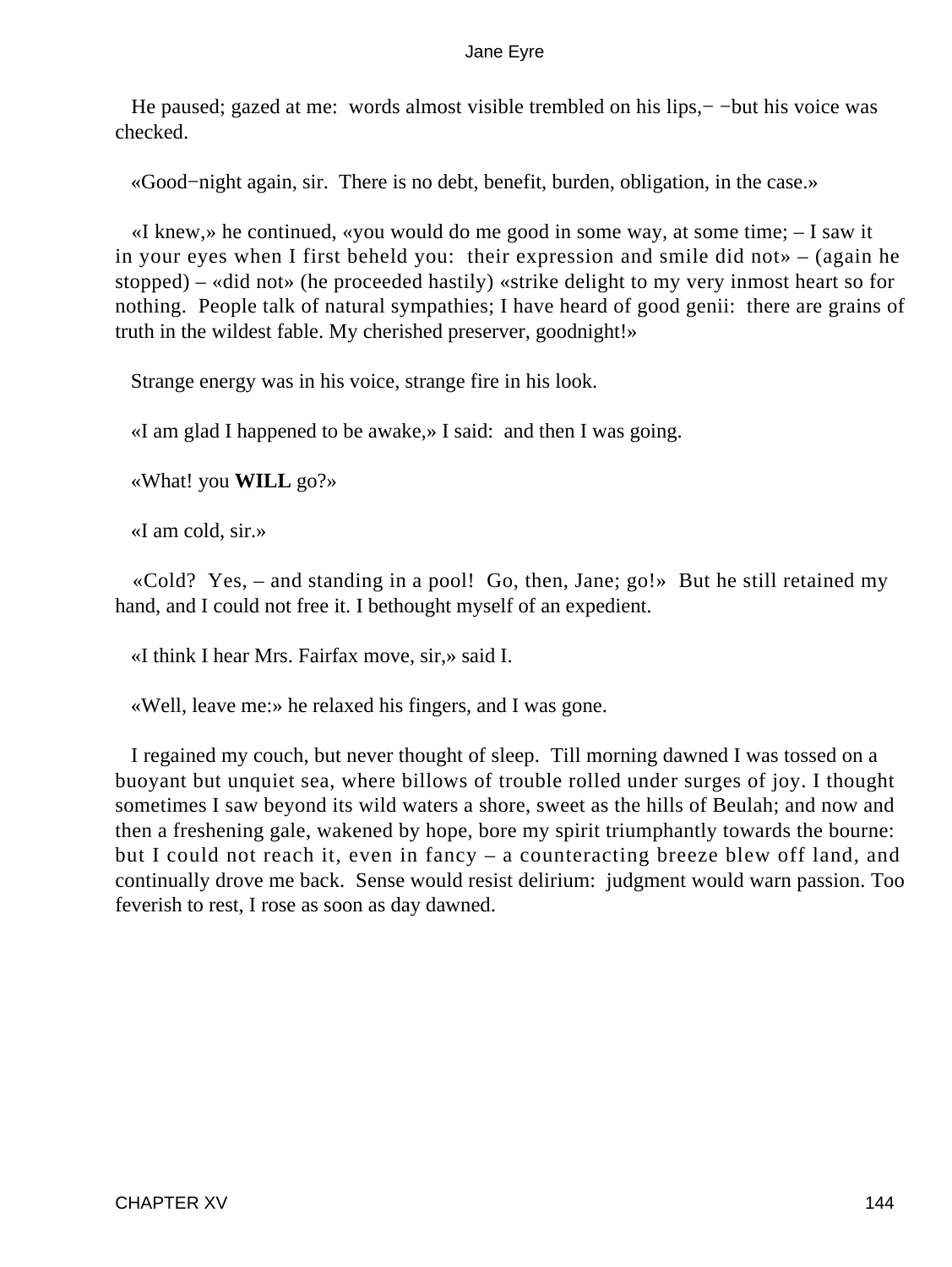## **[CHAPTER XVI](#page-434-0)**

*I* both wished and feared to see Mr. Rochester on the day which followed this sleepless night: I wanted to hear his voice again, yet feared to meet his eye. During the early part of the morning, I momentarily expected his coming; he was not in the frequent habit of entering the schoolroom, but he did step in for a few minutes sometimes, and I had the impression that he was sure to visit it that day.

 But the morning passed just as usual: nothing happened to interrupt the quiet course of Adele's studies; only soon after breakfast, I heard some bustle in the neighbourhood of Mr. Rochester's chamber, Mrs. Fairfax's voice, and Leah's, and the cook's – that is, John's wife – and even John's own gruff tones. There were exclamations of «What a mercy master was not burnt in his bed!» «It is always dangerous to keep a candle lit at night.» «How providential that he had presence of mind to think of the water−jug!» «I wonder he waked nobody!» «It is to be hoped he will not take cold with sleeping on the library sofa,»

 To much confabulation succeeded a sound of scrubbing and setting to rights; and when I passed the room, in going downstairs to dinner, I saw through the open door that all was again restored to complete order; only the bed was stripped of its hangings. Leah stood up in the window−seat, rubbing the panes of glass dimmed with smoke. I was about to address her, for I wished to know what account had been given of the affair: but, on advancing, I saw a second person in the chamber – a woman sitting on a chair by the bedside, and sewing rings to new curtains. That woman was no other than Grace Poole.

 There she sat, staid and taciturn−looking, as usual, in her brown stuff gown, her check apron, white handkerchief, and cap. She was intent on her work, in which her whole thoughts seemed absorbed: on her hard forehead, and in her commonplace features, was nothing either of the paleness or desperation one would have expected to see marking the countenance of a woman who had attempted murder, and whose intended victim had followed her last night to her lair, and (as I believed), charged her with the crime she wished to perpetrate. I was amazed – confounded. She looked up, while I still gazed at her: no start, no increase or failure of colour betrayed emotion, consciousness of guilt, or fear of detection. She said «Good morning, Miss,» in her usual phlegmatic and brief manner; and taking up another ring and more tape, went on with her sewing.

 «I will put her to some test,» thought I: «such absolute impenetrability is past comprehension.»

 «Good morning, Grace,» I said. «Has anything happened here? I thought I heard the servants all talking together a while ago.»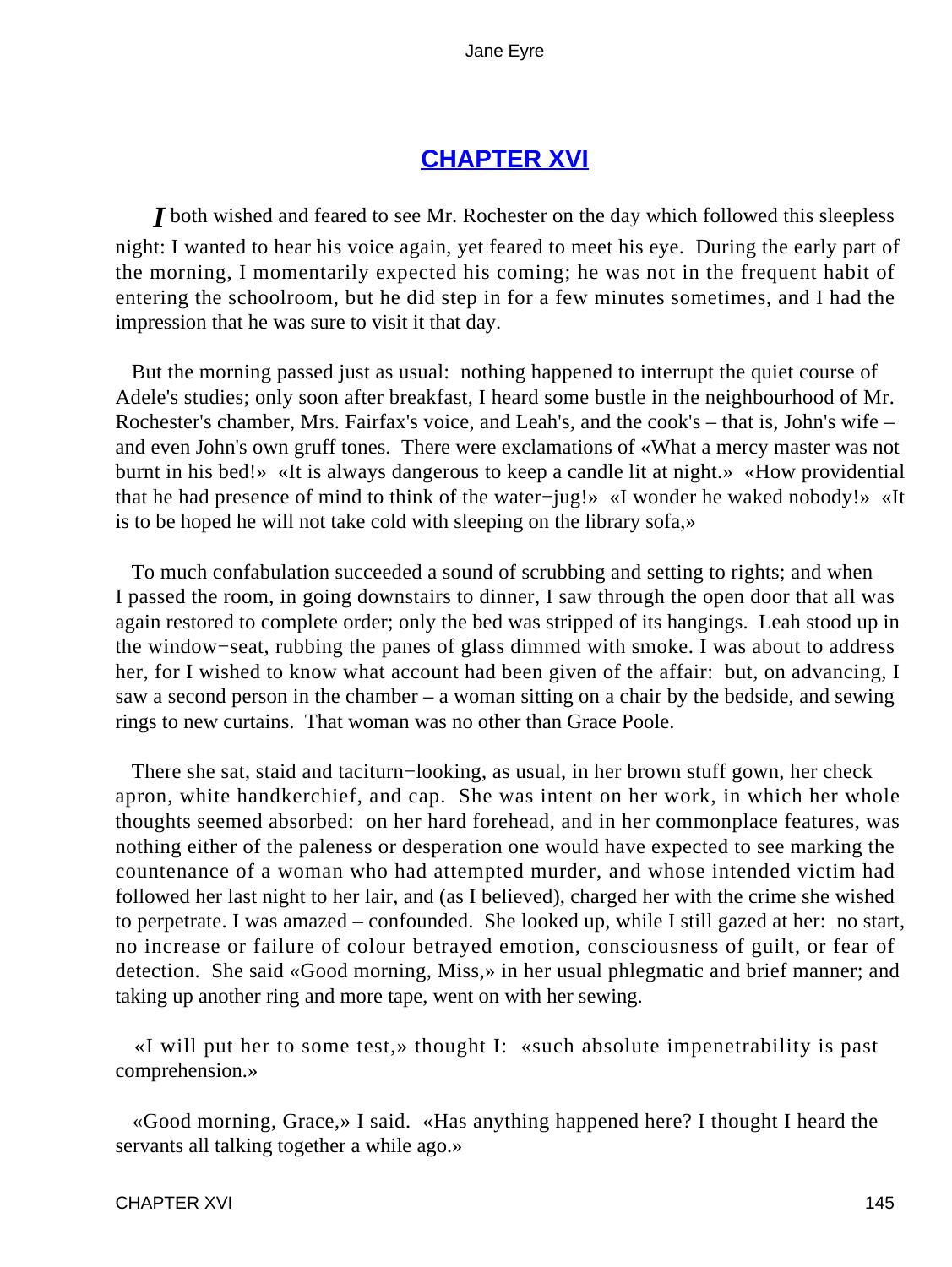"Only master had been reading in his bed last night; he fell asleep with his candle lit, and the curtains got on fire; but, fortunately, he awoke before the bed−clothes or the wood−work caught, and contrived to quench the flames with the water in the ewer.

 «A strange affair!» I said, in a low voice: then, looking at her fixedly – «Did Mr. Rochester wake nobody? Did no one hear him move?»

 She again raised her eyes to me, and this time there was something of consciousness in their expression. She seemed to examine me warily; then she answered −

 «The servants sleep so far off, you know, Miss, they would not be likely to hear. Mrs. Fairfax's room and yours are the nearest to master's; but Mrs. Fairfax said she heard nothing: when people get elderly, they often sleep heavy.» She paused, and then added, with a sort of assumed indifference, but still in a marked and significant tone – «But you are young, Miss; and I should say a light sleeper: perhaps you may have heard a noise?»

 «I did,» said I, dropping my voice, so that Leah, who was still polishing the panes, could not hear me, «and at first I thought it was Pilot: but Pilot cannot laugh; and I am certain I heard a laugh, and a strange one.»

 She took a new needleful of thread, waxed it carefully, threaded her needle with a steady hand, and then observed, with perfect composure −

 «It is hardly likely master would laugh, I should think, Miss, when he was in such danger: You must have been dreaming.»

 «I was not dreaming,» I said, with some warmth, for her brazen coolness provoked me. Again she looked at me; and with the same scrutinising and conscious eye.

«Have you told master that you heard a laugh?» she inquired.

«I have not had the opportunity of speaking to him this morning.»

 «You did not think of opening your door and looking out into the gallery?» she further asked.

 She appeared to be cross−questioning me, attempting to draw from me information unawares. The idea struck me that if she discovered I knew or suspected her guilt, she would be playing of some of her malignant pranks on me; I thought it advisable to be on my guard.

«On the contrary,» said I, «I bolted my door.»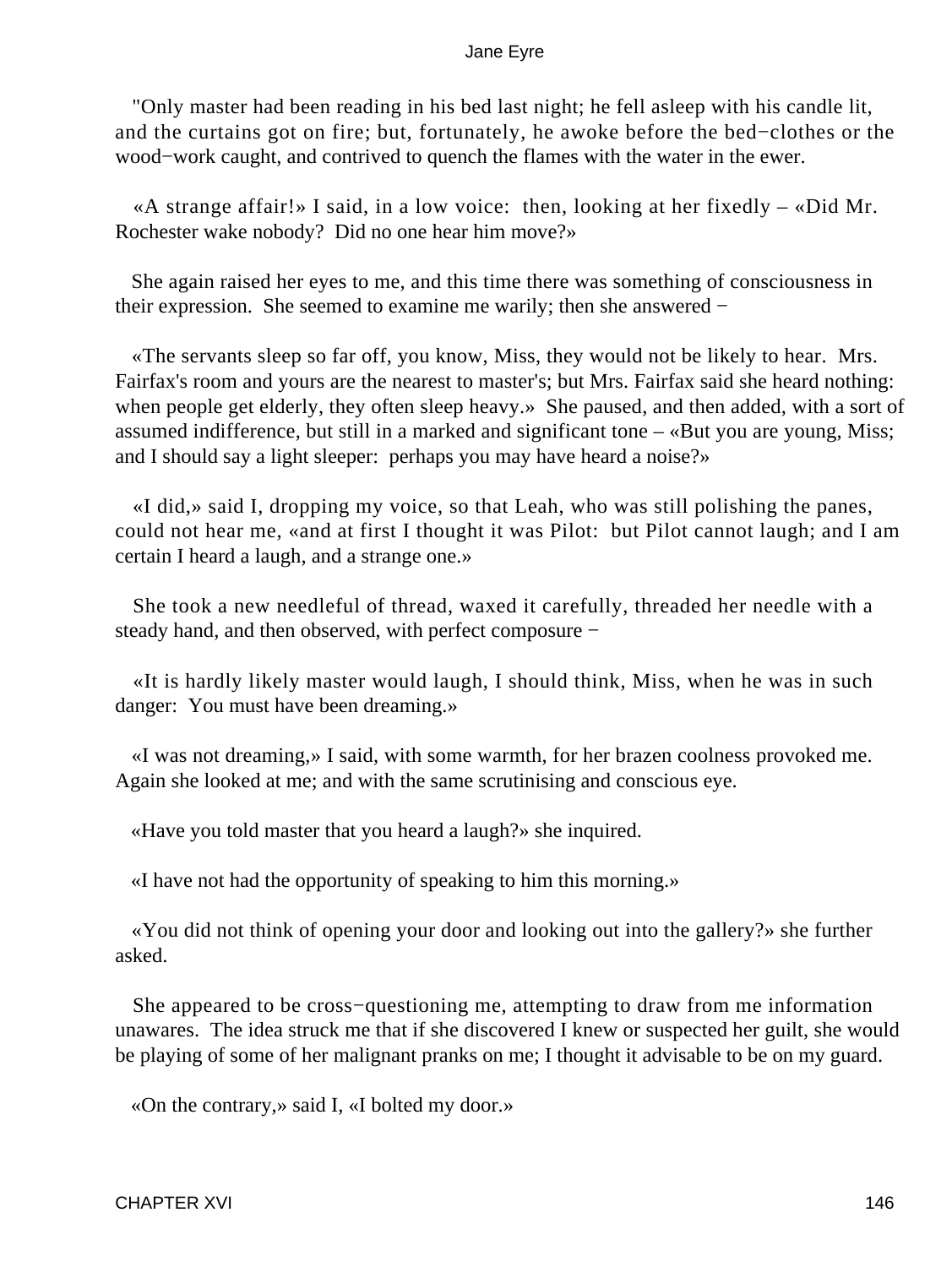«Then you are not in the habit of bolting your door every night before you get into bed?»

 «Fiend! she wants to know my habits, that she may lay her plans accordingly!» Indignation again prevailed over prudence: I replied sharply, «Hitherto I have often omitted to fasten the bolt: I did not think it necessary. I was not aware any danger or annoyance was to be dreaded at Thornfield Hall: but in future» (and I laid marked stress on the words) «I shall take good care to make all secure before I venture to lie down.»

 «It will be wise so to do,» was her answer: «this neighbourhood is as quiet as any I know, and I never heard of the hall being attempted by robbers since it was a house; though there are hundreds of pounds' worth of plate in the plate−closet, as is well known. And you see, for such a large house, there are very few servants, because master has never lived here much; and when he does come, being a bachelor, he needs little waiting on: but I always think it best to err on the safe side; a door is soon fastened, and it is as well to have a drawn bolt between one and any mischief that may be about. A deal of people, Miss, are for trusting all to Providence; but I say Providence will not dispense with the means, though He often blesses them when they are used discreetly.» And here she closed her harangue: a long one for her, and uttered with the demureness of a Quakeress.

 I still stood absolutely dumfoundered at what appeared to me her miraculous self–possession and most inscrutable hypocrisy, when the cook entered.

 «Mrs. Poole,» said she, addressing Grace, «the servants' dinner will soon be ready: will you come down?»

«No; just put my pint of porter and bit of pudding on a tray, and I'll carry it upstairs.»

«You'll have some meat?»

«Just a morsel, and a taste of cheese, that's all.»

«And the sago?»

«Never mind it at present: I shall be coming down before teatime: I'll make it myself.»

The cook here turned to me, saying that Mrs. Fairfax was waiting for me: so I departed.

 I hardly heard Mrs. Fairfax's account of the curtain conflagration during dinner, so much was I occupied in puzzling my brains over the enigmatical character of Grace Poole, and still more in pondering the problem of her position at Thornfield and questioning why she had not been given into custody that morning, or, at the very least, dismissed from her master's service. He had almost as much as declared his conviction of her criminality last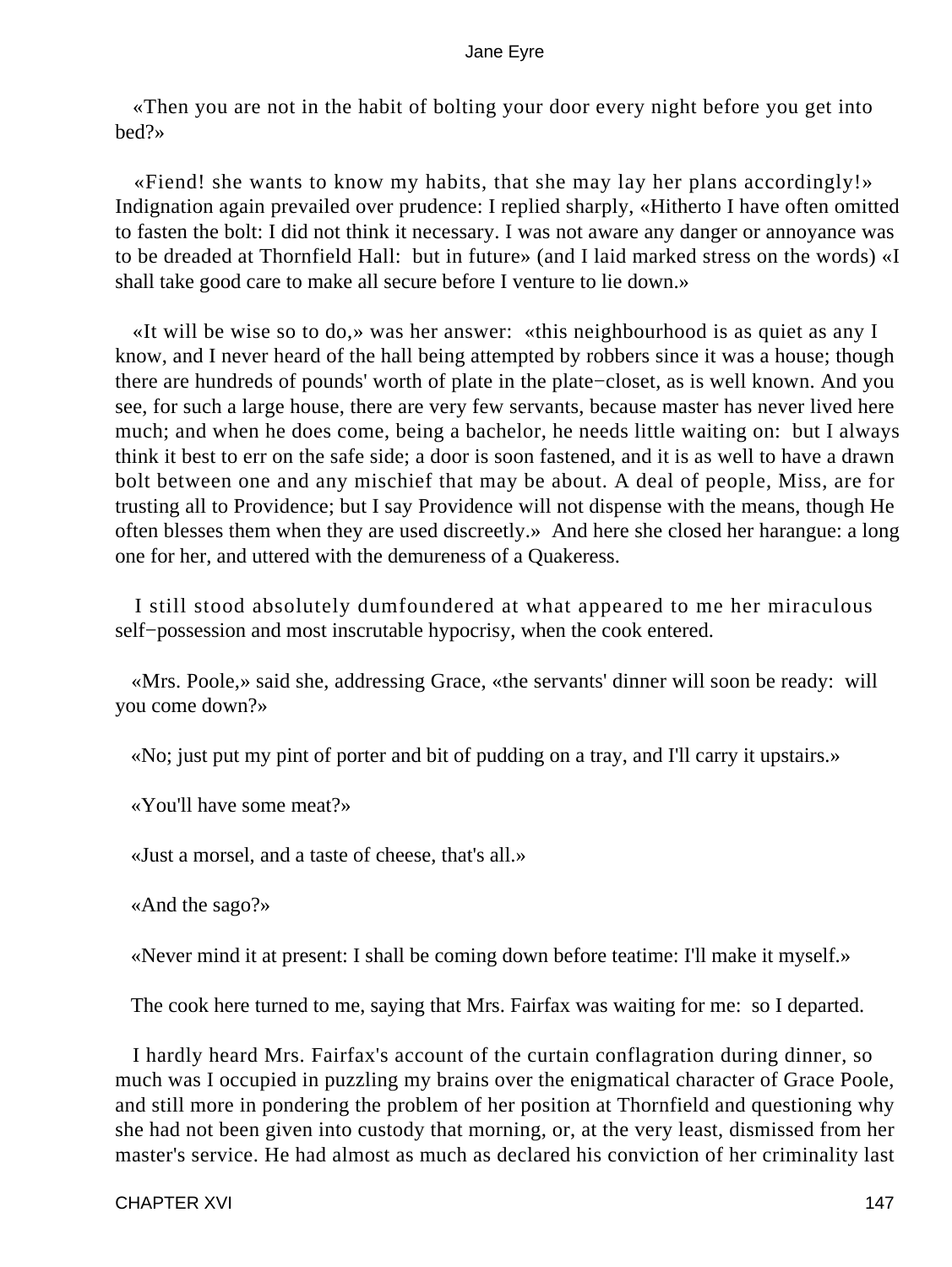night: what mysterious cause withheld him from accusing her? Why had he enjoined me, too, to secrecy? It was strange: a bold, vindictive, and haughty gentleman seemed somehow in the power of one of the meanest of his dependants; so much in her power, that even when she lifted her hand against his life, he dared not openly charge her with the attempt, much less punish her for it.

 Had Grace been young and handsome, I should have been tempted to think that tenderer feelings than prudence or fear influenced Mr. Rochester in her behalf; but, hard−favoured and matronly as she was, the idea could not be admitted. «Yet,» I reflected, «she has been young once; her youth would be contemporary with her master's: Mrs. Fairfax told me once, she had lived here many years. I don't think she can ever have been pretty; but, for aught I know, she may possess originality and strength of character to compensate for the want of personal advantages. Mr. Rochester is an amateur of the decided and eccentric: Grace is eccentric at least. What if a former caprice (a freak very possible to a nature so sudden and headstrong as his) has delivered him into her power, and she now exercises over his actions a secret influence, the result of his own indiscretion, which he cannot shake off, and dare not disregard?» But, having reached this point of conjecture, Mrs. Poole's square, flat figure, and uncomely, dry, even coarse face, recurred so distinctly to my mind's eye, that I thought, «No; impossible! my supposition cannot be correct. Yet,» suggested the secret voice which talks to us in our own hearts, «you are not beautiful either, and perhaps Mr. Rochester approves you: at any rate, you have often felt as if he did; and last night – remember his words; remember his look; remember his voice!»

 I well remembered all; language, glance, and tone seemed at the moment vividly renewed. I was now in the schoolroom; Adele was drawing; I bent over her and directed her pencil. She looked up with a sort of start.

 «Qu' avez−vous, mademoiselle?» said she. «Vos doigts tremblent comme la feuille, et vos joues sont rouges: mais, rouges comme des cerises!»

«I am hot, Adele, with stooping!» She went on sketching; I went on thinking.

 I hastened to drive from my mind the hateful notion I had been conceiving respecting Grace Poole; it disgusted me. I compared myself with her, and found we were different. Bessie Leaven had said I was quite a lady; and she spoke truth – I was a lady. And now I looked much better than I did when Bessie saw me; I had more colour and more flesh, more life, more vivacity, because I had brighter hopes and keener enjoyments.

 «Evening approaches,» said I, as I looked towards the window. «I have never heard Mr. Rochester's voice or step in the house to−day; but surely I shall see him before night: I feared the meeting in the morning; now I desire it, because expectation has been so long baffled that it is grown impatient.»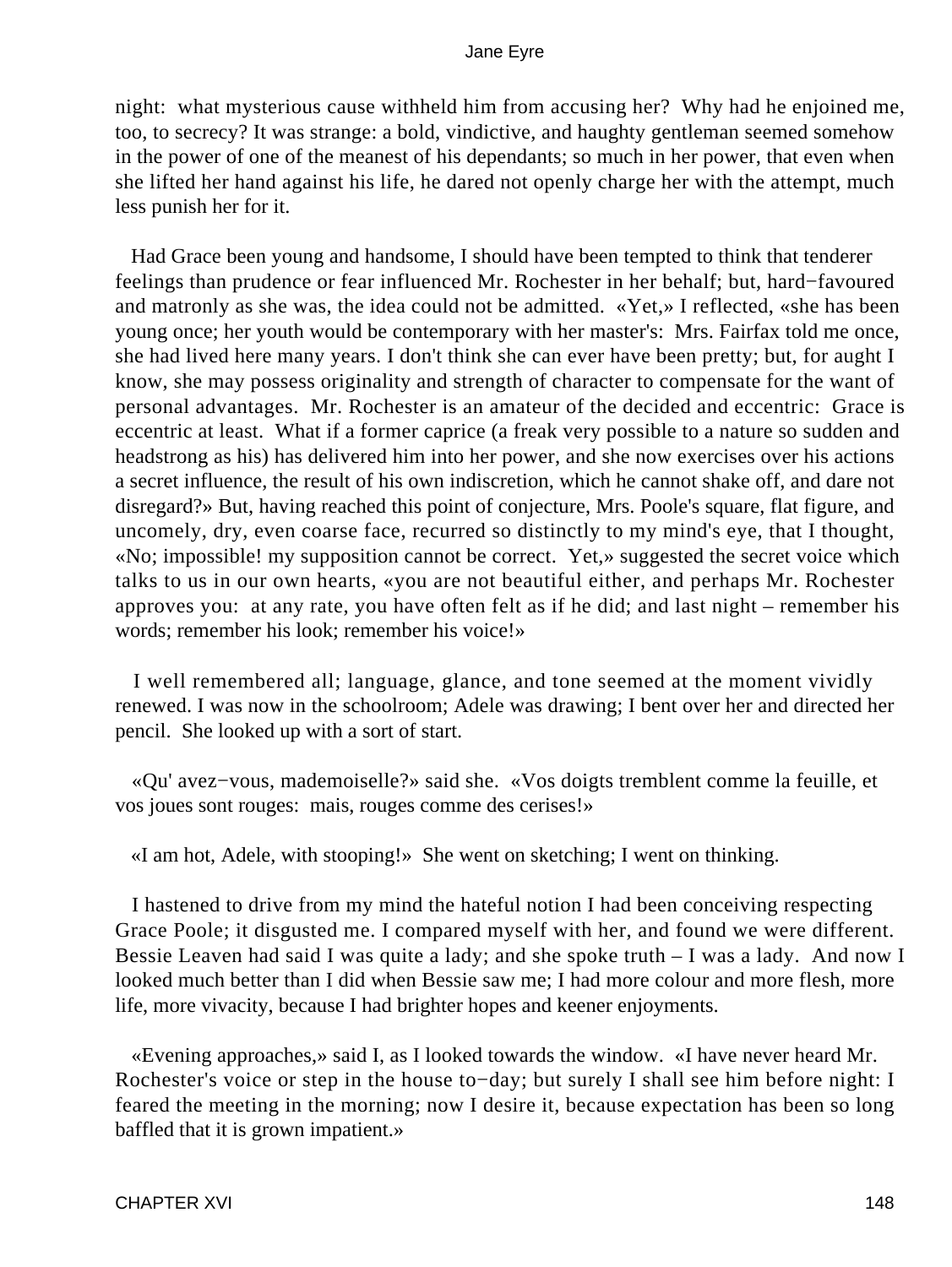When dusk actually closed, and when Adele left me to go and play in the nursery with Sophie, I did most keenly desire it. I listened for the bell to ring below; I listened for Leah coming up with a message; I fancied sometimes I heard Mr. Rochester's own tread, and I turned to the door, expecting it to open and admit him. The door remained shut; darkness only came in through the window. Still it was not late; he often sent for me at seven and eight o'clock, and it was yet but six. Surely I should not be wholly disappointed to− night, when I had so many things to say to him! I wanted again to introduce the subject of Grace Poole, and to hear what he would answer; I wanted to ask him plainly if he really believed it was she who had made last night's hideous attempt; and if so, why he kept her wickedness a secret. It little mattered whether my curiosity irritated him; I knew the pleasure of vexing and soothing him by turns; it was one I chiefly delighted in, and a sure instinct always prevented me from going too far; beyond the verge of provocation I never ventured; on the extreme brink I liked well to try my skill. Retaining every minute form of respect, every propriety of my station, I could still meet him in argument without fear or uneasy restraint; this suited both him and me.

 A tread creaked on the stairs at last. Leah made her appearance; but it was only to intimate that tea was ready in Mrs. Fairfax's room. Thither I repaired, glad at least to go downstairs; for that brought me, I imagined, nearer to Mr. Rochester's presence.

 «You must want your tea,» said the good lady, as I joined her; «you ate so little at dinner. I am afraid,» she continued, «you are not well to−day: you look flushed and feverish.»

«Oh, quite well! I never felt better.»

 «Then you must prove it by evincing a good appetite; will you fill the teapot while I knit off this needle?» Having completed her task, she rose to draw down the blind, which she had hitherto kept up, by way, I suppose, of making the most of daylight, though dusk was now fast deepening into total obscurity.

 «It is fair to−night,» said she, as she looked through the panes, «though not starlight; Mr. Rochester has, on the whole, had a favourable day for his journey.»

«Journey! – Is Mr. Rochester gone anywhere? I did not know he was out.»

 «Oh, he set of the moment he had breakfasted! He is gone to the Leas, Mr. Eshton's place, ten miles on the other side Millcote. I believe there is quite a party assembled there; Lord Ingram, Sir George Lynn, Colonel Dent, and others.»

«Do you expect him back to−night?»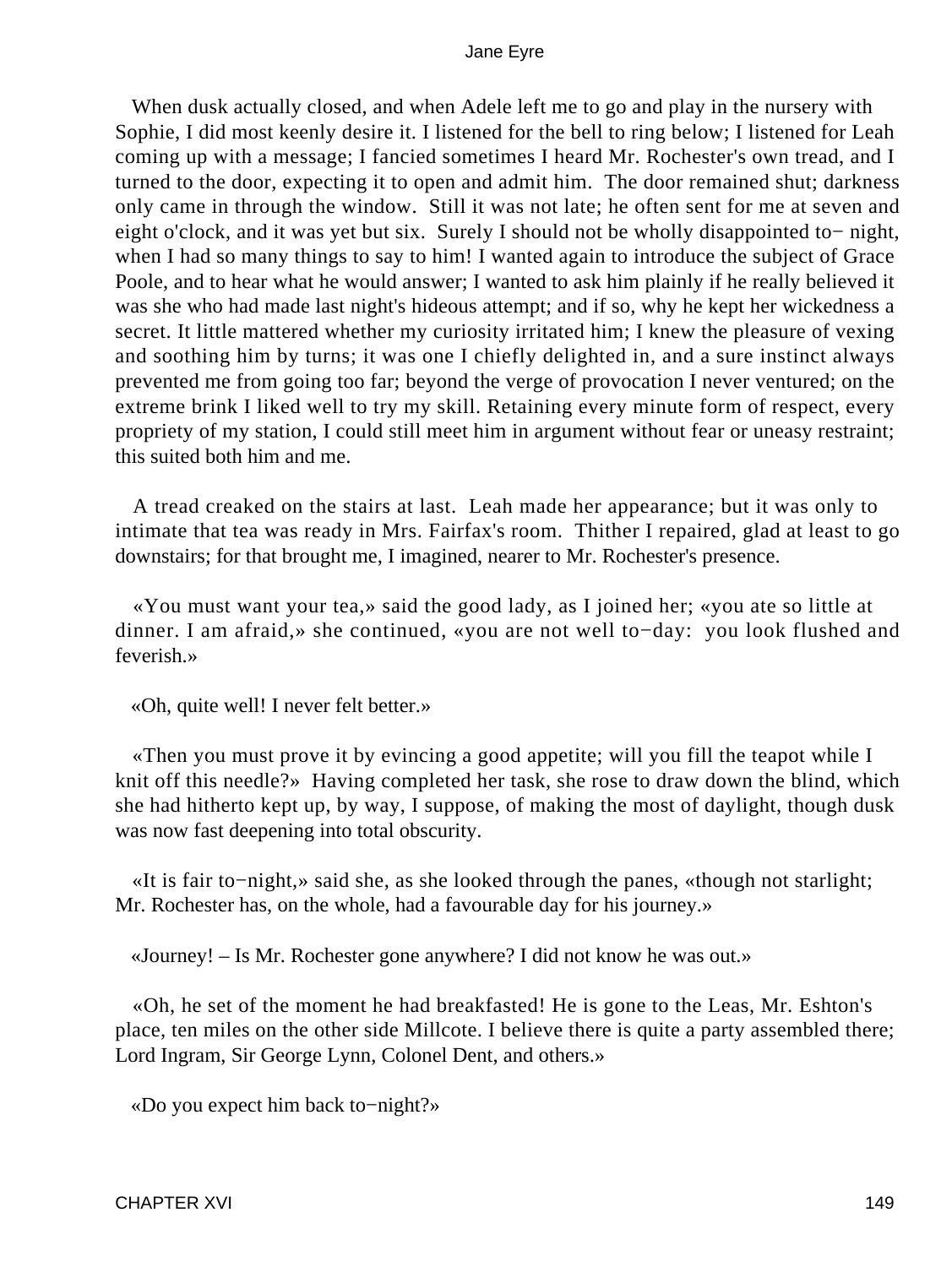«No – nor to−morrow either; I should think he is very likely to stay a week or more: when these fine, fashionable people get together, they are so surrounded by elegance and gaiety, so well provided with all that can please and entertain, they are in no hurry to separate. Gentlemen especially are often in request on such occasions; and Mr. Rochester is so talented and so lively in society, that I believe he is a general favourite: the ladies are very fond of him; though you would not think his appearance calculated to recommend him particularly in their eyes: but I suppose his acquirements and abilities, perhaps his wealth and good blood, make amends for any little fault of look.»

«Are there ladies at the Leas?»

 «There are Mrs. Eshton and her three daughters – very elegant young ladies indeed; and there are the Honourable Blanche and Mary Ingram, most beautiful women, I suppose: indeed I have seen Blanche, six or seven years since, when she was a girl of eighteen. She came here to a Christmas ball and party Mr. Rochester gave. You should have seen the dining−room that day – how richly it was decorated, how brilliantly lit up! I should think there were fifty ladies and gentlemen present – all of the first county families; and Miss Ingram was considered the belle of the evening.»

«You saw her, you say, Mrs. Fairfax: what was she like?»

 «Yes, I saw her. The dining−room doors were thrown open; and, as it was Christmas−time, the servants were allowed to assemble in the hall, to hear some of the ladies sing and play. Mr. Rochester would have me to come in, and I sat down in a quiet corner and watched them. I never saw a more splendid scene: the ladies were magnificently dressed; most of them – at least most of the younger ones – looked handsome; but Miss Ingram was certainly the queen.»

«And what was she like?»

 «Tall, fine bust, sloping shoulders; long, graceful neck: olive complexion, dark and clear; noble features; eyes rather like Mr. Rochester's: large and black, and as brilliant as her jewels. And then she had such a fine head of hair; raven−black and so becomingly arranged: a crown of thick plaits behind, and in front the longest, the glossiest curls I ever saw. She was dressed in pure white; an amber−coloured scarf was passed over her shoulder and across her breast, tied at the side, and descending in long, fringed ends below her knee. She wore an amber−coloured flower, too, in her hair: it contrasted well with the jetty mass of her curls.»

«She was greatly admired, of course?»

 «Yes, indeed: and not only for her beauty, but for her accomplishments. She was one of the ladies who sang: a gentleman accompanied her on the piano. She and Mr. Rochester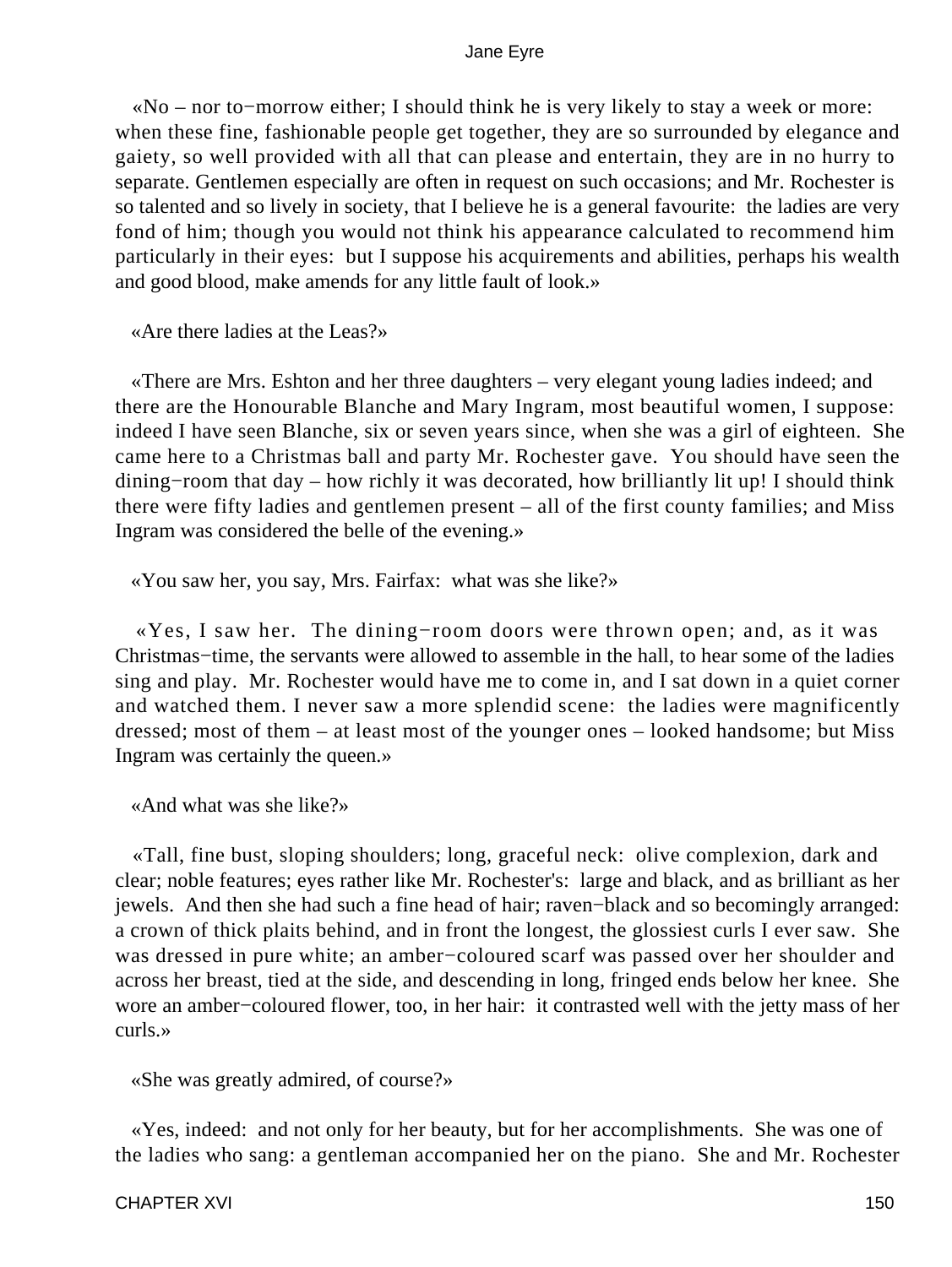sang a duet.»

«Mr. Rochester? I was not aware he could sing.»

«Oh! he has a fine bass voice, and an excellent taste for music.»

«And Miss Ingram: what sort of a voice had she?»

 «A very rich and powerful one: she sang delightfully; it was a treat to listen to her; – and she played afterwards. I am no judge of music, but Mr. Rochester is; and I heard him say her execution was remarkably good.»

«And this beautiful and accomplished lady, she is not yet married?»

 «It appears not: I fancy neither she nor her sister have very large fortunes. Old Lord Ingram's estates were chiefly entailed, and the eldest son came in for everything almost.»

 «But I wonder no wealthy nobleman or gentleman has taken a fancy to her: Mr. Rochester, for instance. He is rich, is he not?»

 «Oh! yes. But you see there is a considerable difference in age: Mr. Rochester is nearly forty; she is but twenty−five.»

«What of that? More unequal matches are made every day.»

 «True: yet I should scarcely fancy Mr. Rochester would entertain an idea of the sort. But you eat nothing: you have scarcely tasted since you began tea.»

«No: I am too thirsty to eat. Will you let me have another cup?»

 I was about again to revert to the probability of a union between Mr. Rochester and the beautiful Blanche; but Adele came in, and the conversation was turned into another channel.

When once more alone, I reviewed the information I had got; looked into my heart, examined its thoughts and feelings, and endeavoured to bring back with a strict hand such as had been straying through imagination's boundless and trackless waste, into the safe fold of common sense.

 Arraigned at my own bar, Memory having given her evidence of the hopes, wishes, sentiments I had been cherishing since last night – of the general state of mind in which I had indulged for nearly a fortnight past; Reason having come forward and told, in her own quiet way a plain, unvarnished tale, showing how I had rejected the real, and rabidly devoured the ideal; – I pronounced judgment to this effect:−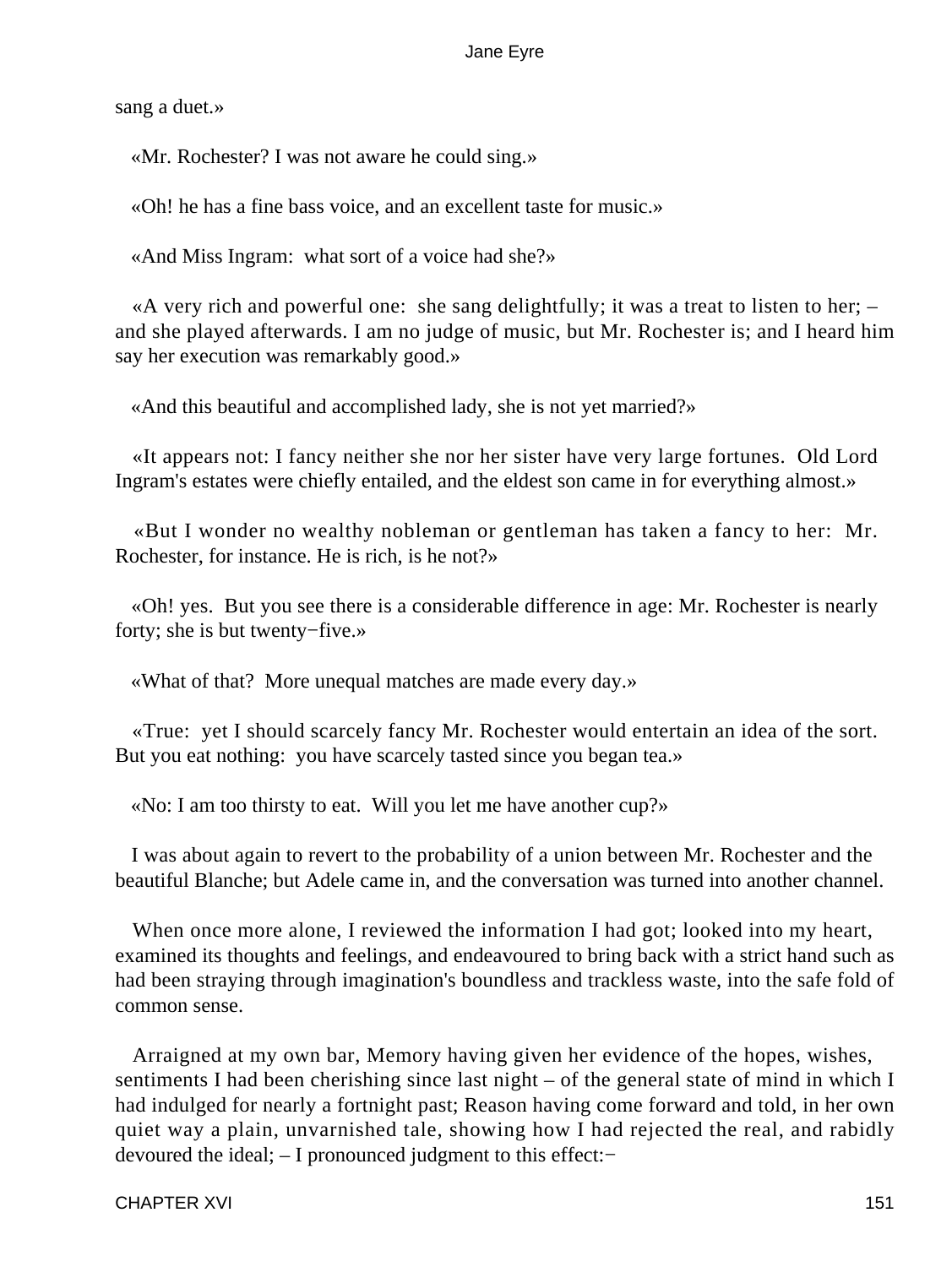That a greater fool than Jane Eyre had never breathed the breath of life; that a more fantastic idiot had never surfeited herself on sweet lies, and swallowed poison as if it were nectar.

 «YOU,» I said, "a favourite with Mr. Rochester? YOU gifted with the power of pleasing him? YOU of importance to him in any way? Go! your folly sickens me. And you have derived pleasure from occasional tokens of preference – equivocal tokens shown by a gentleman of family and a man of the world to a dependent and a novice. How dared you? Poor stupid dupe! – Could not even self– interest make you wiser? You repeated to yourself this morning the brief scene of last night? – Cover your face and be ashamed! He said something in praise of your eyes, did he? Blind puppy! Open their bleared lids and look on your own accursed senselessness! It does good to no woman to be flattered by her superior, who cannot possibly intend to marry her; and it is madness in all women to let a secret love kindle within them, which, if unreturned and unknown, must devour the life that feeds it; and, if discovered and responded to, must lead, ignis−fatus−like, into miry wilds whence there is no extrication.

 "Listen, then, Jane Eyre, to your sentence: tomorrow, place the glass before you, and draw in chalk your own picture, faithfully, without softening one defect; omit no harsh line, smooth away no displeasing irregularity; write under it, 'Portrait of a Governess, disconnected, poor, and plain.'

 "Afterwards, take a piece of smooth ivory – you have one prepared in your drawing−box: take your palette, mix your freshest, finest, clearest tints; choose your most delicate camel−hair pencils; delineate carefully the loveliest face you can imagine; paint it in your softest shades and sweetest lines, according to the description given by Mrs. Fairfax of Blanche Ingram; remember the raven ringlets, the oriental eye; – What! you revert to Mr. Rochester as a model! Order! No snivel! – no sentiment! – no regret! I will endure only sense and resolution. Recall the august yet harmonious lineaments, the Grecian neck and bust; let the round and dazzling arm be visible, and the delicate hand; omit neither diamond ring nor gold bracelet; portray faithfully the attire, aerial lace and glistening satin, graceful scarf and golden rose; call it 'Blanche, an accomplished lady of rank.'

 «Whenever, in future, you should chance to fancy Mr. Rochester thinks well of you, take out these two pictures and compare them: say, 'Mr. Rochester might probably win that noble lady's love, if he chose to strive for it; is it likely he would waste a serious thought on this indigent and insignificant plebeian?'»

 «I'll do it,» I resolved: and having framed this determination, I grew calm, and fell asleep.

 I kept my word. An hour or two sufficed to sketch my own portrait in crayons; and in less than a fortnight I had completed an ivory miniature of an imaginary Blanche Ingram. It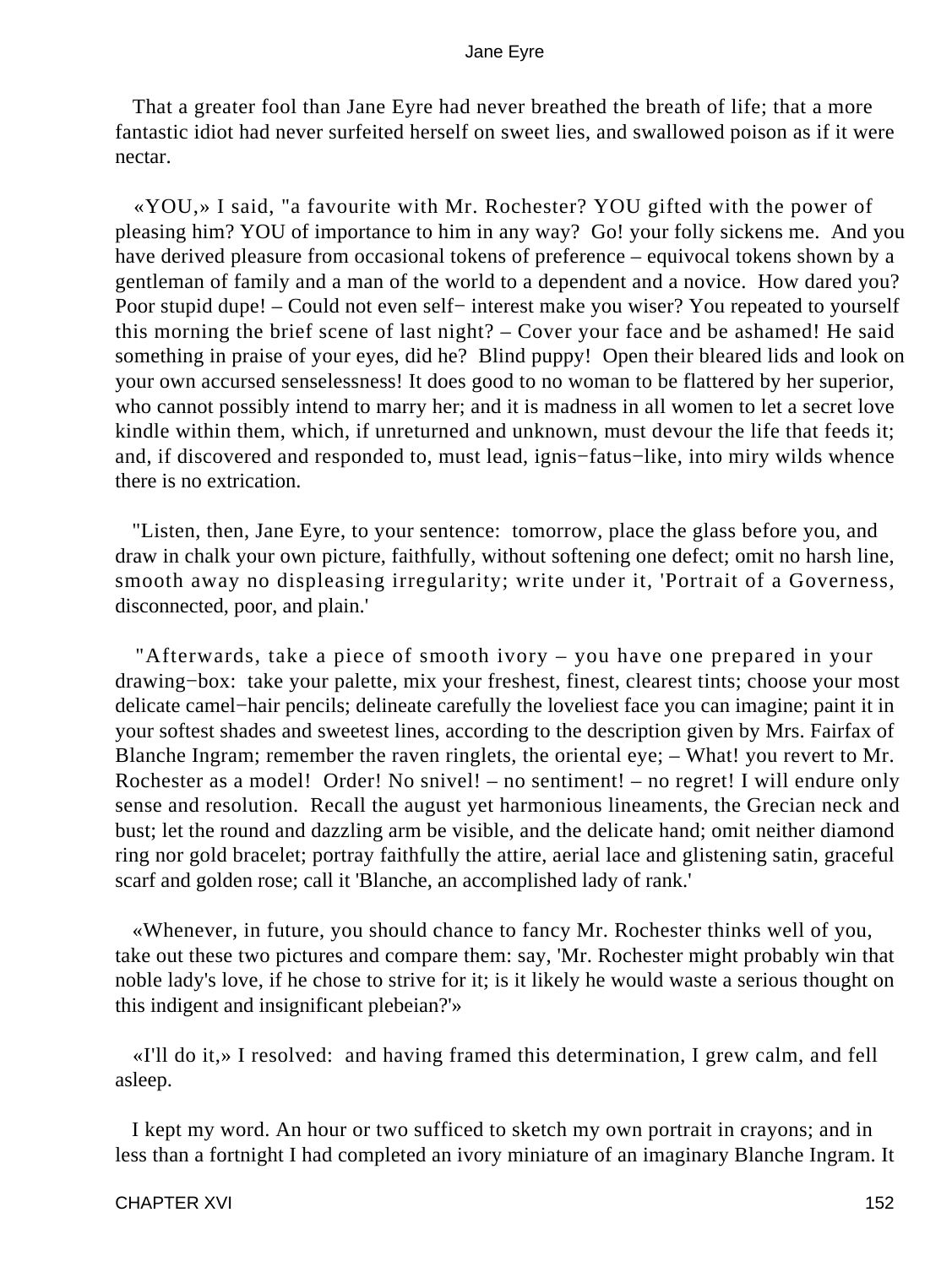looked a lovely face enough, and when compared with the real head in chalk, the contrast was as great as self−control could desire. I derived benefit from the task: it had kept my head and hands employed, and had given force and fixedness to the new impressions I wished to stamp indelibly on my heart.

 Ere long, I had reason to congratulate myself on the course of wholesome discipline to which I had thus forced my feelings to submit. Thanks to it, I was able to meet subsequent occurrences with a decent calm, which, had they found me unprepared, I should probably have been unequal to maintain, even externally.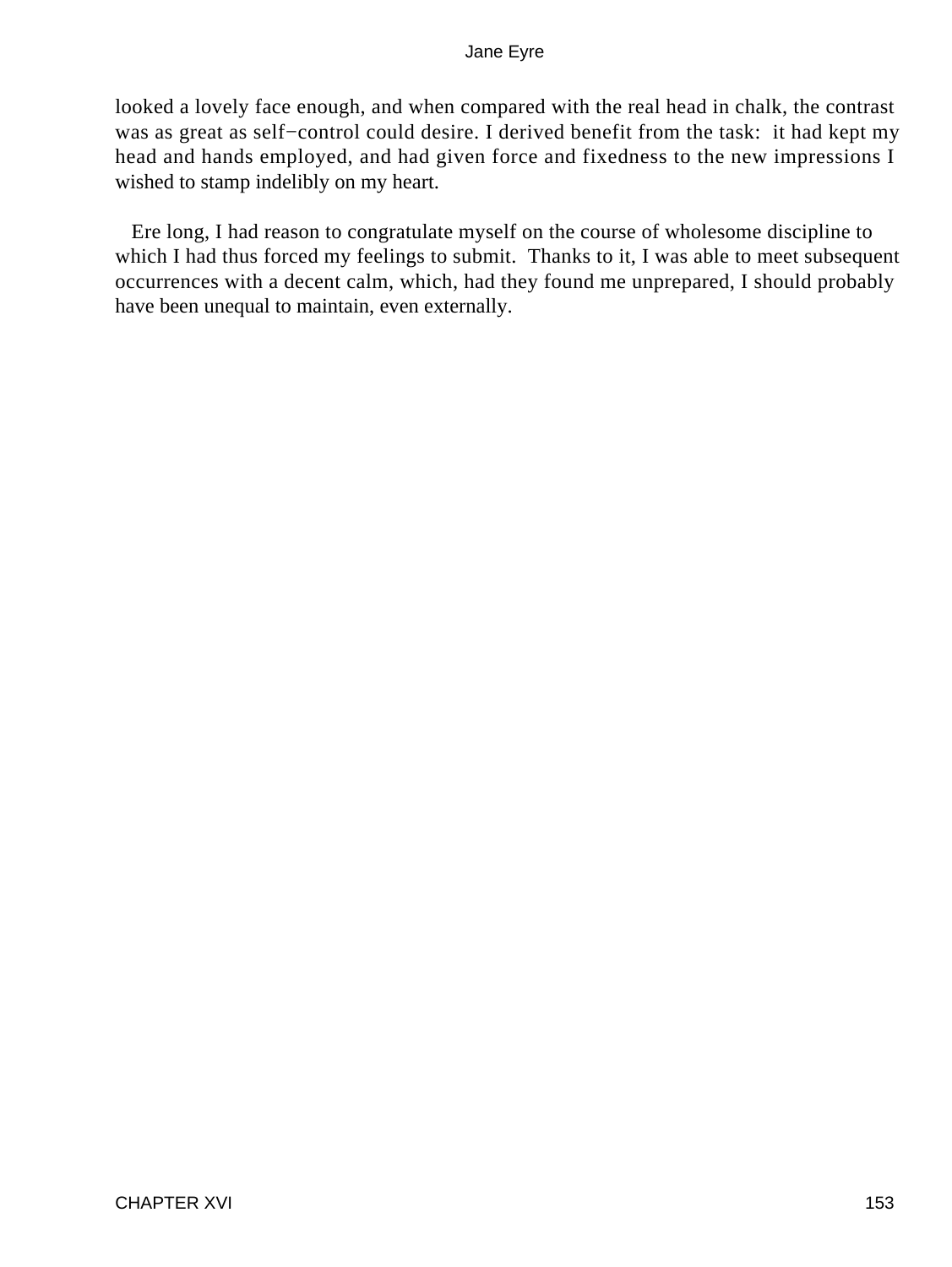## **[CHAPTER XVII](#page-434-0)**

A week passed, and no news arrived of Mr. Rochester: ten days, and still he did not come. Mrs. Fairfax said she should not be surprised if he were to go straight from the Leas to London, and thence to the Continent, and not show his face again at Thornfield for a year to come; he had not unfrequently quitted it in a manner quite as abrupt and unexpected. When I heard this, I was beginning to feel a strange chill and failing at the heart. I was actually permitting myself to experience a sickening sense of disappointment; but rallying my wits, and recollecting my principles, I at once called my sensations to order; and it was wonderful how I got over the temporary blunder – how I cleared up the mistake of supposing Mr. Rochester's movements a matter in which I had any cause to take a vital interest. Not that I humbled myself by a slavish notion of inferiority: on the contrary, I just said −

 «You have nothing to do with the master of Thornfield, further than to receive the salary he gives you for teaching his protegee, and to be grateful for such respectful and kind treatment as, if you do your duty, you have a right to expect at his hands. Be sure that is the only tie he seriously acknowledges between you and him; so don't make him the object of your fine feelings, your raptures, agonies, and so forth. He is not of your order: keep to your caste, and be too self−respecting to lavish the love of the whole heart, soul, and strength, where such a gift is not wanted and would be despised.»

 I went on with my day's business tranquilly; but ever and anon vague suggestions kept wandering across my brain of reasons why I should quit Thornfield; and I kept involuntarily framing advertisements and pondering conjectures about new situations: these thoughts I did not think check; they might germinate and bear fruit if they could.

 Mr. Rochester had been absent upwards of a fortnight, when the post brought Mrs. Fairfax a letter.

 «It is from the master,» said she, as she looked at the direction. «Now I suppose we shall know whether we are to expect his return or not.»

 And while she broke the seal and perused the document, I went on taking my coffee (we were at breakfast): it was hot, and I attributed to that circumstance a fiery glow which suddenly rose to my face. Why my hand shook, and why I involuntarily spilt half the contents of my cup into my saucer, I did not choose to consider.

 «Well, I sometimes think we are too quiet; but we run a chance of being busy enough now: for a little while at least,» said Mrs. Fairfax, still holding the note before her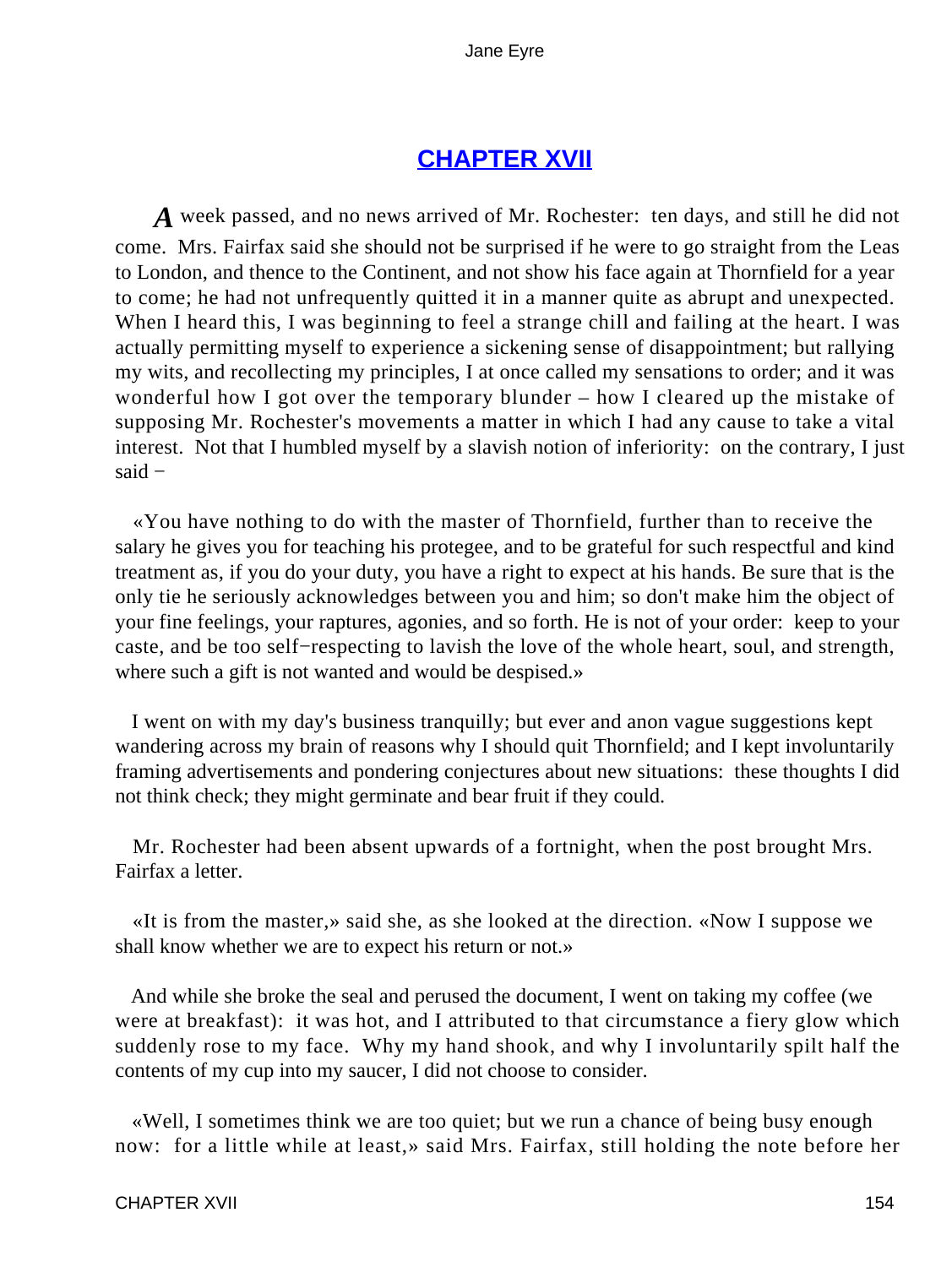spectacles.

 Ere I permitted myself to request an explanation, I tied the string of Adele's pinafore, which happened to be loose: having helped her also to another bun and refilled her mug with milk, I said, nonchalantly −

«Mr. Rochester is not likely to return soon, I suppose?»

 «Indeed he is – in three days, he says: that will be next Thursday; and not alone either. I don't know how many of the fine people at the Leas are coming with him: he sends directions for all the best bedrooms to be prepared; and the library and drawing−rooms are to be cleaned out; I am to get more kitchen hands from the George Inn, at Millcote, and from wherever else I can; and the ladies will bring their maids and the gentlemen their valets: so we shall have a full house of it.» And Mrs. Fairfax swallowed her breakfast and hastened away to commence operations.

 The three days were, as she had foretold, busy enough. I had thought all the rooms at Thornfield beautifully clean and well arranged; but it appears I was mistaken. Three women were got to help; and such scrubbing, such brushing, such washing of paint and beating of carpets, such taking down and putting up of pictures, such polishing of mirrors and lustres, such lighting of fires in bedrooms, such airing of sheets and feather−beds on hearths, I never beheld, either before or since. Adele ran quite wild in the midst of it: the preparations for company and the prospect of their arrival, seemed to throw her into ecstasies. She would have Sophie to look over all her «toilettes,» as she called frocks; to furbish up any that were «passees,» and to air and arrange the new. For herself, she did nothing but caper about in the front chambers, jump on and off the bedsteads, and lie on the mattresses and piled−up bolsters and pillows before the enormous fires roaring in the chimneys. From school duties she was exonerated: Mrs. Fairfax had pressed me into her service, and I was all day in the storeroom, helping (or hindering) her and the cook; learning to make custards and cheese−cakes and French pastry, to truss game and garnish desert−dishes.

 The party were expected to arrive on Thursday afternoon, in time for dinner at six. During the intervening period I had no time to nurse chimeras; and I believe I was as active and gay as anybody – Adele excepted. Still, now and then, I received a damping check to my cheerfulness; and was, in spite of myself, thrown back on the region of doubts and portents, and dark conjectures. This was when I chanced to see the third−storey staircase door (which of late had always been kept locked) open slowly, and give passage to the form of Grace Poole, in prim cap, white apron, and handkerchief; when I watched her glide along the gallery, her quiet tread muffled in a list slipper; when I saw her look into the bustling, topsy−turvy bedrooms, – just say a word, perhaps, to the charwoman about the proper way to polish a grate, or clean a marble mantelpiece, or take stains from papered walls, and then pass on. She would thus descend to the kitchen once a day, eat her dinner, smoke a moderate pipe on the hearth, and go back, carrying her pot of porter with her, for her private solace, in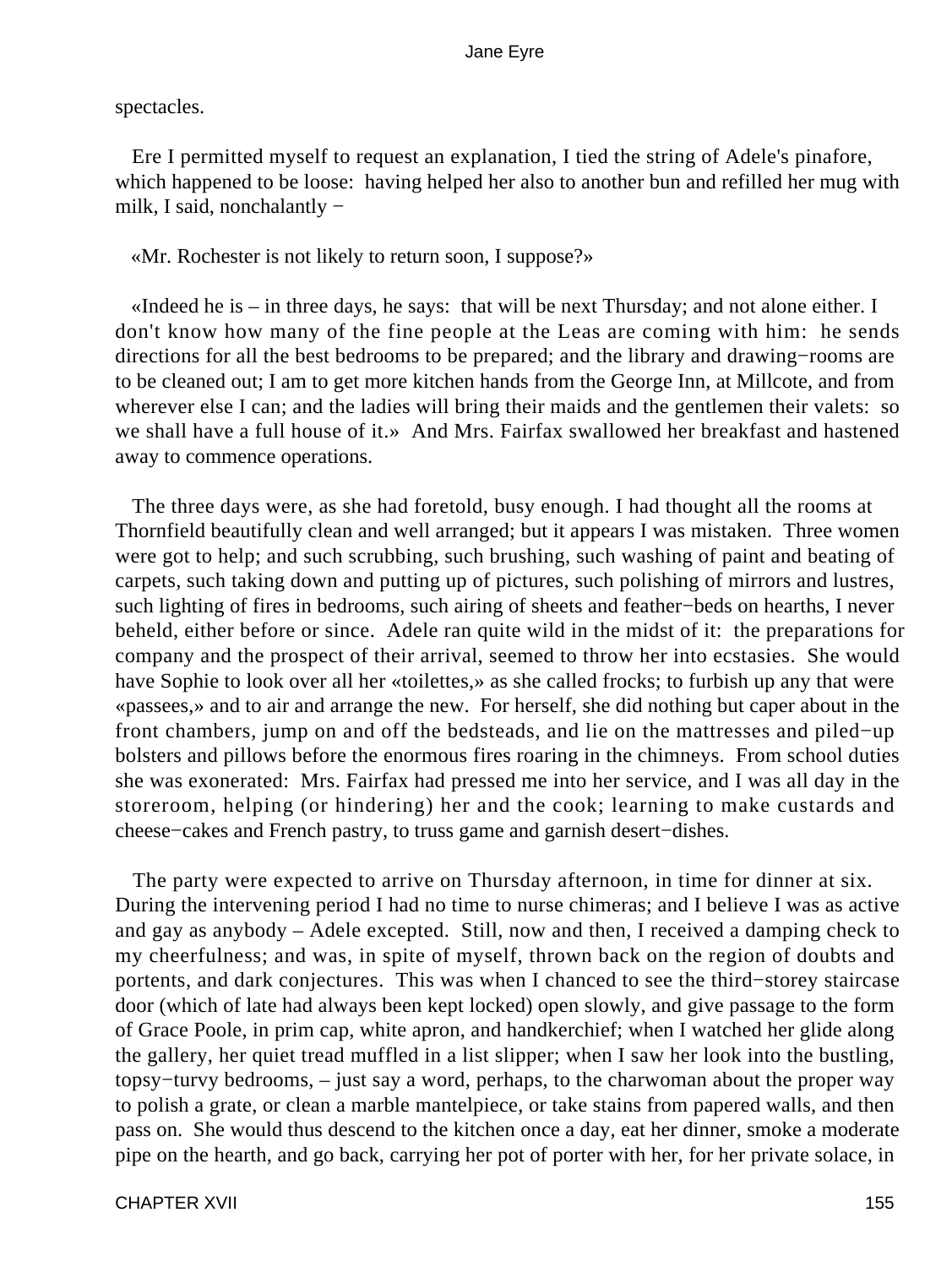her own gloomy, upper haunt. Only one hour in the twenty−four did she pass with her fellow−servants below; all the rest of her time was spent in some low−ceiled, oaken chamber of the second storey: there she sat and sewed – and probably laughed drearily to herself, – as companionless as a prisoner in his dungeon.

 The strangest thing of all was, that not a soul in the house, except me, noticed her habits, or seemed to marvel at them: no one discussed her position or employment; no one pitied her solitude or isolation. I once, indeed, overheard part of a dialogue between Leah and one of the charwomen, of which Grace formed the subject. Leah had been saying something I had not caught, and the charwoman remarked −

«She gets good wages, I guess?»

 «Yes,» said Leah; «I wish I had as good; not that mine are to complain of, – there's no stinginess at Thornfield; but they're not one fifth of the sum Mrs. Poole receives. And she is laying by: she goes every quarter to the bank at Millcote. I should not wonder but she has saved enough to keep her independent if she liked to leave; but I suppose she's got used to the place; and then she's not forty yet, and strong and able for anything. It is too soon for her to give up business.»

«She is a good hand, I daresay,» said the charwoman.

 «Ah! – she understands what she has to do, – nobody better,» rejoined Leah significantly; «and it is not every one could fill her shoes – not for all the money she gets.»

«That it is not!» was the reply. «I wonder whether the master  $-\infty$ 

 The charwoman was going on; but here Leah turned and perceived me, and she instantly gave her companion a nudge.

«Doesn't she know?» I heard the woman whisper.

 Leah shook her head, and the conversation was of course dropped. All I had gathered from it amounted to this, – that there was a mystery at Thornfield; and that from participation in that mystery I was purposely excluded.

 Thursday came: all work had been completed the previous evening; carpets were laid down, bed−hangings festooned, radiant white counterpanes spread, toilet tables arranged, furniture rubbed, flowers piled in vases: both chambers and saloons looked as fresh and bright as hands could make them. The hall, too, was scoured; and the great carved clock, as well as the steps and banisters of the staircase, were polished to the brightness of glass; in the dining−room, the sideboard flashed resplendent with plate; in the drawing−room and boudoir, vases of exotics bloomed on all sides.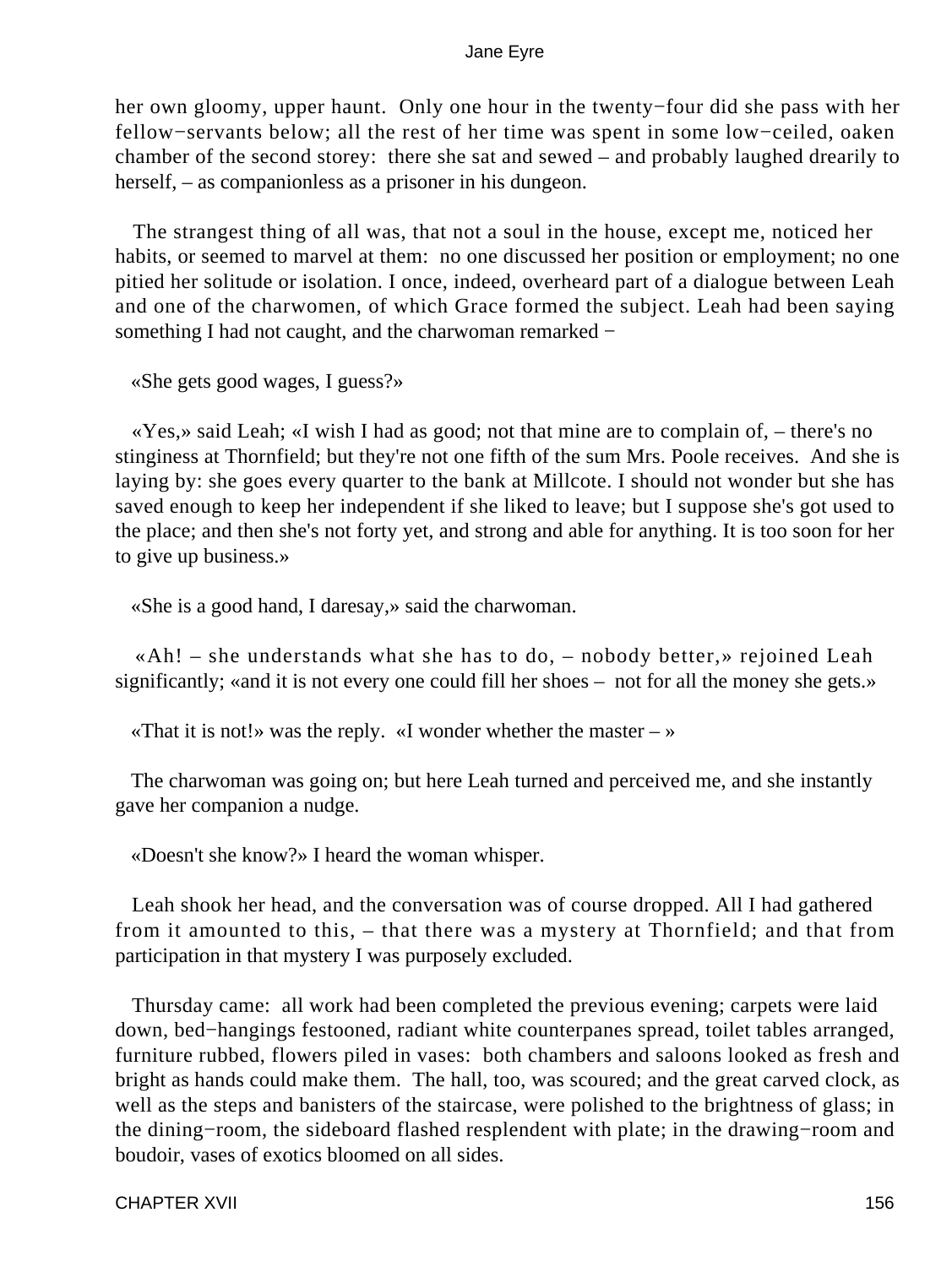Afternoon arrived: Mrs. Fairfax assumed her best black satin gown, her gloves, and her gold watch; for it was her part to receive the company, – to conduct the ladies to their rooms, Adele, too, would be dressed: though I thought she had little chance of being introduced to the party that day at least. However, to please her, I allowed Sophie to apparel her in one of her short, full muslin frocks. For myself, I had no need to make any change; I should not be called upon to quit my sanctum of the schoolroom; for a sanctum it was now become to me, – «a very pleasant refuge in time of trouble.»

 It had been a mild, serene spring day – one of those days which, towards the end of March or the beginning of April, rise shining over the earth as heralds of summer. It was drawing to an end now; but the evening was even warm, and I sat at work in the schoolroom with the window open.

 «It gets late,» said Mrs. Fairfax, entering in rustling state. «I am glad I ordered dinner an hour after the time Mr. Rochester mentioned; for it is past six now. I have sent John down to the gates to see if there is anything on the road: one can see a long way from thence in the direction of Millcote.» She went to the window. «Here he is!» said she. «Well, John» (leaning out), «any news?»

«They're coming, ma'am,» was the answer. «They'll be here in ten minutes.»

 Adele flew to the window. I followed, taking care to stand on one side, so that, screened by the curtain, I could see without being seen.

 The ten minutes John had given seemed very long, but at last wheels were heard; four equestrians galloped up the drive, and after them came two open carriages. Fluttering veils and waving plumes filled the vehicles; two of the cavaliers were young, dashing−looking gentlemen; the third was Mr. Rochester, on his black horse, Mesrour, Pilot bounding before him; at his side rode a lady, and he and she were the first of the party. Her purple riding−habit almost swept the ground, her veil streamed long on the breeze; mingling with its transparent folds, and gleaming through them, shone rich raven ringlets.

«Miss Ingram!» exclaimed Mrs. Fairfax, and away she hurried to her post below.

 The cavalcade, following the sweep of the drive, quickly turned the angle of the house, and I lost sight of it. Adele now petitioned to go down; but I took her on my knee, and gave her to understand that she must not on any account think of venturing in sight of the ladies, either now or at any other time, unless expressly sent for: that Mr. Rochester would be very angry, «Some natural tears she shed» on being told this; but as I began to look very grave, she consented at last to wipe them.

 A joyous stir was now audible in the hall: gentlemen's deep tones and ladies' silvery accents blent harmoniously together, and distinguishable above all, though not loud, was the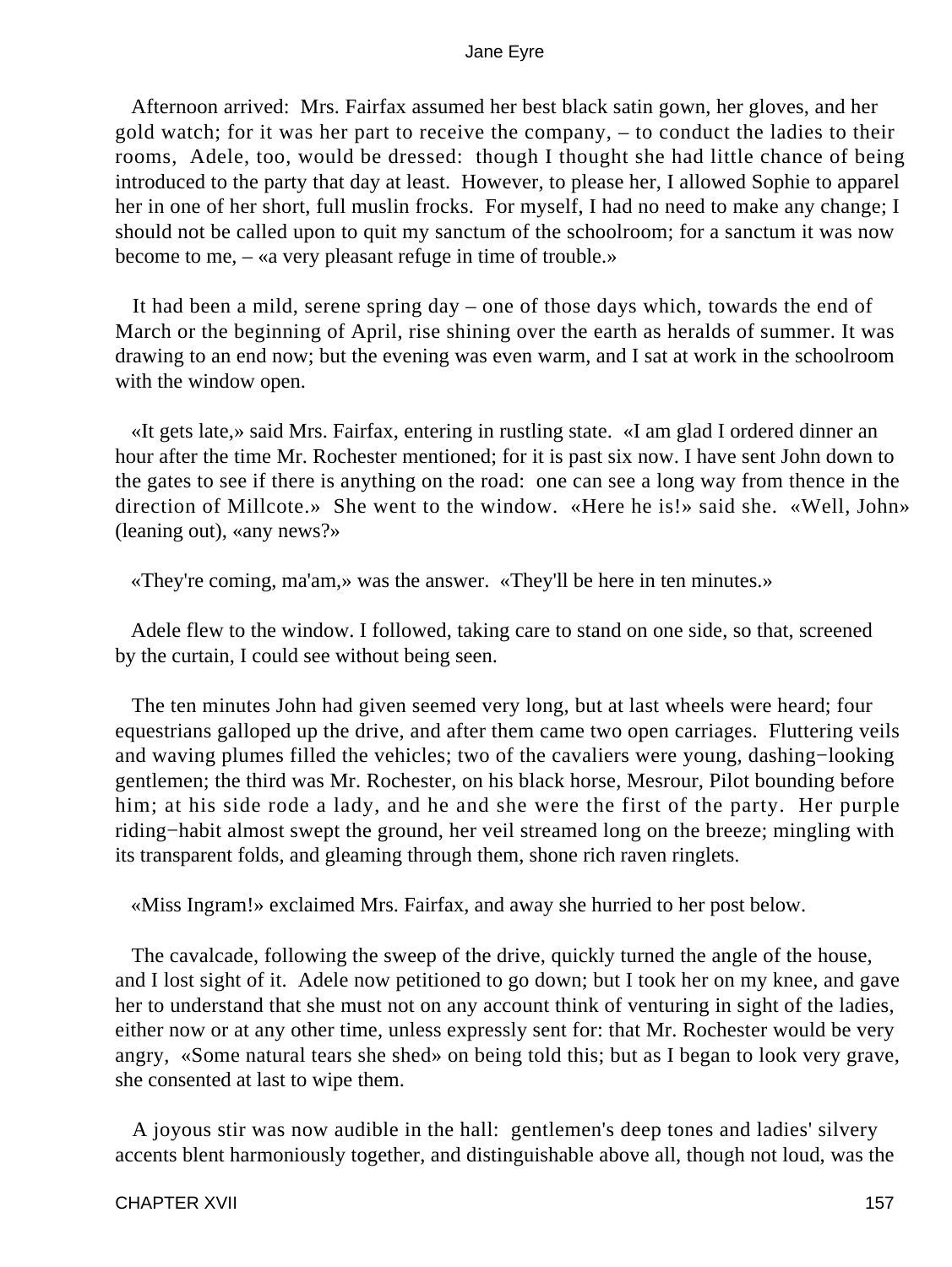sonorous voice of the master of Thornfield Hall, welcoming his fair and gallant guests under its roof. Then light steps ascended the stairs; and there was a tripping through the gallery, and soft cheerful laughs, and opening and closing doors, and, for a time, a hush.

 «Elles changent de toilettes,» said Adele; who, listening attentively, had followed every movement; and she sighed.

 «Chez maman,» said she, «quand il y avait du monde, je le suivais partout, au salon et e leurs chambres; souvent je regardais les femmes de chambre coiffer et habiller les dames, et c'etait si amusant: comme cela on apprend.»

«Don't you feel hungry, Adele?»

«Mais oui, mademoiselle: voile cinq ou six heures que nous n'avons pas mange.»

 «Well now, while the ladies are in their rooms, I will venture down and get you something to eat.»

 And issuing from my asylum with precaution, I sought a back−stairs which conducted directly to the kitchen. All in that region was fire and commotion; the soup and fish were in the last stage of projection, and the cook hung over her crucibles in a frame of mind and body threatening spontaneous combustion. In the servants' hall two coachmen and three gentlemen's gentlemen stood or sat round the fire; the abigails, I suppose, were upstairs with their mistresses; the new servants, that had been hired from Millcote, were bustling about everywhere. Threading this chaos, I at last reached the larder; there I took possession of a cold chicken, a roll of bread, some tarts, a plate or two and a knife and fork: with this booty I made a hasty retreat. I had regained the gallery, and was just shutting the back−door behind me, when an accelerated hum warned me that the ladies were about to issue from their chambers. I could not proceed to the schoolroom without passing some of their doors, and running the risk of being surprised with my cargo of victualage; so I stood still at this end, which, being windowless, was dark: quite dark now, for the sun was set and twilight gathering.

 Presently the chambers gave up their fair tenants one after another: each came out gaily and airily, with dress that gleamed lustrous through the dusk. For a moment they stood grouped together at the other extremity of the gallery, conversing in a key of sweet subdued vivacity: they then descended the staircase almost as noiselessly as a bright mist rolls down a hill. Their collective appearance had left on me an impression of high−born elegance, such as I had never before received.

 I found Adele peeping through the schoolroom door, which she held ajar. «What beautiful ladies!» cried she in English. «Oh, I wish I might go to them! Do you think Mr. Rochester will send for us by− and−bye, after dinner?»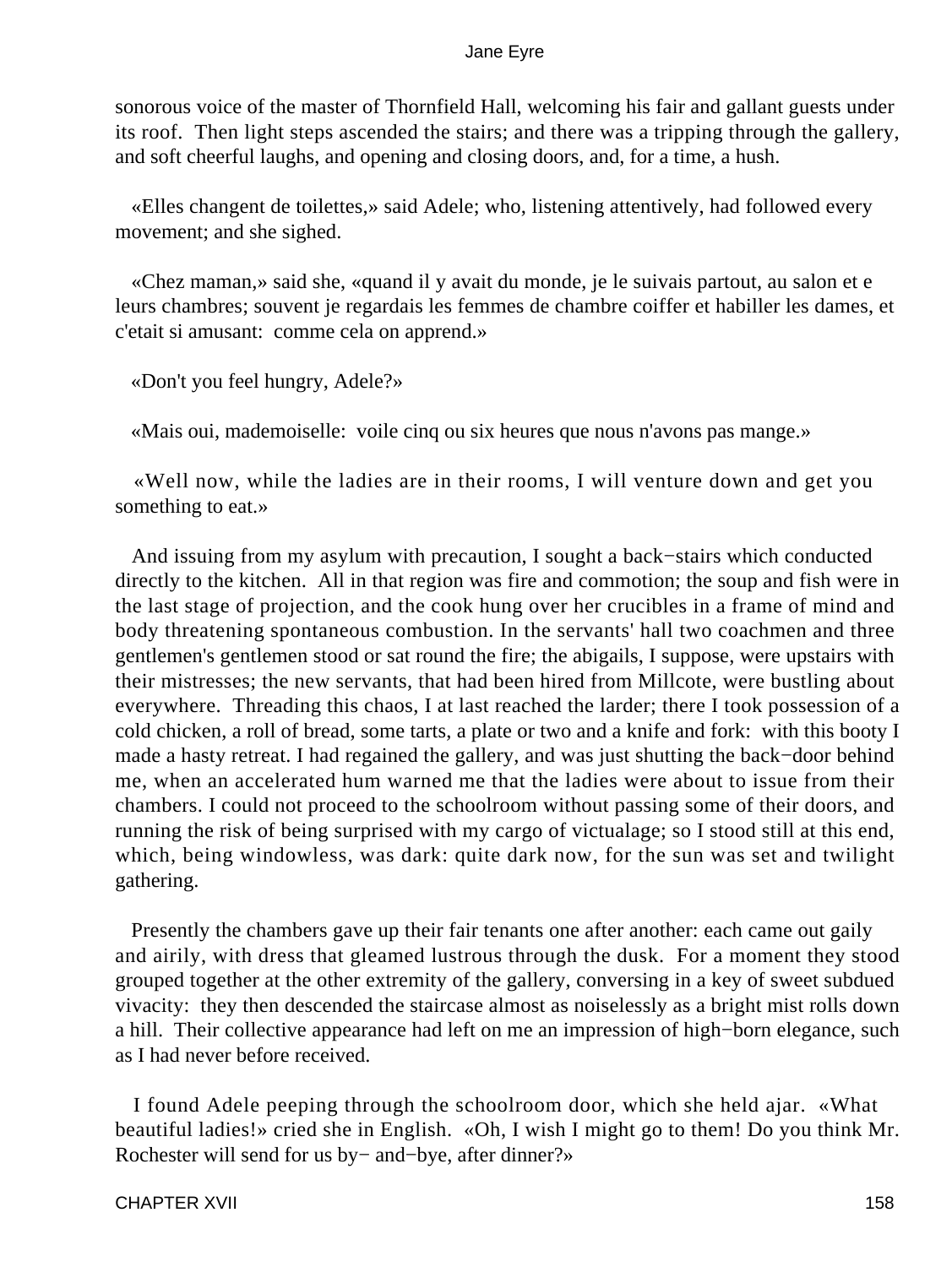«No, indeed, I don't; Mr. Rochester has something else to think about. Never mind the ladies to−night; perhaps you will see them to−morrow: here is your dinner.»

 She was really hungry, so the chicken and tarts served to divert her attention for a time. It was well I secured this forage, or both she, I, and Sophie, to whom I conveyed a share of our repast, would have run a chance of getting no dinner at all: every one downstairs was too much engaged to think of us. The dessert was not carried out till after nine and at ten footmen were still running to and fro with trays and coffee−cups. I allowed Adele to sit up much later than usual; for she declared she could not possibly go to sleep while the doors kept opening and shutting below, and people bustling about. Besides, she added, a message might possibly come from Mr. Rochester when she was undressed; «et alors quel dommage!»

 I told her stories as long as she would listen to them; and then for a change I took her out into the gallery. The hall lamp was now lit, and it amused her to look over the balustrade and watch the servants passing backwards and forwards. When the evening was far advanced, a sound of music issued from the drawing−room, whither the piano had been removed; Adele and I sat down on the top step of the stairs to listen. Presently a voice blent with the rich tones of the instrument; it was a lady who sang, and very sweet her notes were. The solo over, a duet followed, and then a glee: a joyous conversational murmur filled up the intervals. I listened long: suddenly I discovered that my ear was wholly intent on analysing the mingled sounds, and trying to discriminate amidst the confusion of accents those of Mr. Rochester; and when it caught them, which it soon did, it found a further task in framing the tones, rendered by distance inarticulate, into words.

 The clock struck eleven. I looked at Adele, whose head leant against my shoulder; her eyes were waxing heavy, so I took her up in my arms and carried her off to bed. It was near one before the gentlemen and ladies sought their chambers.

 The next day was as fine as its predecessor: it was devoted by the party to an excursion to some site in the neighbourhood. They set out early in the forenoon, some on horseback, the rest in carriages; I witnessed both the departure and the return. Miss Ingram, as before, was the only lady equestrian; and, as before, Mr. Rochester galloped at her side; the two rode a little apart from the rest. I pointed out this circumstance to Mrs. Fairfax, who was standing at the window with me −

 «You said it was not likely they should think of being married,» said I, «but you see Mr. Rochester evidently prefers her to any of the other ladies.»

«Yes, I daresay: no doubt he admires her.»

 «And she him,» I added; «look how she leans her head towards him as if she were conversing confidentially; I wish I could see her face; I have never had a glimpse of it yet.»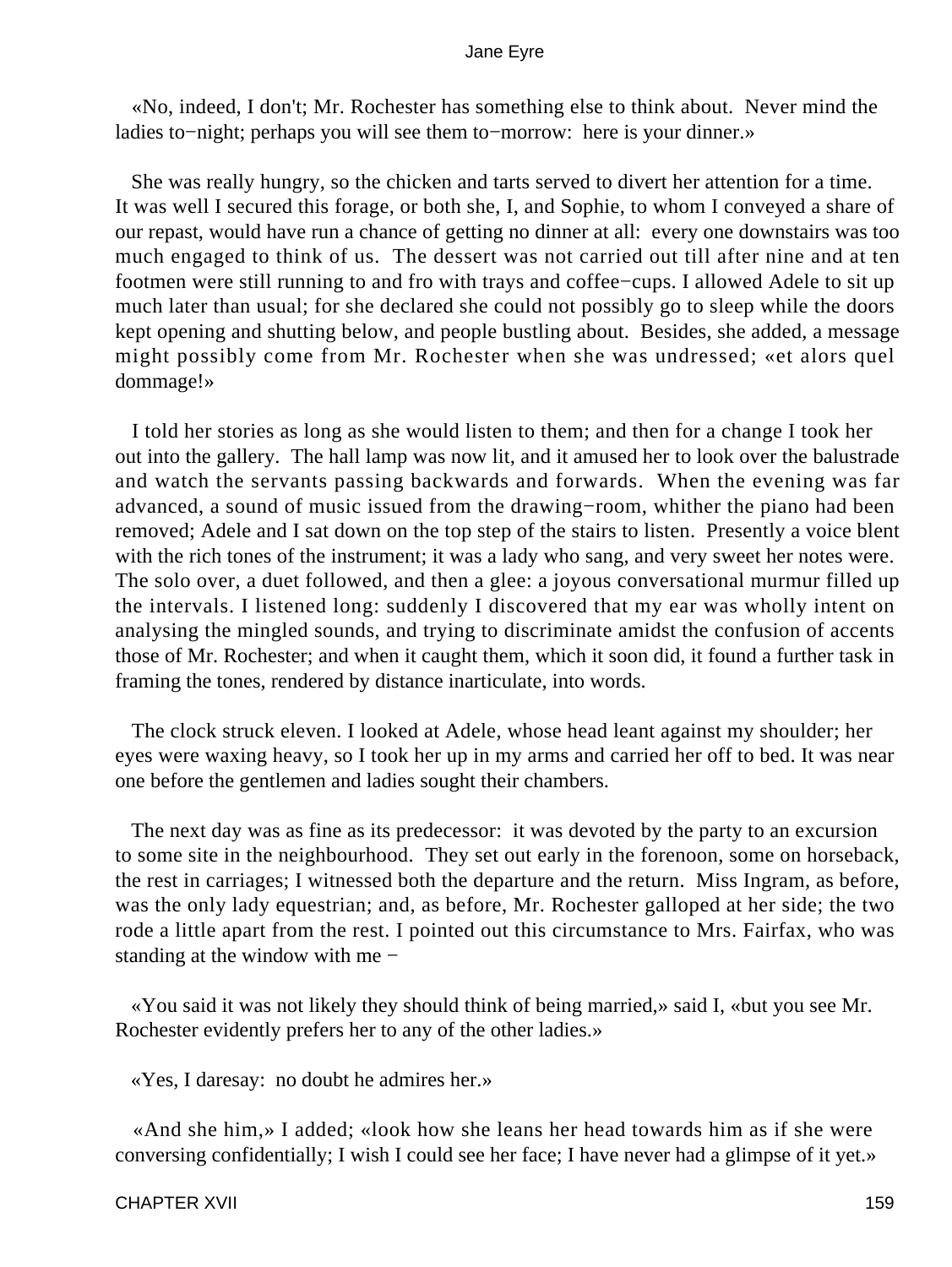«You will see her this evening,» answered Mrs. Fairfax. «I happened to remark to Mr. Rochester how much Adele wished to be introduced to the ladies, and he said: 'Oh! let her come into the drawing−room after dinner; and request Miss Eyre to accompany her.'»

«Yes; he said that from mere politeness: I need not go, I am sure,» I answered.

 «Well, I observed to him that as you were unused to company, I did not think you would like appearing before so gay a party – all strangers; and he replied, in his quick way – 'Nonsense! If she objects, tell her it is my particular wish; and if she resists, say I shall come and fetch her in case of contumacy.'»

 «I will not give him that trouble,» I answered. «I will go, if no better may be; but I don't like it. Shall you be there, Mrs. Fairfax?»

 «No; I pleaded off, and he admitted my plea. I'll tell you how to manage so as to avoid the embarrassment of making a formal entrance, which is the most disagreeable part of the business. You must go into the drawing−room while it is empty, before the ladies leave the dinner−table; choose your seat in any quiet nook you like; you need not stay long after the gentlemen come in, unless you please: just let Mr. Rochester see you are there and then slip away – nobody will notice you.»

«Will these people remain long, do you think?»

 «Perhaps two or three weeks, certainly not more. After the Easter recess, Sir George Lynn, who was lately elected member for Millcote, will have to go up to town and take his seat; I daresay Mr. Rochester will accompany him: it surprises me that he has already made so protracted a stay at Thornfield.»

 It was with some trepidation that I perceived the hour approach when I was to repair with my charge to the drawing−room. Adele had been in a state of ecstasy all day, after hearing she was to be presented to the ladies in the evening; and it was not till Sophie commenced the operation of dressing her that she sobered down. Then the importance of the process quickly steadied her, and by the time she had her curls arranged in well−smoothed, drooping clusters, her pink satin frock put on, her long sash tied, and her lace mittens adjusted, she looked as grave as any judge. No need to warn her not to disarrange her attire: when she was dressed, she sat demurely down in her little chair, taking care previously to lift up the satin skirt for fear she should crease it, and assured me she would not stir thence till I was ready. This I quickly was: my best dress (the silver−grey one, purchased for Miss Temple's wedding, and never worn since) was soon put on; my hair was soon smoothed; my sole ornament, the pearl brooch, soon assumed. We descended.

 Fortunately there was another entrance to the drawing−room than that through the saloon where they were all seated at dinner. We found the apartment vacant; a large fire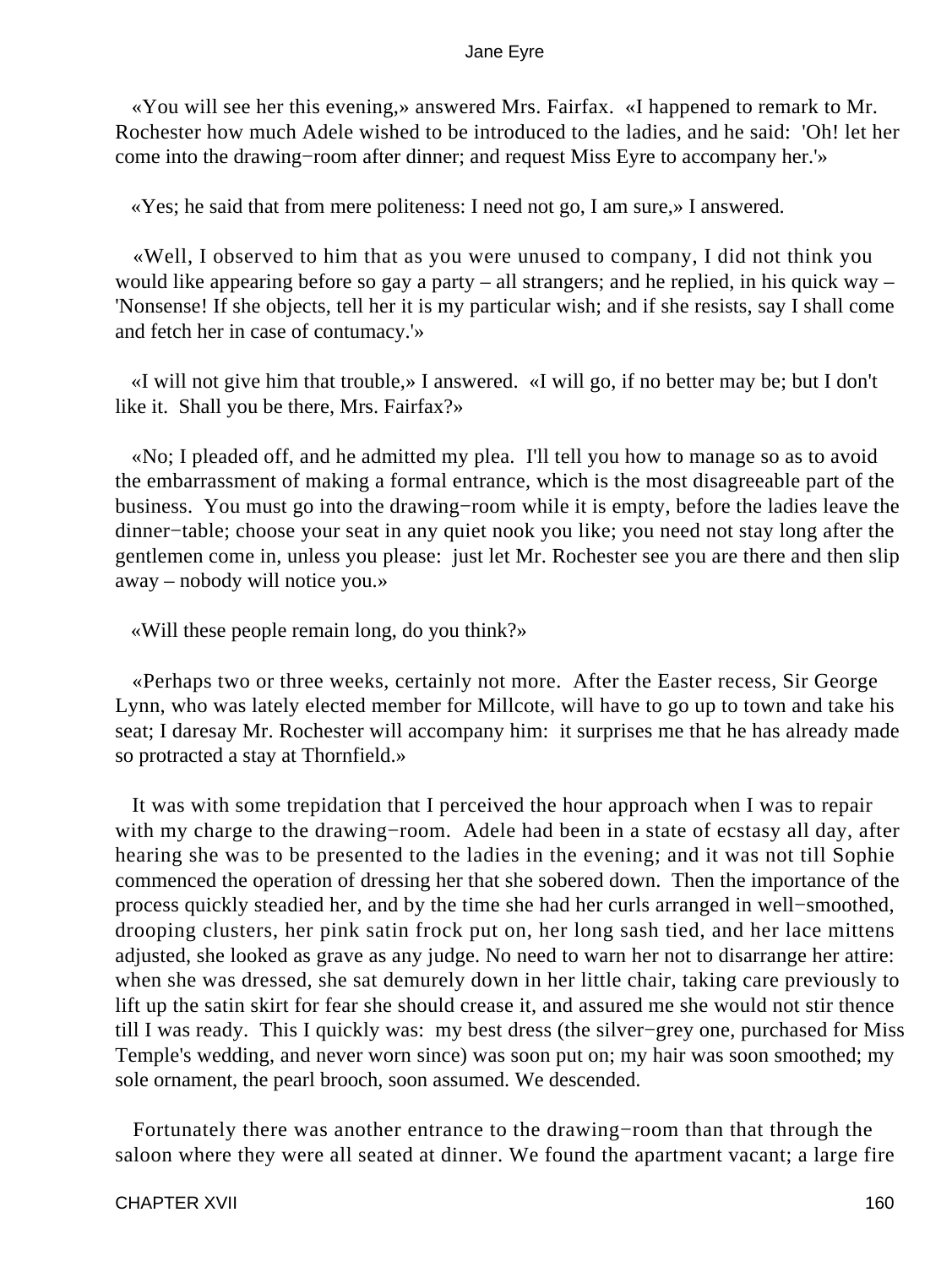burning silently on the marble hearth, and wax candles shining in bright solitude, amid the exquisite flowers with which the tables were adorned. The crimson curtain hung before the arch: slight as was the separation this drapery formed from the party in the adjoining saloon, they spoke in so low a key that nothing of their conversation could be distinguished beyond a soothing murmur.

 Adele, who appeared to be still under the influence of a most solemnising impression, sat down, without a word, on the footstool I pointed out to her. I retired to a window−seat, and taking a book from a table near, endeavoured to read. Adele brought her stool to my feet; ere long she touched my knee.

«What is it, Adele?»

 «Est−ce que je ne puis pas prendrie une seule de ces fleurs magnifiques, mademoiselle? Seulement pour completer ma toilette.»

 «You think too much of your 'toilette,' Adele: but you may have a flower.» And I took a rose from a vase and fastened it in her sash. She sighed a sigh of ineffable satisfaction, as if her cup of happiness were now full. I turned my face away to conceal a smile I could not suppress: there was something ludicrous as well as painful in the little Parisienne's earnest and innate devotion to matters of dress.

 A soft sound of rising now became audible; the curtain was swept back from the arch; through it appeared the dining−room, with its lit lustre pouring down light on the silver and glass of a magnificent dessert−service covering a long table; a band of ladies stood in the opening; they entered, and the curtain fell behind them.

 There were but eight; yet, somehow, as they flocked in, they gave the impression of a much larger number. Some of them were very tall; many were dressed in white; and all had a sweeping amplitude of array that seemed to magnify their persons as a mist magnifies the moon. I rose and curtseyed to them: one or two bent their heads in return, the others only stared at me.

 They dispersed about the room, reminding me, by the lightness and buoyancy of their movements, of a flock of white plumy birds. Some of them threw themselves in half−reclining positions on the sofas and ottomans: some bent over the tables and examined the flowers and books: the rest gathered in a group round the fire: all talked in a low but clear tone which seemed habitual to them. I knew their names afterwards, and may as well mention them now.

 First, there was Mrs. Eshton and two of her daughters. She had evidently been a handsome woman, and was well preserved still. Of her daughters, the eldest, Amy, was rather little: naive, and child−like in face and manner, and piquant in form; her white muslin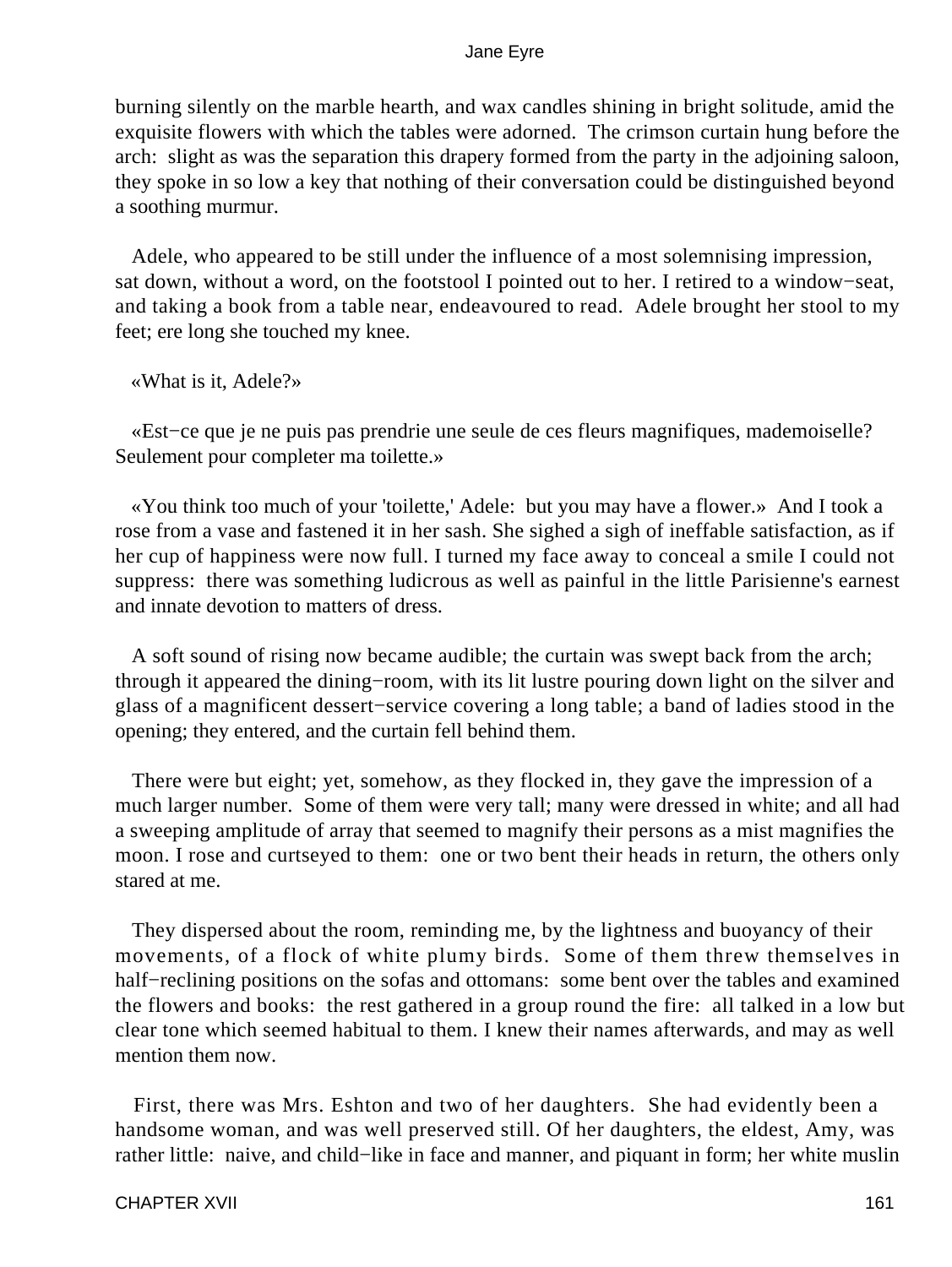dress and blue sash became her well. The second, Louisa, was taller and more elegant in figure; with a very pretty face, of that order the French term minois chiffone: both sisters were fair as lilies.

 Lady Lynn was a large and stout personage of about forty, very erect, very haughty−looking, richly dressed in a satin robe of changeful sheen: her dark hair shone glossily under the shade of an azure plume, and within the circlet of a band of gems.

 Mrs. Colonel Dent was less showy; but, I thought, more lady−like. She had a slight figure, a pale, gentle face, and fair hair. Her black satin dress, her scarf of rich foreign lace, and her pearl ornaments, pleased me better than the rainbow radiance of the titled dame.

 But the three most distinguished – partly, perhaps, because the tallest figures of the band – were the Dowager Lady Ingram and her daughters, Blanche and Mary. They were all three of the loftiest stature of women. The Dowager might be between forty and fifty: her shape was still fine; her hair (by candle−light at least) still black; her teeth, too, were still apparently perfect. Most people would have termed her a splendid woman of her age: and so she was, no doubt, physically speaking; but then there was an expression of almost insupportable haughtiness in her bearing and countenance. She had Roman features and a double chin, disappearing into a throat like a pillar: these features appeared to me not only inflated and darkened, but even furrowed with pride; and the chin was sustained by the same principle, in a position of almost preternatural erectness. She had, likewise, a fierce and a hard eye: it reminded me of Mrs. Reed's; she mouthed her words in speaking; her voice was deep, its inflections very pompous, very dogmatical, – very intolerable, in short. A crimson velvet robe, and a shawl turban of some gold−wrought Indian fabric, invested her (I suppose she thought) with a truly imperial dignity.

 Blanche and Mary were of equal stature, – straight and tall as poplars. Mary was too slim for her height, but Blanche was moulded like a Dian. I regarded her, of course, with special interest. First, I wished to see whether her appearance accorded with Mrs. Fairfax's description; secondly, whether it at all resembled the fancy miniature I had painted of her; and thirdly – it will out! – whether it were such as I should fancy likely to suit Mr. Rochester's taste.

 As far as person went, she answered point for point, both to my picture and Mrs. Fairfax's description. The noble bust, the sloping shoulders, the graceful neck, the dark eyes and black ringlets were all there; – but her face? Her face was like her mother's; a youthful unfurrowed likeness: the same low brow, the same high features, the same pride. It was not, however, so saturnine a pride! she laughed continually; her laugh was satirical, and so was the habitual expression of her arched and haughty lip.

 Genius is said to be self−conscious. I cannot tell whether Miss Ingram was a genius, but she was self−conscious – remarkably self− conscious indeed. She entered into a discourse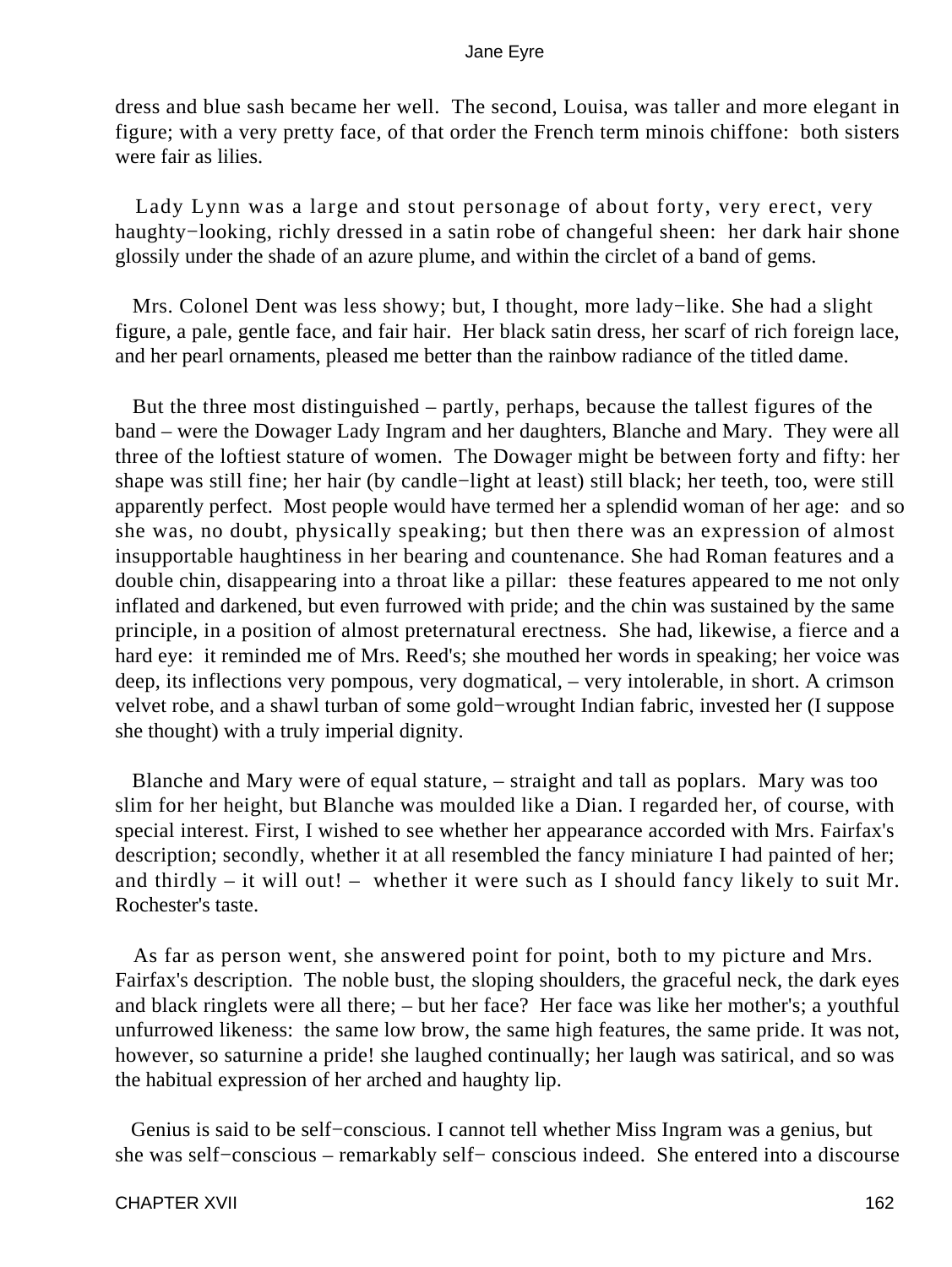on botany with the gentle Mrs. Dent. It seemed Mrs. Dent had not studied that science: though, as she said, she liked flowers, «especially wild ones;» Miss Ingram had, and she ran over its vocabulary with an air. I presently perceived she was (what is vernacularly termed) **TRAILING** Mrs. Dent; that is, playing on her ignorance – her **TRAIL** might be clever, but it was decidedly not good−natured. She played: her execution was brilliant; she sang: her voice was fine; she talked French apart to her mamma; and she talked it well, with fluency and with a good accent.

 Mary had a milder and more open countenance than Blanche; softer features too, and a skin some shades fairer (Miss Ingram was dark as a Spaniard) – but Mary was deficient in life: her face lacked expression, her eye lustre; she had nothing to say, and having once taken her seat, remained fixed like a statue in its niche. The sisters were both attired in spotless white.

 And did I now think Miss Ingram such a choice as Mr. Rochester would be likely to make? I could not tell – I did not know his taste in female beauty. If he liked the majestic, she was the very type of majesty: then she was accomplished, sprightly. Most gentlemen would admire her, I thought; and that he DID admire her, I already seemed to have obtained proof: to remove the last shade of doubt, it remained but to see them together.

 You are not to suppose, reader, that Adele has all this time been sitting motionless on the stool at my feet: no; when the ladies entered, she rose, advanced to meet them, made a stately reverence, and said with gravity −

«Bon jour, mesdames.»

 And Miss Ingram had looked down at her with a mocking air, and exclaimed, «Oh, what a little puppet!»

 Lady Lynn had remarked, «It is Mr. Rochester's ward, I suppose – the little French girl he was speaking of.»

Mrs. Dent had kindly taken her hand, and given her a kiss.

Amy and Louisa Eshton had cried out simultaneously – «What a love of a child!»

 And then they had called her to a sofa, where she now sat, ensconced between them, chattering alternately in French and broken English; absorbing not only the young ladies' attention, but that of Mrs. Eshton and Lady Lynn, and getting spoilt to her heart's content.

 At last coffee is brought in, and the gentlemen are summoned. I sit in the shade – if any shade there be in this brilliantly−lit apartment; the window−curtain half hides me. Again the arch yawns; they come. The collective appearance of the gentlemen, like that of the ladies, is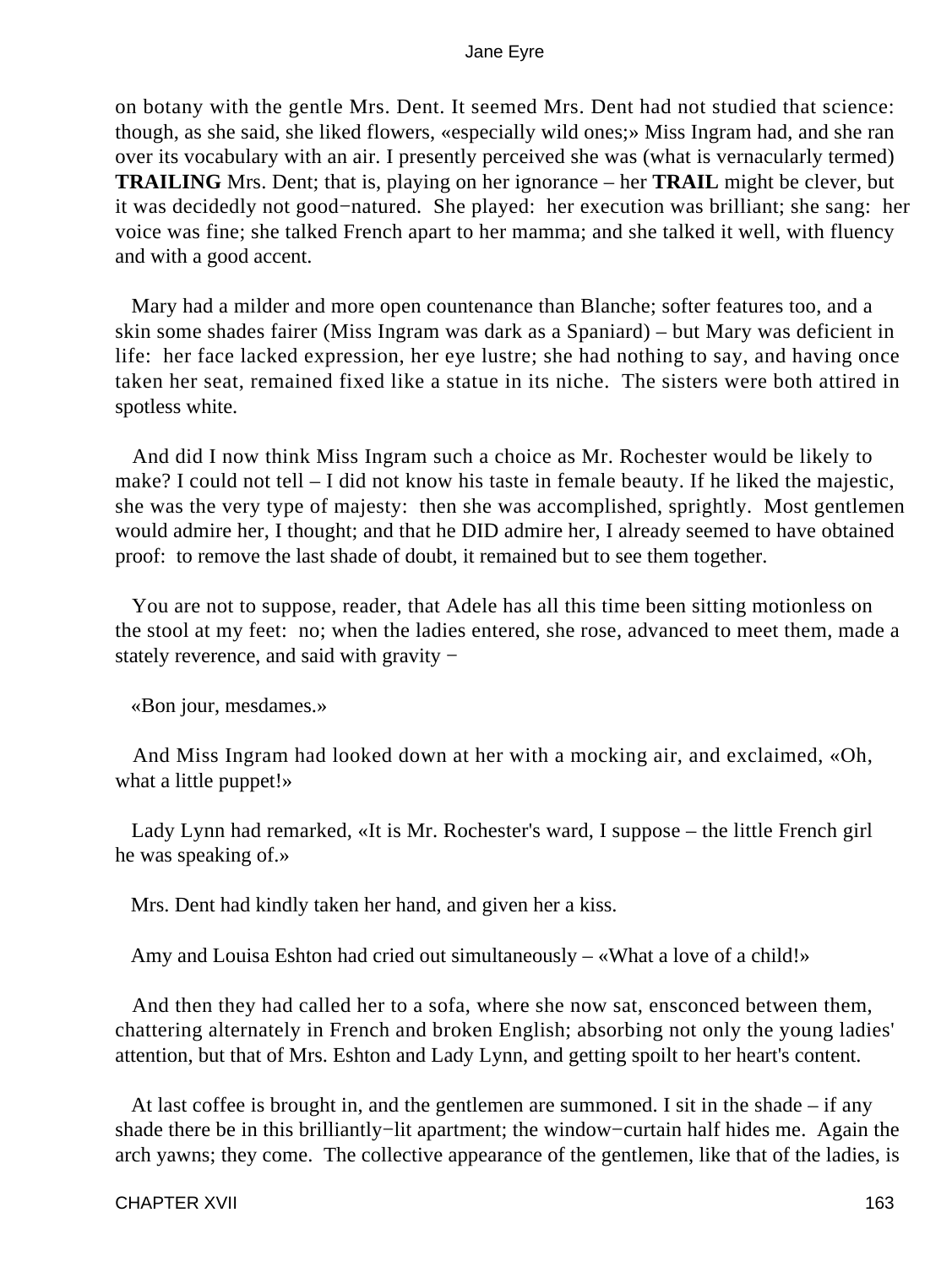very imposing: they are all costumed in black; most of them are tall, some young. Henry and Frederick Lynn are very dashing sparks indeed; and Colonel Dent is a fine soldierly man. Mr. Eshton, the magistrate of the district, is gentleman−like: his hair is quite white, his eyebrows and whiskers still dark, which gives him something of the appearance of a «pere noble de theatre.» Lord Ingram, like his sisters, is very tall; like them, also, he is handsome; but he shares Mary's apathetic and listless look: he seems to have more length of limb than vivacity of blood or vigour of brain.

#### And where is Mr. Rochester?

 He comes in last: I am not looking at the arch, yet I see him enter. I try to concentrate my attention on those netting−needles, on the meshes of the purse I am forming – I wish to think only of the work I have in my hands, to see only the silver beads and silk threads that lie in my lap; whereas, I distinctly behold his figure, and I inevitably recall the moment when I last saw it; just after I had rendered him, what he deemed, an essential service, and he, holding my hand, and looking down on my face, surveyed me with eyes that revealed a heart full and eager to overflow; in whose emotions I had a part. How near had I approached him at that moment! What had occurred since, calculated to change his and my relative positions? Yet now, how distant, how far estranged we were! So far estranged, that I did not expect him to come and speak to me. I did not wonder, when, without looking at me, he took a seat at the other side of the room, and began conversing with some of the ladies.

 No sooner did I see that his attention was riveted on them, and that I might gaze without being observed, than my eyes were drawn involuntarily to his face; I could not keep their lids under control: they would rise, and the irids would fix on him. I looked, and had an acute pleasure in looking, – a precious yet poignant pleasure; pure gold, with a steely point of agony: a pleasure like what the thirst−perishing man might feel who knows the well to which he has crept is poisoned, yet stoops and drinks divine draughts nevertheless.

 Most true is it that «beauty is in the eye of the gazer.» My master's colourless, olive face, square, massive brow, broad and jetty eyebrows, deep eyes, strong features, firm, grim mouth, – all energy, decision, will, – were not beautiful, according to rule; but they were more than beautiful to me; they were full of an interest, an influence that quite mastered me, – that took my feelings from my own power and fettered them in his. I had not intended to love him; the reader knows I had wrought hard to extirpate from my soul the germs of love there detected; and now, at the first renewed view of him, they spontaneously arrived, green and strong! He made me love him without looking at me.

 I compared him with his guests. What was the gallant grace of the Lynns, the languid elegance of Lord Ingram, – even the military distinction of Colonel Dent, contrasted with his look of native pith and genuine power? I had no sympathy in their appearance, their expression: yet I could imagine that most observers would call them attractive, handsome, imposing; while they would pronounce Mr. Rochester at once harsh−featured and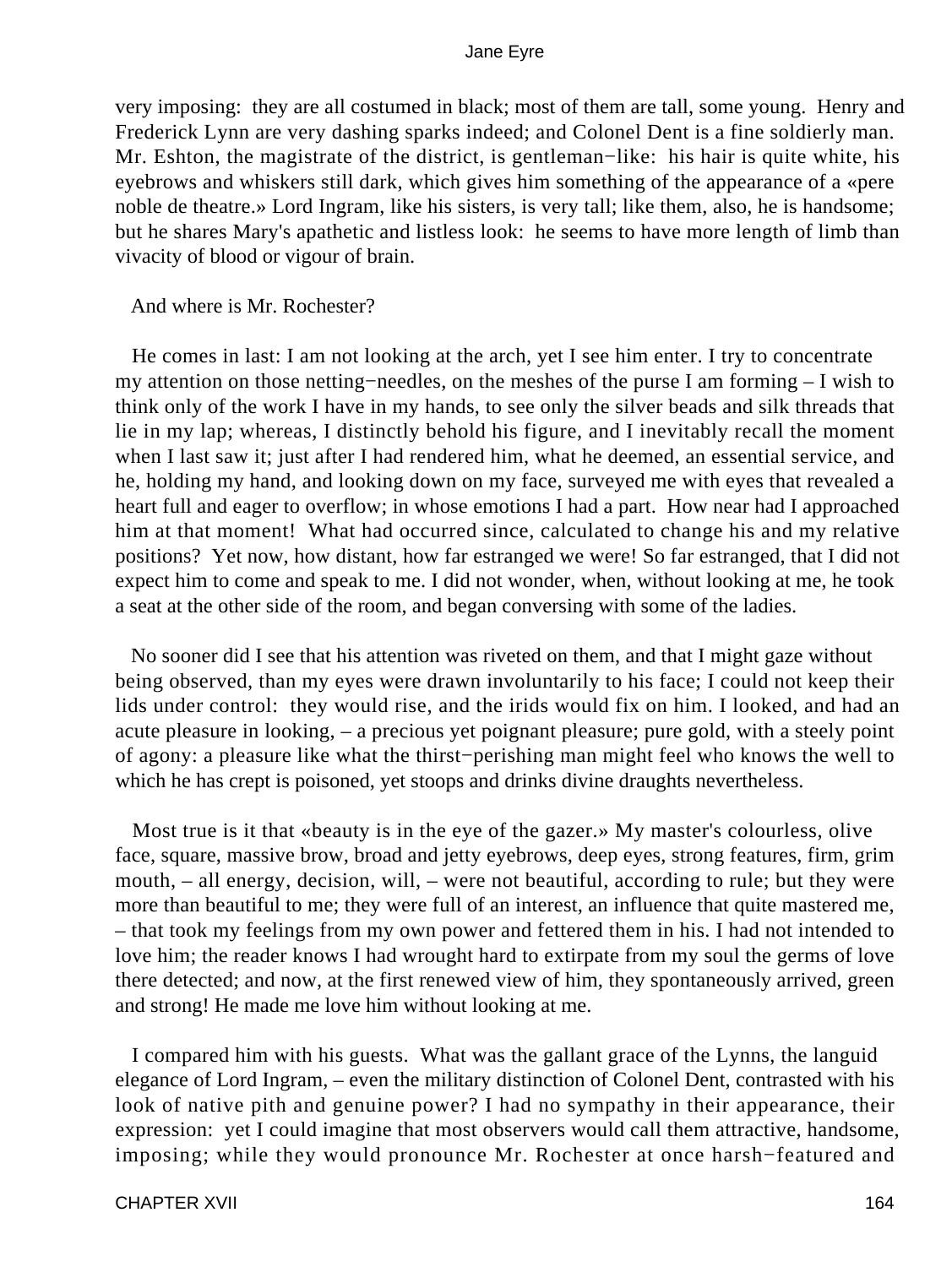melancholy−looking. I saw them smile, laugh – it was nothing; the light of the candles had as much soul in it as their smile; the tinkle of the bell as much significance as their laugh. I saw Mr. Rochester smile:− his stern features softened; his eye grew both brilliant and gentle, its ray both searching and sweet. He was talking, at the moment, to Louisa and Amy Eshton. I wondered to see them receive with calm that look which seemed to me so penetrating: I expected their eyes to fall, their colour to rise under it; yet I was glad when I found they were in no sense moved. «He is not to them what he is to me,» I thought: «he is not of their kind. I believe he is of mine;  $- I$  am sure he is  $- I$  feel akin to him  $- I$  understand the language of his countenance and movements: though rank and wealth sever us widely, I have something in my brain and heart, in my blood and nerves, that assimilates me mentally to him. Did I say, a few days since, that I had nothing to do with him but to receive my salary at his hands? Did I forbid myself to think of him in any other light than as a paymaster? Blasphemy against nature! Every good, true, vigorous feeling I have gathers impulsively round him. I know I must conceal my sentiments: I must smother hope; I must remember that he cannot care much for me. For when I say that I am of his kind, I do not mean that I have his force to influence, and his spell to attract; I mean only that I have certain tastes and feelings in common with him. I must, then, repeat continually that we are for ever sundered:− and yet, while I breathe and think, I must love him.»

 Coffee is handed. The ladies, since the gentlemen entered, have become lively as larks; conversation waxes brisk and merry. Colonel Dent and Mr. Eshton argue on politics; their wives listen. The two proud dowagers, Lady Lynn and Lady Ingram, confabulate together. Sir George – whom, by−the−bye, I have forgotten to describe, – a very big, and very fresh−looking country gentleman, stands before their sofa, coffee−cup in hand, and occasionally puts in a word. Mr. Frederick Lynn has taken a seat beside Mary Ingram, and is showing her the engravings of a splendid volume: she looks, smiles now and then, but apparently says little. The tall and phlegmatic Lord Ingram leans with folded arms on the chair−back of the little and lively Amy Eshton; she glances up at him, and chatters like a wren: she likes him better than she does Mr. Rochester. Henry Lynn has taken possession of an ottoman at the feet of Louisa: Adele shares it with him: he is trying to talk French with her, and Louisa laughs at his blunders. With whom will Blanche Ingram pair? She is standing alone at the table, bending gracefully over an album. She seems waiting to be sought; but she will not wait too long: she herself selects a mate.

 Mr. Rochester, having quitted the Eshtons, stands on the hearth as solitary as she stands by the table: she confronts him, taking her station on the opposite side of the mantelpiece.

«Mr. Rochester, I thought you were not fond of children?»

«Nor am I.»

 «Then, what induced you to take charge of such a little doll as that?» (pointing to Adele). «Where did you pick her up?»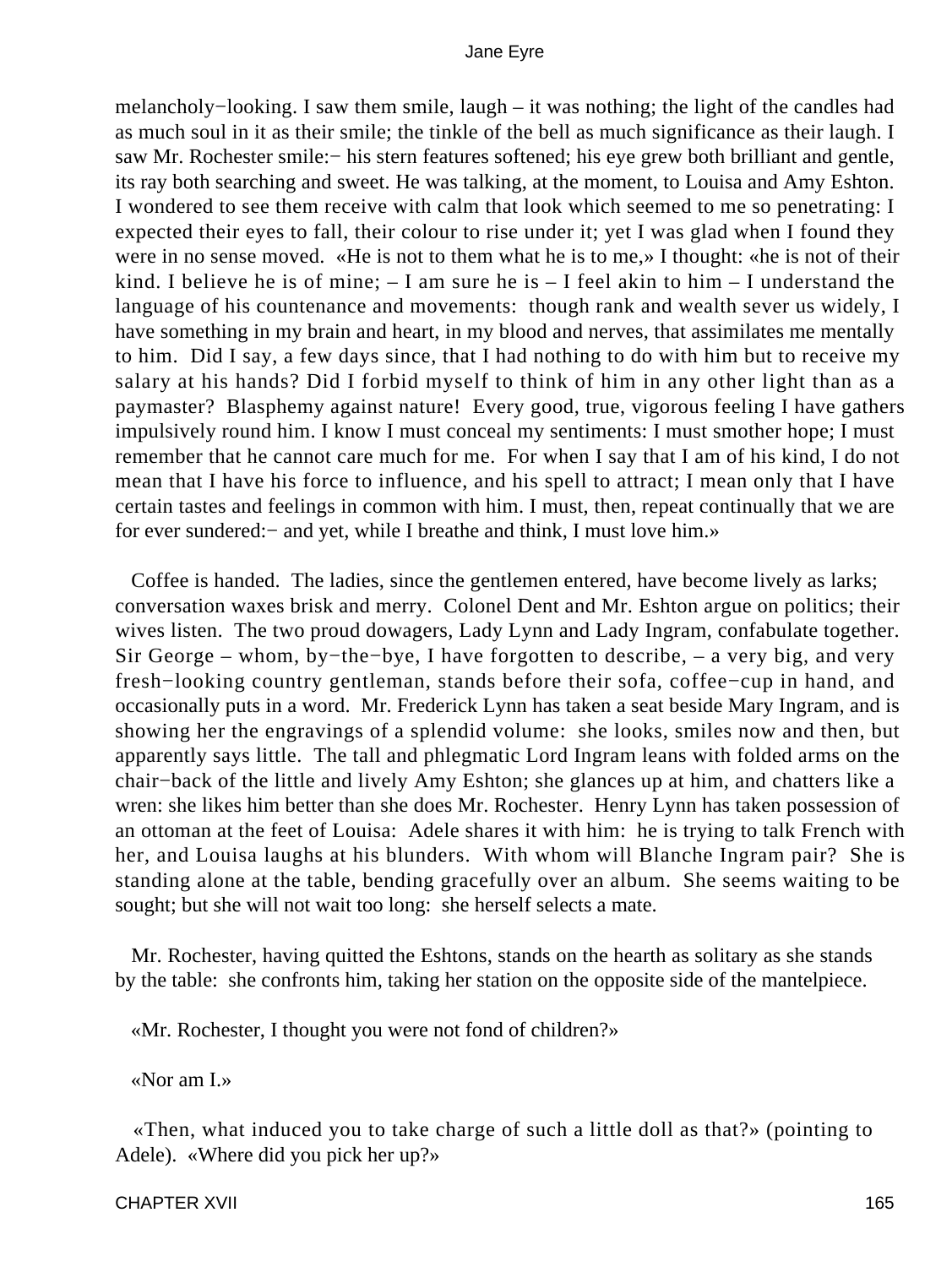«I did not pick her up; she was left on my hands.»

«You should have sent her to school.»

«I could not afford it: schools are so dear.»

 «Why, I suppose you have a governess for her: I saw a person with her just now – is she gone? Oh, no! there she is still, behind the window−curtain. You pay her, of course; I should think it quite as expensive, – more so; for you have them both to keep in addition.»

 I feared – or should I say, hoped? – the allusion to me would make Mr. Rochester glance my way; and I involuntarily shrank farther into the shade: but he never turned his eyes.

«I have not considered the subject,» said he indifferently, looking straight before him.

 «No, you men never do consider economy and common sense. You should hear mama on the chapter of governesses: Mary and I have had, I should think, a dozen at least in our day; half of them detestable and the rest ridiculous, and all incubi – were they not, mama?»

«Did you speak, my own?»

 The young lady thus claimed as the dowager's special property, reiterated her question with an explanation.

 «My dearest, don't mention governesses; the word makes me nervous. I have suffered a martyrdom from their incompetency and caprice. I thank Heaven I have now done with them!»

 Mrs. Dent here bent over to the pious lady and whispered something in her ear; I suppose, from the answer elicited, it was a reminder that one of the anathematised race was present.

 «Tant pis!» said her Ladyship, «I hope it may do her good!» Then, in a lower tone, but still loud enough for me to hear, «I noticed her; I am a judge of physiognomy, and in hers I see all the faults of her class.»

«What are they, madam?» inquired Mr. Rochester aloud.

 «I will tell you in your private ear,» replied she, wagging her turban three times with portentous significancy.

«But my curiosity will be past its appetite; it craves food now.»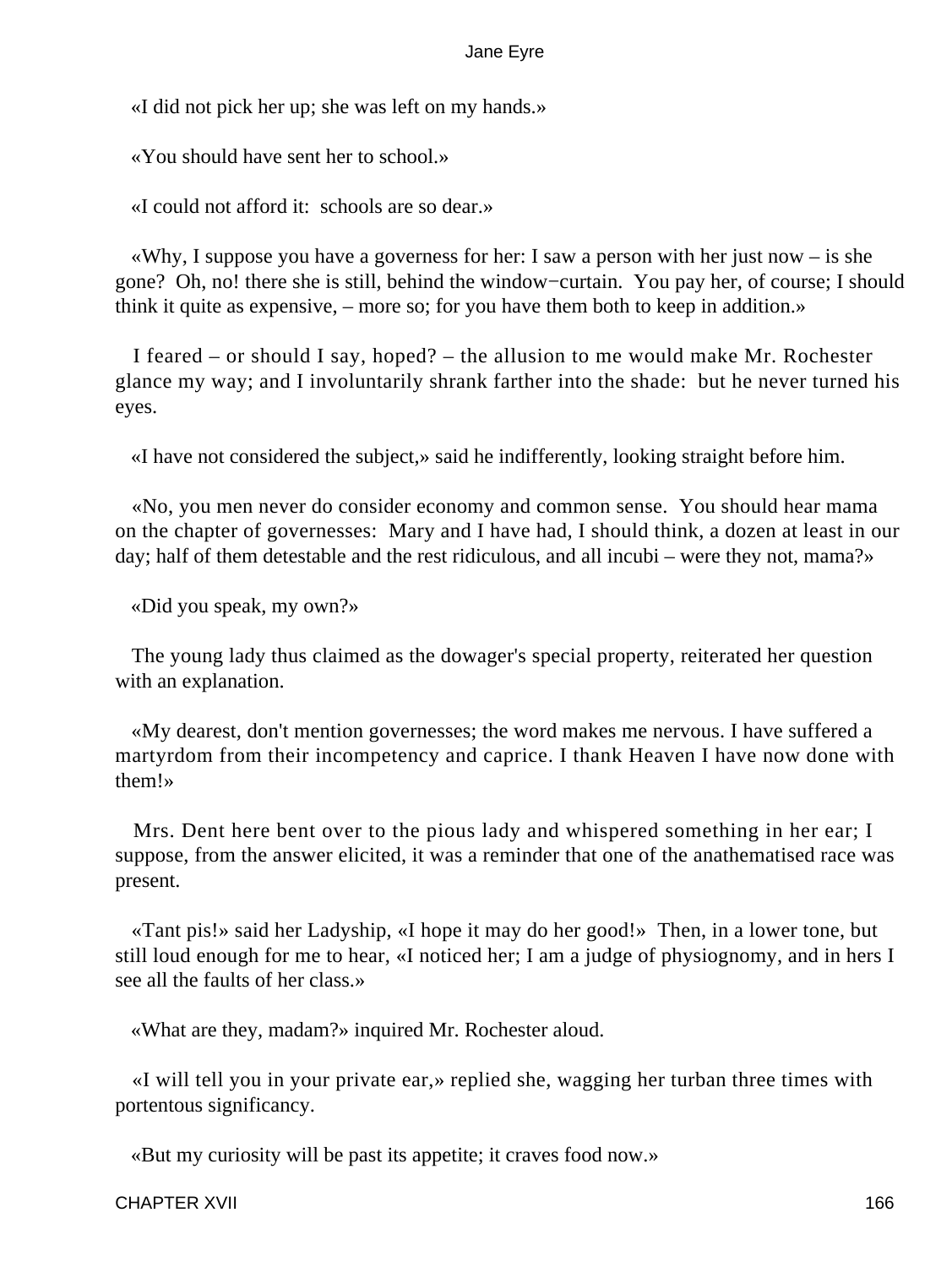«Ask Blanche; she is nearer you than I.»

 «Oh, don't refer him to me, mama! I have just one word to say of the whole tribe; they are a nuisance. Not that I ever suffered much from them; I took care to turn the tables. What tricks Theodore and I used to play on our Miss Wilsons, and Mrs. Greys, and Madame Jouberts! Mary was always too sleepy to join in a plot with spirit. The best fun was with Madame Joubert: Miss Wilson was a poor sickly thing, lachrymose and low−spirited, not worth the trouble of vanquishing, in short; and Mrs. Grey was coarse and insensible; no blow took effect on her. But poor Madame Joubert! I see her yet in her raging passions, when we had driven her to extremities – spilt our tea, crumbled our bread and butter, tossed our books up to the ceiling, and played a charivari with the ruler and desk, the fender and fire−irons. Theodore, do you remember those merry days?»

 «Yaas, to be sure I do,» drawled Lord Ingram; «and the poor old stick used to cry out 'Oh you villains childs!' – and then we sermonised her on the presumption of attempting to teach such clever blades as we were, when she was herself so ignorant.»

 «We did; and, Tedo, you know, I helped you in prosecuting (or persecuting) your tutor, whey−faced Mr. Vining – the parson in the pip, as we used to call him. He and Miss Wilson took the liberty of falling in love with each other – at least Tedo and I thought so; we surprised sundry tender glances and sighs which we interpreted as tokens of 'la belle passion,' and I promise you the public soon had the benefit of our discovery; we employed it as a sort of lever to hoist our dead−weights from the house. Dear mama, there, as soon as she got an inkling of the business, found out that it was of an immoral tendency. Did you not, my lady−mother?»

 «Certainly, my best. And I was quite right: depend on that: there are a thousand reasons why liaisons between governesses and tutors should never be tolerated a moment in any well−regulated house; firstly – »

 «Oh, gracious, mama! Spare us the enumeration! Au reste, we all know them: danger of bad example to innocence of childhood; distractions and consequent neglect of duty on the part of the attached – mutual alliance and reliance; confidence thence resulting− −insolence accompanying – mutiny and general blow−up. Am I right, Baroness Ingram, of Ingram Park?»

«My lily−flower, you are right now, as always.»

«Then no more need be said: change the subject.»

 Amy Eshton, not hearing or not heeding this dictum, joined in with her soft, infantine tone: «Louisa and I used to quiz our governess too; but she was such a good creature, she would bear anything: nothing put her out. She was never cross with us; was she, Louisa?»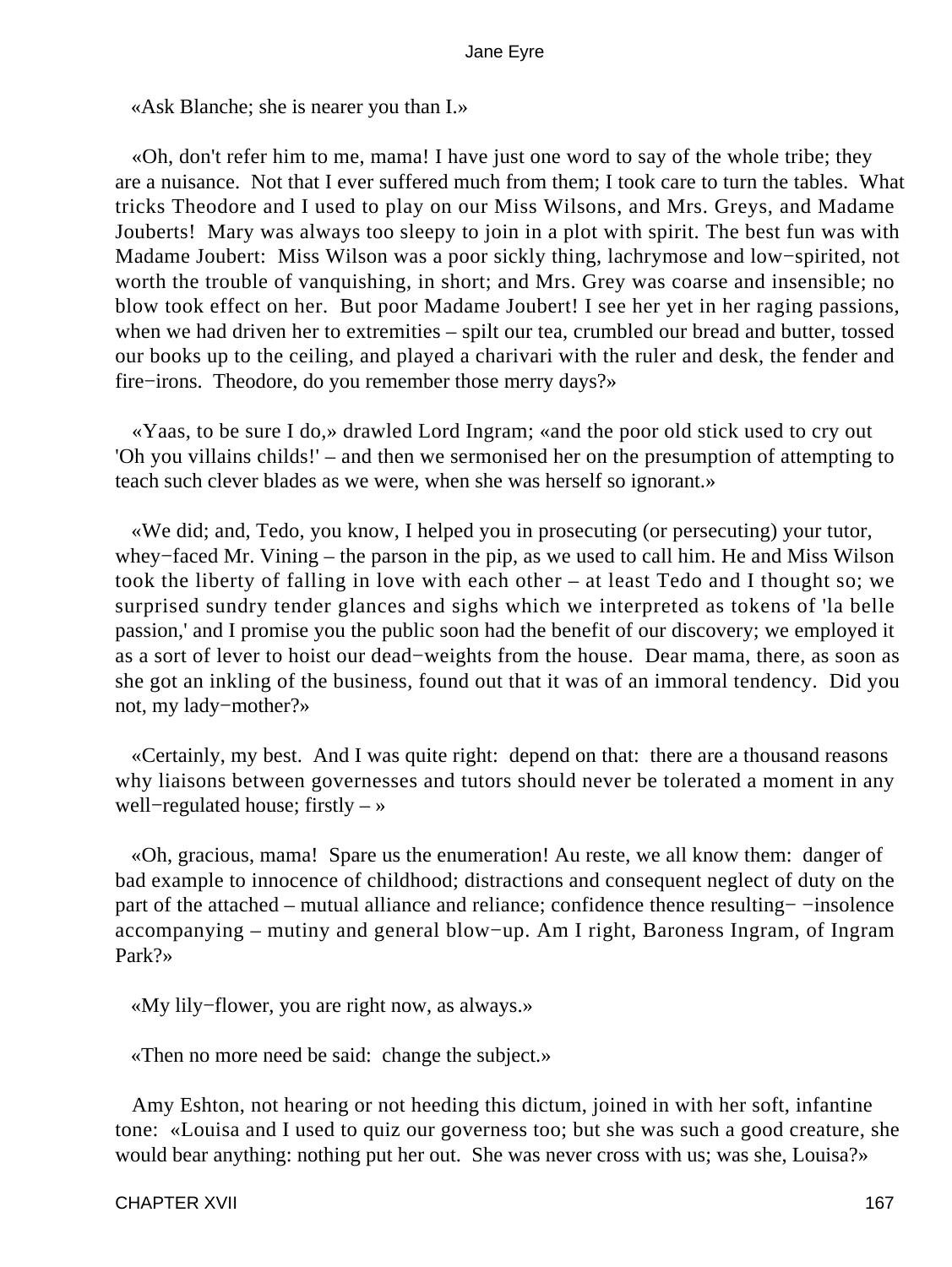«No, never: we might do what we pleased; ransack her desk and her workbox, and turn her drawers inside out; and she was so good− natured, she would give as anything we asked for.»

 «I suppose, now,» said Miss Ingram, curling her lip sarcastically, «we shall have an abstract of the memoirs of all the governesses extant: in order to avert such a visitation, I again move the introduction of a new topic. Mr. Rochester, do you second my motion?»

«Madam, I support you on this point, as on every other.»

 «Then on me be the onus of bringing it forward. Signior Eduardo, are you in voice to−night?»

«Donna Bianca, if you command it, I will be.»

 «Then, signior, I lay on you my sovereign behest to furbish up your lungs and other vocal organs, as they will be wanted on my royal service.»

«Who would not be the Rizzio of so divine a Mary?»

 «A fig for Rizzio!» cried she, tossing her head with all its curls, as she moved to the piano. «It is my opinion the fiddler David must have been an insipid sort of fellow; I like black Bothwell better: to my mind a man is nothing without a spice of the devil in him; and history may say what it will of James Hepburn, but I have a notion, he was just the sort of wild, fierce, bandit hero whom I could have consented to gift with my hand.»

 «Gentlemen, you hear! Now which of you most resembles Bothwell?» cried Mr. Rochester.

«I should say the preference lies with you,» responded Colonel Dent.

«On my honour, I am much obliged to you,» was the reply.

 Miss Ingram, who had now seated herself with proud grace at the piano, spreading out her snowy robes in queenly amplitude, commenced a brilliant prelude; talking meantime. She appeared to be on her high horse to−night; both her words and her air seemed intended to excite not only the admiration, but the amazement of her auditors: she was evidently bent on striking them as something very dashing and daring indeed.

 «Oh, I am so sick of the young men of the present day!» exclaimed she, rattling away at the instrument. «Poor, puny things, not fit to stir a step beyond papa's park gates: nor to go even so far without mama's permission and guardianship! Creatures so absorbed in care about their pretty faces, and their white hands, and their small feet; as if a man had anything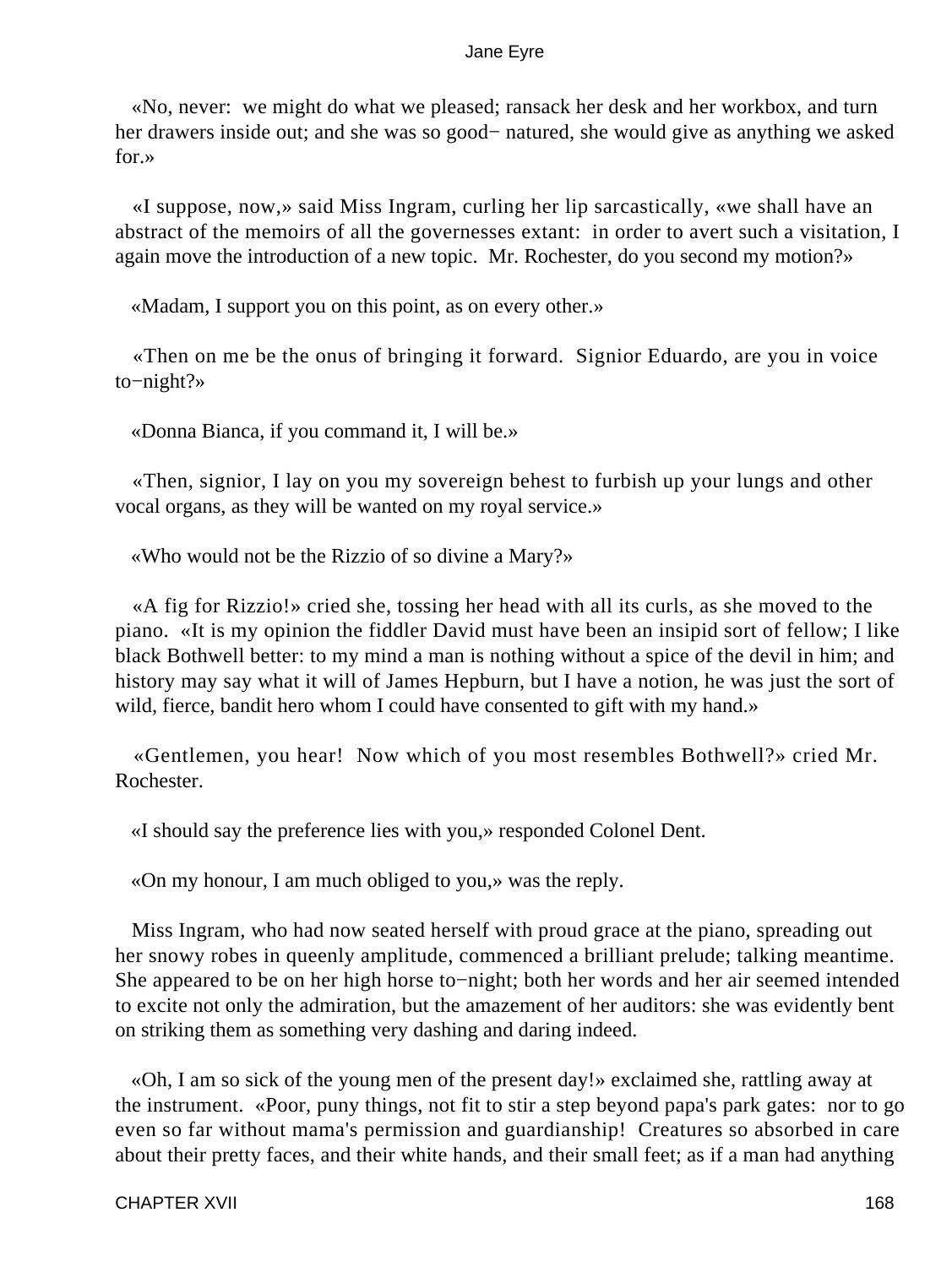to do with beauty! As if loveliness were not the special prerogative of woman – her legitimate appanage and heritage! I grant an ugly **WOMAN** is a blot on the fair face of creation; but as to the **GENTLEMEN,** let them be solicitous to possess only strength and valour: let their motto be:− Hunt, shoot, and fight: the rest is not worth a fillip. Such should be my device, were I a man.»

 «Whenever I marry,» she continued after a pause which none interrupted, «I am resolved my husband shall not be a rival, but a foil to me. I will suffer no competitor near the throne; I shall exact an undivided homage: his devotions shall not be shared between me and the shape he sees in his mirror. Mr. Rochester, now sing, and I will play for you.»

«I am all obedience,» was the response.

 «Here then is a Corsair−song. Know that I doat on Corsairs; and for that reason, sing it con spirito.»

«Commands from Miss Ingram's lips would put spirit into a mug of milk and water.»

 «Take care, then: if you don't please me, I will shame you by showing how such things **SHOULD** be done.»

«That is offering a premium on incapacity: I shall now endeavour to fail.»

«Gardez−vous en bien! If you err wilfully, I shall devise a proportionate punishment.»

 «Miss Ingram ought to be clement, for she has it in her power to inflict a chastisement beyond mortal endurance.»

«Ha! explain!» commanded the lady.

 «Pardon me, madam: no need of explanation; your own fine sense must inform you that one of your frowns would be a sufficient substitute for capital punishment.»

 «Sing!» said she, and again touching the piano, she commenced an accompaniment in spirited style.

 «Now is my time to slip away,» thought I: but the tones that then severed the air arrested me. Mrs. Fairfax had said Mr. Rochester possessed a fine voice: he did – a mellow, powerful bass, into which he threw his own feeling, his own force; finding a way through the ear to the heart, and there waking sensation strangely. I waited till the last deep and full vibration had expired – till the tide of talk, checked an instant, had resumed its flow; I then quitted my sheltered corner and made my exit by the side−door, which was fortunately near. Thence a narrow passage led into the hall: in crossing it, I perceived my sandal was loose; I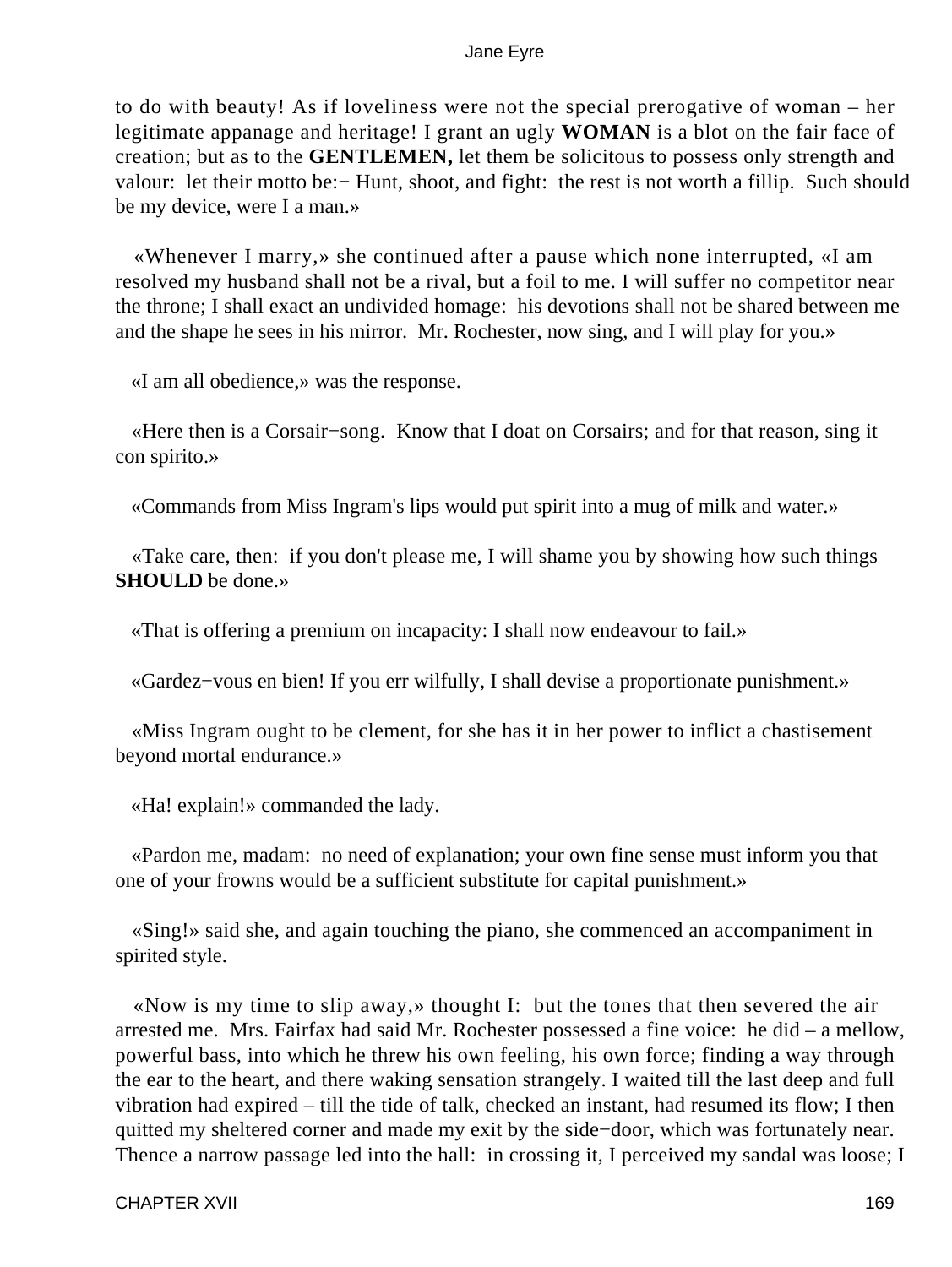stopped to tie it, kneeling down for that purpose on the mat at the foot of the staircase. I heard the dining−room door unclose; a gentleman came out; rising hastily, I stood face to face with him: it was Mr. Rochester.

«How do you do?» he asked.

«I am very well, sir.»

«Why did you not come and speak to me in the room?»

 I thought I might have retorted the question on him who put it: but I would not take that freedom. I answered –

«I did not wish to disturb you, as you seemed engaged, sir.»

«What have you been doing during my absence?»

«Nothing particular; teaching Adele as usual.»

 «And getting a good deal paler than you were – as I saw at first sight. What is the matter?»

«Nothing at all, sir.»

«Did you take any cold that night you half drowned me?»

«Not she least.»

«Return to the drawing−room: you are deserting too early.»

«I am tired, sir.»

He looked at me for a minute.

«And a little depressed,» he said. «What about? Tell me.»

«Nothing – nothing, sir. I am not depressed.»

 «But I affirm that you are: so much depressed that a few more words would bring tears to your eyes – indeed, they are there now, shining and swimming; and a bead has slipped from the lash and fallen on to the flag. If I had time, and was not in mortal dread of some prating prig of a servant passing, I would know what all this means. Well, to−night I excuse you; but understand that so long as my visitors stay, I expect you to appear in the

CHAPTER XVII 170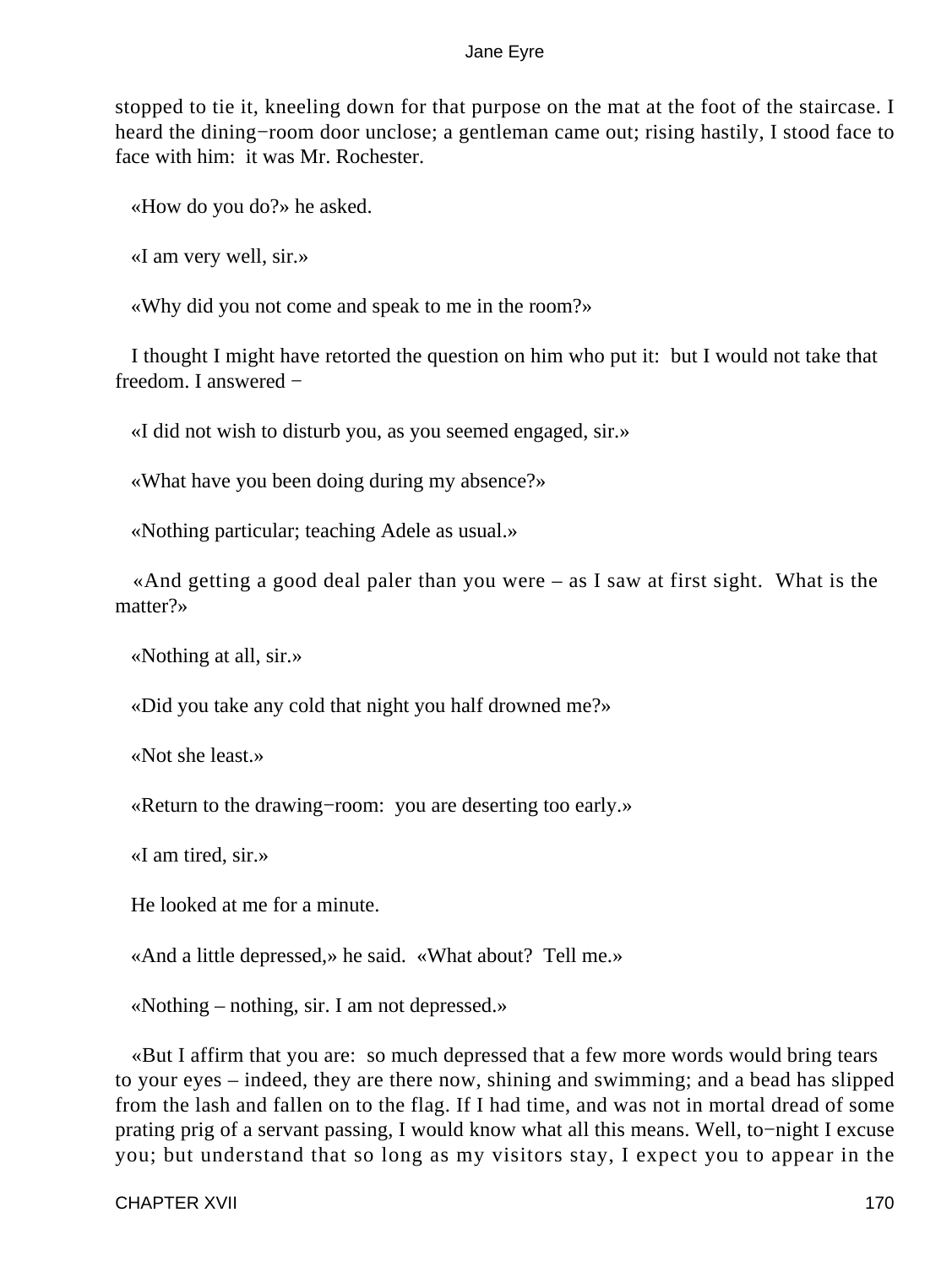drawing−room every evening; it is my wish; don't neglect it. Now go, and send Sophie for Adele. Good−night, my – » He stopped, bit his lip, and abruptly left me.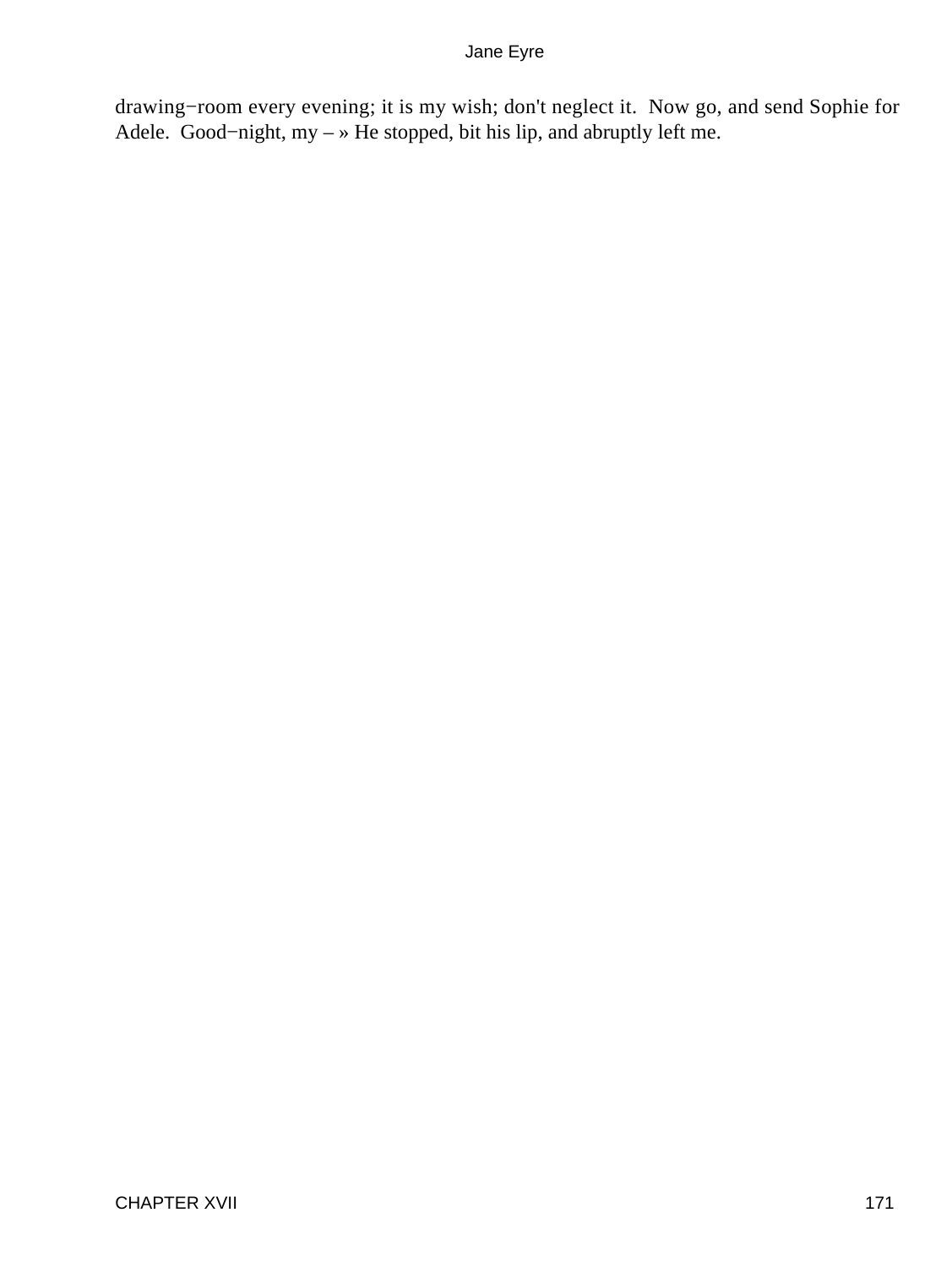# **[CHAPTER XVIII](#page-434-0)**

*M*erry days were these at Thornfield Hall; and busy days too: how different from the first three months of stillness, monotony, and solitude I had passed beneath its roof! All sad feelings seemed now driven from the house, all gloomy associations forgotten: there was life everywhere, movement all day long. You could not now traverse the gallery, once so hushed, nor enter the front chambers, once so tenantless, without encountering a smart lady's−maid or a dandy valet.

 The kitchen, the butler's pantry, the servants' hall, the entrance hall, were equally alive; and the saloons were only left void and still when the blue sky and halcyon sunshine of the genial spring weather called their occupants out into the grounds. Even when that weather was broken, and continuous rain set in for some days, no damp seemed cast over enjoyment: indoor amusements only became more lively and varied, in consequence of the stop put to outdoor gaiety.

 I wondered what they were going to do the first evening a change of entertainment was proposed: they spoke of «playing charades,» but in my ignorance I did not understand the term. The servants were called in, the dining−room tables wheeled away, the lights otherwise disposed, the chairs placed in a semicircle opposite the arch. While Mr. Rochester and the other gentlemen directed these alterations, the ladies were running up and down stairs ringing for their maids. Mrs. Fairfax was summoned to give information respecting the resources of the house in shawls, dresses, draperies of any kind; and certain wardrobes of the third storey were ransacked, and their contents, in the shape of brocaded and hooped petticoats, satin sacques, black modes, lace lappets, were brought down in armfuls by the abigails; then a selection was made, and such things as were chosen were carried to the boudoir within the drawing−room.

 Meantime, Mr. Rochester had again summoned the ladies round him, and was selecting certain of their number to be of his party. «Miss Ingram is mine, of course,» said he: afterwards he named the two Misses Eshton, and Mrs. Dent. He looked at me: I happened to be near him, as I had been fastening the clasp of Mrs. Dent's bracelet, which had got loose.

 «Will you play?» he asked. I shook my head. He did not insist, which I rather feared he would have done; he allowed me to return quietly to my usual seat.

 He and his aids now withdrew behind the curtain: the other party, which was headed by Colonel Dent, sat down on the crescent of chairs. One of the gentlemen, Mr. Eshton, observing me, seemed to propose that I should be asked to join them; but Lady Ingram instantly negatived the notion.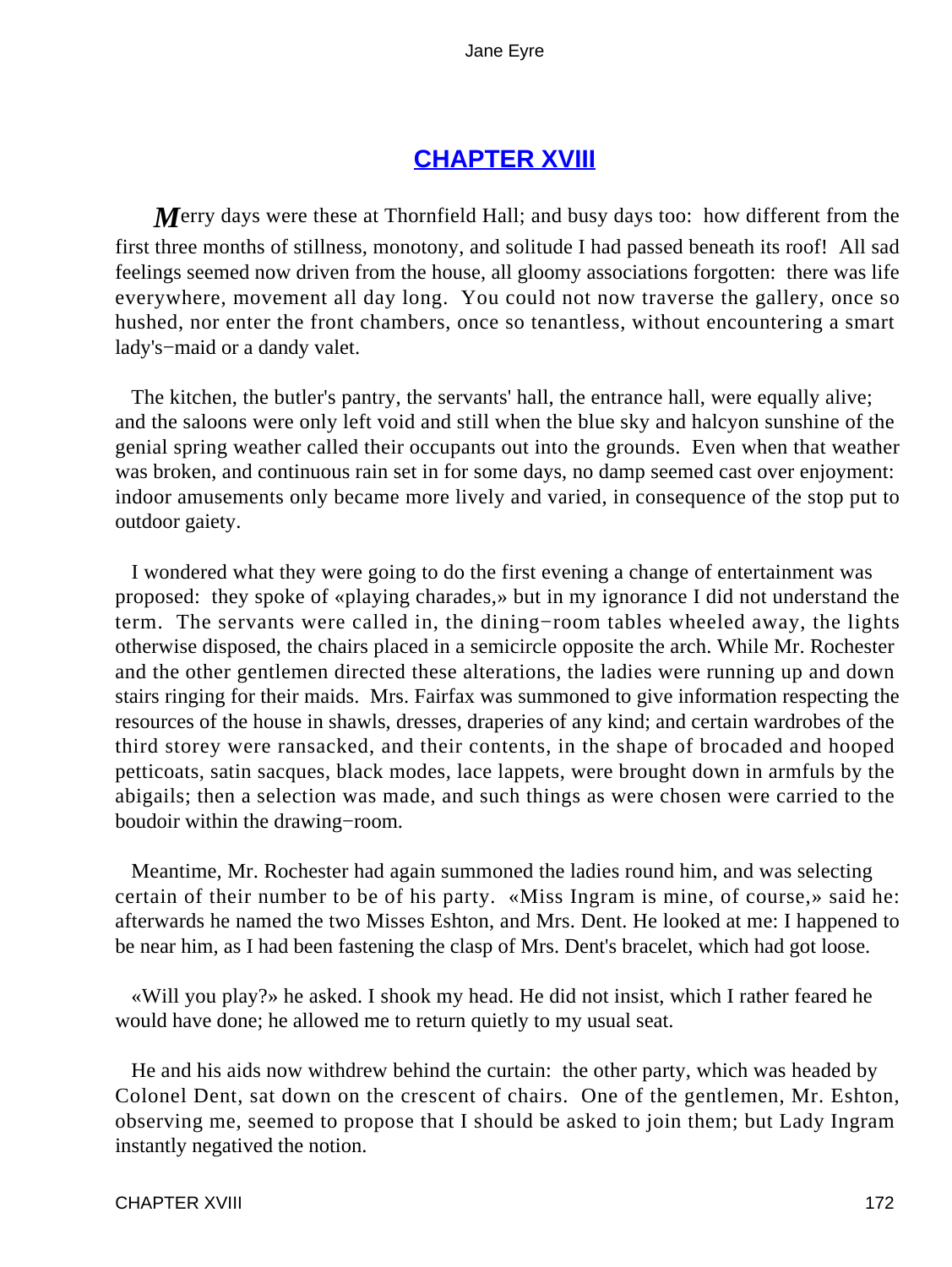«No,» I heard her say: «she looks too stupid for any game of the sort.»

 Ere long a bell tinkled, and the curtain drew up. Within the arch, the bulky figure of Sir George Lynn, whom Mr. Rochester had likewise chosen, was seen enveloped in a white sheet: before him, on a table, lay open a large book; and at his side stood Amy Eshton, draped in Mr. Rochester's cloak, and holding a book in her hand. Somebody, unseen, rang the bell merrily; then Adele (who had insisted on being one of her guardian's party), bounded forward, scattering round her the contents of a basket of flowers she carried on her arm. Then appeared the magnificent figure of Miss Ingram, clad in white, a long veil on her head, and a wreath of roses round her brow; by her side walked Mr. Rochester, and together they drew near the table. They knelt; while Mrs. Dent and Louisa Eshton, dressed also in white, took up their stations behind them. A ceremony followed, in dumb show, in which it was easy to recognise the pantomime of a marriage. At its termination, Colonel Dent and his party consulted in whispers for two minutes, then the Colonel called out −

«Bride!» Mr. Rochester bowed, and the curtain fell.

 A considerable interval elapsed before it again rose. Its second rising displayed a more elaborately prepared scene than the last. The drawing−room, as I have before observed, was raised two steps above the dining−room, and on the top of the upper step, placed a yard or two back within the room, appeared a large marble basin – which I recognised as an ornament of the conservatory – where it usually stood, surrounded by exotics, and tenanted by gold fish – and whence it must have been transported with some trouble, on account of its size and weight.

 Seated on the carpet, by the side of this basin, was seen Mr. Rochester, costumed in shawls, with a turban on his head. His dark eyes and swarthy skin and Paynim features suited the costume exactly: he looked the very model of an Eastern emir, an agent or a victim of the bowstring. Presently advanced into view Miss Ingram. She, too, was attired in oriental fashion: a crimson scarf tied sash−like round the waist: an embroidered handkerchief knotted about her temples; her beautifully−moulded arms bare, one of them upraised in the act of supporting a pitcher, poised gracefully on her head. Both her cast of form and feature, her complexion and her general air, suggested the idea of some Israelitish princess of the patriarchal days; and such was doubtless the character she intended to represent.

 She approached the basin, and bent over it as if to fill her pitcher; she again lifted it to her head. The personage on the well−brink now seemed to accost her; to make some request:− «She hasted, let down her pitcher on her hand, and gave him to drink.» From the bosom of his robe he then produced a casket, opened it and showed magnificent bracelets and earrings; she acted astonishment and admiration; kneeling, he laid the treasure at her feet; incredulity and delight were expressed by her looks and gestures; the stranger fastened the bracelets on her arms and the rings in her ears. It was Eliezer and Rebecca: the camels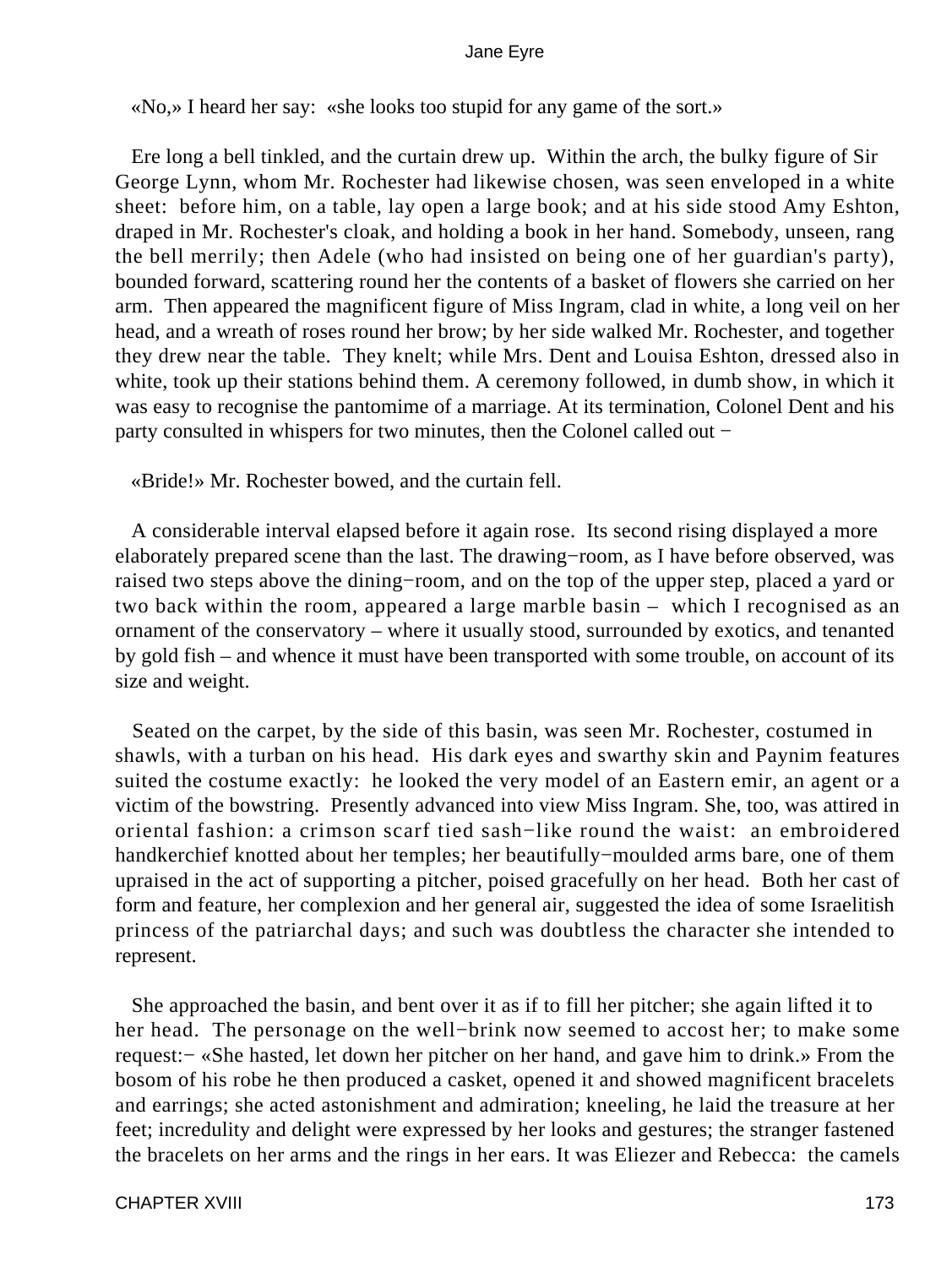only were wanting.

 The divining party again laid their heads together: apparently they could not agree about the word or syllable the scene illustrated. Colonel Dent, their spokesman, demanded «the tableau of the whole;» whereupon the curtain again descended.

 On its third rising only a portion of the drawing−room was disclosed; the rest being concealed by a screen, hung with some sort of dark and coarse drapery. The marble basin was removed; in its place, stood a deal table and a kitchen chair: these objects were visible by a very dim light proceeding from a horn lantern, the wax candles being all extinguished.

 Amidst this sordid scene, sat a man with his clenched hands resting on his knees, and his eyes bent on the ground. I knew Mr. Rochester; though the begrimed face, the disordered dress (his coat hanging loose from one arm, as if it had been almost torn from his back in a scuffle), the desperate and scowling countenance, the rough, bristling hair might well have disguised him. As he moved, a chain clanked; to his wrists were attached fetters.

«Bridewell!» exclaimed Colonel Dent, and the charade was solved.

 A sufficient interval having elapsed for the performers to resume their ordinary costume, they re−entered the dining−room. Mr. Rochester led in Miss Ingram; she was complimenting him on his acting.

 «Do you know,» said she, «that, of the three characters, I liked you in the last best? Oh, had you but lived a few years earlier, what a gallant gentleman−highwayman you would have made!»

«Is all the soot washed from my face?» he asked, turning it towards her.

 «Alas! yes: the more's the pity! Nothing could be more becoming to your complexion than that ruffian's rouge.»

«You would like a hero of the road then?»

 «An English hero of the road would be the next best thing to an Italian bandit; and that could only be surpassed by a Levantine pirate.»

 «Well, whatever I am, remember you are my wife; we were married an hour since, in the presence of all these witnesses.» She giggled, and her colour rose.

 «Now, Dent,» continued Mr. Rochester, «it is your turn.» And as the other party withdrew, he and his band took the vacated seats. Miss Ingram placed herself at her leader's right hand; the other diviners filled the chairs on each side of him and her. I did not now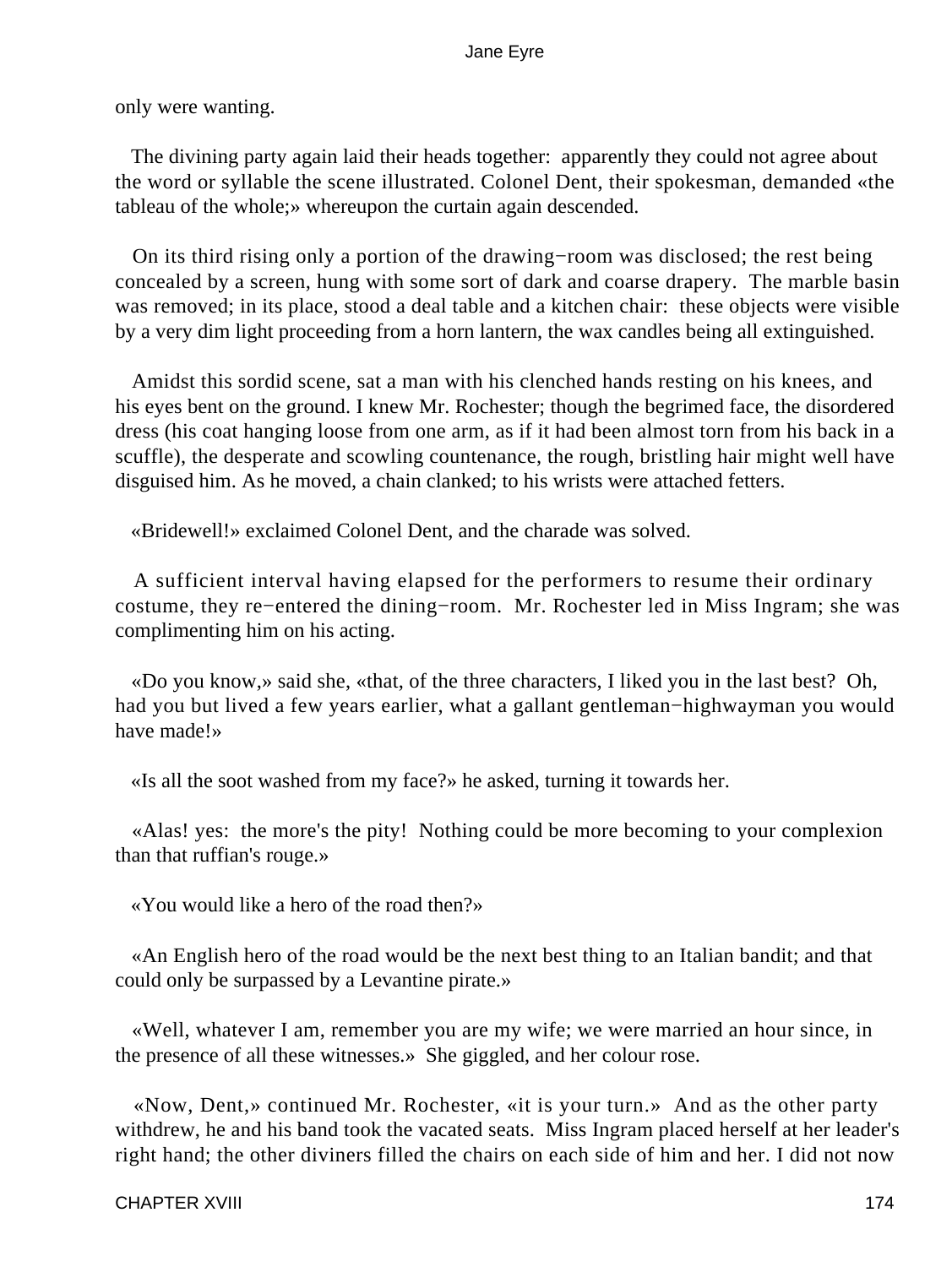watch the actors; I no longer waited with interest for the curtain to rise; my attention was absorbed by the spectators; my eyes, erewhile fixed on the arch, were now irresistibly attracted to the semicircle of chairs. What charade Colonel Dent and his party played, what word they chose, how they acquitted themselves, I no longer remember; but I still see the consultation which followed each scene: I see Mr. Rochester turn to Miss Ingram, and Miss Ingram to him; I see her incline her head towards him, till the jetty curls almost touch his shoulder and wave against his cheek; I hear their mutual whisperings; I recall their interchanged glances; and something even of the feeling roused by the spectacle returns in memory at this moment.

 I have told you, reader, that I had learnt to love Mr. Rochester: I could not unlove him now, merely because I found that he had ceased to notice me – because I might pass hours in his presence, and he would never once turn his eyes in my direction – because I saw all his attentions appropriated by a great lady, who scorned to touch me with the hem of her robes as she passed; who, if ever her dark and imperious eye fell on me by chance, would withdraw it instantly as from an object too mean to merit observation. I could not unlove him, because I felt sure he would soon marry this very lady – because I read daily in her a proud security in his intentions respecting her – because I witnessed hourly in him a style of courtship which, if careless and choosing rather to be sought than to seek, was yet, in its very carelessness, captivating, and in its very pride, irresistible.

 There was nothing to cool or banish love in these circumstances, though much to create despair. Much too, you will think, reader, to engender jealousy: if a woman, in my position, could presume to be jealous of a woman in Miss Ingram's. But I was not jealous: or very rarely; – the nature of the pain I suffered could not be explained by that word. Miss Ingram was a mark beneath jealousy: she was too inferior to excite the feeling. Pardon the seeming paradox; I mean what I say. She was very showy, but she was not genuine: she had a fine person, many brilliant attainments; but her mind was poor, her heart barren by nature: nothing bloomed spontaneously on that soil; no unforced natural fruit delighted by its freshness. She was not good; she was not original: she used to repeat sounding phrases from books: she never offered, nor had, an opinion of her own. She advocated a high tone of sentiment; but she did not know the sensations of sympathy and pity; tenderness and truth were not in her. Too often she betrayed this, by the undue vent she gave to a spiteful antipathy she had conceived against little Adele: pushing her away with some contumelious epithet if she happened to approach her; sometimes ordering her from the room, and always treating her with coldness and acrimony. Other eyes besides mine watched these manifestations of character – watched them closely, keenly, shrewdly. Yes; the future bridegroom, Mr. Rochester himself, exercised over his intended a ceaseless surveillance; and it was from this sagacity – this guardedness of his – this perfect, clear consciousness of his fair one's defects – this obvious absence of passion in his sentiments towards her, that my ever−torturing pain arose.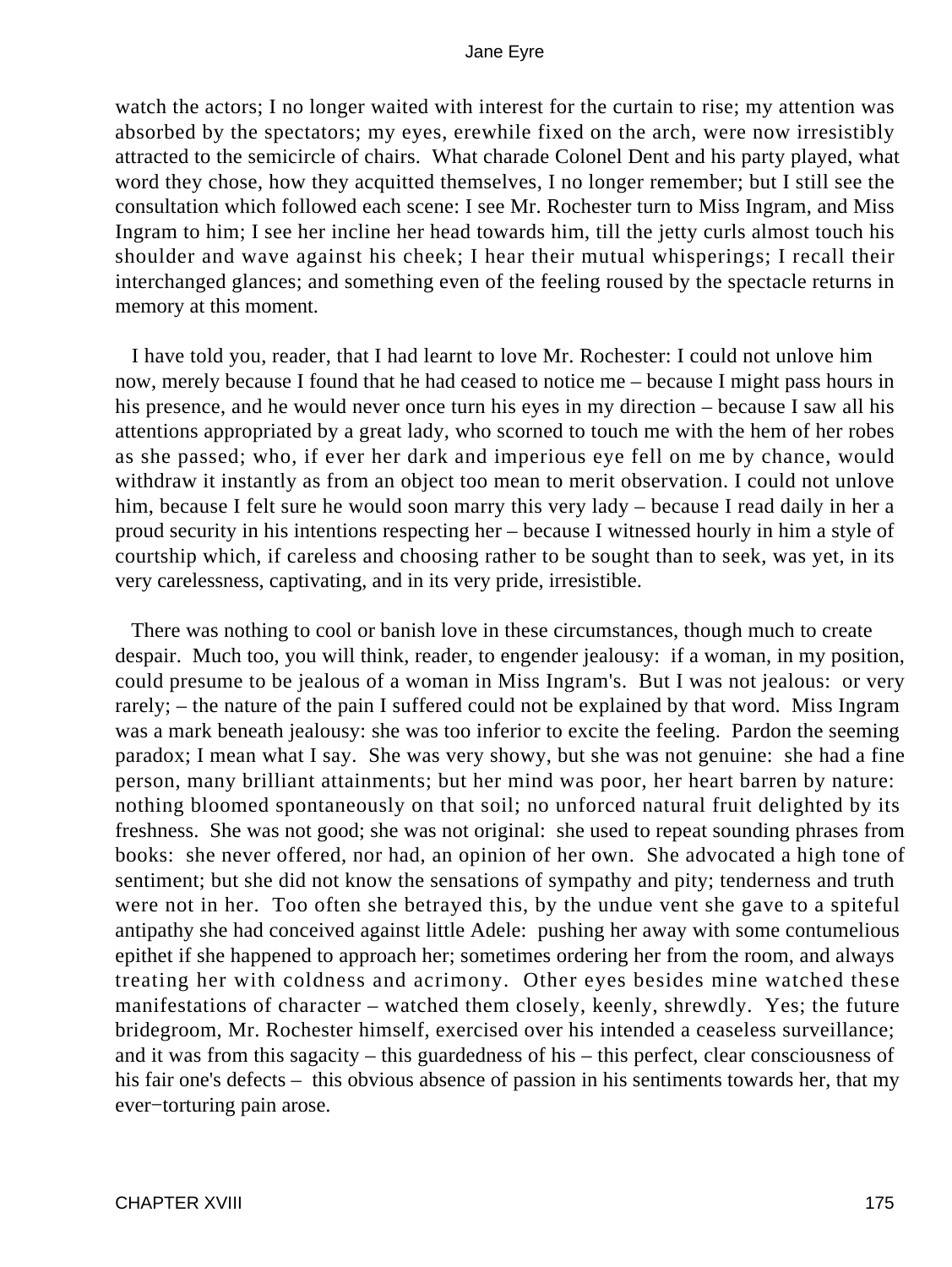I saw he was going to marry her, for family, perhaps political reasons, because her rank and connections suited him; I felt he had not given her his love, and that her qualifications were ill adapted to win from him that treasure. This was the point – this was where the nerve was touched and teased – this was where the fever was sustained and fed: **SHE COULD NOT CHARM HIM.**

 If she had managed the victory at once, and he had yielded and sincerely laid his heart at her feet, I should have covered my face, turned to the wall, and (figuratively) have died to them. If Miss Ingram had been a good and noble woman, endowed with force, fervour, kindness, sense, I should have had one vital struggle with two tigers – jealousy and despair: then, my heart torn out and devoured, I should have admired her – acknowledged her excellence, and been quiet for the rest of my days: and the more absolute her superiority, the deeper would have been my admiration – the more truly tranquil my quiescence. But as matters really stood, to watch Miss Ingram's efforts at fascinating Mr. Rochester, to witness their repeated failure – herself unconscious that they did fail; vainly fancying that each shaft launched hit the mark, and infatuatedly pluming herself on success, when her pride and self−complacency repelled further and further what she wished to allure – to witness **THIS,** was to be at once under ceaseless excitation and ruthless restraint.

 Because, when she failed, I saw how she might have succeeded. Arrows that continually glanced off from Mr. Rochester's breast and fell harmless at his feet, might, I knew, if shot by a surer hand, have quivered keen in his proud heart – have called love into his stern eye, and softness into his sardonic face; or, better still, without weapons a silent conquest might have been won.

 «Why can she not influence him more, when she is privileged to draw so near to him?» I asked myself. «Surely she cannot truly like him, or not like him with true affection! If she did, she need not coin her smiles so lavishly, flash her glances so unremittingly, manufacture airs so elaborate, graces so multitudinous. It seems to me that she might, by merely sitting quietly at his side, saying little and looking less, get nigher his heart. I have seen in his face a far different expression from that which hardens it now while she is so vivaciously accosting him; but then it came of itself: it was not elicited by meretricious arts and calculated manoeuvres; and one had but to accept it – to answer what he asked without pretension, to address him when needful without grimace – and it increased and grew kinder and more genial, and warmed one like a fostering sunbeam. How will she manage to please him when they are married? I do not think she will manage it; and yet it might be managed; and his wife might, I verily believe, be the very happiest woman the sun shines on.»

 I have not yet said anything condemnatory of Mr. Rochester's project of marrying for interest and connections. It surprised me when I first discovered that such was his intention: I had thought him a man unlikely to be influenced by motives so commonplace in his choice of a wife; but the longer I considered the position, education, of the parties, the less I felt justified in judging and blaming either him or Miss Ingram for acting in conformity to ideas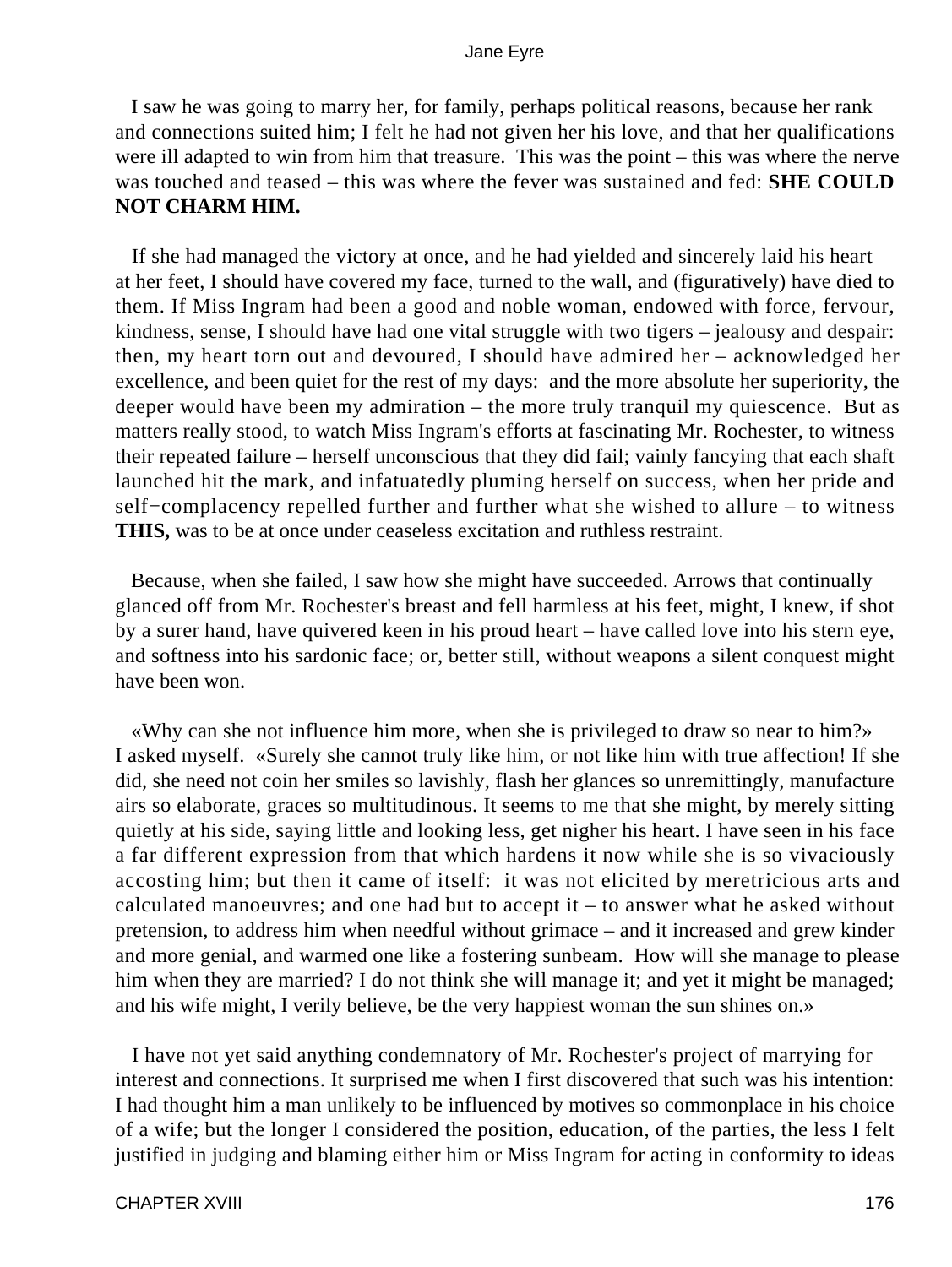and principles instilled into them, doubtless, from their childhood. All their class held these principles: I supposed, then, they had reasons for holding them such as I could not fathom. It seemed to me that, were I a gentleman like him, I would take to my bosom only such a wife as I could love; but the very obviousness of the advantages to the husband's own happiness offered by this plan convinced me that there must be arguments against its general adoption of which I was quite ignorant: otherwise I felt sure all the world would act as I wished to act.

 But in other points, as well as this, I was growing very lenient to my master: I was forgetting all his faults, for which I had once kept a sharp look−out. It had formerly been my endeavour to study all sides of his character: to take the bad with the good; and from the just weighing of both, to form an equitable judgment. Now I saw no bad. The sarcasm that had repelled, the harshness that had startled me once, were only like keen condiments in a choice dish: their presence was pungent, but their absence would be felt as comparatively insipid. And as for the vague something – was it a sinister or a sorrowful, a designing or a desponding expression? – that opened upon a careful observer, now and then, in his eye, and closed again before one could fathom the strange depth partially disclosed; that something which used to make me fear and shrink, as if I had been wandering amongst volcanic−looking hills, and had suddenly felt the ground quiver and seen it gape: that something, I, at intervals, beheld still; and with throbbing heart, but not with palsied nerves. Instead of wishing to shun, I longed only to dare – to divine it; and I thought Miss Ingram happy, because one day she might look into the abyss at her leisure, explore its secrets and analyse their nature.

 Meantime, while I thought only of my master and his future bride – saw only them, heard only their discourse, and considered only their movements of importance – the rest of the party were occupied with their own separate interests and pleasures. The Ladies Lynn and Ingram continued to consort in solemn conferences, where they nodded their two turbans at each other, and held up their four hands in confronting gestures of surprise, or mystery, or horror, according to the theme on which their gossip ran, like a pair of magnified puppets. Mild Mrs. Dent talked with good−natured Mrs. Eshton; and the two sometimes bestowed a courteous word or smile on me. Sir George Lynn, Colonel Dent, and Mr. Eshton discussed politics, or county affairs, or justice business. Lord Ingram flirted with Amy Eshton; Louisa played and sang to and with one of the Messrs. Lynn; and Mary Ingram listened languidly to the gallant speeches of the other. Sometimes all, as with one consent, suspended their by−play to observe and listen to the principal actors: for, after all, Mr. Rochester and – because closely connected with him – Miss Ingram were the life and soul of the party. If he was absent from the room an hour, a perceptible dulness seemed to steal over the spirits of his guests; and his re−entrance was sure to give a fresh impulse to the vivacity of conversation.

 The want of his animating influence appeared to be peculiarly felt one day that he had been summoned to Millcote on business, and was not likely to return till late. The afternoon was wet: a walk the party had proposed to take to see a gipsy camp, lately pitched on a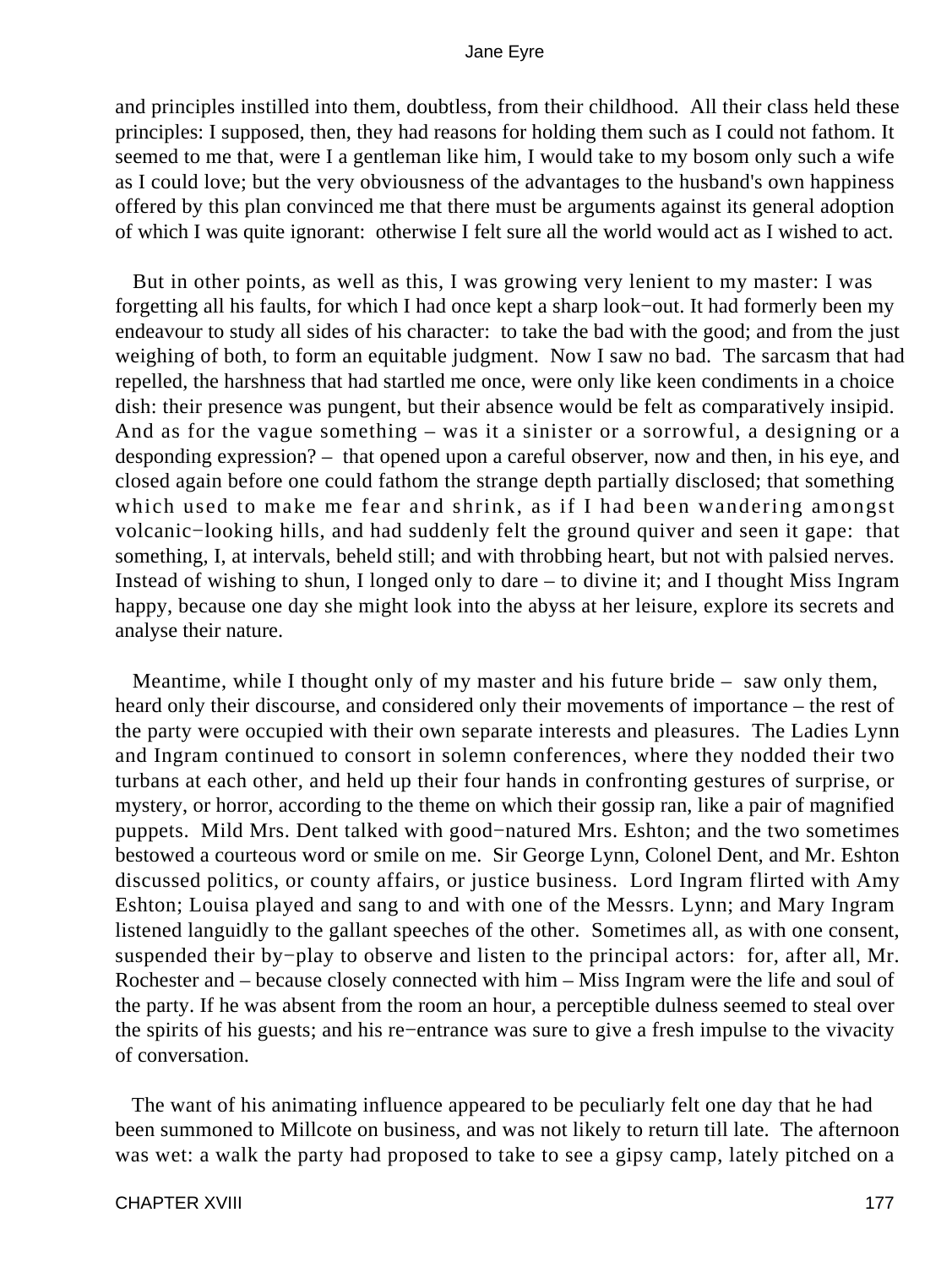common beyond Hay, was consequently deferred. Some of the gentlemen were gone to the stables: the younger ones, together with the younger ladies, were playing billiards in the billiard−room. The dowagers Ingram and Lynn sought solace in a quiet game at cards. Blanche Ingram, after having repelled, by supercilious taciturnity, some efforts of Mrs. Dent and Mrs. Eshton to draw her into conversation, had first murmured over some sentimental tunes and airs on the piano, and then, having fetched a novel from the library, had flung herself in haughty listlessness on a sofa, and prepared to beguile, by the spell of fiction, the tedious hours of absence. The room and the house were silent: only now and then the merriment of the billiard−players was heard from above.

 It was verging on dusk, and the clock had already given warning of the hour to dress for dinner, when little Adele, who knelt by me in the drawing−room window−seat, suddenly exclaimed −

«Voile, Monsieur Rochester, qui revient!»

 I turned, and Miss Ingram darted forwards from her sofa: the others, too, looked up from their several occupations; for at the same time a crunching of wheels and a splashing tramp of horse−hoofs became audible on the wet gravel. A post−chaise was approaching.

 «What can possess him to come home in that style?» said Miss Ingram. «He rode Mesrour (the black horse), did he not, when he went out? and Pilot was with him:− what has he done with the animals?»

 As she said this, she approached her tall person and ample garments so near the window, that I was obliged to bend back almost to the breaking of my spine: in her eagerness she did not observe me at first, but when she did, she curled her lip and moved to another casement. The post−chaise stopped; the driver rang the door−bell, and a gentleman alighted attired in travelling garb; but it was not Mr. Rochester; it was a tall, fashionable−looking man, a stranger.

 «How provoking!» exclaimed Miss Ingram: «you tiresome monkey!» (apostrophising Adele), «who perched you up in the window to give false intelligence?» and she cast on me an angry glance, as if I were in fault.

 Some parleying was audible in the hall, and soon the new−comer entered. He bowed to Lady Ingram, as deeming her the eldest lady present.

 «It appears I come at an inopportune time, madam,» said he, «when my friend, Mr. Rochester, is from home; but I arrive from a very long journey, and I think I may presume so far on old and intimate acquaintance as to instal myself here till he returns.»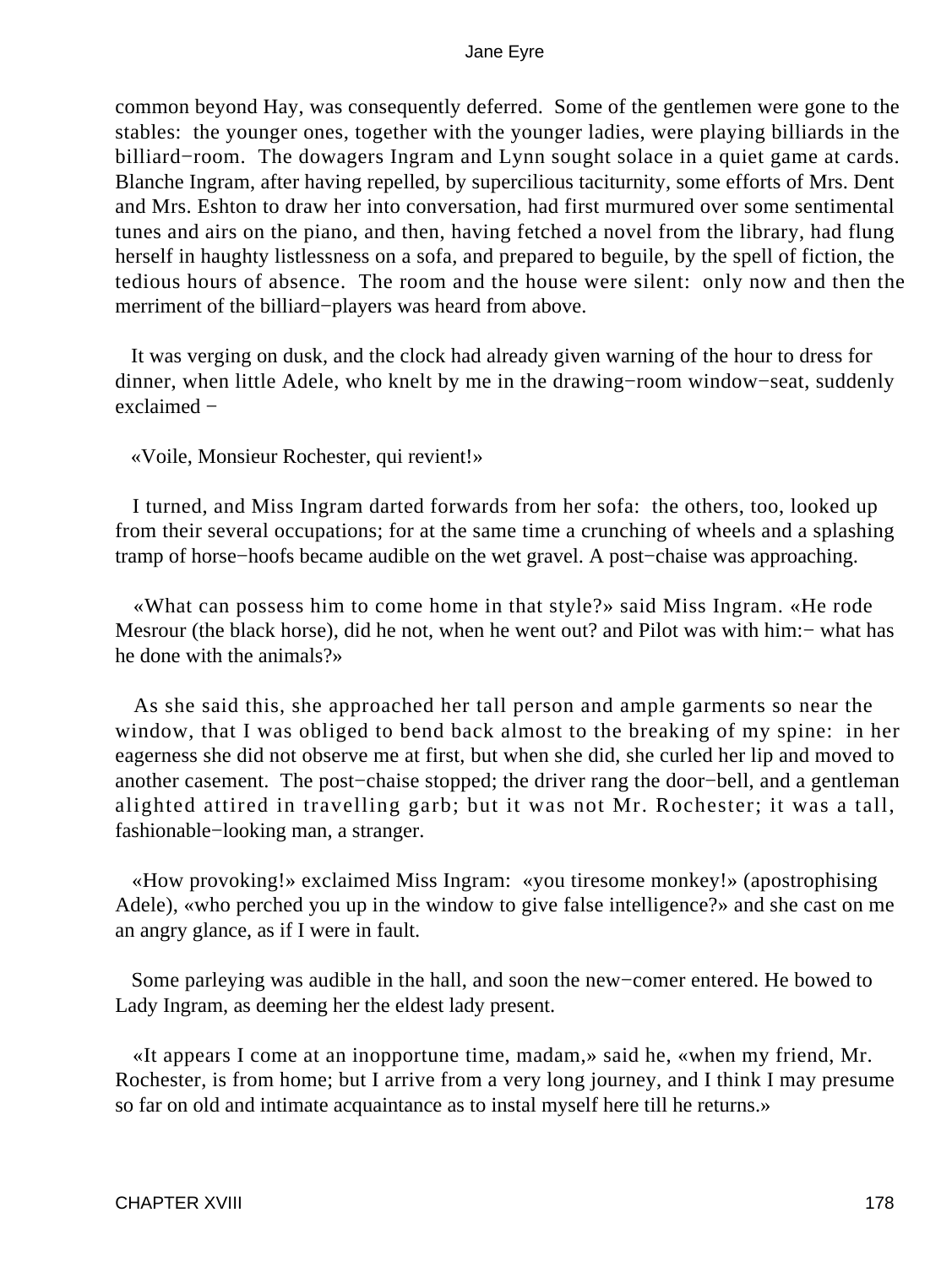His manner was polite; his accent, in speaking, struck me as being somewhat unusual, – not precisely foreign, but still not altogether English: his age might be about Mr. Rochester's, – between thirty and forty; his complexion was singularly sallow: otherwise he was a fine−looking man, at first sight especially. On closer examination, you detected something in his face that displeased, or rather that failed to please. His features were regular, but too relaxed: his eye was large and well cut, but the life looking out of it was a tame, vacant life – at least so I thought.

The sound of the dressing–bell dispersed the party. It was not till after dinner that I saw him again: he then seemed quite at his ease. But I liked his physiognomy even less than before: it struck me as being at the same time unsettled and inanimate. His eye wandered, and had no meaning in its wandering: this gave him an odd look, such as I never remembered to have seen. For a handsome and not an unamiable−looking man, he repelled me exceedingly: there was no power in that smooth−skinned face of a full oval shape: no firmness in that aquiline nose and small cherry mouth; there was no thought on the low, even forehead; no command in that blank, brown eye.

 As I sat in my usual nook, and looked at him with the light of the girandoles on the mantelpiece beaming full over him – for he occupied an arm−chair drawn close to the fire, and kept shrinking still nearer, as if he were cold, I compared him with Mr. Rochester. I think (with deference be it spoken) the contrast could not be much greater between a sleek gander and a fierce falcon: between a meek sheep and the rough−coated keen−eyed dog, its guardian.

 He had spoken of Mr. Rochester as an old friend. A curious friendship theirs must have been: a pointed illustration, indeed, of the old adage that «extremes meet.»

 Two or three of the gentlemen sat near him, and I caught at times scraps of their conversation across the room. At first I could not make much sense of what I heard; for the discourse of Louisa Eshton and Mary Ingram, who sat nearer to me, confused the fragmentary sentences that reached me at intervals. These last were discussing the stranger; they both called him «a beautiful man.» Louisa said he was «a love of a creature,» and she «adored him;» and Mary instanced his «pretty little mouth, and nice nose,» as her ideal of the charming.

 «And what a sweet−tempered forehead he has!» cried Louisa, – «so smooth – none of those frowning irregularities I dislike so much; and such a placid eye and smile!»

 And then, to my great relief, Mr. Henry Lynn summoned them to the other side of the room, to settle some point about the deferred excursion to Hay Common.

 I was now able to concentrate my attention on the group by the fire, and I presently gathered that the new−comer was called Mr. Mason; then I learned that he was but just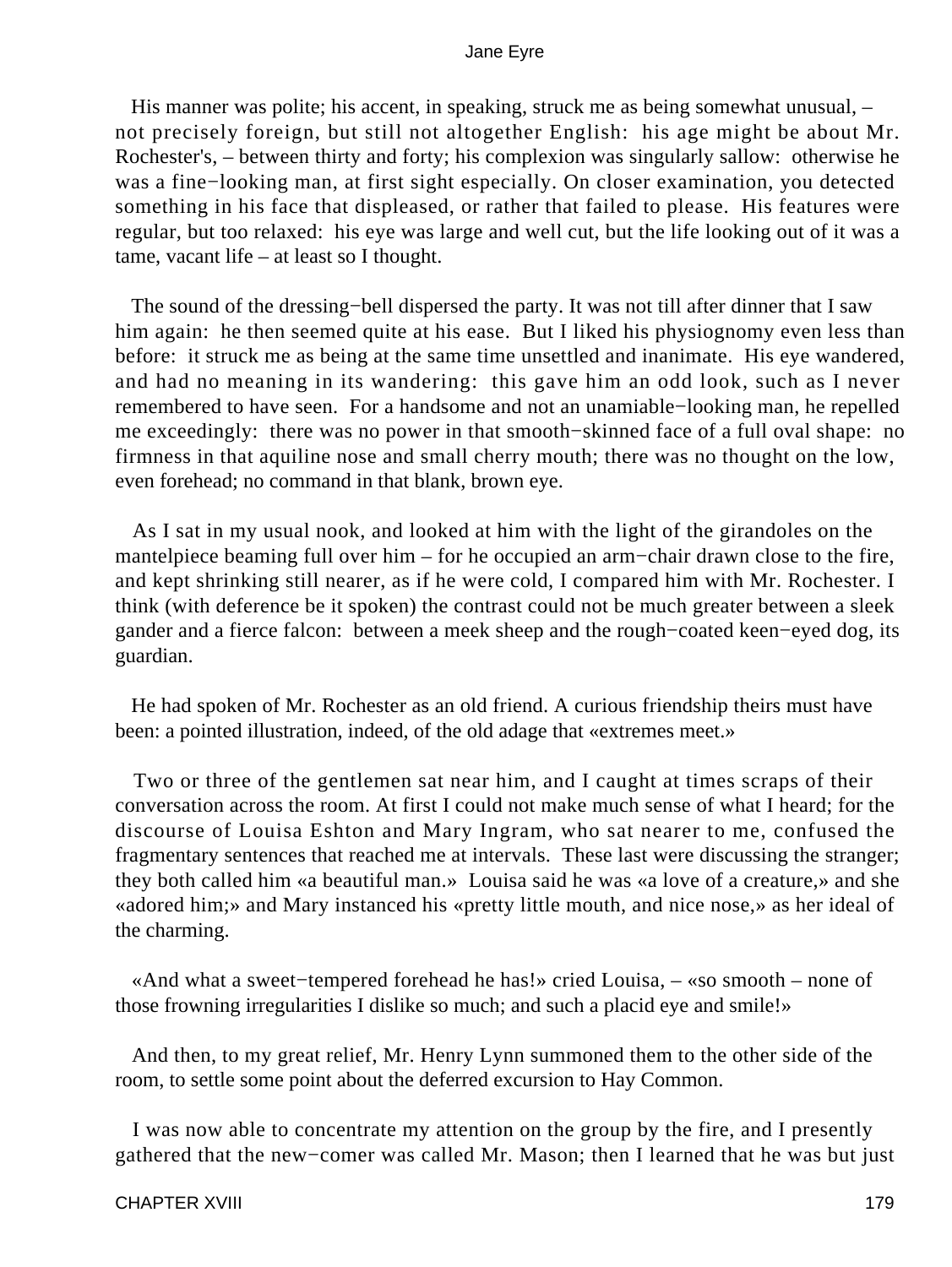arrived in England, and that he came from some hot country: which was the reason, doubtless, his face was so sallow, and that he sat so near the hearth, and wore a surtout in the house. Presently the words Jamaica, Kingston, Spanish Town, indicated the West Indies as his residence; and it was with no little surprise I gathered, ere long, that he had there first seen and become acquainted with Mr. Rochester. He spoke of his friend's dislike of the burning heats, the hurricanes, and rainy seasons of that region. I knew Mr. Rochester had been a traveller: Mrs. Fairfax had said so; but I thought the continent of Europe had bounded his wanderings; till now I had never heard a hint given of visits to more distant shores.

 I was pondering these things, when an incident, and a somewhat unexpected one, broke the thread of my musings. Mr. Mason, shivering as some one chanced to open the door, asked for more coal to be put on the fire, which had burnt out its flame, though its mass of cinder still shone hot and red. The footman who brought the coal, in going out, stopped near Mr. Eshton's chair, and said something to him in a low voice, of which I heard only the words, «old woman,» – «quite troublesome.»

 «Tell her she shall be put in the stocks if she does not take herself off,» replied the magistrate.

 «No – stop!» interrupted Colonel Dent. «Don't send her away, Eshton; we might turn the thing to account; better consult the ladies.» And speaking aloud, he continued – «Ladies, you talked of going to Hay Common to visit the gipsy camp; Sam here says that one of the old Mother Bunches is in the servants' hall at this moment, and insists upon being brought in before 'the quality,' to tell them their fortunes. Would you like to see her?»

 «Surely, colonel,» cried Lady Ingram, «you would not encourage such a low impostor? Dismiss her, by all means, at once!»

 «But I cannot persuade her to go away, my lady,» said the footman; «nor can any of the servants: Mrs. Fairfax is with her just now, entreating her to be gone; but she has taken a chair in the chimney− comer, and says nothing shall stir her from it till she gets leave to come in here.»

«What does she want?» asked Mrs. Eshton.

 «'To tell the gentry their fortunes,' she says, ma'am; and she swears she must and will do it.»

«What is she like?» inquired the Misses Eshton, in a breath.

«A shockingly ugly old creature, miss; almost as black as a crock.»

«Why, she's a real sorceress!» cried Frederick Lynn. «Let us have her in, of course.»

CHAPTER XVIII 180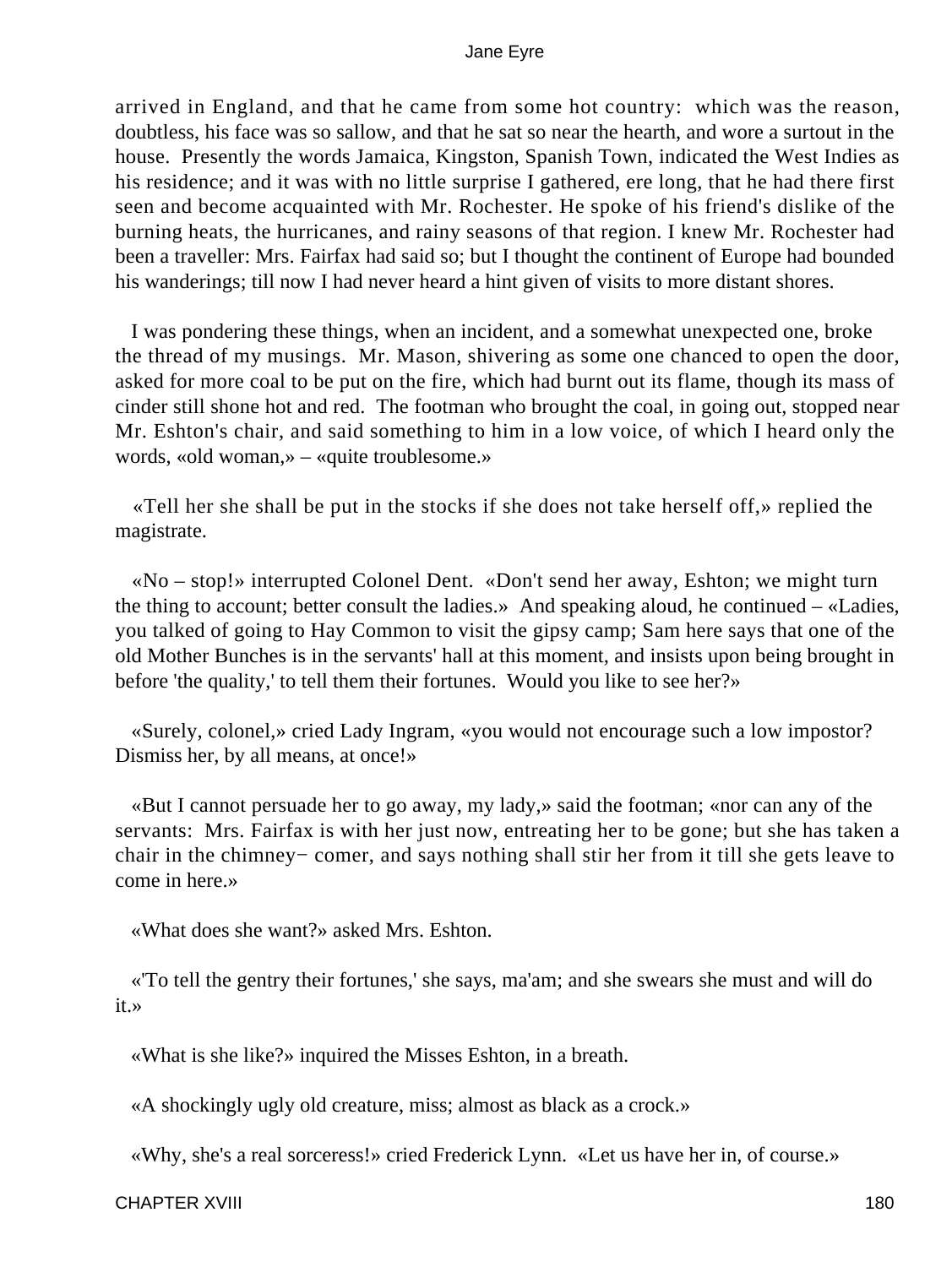«To be sure,» rejoined his brother; «it would be a thousand pities to throw away such a chance of fun.»

«My dear boys, what are you thinking about?» exclaimed Mrs. Lynn.

 «I cannot possibly countenance any such inconsistent proceeding,» chimed in the Dowager Ingram.

 «Indeed, mama, but you can – and will,» pronounced the haughty voice of Blanche, as she turned round on the piano−stool; where till now she had sat silent, apparently examining sundry sheets of music. «I have a curiosity to hear my fortune told: therefore, Sam, order the beldame forward.»

«My darling Blanche! recollect  $-\infty$ 

«I do – I recollect all you can suggest; and I must have my will – quick, Sam!»

 «Yes – yes – yes!» cried all the juveniles, both ladies and gentlemen. «Let her come – it will be excellent sport!»

The footman still lingered. «She looks such a rough one,» said he.

«Go!» ejaculated Miss Ingram, and the man went.

 Excitement instantly seized the whole party: a running fire of raillery and jests was proceeding when Sam returned.

 «She won't come now,» said he. «She says it's not her mission to appear before the 'vulgar herd' (them's her words). I must show her into a room by herself, and then those who wish to consult her must go to her one by one.»

 «You see now, my queenly Blanche,» began Lady Ingram, «she encroaches. Be advised, my angel girl – and –  $\ast$ 

 «Show her into the library, of course,» cut in the «angel girl.» «It is not my mission to listen to her before the vulgar herd either: I mean to have her all to myself. Is there a fire in the library?»

«Yes, ma'am – but she looks such a tinkler.»

«Cease that chatter, blockhead! and do my bidding.»

Again Sam vanished; and mystery, animation, expectation rose to full flow once more.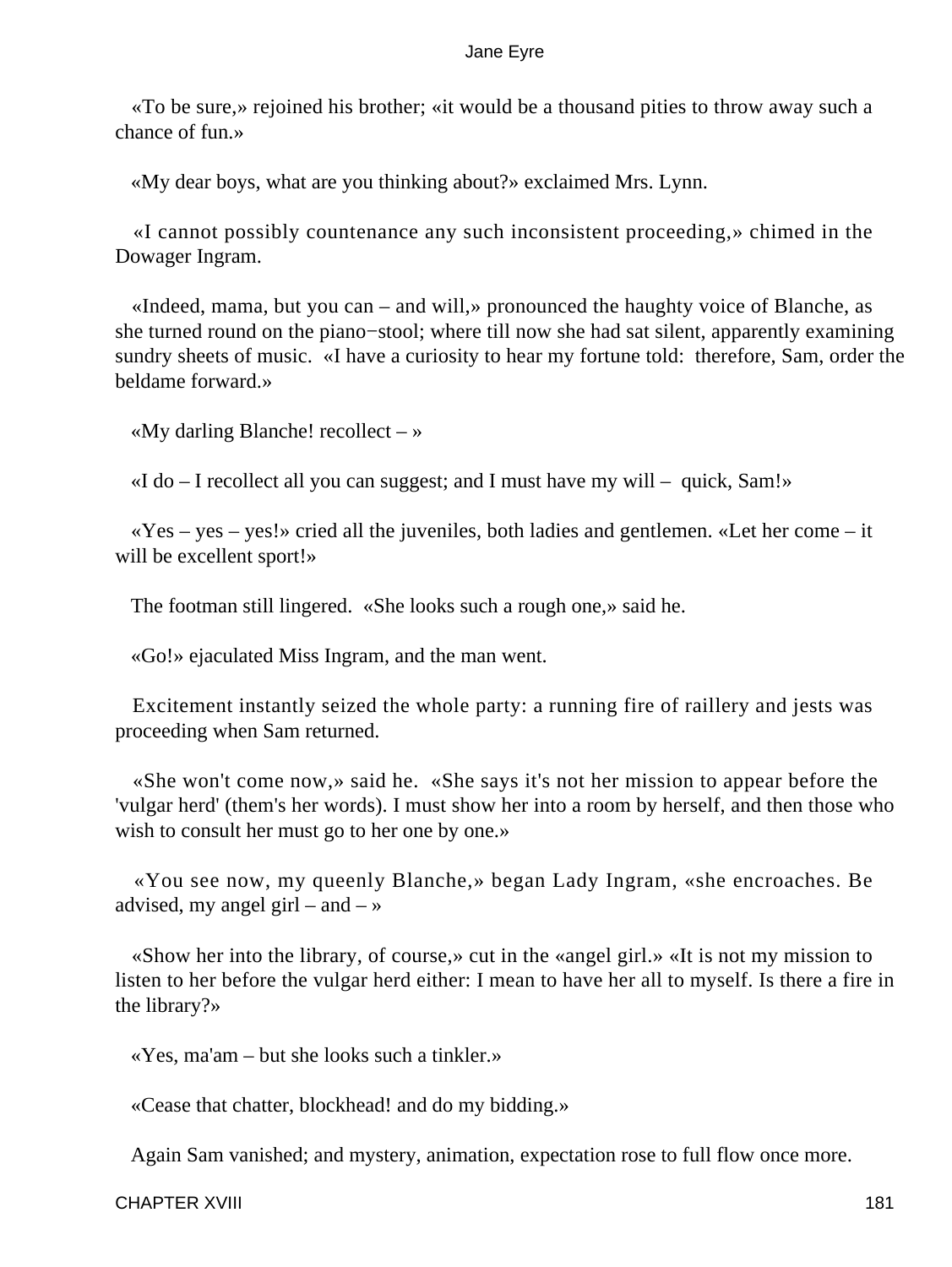«She's ready now,» said the footman, as he reappeared. «She wishes to know who will be her first visitor.»

 «I think I had better just look in upon her before any of the ladies go,» said Colonel Dent.

«Tell her, Sam, a gentleman is coming.»

Sam went and returned.

 «She says, sir, that she'll have no gentlemen; they need not trouble themselves to come near her; nor,» he added, with difficulty suppressing a titter, «any ladies either, except the young, and single.»

«By Jove, she has taste!» exclaimed Henry Lynn.

 Miss Ingram rose solemnly: «I go first,» she said, in a tone which might have befitted the leader of a forlorn hope, mounting a breach in the van of his men.

 «Oh, my best! oh, my dearest! pause – reflect!» was her mama's cry; but she swept past her in stately silence, passed through the door which Colonel Dent held open, and we heard her enter the library.

 A comparative silence ensued. Lady Ingram thought it «le cas» to wring her hands: which she did accordingly. Miss Mary declared she felt, for her part, she never dared venture. Amy and Louisa Eshton tittered under their breath, and looked a little frightened.

 The minutes passed very slowly: fifteen were counted before the library−door again opened. Miss Ingram returned to us through the arch.

 Would she laugh? Would she take it as a joke? All eyes met her with a glance of eager curiosity, and she met all eyes with one of rebuff and coldness; she looked neither flurried nor merry: she walked stiffly to her seat, and took it in silence.

«Well, Blanche?» said Lord Ingram.

«What did she say, sister?» asked Mary.

 «What did you think? How do you feel? – Is she a real fortune− teller?» demanded the Misses Eshton.

 «Now, now, good people,» returned Miss Ingram, «don't press upon me. Really your organs of wonder and credulity are easily excited: you seem, by the importance of you all –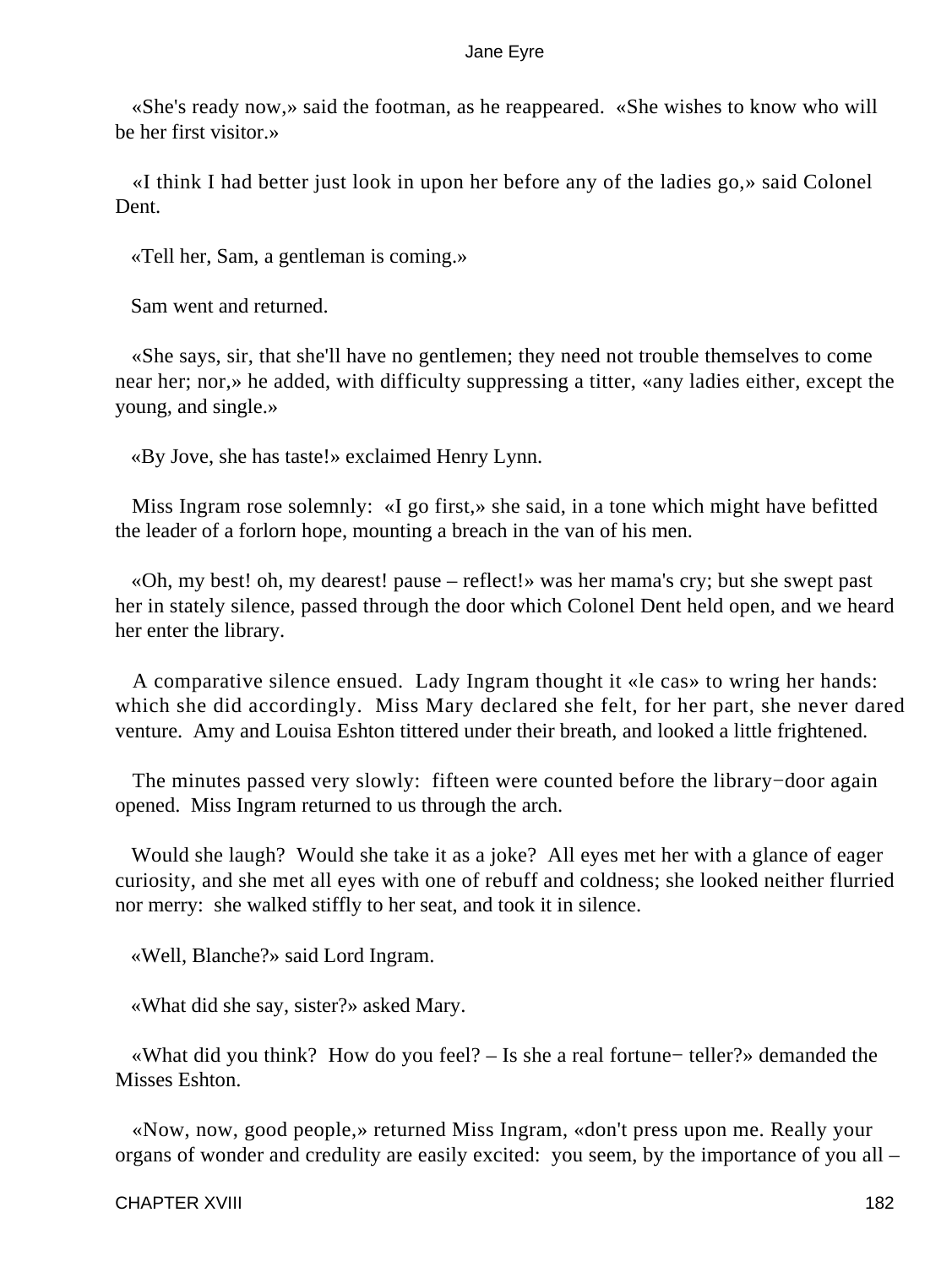my good mama included – ascribe to this matter, absolutely to believe we have a genuine witch in the house, who is in close alliance with the old gentleman. I have seen a gipsy vagabond; she has practised in hackneyed fashion the science of palmistry and told me what such people usually tell. My whim is gratified; and now I think Mr. Eshton will do well to put the hag in the stocks to−morrow morning, as he threatened.»

 Miss Ingram took a book, leant back in her chair, and so declined further conversation. I watched her for nearly half−an−hour: during all that time she never turned a page, and her face grew momently darker, more dissatisfied, and more sourly expressive of disappointment. She had obviously not heard anything to her advantage: and it seemed to me, from her prolonged fit of gloom and taciturnity, that she herself, notwithstanding her professed indifference, attached undue importance to whatever revelations had been made her.

 Meantime, Mary Ingram, Amy and Louisa Eshton, declared they dared not go alone; and yet they all wished to go. A negotiation was opened through the medium of the ambassador, Sam; and after much pacing to and fro, till, I think, the said Sam's calves must have ached with the exercise, permission was at last, with great difficulty, extorted from the rigorous Sibyl, for the three to wait upon her in a body.

 Their visit was not so still as Miss Ingram's had been: we heard hysterical giggling and little shrieks proceeding from the library; and at the end of about twenty minutes they burst the door open, and came running across the hall, as if they were half−scared out of their wits.

 «I am sure she is something not right!» they cried, one and all. «She told us such things! She knows all about us!» and they sank breathless into the various seats the gentlemen hastened to bring them.

 Pressed for further explanation, they declared she had told them of things they had said and done when they were mere children; described books and ornaments they had in their boudoirs at home: keepsakes that different relations had presented to them. They affirmed that she had even divined their thoughts, and had whispered in the ear of each the name of the person she liked best in the world, and informed them of what they most wished for.

 Here the gentlemen interposed with earnest petitions to be further enlightened on these two last−named points; but they got only blushes, ejaculations, tremors, and titters, in return for their importunity. The matrons, meantime, offered vinaigrettes and wielded fans; and again and again reiterated the expression of their concern that their warning had not been taken in time; and the elder gentlemen laughed, and the younger urged their services on the agitated fair ones.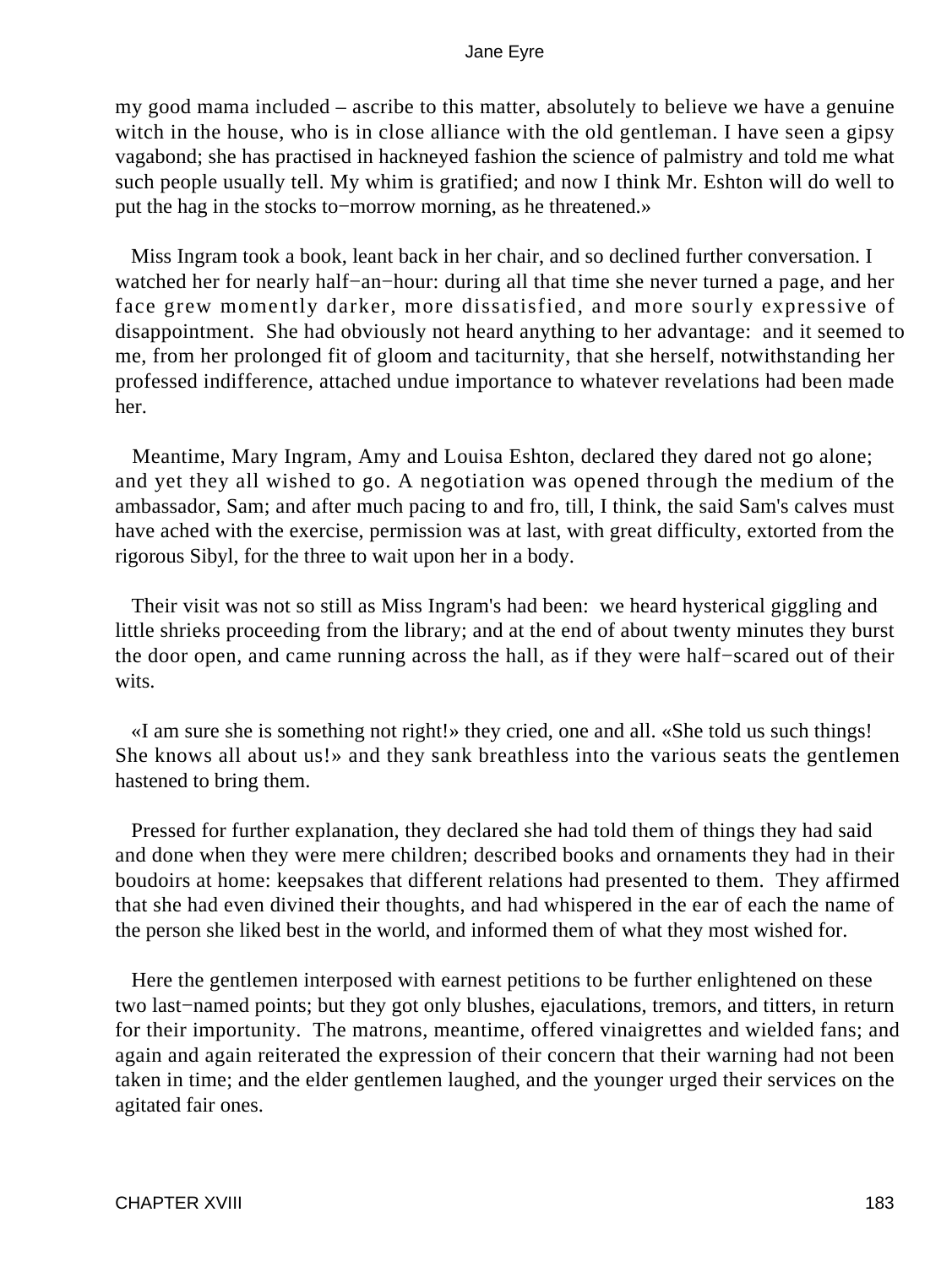In the midst of the tumult, and while my eyes and ears were fully engaged in the scene before me, I heard a hem close at my elbow: I turned, and saw Sam.

 «If you please, miss, the gipsy declares that there is another young single lady in the room who has not been to her yet, and she swears she will not go till she has seen all. I thought it must be you: there is no one else for it. What shall I tell her?»

 «Oh, I will go by all means,» I answered: and I was glad of the unexpected opportunity to gratify my much−excited curiosity. I slipped out of the room, unobserved by any eye – for the company were gathered in one mass about the trembling trio just returned – and I closed the door quietly behind me.

 «If you like, miss,» said Sam, «I'll wait in the hall for you; and if she frightens you, just call and I'll come in.»

 «No, Sam, return to the kitchen: I am not in the least afraid.» Nor was I; but I was a good deal interested and excited.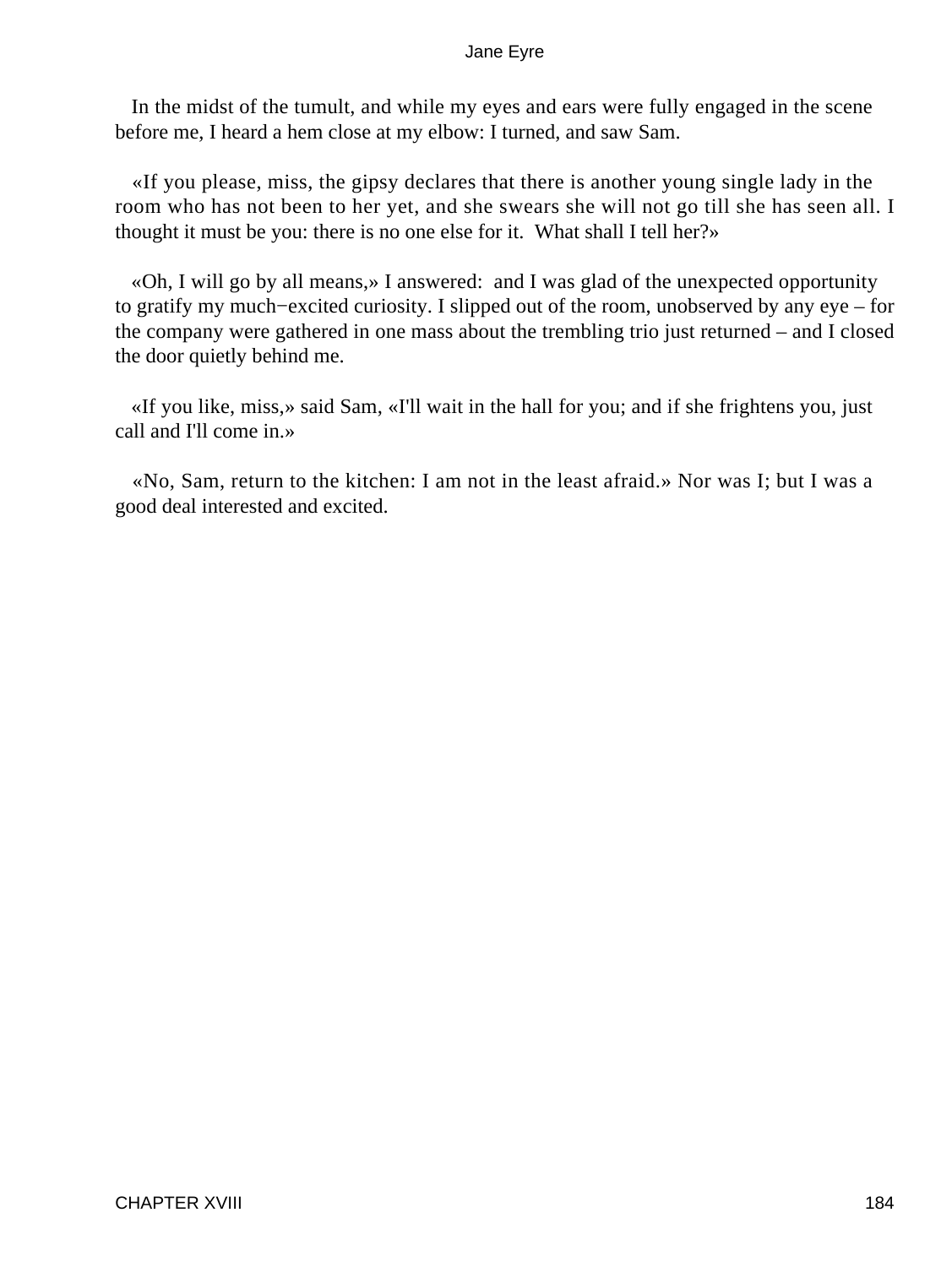# **[CHAPTER XIX](#page-434-0)**

**The library looked tranquil enough as I entered it, and the Sibyl – if Sibyl she were –** was seated snugly enough in an easy−chair at the chimney−corner. She had on a red cloak and a black bonnet: or rather, a broad−brimmed gipsy hat, tied down with a striped handkerchief under her chin. An extinguished candle stood on the table; she was bending over the fire, and seemed reading in a little black book, like a prayer−book, by the light of the blaze: she muttered the words to herself, as most old women do, while she read; she did not desist immediately on my entrance: it appeared she wished to finish a paragraph.

 I stood on the rug and warmed my hands, which were rather cold with sitting at a distance from the drawing−room fire. I felt now as composed as ever I did in my life: there was nothing indeed in the gipsy's appearance to trouble one's calm. She shut her book and slowly looked up; her hat−brim partially shaded her face, yet I could see, as she raised it, that it was a strange one. It looked all brown and black: elf−locks bristled out from beneath a white band which passed under her chin, and came half over her cheeks, or rather jaws: her eye confronted me at once, with a bold and direct gaze.

 «Well, and you want your fortune told?» she said, in a voice as decided as her glance, as harsh as her features.

 «I don't care about it, mother; you may please yourself: but I ought to warn you, I have no faith.»

 «It's like your impudence to say so: I expected it of you; I heard it in your step as you crossed the threshold.»

«Did you? You've a quick ear.»

«I have; and a quick eye and a quick brain.»

«You need them all in your trade.»

«I do; especially when I've customers like you to deal with. Why don't you tremble?»

«I'm not cold.»

«Why don't you turn pale?»

«I am not sick.»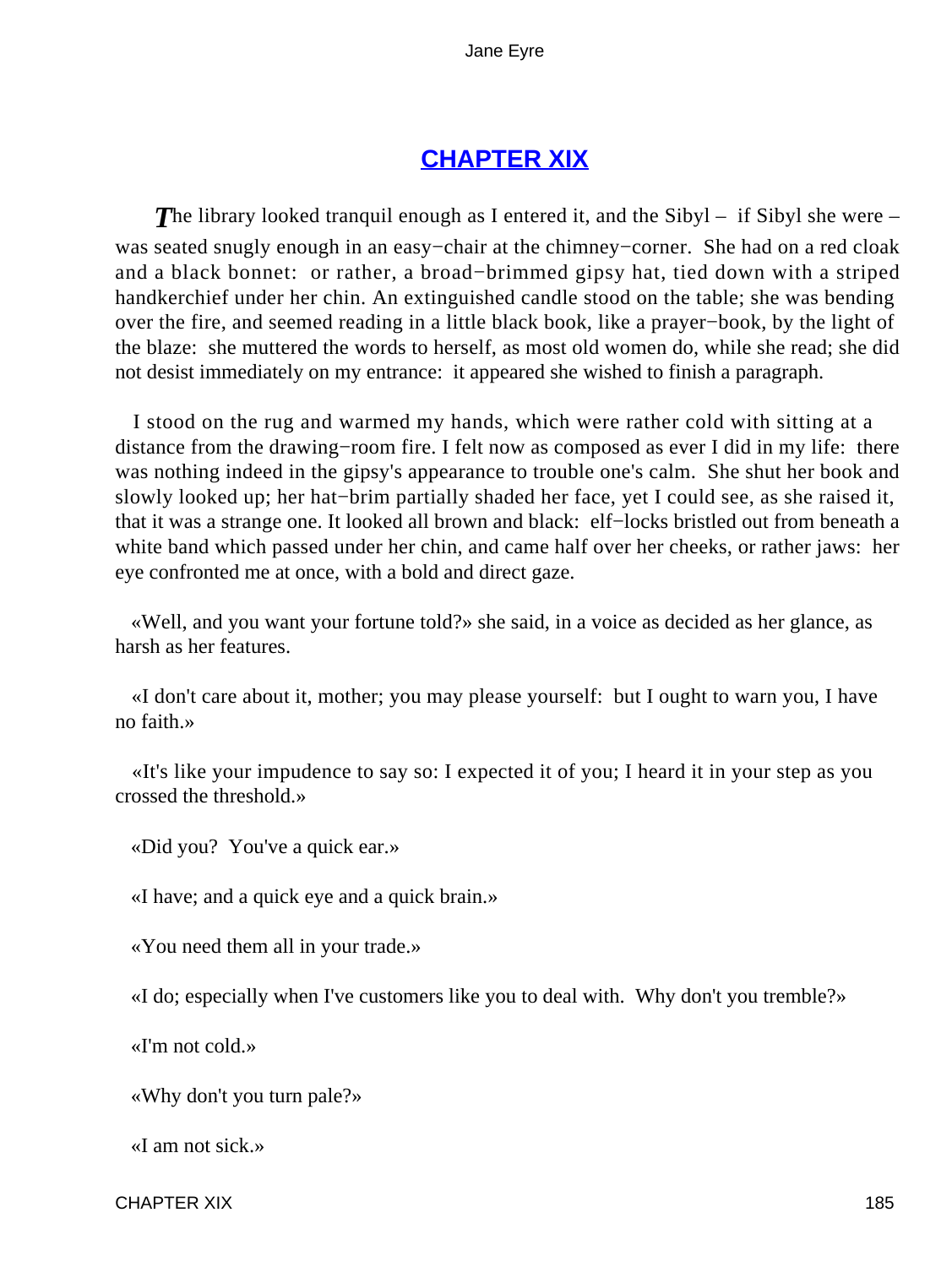«Why don't you consult my art?»

«I'm not silly.»

 The old crone «nichered» a laugh under her bonnet and bandage; she then drew out a short black pipe, and lighting it began to smoke. Having indulged a while in this sedative, she raised her bent body, took the pipe from her lips, and while gazing steadily at the fire, said very deliberately – «You are cold; you are sick; and you are silly.»

«Prove it,» I rejoined.

 «I will, in few words. You are cold, because you are alone: no contact strikes the fire from you that is in you. You are sick; because the best of feelings, the highest and the sweetest given to man, keeps far away from you. You are silly, because, suffer as you may, you will not beckon it to approach, nor will you stir one step to meet it where it waits you.»

She again put her short black pipe to her lips, and renewed her smoking with vigour.

 «You might say all that to almost any one who you knew lived as a solitary dependent in a great house.»

«I might say it to almost any one: but would it be true of almost any one?»

«In my circumstances.»

 «Yes; just so, in **YOUR** circumstances: but find me another precisely placed as you are.»

«It would be easy to find you thousands.»

 «You could scarcely find me one. If you knew it, you are peculiarly situated: very near happiness; yes, within reach of it. The materials are all prepared; there only wants a movement to combine them. Chance laid them somewhat apart; let them be once approached and bliss results.»

«I don't understand enigmas. I never could guess a riddle in my life.»

«If you wish me to speak more plainly, show me your palm.»

«And I must cross it with silver, I suppose?»

«To be sure.»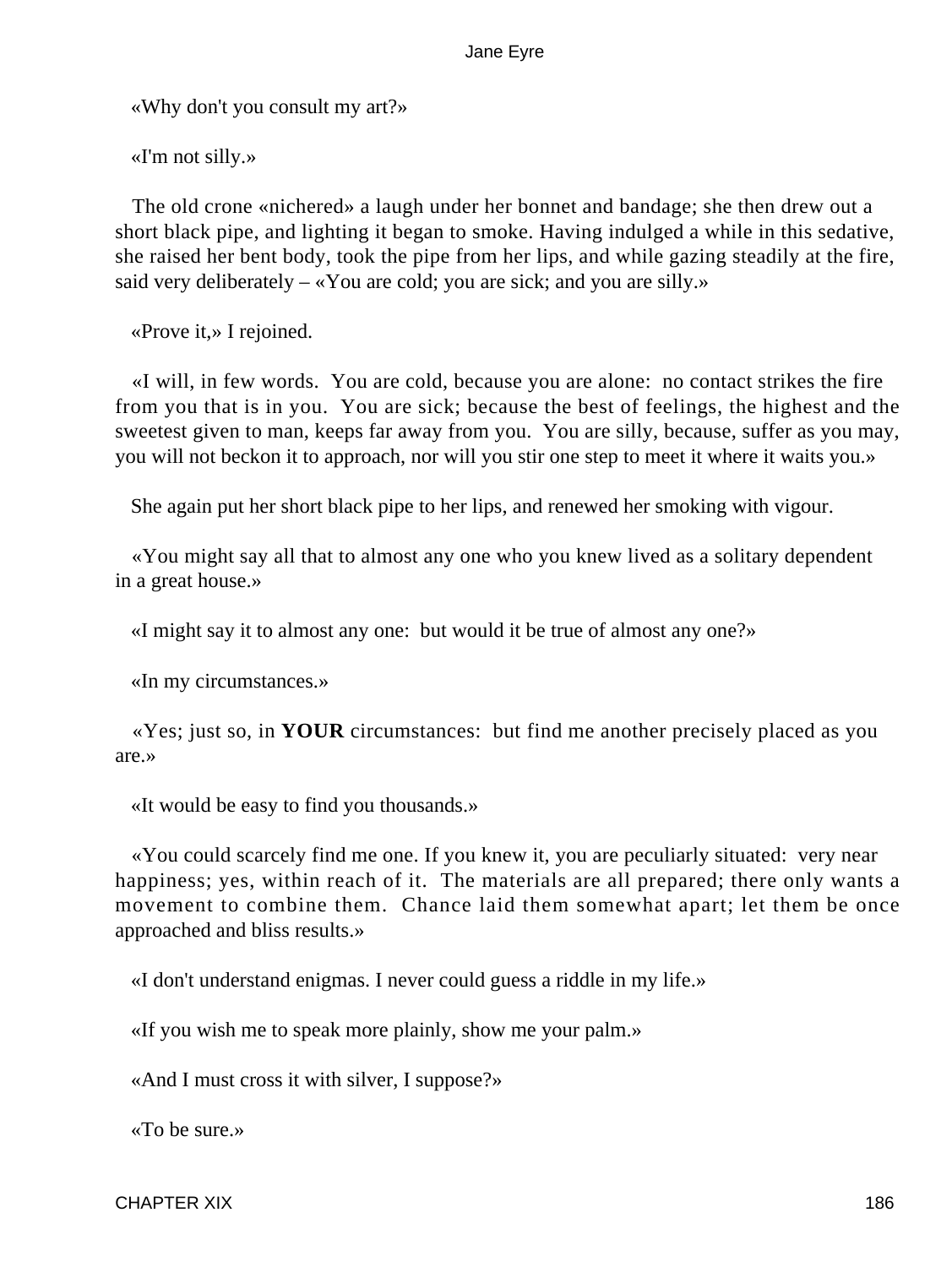I gave her a shilling: she put it into an old stocking−foot which she took out of her pocket, and having tied it round and returned it, she told me to hold out my hand. I did. She ached her face to the palm, and pored over it without touching it.

 «It is too fine,» said she. «I can make nothing of such a hand as that; almost without lines: besides, what is in a palm? Destiny is not written there.»

«I believe you,» said I.

 «No,» she continued, «it is in the face: on the forehead, about the eyes, in the lines of the mouth. Kneel, and lift up your head.»

 «Ah! now you are coming to reality,» I said, as I obeyed her. «I shall begin to put some faith in you presently.»

 I knelt within half a yard of her. She stirred the fire, so that a ripple of light broke from the disturbed coal: the glare, however, as she sat, only threw her face into deeper shadow: mine, it illumined.

 «I wonder with what feelings you came to me to−night,» she said, when she had examined me a while. «I wonder what thoughts are busy in your heart during all the hours you sit in yonder room with the fine people flitting before you like shapes in a magic−lantern: just as little sympathetic communion passing between you and them as if they were really mere shadows of human forms, and not the actual substance.»

«I feel tired often, sleepy sometimes, but seldom sad.»

 «Then you have some secret hope to buoy you up and please you with whispers of the future?»

 «Not I. The utmost I hope is, to save money enough out of my earnings to set up a school some day in a little house rented by myself.»

 «A mean nutriment for the spirit to exist on: and sitting in that window−seat (you see I know your habits  $) - \infty$ 

«You have learned them from the servants.»

 «Ah! you think yourself sharp. Well, perhaps I have: to speak truth, I have an acquaintance with one of them, Mrs. Poole – »

I started to my feet when I heard the name.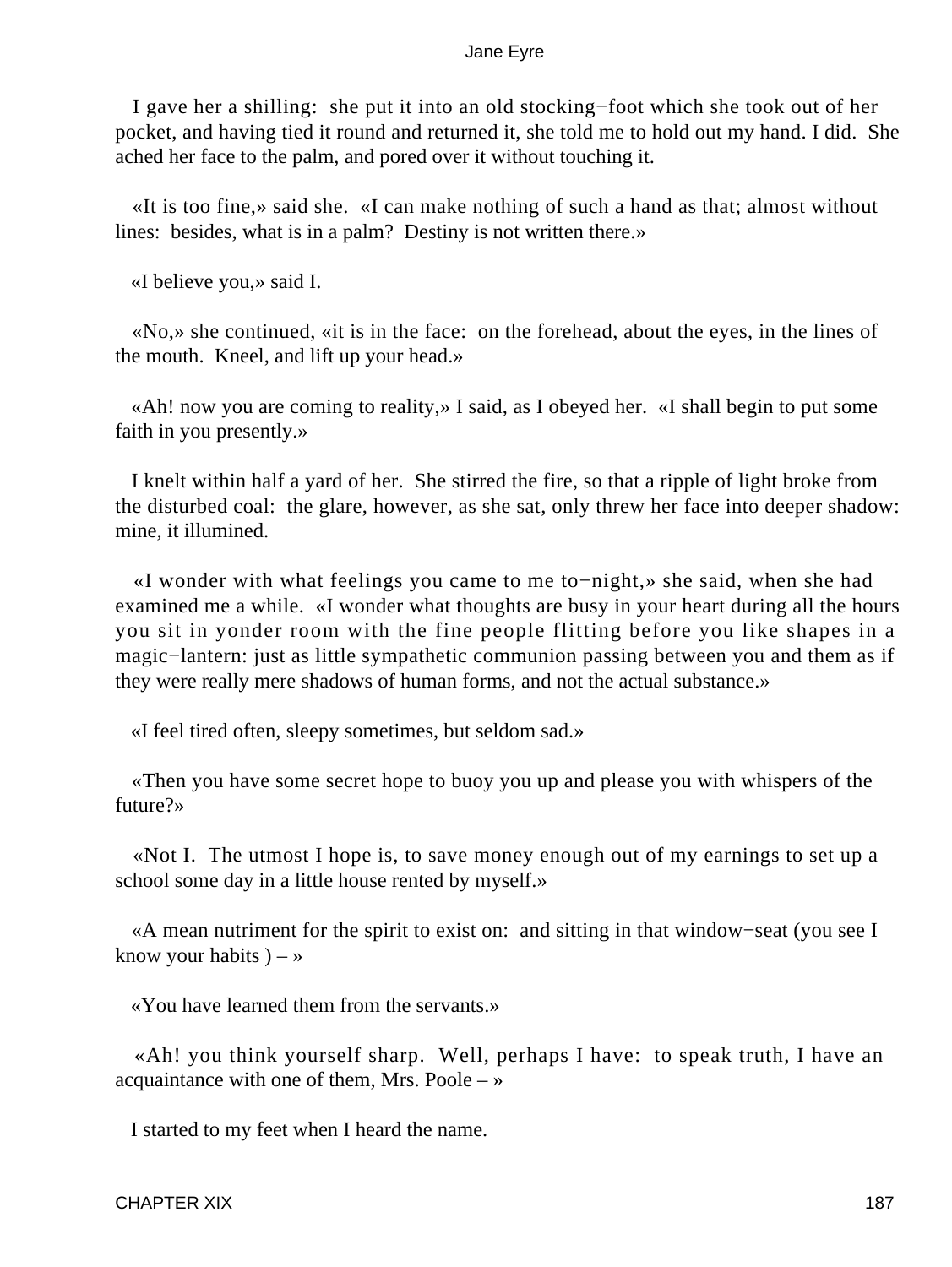«You have – have you?» thought I; «there is diablerie in the business after all, then!»

 «Don't be alarmed,» continued the strange being; «she's a safe hand is Mrs. Poole: close and quiet; any one may repose confidence in her. But, as I was saying: sitting in that window−seat, do you think of nothing but your future school? Have you no present interest in any of the company who occupy the sofas and chairs before you? Is there not one face you study? one figure whose movements you follow with at least curiosity?»

«I like to observe all the faces and all the figures.»

«But do you never single one from the rest – or it may be, two?»

 «I do frequently; when the gestures or looks of a pair seem telling a tale: it amuses me to watch them.»

«What tale do you like best to hear?»

 «Oh, I have not much choice! They generally run on the same theme – courtship; and promise to end in the same catastrophe – marriage.»

«And do you like that monotonous theme?»

«Positively, I don't care about it: it is nothing to me.»

 «Nothing to you? When a lady, young and full of life and health, charming with beauty and endowed with the gifts of rank and fortune, sits and smiles in the eyes of a gentleman  $\text{you} - \rightarrow$ 

«I what?»

«You know – and perhaps think well of.»

 «I don't know the gentlemen here. I have scarcely interchanged a syllable with one of them; and as to thinking well of them, I consider some respectable, and stately, and middle−aged, and others young, dashing, handsome, and lively: but certainly they are all at liberty to be the recipients of whose smiles they please, without my feeling disposed to consider the transaction of any moment to me.»

 «You don't know the gentlemen here? You have not exchanged a syllable with one of them? Will you say that of the master of the house!»

«He is not at home.»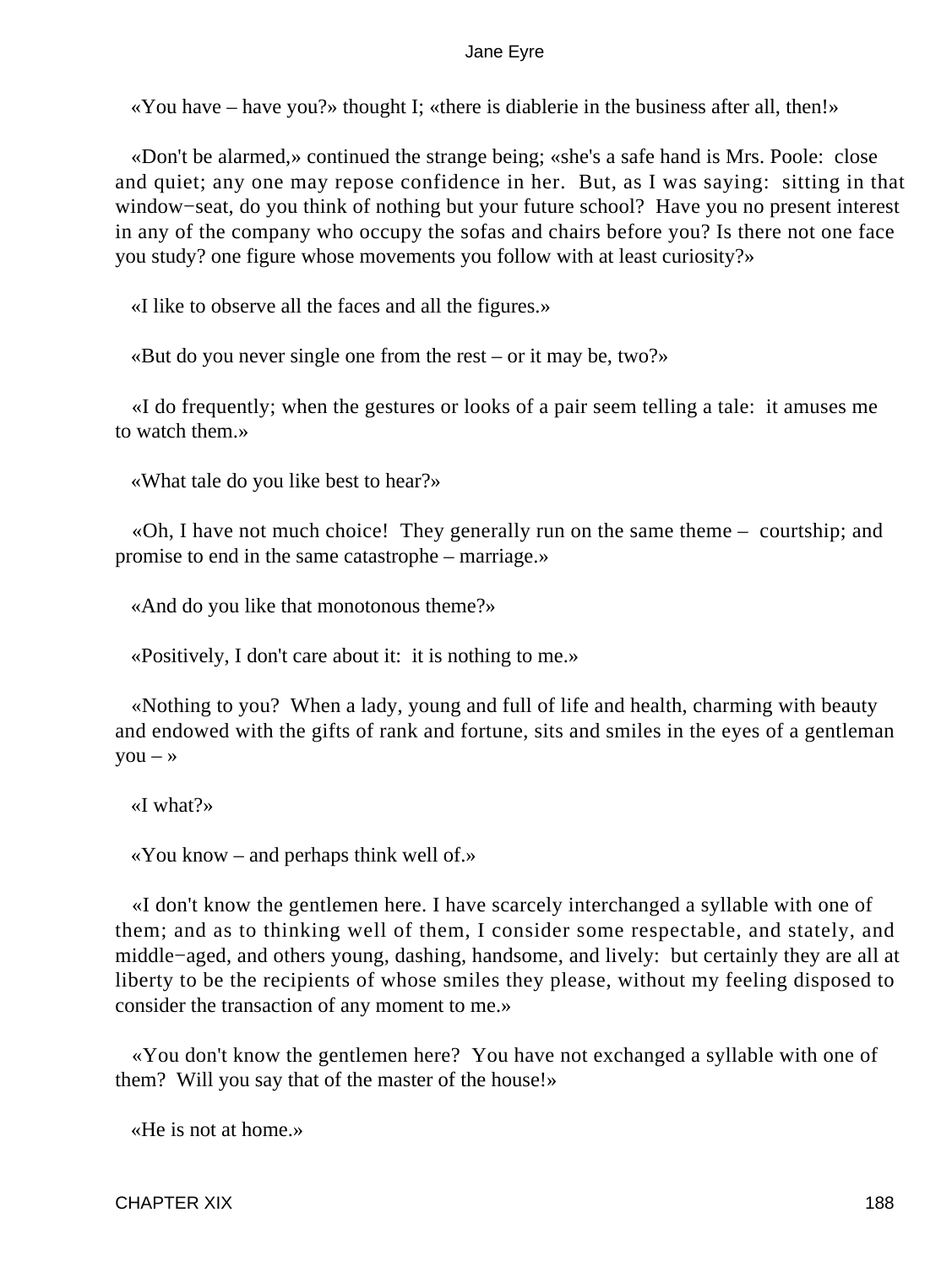«A profound remark! A most ingenious quibble! He went to Millcote this morning, and will be back here to−night or to−morrow: does that circumstance exclude him from the list of your acquaintance – blot him, as it were, out of existence?»

 «No; but I can scarcely see what Mr. Rochester has to do with the theme you had introduced.»

 «I was talking of ladies smiling in the eyes of gentlemen; and of late so many smiles have been shed into Mr. Rochester's eyes that they overflow like two cups filled above the brim: have you never remarked that?»

«Mr. Rochester has a right to enjoy the society of his guests.»

 «No question about his right: but have you never observed that, of all the tales told here about matrimony, Mr. Rochester has been favoured with the most lively and the most continuous?»

 «The eagerness of a listener quickens the tongue of a narrator.» I said this rather to myself than to the gipsy, whose strange talk, voice, manner, had by this time wrapped me in a kind of dream. One unexpected sentence came from her lips after another, till I got involved in a web of mystification; and wondered what unseen spirit had been sitting for weeks by my heart watching its workings and taking record of every pulse.

 «Eagerness of a listener!» repeated she: «yes; Mr. Rochester has sat by the hour, his ear inclined to the fascinating lips that took such delight in their task of communicating; and Mr. Rochester was so willing to receive and looked so grateful for the pastime given him; you have noticed this?»

«Grateful! I cannot remember detecting gratitude in his face.»

«Detecting! You have analysed, then. And what did you detect, if not gratitude?»

I said nothing.

 «You have seen love: have you not? – and, looking forward, you have seen him married, and beheld his bride happy?»

«Humph! Not exactly. Your witch's skill is rather at fault sometimes.»

«What the devil have you seen, then?»

 «Never mind: I came here to inquire, not to confess. Is it known that Mr. Rochester is to be married?»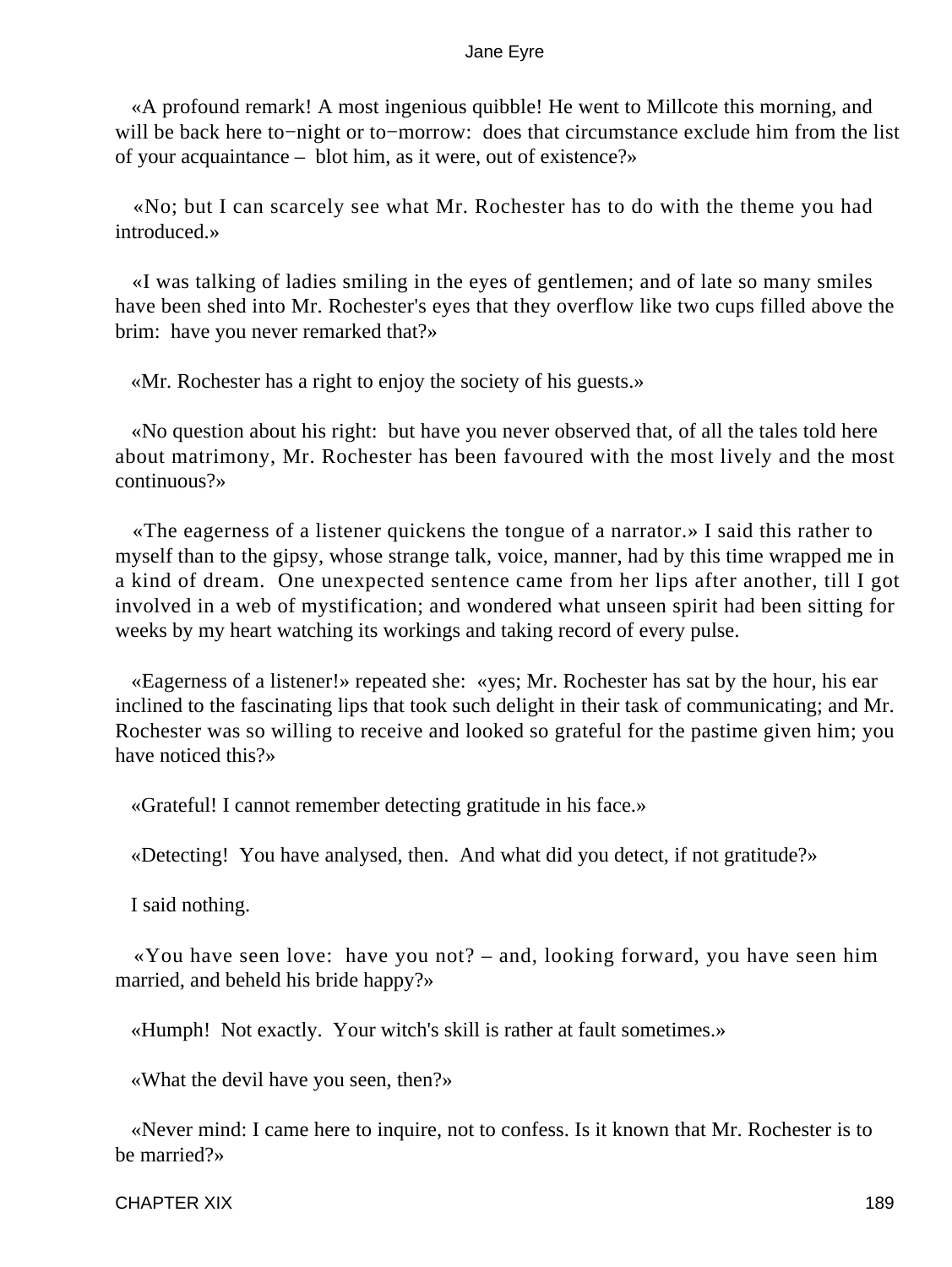«Yes; and to the beautiful Miss Ingram.»

«Shortly?»

 «Appearances would warrant that conclusion: and, no doubt (though, with an audacity that wants chastising out of you, you seem to question it), they will be a superlatively happy pair. He must love such a handsome, noble, witty, accomplished lady; and probably she loves him, or, if not his person, at least his purse. I know she considers the Rochester estate eligible to the last degree; though (God pardon me!) I told her something on that point about an hour ago which made her look wondrous grave: the corners of her mouth fell half an inch. I would advise her blackaviced suitor to look out: if another comes, with a longer or clearer rent−roll, – he's dished – »

 «But, mother, I did not come to hear Mr. Rochester's fortune: I came to hear my own; and you have told me nothing of it.»

 «Your fortune is yet doubtful: when I examined your face, one trait contradicted another. Chance has meted you a measure of happiness: that I know. I knew it before I came here this evening. She has laid it carefully on one side for you. I saw her do it. It depends on yourself to stretch out your hand, and take it up: but whether you will do so, is the problem I study. Kneel again on the rug.»

«Don't keep me long; the fire scorches me.»

 I knelt. She did not stoop towards me, but only gazed, leaning back in her chair. She began muttering, −

 "The flame flickers in the eye; the eye shines like dew; it looks soft and full of feeling; it smiles at my jargon: it is susceptible; impression follows impression through its clear sphere; where it ceases to smile, it is sad; an unconscious lassitude weighs on the lid: that signifies melancholy resulting from loneliness. It turns from me; it will not suffer further scrutiny; it seems to deny, by a mocking glance, the truth of the discoveries I have already made, – to disown the charge both of sensibility and chagrin: its pride and reserve only confirm me in my opinion. The eye is favourable.

 "As to the mouth, it delights at times in laughter; it is disposed to impart all that the brain conceives; though I daresay it would be silent on much the heart experiences. Mobile and flexible, it was never intended to be compressed in the eternal silence of solitude: it is a mouth which should speak much and smile often, and have human affection for its interlocutor. That feature too is propitious.

 "I see no enemy to a fortunate issue but in the brow; and that brow professes to say, – 'I can live alone, if self−respect, and circumstances require me so to do. I need not sell my soul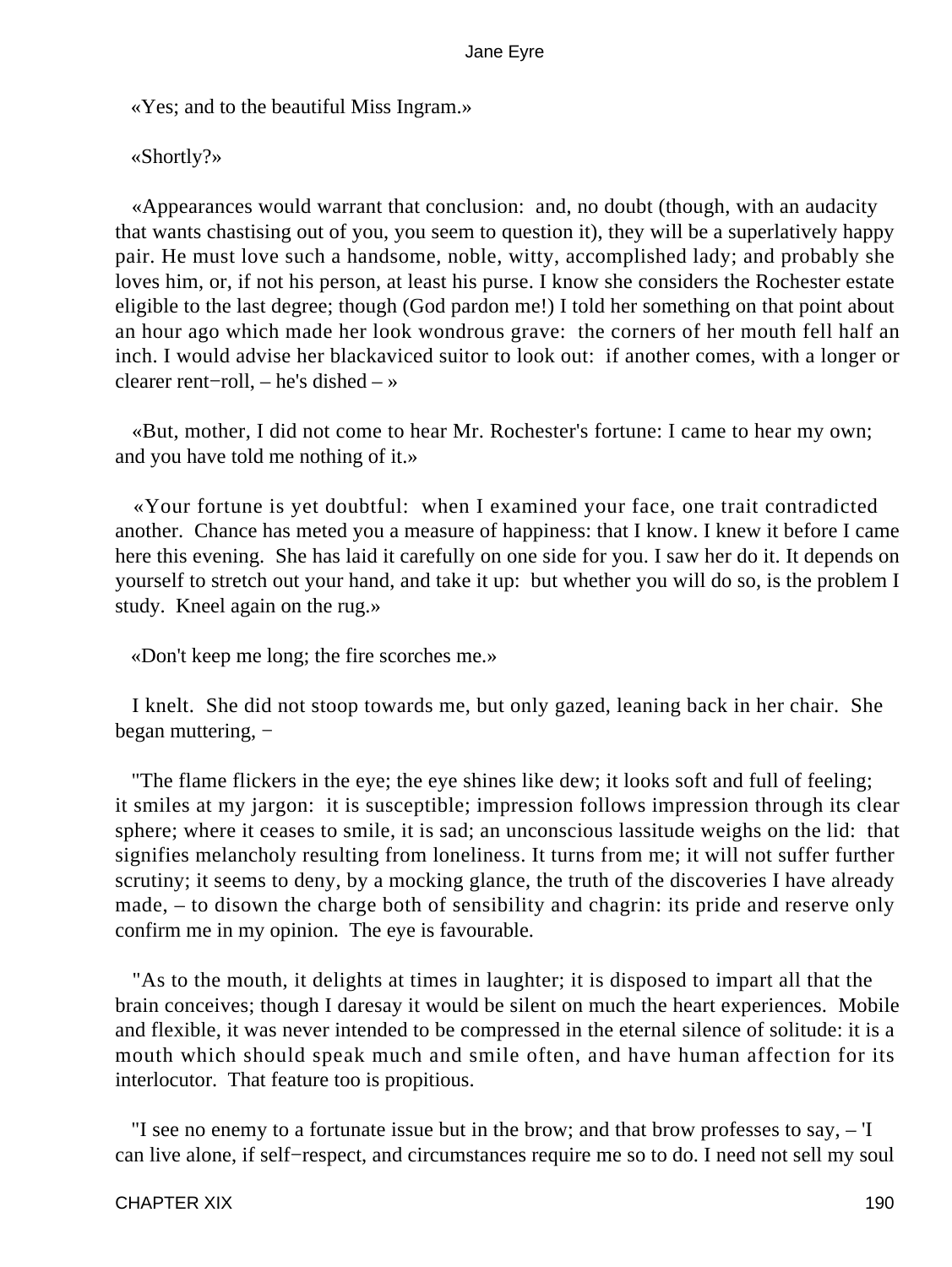to buy bliss. I have an inward treasure born with me, which can keep me alive if all extraneous delights should be withheld, or offered only at a price I cannot afford to give.' The forehead declares, 'Reason sits firm and holds the reins, and she will not let the feelings burst away and hurry her to wild chasms. The passions may rage furiously, like true heathens, as they are; and the desires may imagine all sorts of vain things: but judgment shall still have the last word in every argument, and the casting vote in every decision. Strong wind, earthquake−shock, and fire may pass by: but I shall follow the guiding of that still small voice which interprets the dictates of conscience.'

 «Well said, forehead; your declaration shall be respected. I have formed my plans – right plans I deem them – and in them I have attended to the claims of conscience, the counsels of reason. I know how soon youth would fade and bloom perish, if, in the cup of bliss offered, but one dreg of shame, or one flavour of remorse were detected; and I do not want sacrifice, sorrow, dissolution – such is not my taste. I wish to foster, not to blight – to earn gratitude, not to wring tears of blood – no, nor of brine: my harvest must be in smiles, in endearments, in sweet – That will do. I think I rave in a kind of exquisite delirium. I should wish now to protract this moment ad infinitum; but I dare not. So far I have governed myself thoroughly. I have acted as I inwardly swore I would act; but further might try me beyond my strength. Rise, Miss Eyre: leave me; the play is played out'.»

 Where was I? Did I wake or sleep? Had I been dreaming? Did I dream still? The old woman's voice had changed: her accent, her gesture, and all were familiar to me as my own face in a glass – as the speech of my own tongue. I got up, but did not go. I looked; I stirred the fire, and I looked again: but she drew her bonnet and her bandage closer about her face, and again beckoned me to depart. The flame illuminated her hand stretched out: roused now, and on the alert for discoveries, I at once noticed that hand. It was no more the withered limb of eld than my own; it was a rounded supple member, with smooth fingers, symmetrically turned; a broad ring flashed on the little finger, and stooping forward, I looked at it, and saw a gem I had seen a hundred times before. Again I looked at the face; which was no longer turned from me – on the contrary, the bonnet was doffed, the bandage displaced, the head advanced.

«Well, Jane, do you know me?» asked the familiar voice.

«Only take off the red cloak, sir, and then  $-\infty$ 

«But the string is in a knot – help me.»

«Break it, sir.»

«There, then – 'Off, ye lendings!'» And Mr. Rochester stepped out of his disguise.

«Now, sir, what a strange idea!»

CHAPTER XIX 191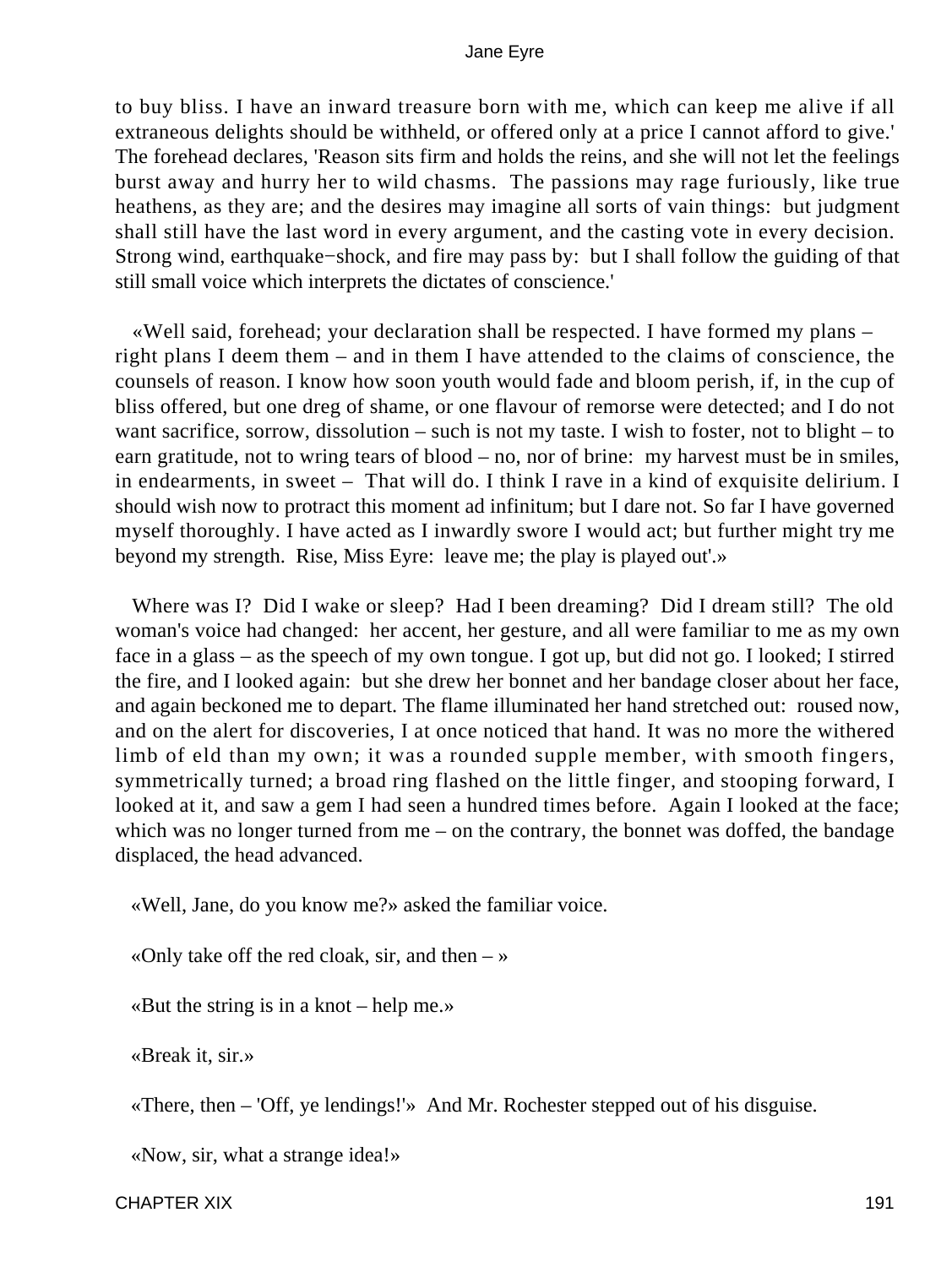«But well carried out, eh? Don't you think so?»

«With the ladies you must have managed well.»

«But not with you?»

«You did not act the character of a gipsy with me.»

«What character did I act? My own?»

 «No; some unaccountable one. In short, I believe you have been trying to draw me out – or in; you have been talking nonsense to make me talk nonsense. It is scarcely fair, sir.»

«Do you forgive me, Jane?»

 «I cannot tell till I have thought it all over. If, on reflection, I find I have fallen into no great absurdity, I shall try to forgive you; but it was not right.»

«Oh, you have been very correct – very careful, very sensible.»

 I reflected, and thought, on the whole, I had. It was a comfort; but, indeed, I had been on my guard almost from the beginning of the interview. Something of masquerade I suspected. I knew gipsies and fortune−tellers did not express themselves as this seeming old woman had expressed herself; besides I had noted her feigned voice, her anxiety to conceal her features. But my mind had been running on Grace Poole – that living enigma, that mystery of mysteries, as I considered her. I had never thought of Mr. Rochester.

«Well,» said he, «what are you musing about? What does that grave smile signify?»

«Wonder and self−congratulation, sir. I have your permission to retire now, I suppose?»

 «No; stay a moment; and tell me what the people in the drawing−room yonder are doing.»

«Discussing the gipsy, I daresay.»

«Sit down! – Let me hear what they said about me.»

 «I had better not stay long, sir; it must be near eleven o'clock. Oh, are you aware, Mr. Rochester, that a stranger has arrived here since you left this morning?»

«A stranger! – no; who can it be? I expected no one; is he gone?»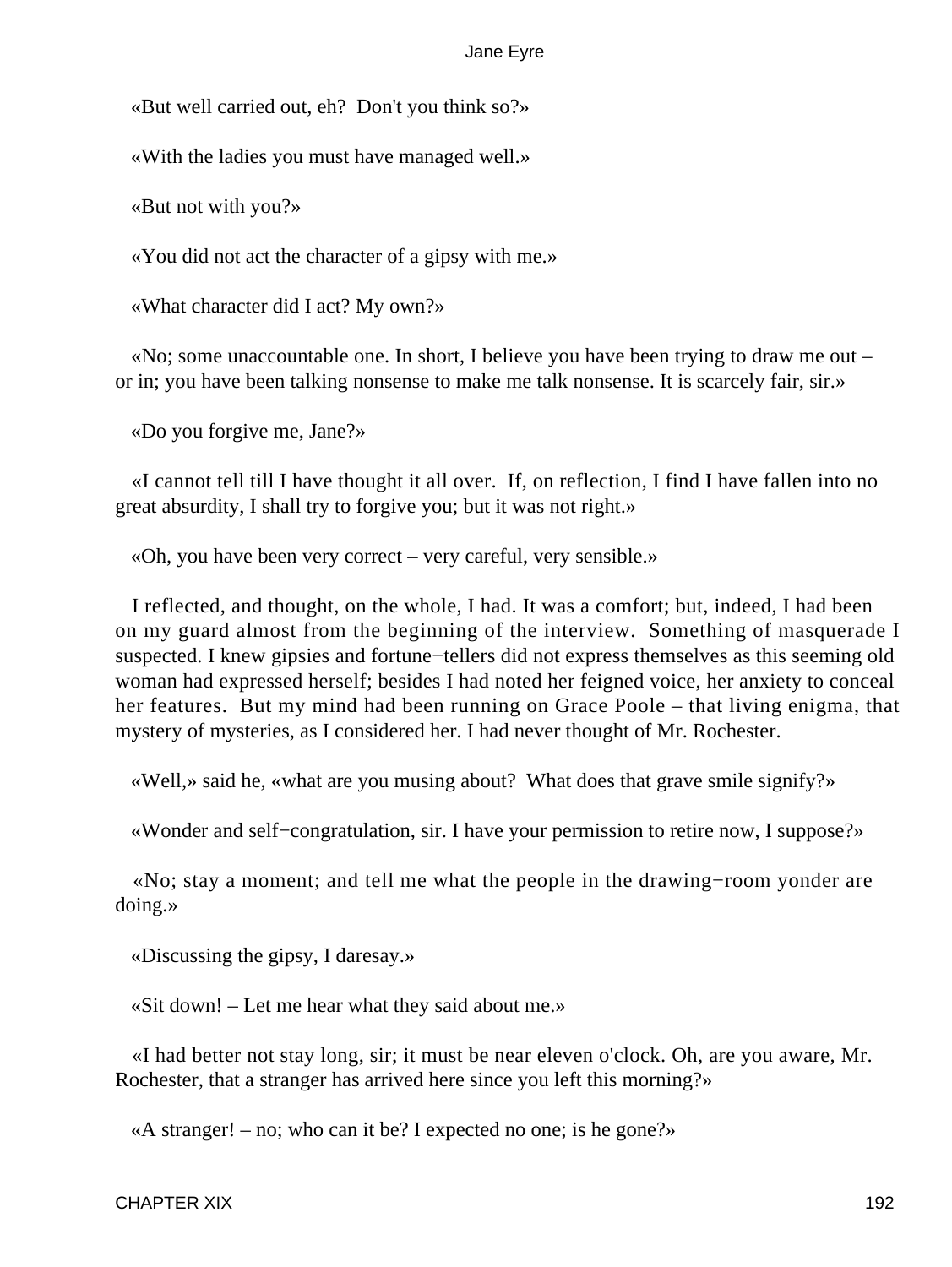«No; he said he had known you long, and that he could take the liberty of installing himself here till you returned.»

«The devil he did! Did he give his name?»

 «His name is Mason, sir; and he comes from the West Indies; from Spanish Town, in Jamaica, I think.»

 Mr. Rochester was standing near me; he had taken my hand, as if to lead me to a chair. As I spoke he gave my wrist a convulsive grip; the smile on his lips froze: apparently a spasm caught his breath.

 «Mason! – the West Indies!» he said, in the tone one might fancy a speaking automaton to enounce its single words; «Mason! – the West Indies!» he reiterated; and he went over the syllables three times, growing, in the intervals of speaking, whiter than ashes: he hardly seemed to know what he was doing.

«Do you feel ill, sir?» I inquired.

«Jane, I've got a blow; I've got a blow, Jane!» He staggered.

«Oh, lean on me, sir.»

«Jane, you offered me your shoulder once before; let me have it now.»

«Yes, sir, yes; and my arm.»

 He sat down, and made me sit beside him. Holding my hand in both his own, he chafed it; gazing on me, at the same time, with the most troubled and dreary look.

 «My little friend!» said he, «I wish I were in a quiet island with only you; and trouble, and danger, and hideous recollections removed from me.»

«Can I help you, sir? – I'd give my life to serve you.»

«Jane, if aid is wanted, I'll seek it at your hands; I promise you that.»

«Thank you, sir. Tell me what to do, – I'll try, at least, to do it.»

 «Fetch me now, Jane, a glass of wine from the dining−room: they will be at supper there; and tell me if Mason is with them, and what he is doing.»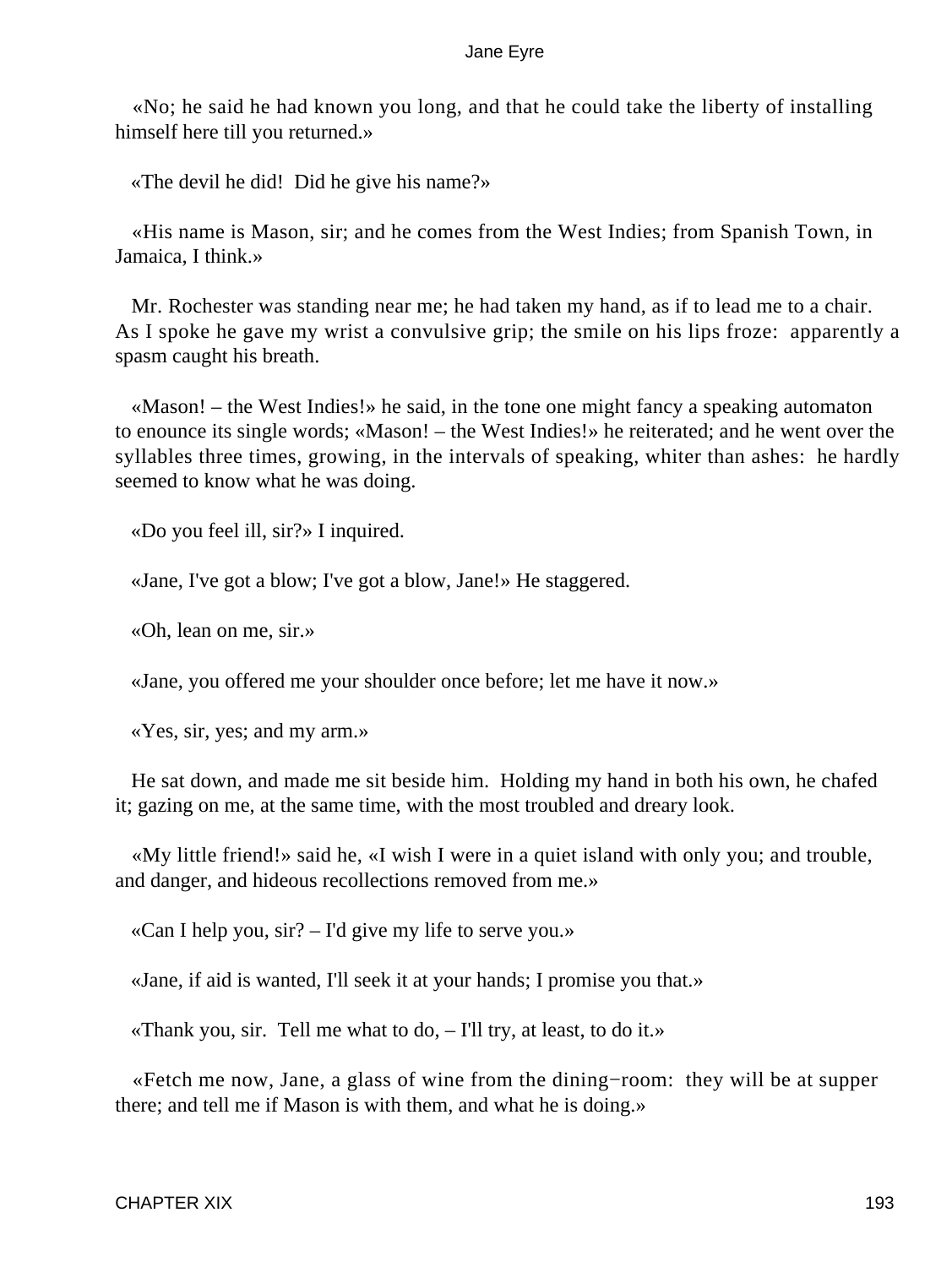I went. I found all the party in the dining−room at supper, as Mr. Rochester had said; they were not seated at table, – the supper was arranged on the sideboard; each had taken what he chose, and they stood about here and there in groups, their plates and glasses in their hands. Every one seemed in high glee; laughter and conversation were general and animated. Mr. Mason stood near the fire, talking to Colonel and Mrs. Dent, and appeared as merry as any of them. I filled a wine−glass (I saw Miss Ingram watch me frowningly as I did so: she thought I was taking a liberty, I daresay), and I returned to the library.

 Mr. Rochester's extreme pallor had disappeared, and he looked once more firm and stern. He took the glass from my hand.

 «Here is to your health, ministrant spirit!» he said. He swallowed the contents and returned it to me. «What are they doing, Jane?»

«Laughing and talking, sir.»

«They don't look grave and mysterious, as if they had heard something strange?»

«Not at all: they are full of jests and gaiety.»

«And Mason?»

«He was laughing too.»

«If all these people came in a body and spat at me, what would you do, Jane?»

«Turn them out of the room, sir, if I could.»

 He half smiled. «But if I were to go to them, and they only looked at me coldly, and whispered sneeringly amongst each other, and then dropped off and left me one by one, what then? Would you go with them?»

«I rather think not, sir: I should have more pleasure in staying with you.»

«To comfort me?»

«Yes, sir, to comfort you, as well as I could.»

«And if they laid you under a ban for adhering to me?»

 «I, probably, should know nothing about their ban; and if I did, I should care nothing about it.»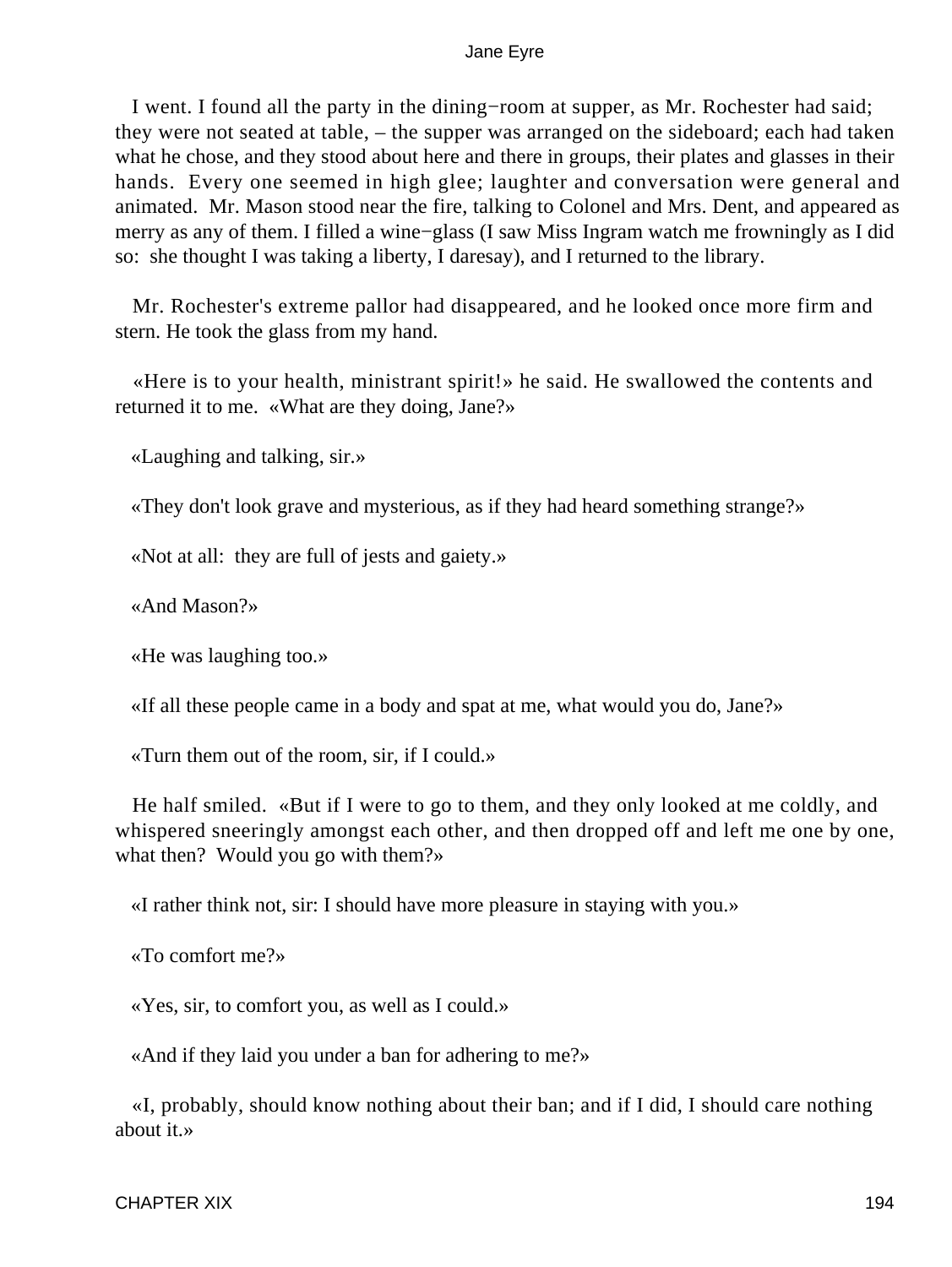«Then, you could dare censure for my sake?»

 «I could dare it for the sake of any friend who deserved my adherence; as you, I am sure, do.»

 «Go back now into the room; step quietly up to Mason, and whisper in his ear that Mr. Rochester is come and wishes to see him: show him in here and then leave me.»

«Yes, sir.»

 I did his behest. The company all stared at me as I passed straight among them. I sought Mr. Mason, delivered the message, and preceded him from the room: I ushered him into the library, and then I went upstairs.

 At a late hour, after I had been in bed some time, I heard the visitors repair to their chambers: I distinguished Mr. Rochester's voice, and heard him say, «This way, Mason; this is your room.»

He spoke cheerfully: the gay tones set my heart at ease. I was soon asleep.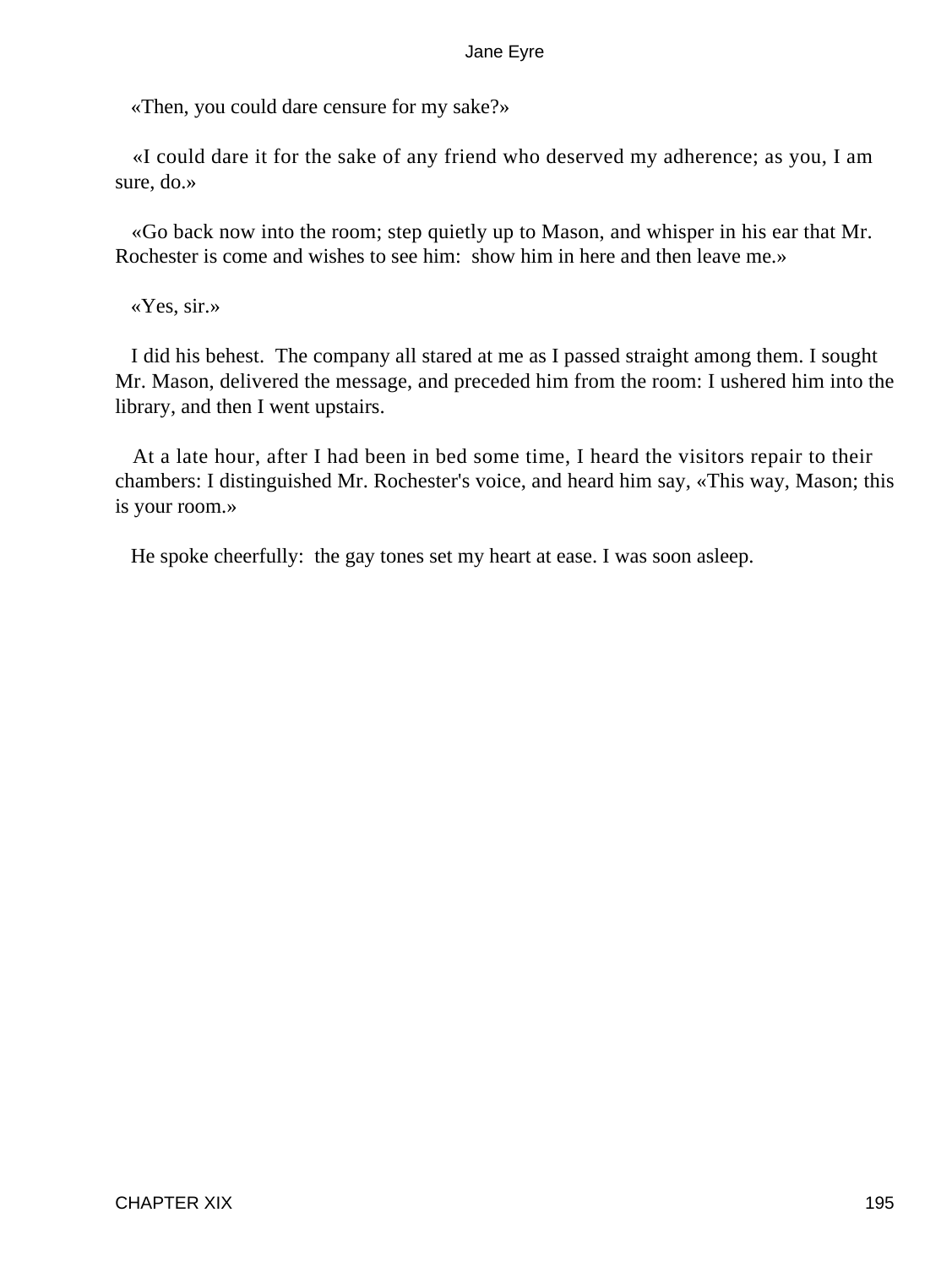# **[CHAPTER XX](#page-435-0)**

*I* had forgotten to draw my curtain, which I usually did, and also to let down my window−blind. The consequence was, that when the moon, which was full and bright (for the night was fine), came in her course to that space in the sky opposite my casement, and looked in at me through the unveiled panes, her glorious gaze roused me. Awaking in the dead of night, I opened my eyes on her disk – silver− white and crystal clear. It was beautiful, but too solemn; I half rose, and stretched my arm to draw the curtain.

Good God! What a cry!

 The night – its silence – its rest, was rent in twain by a savage, a sharp, a shrilly sound that ran from end to end of Thornfield Hall.

 My pulse stopped: my heart stood still; my stretched arm was paralysed. The cry died, and was not renewed. Indeed, whatever being uttered that fearful shriek could not soon repeat it: not the widest−winged condor on the Andes could, twice in succession, send out such a yell from the cloud shrouding his eyrie. The thing delivering such utterance must rest ere it could repeat the effort.

 It came out of the third storey; for it passed overhead. And overhead – yes, in the room just above my chamber−ceiling – I now heard a struggle: a deadly one it seemed from the noise; and a half−smothered voice shouted −

«Help! help! help!» three times rapidly.

 «Will no one come?» it cried; and then, while the staggering and stamping went on wildly, I distinguished through plank and plaster:−

«Rochester! Rochester! for God's sake, come!»

 A chamber−door opened: some one ran, or rushed, along the gallery. Another step stamped on the flooring above and something fell; and there was silence.

 I had put on some clothes, though horror shook all my limbs; I issued from my apartment. The sleepers were all aroused: ejaculations, terrified murmurs sounded in every room; door after door unclosed; one looked out and another looked out; the gallery filled. Gentlemen and ladies alike had quitted their beds; and «Oh! what is it?» – «Who is hurt?» – «What has happened?» – «Fetch a light!» – «Is it fire?» – «Are there robbers?» – «Where shall we run?» was demanded confusedly on all hands. But for the moonlight they would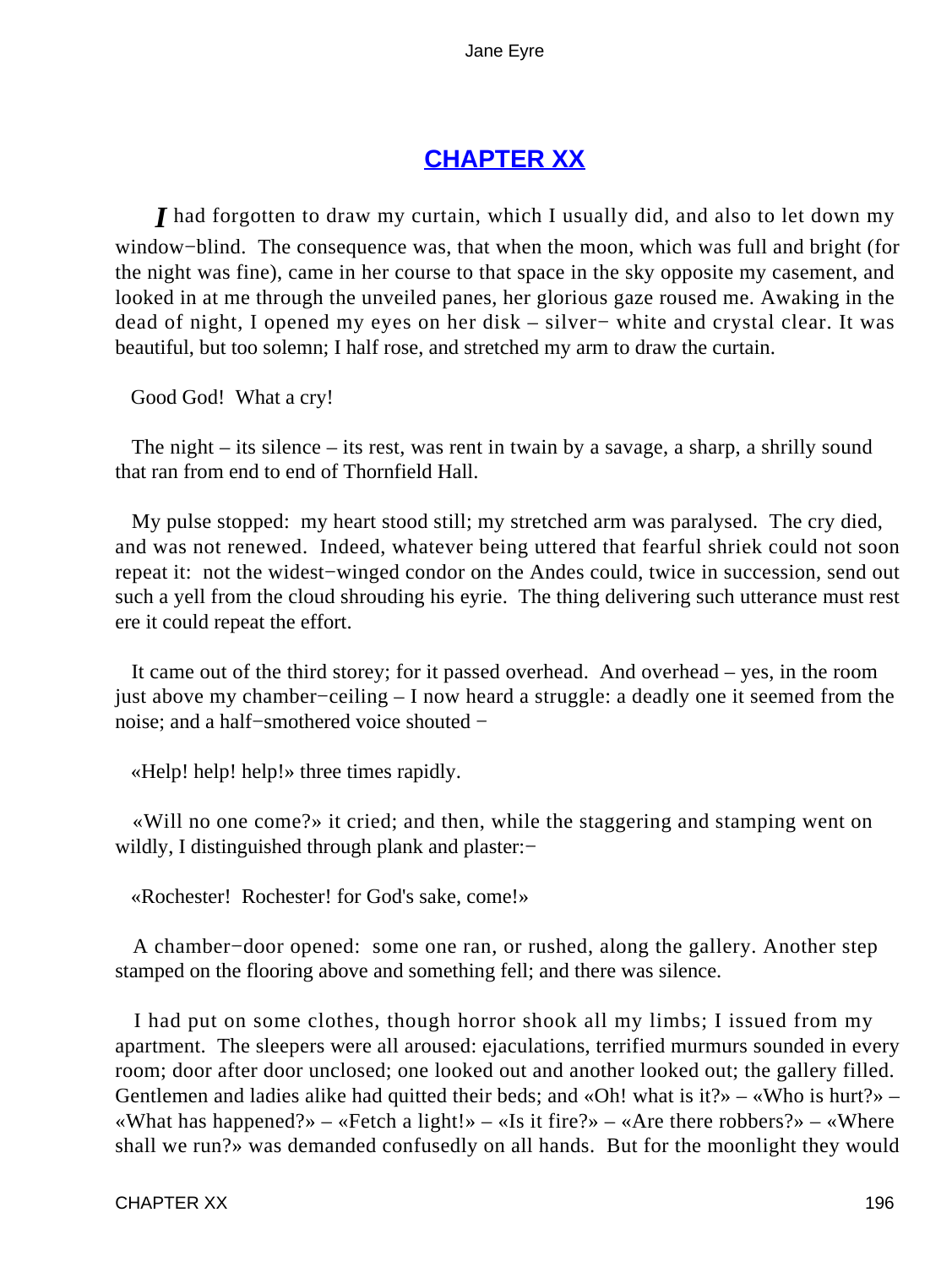have been in complete darkness. They ran to and fro; they crowded together: some sobbed, some stumbled: the confusion was inextricable.

«Where the devil is Rochester?» cried Colonel Dent. «I cannot find him in his bed.»

«Here! here!» was shouted in return. «Be composed, all of you: I'm coming.»

 And the door at the end of the gallery opened, and Mr. Rochester advanced with a candle: he had just descended from the upper storey. One of the ladies ran to him directly; she seized his arm: it was Miss Ingram.

«What awful event has taken place?» said she. «Speak! let us know the worst at once!»

 «But don't pull me down or strangle me,» he replied: for the Misses Eshton were clinging about him now; and the two dowagers, in vast white wrappers, were bearing down on him like ships in full sail.

 «All's right! – all's right!» he cried. «It's a mere rehearsal of Much Ado about Nothing. Ladies, keep off, or I shall wax dangerous.»

 And dangerous he looked: his black eyes darted sparks. Calming himself by an effort, he added −

 «A servant has had the nightmare; that is all. She's an excitable, nervous person: she construed her dream into an apparition, or something of that sort, no doubt; and has taken a fit with fright. Now, then, I must see you all back into your rooms; for, till the house is settled, she cannot be looked after. Gentlemen, have the goodness to set the ladies the example. Miss Ingram, I am sure you will not fail in evincing superiority to idle terrors. Amy and Louisa, return to your nests like a pair of doves, as you are. Mesdames» (to the dowagers), «you will take cold to a dead certainty, if you stay in this chill gallery any longer.»

 And so, by dint of alternate coaxing and commanding, he contrived to get them all once more enclosed in their separate dormitories. I did not wait to be ordered back to mine, but retreated unnoticed, as unnoticed I had left it.

 Not, however, to go to bed: on the contrary, I began and dressed myself carefully. The sounds I had heard after the scream, and the words that had been uttered, had probably been heard only by me; for they had proceeded from the room above mine: but they assured me that it was not a servant's dream which had thus struck horror through the house; and that the explanation Mr. Rochester had given was merely an invention framed to pacify his guests. I dressed, then, to be ready for emergencies. When dressed, I sat a long time by the window looking out over the silent grounds and silvered fields and waiting for I knew not what. It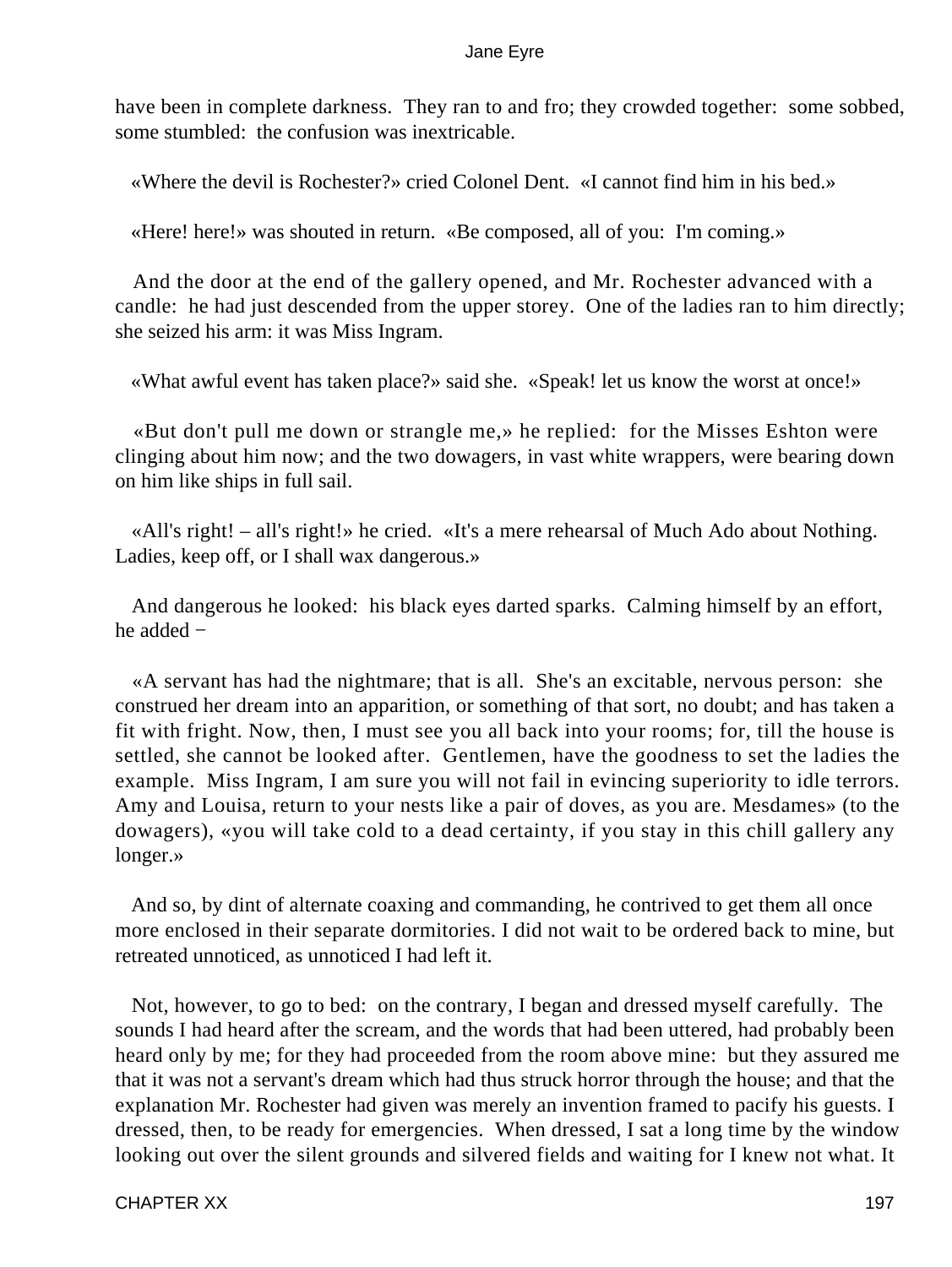seemed to me that some event must follow the strange cry, struggle, and call.

 No: stillness returned: each murmur and movement ceased gradually, and in about an hour Thornfield Hall was again as hushed as a desert. It seemed that sleep and night had resumed their empire. Meantime the moon declined: she was about to set. Not liking to sit in the cold and darkness, I thought I would lie down on my bed, dressed as I was. I left the window, and moved with little noise across the carpet; as I stooped to take off my shoes, a cautious hand tapped low at the door.

«Am I wanted?» I asked.

«Are you up?» asked the voice I expected to hear, viz., my master's.

«Yes, sir.»

«And dressed?»

«Yes.»

«Come out, then, quietly.»

I obeyed. Mr. Rochester stood in the gallery holding a light.

«I want you,» he said: «come this way: take your time, and make no noise.»

 My slippers were thin: I could walk the matted floor as softly as a cat. He glided up the gallery and up the stairs, and stopped in the dark, low corridor of the fateful third storey: I had followed and stood at his side.

«Have you a sponge in your room?» he asked in a whisper.

«Yes, sir.»

«Have you any salts – volatile salts? Yes.»

«Go back and fetch both.»

 I returned, sought the sponge on the washstand, the salts in my drawer, and once more retraced my steps. He still waited; he held a key in his hand: approaching one of the small, black doors, he put it in the lock; he paused, and addressed me again.

«You don't turn sick at the sight of blood?»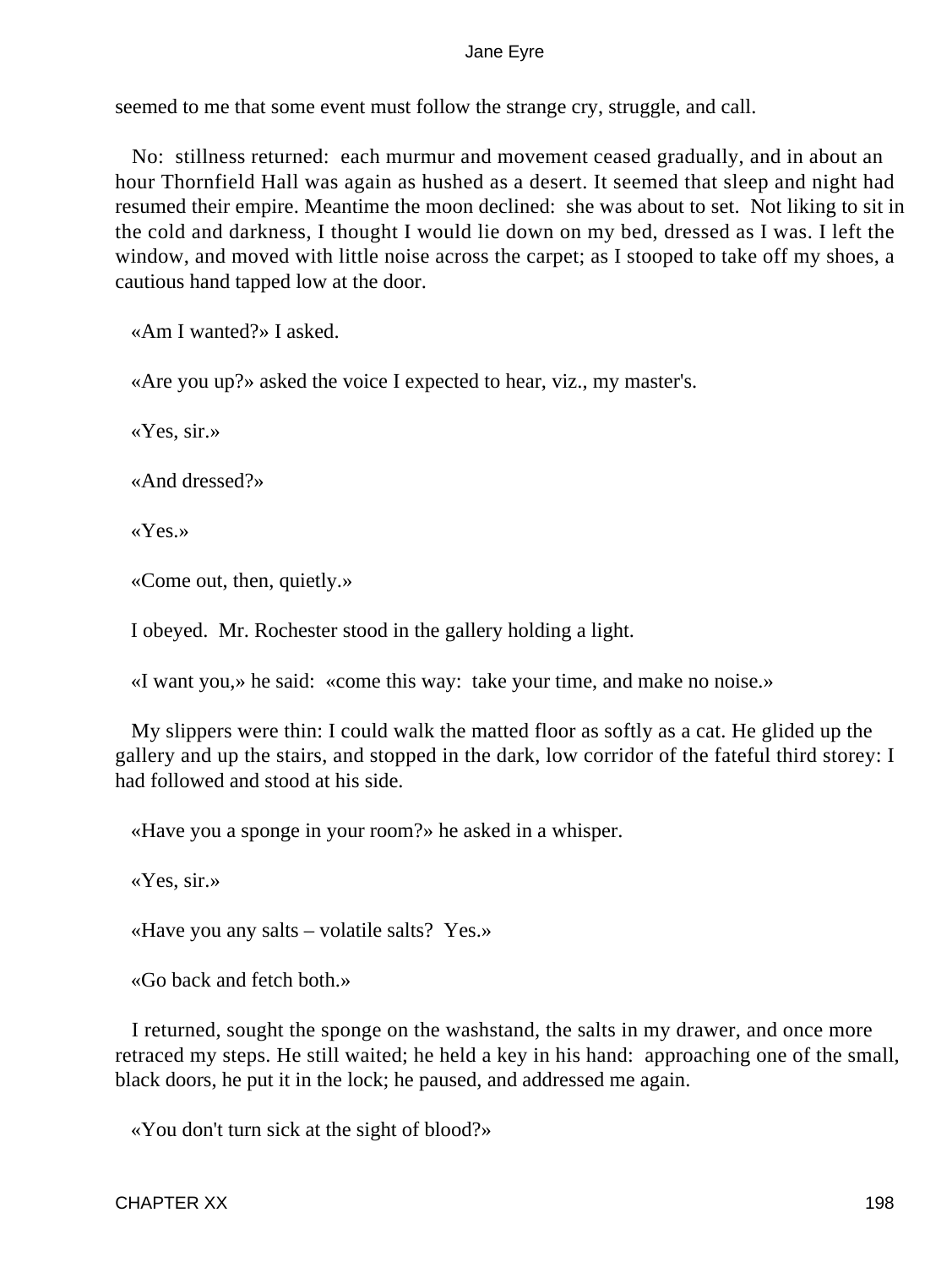«I think I shall not: I have never been tried yet.»

I felt a thrill while I answered him; but no coldness, and no faintness.

«Just give me your hand,» he said: «it will not do to risk a fainting fit.»

 I put my fingers into his. «Warm and steady,» was his remark: he turned the key and opened the door.

 I saw a room I remembered to have seen before, the day Mrs. Fairfax showed me over the house: it was hung with tapestry; but the tapestry was now looped up in one part, and there was a door apparent, which had then been concealed. This door was open; a light shone out of the room within: I heard thence a snarling, snatching sound, almost like a dog quarrelling. Mr. Rochester, putting down his candle, said to me, «Wait a minute,» and he went forward to the inner apartment. A shout of laughter greeted his entrance; noisy at first, and terminating in Grace Poole's own goblin ha! ha! SHE then was there. He made some sort of arrangement without speaking, though I heard a low voice address him: he came out and closed the door behind him.

 «Here, Jane!» he said; and I walked round to the other side of a large bed, which with its drawn curtains concealed a considerable portion of the chamber. An easy−chair was near the bed−head: a man sat in it, dressed with the exception of his coat; he was still; his head leant back; his eyes were closed. Mr. Rochester held the candle over him; I recognised in his pale and seemingly lifeless face – the stranger, Mason: I saw too that his linen on one side, and one arm, was almost soaked in blood.

 «Hold the candle,» said Mr. Rochester, and I took it: he fetched a basin of water from the washstand: «Hold that,» said he. I obeyed. He took the sponge, dipped it in, and moistened the corpse−like face; he asked for my smelling−bottle, and applied it to the nostrils. Mr. Mason shortly unclosed his eyes; he groaned. Mr. Rochester opened the shirt of the wounded man, whose arm and shoulder were bandaged: he sponged away blood, trickling fast down.

«Is there immediate danger?» murmured Mr. Mason.

 «Pooh! No – a mere scratch. Don't be so overcome, man: bear up! I'll fetch a surgeon for you now, myself: you'll be able to be removed by morning, I hope. Jane,» he continued.

«Sir?»

 «I shall have to leave you in this room with this gentleman, for an hour, or perhaps two hours: you will sponge the blood as I do when it returns: if he feels faint, you will put the glass of water on that stand to his lips, and your salts to his nose. You will not speak to him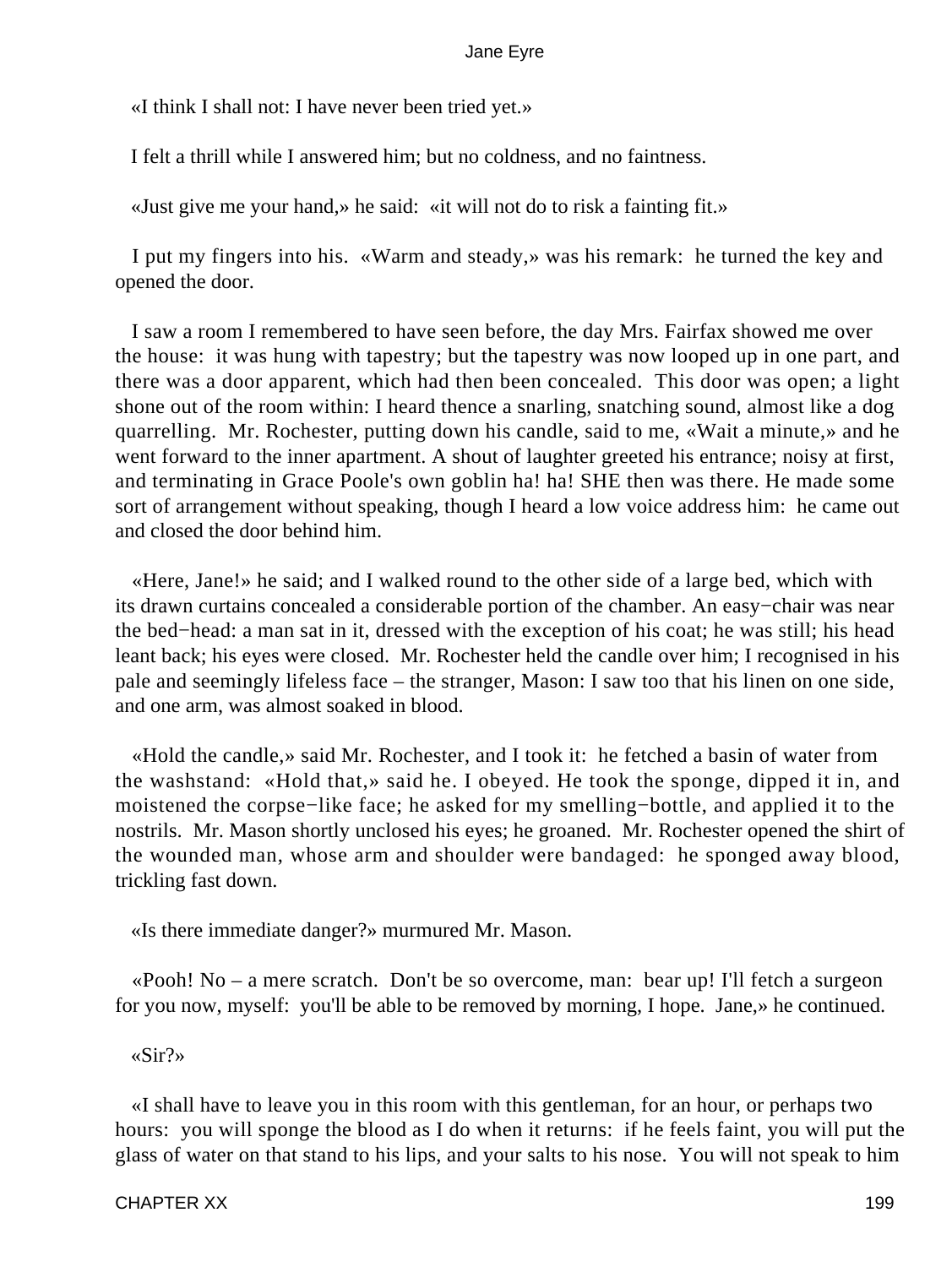on any pretext – and – Richard, it will be at the peril of your life if you speak to her: open your lips – agitate yourself− −and I'll not answer for the consequences.»

 Again the poor man groaned; he looked as if he dared not move; fear, either of death or of something else, appeared almost to paralyse him. Mr. Rochester put the now bloody sponge into my hand, and I proceeded to use it as he had done. He watched me a second, then saying, «Remember! – No conversation,» he left the room. I experienced a strange feeling as the key grated in the lock, and the sound of his retreating step ceased to be heard.

 Here then I was in the third storey, fastened into one of its mystic cells; night around me; a pale and bloody spectacle under my eyes and hands; a murderess hardly separated from me by a single door: yes – that was appalling – the rest I could bear; but I shuddered at the thought of Grace Poole bursting out upon me.

 I must keep to my post, however. I must watch this ghastly countenance – these blue, still lips forbidden to unclose – these eyes now shut, now opening, now wandering through the room, now fixing on me, and ever glazed with the dulness of horror. I must dip my hand again and again in the basin of blood and water, and wipe away the trickling gore. I must see the light of the unsnuffed candle wane on my employment; the shadows darken on the wrought, antique tapestry round me, and grow black under the hangings of the vast old bed, and quiver strangely over the doors of a great cabinet opposite – whose front, divided into twelve panels, bore, in grim design, the heads of the twelve apostles, each enclosed in its separate panel as in a frame; while above them at the top rose an ebon crucifix and a dying Christ.

According as the shifting obscurity and flickering gleam hovered here or glanced there, it was now the bearded physician, Luke, that bent his brow; now St. John's long hair that waved; and anon the devilish face of Judas, that grew out of the panel, and seemed gathering life and threatening a revelation of the arch−traitor – of Satan himself – in his subordinate's form.

 Amidst all this, I had to listen as well as watch: to listen for the movements of the wild beast or the fiend in yonder side den. But since Mr. Rochester's visit it seemed spellbound: all the night I heard but three sounds at three long intervals, – a step creak, a momentary renewal of the snarling, canine noise, and a deep human groan.

 Then my own thoughts worried me. What crime was this that lived incarnate in this sequestered mansion, and could neither be expelled nor subdued by the owner? – what mystery, that broke out now in fire and now in blood, at the deadest hours of night? What creature was it, that, masked in an ordinary woman's face and shape, uttered the voice, now of a mocking demon, and anon of a carrion−seeking bird of prey?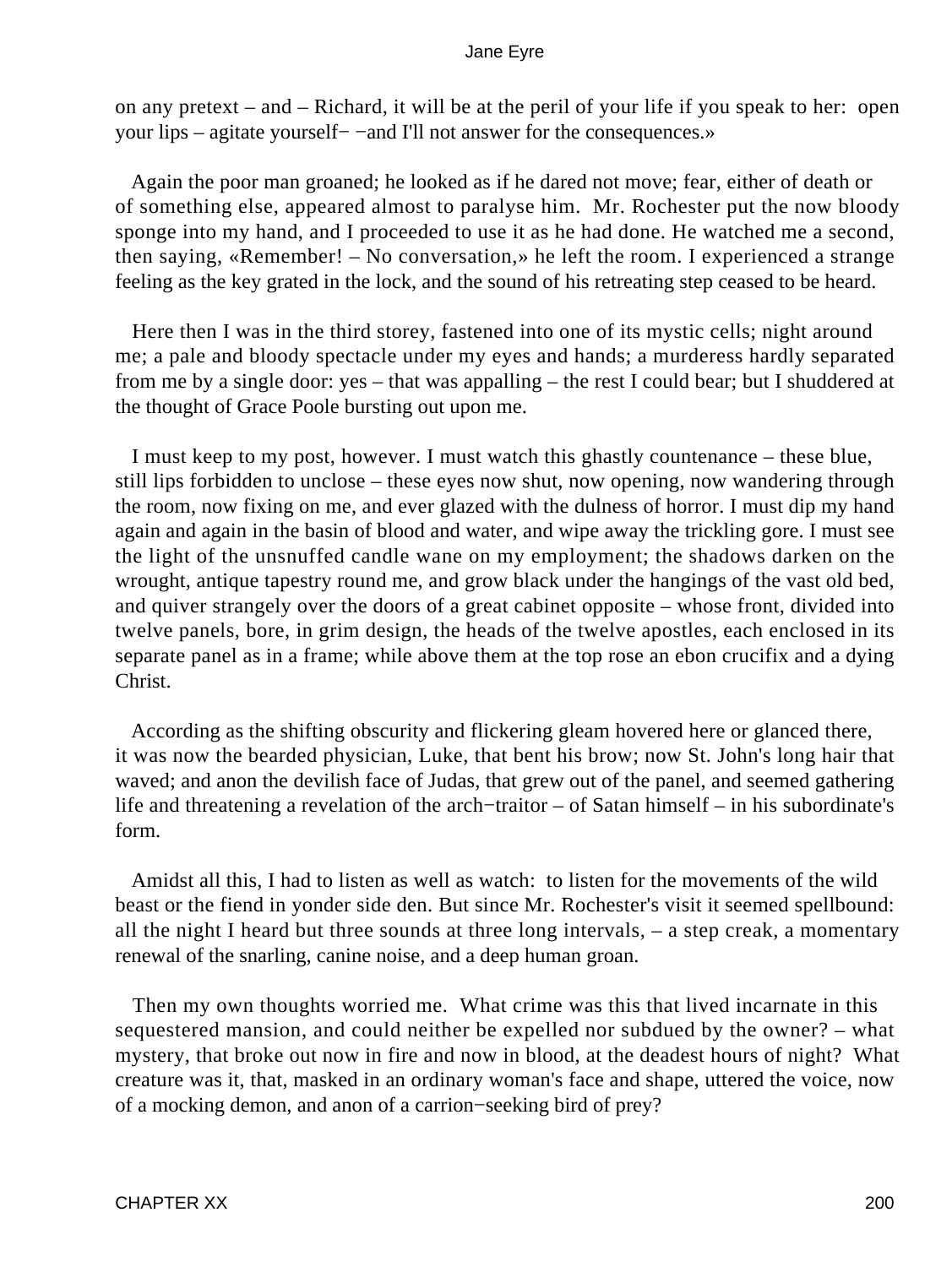And this man I bent over – this commonplace, quiet stranger – how had he become involved in the web of horror? and why had the Fury flown at him? What made him seek this quarter of the house at an untimely season, when he should have been asleep in bed? I had heard Mr. Rochester assign him an apartment below – what brought him here! And why, now, was he so tame under the violence or treachery done him? Why did he so quietly submit to the concealment Mr. Rochester enforced? Why DID Mr. Rochester enforce this concealment? His guest had been outraged, his own life on a former occasion had been hideously plotted against; and both attempts he smothered in secrecy and sank in oblivion! Lastly, I saw Mr. Mason was submissive to Mr. Rochester; that the impetuous will of the latter held complete sway over the inertness of the former: the few words which had passed between them assured me of this. It was evident that in their former intercourse, the passive disposition of the one had been habitually influenced by the active energy of the other: whence then had arisen Mr. Rochester's dismay when he heard of Mr. Mason's arrival? Why had the mere name of this unresisting individual – whom his word now sufficed to control like a child – fallen on him, a few hours since, as a thunderbolt might fall on an oak?

 Oh! I could not forget his look and his paleness when he whispered: «Jane, I have got a blow – I have got a blow, Jane.» I could not forget how the arm had trembled which he rested on my shoulder: and it was no light matter which could thus bow the resolute spirit and thrill the vigorous frame of Fairfax Rochester.

 «When will he come? When will he come?» I cried inwardly, as the night lingered and lingered – as my bleeding patient drooped, moaned, sickened: and neither day nor aid arrived. I had, again and again, held the water to Mason's white lips; again and again offered him the stimulating salts: my efforts seemed ineffectual: either bodily or mental suffering, or loss of blood, or all three combined, were fast prostrating his strength. He moaned so, and looked so weak, wild, and lost, I feared he was dying; ant I might not even speak to him.

 The candle, wasted at last, went out; as it expired, I perceived streaks of grey light edging the window curtains: dawn was then approaching. Presently I heard Pilot bark far below, out of his distant kennel in the courtyard: hope revived. Nor was it unwarranted: in five minutes more the grating key, the yielding lock, warned me my watch was relieved. It could not have lasted more than two hours: many a week has seemed shorter.

Mr. Rochester entered, and with him the surgeon he had been to fetch.

 «Now, Carter, be on the alert,» he said to this last: «I give you but half−an−hour for dressing the wound, fastening the bandages, getting the patient downstairs and all.»

«But is he fit to move, sir?»

 «No doubt of it; it is nothing serious; he is nervous, his spirits must be kept up. Come, set to work.»

#### CHAPTER XX 201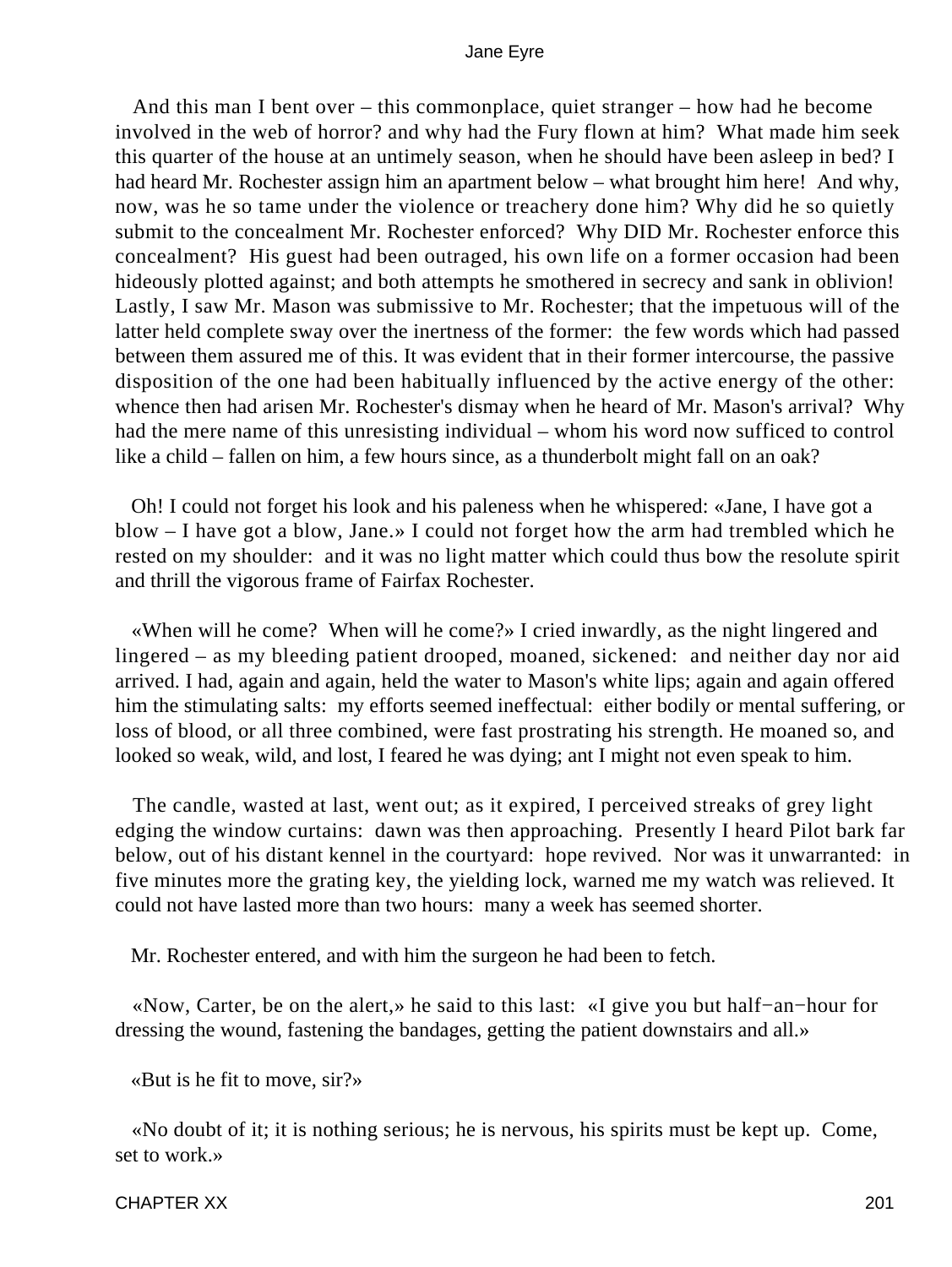Mr. Rochester drew back the thick curtain, drew up the holland blind, let in all the daylight he could; and I was surprised and cheered to see how far dawn was advanced: what rosy streaks were beginning to brighten the east. Then he approached Mason, whom the surgeon was already handling.

«Now, my good fellow, how are you?» he asked.

«She's done for me, I fear,» was the faint reply.

 «Not a whit! – courage! This day fortnight you'll hardly be a pin the worse of it: you've lost a little blood; that's all Carter, assure him there's no danger.»

 «I can do that conscientiously,» said Carter, who had now undone the bandages; «only I wish I could have got here sooner: he would not have bled so much – but how is this? The flesh on the shoulder is torn as well as cut. This wound was not done with a knife: there have been teeth here!»

 «She bit me,» he murmured. «She worried me like a tigress, when Rochester got the knife from her.»

 «You should not have yielded: you should have grappled with her at once,» said Mr. Rochester.

 «But under such circumstances, what could one do?» returned Mason. «Oh, it was frightful!» he added, shuddering. «And I did not expect it: she looked so quiet at first.»

 «I warned you,» was his friend's answer; «I said – be on your guard when you go near her. Besides, you might have waited till to− morrow, and had me with you: it was mere folly to attempt the interview to−night, and alone.»

«I thought I could have done some good.»

 «You thought! you thought! Yes, it makes me impatient to hear you: but, however, you have suffered, and are likely to suffer enough for not taking my advice; so I'll say no more. Carter – hurry! – hurry! The sun will soon rise, and I must have him off.»

 «Directly, sir; the shoulder is just bandaged. I must look to this other wound in the arm: she has had her teeth here too, I think.»

«She sucked the blood: she said she'd drain my heart,» said Mason.

 I saw Mr. Rochester shudder: a singularly marked expression of disgust, horror, hatred, warped his countenance almost to distortion; but he only said −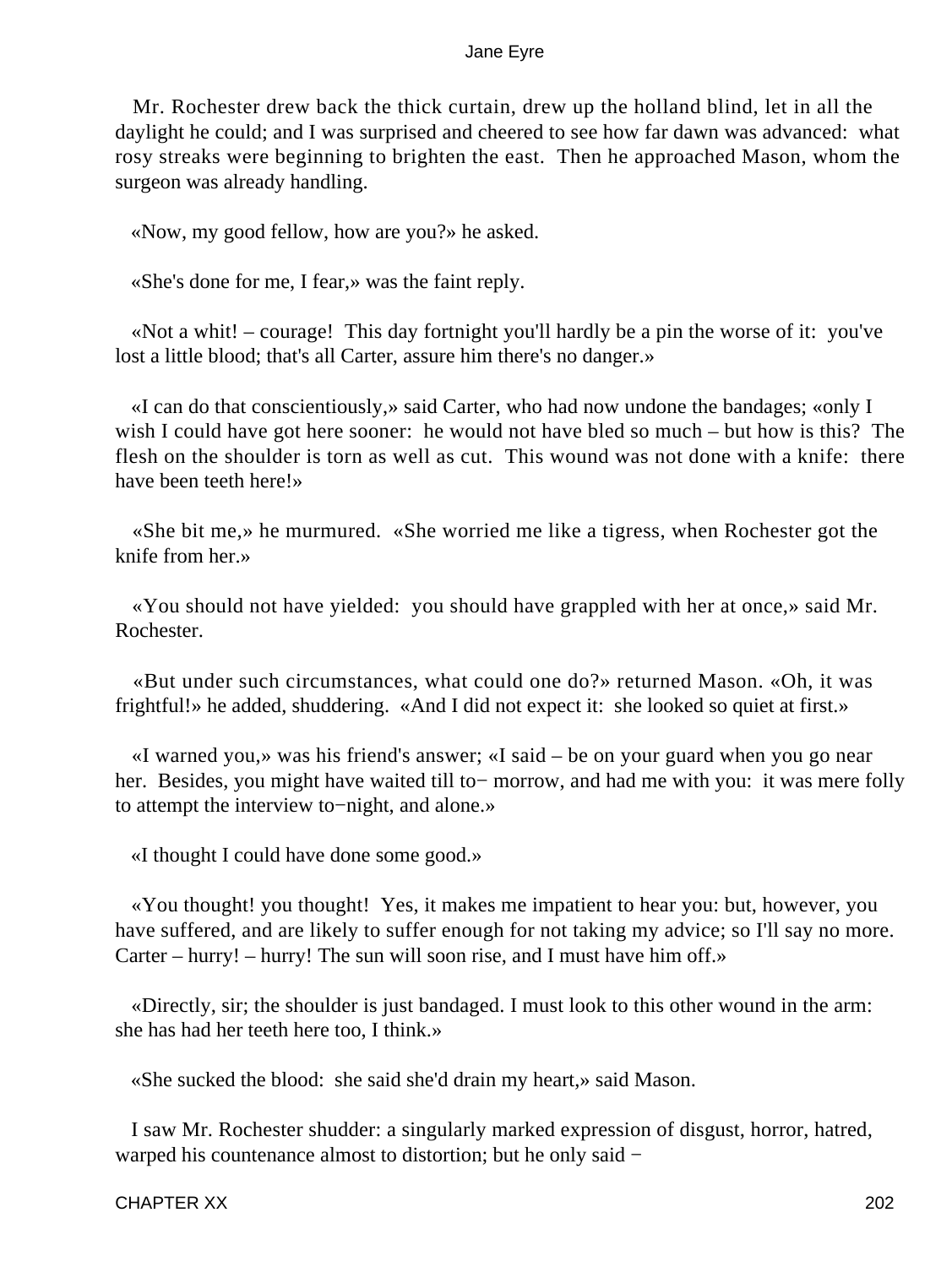«Come, be silent, Richard, and never mind her gibberish: don't repeat it.»

«I wish I could forget it,» was the answer.

 «You will when you are out of the country: when you get back to Spanish Town, you may think of her as dead and buried – or rather, you need not think of her at all.»

«Impossible to forget this night!»

 «It is not impossible: have some energy, man. You thought you were as dead as a herring two hours since, and you are all alive and talking now. There! – Carter has done with you or nearly so; I'll make you decent in a trice. Jane» (he turned to me for the first time since his re−entrance), «take this key: go down into my bedroom, and walk straight forward into my dressing−room: open the top drawer of the wardrobe and take out a clean shirt and neck− handkerchief: bring them here; and be nimble.»

 I went; sought the repository he had mentioned, found the articles named, and returned with them.

 «Now,» said he, «go to the other side of the bed while I order his toilet; but don't leave the room: you may be wanted again.»

I retired as directed.

 «Was anybody stirring below when you went down, Jane?» inquired Mr. Rochester presently.

«No, sir; all was very still.»

 «We shall get you off cannily, Dick: and it will be better, both for your sake, and for that of the poor creature in yonder. I have striven long to avoid exposure, and I should not like it to come at last. Here, Carter, help him on with his waist−coat. Where did you leave your furred cloak? You can't travel a mile without that, I know, in this damned cold climate. In your room? – Jane, run down to Mr. Mason's room, – the one next mine, – and fetch a cloak you will see there.»

Again I ran, and again returned, bearing an immense mantle lined and edged with fur.

 «Now, I've another errand for you,» said my untiring master; «you must away to my room again. What a mercy you are shod with velvet, Jane! – a clod−hopping messenger would never do at this juncture. You must open the middle drawer of my toilet−table and take out a little phial and a little glass you will find there, – quick!»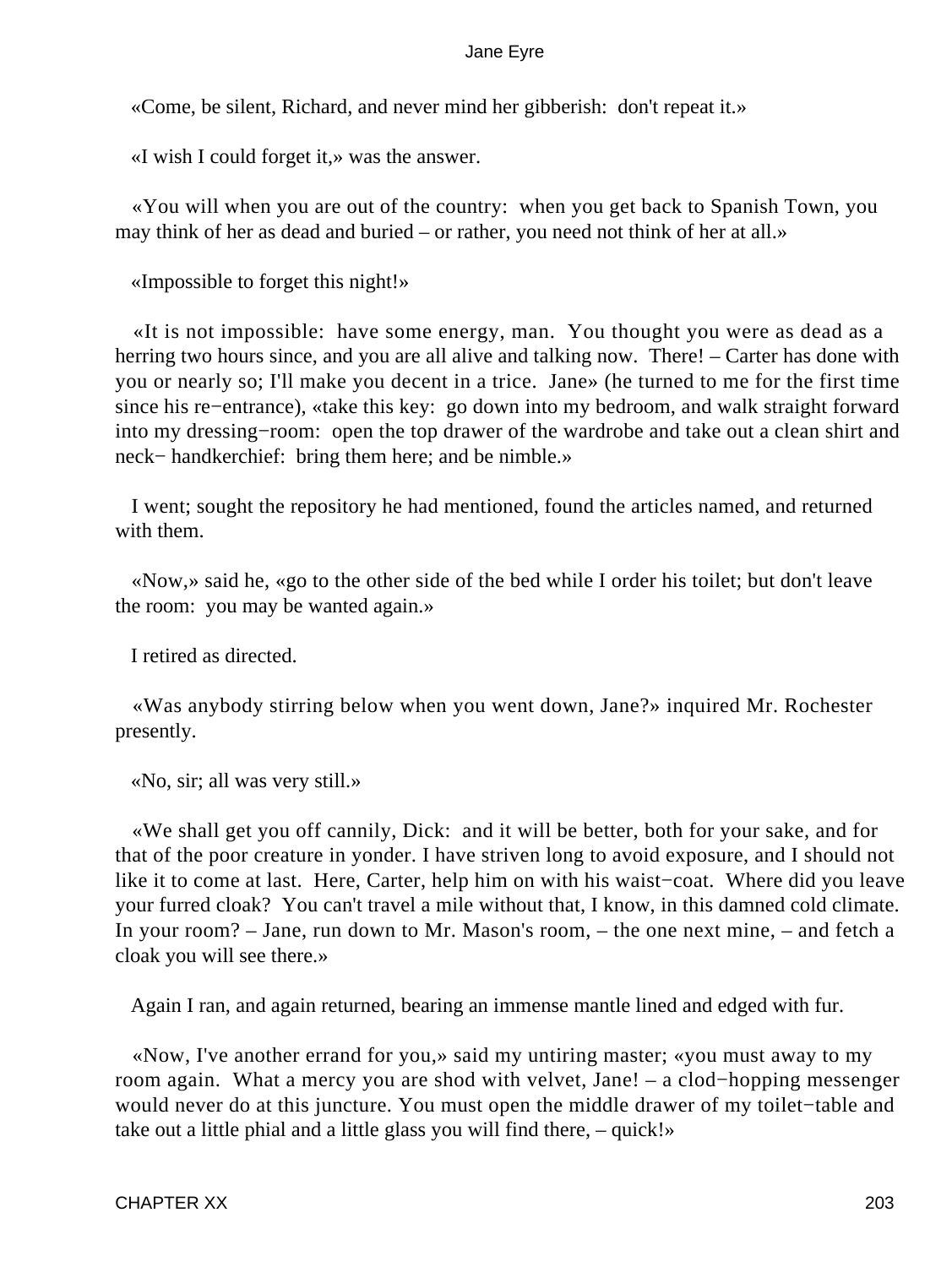I flew thither and back, bringing the desired vessels.

 «That's well! Now, doctor, I shall take the liberty of administering a dose myself, on my own responsibility. I got this cordial at Rome, of an Italian charlatan – a fellow you would have kicked, Carter. It is not a thing to be used indiscriminately, but it is good upon occasion: as now, for instance. Jane, a little water.»

He held out the tiny glass, and I half filled it from the water− bottle on the washstand.

«That will do;  $-$  now wet the lip of the phial.»

I did so; he measured twelve drops of a crimson liquid, and presented it to Mason.

«Drink, Richard: it will give you the heart you lack, for an hour or so.»

«But will it hurt me?  $-$  is it inflammatory?»

«Drink! drink! drink!»

 Mr. Mason obeyed, because it was evidently useless to resist. He was dressed now: he still looked pale, but he was no longer gory and sullied. Mr. Rochester let him sit three minutes after he had swallowed the liquid; he then took his arm −

«Now I am sure you can get on your feet,» he said – «try.»

The patient rose.

 «Carter, take him under the other shoulder. Be of good cheer, Richard; step out – that's it!»

«I do feel better,» remarked Mr. Mason.

 «I am sure you do. Now, Jane, trip on before us away to the backstairs; unbolt the side−passage door, and tell the driver of the post−chaise you will see in the yard – or just outside, for I told him not to drive his rattling wheels over the pavement – to be ready; we are coming: and, Jane, if any one is about, come to the foot of the stairs and hem.»

 It was by this time half−past five, and the sun was on the point of rising; but I found the kitchen still dark and silent. The side− passage door was fastened; I opened it with as little noise as possible: all the yard was quiet; but the gates stood wide open, and there was a post−chaise, with horses ready harnessed, and driver seated on the box, stationed outside. I approached him, and said the gentlemen were coming; he nodded: then I looked carefully round and listened. The stillness of early morning slumbered everywhere; the curtains were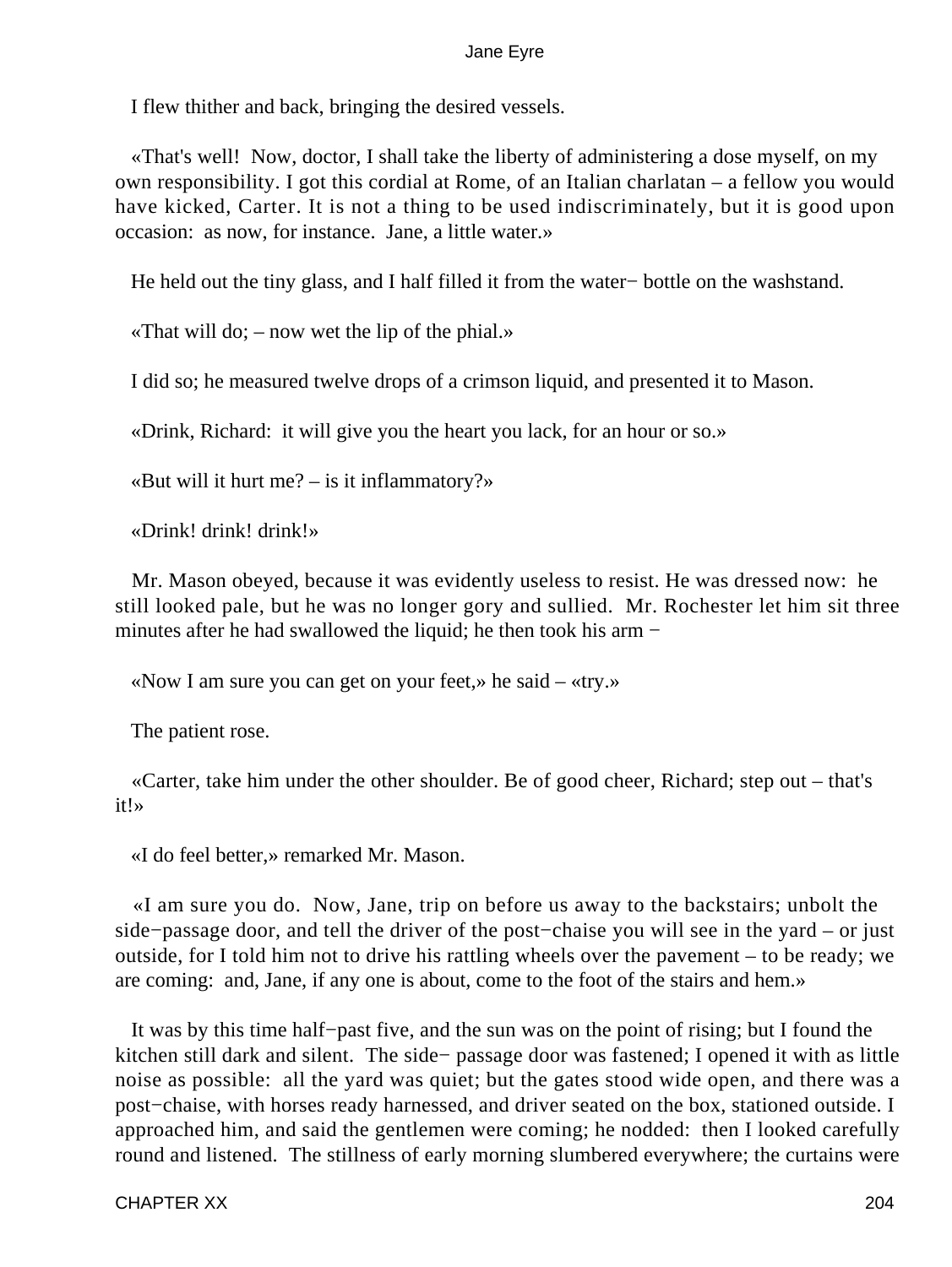yet drawn over the servants' chamber windows; little birds were just twittering in the blossom−blanched orchard trees, whose boughs drooped like white garlands over the wall enclosing one side of the yard; the carriage horses stamped from time to time in their closed stables: all else was still.

 The gentlemen now appeared. Mason, supported by Mr. Rochester and the surgeon, seemed to walk with tolerable ease: they assisted him into the chaise; Carter followed.

 «Take care of him,» said Mr. Rochester to the latter, «and keep him at your house till he is quite well: I shall ride over in a day or two to see how he gets on. Richard, how is it with you?»

«The fresh air revives me, Fairfax.»

«Leave the window open on his side, Carter; there is no wind – good− bye, Dick.»

«Fairfax – »

«Well what is it?»

«Let her be taken care of; let her be treated as tenderly as may be: let her  $-\infty$  he stopped and burst into tears.

 «I do my best; and have done it, and will do it,» was the answer: he shut up the chaise door, and the vehicle drove away.

 «Yet would to God there was an end of all this!» added Mr. Rochester, as he closed and barred the heavy yard−gates.

 This done, he moved with slow step and abstracted air towards a door in the wall bordering the orchard. I, supposing he had done with me, prepared to return to the house; again, however, I heard him call «Jane!» He had opened feel portal and stood at it, waiting for me.

 «Come where there is some freshness, for a few moments,» he said; «that house is a mere dungeon: don't you feel it so?»

«It seems to me a splendid mansion, sir.»

 «The glamour of inexperience is over your eyes,» he answered; «and you see it through a charmed medium: you cannot discern that the gilding is slime and the silk draperies cobwebs; that the marble is sordid slate, and the polished woods mere refuse chips and scaly bark. Now HERE» (he pointed to the leafy enclosure we had entered) «all is real, sweet, and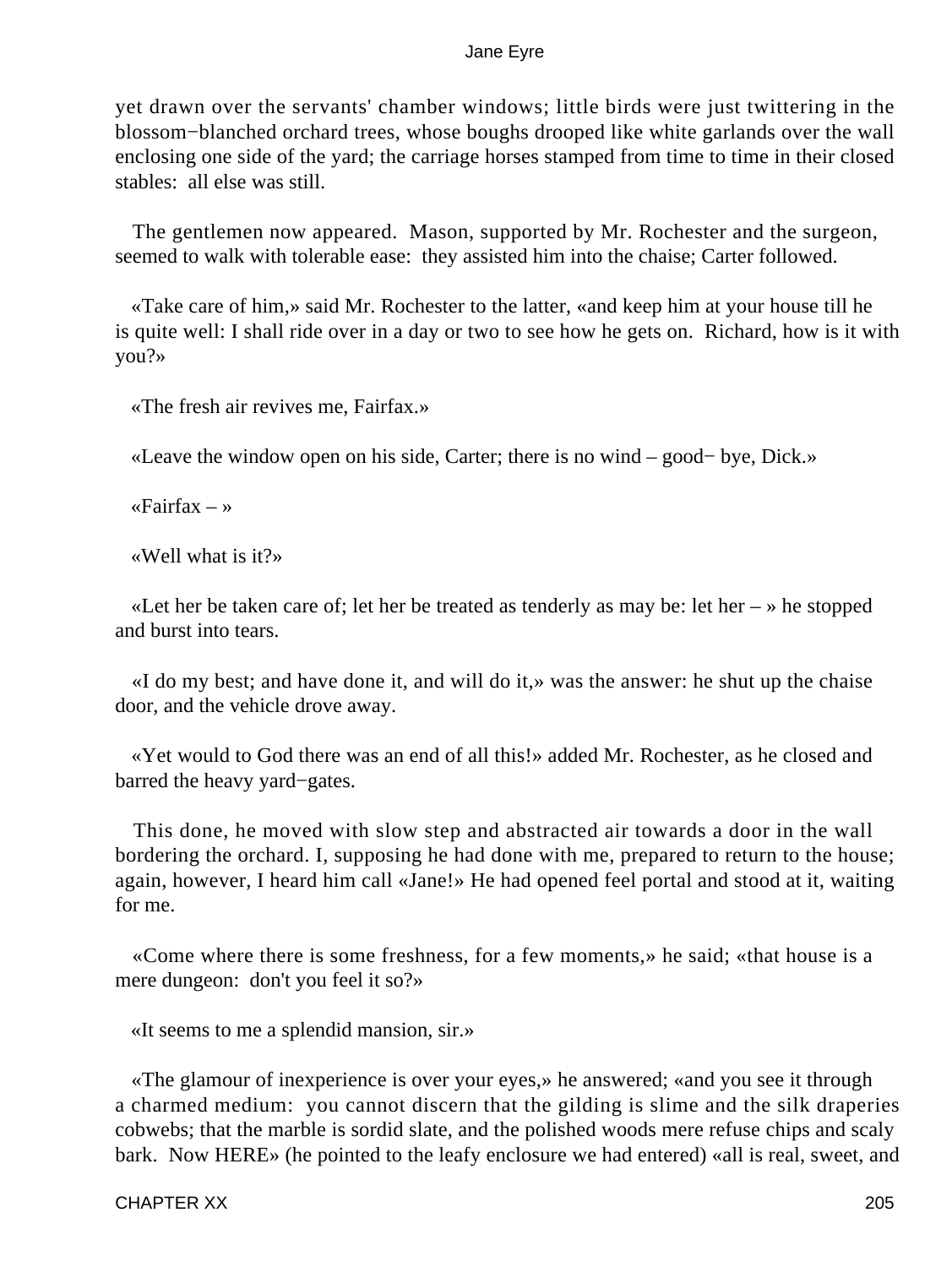pure.»

 He strayed down a walk edged with box, with apple trees, pear trees, and cherry trees on one side, and a border on the other full of all sorts of old−fashioned flowers, stocks, sweet−williams, primroses, pansies, mingled with southernwood, sweet−briar, and various fragrant herbs. They were fresh now as a succession of April showers and gleams, followed by a lovely spring morning, could make them: the sun was just entering the dappled east, and his light illumined the wreathed and dewy orchard trees and shone down the quiet walks under them.

«Jane, will you have a flower?»

He gathered a half–blown rose, the first on the bush, and offered it to me.

«Thank you, sir.»

 «Do you like this sunrise, Jane? That sky with its high and light clouds which are sure to melt away as the day waxes warm – this placid and balmly atmosphere?»

«I do, very much.»

«You have passed a strange night, Jane.»

«Yes, sir.»

«And it has made you look pale – were you afraid when I left you alone with Mason?»

«I was afraid of some one coming out of the inner room.»

 «But I had fastened the door – I had the key in my pocket: I should have been a careless shepherd if I had left a lamb – my pet lamb – so near a wolf's den, unguarded: you were safe.»

«Will Grace Poole live here still, sir?»

«Oh yes! don't trouble your head about her – put the thing out of your thoughts.»

«Yet it seems to me your life is hardly secure while she stays.»

«Never fear – I will take care of myself.»

«Is the danger you apprehended last night gone by now, sir?»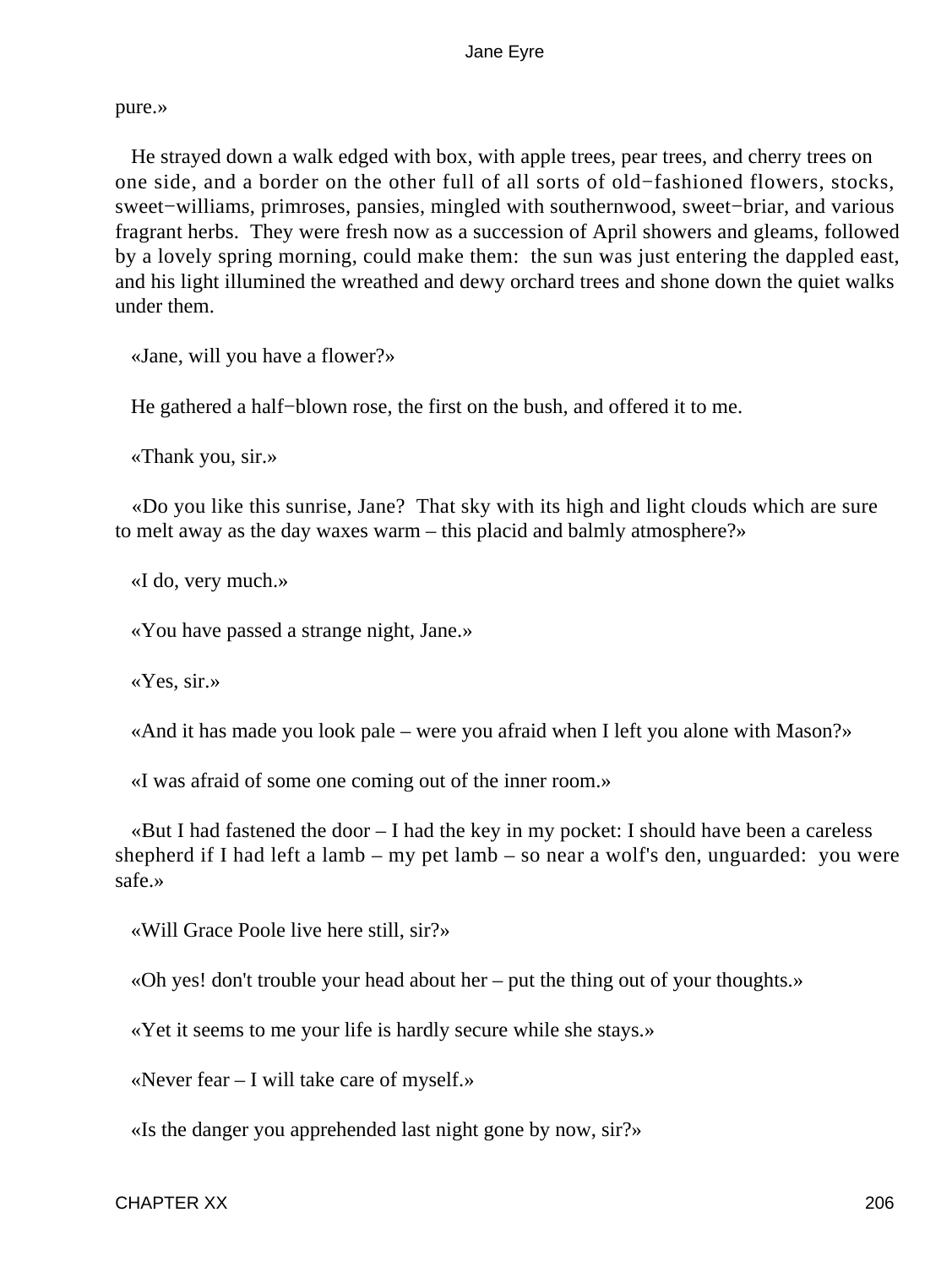«I cannot vouch for that till Mason is out of England: nor even then. To live, for me, Jane, is to stand on a crater−crust which may crack and spue fire any day.»

 «But Mr. Mason seems a man easily led. Your influence, sir, is evidently potent with him: he will never set you at defiance or wilfully injure you.»

 «Oh, no! Mason will not defy me; nor, knowing it, will he hurt me – but, unintentionally, he might in a moment, by one careless word, deprive me, if not of life, yet for ever of happiness.»

 «Tell him to be cautious, sir: let him know what you fear, and show him how to avert the danger.»

He laughed sardonically, hastily took my hand, and as hastily threw it from him.

 «If I could do that, simpleton, where would the danger be? Annihilated in a moment. Ever since I have known Mason, I have only had to say to him 'Do that,' and the thing has been done. But I cannot give him orders in this case: I cannot say 'Beware of harming me, Richard;' for it is imperative that I should keep him ignorant that harm to me is possible. Now you look puzzled; and I will puzzle you further. You are my little friend, are you not?»

«I like to serve you, sir, and to obey you in all that is right.»

 «Precisely: I see you do. I see genuine contentment in your gait and mien, your eye and face, when you are helping me and pleasing me – working for me, and with me, in, as you characteristically say, 'ALL **THAT IS** RIGHT:' for if I bid you do what you thought wrong, there would be no light−footed running, no neat−handed alacrity, no lively glance and animated complexion. My friend would then turn to me, quiet and pale, and would say, 'No, sir; that is impossible: I cannot do it, because it is wrong;' and would become immutable as a fixed star. Well, you too have power over me, and may injure me: yet I dare not show you where I am vulnerable, lest, faithful and friendly as you are, you should transfix me at once.»

 «If you have no more to fear from Mr. Mason than you have from me, sir, you are very safe.»

«God grant it may be so! Here, Jane, is an arbour; sit down.»

 The arbour was an arch in the wall, lined with ivy; it contained a rustic seat. Mr. Rochester took it, leaving room, however, for me: but I stood before him.

 «Sit,» he said; «the bench is long enough for two. You don't hesitate to take a place at my side, do you? Is that wrong, Jane?»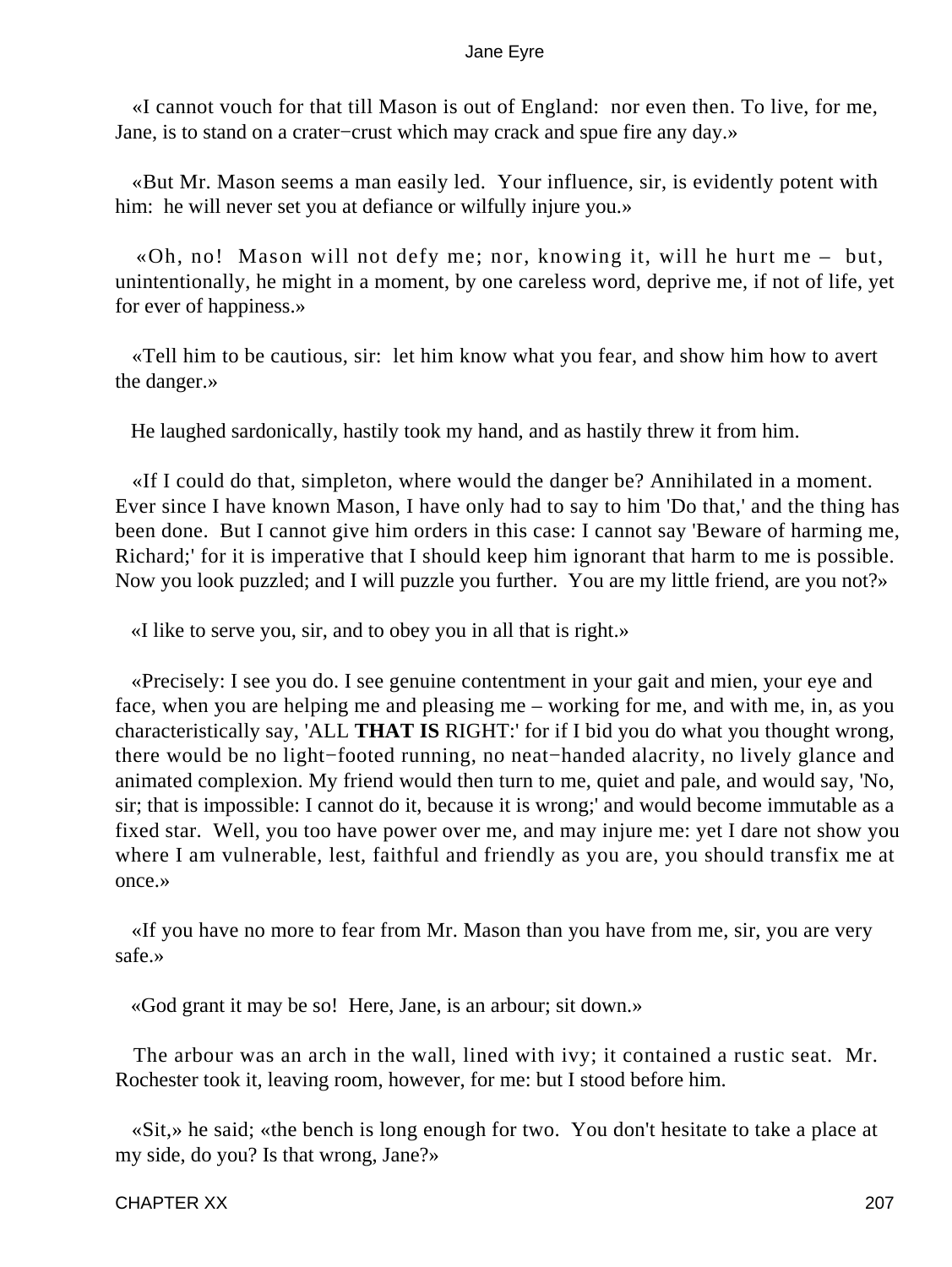I answered him by assuming it: to refuse would, I felt, have been unwise.

 «Now, my little friend, while the sun drinks the dew – while all the flowers in this old garden awake and expand, and the birds fetch their young ones' breakfast out of the Thornfield, and the early bees do their first spell of work – I'll put a case to you, which you must endeavour to suppose your own: but first, look at me, and tell me you are at ease, and not fearing that I err in detaining you, or that you err in staying.»

«No, sir; I am content.»

 «Well then, Jane, call to aid your fancy:− suppose you were no longer a girl well reared and disciplined, but a wild boy indulged from childhood upwards; imagine yourself in a remote foreign land; conceive that you there commit a capital error, no matter of what nature or from what motives, but one whose consequences must follow you through life and taint all your existence. Mind, I don't say a CRIME; I am not speaking of shedding of blood or any other guilty act, which might make the perpetrator amenable to the law: my word is **ERROR.** The results of what you have done become in time to you utterly insupportable; you take measures to obtain relief: unusual measures, but neither unlawful nor culpable. Still you are miserable; for hope has quitted you on the very confines of life: your sun at noon darkens in an eclipse, which you feel will not leave it till the time of setting. Bitter and base associations have become the sole food of your memory: you wander here and there, seeking rest in exile: happiness in pleasure – I mean in heartless, sensual pleasure – such as dulls intellect and blights feeling. Heart−weary and soul−withered, you come home after years of voluntary banishment: you make a new acquaintance – how or where no matter: you find in this stranger much of the good and bright qualities which you have sought for twenty years, and never before encountered; and they are all fresh, healthy, without soil and without taint. Such society revives, regenerates: you feel better days come back – higher wishes, purer feelings; you desire to recommence your life, and to spend what remains to you of days in a way more worthy of an immortal being. To attain this end, are you justified in overleaping an obstacle of custom – a mere conventional impediment which neither your conscience sanctifies nor your judgment approves?»

 He paused for an answer: and what was I to say? Oh, for some good spirit to suggest a judicious and satisfactory response! Vain aspiration! The west wind whispered in the ivy round me; but no gentle Ariel borrowed its breath as a medium of speech: the birds sang in the tree−tops; but their song, however sweet, was inarticulate.

Again Mr. Rochester propounded his query:

 «Is the wandering and sinful, but now rest−seeking and repentant, man justified in daring the world's opinion, in order to attach to him for ever this gentle, gracious, genial stranger, thereby securing his own peace of mind and regeneration of life?»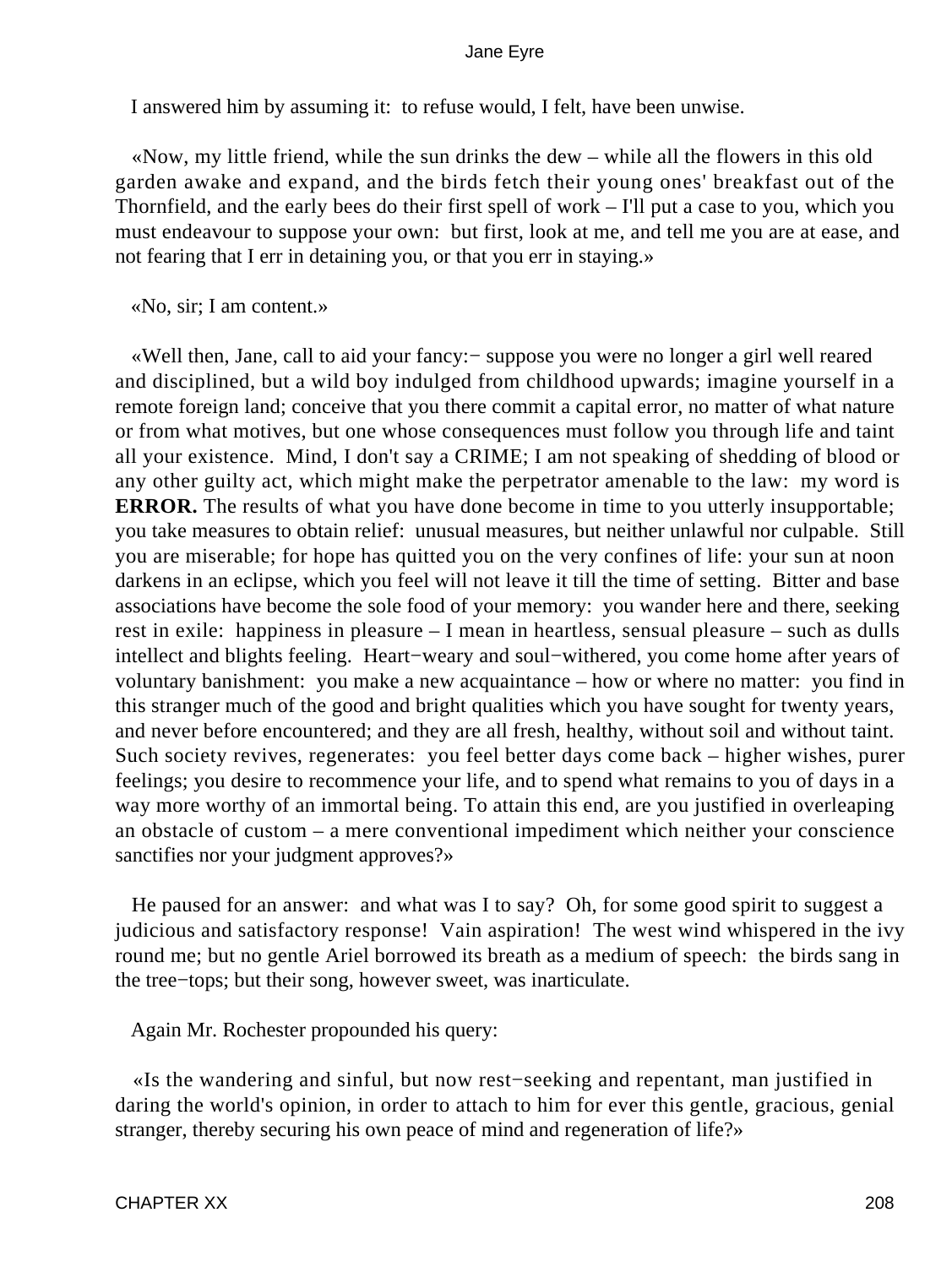«Sir,» I answered, «a wanderer's repose or a sinner's reformation should never depend on a fellow−creature. Men and women die; philosophers falter in wisdom, and Christians in goodness: if any one you know has suffered and erred, let him look higher than his equals for strength to amend and solace to heal.»

 «But the instrument – the instrument! God, who does the work, ordains the instrument. I have myself – I tell it you without parable – been a worldly, dissipated, restless man; and I believe I have found the instrument for my cure in  $-\infty$ 

 He paused: the birds went on carolling, the leaves lightly rustling. I almost wondered they did not check their songs and whispers to catch the suspended revelation; but they would have had to wait many minutes – so long was the silence protracted. At last I looked up at the tardy speaker: he was looking eagerly at me.

 «Little friend,» said he, in quite a changed tone – while his face changed too, losing all its softness and gravity, and becoming harsh and sarcastic – «you have noticed my tender penchant for Miss Ingram: don't you think if I married her she would regenerate me with a vengeance?»

 He got up instantly, went quite to the other end of the walk, and when he came back he was humming a tune.

 «Jane, Jane,» said he, stopping before me, «you are quite pale with your vigils: don't you curse me for disturbing your rest?»

«Curse you? No, sir.»

 «Shake hands in confirmation of the word. What cold fingers! They were warmer last night when I touched them at the door of the mysterious chamber. Jane, when will you watch with me again?»

«Whenever I can be useful, sir.»

 «For instance, the night before I am married! I am sure I shall not be able to sleep. Will you promise to sit up with me to bear me company? To you I can talk of my lovely one: for now you have seen her and know her.»

«Yes, sir.»

«She's a rare one, is she not, Jane?»

«Yes, sir.»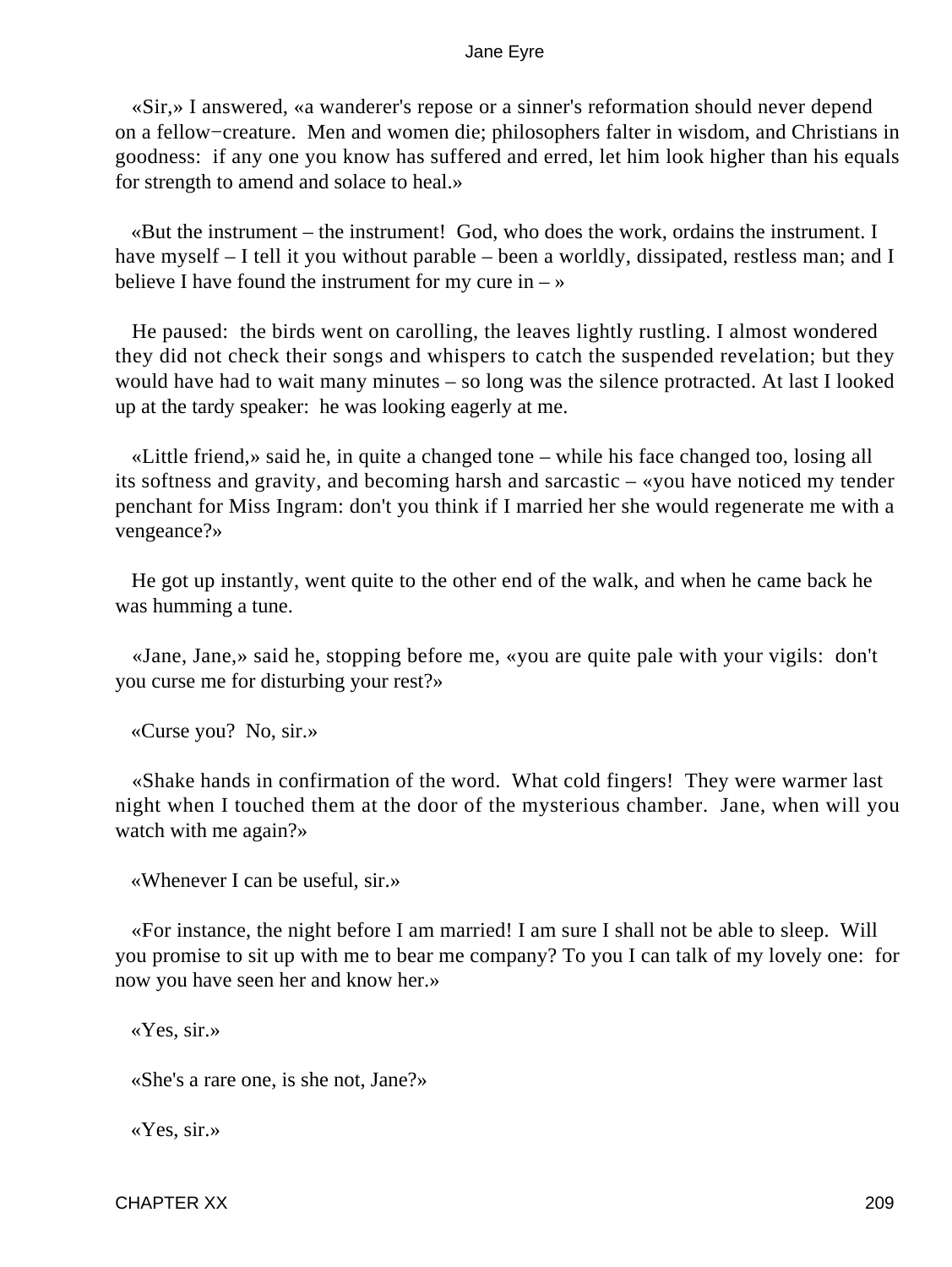«A strapper – a real strapper, Jane: big, brown, and buxom; with hair just such as the ladies of Carthage must have had. Bless me! there's Dent and Lynn in the stables! Go in by the shrubbery, through that wicket.»

As I went one way, he went another, and I heard him in the yard, saying cheerfully −

 «Mason got the start of you all this morning; he was gone before sunrise: I rose at four to see him off.»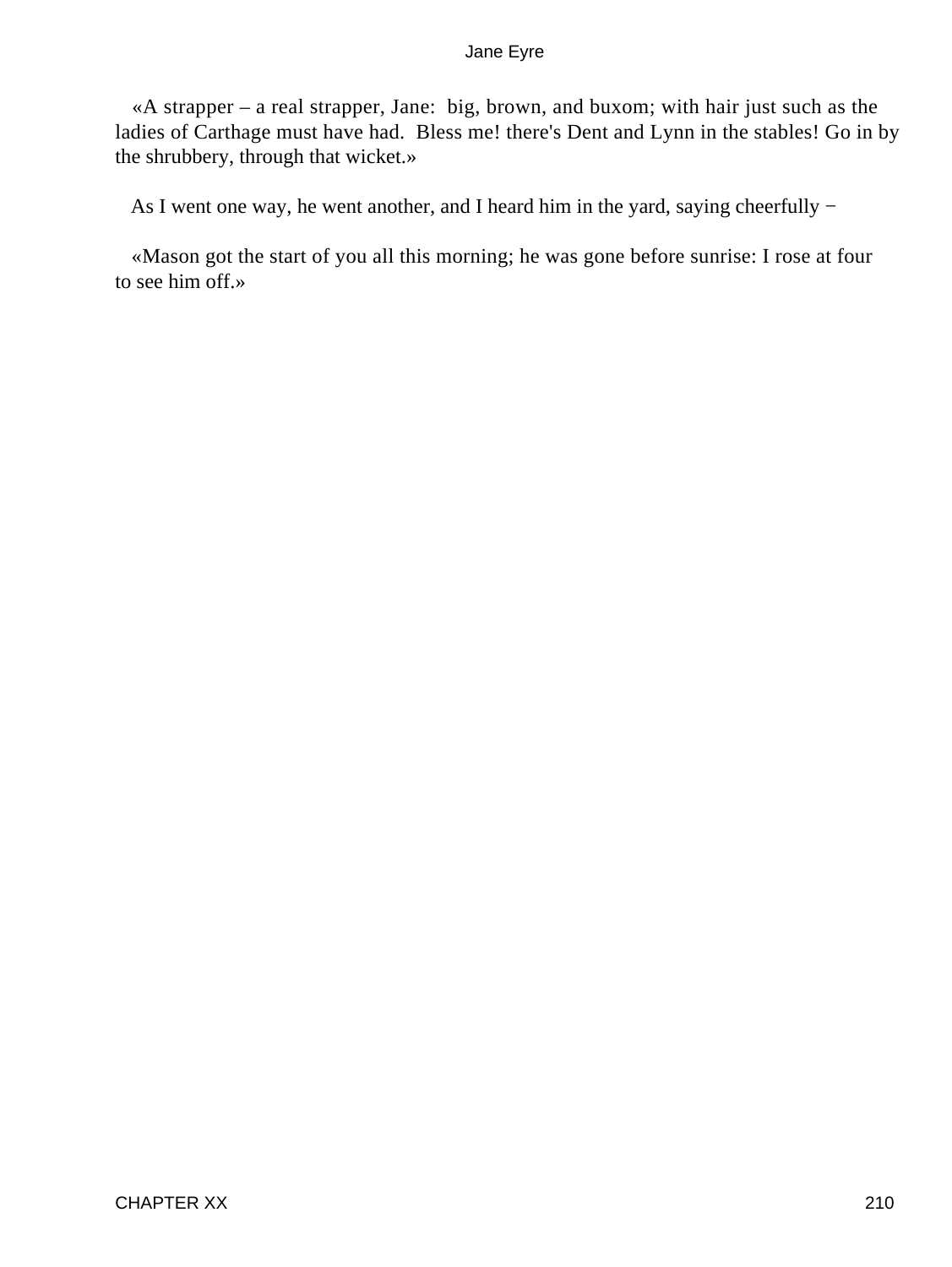# **[CHAPTER XXI](#page-435-0)**

**P**resentiments are strange things! and so are sympathies; and so are signs; and the three combined make one mystery to which humanity has not yet found the key. I never laughed at presentiments in my life, because I have had strange ones of my own. Sympathies, I believe, exist (for instance, between far−distant, long−absent, wholly estranged relatives asserting, notwithstanding their alienation, the unity of the source to which each traces his origin) whose workings baffle mortal comprehension. And signs, for aught we know, may be but the sympathies of Nature with man.

 When I was a little girl, only six years old, I one night heard Bessie Leaven say to Martha Abbot that she had been dreaming about a little child; and that to dream of children was a sure sign of trouble, either to one's self or one's kin. The saying might have worn out of my memory, had not a circumstance immediately followed which served indelibly to fix it there. The next day Bessie was sent for home to the deathbed of her little sister.

 Of late I had often recalled this saying and this incident; for during the past week scarcely a night had gone over my couch that had not brought with it a dream of an infant, which I sometimes hushed in my arms, sometimes dandled on my knee, sometimes watched playing with daisies on a lawn, or again, dabbling its hands in running water. It was a wailing child this night, and a laughing one the next: now it nestled close to me, and now it ran from me; but whatever mood the apparition evinced, whatever aspect it wore, it failed not for seven successive nights to meet me the moment I entered the land of slumber.

 I did not like this iteration of one idea – this strange recurrence of one image, and I grew nervous as bedtime approached and the hour of the vision drew near. It was from companionship with this baby− phantom I had been roused on that moonlight night when I heard the cry; and it was on the afternoon of the day following I was summoned downstairs by a message that some one wanted me in Mrs. Fairfax's room. On repairing thither, I found a man waiting for me, having the appearance of a gentleman's servant: he was dressed in deep mourning, and the hat he held in his hand was surrounded with a crape band.

 «I daresay you hardly remember me, Miss,» he said, rising as I entered; «but my name is Leaven: I lived coachman with Mrs. Reed when you were at Gateshead, eight or nine years since, and I live there still.»

 «Oh, Robert! how do you do? I remember you very well: you used to give me a ride sometimes on Miss Georgiana's bay pony. And how is Bessie? You are married to Bessie?»

«Yes, Miss: my wife is very hearty, thank you; she brought me another little one about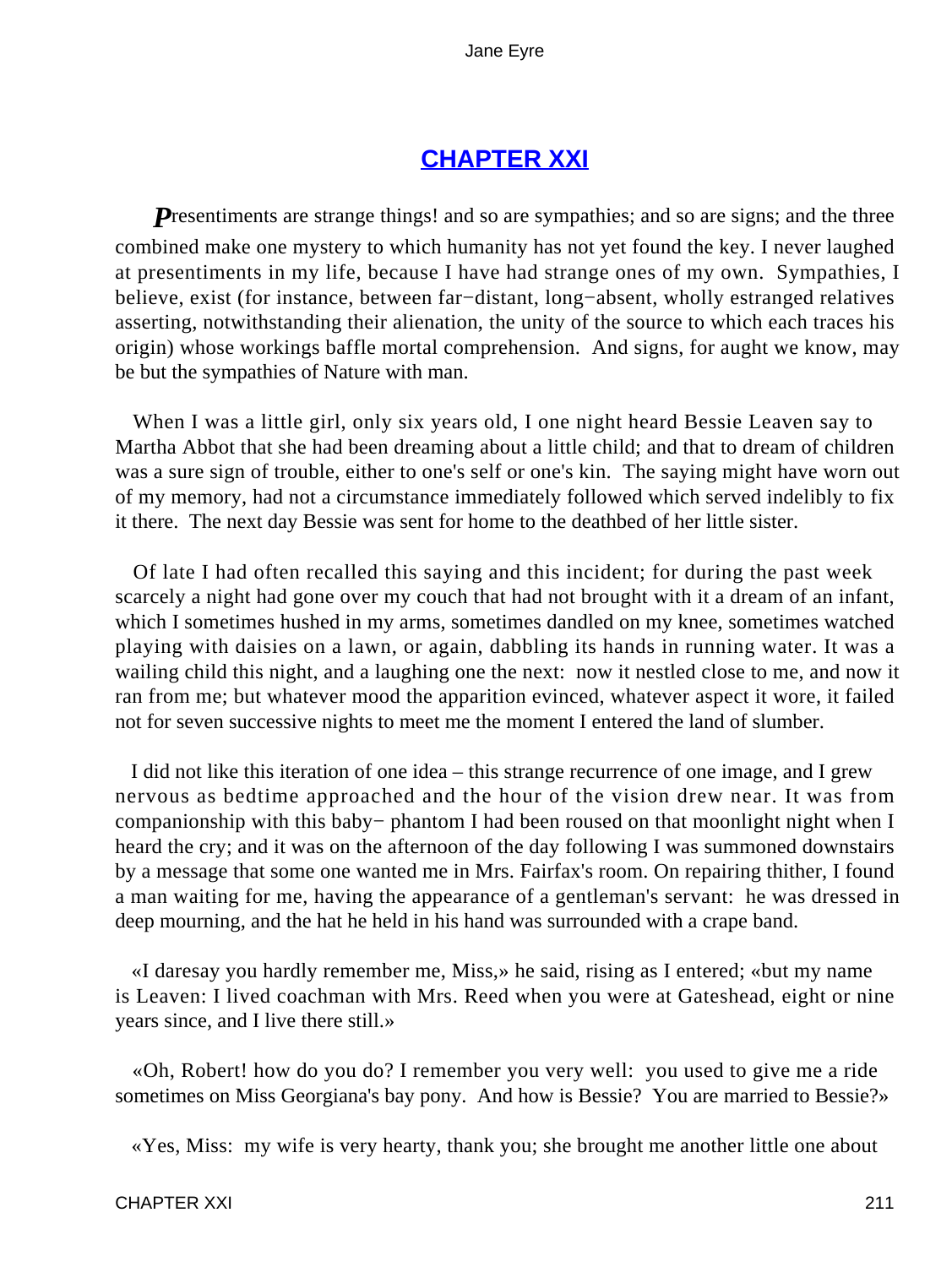two months since – we have three now – and both mother and child are thriving.»

«And are the family well at the house, Robert?»

 «I am sorry I can't give you better news of them, Miss: they are very badly at present – in great trouble.»

 «I hope no one is dead,» I said, glancing at his black dress. He too looked down at the crape round his hat and replied −

«Mr. John died yesterday was a week, at his chambers in London.»

«Mr. John?»

«Yes.»

«And how does his mother bear it?»

 «Why, you see, Miss Eyre, it is not a common mishap: his life has been very wild: these last three years he gave himself up to strange ways, and his death was shocking.»

«I heard from Bessie he was not doing well.»

 «Doing well! He could not do worse: he ruined his health and his estate amongst the worst men and the worst women. He got into debt and into jail: his mother helped him out twice, but as soon as he was free he returned to his old companions and habits. His head was not strong: the knaves he lived amongst fooled him beyond anything I ever heard. He came down to Gateshead about three weeks ago and wanted missis to give up all to him. Missis refused: her means have long been much reduced by his extravagance; so he went back again, and the next news was that he was dead. How he died, God knows! – they say he killed himself.»

I was silent: the things were frightful. Robert Leaven resumed −

 «Missis had been out of health herself for some time: she had got very stout, but was not strong with it; and the loss of money and fear of poverty were quite breaking her down. The information about Mr. John's death and the manner of it came too suddenly: it brought on a stroke. She was three days without speaking; but last Tuesday she seemed rather better: she appeared as if she wanted to say something, and kept making signs to my wife and mumbling. It was only yesterday morning, however, that Bessie understood she was pronouncing your name; and at last she made out the words, 'Bring Jane – fetch Jane Eyre: I want to speak to her.' Bessie is not sure whether she is in her right mind, or means anything by the words; but she told Miss Reed and Miss Georgiana, and advised them to send for you.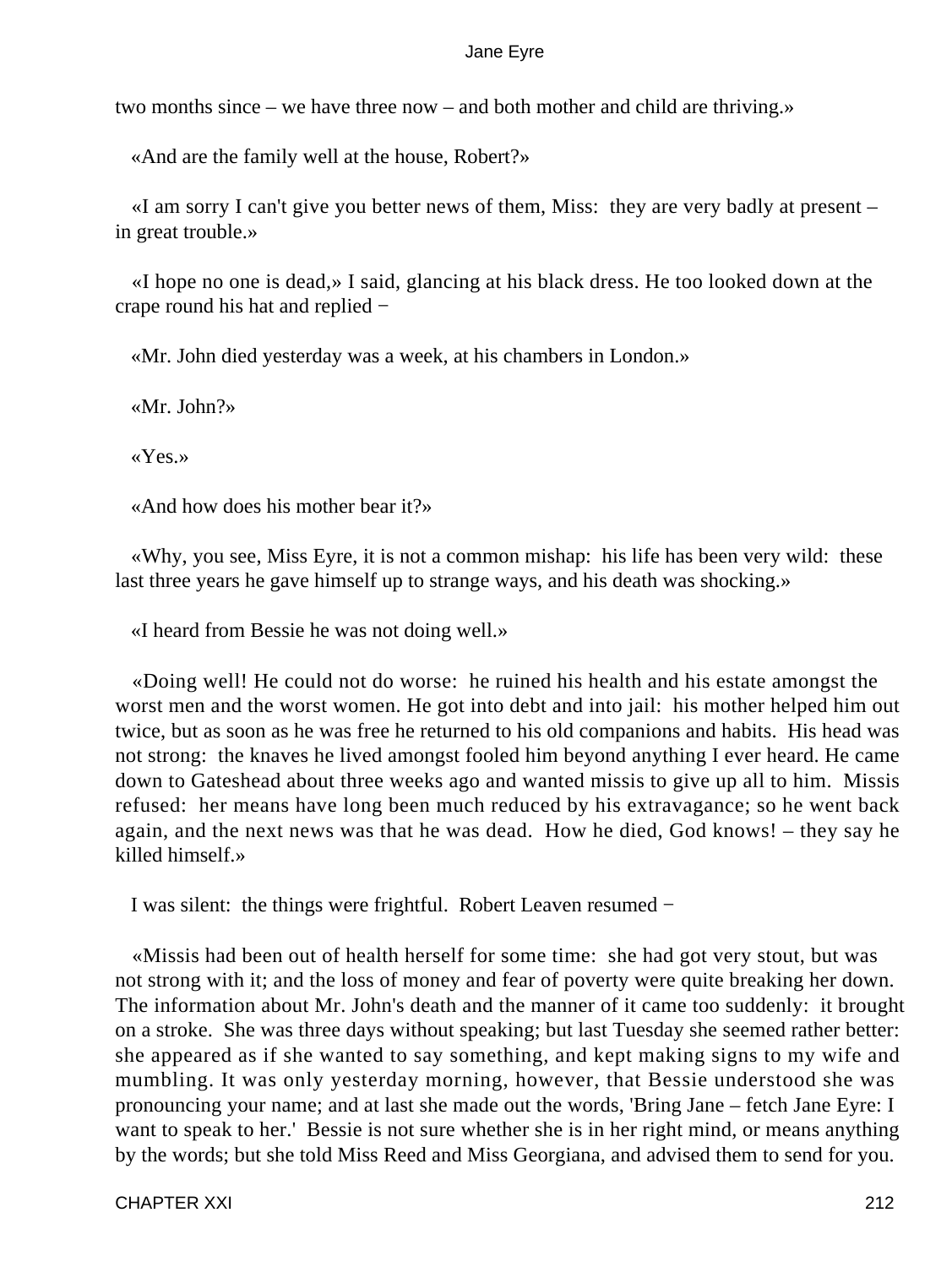The young ladies put it off at first; but their mother grew so restless, and said, 'Jane, Jane,' so many times, that at last they consented. I left Gateshead yesterday: and if you can get ready, Miss, I should like to take you back with me early to− morrow morning.»

«Yes, Robert, I shall be ready: it seems to me that I ought to go.»

 «I think so too, Miss. Bessie said she was sure you would not refuse: but I suppose you will have to ask leave before you can get off?»

 «Yes; and I will do it now;» and having directed him to the servants' hall, and recommended him to the care of John's wife, and the attentions of John himself, I went in search of Mr. Rochester.

 He was not in any of the lower rooms; he was not in the yard, the stables, or the grounds. I asked Mrs. Fairfax if she had seen him;− −yes: she believed he was playing billiards with Miss Ingram. To the billiard−room I hastened: the click of balls and the hum of voices resounded thence; Mr. Rochester, Miss Ingram, the two Misses Eshton, and their admirers, were all busied in the game. It required some courage to disturb so interesting a party; my errand, however, was one I could not defer, so I approached the master where he stood at Miss Ingram's side. She turned as I drew near, and looked at me haughtily: her eyes seemed to demand, «What can the creeping creature want now?» and when I said, in a low voice, «Mr. Rochester,» she made a movement as if tempted to order me away. I remember her appearance at the moment – it was very graceful and very striking: she wore a morning robe of sky−blue crape; a gauzy azure scarf was twisted in her hair. She had been all animation with the game, and irritated pride did not lower the expression of her haughty lineaments.

 «Does that person want you?» she inquired of Mr. Rochester; and Mr. Rochester turned to see who the «person» was. He made a curious grimace – one of his strange and equivocal demonstrations – threw down his cue and followed me from the room.

 «Well, Jane?» he said, as he rested his back against the schoolroom door, which he had shut.

«If you please, sir, I want leave of absence for a week or two.»

«What to do? – where to go?»

«To see a sick lady who has sent for me.»

«What sick lady? – where does she live?»

«At Gateshead; in −shire.»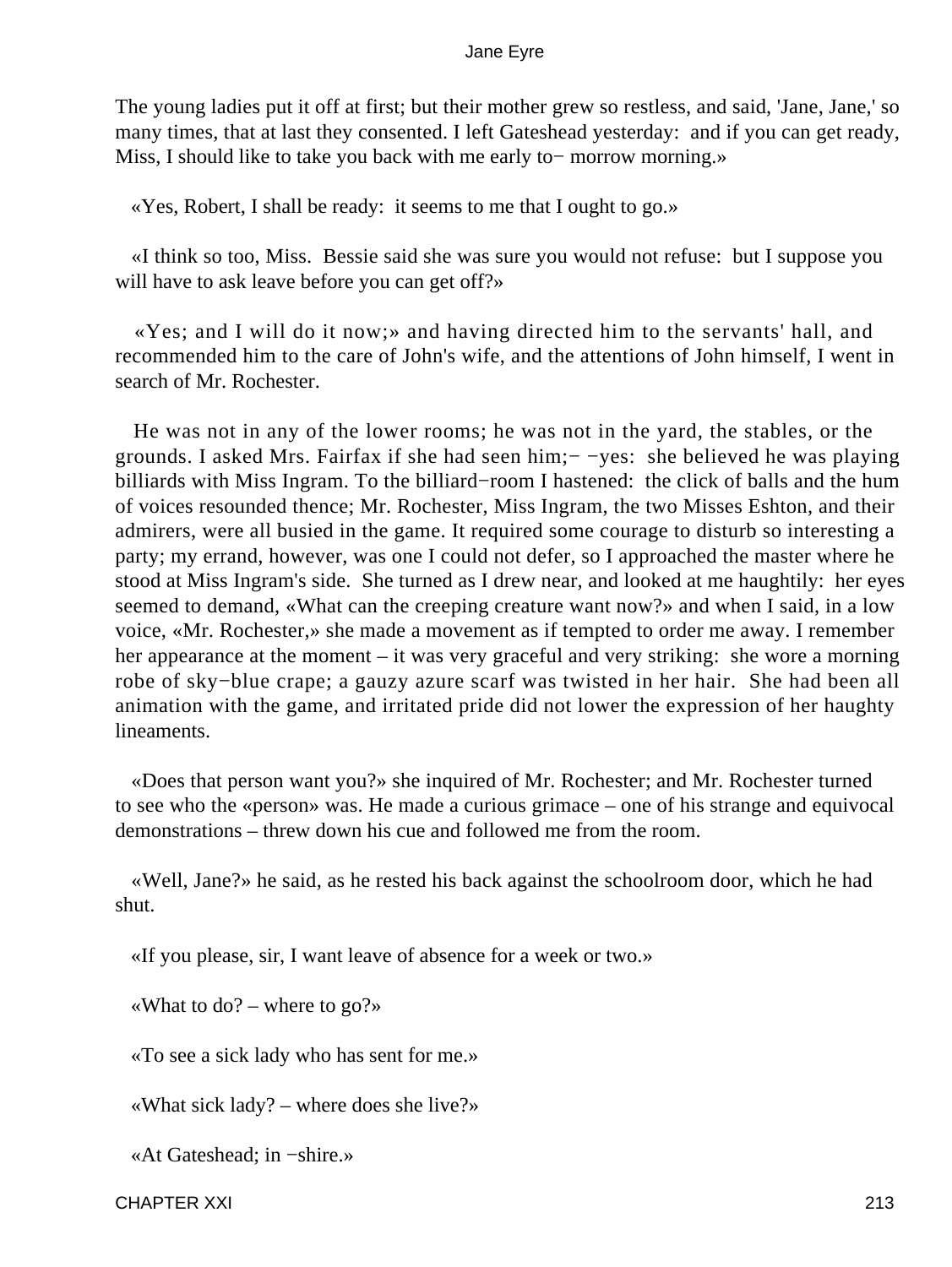«−shire? That is a hundred miles off! Who may she be that sends for people to see her that distance?»

«Her name is Reed, sir – Mrs. Reed.»

«Reed of Gateshead? There was a Reed of Gateshead, a magistrate.»

«It is his widow, sir.»

«And what have you to do with her? How do you know her?»

«Mr. Reed was my uncle – my mother's brother.»

 «The deuce he was! You never told me that before: you always said you had no relations.»

«None that would own me, sir. Mr. Reed is dead, and his wife cast me off.»

«Why?»

«Because I was poor, and burdensome, and she disliked me.»

 «But Reed left children? – you must have cousins? Sir George Lynn was talking of a Reed of Gateshead yesterday, who, he said, was one of the veriest rascals on town; and Ingram was mentioning a Georgiana Reed of the same place, who was much admired for her beauty a season or two ago in London.»

 «John Reed is dead, too, sir: he ruined himself and half−ruined his family, and is supposed to have committed suicide. The news so shocked his mother that it brought on an apoplectic attack.»

 «And what good can you do her? Nonsense, Jane! I would never think of running a hundred miles to see an old lady who will, perhaps, be dead before you reach her: besides, you say she cast you off.»

 «Yes, sir, but that is long ago; and when her circumstances were very different: I could not be easy to neglect her wishes now.»

«How long will you stay?»

«As short a time as possible, sir.»

«Promise me only to stay a week  $-\infty$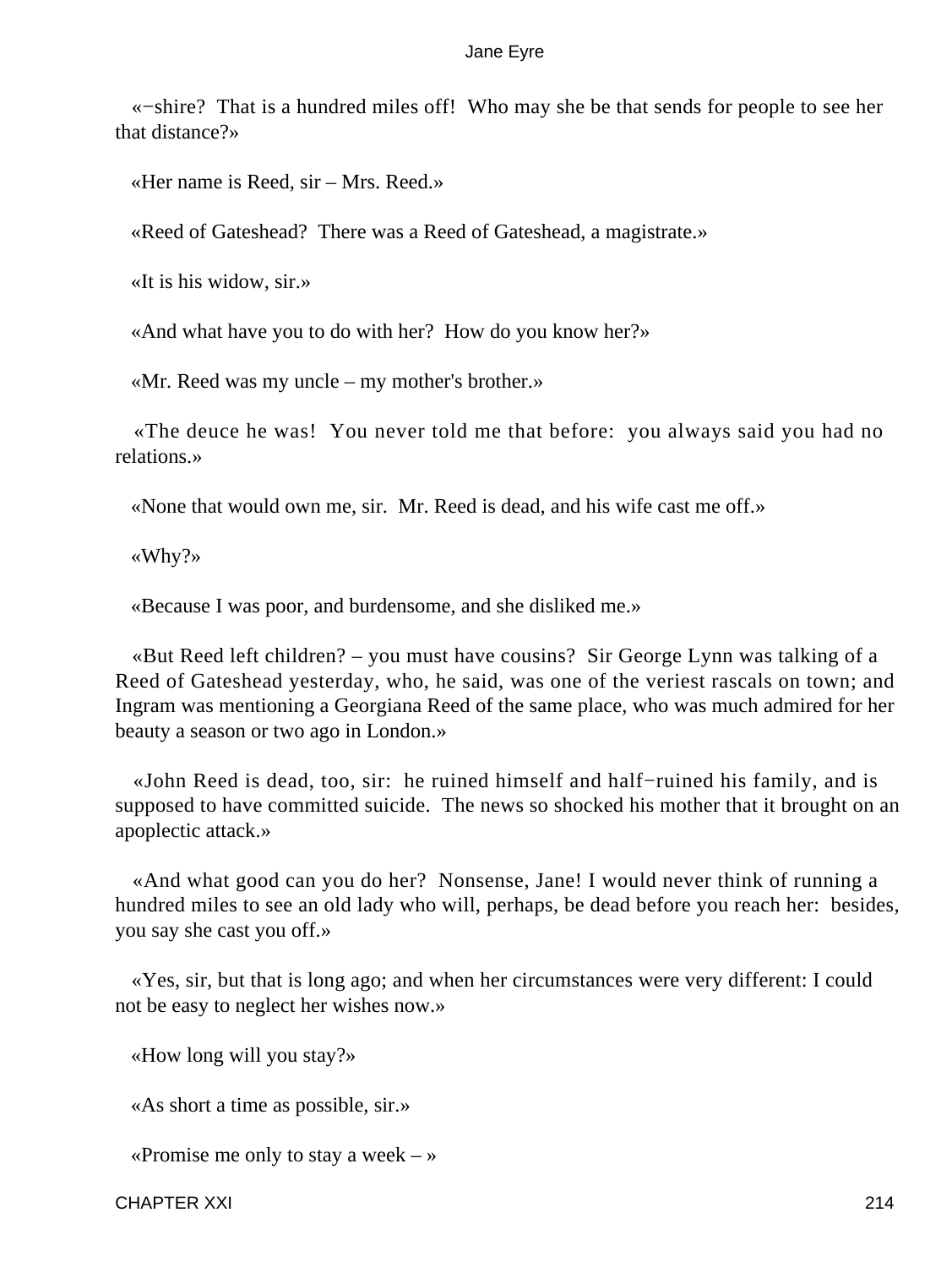«I had better not pass my word: I might be obliged to break it.»

 «At all events you **WILL** come back: you will not be induced under any pretext to take up a permanent residence with her?»

«Oh, no! I shall certainly return if all be well.»

«And who goes with you? You don't travel a hundred miles alone.»

«No, sir, she has sent her coachman.»

«A person to be trusted?»

«Yes, sir, he has lived ten years in the family.»

Mr. Rochester meditated. «When do you wish to go?»

«Early to−morrow morning, sir.»

 «Well, you must have some money; you can't travel without money, and I daresay you have not much: I have given you no salary yet. How much have you in the world, Jane?» he asked, smiling.

 I drew out my purse; a meagre thing it was. «Five shillings, sir.» He took the purse, poured the hoard into his palm, and chuckled over it as if its scantiness amused him. Soon he produced his pocket− book: «Here,» said he, offering me a note; it was fifty pounds, and he owed me but fifteen. I told him I had no change.

«I don't want change; you know that. Take your wages.»

 I declined accepting more than was my due. He scowled at first; then, as if recollecting something, he said −

 «Right, right! Better not give you all now: you would, perhaps, stay away three months if you had fifty pounds. There are ten; is it not plenty?»

«Yes, sir, but now you owe me five.»

«Come back for it, then; I am your banker for forty pounds.»

 «Mr. Rochester, I may as well mention another matter of business to you while I have the opportunity.»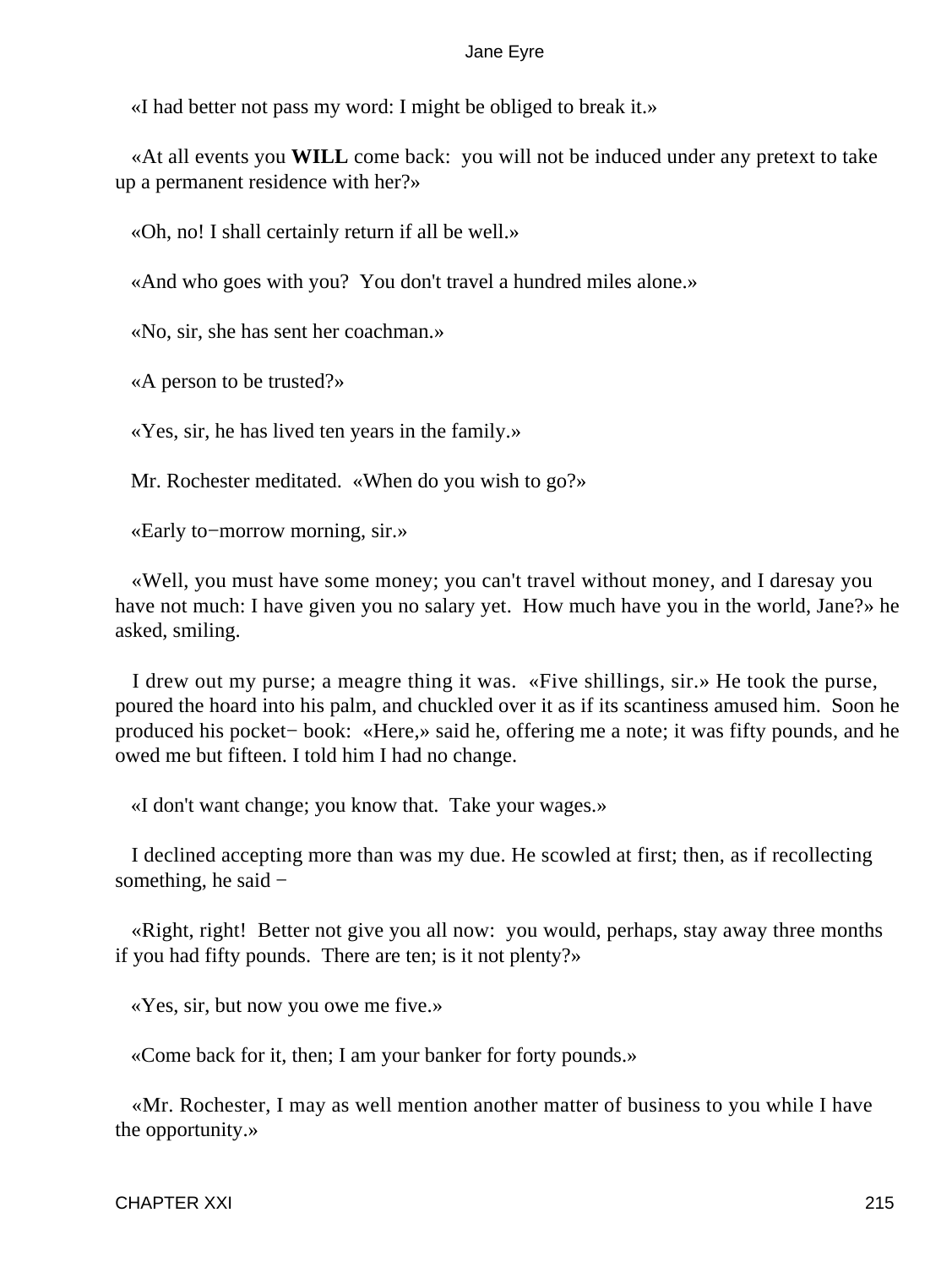«Matter of business? I am curious to hear it.»

«You have as good as informed me, sir, that you are going shortly to be married?»

«Yes; what then?»

 «In that case, sir, Adele ought to go to school: I am sure you will perceive the necessity of it.»

 «To get her out of my bride's way, who might otherwise walk over her rather too emphatically? There's sense in the suggestion; not a doubt of it. Adele, as you say, must go to school; and you, of course, must march straight to – the devil?»

«I hope not, sir; but I must seek another situation somewhere.»

 «In course!» he exclaimed, with a twang of voice and a distortion of features equally fantastic and ludicrous. He looked at me some minutes.

 «And old Madam Reed, or the Misses, her daughters, will be solicited by you to seek a place, I suppose?»

 «No, sir; I am not on such terms with my relatives as would justify me in asking favours of them – but I shall advertise.»

 «You shall walk up the pyramids of Egypt!» he growled. «At your peril you advertise! I wish I had only offered you a sovereign instead of ten pounds. Give me back nine pounds, Jane; I've a use for it.»

 «And so have I, sir,» I returned, putting my hands and my purse behind me. «I could not spare the money on any account.»

 «Little niggard!» said he, «refusing me a pecuniary request! Give me five pounds, Jane.»

«Not five shillings, sir; nor five pence.»

«Just let me look at the cash.»

«No, sir; you are not to be trusted.»

«Jane!»

«Sir?»

CHAPTER XXI 216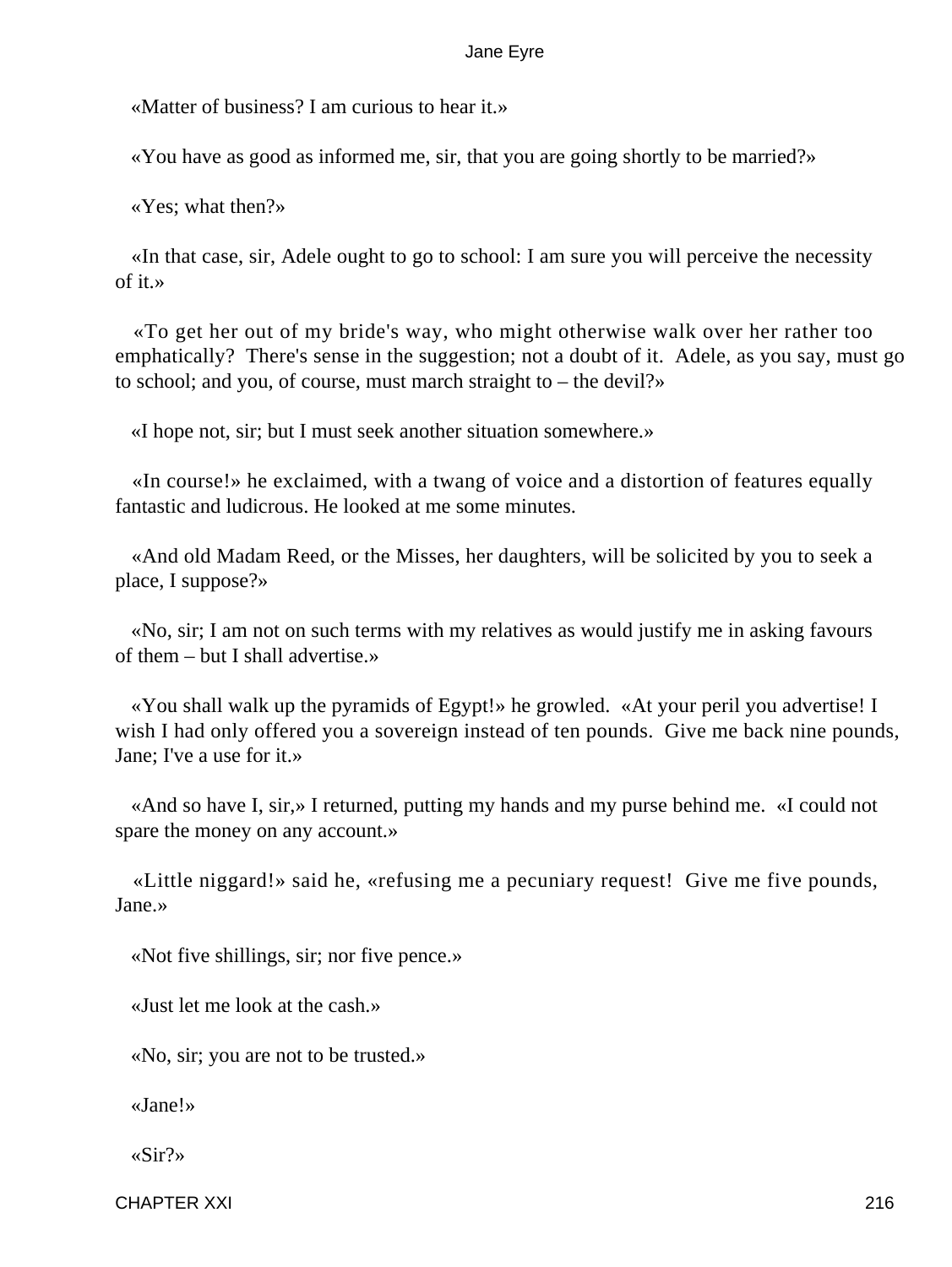«Promise me one thing.»

«I'll promise you anything, sir, that I think I am likely to perform.»

«Not to advertise: and to trust this quest of a situation to me. I'll find you one in time.»

 «I shall be glad so to do, sir, if you, in your turn, will promise that I and Adele shall be both safe out of the house before your bride enters it.»

«Very well! very well! I'll pledge my word on it. You go to− morrow, then?»

«Yes, sir; early.»

«Shall you come down to the drawing−room after dinner?»

«No, sir, I must prepare for the journey.»

«Then you and I must bid good−bye for a little while?»

«I suppose so, sir.»

 «And how do people perform that ceremony of parting, Jane? Teach me; I'm not quite up to it.»

«They say, Farewell, or any other form they prefer.»

«Then say it.»

«Farewell, Mr. Rochester, for the present.»

«What must I say?»

«The same, if you like, sir.»

«Farewell, Miss Eyre, for the present; is that all?»

«Yes?»

 «It seems stingy, to my notions, and dry, and unfriendly. I should like something else: a little addition to the rite. If one shook hands, for instance; but no – that would not content me either. So you'll do no more than say Farewell, Jane?»

«It is enough, sir: as much good−will may be conveyed in one hearty word as in many.»

CHAPTER XXI 217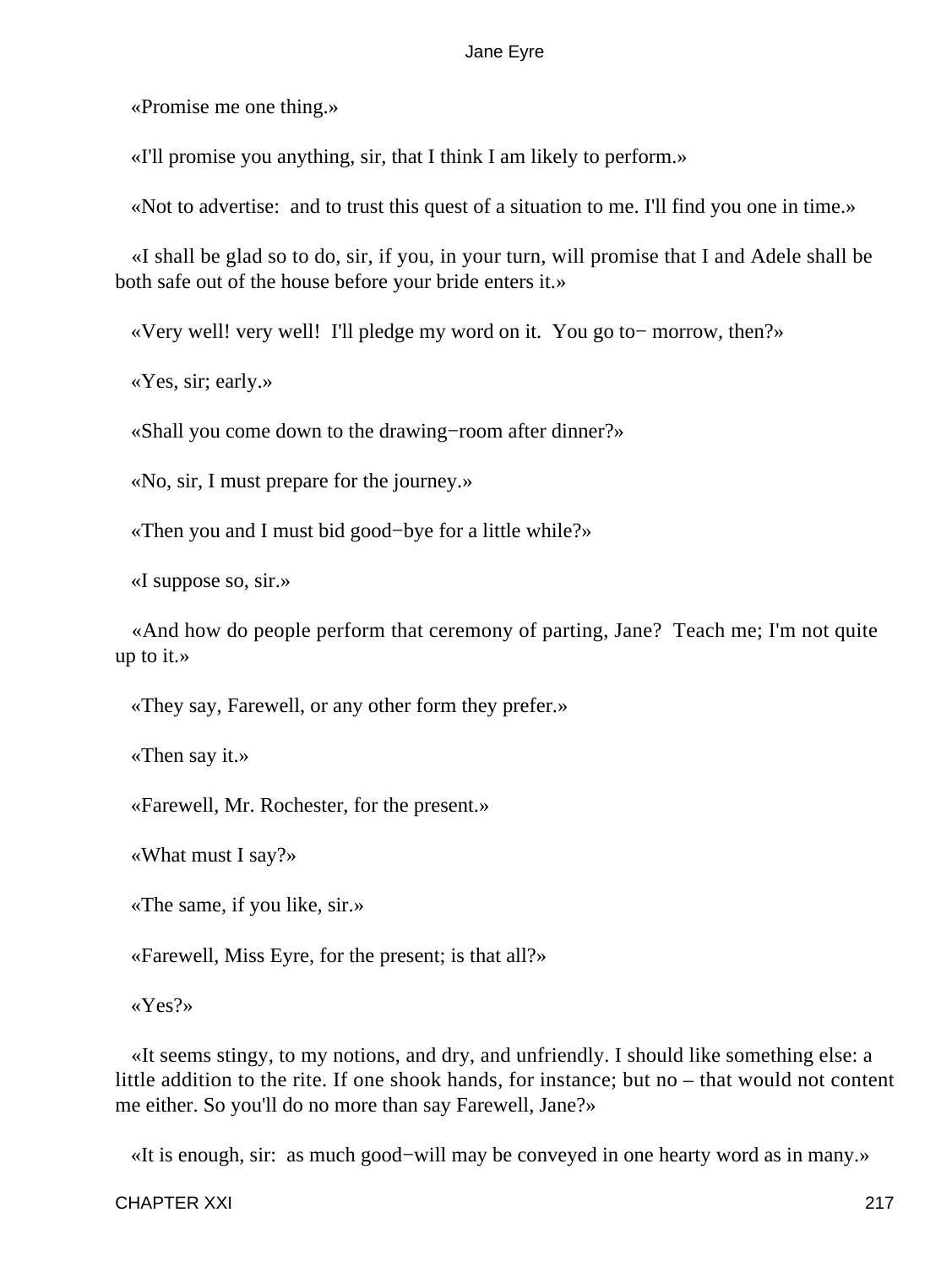«Very likely; but it is blank and cool – 'Farewell.'»

 «How long is he going to stand with his back against that door?» I asked myself; «I want to commence my packing.» The dinner−bell rang, and suddenly away he bolted, without another syllable: I saw him no more during the day, and was off before he had risen in the morning.

 I reached the lodge at Gateshead about five o'clock in the afternoon of the first of May: I stepped in there before going up to the hall. It was very clean and neat: the ornamental windows were hung with little white curtains; the floor was spotless; the grate and fire−irons were burnished bright, and the fire burnt clear. Bessie sat on the hearth, nursing her last−born, and Robert and his sister played quietly in a corner.

«Bless you! – I knew you would come!» exclaimed Mrs. Leaven, as I entered.

 «Yes, Bessie,» said I, after I had kissed her; «and I trust I am not too late. How is Mrs. Reed? – Alive still, I hope.»

 «Yes, she is alive; and more sensible and collected than she was. The doctor says she may linger a week or two yet; but he hardly thinks she will finally recover.»

«Has she mentioned me lately?»

 «She was talking of you only this morning, and wishing you would come, but she is sleeping now, or was ten minutes ago, when I was up at the house. She generally lies in a kind of lethargy all the afternoon, and wakes up about six or seven. Will you rest yourself here an hour, Miss, and then I will go up with you?»

 Robert here entered, and Bessie laid her sleeping child in the cradle and went to welcome him: afterwards she insisted on my taking off my bonnet and having some tea; for she said I looked pale and tired. I was glad to accept her hospitality; and I submitted to be relieved of my travelling garb just as passively as I used to let her undress me when a child.

 Old times crowded fast back on me as I watched her bustling about – setting out the tea−tray with her best china, cutting bread and butter, toasting a tea−cake, and, between whiles, giving little Robert or Jane an occasional tap or push, just as she used to give me in former days. Bessie had retained her quick temper as well as her light foot and good looks.

 Tea ready, I was going to approach the table; but she desired me to sit still, quite in her old peremptory tones. I must be served at the fireside, she said; and she placed before me a little round stand with my cup and a plate of toast, absolutely as she used to accommodate me with some privately purloined dainty on a nursery chair: and I smiled and obeyed her as in bygone days.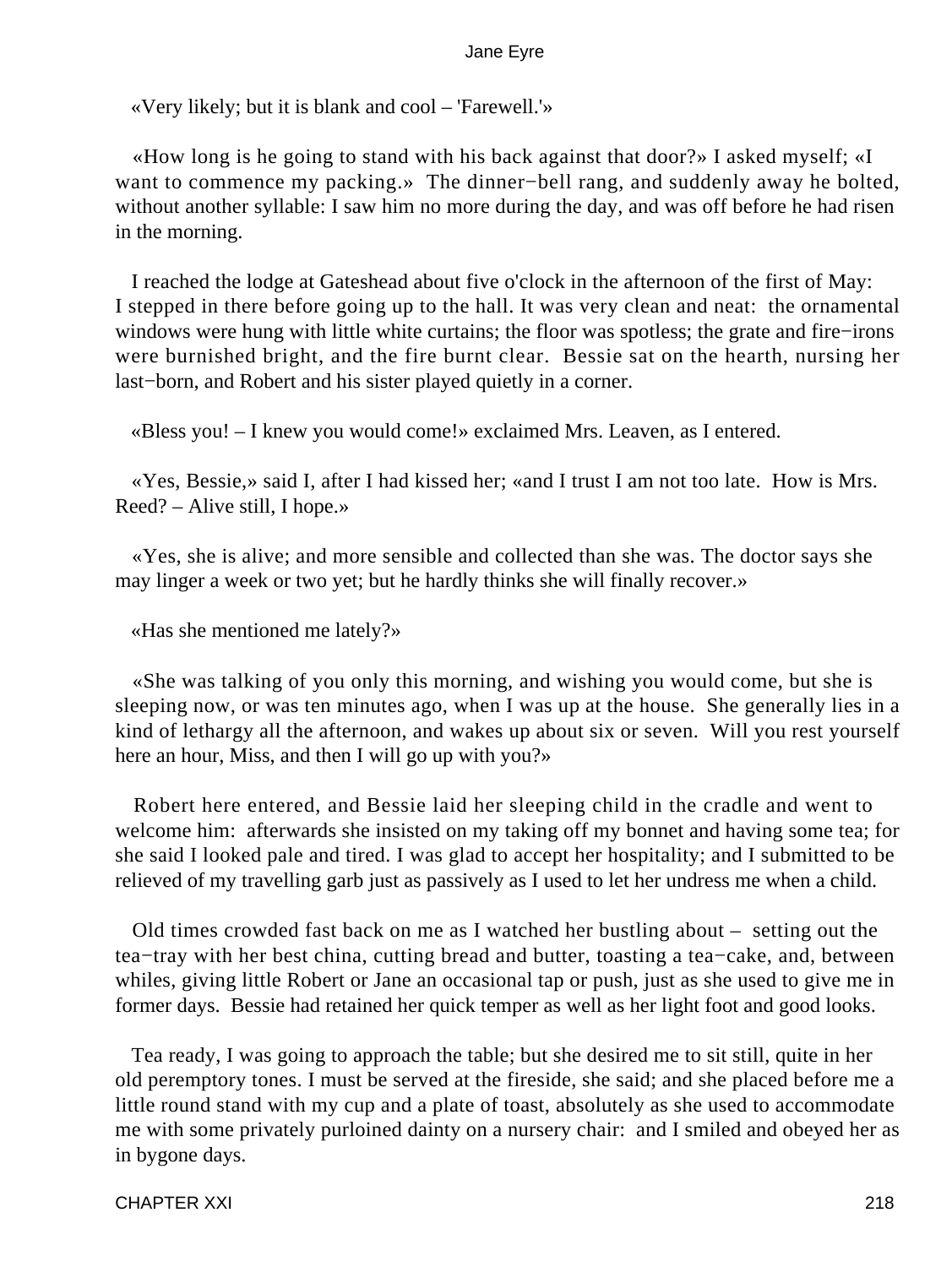She wanted to know if I was happy at Thornfield Hall, and what sort of a person the mistress was; and when I told her there was only a master, whether he was a nice gentleman, and if I liked him. I told her he rather an ugly man, but quite a gentleman; and that he treated me kindly, and I was content. Then I went on to describe to her the gay company that had lately been staying at the house; and to these details Bessie listened with interest: they were precisely of the kind she relished.

 In such conversation an hour was soon gone: Bessie restored to me my bonnet, and, accompanied by her, I quitted the lodge for the hall. It was also accompanied by her that I had, nearly nine years ago, walked down the path I was now ascending. On a dark, misty, raw morning in January, I had left a hostile roof with a desperate and embittered heart – a sense of outlawry and almost of reprobation– −to seek the chilly harbourage of Lowood: that bourne so far away and unexplored. The same hostile roof now again rose before me: my prospects were doubtful yet; and I had yet an aching heart. I still felt as a wanderer on the face of the earth; but I experienced firmer trust in myself and my own powers, and less withering dread of oppression. The gaping wound of my wrongs, too, was now quite healed; and the flame of resentment extinguished.

 «You shall go into the breakfast−room first,» said Bessie, as she preceded me through the hall; «the young ladies will be there.»

 In another moment I was within that apartment. There was every article of furniture looking just as it did on the morning I was first introduced to Mr. Brocklehurst: the very rug he had stood upon still covered the hearth. Glancing at the bookcases, I thought I could distinguish the two volumes of Bewick's British Birds occupying their old place on the third shelf, and Gulliver's Travels and the Arabian Nights ranged just above. The inanimate objects were not changed; but the living things had altered past recognition.

 Two young ladies appeared before me; one very tall, almost as tall as Miss Ingram – very thin too, with a sallow face and severe mien. There was something ascetic in her look, which was augmented by the extreme plainness of a straight−skirted, black, stuff dress, a starched linen collar, hair combed away from the temples, and the nun−like ornament of a string of ebony beads and a crucifix. This I felt sure was Eliza, though I could trace little resemblance to her former self in that elongated and colourless visage.

 The other was as certainly Georgiana: but not the Georgiana I remembered – the slim and fairy−like girl of eleven. This was a full−blown, very plump damsel, fair as waxwork, with handsome and regular features, languishing blue eyes, and ringleted yellow hair. The hue of her dress was black too; but its fashion was so different from her sister's – so much more flowing and becoming – it looked as stylish as the other's looked puritanical.

 In each of the sisters there was one trait of the mother – and only one; the thin and pallid elder daughter had her parent's Cairngorm eye: the blooming and luxuriant younger girl had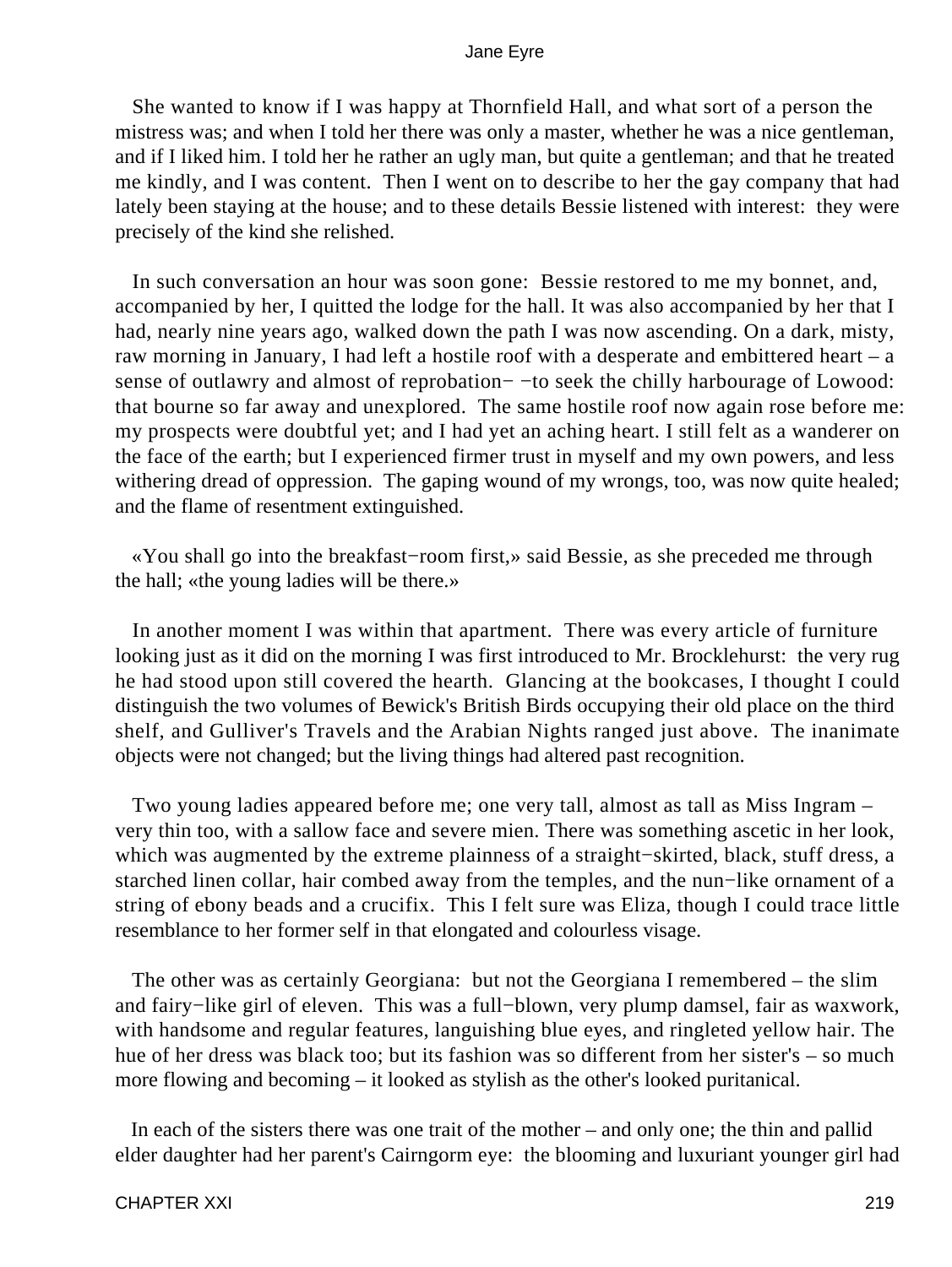her contour of jaw and chin – perhaps a little softened, but still imparting an indescribable hardness to the countenance otherwise so voluptuous and buxom.

 Both ladies, as I advanced, rose to welcome me, and both addressed me by the name of «Miss Eyre.» Eliza's greeting was delivered in a short, abrupt voice, without a smile; and then she sat down again, fixed her eyes on the fire, and seemed to forget me. Georgiana added to her «How d'ye do?» several commonplaces about my journey, the weather, and so on, uttered in rather a drawling tone: and accompanied by sundry side−glances that measured me from head to foot – now traversing the folds of my drab merino pelisse, and now lingering on the plain trimming of my cottage bonnet. Young ladies have a remarkable way of letting you know that they think you a «quiz» without actually saying the words. A certain superciliousness of look, coolness of manner, nonchalance of tone, express fully their sentiments on the point, without committing them by any positive rudeness in word or deed.

 A sneer, however, whether covert or open, had now no longer that power over me it once possessed: as I sat between my cousins, I was surprised to find how easy I felt under the total neglect of the one and the semi−sarcastic attentions of the other – Eliza did not mortify, nor Georgiana ruffle me. The fact was, I had other things to think about; within the last few months feelings had been stirred in me so much more potent than any they could raise – pains and pleasures so much more acute and exquisite had been excited than any it was in their power to inflict or bestow – that their airs gave me no concern either for good or bad.

 «How is Mrs. Reed?» I asked soon, looking calmly at Georgiana, who thought fit to bridle at the direct address, as if it were an unexpected liberty.

 «Mrs. Reed? Ah! mama, you mean; she is extremely poorly: I doubt if you can see her to−night.»

 «If,» said I, «you would just step upstairs and tell her I am come, I should be much obliged to you.»

 Georgiana almost started, and she opened her blue eyes wild and wide. «I know she had a particular wish to see me,» I added, «and I would not defer attending to her desire longer than is absolutely necessary.»

 «Mama dislikes being disturbed in an evening,» remarked Eliza. I soon rose, quietly took off my bonnet and gloves, uninvited, and said I would just step out to Bessie – who was, I dared say, in the kitchen – and ask her to ascertain whether Mrs. Reed was disposed to receive me or not to−night. I went, and having found Bessie and despatched her on my errand, I proceeded to take further measures. It had heretofore been my habit always to shrink from arrogance: received as I had been to−day, I should, a year ago, have resolved to quit Gateshead the very next morning; now, it was disclosed to me all at once that that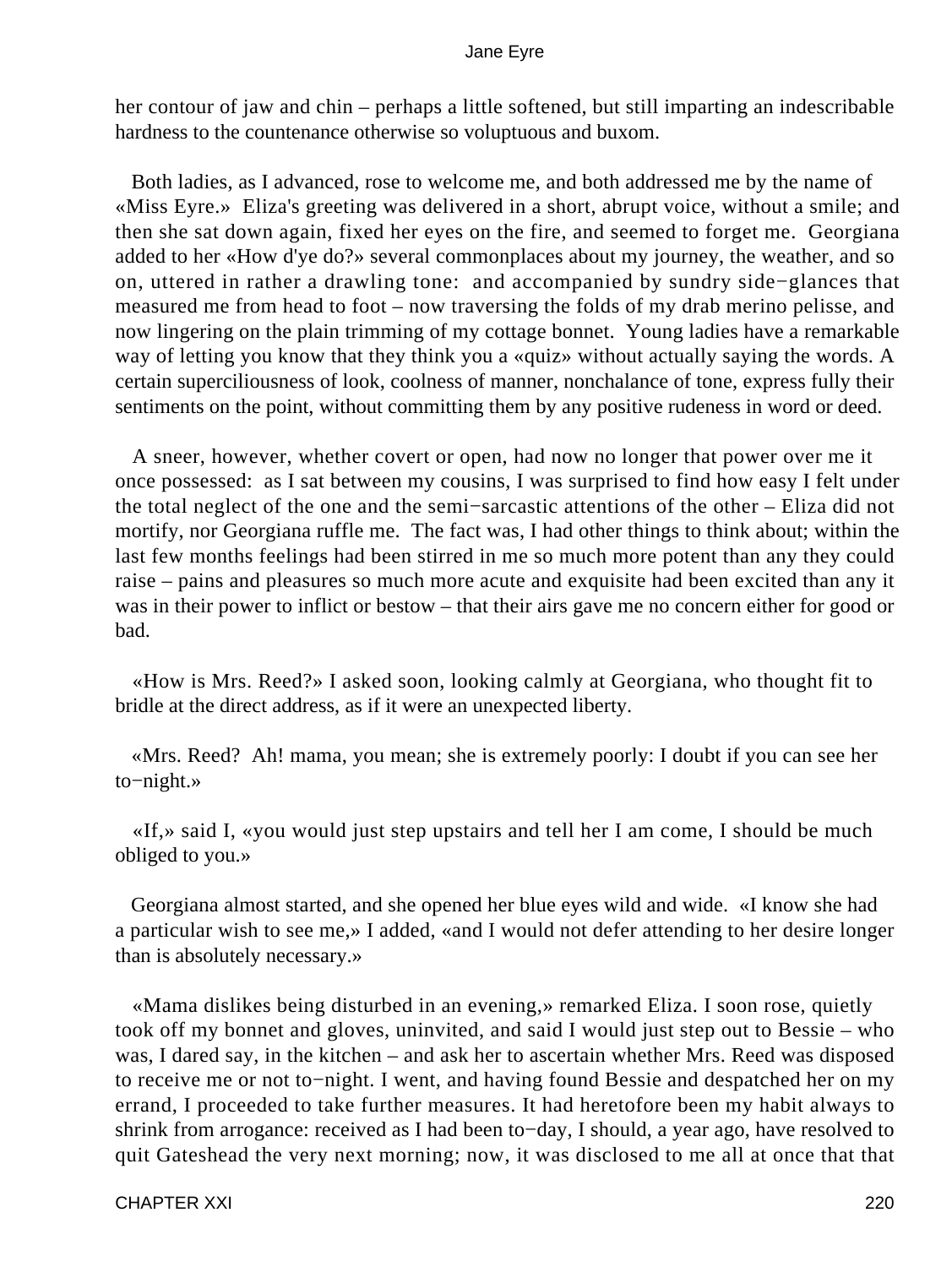would be a foolish plan. I had taken a journey of a hundred miles to see my aunt, and I must stay with her till she was better – or dead: as to her daughters' pride or folly, I must put it on one side, make myself independent of it. So I addressed the housekeeper; asked her to show me a room, told her I should probably be a visitor here for a week or two, had my trunk conveyed to my chamber, and followed it thither myself: I met Bessie on the landing.

 «Missis is awake,» said she; «I have told her you are here: come and let us see if she will know you.»

 I did not need to be guided to the well−known room, to which I had so often been summoned for chastisement or reprimand in former days. I hastened before Bessie; I softly opened the door: a shaded light stood on the table, for it was now getting dark. There was the great four−post bed with amber hangings as of old; there the toilet− table, the armchair, and the footstool, at which I had a hundred times been sentenced to kneel, to ask pardon for offences by me uncommitted. I looked into a certain corner near, half−expecting to see the slim outline of a once dreaded switch which used to lurk there, waiting to leap out imp−like and lace my quivering palm or shrinking neck. I approached the bed; I opened the curtains and leant over the high−piled pillows.

 Well did I remember Mrs. Reed's face, and I eagerly sought the familiar image. It is a happy thing that time quells the longings of vengeance and hushes the promptings of rage and aversion. I had left this woman in bitterness and hate, and I came back to her now with no other emotion than a sort of ruth for her great sufferings, and a strong yearning to forget and forgive all injuries – to be reconciled and clasp hands in amity.

 The well−known face was there: stern, relentless as ever – there was that peculiar eye which nothing could melt, and the somewhat raised, imperious, despotic eyebrow. How often had it lowered on me menace and hate! and how the recollection of childhood's terrors and sorrows revived as I traced its harsh line now! And yet I stooped down and kissed her: she looked at me.

«Is this Jane Eyre?» she said.

«Yes, Aunt Reed. How are you, dear aunt?»

 I had once vowed that I would never call her aunt again: I thought it no sin to forget and break that vow now. My fingers had fastened on her hand which lay outside the sheet: had she pressed mine kindly, I should at that moment have experienced true pleasure. But unimpressionable natures are not so soon softened, nor are natural antipathies so readily eradicated. Mrs. Reed took her hand away, and, turning her face rather from me, she remarked that the night was warm. Again she regarded me so icily, I felt at once that her opinion of me – her feeling towards me – was unchanged and unchangeable. I knew by her stony eye – opaque to tenderness, indissoluble to tears – that she was resolved to consider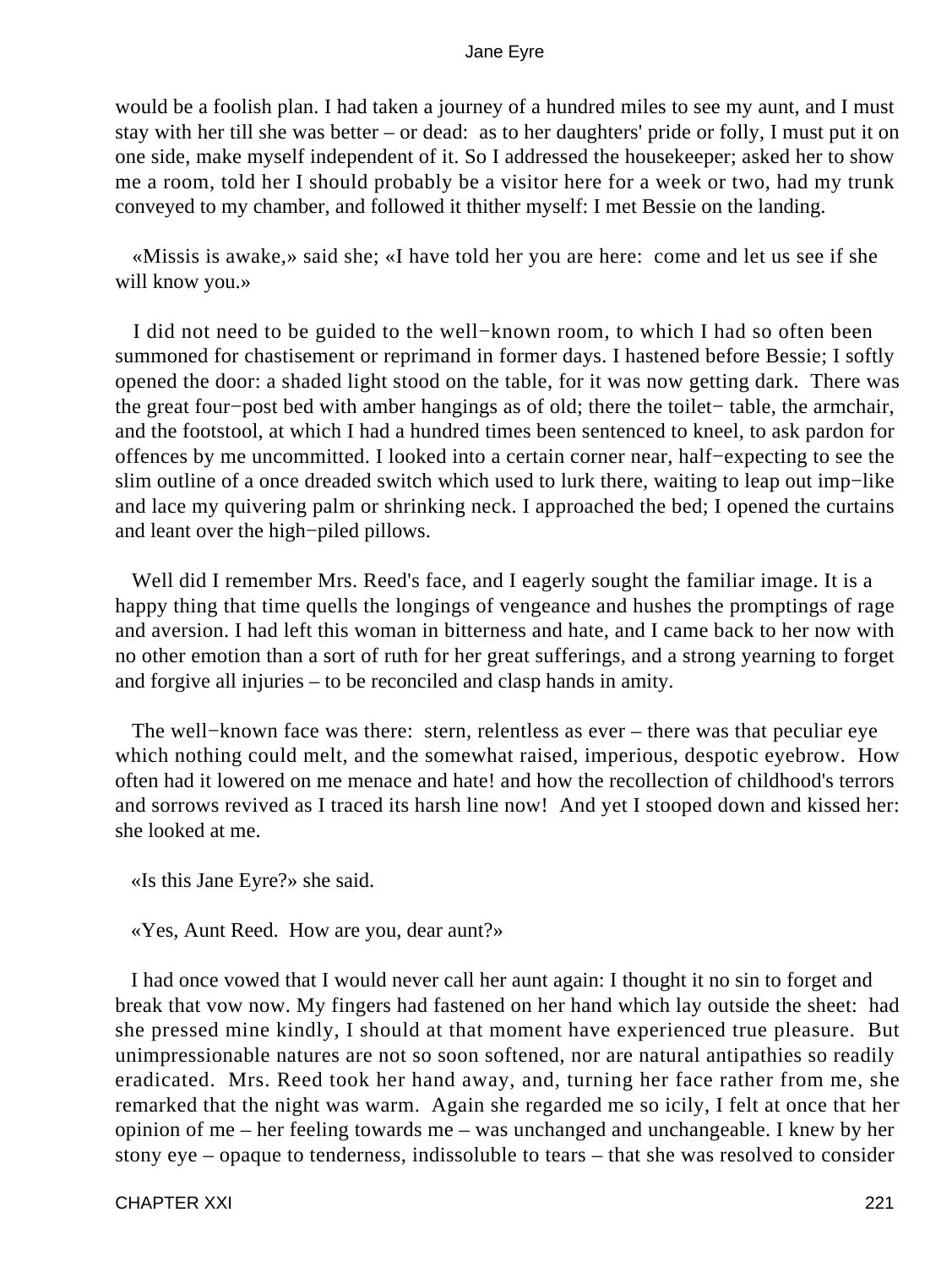me bad to the last; because to believe me good would give her no generous pleasure: only a sense of mortification.

 I felt pain, and then I felt ire; and then I felt a determination to subdue her – to be her mistress in spite both of her nature and her will. My tears had risen, just as in childhood: I ordered them back to their source. I brought a chair to the bed−head: I sat down and leaned over the pillow.

 «You sent for me,» I said, «and I am here; and it is my intention to stay till I see how you get on.»

«Oh, of course! You have seen my daughters?»

«Yes.»

 «Well, you may tell them I wish you to stay till I can talk some things over with you I have on my mind: to−night it is too late, and I have a difficulty in recalling them. But there was something I wished to say – let me see –  $\ast$ 

 The wandering look and changed utterance told what wreck had taken place in her once vigorous frame. Turning restlessly, she drew the bedclothes round her; my elbow, resting on a corner of the quilt, fixed it down: she was at once irritated.

«Sit up!» said she; «don't annoy me with holding the clothes fast. Are you Jane Eyre?»

«I am Jane Eyre.»

 «I have had more trouble with that child than any one would believe. Such a burden to be left on my hands – and so much annoyance as she caused me, daily and hourly, with her incomprehensible disposition, and her sudden starts of temper, and her continual, unnatural watchings of one's movements! I declare she talked to me once like something mad, or like a fiend – no child ever spoke or looked as she did; I was glad to get her away from the house. What did they do with her at Lowood? The fever broke out there, and many of the pupils died. She, however, did not die: but I said she did – I wish she had died!»

«A strange wish, Mrs. Reed; why do you hate her so?»

 «I had a dislike to her mother always; for she was my husband's only sister, and a great favourite with him: he opposed the family's disowning her when she made her low marriage; and when news came of her death, he wept like a simpleton. He would send for the baby; though I entreated him rather to put it out to nurse and pay for its maintenance. I hated it the first time I set my eyes on it – a sickly, whining, pining thing! It would wail in its cradle all night long – not screaming heartily like any other child, but whimpering and moaning. Reed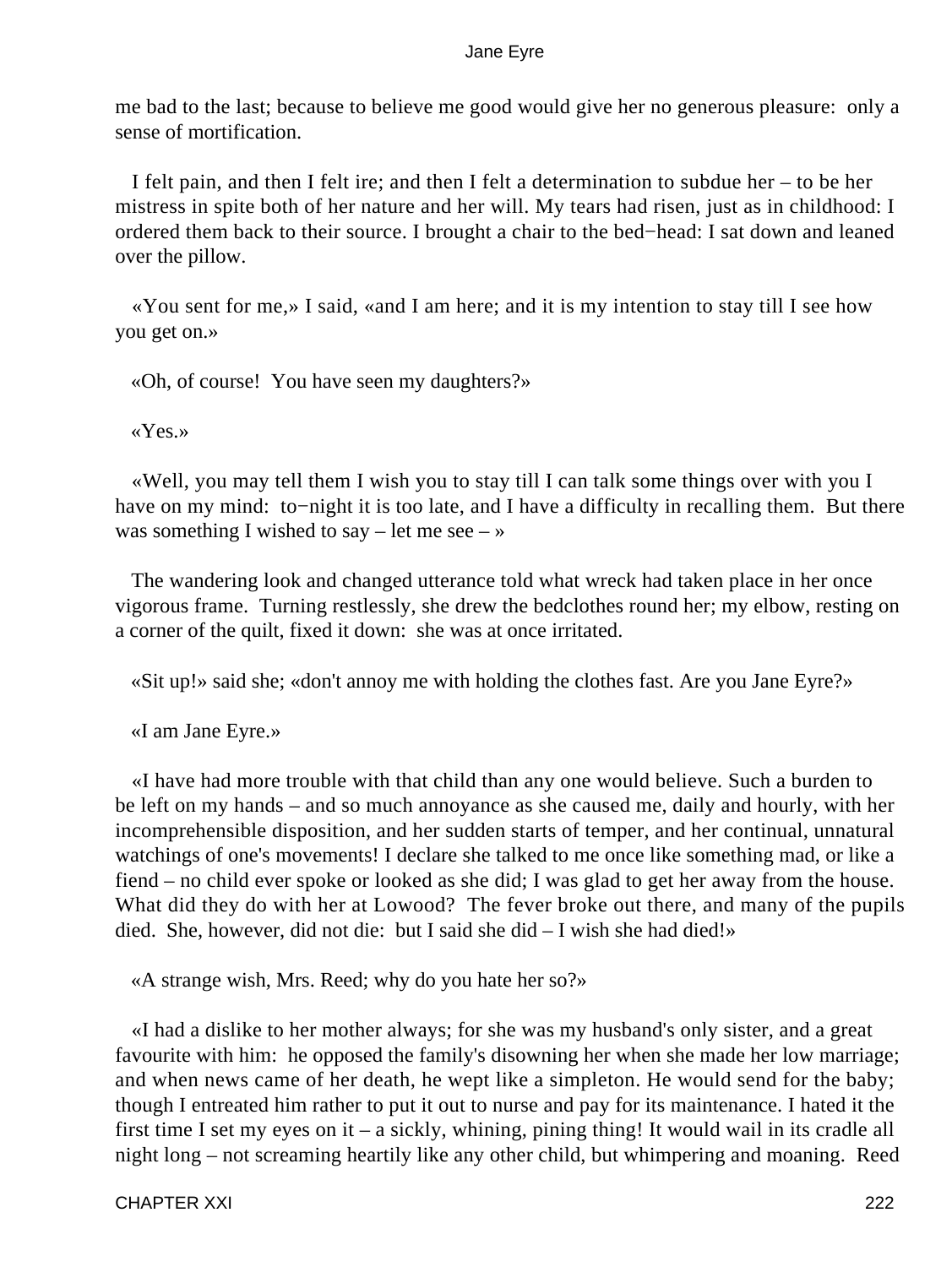pitied it; and he used to nurse it and notice it as if it had been his own: more, indeed, than he ever noticed his own at that age. He would try to make my children friendly to the little beggar: the darlings could not bear it, and he was angry with them when they showed their dislike. In his last illness, he had it brought continually to his bedside; and but an hour before he died, he bound me by vow to keep the creature. I would as soon have been charged with a pauper brat out of a workhouse: but he was weak, naturally weak. John does not at all resemble his father, and I am glad of it: John is like me and like my brothers – he is quite a Gibson. Oh, I wish he would cease tormenting me with letters for money? I have no more money to give him: we are getting poor. I must send away half the servants and shut up part of the house; or let it off. I can never submit to do that – yet how are we to get on? Two−thirds of my income goes in paying the interest of mortgages. John gambles dreadfully, and always loses – poor boy! He is beset by sharpers: John is sunk and degraded – his look is frightful – I feel ashamed for him when I see him.»

 She was getting much excited. «I think I had better leave her now,» said I to Bessie, who stood on the other side of the bed.

 «Perhaps you had, Miss: but she often talks in this way towards night – in the morning she is calmer.»

 I rose. «Stop!» exclaimed Mrs. Reed, «there is another thing I wished to say. He threatens me – he continually threatens me with his own death, or mine: and I dream sometimes that I see him laid out with a great wound in his throat, or with a swollen and blackened face. I am come to a strange pass: I have heavy troubles. What is to be done? How is the money to be had?»

 Bessie now endeavoured to persuade her to take a sedative draught: she succeeded with difficulty. Soon after, Mrs. Reed grew more composed, and sank into a dozing state. I then left her.

 More than ten days elapsed before I had again any conversation with her. She continued either delirious or lethargic; and the doctor forbade everything which could painfully excite her. Meantime, I got on as well as I could with Georgiana and Eliza. They were very cold, indeed, at first. Eliza would sit half the day sewing, reading, or writing, and scarcely utter a word either to me or her sister. Georgiana would chatter nonsense to her canary bird by the hour, and take no notice of me. But I was determined not to seem at a loss for occupation or amusement: I had brought my drawing materials with me, and they served me for both.

 Provided with a case of pencils, and some sheets of paper, I used to take a seat apart from them, near the window, and busy myself in sketching fancy vignettes, representing any scene that happened momentarily to shape itself in the ever−shifting kaleidoscope of imagination: a glimpse of sea between two rocks; the rising moon, and a ship crossing its disk; a group of reeds and water−flags, and a naiad's head, crowned with lotus−flowers,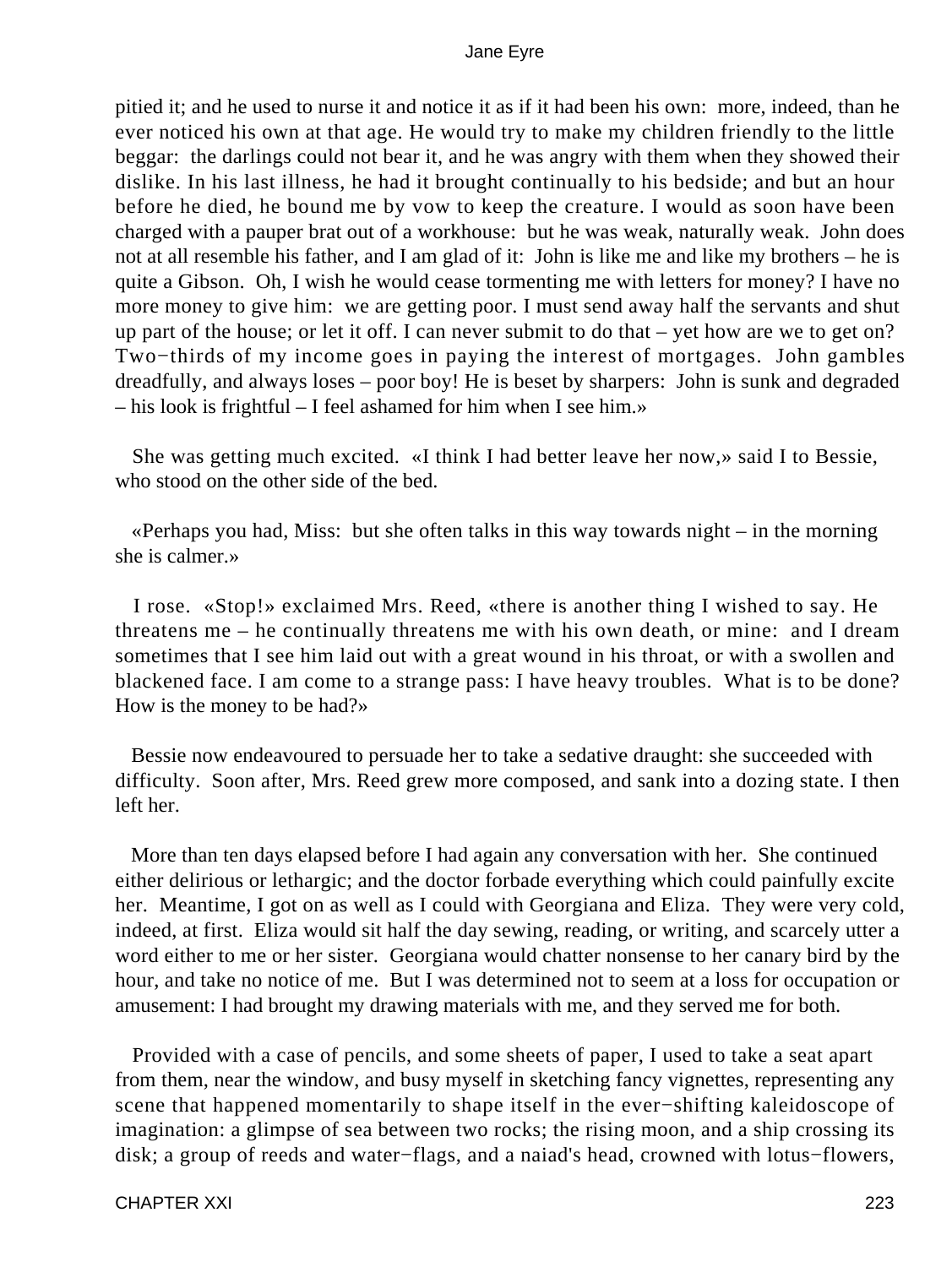rising out of them; an elf sitting in a hedge−sparrow's nest, under a wreath of hawthorn− bloom

 One morning I fell to sketching a face: what sort of a face it was to be, I did not care or know. I took a soft black pencil, gave it a broad point, and worked away. Soon I had traced on the paper a broad and prominent forehead and a square lower outline of visage: that contour gave me pleasure; my fingers proceeded actively to fill it with features. Strongly−marked horizontal eyebrows must be traced under that brow; then followed, naturally, a well−defined nose, with a straight ridge and full nostrils; then a flexible− looking mouth, by no means narrow; then a firm chin, with a decided cleft down the middle of it: of course, some black whiskers were wanted, and some jetty hair, tufted on the temples, and waved above the forehead. Now for the eyes: I had left them to the last, because they required the most careful working. I drew them large; I shaped them well: the eyelashes I traced long and sombre; the irids lustrous and large. «Good! but not quite the thing,» I thought, as I surveyed the effect: «they want more force and spirit;» and I wrought the shades blacker, that the lights might flash more brilliantly – a happy touch or two secured success. There, I had a friend's face under my gaze; and what did it signify that those young ladies turned their backs on me? I looked at it; I smiled at the speaking likeness: I was absorbed and content.

 «Is that a portrait of some one you know?» asked Eliza, who had approached me unnoticed. I responded that it was merely a fancy head, and hurried it beneath the other sheets. Of course, I lied: it was, in fact, a very faithful representation of Mr. Rochester. But what was that to her, or to any one but myself? Georgiana also advanced to look. The other drawings pleased her much, but she called that «an ugly man.» They both seemed surprised at my skill. I offered to sketch their portraits; and each, in turn, sat for a pencil outline. Then Georgiana produced her album. I promised to contribute a water−colour drawing: this put her at once into good humour. She proposed a walk in the grounds. Before we had been out two hours, we were deep in a confidential conversation: she had favoured me with a description of the brilliant winter she had spent in London two seasons ago – of the admiration she had there excited – the attention she had received; and I even got hints of the titled conquest she had made. In the course of the afternoon and evening these hints were enlarged on: various soft conversations were reported, and sentimental scenes represented; and, in short, a volume of a novel of fashionable life was that day improvised by her for my benefit. The communications were renewed from day to day: they always ran on the same theme – herself, her loves, and woes. It was strange she never once adverted either to her mother's illness, or her brother's death, or the present gloomy state of the family prospects. Her mind seemed wholly taken up with reminiscences of past gaiety, and aspirations after dissipations to come. She passed about five minutes each day in her mother's sick−room, and no more.

 Eliza still spoke little: she had evidently no time to talk. I never saw a busier person than she seemed to be; yet it was difficult to say what she did: or rather, to discover any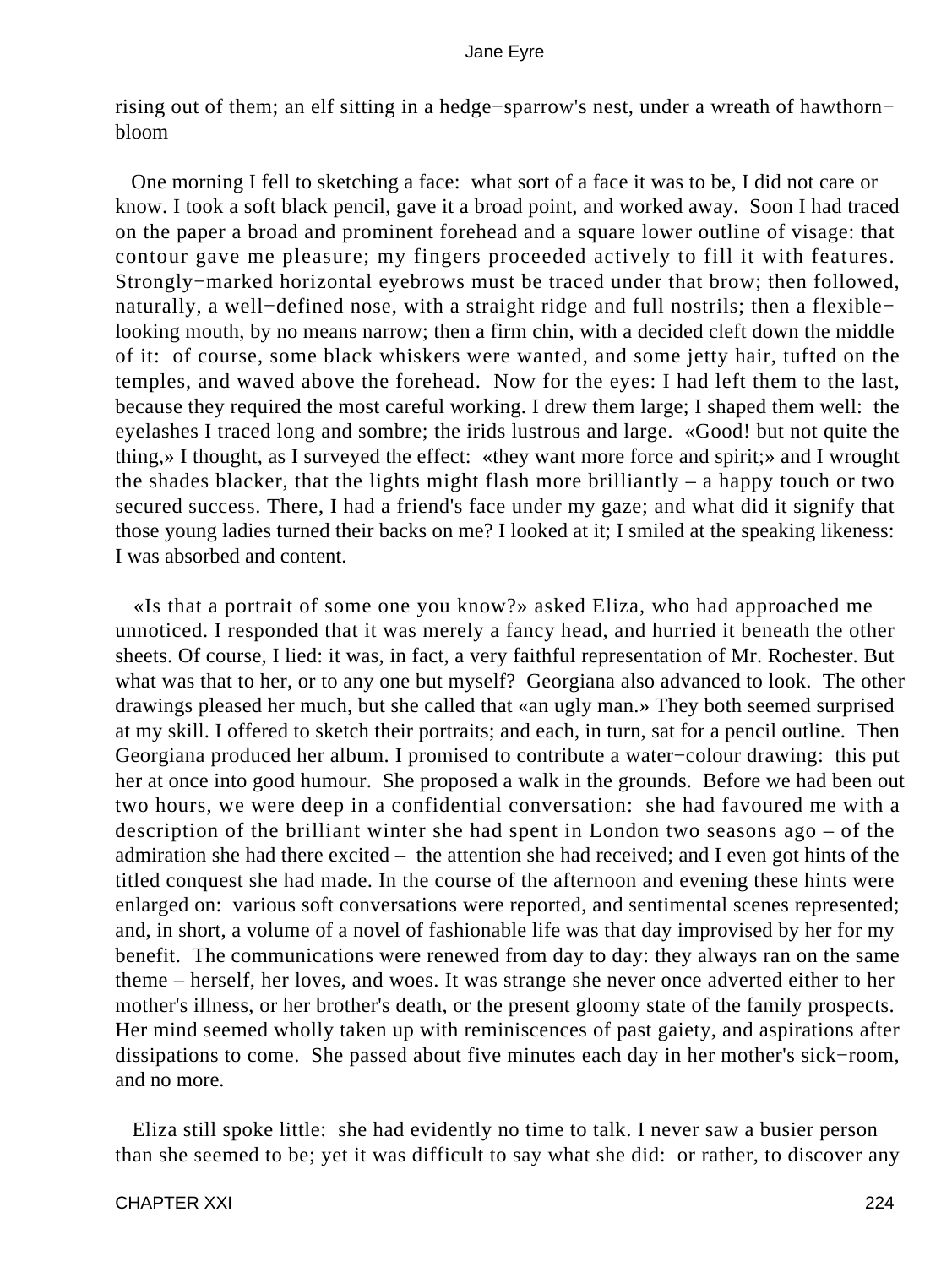result of her diligence. She had an alarm to call her up early. I know not how she occupied herself before breakfast, but after that meal she divided her time into regular portions, and each hour had its allotted task. Three times a day she studied a little book, which I found, on inspection, was a Common Prayer Book. I asked her once what was the great attraction of that volume, and she said, «the Rubric.» Three hours she gave to stitching, with gold thread, the border of a square crimson cloth, almost large enough for a carpet. In answer to my inquiries after the use of this article, she informed me it was a covering for the altar of a new church lately erected near Gateshead. Two hours she devoted to her diary; two to working by herself in the kitchen−garden; and one to the regulation of her accounts. She seemed to want no company; no conversation. I believe she was happy in her way: this routine sufficed for her; and nothing annoyed her so much as the occurrence of any incident which forced her to vary its clockwork regularity.

 She told me one evening, when more disposed to be communicative than usual, that John's conduct, and the threatened ruin of the family, had been a source of profound affliction to her: but she had now, she said, settled her mind, and formed her resolution. Her own fortune she had taken care to secure; and when her mother died – and it was wholly improbable, she tranquilly remarked, that she should either recover or linger long – she would execute a long−cherished project: seek a retirement where punctual habits would be permanently secured from disturbance, and place safe barriers between herself and a frivolous world. I asked if Georgiana would accompany her.

 «Of course not. Georgiana and she had nothing in common: they never had had. She would not be burdened with her society for any consideration. Georgiana should take her own course; and she, Eliza, would take hers.»

 Georgiana, when not unburdening her heart to me, spent most of her time in lying on the sofa, fretting about the dulness of the house, and wishing over and over again that her aunt Gibson would send her an invitation up to town. «It would be so much better,» she said, «if she could only get out of the way for a month or two, till all was over.» I did not ask what she meant by «all being over,» but I suppose she referred to the expected decease of her mother and the gloomy sequel of funeral rites. Eliza generally took no more notice of her sister's indolence and complaints than if no such murmuring, lounging object had been before her. One day, however, as she put away her account−book and unfolded her embroidery, she suddenly took her up thus −

 «Georgiana, a more vain and absurd animal than you was certainly never allowed to cumber the earth. You had no right to be born, for you make no use of life. Instead of living for, in, and with yourself, as a reasonable being ought, you seek only to fasten your feebleness on some other person's strength: if no one can be found willing to burden her or himself with such a fat, weak, puffy, useless thing, you cry out that you are ill−treated, neglected, miserable. Then, too, existence for you must be a scene of continual change and excitement, or else the world is a dungeon: you must be admired, you must be courted, you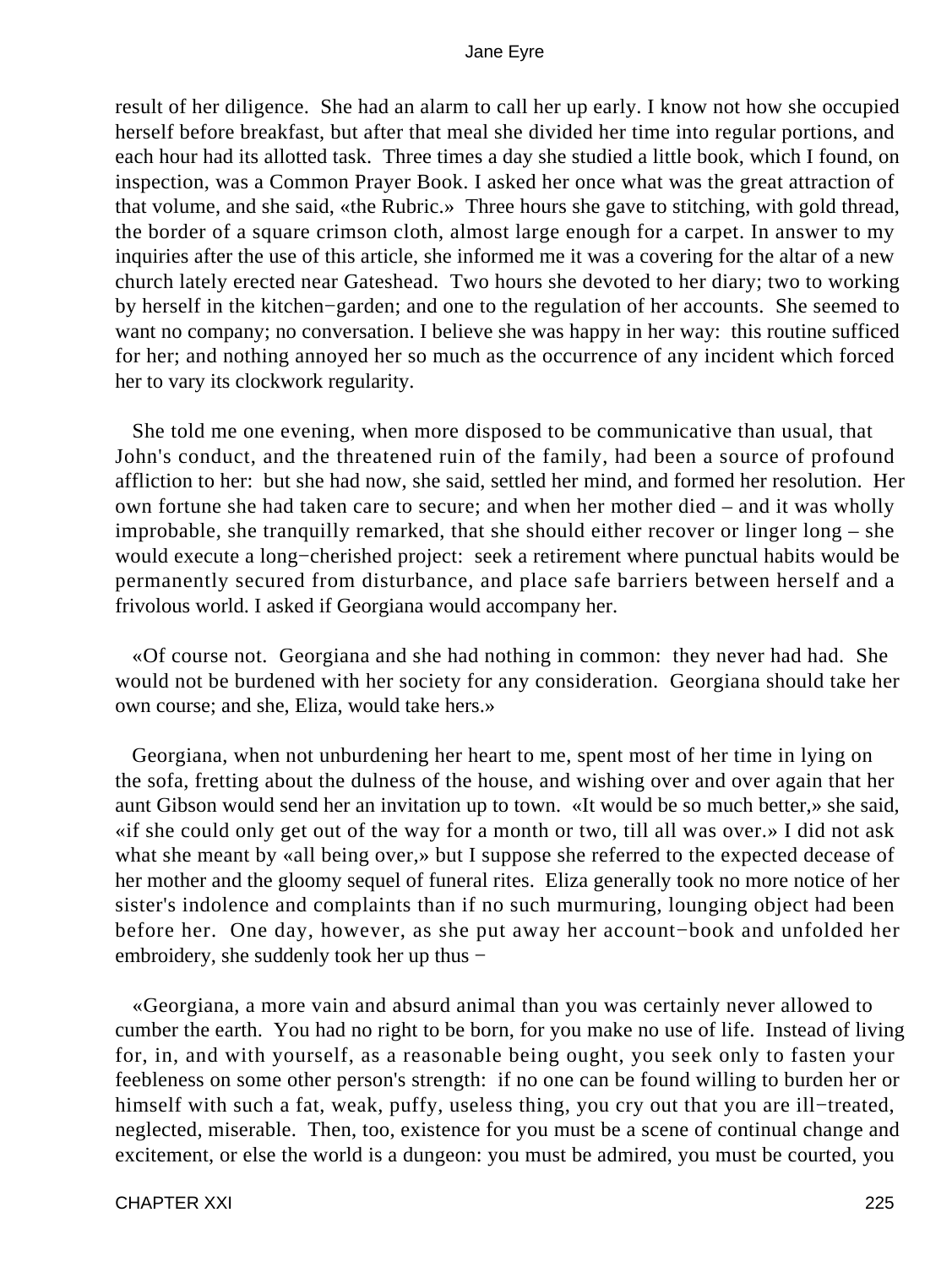must be flattered – you must have music, dancing, and society – or you languish, you die away. Have you no sense to devise a system which will make you independent of all efforts, and all wills, but your own? Take one day; share it into sections; to each section apportion its task: leave no stray unemployed quarters of an hour, ten minutes, five minutes – include all; do each piece of business in its turn with method, with rigid regularity. The day will close almost before you are aware it has begun; and you are indebted to no one for helping you to get rid of one vacant moment: you have had to seek no one's company, conversation, sympathy, forbearance; you have lived, in short, as an independent being ought to do. Take this advice: the first and last I shall offer you; then you will not want me or any one else, happen what may. Neglect it – go on as heretofore, craving, whining, and idling – and suffer the results of your idiocy, however bad and insuperable they may be. I tell you this plainly; and listen: for though I shall no more repeat what I am now about to say, I shall steadily act on it. After my mother's death, I wash my hands of you: from the day her coffin is carried to the vault in Gateshead Church, you and I will be as separate as if we had never known each other. You need not think that because we chanced to be born of the same parents, I shall suffer you to fasten me down by even the feeblest claim: I can tell you this – if the whole human race, ourselves excepted, were swept away, and we two stood alone on the earth, I would leave you in the old world, and betake myself to the new.»

She closed her lips.

 «You might have spared yourself the trouble of delivering that tirade,» answered Georgiana. «Everybody knows you are the most selfish, heartless creature in existence: and I know your spiteful hatred towards me: I have had a specimen of it before in the trick you played me about Lord Edwin Vere: you could not bear me to be raised above you, to have a title, to be received into circles where you dare not show your face, and so you acted the spy and informer, and ruined my prospects for ever.» Georgiana took out her handkerchief and blew her nose for an hour afterwards; Eliza sat cold, impassable, and assiduously industrious.

 True, generous feeling is made small account of by some, but here were two natures rendered, the one intolerably acrid, the other despicably savourless for the want of it. Feeling without judgment is a washy draught indeed; but judgment untempered by feeling is too bitter and husky a morsel for human deglutition.

 It was a wet and windy afternoon: Georgiana had fallen asleep on the sofa over the perusal of a novel; Eliza was gone to attend a saint's−day service at the new church – for in matters of religion she was a rigid formalist: no weather ever prevented the punctual discharge of what she considered her devotional duties; fair or foul, she went to church thrice every Sunday, and as often on week− days as there were prayers.

 I bethought myself to go upstairs and see how the dying woman sped, who lay there almost unheeded: the very servants paid her but a remittent attention: the hired nurse, being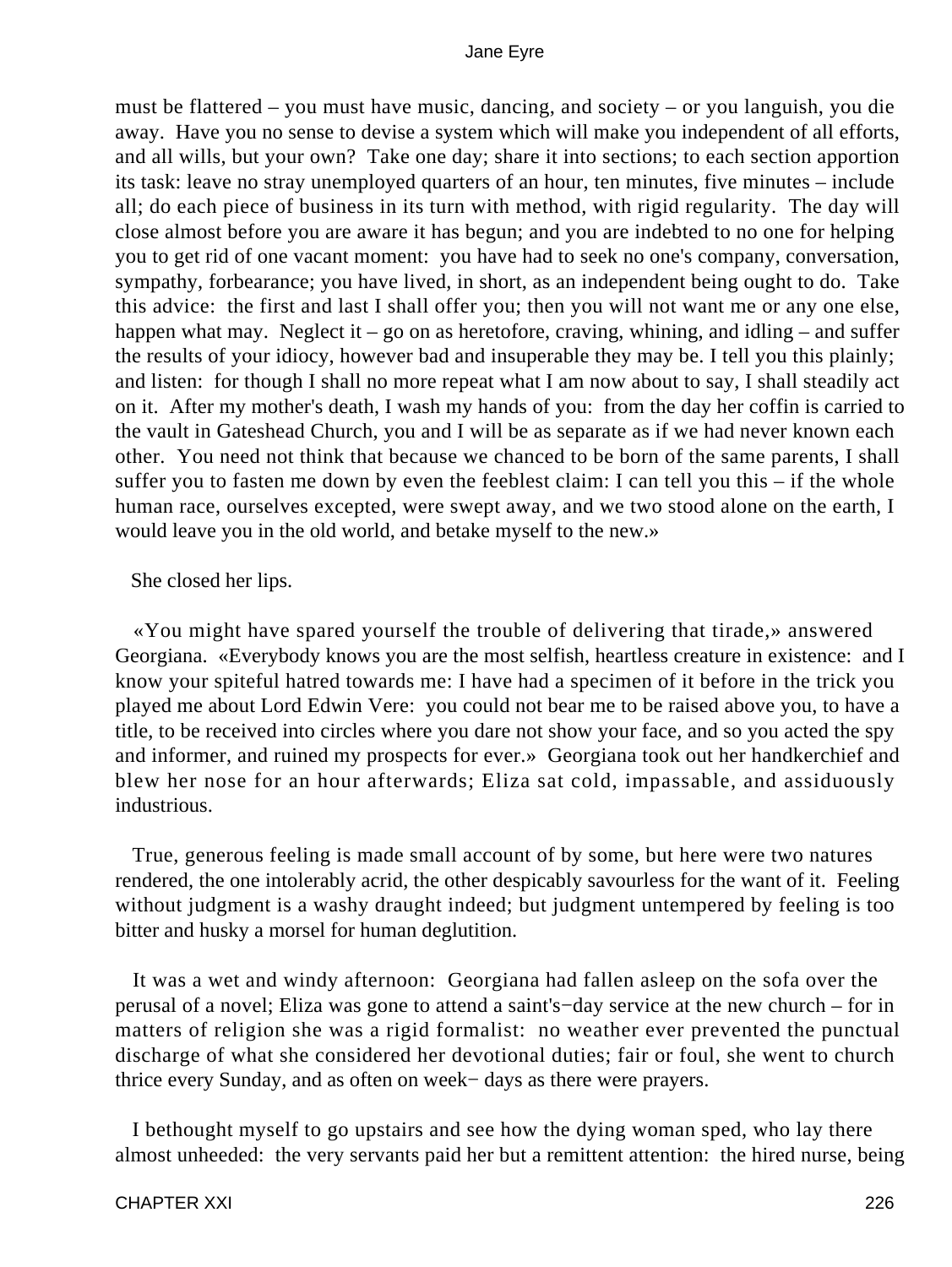little looked after, would slip out of the room whenever she could. Bessie was faithful; but she had her own family to mind, and could only come occasionally to the hall. I found the sick−room unwatched, as I had expected: no nurse was there; the patient lay still, and seemingly lethargic; her livid face sunk in the pillows: the fire was dying in the grate. I renewed the fuel, re−arranged the bedclothes, gazed awhile on her who could not now gaze on me, and then I moved away to the window.

 The rain beat strongly against the panes, the wind blew tempestuously: «One lies there,» I thought, «who will soon be beyond the war of earthly elements. Whither will that spirit – now struggling to quit its material tenement – flit when at length released?»

 In pondering the great mystery, I thought of Helen Burns, recalled her dying words – her faith – her doctrine of the equality of disembodied souls. I was still listening in thought to her well− remembered tones – still picturing her pale and spiritual aspect, her wasted face and sublime gaze, as she lay on her placid deathbed, and whispered her longing to be restored to her divine Father's bosom – when a feeble voice murmured from the couch behind: «Who is that?»

I knew Mrs. Reed had not spoken for days: was she reviving? I went up to her.

«It is I, Aunt Reed.»

 «Who – I?» was her answer. «Who are you?» looking at me with surprise and a sort of alarm, but still not wildly. «You are quite a stranger to me – where is Bessie?»

«She is at the lodge, aunt.»

 «Aunt,» she repeated. «Who calls me aunt? You are not one of the Gibsons; and yet I know you – that face, and the eyes and forehead, are quiet familiar to me: you are like – why, you are like Jane Eyre!»

I said nothing: I was afraid of occasioning some shock by declaring my identity.

 «Yet,» said she, «I am afraid it is a mistake: my thoughts deceive me. I wished to see Jane Eyre, and I fancy a likeness where none exists: besides, in eight years she must be so changed.» I now gently assured her that I was the person she supposed and desired me to be: and seeing that I was understood, and that her senses were quite collected, I explained how Bessie had sent her husband to fetch me from Thornfield.

 «I am very ill, I know,» she said ere long. «I was trying to turn myself a few minutes since, and find I cannot move a limb. It is as well I should ease my mind before I die: what we think little of in health, burdens us at such an hour as the present is to me. Is the nurse here? or is there no one in the room but you?»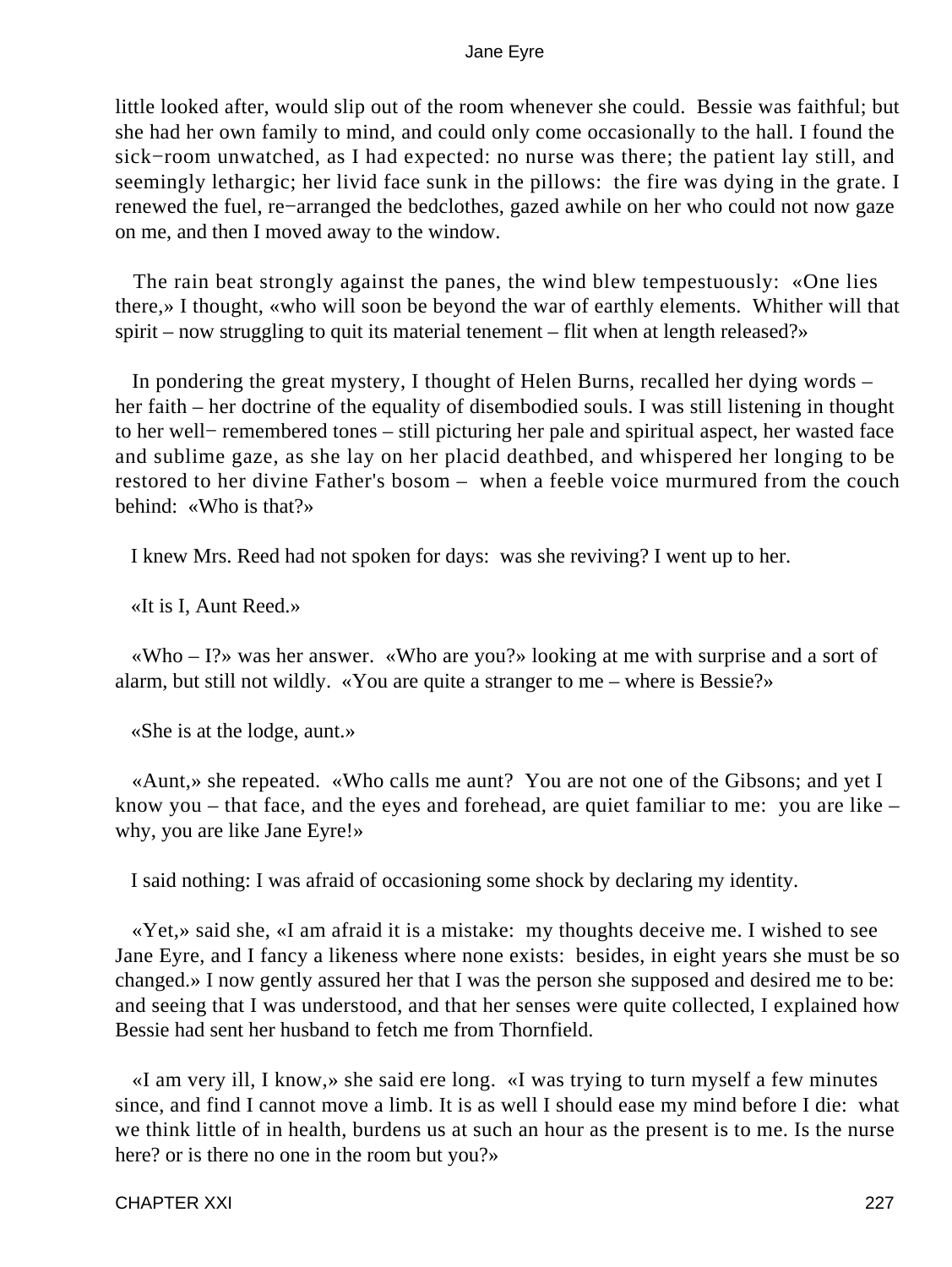I assured her we were alone.

 «Well, I have twice done you a wrong which I regret now. One was in breaking the promise which I gave my husband to bring you up as my own child; the other  $-\infty$  she stopped. «After all, it is of no great importance, perhaps,» she murmured to herself: «and then I may get better; and to humble myself so to her is painful.»

 She made an effort to alter her position, but failed: her face changed; she seemed to experience some inward sensation – the precursor, perhaps, of the last pang.

 «Well, I must get it over. Eternity is before me: I had better tell her. – Go to my dressing−case, open it, and take out a letter you will see there.»

I obeyed her directions. «Read the letter,» she said.

It was short, and thus conceived:−

 "Madam, – Will you have the goodness to send me the address of my niece, Jane Eyre, and to tell me how she is? It is my intention to write shortly and desire her to come to me at Madeira. Providence has blessed my endeavours to secure a competency; and as I am unmarried and childless, I wish to adopt her during my life, and bequeath her at my death whatever I may have to leave. – I am, Madam,

«JOHN **EYRE,** Madeira.»

It was dated three years back.

«Why did I never hear of this?» I asked.

 «Because I disliked you too fixedly and thoroughly ever to lend a hand in lifting you to prosperity. I could not forget your conduct to me, Jane – the fury with which you once turned on me; the tone in which you declared you abhorred me the worst of anybody in the world; the unchildlike look and voice with which you affirmed that the very thought of me made you sick, and asserted that I had treated you with miserable cruelty. I could not forget my own sensations when you thus started up and poured out the venom of your mind: I felt fear as if an animal that I had struck or pushed had looked up at me with human eyes and cursed me in a man's voice. – Bring me some water! Oh, make haste!»

 «Dear Mrs. Reed,» said I, as I offered her the draught she required, «think no more of all this, let it pass away from your mind. Forgive me for my passionate language: I was a child then; eight, nine years have passed since that day.»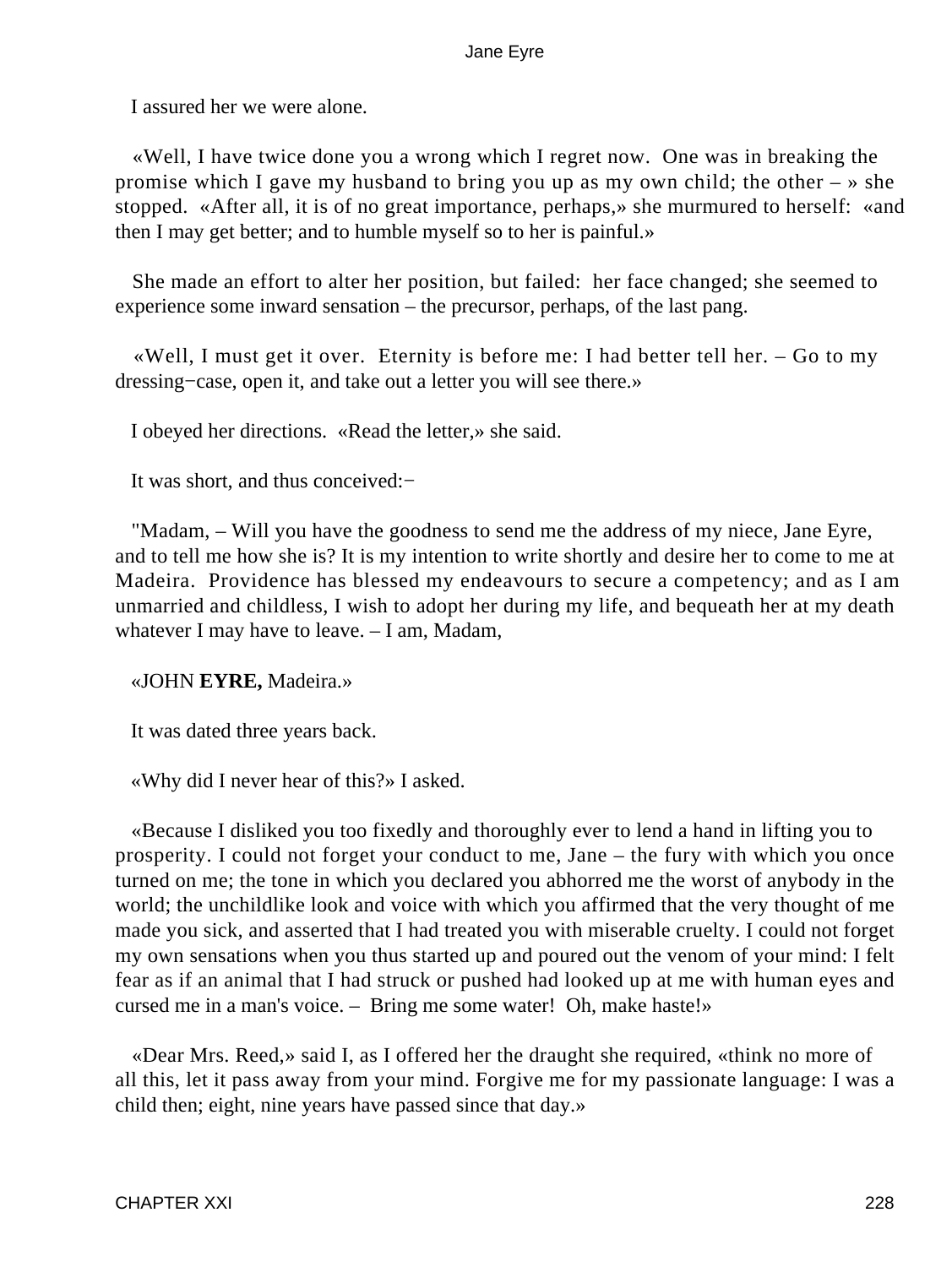She heeded nothing of what I said; but when she had tasted the water and drawn breath, she went on thus –

 «I tell you I could not forget it; and I took my revenge: for you to be adopted by your uncle, and placed in a state of ease and comfort, was what I could not endure. I wrote to him; I said I was sorry for his disappointment, but Jane Eyre was dead: she had died of typhus fever at Lowood. Now act as you please: write and contradict my assertion – expose my falsehood as soon as you like. You were born, I think, to be my torment: my last hour is racked by the recollection of a deed which, but for you, I should never have been tempted to commit.»

 «If you could but be persuaded to think no more of it, aunt, and to regard me with kindness and forgiveness»

 «You have a very bad disposition,» said she, «and one to this day I feel it impossible to understand: how for nine years you could be patient and quiescent under any treatment, and in the tenth break out all fire and violence, I can never comprehend.»

 «My disposition is not so bad as you think: I am passionate, but not vindictive. Many a time, as a little child, I should have been glad to love you if you would have let me; and I long earnestly to be reconciled to you now: kiss me, aunt.»

 I approached my cheek to her lips: she would not touch it. She said I oppressed her by leaning over the bed, and again demanded water. As I laid her down – for I raised her and supported her on my arm while she drank – I covered her ice−cold and clammy hand with mine: the feeble fingers shrank from my touch – the glazing eyes shunned my gaze.

 «Love me, then, or hate me, as you will,» I said at last, «you have my full and free forgiveness: ask now for God's, and be at peace.»

 Poor, suffering woman! it was too late for her to make now the effort to change her habitual frame of mind: living, she had ever hated me – dying, she must hate me still.

 The nurse now entered, and Bessie followed. I yet lingered half−an− hour longer, hoping to see some sign of amity: but she gave none. She was fast relapsing into stupor; nor did her mind again rally: at twelve o'clock that night she died. I was not present to close her eyes, nor were either of her daughters. They came to tell us the next morning that all was over. She was by that time laid out. Eliza and I went to look at her: Georgiana, who had burst out into loud weeping, said she dared not go. There was stretched Sarah Reed's once robust and active frame, rigid and still: her eye of flint was covered with its cold lid; her brow and strong traits wore yet the impress of her inexorable soul. A strange and solemn object was that corpse to me. I gazed on it with gloom and pain: nothing soft, nothing sweet, nothing pitying, or hopeful, or subduing did it inspire; only a grating anguish for HER woes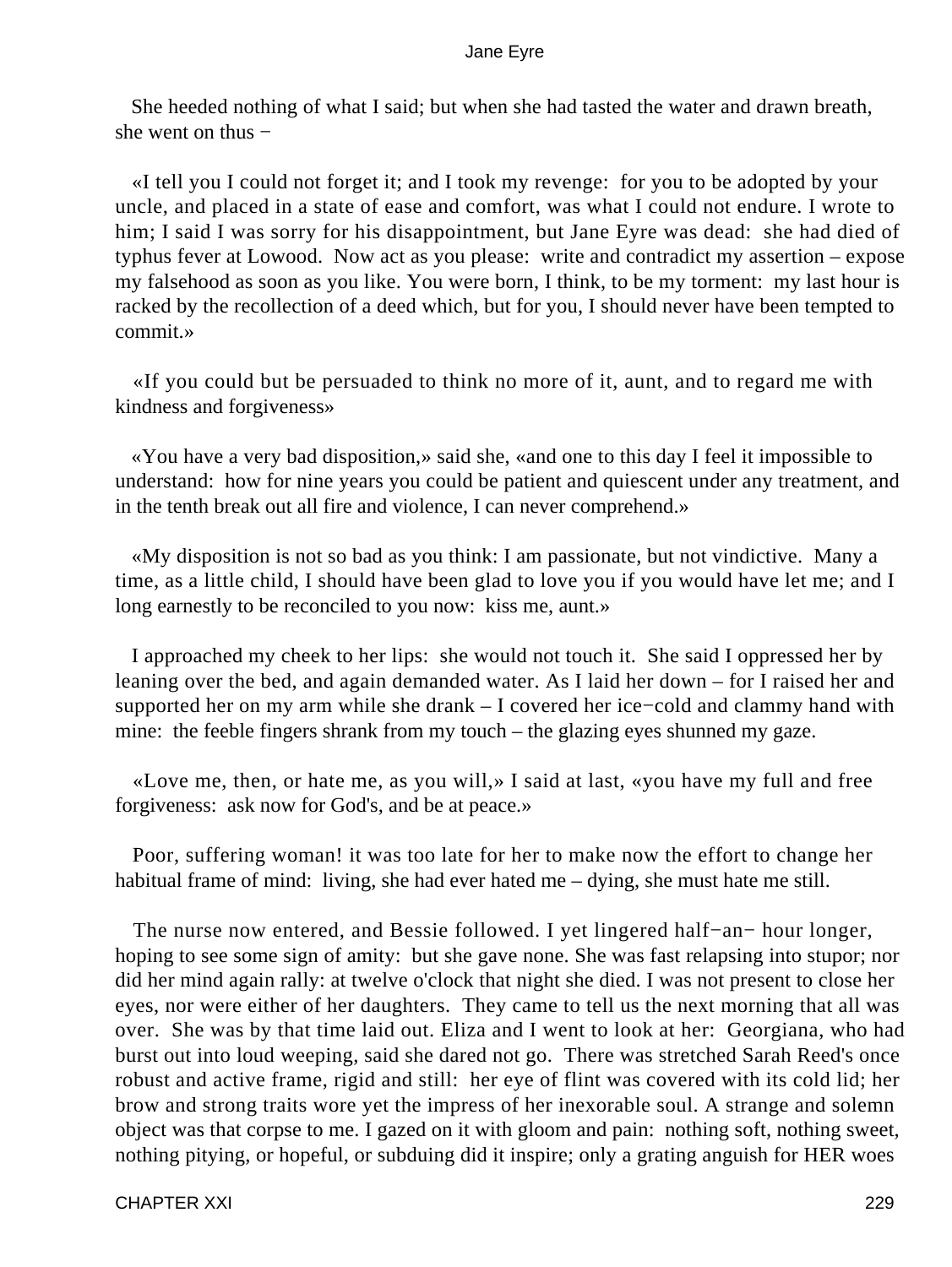– not MY loss – and a sombre tearless dismay at the fearfulness of death in such a form.

Eliza surveyed her parent calmly. After a silence of some minutes she observed −

 «With her constitution she should have lived to a good old age: her life was shortened by trouble.» And then a spasm constricted her mouth for an instant: as it passed away she turned and left the room, and so did I. Neither of us had dropt a tear.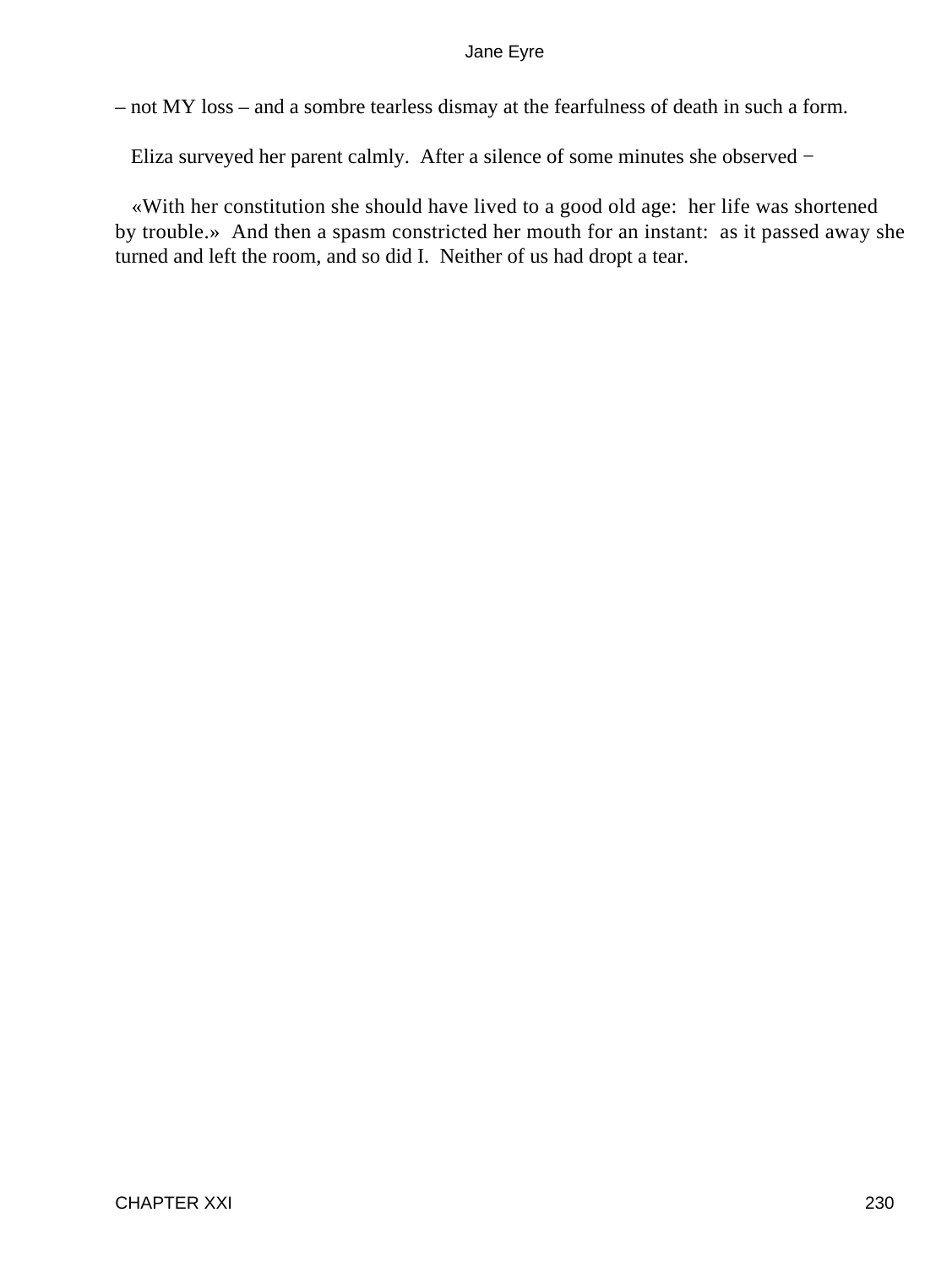# **[CHAPTER XXII](#page-435-0)**

**M**r. Rochester had given me but one week's leave of absence: yet a month elapsed before I quitted Gateshead. I wished to leave immediately after the funeral, but Georgiana entreated me to stay till she could get off to London, whither she was now at last invited by her uncle, Mr. Gibson, who had come down to direct his sister's interment and settle the family affairs. Georgiana said she dreaded being left alone with Eliza; from her she got neither sympathy in her dejection, support in her fears, nor aid in her preparations; so I bore with her feeble−minded wailings and selfish lamentations as well as I could, and did my best in sewing for her and packing her dresses. It is true, that while I worked, she would idle; and I thought to myself, «If you and I were destined to live always together, cousin, we would commence matters on a different footing. I should not settle tamely down into being the forbearing party; I should assign you your share of labour, and compel you to accomplish it, or else it should be left undone: I should insist, also, on your keeping some of those drawling, half−insincere complaints hushed in your own breast. It is only because our connection happens to be very transitory, and comes at a peculiarly mournful season, that I consent thus to render it so patient and compliant on my part.»

 At last I saw Georgiana off; but now it was Eliza's turn to request me to stay another week. Her plans required all her time and attention, she said; she was about to depart for some unknown bourne; and all day long she stayed in her own room, her door bolted within, filling trunks, emptying drawers, burning papers, and holding no communication with any one. She wished me to look after the house, to see callers, and answer notes of condolence.

 One morning she told me I was at liberty. «And,» she added, «I am obliged to you for your valuable services and discreet conduct! There is some difference between living with such an one as you and with Georgiana: you perform your own part in life and burden no one. To−morrow,» she continued, «I set out for the Continent. I shall take up my abode in a religious house near Lisle – a nunnery you would call it; there I shall be quiet and unmolested. I shall devote myself for a time to the examination of the Roman Catholic dogmas, and to a careful study of the workings of their system: if I find it to be, as I half suspect it is, the one best calculated to ensure the doing of all things decently and in order, I shall embrace the tenets of Rome and probably take the veil.»

 I neither expressed surprise at this resolution nor attempted to dissuade her from it. «The vocation will fit you to a hair,» I thought: «much good may it do you!»

 When we parted, she said: «Good−bye, cousin Jane Eyre; I wish you well: you have some sense.»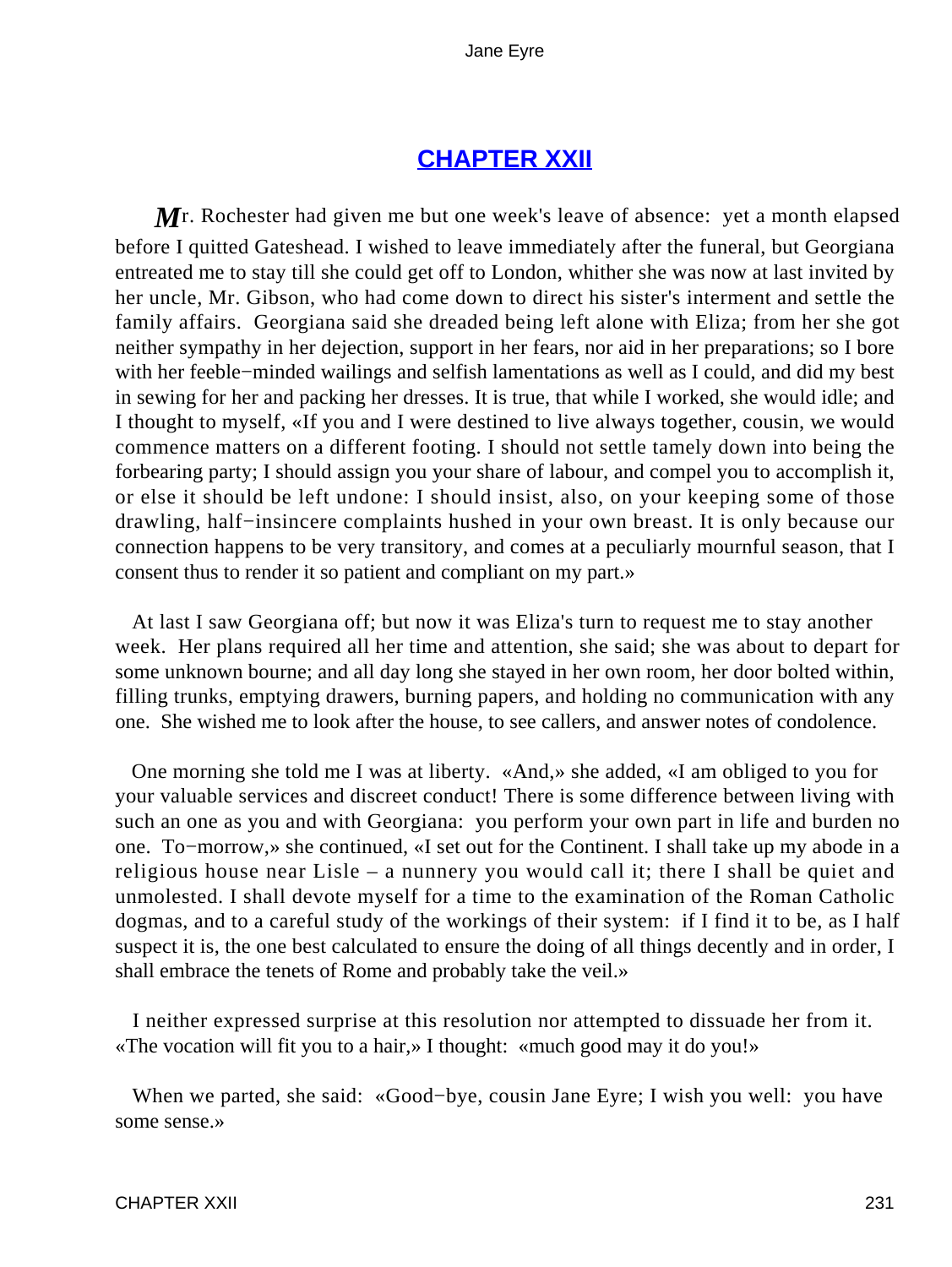I then returned: «You are not without sense, cousin Eliza; but what you have, I suppose, in another year will be walled up alive in a French convent. However, it is not my business, and so it suits you, I don't much care.»

 «You are in the right,» said she; and with these words we each went our separate way. As I shall not have occasion to refer either to her or her sister again, I may as well mention here, that Georgiana made an advantageous match with a wealthy worn−out man of fashion, and that Eliza actually took the veil, and is at this day superior of the convent where she passed the period of her novitiate, and which she endowed with her fortune.

 How people feel when they are returning home from an absence, long or short, I did not know: I had never experienced the sensation. I had known what it was to come back to Gateshead when a child after a long walk, to be scolded for looking cold or gloomy; and later, what it was to come back from church to Lowood, to long for a plenteous meal and a good fire, and to be unable to get either. Neither of these returnings was very pleasant or desirable: no magnet drew me to a given point, increasing in its strength of attraction the nearer I came. The return to Thornfield was yet to be tried.

 My journey seemed tedious – very tedious: fifty miles one day, a night spent at an inn; fifty miles the next day. During the first twelve hours I thought of Mrs. Reed in her last moments; I saw her disfigured and discoloured face, and heard her strangely altered voice. I mused on the funeral day, the coffin, the hearse, the black train of tenants and servants – few was the number of relatives – the gaping vault, the silent church, the solemn service. Then I thought of Eliza and Georgiana; I beheld one the cynosure of a ball−room, the other the inmate of a convent cell; and I dwelt on and analysed their separate peculiarities of person and character. The evening arrival at the great town of – scattered these thoughts; night gave them quite another turn: laid down on my traveller's bed, I left reminiscence for anticipation.

 I was going back to Thornfield: but how long was I to stay there? Not long; of that I was sure. I had heard from Mrs. Fairfax in the interim of my absence: the party at the hall was dispersed; Mr. Rochester had left for London three weeks ago, but he was then expected to return in a fortnight. Mrs. Fairfax surmised that he was gone to make arrangements for his wedding, as he had talked of purchasing a new carriage: she said the idea of his marrying Miss Ingram still seemed strange to her; but from what everybody said, and from what she had herself seen, she could no longer doubt that the event would shortly take place. «You would be strangely incredulous if you did doubt it,» was my mental comment. «I don't doubt it.»

 The question followed, «Where was I to go?» I dreamt of Miss Ingram all the night: in a vivid morning dream I saw her closing the gates of Thornfield against me and pointing me out another road; and Mr. Rochester looked on with his arms folded – smiling sardonically, as it seemed, at both her and me.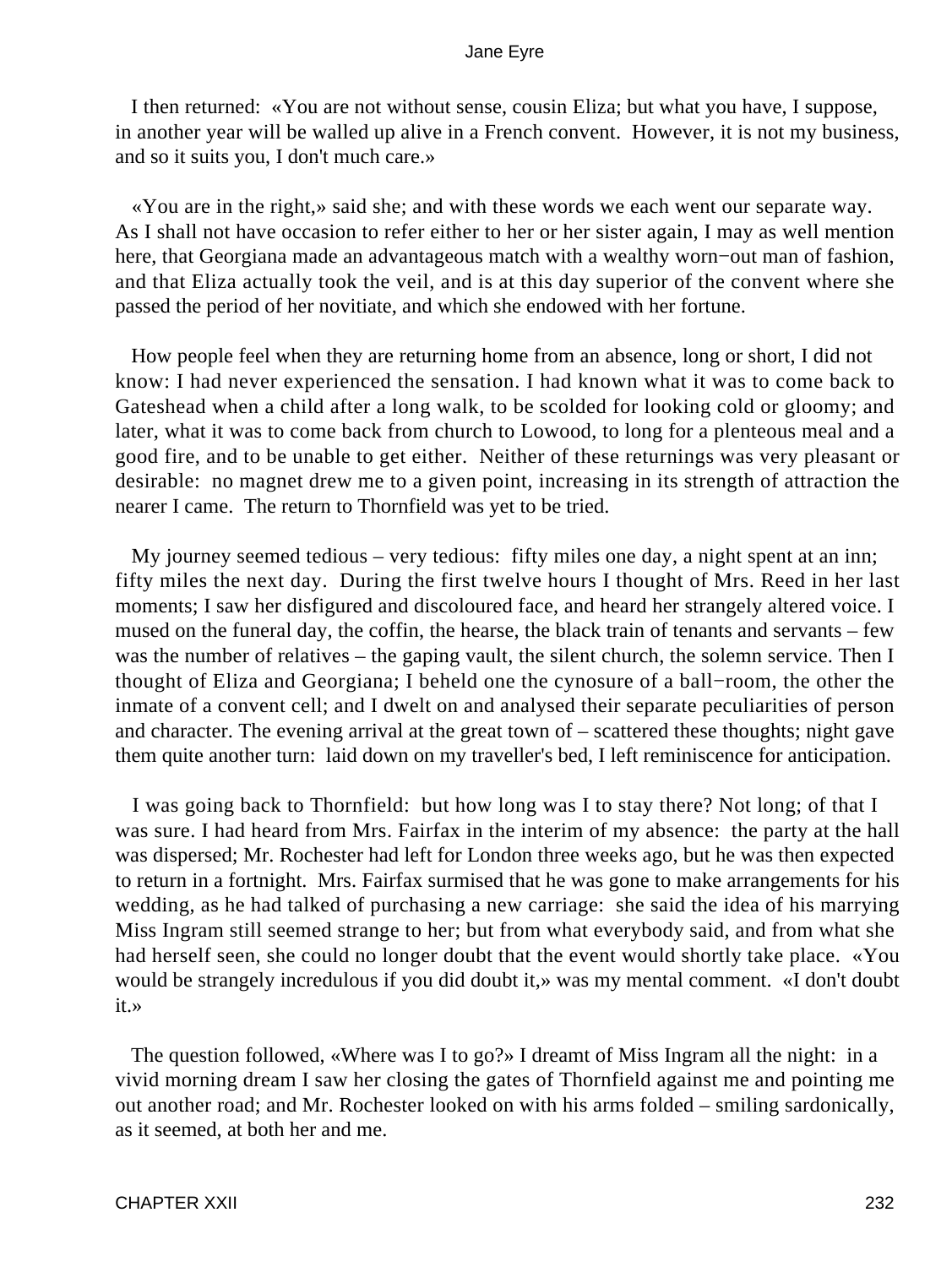I had not notified to Mrs. Fairfax the exact day of my return; for I did not wish either car or carriage to meet me at Millcote. I proposed to walk the distance quietly by myself; and very quietly, after leaving my box in the ostler's care, did I slip away from the George Inn, about six o'clock of a June evening, and take the old road to Thornfield: a road which lay chiefly through fields, and was now little frequented.

 It was not a bright or splendid summer evening, though fair and soft: the haymakers were at work all along the road; and the sky, though far from cloudless, was such as promised well for the future: its blue – where blue was visible – was mild and settled, and its cloud strata high and thin. The west, too, was warm: no watery gleam chilled it – it seemed as if there was a fire lit, an altar burning behind its screen of marbled vapour, and out of apertures shone a golden redness.

 I felt glad as the road shortened before me: so glad that I stopped once to ask myself what that joy meant: and to remind reason that it was not to my home I was going, or to a permanent resting−place, or to a place where fond friends looked out for me and waited my arrival. «Mrs. Fairfax will smile you a calm welcome, to be sure,» said I; «and little Adele will clap her hands and jump to see you: but you know very well you are thinking of another than they, and that he is not thinking of you.»

 But what is so headstrong as youth? What so blind as inexperience? These affirmed that it was pleasure enough to have the privilege of again looking on Mr. Rochester, whether he looked on me or not; and they added – «Hasten! hasten! be with him while you may: but a few more days or weeks, at most, and you are parted from him for ever!» And then I strangled a new−born agony – a deformed thing which I could not persuade myself to own and rear – and ran on.

 They are making hay, too, in Thornfield meadows: or rather, the labourers are just quitting their work, and returning home with their rakes on their shoulders, now, at the hour I arrive. I have but a field or two to traverse, and then I shall cross the road and reach the gates. How full the hedges are of roses! But I have no time to gather any; I want to be at the house. I passed a tall briar, shooting leafy and flowery branches across the path; I see the narrow stile with stone steps; and I see – Mr. Rochester sitting there, a book and a pencil in his hand; he is writing.

 Well, he is not a ghost; yet every nerve I have is unstrung: for a moment I am beyond my own mastery. What does it mean? I did not think I should tremble in this way when I saw him, or lose my voice or the power of motion in his presence. I will go back as soon as I can stir: I need not make an absolute fool of myself. I know another way to the house. It does not signify if I knew twenty ways; for he has seen me.

 «Hillo!» he cries; and he puts up his book and his pencil. «There you are! Come on, if you please.»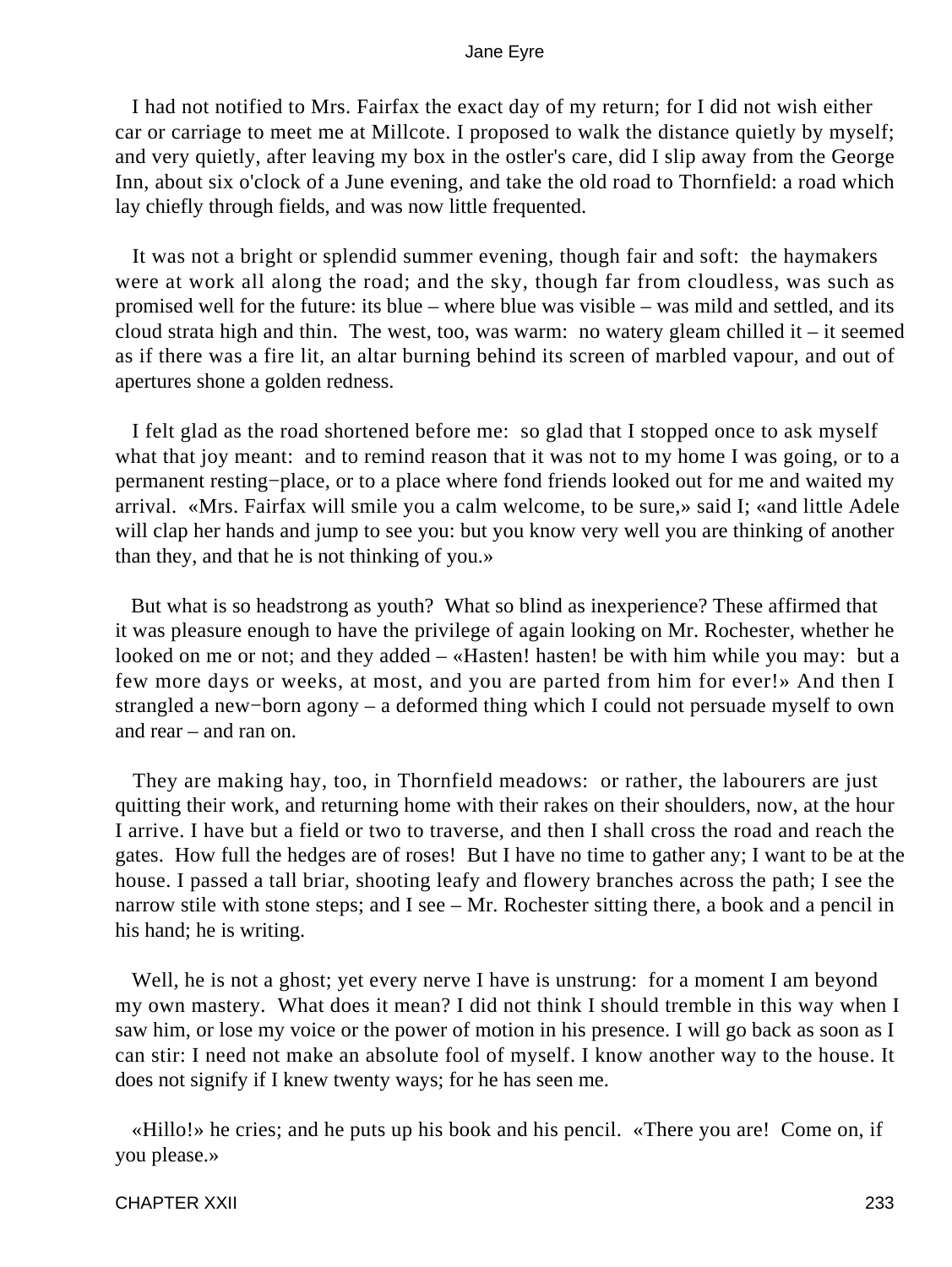I suppose I do come on; though in what fashion I know not; being scarcely cognisant of my movements, and solicitous only to appear calm; and, above all, to control the working muscles of my face – which I feel rebel insolently against my will, and struggle to express what I had resolved to conceal. But I have a veil – it is down: I may make shift yet to behave with decent composure.

 «And this is Jane Eyre? Are you coming from Millcote, and on foot? Yes – just one of your tricks: not to send for a carriage, and come clattering over street and road like a common mortal, but to steal into the vicinage of your home along with twilight, just as if you were a dream or a shade. What the deuce have you done with yourself this last month?»

«I have been with my aunt, sir, who is dead.»

 «A true Janian reply! Good angels be my guard! She comes from the other world – from the abode of people who are dead; and tells me so when she meets me alone here in the gloaming! If I dared, I'd touch you, to see if you are substance or shadow, you elf! – but I'd as soon offer to take hold of a blue ignis fatuus light in a marsh. Truant! truant!» he added, when he had paused an instant. «Absent from me a whole month, and forgetting me quite, I'll be sworn!»

 I knew there would be pleasure in meeting my master again, even though broken by the fear that he was so soon to cease to be my master, and by the knowledge that I was nothing to him: but there was ever in Mr. Rochester (so at least I thought) such a wealth of the power of communicating happiness, that to taste but of the crumbs he scattered to stray and stranger birds like me, was to feast genially. His last words were balm: they seemed to imply that it imported something to him whether I forgot him or not. And he had spoken of Thornfield as my home – would that it were my home!

 He did not leave the stile, and I hardly liked to ask to go by. I inquired soon if he had not been to London.

«Yes; I suppose you found that out by second−sight.»

«Mrs. Fairfax told me in a letter.»

«And did she inform you what I went to do?»

«Oh, yes, sir! Everybody knew your errand.»

 «You must see the carriage, Jane, and tell me if you don't think it will suit Mrs. Rochester exactly; and whether she won't look like Queen Boadicea, leaning back against those purple cushions. I wish, Jane, I were a trifle better adapted to match with her externally. Tell me now, fairy as you are – can't you give me a charm, or a philter, or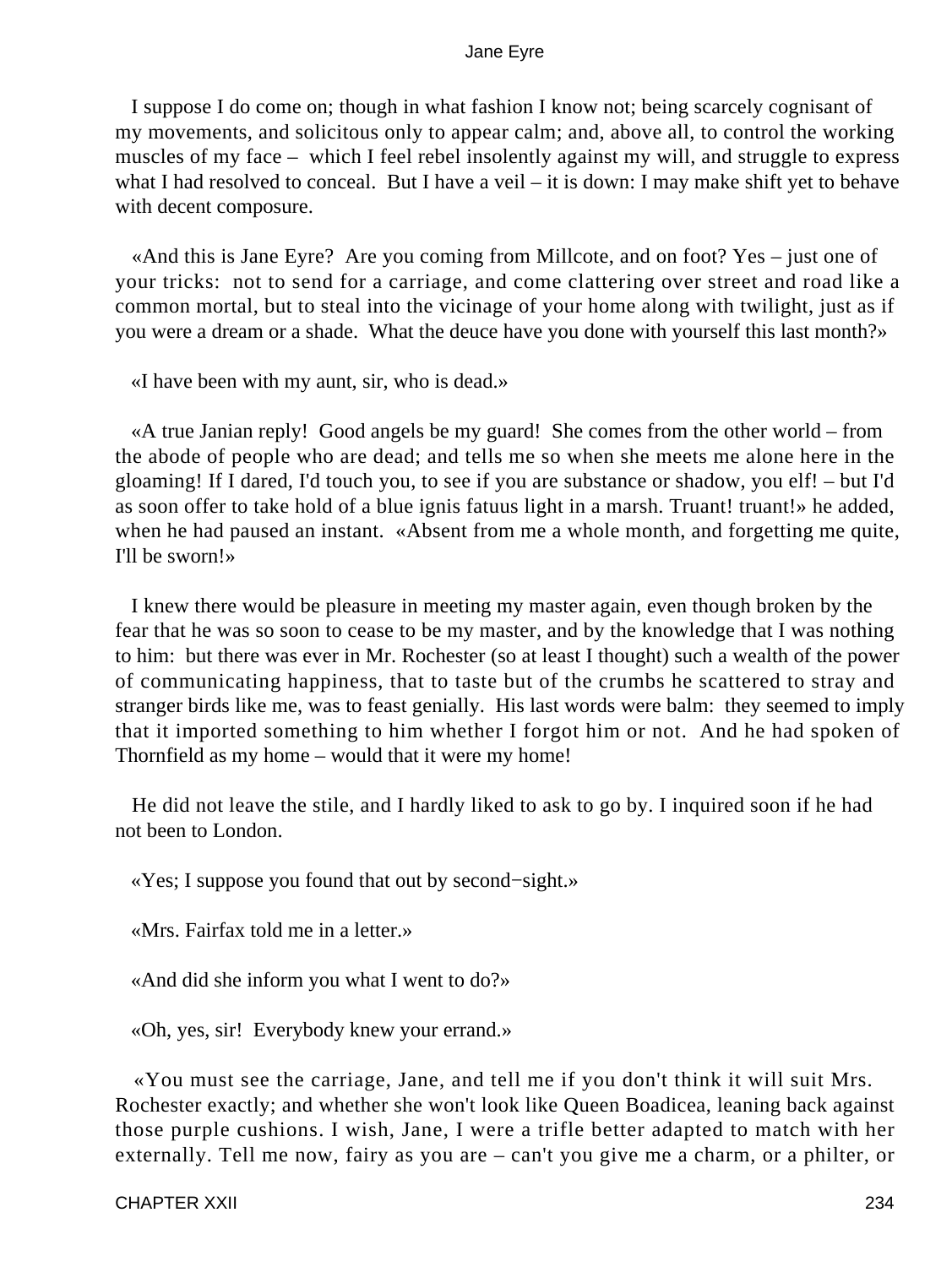something of that sort, to make me a handsome man?»

 «It would be past the power of magic, sir;» and, in thought, I added, «A loving eye is all the charm needed: to such you are handsome enough; or rather your sternness has a power beyond beauty.»

 Mr. Rochester had sometimes read my unspoken thoughts with an acumen to me incomprehensible: in the present instance he took no notice of my abrupt vocal response; but he smiled at me with a certain smile he had of his own, and which he used but on rare occasions. He seemed to think it too good for common purposes: it was the real sunshine of feeling – he shed it over me now.

 «Pass, Janet,» said he, making room for me to cross the stile: «go up home, and stay your weary little wandering feet at a friend's threshold.»

 All I had now to do was to obey him in silence: no need for me to colloquise further. I got over the stile without a word, and meant to leave him calmly. An impulse held me fast – a force turned me round. I said – or something in me said for me, and in spite of me −

 «Thank you, Mr. Rochester, for your great kindness. I am strangely glad to get back again to you: and wherever you are is my home – my only home.»

 I walked on so fast that even he could hardly have overtaken me had he tried. Little Adele was half wild with delight when she saw me. Mrs. Fairfax received me with her usual plain friendliness. Leah smiled, and even Sophie bid me «bon soir» with glee. This was very pleasant; there is no happiness like that of being loved by your fellow−creatures, and feeling that your presence is an addition to their comfort.

 I that evening shut my eyes resolutely against the future: I stopped my cars against the voice that kept warning me of near separation and coming grief. When tea was over and Mrs. Fairfax had taken her knitting, and I had assumed a low seat near her, and Adele, kneeling on the carpet, had nestled close up to me, and a sense of mutual affection seemed to surround us with a ring of golden peace, I uttered a silent prayer that we might not be parted far or soon; but when, as we thus sat, Mr. Rochester entered, unannounced, and looking at us, seemed to take pleasure in the spectacle of a group so amicable – when he said he supposed the old lady was all right now that she had got her adopted daughter back again, and added that he saw Adele was «prete e croquer sa petite maman Anglaise» – I half ventured to hope that he would, even after his marriage, keep us together somewhere under the shelter of his protection, and not quite exiled from the sunshine of his presence.

 A fortnight of dubious calm succeeded my return to Thornfield Hall. Nothing was said of the master's marriage, and I saw no preparation going on for such an event. Almost every day I asked Mrs. Fairfax if she had yet heard anything decided: her answer was always in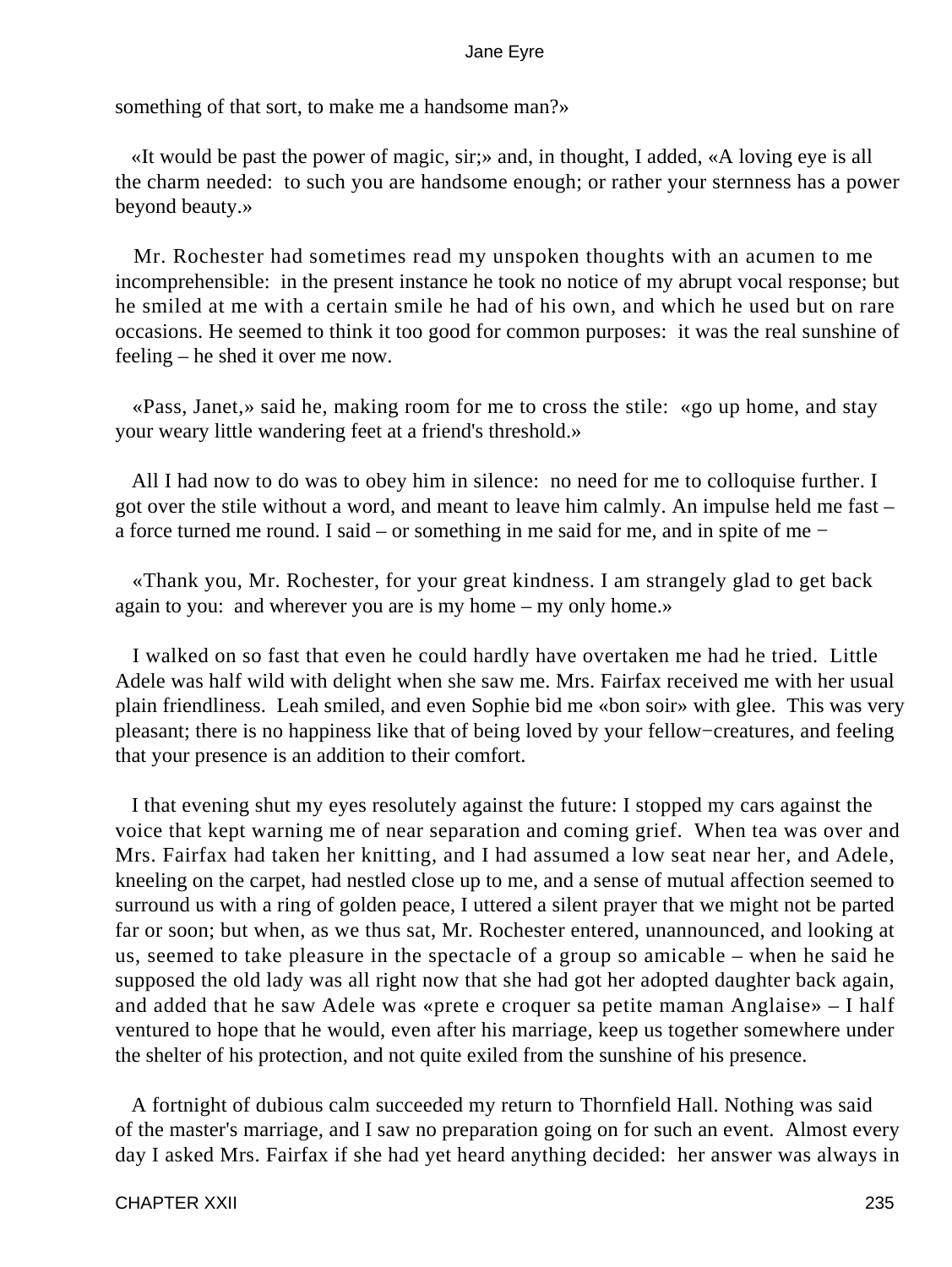the negative. Once she said she had actually put the question to Mr. Rochester as to when he was going to bring his bride home; but he had answered her only by a joke and one of his queer looks, and she could not tell what to make of him.

 One thing specially surprised me, and that was, there were no journeyings backward and forward, no visits to Ingram Park: to be sure it was twenty miles off, on the borders of another county; but what was that distance to an ardent lover? To so practised and indefatigable a horseman as Mr. Rochester, it would be but a morning's ride. I began to cherish hopes I had no right to conceive: that the match was broken off; that rumour had been mistaken; that one or both parties had changed their minds. I used to look at my master's face to see if it were sad or fierce; but I could not remember the time when it had been so uniformly clear of clouds or evil feelings. If, in the moments I and my pupil spent with him, I lacked spirits and sank into inevitable dejection, he became even gay. Never had he called me more frequently to his presence; never been kinder to me when there – and, alas! never had I loved him so well.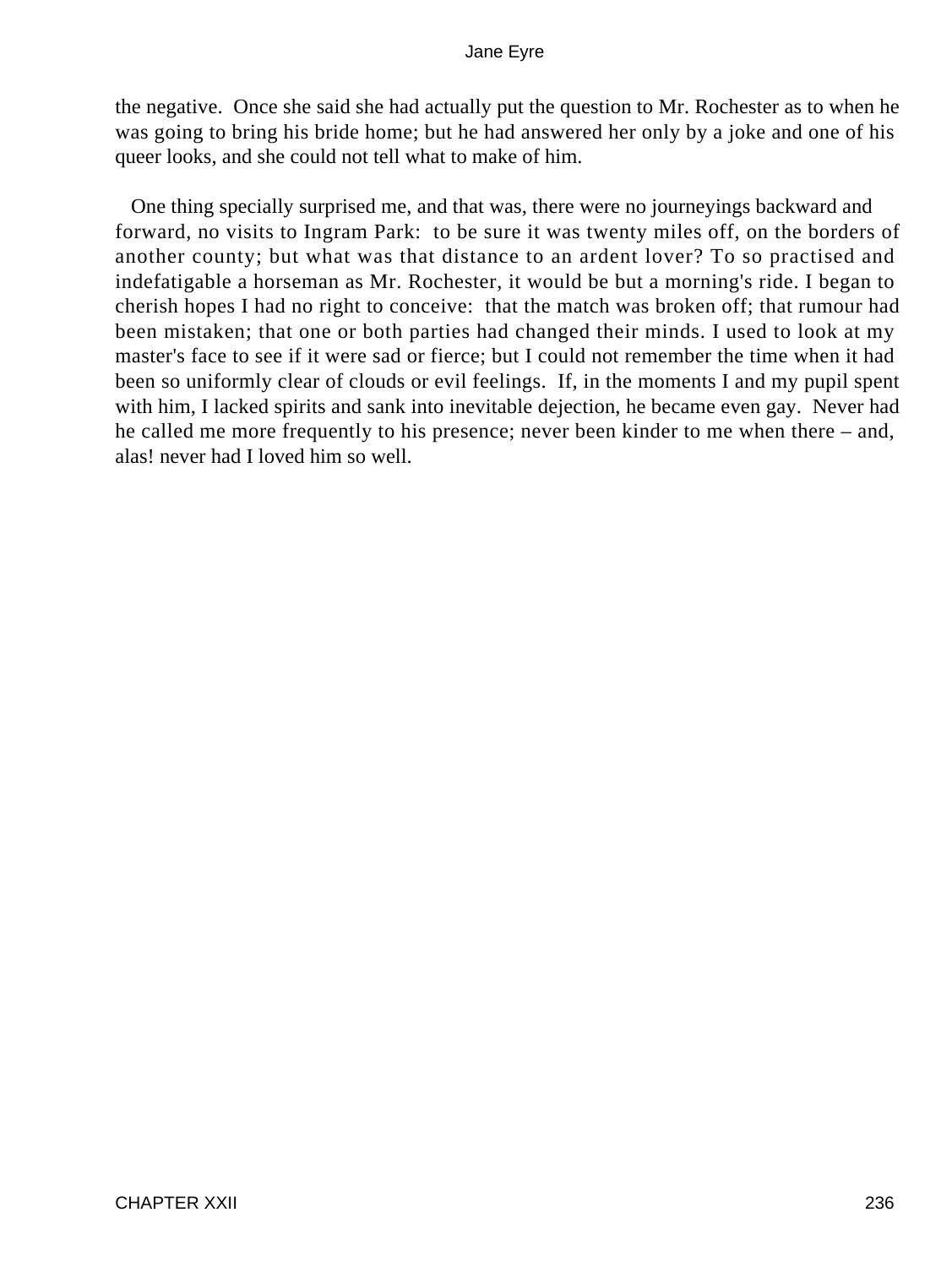# **[CHAPTER XXIII](#page-435-0)**

A splendid Midsummer shone over England: skies so pure, suns so radiant as were then seen in long succession, seldom favour even singly, our wave−girt land. It was as if a band of Italian days had come from the South, like a flock of glorious passenger birds, and lighted to rest them on the cliffs of Albion. The hay was all got in; the fields round Thornfield were green and shorn; the roads white and baked; the trees were in their dark prime; hedge and wood, full−leaved and deeply tinted, contrasted well with the sunny hue of the cleared meadows between.

 On Midsummer−eve, Adele, weary with gathering wild strawberries in Hay Lane half the day, had gone to bed with the sun. I watched her drop asleep, and when I left her, I sought the garden.

It was now the sweetest hour of the twenty–four:− «Day its fervid fires had wasted,» and dew fell cool on panting plain and scorched summit. Where the sun had gone down in simple state – pure of the pomp of clouds – spread a solemn purple, burning with the light of red jewel and furnace flame at one point, on one hill−peak, and extending high and wide, soft and still softer, over half heaven. The east had its own charm or fine deep blue, and its own modest gem, a casino and solitary star: soon it would boast the moon; but she was yet beneath the horizon.

 I walked a while on the pavement; but a subtle, well−known scent – that of a cigar – stole from some window; I saw the library casement open a handbreadth; I knew I might be watched thence; so I went apart into the orchard. No nook in the grounds more sheltered and more Eden−like; it was full of trees, it bloomed with flowers: a very high wall shut it out from the court, on one side; on the other, a beech avenue screened it from the lawn. At the bottom was a sunk fence; its sole separation from lonely fields: a winding walk, bordered with laurels and terminating in a giant horse− chestnut, circled at the base by a seat, led down to the fence. Here one could wander unseen. While such honey−dew fell, such silence reigned, such gloaming gathered, I felt as if I could haunt such shade for ever; but in threading the flower and fruit parterres at the upper part of the enclosure, enticed there by the light the now rising moon cast on this more open quarter, my step is stayed – not by sound, not by sight, but once more by a warning fragrance.

 Sweet−briar and southernwood, jasmine, pink, and rose have long been yielding their evening sacrifice of incense: this new scent is neither of shrub nor flower; it is – I know it well – it is Mr. Rochester's cigar. I look round and I listen. I see trees laden with ripening fruit. I hear a nightingale warbling in a wood half a mile off; no moving form is visible, no coming step audible; but that perfume increases: I must flee. I make for the wicket leading to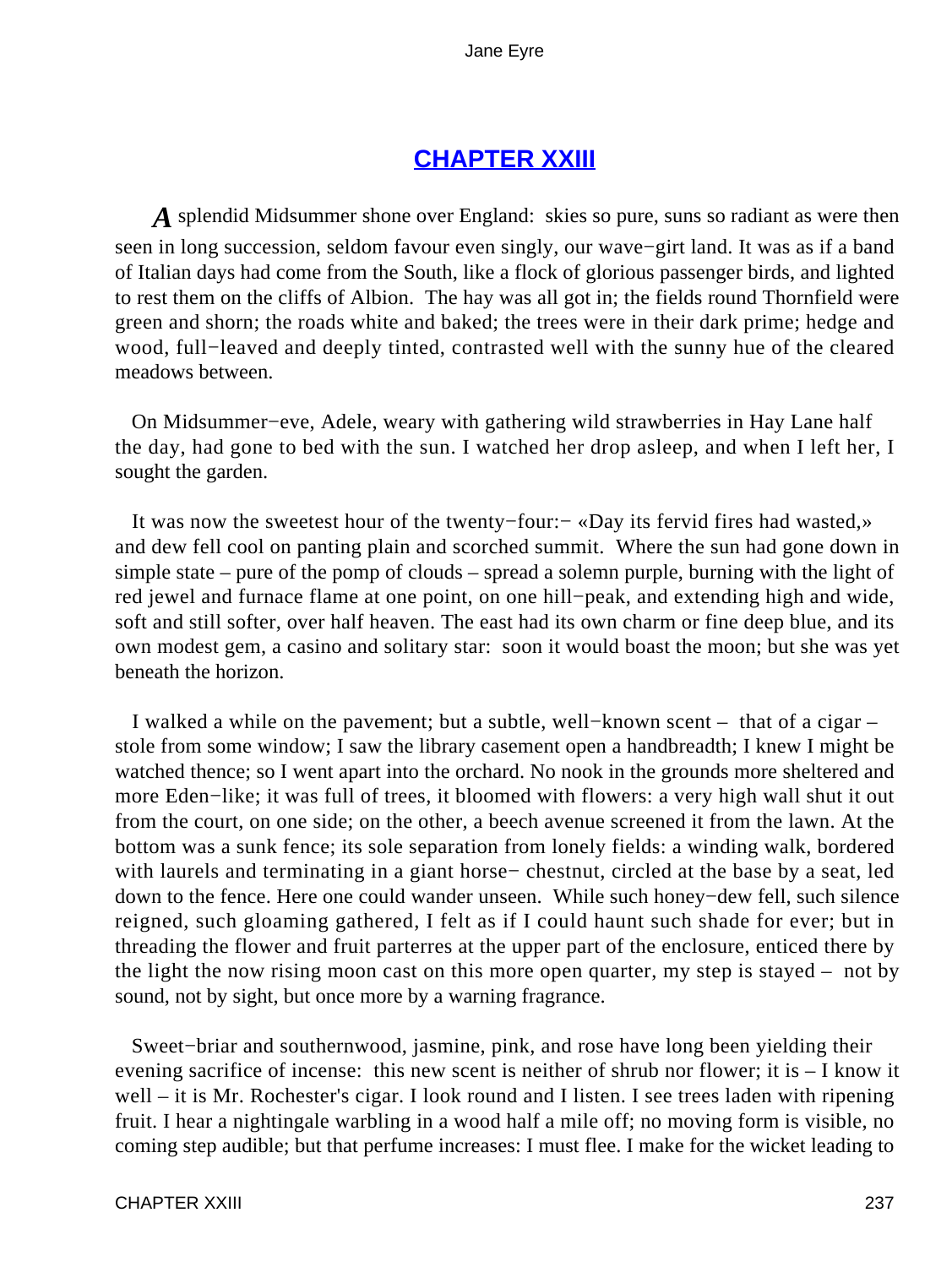the shrubbery, and I see Mr. Rochester entering. I step aside into the ivy recess; he will not stay long: he will soon return whence he came, and if I sit still he will never see me.

 But no – eventide is as pleasant to him as to me, and this antique garden as attractive; and he strolls on, now lifting the gooseberry− tree branches to look at the fruit, large as plums, with which they are laden; now taking a ripe cherry from the wall; now stooping towards a knot of flowers, either to inhale their fragrance or to admire the dew−beads on their petals. A great moth goes humming by me; it alights on a plant at Mr. Rochester's foot: he sees it, and bends to examine it.

 «Now, he has his back towards me,» thought I, «and he is occupied too; perhaps, if I walk softly, I can slip away unnoticed.»

 I trode on an edging of turf that the crackle of the pebbly gravel might not betray me: he was standing among the beds at a yard or two distant from where I had to pass; the moth apparently engaged him. «I shall get by very well,» I meditated. As I crossed his shadow, thrown long over the garden by the moon, not yet risen high, he said quietly, without turning −

«Jane, come and look at this fellow.»

 I had made no noise: he had not eyes behind – could his shadow feel? I started at first, and then I approached him.

 «Look at his wings,» said he, «he reminds me rather of a West Indian insect; one does not often see so large and gay a night−rover in England; there! he is flown.»

 The moth roamed away. I was sheepishly retreating also; but Mr. Rochester followed me, and when we reached the wicket, he said −

 «Turn back: on so lovely a night it is a shame to sit in the house; and surely no one can wish to go to bed while sunset is thus at meeting with moonrise.»

 It is one of my faults, that though my tongue is sometimes prompt enough at an answer, there are times when it sadly fails me in framing an excuse; and always the lapse occurs at some crisis, when a facile word or plausible pretext is specially wanted to get me out of painful embarrassment. I did not like to walk at this hour alone with Mr. Rochester in the shadowy orchard; but I could not find a reason to allege for leaving him. I followed with lagging step, and thoughts busily bent on discovering a means of extrication; but he himself looked so composed and so grave also, I became ashamed of feeling any confusion: the evil – if evil existent or prospective there was – seemed to lie with me only; his mind was unconscious and quiet.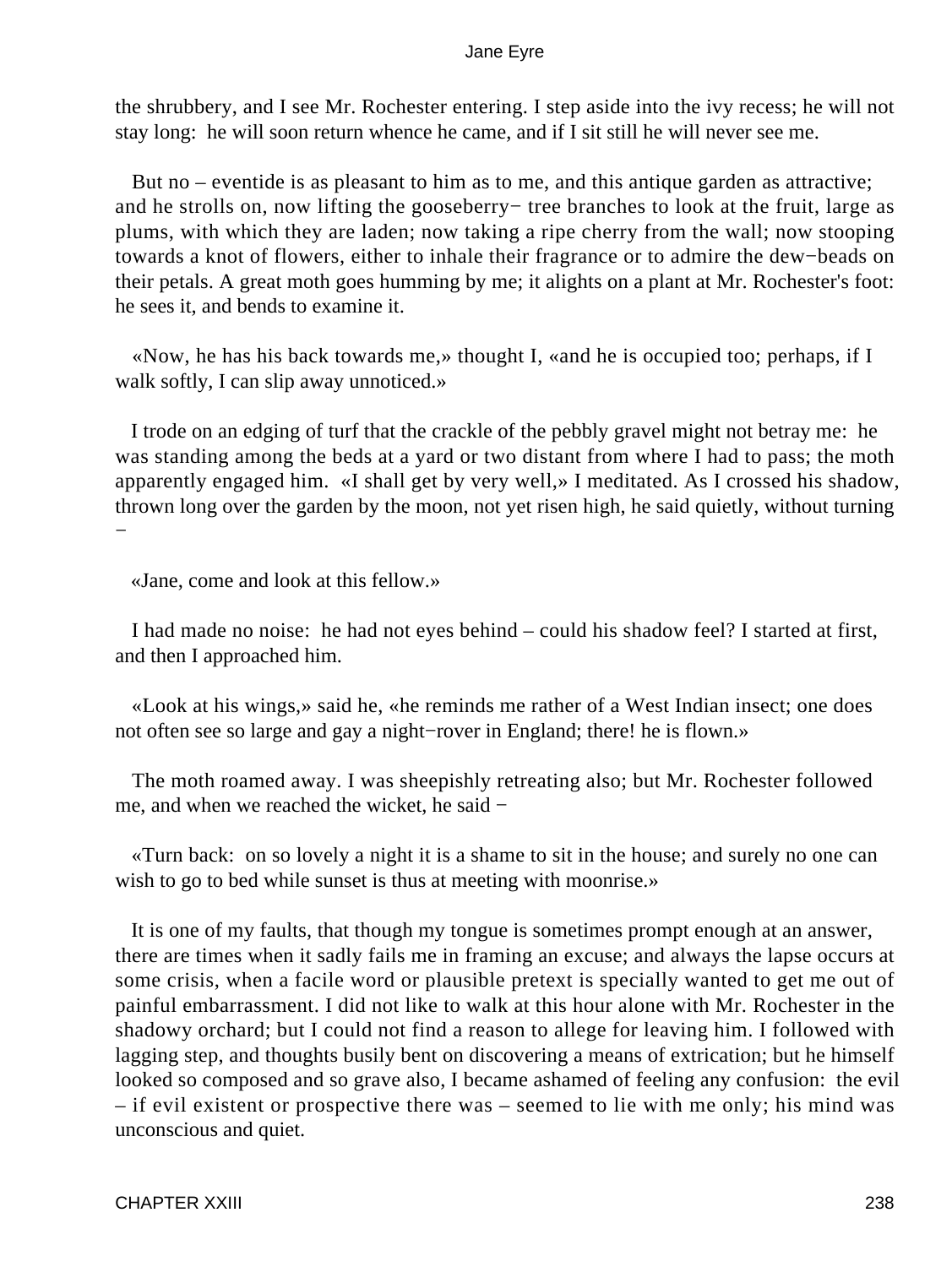«Jane,» he recommenced, as we entered the laurel walk, and slowly strayed down in the direction of the sunk fence and the horse− chestnut, «Thornfield is a pleasant place in summer, is it not?»

«Yes, sir.»

 «You must have become in some degree attached to the house, – you, who have an eye for natural beauties, and a good deal of the organ of Adhesiveness?»

«I am attached to it, indeed.»

 «And though I don't comprehend how it is, I perceive you have acquired a degree of regard for that foolish little child Adele, too; and even for simple dame Fairfax?»

«Yes, sir; in different ways, I have an affection for both.»

«And would be sorry to part with them?»

«Yes.»

 «Pity!» he said, and sighed and paused. «It is always the way of events in this life,» he continued presently: «no sooner have you got settled in a pleasant resting−place, than a voice calls out to you to rise and move on, for the hour of repose is expired.»

«Must I move on, sir?» I asked. «Must I leave Thornfield?»

«I believe you must, Jane. I am sorry, Janet, but I believe indeed you must.»

This was a blow: but I did not let it prostrate me.

«Well, sir, I shall be ready when the order to march comes.»

«It is come now – I must give it to−night.»

«Then you ARE going to be married, sir?»

 «Ex−act−ly – pre−cise−ly: with your usual acuteness, you have hit the nail straight on the head.»

«Soon, sir?»

 «Very soon, my – that is, Miss Eyre: and you'll remember, Jane, the first time I, or Rumour, plainly intimated to you that it was my intention to put my old bachelor's neck into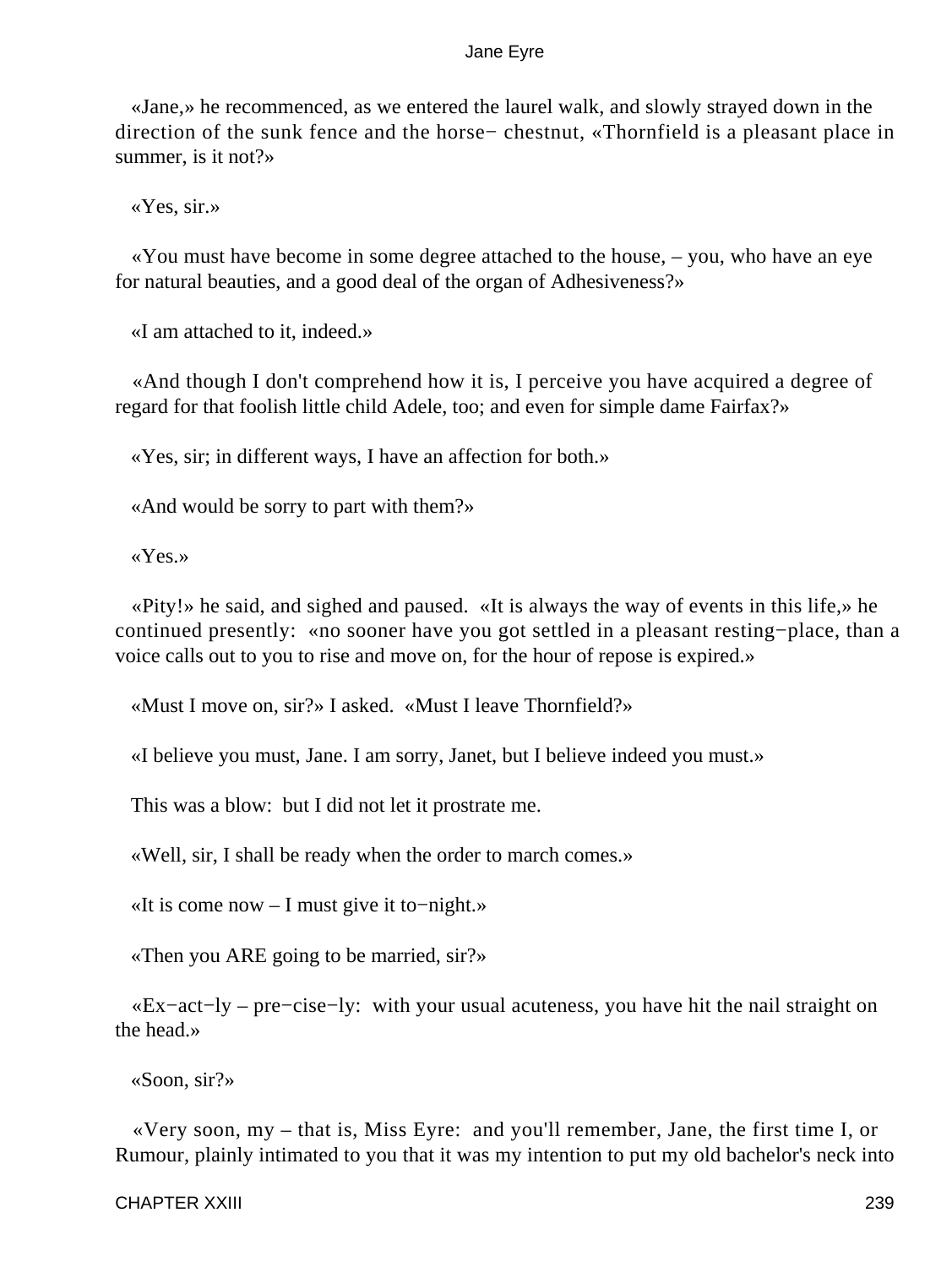the sacred noose, to enter into the holy estate of matrimony – to take Miss Ingram to my bosom, in short (she's an extensive armful: but that's not to the point – one can't have too much of such a very excellent thing as my beautiful Blanche): well, as I was saying – listen to me, Jane! You're not turning your head to look after more moths, are you? That was only a lady−clock, child, 'flying away home.' I wish to remind you that it was you who first said to me, with that discretion I respect in you – with that foresight, prudence, and humility which befit your responsible and dependent position – that in case I married Miss Ingram, both you and little Adele had better trot forthwith. I pass over the sort of slur conveyed in this suggestion on the character of my beloved; indeed, when you are far away, Janet, I'll try to forget it: I shall notice only its wisdom; which is such that I have made it my law of action. Adele must go to school; and you, Miss Eyre, must get a new situation.»

«Yes, sir, I will advertise immediately: and meantime, I suppose  $-\rightarrow$  I was going to say, «I suppose I may stay here, till I find another shelter to betake myself to:» but I stopped, feeling it would not do to risk a long sentence, for my voice was not quite under command.

 «In about a month I hope to be a bridegroom,» continued Mr. Rochester; «and in the interim, I shall myself look out for employment and an asylum for you.»

«Thank you, sir; I am sorry to give  $-\infty$ 

 «Oh, no need to apologise! I consider that when a dependent does her duty as well as you have done yours, she has a sort of claim upon her employer for any little assistance he can conveniently render her; indeed I have already, through my future mother−in−law, heard of a place that I think will suit: it is to undertake the education of the five daughters of Mrs. Dionysius O'Gall of Bitternutt Lodge, Connaught, Ireland. You'll like Ireland, I think: they're such warm−hearted people there, they say.»

«It is a long way off, sir.»

«No matter – a girl of your sense will not object to the voyage or the distance.»

«Not the voyage, but the distance: and then the sea is a barrier  $-\infty$ 

«From what, Jane?»

«From England and from Thornfield: and  $-\infty$ 

«Well?»

«From YOU, sir.»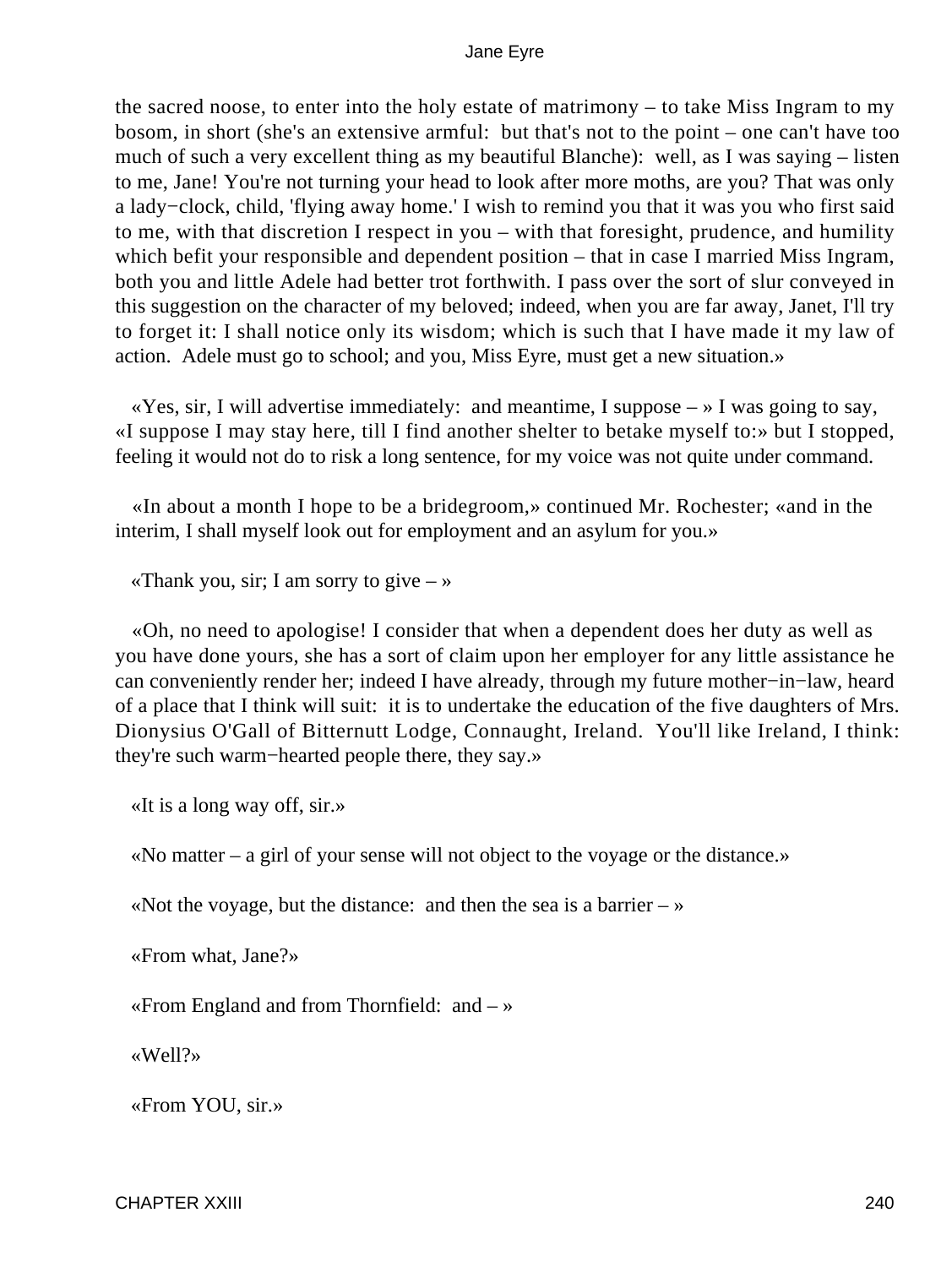I said this almost involuntarily, and, with as little sanction of free will, my tears gushed out. I did not cry so as to be heard, however; I avoided sobbing. The thought of Mrs. O'Gall and Bitternutt Lodge struck cold to my heart; and colder the thought of all the brine and foam, destined, as it seemed, to rush between me and the master at whose side I now walked, and coldest the remembrance of the wider ocean – wealth, caste, custom intervened between me and what I naturally and inevitably loved.

«It is a long way,» I again said.

 «It is, to be sure; and when you get to Bitternutt Lodge, Connaught, Ireland, I shall never see you again, Jane: that's morally certain. I never go over to Ireland, not having myself much of a fancy for the country. We have been good friends, Jane; have we not?»

«Yes, sir.»

 «And when friends are on the eve of separation, they like to spend the little time that remains to them close to each other. Come! we'll talk over the voyage and the parting quietly half–an–hour or so, while the stars enter into their shining life up in heaven yonder: here is the chestnut tree: here is the bench at its old roots. Come, we will sit there in peace to−night, though we should never more be destined to sit there together.» He seated me and himself.

 «It is a long way to Ireland, Janet, and I am sorry to send my little friend on such weary travels: but if I can't do better, how is it to be helped? Are you anything akin to me, do you think, Jane?»

I could risk no sort of answer by this time: my heart was still.

 «Because,» he said, «I sometimes have a queer feeling with regard to you – especially when you are near me, as now: it is as if I had a string somewhere under my left ribs, tightly and inextricably knotted to a similar string situated in the corresponding quarter of your little frame. And if that boisterous Channel, and two hundred miles or so of land come broad between us, I am afraid that cord of communion will be snapt; and then I've a nervous notion I should take to bleeding inwardly. As for you, – you'd forget me.»

«That **I NEVER** should, sir: you know  $-\infty$  Impossible to proceed.

«Jane, do you hear that nightingale singing in the wood? Listen!»

 In listening, I sobbed convulsively; for I could repress what I endured no longer; I was obliged to yield, and I was shaken from head to foot with acute distress. When I did speak, it was only to express an impetuous wish that I had never been born, or never come to Thornfield.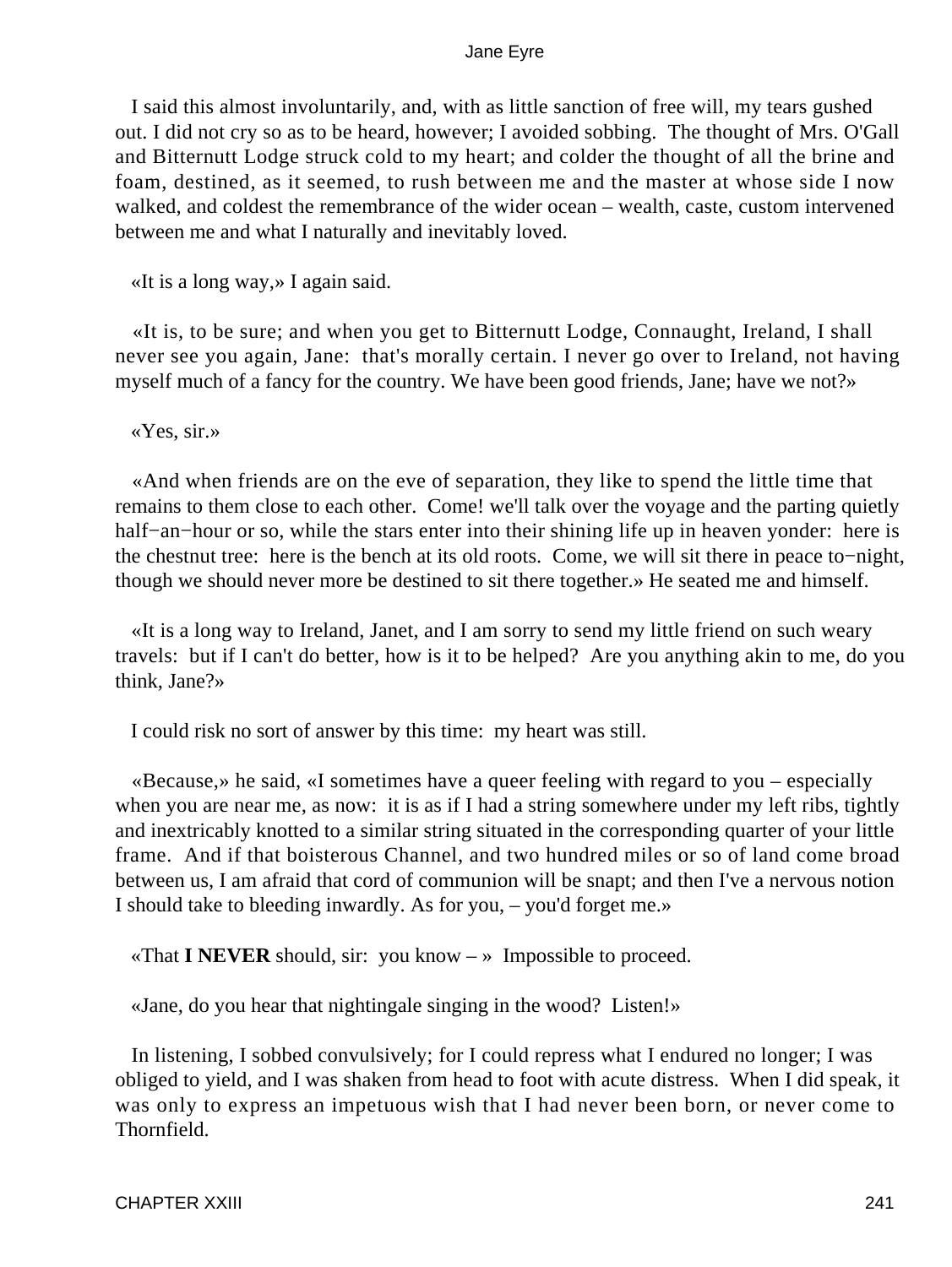«Because you are sorry to leave it?»

 The vehemence of emotion, stirred by grief and love within me, was claiming mastery, and struggling for full sway, and asserting a right to predominate, to overcome, to live, rise, and reign at last: yes, – and to speak.

 «I grieve to leave Thornfield: I love Thornfield:− I love it, because I have lived in it a full and delightful life, – momentarily at least. I have not been trampled on. I have not been petrified. I have not been buried with inferior minds, and excluded from every glimpse of communion with what is bright and energetic and high. I have talked, face to face, with what I reverence, with what I delight in, – with an original, a vigorous, an expanded mind. I have known you, Mr. Rochester; and it strikes me with terror and anguish to feel I absolutely must be torn from you for ever. I see the necessity of departure; and it is like looking on the necessity of death.»

«Where do you see the necessity?» he asked suddenly.

«Where? You, sir, have placed it before me.»

«In what shape?»

«In the shape of Miss Ingram; a noble and beautiful woman, – your bride.»

«My bride! What bride? I have no bride!»

«But you will have.»

 $\langle Yes; -I will! -I will! \rangle$  He set his teeth.

«Then I must go:− you have said it yourself.»

«No: you must stay! I swear it – and the oath shall be kept.»

 «I tell you I must go!» I retorted, roused to something like passion. «Do you think I can stay to become nothing to you? Do you think I am an automaton? – a machine without feelings? and can bear to have my morsel of bread snatched from my lips, and my drop of living water dashed from my cup? Do you think, because I am poor, obscure, plain, and little, I am soulless and heartless? You think wrong! – I have as much soul as you, – and full as much heart! And if God had gifted me with some beauty and much wealth, I should have made it as hard for you to leave me, as it is now for me to leave you. I am not talking to you now through the medium of custom, conventionalities, nor even of mortal flesh; – it is my spirit that addresses your spirit; just as if both had passed through the grave, and we stood at God's feet, equal, – as we are!»

CHAPTER XXIII 242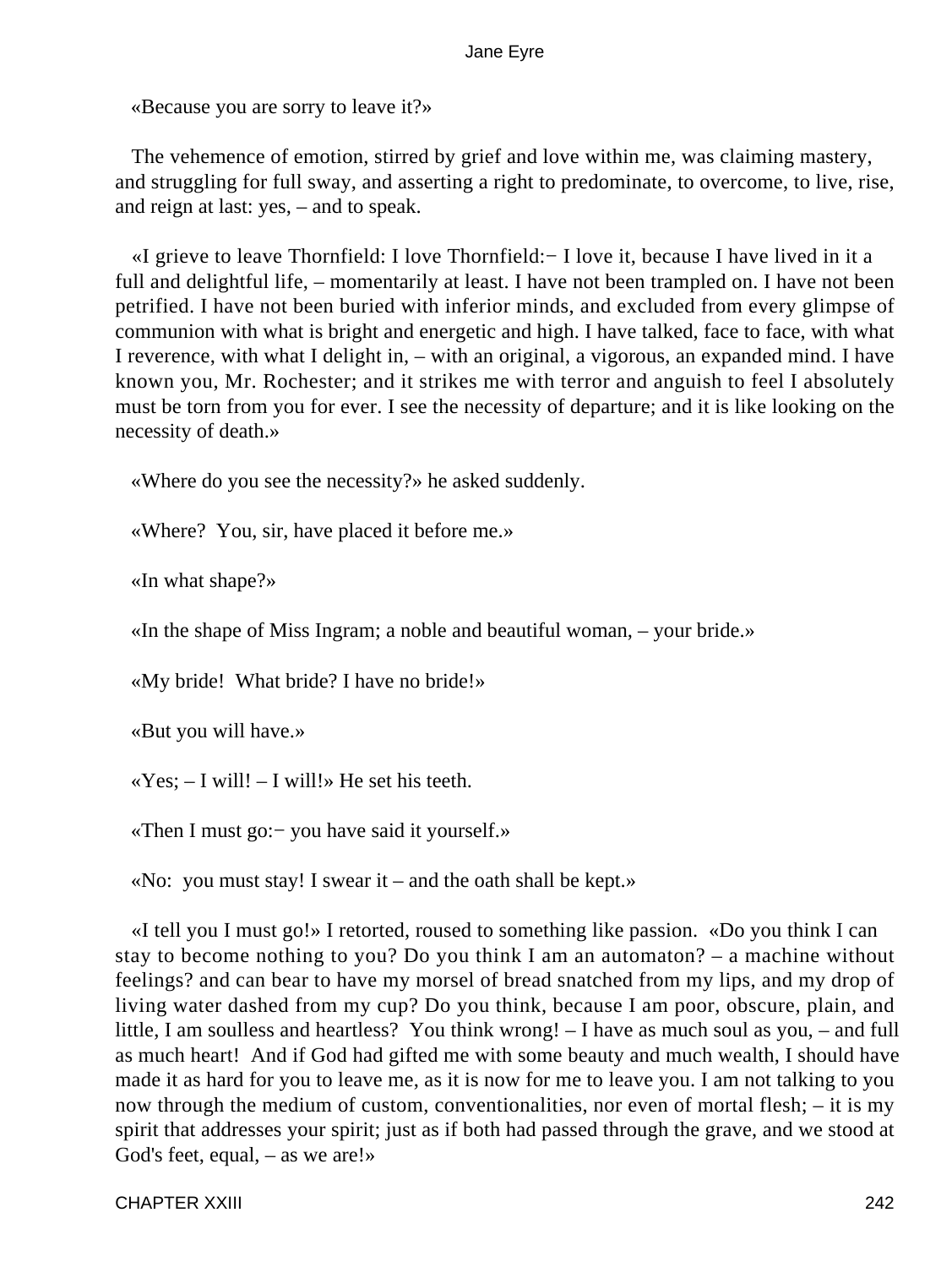«As we are!» repeated Mr. Rochester – «so,» he added, enclosing me in his arms. Gathering me to his breast, pressing his lips on my lips: «so, Jane!»

 «Yes, so, sir,» I rejoined: «and yet not so; for you are a married man – or as good as a married man, and wed to one inferior to you – to one with whom you have no sympathy – whom I do not believe you truly love; for I have seen and heard you sneer at her. I would scorn such a union: therefore I am better than you – let me go!»

«Where, Jane? To Ireland?»

«Yes – to Ireland. I have spoken my mind, and can go anywhere now.»

 «Jane, be still; don't struggle so, like a wild frantic bird that is rending its own plumage in its desperation.»

 «I am no bird; and no net ensnares me; I am a free human being with an independent will, which I now exert to leave you.»

Another effort set me at liberty, and I stood erect before him.

 «And your will shall decide your destiny,» he said: «I offer you my hand, my heart, and a share of all my possessions.»

«You play a farce, which I merely laugh at.»

 «I ask you to pass through life at my side – to be my second self, and best earthly companion.»

«For that fate you have already made your choice, and must abide by it.»

«Jane, be still a few moments: you are over−excited: I will be still too.»

 A waft of wind came sweeping down the laurel−walk, and trembled through the boughs of the chestnut: it wandered away – away – to an indefinite distance – it died. The nightingale's song was then the only voice of the hour: in listening to it, I again wept. Mr. Rochester sat quiet, looking at me gently and seriously. Some time passed before he spoke; he at last said −

«Come to my side, Jane, and let us explain and understand one another.»

«I will never again come to your side: I am torn away now, and cannot return.»

«But, Jane, I summon you as my wife: it is you only I intend to marry.»

CHAPTER XXIII 243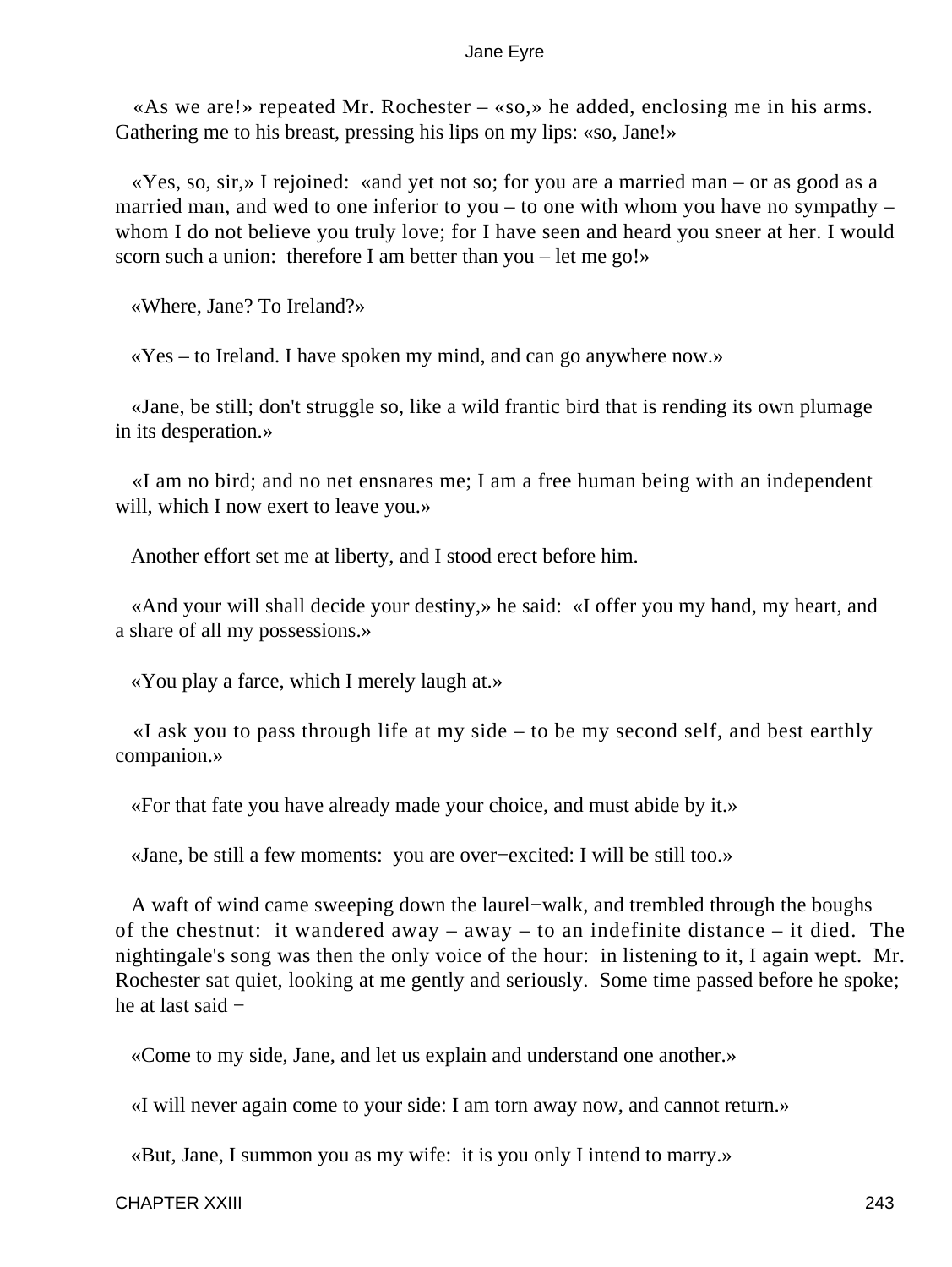I was silent: I thought he mocked me.

«Come, Jane – come hither.»

«Your bride stands between us.»

He rose, and with a stride reached me.

 «My bride is here,» he said, again drawing me to him, «because my equal is here, and my likeness. Jane, will you marry me?»

 Still I did not answer, and still I writhed myself from his grasp: for I was still incredulous.

«Do you doubt me, Jane?»

«Entirely.»

«You have no faith in me?»

«Not a whit.»

 «Am I a liar in your eyes?» he asked passionately. «Little sceptic, you **SHALL** be convinced. What love have I for Miss Ingram? None: and that you know. What love has she for me? None: as I have taken pains to prove: I caused a rumour to reach her that my fortune was not a third of what was supposed, and after that I presented myself to see the result; it was coldness both from her and her mother. I would not – I could not – marry Miss Ingram. You – you strange, you almost unearthly thing! – I love as my own flesh. You – poor and obscure, and small and plain as you are – I entreat to accept me as a husband.»

 «What, me!» I ejaculated, beginning in his earnestness – and especially in his incivility – to credit his sincerity: «me who have not a friend in the world but you− if you are my friend: not a shilling but what you have given me?»

 «You, Jane, I must have you for my own – entirely my own. Will you be mine? Say yes, quickly.»

«Mr. Rochester, let me look at your face: turn to the moonlight.»

«Why?»

«Because I want to read your countenance – turn!»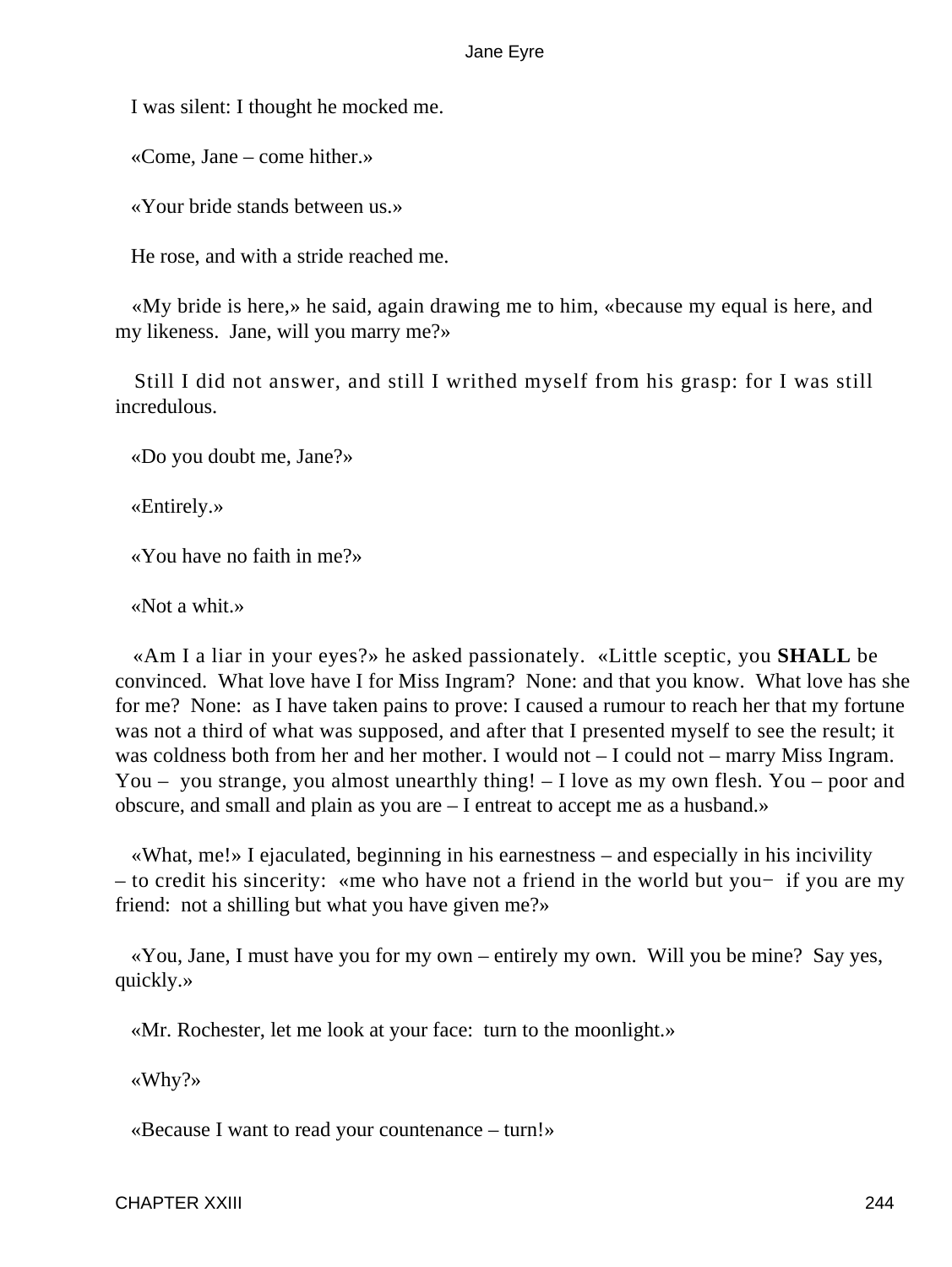«There! you will find it scarcely more legible than a crumpled, scratched page. Read on: only make haste, for I suffer.»

 His face was very much agitated and very much flushed, and there were strong workings in the features, and strange gleams in the eyes

 «Oh, Jane, you torture me!» he exclaimed. «With that searching and yet faithful and generous look, you torture me!»

 «How can I do that? If you are true, and your offer real, my only feelings to you must be gratitude and devotion – they cannot torture.»

 «Gratitude!» he ejaculated; and added wildly – «Jane accept me quickly. Say, Edward – give me my name – Edward – I will marry you.»

 «Are you in earnest? Do you truly love me? Do you sincerely wish me to be your wife?»

«I do; and if an oath is necessary to satisfy you, I swear it.»

«Then, sir, I will marry you.»

«Edward – my little wife!»

«Dear Edward!»

 «Come to me – come to me entirely now,» said he; and added, in his deepest tone, speaking in my ear as his cheek was laid on mine, «Make my happiness – I will make yours.»

 «God pardon me!» he subjoined ere long; «and man meddle not with me: I have her, and will hold her.»

«There is no one to meddle, sir. I have no kindred to interfere.»

 «No – that is the best of it,» he said. And if I had loved him less I should have thought his accent and look of exultation savage; but, sitting by him, roused from the nightmare of parting – called to the paradise of union – I thought only of the bliss given me to drink in so abundant a flow. Again and again he said, «Are you happy, Jane?» And again and again I answered, «Yes.» After which he murmured, «It will atone – it will atone. Have I not found her friendless, and cold, and comfortless? Will I not guard, and cherish, and solace her? Is there not love in my heart, and constancy in my resolves? It will expiate at God's tribunal. I know my Maker sanctions what I do. For the world's judgment – I wash my hands thereof.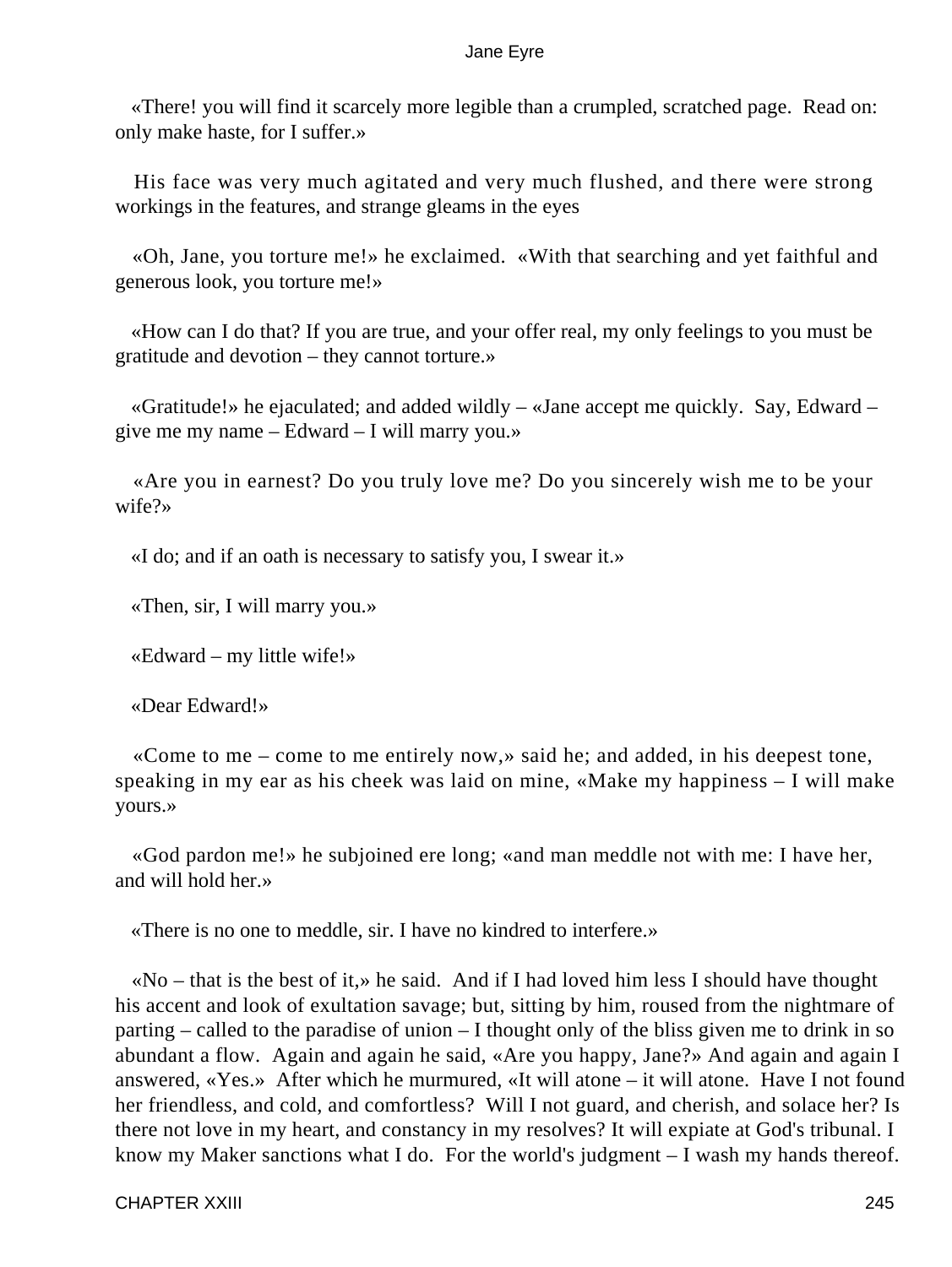For man's opinion – I defy it.»

 But what had befallen the night? The moon was not yet set, and we were all in shadow: I could scarcely see my master's face, near as I was. And what ailed the chestnut tree? it writhed and groaned; while wind roared in the laurel walk, and came sweeping over us.

 «We must go in,» said Mr. Rochester: «the weather changes. I could have sat with thee till morning, Jane.»

 «And so,» thought I, «could I with you.» I should have said so, perhaps, but a livid, vivid spark leapt out of a cloud at which I was looking, and there was a crack, a crash, and a close rattling peal; and I thought only of hiding my dazzled eyes against Mr. Rochester's shoulder.

 The rain rushed down. He hurried me up the walk, through the grounds, and into the house; but we were quite wet before we could pass the threshold. He was taking off my shawl in the hall, and shaking the water out of my loosened hair, when Mrs. Fairfax emerged from her room. I did not observe her at first, nor did Mr. Rochester. The lamp was lit. The clock was on the stroke of twelve.

 «Hasten to take off your wet things,» said he; «and before you go, good−night – good−night, my darling!»

 He kissed me repeatedly. When I looked up, on leaving his arms, there stood the widow, pale, grave, and amazed. I only smiled at her, and ran upstairs. «Explanation will do for another time,» thought I. Still, when I reached my chamber, I felt a pang at the idea she should even temporarily misconstrue what she had seen. But joy soon effaced every other feeling; and loud as the wind blew, near and deep as the thunder crashed, fierce and frequent as the lightning gleamed, cataract−like as the rain fell during a storm of two hours' duration, I experienced no fear and little awe. Mr. Rochester came thrice to my door in the course of it, to ask if I was safe and tranquil: and that was comfort, that was strength for anything.

 Before I left my bed in the morning, little Adele came running in to tell me that the great horse−chestnut at the bottom of the orchard had been struck by lightning in the night, and half of it split away.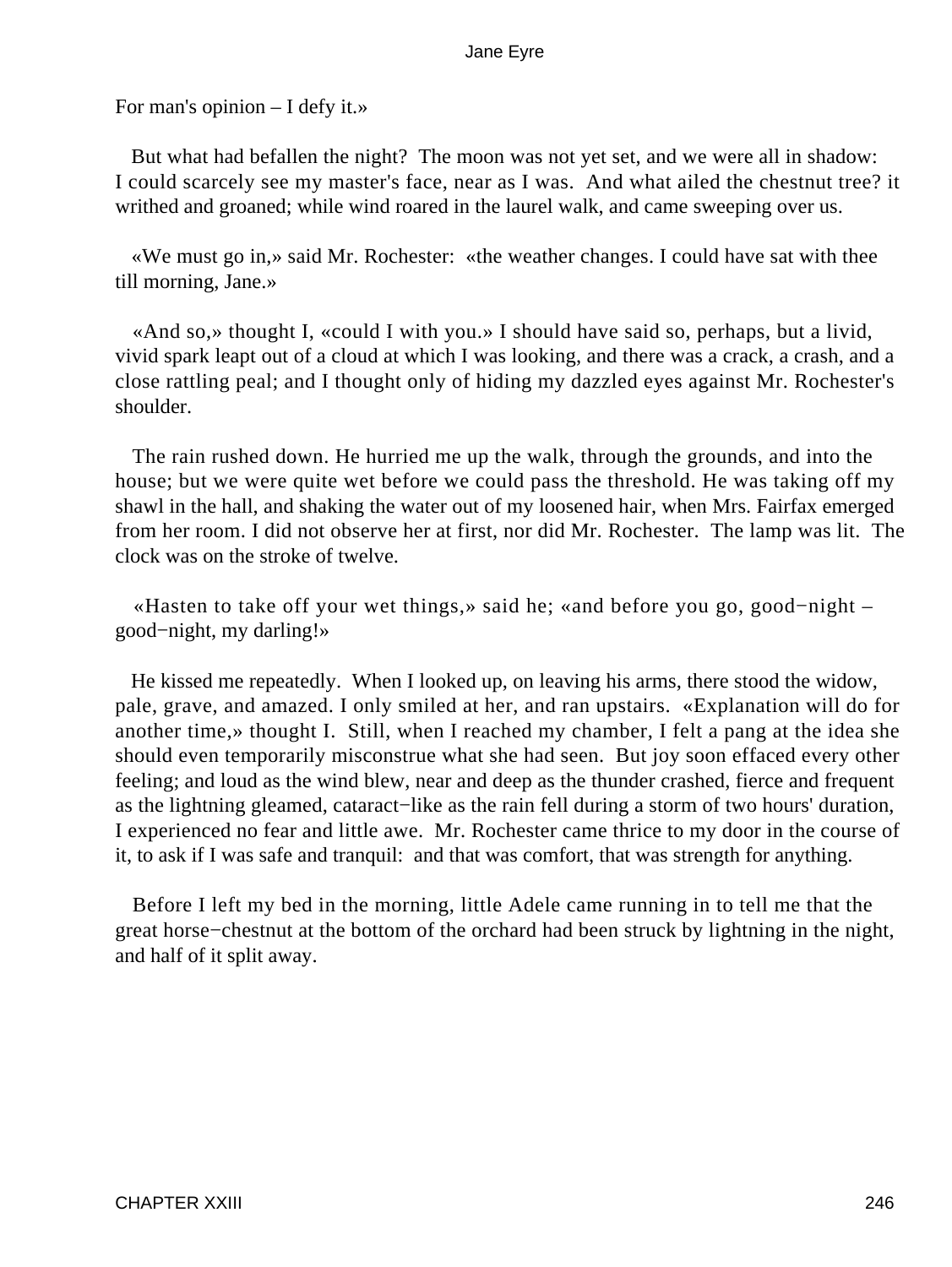# **[CHAPTER XXIV](#page-435-0)**

As I rose and dressed, I thought over what had happened, and wondered if it were a dream. I could not be certain of the reality till I had seen Mr. Rochester again, and heard him renew his words of love and promise.

 While arranging my hair, I looked at my face in the glass, and felt it was no longer plain: there was hope in its aspect and life in its colour; and my eyes seemed as if they had beheld the fount of fruition, and borrowed beams from the lustrous ripple. I had often been unwilling to look at my master, because I feared he could not be pleased at my look; but I was sure I might lift my face to his now, and not cool his affection by its expression. I took a plain but clean and light summer dress from my drawer and put it on: it seemed no attire had ever so well become me, because none had I ever worn in so blissful a mood.

 I was not surprised, when I ran down into the hall, to see that a brilliant June morning had succeeded to the tempest of the night; and to feel, through the open glass door, the breathing of a fresh and fragrant breeze. Nature must be gladsome when I was so happy. A beggar−woman and her little boy – pale, ragged objects both – were coming up the walk, and I ran down and gave them all the money I happened to have in my purse – some three or four shillings: good or bad, they must partake of my jubilee. The rooks cawed, and blither birds sang; but nothing was so merry or so musical as my own rejoicing heart.

 Mrs. Fairfax surprised me by looking out of the window with a sad countenance, and saying gravely – «Miss Eyre, will you come to breakfast?» During the meal she was quiet and cool: but I could not undeceive her then. I must wait for my master to give explanations; and so must she. I ate what I could, and then I hastened upstairs. I met Adele leaving the schoolroom.

«Where are you going? It is time for lessons.»

«Mr. Rochester has sent me away to the nursery.»

«Where is he?»

«In there,» pointing to the apartment she had left; and I went in, and there he stood.

 «Come and bid me good−morning,» said he. I gladly advanced; and it was not merely a cold word now, or even a shake of the hand that I received, but an embrace and a kiss. It seemed natural: it seemed genial to be so well loved, so caressed by him.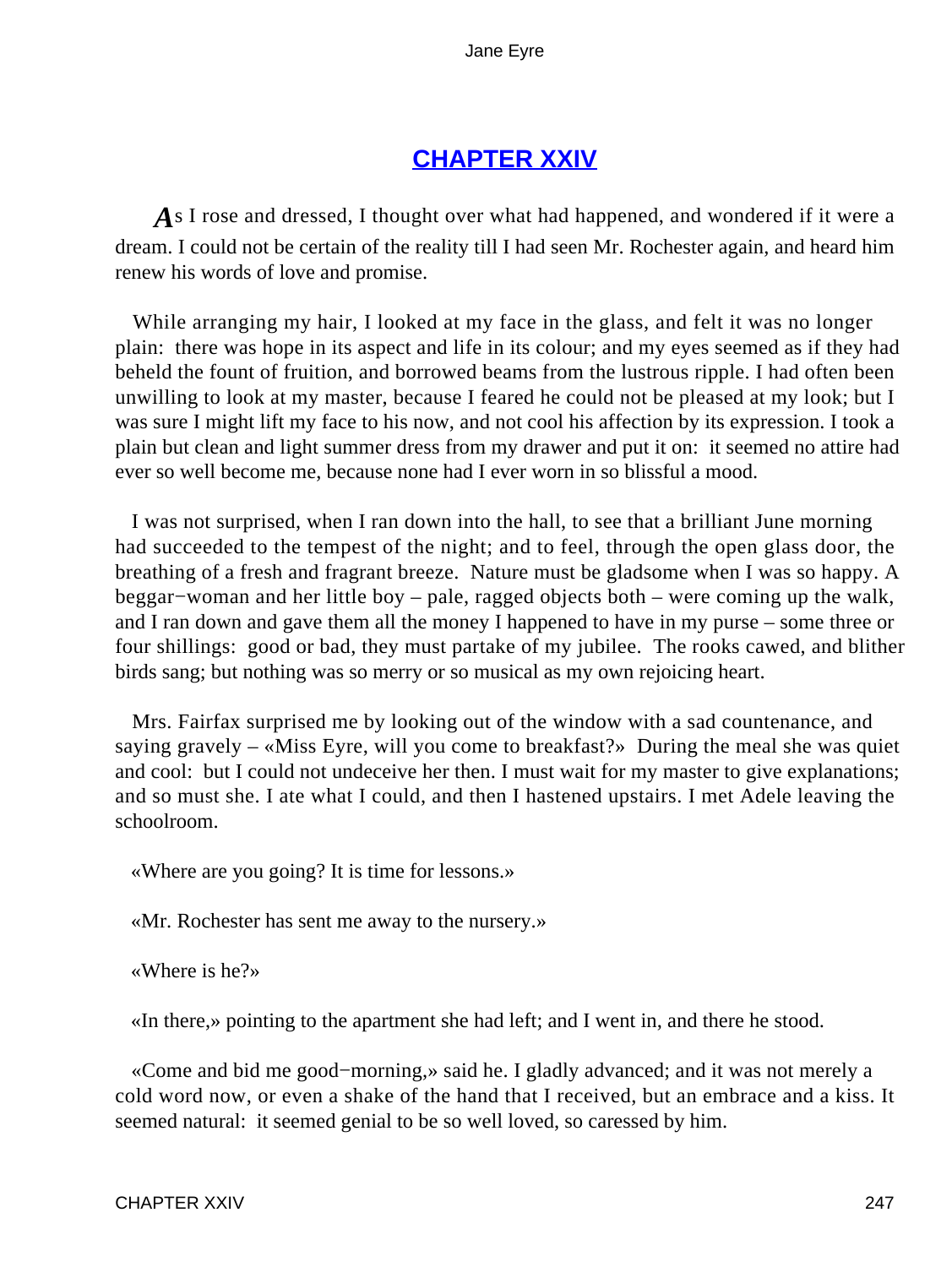«Jane, you look blooming, and smiling, and pretty,» said he: «truly pretty this morning. Is this my pale, little elf? Is this my mustard−seed? This little sunny−faced girl with the dimpled cheek and rosy lips; the satin−smooth hazel hair, and the radiant hazel eyes?» (I had green eyes, reader; but you must excuse the mistake: for him they were new−dyed, I suppose.)

«It is Jane Eyre, sir.»

 «Soon to be Jane Rochester,» he added: «in four weeks, Janet; not a day more. Do you hear that?»

 I did, and I could not quite comprehend it: it made me giddy. The feeling, the announcement sent through me, was something stronger than was consistent with joy – something that smote and stunned. It was, I think almost fear.

«You blushed, and now you are white, Jane: what is that for?»

«Because you gave me a new name – Jane Rochester; and it seems so strange.»

 «Yes, Mrs. Rochester,» said he; «young Mrs. Rochester – Fairfax Rochester's girl−bride.»

 «It can never be, sir; it does not sound likely. Human beings never enjoy complete happiness in this world. I was not born for a different destiny to the rest of my species: to imagine such a lot befalling me is a fairy tale – a day−dream.»

 «Which I can and will realise. I shall begin to−day. This morning I wrote to my banker in London to send me certain jewels he has in his keeping, – heirlooms for the ladies of Thornfield. In a day or two I hope to pour them into your lap: for every privilege, every attention shall be yours that I would accord a peer's daughter, if about to marry her.»

 «Oh, sir! – never rain jewels! I don't like to hear them spoken of. Jewels for Jane Eyre sounds unnatural and strange: I would rather not have them.»

 «I will myself put the diamond chain round your neck, and the circlet on your forehead, – which it will become: for nature, at least, has stamped her patent of nobility on this brow, Jane; and I will clasp the bracelets on these fine wrists, and load these fairy− like fingers with rings.»

 «No, no, sir! think of other subjects, and speak of other things, and in another strain. Don't address me as if I were a beauty; I am your plain, Quakerish governess.»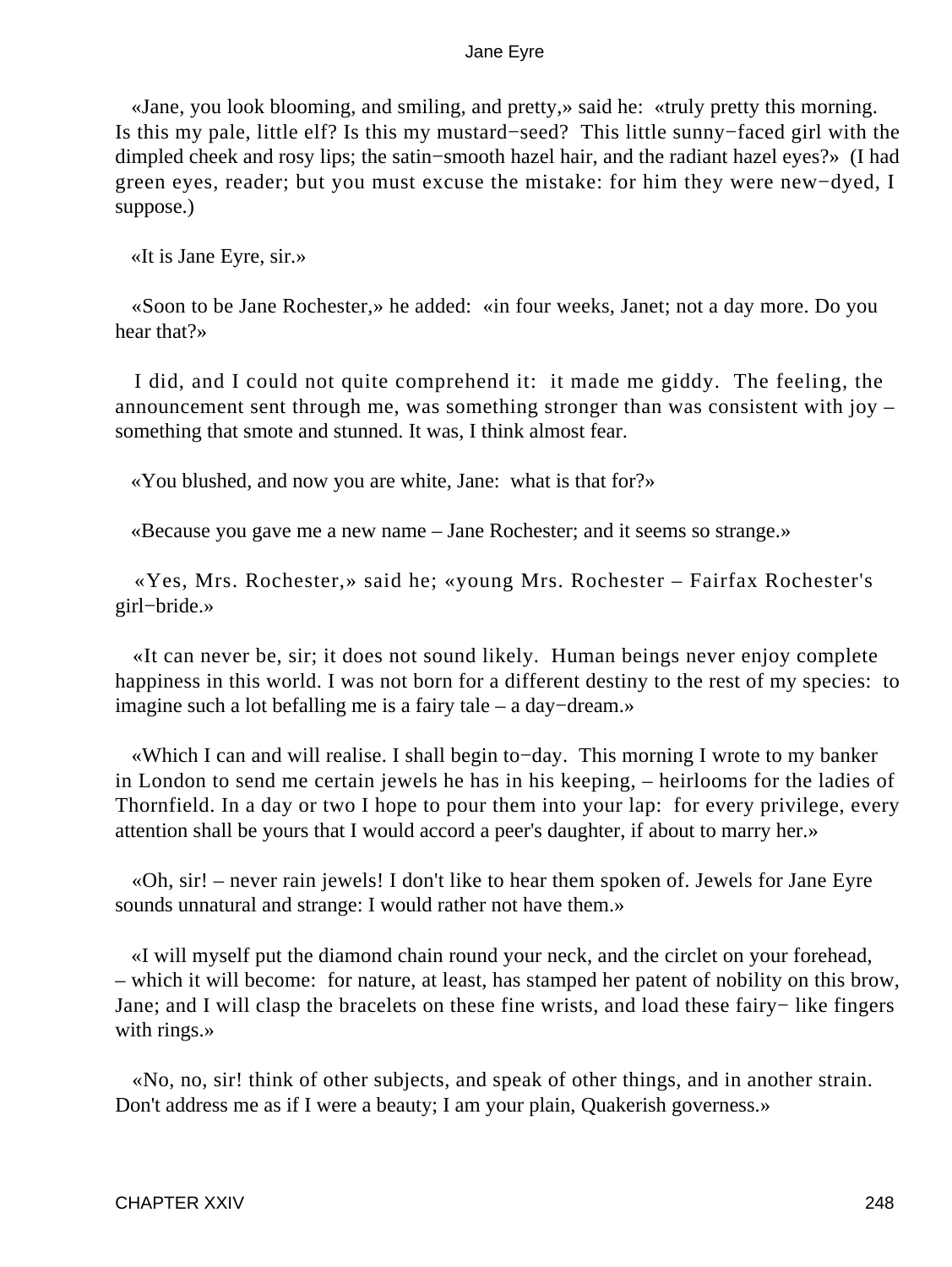«You are a beauty in my eyes, and a beauty just after the desire of my heart, – delicate and aerial.»

 «Puny and insignificant, you mean. You are dreaming, sir, – or you are sneering. For God's sake don't be ironical!»

 «I will make the world acknowledge you a beauty, too,» he went on, while I really became uneasy at the strain he had adopted, because I felt he was either deluding himself or trying to delude me. «I will attire my Jane in satin and lace, and she shall have roses in her hair; and I will cover the head I love best with a priceless veil.»

 «And then you won't know me, sir; and I shall not be your Jane Eyre any longer, but an ape in a harlequin's jacket – a jay in borrowed plumes. I would as soon see you, Mr. Rochester, tricked out in stage−trappings, as myself clad in a court−lady's robe; and I don't call you handsome, sir, though I love you most dearly: far too dearly to flatter you. Don't flatter me.»

 He pursued his theme, however, without noticing my deprecation. «This very day I shall take you in the carriage to Millcote, and you must choose some dresses for yourself. I told you we shall be married in four weeks. The wedding is to take place quietly, in the church down below yonder; and then I shall waft you away at once to town. After a brief stay there, I shall bear my treasure to regions nearer the sun: to French vineyards and Italian plains; and she shall see whatever is famous in old story and in modern record: she shall taste, too, of the life of cities; and she shall learn to value herself by just comparison with others.»

«Shall I travel? – and with you,  $\sin$ ?»

 «You shall sojourn at Paris, Rome, and Naples: at Florence, Venice, and Vienna: all the ground I have wandered over shall be re−trodden by you: wherever I stamped my hoof, your sylph's foot shall step also. Ten years since, I flew through Europe half mad; with disgust, hate, and rage as my companions: now I shall revisit it healed and cleansed, with a very angel as my comforter.»

 I laughed at him as he said this. «I am not an angel,» I asserted; «and I will not be one till I die: I will be myself. Mr. Rochester, you must neither expect nor exact anything celestial of me – for you will not get it, any more than I shall get it of you: which I do not at all anticipate.»

«What do you anticipate of me?»

 «For a little while you will perhaps be as you are now, – a very little while; and then you will turn cool; and then you will be capricious; and then you will be stern, and I shall have much ado to please you: but when you get well used to me, you will perhaps like me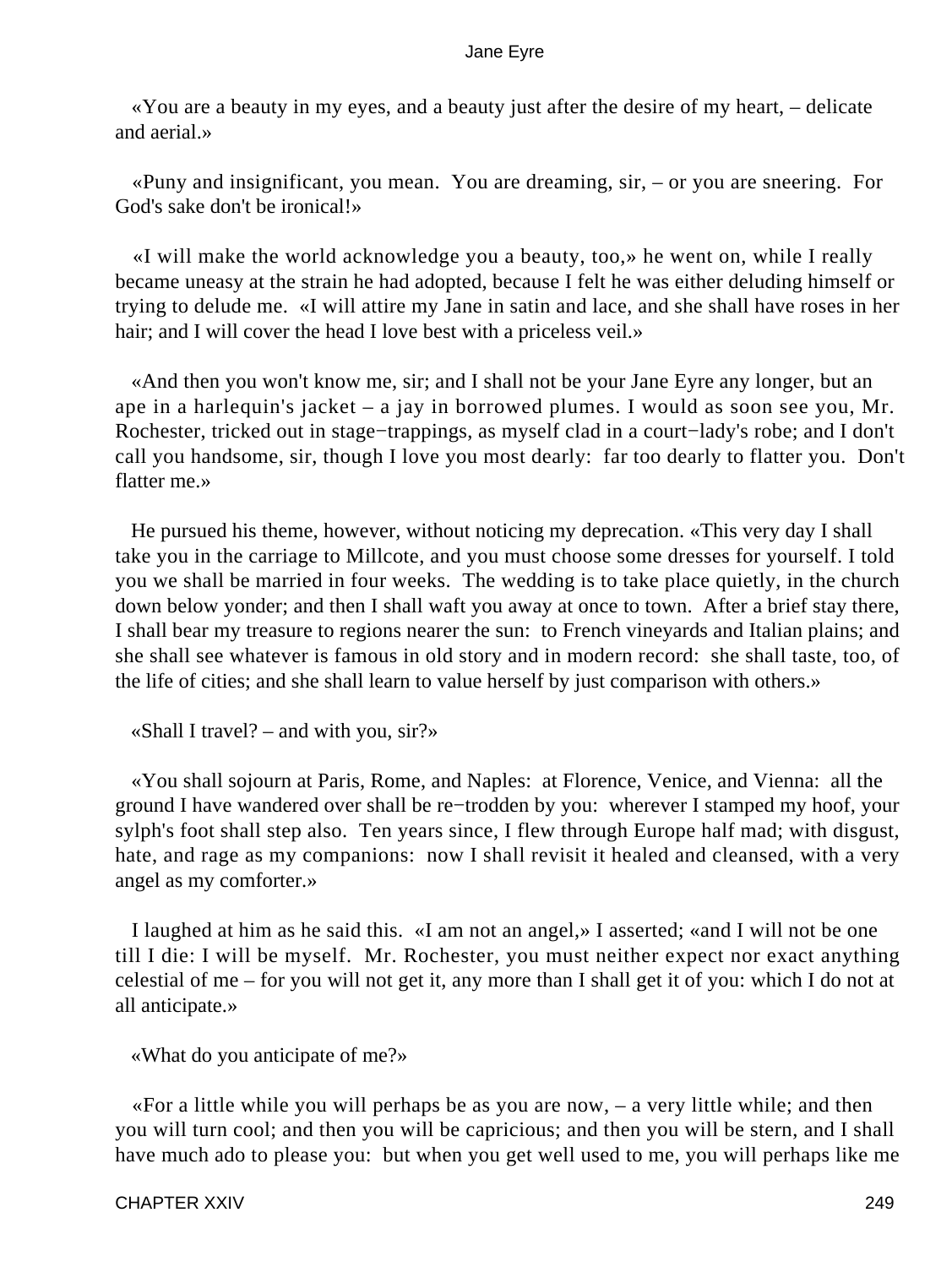again, – **LIKE** me, I say, not **LOVE** me. I suppose your love will effervesce in six months, or less. I have observed in books written by men, that period assigned as the farthest to which a husband's ardour extends. Yet, after all, as a friend and companion, I hope never to become quite distasteful to my dear master.»

 «Distasteful! and like you again! I think I shall like you again, and yet again: and I will make you confess I do not only **LIKE,** but **LOVE** you – with truth, fervour, constancy.»

«Yet are you not capricious, sir?»

 «To women who please me only by their faces, I am the very devil when I find out they have neither souls nor hearts – when they open to me a perspective of flatness, triviality, and perhaps imbecility, coarseness, and ill−temper: but to the clear eye and eloquent tongue, to the soul made of fire, and the character that bends but does not break – at once supple and stable, tractable and consistent– –I am ever tender and true.»

«Had you ever experience of such a character, sir? Did you ever love such an one?»

«I love it now.»

«But before me: if I, indeed, in any respect come up to your difficult standard?»

 «I never met your likeness. Jane, you please me, and you master me− −you seem to submit, and I like the sense of pliancy you impart; and while I am twining the soft, silken skein round my finger, it sends a thrill up my arm to my heart. I am influenced – conquered; and the influence is sweeter than I can express; and the conquest I undergo has a witchery beyond any triumph I can win. Why do you smile, Jane? What does that inexplicable, that uncanny turn of countenance mean?»

 «I was thinking, sir (you will excuse the idea; it was involuntary), I was thinking of Hercules and Samson with their charmers – »

«You were, you little elfish  $-\infty$ 

 «Hush, sir! You don't talk very wisely just now; any more than those gentlemen acted very wisely. However, had they been married, they would no doubt by their severity as husbands have made up for their softness as suitors; and so will you, I fear. I wonder how you will answer me a year hence, should I ask a favour it does not suit your convenience or pleasure to grant.»

«Ask me something now, Jane,  $-$  the least thing: I desire to be entreated  $-$  »

«Indeed I will, sir; I have my petition all ready.»

CHAPTER XXIV 250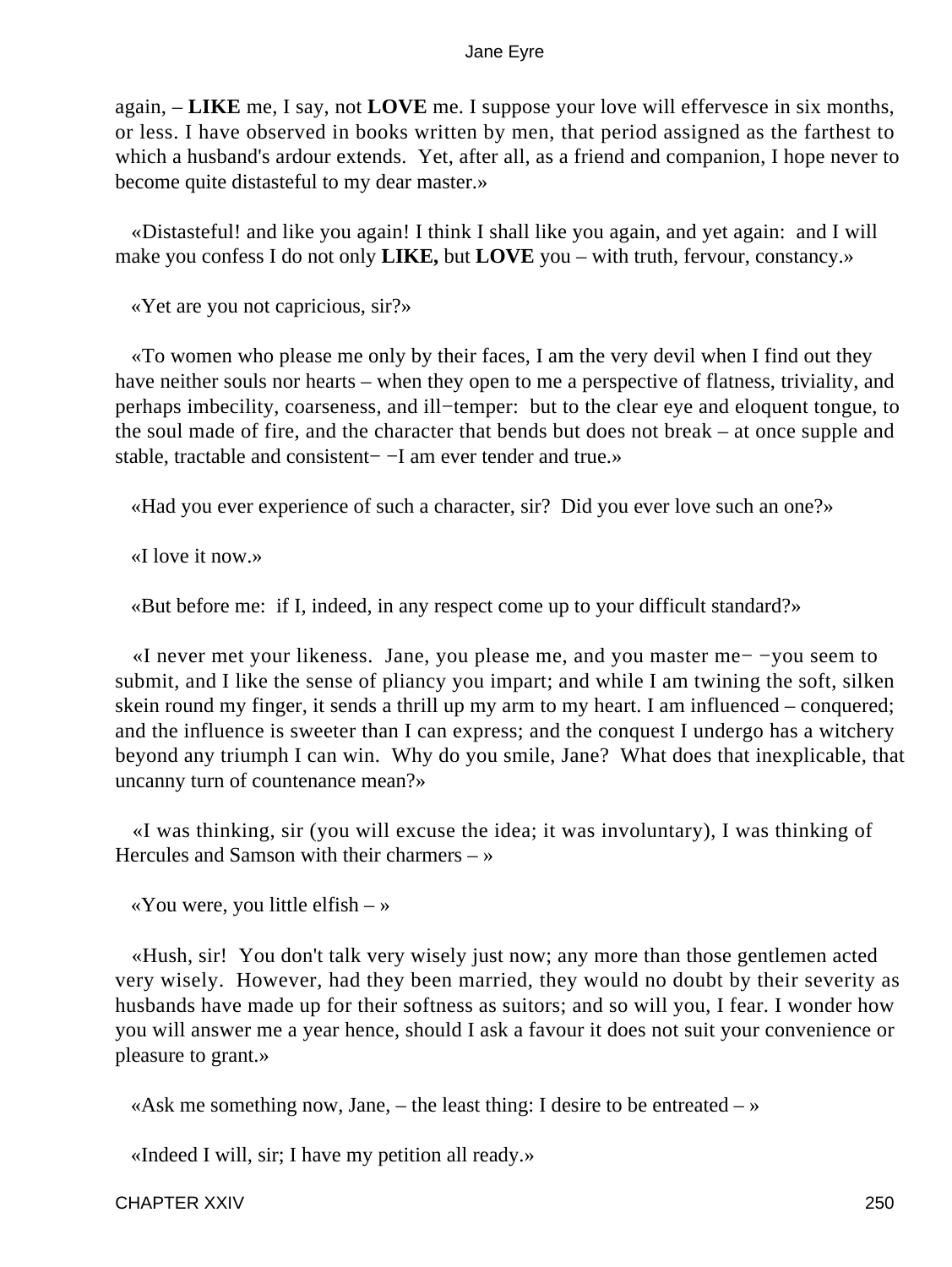«Speak! But if you look up and smile with that countenance, I shall swear concession before I know to what, and that will make a fool of me.»

 «Not at all, sir; I ask only this: don't send for the jewels, and don't crown me with roses: you might as well put a border of gold lace round that plain pocket handkerchief you have there.»

 «I might as well 'gild refined gold.' I know it: you request is granted then – for the time. I will remand the order I despatched to my banker. But you have not yet asked for anything; you have prayed a gift to be withdrawn: try again.»

 «Well then, sir, have the goodness to gratify my curiosity, which is much piqued on one point.»

 He looked disturbed. «What? what?» he said hastily. «Curiosity is a dangerous petition: it is well I have not taken a vow to accord every request  $-\infty$ 

«But there can be no danger in complying with this, sir.»

 «Utter it, Jane: but I wish that instead of a mere inquiry into, perhaps, a secret, it was a wish for half my estate.»

 «Now, King Ahasuerus! What do I want with half your estate? Do you think I am a Jew−usurer, seeking good investment in land? I would much rather have all your confidence. You will not exclude me from your confidence if you admit me to your heart?»

 «You are welcome to all my confidence that is worth having, Jane; but for God's sake, don't desire a useless burden! Don't long for poison – don't turn out a downright Eve on my hands!»

 «Why not, sir? You have just been telling me how much you liked to be conquered, and how pleasant over−persuasion is to you. Don't you think I had better take advantage of the confession, and begin and coax and entreat – even cry and be sulky if necessary – for the sake of a mere essay of my power?»

«I dare you to any such experiment. Encroach, presume, and the game is up.»

 «Is it, sir? You soon give in. How stern you look now! Your eyebrows have become as thick as my finger, and your forehead resembles what, in some very astonishing poetry, I once saw styled, 'a blue−piled thunderloft.' That will be your married look, sir, I suppose?»

 «If that will be **YOUR** married look, I, as a Christian, will soon give up the notion of consorting with a mere sprite or salamander. But what had you to ask, thing, – out with it?»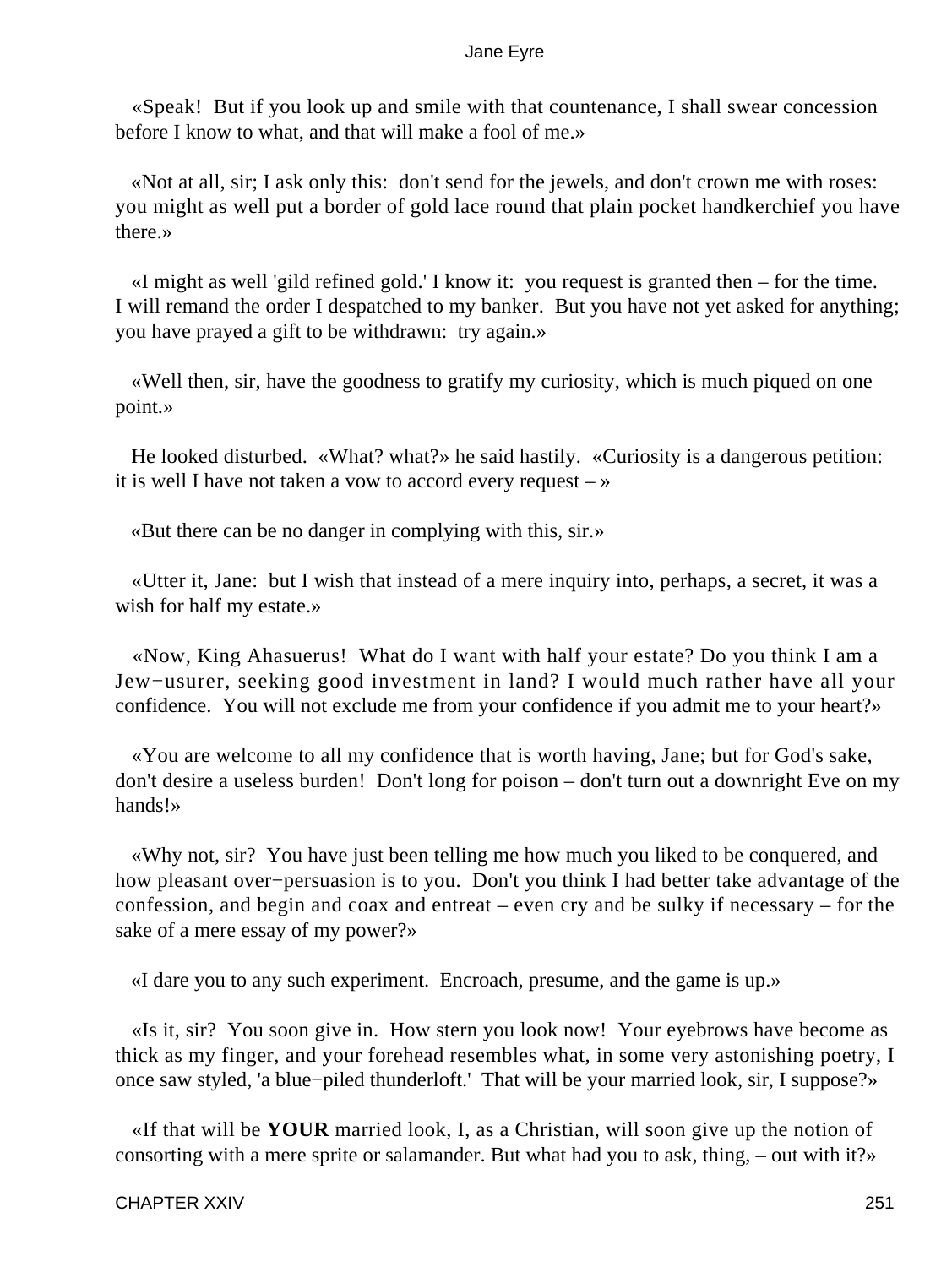«There, you are less than civil now; and I like rudeness a great deal better than flattery. I had rather be a THING than an angel. This is what I have to ask, – Why did you take such pains to make me believe you wished to marry Miss Ingram?»

 «Is that all? Thank God it is no worse!» And now he unknit his black brows; looked down, smiling at me, and stroked my hair, as if well pleased at seeing a danger averted. «I think I may confess,» he continued, «even although I should make you a little indignant, Jane – and I have seen what a fire−spirit you can be when you are indignant. You glowed in the cool moonlight last night, when you mutinied against fate, and claimed your rank as my equal. Janet, by−the−bye, it was you who made me the offer.»

«Of course I did. But to the point if you please, sir – Miss Ingram?»

 «Well, I feigned courtship of Miss Ingram, because I wished to render you as madly in love with me as I was with you; and I knew jealousy would be the best ally I could call in for the furtherance of that end.»

 «Excellent! Now you are small – not one whit bigger than the end of my little finger. It was a burning shame and a scandalous disgrace to act in that way. Did you think nothing of Miss Ingram's feelings, sir?»

 «Her feelings are concentrated in one – pride; and that needs humbling. Were you jealous, Jane?»

 «Never mind, Mr. Rochester: it is in no way interesting to you to know that. Answer me truly once more. Do you think Miss Ingram will not suffer from your dishonest coquetry? Won't she feel forsaken and deserted?»

 «Impossible! – when I told you how she, on the contrary, deserted me: the idea of my insolvency cooled, or rather extinguished, her flame in a moment.»

 «You have a curious, designing mind, Mr. Rochester. I am afraid your principles on some points are eccentric.»

 «My principles were never trained, Jane: they may have grown a little awry for want of attention.»

 «Once again, seriously; may I enjoy the great good that has been vouchsafed to me, without fearing that any one else is suffering the bitter pain I myself felt a while ago?»

 «That you may, my good little girl: there is not another being in the world has the same pure love for me as yourself – for I lay that pleasant unction to my soul, Jane, a belief in your affection.»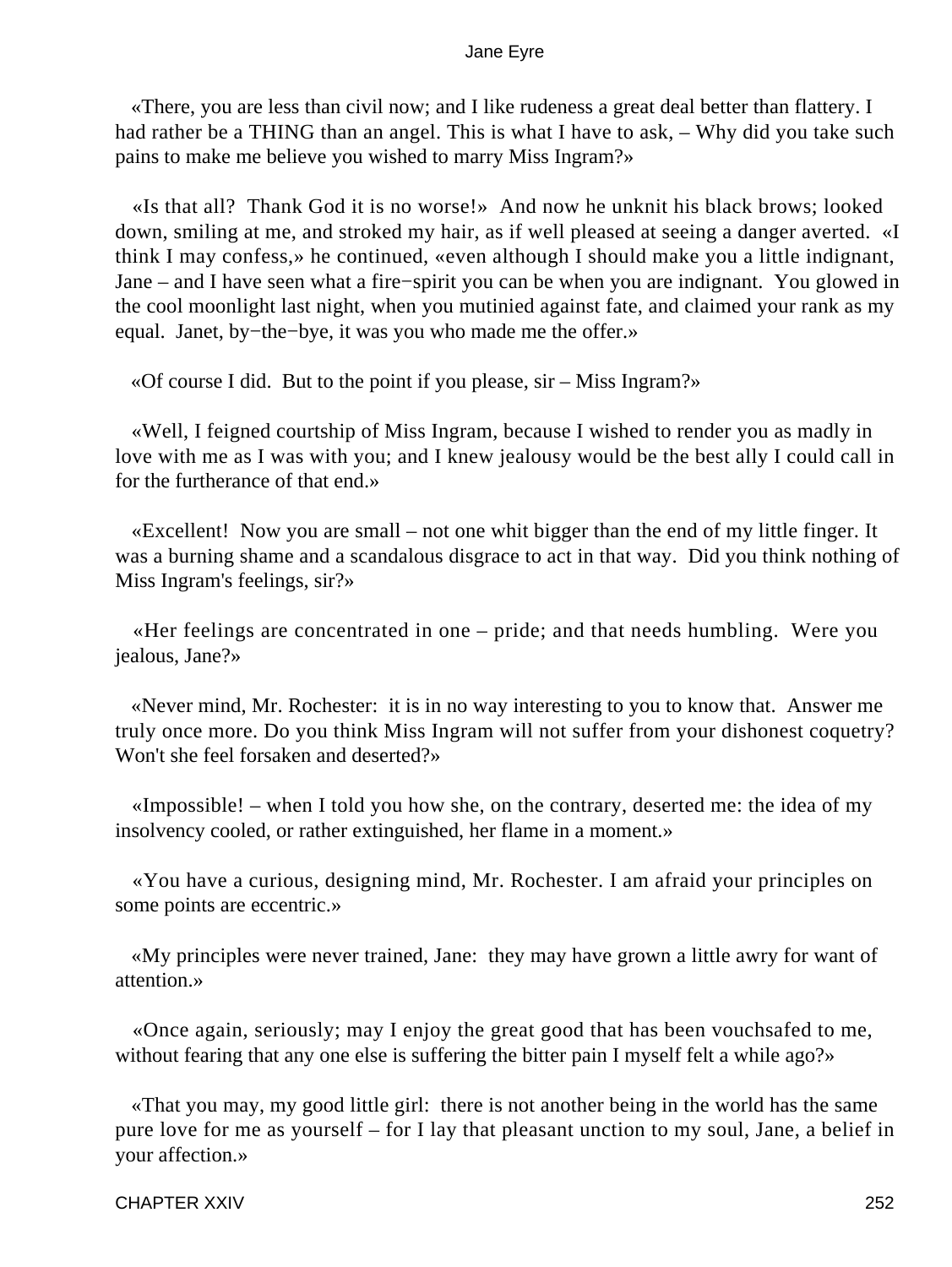I turned my lips to the hand that lay on my shoulder. I loved him very much – more than I could trust myself to say – more than words had power to express.

 «Ask something more,» he said presently; «it is my delight to be entreated, and to yield.»

 I was again ready with my request. «Communicate your intentions to Mrs. Fairfax, sir: she saw me with you last night in the hall, and she was shocked. Give her some explanation before I see her again. It pains me to be misjudged by so good a woman.»

 «Go to your room, and put on your bonnet,» he replied. «I mean you to accompany me to Millcote this morning; and while you prepare for the drive, I will enlighten the old lady's understanding. Did she think, Janet, you had given the world for love, and considered it well lost?»

«I believe she thought I had forgotten my station, and yours, sir.»

 «Station! station! – your station is in my heart, and on the necks of those who would insult you, now or hereafter. – Go.»

 I was soon dressed; and when I heard Mr. Rochester quit Mrs. Fairfax's parlour, I hurried down to it. The old lady, had been reading her morning portion of Scripture – the Lesson for the day; her Bible lay open before her, and her spectacles were upon it. Her occupation, suspended by Mr. Rochester's announcement, seemed now forgotten: her eyes, fixed on the blank wall opposite, expressed the surprise of a quiet mind stirred by unwonted tidings. Seeing me, she roused herself: she made a sort of effort to smile, and framed a few words of congratulation; but the smile expired, and the sentence was abandoned unfinished. She put up her spectacles, shut the Bible, and pushed her chair back from the table.

 «I feel so astonished,» she began, «I hardly know what to say to you, Miss Eyre. I have surely not been dreaming, have I? Sometimes I half fall asleep when I am sitting alone and fancy things that have never happened. It has seemed to me more than once when I have been in a doze, that my dear husband, who died fifteen years since, has come in and sat down beside me; and that I have even heard him call me by my name, Alice, as he used to do. Now, can you tell me whether it is actually true that Mr. Rochester has asked you to marry him? Don't laugh at me. But I really thought he came in here five minutes ago, and said that in a month you would be his wife.»

«He has said the same thing to me,» I replied.

«He has! Do you believe him? Have you accepted him?»

«Yes.»

CHAPTER XXIV 253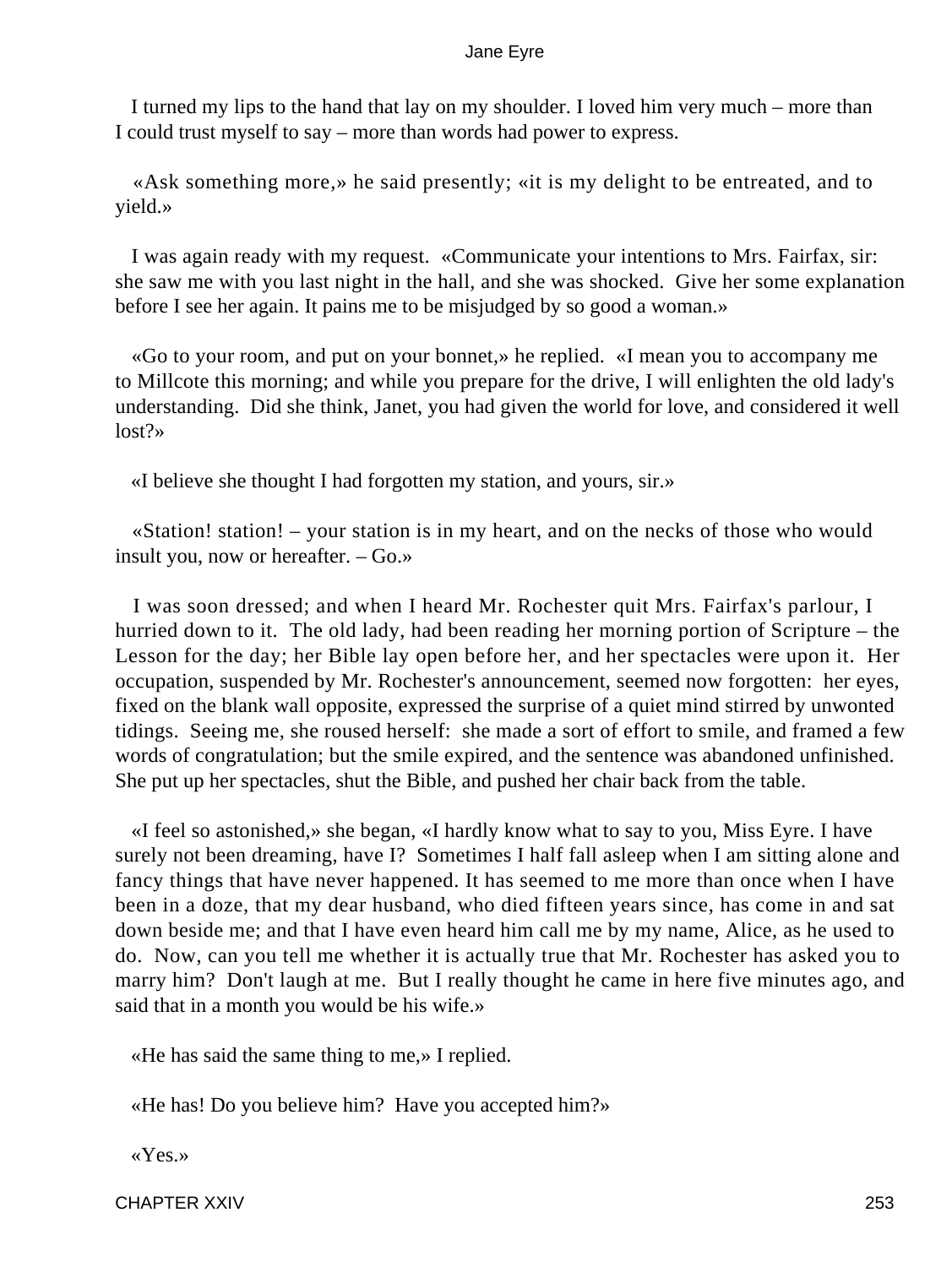She looked at me bewildered. «I could never have thought it. He is a proud man: all the Rochesters were proud: and his father, at least, liked money. He, too, has always been called careful. He means to marry you?»

«He tells me so.»

 She surveyed my whole person: in her eyes I read that they had there found no charm powerful enough to solve the enigma.

 «It passes me!» she continued; «but no doubt, it is true since you say so. How it will answer, I cannot tell: I really don't know. Equality of position and fortune is often advisable in such cases; and there are twenty years of difference in your ages. He might almost be your father.»

 «No, indeed, Mrs. Fairfax!» exclaimed I, nettled; «he is nothing like my father! No one, who saw us together, would suppose it for an instant. Mr. Rochester looks as young, and is as young, as some men at five−and−twenty.»

«Is it really for love he is going to marry you?» she asked.

I was so hurt by her coldness and scepticism, that the tears rose to my eyes.

 «I am sorry to grieve you,» pursued the widow; «but you are so young, and so little acquainted with men, I wished to put you on your guard. It is an old saying that 'all is not gold that glitters;' and in this case I do fear there will be something found to be different to what either you or I expect.»

 «Why? – am I a monster?» I said: «is it impossible that Mr. Rochester should have a sincere affection for me?»

 «No: you are very well; and much improved of late; and Mr. Rochester, I daresay, is fond of you. I have always noticed that you were a sort of pet of his. There are times when, for your sake, I have been a little uneasy at his marked preference, and have wished to put you on your guard: but I did not like to suggest even the possibility of wrong. I knew such an idea would shock, perhaps offend you; and you were so discreet, and so thoroughly modest and sensible, I hoped you might be trusted to protect yourself. Last night I cannot tell you what I suffered when I sought all over the house, and could find you nowhere, nor the master either; and then, at twelve o'clock, saw you come in with him.»

«Well, never mind that now,» I interrupted impatiently; «it is enough that all was right.»

 «I hope all will be right in the end,» she said: «but believe me, you cannot be too careful. Try and keep Mr. Rochester at a distance: distrust yourself as well as him.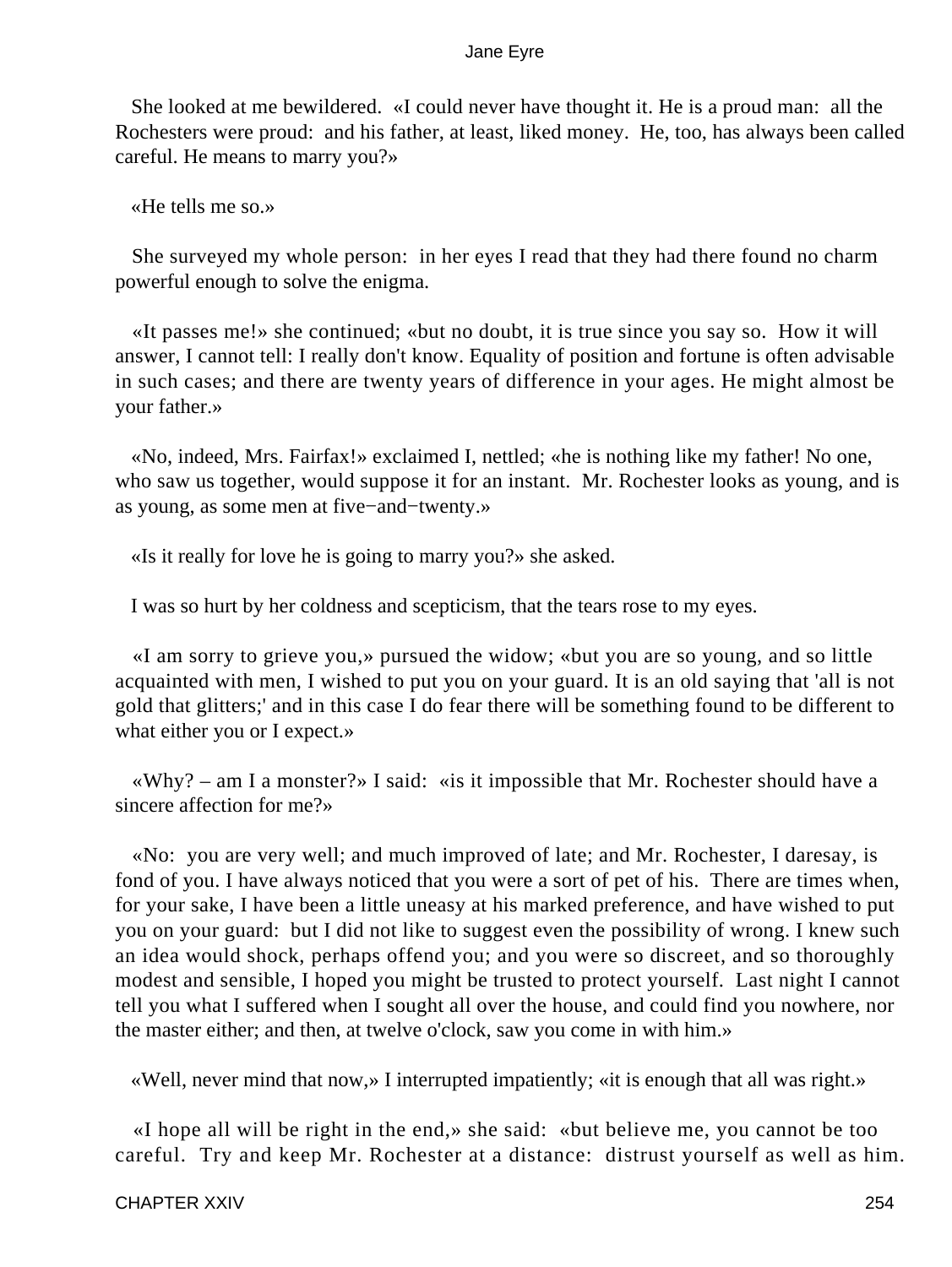Gentlemen in his station are not accustomed to marry their governesses.»

I was growing truly irritated: happily, Adele ran in.

 «Let me go, – let me go to Millcote too!» she cried. «Mr. Rochester won't: though there is so much room in the new carriage. Beg him to let me go mademoiselle.»

 «That I will, Adele;» and I hastened away with her, glad to quit my gloomy monitress. The carriage was ready: they were bringing it round to the front, and my master was the pavement, Pilot following him backwards and forwards.

«Adele may accompany us, may she not, sir?»

«I told her no. I'll have no brats! – I'll have only you.»

«Do let her go, Mr. Rochester, if you please: it would be better.»

«Not it: she will be a restraint.»

 He was quite peremptory, both in look and voice. The chill of Mrs. Fairfax's warnings, and the damp of her doubts were upon me: something of unsubstantiality and uncertainty had beset my hopes. I half lost the sense of power over him. I was about mechanically to obey him, without further remonstrance; but as he helped me into the carriage, he looked at my face.

 «What is the matter?» he asked; «all the sunshine is gone. Do you really wish the bairn to go? Will it annoy you if she is left behind?»

«I would far rather she went, sir.»

«Then off for your bonnet, and back like a flash of lightning!» cried he to Adele.

She obeyed him with what speed she might.

 «After all, a single morning's interruption will not matter much,» said he, «when I mean shortly to claim you – your thoughts, conversation, and company – for life.»

 Adele, when lifted in, commenced kissing me, by way of expressing her gratitude for my intercession: she was instantly stowed away into a corner on the other side of him. She then peeped round to where I sat; so stern a neighbour was too restrictive to him, in his present fractious mood, she dared whisper no observations, nor ask of him any information.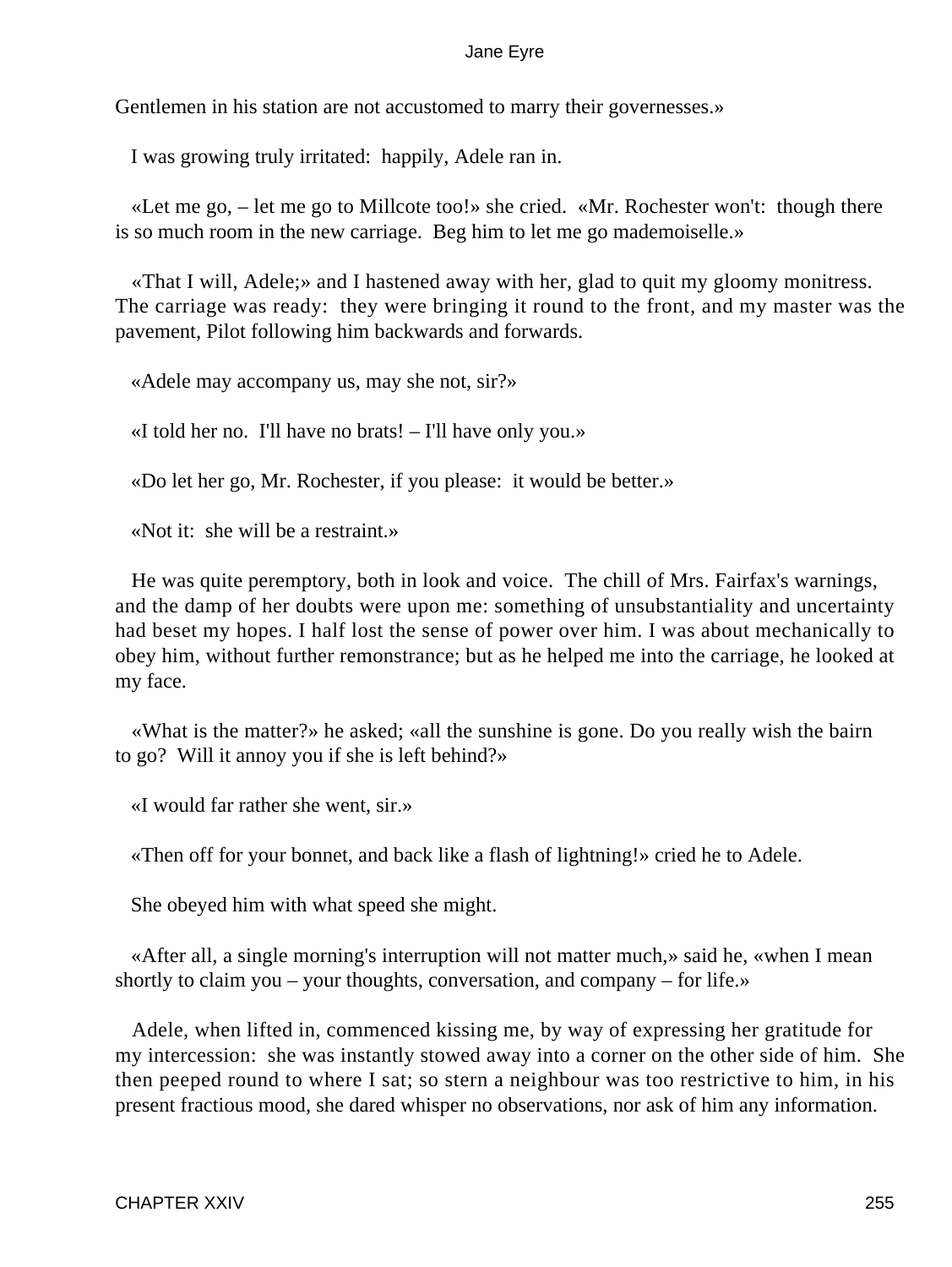«Let her come to me,» I entreated: «she will, perhaps, trouble you, sir: there is plenty of room on this side.»

 He handed her over as if she had been a lapdog. «I'll send her to school yet,» he said, but now he was smiling.

Adele heard him, and asked if she was to go to school «sans mademoiselle?»

 «Yes,» he replied, «absolutely sans mademoiselle; for I am to take mademoiselle to the moon, and there I shall seek a cave in one of the white valleys among the volcano−tops, and mademoiselle shall live with me there, and only me.»

«She will have nothing to eat: you will starve her,» observed Adele.

 «I shall gather manna for her morning and night: the plains and hillsides in the moon are bleached with manna, Adele.»

«She will want to warm herself: what will she do for a fire?»

 «Fire rises out of the lunar mountains: when she is cold, I'll carry her up to a peak, and lay her down on the edge of a crater.»

 «Oh, qu' elle y sera mal – peu comfortable! And her clothes, they will wear out: how can she get new ones?»

 Mr. Rochester professed to be puzzled. «Hem!» said he. «What would you do, Adele? Cudgel your brains for an expedient. How would a white or a pink cloud answer for a gown, do you think? And one could cut a pretty enough scarf out of a rainbow.»

 «She is far better as she is,» concluded Adele, after musing some time: «besides, she would get tired of living with only you in the moon. If I were mademoiselle, I would never consent to go with you.»

«She has consented: she has pledged her word.»

 «But you can't get her there; there is no road to the moon: it is all air; and neither you nor she can fly.»

 «Adele, look at that field.» We were now outside Thornfield gates, and bowling lightly along the smooth road to Millcote, where the dust was well laid by the thunderstorm, and, where the low hedges and lofty timber trees on each side glistened green and rain− refreshed.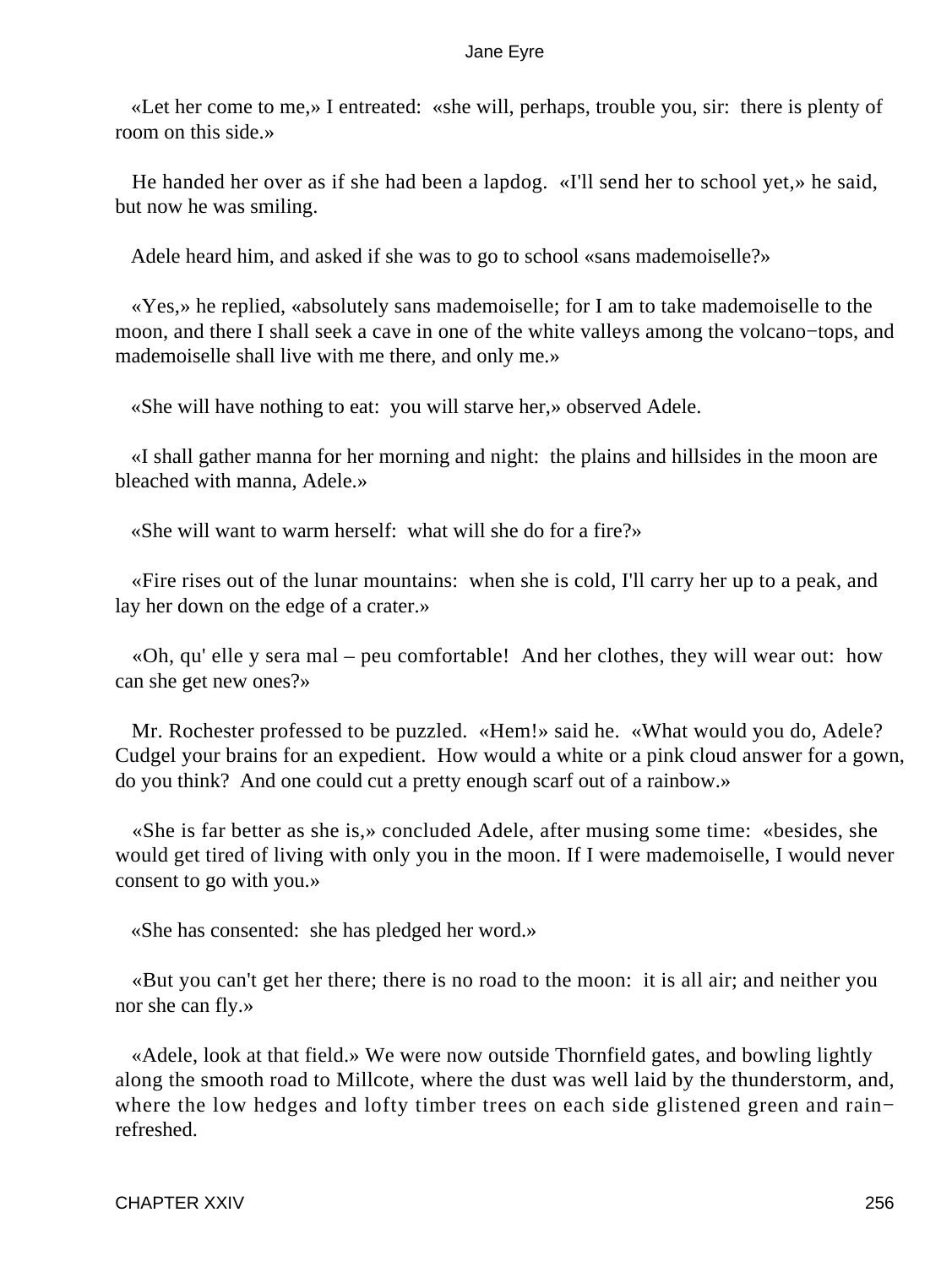"In that field, Adele, I was walking late one evening about a fortnight since – the evening of the day you helped me to make hay in the orchard meadows; and, as I was tired with raking swaths, I sat down to rest me on a stile; and there I took out a little book and a pencil, and began to write about a misfortune that befell me long ago, and a wish I had for happy days to come: I was writing away very fast, though daylight was fading from the leaf, when something came up the path and stopped two yards off me. I looked at it. It was a little thing with a veil of gossamer on its head. I beckoned it to come near me; it stood soon at my knee. I never spoke to it, and it never spoke to me, in words; but I read its eyes, and it read mine; and our speechless colloquy was to this effect −

 "It was a fairy, and come from Elf−land, it said; and its errand was to make me happy: I must go with it out of the common world to a lonely place – such as the moon, for instance – and it nodded its head towards her horn, rising over Hay−hill: it told me of the alabaster cave and silver vale where we might live. I said I should like to go; but reminded it, as you did me, that I had no wings to fly.

 «'Oh,' returned the fairy, 'that does not signify! Here is a talisman will remove all difficulties;' and she held out a pretty gold ring. 'Put it,' she said, 'on the fourth finger of my left hand, and I am yours, and you are mine; and we shall leave earth, and make our own heaven yonder.' She nodded again at the moon. The ring, Adele, is in my breeches−pocket, under the disguise of a sovereign: but I mean soon to change it to a ring again.»

 «But what has mademoiselle to do with it? I don't care for the fairy: you said it was mademoiselle you would take to the moon?»

 «Mademoiselle is a fairy,» he said, whispering mysteriously. Whereupon I told her not to mind his badinage; and she, on her part, evinced a fund of genuine French scepticism: denominating Mr. Rochester «un vrai menteur,» and assuring him that she made no account whatever of his «contes de fee,» and that «du reste, il n'y avait pas de fees, et quand meme il y en avait:» she was sure they would never appear to him, nor ever give him rings, or offer to live with him in the moon.

 The hour spent at Millcote was a somewhat harassing one to me. Mr. Rochester obliged me to go to a certain silk warehouse: there I was ordered to choose half−a−dozen dresses. I hated the business, I begged leave to defer it:  $no - it$  should be gone through with now. By dint of entreaties expressed in energetic whispers, I reduced the half−dozen to two: these however, he vowed he would select himself. With anxiety I watched his eye rove over the gay stores: he fixed on a rich silk of the most brilliant amethyst dye, and a superb pink satin. I told him in a new series of whispers, that he might as well buy me a gold gown and a silver bonnet at once: I should certainly never venture to wear his choice. With infinite difficulty, for he was stubborn as a stone, I persuaded him to make an exchange in favour of a sober black satin and pearl−grey silk. «It might pass for the present,» he said; «but he would yet see me glittering like a parterre.»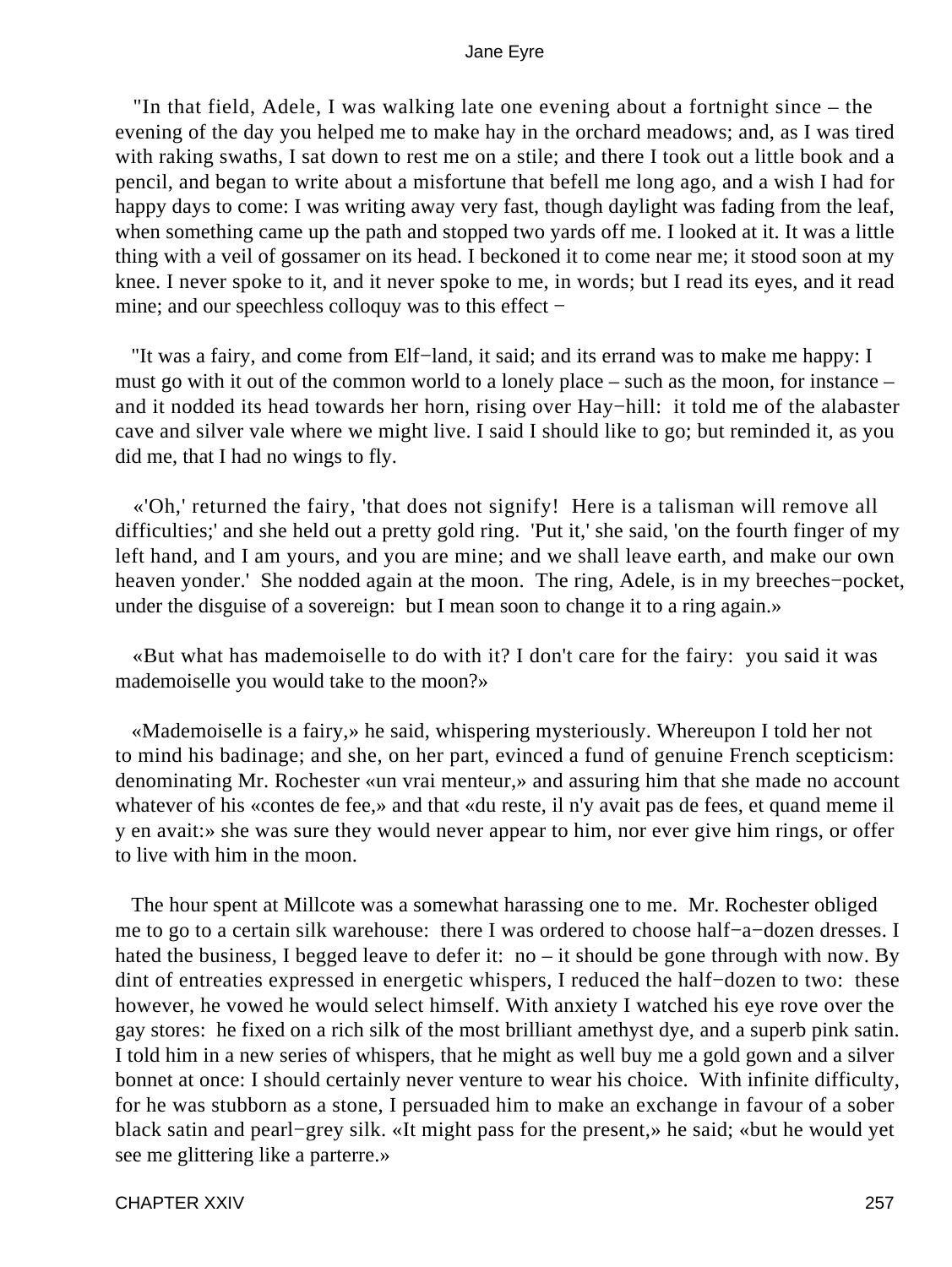Glad was I to get him out of the silk warehouse, and then out of a jewellers shop: the more he bought me, the more my cheek burned with a sense of annoyance and degradation. As we re−entered the carriage, and I sat back feverish and fagged, I remembered what, in the hurry of events, dark and bright, I had wholly forgotten – the letter of my uncle, John Eyre, to Mrs. Reed: his intention to adopt me and make me his legatee. «It would, indeed, be a relief,» I thought, «if I had ever so small an independency; I never can bear being dressed like a doll by Mr. Rochester, or sitting like a second Danae with the golden shower falling daily round me. I will write to Madeira the moment I get home, and tell my uncle John I am going to be married, and to whom: if I had but a prospect of one day bringing Mr. Rochester an accession of fortune, I could better endure to be kept by him now.» And somewhat relieved by this idea (which I failed not to execute that day), I ventured once more to meet my master's and lover's eye, which most pertinaciously sought mine, though I averted both face and gaze. He smiled; and I thought his smile was such as a sultan might, in a blissful and fond moment, bestow on a slave his gold and gems had enriched: I crushed his hand, which was ever hunting mine, vigorously, and thrust it back to him red with the passionate pressure.

 «You need not look in that way,» I said; «if you do, I'll wear nothing but my old Lowood frocks to the end of the chapter. I'll be married in this lilac gingham: you may make a dressing−gown for yourself out of the pearl−grey silk, and an infinite series of waistcoats out of the black satin.»

 He chuckled; he rubbed his hands. «Oh, it is rich to see and hear her?» he exclaimed. «Is she original? Is she piquant? I would not exchange this one little English girl for the Grand Turk's whole seraglio, gazelle−eyes, houri forms, and all!»

The Eastern allusion bit me again. «I'll not stand you an inch in the stead of a seraglio,» I said; «so don't consider me an equivalent for one. If you have a fancy for anything in that line, away with you, sir, to the bazaars of Stamboul without delay, and lay out in extensive slave−purchases some of that spare cash you seem at a loss to spend satisfactorily here.»

 «And what will you do, Janet, while I am bargaining for so many tons of flesh and such an assortment of black eyes?»

 «I'll be preparing myself to go out as a missionary to preach liberty to them that are enslaved – your harem inmates amongst the rest. I'll get admitted there, and I'll stir up mutiny; and you, three−tailed bashaw as you are, sir, shall in a trice find yourself fettered amongst our hands: nor will I, for one, consent to cut your bonds till you have signed a charter, the most liberal that despot ever yet conferred.»

«I would consent to be at your mercy, Jane.»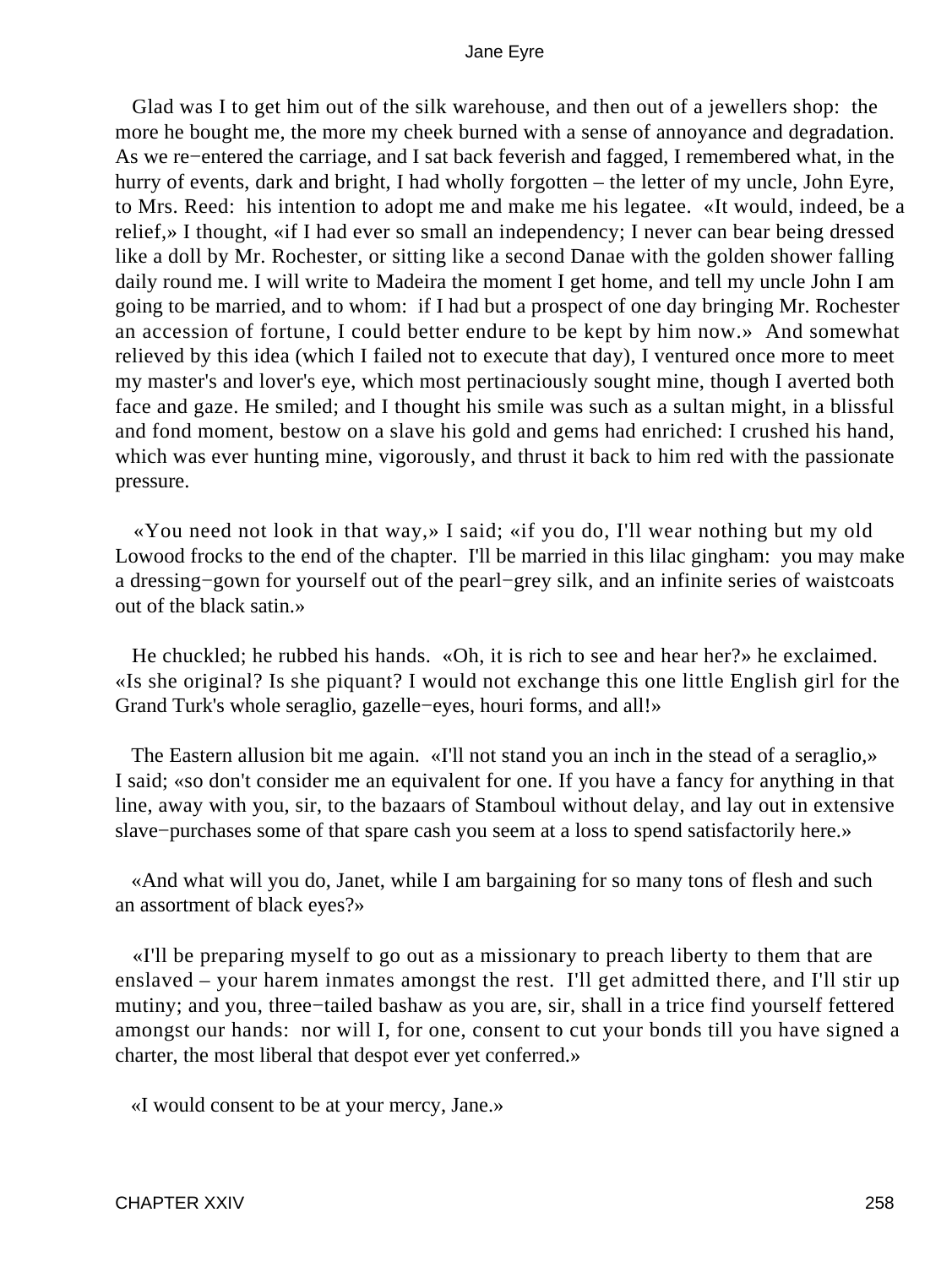«I would have no mercy, Mr. Rochester, if you supplicated for it with an eye like that. While you looked so, I should be certain that whatever charter you might grant under coercion, your first act, when released, would be to violate its conditions.»

 «Why, Jane, what would you have? I fear you will compel me to go through a private marriage ceremony, besides that performed at the altar. You will stipulate, I see, for peculiar terms – what will they be?»

 «I only want an easy mind, sir; not crushed by crowded obligations. Do you remember what you said of Celine Varens? – of the diamonds, the cashmeres you gave her? I will not be your English Celine Varens. I shall continue to act as Adele's governess; by that I shall earn my board and lodging, and thirty pounds a year besides. I'll furnish my own wardrobe out of that money, and you shall give me nothing but  $-\infty$ 

«Well, but what?»

«Your regard; and if I give you mine in return, that debt will be quit.»

 «Well, for cool native impudence and pure innate pride, you haven't your equal,» said he. We were now approaching Thornfield. «Will it please you to dine with me to−day?» he asked, as we re−entered the gates.

«No, thank you, sir.»

«And what for, 'no, thank you?' if one may inquire.»

«I never have dined with you, sir: and I see no reason why I should now: till  $-\infty$ 

«Till what? You delight in half−phrases.»

«Till I can't help it.»

 «Do you suppose I eat like an ogre or a ghoul, that you dread being the companion of my repast?»

 «I have formed no supposition on the subject, sir; but I want to go on as usual for another month.»

«You will give up your governessing slavery at once.»

 «Indeed, begging your pardon, sir, I shall not. I shall just go on with it as usual. I shall keep out of your way all day, as I have been accustomed to do: you may send for me in the evening, when you feel disposed to see me, and I'll come then; but at no other time.»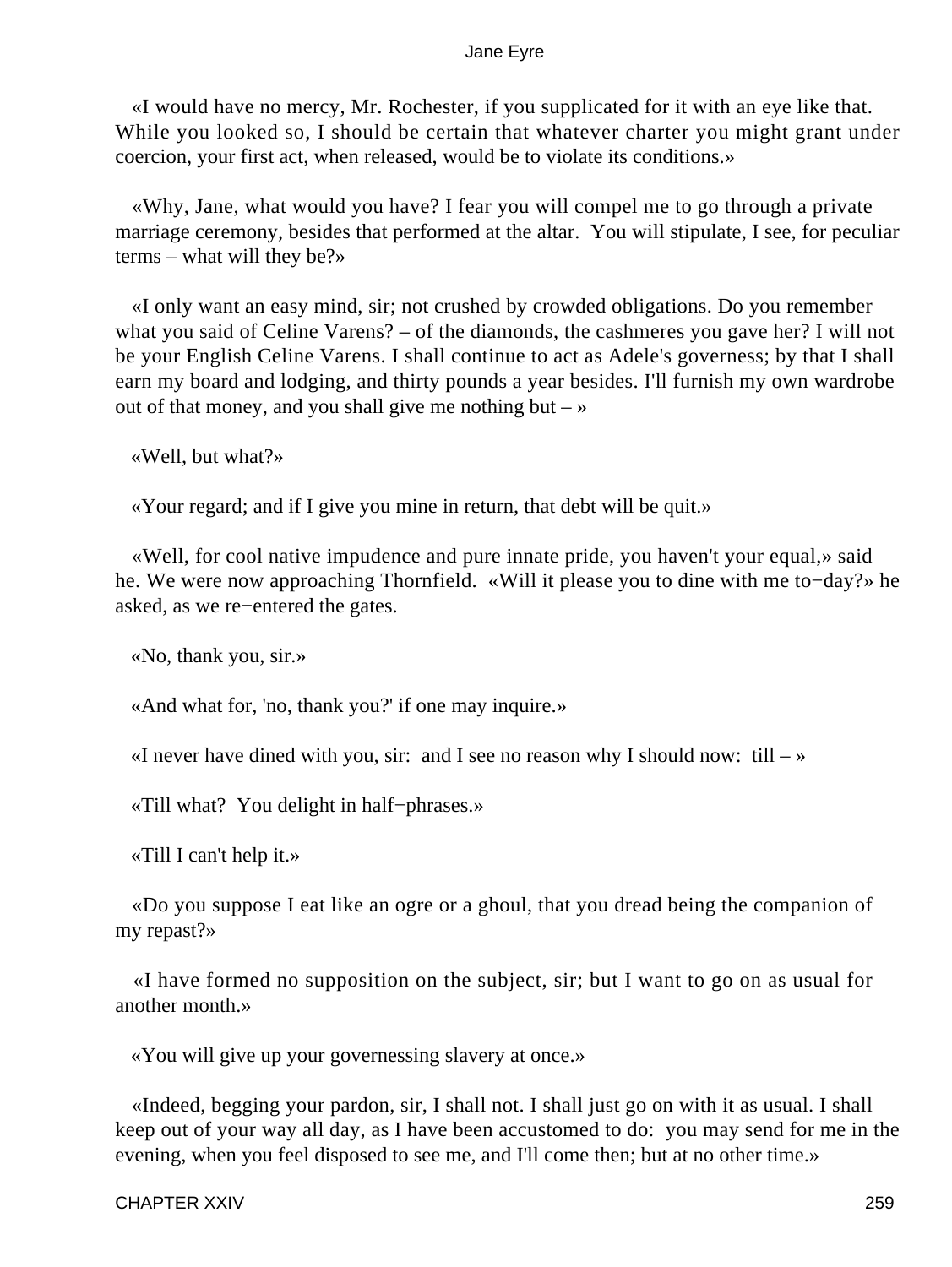«I want a smoke, Jane, or a pinch of snuff, to comfort me under all this, 'pour me donner une contenance,' as Adele would say; and unfortunately I have neither my cigar−case, nor my snuff−box. But listen – whisper. It is your time now, little tyrant, but it will be mine presently; and when once I have fairly seized you, to have and to hold, I'll just – figuratively speaking – attach you to a chain like this» (touching his watch−guard). «Yes, bonny wee thing, I'll wear you in my bosom, lest my jewel I should tyne.»

 He said this as he helped me to alight from the carriage, and while he afterwards lifted out Adele, I entered the house, and made good my retreat upstairs.

 He duly summoned me to his presence in the evening. I had prepared an occupation for him; for I was determined not to spend the whole time in a tete−e−tete conversation. I remembered his fine voice; I knew he liked to sing – good singers generally do. I was no vocalist myself, and, in his fastidious judgment, no musician, either; but I delighted in listening when the performance was good. No sooner had twilight, that hour of romance, began to lower her blue and starry banner over the lattice, than I rose, opened the piano, and entreated him, for the love of heaven, to give me a song. He said I was a capricious witch, and that he would rather sing another time; but I averred that no time was like the present.

«Did I like his voice?» he asked.

 «Very much.» I was not fond of pampering that susceptible vanity of his; but for once, and from motives of expediency, I would e'en soothe and stimulate it.

«Then, Jane, you must play the accompaniment.»

«Very well, sir, I will try.»

 I did try, but was presently swept off the stool and denominated «a little bungler.» Being pushed unceremoniously to one side – which was precisely what I wished – he usurped my place, and proceeded to accompany himself: for he could play as well as sing. I hied me to the window−recess. And while I sat there and looked out on the still trees and dim lawn, to a sweet air was sung in mellow tones the following strain:−

 "The truest love that ever heart Felt at its kindled core, Did through each vein, in quickened start, The tide of being pour.

 Her coming was my hope each day, Her parting was my pain; The chance that did her steps delay Was ice in every vein.

 I dreamed it would be nameless bliss, As I loved, loved to be; And to this object did I press As blind as eagerly.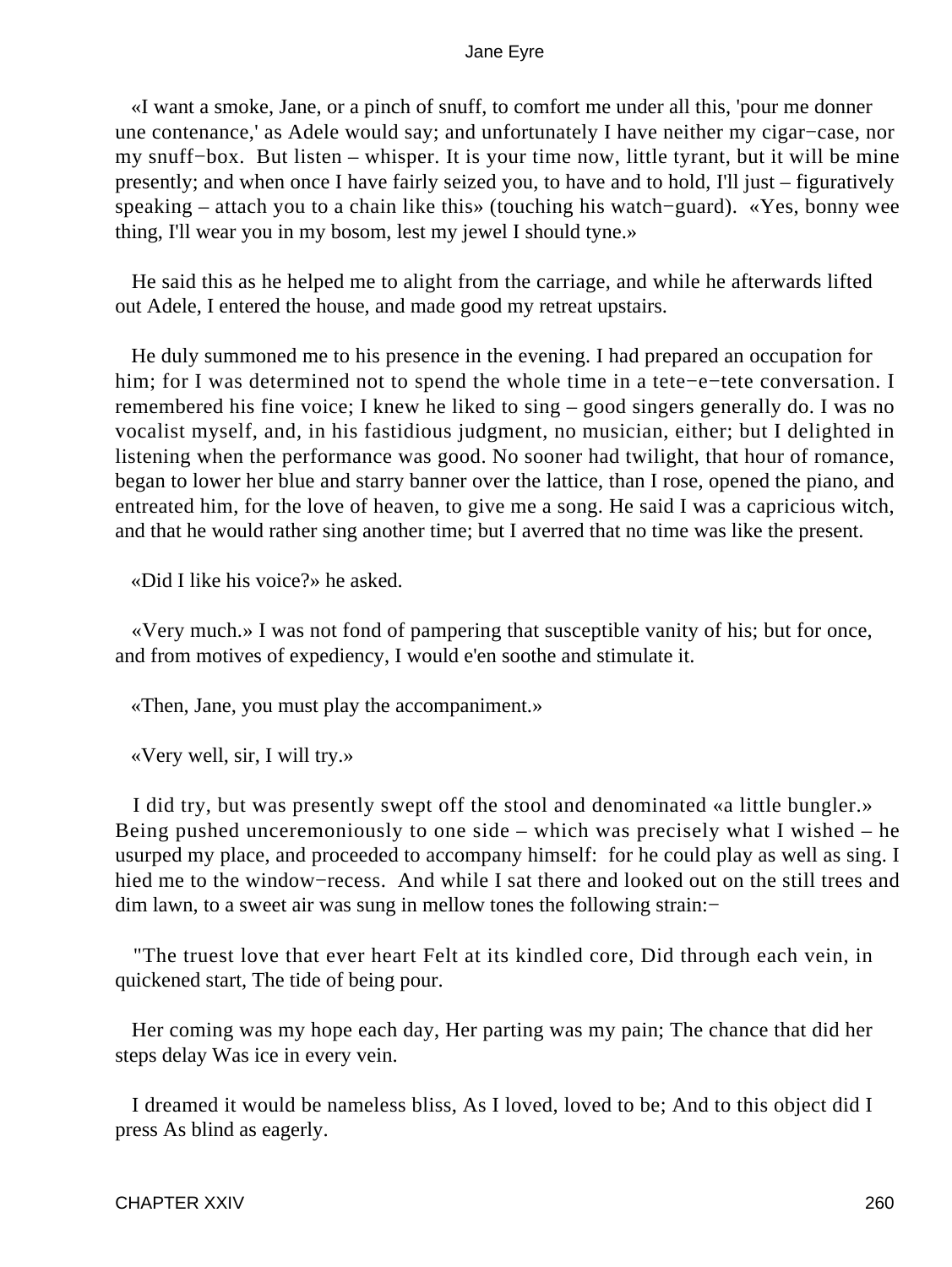But wide as pathless was the space That lay our lives between, And dangerous as the foamy race Of ocean−surges green.

 And haunted as a robber−path Through wilderness or wood; For Might and Right, and Woe and Wrath, Between our spirits stood.

 I dangers dared; I hindrance scorned; I omens did defy: Whatever menaced, harassed, warned, I passed impetuous by.

 On sped my rainbow, fast as light; I flew as in a dream; For glorious rose upon my sight That child of Shower and Gleam.

 Still bright on clouds of suffering dim Shines that soft, solemn joy; Nor care I now, how dense and grim Disasters gather nigh.

 I care not in this moment sweet, Though all I have rushed o'er Should come on pinion, strong and fleet, Proclaiming vengeance sore:

 Though haughty Hate should strike me down, Right, bar approach to me, And grinding Might, with furious frown, Swear endless enmity.

 My love has placed her little hand With noble faith in mine, And vowed that wedlock's sacred band Our nature shall entwine.

 My love has sworn, with sealing kiss, With me to live – to die; I have at last my nameless bliss. As I love – loved am I!"

 He rose and came towards me, and I saw his face all kindled, and his full falcon−eye flashing, and tenderness and passion in every lineament. I quailed momentarily – then I rallied. Soft scene, daring demonstration, I would not have; and I stood in peril of both: a weapon of defence must be prepared – I whetted my tongue: as he reached me, I asked with asperity, «whom he was going to marry now?»

«That was a strange question to be put by his darling Jane.»

 «Indeed! I considered it a very natural and necessary one: he had talked of his future wife dying with him. What did he mean by such a pagan idea? I had no intention of dying with him – he might depend on that.»

 «Oh, all he longed, all he prayed for, was that I might live with him! Death was not for such as I.»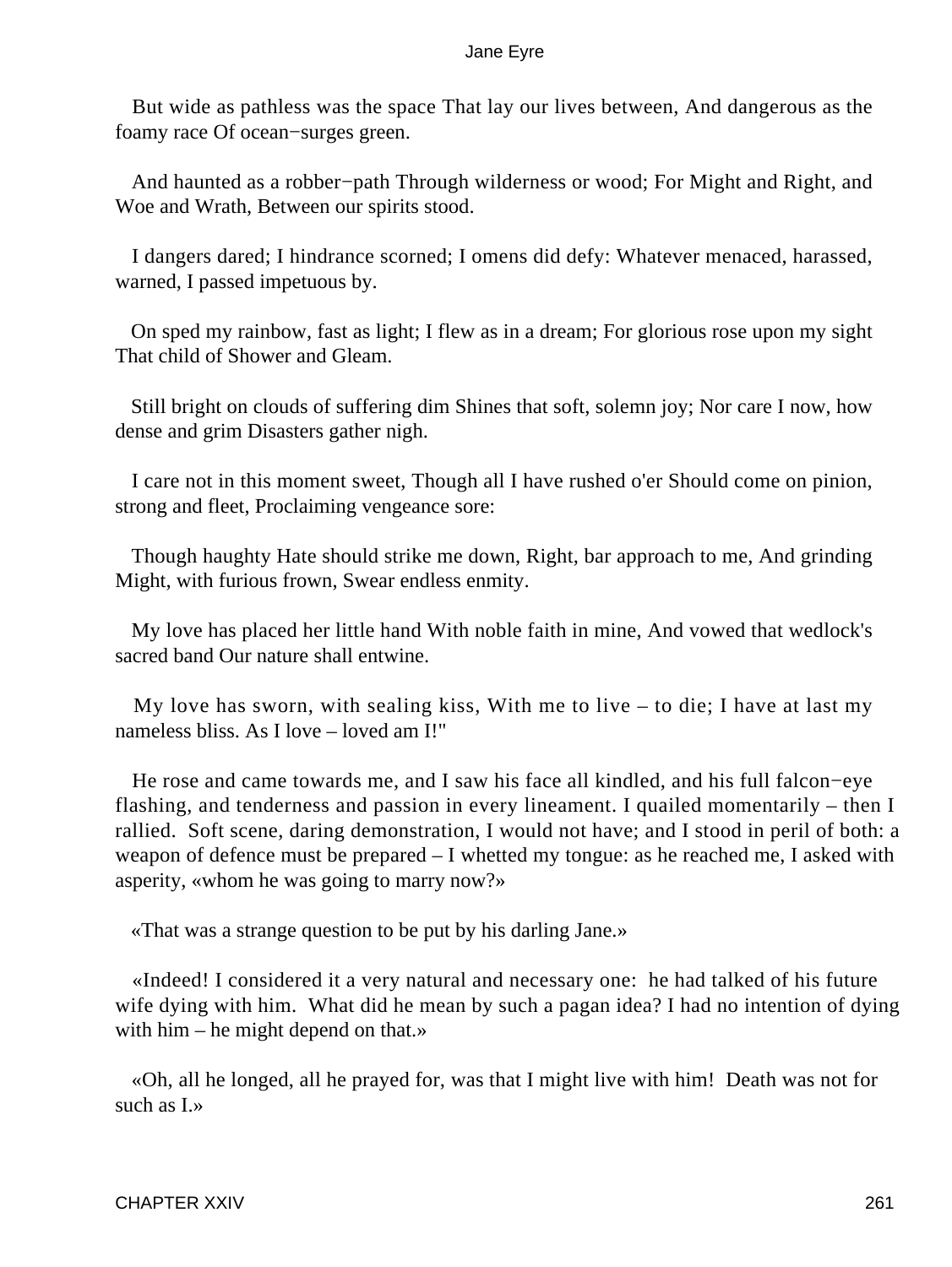«Indeed it was: I had as good a right to die when my time came as he had: but I should bide that time, and not be hurried away in a suttee.»

«Would I forgive him for the selfish idea, and prove my pardon by a reconciling kiss?»

«No: I would rather be excused.»

 Here I heard myself apostrophised as a «hard little thing;» and it was added, «any other woman would have been melted to marrow at hearing such stanzas crooned in her praise.»

 I assured him I was naturally hard – very flinty, and that he would often find me so; and that, moreover, I was determined to show him divers rugged points in my character before the ensuing four weeks elapsed: he should know fully what sort of a bargain he had made, while there was yet time to rescind it.

«Would I be quiet and talk rationally?»

 «I would be quiet if he liked, and as to talking rationally, I flattered myself I was doing that now.»

 He fretted, pished, and pshawed. «Very good,» I thought; «you may fume and fidget as you please: but this is the best plan to pursue with you, I am certain. I like you more than I can say; but I'll not sink into a bathos of sentiment: and with this needle of repartee I'll keep you from the edge of the gulf too; and, moreover, maintain by its pungent aid that distance between you and myself most conducive to our real mutual advantage.»

 From less to more, I worked him up to considerable irritation; then, after he had retired, in dudgeon, quite to the other end of the room, I got up, and saying, «I wish you good−night, sir,» in my natural and wonted respectful manner, I slipped out by the side−door and got away.

 The system thus entered on, I pursued during the whole season of probation; and with the best success. He was kept, to be sure, rather cross and crusty; but on the whole I could see he was excellently entertained, and that a lamb−like submission and turtle− dove sensibility, while fostering his despotism more, would have pleased his judgment, satisfied his common−sense, and even suited his taste less.

 In other people's presence I was, as formerly, deferential and quiet; any other line of conduct being uncalled for: it was only in the evening conferences I thus thwarted and afflicted him. He continued to send for me punctually the moment the clock struck seven; though when I appeared before him now, he had no such honeyed terms as «love» and «darling» on his lips: the best words at my service were «provoking puppet,» «malicious elf,» «sprite,» «changeling,» For caresses, too, I now got grimaces; for a pressure of the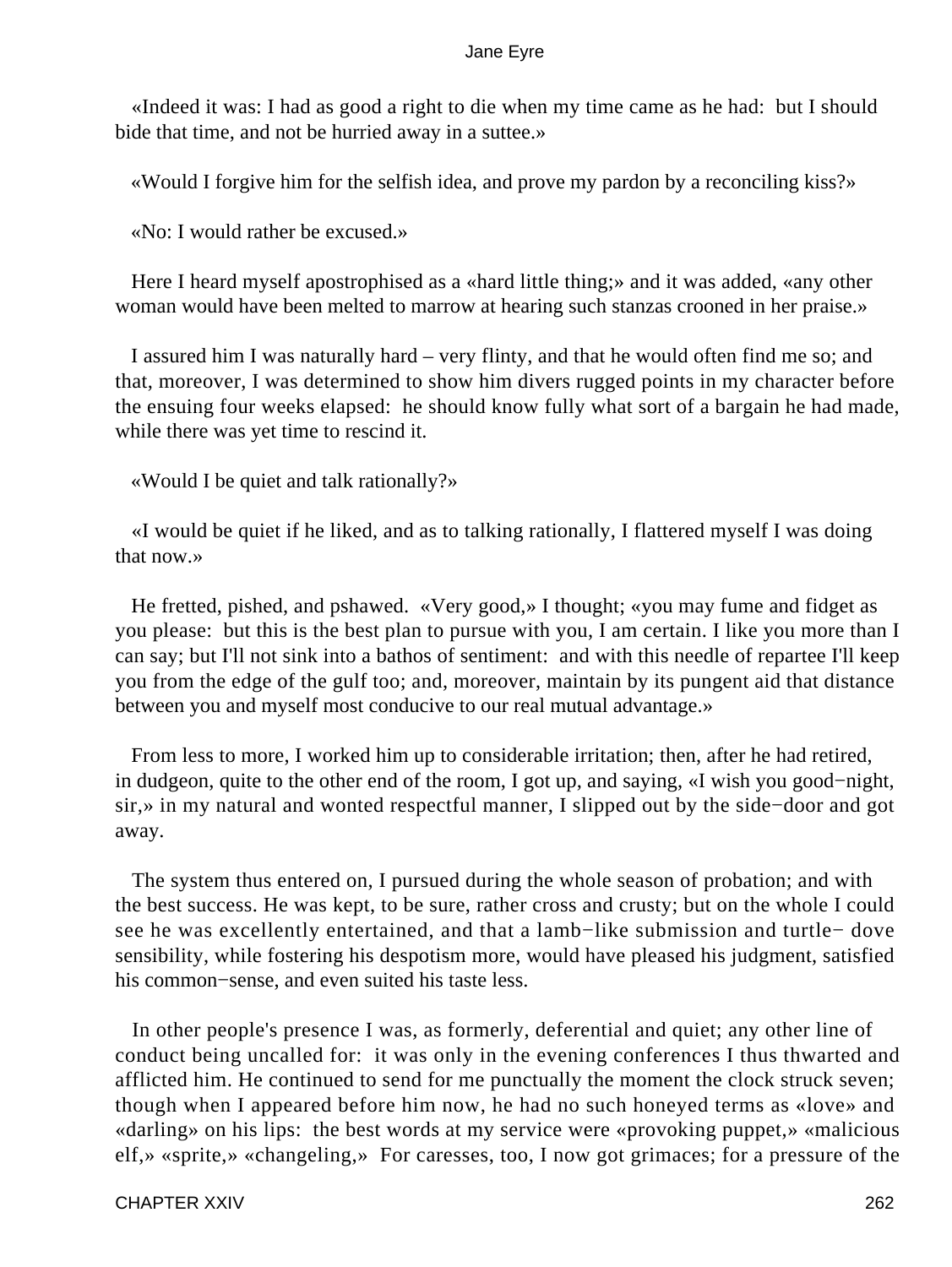hand, a pinch on the arm; for a kiss on the cheek, a severe tweak of the ear. It was all right: at present I decidedly preferred these fierce favours to anything more tender. Mrs. Fairfax, I saw, approved me: her anxiety on my account vanished; therefore I was certain I did well. Meantime, Mr. Rochester affirmed I was wearing him to skin and bone, and threatened awful vengeance for my present conduct at some period fast coming. I laughed in my sleeve at his menaces. «I can keep you in reasonable check now,» I reflected; «and I don't doubt to be able to do it hereafter: if one expedient loses its virtue, another must be devised.»

 Yet after all my task was not an easy one; often I would rather have pleased than teased him. My future husband was becoming to me my whole world; and more than the world: almost my hope of heaven. He stood between me and every thought of religion, as an eclipse intervenes between man and the broad sun. I could not, in those days, see God for His creature: of whom I had made an idol.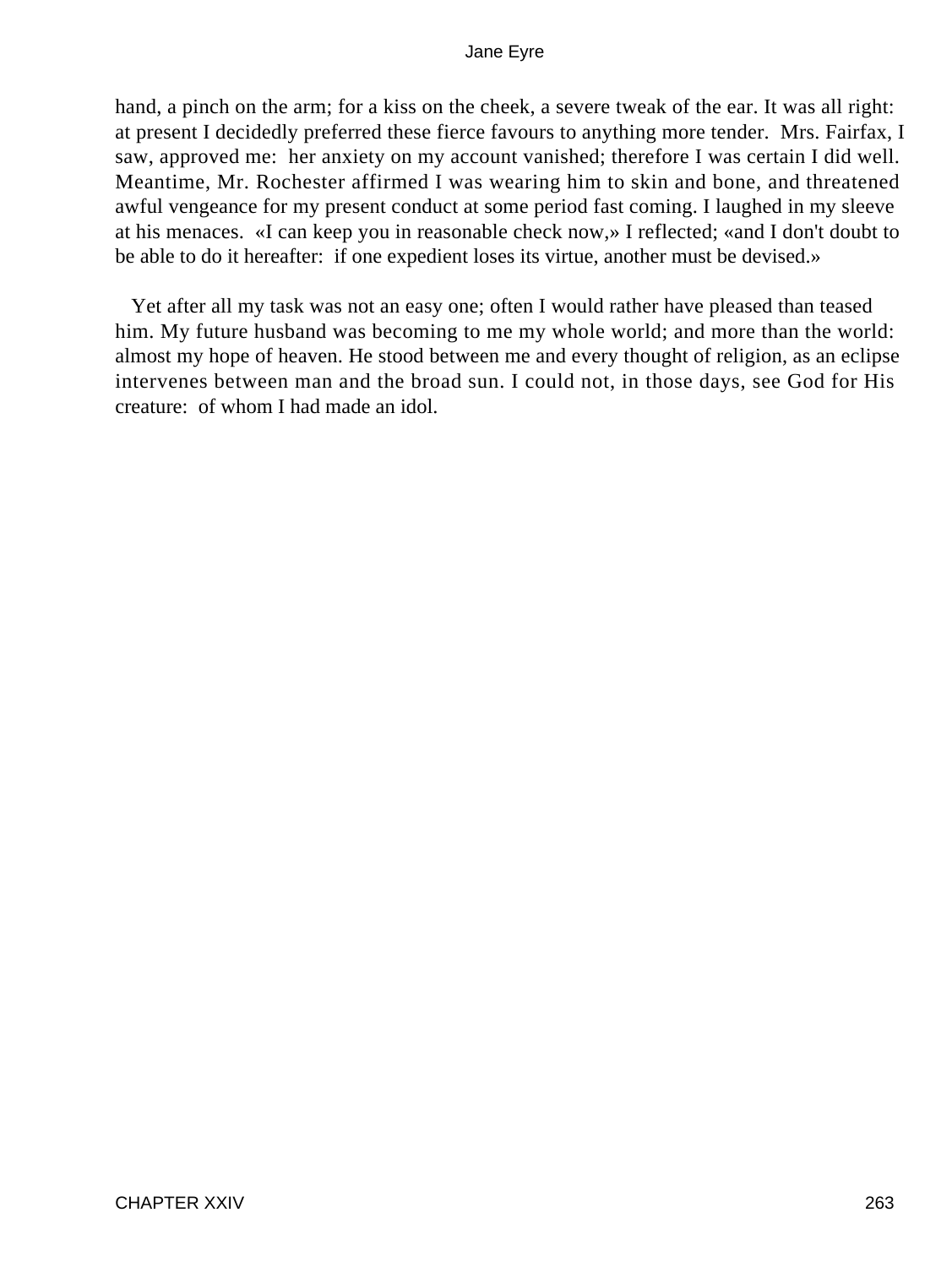# **[CHAPTER XXV](#page-435-0)**

**The month of courtship had wasted: its very last hours were being numbered. There** was no putting off the day that advanced – the bridal day; and all preparations for its arrival were complete. I, at least, had nothing more to do: there were my trunks, packed, locked, corded, ranged in a row along the wall of my little chamber; to−morrow, at this time, they would be far on their road to London: and so should I (D.V.), – or rather, not I, but one Jane Rochester, a person whom as yet I knew not. The cards of address alone remained to nail on: they lay, four little squares, in the drawer. Mr. Rochester had himself written the direction, «Mrs. Rochester, – Hotel, London,» on each: I could not persuade myself to affix them, or to have them affixed. Mrs. Rochester! She did not exist: she would not be born till to−morrow, some time after eight o'clock a.m.; and I would wait to be assured she had come into the world alive before I assigned to her all that property. It was enough that in yonder closet, opposite my dressing−table, garments said to be hers had already displaced my black stuff Lowood frock and straw bonnet: for not to me appertained that suit of wedding raiment; the pearl−coloured robe, the vapoury veil pendent from the usurped portmanteau. I shut the closet to conceal the strange, wraith−like apparel it contained; which, at this evening hour – nine o'clock – gave out certainly a most ghostly shimmer through the shadow of my apartment. «I will leave you by yourself, white dream,» I said. «I am feverish: I hear the wind blowing: I will go out of doors and feel it.»

 It was not only the hurry of preparation that made me feverish; not only the anticipation of the great change – the new life which was to commence to−morrow: both these circumstances had their share, doubtless, in producing that restless, excited mood which hurried me forth at this late hour into the darkening grounds: but a third cause influenced my mind more than they.

 I had at heart a strange and anxious thought. Something had happened which I could not comprehend; no one knew of or had seen the event but myself: it had taken place the preceding night. Mr. Rochester that night was absent from home; nor was he yet returned: business had called him to a small estate of two or three farms he possessed thirty miles off – business it was requisite he should settle in person, previous to his meditated departure from England. I waited now his return; eager to disburthen my mind, and to seek of him the solution of the enigma that perplexed me. Stay till he comes, reader; and, when I disclose my secret to him, you shall share the confidence.

 I sought the orchard, driven to its shelter by the wind, which all day had blown strong and full from the south, without, however, bringing a speck of rain. Instead of subsiding as night drew on, it seemed to augment its rush and deepen its roar: the trees blew steadfastly one way, never writhing round, and scarcely tossing back their boughs once in an hour; so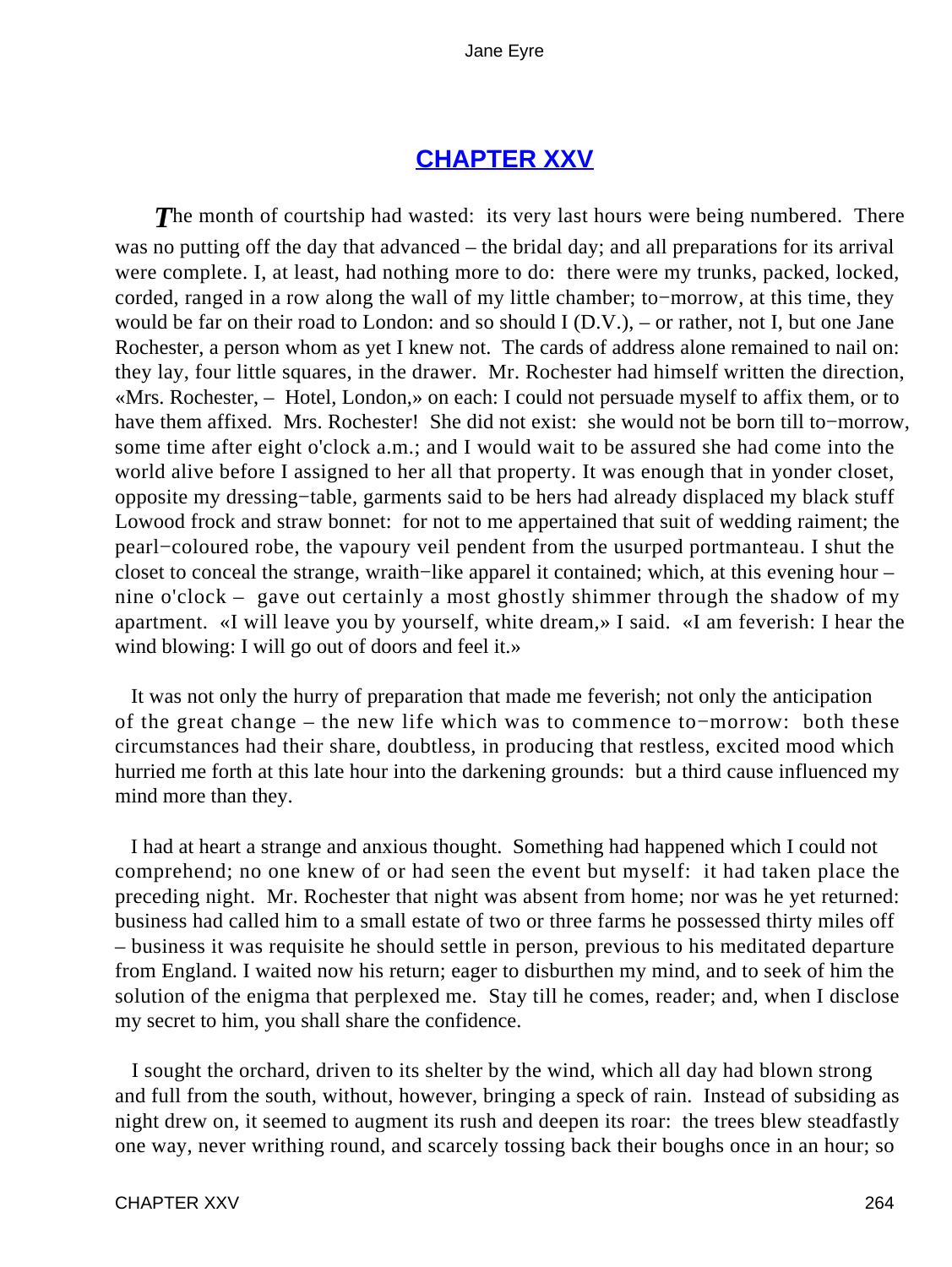continuous was the strain bending their branchy heads northward – the clouds drifted from pole to pole, fast following, mass on mass: no glimpse of blue sky had been visible that July day.

 It was not without a certain wild pleasure I ran before the wind, delivering my trouble of mind to the measureless air−torrent thundering through space. Descending the laurel walk, I faced the wreck of the chestnut−tree; it stood up black and riven: the trunk, split down the centre, gasped ghastly. The cloven halves were not broken from each other, for the firm base and strong roots kept them unsundered below; though community of vitality was destroyed – the sap could flow no more: their great boughs on each side were dead, and next winter's tempests would be sure to fell one or both to earth: as yet, however, they might be said to form one tree – a ruin, but an entire ruin.

 «You did right to hold fast to each other,» I said: as if the monster−splinters were living things, and could hear me. «I think, scathed as you look, and charred and scorched, there must be a little sense of life in you yet, rising out of that adhesion at the faithful, honest roots: you will never have green leaves more – never more see birds making nests and singing idyls in your boughs; the time of pleasure and love is over with you: but you are not desolate: each of you has a comrade to sympathise with him in his decay.» As I looked up at them, the moon appeared momentarily in that part of the sky which filled their fissure; her disk was blood− red and half overcast; she seemed to throw on me one bewildered, dreary glance, and buried herself again instantly in the deep drift of cloud. The wind fell, for a second, round Thornfield; but far away over wood and water, poured a wild, melancholy wail: it was sad to listen to, and I ran off again.

 Here and there I strayed through the orchard, gathered up the apples with which the grass round the tree roots was thickly strewn; then I employed myself in dividing the ripe from the unripe; I carried them into the house and put them away in the store−room. Then I repaired to the library to ascertain whether the fire was lit, for, though summer, I knew on such a gloomy evening Mr. Rochester would like to see a cheerful hearth when he came in: yes, the fire had been kindled some time, and burnt well. I placed his arm−chair by the chimney−corner: I wheeled the table near it: I let down the curtain, and had the candles brought in ready for lighting. More restless than ever, when I had completed these arrangements I could not sit still, nor even remain in the house: a little time−piece in the room and the old clock in the hall simultaneously struck ten.

 «How late it grows!» I said. «I will run down to the gates: it is moonlight at intervals; I can see a good way on the road. He may be coming now, and to meet him will save some minutes of suspense.»

 The wind roared high in the great trees which embowered the gates; but the road as far as I could see, to the right hand and the left, was all still and solitary: save for the shadows of clouds crossing it at intervals as the moon looked out, it was but a long pale line, unvaried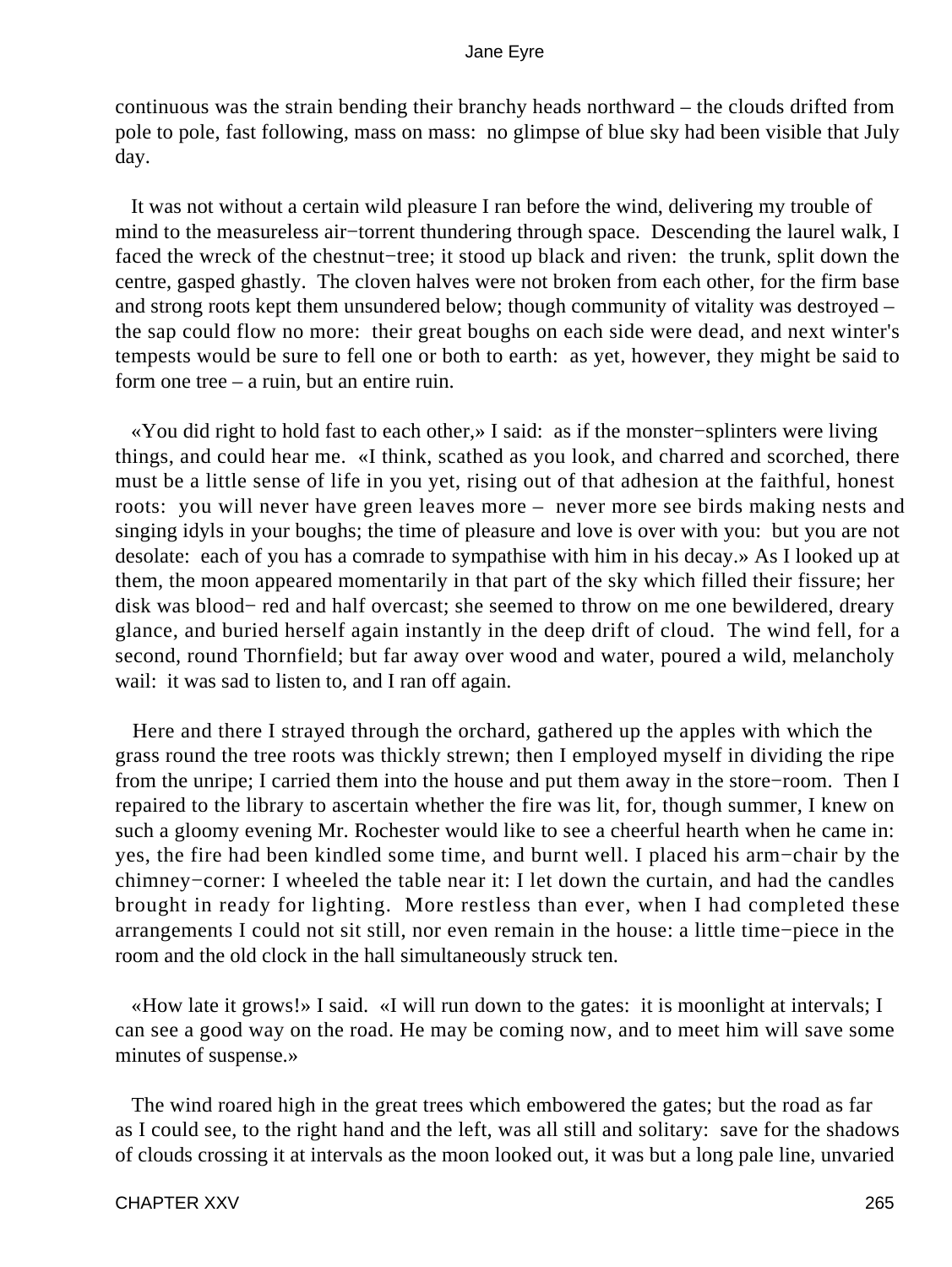by one moving speck.

 A puerile tear dimmed my eye while I looked – a tear of disappointment and impatience; ashamed of it, I wiped it away. I lingered; the moon shut herself wholly within her chamber, and drew close her curtain of dense cloud: the night grew dark; rain came driving fast on the gale.

 «I wish he would come! I wish he would come!» I exclaimed, seized with hypochondriac foreboding. I had expected his arrival before tea; now it was dark: what could keep him? Had an accident happened? The event of last night again recurred to me. I interpreted it as a warning of disaster. I feared my hopes were too bright to be realised; and I had enjoyed so much bliss lately that I imagined my fortune had passed its meridian, and must now decline.

 «Well, I cannot return to the house,» I thought; «I cannot sit by the fireside, while he is abroad in inclement weather: better tire my limbs than strain my heart; I will go forward and meet him.»

 I set out; I walked fast, but not far: ere I had measured a quarter of a mile, I heard the tramp of hoofs; a horseman came on, full gallop; a dog ran by his side. Away with evil presentiment! It was he: here he was, mounted on Mesrour, followed by Pilot. He saw me; for the moon had opened a blue field in the sky, and rode in it watery bright: he took his hat off, and waved it round his head. I now ran to meet him.

 «There!» he exclaimed, as he stretched out his hand and bent from the saddle: «You can't do without me, that is evident. Step on my boot−toe; give me both hands: mount!»

 I obeyed: joy made me agile: I sprang up before him. A hearty kissing I got for a welcome, and some boastful triumph, which I swallowed as well as I could. He checked himself in his exultation to demand, «But is there anything the matter, Janet, that you come to meet me at such an hour? Is there anything wrong?»

 «No, but I thought you would never come. I could not bear to wait in the house for you, especially with this rain and wind.»

 "Rain and wind, indeed! Yes, you are dripping like a mermaid; pull my cloak round you: but I think you are feverish, Jane: both your cheek and hand are burning hot. I ask again, is there anything the matter?

«Nothing now; I am neither afraid nor unhappy.»

«Then you have been both?»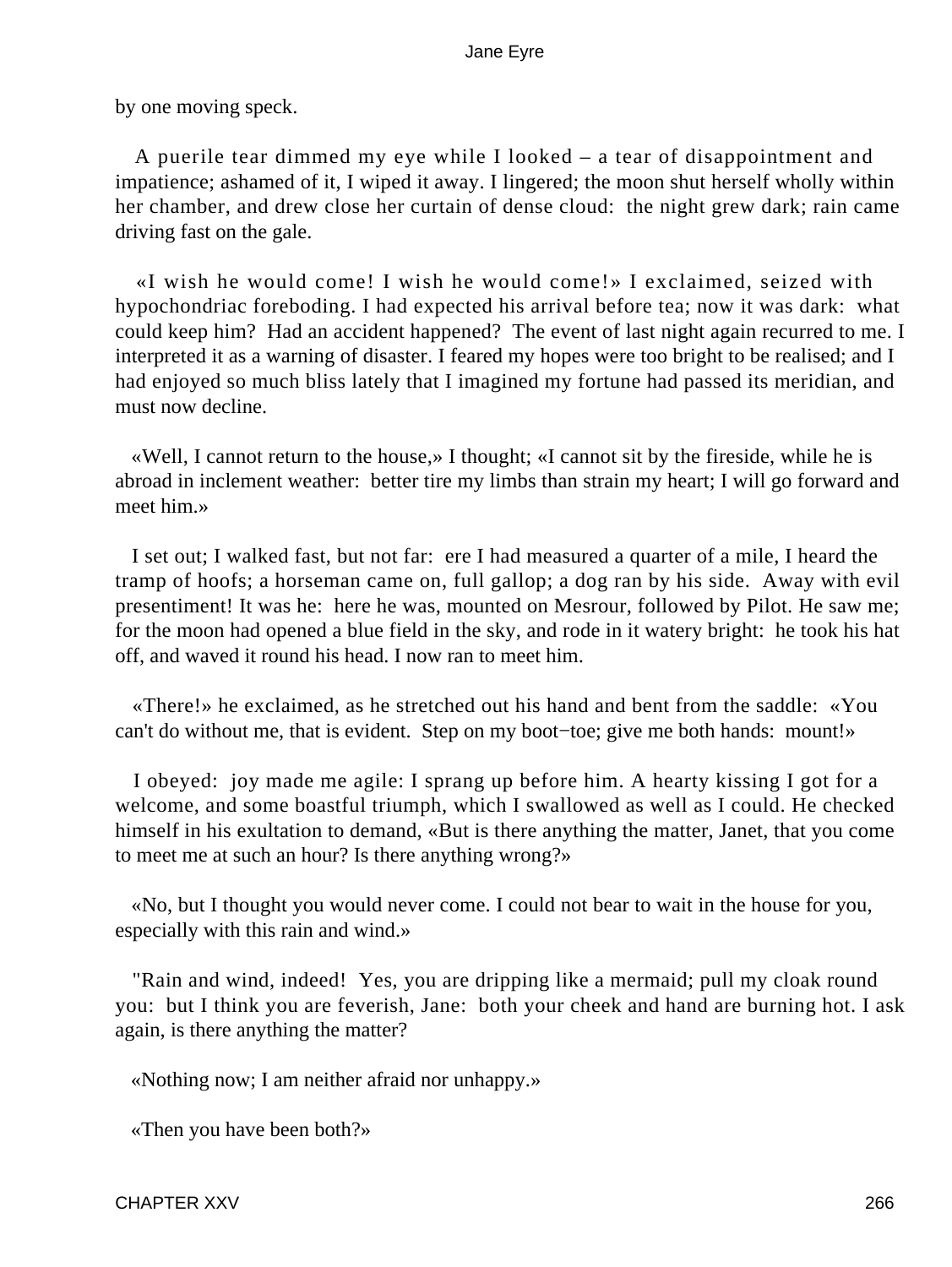«Rather: but I'll tell you all about it by−and−bye, sir; and I daresay you will only laugh at me for my pains.»

 «I'll laugh at you heartily when to−morrow is past; till then I dare not: my prize is not certain. This is you, who have been as slippery as an eel this last month, and as thorny as a briar−rose? I could not lay a finger anywhere but I was pricked; and now I seem to have gathered up a stray lamb in my arms. You wandered out of the fold to seek your shepherd, did you, Jane?»

«I wanted you: but don't boast. Here we are at Thornfield: now let me get down.»

 He landed me on the pavement. As John took his horse, and he followed me into the hall, he told me to make haste and put something dry on, and then return to him in the library; and he stopped me, as I made for the staircase, to extort a promise that I would not be long: nor was I long; in five minutes I rejoined him. I found him at supper.

 «Take a seat and bear me company, Jane: please God, it is the last meal but one you will eat at Thornfield Hall for a long time.»

 I sat down near him, but told him I could not eat. «Is it because you have the prospect of a journey before you, Jane? Is it the thoughts of going to London that takes away your appetite?»

 «I cannot see my prospects clearly to−night, sir; and I hardly know what thoughts I have in my head. Everything in life seems unreal.»

«Except me: I am substantial enough – touch me.»

«You, sir, are the most phantom−like of all: you are a mere dream.»

 He held out his hand, laughing. «Is that a dream?» said he, placing it close to my eyes. He had a rounded, muscular, and vigorous hand, as well as a long, strong arm.

 «Yes; though I touch it, it is a dream,» said I, as I put it down from before my face. «Sir, have you finished supper?»

«Yes, Jane.»

 I rang the bell and ordered away the tray. When we were again alone, I stirred the fire, and then took a low seat at my master's knee.

«It is near midnight,» I said.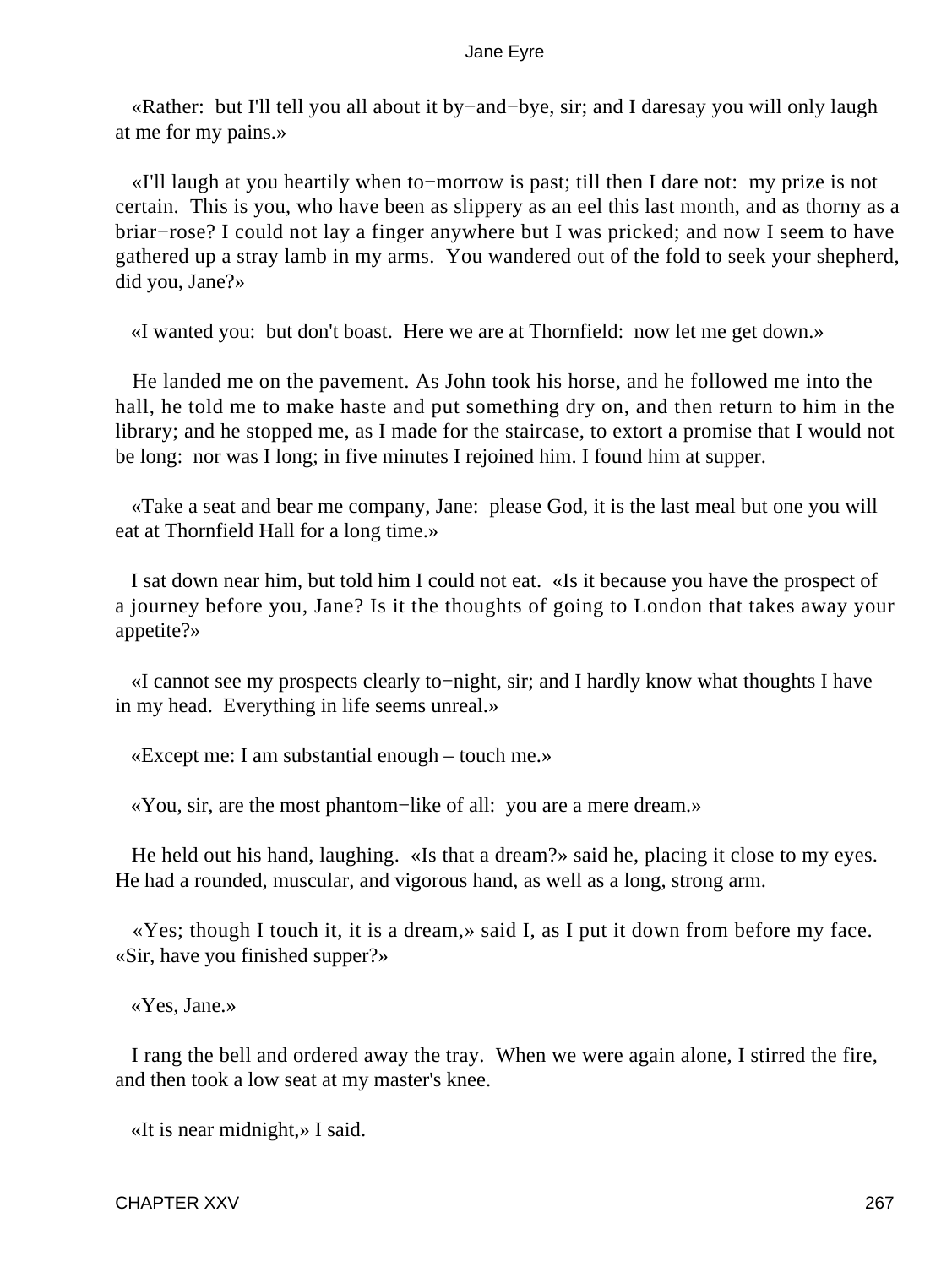«Yes: but remember, Jane, you promised to wake with me the night before my wedding.»

 «I did; and I will keep my promise, for an hour or two at least: I have no wish to go to bed.»

«Are all your arrangements complete?»

«All, sir.»

 «And on my part likewise,» he returned, «I have settled everything; and we shall leave Thornfield to−morrow, within half−an−hour after our return from church.»

«Very well, sir.»

 «With what an extraordinary smile you uttered that word – 'very well,' Jane! What a bright spot of colour you have on each cheek! and how strangely your eyes glitter! Are you well?»

«I believe I am.»

«Believe! What is the matter? Tell me what you feel.»

 «I could not, sir: no words could tell you what I feel. I wish this present hour would never end: who knows with what fate the next may come charged?»

«This is hypochondria, Jane. You have been over−excited, or over− fatigued.»

«Do you, sir, feel calm and happy?»

«Calm? – no: but happy – to the heart's core.»

I looked up at him to read the signs of bliss in his face: it was ardent and flushed.

 «Give me your confidence, Jane,» he said: «relieve your mind of any weight that oppresses it, by imparting it to me. What do you fear?− −that I shall not prove a good husband?»

«It is the idea farthest from my thoughts.»

 «Are you apprehensive of the new sphere you are about to enter? – of the new life into which you are passing?»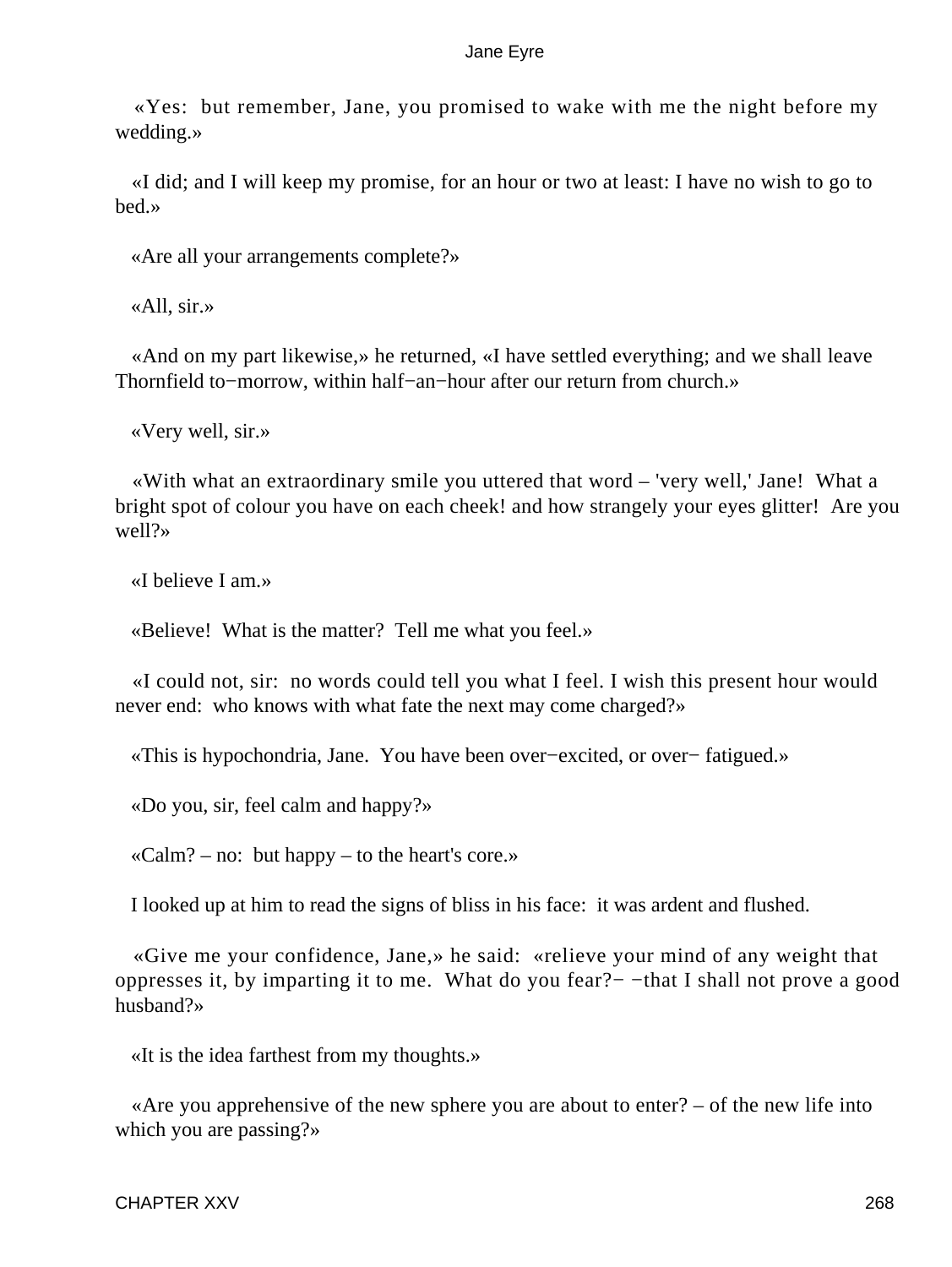«No.»

 «You puzzle me, Jane: your look and tone of sorrowful audacity perplex and pain me. I want an explanation.»

«Then, sir, listen. You were from home last night?»

 «I was: I know that; and you hinted a while ago at something which had happened in my absence:− nothing, probably, of consequence; but, in short, it has disturbed you. Let me hear it. Mrs. Fairfax has said something, perhaps? or you have overheard the servants talk? – your sensitive self−respect has been wounded?»

 «No, sir.» It struck twelve – I waited till the time−piece had concluded its silver chime, and the clock its hoarse, vibritting stroke, and then I proceeded.

 «All day yesterday I was very busy, and very happy in my ceaseless bustle; for I am not, as you seem to think, troubled by any haunting fears about the new sphere, et cetera: I think it a glorious thing to have the hope of living with you, because I love you. No, sir, don't caress me now – let me talk undisturbed. Yesterday I trusted well in Providence, and believed that events were working together for your good and mine: it was a fine day, if you recollect – the calmness of the air and sky forbade apprehensions respecting your safety or comfort on your journey. I walked a little while on the pavement after tea, thinking of you; and I beheld you in imagination so near me, I scarcely missed your actual presence. I thought of the life that lay before me – **YOUR** life, sir – an existence more expansive and stirring than my own: as much more so as the depths of the sea to which the brook runs are than the shallows of its own strait channel. I wondered why moralists call this world a dreary wilderness: for me it blossomed like a rose. Just at sunset, the air turned cold and the sky cloudy: I went in, Sophie called me upstairs to look at my wedding−dress, which they had just brought; and under it in the box I found your present – the veil which, in your princely extravagance, you sent for from London: resolved, I suppose, since I would not have jewels, to cheat me into accepting something as costly. I smiled as I unfolded it, and devised how I would tease you about your aristocratic tastes, and your efforts to masque your plebeian bride in the attributes of a peeress. I though how I would carry down to you the square of unembroidered blond I had myself prepared as a covering for my low−born head, and ask if that was not good enough for a woman who could bring her husband neither fortune, beauty, nor connections. I saw plainly how you would look; and heard your impetuous republican answers, and your haughty disavowal of any necessity on your part to augment your wealth, or elevate your standing, by marrying either a purse or a coronet.»

 «How well you read me, you witch!» interposed Mr. Rochester: «but what did you find in the veil besides its embroidery? Did you find poison, or a dagger, that you look so mournful now?»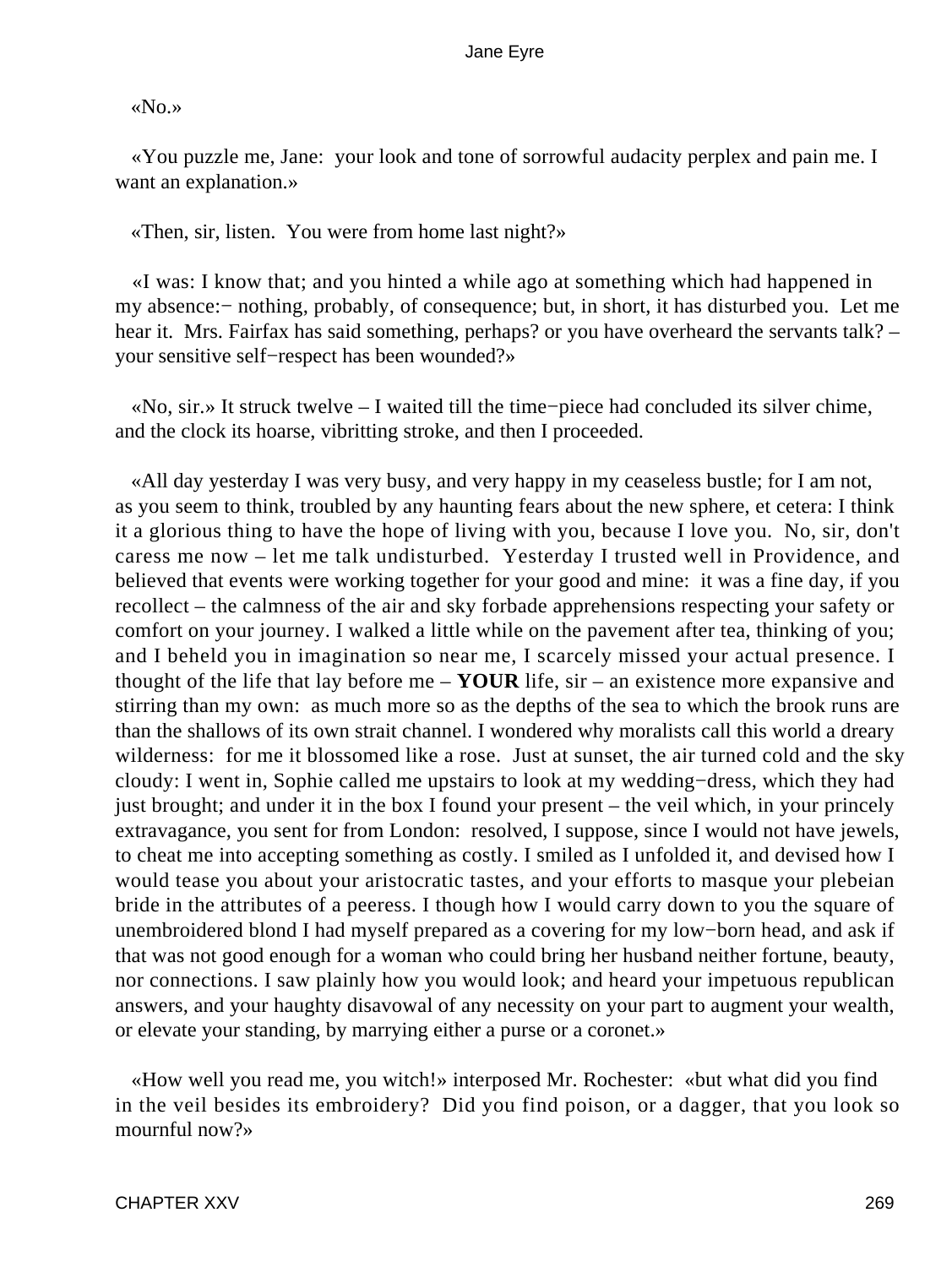«No, no, sir; besides the delicacy and richness of the fabric, I found nothing save Fairfax Rochester's pride; and that did not scare me, because I am used to the sight of the demon. But, sir, as it grew dark, the wind rose: it blew yesterday evening, not as it blows now – wild and high – but 'with a sullen, moaning sound' far more eerie. I wished you were at home. I came into this room, and the sight of the empty chair and fireless hearth chilled me. For some time after I went to bed, I could not sleep – a sense of anxious excitement distressed me. The gale still rising, seemed to my ear to muffle a mournful under−sound; whether in the house or abroad I could not at first tell, but it recurred, doubtful yet doleful at every lull; at last I made out it must be some dog howling at a distance. I was glad when it ceased. On sleeping, I continued in dreams the idea of a dark and gusty night. I continued also the wish to be with you, and experienced a strange, regretful consciousness of some barrier dividing us. During all my first sleep, I was following the windings of an unknown road; total obscurity environed me; rain pelted me; I was burdened with the charge of a little child: a very small creature, too young and feeble to walk, and which shivered in my cold arms, and wailed piteously in my ear. I thought, sir, that you were on the road a long way before me; and I strained every nerve to overtake you, and made effort on effort to utter your name and entreat you to stop – but my movements were fettered, and my voice still died away inarticulate; while you, I felt, withdrew farther and farther every moment.»

 «And these dreams weigh on your spirits now, Jane, when I am close to you? Little nervous subject! Forget visionary woe, and think only of real happiness! You say you love me, Janet: yes – I will not forget that; and you cannot deny it. **THOSE** words did not die inarticulate on your lips. I heard them clear and soft: a thought too solemn perhaps, but sweet as music – 'I think it is a glorious thing to have the hope of living with you, Edward, because I love you.' Do you love me, Jane? – repeat it.»

 $\ll$ I do, sir – I do, with my whole heart.»

 «Well,» he said, after some minutes' silence, «it is strange; but that sentence has penetrated by breast painfully. Why? I think because you said it with such an earnest, religious energy, and because your upward gaze at me now is the very sublime of faith, truth, and devotion: it is too much as if some spirit were near me. Look wicked, Jane: as you know well how to look: coin one of your wild, shy, provoking smiles; tell me you hate me – tease me, vex me; do anything but move me: I would rather be incensed than saddened.»

 «I will tease you and vex you to your heart's content, when I have finished my tale: but hear me to the end.»

 «I thought, Jane, you had told me all. I thought I had found the source of your melancholy in a dream.»

 I shook my head. «What! is there more? But I will not believe it to be anything important. I warn you of incredulity beforehand. Go on.»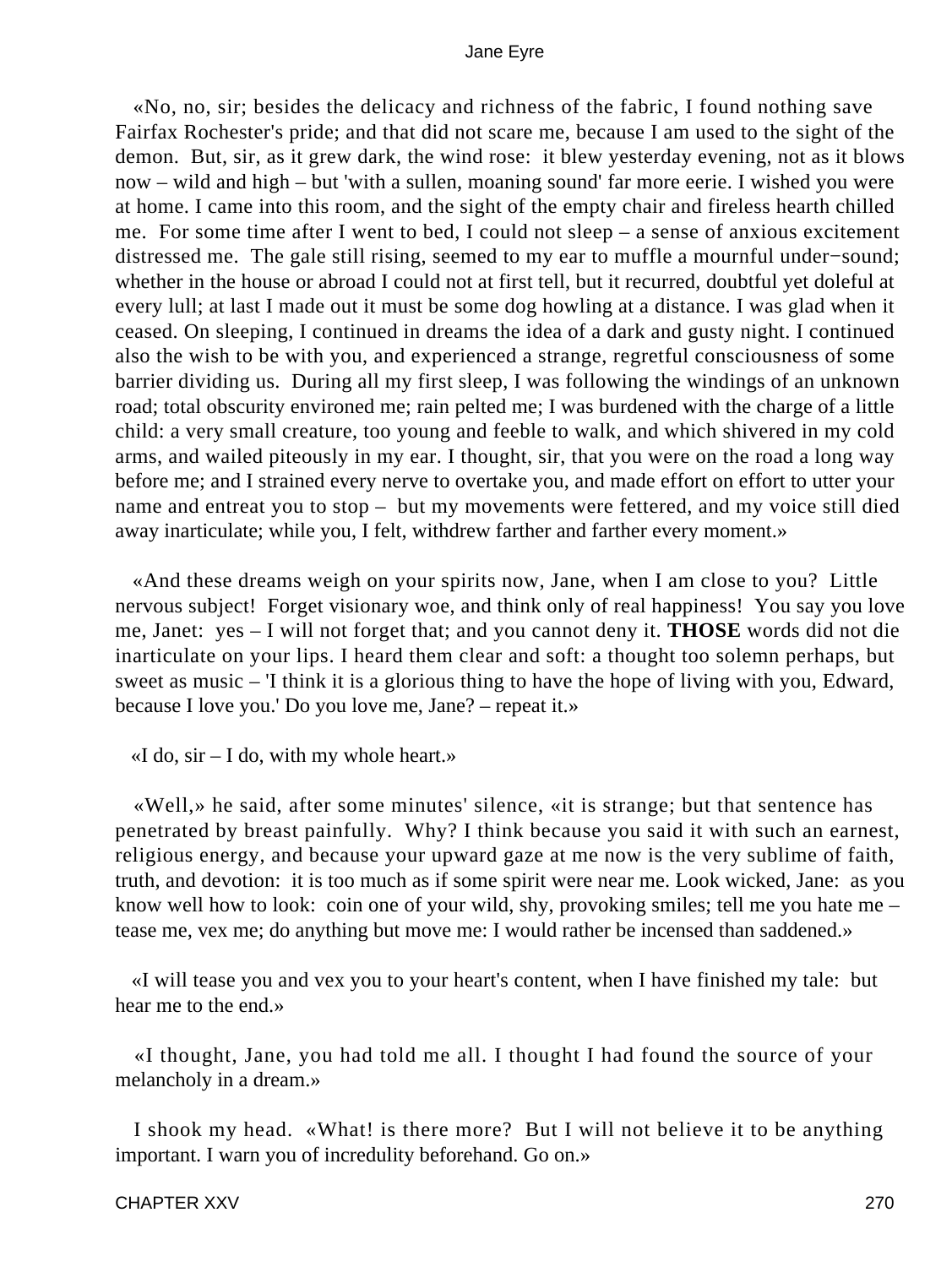The disquietude of his air, the somewhat apprehensive impatience of his manner, surprised me: but I proceeded.

 «I dreamt another dream, sir: that Thornfield Hall was a dreary ruin, the retreat of bats and owls. I thought that of all the stately front nothing remained but a shell−like wall, very high and very fragile−looking. I wandered, on a moonlight night, through the grass−grown enclosure within: here I stumbled over a marble hearth, and there over a fallen fragment of cornice. Wrapped up in a shawl, I still carried the unknown little child: I might not lay it down anywhere, however tired were my arms – however much its weight impeded my progress, I must retain it. I heard the gallop of a horse at a distance on the road; I was sure it was you; and you were departing for many years and for a distant country. I climbed the thin wall with frantic perilous haste, eager to catch one glimpse of you from the top: the stones rolled from under my feet, the ivy branches I grasped gave way, the child clung round my neck in terror, and almost strangled me; at last I gained the summit. I saw you like a speck on a white track, lessening every moment. The blast blew so strong I could not stand. I sat down on the narrow ledge; I hushed the scared infant in my lap: you turned an angle of the road: I bent forward to take a last look; the wall crumbled; I was shaken; the child rolled from my knee, I lost my balance, fell, and woke.»

«Now, Jane, that is all.»

 «All the preface, sir; the tale is yet to come. On waking, a gleam dazzled my eyes; I thought – Oh, it is daylight! But I was mistaken; it was only candlelight. Sophie, I supposed, had come in. There was a light in the dressing−table, and the door of the closet, where, before going to bed, I had hung my wedding−dress and veil, stood open; I heard a rustling there. I asked, 'Sophie, what are you doing?' No one answered; but a form emerged from the closet; it took the light, held it aloft, and surveyed the garments pendent from the portmanteau. 'Sophie! Sophie!' I again cried: and still it was silent. I had risen up in bed, I bent forward: first surprise, then bewilderment, came over me; and then my blood crept cold through my veins. Mr. Rochester, this was not Sophie, it was not Leah, it was not Mrs. Fairfax: it was not – no, I was sure of it, and am still – it was not even that strange woman, Grace Poole.»

«It must have been one of them,» interrupted my master.

 «No, sir, I solemnly assure you to the contrary. The shape standing before me had never crossed my eyes within the precincts of Thornfield Hall before; the height, the contour were new to me.»

«Describe it, Jane.»

 «It seemed, sir, a woman, tall and large, with thick and dark hair hanging long down her back. I know not what dress she had on: it was white and straight; but whether gown, sheet,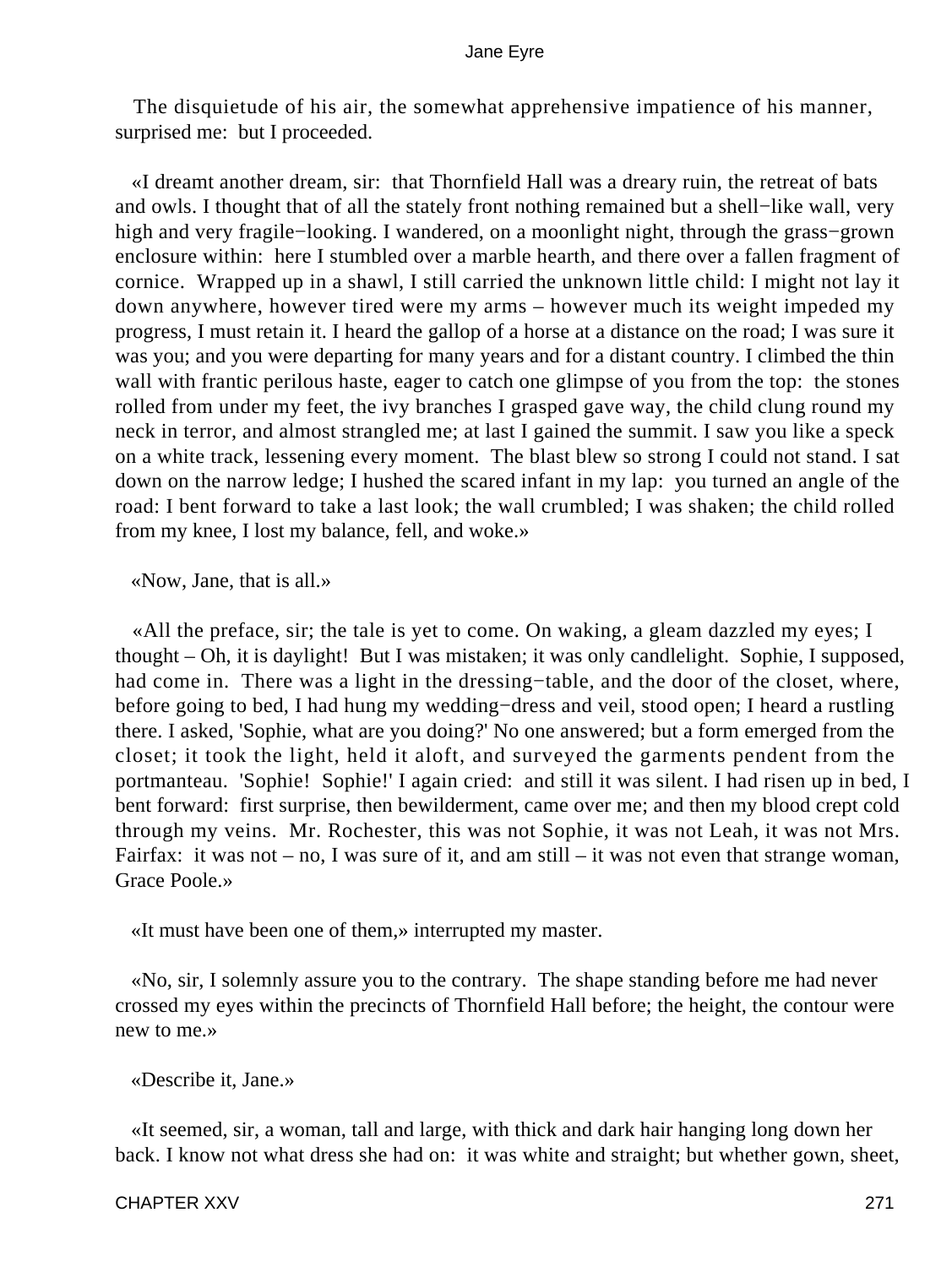or shroud, I cannot tell.»

«Did you see her face?»

 «Not at first. But presently she took my veil from its place; she held it up, gazed at it long, and then she threw it over her own head, and turned to the mirror. At that moment I saw the reflection of the visage and features quite distinctly in the dark oblong glass.»

«And how were they?»

 «Fearful and ghastly to me – oh, sir, I never saw a face like it! It was a discoloured face – it was a savage face. I wish I could forget the roll of the red eyes and the fearful blackened inflation of the lineaments!»

«Ghosts are usually pale, Jane.»

 «This, sir, was purple: the lips were swelled and dark; the brow furrowed: the black eyebrows widely raised over the bloodshot eyes. Shall I tell you of what it reminded me?»

«You may.»

«Of the foul German spectre – the Vampyre.»

«Ah! – what did it do?»

 «Sir, it removed my veil from its gaunt head, rent it in two parts, and flinging both on the floor, trampled on them.»

«Afterwards?»

 «It drew aside the window−curtain and looked out; perhaps it saw dawn approaching, for, taking the candle, it retreated to the door. Just at my bedside, the figure stopped: the fiery eyes glared upon me – she thrust up her candle close to my face, and extinguished it under my eyes. I was aware her lurid visage flamed over mine, and I lost consciousness: for the second time in my life – only the second time – I became insensible from terror.»

«Who was with you when you revived?»

 «No one, sir, but the broad day. I rose, bathed my head and face in water, drank a long draught; felt that though enfeebled I was not ill, and determined that to none but you would I impart this vision. Now, sir, tell me who and what that woman was?»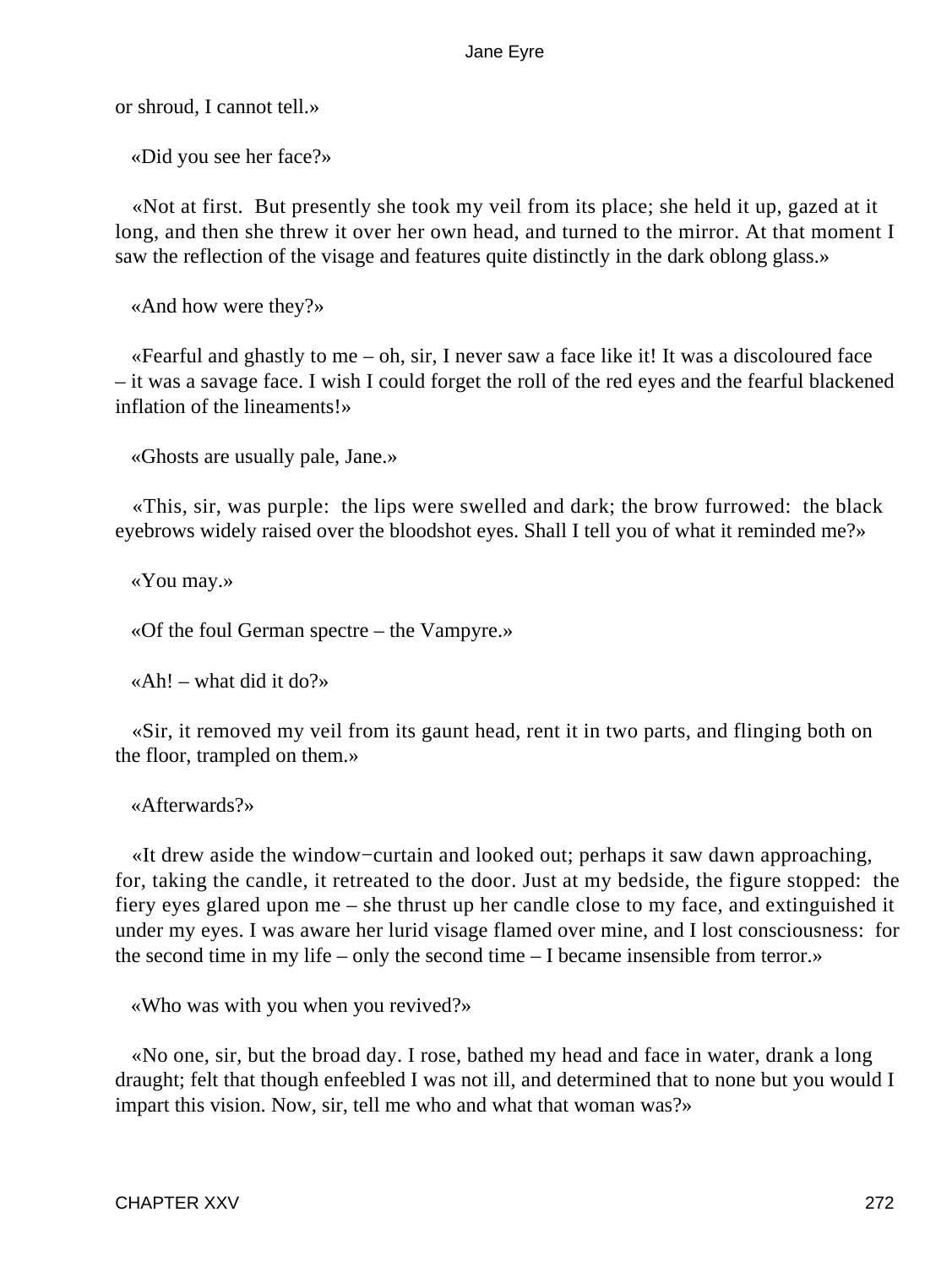«The creature of an over−stimulated brain; that is certain. I must be careful of you, my treasure: nerves like yours were not made for rough handling.»

 «Sir, depend on it, my nerves were not in fault; the thing was real: the transaction actually took place.»

 «And your previous dreams, were they real too? Is Thornfield Hall a ruin? Am I severed from you by insuperable obstacles? Am I leaving you without a tear – without a kiss – without a word?»

«Not yet.»

 «Am I about to do it? Why, the day is already commenced which is to bind us indissolubly; and when we are once united, there shall be no recurrence of these mental terrors: I guarantee that.»

 «Mental terrors, sir! I wish I could believe them to be only such: I wish it more now than ever; since even you cannot explain to me the mystery of that awful visitant.»

«And since I cannot do it, Jane, it must have been unreal.»

 «But, sir, when I said so to myself on rising this morning, and when I looked round the room to gather courage and comfort from the cheerful aspect of each familiar object in full daylight, there – on the carpet – I saw what gave the distinct lie to my hypothesis, – the veil, torn from top to bottom in two halves!»

 I felt Mr. Rochester start and shudder; he hastily flung his arms round me. «Thank God!» he exclaimed, «that if anything malignant did come near you last night, it was only the veil that was harmed. Oh, to think what might have happened!»

 He drew his breath short, and strained me so close to him, I could scarcely pant. After some minutes' silence, he continued, cheerily −

 «Now, Janet, I'll explain to you all about it. It was half dream, half reality. A woman did, I doubt not, enter your room: and that woman was – must have been – Grace Poole. You call her a strange being yourself: from all you know, you have reason so to call her – what did she do to me? what to Mason? In a state between sleeping and waking, you noticed her entrance and her actions; but feverish, almost delirious as you were, you ascribed to her a goblin appearance different from her own: the long dishevelled hair, the swelled black face, the exaggerated stature, were figments of imagination; results of nightmare: the spiteful tearing of the veil was real: and it is like her. I see you would ask why I keep such a woman in my house: when we have been married a year and a day, I will tell you; but not now. Are you satisfied, Jane? Do you accept my solution of the mystery?»

CHAPTER XXV 273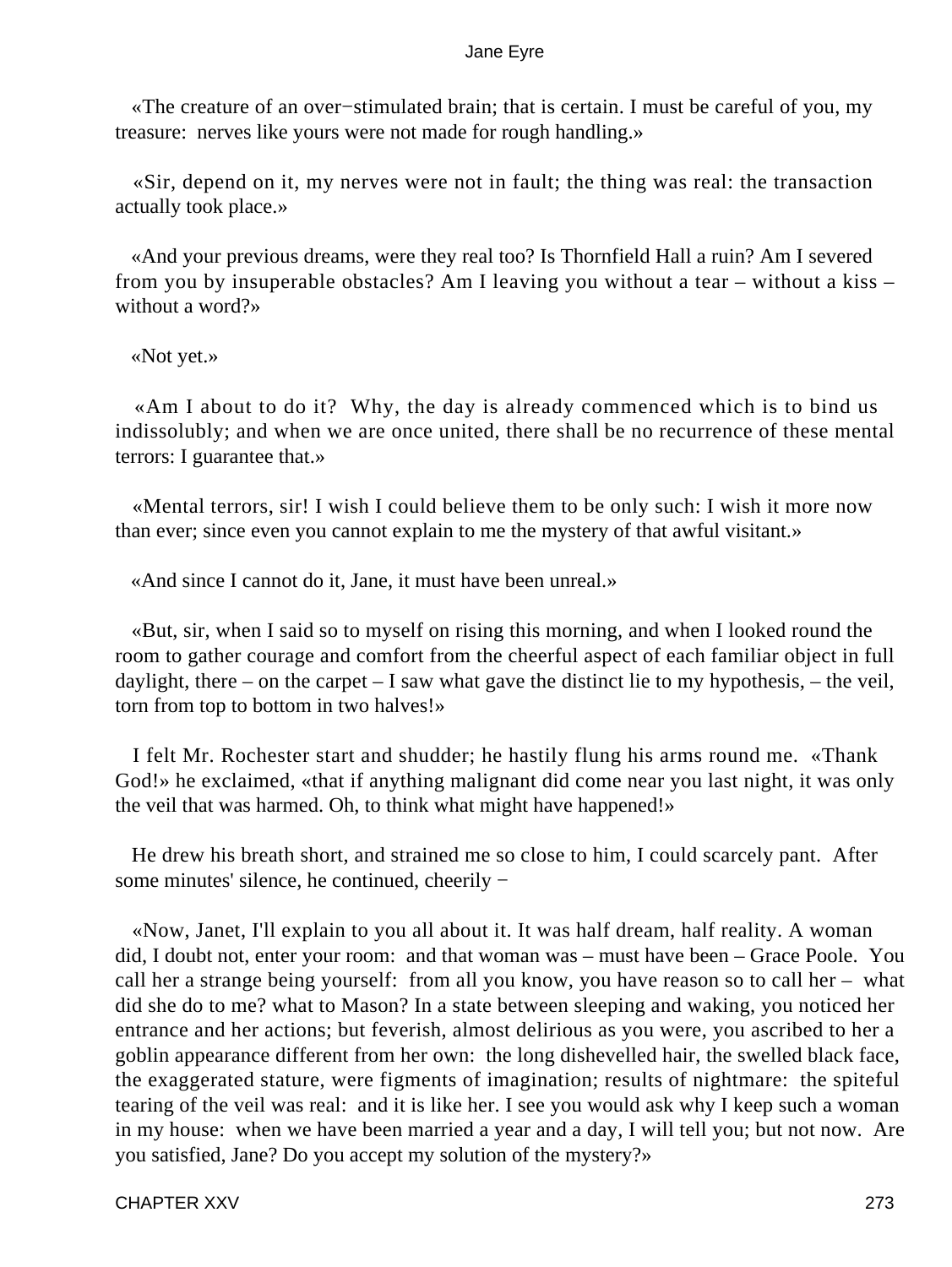I reflected, and in truth it appeared to me the only possible one: satisfied I was not, but to please him I endeavoured to appear so – relieved, I certainly did feel; so I answered him with a contented smile. And now, as it was long past one, I prepared to leave him.

«Does not Sophie sleep with Adele in the nursery?» he asked, as I lit my candle.

«Yes, sir.»

 «And there is room enough in Adele's little bed for you. You must share it with her to−night, Jane: it is no wonder that the incident you have related should make you nervous, and I would rather you did not sleep alone: promise me to go to the nursery.»

«I shall be very glad to do so, sir.»

 «And fasten the door securely on the inside. Wake Sophie when you go upstairs, under pretence of requesting her to rouse you in good time to−morrow; for you must be dressed and have finished breakfast before eight. And now, no more sombre thoughts: chase dull care away, Janet. Don't you hear to what soft whispers the wind has fallen? and there is no more beating of rain against the window− panes: look here» (he lifted up the curtain) – «it is a lovely night!»

 It was. Half heaven was pure and stainless: the clouds, now trooping before the wind, which had shifted to the west, were filing off eastward in long, silvered columns. The moon shone peacefully.

«Well,» said Mr. Rochester, gazing inquiringly into my eyes, «how is my Janet now?»

«The night is serene, sir; and so am I.»

 «And you will not dream of separation and sorrow to−night; but of happy love and blissful union.»

 This prediction was but half fulfilled: I did not indeed dream of sorrow, but as little did I dream of joy; for I never slept at all. With little Adele in my arms, I watched the slumber of childhood – so tranquil, so passionless, so innocent – and waited for the coming day: all my life was awake and astir in my frame: and as soon as the sun rose I rose too. I remember Adele clung to me as I left her: I remember I kissed her as I loosened her little hands from my neck; and I cried over her with strange emotion, and quitted her because I feared my sobs would break her still sound repose. She seemed the emblem of my past life; and he I was now to array myself to meet, the dread, but adored, type of my unknown future day.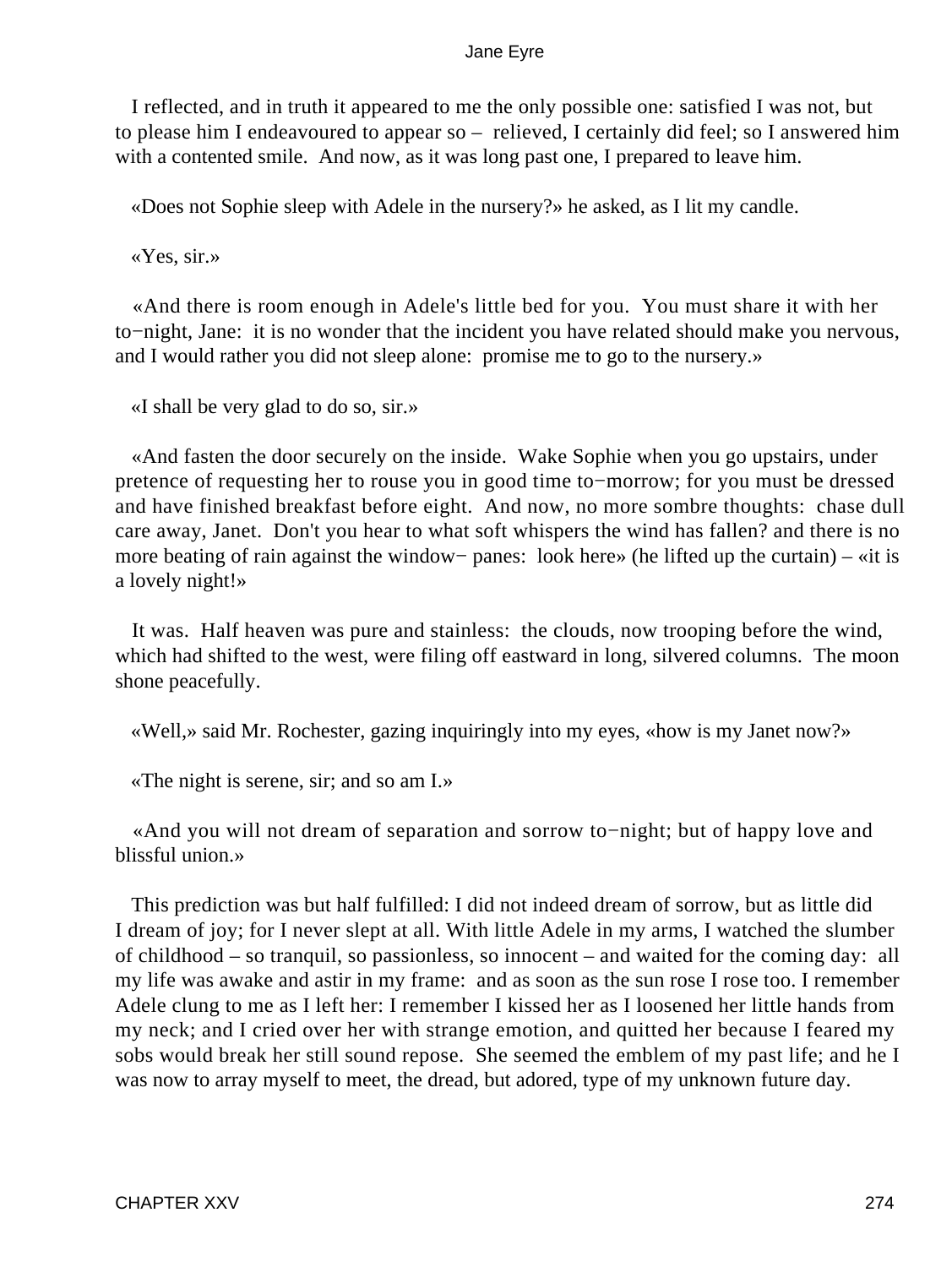# **[CHAPTER XXVI](#page-435-0)**

*Sophie came at seven to dress me:* she was very long indeed in accomplishing her task; so long that Mr. Rochester, grown, I suppose, impatient of my delay, sent up to ask why I did not come. She was just fastening my veil (the plain square of blond after all) to my hair with a brooch; I hurried from under her hands as soon as I could.

 «Stop!» she cried in French. «Look at yourself in the mirror: you have not taken one peep.»

 So I turned at the door: I saw a robed and veiled figure, so unlike my usual self that it seemed almost the image of a stranger. «Jane!» called a voice, and I hastened down. I was received at the foot of the stairs by Mr. Rochester.

«Lingerer!» he said, «my brain is on fire with impatience, and you tarry so long!»

He took me into the dining–room, surveyed me keenly all over, pronounced me «fair as a lily, and not only the pride of his life, but the desire of his eyes,» and then telling me he would give me but ten minutes to eat some breakfast, he rang the bell. One of his lately hired servants, a footman, answered it.

«Is John getting the carriage ready?»

«Yes, sir.»

«Is the luggage brought down?»

«They are bringing it down, sir.»

 «Go you to the church: see if Mr. Wood (the clergyman) and the clerk are there: return and tell me.»

 The church, as the reader knows, was but just beyond the gates; the footman soon returned.

«Mr. Wood is in the vestry, sir, putting on his surplice.»

«And the carriage?»

«The horses are harnessing.»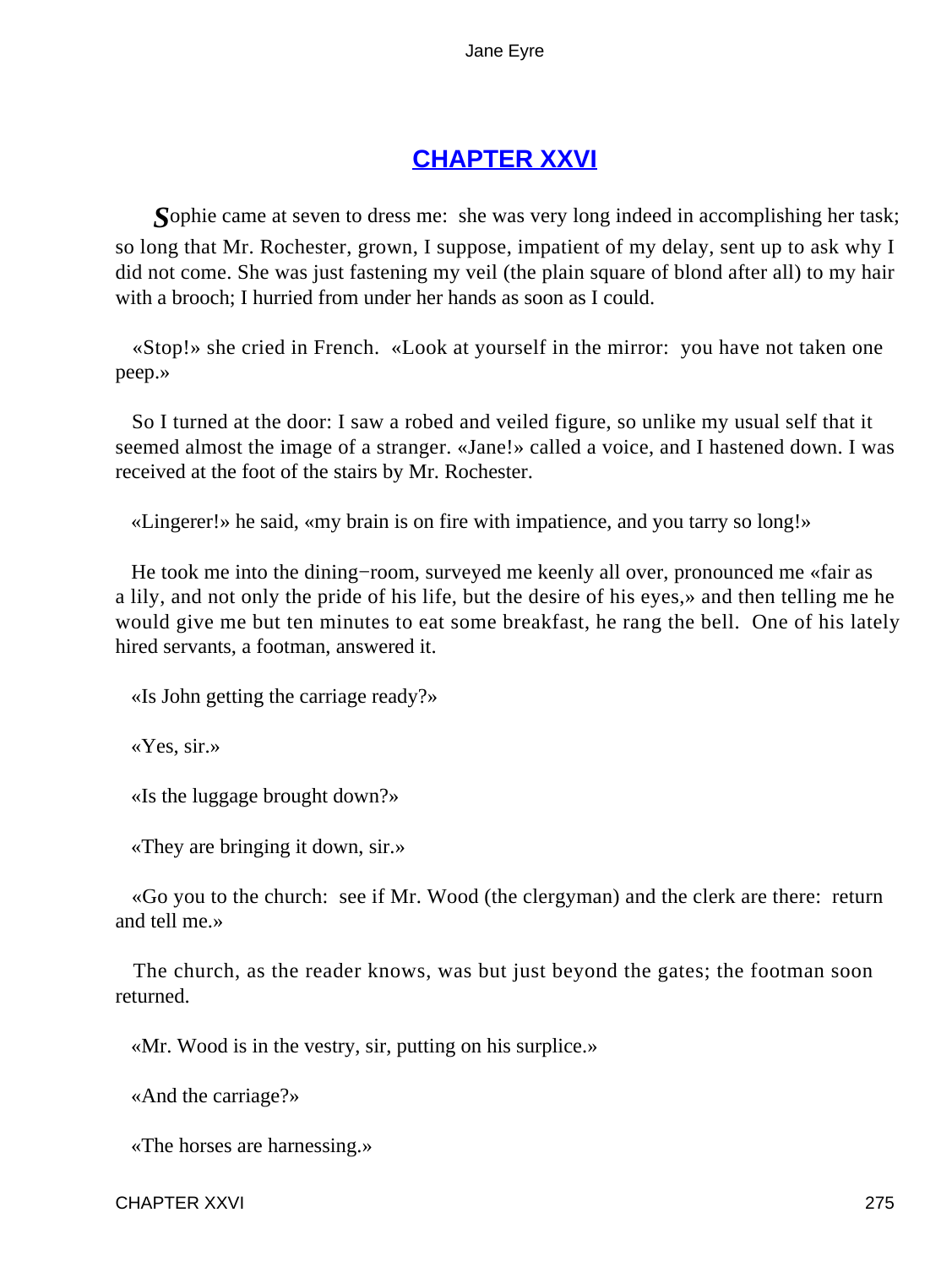«We shall not want it to go to church; but it must be ready the moment we return: all the boxes and luggage arranged and strapped on, and the coachman in his seat.»

«Yes, sir.»

«Jane, are you ready?»

 I rose. There were no groomsmen, no bridesmaids, no relatives to wait for or marshal: none but Mr. Rochester and I. Mrs. Fairfax stood in the hall as we passed. I would fain have spoken to her, but my hand was held by a grasp of iron: I was hurried along by a stride I could hardly follow; and to look at Mr. Rochester's face was to feel that not a second of delay would be tolerated for any purpose. I wonder what other bridegroom ever looked as he did – so bent up to a purpose, so grimly resolute: or who, under such steadfast brows, ever revealed such flaming and flashing eyes.

 I know not whether the day was fair or foul; in descending the drive, I gazed neither on sky nor earth: my heart was with my eyes; and both seemed migrated into Mr. Rochester's frame. I wanted to see the invisible thing on which, as we went along, he appeared to fasten a glance fierce and fell. I wanted to feel the thoughts whose force he seemed breasting and resisting.

 At the churchyard wicket he stopped: he discovered I was quite out of breath. «Am I cruel in my love?» he said. «Delay an instant: lean on me, Jane.»

 And now I can recall the picture of the grey old house of God rising calm before me, of a rook wheeling round the steeple, of a ruddy morning sky beyond. I remember something, too, of the green grave− mounds; and I have not forgotten, either, two figures of strangers straying amongst the low hillocks and reading the mementoes graven on the few mossy head−stones. I noticed them, because, as they saw us, they passed round to the back of the church; and I doubted not they were going to enter by the side−aisle door and witness the ceremony. By Mr. Rochester they were not observed; he was earnestly looking at my face from which the blood had, I daresay, momentarily fled: for I felt my forehead dewy, and my cheeks and lips cold. When I rallied, which I soon did, he walked gently with me up the path to the porch.

We entered the quiet and humble temple; the priest waited in his white surplice at the lowly altar, the clerk beside him. All was still: two shadows only moved in a remote corner. My conjecture had been correct: the strangers had slipped in before us, and they now stood by the vault of the Rochesters, their backs towards us, viewing through the rails the old time−stained marble tomb, where a kneeling angel guarded the remains of Damer de Rochester, slain at Marston Moor in the time of the civil wars, and of Elizabeth, his wife.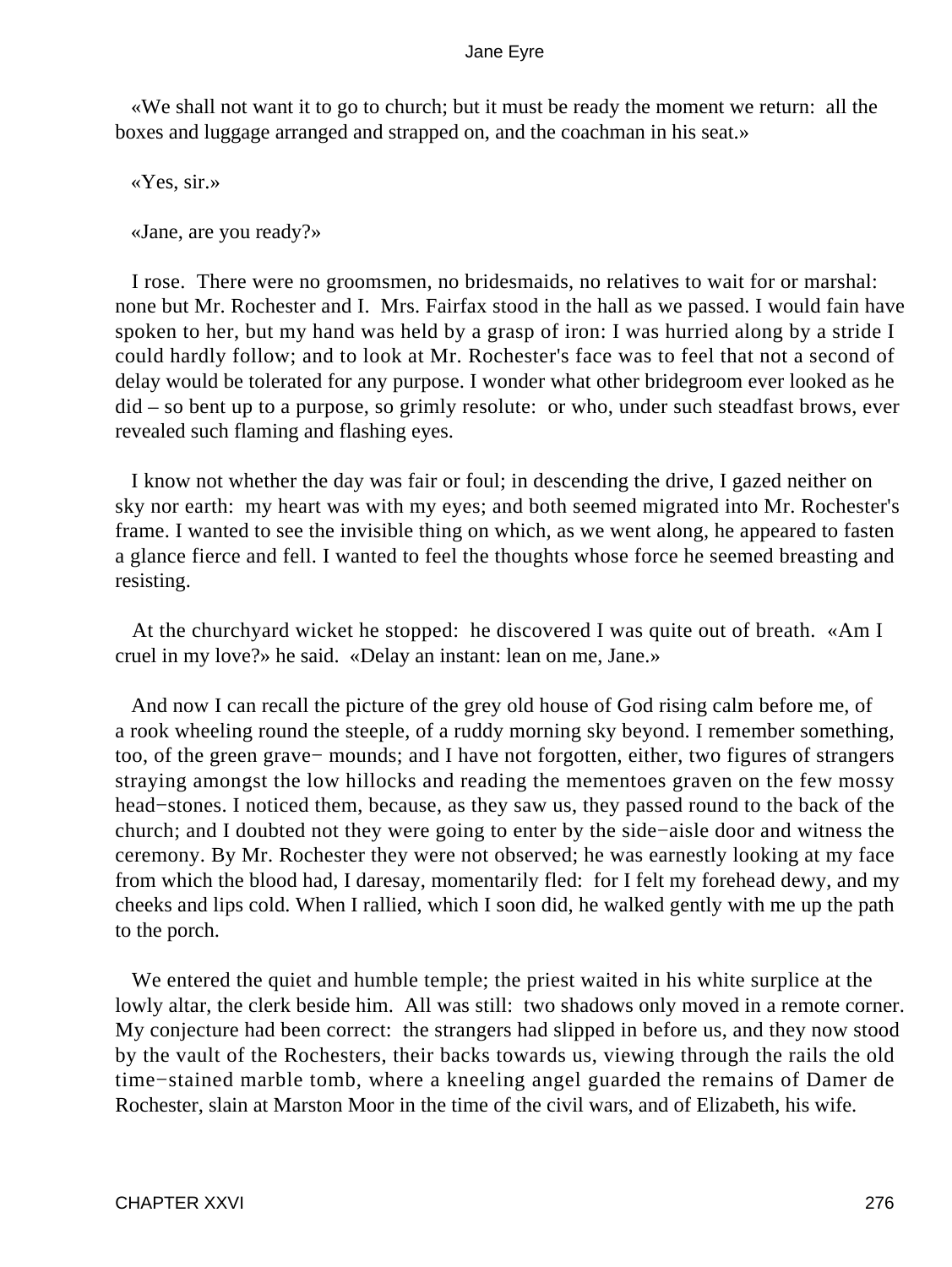Our place was taken at the communion rails. Hearing a cautious step behind me, I glanced over my shoulder: one of the strangers – a gentleman, evidently – was advancing up the chancel. The service began. The explanation of the intent of matrimony was gone through; and then the clergyman came a step further forward, and, bending slightly towards Mr. Rochester, went on.

 «I require and charge you both (as ye will answer at the dreadful day of judgment, when the secrets of all hearts shall be disclosed), that if either of you know any impediment why ye may not lawfully be joined together in matrimony, ye do now confess it; for be ye well assured that so many as are coupled together otherwise than God's Word doth allow, are not joined together by God, neither is their matrimony lawful.»

 He paused, as the custom is. When is the pause after that sentence ever broken by reply? Not, perhaps, once in a hundred years. And the clergyman, who had not lifted his eyes from his book, and had held his breath but for a moment, was proceeding: his hand was already stretched towards Mr. Rochester, as his lips unclosed to ask, «Wilt thou have this woman for thy wedded wife?» – when a distinct and near voice said −

«The marriage cannot go on: I declare the existence of an impediment.»

 The clergyman looked up at the speaker and stood mute; the clerk did the same; Mr. Rochester moved slightly, as if an earthquake had rolled under his feet: taking a firmer footing, and not turning his head or eyes, he said, «Proceed.»

 Profound silence fell when he had uttered that word, with deep but low intonation. Presently Mr. Wood said −

 «I cannot proceed without some investigation into what has been asserted, and evidence of its truth or falsehood.»

 «The ceremony is quite broken off,» subjoined the voice behind us. «I am in a condition to prove my allegation: an insuperable impediment to this marriage exists.»

 Mr. Rochester heard, but heeded not: he stood stubborn and rigid, making no movement but to possess himself of my hand. What a hot and strong grasp he had! and how like quarried marble was his pale, firm, massive front at this moment! How his eye shone, still watchful, and yet wild beneath!

 Mr. Wood seemed at a loss. «What is the nature of the impediment?» he asked. «Perhaps it may be got over – explained away?»

«Hardly,» was the answer. «I have called it insuperable, and I speak advisedly.»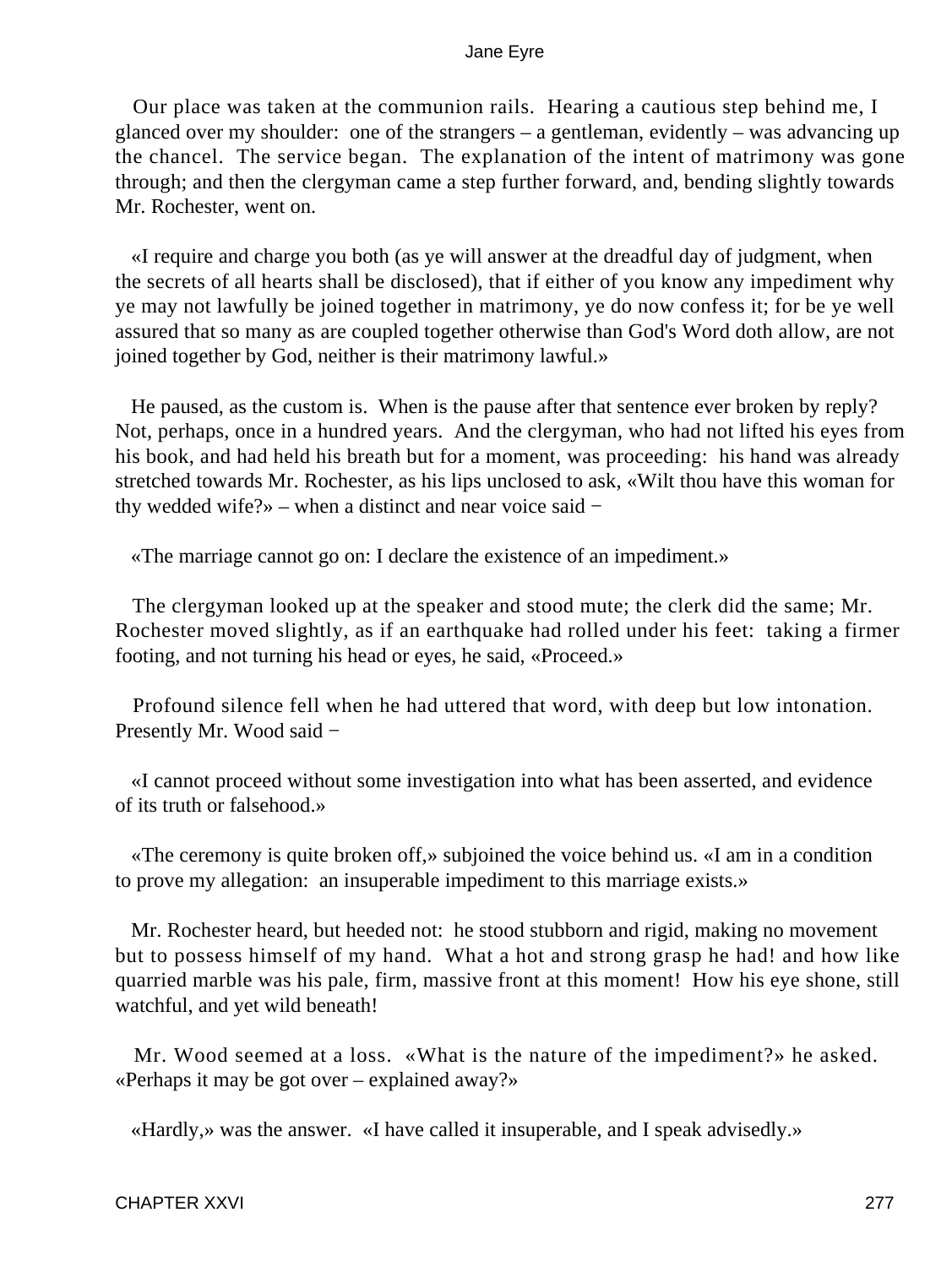The speaker came forward and leaned on the rails. He continued, uttering each word distinctly, calmly, steadily, but not loudly −

 «It simply consists in the existence of a previous marriage. Mr. Rochester has a wife now living.»

 My nerves vibrated to those low−spoken words as they had never vibrated to thunder – my blood felt their subtle violence as it had never felt frost or fire; but I was collected, and in no danger of swooning. I looked at Mr. Rochester: I made him look at me. His whole face was colourless rock: his eye was both spark and flint. He disavowed nothing: he seemed as if he would defy all things. Without speaking, without smiling, without seeming to recognise in me a human being, he only twined my waist with his arm and riveted me to his side.

«Who are you?» he asked of the intruder.

«My name is Briggs, a solicitor of – Street, London.»

«And you would thrust on me a wife?»

 «I would remind you of your lady's existence, sir, which the law recognises, if you do not.»

«Favour me with an account of her – with her name, her parentage, her place of abode.»

 «Certainly.» Mr. Briggs calmly took a paper from his pocket, and read out in a sort of official, nasal voice:−

 «'I affirm and can prove that on the 20th of October A.D. – (a date of fifteen years back), Edward Fairfax Rochester, of Thornfield Hall, in the county of −, and of Ferndean Manor, in −shire, England, was married to my sister, Bertha Antoinetta Mason, daughter of Jonas Mason, merchant, and of Antoinetta his wife, a Creole, at – church, Spanish Town, Jamaica. The record of the marriage will be found in the register of that church – a copy of it is now in my possession. Signed, Richard Mason.'»

 «That – if a genuine document – may prove I have been married, but it does not prove that the woman mentioned therein as my wife is still living.»

«She was living three months ago,» returned the lawyer.

«How do you know?»

«I have a witness to the fact, whose testimony even you, sir, will scarcely controvert.»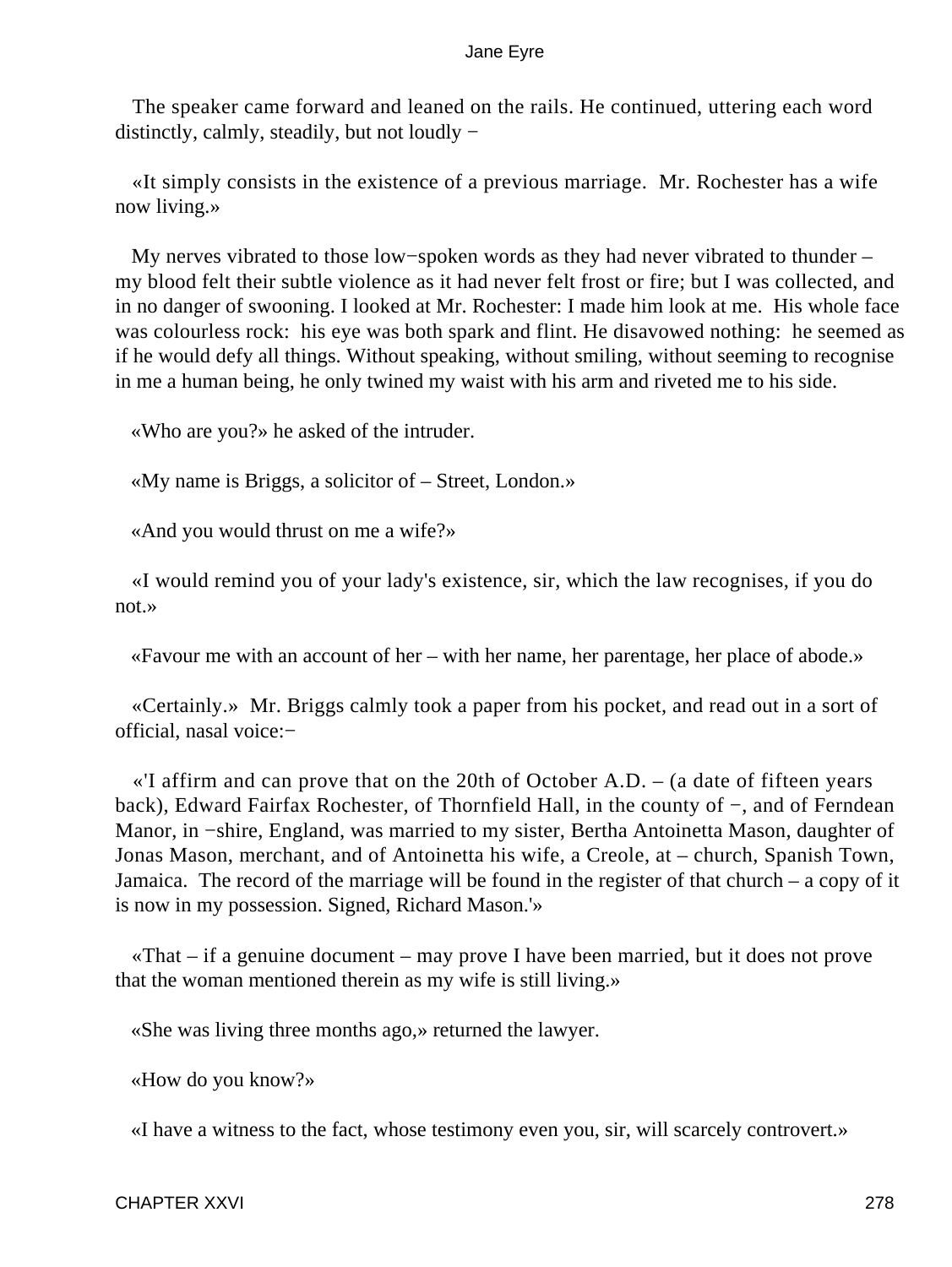«Produce him – or go to hell.»

 «I will produce him first – he is on the spot. Mr. Mason, have the goodness to step forward.»

 Mr. Rochester, on hearing the name, set his teeth; he experienced, too, a sort of strong convulsive quiver; near to him as I was, I felt the spasmodic movement of fury or despair run through his frame. The second stranger, who had hitherto lingered in the background, now drew near; a pale face looked over the solicitor's shoulder – yes, it was Mason himself. Mr. Rochester turned and glared at him. His eye, as I have often said, was a black eye: it had now a tawny, nay, a bloody light in its gloom; and his face flushed – olive cheek and hueless forehead received a glow as from spreading, ascending heart−fire: and he stirred, lifted his strong arm – he could have struck Mason, dashed him on the church−floor, shocked by ruthless blow the breath from his body – but Mason shrank away, and cried faintly, «Good God!» Contempt fell cool on Mr. Rochester – his passion died as if a blight had shrivelled it up: he only asked – «What have YOU to say?»

An inaudible reply escaped Mason's white lips.

 «The devil is in it if you cannot answer distinctly. I again demand, what have you to say?»

 «Sir – sir,» interrupted the clergyman, «do not forget you are in a sacred place.» Then addressing Mason, he inquired gently, «Are you aware, sir, whether or not this gentleman's wife is still living?»

«Courage,» urged the lawyer, – «speak out.»

 «She is now living at Thornfield Hall,» said Mason, in more articulate tones: «I saw her there last April. I am her brother.»

 «At Thornfield Hall!» ejaculated the clergyman. «Impossible! I am an old resident in this neighbourhood, sir, and I never heard of a Mrs. Rochester at Thornfield Hall.»

I saw a grim smile contort Mr. Rochester's lips, and he muttered −

 «No, by God! I took care that none should hear of it – or of her under that name.» He mused – for ten minutes he held counsel with himself: he formed his resolve, and announced  $it -$ 

 «Enough! all shall bolt out at once, like the bullet from the barrel. Wood, close your book and take off your surplice; John Green (to the clerk), leave the church: there will be no wedding to−day.» The man obeyed.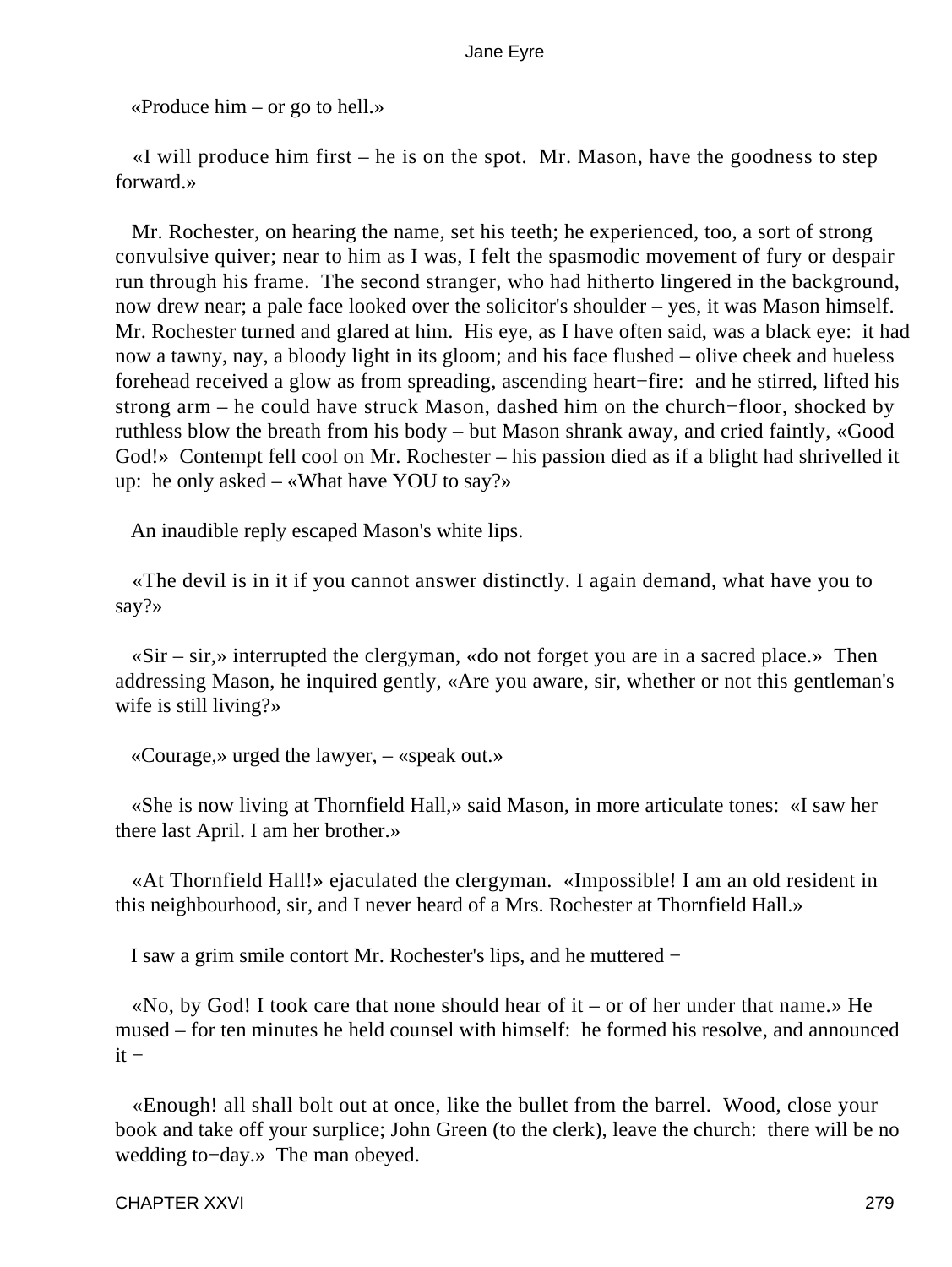Mr. Rochester continued, hardily and recklessly: «Bigamy is an ugly word! – I meant, however, to be a bigamist; but fate has out− manoeuvred me, or Providence has checked me, – perhaps the last. I am little better than a devil at this moment; and, as my pastor there would tell me, deserve no doubt the sternest judgments of God, even to the quenchless fire and deathless worm. Gentlemen, my plan is broken up:− what this lawyer and his client say is true: I have been married, and the woman to whom I was married lives! You say you never heard of a Mrs. Rochester at the house up yonder, Wood; but I daresay you have many a time inclined your ear to gossip about the mysterious lunatic kept there under watch and ward. Some have whispered to you that she is my bastard half–sister: some, my cast– off mistress. I now inform you that she is my wife, whom I married fifteen years ago, – Bertha Mason by name; sister of this resolute personage, who is now, with his quivering limbs and white cheeks, showing you what a stout heart men may bear. Cheer up, Dick! – never fear me! – I'd almost as soon strike a woman as you. Bertha Mason is mad; and she came of a mad family; idiots and maniacs through three generations? Her mother, the Creole, was both a madwoman and a drunkard! – as I found out after I had wed the daughter: for they were silent on family secrets before. Bertha, like a dutiful child, copied her parent in both points. I had a charming partner – pure, wise, modest: you can fancy I was a happy man. I went through rich scenes! Oh! my experience has been heavenly, if you only knew it! But I owe you no further explanation. Briggs, Wood, Mason, I invite you all to come up to the house and visit Mrs. Poole's patient, and **MY WIFE!** You shall see what sort of a being I was cheated into espousing, and judge whether or not I had a right to break the compact, and seek sympathy with something at least human. This girl,» he continued, looking at me, «knew no more than you, Wood, of the disgusting secret: she thought all was fair and legal and never dreamt she was going to be entrapped into a feigned union with a defrauded wretch, already bound to a bad, mad, and embruted partner! Come all of you – follow!»

 Still holding me fast, he left the church: the three gentlemen came after. At the front door of the hall we found the carriage.

 «Take it back to the coach−house, John,» said Mr. Rochester coolly; «it will not be wanted to−day.»

At our entrance, Mrs. Fairfax, Adele, Sophie, Leah, advanced to meet and greet us.

 «To the right−about – every soul!» cried the master; «away with your congratulations! Who wants them? Not I! – they are fifteen years too late!»

 He passed on and ascended the stairs, still holding my hand, and still beckoning the gentlemen to follow him, which they did. We mounted the first staircase, passed up the gallery, proceeded to the third storey: the low, black door, opened by Mr. Rochester's master−key, admitted us to the tapestried room, with its great bed and its pictorial cabinet.

«You know this place, Mason,» said our guide; «she bit and stabbed you here.»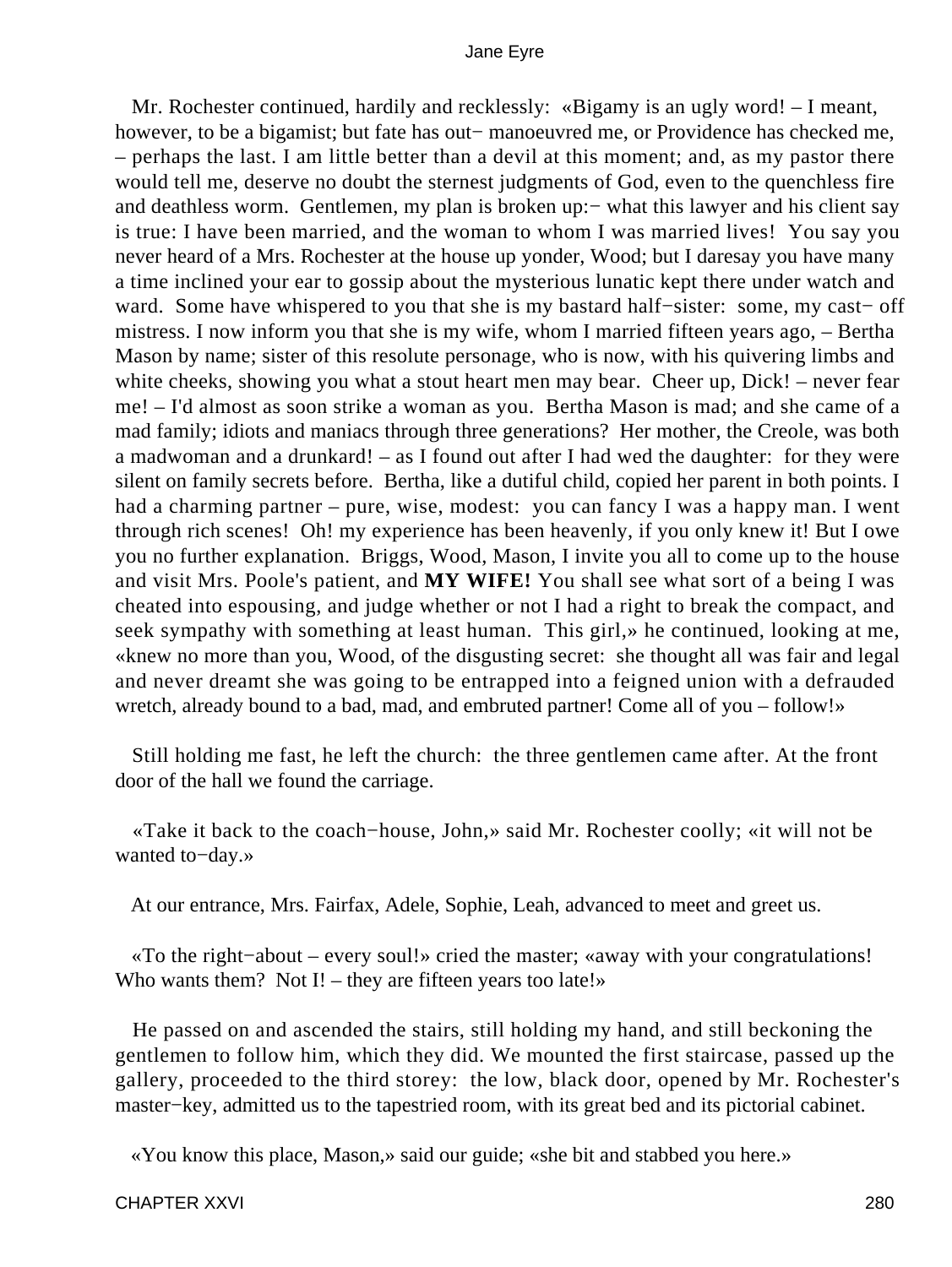He lifted the hangings from the wall, uncovering the second door: this, too, he opened. In a room without a window, there burnt a fire guarded by a high and strong fender, and a lamp suspended from the ceiling by a chain. Grace Poole bent over the fire, apparently cooking something in a saucepan. In the deep shade, at the farther end of the room, a figure ran backwards and forwards. What it was, whether beast or human being, one could not, at first sight, tell: it grovelled, seemingly, on all fours; it snatched and growled like some strange wild animal: but it was covered with clothing, and a quantity of dark, grizzled hair, wild as a mane, hid its head and face.

 «Good−morrow, Mrs. Poole!» said Mr. Rochester. «How are you? and how is your charge to−day?»

 «We're tolerable, sir, I thank you,» replied Grace, lifting the boiling mess carefully on to the hob: «rather snappish, but not 'rageous.»

 A fierce cry seemed to give the lie to her favourable report: the clothed hyena rose up, and stood tall on its hind−feet.

«Ah! sir, she sees you!» exclaimed Grace: «you'd better not stay.»

«Only a few moments, Grace: you must allow me a few moments.»

«Take care then, sir! – for God's sake, take care!»

 The maniac bellowed: she parted her shaggy locks from her visage, and gazed wildly at her visitors. I recognised well that purple face, – those bloated features. Mrs. Poole advanced.

 «Keep out of the way,» said Mr. Rochester, thrusting her aside: «she has no knife now, I suppose, and I'm on my guard.»

 «One never knows what she has, sir: she is so cunning: it is not in mortal discretion to fathom her craft.»

«We had better leave her,» whispered Mason.

«Go to the devil!» was his brother−in−law's recommendation.

 «'Ware!» cried Grace. The three gentlemen retreated simultaneously. Mr. Rochester flung me behind him: the lunatic sprang and grappled his throat viciously, and laid her teeth to his cheek: they struggled. She was a big woman, in stature almost equalling her husband, and corpulent besides: she showed virile force in the contest – more than once she almost throttled him, athletic as he was. He could have settled her with a well−planted blow; but he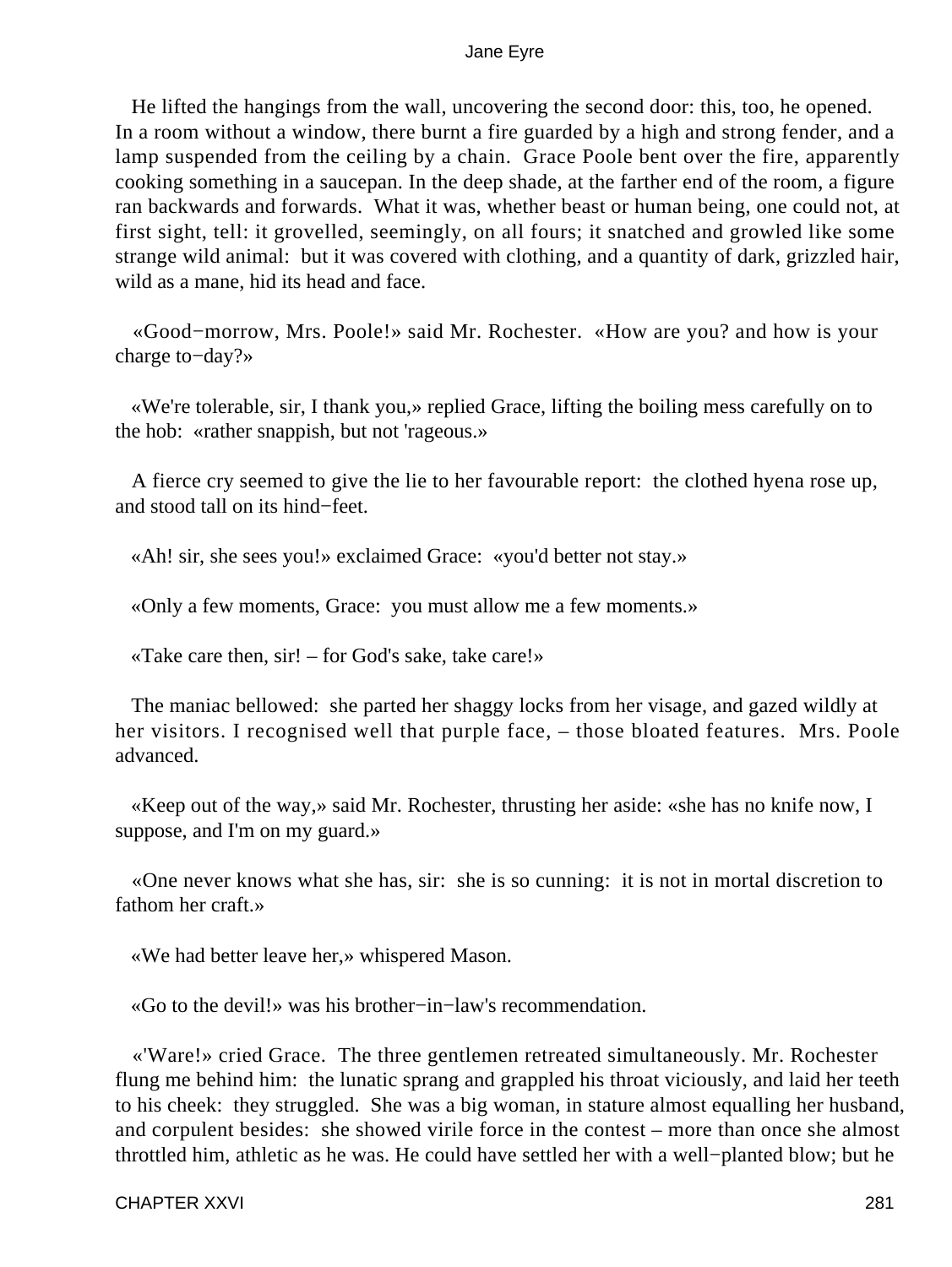would not strike: he would only wrestle. At last he mastered her arms; Grace Poole gave him a cord, and he pinioned them behind her: with more rope, which was at hand, he bound her to a chair. The operation was performed amidst the fiercest yells and the most convulsive plunges. Mr. Rochester then turned to the spectators: he looked at them with a smile both acrid and desolate.

 «That is MY WIFE,» said he. «Such is the sole conjugal embrace I am ever to know – such are the endearments which are to solace my leisure hours! And **THIS** is what I wished to have» (laying his hand on my shoulder): «this young girl, who stands so grave and quiet at the mouth of hell, looking collectedly at the gambols of a demon, I wanted her just as a change after that fierce ragout. Wood and Briggs, look at the difference! Compare these clear eyes with the red balls yonder – this face with that mask – this form with that bulk; then judge me, priest of the gospel and man of the law, and remember with what judgment ye judge ye shall be judged! Off with you now. I must shut up my prize.»

 We all withdrew. Mr. Rochester stayed a moment behind us, to give some further order to Grace Poole. The solicitor addressed me as he descended the stair.

 «You, madam,» said he, «are cleared from all blame: your uncle will be glad to hear it – if, indeed, he should be still living – when Mr. Mason returns to Madeira.»

«My uncle! What of him? Do you know him?»

 «Mr. Mason does. Mr. Eyre has been the Funchal correspondent of his house for some years. When your uncle received your letter intimating the contemplated union between yourself and Mr. Rochester, Mr. Mason, who was staying at Madeira to recruit his health, on his way back to Jamaica, happened to be with him. Mr. Eyre mentioned the intelligence; for he knew that my client here was acquainted with a gentleman of the name of Rochester. Mr. Mason, astonished and distressed as you may suppose, revealed the real state of matters. Your uncle, I am sorry to say, is now on a sick bed; from which, considering the nature of his disease – decline – and the stage it has reached, it is unlikely he will ever rise. He could not then hasten to England himself, to extricate you from the snare into which you had fallen, but he implored Mr. Mason to lose no time in taking steps to prevent the false marriage. He referred him to me for assistance. I used all despatch, and am thankful I was not too late: as you, doubtless, must be also. Were I not morally certain that your uncle will be dead ere you reach Madeira, I would advise you to accompany Mr. Mason back; but as it is, I think you had better remain in England till you can hear further, either from or of Mr. Eyre. Have we anything else to stay for?» he inquired of Mr. Mason.

 «No, no – let us be gone,» was the anxious reply; and without waiting to take leave of Mr. Rochester, they made their exit at the hall door. The clergyman stayed to exchange a few sentences, either of admonition or reproof, with his haughty parishioner; this duty done, he too departed.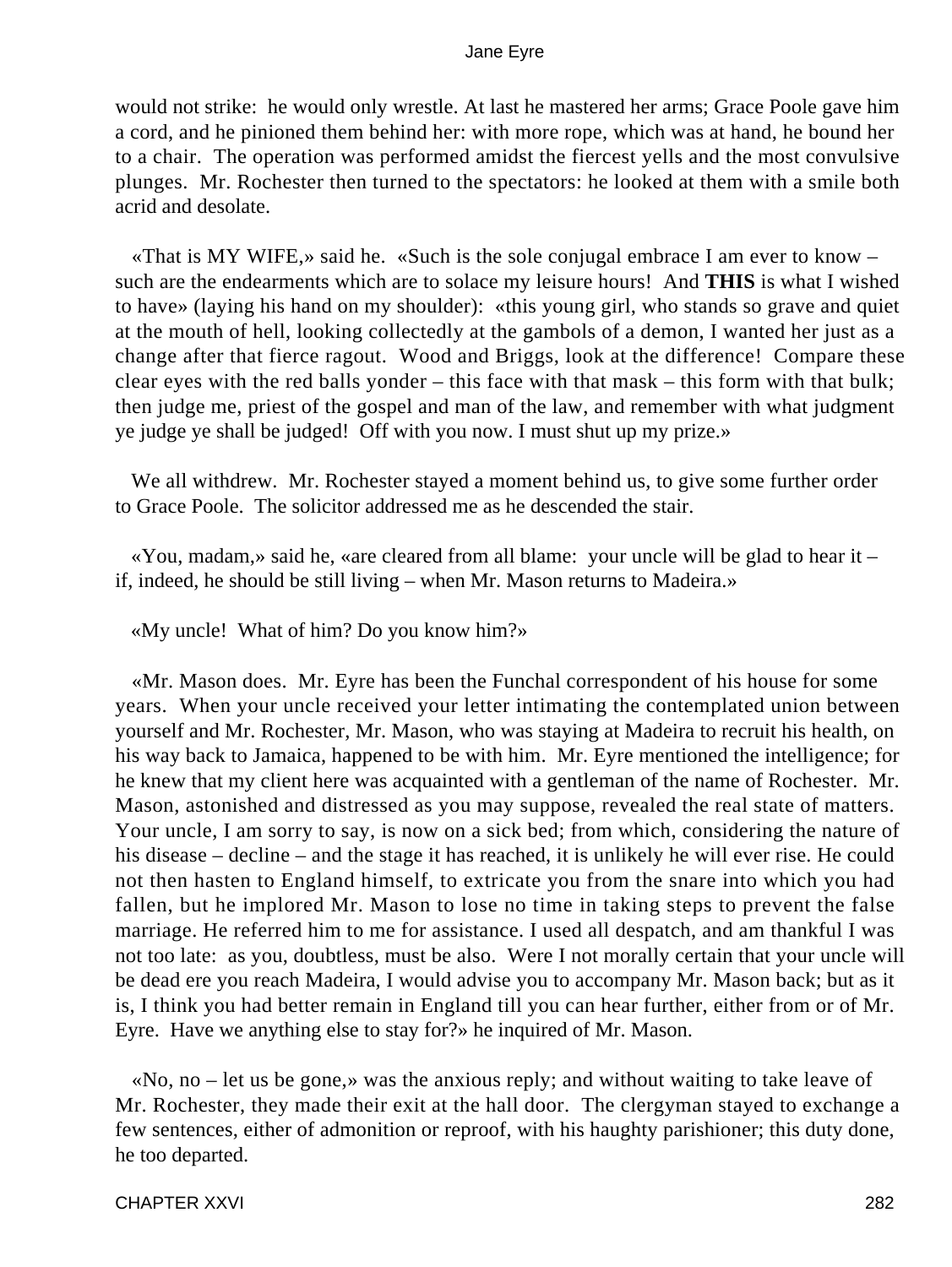I heard him go as I stood at the half−open door of my own room, to which I had now withdrawn. The house cleared, I shut myself in, fastened the bolt that none might intrude, and proceeded – not to weep, not to mourn, I was yet too calm for that, but – mechanically to take off the wedding dress, and replace it by the stuff gown I had worn yesterday, as I thought, for the last time. I then sat down: I felt weak and tired. I leaned my arms on a table, and my head dropped on them. And now I thought: till now I had only heard, seen, moved – followed up and down where I was led or dragged− −watched event rush on event, disclosure open beyond disclosure: but NOW, I **THOUGHT.**

 The morning had been a quiet morning enough – all except the brief scene with the lunatic: the transaction in the church had not been noisy; there was no explosion of passion, no loud altercation, no dispute, no defiance or challenge, no tears, no sobs: a few words had been spoken, a calmly pronounced objection to the marriage made; some stern, short questions put by Mr. Rochester; answers, explanations given, evidence adduced; an open admission of the truth had been uttered by my master; then the living proof had been seen; the intruders were gone, and all was over.

 I was in my own room as usual – just myself, without obvious change: nothing had smitten me, or scathed me, or maimed me. And yet where was the Jane Eyre of yesterday? – where was her life? – where were her prospects?

 Jane Eyre, who had been an ardent, expectant woman – almost a bride, was a cold, solitary girl again: her life was pale; her prospects were desolate. A Christmas frost had come at midsummer; a white December storm had whirled over June; ice glazed the ripe apples, drifts crushed the blowing roses; on hayfield and cornfield lay a frozen shroud: lanes which last night blushed full of flowers, to− day were pathless with untrodden snow; and the woods, which twelve hours since waved leafy and flagrant as groves between the tropics, now spread, waste, wild, and white as pine−forests in wintry Norway. My hopes were all dead – struck with a subtle doom, such as, in one night, fell on all the first−born in the land of Egypt. I looked on my cherished wishes, yesterday so blooming and glowing; they lay stark, chill, livid corpses that could never revive. I looked at my love: that feeling which was my master's – which he had created; it shivered in my heart, like a suffering child in a cold cradle; sickness and anguish had seized it; it could not seek Mr. Rochester's arms – it could not derive warmth from his breast. Oh, never more could it turn to him; for faith was blighted – confidence destroyed! Mr. Rochester was not to me what he had been; for he was not what I had thought him. I would not ascribe vice to him; I would not say he had betrayed me; but the attribute of stainless truth was gone from his idea, and from his presence I must go: **THAT I** perceived well. When – how – whither, I could not yet discern; but he himself, I doubted not, would hurry me from Thornfield. Real affection, it seemed, he could not have for me; it had been only fitful passion: that was balked; he would want me no more. I should fear even to cross his path now: my view must be hateful to him. Oh, how blind had been my eyes! How weak my conduct!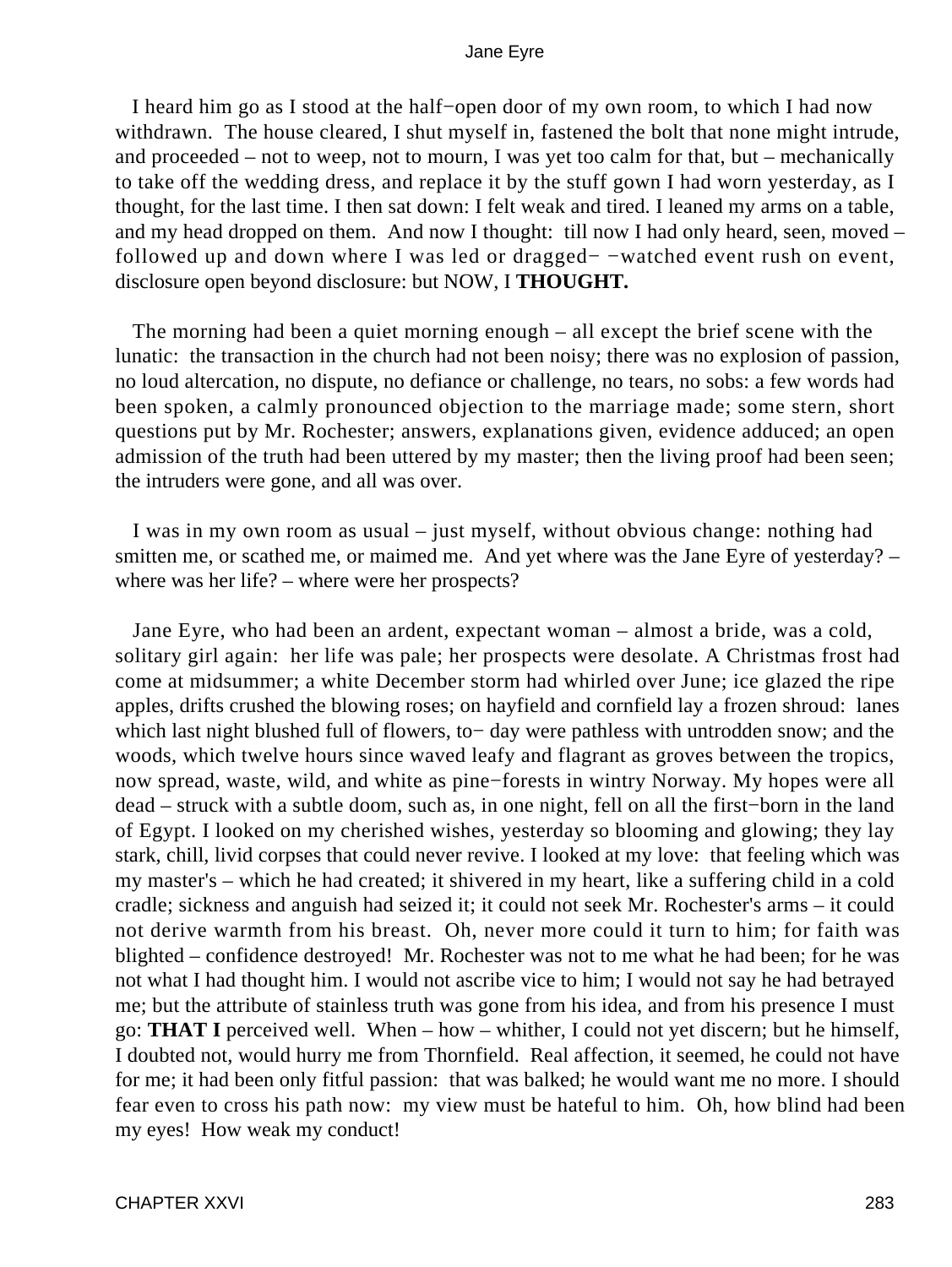My eyes were covered and closed: eddying darkness seemed to swim round me, and reflection came in as black and confused a flow. Self−abandoned, relaxed, and effortless, I seemed to have laid me down in the dried−up bed of a great river; I heard a flood loosened in remote mountains, and felt the torrent come: to rise I had no will, to flee I had no strength. I lay faint, longing to be dead. One idea only still throbbed life−like within me – a remembrance of God: it begot an unuttered prayer: these words went wandering up and down in my rayless mind, as something that should be whispered, but no energy was found to express them −

«Be not far from me, for trouble is near: there is none to help.»

 It was near: and as I had lifted no petition to Heaven to avert it− −as I had neither joined my hands, nor bent my knees, nor moved my lips – it came: in full heavy swing the torrent poured over me. The whole consciousness of my life lorn, my love lost, my hope quenched, my faith death−struck, swayed full and mighty above me in one sullen mass. That bitter hour cannot be described: in truth, «the waters came into my soul; I sank in deep mire: I felt no standing; I came into deep waters; the floods overflowed me.»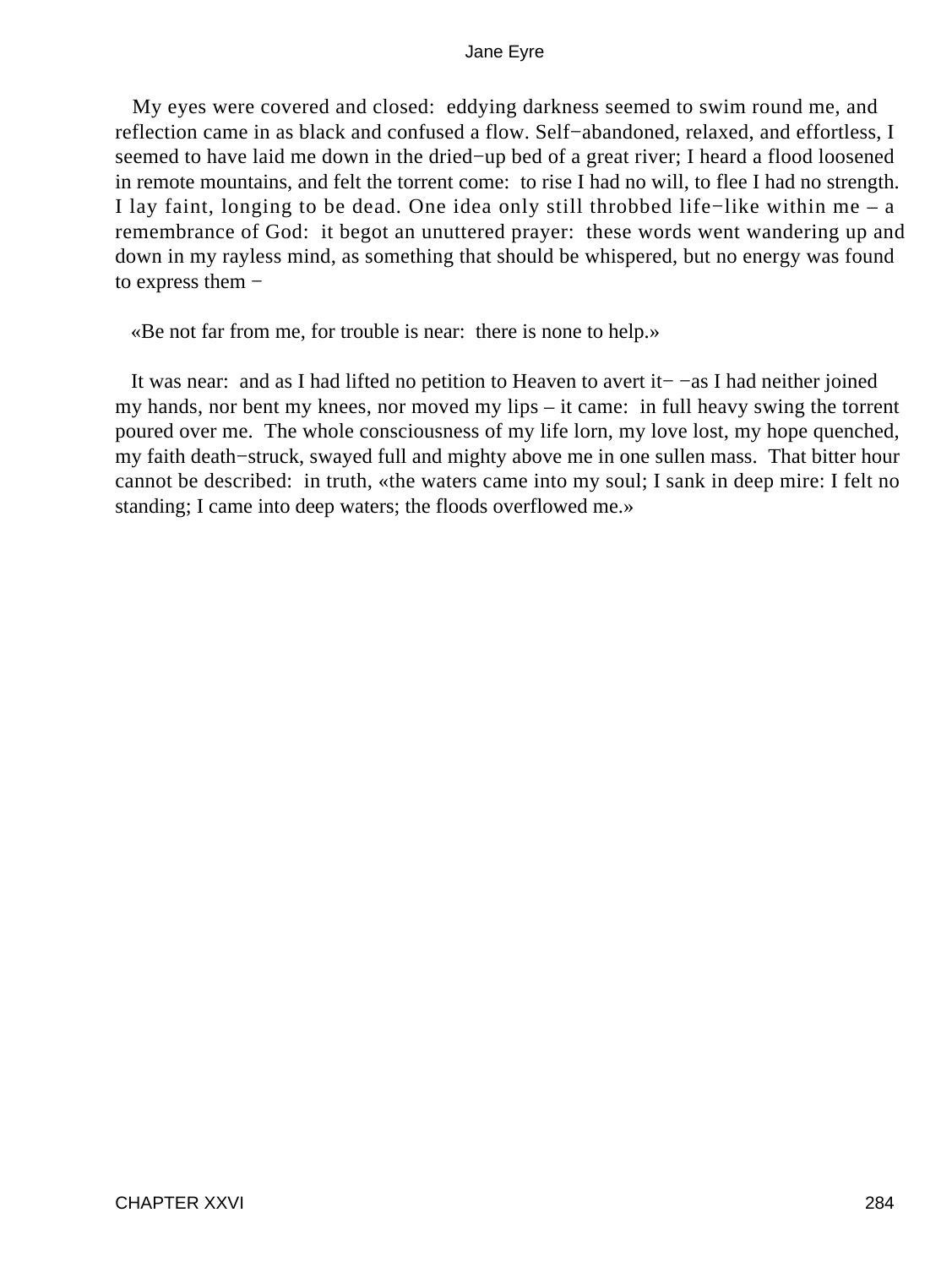# **[CHAPTER XXVII](#page-435-0)**

*S*ome time in the afternoon I raised my head, and looking round and seeing the western sun gilding the sign of its decline on the wall, I asked, «What am I to do?»

 But the answer my mind gave – «Leave Thornfield at once» – was so prompt, so dread, that I stopped my ears. I said I could not bear such words now. «That I am not Edward Rochester's bride is the least part of my woe,» I alleged: «that I have wakened out of most glorious dreams, and found them all void and vain, is a horror I could bear and master; but that I must leave him decidedly, instantly, entirely, is intolerable. I cannot do it.»

 But, then, a voice within me averred that I could do it and foretold that I should do it. I wrestled with my own resolution: I wanted to be weak that I might avoid the awful passage of further suffering I saw laid out for me; and Conscience, turned tyrant, held Passion by the throat, told her tauntingly, she had yet but dipped her dainty foot in the slough, and swore that with that arm of iron he would thrust her down to unsounded depths of agony.

«Let me be torn away,» then I cried. «Let another help me!»

 «No; you shall tear yourself away, none shall help you: you shall yourself pluck out your right eye; yourself cut off your right hand: your heart shall be the victim, and you the priest to transfix it.»

 I rose up suddenly, terror−struck at the solitude which so ruthless a judge haunted, – at the silence which so awful a voice filled. My head swam as I stood erect. I perceived that I was sickening from excitement and inanition; neither meat nor drink had passed my lips that day, for I had taken no breakfast. And, with a strange pang, I now reflected that, long as I had been shut up here, no message had been sent to ask how I was, or to invite me to come down: not even little Adele had tapped at the door; not even Mrs. Fairfax had sought me. «Friends always forget those whom fortune forsakes,» I murmured, as I undrew the bolt and passed out. I stumbled over an obstacle: my head was still dizzy, my sight was dim, and my limbs were feeble. I could not soon recover myself. I fell, but not on to the ground: an outstretched arm caught me. I looked up  $-I$  was supported by Mr. Rochester, who sat in a chair across my chamber threshold.

 «You come out at last,» he said. «Well, I have been waiting for you long, and listening: yet not one movement have I heard, nor one sob: five minutes more of that death−like hush, and I should have forced the lock like a burglar. So you shun me? – you shut yourself up and grieve alone! I would rather you had come and upbraided me with vehemence. You are passionate. I expected a scene of some kind. I was prepared for the hot rain of tears; only I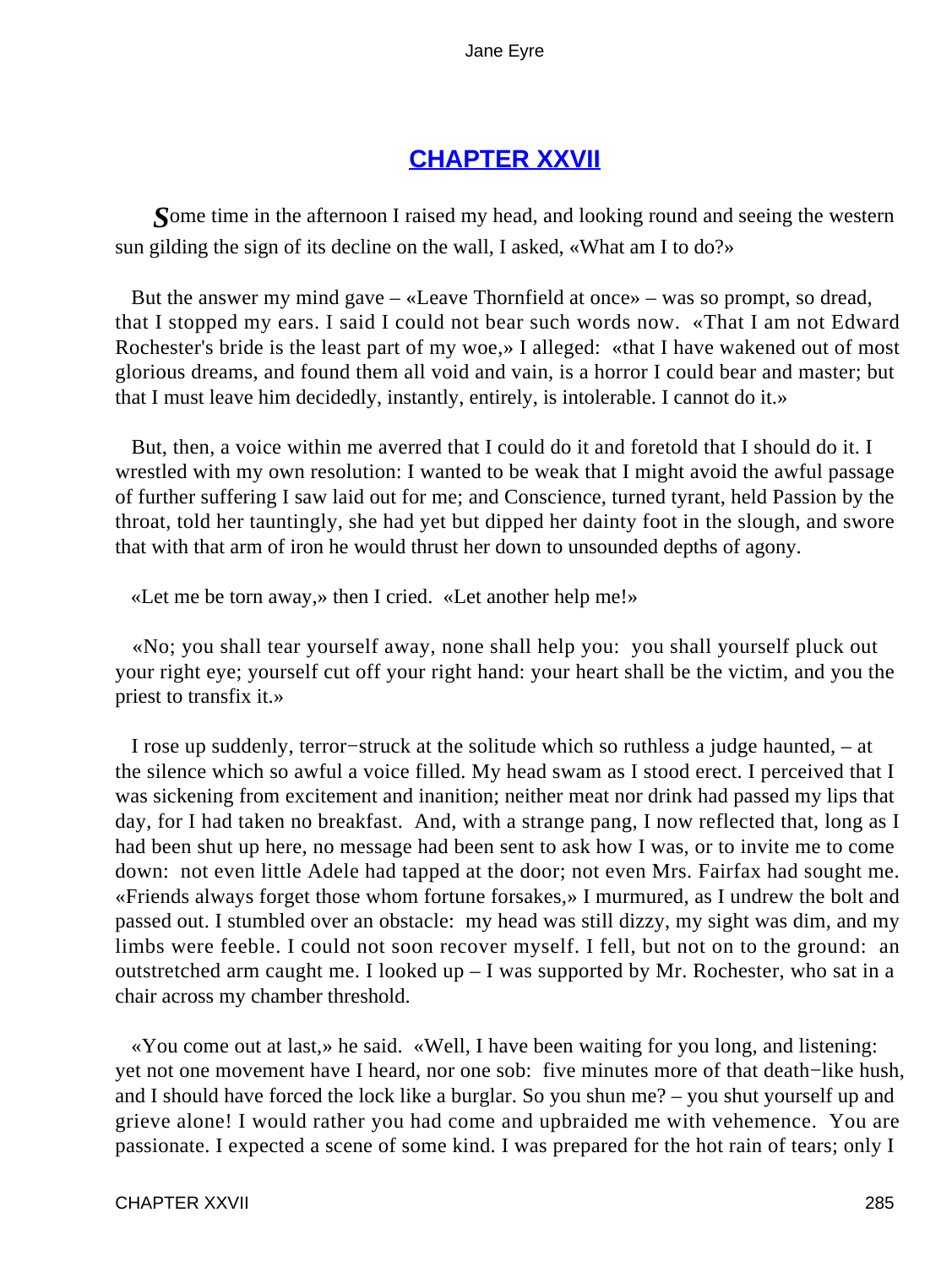wanted them to be shed on my breast: now a senseless floor has received them, or your drenched handkerchief. But I err: you have not wept at all! I see a white cheek and a faded eye, but no trace of tears. I suppose, then, your heart has been weeping blood?»

 «Well, Jane! not a word of reproach? Nothing bitter – nothing poignant? Nothing to cut a feeling or sting a passion? You sit quietly where I have placed you, and regard me with a weary, passive look.»

 «Jane, I never meant to wound you thus. If the man who had but one little ewe lamb that was dear to him as a daughter, that ate of his bread and drank of his cup, and lay in his bosom, had by some mistake slaughtered it at the shambles, he would not have rued his bloody blunder more than I now rue mine. Will you ever forgive me?»

 Reader, I forgave him at the moment and on the spot. There was such deep remorse in his eye, such true pity in his tone, such manly energy in his manner; and besides, there was such unchanged love in his whole look and mien – I forgave him all: yet not in words, not outwardly; only at my heart's core.

 «You know I am a scoundrel, Jane?» ere long he inquired wistfully – wondering, I suppose, at my continued silence and tameness, the result rather of weakness than of will.

«Yes, sir.»

«Then tell me so roundly and sharply – don't spare me.»

 «I cannot: I am tired and sick. I want some water.» He heaved a sort of shuddering sigh, and taking me in his arms, carried me downstairs. At first I did not know to what room he had borne me; all was cloudy to my glazed sight: presently I felt the reviving warmth of a fire; for, summer as it was, I had become icy cold in my chamber. He put wine to my lips; I tasted it and revived; then I ate something he offered me, and was soon myself. I was in the library – sitting in his chair – he was quite near. «If I could go out of life now, without too sharp a pang, it would be well for me,» I thought; «then I should not have to make the effort of cracking my heart−strings in rending them from among Mr. Rochester's. I must leave him, it appears. I do not want to leave him – I cannot leave him.»

«How are you now, Jane?»

«Much better, sir; I shall be well soon.»

«Taste the wine again, Jane.»

 I obeyed him; then he put the glass on the table, stood before me, and looked at me attentively. Suddenly he turned away, with an inarticulate exclamation, full of passionate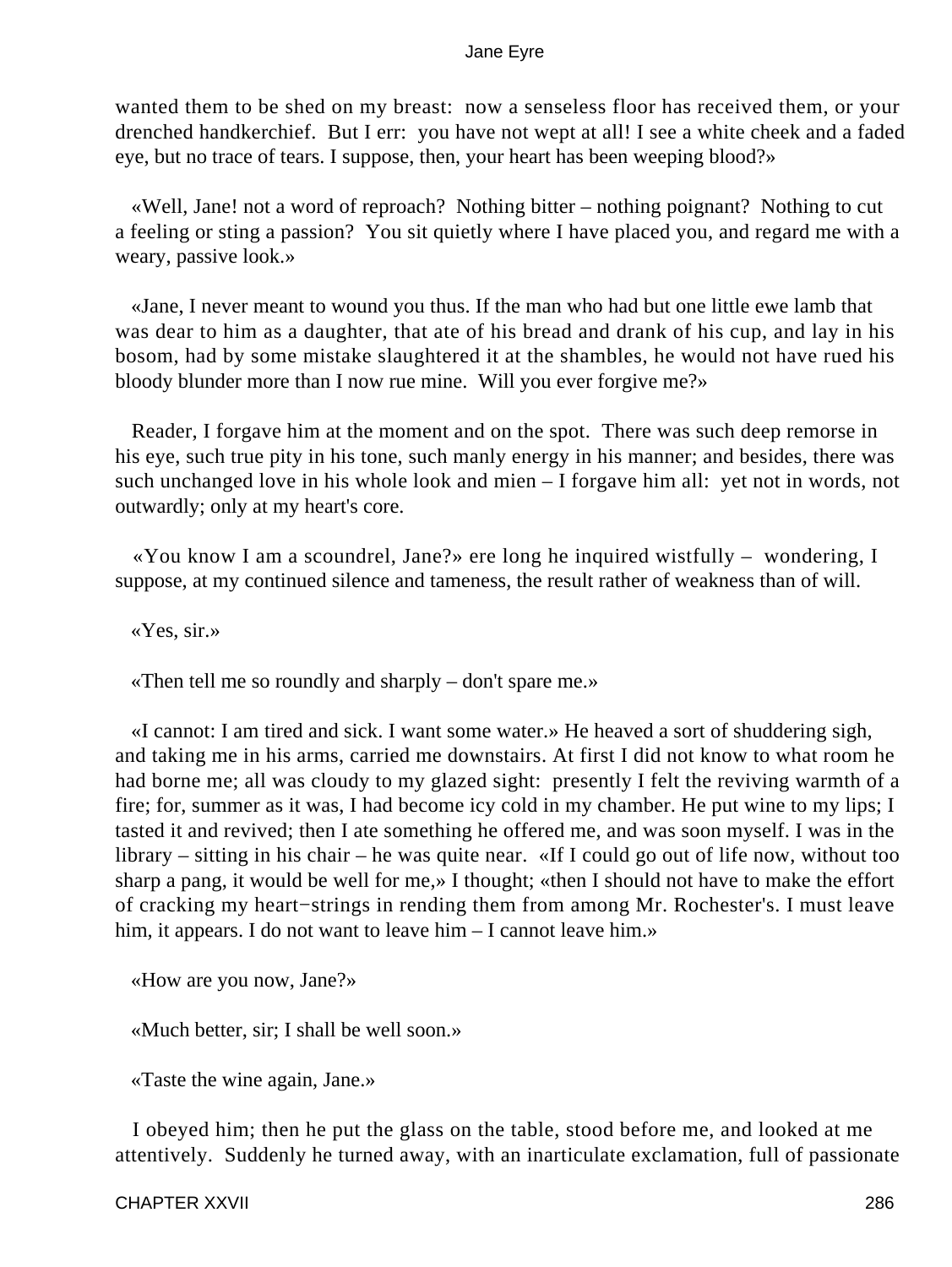emotion of some kind; he walked fast through the room and came back; he stooped towards me as if to kiss me; but I remembered caresses were now forbidden. I turned my face away and put his aside.

 «What! – How is this?» he exclaimed hastily. «Oh, I know! you won't kiss the husband of Bertha Mason? You consider my arms filled and my embraces appropriated?»

«At any rate, there is neither room nor claim for me, sir.»

 «Why, Jane? I will spare you the trouble of much talking; I will answer for you – Because I have a wife already, you would reply. – I guess rightly?»

«Yes.»

 «If you think so, you must have a strange opinion of me; you must regard me as a plotting profligate – a base and low rake who has been simulating disinterested love in order to draw you into a snare deliberately laid, and strip you of honour and rob you of self− respect. What do you say to that? I see you can say nothing in the first place, you are faint still, and have enough to do to draw your breath; in the second place, you cannot yet accustom yourself to accuse and revile me, and besides, the flood−gates of tears are opened, and they would rush out if you spoke much; and you have no desire to expostulate, to upbraid, to make a scene: you are thinking how **TO ACT** – **TALKING** you consider is of no use. I know you− −I am on my guard.»

 «Sir, I do not wish to act against you,» I said; and my unsteady voice warned me to curtail my sentence.

 «Not in your sense of the word, but in mine you are scheming to destroy me. You have as good as said that I am a married man – as a married man you will shun me, keep out of my way: just now you have refused to kiss me. You intend to make yourself a complete stranger to me: to live under this roof only as Adele's governess; if ever I say a friendly word to you, if ever a friendly feeling inclines you again to me, you will say, – 'That man had nearly made me his mistress: I must be ice and rock to him;' and ice and rock you will accordingly become.»

 I cleared and steadied my voice to reply: «All is changed about me, sir; I must change too – there is no doubt of that; and to avoid fluctuations of feeling, and continual combats with recollections and associations, there is only one way – Adele must have a new governess, sir.»

 "Oh, Adele will go to school – I have settled that already; nor do I mean to torment you with the hideous associations and recollections of Thornfield Hall – this accursed place – this tent of Achan – this insolent vault, offering the ghastliness of living death to the light of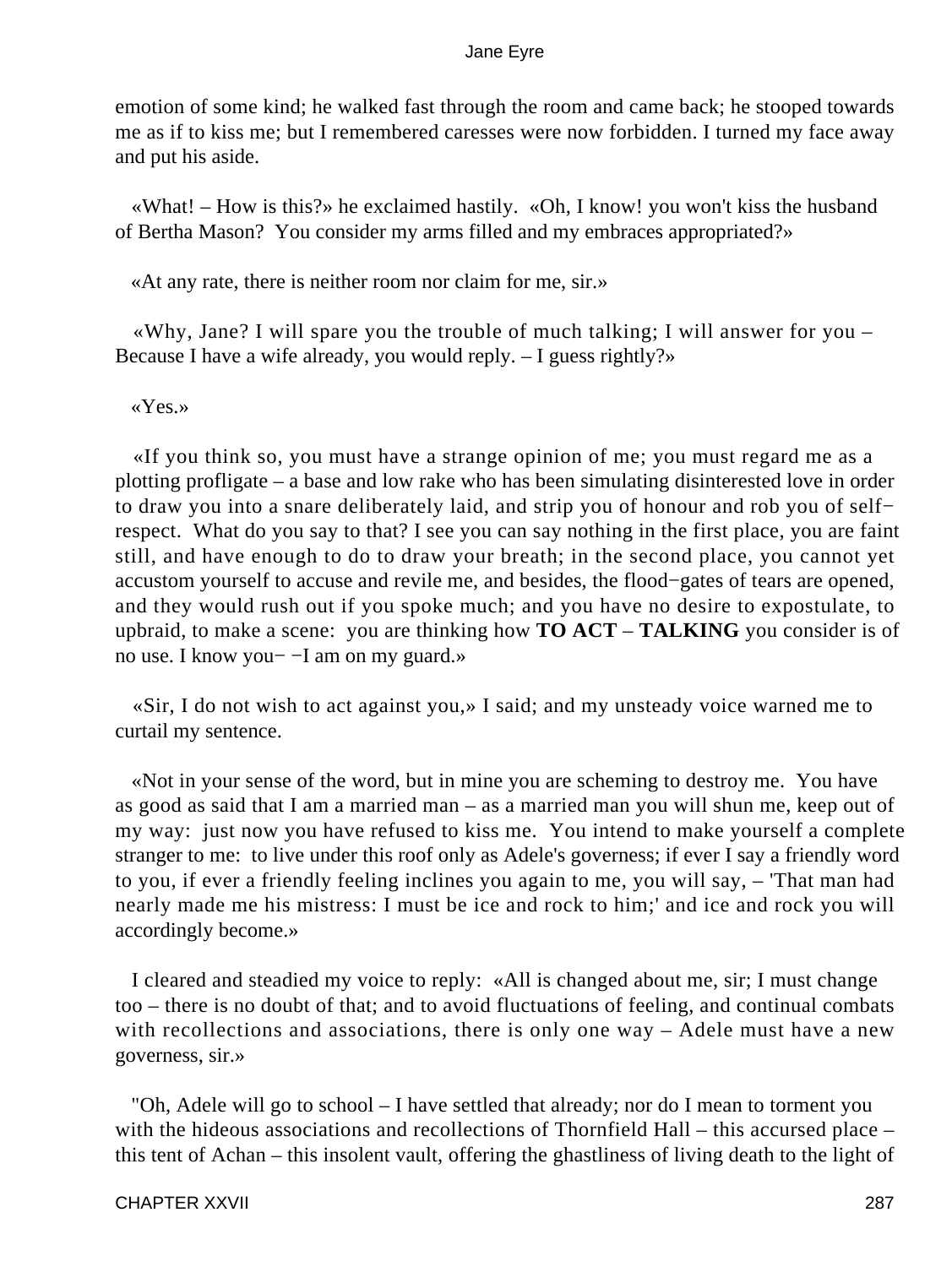the open sky – this narrow stone hell, with its one real fiend, worse than a legion of such as we imagine. Jane, you shall not stay here, nor will I. I was wrong ever to bring you to Thornfield Hall, knowing as I did how it was haunted. I charged them to conceal from you, before I ever saw you, all knowledge of the curse of the place; merely because I feared Adele never would have a governess to stay if she knew with what inmate she was housed, and my plans would not permit me to remove the maniac elsewhere – though I possess an old house, Ferndean Manor, even more retired and hidden than this, where I could have lodged her safely enough, had not a scruple about the unhealthiness of the situation, in the heart of a wood, made my conscience recoil from the arrangement. Probably those damp walls would soon have eased me of her charge: but to each villain his own vice; and mine is not a tendency to indirect assassination, even of what I most hate.

 «Concealing the mad−woman's neighbourhood from you, however, was something like covering a child with a cloak and laying it down near a upas−tree: that demon's vicinage is poisoned, and always was. But I'll shut up Thornfield Hall: I'll nail up the front door and board the lower windows: I'll give Mrs. Poole two hundred a year to live here with **MY WIFE,** as you term that fearful hag: Grace will do much for money, and she shall have her son, the keeper at Grimsby Retreat, to bear her company and be at hand to give her aid in the paroxysms, when **MY WIFE** is prompted by her familiar to burn people in their beds at night, to stab them, to bite their flesh from their bones, and so on  $-\infty$ 

 «Sir,» I interrupted him, «you are inexorable for that unfortunate lady: you speak of her with hate – with vindictive antipathy. It is cruel – she cannot help being mad.»

 «Jane, my little darling (so I will call you, for so you are), you don't know what you are talking about; you misjudge me again: it is not because she is mad I hate her. If you were mad, do you think I should hate you?»

«I do indeed, sir.»

 «Then you are mistaken, and you know nothing about me, and nothing about the sort of love of which I am capable. Every atom of your flesh is as dear to me as my own: in pain and sickness it would still be dear. Your mind is my treasure, and if it were broken, it would be my treasure still: if you raved, my arms should confine you, and not a strait waistcoat – your grasp, even in fury, would have a charm for me: if you flew at me as wildly as that woman did this morning, I should receive you in an embrace, at least as fond as it would be restrictive. I should not shrink from you with disgust as I did from her: in your quiet moments you should have no watcher and no nurse but me; and I could hang over you with untiring tenderness, though you gave me no smile in return; and never weary of gazing into your eyes, though they had no longer a ray of recognition for me. – But why do I follow that train of ideas? I was talking of removing you from Thornfield. All, you know, is prepared for prompt departure: to−morrow you shall go. I only ask you to endure one more night under this roof, Jane; and then, farewell to its miseries and terrors for ever! I have a place to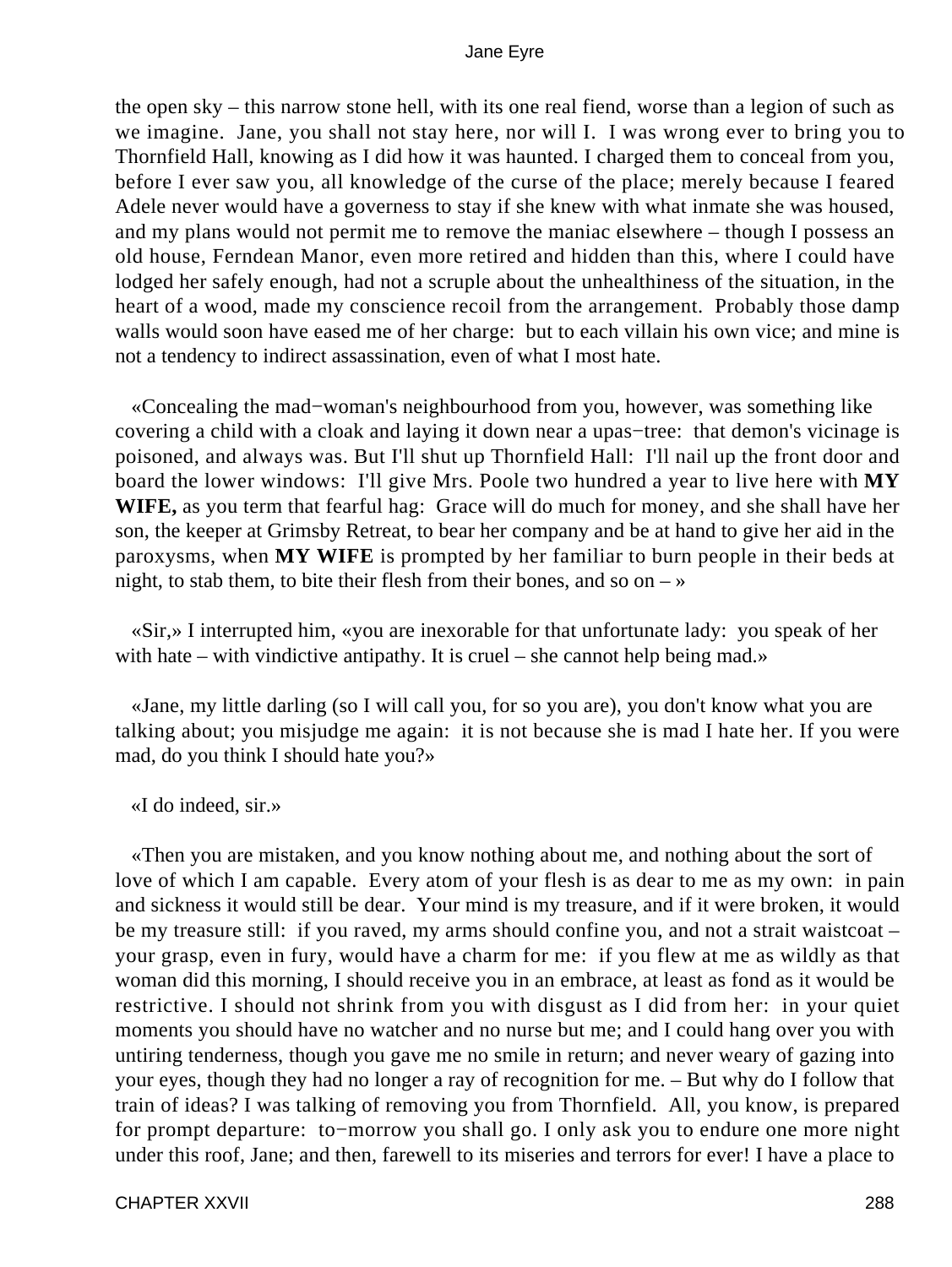repair to, which will be a secure sanctuary from hateful reminiscences, from unwelcome intrusion – even from falsehood and slander.»

«And take Adele with you, sir,» I interrupted; «she will be a companion for you.»

 «What do you mean, Jane? I told you I would send Adele to school; and what do I want with a child for a companion, and not my own child, – a French dancer's bastard? Why do you importune me about her! I say, why do you assign Adele to me for a companion?»

«You spoke of a retirement, sir; and retirement and solitude are dull: too dull for you.»

 «Solitude! solitude!» he reiterated with irritation. «I see I must come to an explanation. I don't know what sphynx−like expression is forming in your countenance. You are to share my solitude. Do you understand?»

 I shook my head: it required a degree of courage, excited as he was becoming, even to risk that mute sign of dissent. He had been walking fast about the room, and he stopped, as if suddenly rooted to one spot. He looked at me long and hard: I turned my eyes from him, fixed them on the fire, and tried to assume and maintain a quiet, collected aspect.

 «Now for the hitch in Jane's character,» he said at last, speaking more calmly than from his look I had expected him to speak. «The reel of silk has run smoothly enough so far; but I always knew there would come a knot and a puzzle: here it is. Now for vexation, and exasperation, and endless trouble! By God! I long to exert a fraction of Samson's strength, and break the entanglement like tow!»

He recommenced his walk, but soon again stopped, and this time just before me.

 «Jane! will you hear reason?» (he stooped and approached his lips to my ear); «because, if you won't, I'll try violence.» His voice was hoarse; his look that of a man who is just about to burst an insufferable bond and plunge headlong into wild license. I saw that in another moment, and with one impetus of frenzy more, I should be able to do nothing with him. The present – the passing second of time – was all I had in which to control and restrain him – a movement of repulsion, flight, fear would have sealed my doom, – and his. But I was not afraid: not in the least. I felt an inward power; a sense of influence, which supported me. The crisis was perilous; but not without its charm: such as the Indian, perhaps, feels when he slips over the rapid in his canoe. I took hold of his clenched hand, loosened the contorted fingers, and said to him, soothingly −

 «Sit down; I'll talk to you as long as you like, and hear all you have to say, whether reasonable or unreasonable.»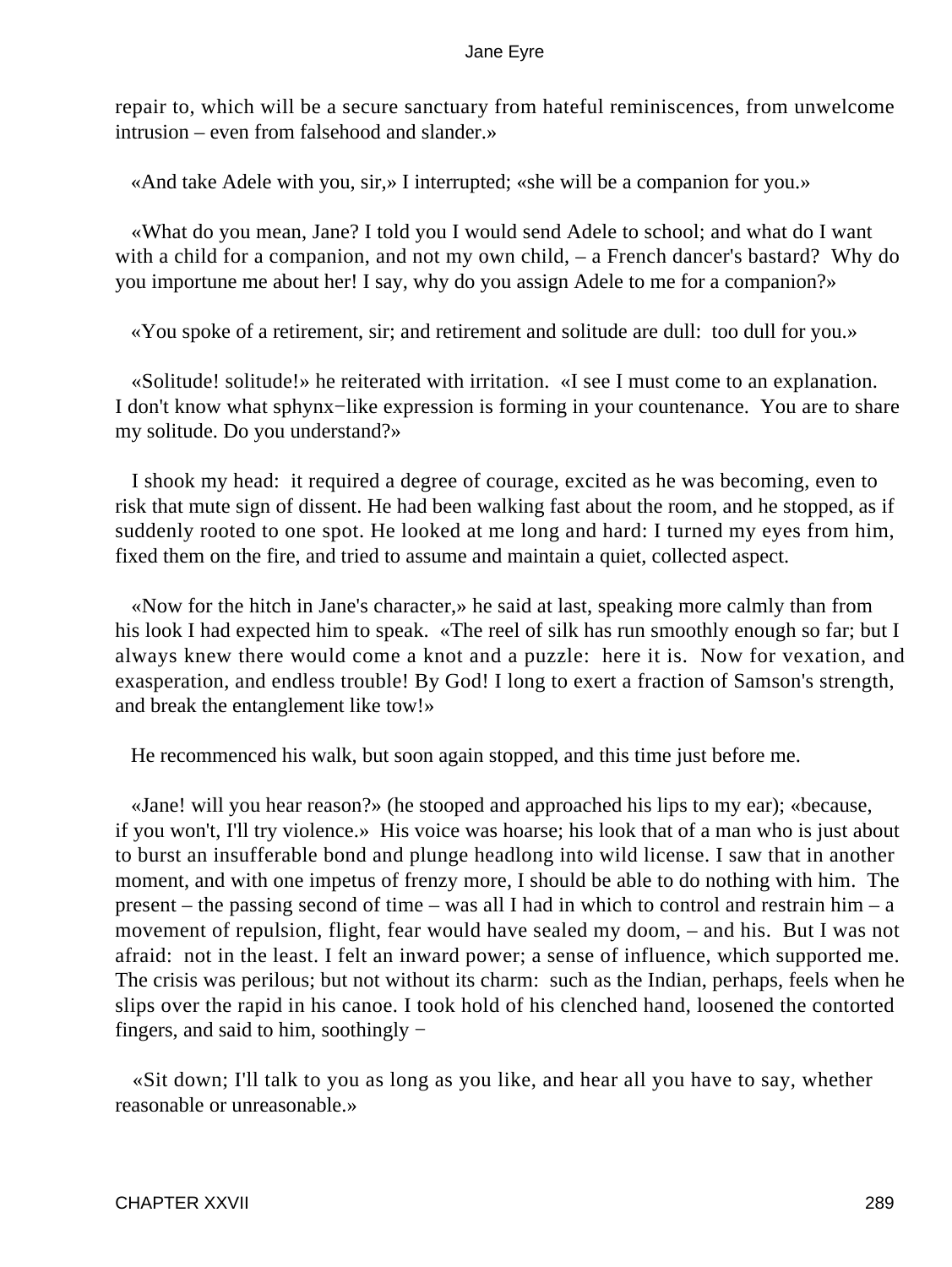He sat down: but he did not get leave to speak directly. I had been struggling with tears for some time: I had taken great pains to repress them, because I knew he would not like to see me weep. Now, however, I considered it well to let them flow as freely and as long as they liked. If the flood annoyed him, so much the better. So I gave way and cried heartily.

 Soon I heard him earnestly entreating me to be composed. I said I could not while he was in such a passion.

 «But I am not angry, Jane: I only love you too well; and you had steeled your little pale face with such a resolute, frozen look, I could not endure it. Hush, now, and wipe your eyes.»

 His softened voice announced that he was subdued; so I, in my turn, became calm. Now he made an effort to rest his head on my shoulder, but I would not permit it. Then he would draw me to him: no.

 «Jane! Jane!» he said, in such an accent of bitter sadness it thrilled along every nerve I had; «you don't love me, then? It was only my station, and the rank of my wife, that you valued? Now that you think me disqualified to become your husband, you recoil from my touch as if I were some toad or ape.»

 These words cut me: yet what could I do or I say? I ought probably to have done or said nothing; but I was so tortured by a sense of remorse at thus hurting his feelings, I could not control the wish to drop balm where I had wounded.

 «I DO love you,» I said, «more than ever: but I must not show or indulge the feeling: and this is the last time I must express it.»

 «The last time, Jane! What! do you think you can live with me, and see me daily, and yet, if you still love me, be always cold and distant?»

 «No, sir; that I am certain I could not; and therefore I see there is but one way: but you will be furious if I mention it.»

«Oh, mention it! If I storm, you have the art of weeping.»

«Mr. Rochester, I must leave you.»

 «For how long, Jane? For a few minutes, while you smooth your hair− −which is somewhat dishevelled; and bathe your face – which looks feverish?»

 «I must leave Adele and Thornfield. I must part with you for my whole life: I must begin a new existence among strange faces and strange scenes.»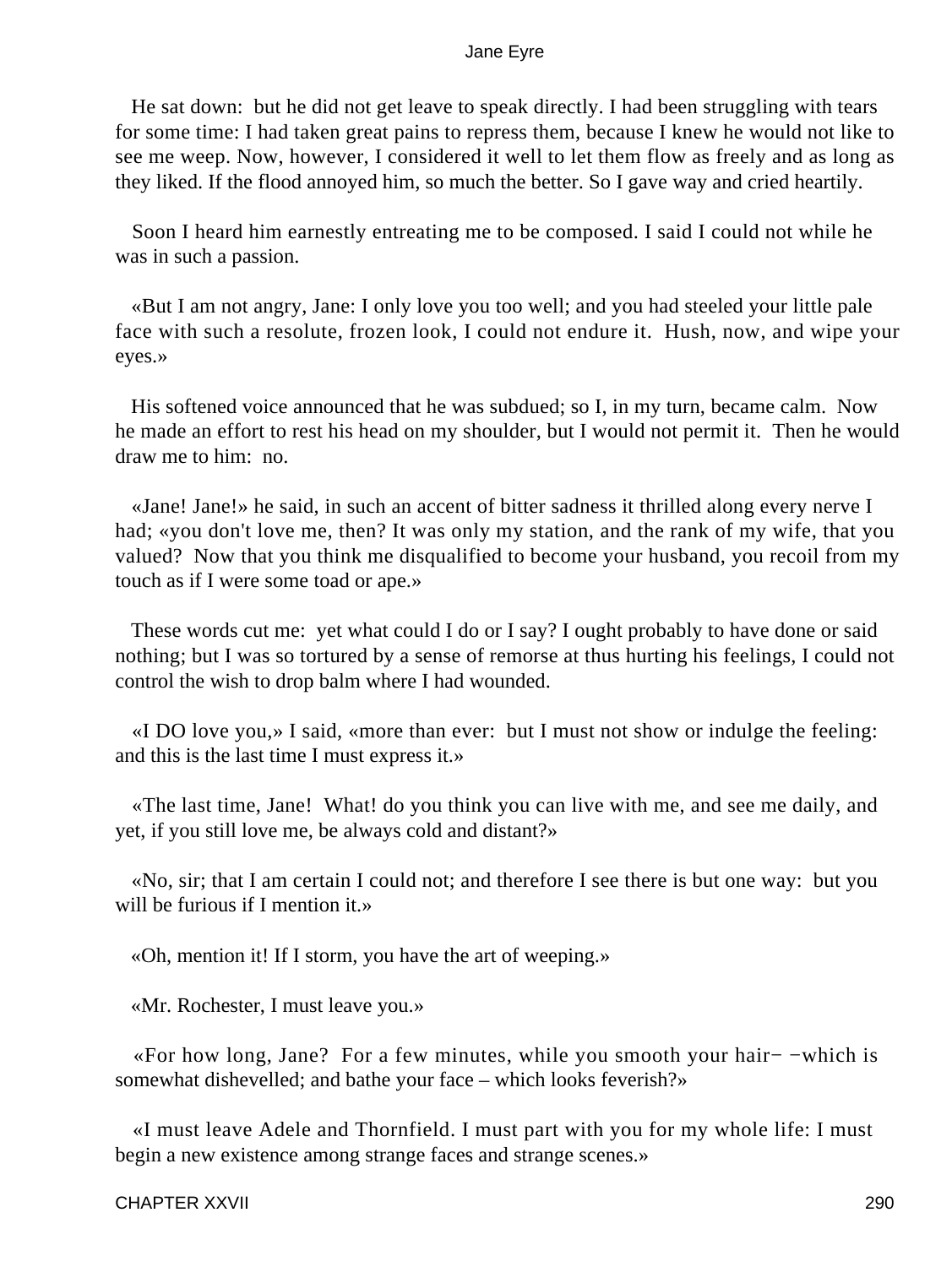«Of course: I told you you should. I pass over the madness about parting from me. You mean you must become a part of me. As to the new existence, it is all right: you shall yet be my wife: I am not married. You shall be Mrs. Rochester – both virtually and nominally. I shall keep only to you so long as you and I live. You shall go to a place I have in the south of France: a whitewashed villa on the shores of the Mediterranean. There you shall live a happy, and guarded, and most innocent life. Never fear that I wish to lure you into error – to make you my mistress. Why did you shake your head? Jane, you must be reasonable, or in truth I shall again become frantic.»

 His voice and hand quivered: his large nostrils dilated; his eye blazed: still I dared to speak.

 «Sir, your wife is living: that is a fact acknowledged this morning by yourself. If I lived with you as you desire, I should then be your mistress: to say otherwise is sophistical – is false.»

 «Jane, I am not a gentle−tempered man – you forget that: I am not long−enduring; I am not cool and dispassionate. Out of pity to me and yourself, put your finger on my pulse, feel how it throbs, and – beware!»

 He bared his wrist, and offered it to me: the blood was forsaking his cheek and lips, they were growing livid; I was distressed on all hands. To agitate him thus deeply, by a resistance he so abhorred, was cruel: to yield was out of the question. I did what human beings do instinctively when they are driven to utter extremity – looked for aid to one higher than man: the words «God help me!» burst involuntarily from my lips.

 «I am a fool!» cried Mr. Rochester suddenly. "I keep telling her I am not married, and do not explain to her why. I forget she knows nothing of the character of that woman, or of the circumstances attending my infernal union with her. Oh, I am certain Jane will agree with me in opinion, when she knows all that I know! Just put your hand in mine, Janet – that I may have the evidence of touch as well as sight, to prove you are near me – and I will in a few words show you the real state of the case. Can you listen to me

«Yes, sir; for hours if you will.»

 «I ask only minutes. Jane, did you ever hear or know at I was not the eldest son of my house: that I had once a brother older than I?»

«I remember Mrs. Fairfax told me so once.»

«And did you ever hear that my father was an avaricious, grasping man?»

«I have understood something to that effect.»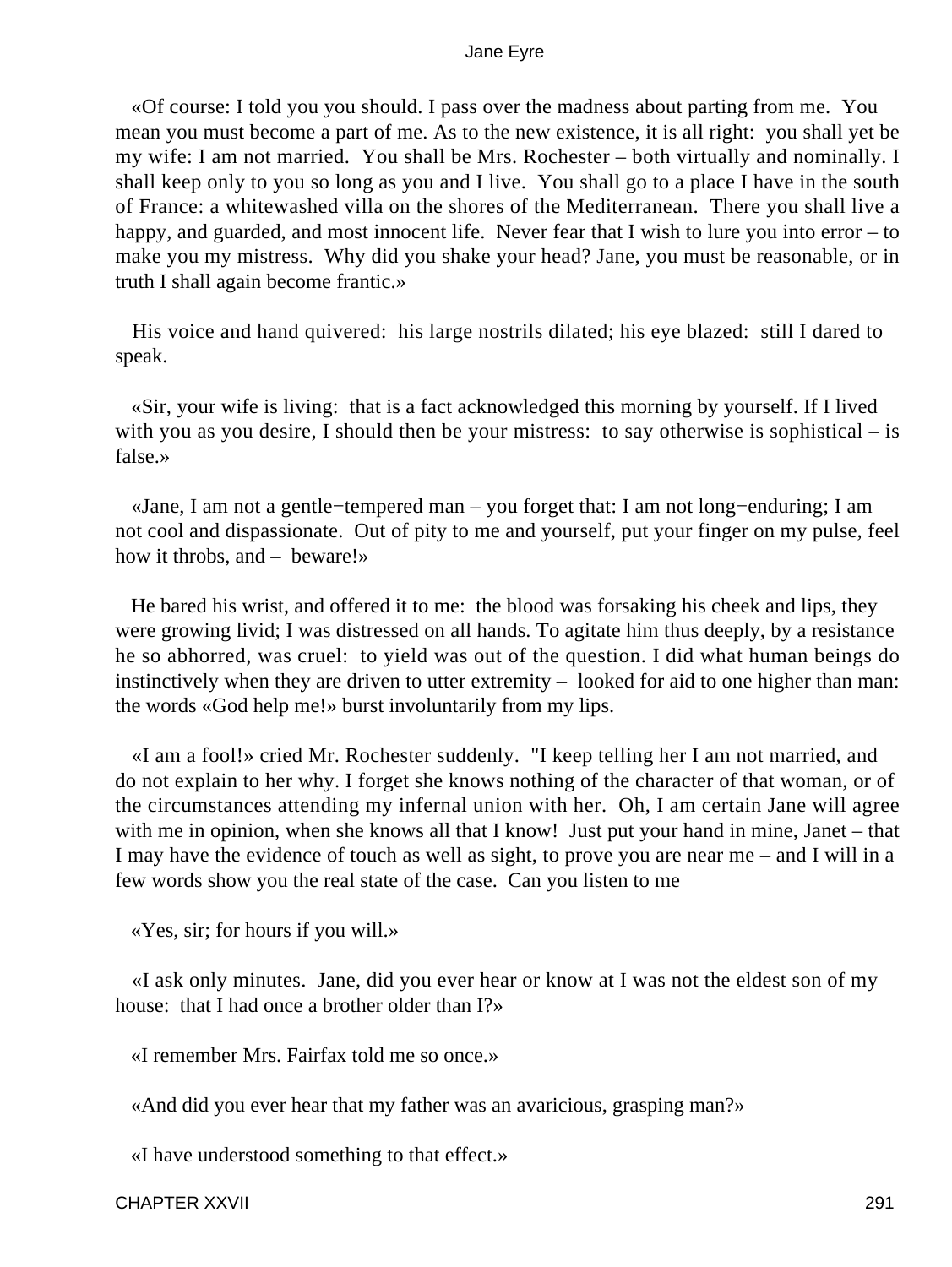«Well, Jane, being so, it was his resolution to keep the property together; he could not bear the idea of dividing his estate and leaving me a fair portion: all, he resolved, should go to my brother, Rowland. Yet as little could he endure that a son of his should be a poor man. I must be provided for by a wealthy marriage. He sought me a partner betimes. Mr. Mason, a West India planter and merchant, was his old acquaintance. He was certain his possessions were real and vast: he made inquiries. Mr. Mason, he found, had a son and daughter; and he learned from him that he could and would give the latter a fortune of thirty thousand pounds: that sufficed. When I left college, I was sent out to Jamaica, to espouse a bride already courted for me. My father said nothing about her money; but he told me Miss Mason was the boast of Spanish Town for her beauty: and this was no lie. I found her a fine woman, in the style of Blanche Ingram: tall, dark, and majestic. Her family wished to secure me because I was of a good race; and so did she. They showed her to me in parties, splendidly dressed. I seldom saw her alone, and had very little private conversation with her. She flattered me, and lavishly displayed for my pleasure her charms and accomplishments. All the men in her circle seemed to admire her and envy me. I was dazzled, stimulated: my senses were excited; and being ignorant, raw, and inexperienced, I thought I loved her. There is no folly so besotted that the idiotic rivalries of society, the prurience, the rashness, the blindness of youth, will not hurry a man to its commission. Her relatives encouraged me; competitors piqued me; she allured me: a marriage was achieved almost before I knew where I was. Oh, I have no respect for myself when I think of that act! – an agony of inward contempt masters me. I never loved, I never esteemed, I did not even know her. I was not sure of the existence of one virtue in her nature: I had marked neither modesty, nor benevolence, nor candour, nor refinement in her mind or manners – and, I married her:− gross, grovelling, mole−eyed blockhead that I was! With less sin I might have – But let me remember to whom I am speaking.»

 «My bride's mother I had never seen: I understood she was dead. The honeymoon over, I learned my mistake; she was only mad, and shut up in a lunatic asylum. There was a younger brother, too – a complete dumb idiot. The elder one, whom you have seen (and whom I cannot hate, whilst I abhor all his kindred, because he has some grains of affection in his feeble mind, shown in the continued interest he takes in his wretched sister, and also in a dog−like attachment he once bore me), will probably be in the same state one day. My father and my brother Rowland knew all this; but they thought only of the thirty thousand pounds, and joined in the plot against me.»

 "These were vile discoveries; but except for the treachery of concealment, I should have made them no subject of reproach to my wife, even when I found her nature wholly alien to mine, her tastes obnoxious to me, her cast of mind common, low, narrow, and singularly incapable of being led to anything higher, expanded to anything larger – when I found that I could not pass a single evening, nor even a single hour of the day with her in comfort; that kindly conversation could not be sustained between us, because whatever topic I started, immediately received from her a turn at once coarse and trite, perverse and imbecile – when I perceived that I should never have a quiet or settled household, because no servant would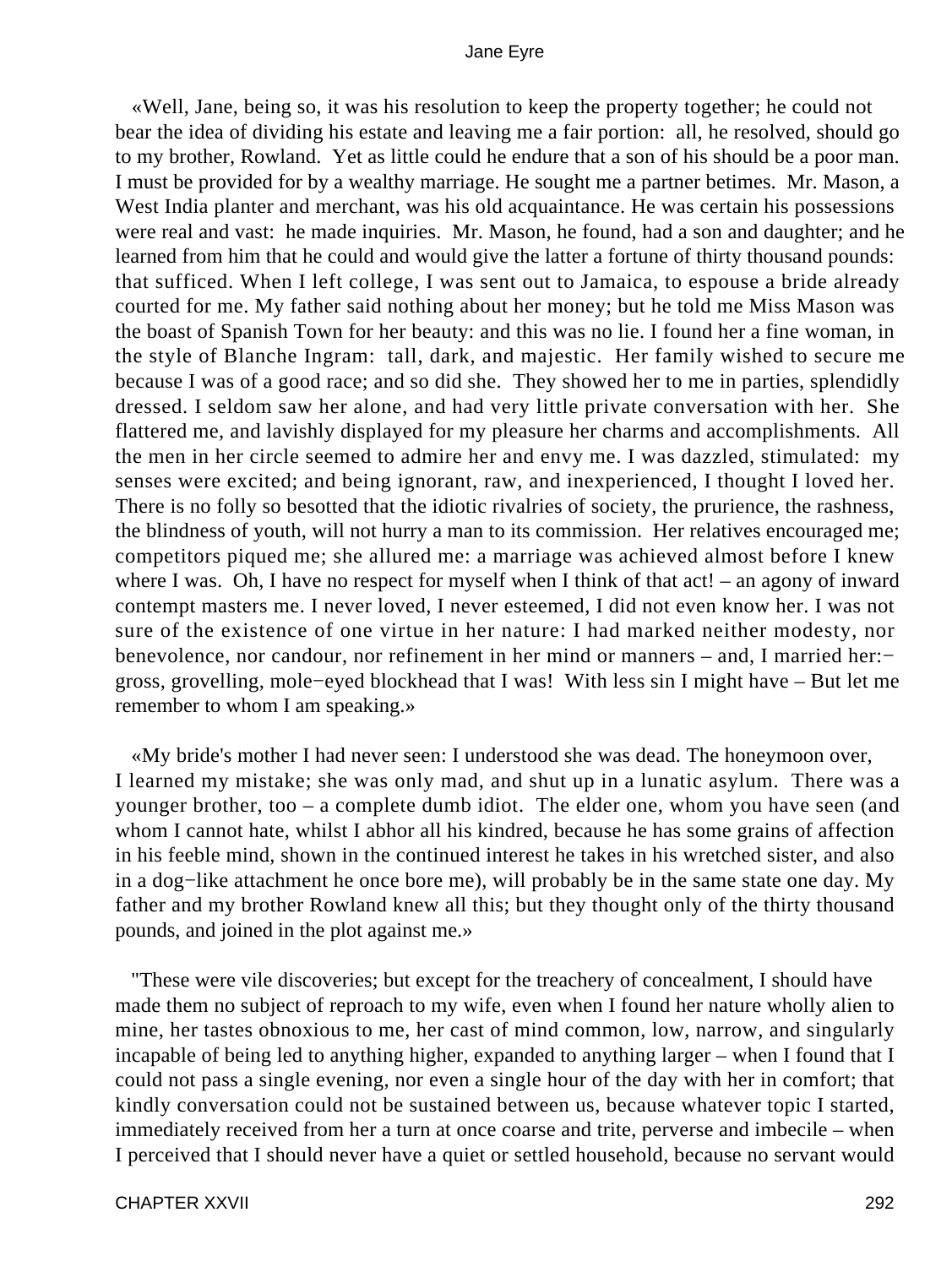bear the continued outbreaks of her violent and unreasonable temper, or the vexations of her absurd, contradictory, exacting orders – even then I restrained myself: I eschewed upbraiding, I curtailed remonstrance; I tried to devour my repentance and disgust in secret; I repressed the deep antipathy I felt.

 "Jane, I will not trouble you with abominable details: some strong words shall express what I have to say. I lived with that woman upstairs four years, and before that time she had tried me indeed: her character ripened and developed with frightful rapidity; her vices sprang up fast and rank: they were so strong, only cruelty could check them, and I would not use cruelty. What a pigmy intellect she had, and what giant propensities! How fearful were the curses those propensities entailed on me! Bertha Mason, the true daughter of an infamous mother, dragged me through all the hideous and degrading agonies which must attend a man bound to a wife at once intemperate and unchaste.

 «My brother in the interval was dead, and at the end of the four years my father died too. I was rich enough now – yet poor to hideous indigence: a nature the most gross, impure, depraved I ever saw, was associated with mine, and called by the law and by society a part of me. And I could not rid myself of it by any legal proceedings: for the doctors now discovered that **MY WIFE** was mad – her excesses had prematurely developed the germs of insanity. Jane, you don't like my narrative; you look almost sick – shall I defer the rest to another day?»

«No, sir, finish it now; I pity you – I do earnestly pity you.»

 «Pity, Jane, from some people is a noxious and insulting sort of tribute, which one is justified in hurling back in the teeth of those who offer it; but that is the sort of pity native to callous, selfish hearts; it is a hybrid, egotistical pain at hearing of woes, crossed with ignorant contempt for those who have endured them. But that is not your pity, Jane; it is not the feeling of which your whole face is full at this moment – with which your eyes are now almost overflowing – with which your heart is heaving – with which your hand is trembling in mine. Your pity, my darling, is the suffering mother of love: its anguish is the very natal pang of the divine passion. I accept it, Jane; let the daughter have free advent – my arms wait to receive her.

«Now, sir, proceed; what did you do when you found she was mad?»

 "Jane, I approached the verge of despair; a remnant of self−respect was all that intervened between me and the gulf. In the eyes of the world, I was doubtless covered with grimy dishonour; but I resolved to be clean in my own sight – and to the last I repudiated the contamination of her crimes, and wrenched myself from connection with her mental defects. Still, society associated my name and person with hers; I yet saw her and heard her daily: something of her breath (faugh!) mixed with the air I breathed; and besides, I remembered I had once been her husband – that recollection was then, and is now, inexpressibly odious to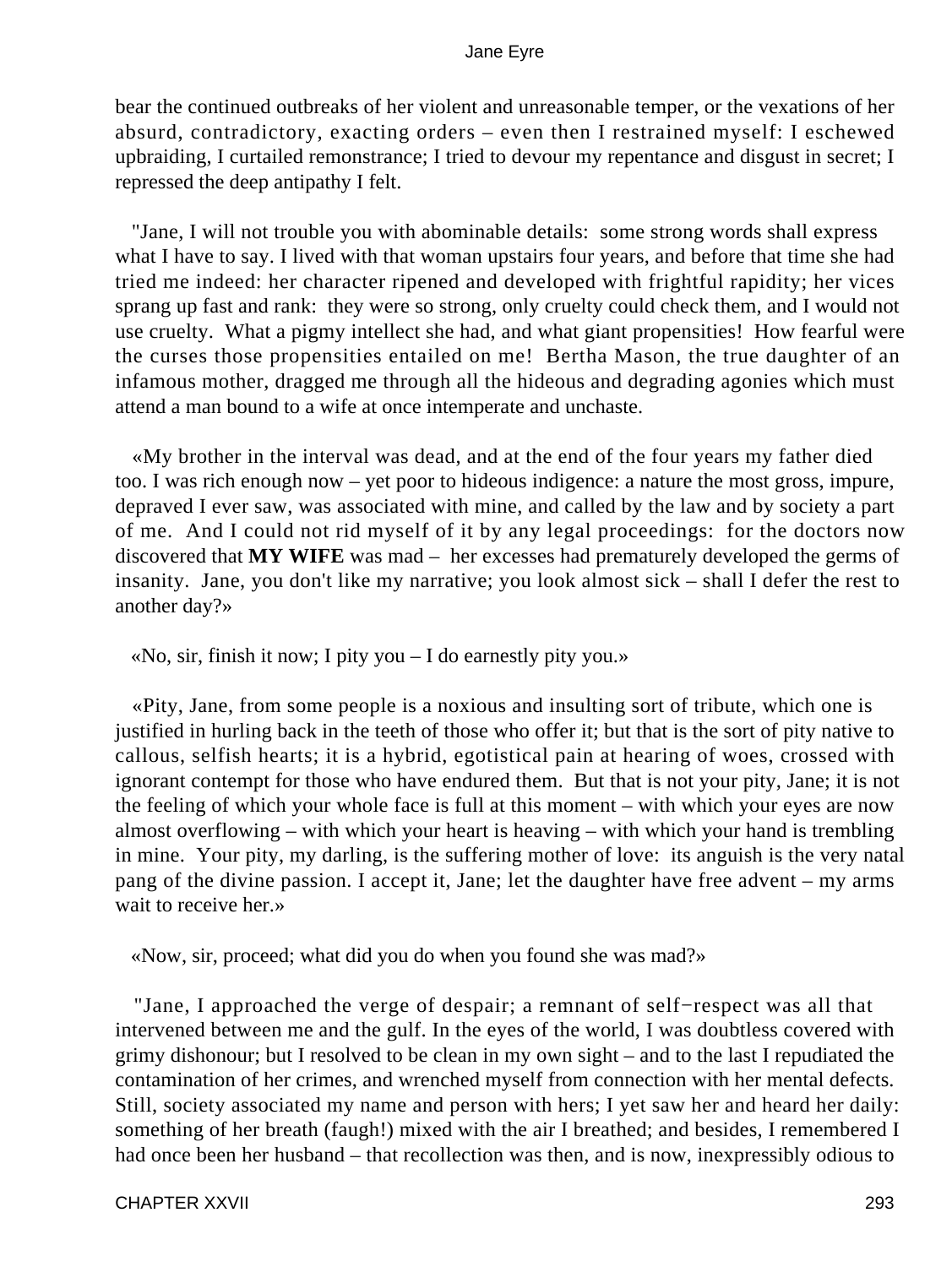me; moreover, I knew that while she lived I could never be the husband of another and better wife; and, though five years my senior (her family and her father had lied to me even in the particular of her age), she was likely to live as long as I, being as robust in frame as she was infirm in mind. Thus, at the age of twenty−six, I was hopeless.

 "One night I had been awakened by her yells – (since the medical men had pronounced her mad, she had, of course, been shut up) – it was a fiery West Indian night; one of the description that frequently precede the hurricanes of those climates. Being unable to sleep in bed, I got up and opened the window. The air was like sulphur− steams – I could find no refreshment anywhere. Mosquitoes came buzzing in and hummed sullenly round the room; the sea, which I could hear from thence, rumbled dull like an earthquake – black clouds were casting up over it; the moon was setting in the waves, broad and red, like a hot cannon−ball – she threw her last bloody glance over a world quivering with the ferment of tempest. I was physically influenced by the atmosphere and scene, and my ears were filled with the curses the maniac still shrieked out; wherein she momentarily mingled my name with such a tone of demon−hate, with such language! – no professed harlot ever had a fouler vocabulary than she: though two rooms off, I heard every word – the thin partitions of the West India house opposing but slight obstruction to her wolfish cries.

 "'This life,' said I at last, 'is hell: this is the air – those are the sounds of the bottomless pit! I have a right to deliver myself from it if I can. The sufferings of this mortal state will leave me with the heavy flesh that now cumbers my soul. Of the fanatic's burning eternity I have no fear: there is not a future state worse than this present one – let me break away, and go home to God!'

 "I said this whilst I knelt down at, and unlocked a trunk which contained a brace of loaded pistols: I mean to shoot myself. I only entertained the intention for a moment; for, not being insane, the crisis of exquisite and unalloyed despair, which had originated the wish and design of self−destruction, was past in a second.

 "A wind fresh from Europe blew over the ocean and rushed through the open casement: the storm broke, streamed, thundered, blazed, and the air grew pure. I then framed and fixed a resolution. While I walked under the dripping orange−trees of my wet garden, and amongst its drenched pomegranates and pine−apples, and while the refulgent dawn of the tropics kindled round me – I reasoned thus, Jane – and now listen; for it was true Wisdom that consoled me in that hour, and showed me the right path to follow.

 "The sweet wind from Europe was still whispering in the refreshed leaves, and the Atlantic was thundering in glorious liberty; my heart, dried up and scorched for a long time, swelled to the tone, and filled with living blood – my being longed for renewal – my soul thirsted for a pure draught. I saw hope revive – and felt regeneration possible. From a flowery arch at the bottom of my garden I gazed over the sea – bluer than the sky: the old world was beyond; clear prospects opened thus:−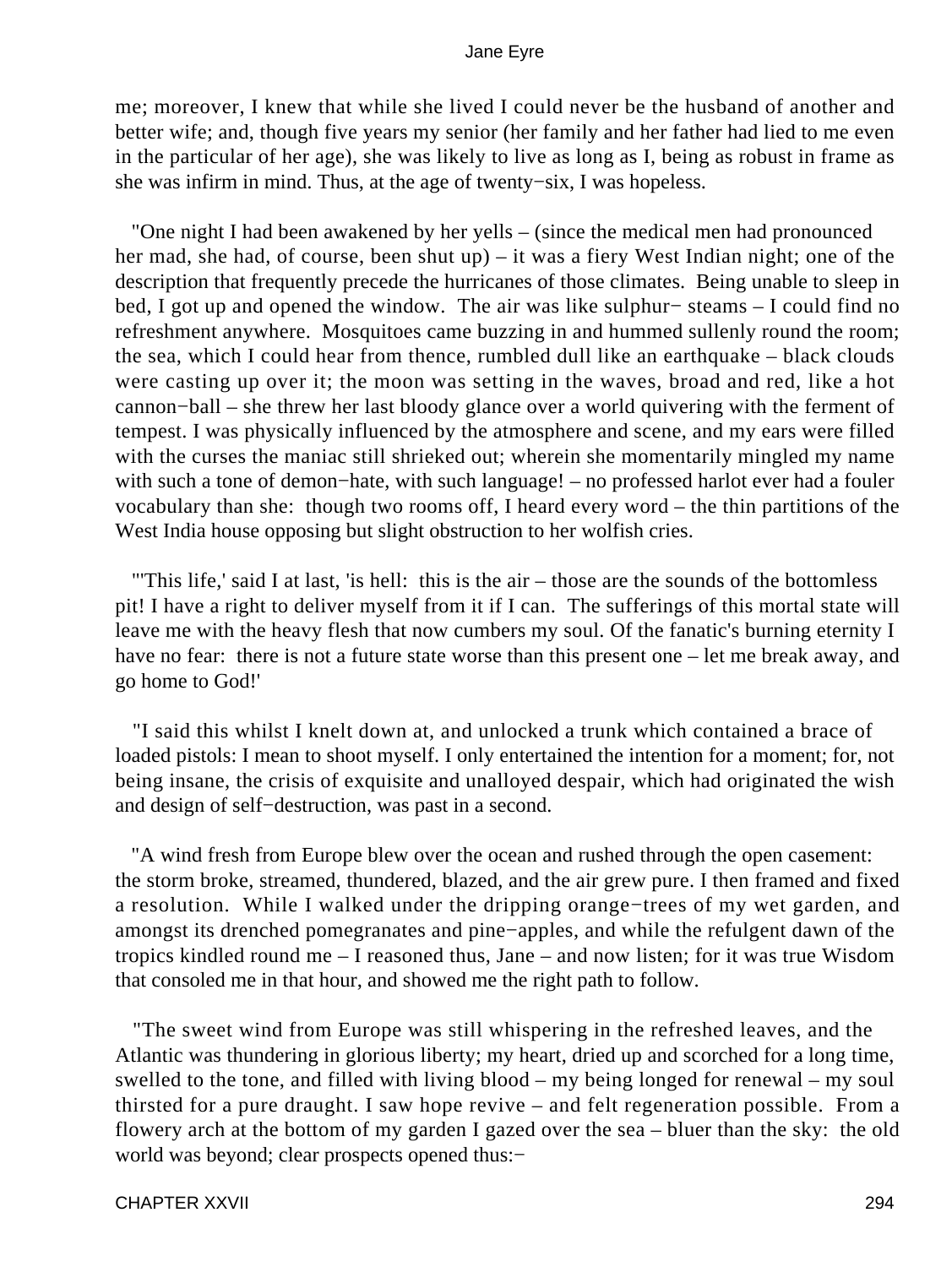"'Go,' said Hope, 'and live again in Europe: there it is not known what a sullied name you bear, nor what a filthy burden is bound to you. You may take the maniac with you to England; confine her with due attendance and precautions at Thornfield: then travel yourself to what clime you will, and form what new tie you like. That woman, who has so abused your long−suffering, so sullied your name, so outraged your honour, so blighted your youth, is not your wife, nor are you her husband. See that she is cared for as her condition demands, and you have done all that God and humanity require of you. Let her identity, her connection with yourself, be buried in oblivion: you are bound to impart them to no living being. Place her in safety and comfort: shelter her degradation with secrecy, and leave her.'

 "I acted precisely on this suggestion. My father and brother had not made my marriage known to their acquaintance; because, in the very first letter I wrote to apprise them of the union – having already begun to experience extreme disgust of its consequences, and, from the family character and constitution, seeing a hideous future opening to me – I added an urgent charge to keep it secret: and very soon the infamous conduct of the wife my father had selected for me was such as to make him blush to own her as his daughter−in−law. Far from desiring to publish the connection, he became as anxious to conceal it as myself.

 "To England, then, I conveyed her; a fearful voyage I had with such a monster in the vessel. Glad was I when I at last got her to Thornfield, and saw her safely lodged in that third−storey room, of whose secret inner cabinet she has now for ten years made a wild beast's den – a goblin's cell. I had some trouble in finding an attendant for her, as it was necessary to select one on whose fidelity dependence could be placed; for her ravings would inevitably betray my secret: besides, she had lucid intervals of days – sometimes weeks – which she filled up with abuse of me. At last I hired Grace Poole from the Grimbsy Retreat. She and the surgeon, Carter (who dressed Mason's wounds that night he was stabbed and worried), are the only two I have ever admitted to my confidence. Mrs. Fairfax may indeed have suspected something, but she could have gained no precise knowledge as to facts. Grace has, on the whole, proved a good keeper; though, owing partly to a fault of her own, of which it appears nothing can cure her, and which is incident to her harassing profession, her vigilance has been more than once lulled and baffled. The lunatic is both cunning and malignant; she has never failed to take advantage of her guardian's temporary lapses; once to secrete the knife with which she stabbed her brother, and twice to possess herself of the key of her cell, and issue therefrom in the night−time. On the first of these occasions, she perpetrated the attempt to burn me in my bed; on the second, she paid that ghastly visit to you. I thank Providence, who watched over you, that she then spent her fury on your wedding apparel, which perhaps brought back vague reminiscences of her own bridal days: but on what might have happened, I cannot endure to reflect. When I think of the thing which flew at my throat this morning, hanging its black and scarlet visage over the nest of my dove, my blood curdles

 «And what, sir,» I asked, while he paused, «did you do when you had settled her here? Where did you go?»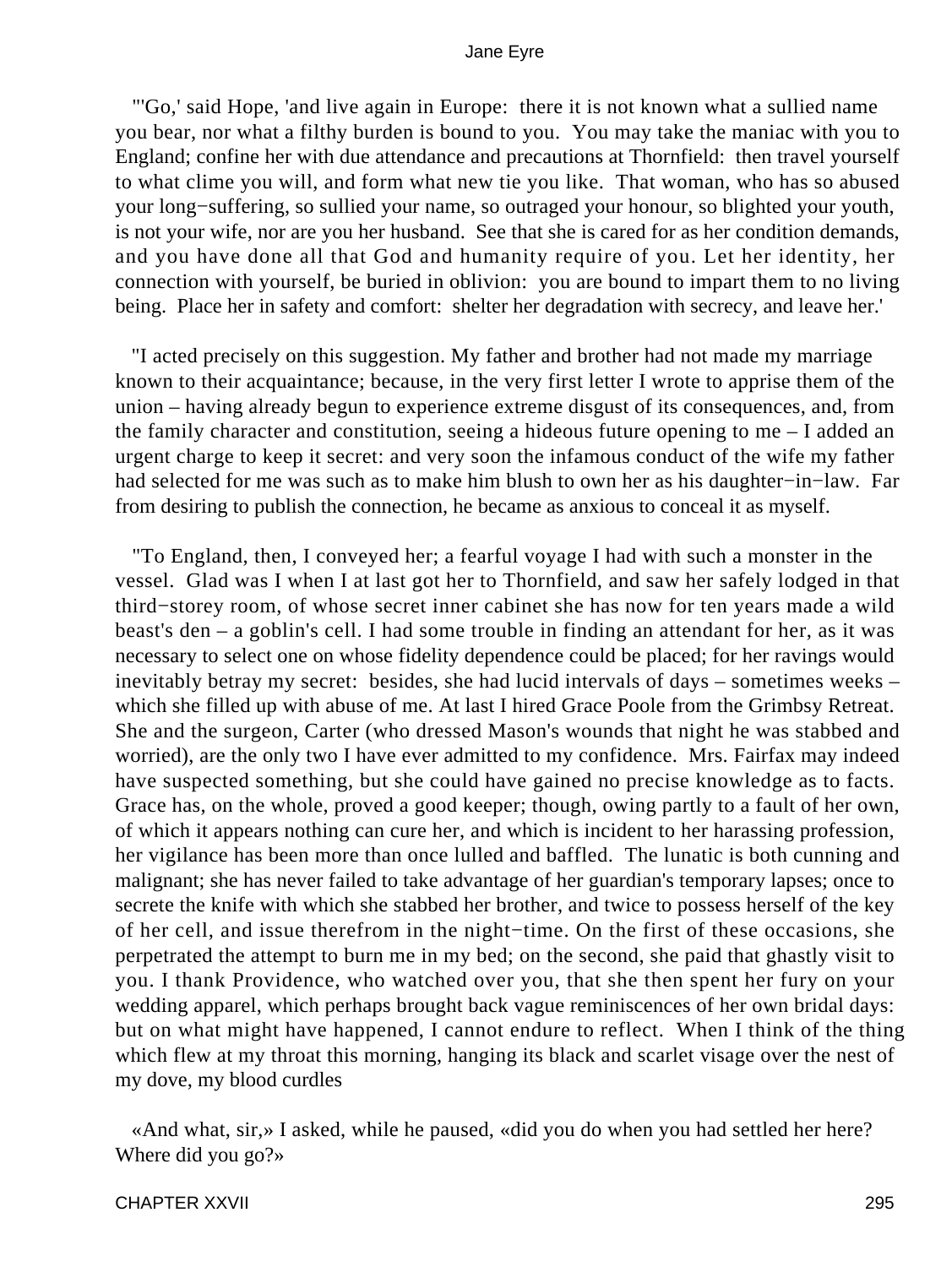«What did I do, Jane? I transformed myself into a will−o'−the−wisp. Where did I go? I pursued wanderings as wild as those of the March− spirit. I sought the Continent, and went devious through all its lands. My fixed desire was to seek and find a good and intelligent woman, whom I could love: a contrast to the fury I left at Thornfield – »

«But you could not marry, sir.»

 «I had determined and was convinced that I could and ought. It was not my original intention to deceive, as I have deceived you. I meant to tell my tale plainly, and make my proposals openly: and it appeared to me so absolutely rational that I should be considered free to love and be loved, I never doubted some woman might be found willing and able to understand my case and accept me, in spite of the curse with which I was burdened.»

«Well, sir?»

 «When you are inquisitive, Jane, you always make me smile. You open your eyes like an eager bird, and make every now and then a restless movement, as if answers in speech did not flow fast enough for you, and you wanted to read the tablet of one's heart. But before I go on, tell me what you mean by your 'Well, sir?' It is a small phrase very frequent with you; and which many a time has drawn me on and on through interminable talk: I don't very well know why.»

«I mean, – What next? How did you proceed? What came of such an event?»

«Precisely! and what do you wish to know now?»

 «Whether you found any one you liked: whether you asked her to marry you; and what she said.»

 "I can tell you whether I found any one I liked, and whether I asked her to marry me: but what she said is yet to be recorded in the book of Fate. For ten long years I roved about, living first in one capital, then another: sometimes in St. Petersburg; oftener in Paris; occasionally in Rome, Naples, and Florence. Provided with plenty of money and the passport of an old name, I could choose my own society: no circles were closed against me. I sought my ideal of a woman amongst English ladies, French countesses, Italian signoras, and German grafinnen. I could not find her. Sometimes, for a fleeting moment, I thought I caught a glance, heard a tone, beheld a form, which announced the realisation of my dream: but I was presently undeserved. You are not to suppose that I desired perfection, either of mind or person. I longed only for what suited me – for the antipodes of the Creole: and I longed vainly. Amongst them all I found not one whom, had I been ever so free, I – warned as I was of the risks, the horrors, the loathings of incongruous unions – would have asked to marry me. Disappointment made me reckless. I tried dissipation – never debauchery: that I hated, and hate. That was my Indian Messalina's attribute: rooted disgust at it and her

CHAPTER XXVII 296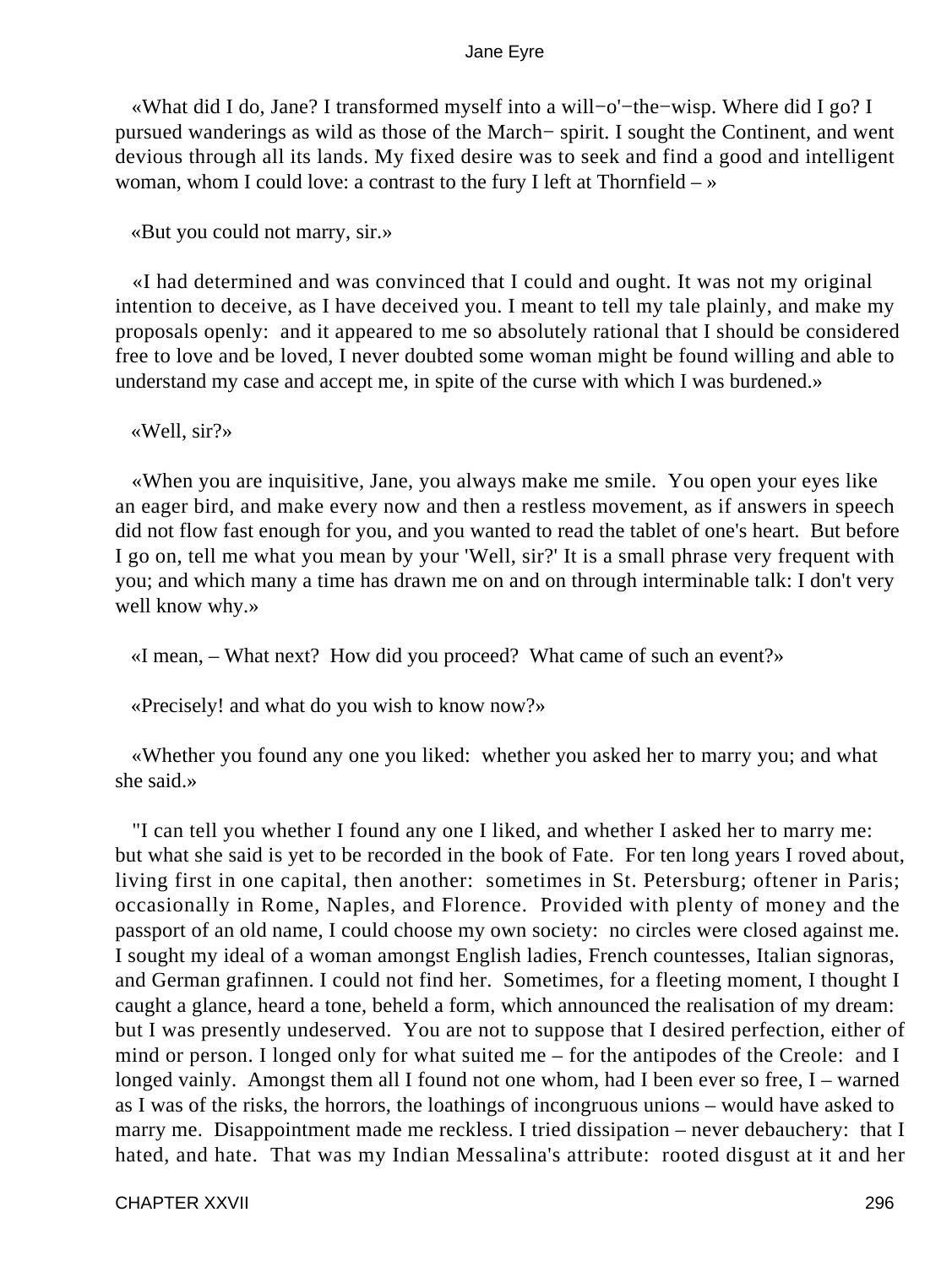restrained me much, even in pleasure. Any enjoyment that bordered on riot seemed to approach me to her and her vices, and I eschewed it.

 «Yet I could not live alone; so I tried the companionship of mistresses. The first I chose was Celine Varens – another of those steps which make a man spurn himself when he recalls them. You already know what she was, and how my liaison with her terminated. She had two successors: an Italian, Giacinta, and a German, Clara; both considered singularly handsome. What was their beauty to me in a few weeks? Giacinta was unprincipled and violent: I tired of her in three months. Clara was honest and quiet; but heavy, mindless, and unimpressible: not one whit to my taste. I was glad to give her a sufficient sum to set her up in a good line of business, and so get decently rid of her. But, Jane, I see by your face you are not forming a very favourable opinion of me just now. You think me an unfeeling, loose−principled rake: don't you?»

 «I don't like you so well as I have done sometimes, indeed, sir. Did it not seem to you in the least wrong to live in that way, first with one mistress and then another? You talk of it as a mere matter of course.»

 «It was with me; and I did not like it. It was a grovelling fashion of existence: I should never like to return to it. Hiring a mistress is the next worse thing to buying a slave: both are often by nature, and always by position, inferior: and to live familiarly with inferiors is degrading. I now hate the recollection of the time I passed with Celine, Giacinta, and Clara.»

 I felt the truth of these words; and I drew from them the certain inference, that if I were so far to forget myself and all the teaching that had ever been instilled into me, as – under any pretext – with any justification – through any temptation – to become the successor of these poor girls, he would one day regard me with the same feeling which now in his mind desecrated their memory. I did not give utterance to this conviction: it was enough to feel it. I impressed it on my heart, that it might remain there to serve me as aid in the time of trial.

 "Now, Jane, why don't you say 'Well, sir?' I have not done. You are looking grave. You disapprove of me still, I see. But let me come to the point. Last January, rid of all mistresses – in a harsh, bitter frame of mind, the result of a useless, roving, lonely life – corroded with disappointment, sourly disposed against all men, and especially against all womankind (for I began to regard the notion of an intellectual, faithful, loving woman as a mere dream), recalled by business, I came back to England.

 "On a frosty winter afternoon, I rode in sight of Thornfield Hall. Abhorred spot! I expected no peace – no pleasure there. On a stile in Hay Lane I saw a quiet little figure sitting by itself. I passed it as negligently as I did the pollard willow opposite to it: I had no presentiment of what it would be to me; no inward warning that the arbitress of my life – my genius for good or evil – waited there in humble guise. I did not know it, even when, on the occasion of Mesrour's accident, it came up and gravely offered me help. Childish and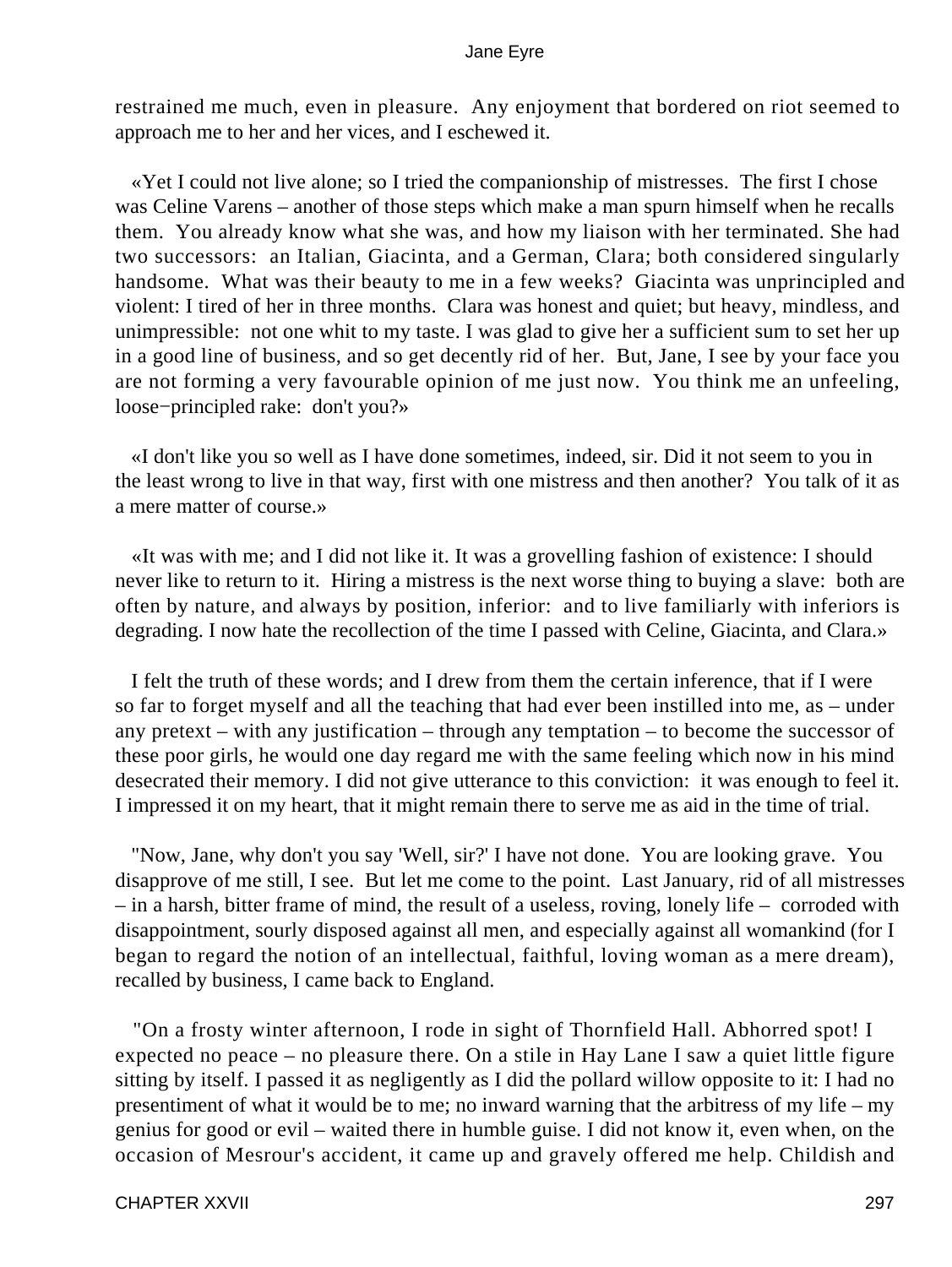slender creature! It seemed as if a linnet had hopped to my foot and proposed to bear me on its tiny wing. I was surly; but the thing would not go: it stood by me with strange perseverance, and looked and spoke with a sort of authority. I must be aided, and by that hand: and aided I was.

 "When once I had pressed the frail shoulder, something new – a fresh sap and sense – stole into my frame. It was well I had learnt that this elf must return to me – that it belonged to my house down below− −or I could not have felt it pass away from under my hand, and seen it vanish behind the dim hedge, without singular regret. I heard you come home that night, Jane, though probably you were not aware that I thought of you or watched for you. The next day I observed you – myself unseen – for half−an−hour, while you played with Adele in the gallery. It was a snowy day, I recollect, and you could not go out of doors. I was in my room; the door was ajar: I could both listen and watch. Adele claimed your outward attention for a while; yet I fancied your thoughts were elsewhere: but you were very patient with her, my little Jane; you talked to her and amused her a long time. When at last she left you, you lapsed at once into deep reverie: you betook yourself slowly to pace the gallery. Now and then, in passing a casement, you glanced out at the thick−falling snow; you listened to the sobbing wind, and again you paced gently on and dreamed. I think those day visions were not dark: there was a pleasurable illumination in your eye occasionally, a soft excitement in your aspect, which told of no bitter, bilious, hypochondriac brooding: your look revealed rather the sweet musings of youth when its spirit follows on willing wings the flight of Hope up and on to an ideal heaven. The voice of Mrs. Fairfax, speaking to a servant in the hall, wakened you: and how curiously you smiled to and at yourself, Janet! There was much sense in your smile: it was very shrewd, and seemed to make light of your own abstraction. It seemed to say – 'My fine visions are all very well, but I must not forget they are absolutely unreal. I have a rosy sky and a green flowery Eden in my brain; but without, I am perfectly aware, lies at my feet a rough tract to travel, and around me gather black tempests to encounter.' You ran downstairs and demanded of Mrs. Fairfax some occupation: the weekly house accounts to make up, or something of that sort, I think it was. I was vexed with you for getting out of my sight.

 "Impatiently I waited for evening, when I might summon you to my presence. An unusual – to me – a perfectly new character I suspected was yours: I desired to search it deeper and know it better. You entered the room with a look and air at once shy and independent: you were quaintly dressed – much as you are now. I made you talk: ere long I found you full of strange contrasts. Your garb and manner were restricted by rule; your air was often diffident, and altogether that of one refined by nature, but absolutely unused to society, and a good deal afraid of making herself disadvantageously conspicuous by some solecism or blunder; yet when addressed, you lifted a keen, a daring, and a glowing eye to your interlocutor's face: there was penetration and power in each glance you gave; when plied by close questions, you found ready and round answers. Very soon you seemed to get used to me: I believe you felt the existence of sympathy between you and your grim and cross master, Jane; for it was astonishing to see how quickly a certain pleasant ease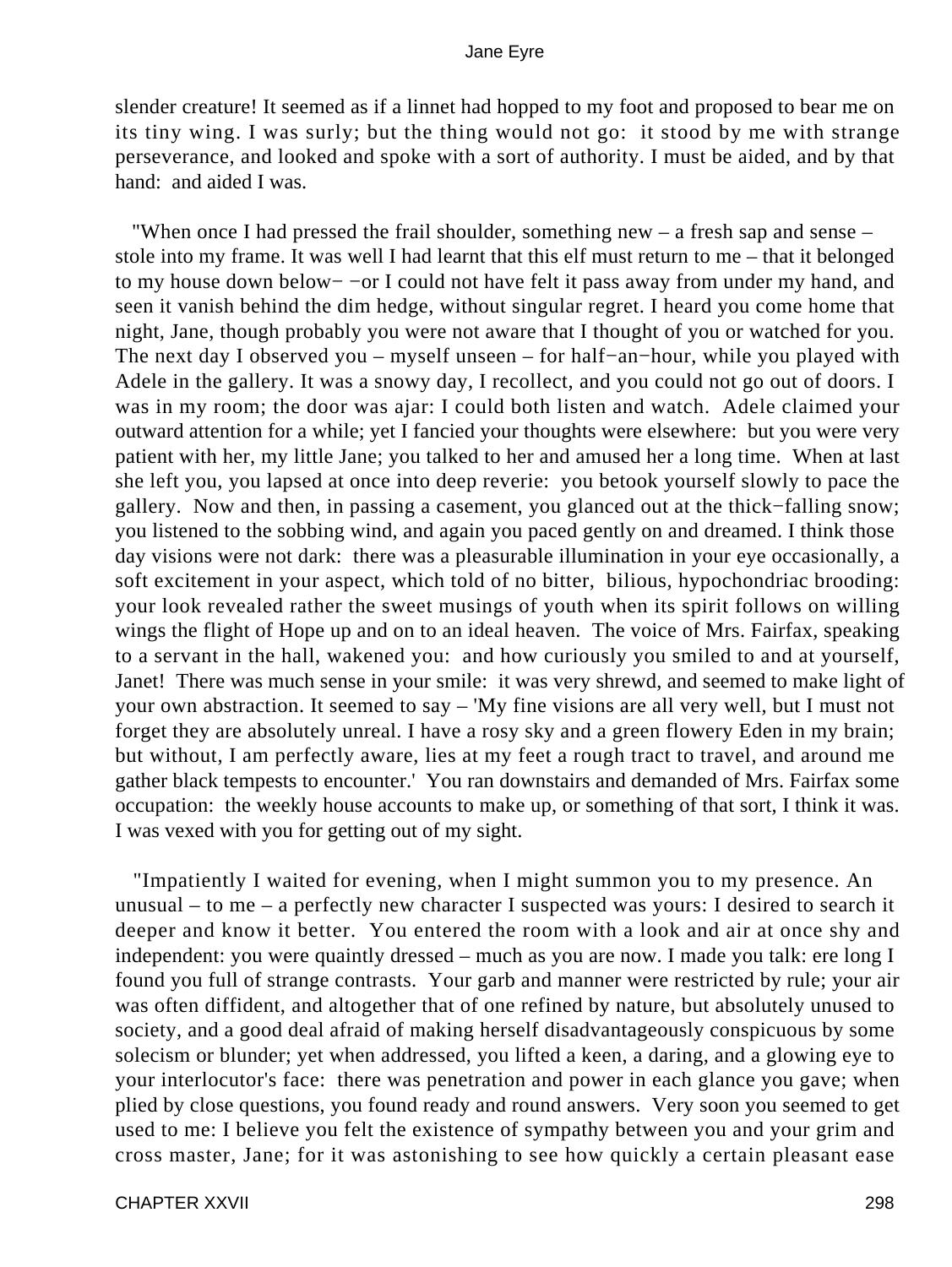tranquillised your manner: snarl as I would, you showed no surprise, fear, annoyance, or displeasure at my moroseness; you watched me, and now and then smiled at me with a simple yet sagacious grace I cannot describe. I was at once content and stimulated with what I saw: I liked what I had seen, and wished to see more. Yet, for a long time, I treated you distantly, and sought your company rarely. I was an intellectual epicure, and wished to prolong the gratification of making this novel and piquant acquaintance: besides, I was for a while troubled with a haunting fear that if I handled the flower freely its bloom would fade – the sweet charm of freshness would leave it. I did not then know that it was no transitory blossom, but rather the radiant resemblance of one, cut in an indestructible gem. Moreover, I wished to see whether you would seek me if I shunned you – but you did not; you kept in the schoolroom as still as your own desk and easel; if by chance I met you, you passed me as soon, and with as little token of recognition, as was consistent with respect. Your habitual expression in those days, Jane, was a thoughtful look; not despondent, for you were not sickly; but not buoyant, for you had little hope, and no actual pleasure. I wondered what you thought of me, or if you ever thought of me, and resolved to find this out.

 «I resumed my notice of you. There was something glad in your glance, and genial in your manner, when you conversed: I saw you had a social heart; it was the silent schoolroom – it was the tedium of your life – that made you mournful. I permitted myself the delight of being kind to you; kindness stirred emotion soon: your face became soft in expression, your tones gentle; I liked my name pronounced by your lips in a grateful happy accent. I used to enjoy a chance meeting with you, Jane, at this time: there was a curious hesitation in your manner: you glanced at me with a slight trouble− −a hovering doubt: you did not know what my caprice might be – whether I was going to play the master and be stern, or the friend and be benignant. I was now too fond of you often to simulate the first whim; and, when I stretched my hand out cordially, such bloom and light and bliss rose to your young, wistful features, I had much ado often to avoid straining you then and there to my heart.»

 «Don't talk any more of those days, sir,» I interrupted, furtively dashing away some tears from my eyes; his language was torture to me; for I knew what I must do – and do soon – and all these reminiscences, and these revelations of his feelings only made my work more difficult.

 «No, Jane,» he returned: «what necessity is there to dwell on the Past, when the Present is so much surer – the Future so much brighter?»

I shuddered to hear the infatuated assertion.

 «You see now how the case stands – do you not?» he continued. "After a youth and manhood passed half in unutterable misery and half in dreary solitude, I have for the first time found what I can truly love – I have found you. You are my sympathy – my better self – my good angel. I am bound to you with a strong attachment. I think you good, gifted, lovely: a fervent, a solemn passion is conceived in my heart; it leans to you, draws you to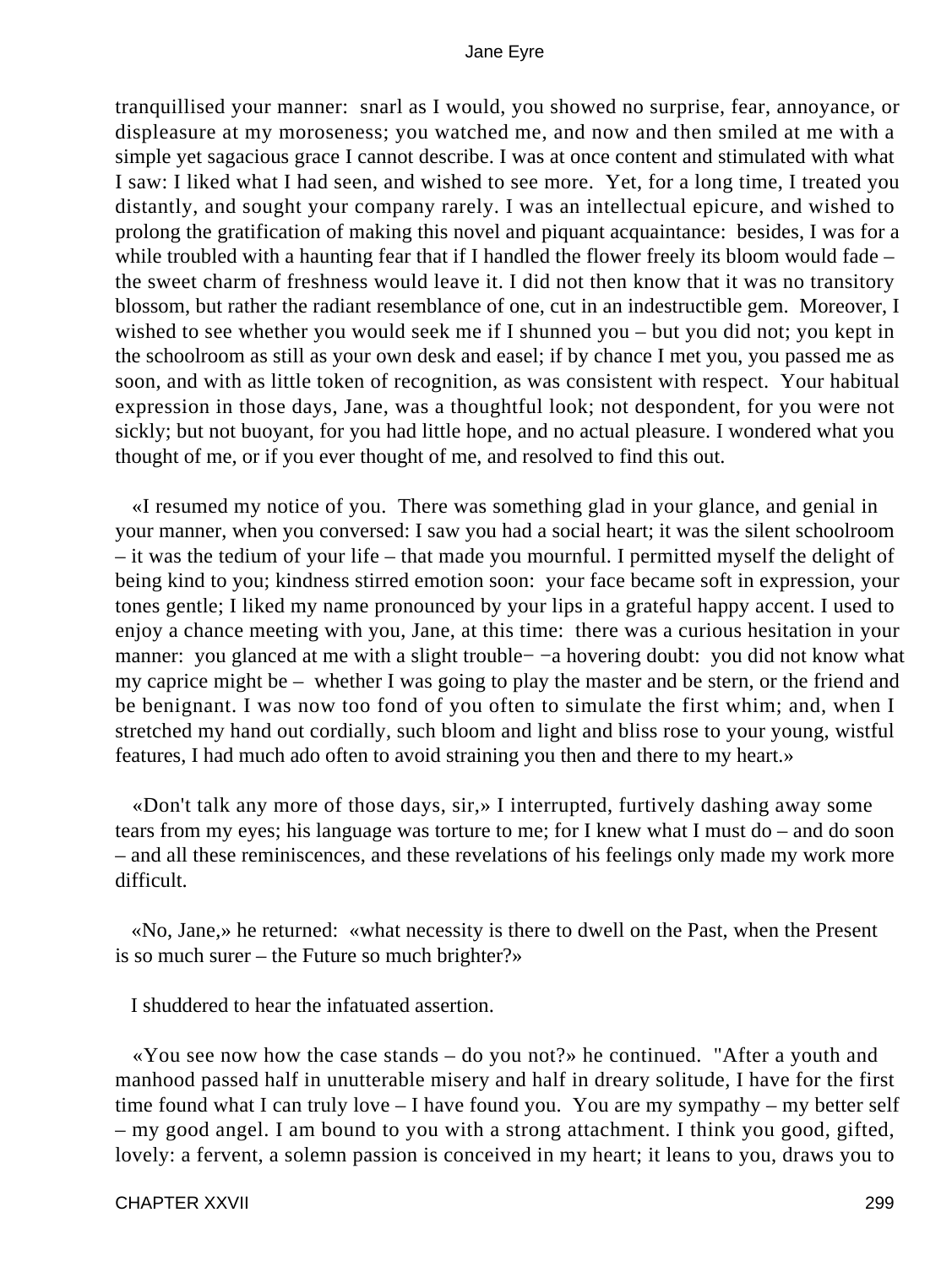my centre and spring of life, wraps my existence about you, and, kindling in pure, powerful flame, fuses you and me in one.

 «It was because I felt and knew this, that I resolved to marry you. To tell me that I had already a wife is empty mockery: you know now that I had but a hideous demon. I was wrong to attempt to deceive you; but I feared a stubbornness that exists in your character. I feared early instilled prejudice: I wanted to have you safe before hazarding confidences. This was cowardly: I should have appealed to your nobleness and magnanimity at first, as I do now – opened to you plainly my life of agony – described to you my hunger and thirst after a higher and worthier existence – shown to you, not my **RESOLUTION** (that word is weak), but my resistless **BENT** to love faithfully and well, where I am faithfully and well loved in return. Then I should have asked you to accept my pledge of fidelity and to give me yours. Jane – give it me now.»

A pause.

«Why are you silent, Jane?»

 I was experiencing an ordeal: a hand of fiery iron grasped my vitals. Terrible moment: full of struggle, blackness, burning! Not a human being that ever lived could wish to be loved better than I was loved; and him who thus loved me I absolutely worshipped: and I must renounce love and idol. One drear word comprised my intolerable duty – «Depart!»

 «Jane, you understand what I want of you? Just this promise – 'I will be yours, Mr. Rochester.'»

«Mr. Rochester, I will NOT be yours.»

Another long silence.

 «Jane!» recommenced he, with a gentleness that broke me down with grief, and turned me stone−cold with ominous terror – for this still voice was the pant of a lion rising – «Jane, do you mean to go one way in the world, and to let me go another?»

«I do.»

«Jane» (bending towards and embracing me), «do you mean it now?»

«I do.»

«And now?» softly kissing my forehead and cheek.

«I do,» extricating myself from restraint rapidly and completely.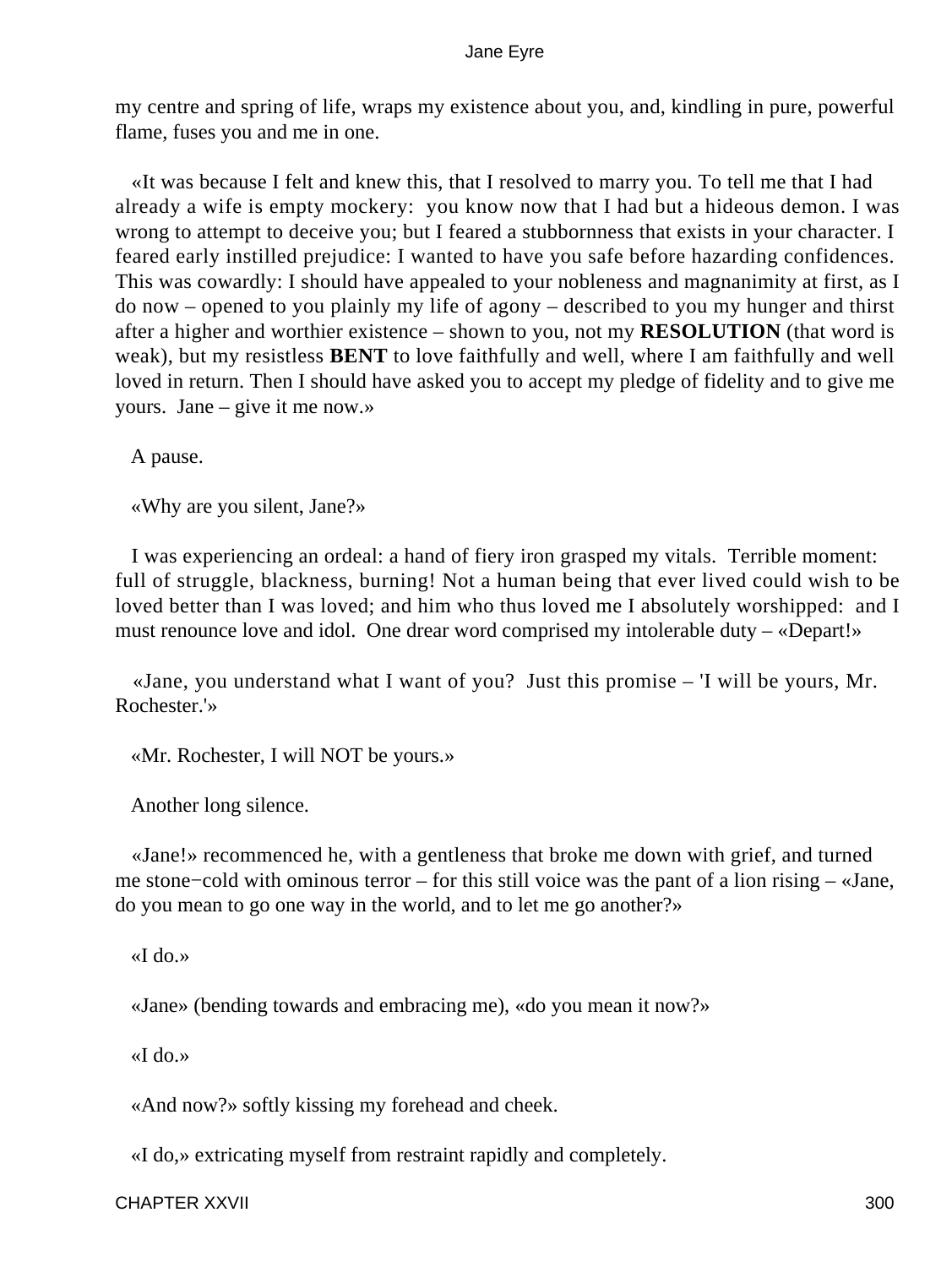«Oh, Jane, this is bitter! This – this is wicked. It would not be wicked to love me.»

«It would to obey you.»

 A wild look raised his brows – crossed his features: he rose; but he forebore yet. I laid my hand on the back of a chair for support: I shook, I feared – but I resolved.

 «One instant, Jane. Give one glance to my horrible life when you are gone. All happiness will be torn away with you. What then is left? For a wife I have but the maniac upstairs: as well might you refer me to some corpse in yonder churchyard. What shall I do, Jane? Where turn for a companion and for some hope?»

«Do as I do: trust in God and yourself. Believe in heaven. Hope to meet again there.»

«Then you will not yield?»

«No.»

«Then you condemn me to live wretched and to die accursed?» His voice rose.

«I advise you to live sinless, and I wish you to die tranquil.»

 «Then you snatch love and innocence from me? You fling me back on lust for a passion – vice for an occupation?»

 «Mr. Rochester, I no more assign this fate to you than I grasp at it for myself. We were born to strive and endure – you as well as I: do so. You will forget me before I forget you.»

 «You make me a liar by such language: you sully my honour. I declared I could not change: you tell me to my face I shall change soon. And what a distortion in your judgment, what a perversity in your ideas, is proved by your conduct! Is it better to drive a fellow−creature to despair than to transgress a mere human law, no man being injured by the breach? for you have neither relatives nor acquaintances whom you need fear to offend by living with me?»

 This was true: and while he spoke my very conscience and reason turned traitors against me, and charged me with crime in resisting him. They spoke almost as loud as Feeling: and that clamoured wildly. «Oh, comply!» it said. «Think of his misery; think of his danger – look at his state when left alone; remember his headlong nature; consider the recklessness following on despair – soothe him; save him; love him; tell him you love him and will be his. Who in the world cares for YOU? or who will be injured by what you do?»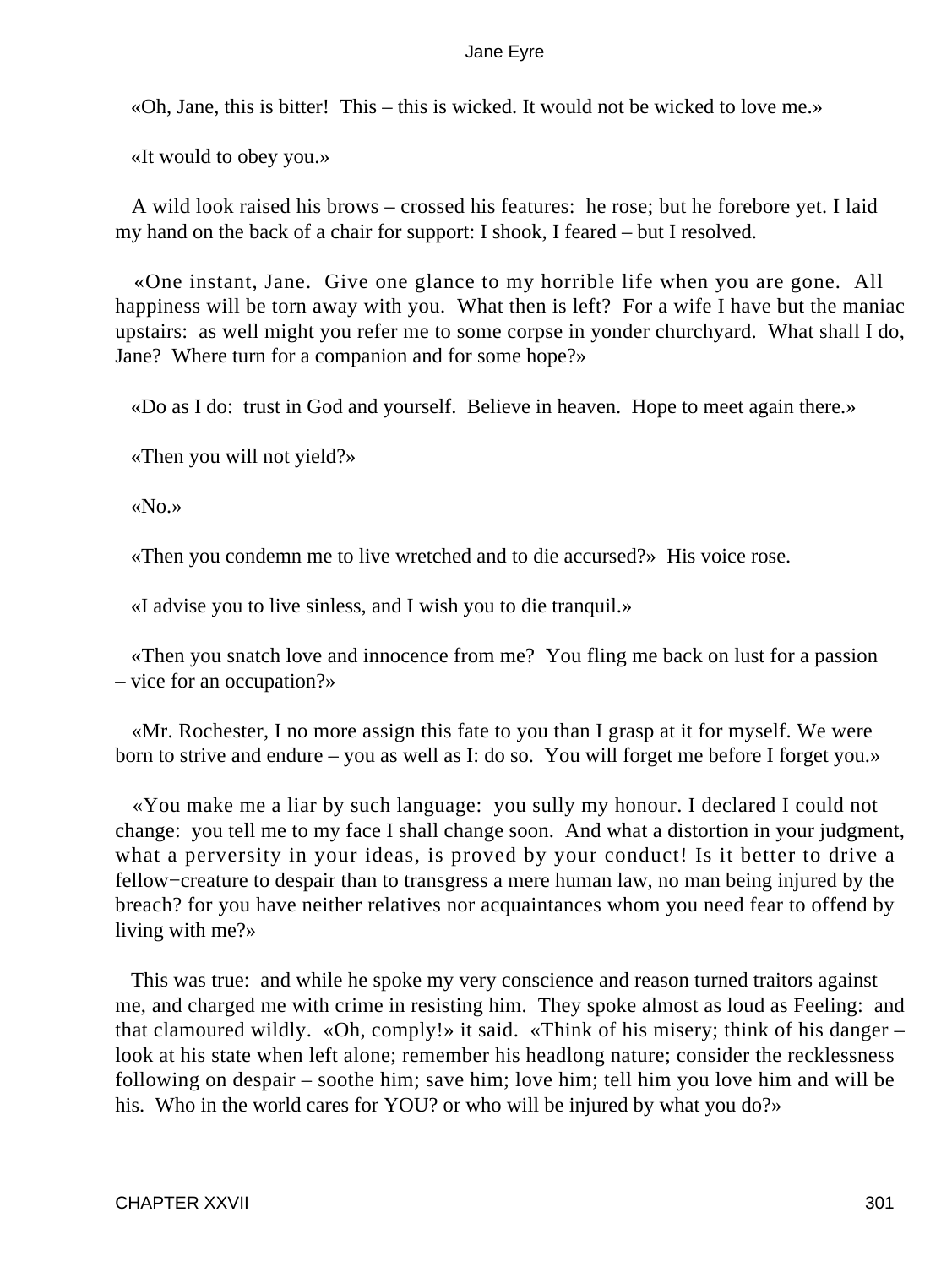Still indomitable was the reply  $-\ll 1$  care for myself. The more solitary, the more friendless, the more unsustained I am, the more I will respect myself. I will keep the law given by God; sanctioned by man. I will hold to the principles received by me when I was sane, and not mad – as I am now. Laws and principles are not for the times when there is no temptation: they are for such moments as this, when body and soul rise in mutiny against their rigour; stringent are they; inviolate they shall be. If at my individual convenience I might break them, what would be their worth? They have a worth – so I have always believed; and if I cannot believe it now, it is because I am insane – quite insane: with my veins running fire, and my heart beating faster than I can count its throbs. Preconceived opinions, foregone determinations, are all I have at this hour to stand by: there I plant my foot.»

 I did. Mr. Rochester, reading my countenance, saw I had done so. His fury was wrought to the highest: he must yield to it for a moment, whatever followed; he crossed the floor and seized my arm and grasped my waist. He seemed to devour me with his flaming glance: physically, I felt, at the moment, powerless as stubble exposed to the draught and glow of a furnace: mentally, I still possessed my soul, and with it the certainty of ultimate safety. The soul, fortunately, has an interpreter – often an unconscious, but still a truthful interpreter – in the eye. My eye rose to his; and while I looked in his fierce face I gave an involuntary sigh; his gripe was painful, and my over−taxed strength almost exhausted.

 «Never,» said he, as he ground his teeth, «never was anything at once so frail and so indomitable. A mere reed she feels in my hand!» (And he shook me with the force of his hold.) «I could bend her with my finger and thumb: and what good would it do if I bent, if I uptore, if I crushed her? Consider that eye: consider the resolute, wild, free thing looking out of it, defying me, with more than courage – with a stern triumph. Whatever I do with its cage, I cannot get at it – the savage, beautiful creature! If I tear, if I rend the slight prison, my outrage will only let the captive loose. Conqueror I might be of the house; but the inmate would escape to heaven before I could call myself possessor of its clay dwelling− place. And it is you, spirit – with will and energy, and virtue and purity – that I want: not alone your brittle frame. Of yourself you could come with soft flight and nestle against my heart, if you would: seized against your will, you will elude the grasp like an essence – you will vanish ere I inhale your fragrance. Oh! come, Jane, come!»

 As he said this, he released me from his clutch, and only looked at me. The look was far worse to resist than the frantic strain: only an idiot, however, would have succumbed now. I had dared and baffled his fury; I must elude his sorrow: I retired to the door.

«You are going, Jane?»

«I am going, sir.»

«You are leaving me?»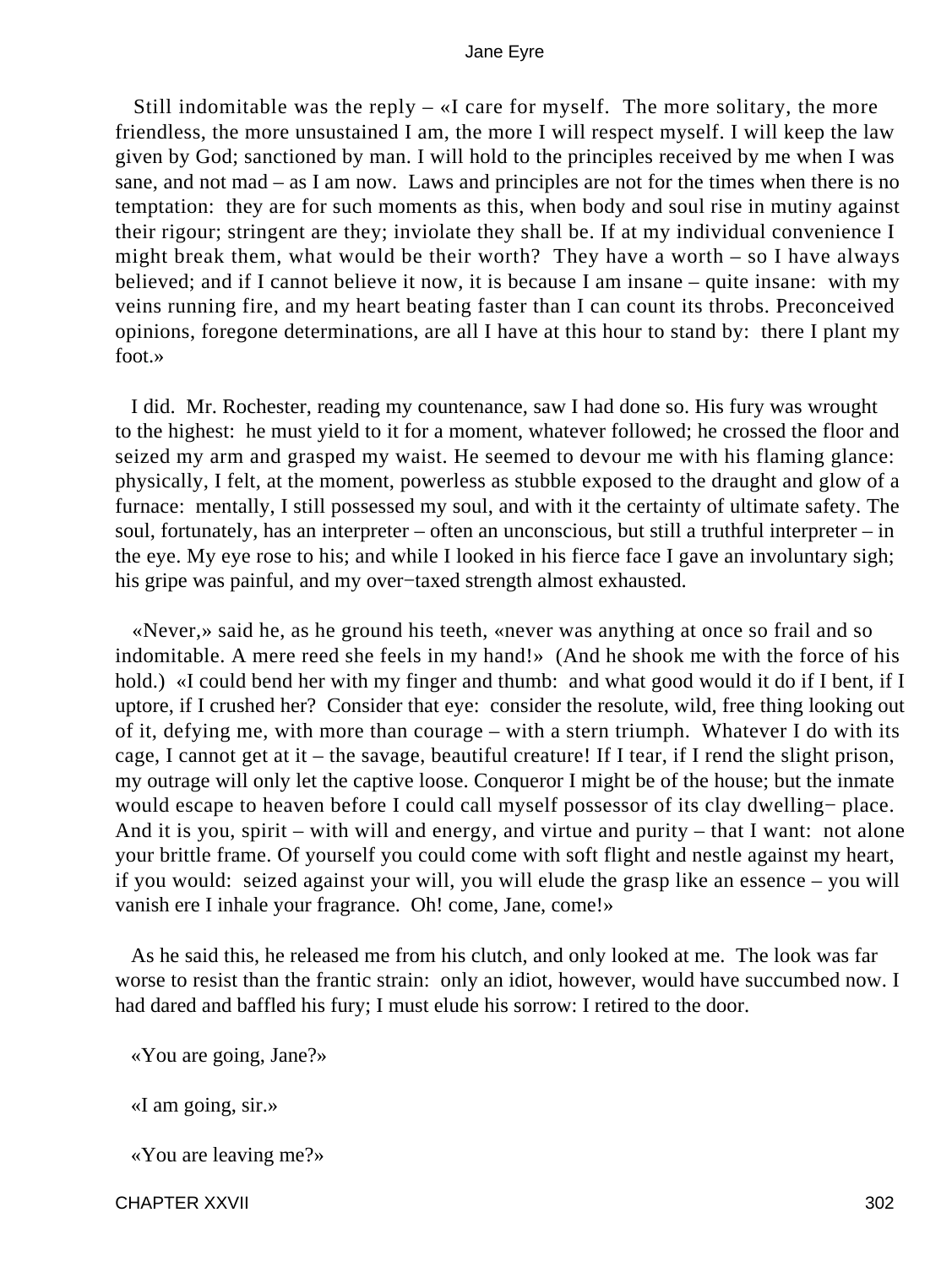«Yes.»

 «You will not come? You will not be my comforter, my rescuer? My deep love, my wild woe, my frantic prayer, are all nothing to you?»

What unutterable pathos was in his voice! How hard it was to reiterate firmly,  $\ll 1$  am going.»

«Jane!»

«Mr. Rochester!»

 «Withdraw, then, – I consent; but remember, you leave me here in anguish. Go up to your own room; think over all I have said, and, Jane, cast a glance on my sufferings – think of me.»

 He turned away; he threw himself on his face on the sofa. «Oh, Jane! my hope – my love – my life!» broke in anguish from his lips. Then came a deep, strong sob.

 I had already gained the door; but, reader, I walked back – walked back as determinedly as I had retreated. I knelt down by him; I turned his face from the cushion to me; I kissed his cheek; I smoothed his hair with my hand.

 «God bless you, my dear master!» I said. «God keep you from harm and wrong – direct you, solace you – reward you well for your past kindness to me.»

 «Little Jane's love would have been my best reward,» he answered; «without it, my heart is broken. But Jane will give me her love: yes – nobly, generously.»

 Up the blood rushed to his face; forth flashed the fire from his eyes; erect he sprang; he held his arms out; but I evaded the embrace, and at once quitted the room.

«Farewell!» was the cry of my heart as I left him. Despair added, «Farewell for ever!»

 That night I never thought to sleep; but a slumber fell on me as soon as I lay down in bed. I was transported in thought to the scenes of childhood: I dreamt I lay in the red−room at Gateshead; that the night was dark, and my mind impressed with strange fears. The light that long ago had struck me into syncope, recalled in this vision, seemed glidingly to mount the wall, and tremblingly to pause in the centre of the obscured ceiling. I lifted up my head to look: the roof resolved to clouds, high and dim; the gleam was such as the moon imparts to vapours she is about to sever. I watched her come – watched with the strangest anticipation; as though some word of doom were to be written on her disk. She broke forth as never moon yet burst from cloud: a hand first penetrated the sable folds and waved them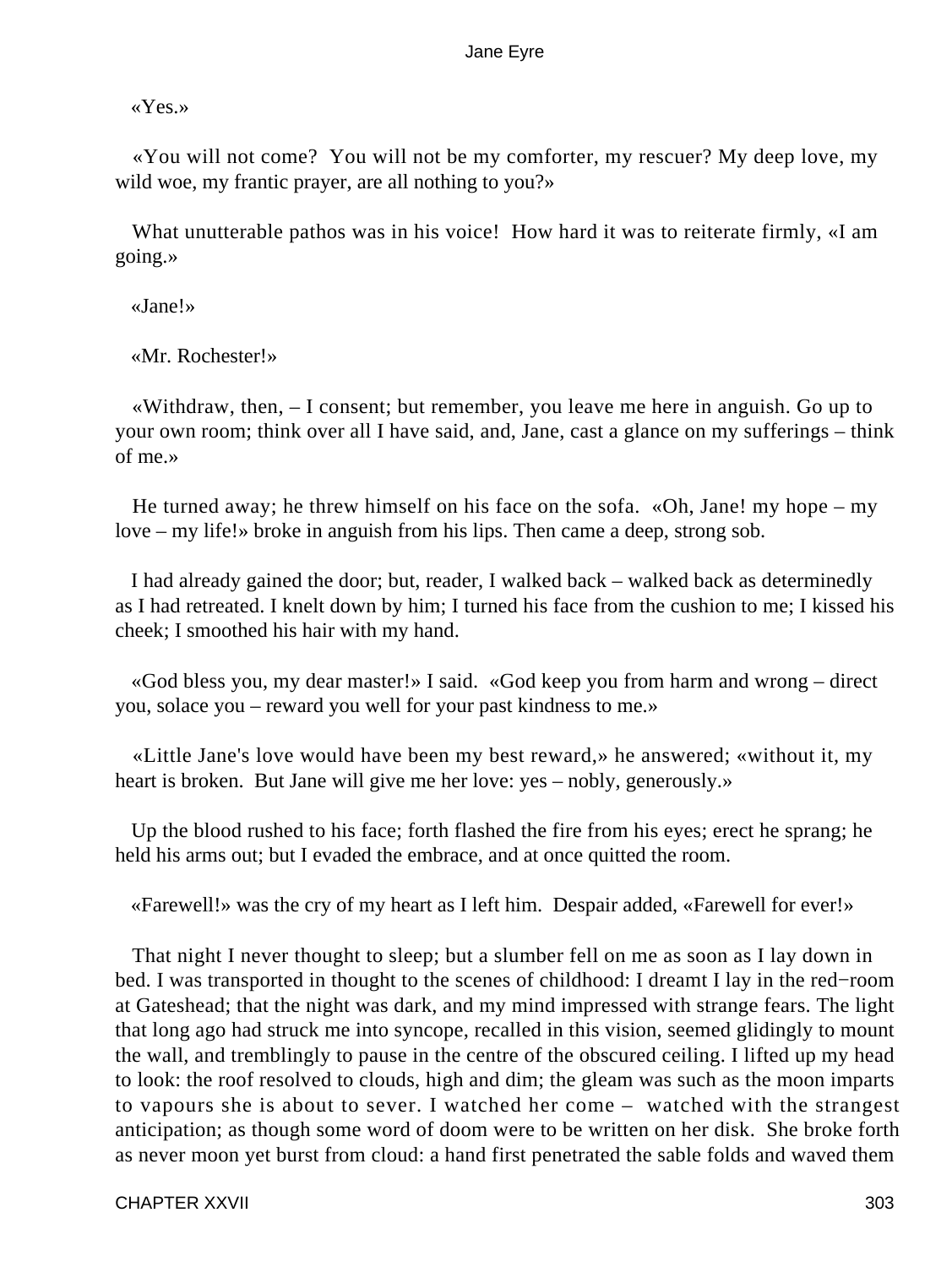away; then, not a moon, but a white human form shone in the azure, inclining a glorious brow earthward. It gazed and gazed on me. It spoke to my spirit: immeasurably distant was the tone, yet so near, it whispered in my heart −

«My daughter, flee temptation.»

«Mother, I will.»

 So I answered after I had waked from the trance−like dream. It was yet night, but July nights are short: soon after midnight, dawn comes. «It cannot be too early to commence the task I have to fulfil,» thought I. I rose: I was dressed; for I had taken off nothing but my shoes. I knew where to find in my drawers some linen, a locket, a ring. In seeking these articles, I encountered the beads of a pearl necklace Mr. Rochester had forced me to accept a few days ago. I left that; it was not mine: it was the visionary bride's who had melted in air. The other articles I made up in a parcel; my purse, containing twenty shillings (it was all I had), I put in my pocket: I tied on my straw bonnet, pinned my shawl, took the parcel and my slippers, which I would not put on yet, and stole from my room.

 «Farewell, kind Mrs. Fairfax!» I whispered, as I glided past her door. «Farewell, my darling Adele!» I said, as I glanced towards the nursery. No thought could be admitted of entering to embrace her. I had to deceive a fine ear: for aught I knew it might now be listening.

 I would have got past Mr. Rochester's chamber without a pause; but my heart momentarily stopping its beat at that threshold, my foot was forced to stop also. No sleep was there: the inmate was walking restlessly from wall to wall; and again and again he sighed while I listened. There was a heaven – a temporary heaven – in this room for me, if I chose: I had but to go in and to say −

 «Mr. Rochester, I will love you and live with you through life till death,» and a fount of rapture would spring to my lips. I thought of this.

 That kind master, who could not sleep now, was waiting with impatience for day. He would send for me in the morning; I should be gone. He would have me sought for: vainly. He would feel himself forsaken; his love rejected: he would suffer; perhaps grow desperate. I thought of this too. My hand moved towards the lock: I caught it back, and glided on.

 Drearily I wound my way downstairs: I knew what I had to do, and I did it mechanically. I sought the key of the side−door in the kitchen; I sought, too, a phial of oil and a feather; I oiled the key and the lock. I got some water, I got some bread: for perhaps I should have to walk far; and my strength, sorely shaken of late, must not break down. All this I did without one sound. I opened the door, passed out, shut it softly. Dim dawn glimmered in the yard. The great gates were closed and locked; but a wicket in one of them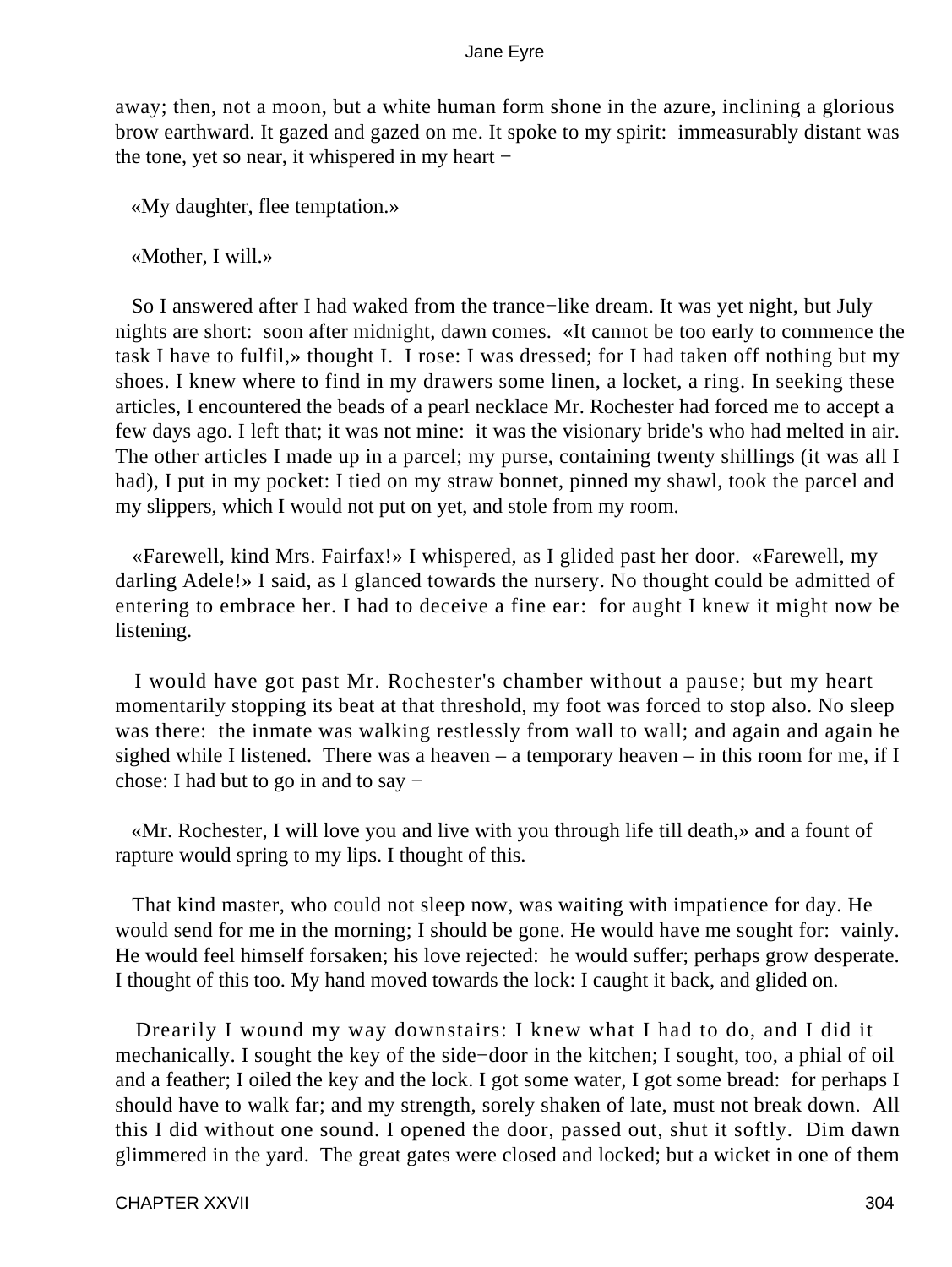was only latched. Through that I departed: it, too, I shut; and now I was out of Thornfield.

 A mile off, beyond the fields, lay a road which stretched in the contrary direction to Millcote; a road I had never travelled, but often noticed, and wondered where it led: thither I bent my steps. No reflection was to be allowed now: not one glance was to be cast back; not even one forward. Not one thought was to be given either to the past or the future. The first was a page so heavenly sweet – so deadly sad – that to read one line of it would dissolve my courage and break down my energy. The last was an awful blank: something like the world when the deluge was gone by.

 I skirted fields, and hedges, and lanes till after sunrise. I believe it was a lovely summer morning: I know my shoes, which I had put on when I left the house, were soon wet with dew. But I looked neither to rising sun, nor smiling sky, nor wakening nature. He who is taken out to pass through a fair scene to the scaffold, thinks not of the flowers that smile on his road, but of the block and axe−edge; of the disseverment of bone and vein; of the grave gaping at the end: and I thought of drear flight and homeless wandering – and oh! with agony I thought of what I left. I could not help it. I thought of him now – in his room – watching the sunrise; hoping I should soon come to say I would stay with him and be his. I longed to be his; I panted to return: it was not too late; I could yet spare him the bitter pang of bereavement. As yet my flight, I was sure, was undiscovered. I could go back and be his comforter – his pride; his redeemer from misery, perhaps from ruin. Oh, that fear of his self−abandonment – far worse than my abandonment – how it goaded me! It was a barbed arrow−head in my breast; it tore me when I tried to extract it; it sickened me when remembrance thrust it farther in. Birds began singing in brake and copse: birds were faithful to their mates; birds were emblems of love. What was I? In the midst of my pain of heart and frantic effort of principle, I abhorred myself. I had no solace from self− approbation: none even from self−respect. I had injured – wounded – left my master. I was hateful in my own eyes. Still I could not turn, nor retrace one step. God must have led me on. As to my own will or conscience, impassioned grief had trampled one and stifled the other. I was weeping wildly as I walked along my solitary way: fast, fast I went like one delirious. A weakness, beginning inwardly, extending to the limbs, seized me, and I fell: I lay on the ground some minutes, pressing my face to the wet turf. I had some fear – or hope – that here I should die: but I was soon up; crawling forwards on my hands and knees, and then again raised to my feet – as eager and as determined as ever to reach the road.

When I got there, I was forced to sit to rest me under the hedge; and while I sat, I heard wheels, and saw a coach come on. I stood up and lifted my hand; it stopped. I asked where it was going: the driver named a place a long way off, and where I was sure Mr. Rochester had no connections. I asked for what sum he would take me there; he said thirty shillings; I answered I had but twenty; well, he would try to make it do. He further gave me leave to get into the inside, as the vehicle was empty: I entered, was shut in, and it rolled on its way.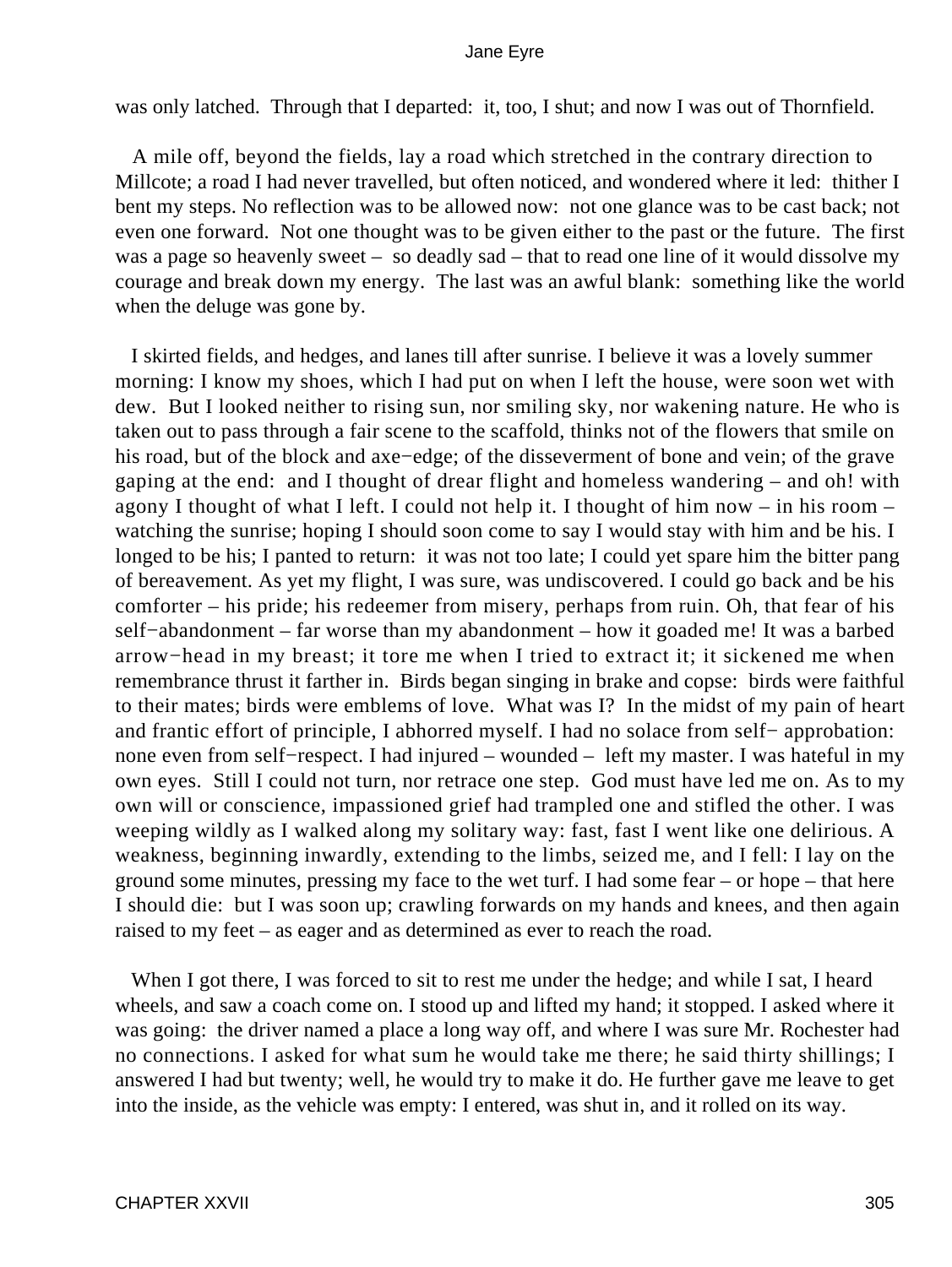Gentle reader, may you never feel what I then felt! May your eyes never shed such stormy, scalding, heart−wrung tears as poured from mine. May you never appeal to Heaven in prayers so hopeless and so agonised as in that hour left my lips; for never may you, like me, dread to be the instrument of evil to what you wholly love.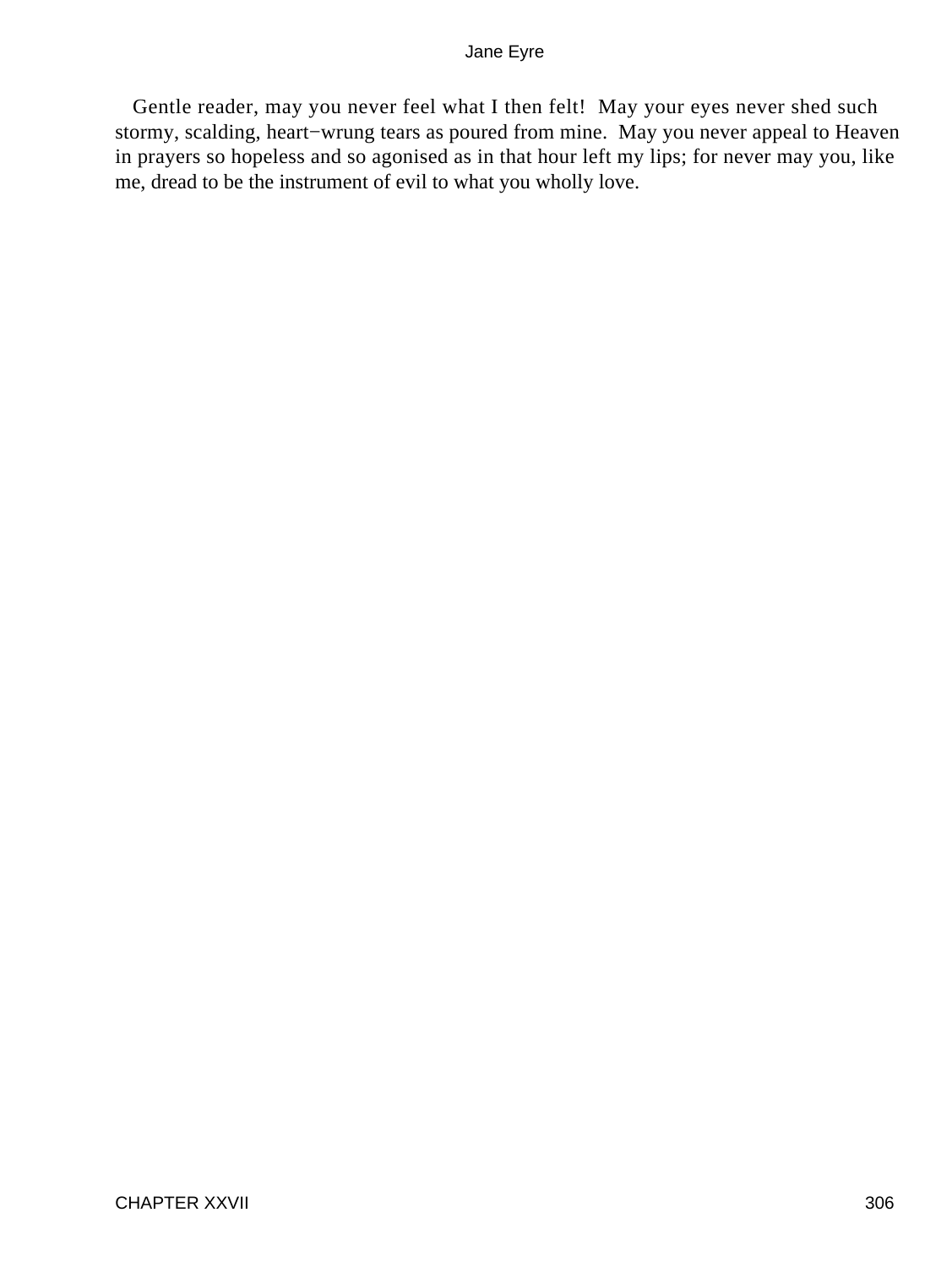# **[CHAPTER XXVIII](#page-435-0)**

**T**wo days are passed. It is a summer evening; the coachman has set me down at a place called Whitcross; he could take me no farther for the sum I had given, and I was not possessed of another shilling in the world. The coach is a mile off by this time; I am alone. At this moment I discover that I forgot to take my parcel out of the pocket of the coach, where I had placed it for safety; there it remains, there it must remain; and now, I am absolutely destitute.

 Whitcross is no town, nor even a hamlet; it is but a stone pillar set up where four roads meet: whitewashed, I suppose, to be more obvious at a distance and in darkness. Four arms spring from its summit: the nearest town to which these point is, according to the inscription, distant ten miles; the farthest, above twenty. From the well−known names of these towns I learn in what county I have lighted; a north−midland shire, dusk with moorland, ridged with mountain: this I see. There are great moors behind and on each hand of me; there are waves of mountains far beyond that deep valley at my feet. The population here must be thin, and I see no passengers on these roads: they stretch out east, west, north, and south – white, broad, lonely; they are all cut in the moor, and the heather grows deep and wild to their very verge. Yet a chance traveller might pass by; and I wish no eye to see me now: strangers would wonder what I am doing, lingering here at the sign−post, evidently objectless and lost. I might be questioned: I could give no answer but what would sound incredible and excite suspicion. Not a tie holds me to human society at this moment – not a charm or hope calls me where my fellow−creatures are – none that saw me would have a kind thought or a good wish for me. I have no relative but the universal mother, Nature: I will seek her breast and ask repose.

 I struck straight into the heath; I held on to a hollow I saw deeply furrowing the brown moorside; I waded knee−deep in its dark growth; I turned with its turnings, and finding a moss−blackened granite crag in a hidden angle, I sat down under it. High banks of moor were about me; the crag protected my head: the sky was over that.

 Some time passed before I felt tranquil even here: I had a vague dread that wild cattle might be near, or that some sportsman or poacher might discover me. If a gust of wind swept the waste, I looked up, fearing it was the rush of a bull; if a plover whistled, I imagined it a man. Finding my apprehensions unfounded, however, and calmed by the deep silence that reigned as evening declined at nightfall, I took confidence. As yet I had not thought; I had only listened, watched, dreaded; now I regained the faculty of reflection.

What was I to do? Where to go? Oh, intolerable questions, when I could do nothing and go nowhere! – when a long way must yet be measured by my weary, trembling limbs before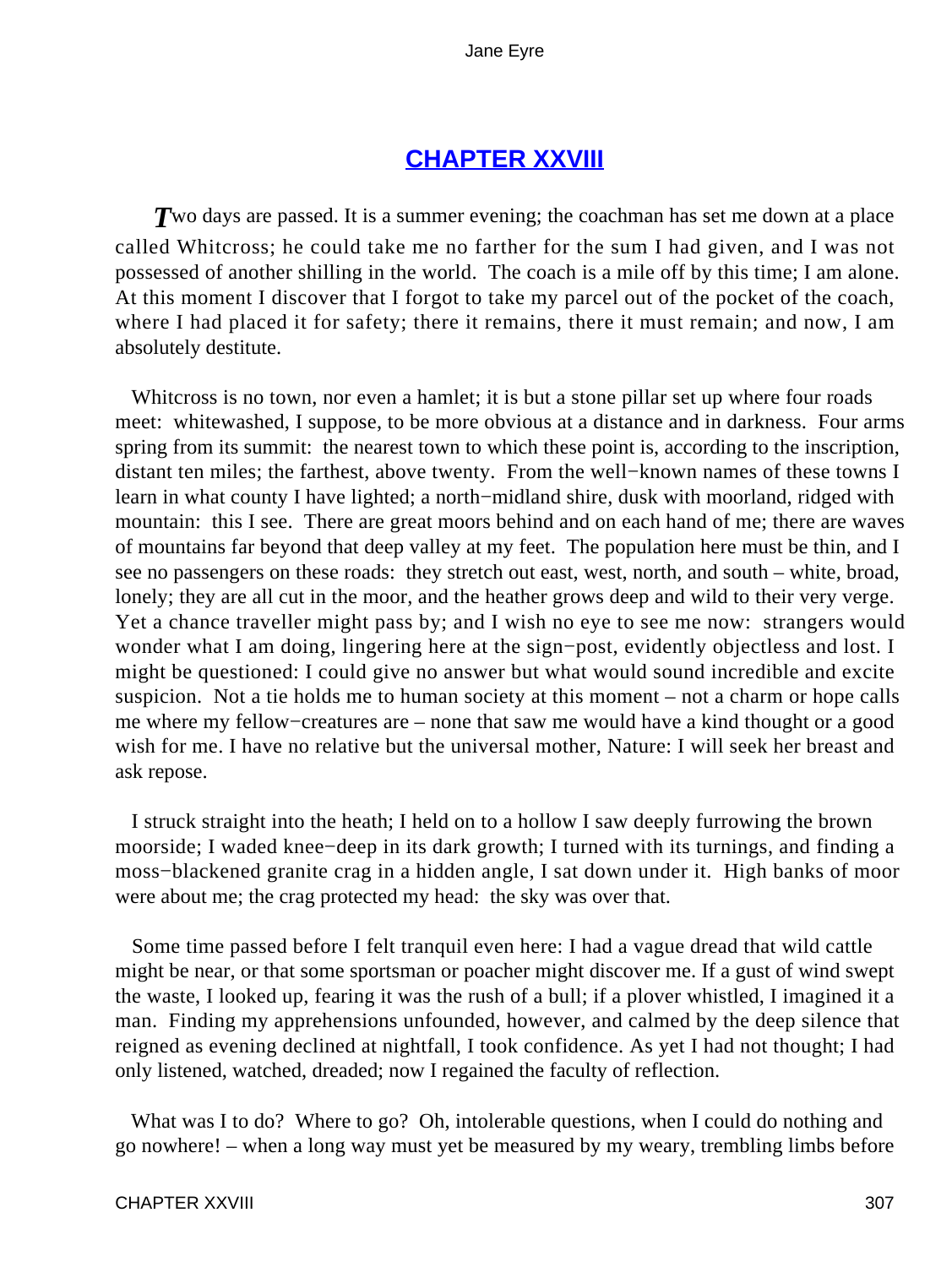I could reach human habitation – when cold charity must be entreated before I could get a lodging: reluctant sympathy importuned, almost certain repulse incurred, before my tale could be listened to, or one of my wants relieved!

 I touched the heath, it was dry, and yet warm with the beat of the summer day. I looked at the sky; it was pure: a kindly star twinkled just above the chasm ridge. The dew fell, but with propitious softness; no breeze whispered. Nature seemed to me benign and good; I thought she loved me, outcast as I was; and I, who from man could anticipate only mistrust, rejection, insult, clung to her with filial fondness. To−night, at least, I would be her guest, as I was her child: my mother would lodge me without money and without price. I had one morsel of bread yet: the remnant of a roll I had bought in a town we passed through at noon with a stray penny – my last coin. I saw ripe bilberries gleaming here and there, like jet beads in the heath: I gathered a handful and ate them with the bread. My hunger, sharp before, was, if not satisfied, appeased by this hermit's meal. I said my evening prayers at its conclusion, and then chose my couch.

 Beside the crag the heath was very deep: when I lay down my feet were buried in it; rising high on each side, it left only a narrow space for the night−air to invade. I folded my shawl double, and spread it over me for a coverlet; a low, mossy swell was my pillow. Thus lodged, I was not, at least – at the commencement of the night, cold.

 My rest might have been blissful enough, only a sad heart broke it. It plained of its gaping wounds, its inward bleeding, its riven chords. It trembled for Mr. Rochester and his doom; it bemoaned him with bitter pity; it demanded him with ceaseless longing; and, impotent as a bird with both wings broken, it still quivered its shattered pinions in vain attempts to seek him.

 Worn out with this torture of thought, I rose to my knees. Night was come, and her planets were risen: a safe, still night: too serene for the companionship of fear. We know that God is everywhere; but certainly we feel His presence most when His works are on the grandest scale spread before us; and it is in the unclouded night−sky, where His worlds wheel their silent course, that we read clearest His infinitude, His omnipotence, His omnipresence. I had risen to my knees to pray for Mr. Rochester. Looking up, I, with tear−dimmed eyes, saw the mighty Milky−way. Remembering what it was – what countless systems there swept space like a soft trace of light – I felt the might and strength of God. Sure was I of His efficiency to save what He had made: convinced I grew that neither earth should perish, nor one of the souls it treasured. I turned my prayer to thanksgiving: the Source of Life was also the Saviour of spirits. Mr. Rochester was safe; he was God's, and by God would he be guarded. I again nestled to the breast of the hill; and ere long in sleep forgot sorrow.

 But next day, Want came to me pale and bare. Long after the little birds had left their nests; long after bees had come in the sweet prime of day to gather the heath honey before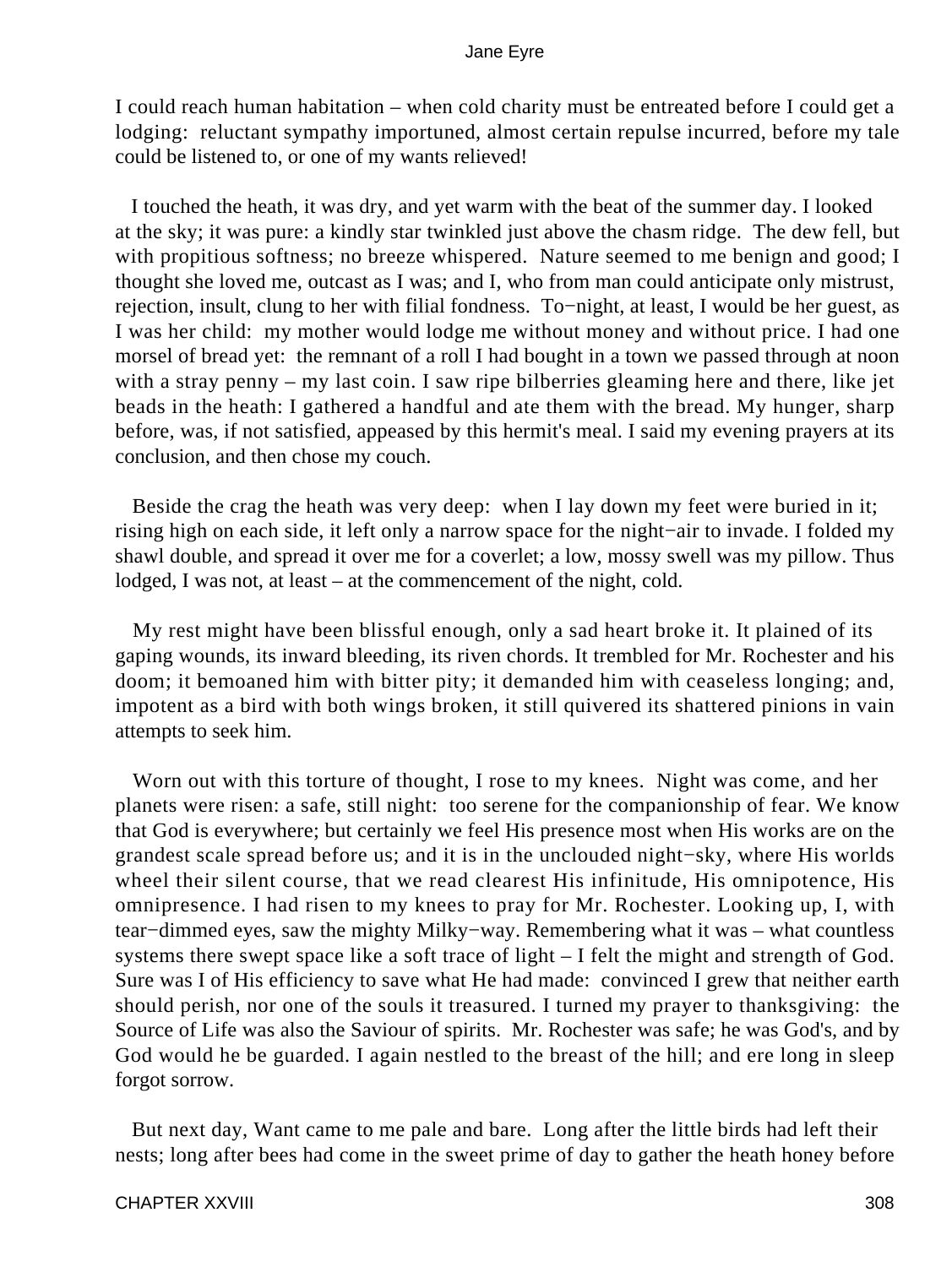the dew was dried – when the long morning shadows were curtailed, and the sun filled earth and sky – I got up, and I looked round me.

What a still, hot, perfect day! What a golden desert this spreading moor! Everywhere sunshine. I wished I could live in it and on it. I saw a lizard run over the crag; I saw a bee busy among the sweet bilberries. I would fain at the moment have become bee or lizard, that I might have found fitting nutriment, permanent shelter here. But I was a human being, and had a human being's wants: I must not linger where there was nothing to supply them. I rose; I looked back at the bed I had left. Hopeless of the future, I wished but this – that my Maker had that night thought good to require my soul of me while I slept; and that this weary frame, absolved by death from further conflict with fate, had now but to decay quietly, and mingle in peace with the soil of this wilderness. Life, however, was yet in my possession, with all its requirements, and pains, and responsibilities. The burden must be carried; the want provided for; the suffering endured; the responsibility fulfilled. I set out.

 Whitcross regained, I followed a road which led from the sun, now fervent and high. By no other circumstance had I will to decide my choice. I walked a long time, and when I thought I had nearly done enough, and might conscientiously yield to the fatigue that almost overpowered me – might relax this forced action, and, sitting down on a stone I saw near, submit resistlessly to the apathy that clogged heart and  $limb - I$  heard a bell chime – a church bell.

 I turned in the direction of the sound, and there, amongst the romantic hills, whose changes and aspect I had ceased to note an hour ago, I saw a hamlet and a spire. All the valley at my right hand was full of pasture−fields, and cornfields, and wood; and a glittering stream ran zig−zag through the varied shades of green, the mellowing grain, the sombre woodland, the clear and sunny lea. Recalled by the rumbling of wheels to the road before me, I saw a heavily−laden waggon labouring up the hill, and not far beyond were two cows and their drover. Human life and human labour were near. I must struggle on: strive to live and bend to toil like the rest.

 About two o'clock p.m. I entered the village. At the bottom of its one street there was a little shop with some cakes of bread in the window. I coveted a cake of bread. With that refreshment I could perhaps regain a degree of energy: without it, it would be difficult to proceed. The wish to have some strength and some vigour returned to me as soon as I was amongst my fellow−beings. I felt it would be degrading to faint with hunger on the causeway of a hamlet. Had I nothing about me I could offer in exchange for one of these rolls? I considered. I had a small silk handkerchief tied round my throat; I had my gloves. I could hardly tell how men and women in extremities of destitution proceeded. I did not know whether either of these articles would be accepted: probably they would not; but I must try.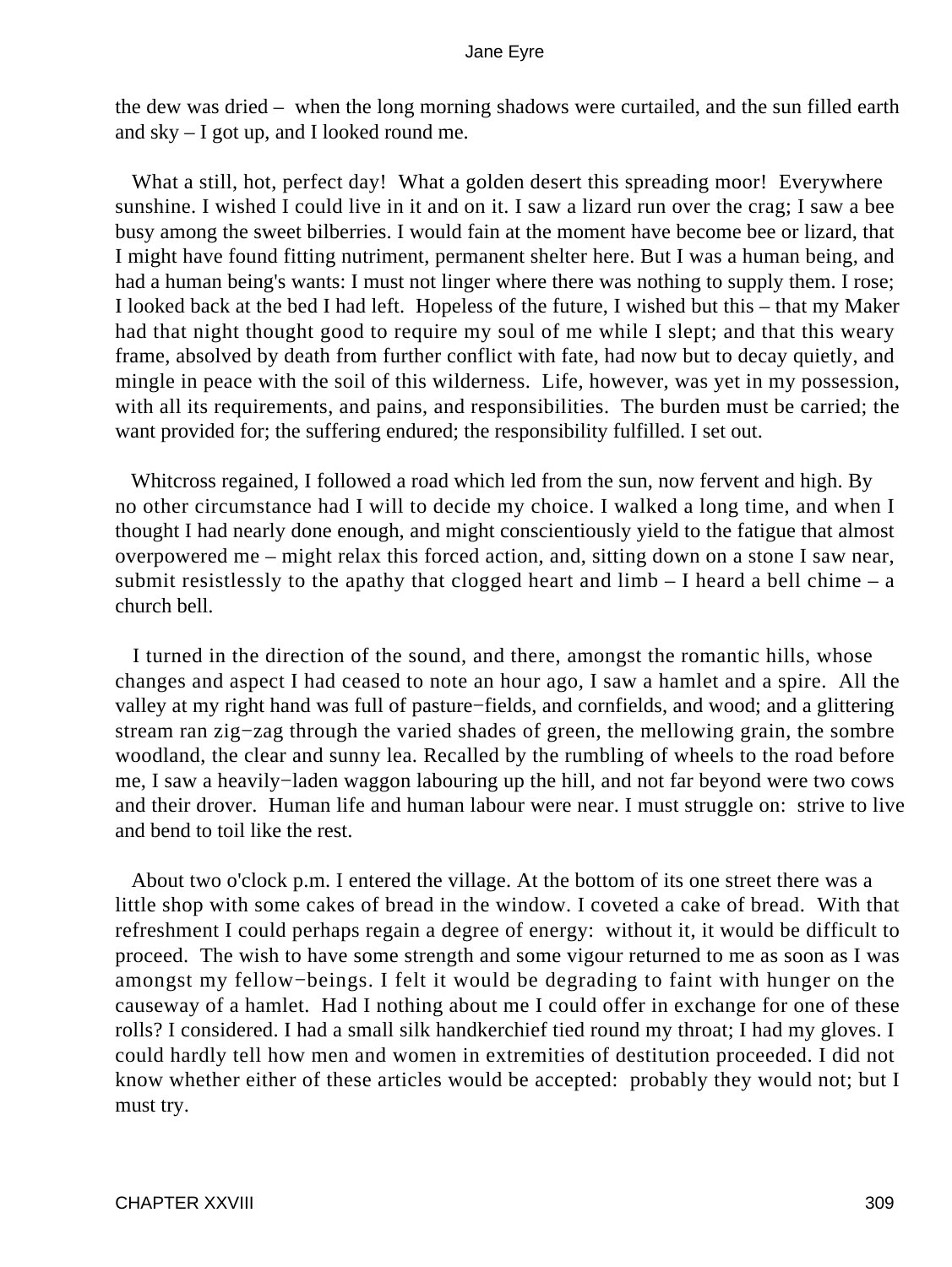I entered the shop: a woman was there. Seeing a respectably− dressed person, a lady as she supposed, she came forward with civility. How could she serve me? I was seized with shame: my tongue would not utter the request I had prepared. I dared not offer her the half−worn gloves, the creased handkerchief: besides, I felt it would be absurd. I only begged permission to sit down a moment, as I was tired. Disappointed in the expectation of a customer, she coolly acceded to my request. She pointed to a seat; I sank into it. I felt sorely urged to weep; but conscious how unseasonable such a manifestation would be, I restrained it. Soon I asked her «if there were any dressmaker or plain−workwoman in the village?»

«Yes; two or three. Quite as many as there was employment for.»

 I reflected. I was driven to the point now. I was brought face to face with Necessity. I stood in the position of one without a resource, without a friend, without a coin. I must do something. What? I must apply somewhere. Where?

«Did she know of any place in the neighbourhood where a servant was wanted?»

«Nay; she couldn't say.»

«What was the chief trade in this place? What did most of the people do?»

 «Some were farm labourers; a good deal worked at Mr. Oliver's needle−factory, and at the foundry.»

«Did Mr. Oliver employ women?»

«Nay; it was men's work.»

«And what do the women do?»

 «I knawn't,» was the answer. «Some does one thing, and some another. Poor folk mun get on as they can.»

 She seemed to be tired of my questions: and, indeed, what claim had I to importune her? A neighbour or two came in; my chair was evidently wanted. I took leave.

 I passed up the street, looking as I went at all the houses to the right hand and to the left; but I could discover no pretext, nor see an inducement to enter any. I rambled round the hamlet, going sometimes to a little distance and returning again, for an hour or more. Much exhausted, and suffering greatly now for want of food, I turned aside into a lane and sat down under the hedge. Ere many minutes had elapsed, I was again on my feet, however, and again searching something – a resource, or at least an informant. A pretty little house stood at the top of the lane, with a garden before it, exquisitely neat and brilliantly blooming. I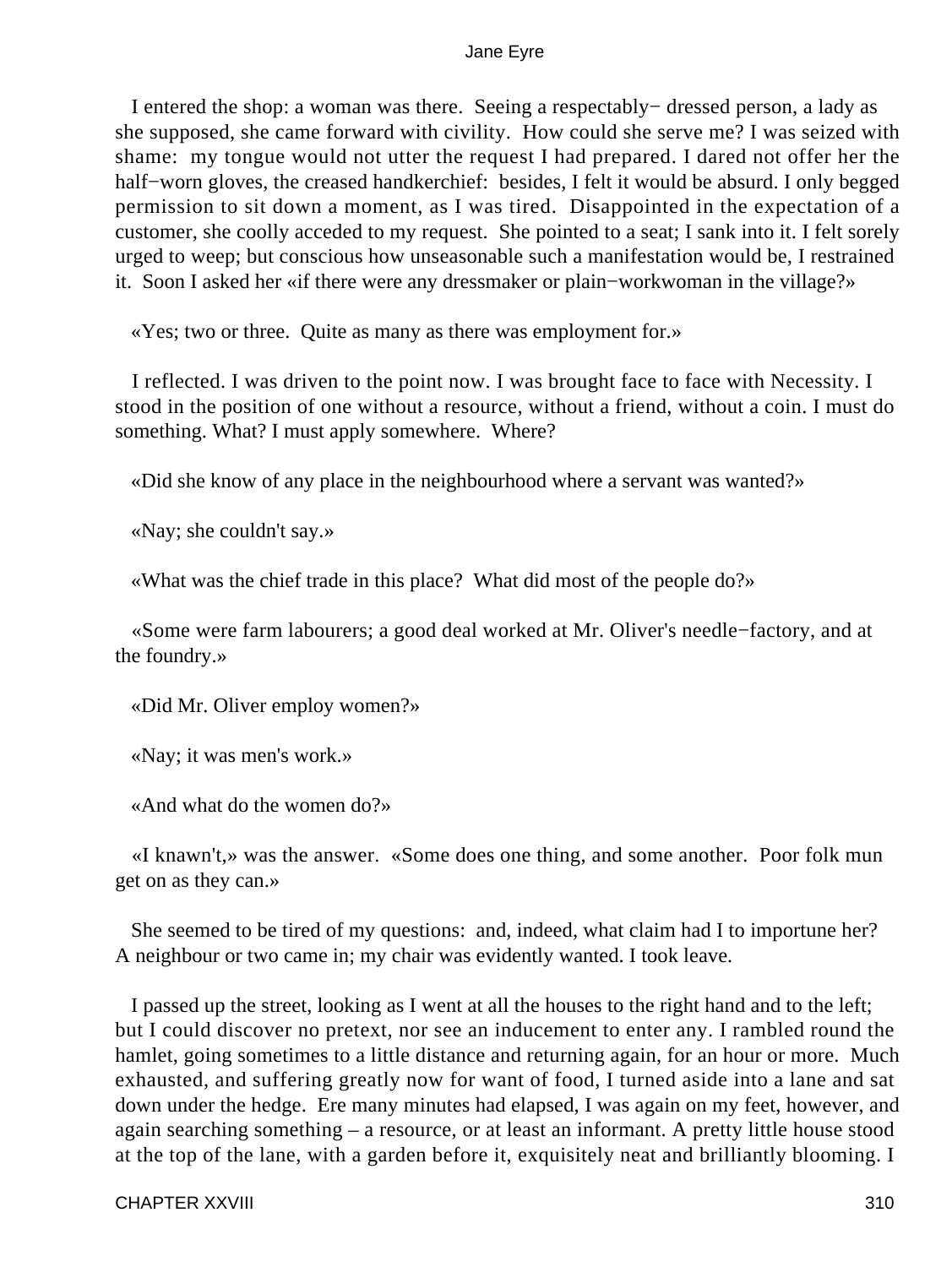stopped at it. What business had I to approach the white door or touch the glittering knocker? In what way could it possibly be the interest of the inhabitants of that dwelling to serve me? Yet I drew near and knocked. A mild–looking, cleanly–attired young woman opened the door. In such a voice as might be expected from a hopeless heart and fainting frame – a voice wretchedly low and faltering – I asked if a servant was wanted here?

«No,» said she; «we do not keep a servant.»

 «Can you tell me where I could get employment of any kind?» I continued. «I am a stranger, without acquaintance in this place. I want some work: no matter what.»

 But it was not her business to think for me, or to seek a place for me: besides, in her eyes, how doubtful must have appeared my character, position, tale. She shook her head, she «was sorry she could give me no information,» and the white door closed, quite gently and civilly: but it shut me out. If she had held it open a little longer, I believe I should have begged a piece of bread; for I was now brought low.

 I could not bear to return to the sordid village, where, besides, no prospect of aid was visible. I should have longed rather to deviate to a wood I saw not far off, which appeared in its thick shade to offer inviting shelter; but I was so sick, so weak, so gnawed with nature's cravings, instinct kept me roaming round abodes where there was a chance of food. Solitude would be no solitude – rest no rest – while the vulture, hunger, thus sank beak and talons in my side.

 I drew near houses; I left them, and came back again, and again I wandered away: always repelled by the consciousness of having no claim to ask – no right to expect interest in my isolated lot. Meantime, the afternoon advanced, while I thus wandered about like a lost and starving dog. In crossing a field, I saw the church spire before me: I hastened towards it. Near the churchyard, and in the middle of a garden, stood a well−built though small house, which I had no doubt was the parsonage. I remembered that strangers who arrive at a place where they have no friends, and who want employment, sometimes apply to the clergyman for introduction and aid. It is the clergyman's function to help – at least with advice – those who wished to help themselves. I seemed to have something like a right to seek counsel here. Renewing then my courage, and gathering my feeble remains of strength, I pushed on. I reached the house, and knocked at the kitchen−door. An old woman opened: I asked was this the parsonage?

«Yes.»

«Was the clergyman in?»

«No.»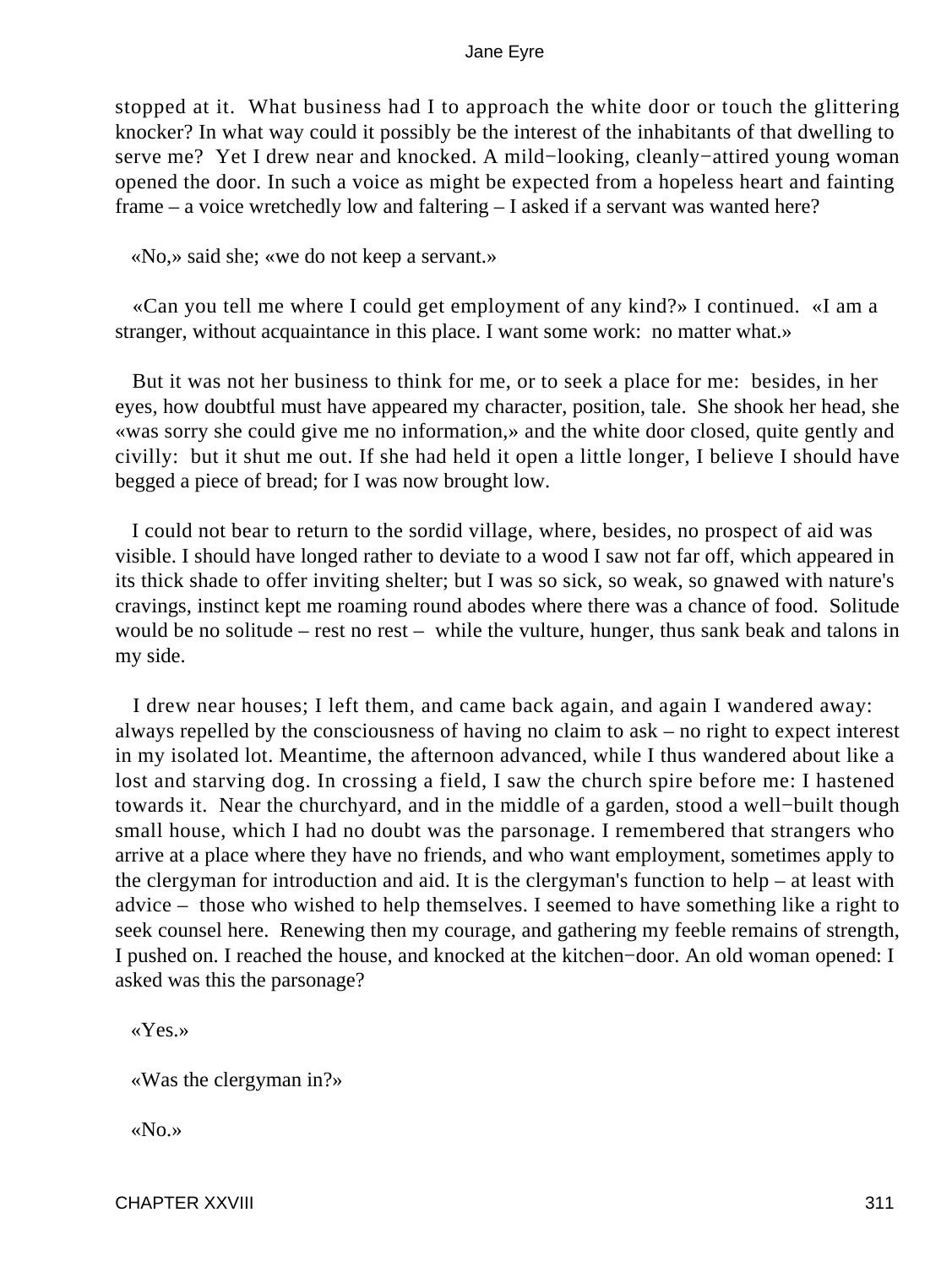«Would he be in soon?»

«No, he was gone from home.»

«To a distance?»

 «Not so far – happen three mile. He had been called away by the sudden death of his father: he was at Marsh End now, and would very likely stay there a fortnight longer.»

«Was there any lady of the house?»

 «Nay, there was naught but her, and she was housekeeper;» and of her, reader, I could not bear to ask the relief for want of which I was sinking; I could not yet beg; and again I crawled away.

 Once more I took off my handkerchief – once more I thought of the cakes of bread in the little shop. Oh, for but a crust! for but one mouthful to allay the pang of famine! Instinctively I turned my face again to the village; I found the shop again, and I went in; and though others were there besides the woman I ventured the request – «Would she give me a roll for this handkerchief?»

She looked at me with evident suspicion: «Nay, she never sold stuff i' that way.»

 Almost desperate, I asked for half a cake; she again refused. «How could she tell where I had got the handkerchief?» she said.

«Would she take my gloves?»

«No! what could she do with them?»

 Reader, it is not pleasant to dwell on these details. Some say there is enjoyment in looking back to painful experience past; but at this day I can scarcely bear to review the times to which I allude: the moral degradation, blent with the physical suffering, form too distressing a recollection ever to be willingly dwelt on. I blamed none of those who repulsed me. I felt it was what was to be expected, and what could not be helped: an ordinary beggar is frequently an object of suspicion; a well−dressed beggar inevitably so. To be sure, what I begged was employment; but whose business was it to provide me with employment? Not, certainly, that of persons who saw me then for the first time, and who knew nothing about my character. And as to the woman who would not take my handkerchief in exchange for her bread, why, she was right, if the offer appeared to her sinister or the exchange unprofitable. Let me condense now. I am sick of the subject.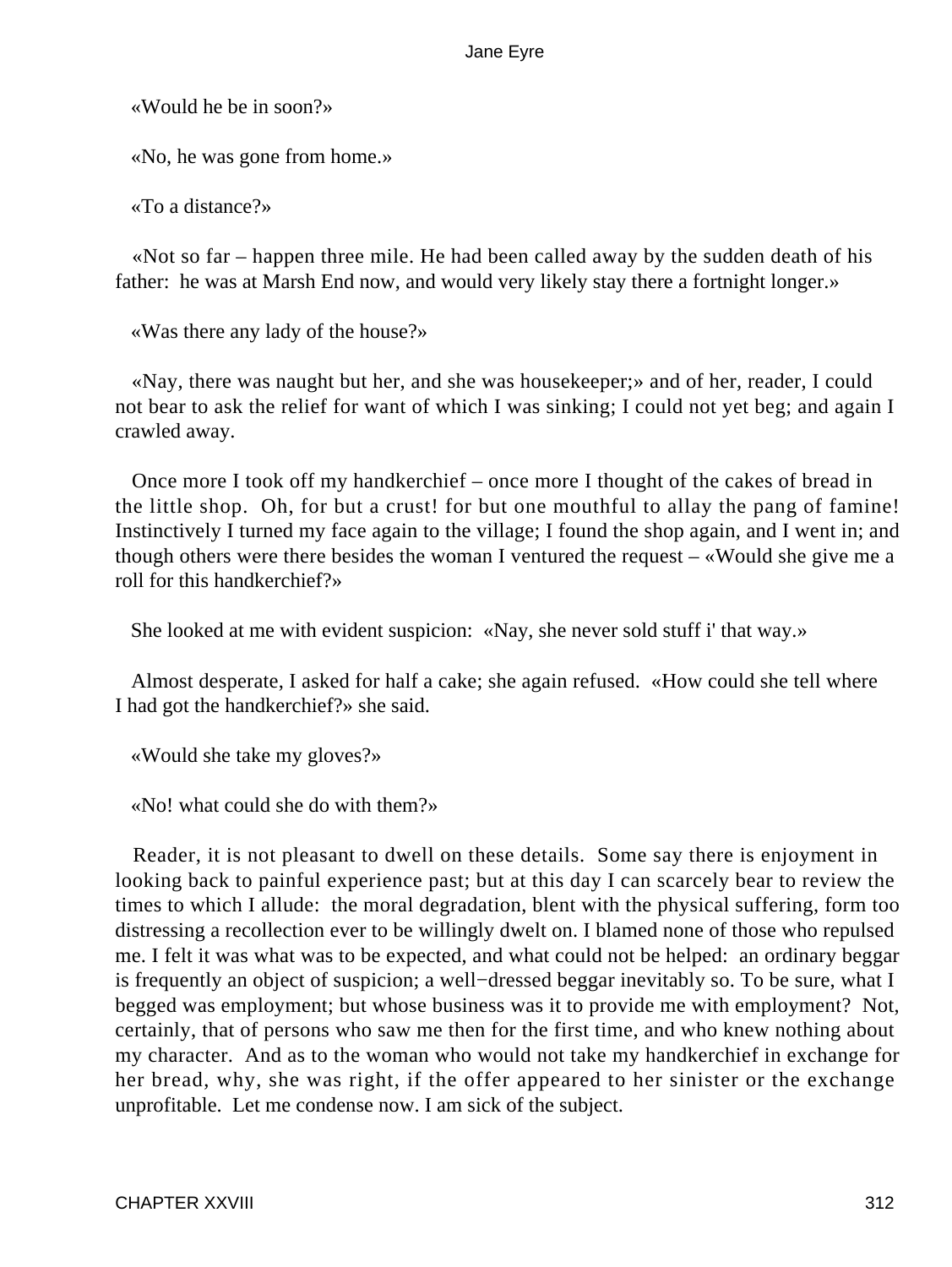A little before dark I passed a farm−house, at the open door of which the farmer was sitting, eating his supper of bread and cheese. I stopped and said −

 «Will you give me a piece of bread? for I am very hungry.» He cast on me a glance of surprise; but without answering, he cut a thick slice from his loaf, and gave it to me. I imagine he did not think I was a beggar, but only an eccentric sort of lady, who had taken a fancy to his brown loaf. As soon as I was out of sight of his house, I sat down and ate it.

 I could not hope to get a lodging under a roof, and sought it in the wood I have before alluded to. But my night was wretched, my rest broken: the ground was damp, the air cold: besides, intruders passed near me more than once, and I had again and again to change my quarters; no sense of safety or tranquillity befriended me. Towards morning it rained; the whole of the following day was wet. Do not ask me, reader, to give a minute account of that day; as before, I sought work; as before, I was repulsed; as before, I starved; but once did food pass my lips. At the door of a cottage I saw a little girl about to throw a mess of cold porridge into a pig trough. «Will you give me that?» I asked.

 She stared at me. «Mother!» she exclaimed, «there is a woman wants me to give her these porridge.»

«Well lass,» replied a voice within, «give it her if she's a beggar. T pig doesn't want it.»

The girl emptied the stiffened mould into my hand, and I devoured it ravenously.

 As the wet twilight deepened, I stopped in a solitary bridle−path, which I had been pursuing an hour or more.

 «My strength is quite failing me,» I said in a soliloquy. «I feel I cannot go much farther. Shall I be an outcast again this night? While the rain descends so, must I lay my head on the cold, drenched ground? I fear I cannot do otherwise: for who will receive me? But it will be very dreadful, with this feeling of hunger, faintness, chill, and this sense of desolation – this total prostration of hope. In all likelihood, though, I should die before morning. And why cannot I reconcile myself to the prospect of death? Why do I struggle to retain a valueless life? Because I know, or believe, Mr. Rochester is living: and then, to die of want and cold is a fate to which nature cannot submit passively. Oh, Providence! sustain me a little longer! Aid! – direct me!»

 My glazed eye wandered over the dim and misty landscape. I saw I had strayed far from the village: it was quite out of sight. The very cultivation surrounding it had disappeared. I had, by cross− ways and by−paths, once more drawn near the tract of moorland; and now, only a few fields, almost as wild and unproductive as the heath from which they were scarcely reclaimed, lay between me and the dusky hill.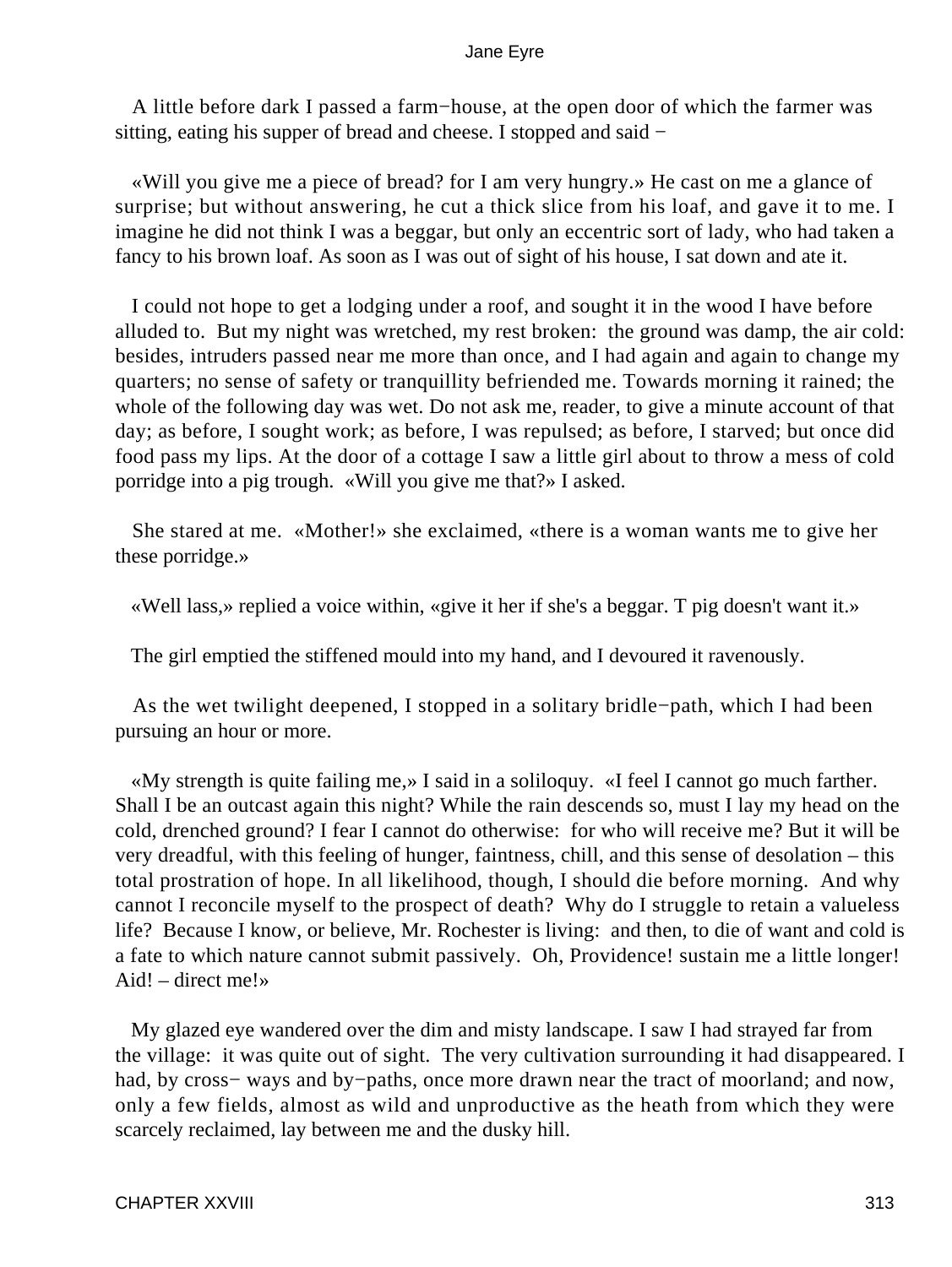«Well, I would rather die yonder than in a street or on a frequented road,» I reflected. «And far better that crows and ravens – if any ravens there be in these regions – should pick my flesh from my bones, than that they should be prisoned in a workhouse coffin and moulder in a pauper's grave.»

 To the hill, then, I turned. I reached it. It remained now only to find a hollow where I could lie down, and feel at least hidden, if not secure. But all the surface of the waste looked level. It showed no variation but of tint: green, where rush and moss overgrew the marshes; black, where the dry soil bore only heath. Dark as it was getting, I could still see these changes, though but as mere alternations of light and shade; for colour had faded with the daylight.

 My eye still roved over the sullen swell and along the moor−edge, vanishing amidst the wildest scenery, when at one dim point, far in among the marshes and the ridges, a light sprang up. «That is an ignis fatuus,» was my first thought; and I expected it would soon vanish. It burnt on, however, quite steadily, neither receding nor advancing. «Is it, then, a bonfire just kindled?» I questioned. I watched to see whether it would spread: but no; as it did not diminish, so it did not enlarge. «It may be a candle in a house,» I then conjectured; «but if so, I can never reach it. It is much too far away: and were it within a yard of me, what would it avail? I should but knock at the door to have it shut in my face.»

 And I sank down where I stood, and hid my face against the ground. I lay still a while: the night−wind swept over the hill and over me, and died moaning in the distance; the rain fell fast, wetting me afresh to the skin. Could I but have stiffened to the still frost – the friendly numbness of death – it might have pelted on; I should not have felt it; but my yet living flesh shuddered at its chilling influence. I rose ere long.

 The light was yet there, shining dim but constant through the rain. I tried to walk again: I dragged my exhausted limbs slowly towards it. It led me aslant over the hill, through a wide bog, which would have been impassable in winter, and was splashy and shaking even now, in the height of summer. Here I fell twice; but as often I rose and rallied my faculties. This light was my forlorn hope: I must gain it.

 Having crossed the marsh, I saw a trace of white over the moor. I approached it; it was a road or a track: it led straight up to the light, which now beamed from a sort of knoll, amidst a clump of trees – firs, apparently, from what I could distinguish of the character of their forms and foliage through the gloom. My star vanished as I drew near: some obstacle had intervened between me and it. I put out my hand to feel the dark mass before me: I discriminated the rough stones of a low wall – above it, something like palisades, and within, a high and prickly hedge. I groped on. Again a whitish object gleamed before me: it was a gate – a wicket; it moved on its hinges as I touched it. On each side stood a sable bush−holly or yew.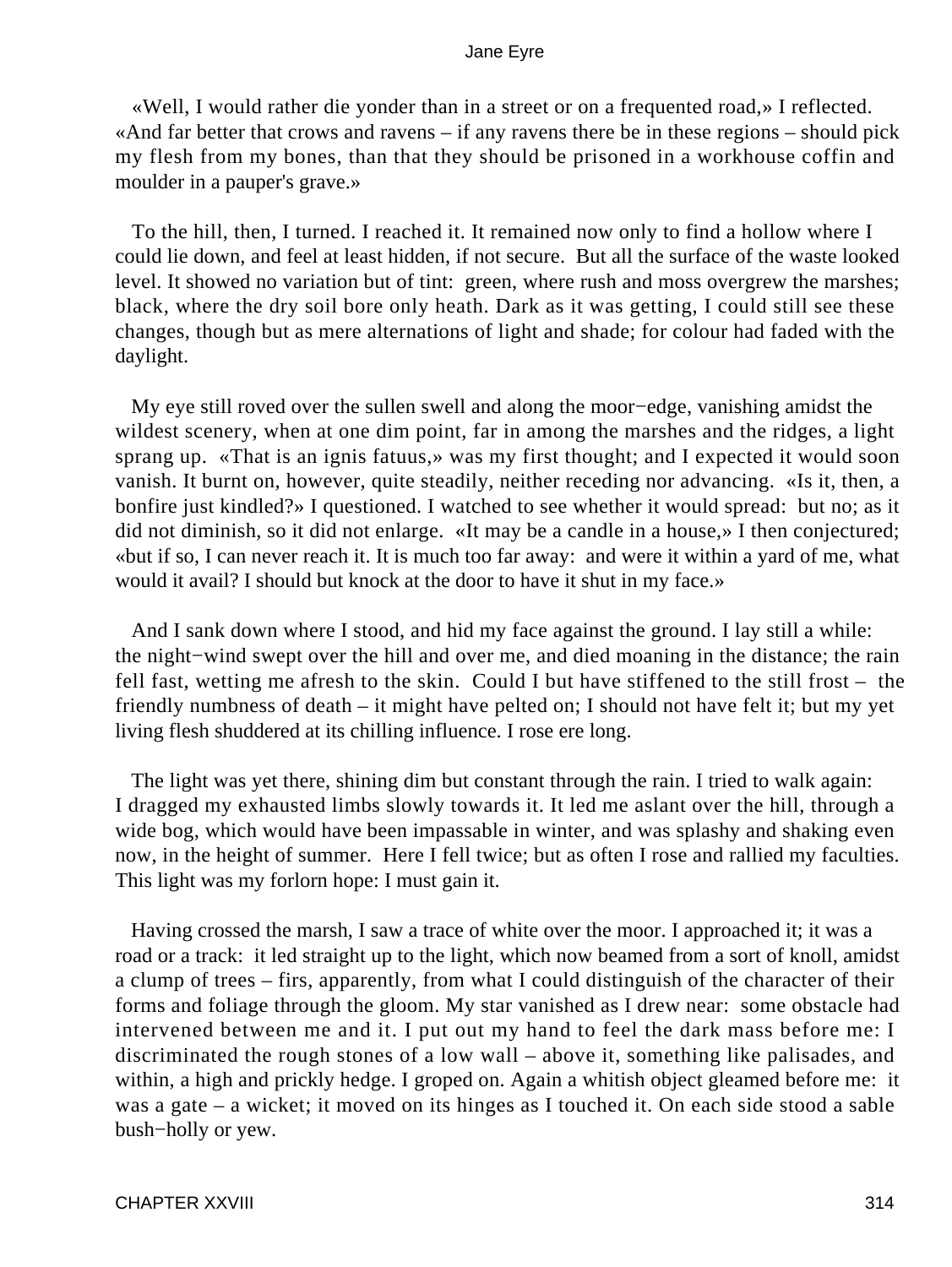Entering the gate and passing the shrubs, the silhouette of a house rose to view, black, low, and rather long; but the guiding light shone nowhere. All was obscurity. Were the inmates retired to rest? I feared it must be so. In seeking the door, I turned an angle: there shot out the friendly gleam again, from the lozenged panes of a very small latticed window, within a foot of the ground, made still smaller by the growth of ivy or some other creeping plant, whose leaves clustered thick over the portion of the house wall in which it was set. The aperture was so screened and narrow, that curtain or shutter had been deemed unnecessary; and when I stooped down and put aside the spray of foliage shooting over it, I could see all within. I could see clearly a room with a sanded floor, clean scoured; a dresser of walnut, with pewter plates ranged in rows, reflecting the redness and radiance of a glowing peat−fire. I could see a clock, a white deal table, some chairs. The candle, whose ray had been my beacon, burnt on the table; and by its light an elderly woman, somewhat rough−looking, but scrupulously clean, like all about her, was knitting a stocking.

 I noticed these objects cursorily only – in them there was nothing extraordinary. A group of more interest appeared near the hearth, sitting still amidst the rosy peace and warmth suffusing it. Two young, graceful women – ladies in every point – sat, one in a low rocking−chair, the other on a lower stool; both wore deep mourning of crape and bombazeen, which sombre garb singularly set off very fair necks and faces: a large old pointer dog rested its massive head on the knee of one girl – in the lap of the other was cushioned a black cat.

 A strange place was this humble kitchen for such occupants! Who were they? They could not be the daughters of the elderly person at the table; for she looked like a rustic, and they were all delicacy and cultivation. I had nowhere seen such faces as theirs: and yet, as I gazed on them, I seemed intimate with every lineament. I cannot call them handsome – they were too pale and grave for the word: as they each bent over a book, they looked thoughtful almost to severity. A stand between them supported a second candle and two great volumes, to which they frequently referred, comparing them, seemingly, with the smaller books they held in their hands, like people consulting a dictionary to aid them in the task of translation. This scene was as silent as if all the figures had been shadows and the firelit apartment a picture: so hushed was it, I could hear the cinders fall from the grate, the clock tick in its obscure corner; and I even fancied I could distinguish the click− click of the woman's knitting−needles. When, therefore, a voice broke the strange stillness at last, it was audible enough to me.

 «Listen, Diana,» said one of the absorbed students; «Franz and old Daniel are together in the night−time, and Franz is telling a dream from which he has awakened in terror – listen!» And in a low voice she read something, of which not one word was intelligible to me; for it was in an unknown tongue – neither French nor Latin. Whether it were Greek or German I could not tell.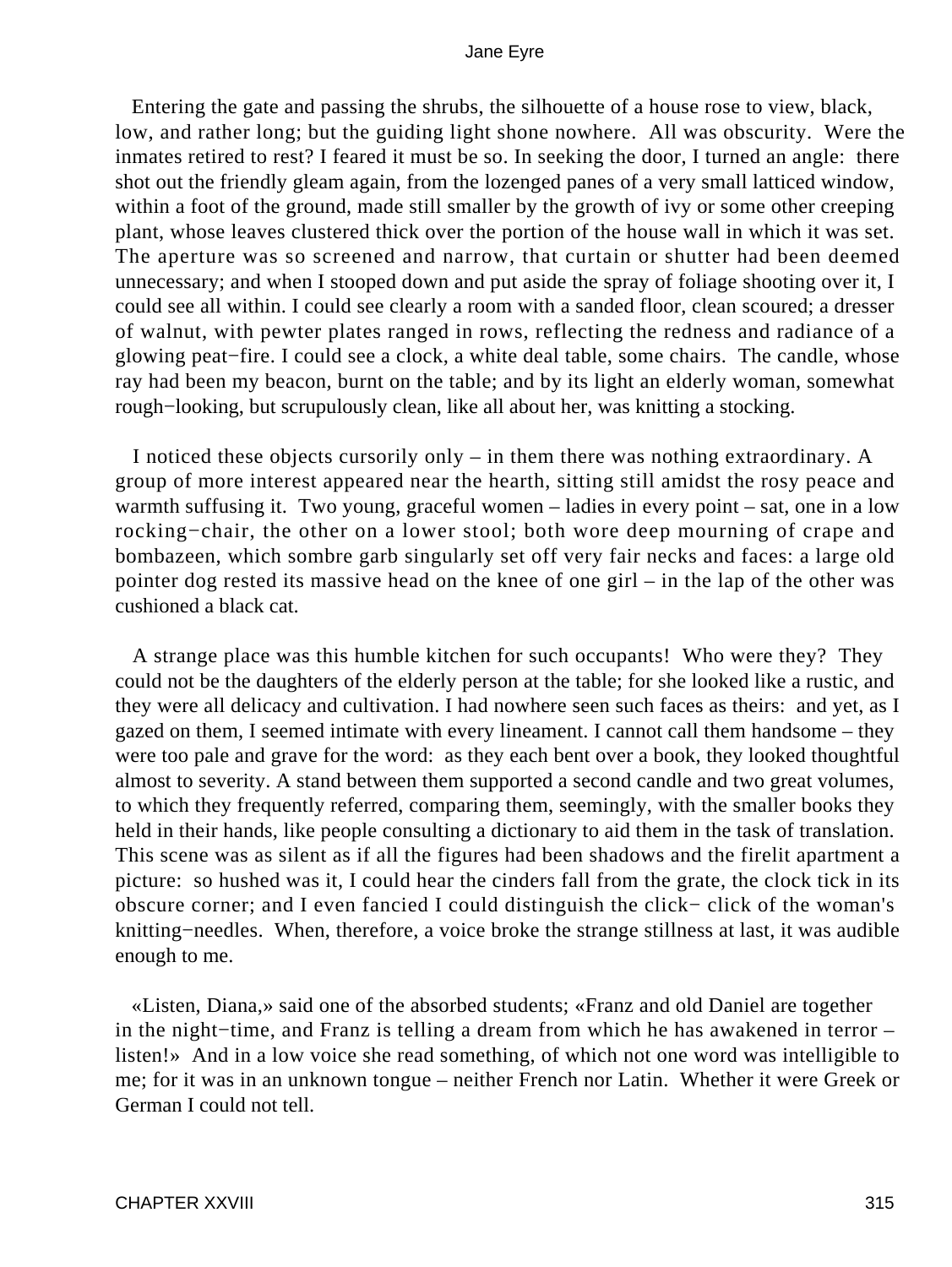«That is strong,» she said, when she had finished: «I relish it.» The other girl, who had lifted her head to listen to her sister, repeated, while she gazed at the fire, a line of what had been read. At a later day, I knew the language and the book; therefore, I will here quote the line: though, when I first heard it, it was only like a stroke on sounding brass to me – conveying no meaning:−

 «'Da trat hervor Einer, anzusehen wie die Sternen Nacht.' Good! good!» she exclaimed, while her dark and deep eye sparkled. «There you have a dim and mighty archangel fitly set before you! The line is worth a hundred pages of fustian. 'Ich wage die Gedanken in der Schale meines Zornes und die Werke mit dem Gewichte meines Grimms.' I like it!»

Both were again silent.

 «Is there ony country where they talk i' that way?» asked the old woman, looking up from her knitting.

«Yes, Hannah – a far larger country than England, where they talk in no other way.»

 «Well, for sure case, I knawn't how they can understand t' one t'other: and if either o' ye went there, ye could tell what they said, I guess?»

 «We could probably tell something of what they said, but not all – for we are not as clever as you think us, Hannah. We don't speak German, and we cannot read it without a dictionary to help us.»

«And what good does it do you?»

 «We mean to teach it some time – or at least the elements, as they say; and then we shall get more money than we do now.»

«Varry like: but give ower studying; ye've done enough for to− night.»

«I think we have: at least I'm tired. Mary, are you?»

 «Mortally: after all, it's tough work fagging away at a language with no master but a lexicon.»

 «It is, especially such a language as this crabbed but glorious Deutsch. I wonder when St. John will come home.»

 «Surely he will not be long now: it is just ten (looking at a little gold watch she drew from her girdle). It rains fast, Hannah: will you have the goodness to look at the fire in the parlour?»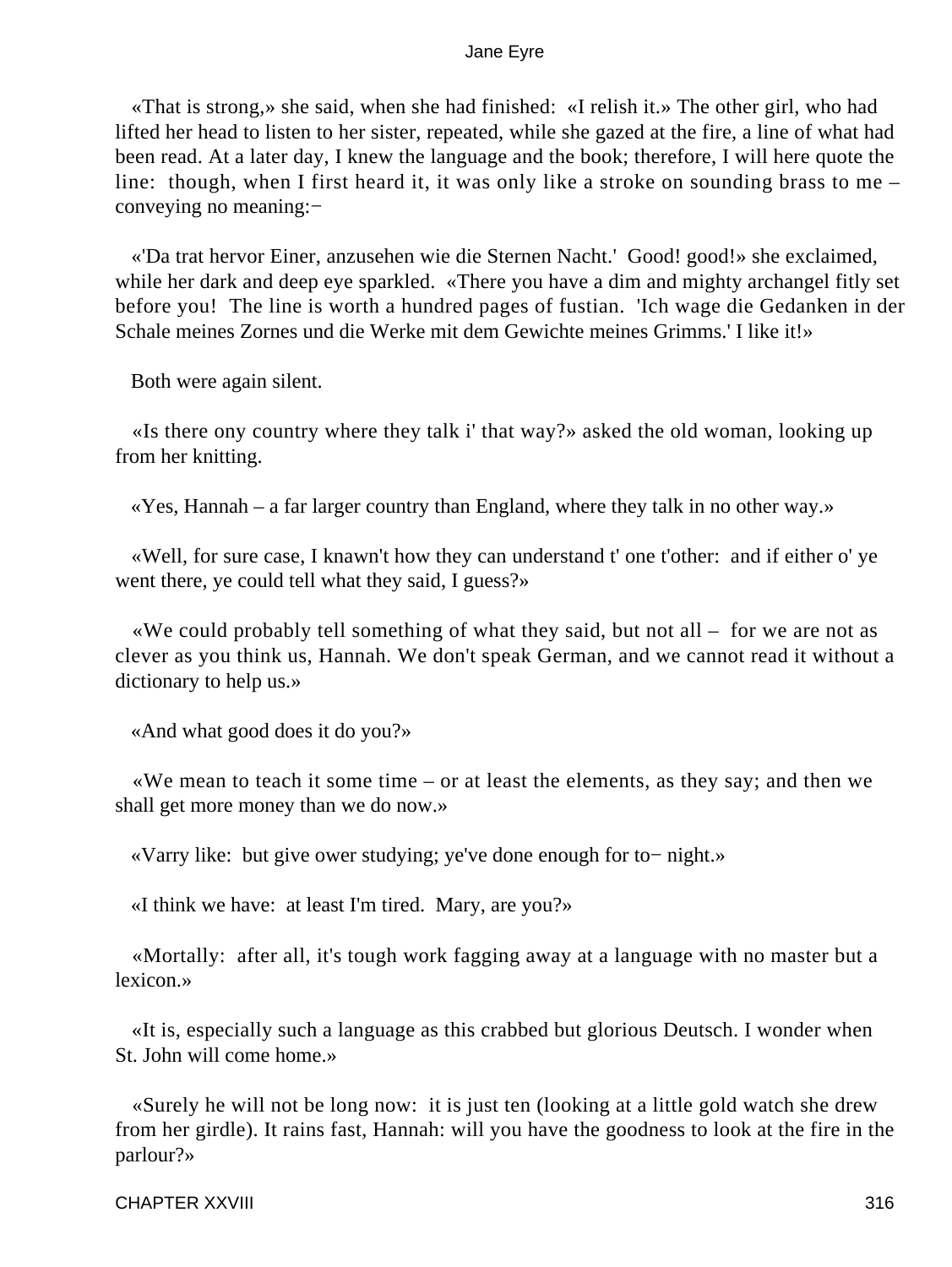The woman rose: she opened a door, through which I dimly saw a passage: soon I heard her stir a fire in an inner room; she presently came back.

 «Ah, childer!» said she, «it fair troubles me to go into yond' room now: it looks so lonesome wi' the chair empty and set back in a corner.»

She wiped her eyes with her apron: the two girls, grave before, looked sad now.

 «But he is in a better place,» continued Hannah: «we shouldn't wish him here again. And then, nobody need to have a quieter death nor he had.»

«You say he never mentioned us?» inquired one of the ladies.

 «He hadn't time, bairn: he was gone in a minute, was your father. He had been a bit ailing like the day before, but naught to signify; and when Mr. St. John asked if he would like either o' ye to be sent for, he fair laughed at him. He began again with a bit of a heaviness in his head the next day – that is, a fortnight sin' – and he went to sleep and niver wakened: he wor a'most stark when your brother went into t' chamber and fand him. Ah, childer! that's t' last o' t' old stock – for ye and Mr. St. John is like of different soart to them 'at's gone; for all your mother wor mich i' your way, and a'most as book−learned. She wor the pictur' o' ye, Mary: Diana is more like your father.»

 I thought them so similar I could not tell where the old servant (for such I now concluded her to be) saw the difference. Both were fair complexioned and slenderly made; both possessed faces full of distinction and intelligence. One, to be sure, had hair a shade darker than the other, and there was a difference in their style of wearing it; Mary's pale brown locks were parted and braided smooth: Diana's duskier tresses covered her neck with thick curls. The clock struck ten.

 «Ye'll want your supper, I am sure,» observed Hannah; «and so will Mr. St. John when he comes in.»

 And she proceeded to prepare the meal. The ladies rose; they seemed about to withdraw to the parlour. Till this moment, I had been so intent on watching them, their appearance and conversation had excited in me so keen an interest, I had half−forgotten my own wretched position: now it recurred to me. More desolate, more desperate than ever, it seemed from contrast. And how impossible did it appear to touch the inmates of this house with concern on my behalf; to make them believe in the truth of my wants and woes – to induce them to vouchsafe a rest for my wanderings! As I groped out the door, and knocked at it hesitatingly, I felt that last idea to be a mere chimera. Hannah opened.

 «What do you want?» she inquired, in a voice of surprise, as she surveyed me by the light of the candle she held.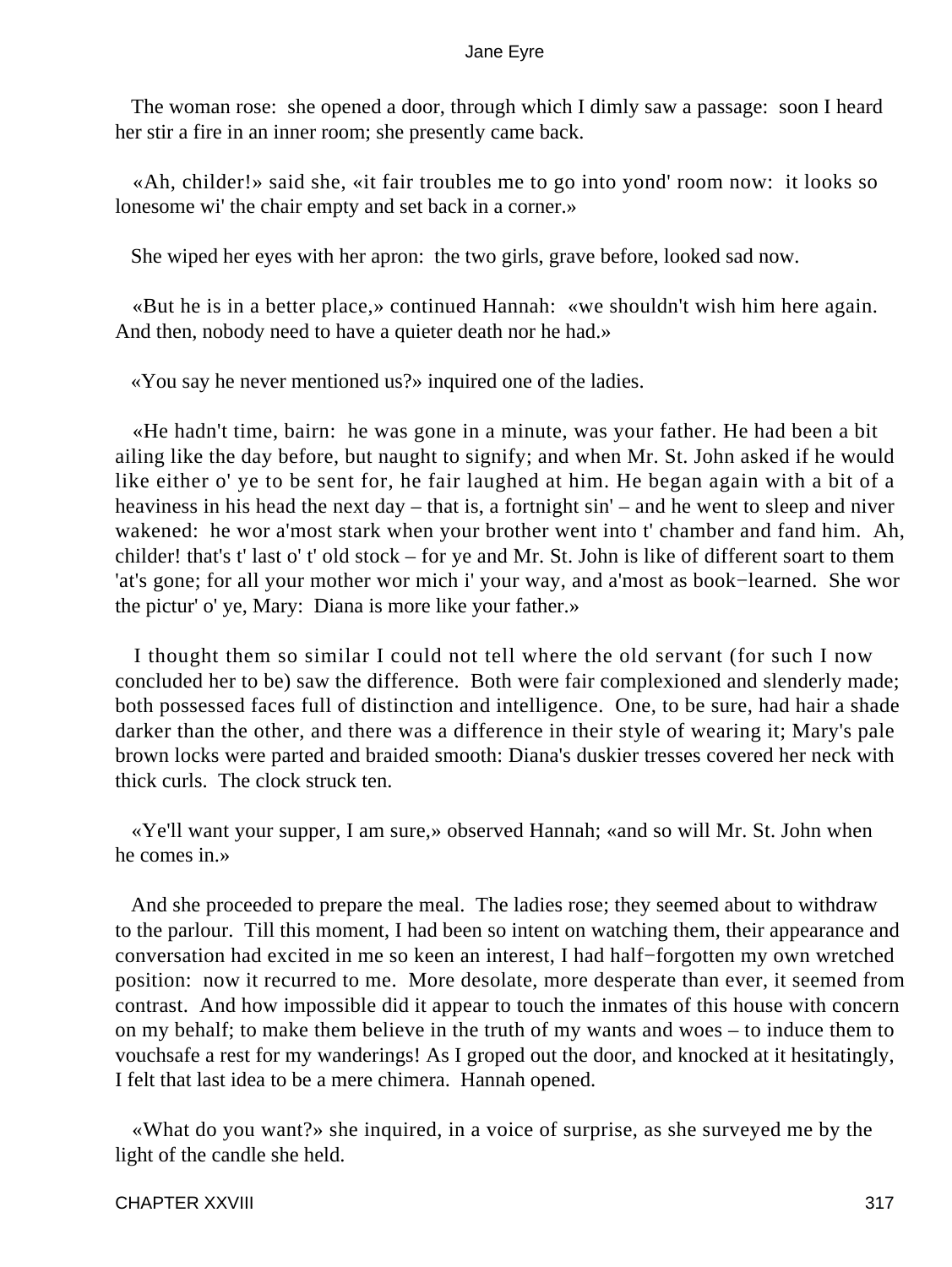«May I speak to your mistresses?» I said.

«You had better tell me what you have to say to them. Where do you come from?»

«I am a stranger.»

«What is your business here at this hour?»

«I want a night's shelter in an out−house or anywhere, and a morsel of bread to eat.»

 Distrust, the very feeling I dreaded, appeared in Hannah's face. «I'll give you a piece of bread,» she said, after a pause; «but we can't take in a vagrant to lodge. It isn't likely.»

«Do let me speak to your mistresses.»

 «No, not I. What can they do for you? You should not be roving about now; it looks very ill.»

«But where shall I go if you drive me away? What shall I do?»

 «Oh, I'll warrant you know where to go and what to do. Mind you don't do wrong, that's all. Here is a penny; now go  $-\infty$ 

 «A penny cannot feed me, and I have no strength to go farther. Don't shut the door:− oh, don't, for God's sake!»

«I must; the rain is driving in  $-\infty$ 

«Tell the young ladies. Let me see them− »

 «Indeed, I will not. You are not what you ought to be, or you wouldn't make such a noise. Move off.»

«But I must die if I am turned away.»

 «Not you. I'm fear'd you have some ill plans agate, that bring you about folk's houses at this time o' night. If you've any followers− −housebreakers or such like – anywhere near, you may tell them we are not by ourselves in the house; we have a gentleman, and dogs, and guns.» Here the honest but inflexible servant clapped the door to and bolted it within.

 This was the climax. A pang of exquisite suffering – a throe of true despair – rent and heaved my heart. Worn out, indeed, I was; not another step could I stir. I sank on the wet doorstep: I groaned – I wrung my hands – I wept in utter anguish. Oh, this spectre of death!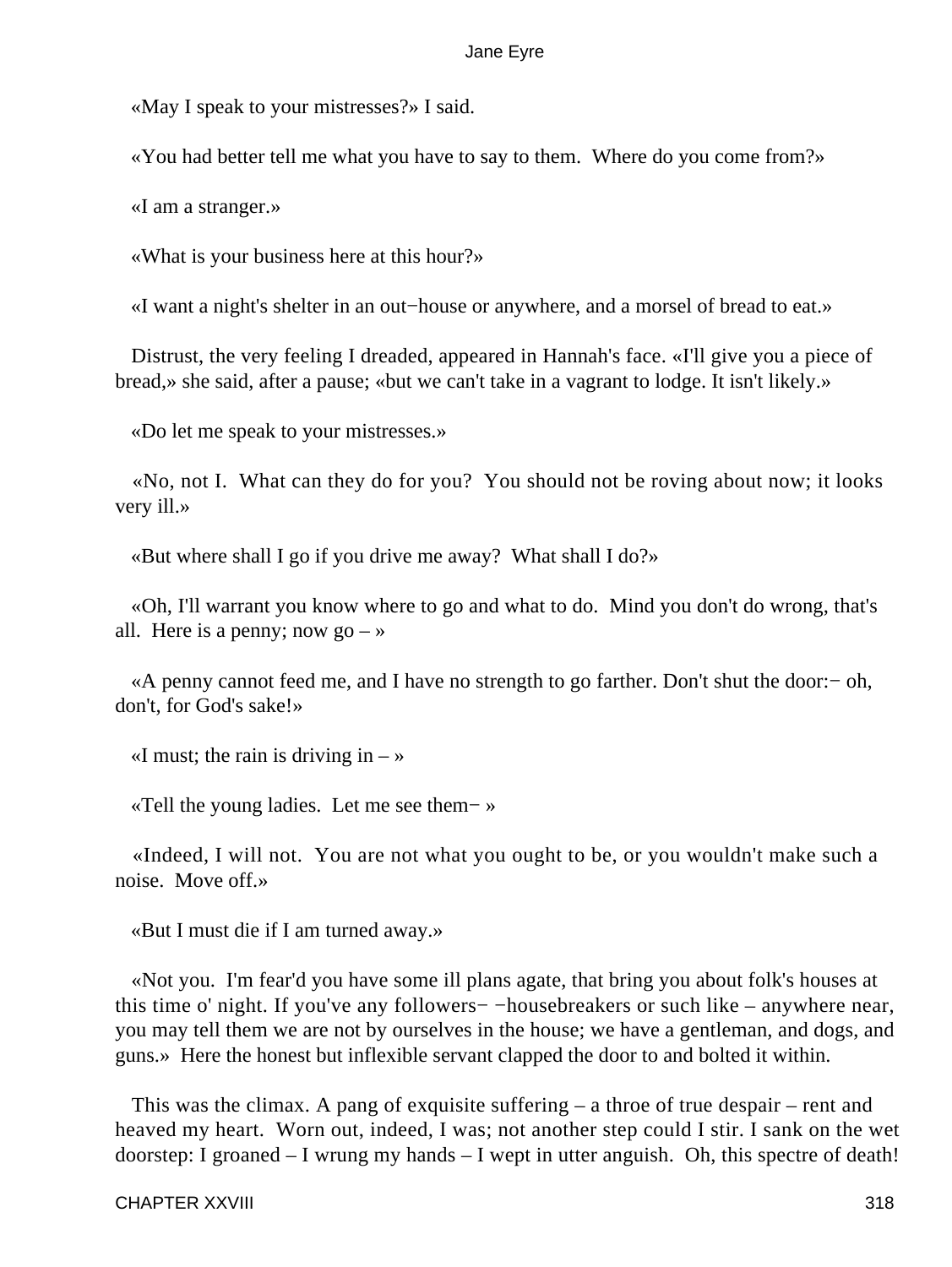Oh, this last hour, approaching in such horror! Alas, this isolation – this banishment from my kind! Not only the anchor of hope, but the footing of fortitude was gone – at least for a moment; but the last I soon endeavoured to regain.

«I can but die,» I said, «and I believe in God. Let me try to wait His will in silence.»

 These words I not only thought, but uttered; and thrusting back all my misery into my heart, I made an effort to compel it to remain there – dumb and still.

 «All men must die,» said a voice quite close at hand; «but all are not condemned to meet a lingering and premature doom, such as yours would be if you perished here of want.»

 «Who or what speaks?» I asked, terrified at the unexpected sound, and incapable now of deriving from any occurrence a hope of aid. A form was near – what form, the pitch−dark night and my enfeebled vision prevented me from distinguishing. With a loud long knock, the new−comer appealed to the door.

«Is it you, Mr. St. John?» cried Hannah.

«Yes – yes; open quickly.»

 «Well, how wet and cold you must be, such a wild night as it is! Come in – your sisters are quite uneasy about you, and I believe there are bad folks about. There has been a beggar−woman – I declare she is not gone yet! – laid down there. Get up! for shame! Move off, I say!»

 «Hush, Hannah! I have a word to say to the woman. You have done your duty in excluding, now let me do mine in admitting her. I was near, and listened to both you and her. I think this is a peculiar case – I must at least examine into it. Young woman, rise, and pass before me into the house.»

With difficulty I obeyed him. Presently I stood within that clean, bright kitchen – on the very hearth – trembling, sickening; conscious of an aspect in the last degree ghastly, wild, and weather−beaten. The two ladies, their brother, Mr. St. John, the old servant, were all gazing at me.

«St. John, who is it?» I heard one ask.

«I cannot tell: I found her at the door,» was the reply.

«She does look white,» said Hannah.

«As white as clay or death,» was responded. «She will fall: let her sit.»

CHAPTER XXVIII 319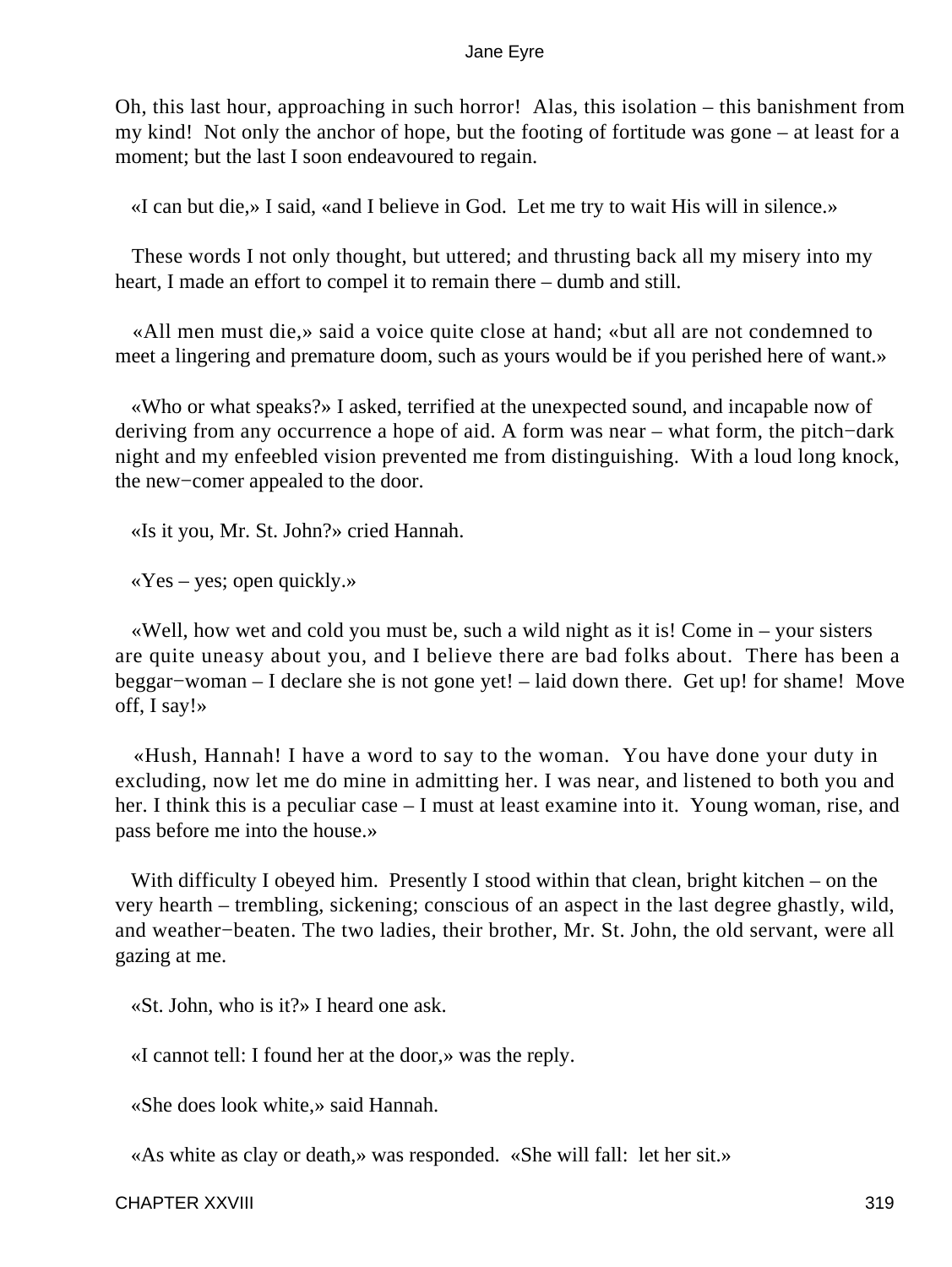And indeed my head swam: I dropped, but a chair received me. I still possessed my senses, though just now I could not speak.

 «Perhaps a little water would restore her. Hannah, fetch some. But she is worn to nothing. How very thin, and how very bloodless!»

«A mere spectre!»

«Is she ill, or only famished?»

«Famished, I think. Hannah, is that milk? Give it me, and a piece of bread.»

 Diana (I knew her by the long curls which I saw drooping between me and the fire as she bent over me) broke some bread, dipped it in milk, and put it to my lips. Her face was near mine: I saw there was pity in it, and I felt sympathy in her hurried breathing. In her simple words, too, the same balm−like emotion spoke: «Try to eat.»

 «Yes – try,» repeated Mary gently; and Mary's hand removed my sodden bonnet and lifted my head. I tasted what they offered me: feebly at first, eagerly soon.

 «Not too much at first – restrain her,» said the brother; «she has had enough.» And he withdrew the cup of milk and the plate of bread.

«A little more, St. John – look at the avidity in her eyes.»

«No more at present, sister. Try if she can speak now – ask her her name.»

 I felt I could speak, and I answered – «My name is Jane Elliott.» Anxious as ever to avoid discovery, I had before resolved to assume an **ALIAS.**

«And where do you live? Where are your friends?»

I was silent.

«Can we send for any one you know?»

I shook my head.

«What account can you give of yourself?»

 Somehow, now that I had once crossed the threshold of this house, and once was brought face to face with its owners, I felt no longer outcast, vagrant, and disowned by the wide world. I dared to put off the mendicant – to resume my natural manner and character. I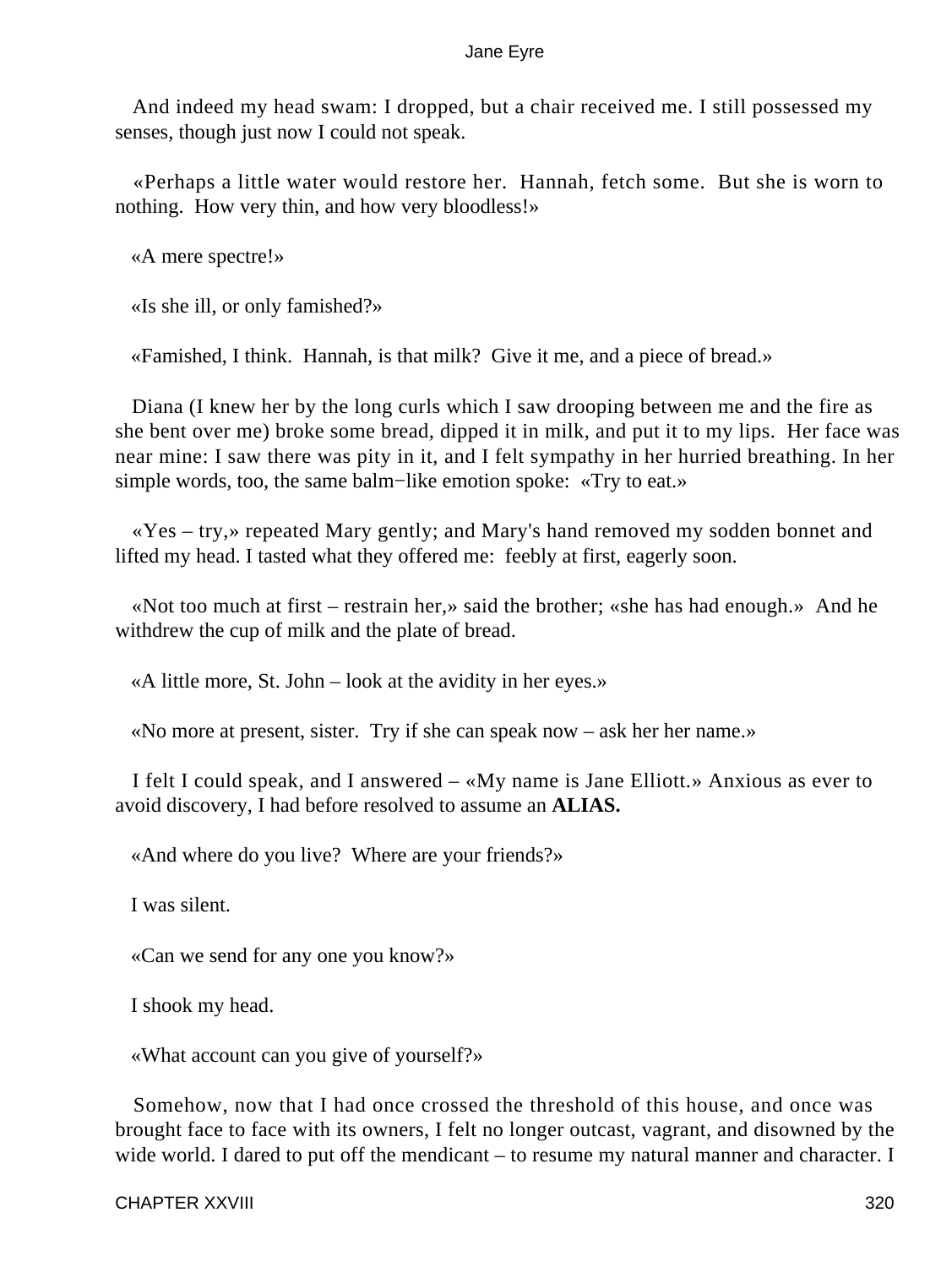began once more to know myself; and when Mr. St. John demanded an account – which at present I was far too weak to render – I said after a brief pause −

«Sir, I can give you no details to−night.»

«But what, then,» said he, «do you expect me to do for you?»

«Nothing,» I replied. My strength sufficed for but short answers. Diana took the word −

 «Do you mean,» she asked, «that we have now given you what aid you require? and that we may dismiss you to the moor and the rainy night?»

 I looked at her. She had, I thought, a remarkable countenance, instinct both with power and goodness. I took sudden courage. Answering her compassionate gate with a smile, I said – «I will trust you. If I were a masterless and stray dog, I know that you would not turn me from your hearth to−night: as it is, I really have no fear. Do with me and for me as you like; but excuse me from much discourse – my breath is short – I feel a spasm when I speak.» All three surveyed me, and all three were silent.

 «Hannah,» said Mr. St. John, at last, «let her sit there at present, and ask her no questions; in ten minutes more, give her the remainder of that milk and bread. Mary and Diana, let us go into the parlour and talk the matter over.»

 They withdrew. Very soon one of the ladies returned – I could not tell which. A kind of pleasant stupor was stealing over me as I sat by the genial fire. In an undertone she gave some directions to Hannah. Ere long, with the servant's aid, I contrived to mount a staircase; my dripping clothes were removed; soon a warm, dry bed received me. I thanked God – experienced amidst unutterable exhaustion a glow of grateful joy – and slept.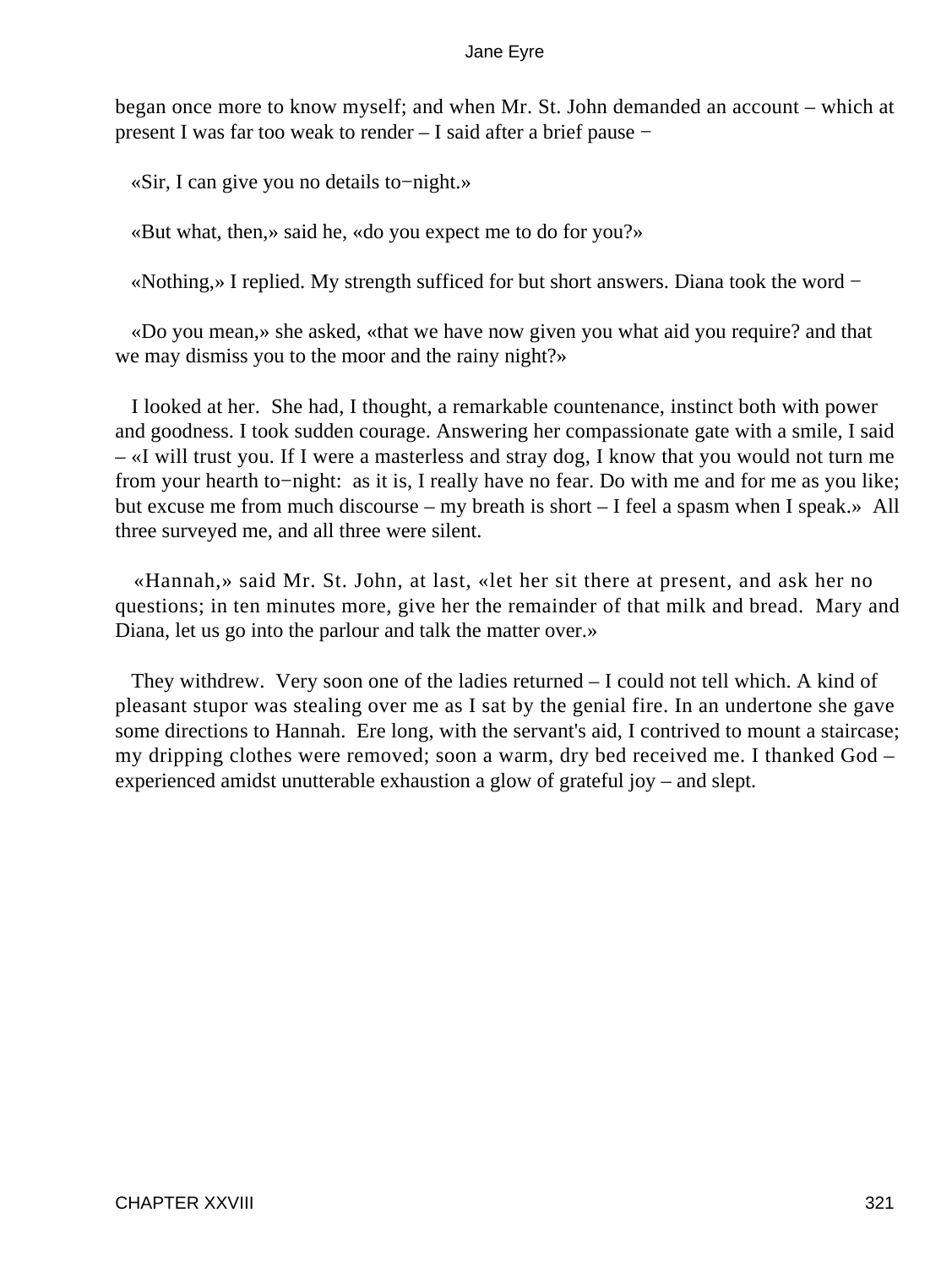# **[CHAPTER XXIX](#page-435-0)**

**The recollection of about three days and nights succeeding this is very dim in my mind.** I can recall some sensations felt in that interval; but few thoughts framed, and no actions performed. I knew I was in a small room and in a narrow bed. To that bed I seemed to have grown; I lay on it motionless as a stone; and to have torn me from it would have been almost to kill me. I took no note of the lapse of time – of the change from morning to noon, from noon to evening. I observed when any one entered or left the apartment: I could even tell who they were; I could understand what was said when the speaker stood near to me; but I could not answer; to open my lips or move my limbs was equally impossible. Hannah, the servant, was my most frequent visitor. Her coming disturbed me. I had a feeling that she wished me away: that she did not understand me or my circumstances; that she was prejudiced against me. Diana and Mary appeared in the chamber once or twice a day. They would whisper sentences of this sort at my bedside −

«It is very well we took her in.»

 «Yes; she would certainly have been found dead at the door in the morning had she been left out all night. I wonder what she has gone through?»

«Strange hardships, I imagine – poor, emaciated, pallid wanderer?»

 «She is not an uneducated person, I should think, by her manner of speaking; her accent was quite pure; and the clothes she took off, though splashed and wet, were little worn and fine.»

 «She has a peculiar face; fleshless and haggard as it is, I rather like it; and when in good health and animated, I can fancy her physiognomy would be agreeable.»

 Never once in their dialogues did I hear a syllable of regret at the hospitality they had extended to me, or of suspicion of, or aversion to, myself. I was comforted.

 Mr. St. John came but once: he looked at me, and said my state of lethargy was the result of reaction from excessive and protracted fatigue. He pronounced it needless to send for a doctor: nature, he was sure, would manage best, left to herself. He said every nerve had been overstrained in some way, and the whole system must sleep torpid a while. There was no disease. He imagined my recovery would be rapid enough when once commenced. These opinions he delivered in a few words, in a quiet, low voice; and added, after a pause, in the tone of a man little accustomed to expansive comment, «Rather an unusual physiognomy; certainly, not indicative of vulgarity or degradation.»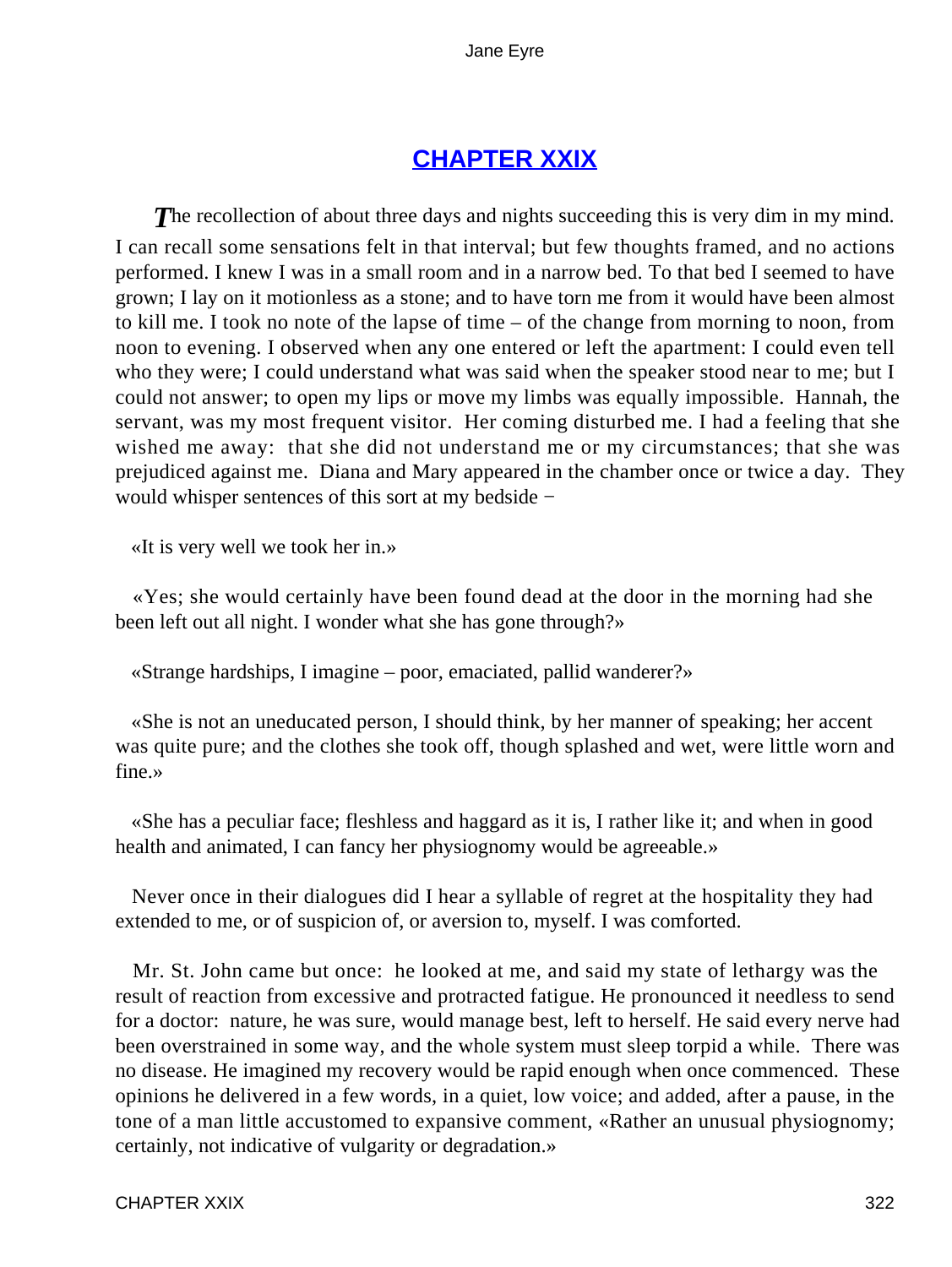«Far otherwise,» responded Diana. «To speak truth, St. John, my heart rather warms to the poor little soul. I wish we may be able to benefit her permanently.»

 «That is hardly likely,» was the reply. «You will find she is some young lady who has had a misunderstanding with her friends, and has probably injudiciously left them. We may, perhaps, succeed in restoring her to them, if she is not obstinate: but I trace lines of force in her face which make me sceptical of her tractability.» He stood considering me some minutes; then added, «She looks sensible, but not at all handsome.»

«She is so ill, St. John.»

 «Ill or well, she would always be plain. The grace and harmony of beauty are quite wanting in those features.»

 On the third day I was better; on the fourth, I could speak, move, rise in bed, and turn. Hannah had brought me some gruel and dry toast, about, as I supposed, the dinner−hour. I had eaten with relish: the food was good – void of the feverish flavour which had hitherto poisoned what I had swallowed. When she left me, I felt comparatively strong and revived: ere long satiety of repose and desire for action stirred me. I wished to rise; but what could I put on? Only my damp and bemired apparel; in which I had slept on the ground and fallen in the marsh. I felt ashamed to appear before my benefactors so clad. I was spared the humiliation.

 On a chair by the bedside were all my own things, clean and dry. My black silk frock hung against the wall. The traces of the bog were removed from it; the creases left by the wet smoothed out: it was quite decent. My very shoes and stockings were purified and rendered presentable. There were the means of washing in the room, and a comb and brush to smooth my hair. After a weary process, and resting every five minutes, I succeeded in dressing myself. My clothes hung loose on me; for I was much wasted, but I covered deficiencies with a shawl, and once more, clean and respectable looking – no speck of the dirt, no trace of the disorder I so hated, and which seemed so to degrade me, left – I crept down a stone staircase with the aid of the banisters, to a narrow low passage, and found my way presently to the kitchen.

 It was full of the fragrance of new bread and the warmth of a generous fire. Hannah was baking. Prejudices, it is well known, are most difficult to eradicate from the heart whose soil has never been loosened or fertilised by education: they grow there, firm as weeds among stones. Hannah had been cold and stiff, indeed, at the first: latterly she had begun to relent a little; and when she saw me come in tidy and well−dressed, she even smiled.

 «What, you have got up!» she said. «You are better, then. You may sit you down in my chair on the hearthstone, if you will.»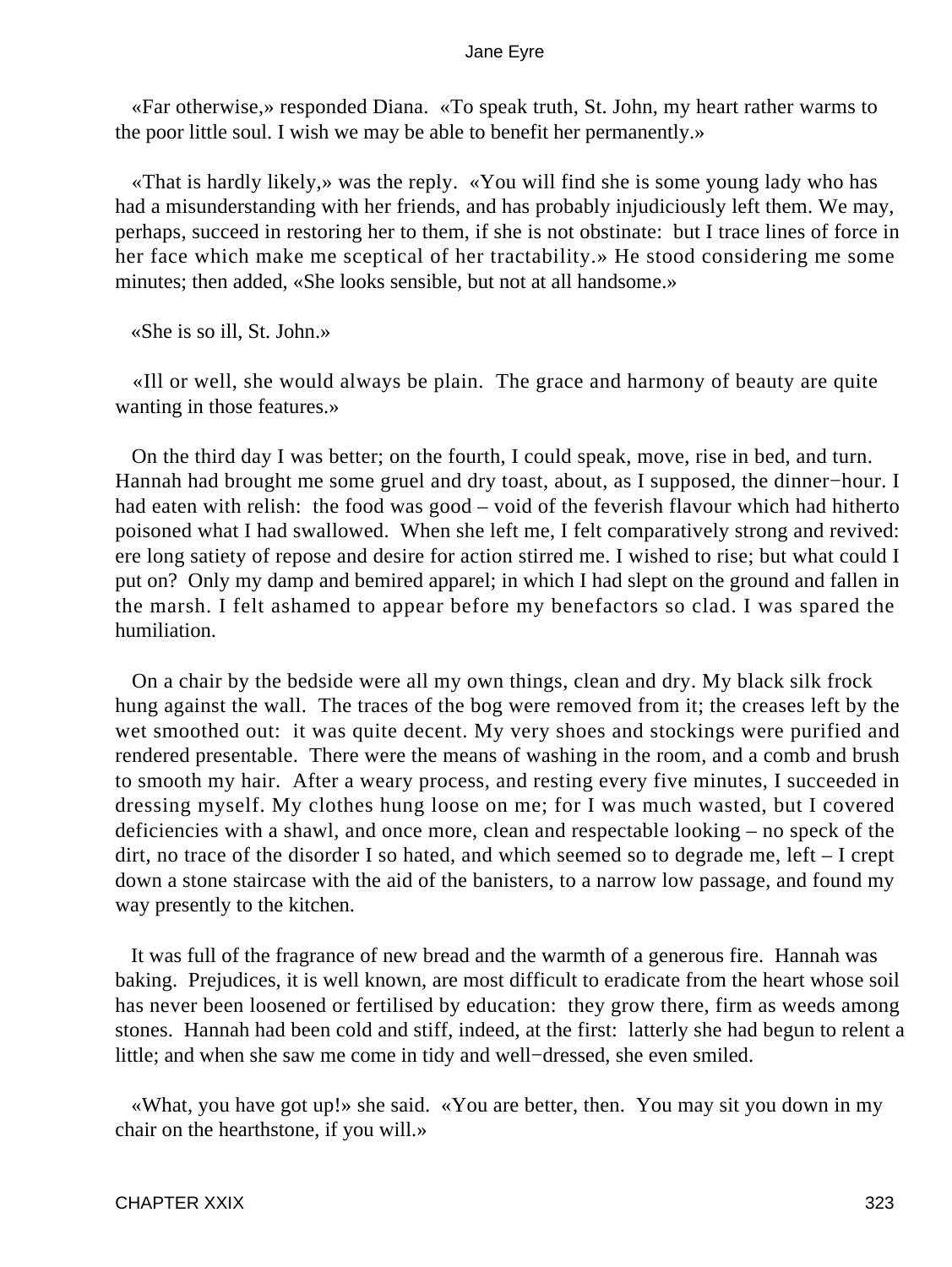She pointed to the rocking−chair: I took it. She bustled about, examining me every now and then with the corner of her eye. Turning to me, as she took some loaves from the oven, she asked bluntly −

«Did you ever go a−begging afore you came here?»

 I was indignant for a moment; but remembering that anger was out of the question, and that I had indeed appeared as a beggar to her, I answered quietly, but still not without a certain marked firmness −

 «You are mistaken in supposing me a beggar. I am no beggar; any more than yourself or your young ladies.»

 After a pause she said, «I dunnut understand that: you've like no house, nor no brass, I guess?»

 «The want of house or brass (by which I suppose you mean money) does not make a beggar in your sense of the word.»

«Are you book−learned?» she inquired presently.

«Yes, very.»

«But you've never been to a boarding−school?»

«I was at a boarding−school eight years.»

She opened her eyes wide. «Whatever cannot ye keep yourself for, then?»

 «I have kept myself; and, I trust, shall keep myself again. What are you going to do with these gooseberries?» I inquired, as she brought out a basket of the fruit.

«Mak' 'em into pies.»

«Give them to me and I'll pick them.»

«Nay; I dunnut want ye to do nought.»

«But I must do something. Let me have them.»

 She consented; and she even brought me a clean towel to spread over my dress, «lest,» as she said, «I should mucky it.»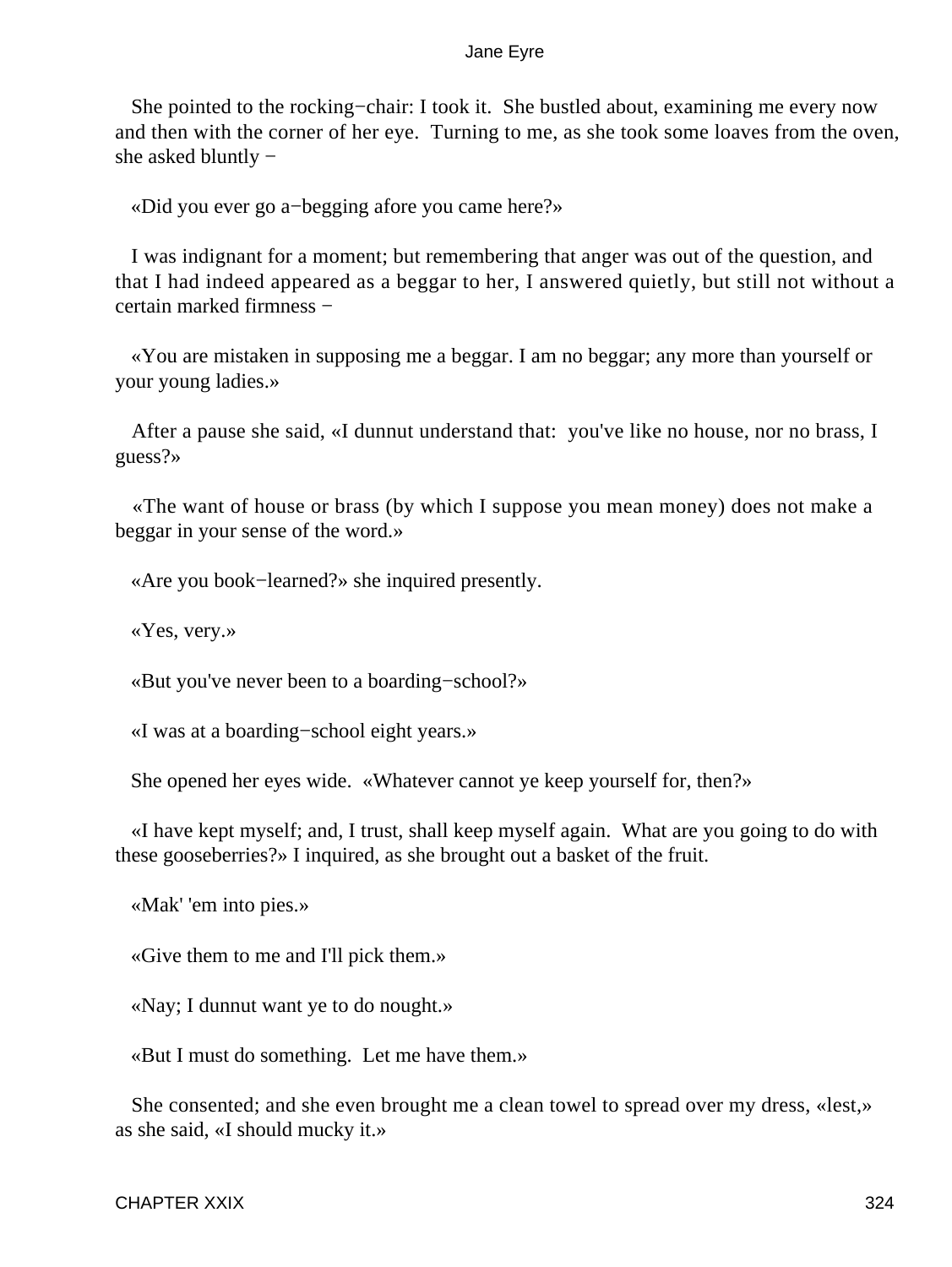«Ye've not been used to sarvant's wark, I see by your hands,» she remarked. «Happen ye've been a dressmaker?»

 «No, you are wrong. And now, never mind what I have been: don't trouble your head further about me; but tell me the name of the house where we are.»

«Some calls it Marsh End, and some calls it Moor House.»

«And the gentleman who lives here is called Mr. St. John?»

 «Nay; he doesn't live here: he is only staying a while. When he is at home, he is in his own parish at Morton.»

"That village a few miles off?

«Aye.»

«And what is he?»

«He is a parson.»

 I remembered the answer of the old housekeeper at the parsonage, when I had asked to see the clergyman. «This, then, was his father's residence?»

 «Aye; old Mr. Rivers lived here, and his father, and grandfather, and gurt (great) grandfather afore him.»

«The name, then, of that gentleman, is Mr. St. John Rivers?»

«Aye; St. John is like his kirstened name.»

«And his sisters are called Diana and Mary Rivers?»

«Yes.»

«Their father is dead?»

«Dead three weeks sin' of a stroke.»

«They have no mother?»

«The mistress has been dead this mony a year.»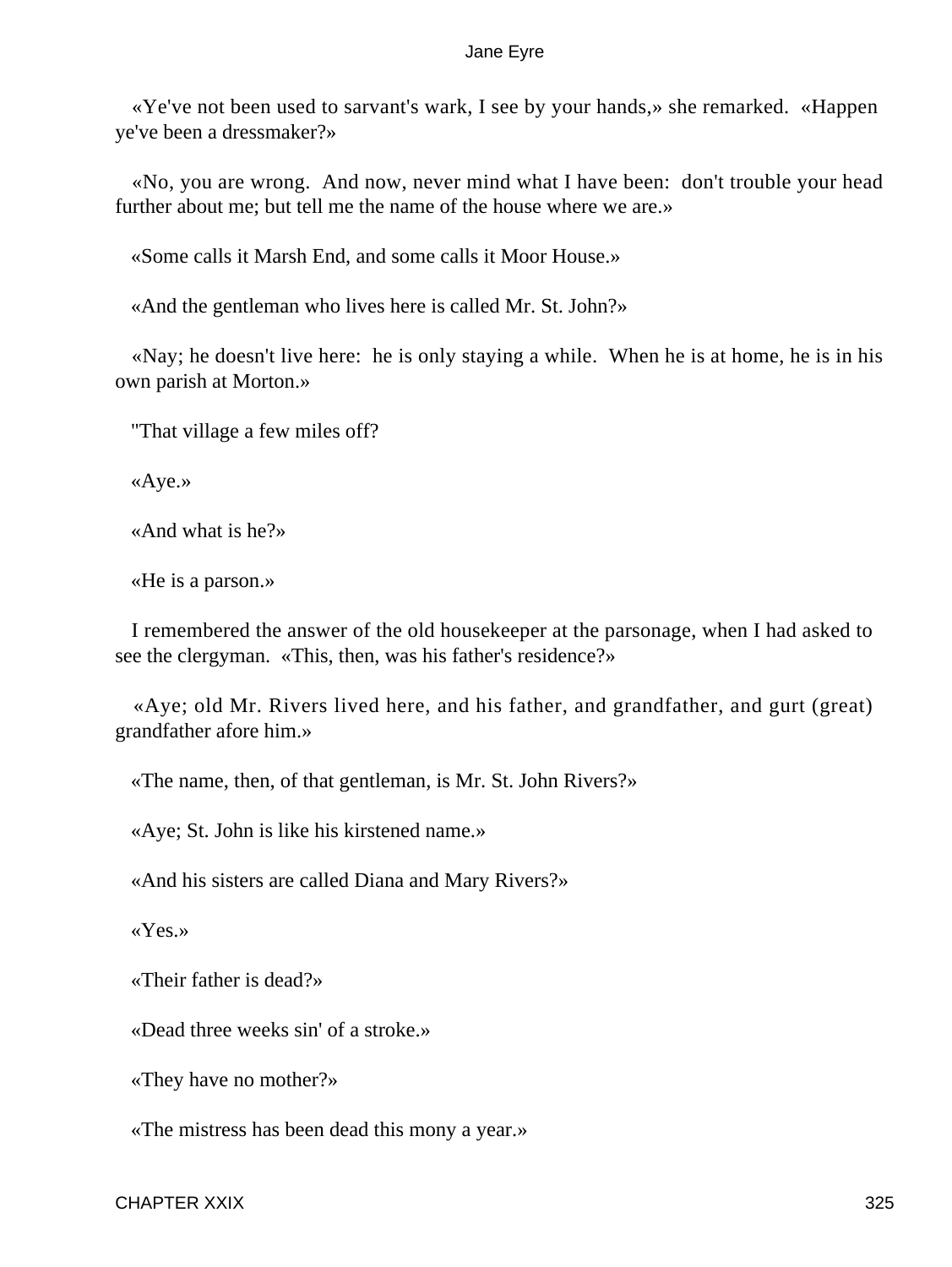«Have you lived with the family long?»

«I've lived here thirty year. I nursed them all three.»

 «That proves you must have been an honest and faithful servant. I will say so much for you, though you have had the incivility to call me a beggar.»

 She again regarded me with a surprised stare. «I believe,» she said, «I was quite mista'en in my thoughts of you: but there is so mony cheats goes about, you mun forgie me.»

 «And though,» I continued, rather severely, «you wished to turn me from the door, on a night when you should not have shut out a dog.»

 «Well, it was hard: but what can a body do? I thought more o' th' childer nor of mysel: poor things! They've like nobody to tak' care on 'em but me. I'm like to look sharpish.»

I maintained a grave silence for some minutes.

«You munnut think too hardly of me,» she again remarked.

 «But I do think hardly of you,» I said; «and I'll tell you why – not so much because you refused to give me shelter, or regarded me as an impostor, as because you just now made it a species of reproach that I had no 'brass' and no house. Some of the best people that ever lived have been as destitute as I am; and if you are a Christian, you ought not to consider poverty a crime.»

 «No more I ought,» said she: «Mr. St. John tells me so too; and I see I wor wrang – but I've clear a different notion on you now to what I had. You look a raight down dacent little crater.»

«That will do – I forgive you now. Shake hands.»

 She put her floury and horny hand into mine; another and heartier smile illumined her rough face, and from that moment we were friends.

 Hannah was evidently fond of talking. While I picked the fruit, and she made the paste for the pies, she proceeded to give me sundry details about her deceased master and mistress, and «the childer,» as she called the young people.

 Old Mr. Rivers, she said, was a plain man enough, but a gentleman, and of as ancient a family as could be found. Marsh End had belonged to the Rivers ever since it was a house: and it was, she affirmed, «aboon two hundred year old – for all it looked but a small, humble place, naught to compare wi' Mr. Oliver's grand hall down i' Morton Vale. But she could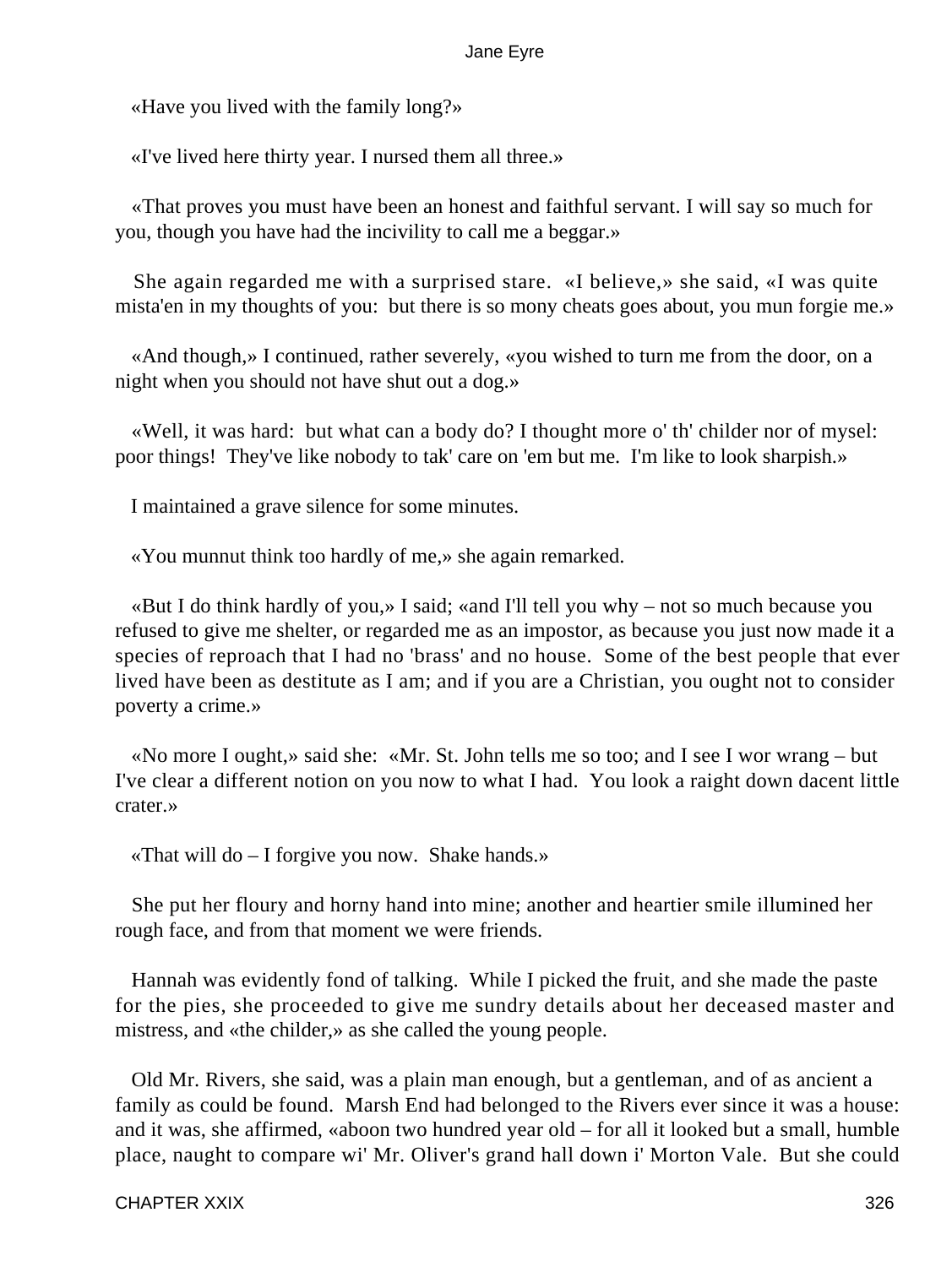remember Bill Oliver's father a journeyman needlemaker; and th' Rivers wor gentry i' th' owd days o' th' Henrys, as onybody might see by looking into th' registers i' Morton Church vestry.» Still, she allowed, «the owd maister was like other folk – naught mich out o' t' common way: stark mad o' shooting, and farming, and sich like.» The mistress was different. She was a great reader, and studied a deal; and the «bairns» had taken after her. There was nothing like them in these parts, nor ever had been; they had liked learning, all three, almost from the time they could speak; and they had always been «of a mak' of their own.» Mr. St. John, when he grew up, would go to college and be a parson; and the girls, as soon as they left school, would seek places as governesses: for they had told her their father had some years ago lost a great deal of money by a man he had trusted turning bankrupt; and as he was now not rich enough to give them fortunes, they must provide for themselves. They had lived very little at home for a long while, and were only come now to stay a few weeks on account of their father's death; but they did so like Marsh End and Morton, and all these moors and hills about. They had been in London, and many other grand towns; but they always said there was no place like home; and then they were so agreeable with each other− −never fell out nor «threaped.» She did not know where there was such a family for being united.

 Having finished my task of gooseberry picking, I asked where the two ladies and their brother were now.

«Gone over to Morton for a walk; but they would be back in half−an− hour to tea.»

 They returned within the time Hannah had allotted them: they entered by the kitchen door. Mr. St. John, when he saw me, merely bowed and passed through; the two ladies stopped: Mary, in a few words, kindly and calmly expressed the pleasure she felt in seeing me well enough to be able to come down; Diana took my hand: she shook her head at me.

 «You should have waited for my leave to descend,» she said. «You still look very pale – and so thin! Poor child! – poor girl!»

 Diana had a voice toned, to my ear, like the cooing of a dove. She possessed eyes whose gaze I delighted to encounter. Her whole face seemed to me fill of charm. Mary's countenance was equally intelligent – her features equally pretty; but her expression was more reserved, and her manners, though gentle, more distant. Diana looked and spoke with a certain authority: she had a will, evidently. It was my nature to feel pleasure in yielding to an authority supported like hers, and to bend, where my conscience and self−respect permitted, to an active will.

 «And what business have you here?» she continued. «It is not your place. Mary and I sit in the kitchen sometimes, because at home we like to be free, even to license – but you are a visitor, and must go into the parlour.»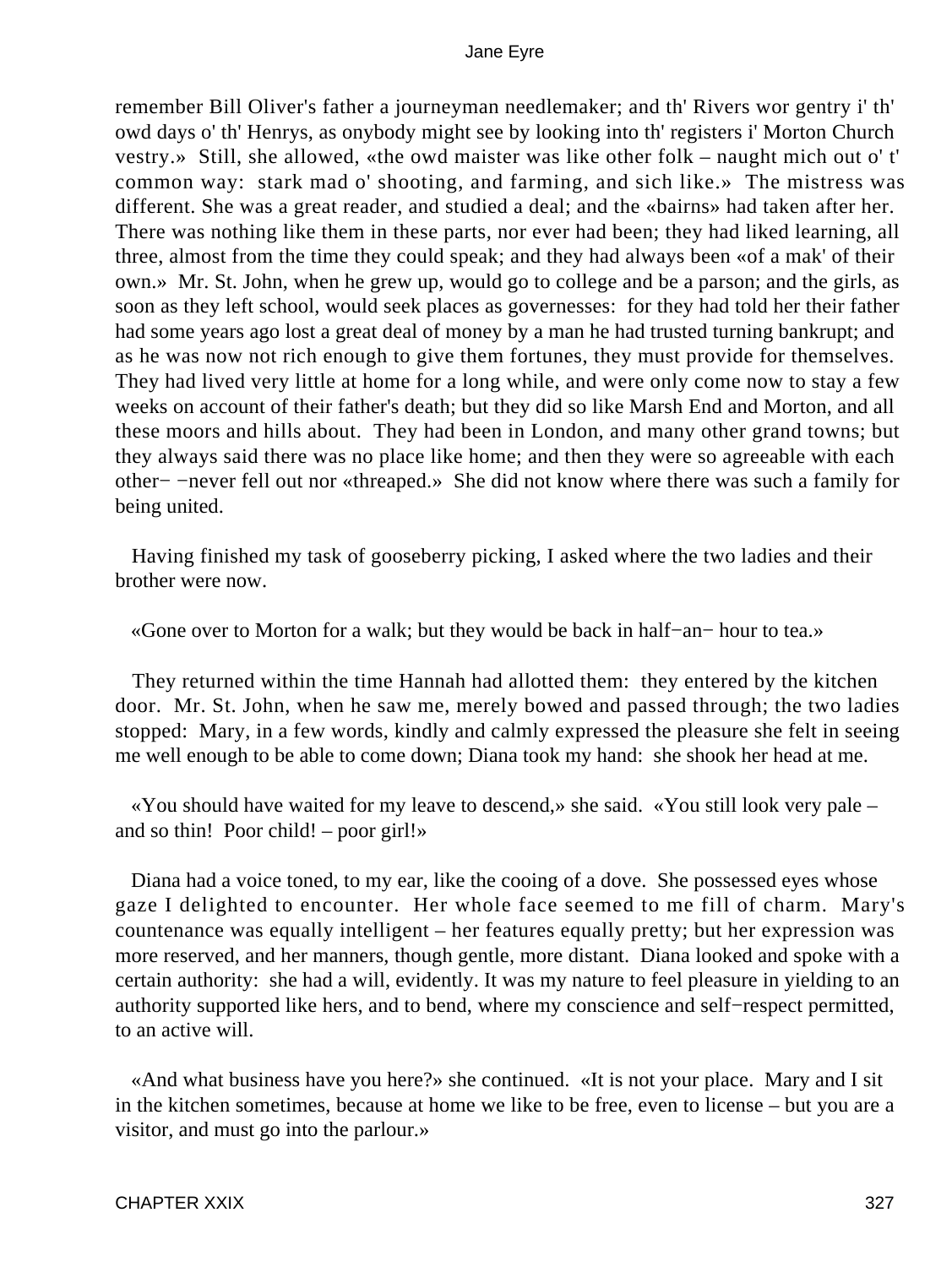«I am very well here.»

«Not at all, with Hannah bustling about and covering you with flour.»

«Besides, the fire is too hot for you,» interposed Mary.

 «To be sure,» added her sister. «Come, you must be obedient.» And still holding my hand she made me rise, and led me into the inner room.

 «Sit there,» she said, placing me on the sofa, «while we take our things off and get the tea ready; it is another privilege we exercise in our little moorland home – to prepare our own meals when we are so inclined, or when Hannah is baking, brewing, washing, or ironing.»

 She closed the door, leaving me solus with Mr. St. John, who sat opposite, a book or newspaper in his hand. I examined first, the parlour, and then its occupant.

 The parlour was rather a small room, very plainly furnished, yet comfortable, because clean and neat. The old−fashioned chairs were very bright, and the walnut−wood table was like a looking−glass. A few strange, antique portraits of the men and women of other days decorated the stained walls; a cupboard with glass doors contained some books and an ancient set of china. There was no superfluous ornament in the room – not one modern piece of furniture, save a brace of workboxes and a lady's desk in rosewood, which stood on a side−table: everything – including the carpet and curtains – looked at once well worn and well saved.

 Mr. St. John – sitting as still as one of the dusty pictures on the walls, keeping his eyes fixed on the page he perused, and his lips mutely sealed – was easy enough to examine. Had he been a statue instead of a man, he could not have been easier. He was young – perhaps from twenty−eight to thirty – tall, slender; his face riveted the eye; it was like a Greek face, very pure in outline: quite a straight, classic nose; quite an Athenian mouth and chin. It is seldom, indeed, an English face comes so near the antique models as did his. He might well be a little shocked at the irregularity of my lineaments, his own being so harmonious. His eyes were large and blue, with brown lashes; his high forehead, colourless as ivory, was partially streaked over by careless locks of fair hair.

 This is a gentle delineation, is it not, reader? Yet he whom it describes scarcely impressed one with the idea of a gentle, a yielding, an impressible, or even of a placid nature. Quiescent as he now sat, there was something about his nostril, his mouth, his brow, which, to my perceptions, indicated elements within either restless, or hard, or eager. He did not speak to me one word, nor even direct to me one glance, till his sisters returned. Diana, as she passed in and out, in the course of preparing tea, brought me a little cake, baked on the top of the oven.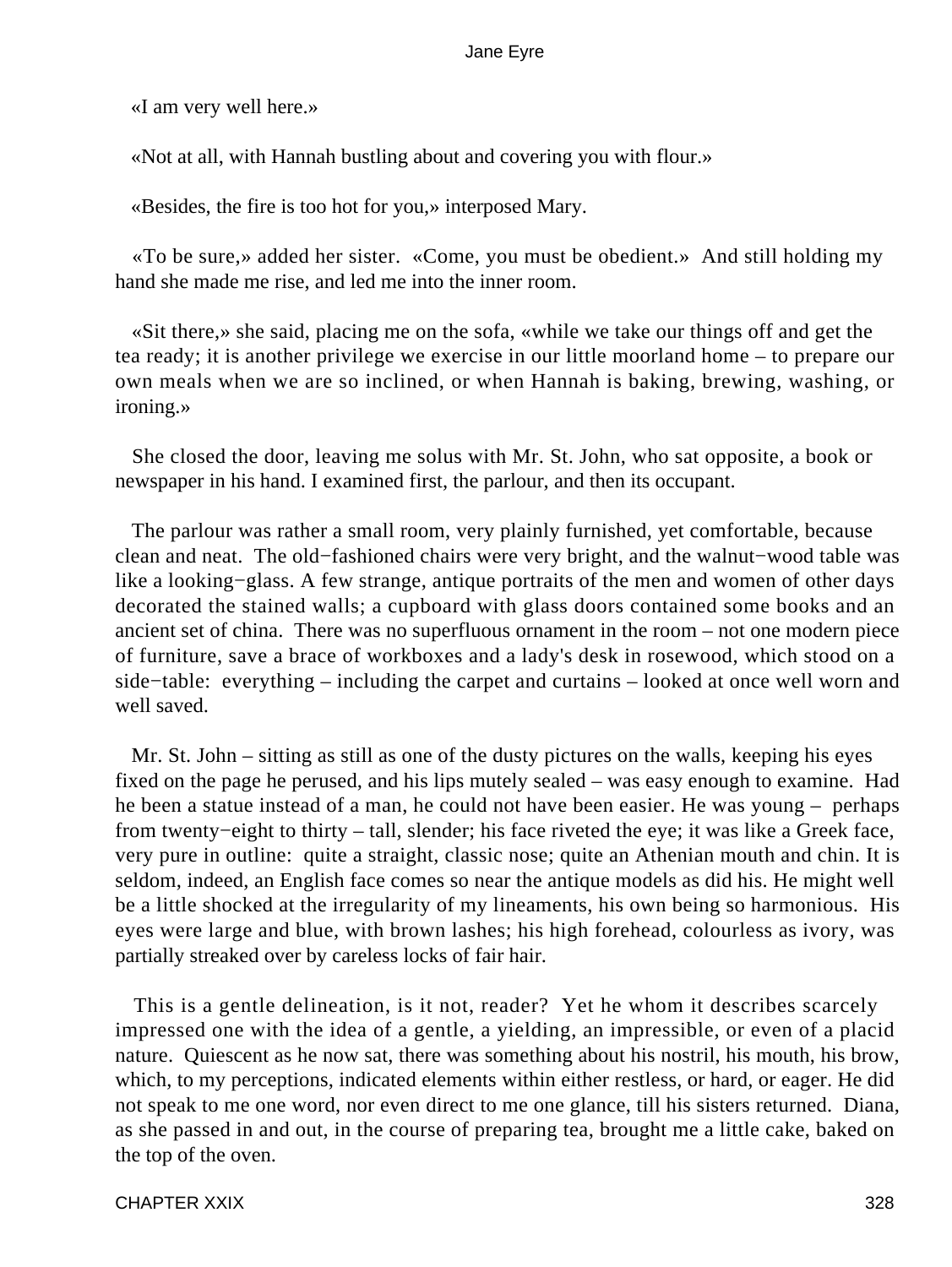«Eat that now,» she said: «you must be hungry. Hannah says you have had nothing but some gruel since breakfast.»

 I did not refuse it, for my appetite was awakened and keen. Mr. Rivers now closed his book, approached the table, and, as he took a seat, fixed his blue pictorial−looking eyes full on me. There was an unceremonious directness, a searching, decided steadfastness in his gaze now, which told that intention, and not diffidence, had hitherto kept it averted from the stranger.

«You are very hungry,» he said.

 $\ll$ I am, sir.» It is my way – it always was my way, by instinct – ever to meet the brief with brevity, the direct with plainness.

 «It is well for you that a low fever has forced you to abstain for the last three days: there would have been danger in yielding to the cravings of your appetite at first. Now you may eat, though still not immoderately.»

 «I trust I shall not eat long at your expense, sir,» was my very clumsily−contrived, unpolished answer.

 «No,» he said coolly: «when you have indicated to us the residence of your friends, we can write to them, and you may be restored to home.»

 «That, I must plainly tell you, is out of my power to do; being absolutely without home and friends.»

 The three looked at me, but not distrustfully; I felt there was no suspicion in their glances: there was more of curiosity. I speak particularly of the young ladies. St. John's eyes, though clear enough in a literal sense, in a figurative one were difficult to fathom. He seemed to use them rather as instruments to search other people's thoughts, than as agents to reveal his own: the which combination of keenness and reserve was considerably more calculated to embarrass than to encourage.

 «Do you mean to say,» he asked, «that you are completely isolated from every connection?»

 «I do. Not a tie links me to any living thing: not a claim do I possess to admittance under any roof in England.»

«A most singular position at your age!»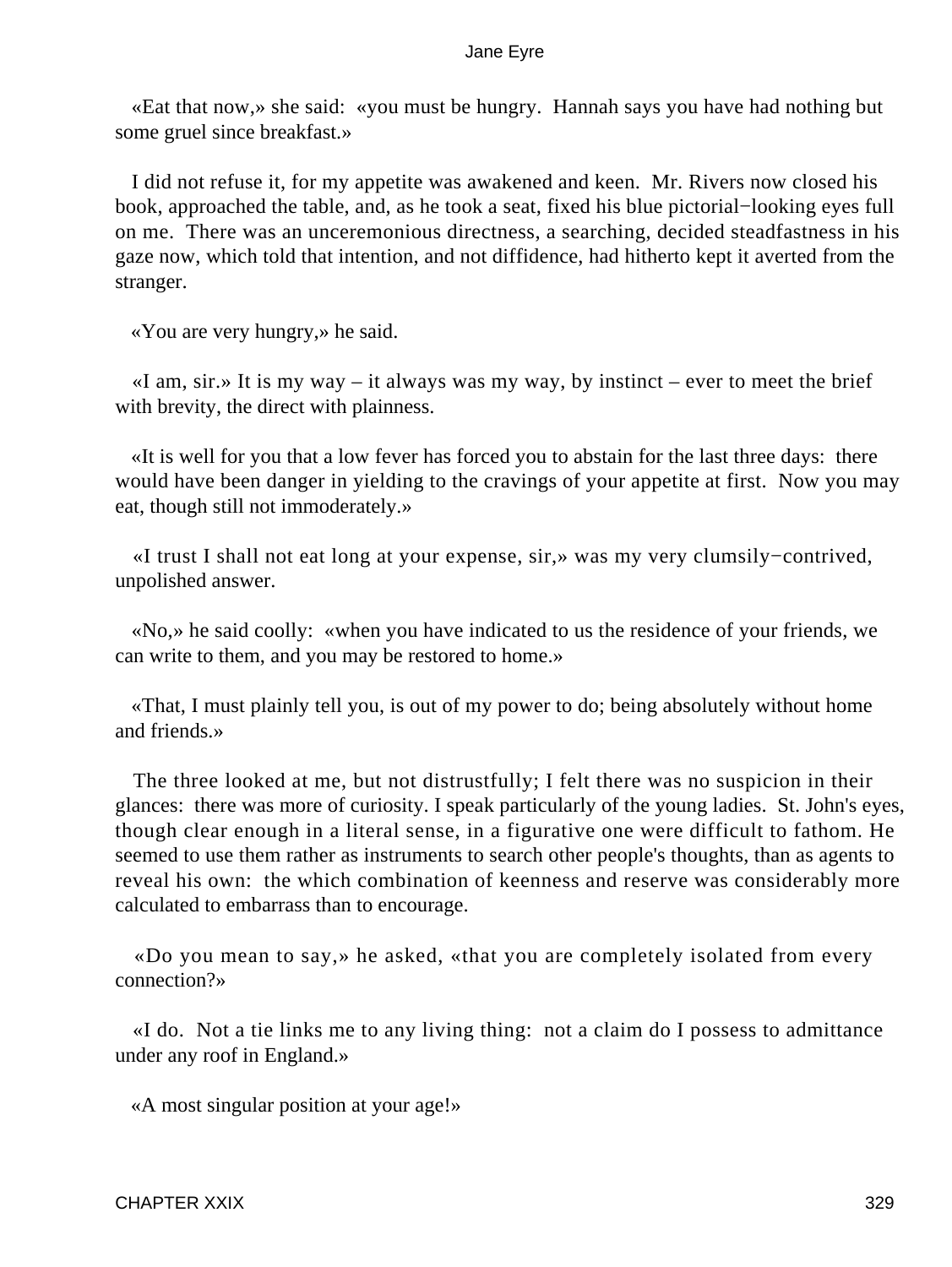Here I saw his glance directed to my hands, which were folded on the table before me. I wondered what he sought there: his words soon explained the quest.

«You have never been married? You are a spinster?»

 Diana laughed. «Why, she can't he above seventeen or eighteen years old, St. John,» said she.

«I am near nineteen: but I am not married. No.»

 I felt a burning glow mount to my face; for bitter and agitating recollections were awakened by the allusion to marriage. They all saw the embarrassment and the emotion. Diana and Mary relieved me by turning their eyes elsewhere than to my crimsoned visage; but the colder and sterner brother continued to gaze, till the trouble he had excited forced out tears as well as colour.

«Where did you last reside?» he now asked.

 «You are too inquisitive, St. John,» murmured Mary in a low voice; but he leaned over the table and required an answer by a second firm and piercing look.

 «The name of the place where, and of the person with whom I lived, is my secret,» I replied concisely.

 «Which, if you like, you have, in my opinion, a right to keep, both from St. John and every other questioner,» remarked Diana.

 «Yet if I know nothing about you or your history, I cannot help you,» he said. «And you need help, do you not?»

 «I need it, and I seek it so far, sir, that some true philanthropist will put me in the way of getting work which I can do, and the remuneration for which will keep me, if but in the barest necessaries of life.»

 «I know not whether I am a true philanthropist; yet I am willing to aid you to the utmost of my power in a purpose so honest. First, then, tell me what you have been accustomed to do, and what you CAN do.»

 I had now swallowed my tea. I was mightily refreshed by the beverage; as much so as a giant with wine: it gave new tone to my unstrung nerves, and enabled me to address this penetrating young judge steadily.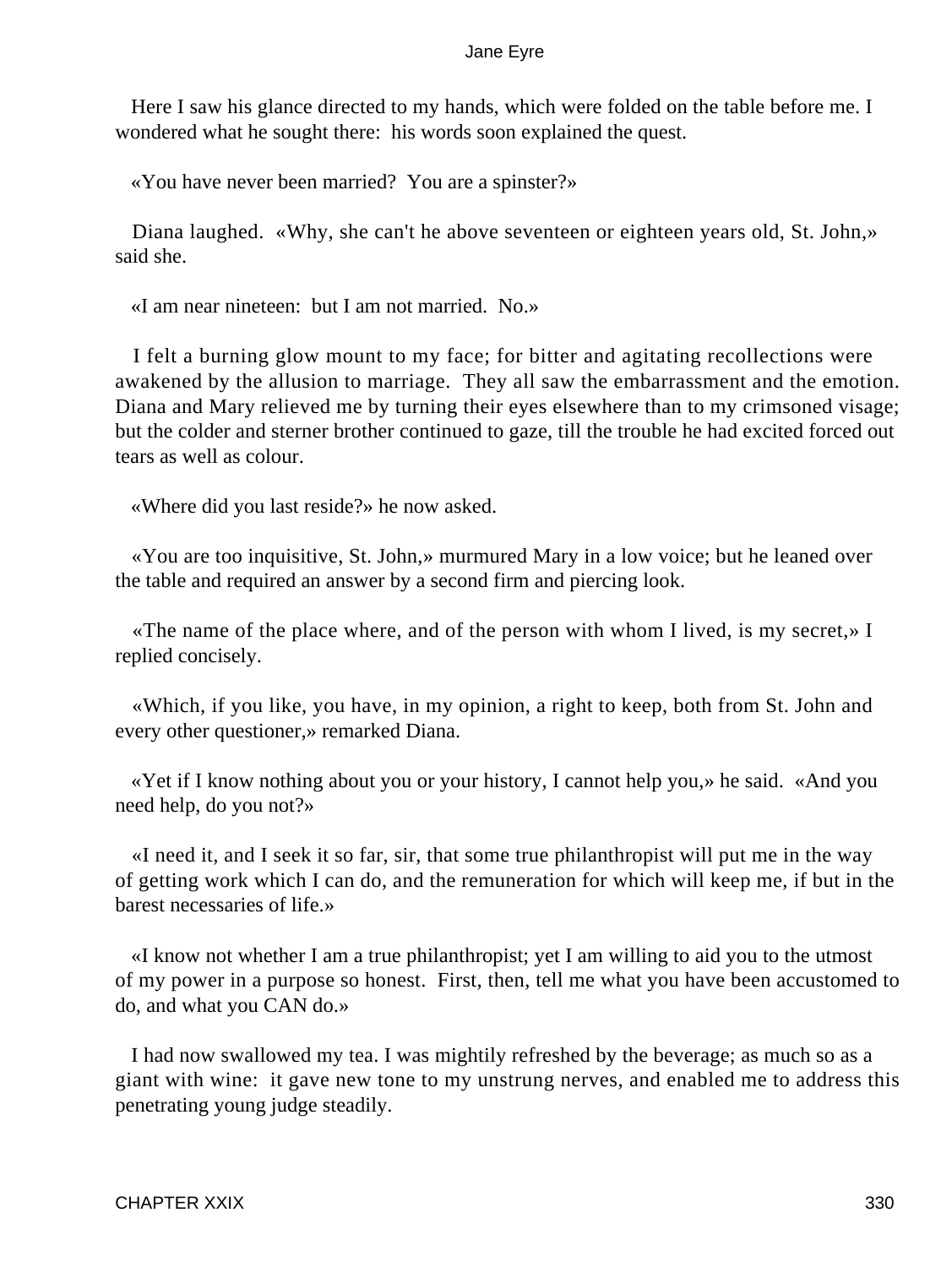«Mr. Rivers,» I said, turning to him, and looking at him, as he looked at me, openly and without diffidence, "you and your sisters have done me a great service – the greatest man can do his fellow− being; you have rescued me, by your noble hospitality, from death. This benefit conferred gives you an unlimited claim on my gratitude, and a claim, to a certain extent, on my confidence. I will tell you as much of the history of the wanderer you have harboured, as I can tell without compromising my own peace of mind – my own security, moral and physical, and that of others.

 «I am an orphan, the daughter of a clergyman. My parents died before I could know them. I was brought up a dependant; educated in a charitable institution. I will even tell you the name of the establishment, where I passed six years as a pupil, and two as a teacher – Lowood Orphan Asylum, −shire: you will have heard of it, Mr. Rivers? – the Rev. Robert Brocklehurst is the treasurer.»

«I have heard of Mr. Brocklehurst, and I have seen the school.»

 «I left Lowood nearly a year since to become a private governess. I obtained a good situation, and was happy. This place I was obliged to leave four days before I came here. The reason of my departure I cannot and ought not to explain: it would be useless, dangerous, and would sound incredible. No blame attached to me: I am as free from culpability as any one of you three. Miserable I am, and must be for a time; for the catastrophe which drove me from a house I had found a paradise was of a strange and direful nature. I observed but two points in planning my departure – speed, secrecy: to secure these, I had to leave behind me everything I possessed except a small parcel; which, in my hurry and trouble of mind, I forgot to take out of the coach that brought me to Whitcross. To this neighbourhood, then, I came, quite destitute. I slept two nights in the open air, and wandered about two days without crossing a threshold: but twice in that space of time did I taste food; and it was when brought by hunger, exhaustion, and despair almost to the last gasp, that you, Mr. Rivers, forbade me to perish of want at your door, and took me under the shelter of your roof. I know all your sisters have done for me since – for I have not been insensible during my seeming torpor – and I owe to their spontaneous, genuine, genial compassion as large a debt as to your evangelical charity.»

 «Don't make her talk any more now, St. John,» said Diana, as I paused; «she is evidently not yet fit for excitement. Come to the sofa and sit down now, Miss Elliott.»

 I gave an involuntary half start at hearing the alias: I had forgotten my new name. Mr. Rivers, whom nothing seemed to escape, noticed it at once.

«You said your name was Jane Elliott?» he observed.

 «I did say so; and it is the name by which I think it expedient to be called at present, but it is not my real name, and when I hear it, it sounds strange to me.»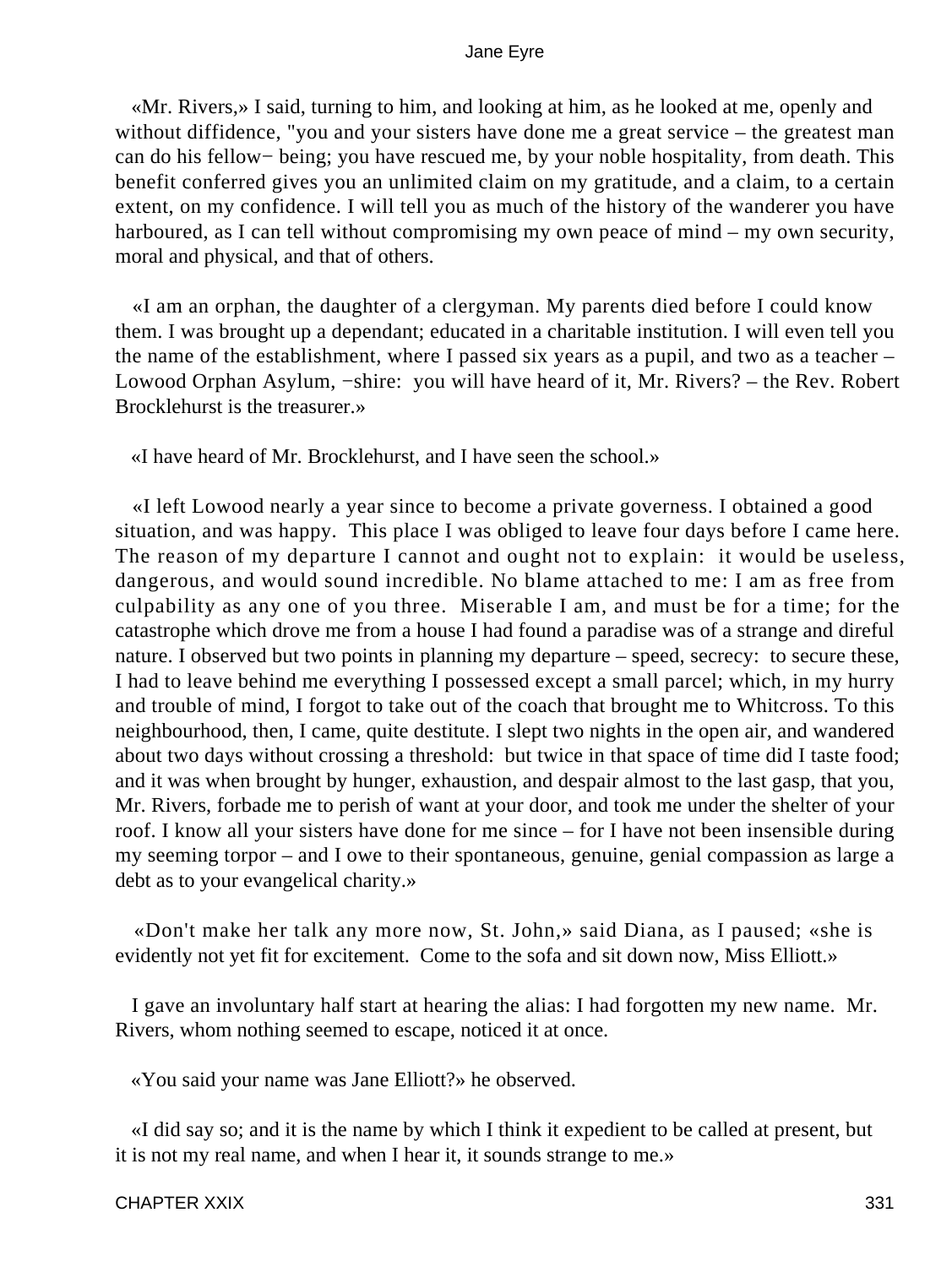«Your real name you will not give?»

 «No: I fear discovery above all things; and whatever disclosure would lead to it, I avoid.»

 «You are quite right, I am sure,» said Diana. «Now do, brother, let her be at peace a while.»

 But when St. John had mused a few moments he recommenced as imperturbably and with as much acumen as ever.

 «You would not like to be long dependent on our hospitality – you would wish, I see, to dispense as soon as may be with my sisters' compassion, and, above all, with my **CHARITY** (I am quite sensible of the distinction drawn, nor do I resent it – it is just): you desire to be independent of us?»

 «I do: I have already said so. Show me how to work, or how to seek work: that is all I now ask; then let me go, if it be but to the meanest cottage; but till then, allow me to stay here: I dread another essay of the horrors of homeless destitution.»

 «Indeed you **SHALL** stay here,» said Diana, putting her white hand on my head. «You SHALL,» repeated Mary, in the tone of undemonstrative sincerity which seemed natural to her.

 «My sisters, you see, have a pleasure in keeping you,» said Mr. St. John, «as they would have a pleasure in keeping and cherishing a half−frozen bird, some wintry wind might have driven through their casement. I feel more inclination to put you in the way of keeping yourself, and shall endeavour to do so; but observe, my sphere is narrow. I am but the incumbent of a poor country parish: my aid must be of the humblest sort. And if you are inclined to despise the day of small things, seek some more efficient succour than such as I can offer.»

 «She has already said that she is willing to do anything honest she can do,» answered Diana for me; «and you know, St. John, she has no choice of helpers: she is forced to put up with such crusty people as you.»

 «I will be a dressmaker; I will be a plain−workwoman; I will be a servant, a nurse−girl, if I can be no better,» I answered.

 «Right,» said Mr. St. John, quite coolly. «If such is your spirit, I promise to aid you, in my own time and way.»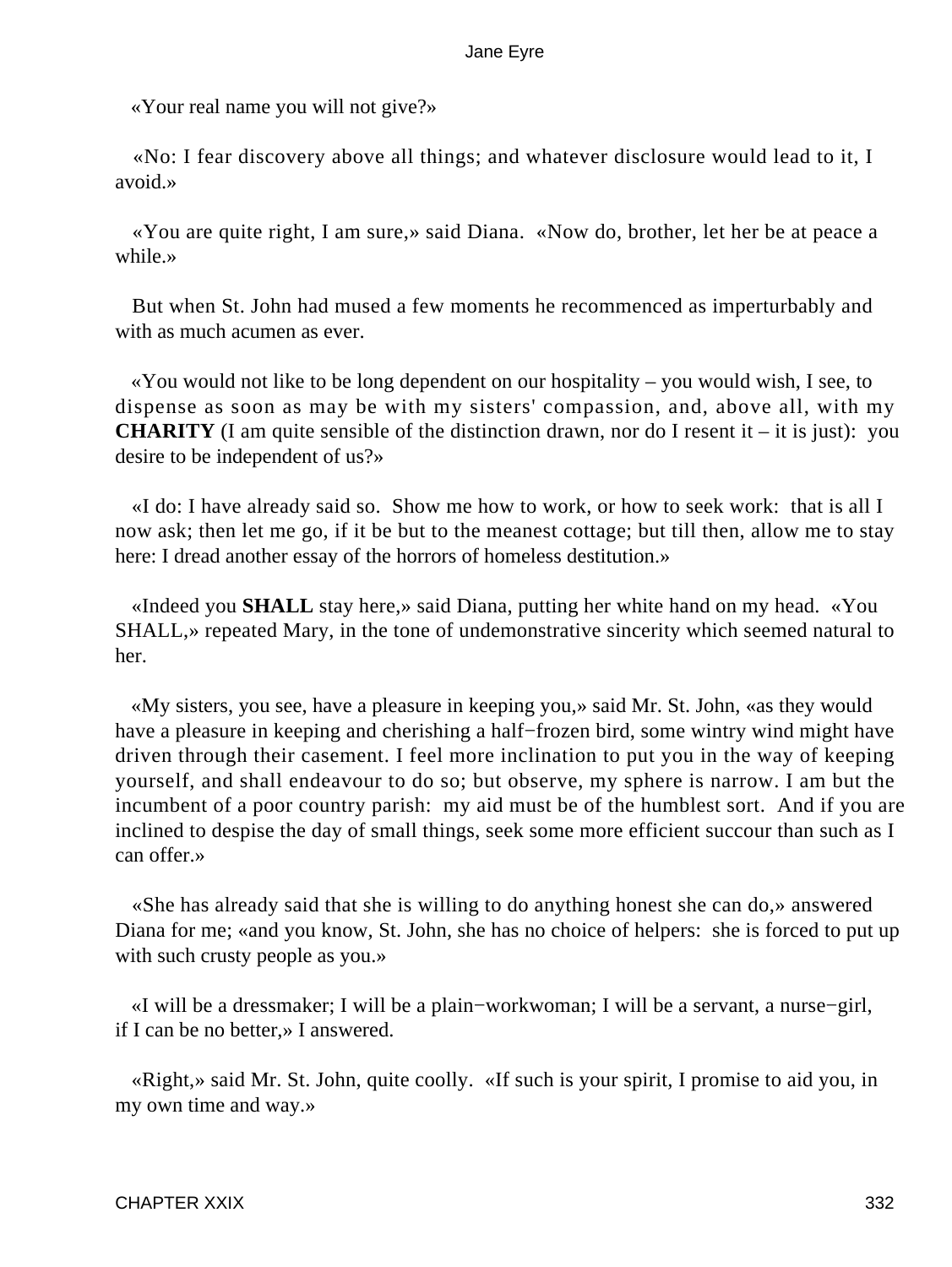He now resumed the book with which he had been occupied before tea. I soon withdrew, for I had talked as much, and sat up as long, as my present strength would permit.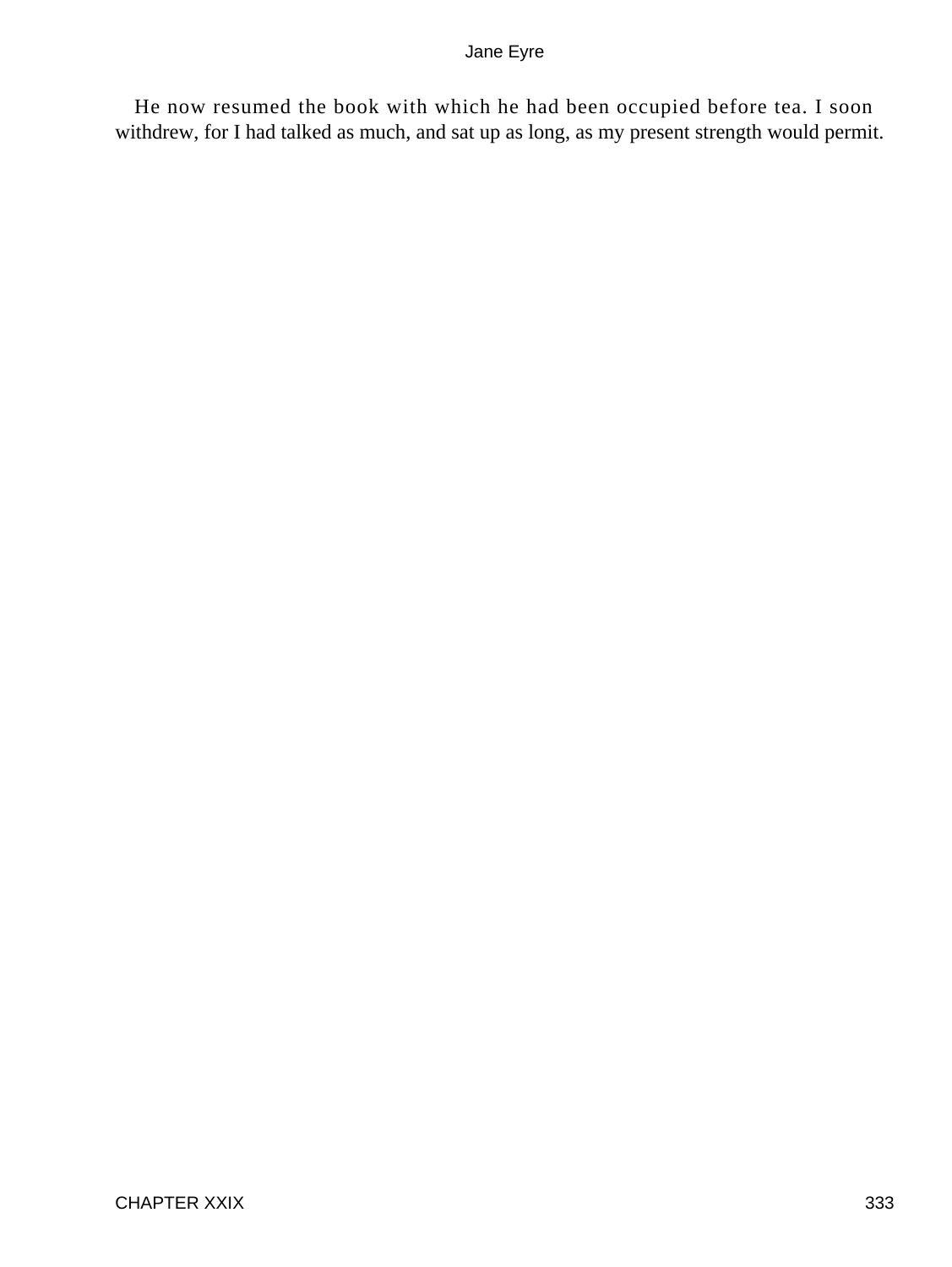# **[CHAPTER XXX](#page-435-0)**

**The more I knew of the inmates of Moor House, the better I liked them. In a few days I** had so far recovered my health that I could sit up all day, and walk out sometimes. I could join with Diana and Mary in all their occupations; converse with them as much as they wished, and aid them when and where they would allow me. There was a reviving pleasure in this intercourse, of a kind now tasted by me for the first time−the pleasure arising from perfect congeniality of tastes, sentiments, and principles.

 I liked to read what they liked to read: what they enjoyed, delighted me; what they approved, I reverenced. They loved their sequestered home. I, too, in the grey, small, antique structure, with its low roof, its latticed casements, its mouldering walls, its avenue of aged firs – all grown aslant under the stress of mountain winds; its garden, dark with yew and holly – and where no flowers but of the hardiest species would bloom – found a charm both potent and permanent. They clung to the purple moors behind and around their dwelling – to the hollow vale into which the pebbly bridle−path leading from their gate descended, and which wound between fern− banks first, and then amongst a few of the wildest little pasture− fields that ever bordered a wilderness of heath, or gave sustenance to a flock of grey moorland sheep, with their little mossy−faced lambs:− they clung to this scene, I say, with a perfect enthusiasm of attachment. I could comprehend the feeling, and share both its strength and truth. I saw the fascination of the locality. I felt the consecration of its loneliness: my eye feasted on the outline of swell and sweep – on the wild colouring communicated to ridge and dell by moss, by heath−bell, by flower−sprinkled turf, by brilliant bracken, and mellow granite crag. These details were just to me what they were to them – so many pure and sweet sources of pleasure. The strong blast and the soft breeze; the rough and the halcyon day; the hours of sunrise and sunset; the moonlight and the clouded night, developed for me, in these regions, the same attraction as for them – wound round my faculties the same spell that entranced theirs.

 Indoors we agreed equally well. They were both more accomplished and better read than I was; but with eagerness I followed in the path of knowledge they had trodden before me. I devoured the books they lent me: then it was full satisfaction to discuss with them in the evening what I had perused during the day. Thought fitted thought; opinion met opinion: we coincided, in short, perfectly.

 If in our trio there was a superior and a leader, it was Diana. Physically, she far excelled me: she was handsome; she was vigorous. In her animal spirits there was an affluence of life and certainty of flow, such as excited my wonder, while it baffled my comprehension. I could talk a while when the evening commenced, but the first gush of vivacity and fluency gone, I was fain to sit on a stool at Diana's feet, to rest my head on her knee, and listen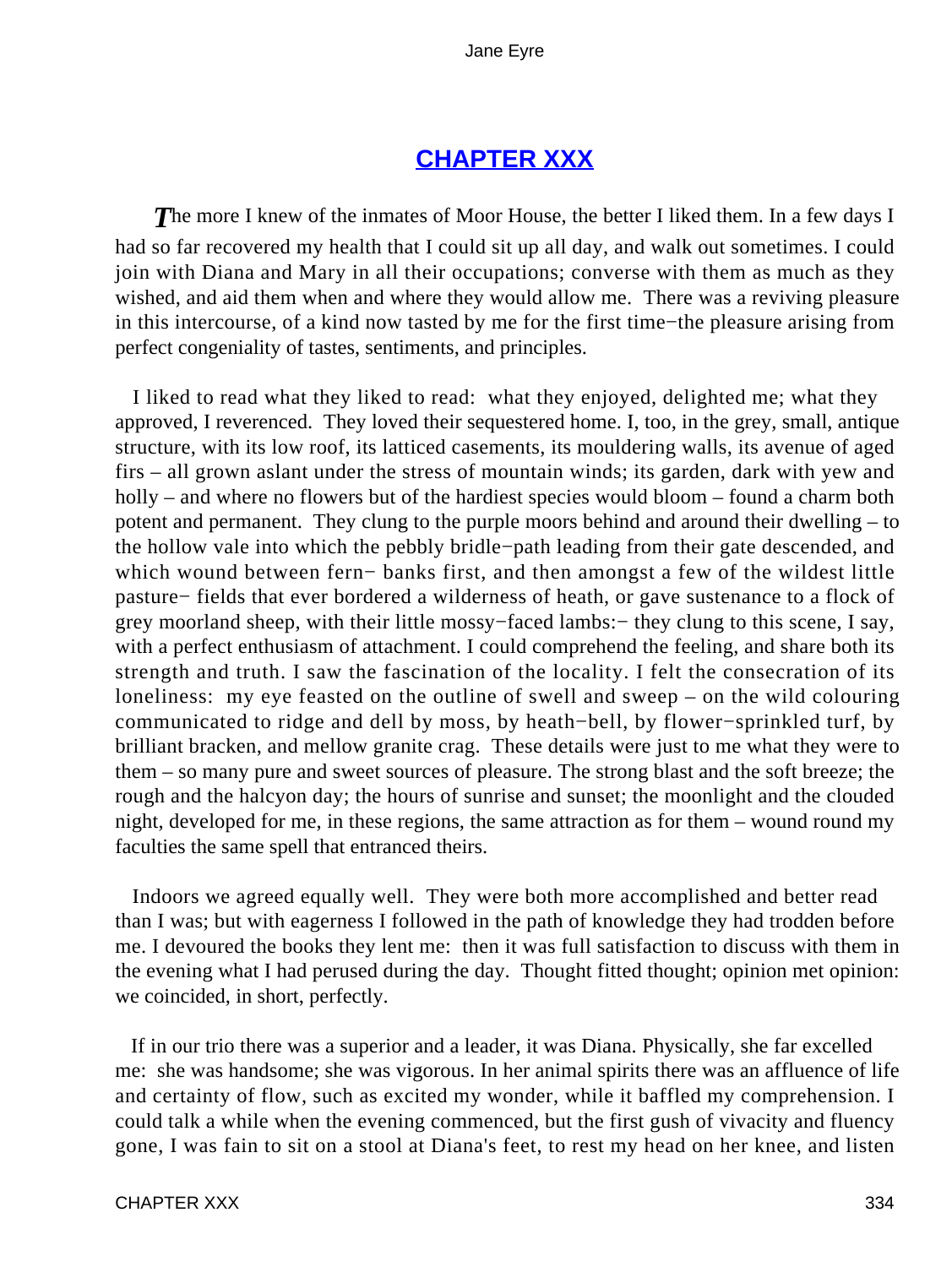alternately to her and Mary, while they sounded thoroughly the topic on which I had but touched. Diana offered to teach me German. I liked to learn of her: I saw the part of instructress pleased and suited her; that of scholar pleased and suited me no less. Our natures dovetailed: mutual affection – of the strongest kind – was the result. They discovered I could draw: their pencils and colour−boxes were immediately at my service. My skill, greater in this one point than theirs, surprised and charmed them. Mary would sit and watch me by the hour together: then she would take lessons; and a docile, intelligent, assiduous pupil she made. Thus occupied, and mutually entertained, days passed like hours, and weeks like days.

 As to Mr. St John, the intimacy which had arisen so naturally and rapidly between me and his sisters did not extend to him. One reason of the distance yet observed between us was, that he was comparatively seldom at home: a large proportion of his time appeared devoted to visiting the sick and poor among the scattered population of his parish.

 No weather seemed to hinder him in these pastoral excursions: rain or fair, he would, when his hours of morning study were over, take his hat, and, followed by his father's old pointer, Carlo, go out on his mission of love or duty – I scarcely know in which light he regarded it. Sometimes, when the day was very unfavourable, his sisters would expostulate. He would then say, with a peculiar smile, more solemn than cheerful –

 «And if I let a gust of wind or a sprinkling of rain turn me aside from these easy tasks, what preparation would such sloth be for the future I propose to myself?»

 Diana and Mary's general answer to this question was a sigh, and some minutes of apparently mournful meditation.

 But besides his frequent absences, there was another barrier to friendship with him: he seemed of a reserved, an abstracted, and even of a brooding nature. Zealous in his ministerial labours, blameless in his life and habits, he yet did not appear to enjoy that mental serenity, that inward content, which should bet he reward of every sincere Christian and practical philanthropist. Often, of an evening, when he sat at the window, his desk and papers before him, he would cease reading or writing, rest his chin on his hand, and deliver himself up to I know not what course of thought; but that it was perturbed and exciting might be seen in the frequent flash and changeful dilation of his eye.

 I think, moreover, that Nature was not to him that treasury of delight it was to his sisters. He expressed once, and but once in my hearing, a strong sense of the rugged charm of the hills, and an inborn affection for the dark roof and hoary walls he called his home; but there was more of gloom than pleasure in the tone and words in which the sentiment was manifested; and never did he seem to roam the moors for the sake of their soothing silence – never seek out or dwell upon the thousand peaceful delights they could yield.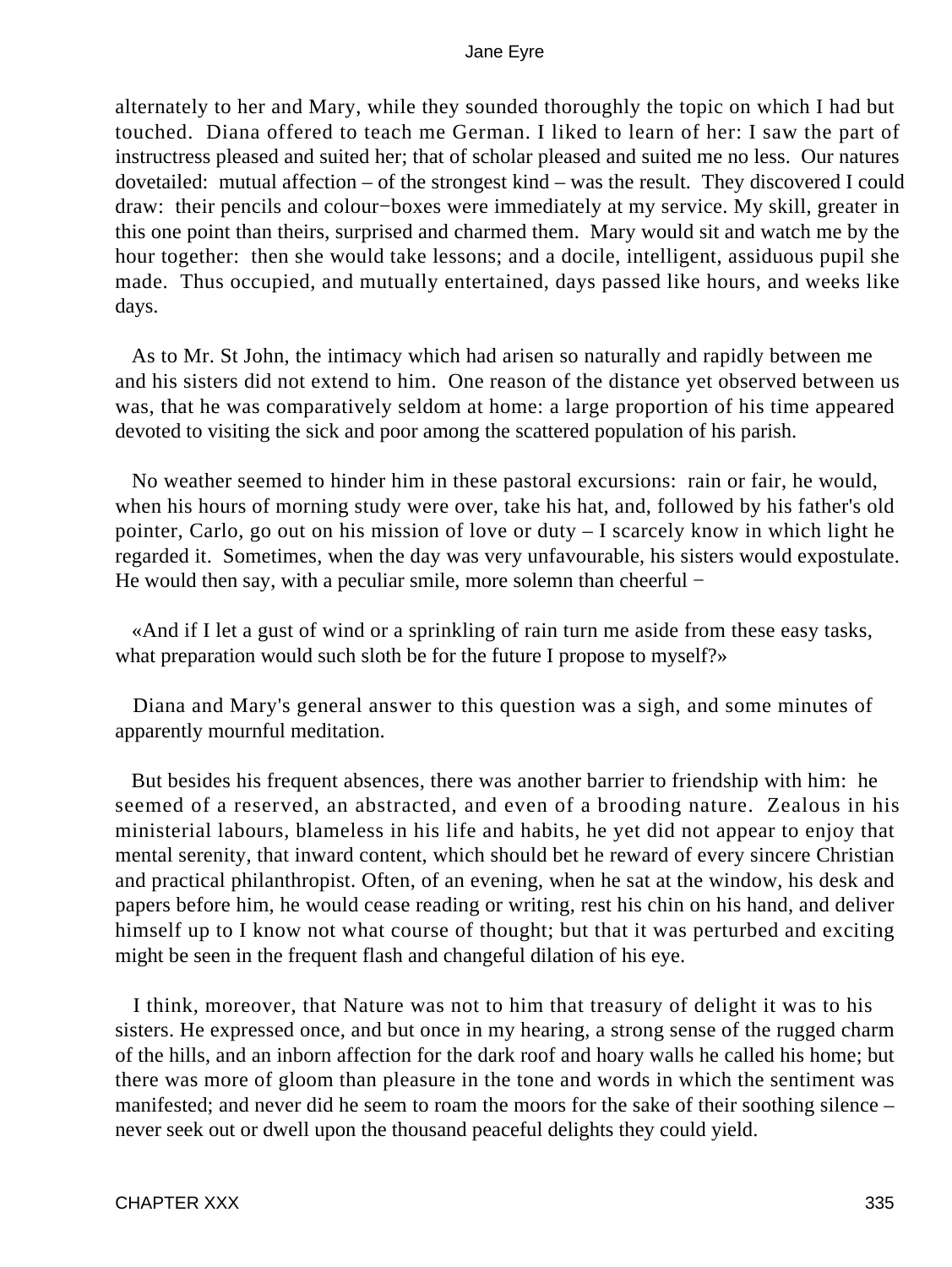Incommunicative as he was, some time elapsed before I had an opportunity of gauging his mind. I first got an idea of its calibre when I heard him preach in his own church at Morton. I wish I could describe that sermon: but it is past my power. I cannot even render faithfully the effect it produced on me.

 It began calm – and indeed, as far as delivery and pitch of voice went, it was calm to the end: an earnestly felt, yet strictly restrained zeal breathed soon in the distinct accents, and prompted the nervous language. This grew to force – compressed, condensed, controlled. The heart was thrilled, the mind astonished, by the power of the preacher: neither were softened. Throughout there was a strange bitterness; an absence of consolatory gentleness; stern allusions to Calvinistic doctrines – election, predestination, reprobation – were frequent; and each reference to these points sounded like a sentence pronounced for doom. When he had done, instead of feeling better, calmer, more enlightened by his discourse, I experienced an inexpressible sadness; for it seemed to me – I know not whether equally so to others – that the eloquence to which I had been listening had sprung from a depth where lay turbid dregs of disappointment – where moved troubling impulses of insatiate yearnings and disquieting aspirations. I was sure St. John Rivers – pure−lived, conscientious, zealous as he was – had not yet found that peace of God which passeth all understanding: he had no more found it, I thought, than had I with my concealed and racking regrets for my broken idol and lost elysium – regrets to which I have latterly avoided referring, but which possessed me and tyrannised over me ruthlessly.

 Meantime a month was gone. Diana and Mary were soon to leave Moor House, and return to the far different life and scene which awaited them, as governesses in a large, fashionable, south−of−England city, where each held a situation in families by whose wealthy and haughty members they were regarded only as humble dependants, and who neither knew nor sought out their innate excellences, and appreciated only their acquired accomplishments as they appreciated the skill of their cook or the taste of their waiting−woman. Mr. St. John had said nothing to me yet about the employment he had promised to obtain for me; yet it became urgent that I should have a vocation of some kind. One morning, being left alone with him a few minutes in the parlour, I ventured to approach the window−recess – which his table, chair, and desk consecrated as a kind of study – and I was going to speak, though not very well knowing in what words to frame my inquiry – for it is at all times difficult to break the ice of reserve glassing over such natures as his – when he saved me the trouble by being the first to commence a dialogue.

Looking up as I drew near  $-\ll$  You have a question to ask of me?» he said.

 «Yes; I wish to know whether you have heard of any service I can offer myself to undertake?»

 «I found or devised something for you three weeks ago; but as you seemed both useful and happy here – as my sisters had evidently become attached to you, and your society gave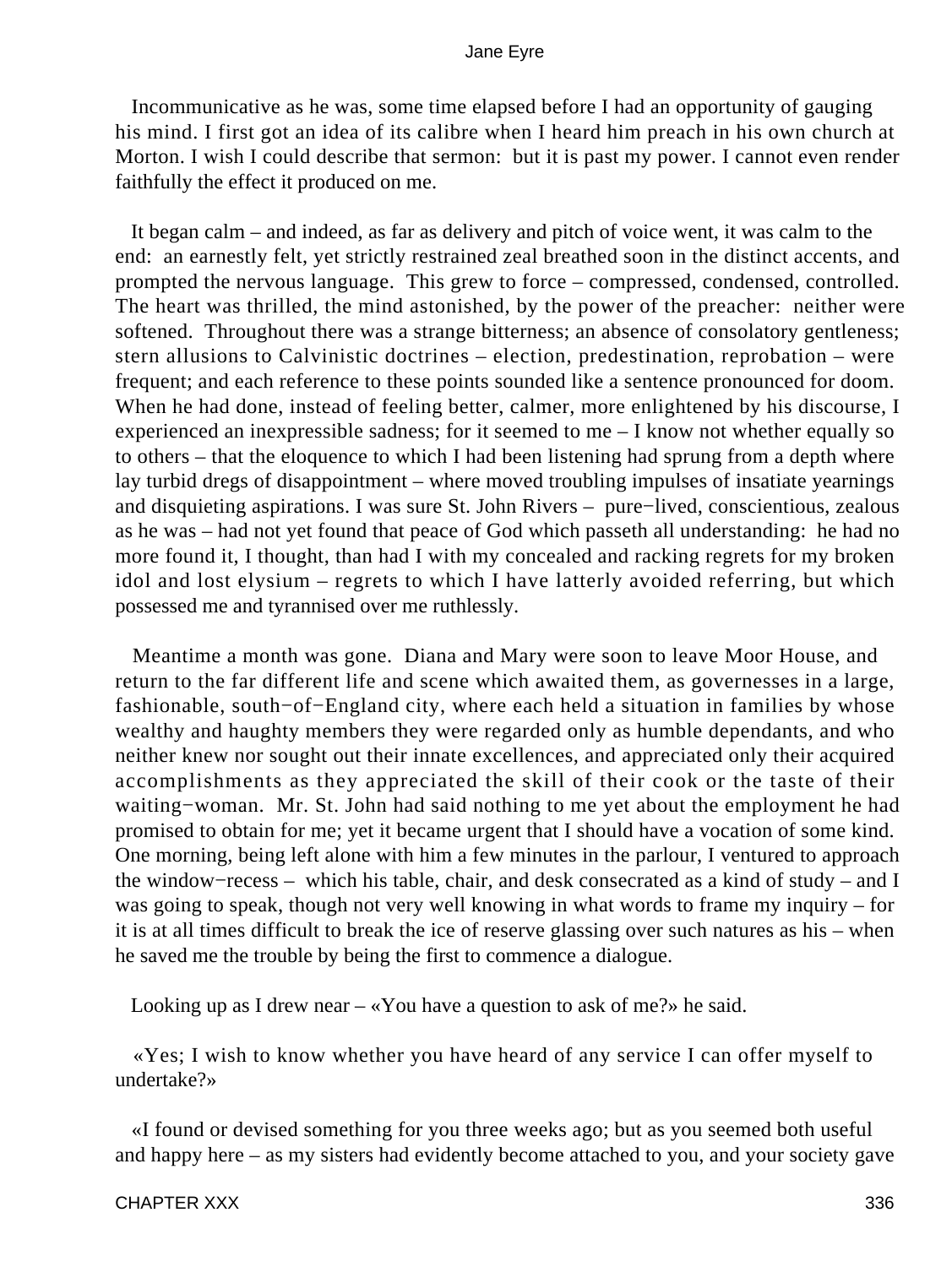them unusual pleasure− −I deemed it inexpedient to break in on your mutual comfort till their approaching departure from Marsh End should render yours necessary.»

«And they will go in three days now?» I said.

 «Yes; and when they go, I shall return to the parsonage at Morton: Hannah will accompany me; and this old house will be shut up.»

 I waited a few moments, expecting he would go on with the subject first broached: but he seemed to have entered another train of reflection: his look denoted abstraction from me and my business. I was obliged to recall him to a theme which was of necessity one of close and anxious interest to me.

 «What is the employment you had in view, Mr. Rivers? I hope this delay will not have increased the difficulty of securing it.»

 «Oh, no; since it is in employment which depends only on me to give, and you to accept.»

 He again paused: there seemed a reluctance to continue. I grew impatient: a restless movement or two, and an eager and exacting glance fastened on his face, conveyed the feeling to him as effectually as words could have done, and with less trouble.

 «You need be in no hurry to hear,» he said: «let me frankly tell you, I have nothing eligible or profitable to suggest. Before I explain, recall, if you please, my notice, clearly given, that if I helped you, it must be as the blind man would help the lame. I am poor; for I find that, when I have paid my father's debts, all the patrimony remaining to me will be this crumbling grange, the row of scathed firs behind, and the patch of moorish soil, with the yew− trees and holly−bushes in front. I am obscure: Rivers is an old name; but of the three sole descendants of the race, two earn the dependant's crust among strangers, and the third considers himself an alien from his native country – not only for life, but in death. Yes, and deems, and is bound to deem, himself honoured by the lot, and aspires but after the day when the cross of separation from fleshly ties shall be laid on his shoulders, and when the Head of that church–militant of whose humblest members he is one, shall give the word, 'Rise, follow Me!'»

 St. John said these words as he pronounced his sermons, with a quiet, deep voice; with an unflushed cheek, and a coruscating radiance of glance. He resumed −

 «And since I am myself poor and obscure, I can offer you but a service of poverty and obscurity. YOU may even think it degrading – for I see now your habits have been what the world calls refined: your tastes lean to the ideal, and your society has at least been amongst the educated; but I consider that no service degrades which can better our race. I hold that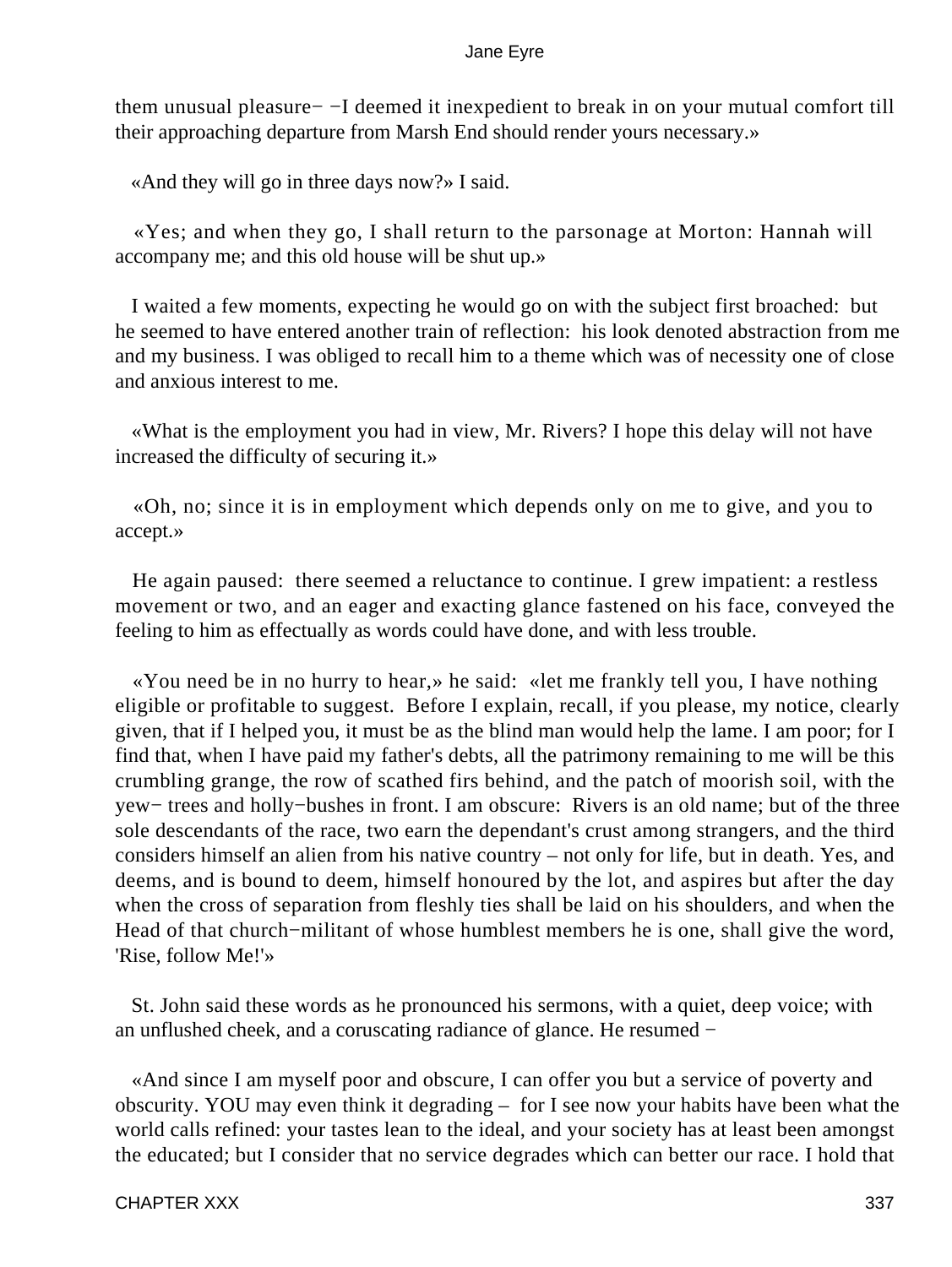the more arid and unreclaimed the soil where the Christian labourer's task of tillage is appointed him – the scantier the meed his toil brings – the higher the honour. His, under such circumstances, is the destiny of the pioneer; and the first pioneers of the Gospel were the Apostles – their captain was Jesus, the Redeemer, Himself.»

«Well?» I said, as he again paused – «proceed.»

 He looked at me before he proceeded: indeed, he seemed leisurely to read my face, as if its features and lines were characters on a page. The conclusions drawn from this scrutiny he partially expressed in his succeeding observations.

 «I believe you will accept the post I offer you,» said he, «and hold it for a while: not permanently, though: any more than I could permanently keep the narrow and narrowing – the tranquil, hidden office of English country incumbent; for in your nature is an alloy as detrimental to repose as that in mine, though of a different kind.»

«Do explain,» I urged, when he halted once more.

 «I will; and you shall hear how poor the proposal is, – how trivial – how cramping. I shall not stay long at Morton, now that my father is dead, and that I am my own master. I shall leave the place probably in the course of a twelve−month; but while I do stay, I will exert myself to the utmost for its improvement. Morton, when I came to it two years ago, had no school: the children of the poor were excluded from every hope of progress. I established one for boys: I mean now to open a second school for girls. I have hired a building for the purpose, with a cottage of two rooms attached to it for the mistress's house. Her salary will be thirty pounds a year: her house is already furnished, very simply, but sufficiently, by the kindness of a lady, Miss Oliver; the only daughter of the sole rich man in my parish – Mr. Oliver, the proprietor of a needle− factory and iron−foundry in the valley. The same lady pays for the education and clothing of an orphan from the workhouse, on condition that she shall aid the mistress in such menial offices connected with her own house and the school as her occupation of teaching will prevent her having time to discharge in person. Will you be this mistress?»

 He put the question rather hurriedly; he seemed half to expect an indignant, or at least a disdainful rejection of the offer: not knowing all my thoughts and feelings, though guessing some, he could not tell in what light the lot would appear to me. In truth it was humble – but then it was sheltered, and I wanted a safe asylum: it was plodding – but then, compared with that of a governess in a rich house, it was independent; and the fear of servitude with strangers entered my soul like iron: it was not ignoble – not unworthy – not mentally degrading, I made my decision.

«I thank you for the proposal, Mr. Rivers, and I accept it with all my heart.»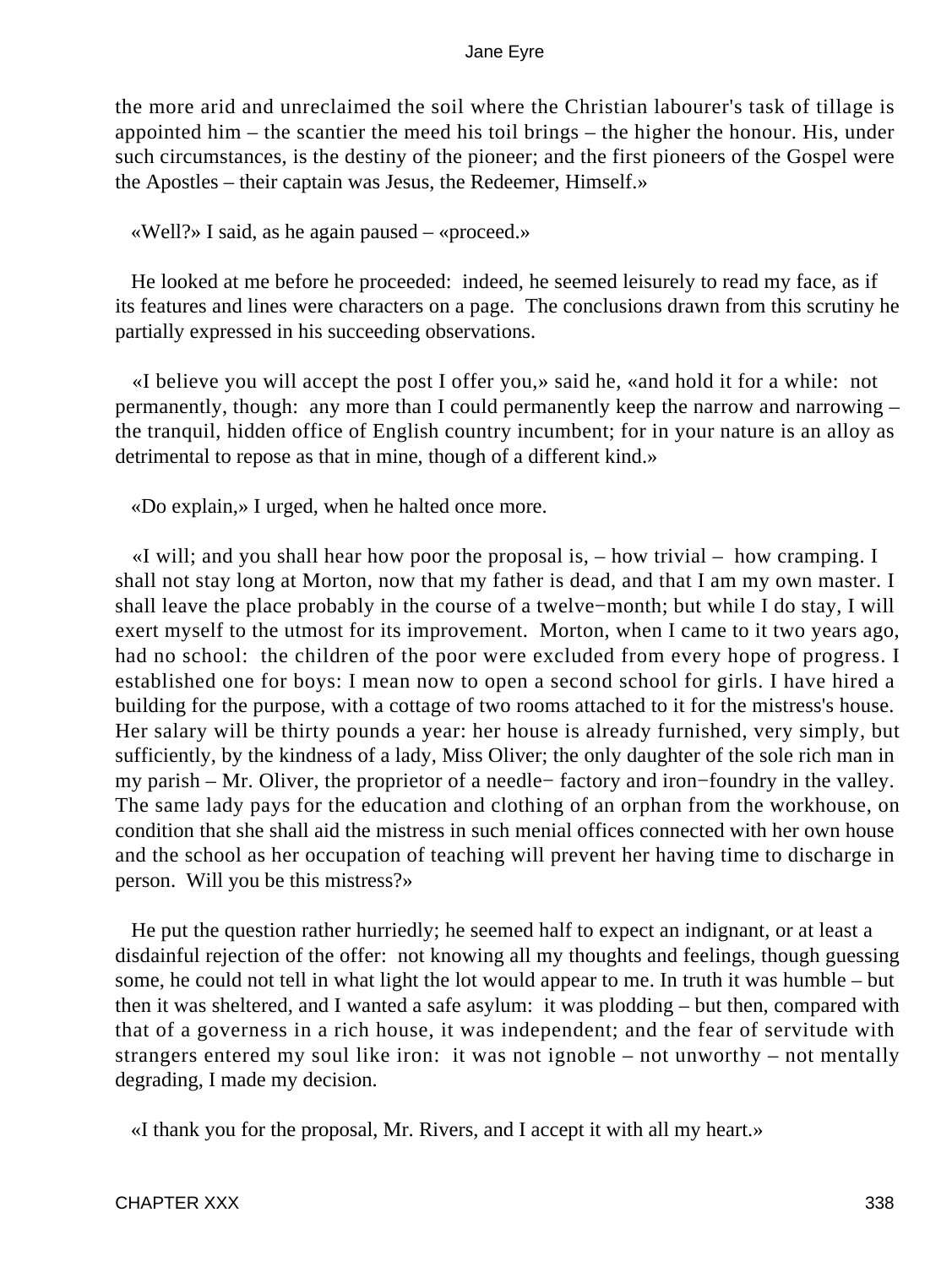«But you comprehend me?» he said. «It is a village school: your scholars will be only poor girls – cottagers' children – at the best, farmers' daughters. Knitting, sewing, reading, writing, ciphering, will be all you will have to teach. What will you do with your accomplishments? What, with the largest portion of your mind – sentiments – tastes?»

«Save them till they are wanted. They will keep.»

«You know what you undertake, then?»

«I do.»

 He now smiled: and not a bitter or a sad smile, but one well pleased and deeply gratified.

«And when will you commence the exercise of your function?»

«I will go to my house to−morrow, and open the school, if you like, next week.»

«Very well: so be it.»

 He rose and walked through the room. Standing still, he again looked at me. He shook his head.

«What do you disapprove of, Mr. Rivers?» I asked.

«You will not stay at Morton long: no, no!»

«Why? What is your reason for saying so?»

 «I read it in your eye; it is not of that description which promises the maintenance of an even tenor in life.»

«I am not ambitious.»

 He started at the word «ambitious.» He repeated, «No. What made you think of ambition? Who is ambitious? I know I am: but how did you find it out?»

«I was speaking of myself.»

«Well, if you are not ambitious, you are  $\rightarrow$  He paused.

«What?»

CHAPTER XXX 339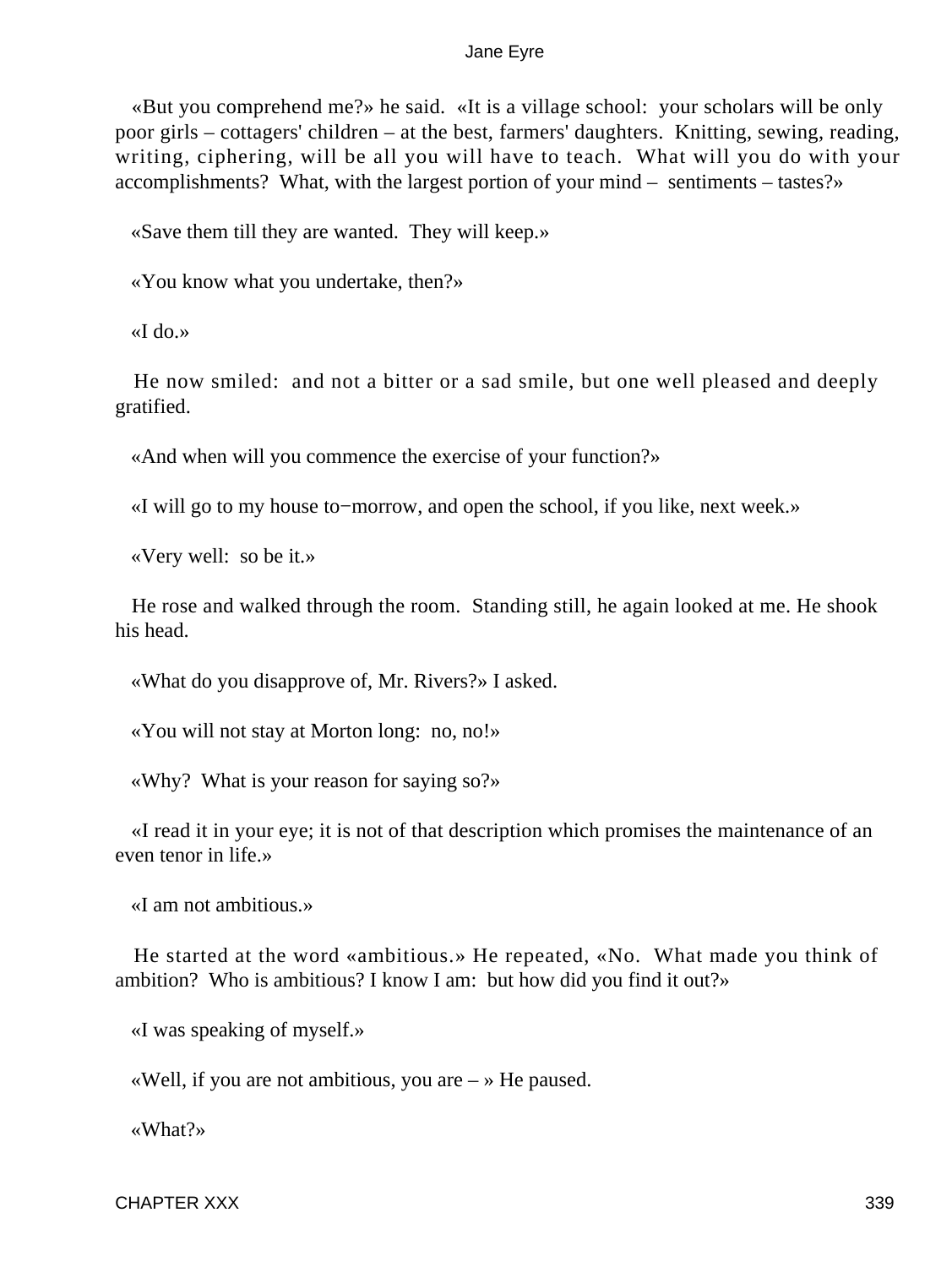«I was going to say, impassioned: but perhaps you would have misunderstood the word, and been displeased. I mean, that human affections and sympathies have a most powerful hold on you. I am sure you cannot long be content to pass your leisure in solitude, and to devote your working hours to a monotonous labour wholly void of stimulus: any more than I can be content,» he added, with emphasis, «to live here buried in morass, pent in with mountains – my nature, that God gave me, contravened; my faculties, heaven− bestowed, paralysed – made useless. You hear now how I contradict myself. I, who preached contentment with a humble lot, and justified the vocation even of hewers of wood and drawers of water in God's service – I, His ordained minister, almost rave in my restlessness. Well, propensities and principles must be reconciled by some means.»

 He left the room. In this brief hour I had learnt more of him than in the whole previous month: yet still he puzzled me.

 Diana and Mary Rivers became more sad and silent as the day approached for leaving their brother and their home. They both tried to appear as usual; bat the sorrow they had to struggle against was one that could not be entirely conquered or concealed. Diana intimated that this would be a different parting from any they had ever yet known. It would probably, as far as St. John was concerned, be a parting for years: it might be a parting for life.

 «He will sacrifice all to his long−framed resolves,» she said: «natural affection and feelings more potent still. St. John looks quiet, Jane; but he hides a fever in his vitals. You would think him gentle, yet in some things he is inexorable as death; and the worst of it is, my conscience will hardly permit me to dissuade him from his severe decision: certainly, I cannot for a moment blame him for it. It is right, noble, Christian: yet it breaks my heart!» And the tears gushed to her fine eyes. Mary bent her head low over her work.

 «We are now without father: we shall soon be without home and brother,» she murmured,

 At that moment a little accident supervened, which seemed decreed by fate purposely to prove the truth of the adage, that «misfortunes never come singly,» and to add to their distresses the vexing one of the slip between the cup and the lip. St. John passed the window reading a letter. He entered.

«Our uncle John is dead,» said he.

 Both the sisters seemed struck: not shocked or appalled; the tidings appeared in their eyes rather momentous than afflicting.

«Dead?» repeated Diana.

«Yes.»

CHAPTER XXX 340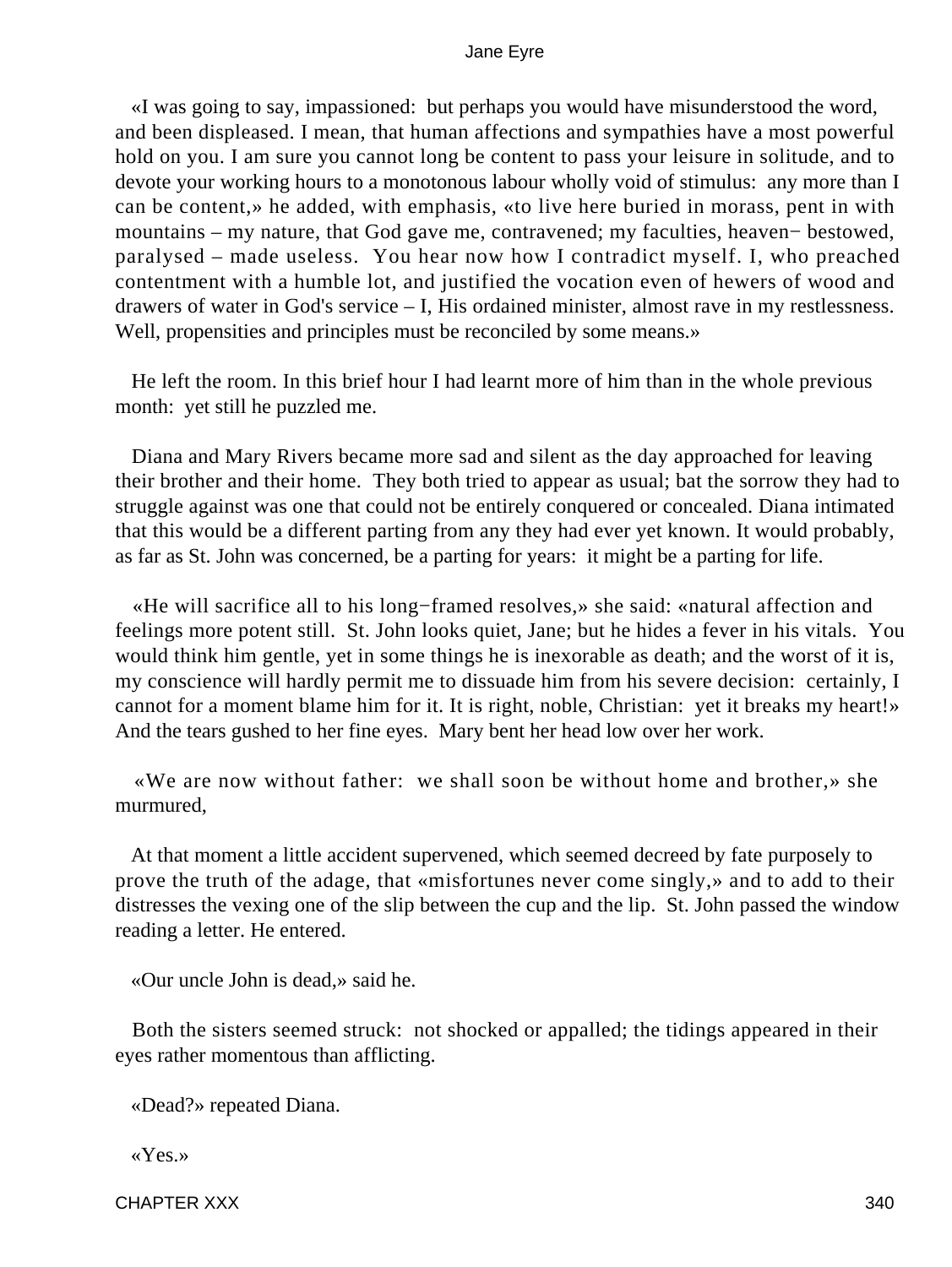She riveted a searching gaze on her brother's face. «And what then?» she demanded, in a low voice.

 «What then, Die?» he replied, maintaining a marble immobility of feature. «What then? Why – nothing. Read.»

 He threw the letter into her lap. She glanced over it, and handed it to Mary. Mary perused it in silence, and returned it to her brother. All three looked at each other, and all three smiled – a dreary, pensive smile enough.

«Amen! We can yet live,» said Diana at last.

«At any rate, it makes us no worse off than we were before,» remarked Mary.

 «Only it forces rather strongly on the mind the picture of what **MIGHT HAVE** BEEN,» said Mr. Rivers, «and contrasts it somewhat too vividly with what IS.»

He folded the letter, locked it in his desk, and again went out.

For some minutes no one spoke. Diana then turned to me.

 «Jane, you will wonder at us and our mysteries,» she said, «and think us hard−hearted beings not to be more moved at the death of so near a relation as an uncle; but we have never seen him or known him. He was my mother's brother. My father and he quarrelled long ago. It was by his advice that my father risked most of his property in the speculation that ruined him. Mutual recrimination passed between them: they parted in anger, and were never reconciled. My uncle engaged afterwards in more prosperous undertakings: it appears he realised a fortune of twenty thousand pounds. He was never married, and had no near kindred but ourselves and one other person, not more closely related than we. My father always cherished the idea that he would atone for his error by leaving his possessions to us; that letter informs us that he has bequeathed every penny to the other relation, with the exception of thirty guineas, to be divided between St. John, Diana, and Mary Rivers, for the purchase of three mourning rings. He had a right, of course, to do as he pleased: and yet a momentary damp is cast on the spirits by the receipt of such news. Mary and I would have esteemed ourselves rich with a thousand pounds each; and to St. John such a sum would have been valuable, for the good it would have enabled him to do.»

 This explanation given, the subject was dropped, and no further reference made to it by either Mr. Rivers or his sisters. The next day I left Marsh End for Morton. The day after, Diana and Mary quitted it for distant B−. In a week, Mr. Rivers and Hannah repaired to the parsonage: and so the old grange was abandoned.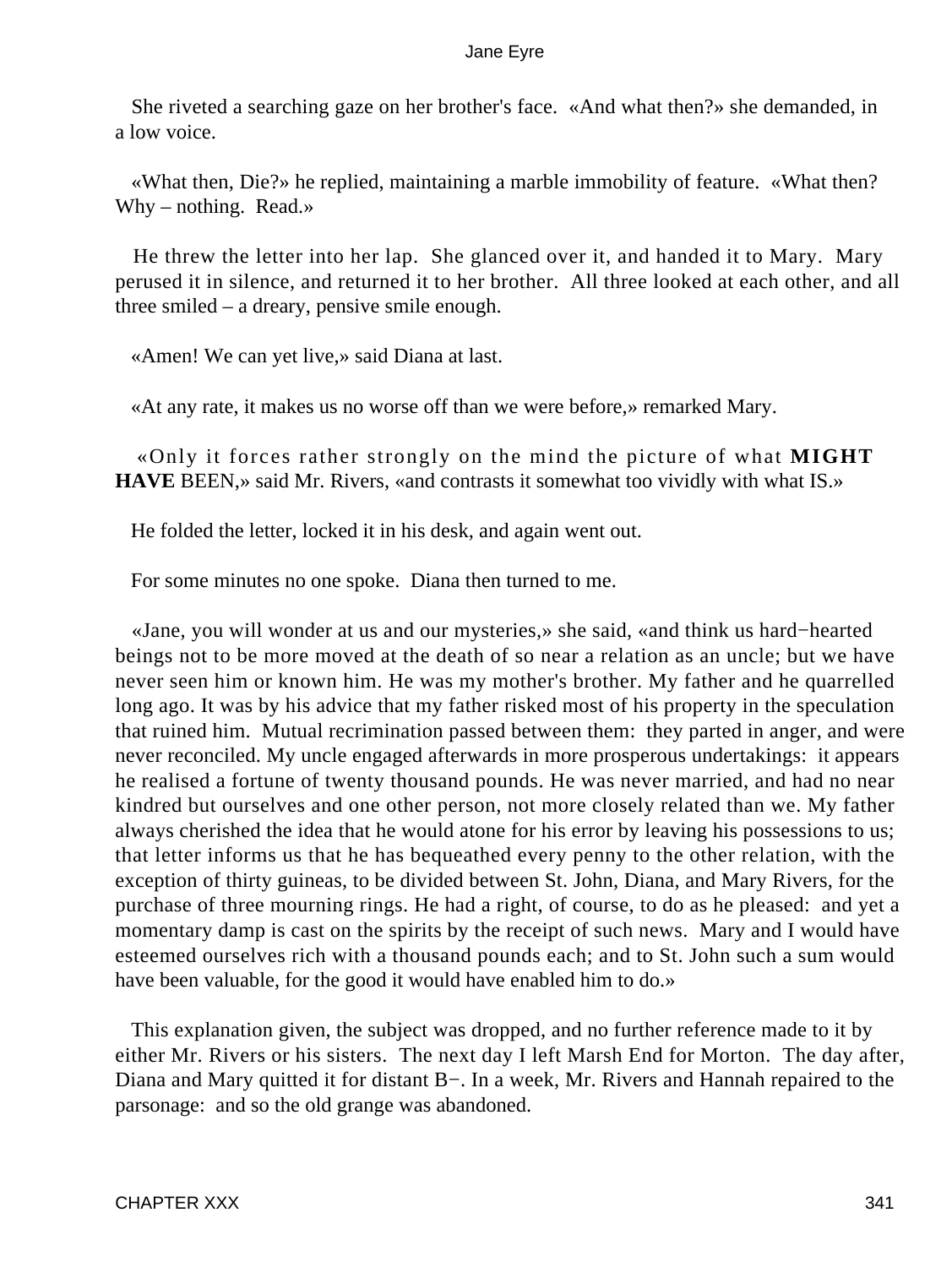# **[CHAPTER XXXI](#page-435-0)**

My home, then, when I at last find a home, – is a cottage; a little room with whitewashed walls and a sanded floor, containing four painted chairs and a table, a clock, a cupboard, with two or three plates and dishes, and a set of tea−things in delf. Above, a chamber of the same dimensions as the kitchen, with a deal bedstead and chest of drawers; small, yet too large to be filled with my scanty wardrobe: though the kindness of my gentle and generous friends has increased that, by a modest stock of such things as are necessary.

 It is evening. I have dismissed, with the fee of an orange, the little orphan who serves me as a handmaid. I am sitting alone on the hearth. This morning, the village school opened. I had twenty scholars. But three of the number can read: none write or cipher. Several knit, and a few sew a little. They speak with the broadest accent of the district. At present, they and I have a difficulty in understanding each other's language. Some of them are unmannered, rough, intractable, as well as ignorant; but others are docile, have a wish to learn, and evince a disposition that pleases me. I must not forget that these coarsely−clad little peasants are of flesh and blood as good as the scions of gentlest genealogy; and that the germs of native excellence, refinement, intelligence, kind feeling, are as likely to exist in their hearts as in those of the best−born. My duty will be to develop these germs: surely I shall find some happiness in discharging that office. Much enjoyment I do not expect in the life opening before me: yet it will, doubtless, if I regulate my mind, and exert my powers as I ought, yield me enough to live on from day to day.

 Was I very gleeful, settled, content, during the hours I passed in yonder bare, humble schoolroom this morning and afternoon? Not to deceive myself, I must reply – No: I felt desolate to a degree. I felt – yes, idiot that I am – I felt degraded. I doubted I had taken a step which sank instead of raising me in the scale of social existence. I was weakly dismayed at the ignorance, the poverty, the coarseness of all I heard and saw round me. But let me not hate and despise myself too much for these feelings; I know them to be wrong– −that is a great step gained; I shall strive to overcome them. To− morrow, I trust, I shall get the better of them partially; and in a few weeks, perhaps, they will be quite subdued. In a few months, it is possible, the happiness of seeing progress, and a change for the better in my scholars may substitute gratification for disgust.

 Meantime, let me ask myself one question – Which is better? – To have surrendered to temptation; listened to passion; made no painful effort – no struggle; – but to have sunk down in the silken snare; fallen asleep on the flowers covering it; wakened in a southern clime, amongst the luxuries of a pleasure villa: to have been now living in France, Mr. Rochester's mistress; delirious with his love half my time – for he would – oh, yes, he would have loved me well for a while. He DID love me – no one will ever love me so again. I shall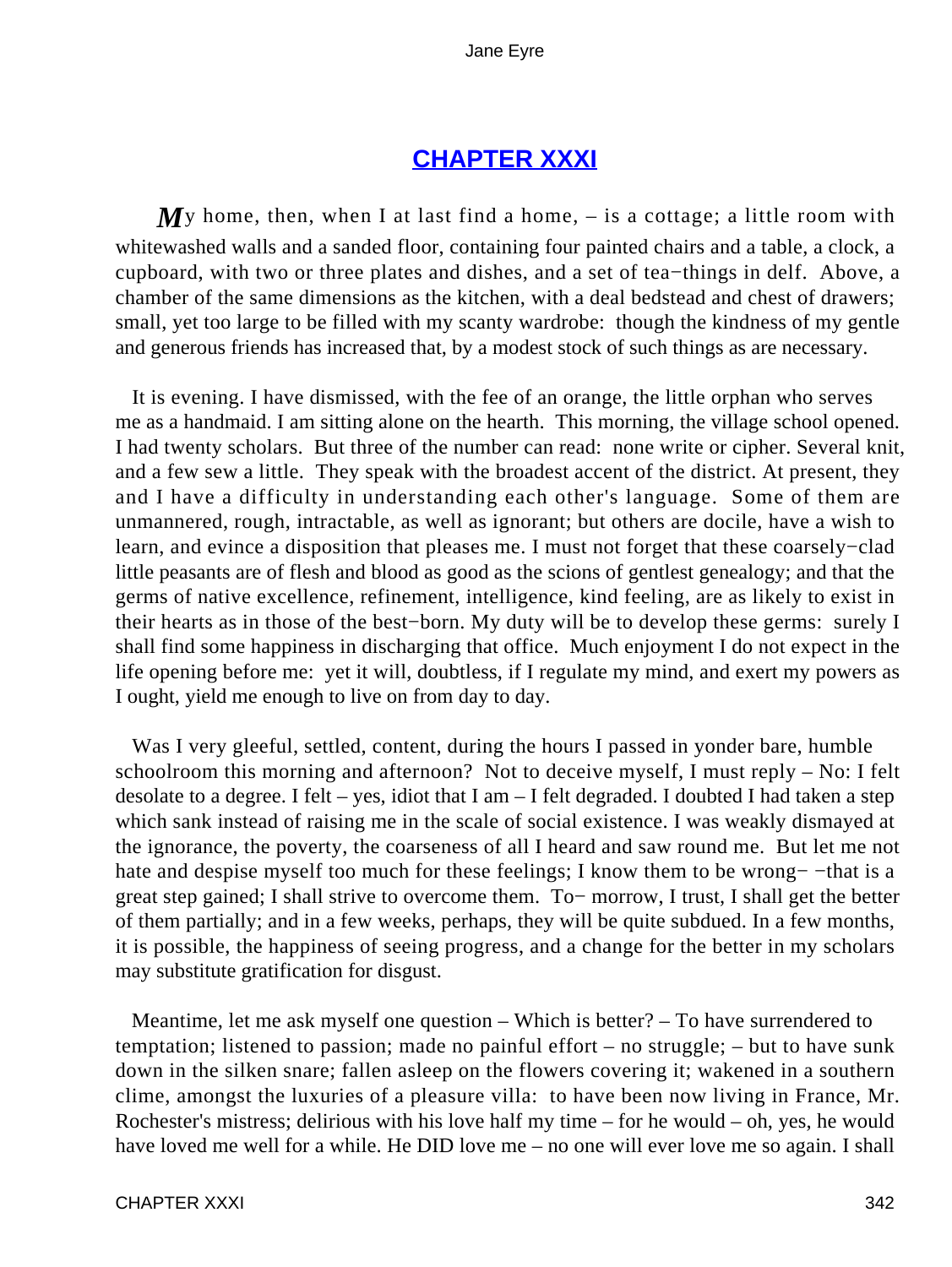never more know the sweet homage given to beauty, youth, and grace – for never to any one else shall I seem to possess these charms. He was fond and proud of me – it is what no man besides will ever be. – But where am I wandering, and what am I saying, and above all, feeling? Whether is it better, I ask, to be a slave in a fool's paradise at Marseilles – fevered with delusive bliss one hour− −suffocating with the bitterest tears of remorse and shame the next– −or to be a village–schoolmistress, free and honest, in a breezy mountain nook in the healthy heart of England?

 Yes; I feel now that I was right when I adhered to principle and law, and scorned and crushed the insane promptings of a frenzied moment. God directed me to a correct choice: I thank His providence for the guidance!

 Having brought my eventide musings to this point, I rose, went to my door, and looked at the sunset of the harvest−day, and at the quiet fields before my cottage, which, with the school, was distant half a mile from the village. The birds were singing their last strains −

«The air was mild, the dew was balm.»

 While I looked, I thought myself happy, and was surprised to find myself ere long weeping – and why? For the doom which had reft me from adhesion to my master: for him I was no more to see; for the desperate grief and fatal fury – consequences of my departure – which might now, perhaps, be dragging him from the path of right, too far to leave hope of ultimate restoration thither. At this thought, I turned my face aside from the lovely sky of eve and lonely vale of Morton – I say **LONELY,** for in that bend of it visible to me there was no building apparent save the church and the parsonage, half−hid in trees, and, quite at the extremity, the roof of Vale Hall, where the rich Mr. Oliver and his daughter lived. I hid my eyes, and leant my head against the stone frame of my door; but soon a slight noise near the wicket which shut in my tiny garden from the meadow beyond it made me look up. A dog – old Carlo, Mr. Rivers' pointer, as I saw in a moment – was pushing the gate with his nose, and St. John himself leant upon it with folded arms; his brow knit, his gaze, grave almost to displeasure, fixed on me. I asked him to come in.

 «No, I cannot stay; I have only brought you a little parcel my sisters left for you. I think it contains a colour−box, pencils, and paper.»

 I approached to take it: a welcome gift it was. He examined my face, I thought, with austerity, as I came near: the traces of tears were doubtless very visible upon it.

«Have you found your first day's work harder than you expected?» he asked.

«Oh, no! On the contrary, I think in time I shall get on with my scholars very well.»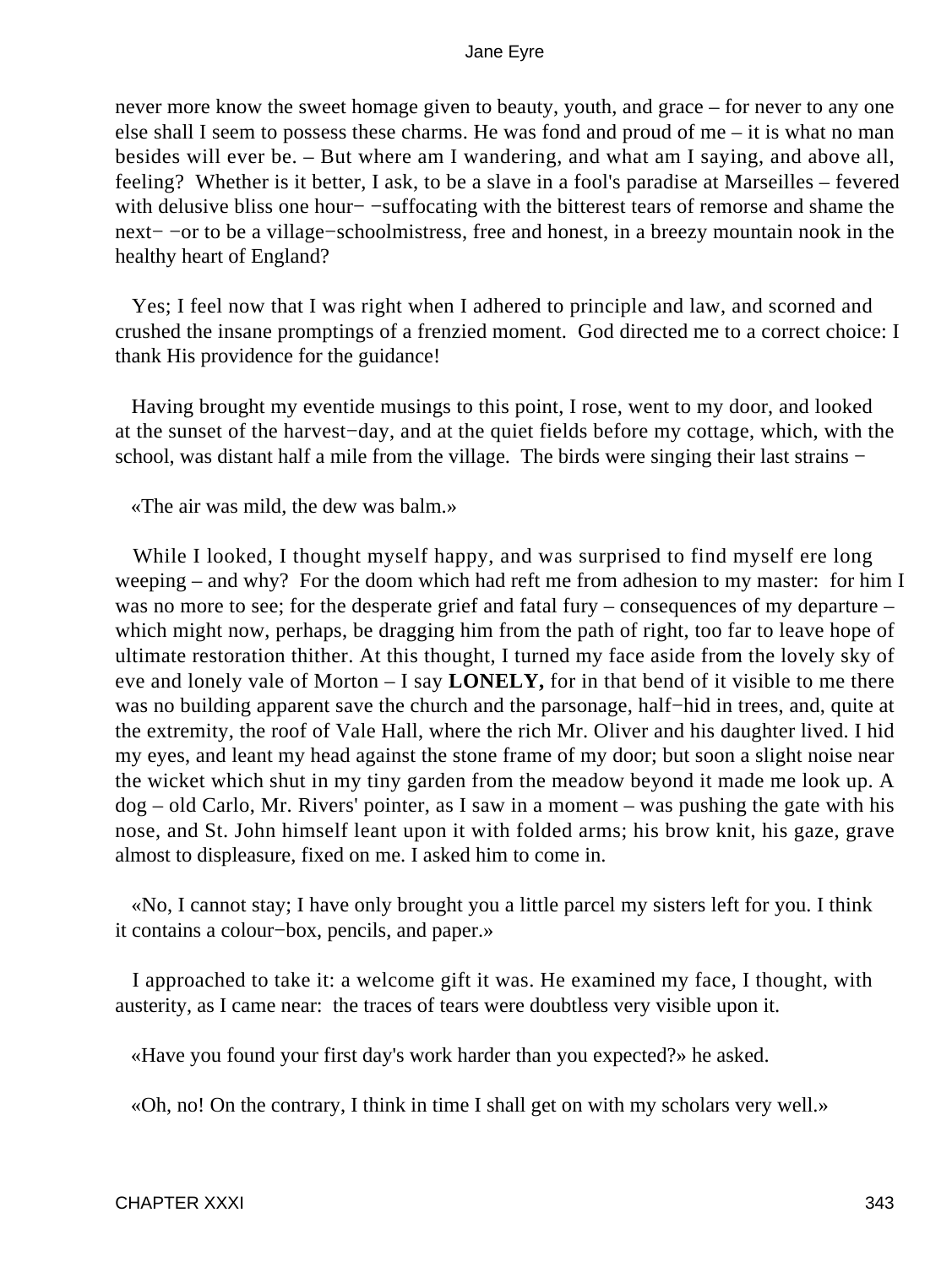«But perhaps your accommodations – your cottage – your furniture – have disappointed your expectations? They are, in truth, scanty enough; but – » I interrupted −

 «My cottage is clean and weather−proof; my furniture sufficient and commodious. All I see has made me thankful, not despondent. I am not absolutely such a fool and sensualist as to regret the absence of a carpet, a sofa, and silver plate; besides, five weeks ago I had nothing – I was an outcast, a beggar, a vagrant; now I have acquaintance, a home, a business. I wonder at the goodness of God; the generosity of my friends; the bounty of my lot. I do not repine.»

 «But you feel solitude an oppression? The little house there behind you is dark and empty.»

 «I have hardly had time yet to enjoy a sense of tranquillity, much less to grow impatient under one of loneliness.»

 «Very well; I hope you feel the content you express: at any rate, your good sense will tell you that it is too soon yet to yield to the vacillating fears of Lot's wife. What you had left before I saw you, of course I do not know; but I counsel you to resist firmly every temptation which would incline you to look back: pursue your present career steadily, for some months at least.»

«It is what I mean to do,» I answered. St. John continued −

 "It is hard work to control the workings of inclination and turn the bent of nature; but that it may be done, I know from experience. God has given us, in a measure, the power to make our own fate; and when our energies seem to demand a sustenance they cannot get – when our will strains after a path we may not follow – we need neither starve from inanition, nor stand still in despair: we have but to seek another nourishment for the mind, as strong as the forbidden food it longed to taste – and perhaps purer; and to hew out for the adventurous foot a road as direct and broad as the one Fortune has blocked up against us, if rougher than it.

 "A year ago I was myself intensely miserable, because I thought I had made a mistake in entering the ministry: its uniform duties wearied me to death. I burnt for the more active life of the world− −for the more exciting toils of a literary career – for the destiny of an artist, author, orator; anything rather than that of a priest: yes, the heart of a politician, of a soldier, of a votary of glory, a lover of renown, a luster after power, beat under my curate's surplice. I considered; my life was so wretched, it must be changed, or I must die. After a season of darkness and struggling, light broke and relief fell: my cramped existence all at once spread out to a plain without bounds – my powers heard a call from heaven to rise, gather their full strength, spread their wings, and mount beyond ken. God had an errand for me; to bear which afar, to deliver it well, skill and strength, courage and eloquence, the best

CHAPTER XXXI 344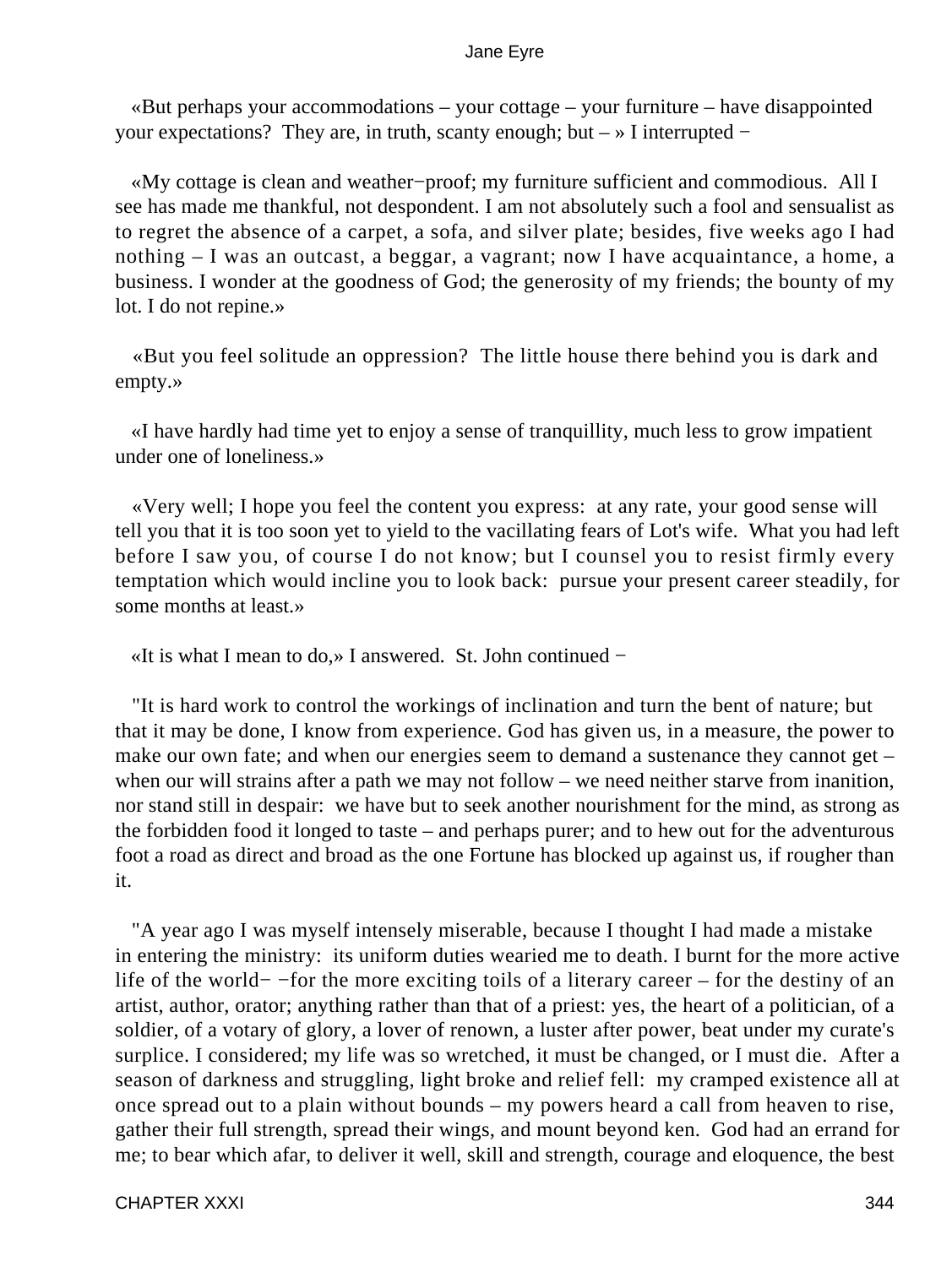qualifications of soldier, statesman, and orator, were all needed: for these all centre in the good missionary.

 «A missionary I resolved to be. From that moment my state of mind changed; the fetters dissolved and dropped from every faculty, leaving nothing of bondage but its galling soreness – which time only can heal. My father, indeed, imposed the determination, but since his death, I have not a legitimate obstacle to contend with; some affairs settled, a successor for Morton provided, an entanglement or two of the feelings broken through or cut asunder – a last conflict with human weakness, in which I know I shall overcome, because I have vowed that **I WILL** overcome – and I leave Europe for the East.»

 He said this, in his peculiar, subdued, yet emphatic voice; looking, when he had ceased speaking, not at me, but at the setting sun, at which I looked too. Both he and I had our backs towards the path leading up the field to the wicket. We had heard no step on that grass−grown track; the water running in the vale was the one lulling sound of the hour and scene; we might well then start when a gay voice, sweet as a silver bell, exclaimed −

 «Good evening, Mr. Rivers. And good evening, old Carlo. Your dog is quicker to recognise his friends than you are, sir; he pricked his ears and wagged his tail when I was at the bottom of the field, and you have your back towards me now.»

 It was true. Though Mr. Rivers had started at the first of those musical accents, as if a thunderbolt had split a cloud over his head, he stood yet, at the close of the sentence, in the same attitude in which the speaker had surprised him – his arm resting on the gate, his face directed towards the west. He turned at last, with measured deliberation. A vision, as it seemed to me, had risen at his side. There appeared, within three feet of him, a form clad in pure white – a youthful, graceful form: full, yet fine in contour; and when, after bending to caress Carlo, it lifted up its head, and threw back a long veil, there bloomed under his glance a face of perfect beauty. Perfect beauty is a strong expression; but I do not retrace or qualify it: as sweet features as ever the temperate clime of Albion moulded; as pure hues of rose and lily as ever her humid gales and vapoury skies generated and screened, justified, in this instance, the term. No charm was wanting, no defect was perceptible; the young girl had regular and delicate lineaments; eyes shaped and coloured as we see them in lovely pictures, large, and dark, and full; the long and shadowy eyelash which encircles a fine eye with so soft a fascination; the pencilled brow which gives such clearness; the white smooth forehead, which adds such repose to the livelier beauties of tint and ray; the cheek oval, fresh, and smooth; the lips, fresh too, ruddy, healthy, sweetly formed; the even and gleaming teeth without flaw; the small dimpled chin; the ornament of rich, plenteous tresses – all advantages, in short, which, combined, realise the ideal of beauty, were fully hers. I wondered, as I looked at this fair creature: I admired her with my whole heart. Nature had surely formed her in a partial mood; and, forgetting her usual stinted step−mother dole of gifts, had endowed this, her darling, with a grand−dame's bounty.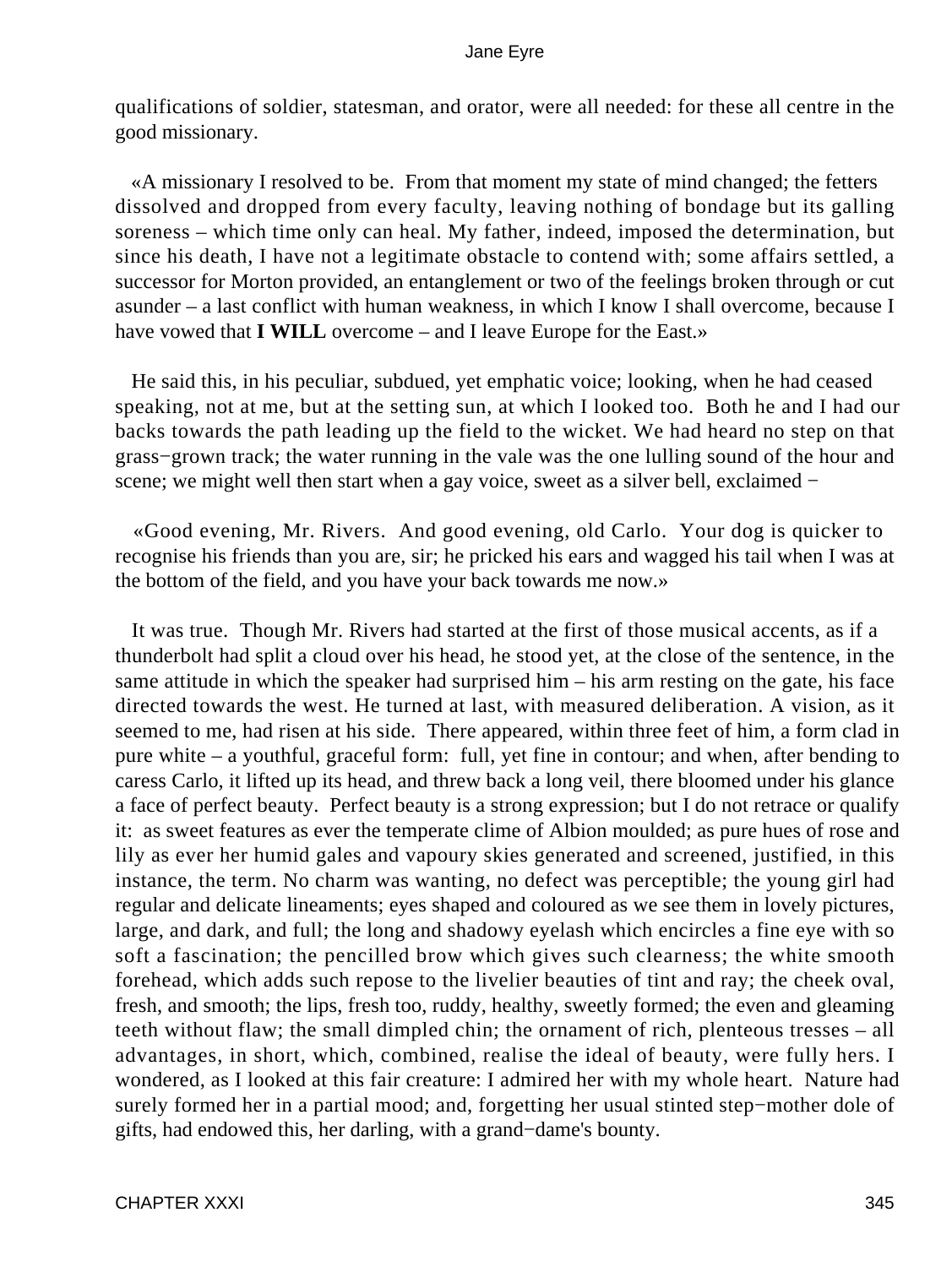What did St. John Rivers think of this earthly angel? I naturally asked myself that question as I saw him turn to her and look at her; and, as naturally, I sought the answer to the inquiry in his countenance. He had already withdrawn his eye from the Peri, and was looking at a humble tuft of daisies which grew by the wicket.

 «A lovely evening, but late for you to be out alone,» he said, as he crushed the snowy heads of the closed flowers with his foot.

 «Oh, I only came home from S−» (she mentioned the name of a large town some twenty miles distant) «this afternoon. Papa told me you had opened your school, and that the new mistress was come; and so I put on my bonnet after tea, and ran up the valley to see her: this is she?» pointing to me.

«It is,» said St. John.

 «Do you think you shall like Morton?» she asked of me, with a direct and naive simplicity of tone and manner, pleasing, if child−like.

«I hope I shall. I have many inducements to do so.»

«Did you find your scholars as attentive as you expected?»

«Quite.»

«Do you like your house?»

«Very much.»

«Have I furnished it nicely?»

«Very nicely, indeed.»

«And made a good choice of an attendant for you in Alice Wood?»

 «You have indeed. She is teachable and handy.» (This then, I thought, is Miss Oliver, the heiress; favoured, it seems, in the gifts of fortune, as well as in those of nature! What happy combination of the planets presided over her birth, I wonder?)

 «I shall come up and help you to teach sometimes,» she added. «It will be a change for me to visit you now and then; and I like a change. Mr. Rivers, I have been SO gay during my stay at S−. Last night, or rather this morning, I was dancing till two o'clock. The −th regiment are stationed there since the riots; and the officers are the most agreeable men in the world: they put all our young knife−grinders and scissor merchants to shame.»

CHAPTER XXXI 346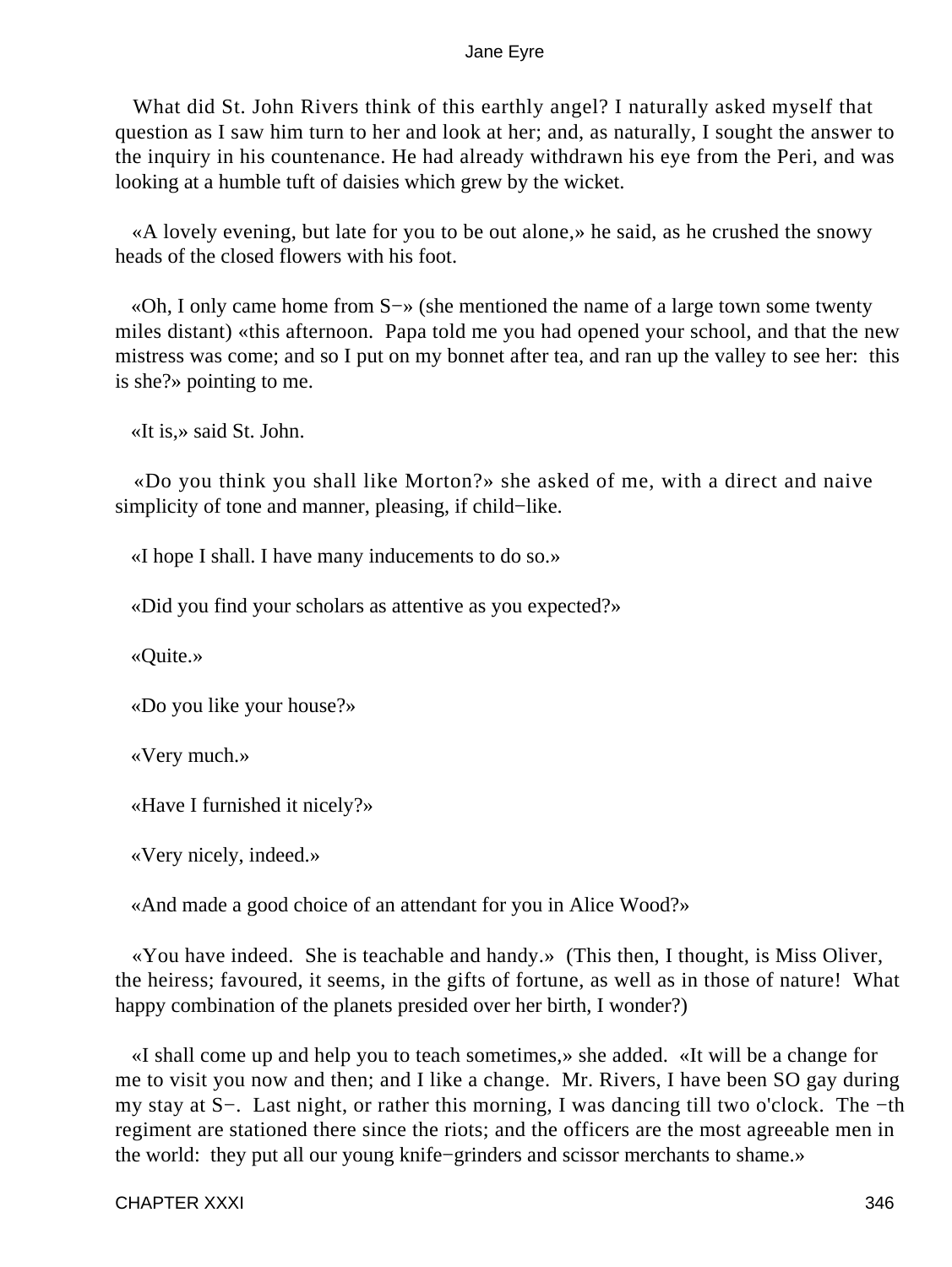It seemed to me that Mr. St. John's under lip protruded, and his upper lip curled a moment. His mouth certainly looked a good deal compressed, and the lower part of his face unusually stern and square, as the laughing girl gave him this information. He lifted his gaze, too, from the daisies, and turned it on her. An unsmiling, a searching, a meaning gaze it was. She answered it with a second laugh, and laughter well became her youth, her roses, her dimples, her bright eyes.

 As he stood, mute and grave, she again fell to caressing Carlo. «Poor Carlo loves me,» said she. «HE is not stern and distant to his friends; and if he could speak, he would not be silent.»

 As she patted the dog's head, bending with native grace before his young and austere master, I saw a glow rise to that master's face. I saw his solemn eye melt with sudden fire, and flicker with resistless emotion. Flushed and kindled thus, he looked nearly as beautiful for a man as she for a woman. His chest heaved once, as if his large heart, weary of despotic constriction, had expanded, despite the will, and made a vigorous bound for the attainment of liberty. But he curbed it, I think, as a resolute rider would curb a rearing steed. He responded neither by word nor movement to the gentle advances made him.

 «Papa says you never come to see us now,» continued Miss Oliver, looking up. «You are quite a stranger at Vale Hall. He is alone this evening, and not very well: will you return with me and visit him?»

«It is not a seasonable hour to intrude on Mr. Oliver,» answered St. John.

 «Not a seasonable hour! But I declare it is. It is just the hour when papa most wants company: when the works are closed and he has no business to occupy him. Now, Mr. Rivers, DO come. Why are you so very shy, and so very sombre?» She filled up the hiatus his silence left by a reply of her own.

 «I forgot!» she exclaimed, shaking her beautiful curled head, as if shocked at herself. «I am so giddy and thoughtless! DO excuse me. It had slipped my memory that you have good reasons to be indisposed for joining in my chatter. Diana and Mary have left you, and Moor House is shut up, and you are so lonely. I am sure I pity you. Do come and see papa.»

«Not to−night, Miss Rosamond, not to−night.»

 Mr. St. John spoke almost like an automaton: himself only knew the effort it cost him thus to refuse.

 «Well, if you are so obstinate, I will leave you; for I dare not stay any longer: the dew begins to fall. Good evening!»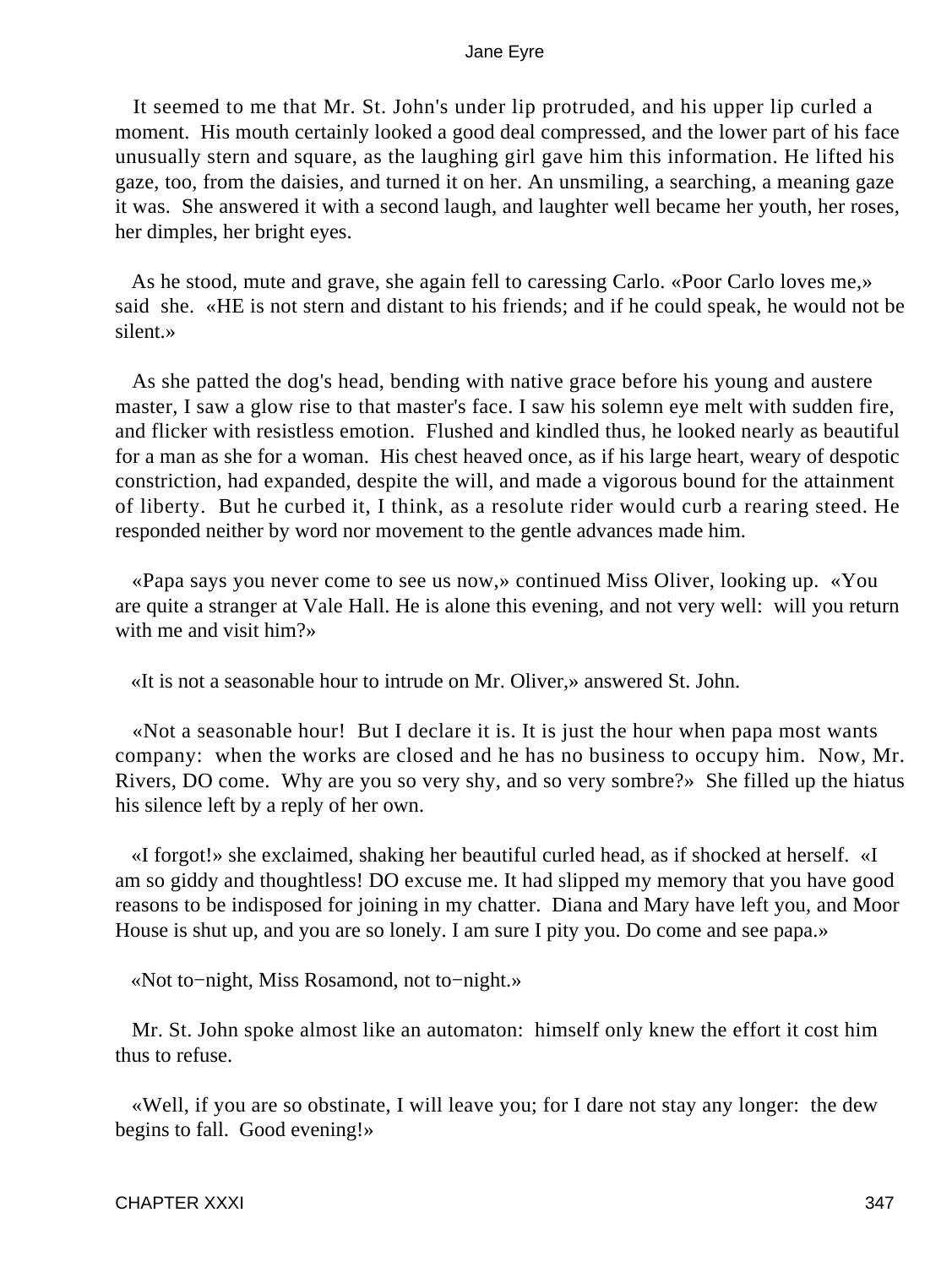She held out her hand. He just touched it. «Good evening!» he repeated, in a voice low and hollow as an echo. She turned, but in a moment returned.

 «Are you well?» she asked. Well might she put the question: his face was blanched as her gown.

 «Quite well,» he enunciated; and, with a bow, he left the gate. She went one way; he another. She turned twice to gaze after him as she tripped fairy−like down the field; he, as he strode firmly across, never turned at all.

 This spectacle of another's suffering and sacrifice rapt my thoughts from exclusive meditation on my own. Diana Rivers had designated her brother «inexorable as death.» She had not exaggerated.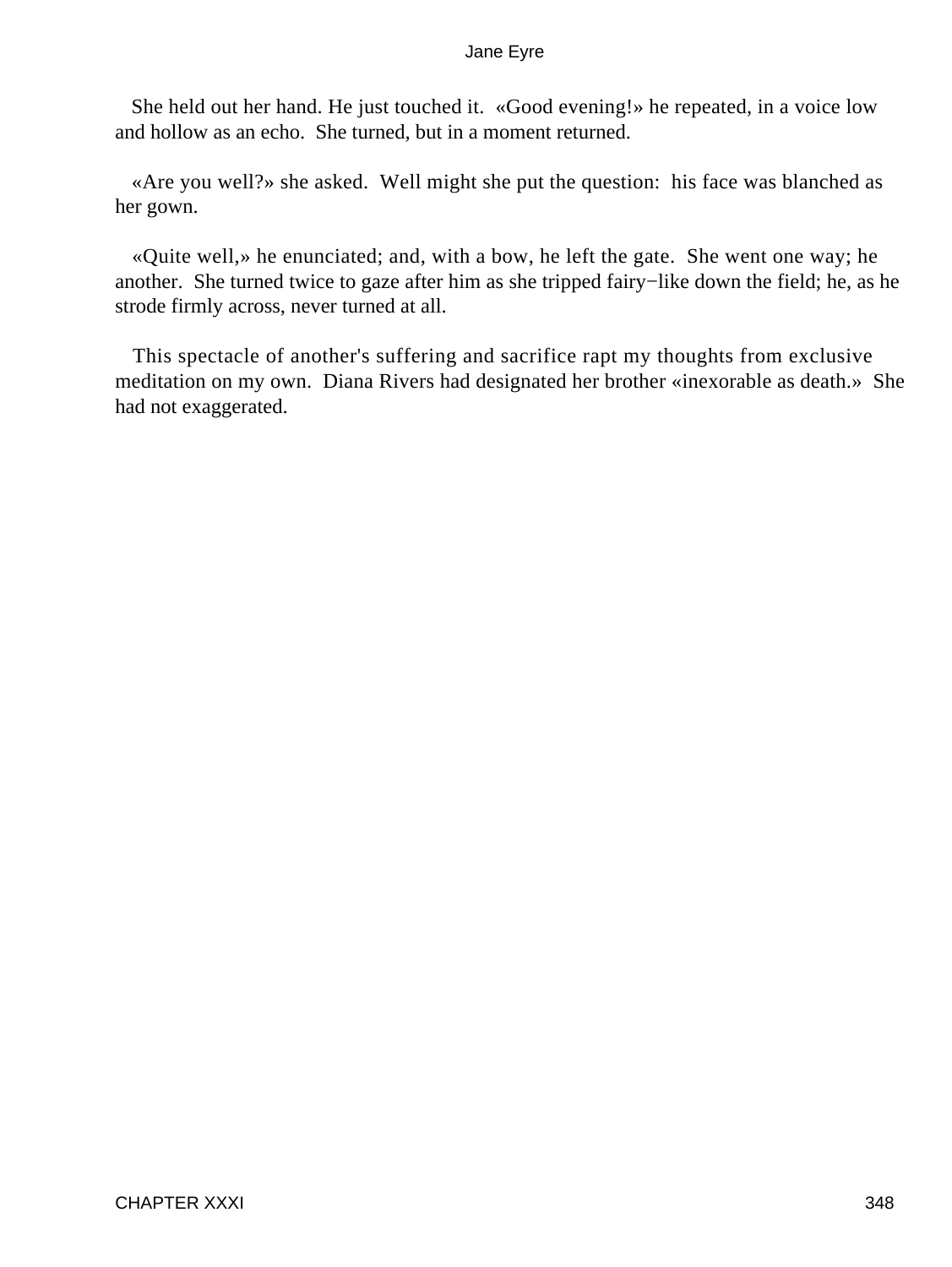# **[CHAPTER XXXII](#page-435-0)**

*I* continued the labours of the village–school as actively and faithfully as I could. It was truly hard work at first. Some time elapsed before, with all my efforts, I could comprehend my scholars and their nature. Wholly untaught, with faculties quite torpid, they seemed to me hopelessly dull; and, at first sight, all dull alike: but I soon found I was mistaken. There was a difference amongst them as amongst the educated; and when I got to know them, and they me, this difference rapidly developed itself. Their amazement at me, my language, my rules, and ways, once subsided, I found some of these heavy−looking, gaping rustics wake up into sharp−witted girls enough. Many showed themselves obliging, and amiable too; and I discovered amongst them not a few examples of natural politeness, and innate self−respect, as well as of excellent capacity, that won both my goodwill and my admiration. These soon took a pleasure in doing their work well, in keeping their persons neat, in learning their tasks regularly, in acquiring quiet and orderly manners. The rapidity of their progress, in some instances, was even surprising; and an honest and happy pride I took in it: besides, I began personally to like some of the best girls; and they liked me. I had amongst my scholars several farmers' daughters: young women grown, almost. These could already read, write, and sew; and to them I taught the elements of grammar, geography, history, and the finer kinds of needlework. I found estimable characters amongst them – characters desirous of information and disposed for improvement – with whom I passed many a pleasant evening hour in their own homes. Their parents then (the farmer and his wife) loaded me with attentions. There was an enjoyment in accepting their simple kindness, and in repaying it by a consideration – a scrupulous regard to their feelings – to which they were not, perhaps, at all times accustomed, and which both charmed and benefited them; because, while it elevated them in their own eyes, it made them emulous to merit the deferential treatment they received.

 I felt I became a favourite in the neighbourhood. Whenever I went out, I heard on all sides cordial salutations, and was welcomed with friendly smiles. To live amidst general regard, though it be but the regard of working people, is like «sitting in sunshine, calm and sweet;» serene inward feelings bud and bloom under the ray. At this period of my life, my heart far oftener swelled with thankfulness than sank with dejection: and yet, reader, to tell you all, in the midst of this calm, this useful existence – after a day passed in honourable exertion amongst my scholars, an evening spent in drawing or reading contentedly alone – I used to rush into strange dreams at night: dreams many−coloured, agitated, full of the ideal, the stirring, the stormy – dreams where, amidst unusual scenes, charged with adventure, with agitating risk and romantic chance, I still again and again met Mr. Rochester, always at some exciting crisis; and then the sense of being in his arms, hearing his voice, meeting his eye, touching his hand and cheek, loving him, being loved by him – the hope of passing a lifetime at his side, would be renewed, with all its first force and fire. Then I awoke. Then I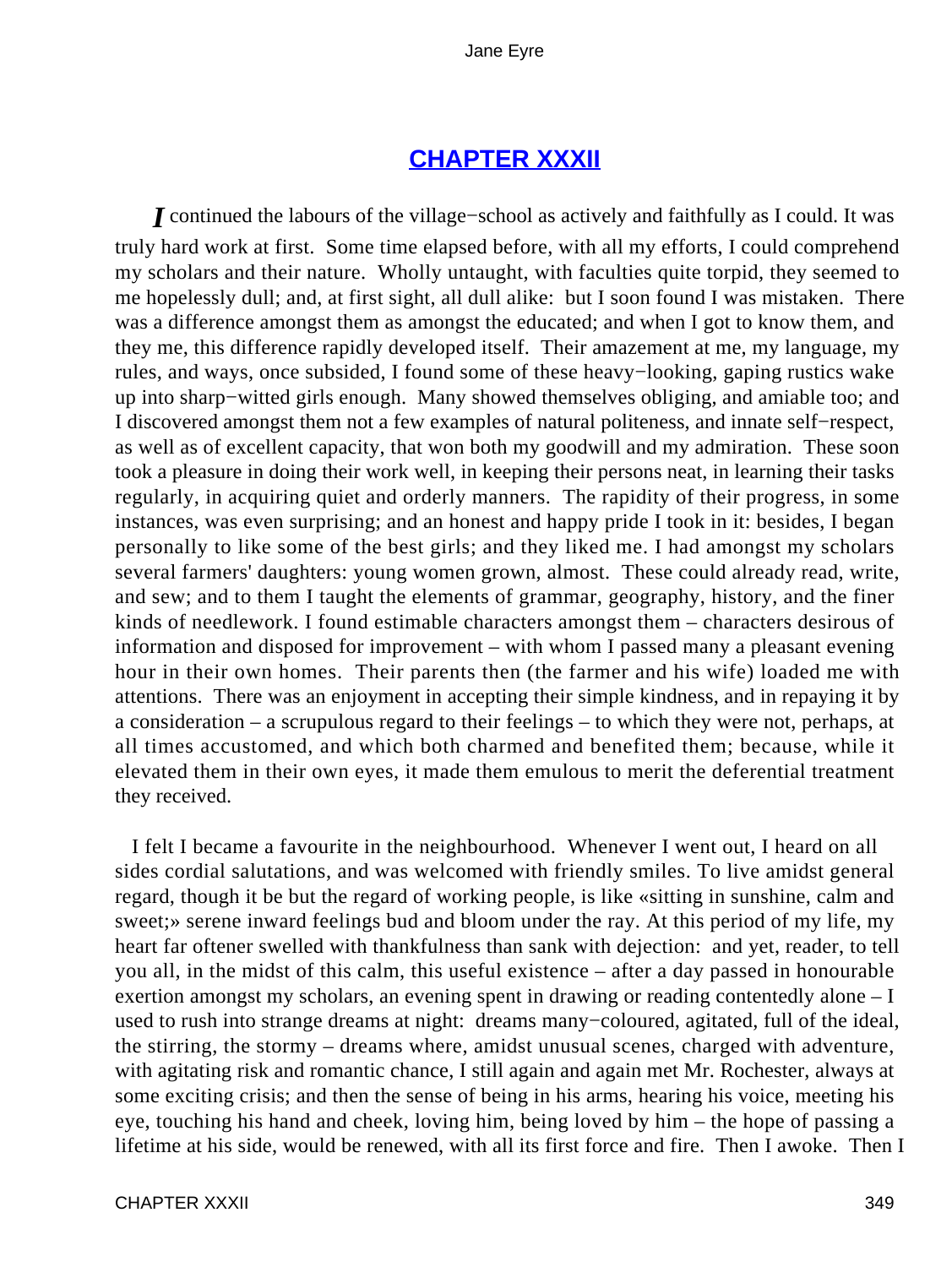recalled where I was, and how situated. Then I rose up on my curtainless bed, trembling and quivering; and then the still, dark night witnessed the convulsion of despair, and heard the burst of passion. By nine o'clock the next morning I was punctually opening the school; tranquil, settled, prepared for the steady duties of the day.

 Rosamond Oliver kept her word in coming to visit me. Her call at the school was generally made in the course of her morning ride. She would canter up to the door on her pony, followed by a mounted livery servant. Anything more exquisite than her appearance, in her purple habit, with her Amazon's cap of black velvet placed gracefully above the long curls that kissed her cheek and floated to her shoulders, can scarcely be imagined: and it was thus she would enter the rustic building, and glide through the dazzled ranks of the village children. She generally came at the hour when Mr. Rivers was engaged in giving his daily catechising lesson. Keenly, I fear, did the eye of the visitress pierce the young pastor's heart. A sort of instinct seemed to warn him of her entrance, even when he did not see it; and when he was looking quite away from the door, if she appeared at it, his cheek would glow, and his marble− seeming features, though they refused to relax, changed indescribably, and in their very quiescence became expressive of a repressed fervour, stronger than working muscle or darting glance could indicate.

 Of course, she knew her power: indeed, he did not, because he could not, conceal it from her. In spite of his Christian stoicism, when she went up and addressed him, and smiled gaily, encouragingly, even fondly in his face, his hand would tremble and his eye burn. He seemed to say, with his sad and resolute look, if he did not say it with his lips, «I love you, and I know you prefer me. It is not despair of success that keeps me dumb. If I offered my heart, I believe you would accept it. But that heart is already laid on a sacred altar: the fire is arranged round it. It will soon be no more than a sacrifice consumed.»

 And then she would pout like a disappointed child; a pensive cloud would soften her radiant vivacity; she would withdraw her hand hastily from his, and turn in transient petulance from his aspect, at once so heroic and so martyr−like. St. John, no doubt, would have given the world to follow, recall, retain her, when she thus left him; but he would not give one chance of heaven, nor relinquish, for the elysium of her love, one hope of the true, eternal Paradise. Besides, he could not bind all that he had in his nature – the rover, the aspirant, the poet, the priest – in the limits of a single passion. He could not – he would not – renounce his wild field of mission warfare for the parlours and the peace of Vale Hall. I learnt so much from himself in an inroad I once, despite his reserve, had the daring to make on his confidence.

 Miss Oliver already honoured me with frequent visits to my cottage. I had learnt her whole character, which was without mystery or disguise: she was coquettish but not heartless; exacting, but not worthlessly selfish. She had been indulged from her birth, but was not absolutely spoilt. She was hasty, but good−humoured; vain (she could not help it, when every glance in the glass showed her such a flush of loveliness), but not affected;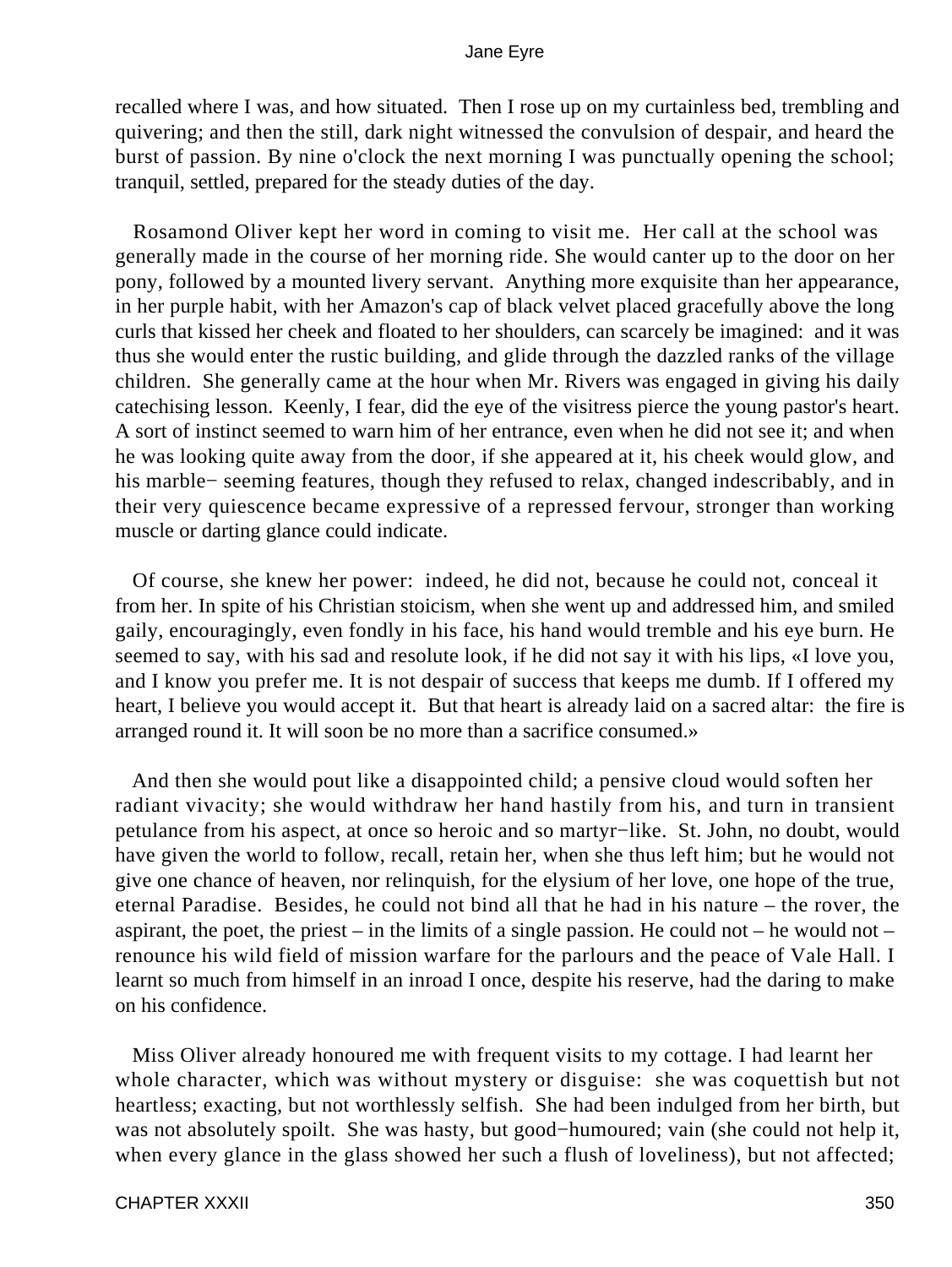liberal−handed; innocent of the pride of wealth; ingenuous; sufficiently intelligent; gay, lively, and unthinking: she was very charming, in short, even to a cool observer of her own sex like me; but she was not profoundly interesting or thoroughly impressive. A very different sort of mind was hers from that, for instance, of the sisters of St. John. Still, I liked her almost as I liked my pupil Adele; except that, for a child whom we have watched over and taught, a closer affection is engendered than we can give an equally attractive adult acquaintance.

 She had taken an amiable caprice to me. She said I was like Mr. Rivers, only, certainly, she allowed, «not one−tenth so handsome, though I was a nice neat little soul enough, but he was an angel.» I was, however, good, clever, composed, and firm, like him. I was a lusus naturae, she affirmed, as a village schoolmistress: she was sure my previous history, if known, would make a delightful romance.

 One evening, while, with her usual child−like activity, and thoughtless yet not offensive inquisitiveness, she was rummaging the cupboard and the table−drawer of my little kitchen, she discovered first two French books, a volume of Schiller, a German grammar and dictionary, and then my drawing−materials and some sketches, including a pencil−head of a pretty little cherub−like girl, one of my scholars, and sundry views from nature, taken in the Vale of Morton and on the surrounding moors. She was first transfixed with surprise, and then electrified with delight.

 «Had I done these pictures? Did I know French and German? What a love – what a miracle I was! I drew better than her master in the first school in S−. Would I sketch a portrait of her, to show to papa?»

 «With pleasure,» I replied; and I felt a thrill of artist – delight at the idea of copying from so perfect and radiant a model. She had then on a dark−blue silk dress; her arms and her neck were bare; her only ornament was her chestnut tresses, which waved over her shoulders with all the wild grace of natural curls. I took a sheet of fine card−board, and drew a careful outline. I promised myself the pleasure of colouring it; and, as it was getting late then, I told her she must come and sit another day.

 She made such a report of me to her father, that Mr. Oliver himself accompanied her next evening – a tall, massive−featured, middle−aged, and grey−headed man, at whose side his lovely daughter looked like a bright flower near a hoary turret. He appeared a taciturn, and perhaps a proud personage; but he was very kind to me. The sketch of Rosamond's portrait pleased him highly: he said I must make a finished picture of it. He insisted, too, on my coming the next day to spend the evening at Vale Hall.

 I went. I found it a large, handsome residence, showing abundant evidences of wealth in the proprietor. Rosamond was full of glee and pleasure all the time I stayed. Her father was affable; and when he entered into conversation with me after tea, he expressed in strong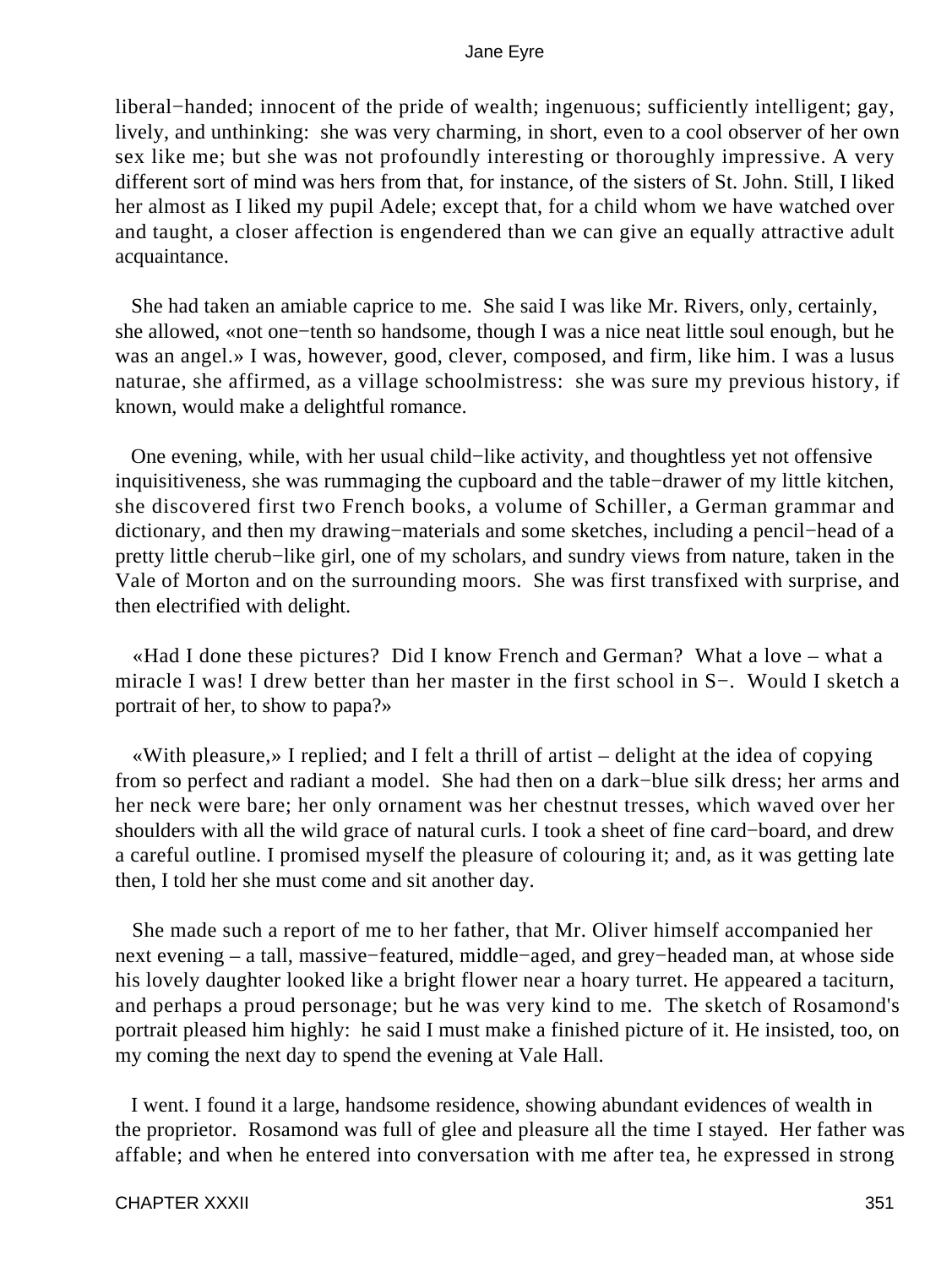terms his approbation of what I had done in Morton school, and said he only feared, from what he saw and heard, I was too good for the place, and would soon quit it for one more suitable.

 «Indeed,» cried Rosamond, «she is clever enough to be a governess in a high family, papa.»

 I thought I would far rather be where I am than in any high family in the land. Mr. Oliver spoke of Mr. Rivers – of the Rivers family – with great respect. He said it was a very old name in that neighbourhood; that the ancestors of the house were wealthy; that all Morton had once belonged to them; that even now he considered the representative of that house might, if he liked, make an alliance with the best. He accounted it a pity that so fine and talented a young man should have formed the design of going out as a missionary; it was quite throwing a valuable life away. It appeared, then, that her father would throw no obstacle in the way of Rosamond's union with St. John. Mr. Oliver evidently regarded the young clergyman's good birth, old name, and sacred profession as sufficient compensation for the want of fortune.

 It was the 5th of November, and a holiday. My little servant, after helping me to clean my house, was gone, well satisfied with the fee of a penny for her aid. All about me was spotless and bright – scoured floor, polished grate, and well−rubbed chairs. I had also made myself neat, and had now the afternoon before me to spend as I would.

 The translation of a few pages of German occupied an hour; then I got my palette and pencils, and fell to the more soothing, because easier occupation, of completing Rosamond Oliver's miniature. The head was finished already: there was but the background to tint and the drapery to shade off; a touch of carmine, too, to add to the ripe lips – a soft curl here and there to the tresses – a deeper tinge to the shadow of the lash under the azured eyelid. I was absorbed in the execution of these nice details, when, after one rapid tap, my door unclosed, admitting St. John Rivers.

 «I am come to see how you are spending your holiday,» he said. «Not, I hope, in thought? No, that is well: while you draw you will not feel lonely. You see, I mistrust you still, though you have borne up wonderfully so far. I have brought you a book for evening solace,» and he laid on the table a new publication – a poem: one of those genuine productions so often vouchsafed to the fortunate public of those days – the golden age of modern literature. Alas! the readers of our era are less favoured. But courage! I will not pause either to accuse or repine. I know poetry is not dead, nor genius lost; nor has Mammon gained power over either, to bind or slay: they will both assert their existence, their presence, their liberty and strength again one day. Powerful angels, safe in heaven! they smile when sordid souls triumph, and feeble ones weep over their destruction. Poetry destroyed? Genius banished? No! Mediocrity, no: do not let envy prompt you to the thought. No; they not only live, but reign and redeem: and without their divine influence spread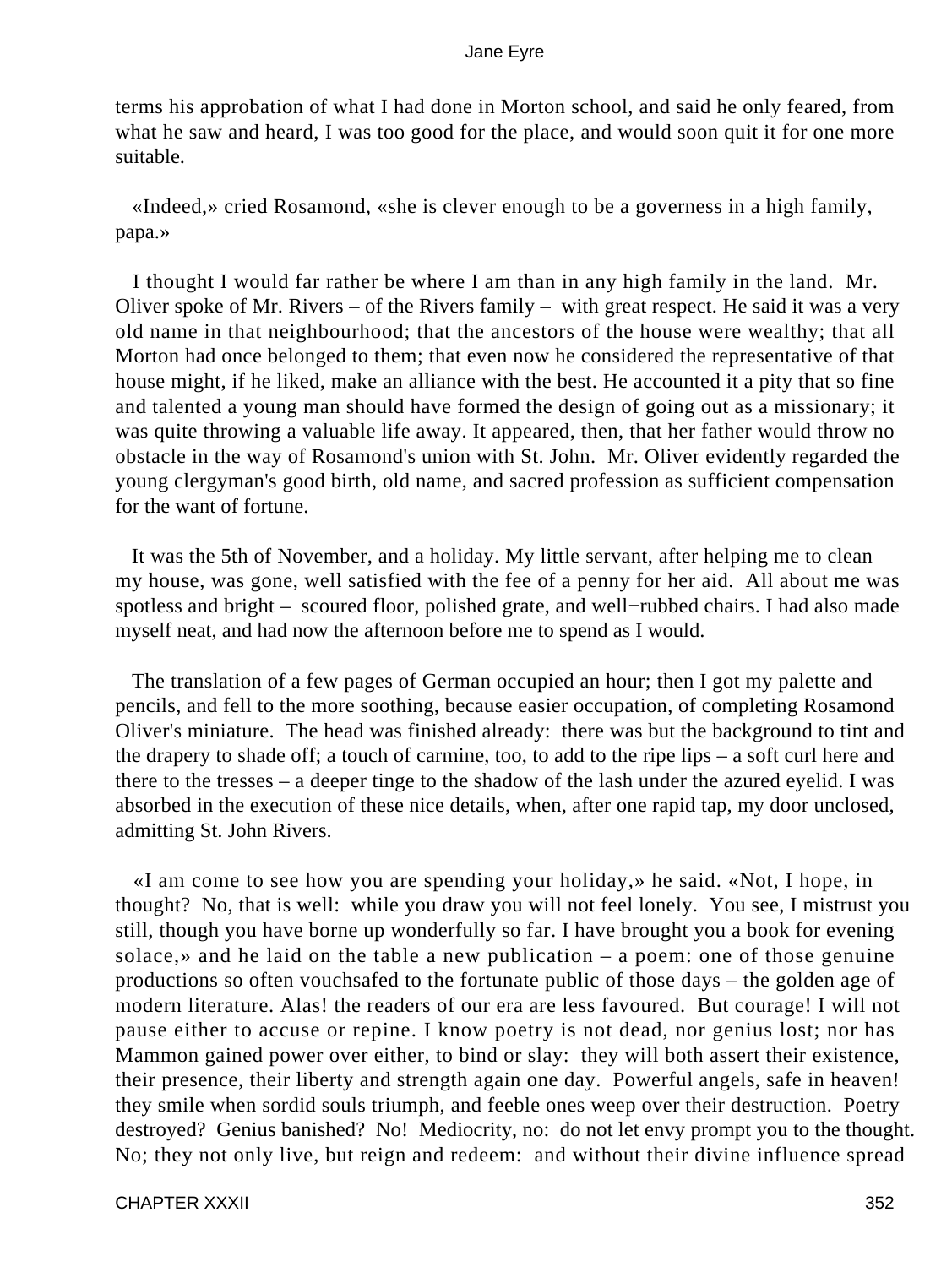everywhere, you would be in hell – the hell of your own meanness.

While I was eagerly glancing at the bright pages of «Marmion» (for «Marmion» it was), St. John stooped to examine my drawing. His tall figure sprang erect again with a start: he said nothing. I looked up at him: he shunned my eye. I knew his thoughts well, and could read his heart plainly; at the moment I felt calmer and cooler than he: I had then temporarily the advantage of him, and I conceived an inclination to do him some good, if I could.

 «With all his firmness and self−control,» thought I, «he tasks himself too far: locks every feeling and pang within – expresses, confesses, imparts nothing. I am sure it would benefit him to talk a little about this sweet Rosamond, whom he thinks he ought not to marry: I will make him talk.»

 I said first, «Take a chair, Mr. Rivers.» But he answered, as he always did, that he could not stay. «Very well,» I responded, mentally, «stand if you like; but you shall not go just yet, I am determined: solitude is at least as bad for you as it is for me. I'll try if I cannot discover the secret spring of your confidence, and find an aperture in that marble breast through which I can shed one drop of the balm of sympathy.»

«Is this portrait like?» I asked bluntly.

«Like! Like whom? I did not observe it closely.»

«You did, Mr. Rivers.»

 He almost started at my sudden and strange abruptness: he looked at me astonished. «Oh, that is nothing yet,» I muttered within. «I don't mean to be baffled by a little stiffness on your part; I'm prepared to go to considerable lengths.» I continued, «You observed it closely and distinctly; but I have no objection to your looking at it again,» and I rose and placed it in his hand.

 «A well−executed picture,» he said; «very soft, clear colouring; very graceful and correct drawing.»

«Yes, yes; I know all that. But what of the resemblance? Who is it like?»

Mastering some hesitation, he answered, «Miss Oliver, I presume.»

 «Of course. And now, sir, to reward you for the accurate guess, I will promise to paint you a careful and faithful duplicate of this very picture, provided you admit that the gift would be acceptable to you. I don't wish to throw away my time and trouble on an offering you would deem worthless.»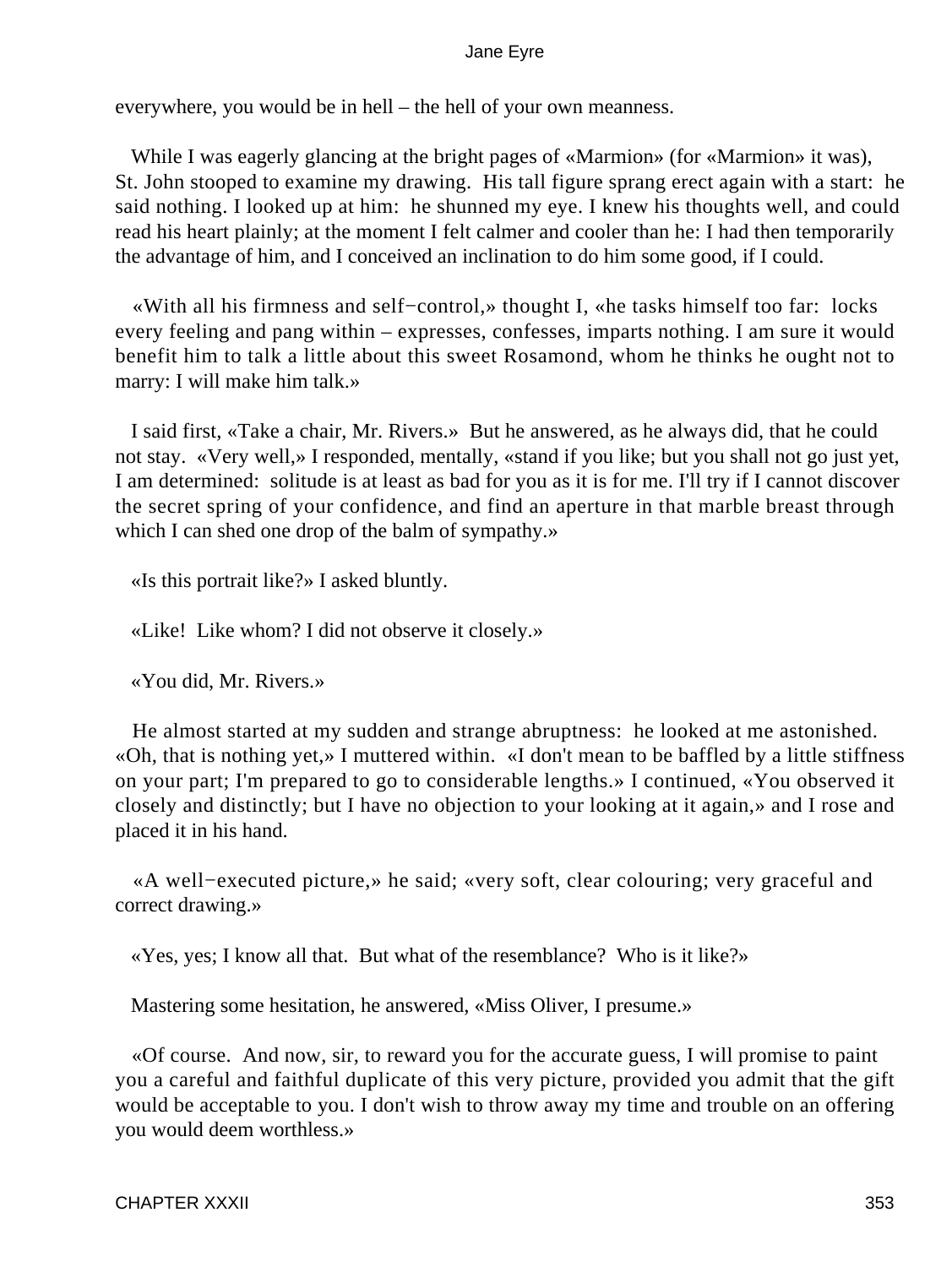He continued to gaze at the picture: the longer he looked, the firmer he held it, the more he seemed to covet it. «It is like!» he murmured; «the eye is well managed: the colour, light, expression, are perfect. It smiles!»

 «Would it comfort, or would it wound you to have a similar painting? Tell me that. When you are at Madagascar, or at the Cape, or in India, would it be a consolation to have that memento in your possession? or would the sight of it bring recollections calculated to enervate and distress?»

 He now furtively raised his eyes: he glanced at me, irresolute, disturbed: he again surveyed the picture.

 «That I should like to have it is certain: whether it would be judicious or wise is another question.»

 Since I had ascertained that Rosamond really preferred him, and that her father was not likely to oppose the match, I – less exalted in my views than St. John – had been strongly disposed in my own heart to advocate their union. It seemed to me that, should he become the possessor of Mr. Oliver's large fortune, he might do as much good with it as if he went and laid his genius out to wither, and his strength to waste, under a tropical sun. With this persuasion I now answered −

 «As far as I can see, it would be wiser and more judicious if you were to take to yourself the original at once.»

 By this time he had sat down: he had laid the picture on the table before him, and with his brow supported on both hands, hung fondly over it. I discerned he was now neither angry nor shocked at my audacity. I saw even that to be thus frankly addressed on a subject he had deemed unapproachable – to hear it thus freely handled – was beginning to be felt by him as a new pleasure – an unhoped−for relief. Reserved people often really need the frank discussion of their sentiments and griefs more than the expansive. The sternest− seeming stoic is human after all; and to «burst» with boldness and good−will into «the silent sea» of their souls is often to confer on them the first of obligations.

 «She likes you, I am sure,» said I, as I stood behind his chair, «and her father respects you. Moreover, she is a sweet girl – rather thoughtless; but you would have sufficient thought for both yourself and her. You ought to marry her.»

«DOES she like me?» he asked.

 «Certainly; better than she likes any one else. She talks of you continually: there is no subject she enjoys so much or touches upon so often.»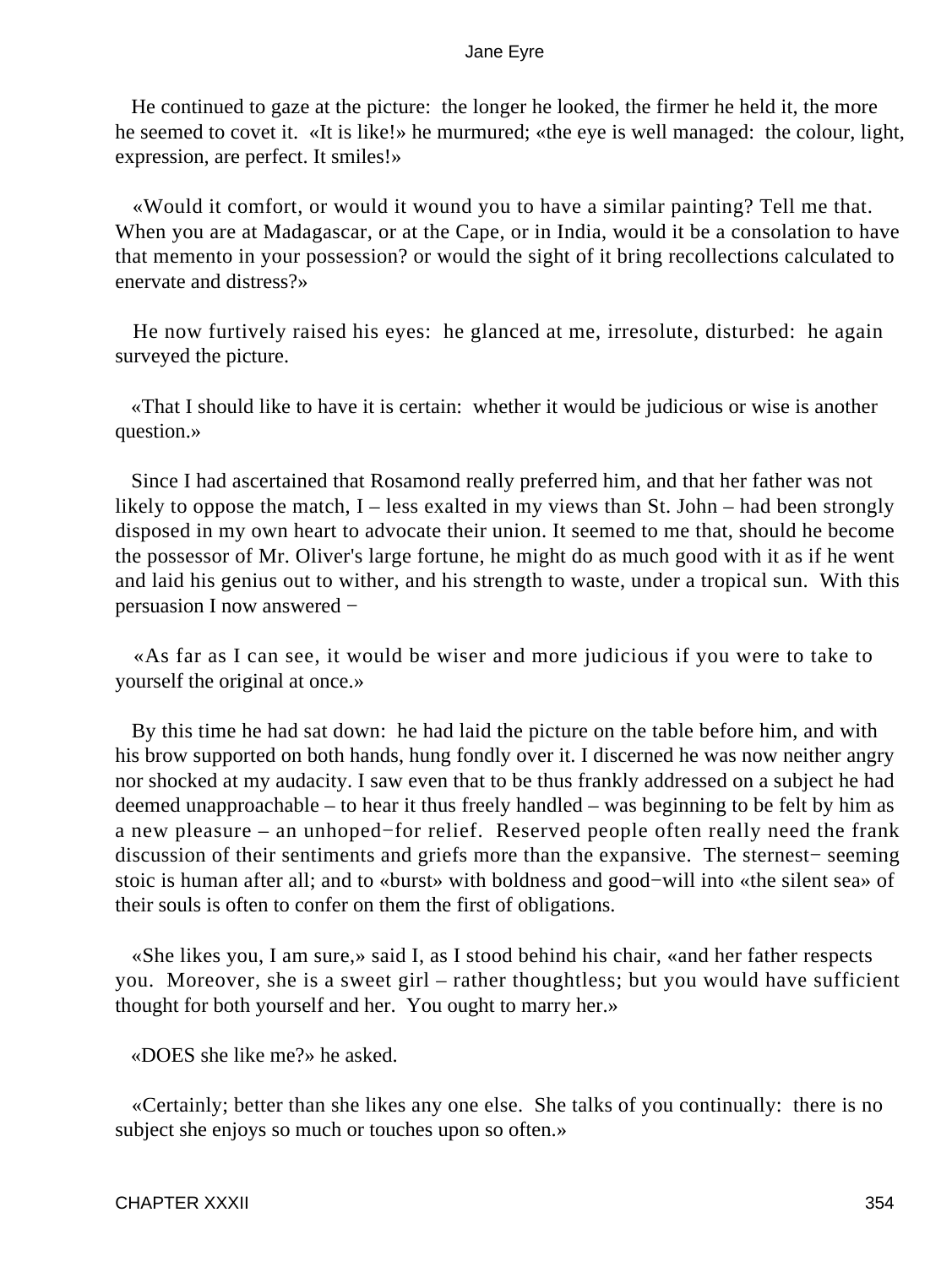«It is very pleasant to hear this,» he said – «very: go on for another quarter of an hour.» And he actually took out his watch and laid it upon the table to measure the time.

 «But where is the use of going on,» I asked, «when you are probably preparing some iron blow of contradiction, or forging a fresh chain to fetter your heart?»

 «Don't imagine such hard things. Fancy me yielding and melting, as I am doing: human love rising like a freshly opened fountain in my mind and overflowing with sweet inundation all the field I have so carefully and with such labour prepared – so assiduously sown with the seeds of good intentions, of self−denying plans. And now it is deluged with a nectarous flood – the young germs swamped – delicious poison cankering them: now I see myself stretched on an ottoman in the drawing−room at Vale Hall at my bride Rosamond Oliver's feet: she is talking to me with her sweet voice – gazing down on me with those eyes your skilful hand has copied so well – smiling at me with these coral lips. She is mine – I am hers – this present life and passing world suffice to me. Hush! say nothing – my heart is full of delight – my senses are entranced – let the time I marked pass in peace.»

 I humoured him: the watch ticked on: he breathed fast and low: I stood silent. Amidst this hush the quartet sped; he replaced the watch, laid the picture down, rose, and stood on the hearth.

 «Now,» said he, «that little space was given to delirium and delusion. I rested my temples on the breast of temptation, and put my neck voluntarily under her yoke of flowers. I tasted her cup. The pillow was burning: there is an asp in the garland: the wine has a bitter taste: her promises are hollow – her offers false: I see and know all this.»

I gazed at him in wonder.

 «It is strange,» pursued he, «that while I love Rosamond Oliver so wildly – with all the intensity, indeed, of a first passion, the object of which is exquisitely beautiful, graceful, fascinating – I experience at the same time a calm, unwarped consciousness that she would not make me a good wife; that she is not the partner suited to me; that I should discover this within a year after marriage; and that to twelve months' rapture would succeed a lifetime of regret. This I know.»

«Strange indeed!» I could not help ejaculating.

 «While something in me,» he went on, «is acutely sensible to her charms, something else is as deeply impressed with her defects: they are such that she could sympathise in nothing I aspired to – co− operate in nothing I undertook. Rosamond a sufferer, a labourer, a female apostle? Rosamond a missionary's wife? No!»

«But you need not be a missionary. You might relinquish that scheme.»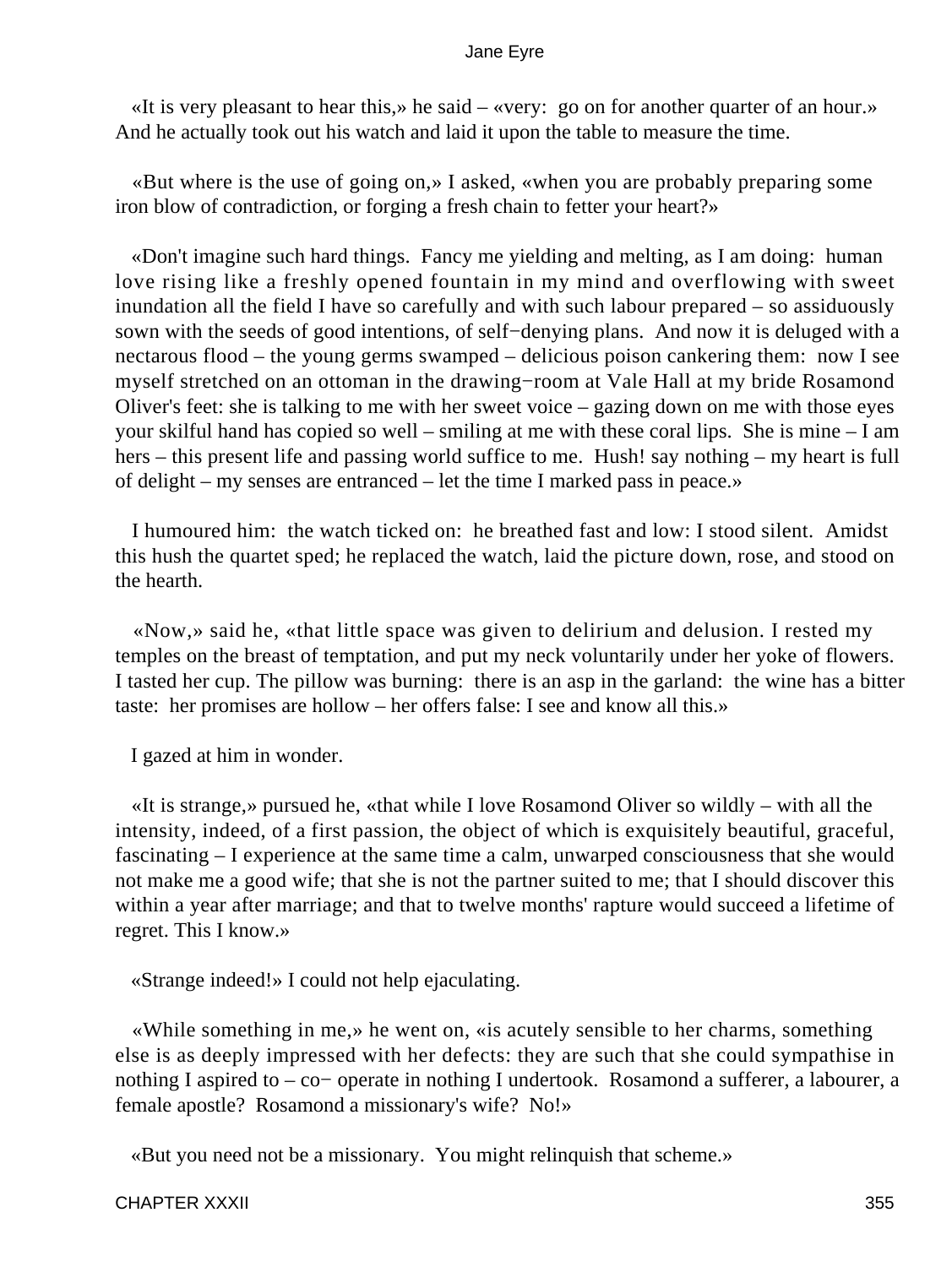«Relinquish! What! my vocation? My great work? My foundation laid on earth for a mansion in heaven? My hopes of being numbered in the band who have merged all ambitions in the glorious one of bettering their race – of carrying knowledge into the realms of ignorance – of substituting peace for war – freedom for bondage – religion for superstition – the hope of heaven for the fear of hell? Must I relinquish that? It is dearer than the blood in my veins. It is what I have to look forward to, and to live for.»

 After a considerable pause, I said – «And Miss Oliver? Are her disappointment and sorrow of no interest to you?»

 «Miss Oliver is ever surrounded by suitors and flatterers: in less than a month, my image will be effaced from her heart. She will forget me; and will marry, probably, some one who will make her far happier than I should do.»

«You speak coolly enough; but you suffer in the conflict. You are wasting away.»

 «No. If I get a little thin, it is with anxiety about my prospects, yet unsettled – my departure, continually procrastinated. Only this morning, I received intelligence that the successor, whose arrival I have been so long expecting, cannot be ready to replace me for three months to come yet; and perhaps the three months may extend to six.»

«You tremble and become flushed whenever Miss Oliver enters the schoolroom.»

 Again the surprised expression crossed his face. He had not imagined that a woman would dare to speak so to a man. For me, I felt at home in this sort of discourse. I could never rest in communication with strong, discreet, and refined minds, whether male or female, till I had passed the outworks of conventional reserve, and crossed the threshold of confidence, and won a place by their heart's very hearthstone.

 «You are original,» said he, «and not timid. There is something brave in your spirit, as well as penetrating in your eye; but allow me to assure you that you partially misinterpret my emotions. You think them more profound and potent than they are. You give me a larger allowance of sympathy than I have a just claim to. When I colour, and when I shade before Miss Oliver, I do not pity myself. I scorn the weakness. I know it is ignoble: a mere fever of the flesh: not, I declare, the convulsion of the soul. **THAT** is just as fixed as a rock, firm set in the depths of a restless sea. Know me to be what  $I$  am  $-$  a cold hard man.»

I smiled incredulously.

 «You have taken my confidence by storm,» he continued, «and now it is much at your service. I am simply, in my original state – stripped of that blood−bleached robe with which Christianity covers human deformity – a cold, hard, ambitious man. Natural affection only, of all the sentiments, has permanent power over me. Reason, and not feeling, is my guide;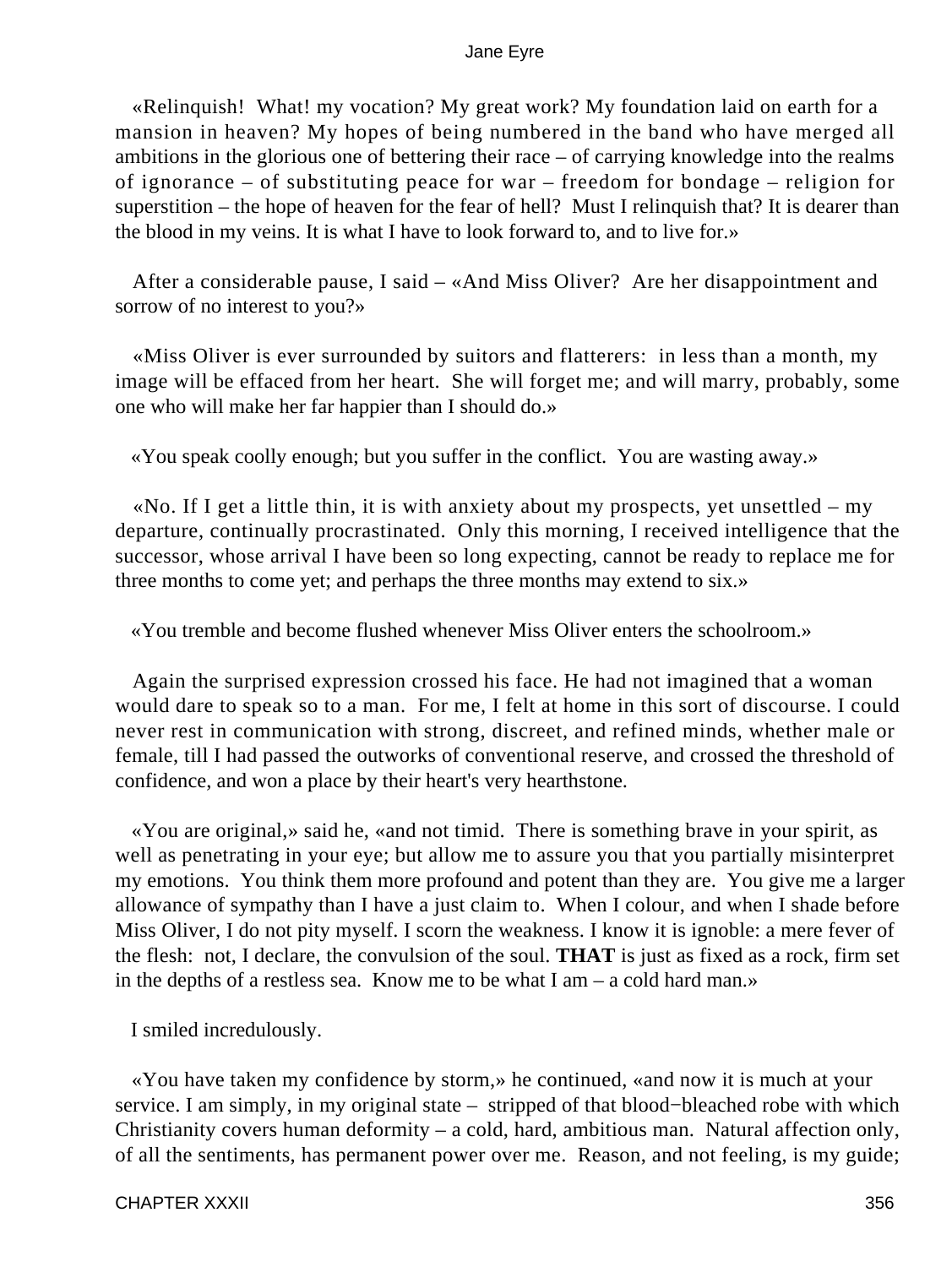my ambition is unlimited: my desire to rise higher, to do more than others, insatiable. I honour endurance, perseverance, industry, talent; because these are the means by which men achieve great ends and mount to lofty eminence. I watch your career with interest, because I consider you a specimen of a diligent, orderly, energetic woman: not because I deeply compassionate what you have gone through, or what you still suffer.»

«You would describe yourself as a mere pagan philosopher,» I said.

 «No. There is this difference between me and deistic philosophers: I believe; and I believe the Gospel. You missed your epithet. I am not a pagan, but a Christian philosopher – a follower of the sect of Jesus. As His disciple I adopt His pure, His merciful, His benignant doctrines. I advocate them: I am sworn to spread them. Won in youth to religion, she has cultivated my original qualities thus:− From the minute germ, natural affection, she has developed the overshadowing tree, philanthropy. From the wild stringy root of human uprightness, she has reared a due sense of the Divine justice. Of the ambition to win power and renown for my wretched self, she has formed the ambition to spread my Master's kingdom; to achieve victories for the standard of the cross. So much has religion done for me; turning the original materials to the best account; pruning and training nature. But she could not eradicate nature: nor will it be eradicated 'till this mortal shall put on immortality.'»

 Having said this, he took his hat, which lay on the table beside my palette. Once more he looked at the portrait.

«She IS lovely,» he murmured. «She is well named the Rose of the World, indeed!»

«And may I not paint one like it for you?»

«CUI **BONO?** No.»

 He drew over the picture the sheet of thin paper on which I was accustomed to rest my hand in painting, to prevent the cardboard from being sullied. What he suddenly saw on this blank paper, it was impossible for me to tell; but something had caught his eye. He took it up with a snatch; he looked at the edge; then shot a glance at me, inexpressibly peculiar, and quite incomprehensible: a glance that seemed to take and make note of every point in my shape, face, and dress; for it traversed all, quick, keen as lightning. His lips parted, as if to speak: but he checked the coming sentence, whatever it was.

«What is the matter?» I asked.

 «Nothing in the world,» was the reply; and, replacing the paper, I saw him dexterously tear a narrow slip from the margin. It disappeared in his glove; and, with one hasty nod and «good− afternoon,» he vanished.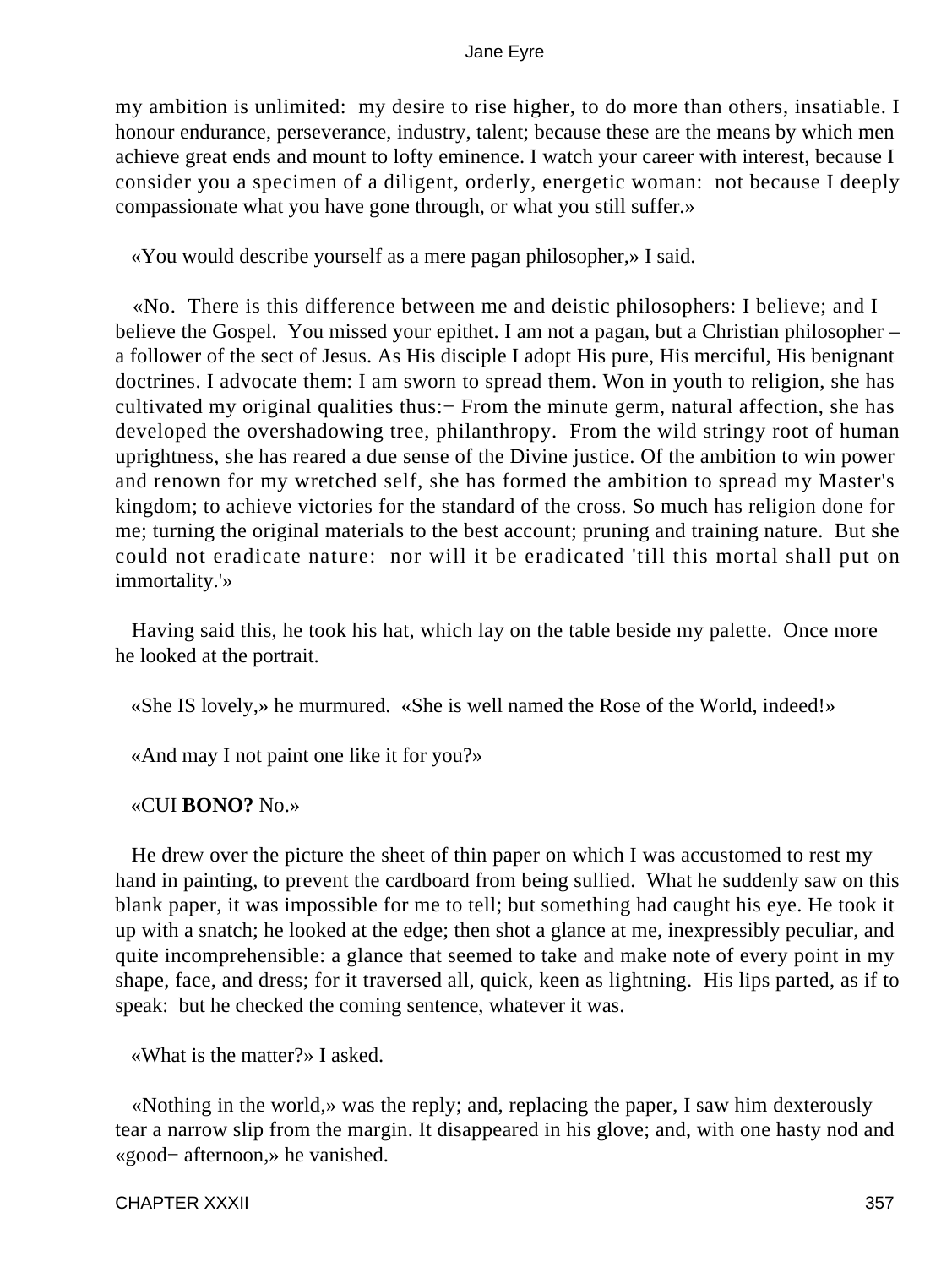«Well!» I exclaimed, using an expression of the district, «that caps the globe, however!»

 I, in my turn, scrutinised the paper; but saw nothing on it save a few dingy stains of paint where I had tried the tint in my pencil. I pondered the mystery a minute or two; but finding it insolvable, and being certain it could not be of much moment, I dismissed, and soon forgot it.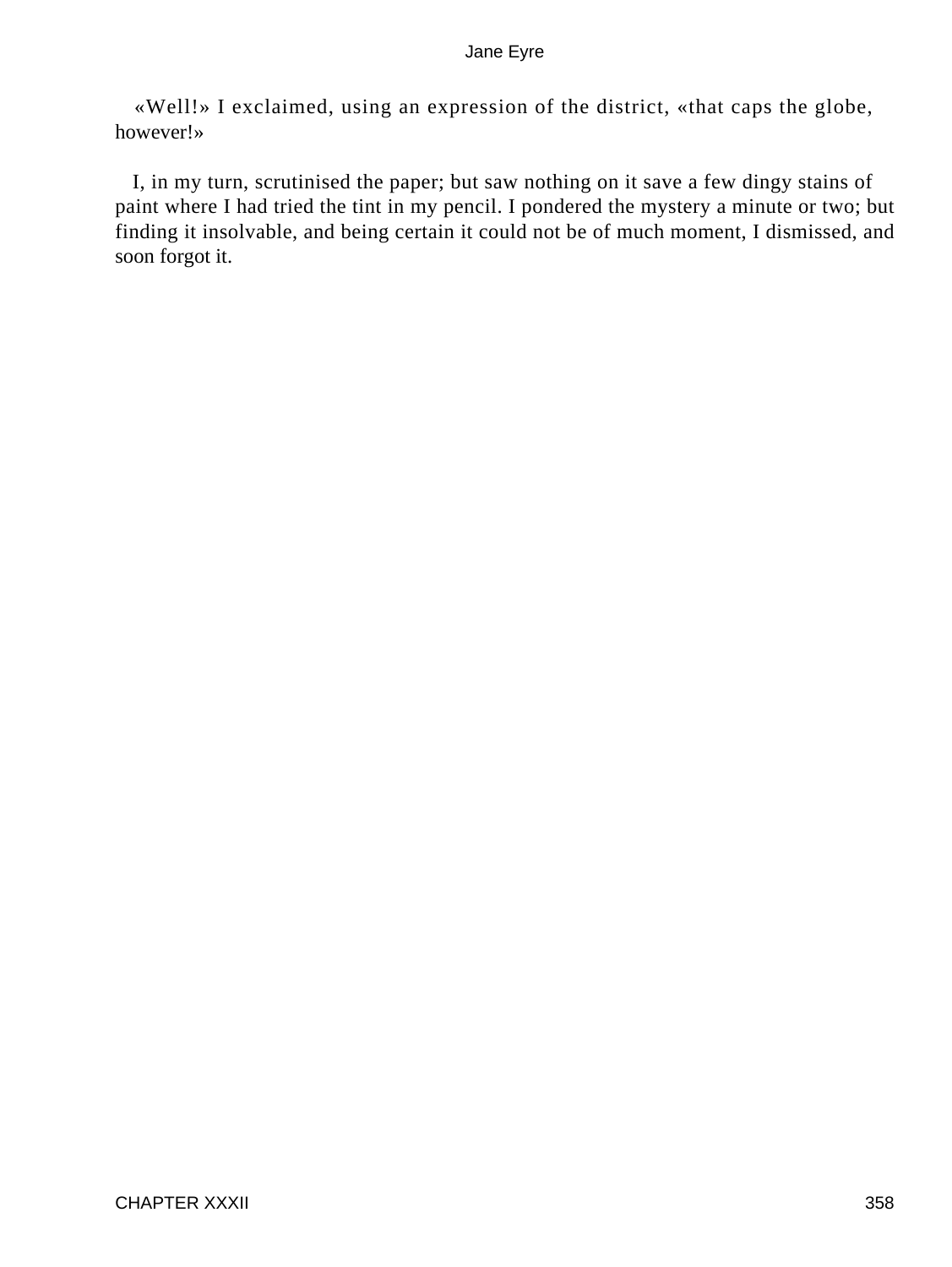# **[CHAPTER XXXIII](#page-435-0)**

*W*hen Mr. St. John went, it was beginning to snow; the whirling storm continued all night. The next day a keen wind brought fresh and blinding falls; by twilight the valley was drifted up and almost impassable. I had closed my shutter, laid a mat to the door to prevent the snow from blowing in under it, trimmed my fire, and after sitting nearly an hour on the hearth listening to the muffled fury of the tempest, I lit a candle, took down «Marmion,» and beginning −

 «Day set on Norham's castled steep, And Tweed's fair river broad and deep, And Cheviot's mountains lone; The massive towers, the donjon keep, The flanking walls that round them sweep, In yellow lustre shone» −

I soon forgot storm in music.

 I heard a noise: the wind, I thought, shook the door. No; it was St. John Rivers, who, lifting the latch, came in out of the frozen hurricane – the howling darkness – and stood before me: the cloak that covered his tall figure all white as a glacier. I was almost in consternation, so little had I expected any guest from the blocked−up vale that night.

«Any ill news?» I demanded. «Has anything happened?»

 «No. How very easily alarmed you are?» he answered, removing his cloak and hanging it up against the door, towards which he again coolly pushed the mat which his entrance had deranged. He stamped the snow from his boots.

 «I shall sully the purity of your floor,» said he, «but you must excuse me for once.» Then he approached the fire. «I have had hard work to get here, I assure you,» he observed, as he warmed his hands over the flame. «One drift took me up to the waist; happily the snow is quite soft yet.»

«But why are you come?» I could not forbear saying.

 «Rather an inhospitable question to put to a visitor; but since you ask it, I answer simply to have a little talk with you; I got tired of my mute books and empty rooms. Besides, since yesterday I have experienced the excitement of a person to whom a tale has been half− told, and who is impatient to hear the sequel.»

 He sat down. I recalled his singular conduct of yesterday, and really I began to fear his wits were touched. If he were insane, however, his was a very cool and collected insanity: I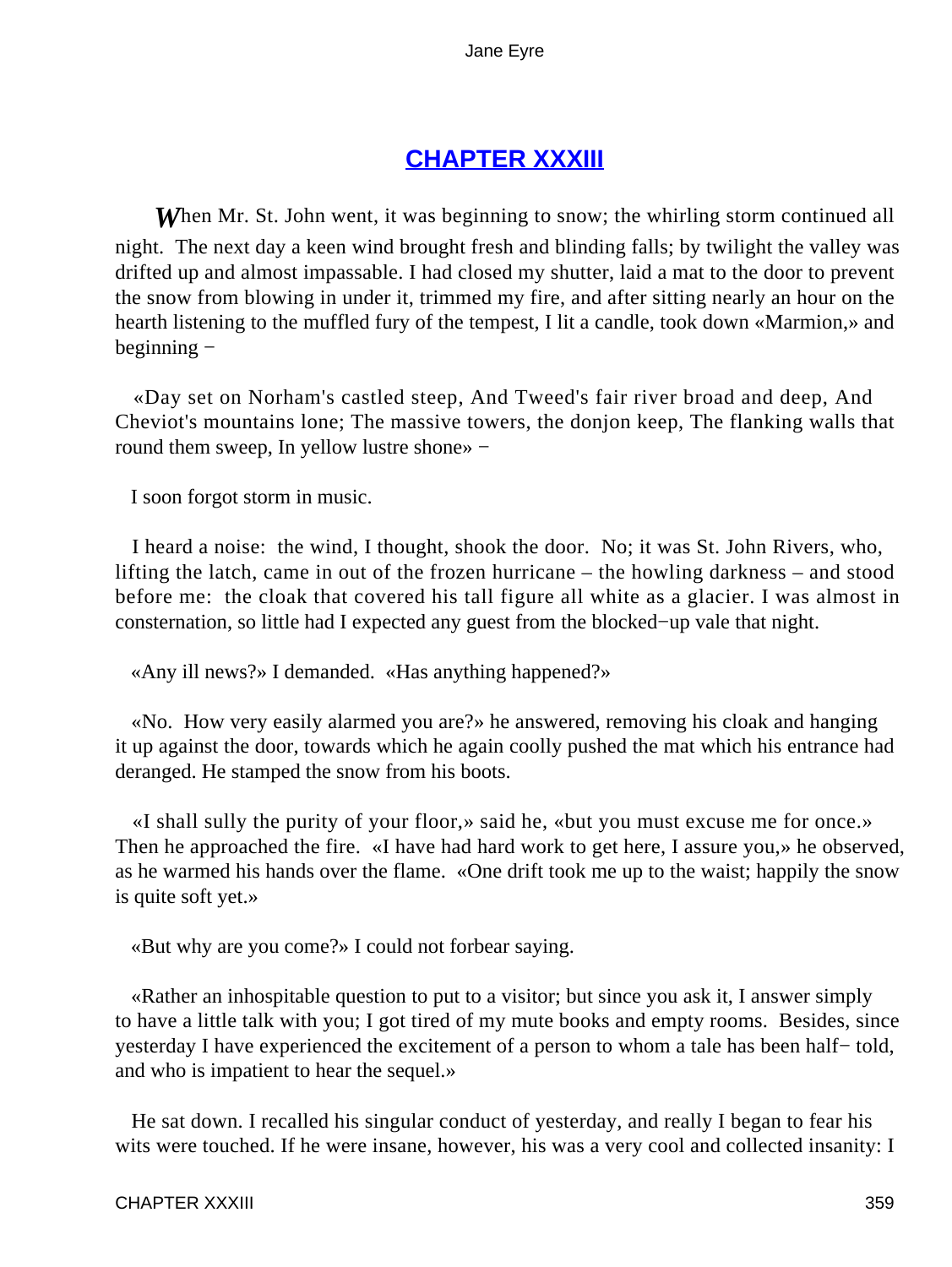had never seen that handsome−featured face of his look more like chiselled marble than it did just now, as he put aside his snow−wet hair from his forehead and let the firelight shine free on his pale brow and cheek as pale, where it grieved me to discover the hollow trace of care or sorrow now so plainly graved. I waited, expecting he would say something I could at least comprehend; but his hand was now at his chin, his finger on his lip: he was thinking. It struck me that his hand looked wasted like his face. A perhaps uncalled−for gush of pity came over my heart: I was moved to say −

 «I wish Diana or Mary would come and live with you: it is too bad that you should be quite alone; and you are recklessly rash about your own health.»

 «Not at all,» said he: «I care for myself when necessary. I am well now. What do you see amiss in me?»

 This was said with a careless, abstracted indifference, which showed that my solicitude was, at least in his opinion, wholly superfluous. I was silenced.

 He still slowly moved his finger over his upper lip, and still his eye dwelt dreamily on the glowing grate; thinking it urgent to say something, I asked him presently if he felt any cold draught from the door, which was behind him.

«No, no!» he responded shortly and somewhat testily.

 «Well,» I reflected, «if you won't talk, you may be still; I'll let you alone now, and return to my book.»

 So I snuffed the candle and resumed the perusal of «Marmion.» He soon stirred; my eye was instantly drawn to his movements; he only took out a morocco pocket−book, thence produced a letter, which he read in silence, folded it, put it back, relapsed into meditation. It was vain to try to read with such an inscrutable fixture before me; nor could I, in impatience, consent to be dumb; he might rebuff me if my he liked, but talk I would.

«Have you heard from Diana and Mary lately?»

«Not since the letter I showed you a week ago.»

 «There has not been any change made about your own arrangements? You will not be summoned to leave England sooner than you expected?»

 «I fear not, indeed: such chance is too good to befall me.» Baffled so far, I changed my ground. I bethought myself to talk about the school and my scholars.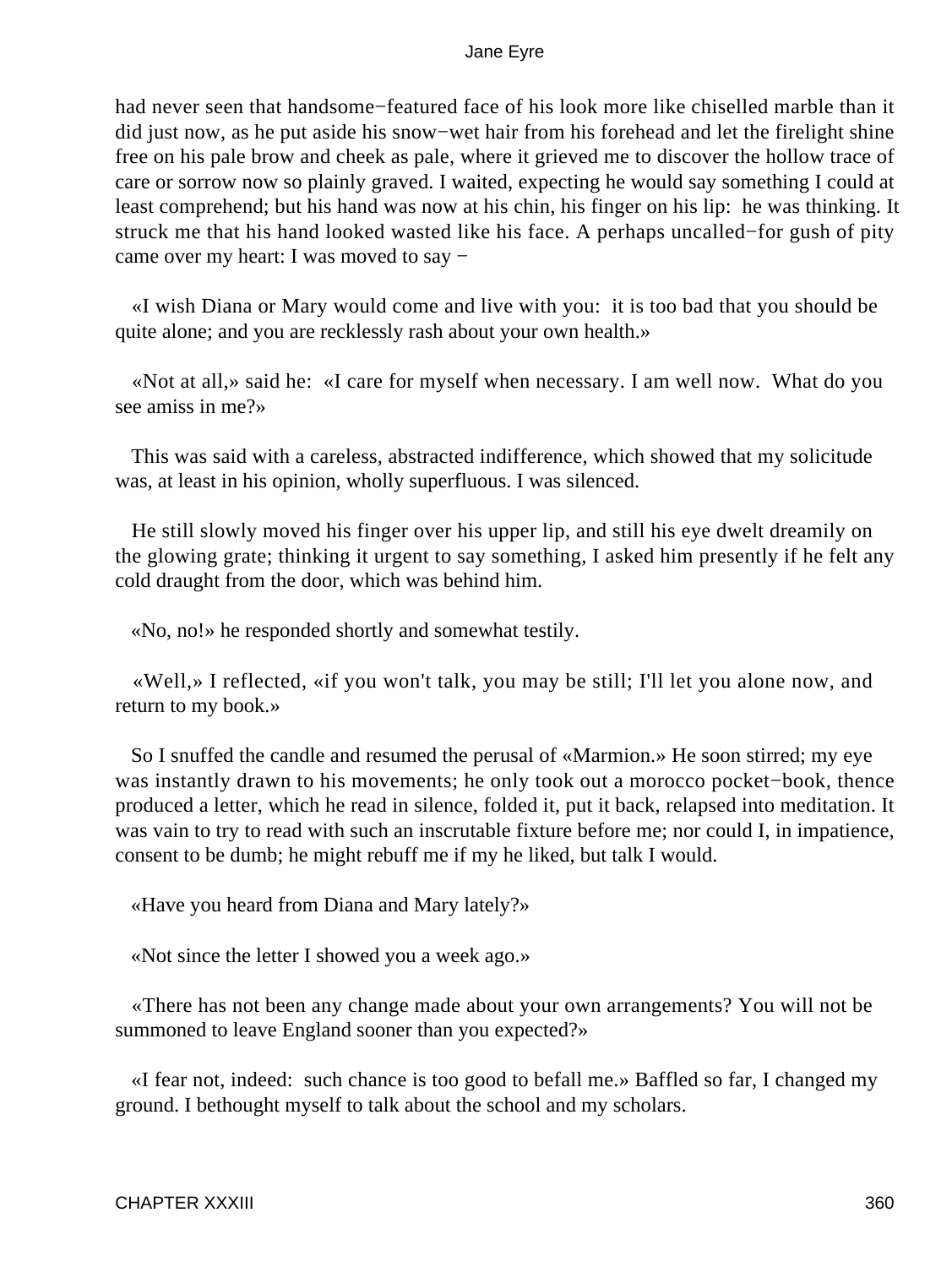«Mary Garrett's mother is better, and Mary came back to the school this morning, and I shall have four new girls next week from the Foundry Close – they would have come to−day but for the snow.»

«Indeed!»

«Mr. Oliver pays for two.»

«Does he?»

«He means to give the whole school a treat at Christmas.»

«I know.»

«Was it your suggestion?»

«No.»

«Whose, then?»

«His daughter's, I think.»

«It is like her: she is so good−natured.»

«Yes.»

 Again came the blank of a pause: the clock struck eight strokes. It aroused him; he uncrossed his legs, sat erect, turned to me.

«Leave your book a moment, and come a little nearer the fire,» he said.

Wondering, and of my wonder finding no end, I complied.

 «Half−an−hour ago,» he pursued, "I spoke of my impatience to hear the sequel of a tale: on reflection, I find the matter will be better managed by my assuming the narrator's part, and converting you into a listener. Before commencing, it is but fair to warn you that the story will sound somewhat hackneyed in your ears; but stale details often regain a degree of freshness when they pass through new lips. For the rest, whether trite or novel, it is short.

 «Twenty years ago, a poor curate – never mind his name at this moment – fell in love with a rich man's daughter; she fell in love with him, and married him, against the advice of all her friends, who consequently disowned her immediately after the wedding. Before two years passed, the rash pair were both dead, and laid quietly side by side under one slab. (I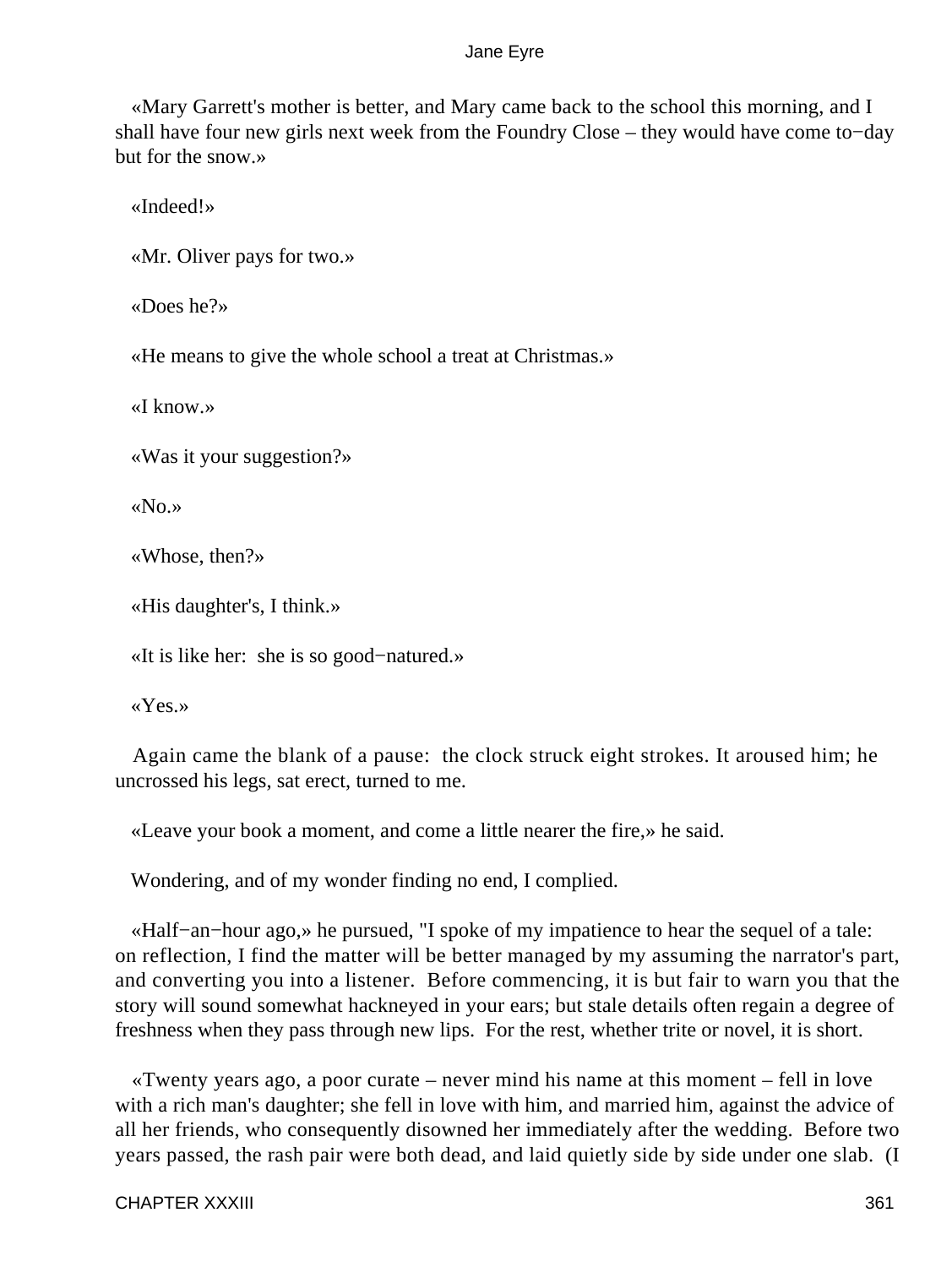have seen their grave; it formed part of the pavement of a huge churchyard surrounding the grim, soot−black old cathedral of an overgrown manufacturing town in − shire.) They left a daughter, which, at its very birth, Charity received in her lap – cold as that of the snow−drift I almost stuck fast in to−night. Charity carried the friendless thing to the house of its rich maternal relations; it was reared by an aunt−in−law, called (I come to names now) Mrs. Reed of Gateshead. You start – did you hear a noise? I daresay it is only a rat scrambling along the rafters of the adjoining schoolroom: it was a barn before I had it repaired and altered, and barns are generally haunted by rats. – To proceed. Mrs. Reed kept the orphan ten years: whether it was happy or not with her, I cannot say, never having been told; but at the end of that time she transferred it to a place you know – being no other than Lowood School, where you so long resided yourself. It seems her career there was very honourable: from a pupil, she became a teacher, like yourself – really it strikes me there are parallel points in her history and yours – she left it to be a governess: there, again, your fates were analogous; she undertook the education of the ward of a certain Mr. Rochester.»

«Mr. Rivers!» I interrupted.

 «I can guess your feelings,» he said, «but restrain them for a while: I have nearly finished; hear me to the end. Of Mr. Rochester's character I know nothing, but the one fact that he professed to offer honourable marriage to this young girl, and that at the very altar she discovered he had a wife yet alive, though a lunatic. What his subsequent conduct and proposals were is a matter of pure conjecture; but when an event transpired which rendered inquiry after the governess necessary, it was discovered she was gone – no one could tell when, where, or how. She had left Thornfield Hall in the night; every research after her course had been vain: the country had been scoured far and wide; no vestige of information could be gathered respecting her. Yet that she should be found is become a matter of serious urgency: advertisements have been put in all the papers; I myself have received a letter from one Mr. Briggs, a solicitor, communicating the details I have just imparted. Is it not an odd tale?»

 «Just tell me this,» said I, «and since you know so much, you surely can tell it me – what of Mr. Rochester? How and where is he? What is he doing? Is he well?»

 «I am ignorant of all concerning Mr. Rochester: the letter never mentions him but to narrate the fraudulent and illegal attempt I have adverted to. You should rather ask the name of the governess – the nature of the event which requires her appearance.»

«Did no one go to Thornfield Hall, then? Did no one see Mr. Rochester?»

«I suppose not.»

«But they wrote to him?»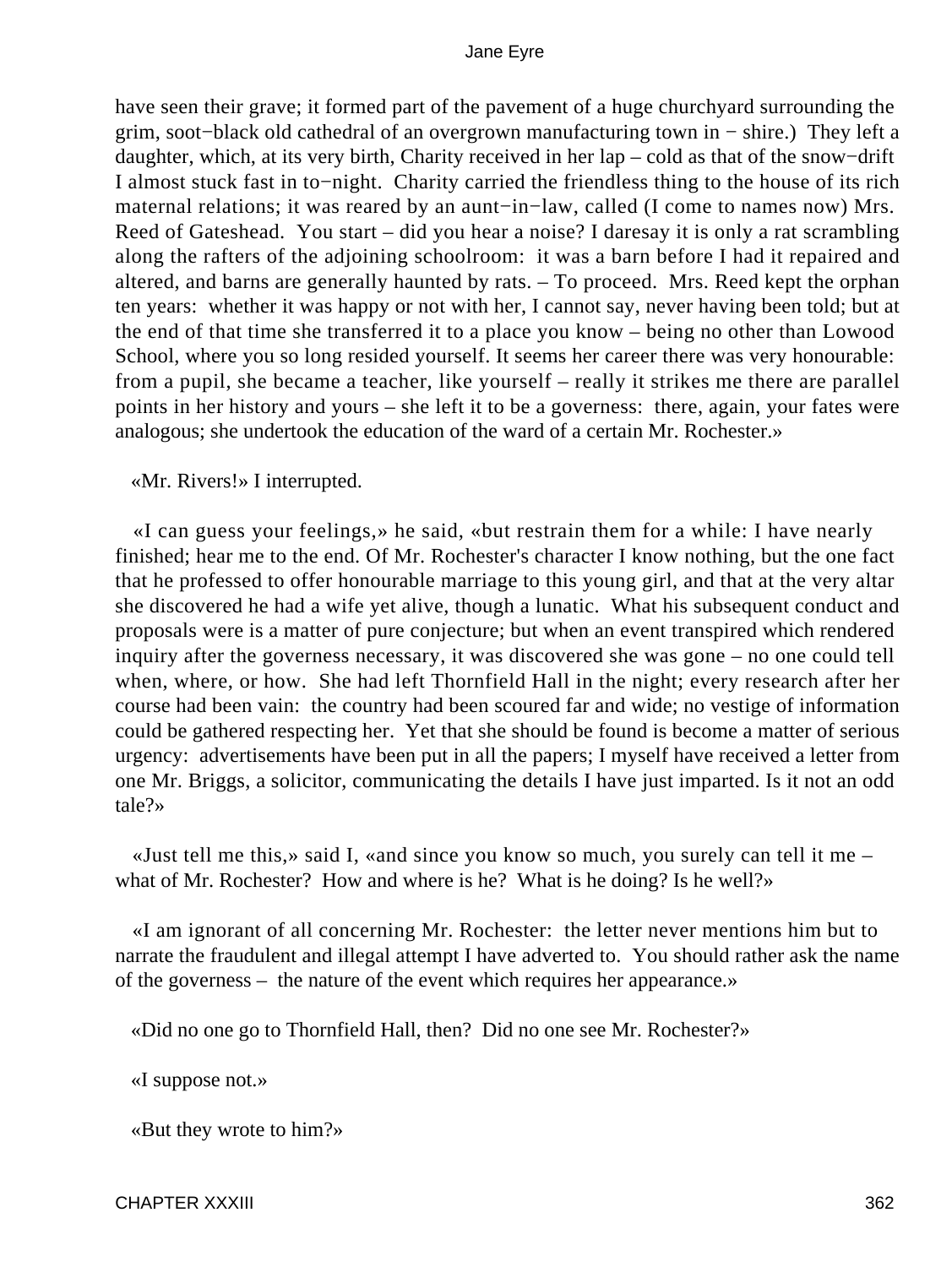«Of course.»

«And what did he say? Who has his letters?»

 «Mr. Briggs intimates that the answer to his application was not from Mr. Rochester, but from a lady: it is signed 'Alice Fairfax.'»

 I felt cold and dismayed: my worst fears then were probably true: he had in all probability left England and rushed in reckless desperation to some former haunt on the Continent. And what opiate for his severe sufferings – what object for his strong passions – had he sought there? I dared not answer the question. Oh, my poor master – once almost my husband – whom I had often called «my dear Edward!»

«He must have been a bad man,» observed Mr. Rivers.

«You don't know him – don't pronounce an opinion upon him,» I said, with warmth.

 «Very well,» he answered quietly: «and indeed my head is otherwise occupied than with him: I have my tale to finish. Since you won't ask the governess's name, I must tell it of my own accord. Stay! I have it here – it is always more satisfactory to see important points written down, fairly committed to black and white.»

 And the pocket−book was again deliberately produced, opened, sought through; from one of its compartments was extracted a shabby slip of paper, hastily torn off: I recognised in its texture and its stains of ultra−marine, and lake, and vermillion, the ravished margin of the portrait−cover. He got up, held it close to my eyes: and I read, traced in Indian ink, in my own handwriting, the words «JANE EYRE» – the work doubtless of some moment of abstraction.

 «Briggs wrote to me of a Jane Eyre:» he said, «the advertisements demanded a Jane Eyre: I knew a Jane Elliott. – I confess I had my suspicions, but it was only yesterday afternoon they were at once resolved into certainty. You own the name and renounce the alias?»

 «Yes – yes; but where is Mr. Briggs? He perhaps knows more of Mr. Rochester than you do.»

 «Briggs is in London. I should doubt his knowing anything at all about Mr. Rochester; it is not in Mr. Rochester he is interested. Meantime, you forget essential points in pursuing trifles: you do not inquire why Mr. Briggs sought after you – what he wanted with you.»

«Well, what did he want?»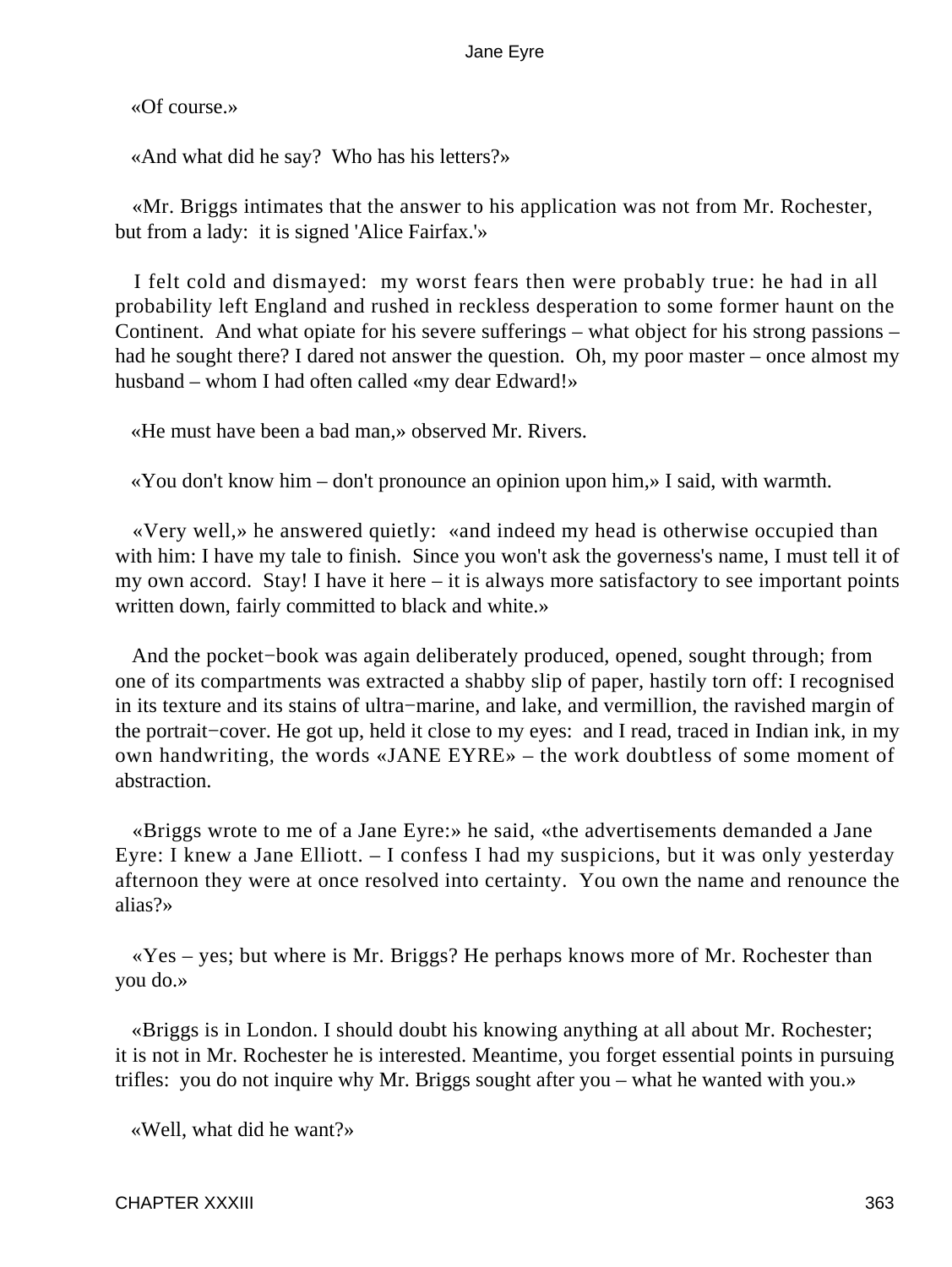«Merely to tell you that your uncle, Mr. Eyre of Madeira, is dead; that he has left you all his property, and that you are now rich – merely that – nothing more.»

«I! – rich?»

«Yes, you, rich – quite an heiress.»

Silence succeeded.

 «You must prove your identity of course,» resumed St. John presently: «a step which will offer no difficulties; you can then enter on immediate possession. Your fortune is vested in the English funds; Briggs has the will and the necessary documents.»

 Here was a new card turned up! It is a fine thing, reader, to be lifted in a moment from indigence to wealth – a very fine thing; but not a matter one can comprehend, or consequently enjoy, all at once. And then there are other chances in life far more thrilling and rapture−giving: **THIS** is solid, an affair of the actual world, nothing ideal about it: all its associations are solid and sober, and its manifestations are the same. One does not jump, and spring, and shout hurrah! at hearing one has got a fortune; one begins to consider responsibilities, and to ponder business; on a base of steady satisfaction rise certain grave cares, and we contain ourselves, and blood over our bliss with a solemn brow.

 Besides, the words Legacy, Bequest, go side by side with the words, Death, Funeral. My uncle I had heard was dead – my only relative; ever since being made aware of his existence, I had cherished the hope of one day seeing him: now, I never should. And then this money came only to me: not to me and a rejoicing family, but to my isolated self. It was a grand boon doubtless; and independence would be glorious – yes, I felt that – that thought swelled my heart.

 «You unbend your forehead at last,» said Mr. Rivers. «I thought Medusa had looked at you, and that you were turning to stone. Perhaps now you will ask how much you are worth?»

«How much am I worth?»

 «Oh, a trifle! Nothing of course to speak of – twenty thousand pounds, I think they say  $-$  but what is that?»

«Twenty thousand pounds?»

 Here was a new stunner – I had been calculating on four or five thousand. This news actually took my breath for a moment: Mr. St. John, whom I had never heard laugh before, laughed now.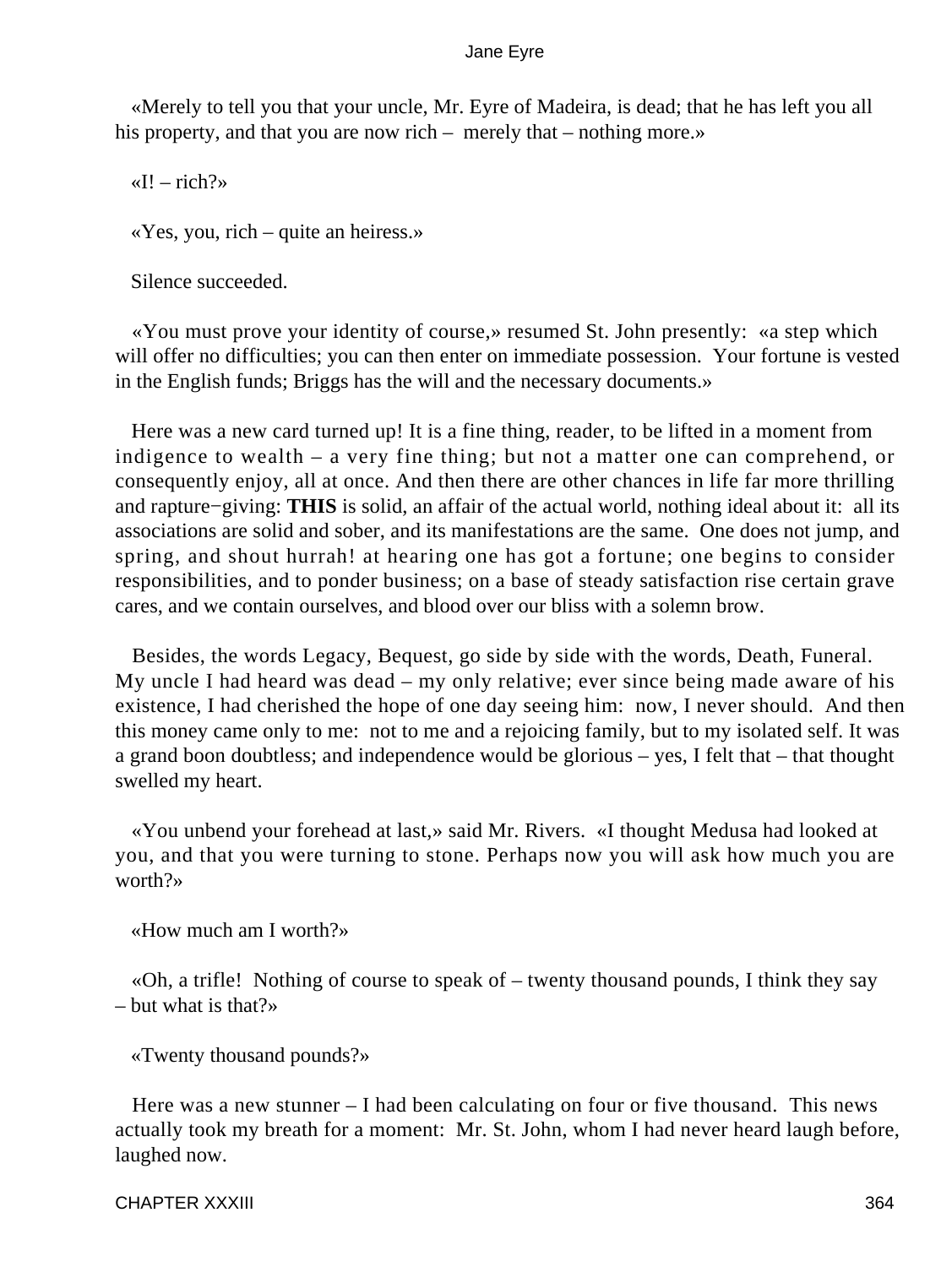«Well,» said he, «if you had committed a murder, and I had told you your crime was discovered, you could scarcely look more aghast.»

«It is a large sum – don't you think there is a mistake?»

«No mistake at all.»

«Perhaps you have read the figures wrong – it may be two thousand!»

«It is written in letters, not figures, – twenty thousand.»

 I again felt rather like an individual of but average gastronomical powers sitting down to feast alone at a table spread with provisions for a hundred. Mr. Rivers rose now and put his cloak on.

 «If it were not such a very wild night,» he said, «I would send Hannah down to keep you company: you look too desperately miserable to be left alone. But Hannah, poor woman! could not stride the drifts so well as I: her legs are not quite so long: so I must e'en leave you to your sorrows. Good−night.»

He was lifting the latch: a sudden thought occurred to me. «Stop one minute!» I cried.

«Well?»

 «It puzzles me to know why Mr. Briggs wrote to you about me; or how he knew you, or could fancy that you, living in such an out−of−the− way place, had the power to aid in my discovery.»

 «Oh! I am a clergyman,» he said; «and the clergy are often appealed to about odd matters.» Again the latch rattled.

 «No; that does not satisfy me!» I exclaimed: and indeed there was something in the hasty and unexplanatory reply which, instead of allaying, piqued my curiosity more than ever.

«It is a very strange piece of business,» I added; «I must know more about it.»

«Another time.»

 «No; to−night! – to−night!» and as he turned from the door, I placed myself between it and him. He looked rather embarrassed.

«You certainly shall not go till you have told me all,» I said.

CHAPTER XXXIII 365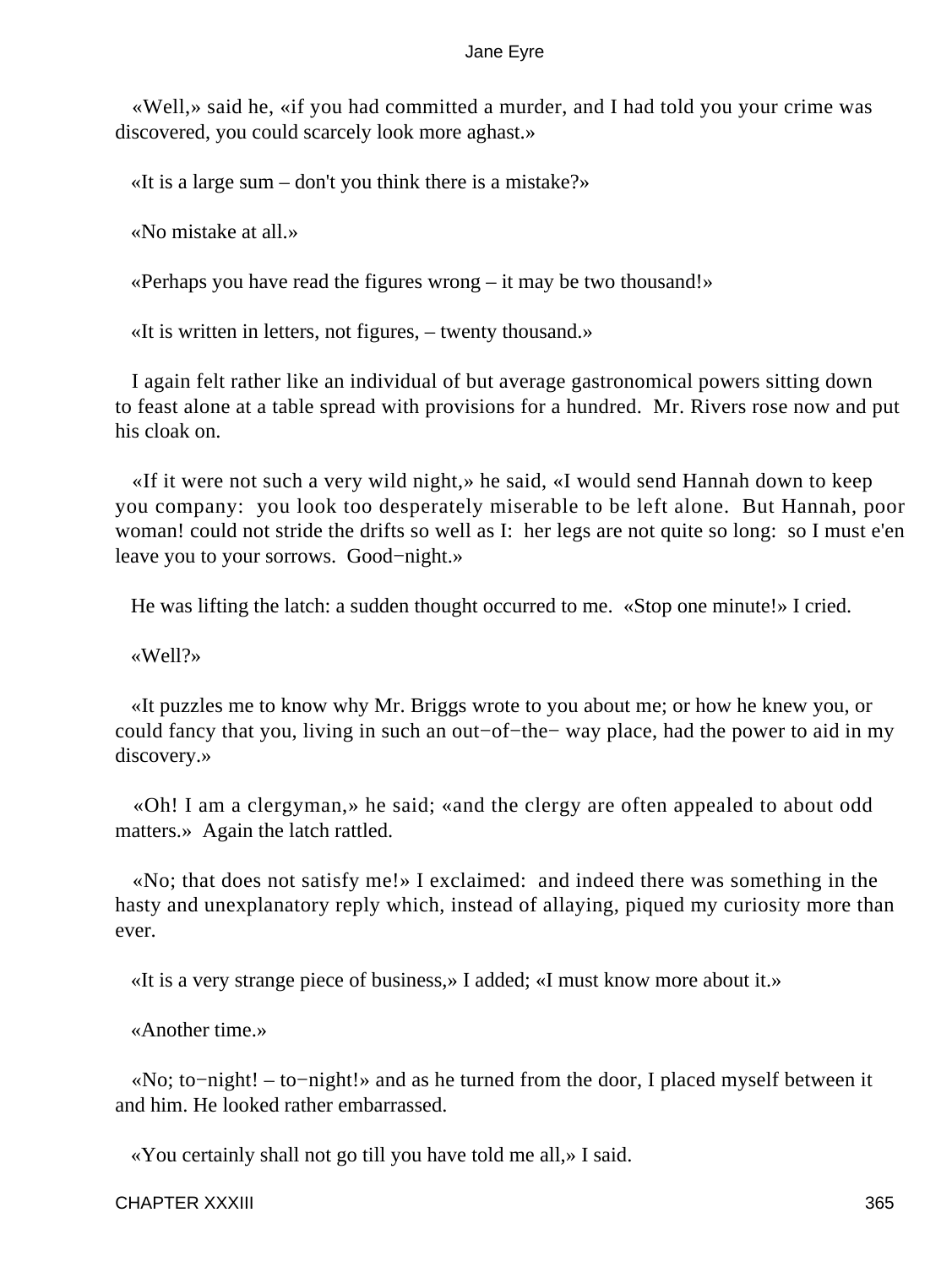«I would rather not just now.»

«You shall! – you must!»

«I would rather Diana or Mary informed you.»

 Of course these objections wrought my eagerness to a climax: gratified it must be, and that without delay; and I told him so.

«But I apprised you that I was a hard man,» said he, «difficult to persuade.»

«And I am a hard woman, – impossible to put off.»

«And then,» he pursued, «I am cold: no fervour infects me.»

 «Whereas I am hot, and fire dissolves ice. The blaze there has thawed all the snow from your cloak; by the same token, it has streamed on to my floor, and made it like a trampled street. As you hope ever to be forgiven, Mr. Rivers, the high crime and misdemeanour of spoiling a sanded kitchen, tell me what I wish to know.»

 «Well, then,» he said, «I yield; if not to your earnestness, to your perseverance: as stone is worn by continual dropping. Besides, you must know some day, – as well now as later. Your name is Jane Eyre?»

«Of course: that was all settled before.»

 «You are not, perhaps, aware that I am your namesake? – that I was christened St. John Eyre Rivers?»

 «No, indeed! I remember now seeing the letter E. comprised in your initials written in books you have at different times lent me; but I never asked for what name it stood. But what then? Surely  $-\infty$ 

 I stopped: I could not trust myself to entertain, much less to express, the thought that rushed upon me – that embodied itself, – that, in a second, stood out a strong, solid probability. Circumstances knit themselves, fitted themselves, shot into order: the chain that had been lying hitherto a formless lump of links was drawn out straight, – every ring was perfect, the connection complete. I knew, by instinct, how the matter stood, before St. John had said another word; but I cannot expect the reader to have the same intuitive perception, so I must repeat his explanation.

 «My mother's name was Eyre; she had two brothers; one a clergyman, who married Miss Jane Reed, of Gateshead; the other, John Eyre, Esq., merchant, late of Funchal,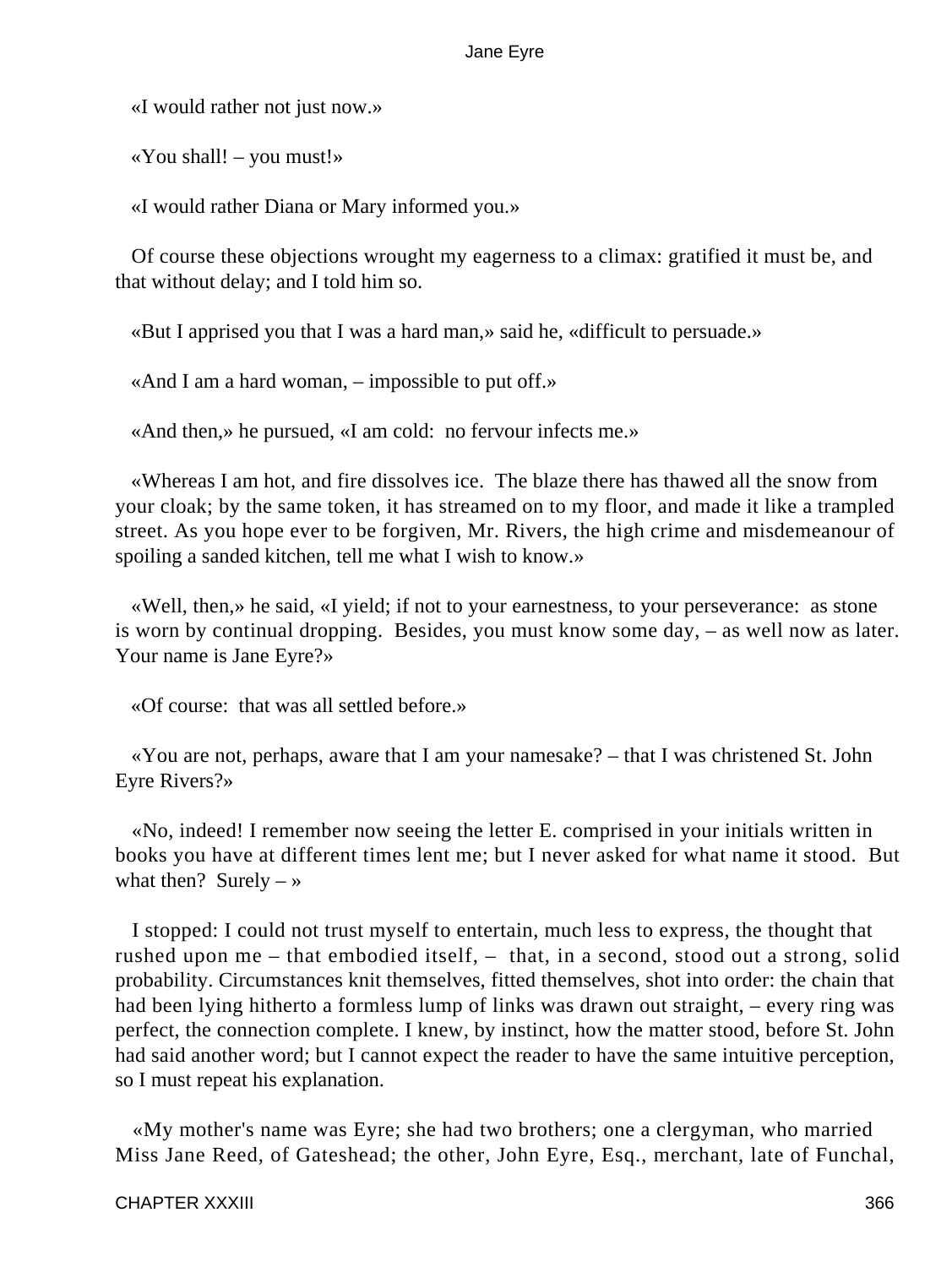Madeira. Mr. Briggs, being Mr. Eyre's solicitor, wrote to us last August to inform us of our uncle's death, and to say that he had left his property to his brother the clergyman's orphan daughter, overlooking us, in consequence of a quarrel, never forgiven, between him and my father. He wrote again a few weeks since, to intimate that the heiress was lost, and asking if we knew anything of her. A name casually written on a slip of paper has enabled me to find her out. You know the rest.» Again he was going, but I set my back against the door.

 «Do let me speak,» I said; «let me have one moment to draw breath and reflect.» I paused – he stood before me, hat in hand, looking composed enough. I resumed −

«Your mother was my father's sister?»

«Yes.»

«My aunt, consequently?»

He bowed.

 «My uncle John was your uncle John? You, Diana, and Mary are his sister's children, as I am his brother's child?»

«Undeniably.»

 «You three, then, are my cousins; half our blood on each side flows from the same source?»

«We are cousins; yes.»

 I surveyed him. It seemed I had found a brother: one I could be proud of, – one I could love; and two sisters, whose qualities were such, that, when I knew them but as mere strangers, they had inspired me with genuine affection and admiration. The two girls, on whom, kneeling down on the wet ground, and looking through the low, latticed window of Moor House kitchen, I had gazed with so bitter a mixture of interest and despair, were my near kinswomen; and the young and stately gentleman who had found me almost dying at his threshold was my blood relation. Glorious discovery to a lonely wretch! This was wealth indeed! – wealth to the heart! – a mine of pure, genial affections. This was a blessing, bright, vivid, and exhilarating; – not like the ponderous gift of gold: rich and welcome enough in its way, but sobering from its weight. I now clapped my hands in sudden joy – my pulse bounded, my veins thrilled.

«Oh, I am glad! – I am glad!» I exclaimed.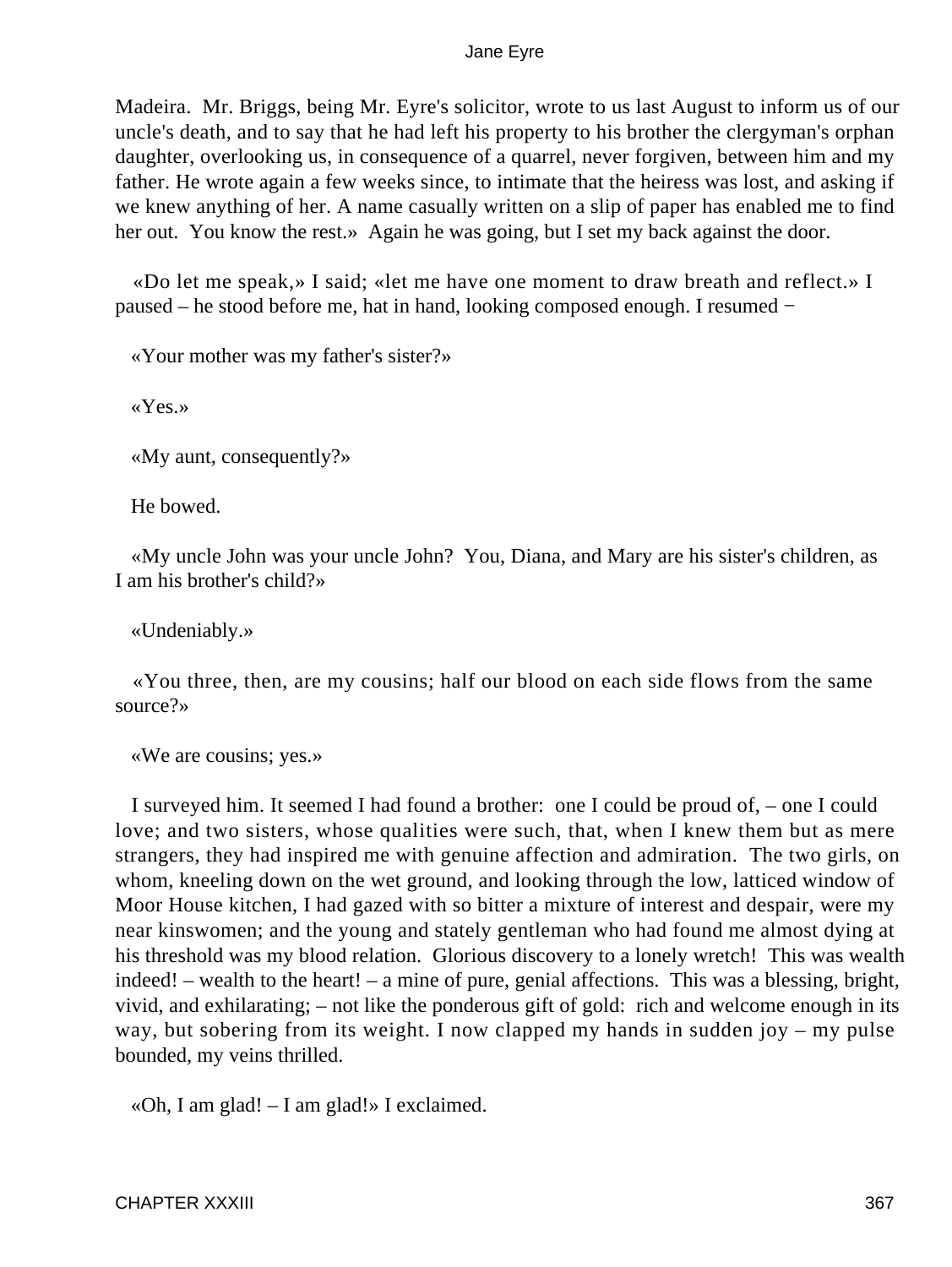St. John smiled. «Did I not say you neglected essential points to pursue trifles?» he asked. «You were serious when I told you you had got a fortune; and now, for a matter of no moment, you are excited.»

 «What can you mean? It may be of no moment to you; you have sisters and don't care for a cousin; but I had nobody; and now three relations, – or two, if you don't choose to be counted, – are born into my world full−grown. I say again, I am glad!»

 I walked fast through the room: I stopped, half suffocated with the thoughts that rose faster than I could receive, comprehend, settle them:− thoughts of what might, could, would, and should be, and that ere long. I looked at the blank wall: it seemed a sky thick with ascending stars, – every one lit me to a purpose or delight. Those who had saved my life, whom, till this hour, I had loved barrenly, I could now benefit. They were under a yoke,  $-1$ could free them: they were scattered, – I could reunite them: the independence, the affluence which was mine, might be theirs too. Were we not four? Twenty thousand pounds shared equally would be five thousand each, justice – enough and to spare: justice would be done, – mutual happiness secured. Now the wealth did not weigh on me: now it was not a mere bequest of coin, – it was a legacy of life, hope, enjoyment.

 How I looked while these ideas were taking my spirit by storm, I cannot tell; but I perceived soon that Mr. Rivers had placed a chair behind me, and was gently attempting to make me sit down on it. He also advised me to be composed; I scorned the insinuation of helplessness and distraction, shook off his hand, and began to walk about again.

 «Write to Diana and Mary to−morrow,» I said, «and tell them to come home directly. Diana said they would both consider themselves rich with a thousand pounds, so with five thousand they will do very well.»

 «Tell me where I can get you a glass of water,» said St. John; «you must really make an effort to tranquillise your feelings.»

 «Nonsense! and what sort of an effect will the bequest have on you? Will it keep you in England, induce you to marry Miss Oliver, and settle down like an ordinary mortal?»

 «You wander: your head becomes confused. I have been too abrupt in communicating the news; it has excited you beyond your strength.»

 «Mr. Rivers! you quite put me out of patience: I am rational enough; it is you who misunderstand, or rather who affect to misunderstand.»

«Perhaps, if you explained yourself a little more fully, I should comprehend better.»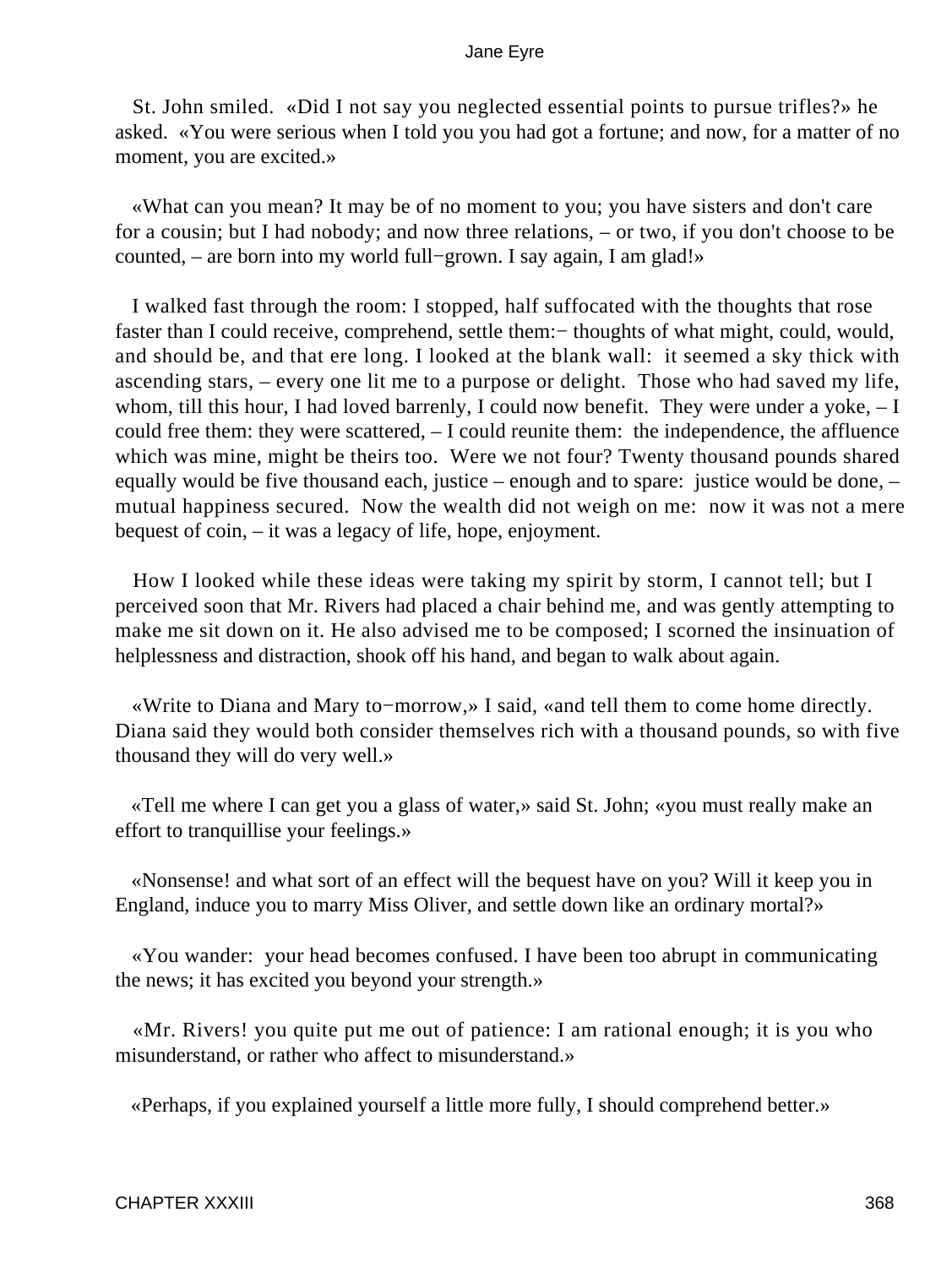«Explain! What is there to explain? You cannot fail to see that twenty thousand pounds, the sum in question, divided equally between the nephew and three nieces of our uncle, will give five thousand to each? What I want is, that you should write to your sisters and tell them of the fortune that has accrued to them.»

«To you, you mean.»

 «I have intimated my view of the case: I am incapable of taking any other. I am not brutally selfish, blindly unjust, or fiendishly ungrateful. Besides, I am resolved I will have a home and connections. I like Moor House, and I will live at Moor House; I like Diana and Mary, and I will attach myself for life to Diana and Mary. It would please and benefit me to have five thousand pounds; it would torment and oppress me to have twenty thousand; which, moreover, could never be mine in justice, though it might in law. I abandon to you, then, what is absolutely superfluous to me. Let there be no opposition, and no discussion about it; let us agree amongst each other, and decide the point at once.»

 «This is acting on first impulses; you must take days to consider such a matter, ere your word can be regarded as valid.»

«Oh! if all you doubt is my sincerity, I am easy: you see the justice of the case?»

 «I DO see a certain justice; but it is contrary to all custom. Besides, the entire fortune is your right: my uncle gained it by his own efforts; he was free to leave it to whom he would: he left it to you. After all, justice permits you to keep it: you may, with a clear conscience, consider it absolutely your own.»

 «With me,» said I, «it is fully as much a matter of feeling as of conscience: I must indulge my feelings; I so seldom have had an opportunity of doing so. Were you to argue, object, and annoy me for a year, I could not forego the delicious pleasure of which I have caught a glimpse – that of repaying, in part, a mighty obligation, and winning to myself lifelong friends.»

 «You think so now,» rejoined St. John, «because you do not know what it is to possess, nor consequently to enjoy wealth: you cannot form a notion of the importance twenty thousand pounds would give you; of the place it would enable you to take in society; of the prospects it would open to you: you cannot  $-\infty$ 

 «And you,» I interrupted, «cannot at all imagine the craving I have for fraternal and sisterly love. I never had a home, I never had brothers or sisters; I must and will have them now: you are not reluctant to admit me and own me, are you?»

 «Jane, I will be your brother – my sisters will be your sisters – without stipulating for this sacrifice of your just rights.»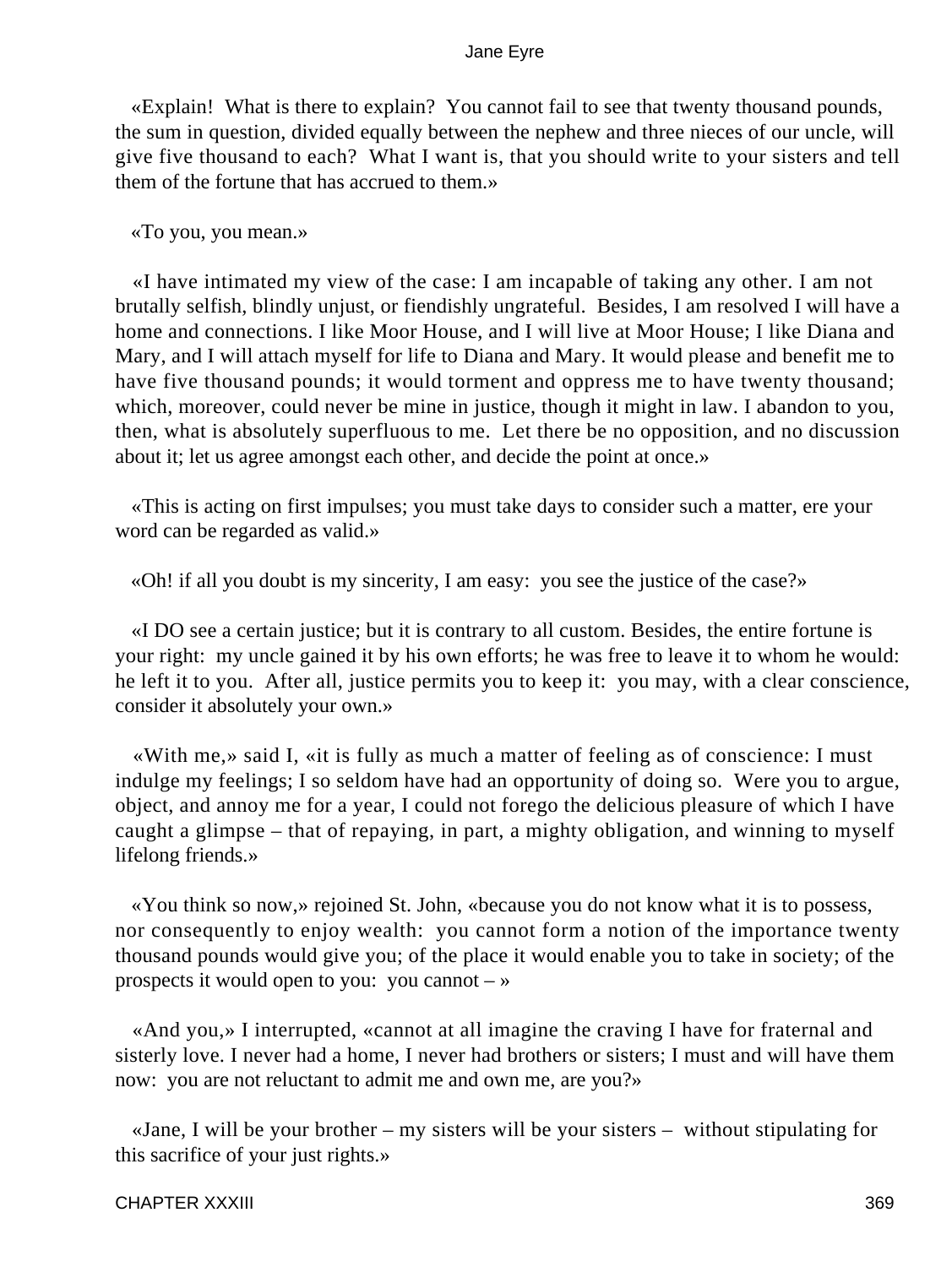«Brother? Yes; at the distance of a thousand leagues! Sisters? Yes; slaving amongst strangers! I, wealthy – gorged with gold I never earned and do not merit! You, penniless! Famous equality and fraternisation! Close union! Intimate attachment!»

 «But, Jane, your aspirations after family ties and domestic happiness may be realised otherwise than by the means you contemplate: you may marry.»

«Nonsense, again! Marry! I don't want to marry, and never shall marry.»

 «That is saying too much: such hazardous affirmations are a proof of the excitement under which you labour.»

 «It is not saying too much: I know what I feel, and how averse are my inclinations to the bare thought of marriage. No one would take me for love; and I will not be regarded in the light of a mere money speculation. And I do not want a stranger – unsympathising, alien, different from me; I want my kindred: those with whom I have full fellow−feeling. Say again you will be my brother: when you uttered the words I was satisfied, happy; repeat them, if you can, repeat them sincerely.»

 «I think I can. I know I have always loved my own sisters; and I know on what my affection for them is grounded, – respect for their worth and admiration of their talents. You too have principle and mind: your tastes and habits resemble Diana's and Mary's; your presence is always agreeable to me; in your conversation I have already for some time found a salutary solace. I feel I can easily and naturally make room in my heart for you, as my third and youngest sister.»

 «Thank you: that contents me for to−night. Now you had better go; for if you stay longer, you will perhaps irritate me afresh by some mistrustful scruple.»

«And the school, Miss Eyre? It must now be shut up, I suppose?»

«No. I will retain my post of mistress till you get a substitute.»

He smiled approbation: we shook hands, and he took leave.

 I need not narrate in detail the further struggles I had, and arguments I used, to get matters regarding the legacy settled as I wished. My task was a very hard one; but, as I was absolutely resolved – as my cousins saw at length that my mind was really and immutably fixed on making a just division of the property – as they must in their own hearts have felt the equity of the intention; and must, besides, have been innately conscious that in my place they would have done precisely what I wished to do – they yielded at length so far as to consent to put the affair to arbitration. The judges chosen were Mr. Oliver and an able lawyer: both coincided in my opinion: I carried my point. The instruments of transfer were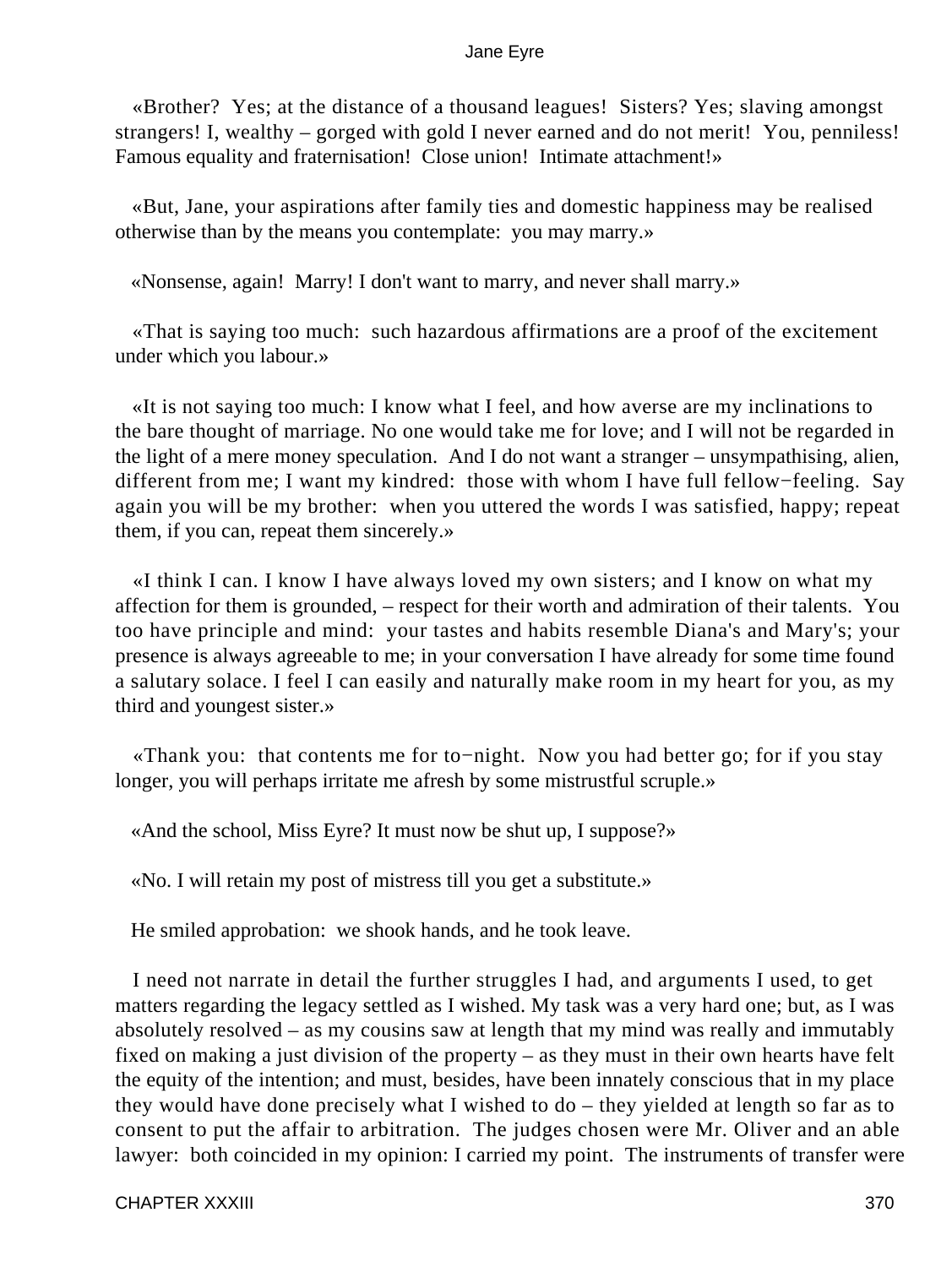drawn out: St. John, Diana, Mary, and I, each became possessed of a competency.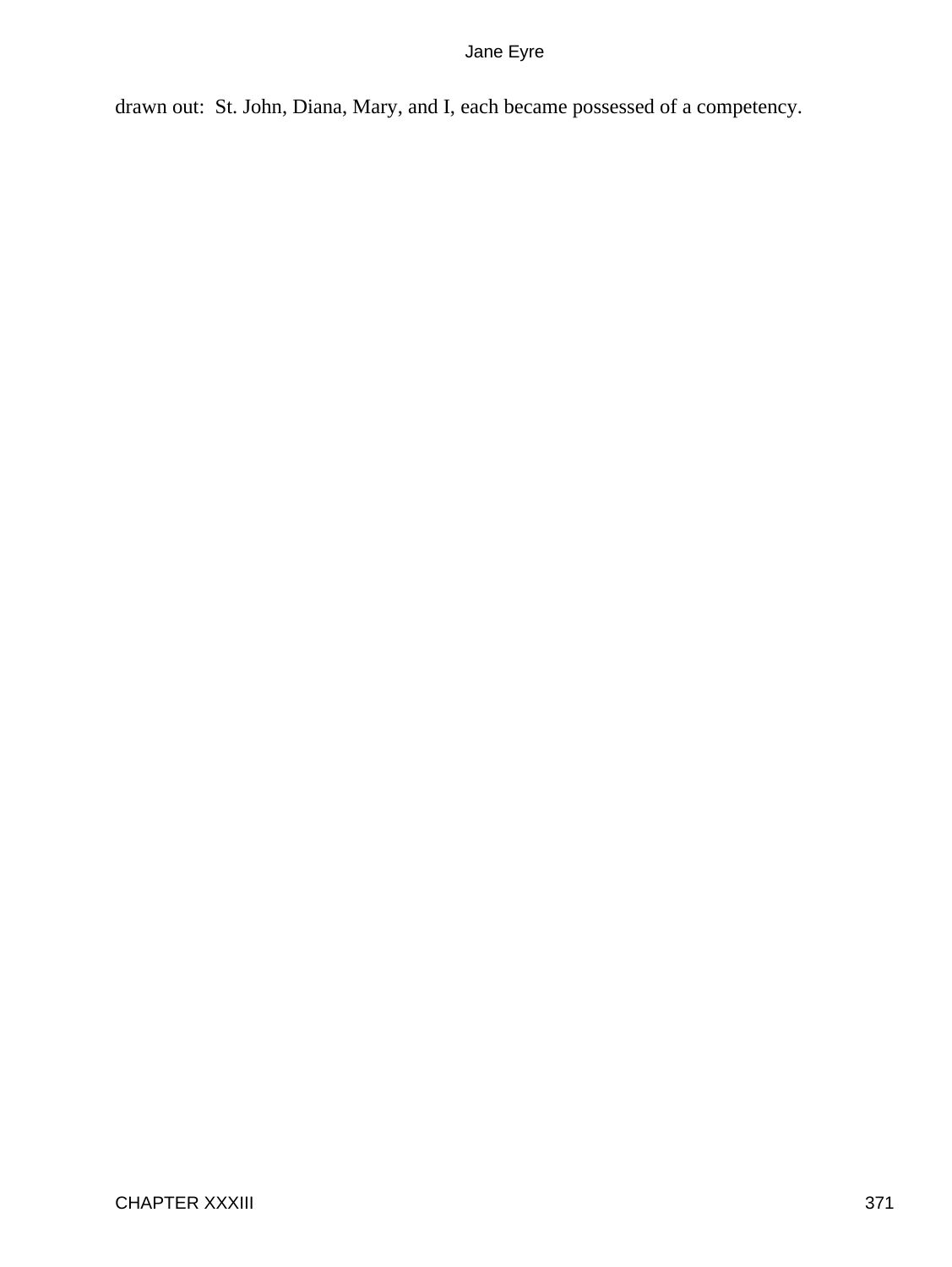# **[CHAPTER XXXIV](#page-435-0)**

*I*t was near Christmas by the time all was settled: the season of general holiday approached. I now closed Morton school, taking care that the parting should not be barren on my side. Good fortune opens the hand as well as the heart wonderfully; and to give somewhat when we have largely received, is but to afford a vent to the unusual ebullition of the sensations. I had long felt with pleasure that many of my rustic scholars liked me, and when we parted, that consciousness was confirmed: they manifested their affection plainly and strongly. Deep was my gratification to find I had really a place in their unsophisticated hearts: I promised them that never a week should pass in future that I did not visit them, and give them an hour's teaching in their school.

 Mr. Rivers came up as, having seen the classes, now numbering sixty girls, file out before me, and locked the door, I stood with the key in my hand, exchanging a few words of special farewell with some half−dozen of my best scholars: as decent, respectable, modest, and well−informed young women as could be found in the ranks of the British peasantry. And that is saying a great deal; for after all, the British peasantry are the best taught, best mannered, most self– respecting of any in Europe: since those days I have seen paysannes and Bauerinnen; and the best of them seemed to me ignorant, coarse, and besotted, compared with my Morton girls.

 «Do you consider you have got your reward for a season of exertion?» asked Mr. Rivers, when they were gone. «Does not the consciousness of having done some real good in your day and generation give pleasure?»

# «Doubtless.»

 «And you have only toiled a few months! Would not a life devoted to the task of regenerating your race be well spent?»

 «Yes,» I said; «but I could not go on for ever so: I want to enjoy my own faculties as well as to cultivate those of other people. I must enjoy them now; don't recall either my mind or body to the school; I am out of it and disposed for full holiday.»

 He looked grave. «What now? What sudden eagerness is this you evince? What are you going to do?»

 «To be active: as active as I can. And first I must beg you to set Hannah at liberty, and get somebody else to wait on you.»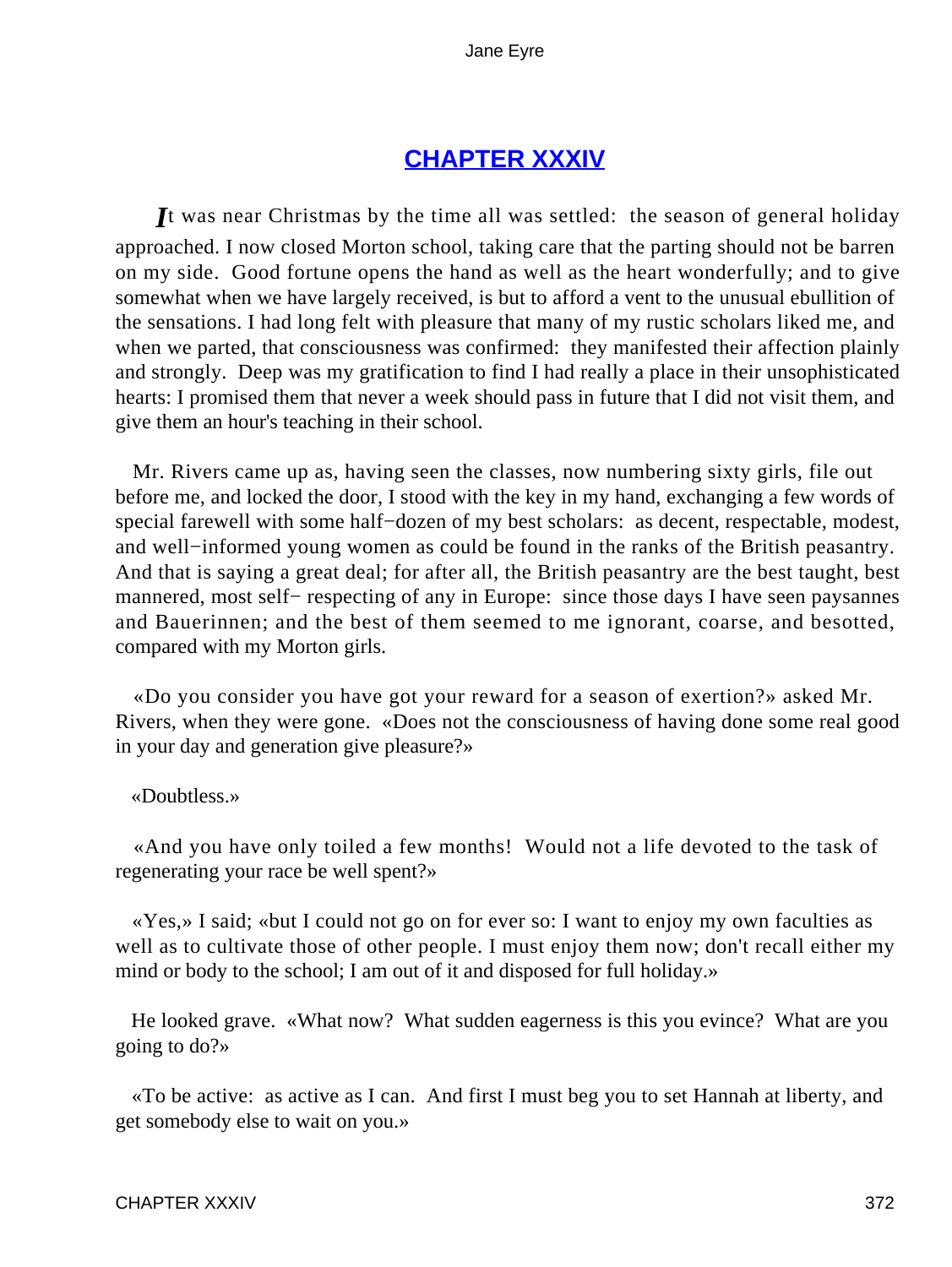«Do you want her?»

 «Yes, to go with me to Moor House. Diana and Mary will be at home in a week, and I want to have everything in order against their arrival.»

 «I understand. I thought you were for flying off on some excursion. It is better so: Hannah shall go with you.»

 «Tell her to be ready by to−morrow then; and here is the schoolroom key: I will give you the key of my cottage in the morning.»

 He took it. «You give it up very gleefully,» said he; «I don't quite understand your light−heartedness, because I cannot tell what employment you propose to yourself as a substitute for the one you are relinquishing. What aim, what purpose, what ambition in life have you now?»

 «My first aim will be to **CLEAN DOWN** (do you comprehend the full force of the expression?) – to **CLEAN DOWN** Moor House from chamber to cellar; my next to rub it up with bees−wax, oil, and an indefinite number of cloths, till it glitters again; my third, to arrange every chair, table, bed, carpet, with mathematical precision; afterwards I shall go near to ruin you in coals and peat to keep up good fires in every room; and lastly, the two days preceding that on which your sisters are expected will be devoted by Hannah and me to such a beating of eggs, sorting of currants, grating of spices, compounding of Christmas cakes, chopping up of materials for mince−pies, and solemnising of other culinary rites, as words can convey but an inadequate notion of to the uninitiated like you. My purpose, in short, is to have all things in an absolutely perfect state of readiness for Diana and Mary before next Thursday; and my ambition is to give them a beau−ideal of a welcome when they come.»

St. John smiled slightly: still he was dissatisfied.

 «It is all very well for the present,» said he; «but seriously, I trust that when the first flush of vivacity is over, you will look a little higher than domestic endearments and household joys.»

«The best things the world has!» I interrupted.

 «No, Jane, no: this world is not the scene of fruition; do not attempt to make it so: nor of rest; do not turn slothful.»

«I mean, on the contrary, to be busy.»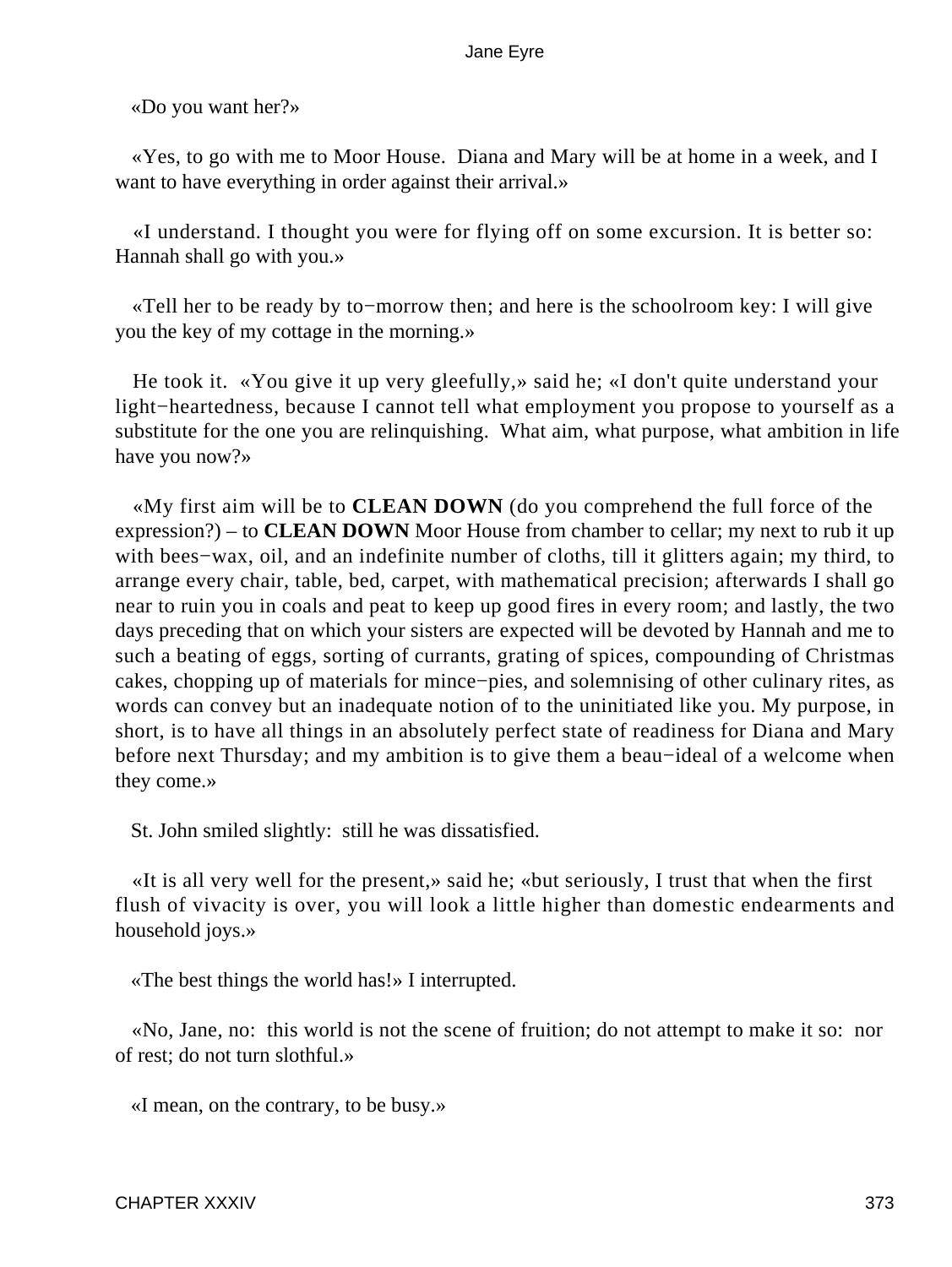«Jane, I excuse you for the present: two months' grace I allow you for the full enjoyment of your new position, and for pleasing yourself with this late−found charm of relationship; but **THEN,** I hope you will begin to look beyond Moor House and Morton, and sisterly society, and the selfish calm and sensual comfort of civilised affluence. I hope your energies will then once more trouble you with their strength.»

 I looked at him with surprise. «St. John,» I said, «I think you are almost wicked to talk so. I am disposed to be as content as a queen, and you try to stir me up to restlessness! To what end?»

 «To the end of turning to profit the talents which God has committed to your keeping; and of which He will surely one day demand a strict account. Jane, I shall watch you closely and anxiously – I warn you of that. And try to restrain the disproportionate fervour with which you throw yourself into commonplace home pleasures. Don't cling so tenaciously to ties of the flesh; save your constancy and ardour for an adequate cause; forbear to waste them on trite transient objects. Do you hear, Jane?»

 «Yes; just as if you were speaking Greek. I feel I have adequate cause to be happy, and **I WILL** be happy. Goodbye!»

 Happy at Moor House I was, and hard I worked; and so did Hannah: she was charmed to see how jovial I could be amidst the bustle of a house turned topsy−turvy – how I could brush, and dust, and clean, and cook. And really, after a day or two of confusion worse confounded, it was delightful by degrees to invoke order from the chaos ourselves had made. I had previously taken a journey to S− to purchase some new furniture: my cousins having given me **CARTE BLANCHE TO** effect what alterations I pleased, and a sum having been set aside for that purpose. The ordinary sitting−room and bedrooms I left much as they were: for I knew Diana and Mary would derive more pleasure from seeing again the old homely tables, and chairs, and beds, than from the spectacle of the smartest innovations. Still some novelty was necessary, to give to their return the piquancy with which I wished it to be invested. Dark handsome new carpets and curtains, an arrangement of some carefully selected antique ornaments in porcelain and bronze, new coverings, and mirrors, and dressing−cases, for the toilet tables, answered the end: they looked fresh without being glaring. A spare parlour and bedroom I refurnished entirely, with old mahogany and crimson upholstery: I laid canvas on the passage, and carpets on the stairs. When all was finished, I thought Moor House as complete a model of bright modest snugness within, as it was, at this season, a specimen of wintry waste and desert dreariness without.

 The eventful Thursday at length came. They were expected about dark, and ere dusk fires were lit upstairs and below; the kitchen was in perfect trim; Hannah and I were dressed, and all was in readiness.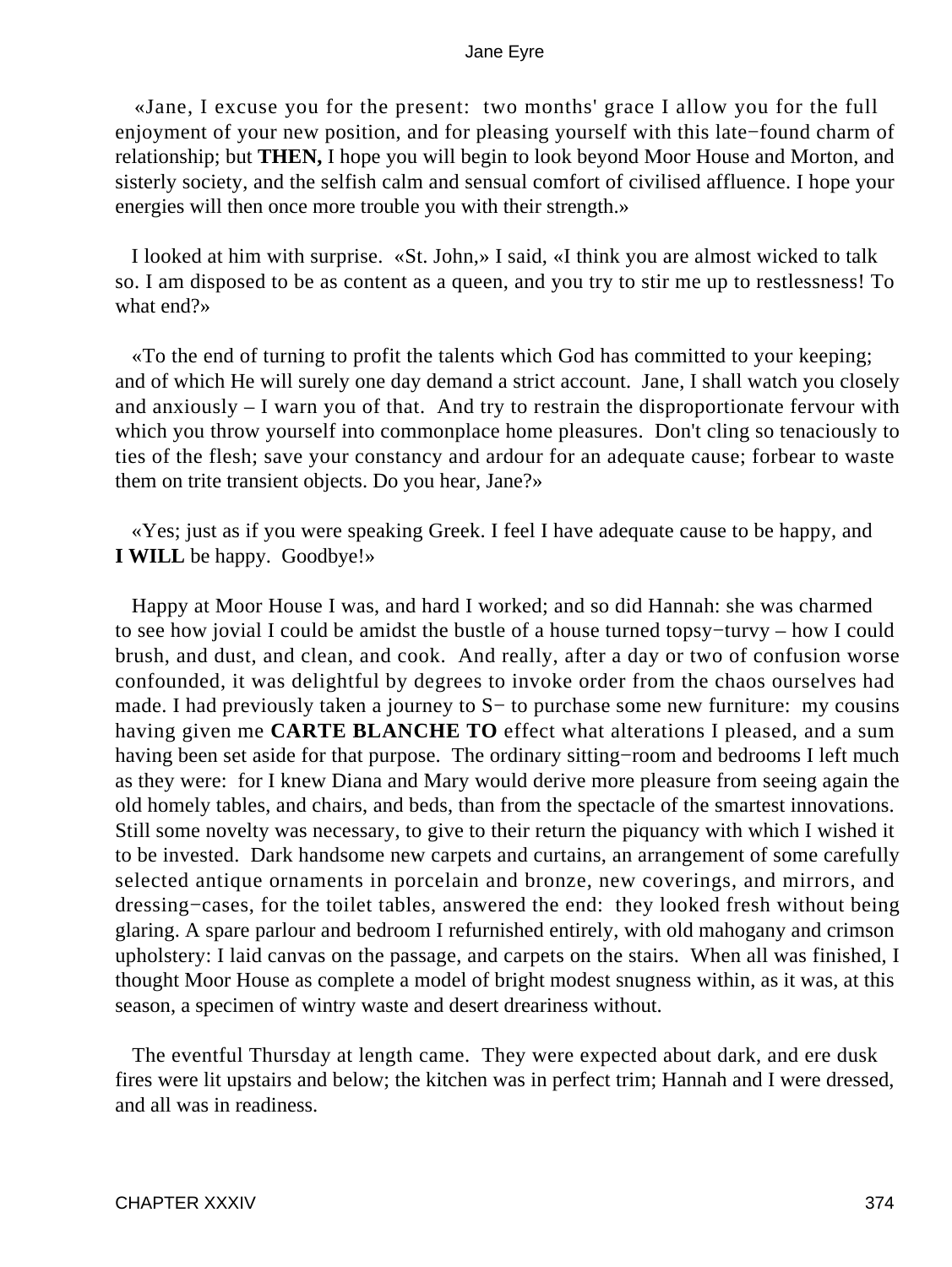St. John arrived first. I had entreated him to keep quite clear of the house till everything was arranged: and, indeed, the bare idea of the commotion, at once sordid and trivial, going on within its walls sufficed to scare him to estrangement. He found me in the kitchen, watching the progress of certain cakes for tea, then baking. Approaching the hearth, he asked, «If I was at last satisfied with housemaid's work?» I answered by inviting him to accompany me on a general inspection of the result of my labours. With some difficulty, I got him to make the tour of the house. He just looked in at the doors I opened; and when he had wandered upstairs and downstairs, he said I must have gone through a great deal of fatigue and trouble to have effected such considerable changes in so short a time: but not a syllable did he utter indicating pleasure in the improved aspect of his abode.

 This silence damped me. I thought perhaps the alterations had disturbed some old associations he valued. I inquired whether this was the case: no doubt in a somewhat crest−fallen tone.

 «Not at all; he had, on the contrary, remarked that I had scrupulously respected every association: he feared, indeed, I must have bestowed more thought on the matter than it was worth. How many minutes, for instance, had I devoted to studying the arrangement of this very room? – By−the−bye, could I tell him where such a book was?»

 I showed him the volume on the shelf: he took it down, and withdrawing to his accustomed window recess, he began to read it.

 Now, I did not like this, reader. St. John was a good man; but I began to feel he had spoken truth of himself when he said he was hard and cold. The humanities and amenities of life had no attraction for him – its peaceful enjoyments no charm. Literally, he lived only to aspire – after what was good and great, certainly; but still he would never rest, nor approve of others resting round him. As I looked at his lofty forehead, still and pale as a white stone – at his fine lineaments fixed in study – I comprehended all at once that he would hardly make a good husband: that it would be a trying thing to be his wife. I understood, as by inspiration, the nature of his love for Miss Oliver; I agreed with him that it was but a love of the senses. I comprehended how he should despise himself for the feverish influence it exercised over him; how he should wish to stifle and destroy it; how he should mistrust its ever conducting permanently to his happiness or hers. I saw he was of the material from which nature hews her heroes – Christian and Pagan – her lawgivers, her statesmen, her conquerors: a steadfast bulwark for great interests to rest upon; but, at the fireside, too often a cold cumbrous column, gloomy and out of place.

 «This parlour is not his sphere,» I reflected: «the Himalayan ridge or Caffre bush, even the plague−cursed Guinea Coast swamp would suit him better. Well may he eschew the calm of domestic life; it is not his element: there his faculties stagnate – they cannot develop or appear to advantage. It is in scenes of strife and danger – where courage is proved, and energy exercised, and fortitude tasked – that he will speak and move, the leader and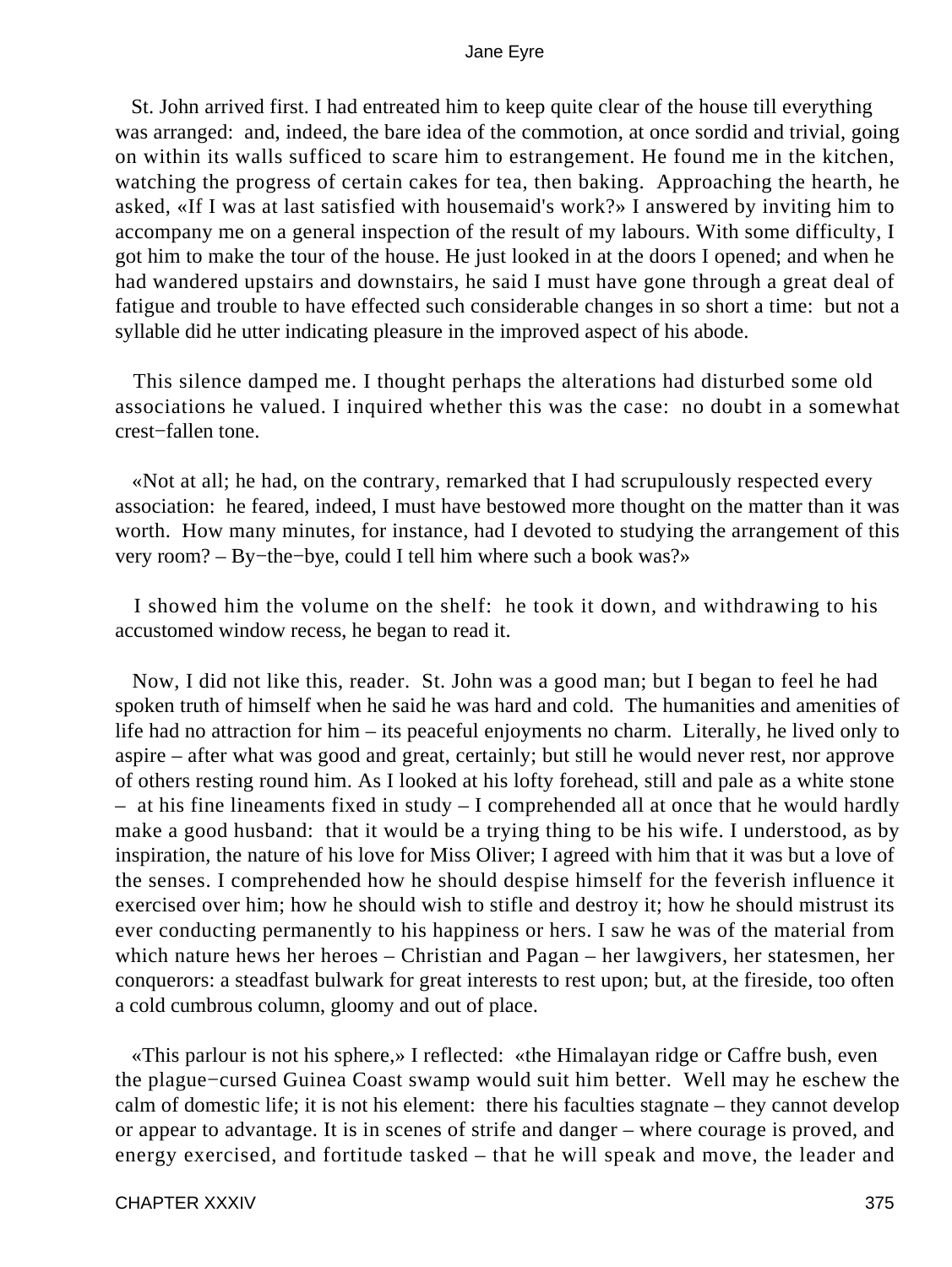superior. A merry child would have the advantage of him on this hearth. He is right to choose a missionary's career – I see it now.»

 «They are coming! they are coming!» cried Hannah, throwing open the parlour door. At the same moment old Carlo barked joyfully. Out I ran. It was now dark; but a rumbling of wheels was audible. Hannah soon had a lantern lit. The vehicle had stopped at the wicket; the driver opened the door: first one well−known form, then another, stepped out. In a minute I had my face under their bonnets, in contact first with Mary's soft cheek, then with Diana's flowing curls. They laughed – kissed me – then Hannah: patted Carlo, who was half wild with delight; asked eagerly if all was well; and being assured in the affirmative, hastened into the house.

 They were stiff with their long and jolting drive from Whitcross, and chilled with the frosty night air; but their pleasant countenances expanded to the cheerful firelight. While the driver and Hannah brought in the boxes, they demanded St. John. At this moment he advanced from the parlour. They both threw their arms round his neck at once. He gave each one quiet kiss, said in a low tone a few words of welcome, stood a while to be talked to, and then, intimating that he supposed they would soon rejoin him in the parlour, withdrew there as to a place of refuge.

 I had lit their candles to go upstairs, but Diana had first to give hospitable orders respecting the driver; this done, both followed me. They were delighted with the renovation and decorations of their rooms; with the new drapery, and fresh carpets, and rich tinted china vases: they expressed their gratification ungrudgingly. I had the pleasure of feeling that my arrangements met their wishes exactly, and that what I had done added a vivid charm to their joyous return home.

 Sweet was that evening. My cousins, full of exhilaration, were so eloquent in narrative and comment, that their fluency covered St. John's taciturnity: he was sincerely glad to see his sisters; but in their glow of fervour and flow of joy he could not sympathise. The event of the day – that is, the return of Diana and Mary – pleased him; but the accompaniments of that event, the glad tumult, the garrulous glee of reception irked him: I saw he wished the calmer morrow was come. In the very meridian of the night's enjoyment, about an hour after tea, a rap was heard at the door. Hannah entered with the intimation that «a poor lad was come, at that unlikely time, to fetch Mr. Rivers to see his mother, who was drawing away.»

«Where does she live, Hannah?»

«Clear up at Whitcross Brow, almost four miles off, and moor and moss all the way.»

«Tell him I will go.»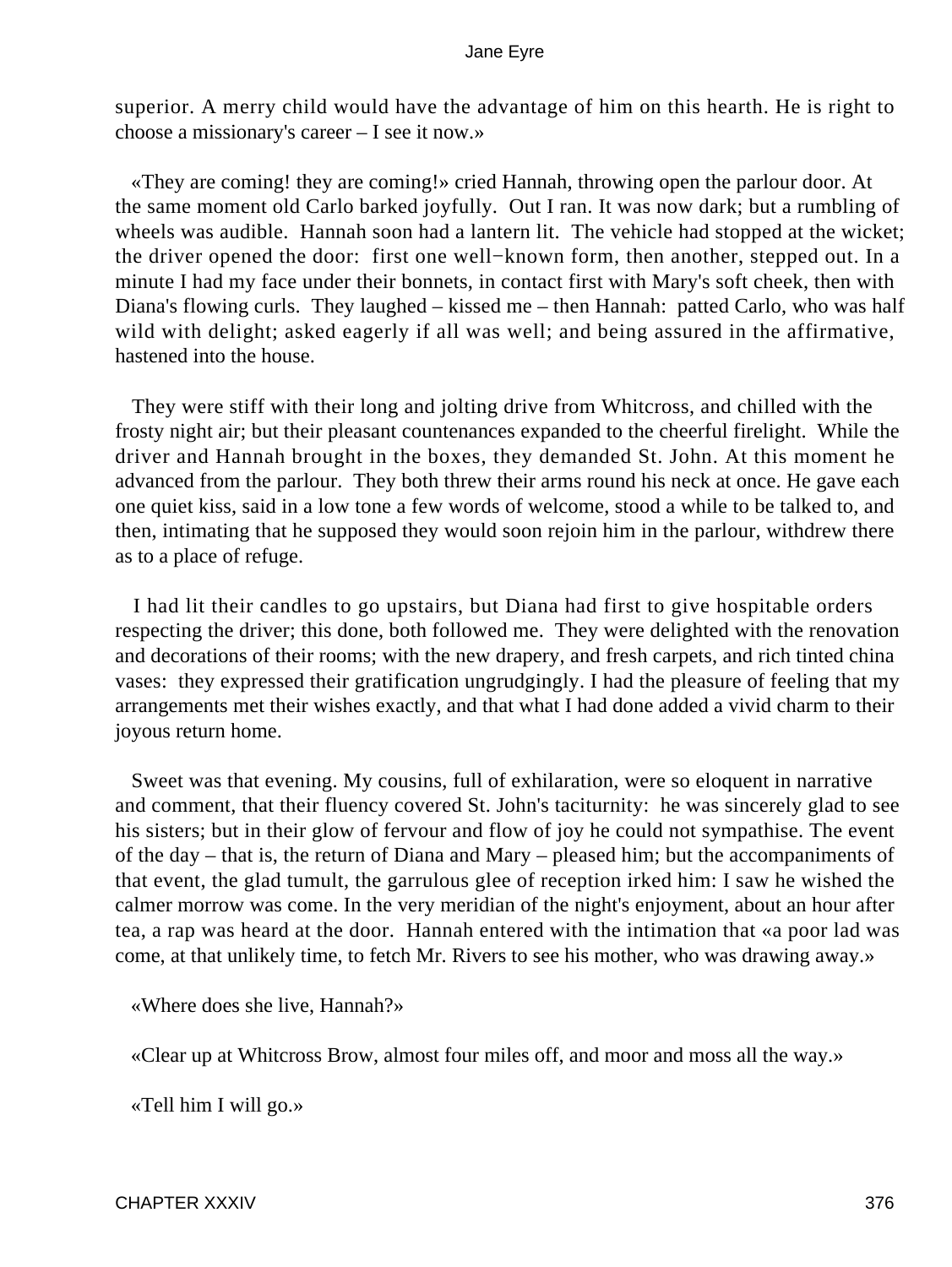«I'm sure, sir, you had better not. It's the worst road to travel after dark that can be: there's no track at all over the bog. And then it is such a bitter night – the keenest wind you ever felt. You had better send word, sir, that you will be there in the morning.»

 But he was already in the passage, putting on his cloak; and without one objection, one murmur, he departed. It was then nine o'clock: he did not return till midnight. Starved and tired enough he was: but he looked happier than when he set out. He had performed an act of duty; made an exertion; felt his own strength to do and deny, and was on better terms with himself.

 I am afraid the whole of the ensuing week tried his patience. It was Christmas week: we took to no settled employment, but spent it in a sort of merry domestic dissipation. The air of the moors, the freedom of home, the dawn of prosperity, acted on Diana and Mary's spirits like some life−giving elixir: they were gay from morning till noon, and from noon till night. They could always talk; and their discourse, witty, pithy, original, had such charms for me, that I preferred listening to, and sharing in it, to doing anything else. St. John did not rebuke our vivacity; but he escaped from it: he was seldom in the house; his parish was large, the population scattered, and he found daily business in visiting the sick and poor in its different districts.

 One morning at breakfast, Diana, after looking a little pensive for some minutes, asked him, «If his plans were yet unchanged.»

 «Unchanged and unchangeable,» was the reply. And he proceeded to inform us that his departure from England was now definitively fixed for the ensuing year.

 «And Rosamond Oliver?» suggested Mary, the words seeming to escape her lips involuntarily: for no sooner had she uttered them, than she made a gesture as if wishing to recall them. St. John had a book in his hand – it was his unsocial custom to read at meals – he closed it, and looked up,

 «Rosamond Oliver,» said he, «is about to be married to Mr. Granby, one of the best connected and most estimable residents in S−, grandson and heir to Sir Frederic Granby: I had the intelligence from her father yesterday.»

 His sisters looked at each other and at me; we all three looked at him: he was serene as glass.

 «The match must have been got up hastily,» said Diana: «they cannot have known each other long.»

 «But two months: they met in October at the county ball at S−. But where there are no obstacles to a union, as in the present case, where the connection is in every point desirable,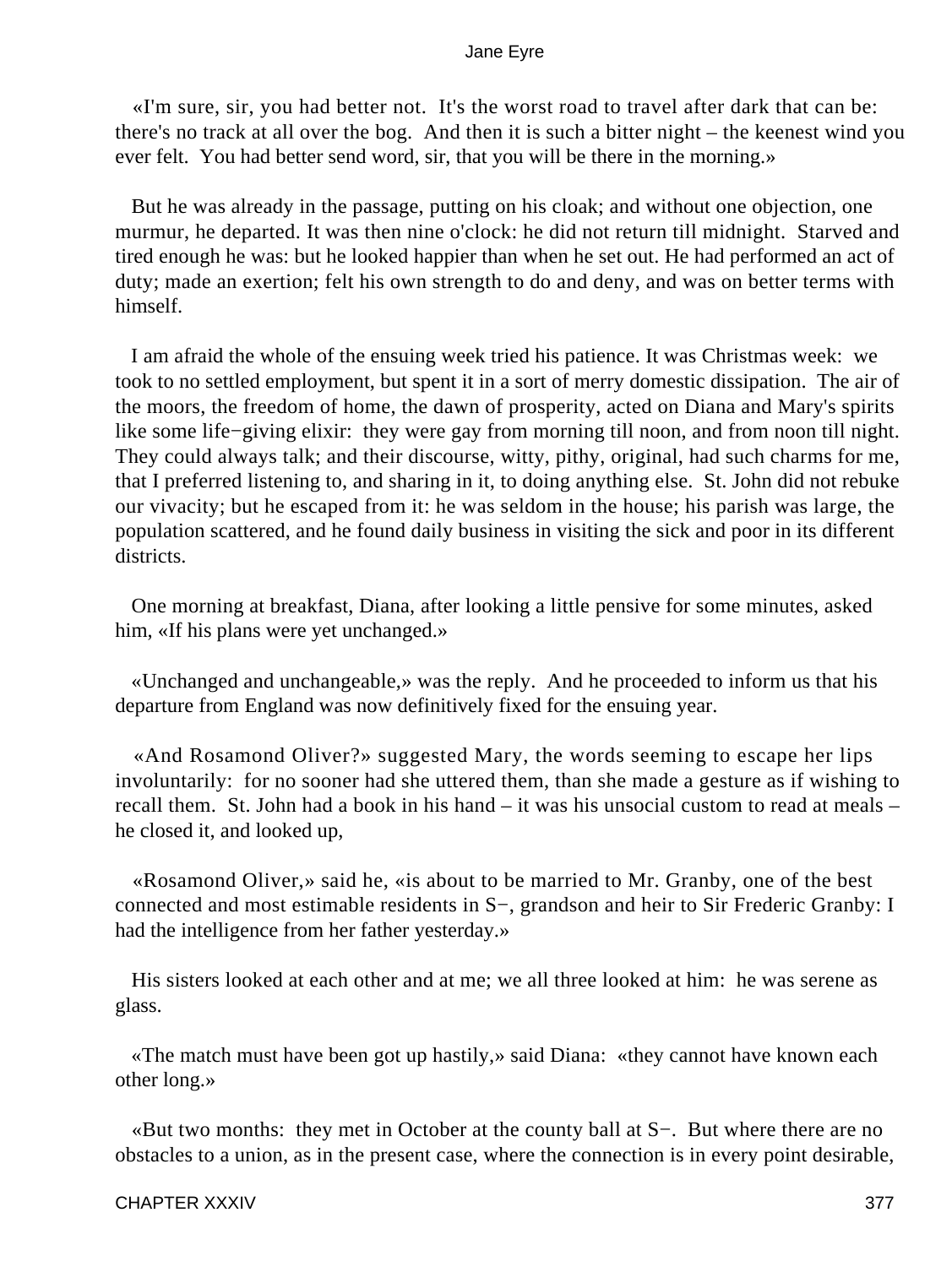delays are unnecessary: they will be married as soon as S− Place, which Sir Frederic gives up to them, can he refitted for their reception.»

 The first time I found St. John alone after this communication, I felt tempted to inquire if the event distressed him: but he seemed so little to need sympathy, that, so far from venturing to offer him more, I experienced some shame at the recollection of what I had already hazarded. Besides, I was out of practice in talking to him: his reserve was again frozen over, and my frankness was congealed beneath it. He had not kept his promise of treating me like his sisters; he continually made little chilling differences between us, which did not at all tend to the development of cordiality: in short, now that I was acknowledged his kinswoman, and lived under the same roof with him, I felt the distance between us to be far greater than when he had known me only as the village schoolmistress. When I remembered how far I had once been admitted to his confidence, I could hardly comprehend his present frigidity.

 Such being the case, I felt not a little surprised when he raised his head suddenly from the desk over which he was stooping, and said −

«You see, Jane, the battle is fought and the victory won.»

 Startled at being thus addressed, I did not immediately reply: after a moment's hesitation I answered −

 «But are you sure you are not in the position of those conquerors whose triumphs have cost them too dear? Would not such another ruin you?»

 «I think not; and if I were, it does not much signify; I shall never be called upon to contend for such another. The event of the conflict is decisive: my way is now clear; I thank God for it!» So saying, he returned to his papers and his silence.

 As our mutual happiness (i.e., Diana's, Mary's, and mine) settled into a quieter character, and we resumed our usual habits and regular studies, St. John stayed more at home: he sat with us in the same room, sometimes for hours together. While Mary drew, Diana pursued a course of encyclopaedic reading she had (to my awe and amazement) undertaken, and I fagged away at German, he pondered a mystic lore of his own: that of some Eastern tongue, the acquisition of which he thought necessary to his plans.

 Thus engaged, he appeared, sitting in his own recess, quiet and absorbed enough; but that blue eye of his had a habit of leaving the outlandish−looking grammar, and wandering over, and sometimes fixing upon us, his fellow−students, with a curious intensity of observation: if caught, it would be instantly withdrawn; yet ever and anon, it returned searchingly to our table. I wondered what it meant: I wondered, too, at the punctual satisfaction he never failed to exhibit on an occasion that seemed to me of small moment,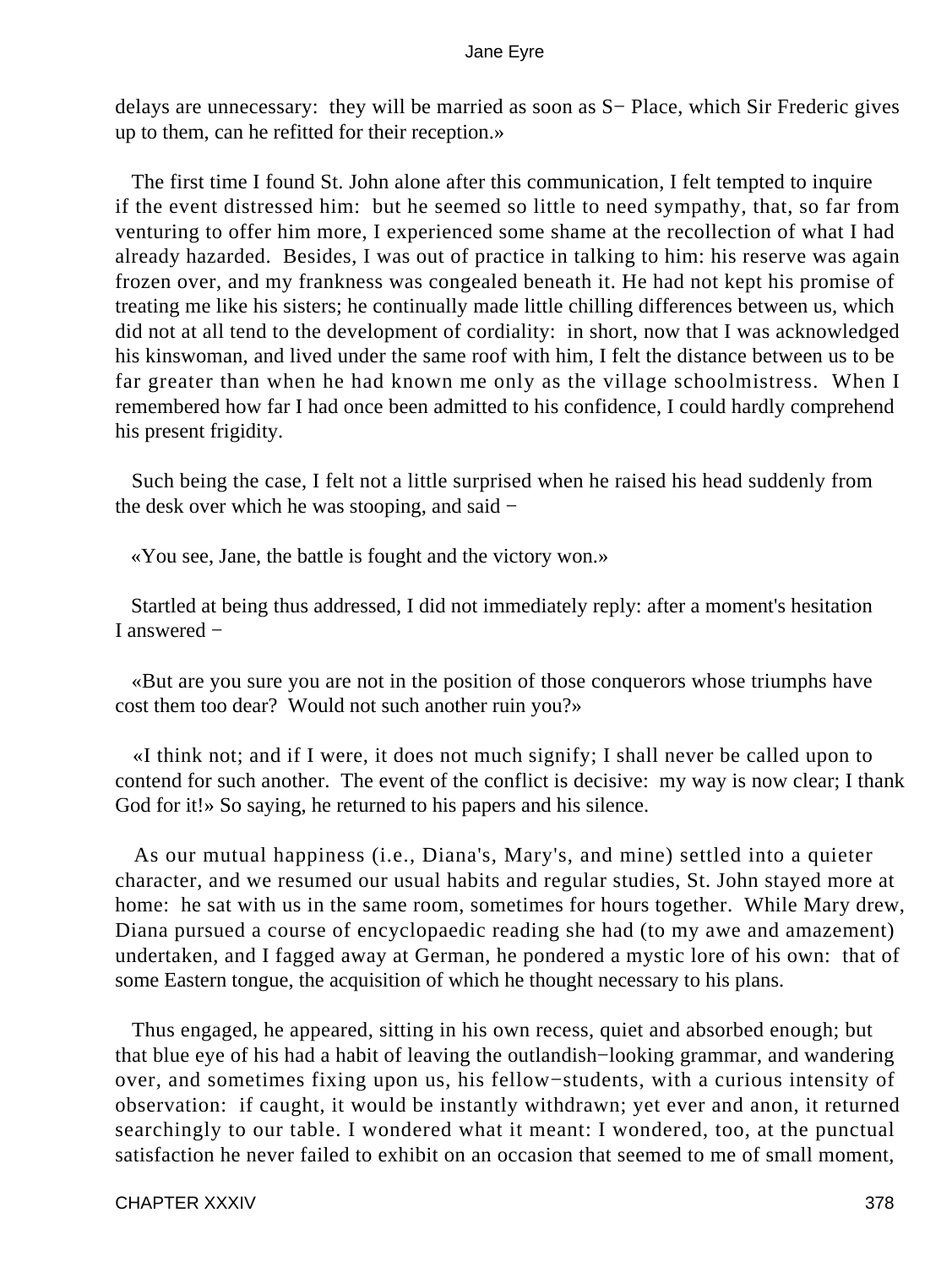namely, my weekly visit to Morton school; and still more was I puzzled when, if the day was unfavourable, if there was snow, or rain, or high wind, and his sisters urged me not to go, he would invariably make light of their solicitude, and encourage me to accomplish the task without regard to the elements.

 «Jane is not such a weakling as you would make her,» he would say: «she can bear a mountain blast, or a shower, or a few flakes of snow, as well as any of us. Her constitution is both sound and elastic; – better calculated to endure variations of climate than many more robust.»

 And when I returned, sometimes a good deal tired, and not a little weather−beaten, I never dared complain, because I saw that to murmur would be to vex him: on all occasions fortitude pleased him; the reverse was a special annoyance.

 One afternoon, however, I got leave to stay at home, because I really had a cold. His sisters were gone to Morton in my stead: I sat reading Schiller; he, deciphering his crabbed Oriental scrolls. As I exchanged a translation for an exercise, I happened to look his way: there I found myself under the influence of the ever−watchful blue eye. How long it had been searching me through and through, and over and over, I cannot tell: so keen was it, and yet so cold, I felt for the moment superstitious – as if I were sitting in the room with something uncanny.

«Jane, what are you doing?»

«Learning German.»

«I want you to give up German and learn Hindostanee.»

«You are not in earnest?»

«In such earnest that I must have it so: and I will tell you why.»

 He then went on to explain that Hindostanee was the language he was himself at present studying; that, as he advanced, he was apt to forget the commencement; that it would assist him greatly to have a pupil with whom he might again and again go over the elements, and so fix them thoroughly in his mind; that his choice had hovered for some time between me and his sisters; but that he had fixed on me because he saw I could sit at a task the longest of the three. Would I do him this favour? I should not, perhaps, have to make the sacrifice long, as it wanted now barely three months to his departure.

 St. John was not a man to be lightly refused: you felt that every impression made on him, either for pain or pleasure, was deep−graved and permanent. I consented. When Diana and Mary returned, the former found her scholar transferred from her to her brother: she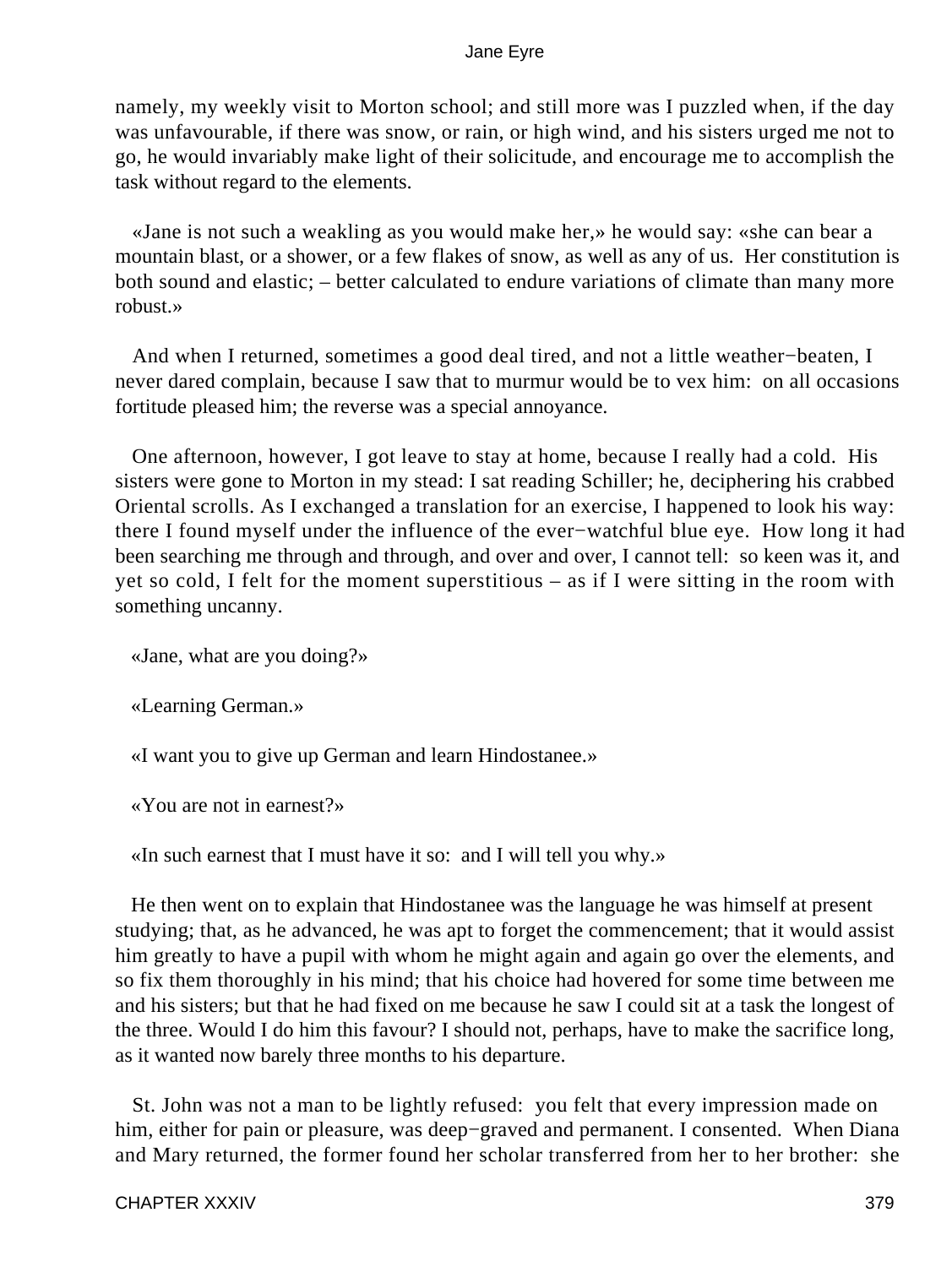laughed, and both she and Mary agreed that St. John should never have persuaded them to such a step. He answered quietly −

# «I know it.»

 I found him a very patient, very forbearing, and yet an exacting master: he expected me to do a great deal; and when I fulfilled his expectations, he, in his own way, fully testified his approbation. By degrees, he acquired a certain influence over me that took away my liberty of mind: his praise and notice were more restraining than his indifference. I could no longer talk or laugh freely when he was by, because a tiresomely importunate instinct reminded me that vivacity (at least in me) was distasteful to him. I was so fully aware that only serious moods and occupations were acceptable, that in his presence every effort to sustain or follow any other became vain: I fell under a freezing spell. When he said «go,» I went; «come,» I came; «do this,» I did it. But I did not love my servitude: I wished, many a time, he had continued to neglect me.

 One evening when, at bedtime, his sisters and I stood round him, bidding him good−night, he kissed each of them, as was his custom; and, as was equally his custom, he gave me his hand. Diana, who chanced to be in a frolicsome humour (SHE was not painfully controlled by his will; for hers, in another way, was as strong), exclaimed −

 «St. John! you used to call Jane your third sister, but you don't treat her as such: you should kiss her too.»

 She pushed me towards him. I thought Diana very provoking, and felt uncomfortably confused; and while I was thus thinking and feeling, St. John bent his head; his Greek face was brought to a level with mine, his eyes questioned my eyes piercingly – he kissed me. There are no such things as marble kisses or ice kisses, or I should say my ecclesiastical cousin's salute belonged to one of these classes; but there may be experiment kisses, and his was an experiment kiss. When given, he viewed me to learn the result; it was not striking: I am sure I did not blush; perhaps I might have turned a little pale, for I felt as if this kiss were a seal affixed to my fetters. He never omitted the ceremony afterwards, and the gravity and quiescence with which I underwent it, seemed to invest it for him with a certain charm.

 As for me, I daily wished more to please him; but to do so, I felt daily more and more that I must disown half my nature, stifle half my faculties, wrest my tastes from their original bent, force myself to the adoption of pursuits for which I had no natural vocation. He wanted to train me to an elevation I could never reach; it racked me hourly to aspire to the standard he uplifted. The thing was as impossible as to mould my irregular features to his correct and classic pattern, to give to my changeable green eyes the sea−blue tint and solemn lustre of his own.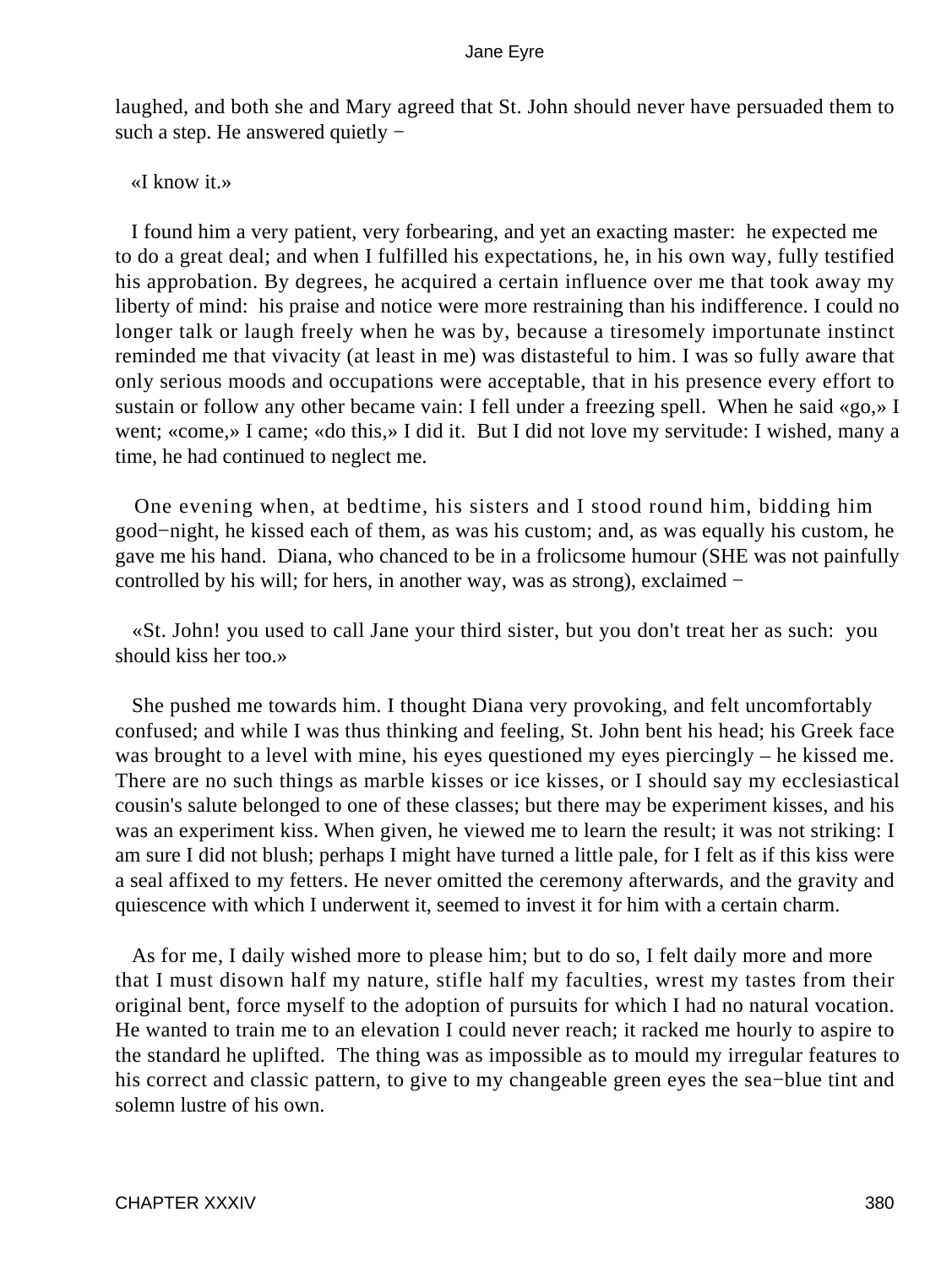Not his ascendancy alone, however, held me in thrall at present. Of late it had been easy enough for me to look sad: a cankering evil sat at my heart and drained my happiness at its source – the evil of suspense.

 Perhaps you think I had forgotten Mr. Rochester, reader, amidst these changes of place and fortune. Not for a moment. His idea was still with me, because it was not a vapour sunshine could disperse, nor a sand−traced effigy storms could wash away; it was a name graven on a tablet, fated to last as long as the marble it inscribed. The craving to know what had become of him followed me everywhere; when I was at Morton, I re−entered my cottage every evening to think of that; and now at Moor House, I sought my bedroom each night to brood over it.

 In the course of my necessary correspondence with Mr. Briggs about the will, I had inquired if he knew anything of Mr. Rochester's present residence and state of health; but, as St. John had conjectured, he was quite ignorant of all concerning him. I then wrote to Mrs. Fairfax, entreating information on the subject. I had calculated with certainty on this step answering my end: I felt sure it would elicit an early answer. I was astonished when a fortnight passed without reply; but when two months wore away, and day after day the post arrived and brought nothing for me, I fell a prey to the keenest anxiety.

 I wrote again: there was a chance of my first letter having missed. Renewed hope followed renewed effort: it shone like the former for some weeks, then, like it, it faded, flickered: not a line, not a word reached me. When half a year wasted in vain expectancy, my hope died out, and then I felt dark indeed.

 A fine spring shone round me, which I could not enjoy. Summer approached; Diana tried to cheer me: she said I looked ill, and wished to accompany me to the sea−side. This St. John opposed; he said I did not want dissipation, I wanted employment; my present life was too purposeless, I required an aim; and, I suppose, by way of supplying deficiencies, he prolonged still further my lessons in Hindostanee, and grew more urgent in requiring their accomplishment: and I, like a fool, never thought of resisting him – I could not resist him.

 One day I had come to my studies in lower spirits than usual; the ebb was occasioned by a poignantly felt disappointment. Hannah had told me in the morning there was a letter for me, and when I went down to take it, almost certain that the long−looked for tidings were vouchsafed me at last, I found only an unimportant note from Mr. Briggs on business. The bitter check had wrung from me some tears; and now, as I sat poring over the crabbed characters and flourishing tropes of an Indian scribe, my eyes filled again.

 St. John called me to his side to read; in attempting to do this my voice failed me: words were lost in sobs. He and I were the only occupants of the parlour: Diana was practising her music in the drawing−room, Mary was gardening – it was a very fine May day, clear, sunny, and breezy. My companion expressed no surprise at this emotion, nor did he question me as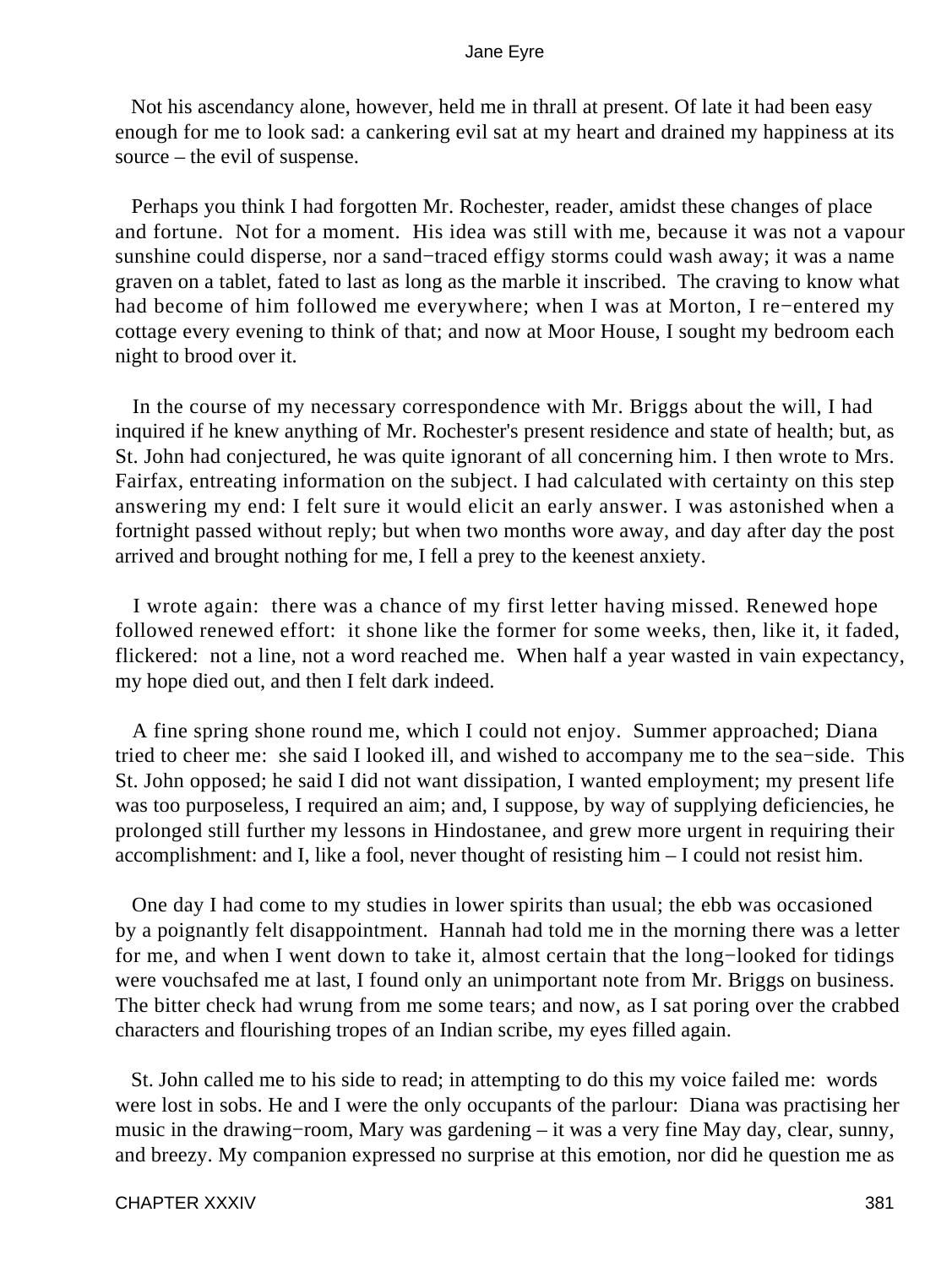to its cause; he only said −

 «We will wait a few minutes, Jane, till you are more composed.» And while I smothered the paroxysm with all haste, he sat calm and patient, leaning on his desk, and looking like a physician watching with the eye of science an expected and fully understood crisis in a patient's malady. Having stifled my sobs, wiped my eyes, and muttered something about not being very well that morning, I resumed my task, and succeeded in completing it. St. John put away my books and his, locked his desk, and said −

«Now, Jane, you shall take a walk; and with me.»

«I will call Diana and Mary.»

 «No; I want only one companion this morning, and that must be you. Put on your things; go out by the kitchen−door: take the road towards the head of Marsh Glen: I will join you in a moment.»

 I know no medium: I never in my life have known any medium in my dealings with positive, hard characters, antagonistic to my own, between absolute submission and determined revolt. I have always faithfully observed the one, up to the very moment of bursting, sometimes with volcanic vehemence, into the other; and as neither present circumstances warranted, nor my present mood inclined me to mutiny, I observed careful obedience to St. John's directions; and in ten minutes I was treading the wild track of the glen, side by side with him.

 The breeze was from the west: it came over the hills, sweet with scents of heath and rush; the sky was of stainless blue; the stream descending the ravine, swelled with past spring rains, poured along plentiful and clear, catching golden gleams from the sun, and sapphire tints from the firmament. As we advanced and left the track, we trod a soft turf, mossy fine and emerald green, minutely enamelled with a tiny white flower, and spangled with a star−like yellow blossom: the hills, meantime, shut us quite in; for the glen, towards its head, wound to their very core.

 «Let us rest here,» said St. John, as we reached the first stragglers of a battalion of rocks, guarding a sort of pass, beyond which the beck rushed down a waterfall; and where, still a little farther, the mountain shook off turf and flower, had only heath for raiment and crag for gem – where it exaggerated the wild to the savage, and exchanged the fresh for the frowning – where it guarded the forlorn hope of solitude, and a last refuge for silence.

 I took a seat: St. John stood near me. He looked up the pass and down the hollow; his glance wandered away with the stream, and returned to traverse the unclouded heaven which coloured it: he removed his hat, let the breeze stir his hair and kiss his brow. He seemed in communion with the genius of the haunt: with his eye he bade farewell to something.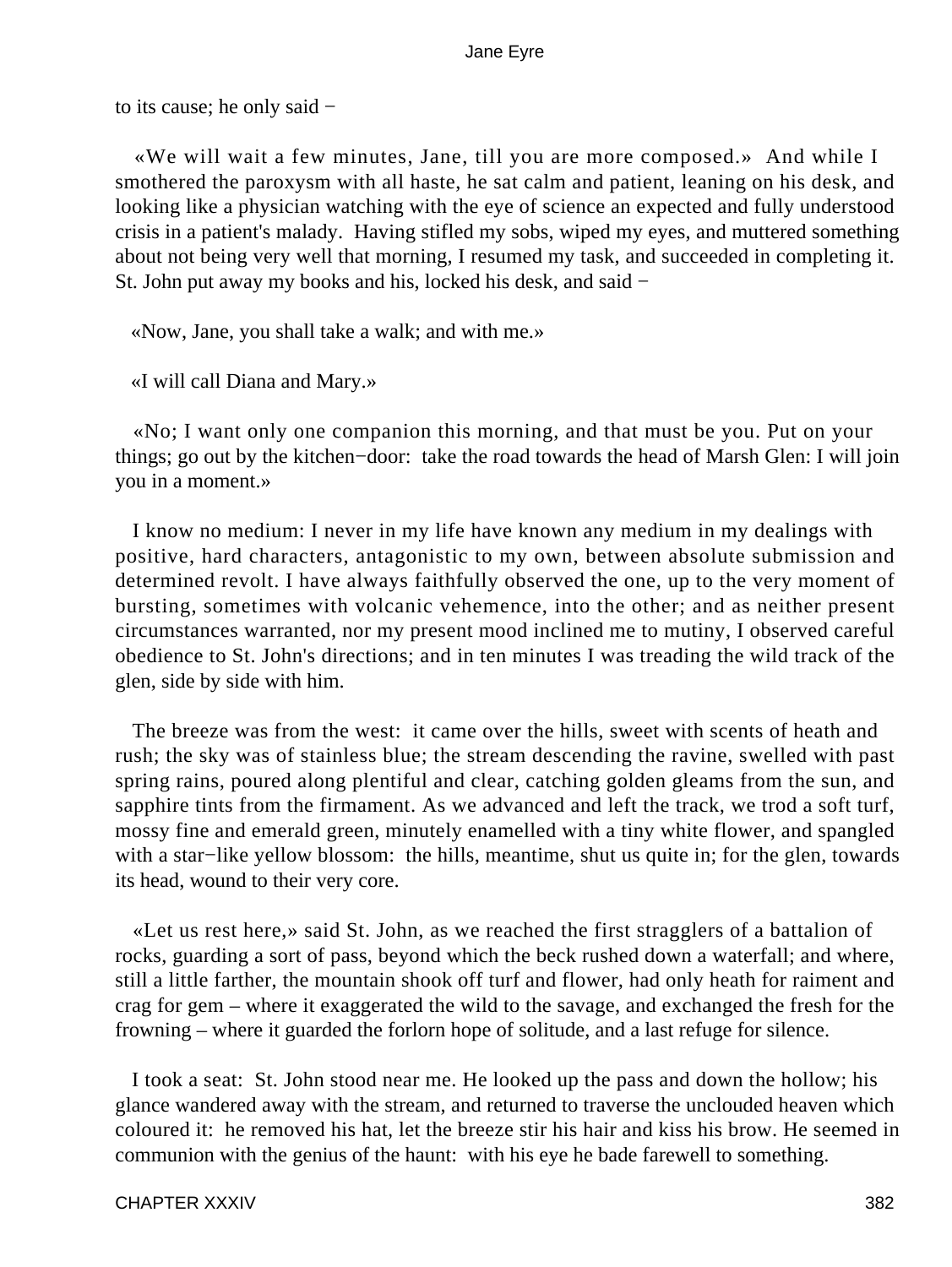«And I shall see it again,» he said aloud, «in dreams when I sleep by the Ganges: and again in a more remote hour – when another slumber overcomes me – on the shore of a darker stream!»

 Strange words of a strange love! An austere patriot's passion for his fatherland! He sat down; for half−an−hour we never spoke; neither he to me nor I to him: that interval past, he recommenced −

 «Jane, I go in six weeks; I have taken my berth in an East Indiaman which sails on the 20th of June.»

«God will protect you; for you have undertaken His work,» I answered.

 «Yes,» said he, «there is my glory and joy. I am the servant of an infallible Master. I am not going out under human guidance, subject to the defective laws and erring control of my feeble fellow−worms: my king, my lawgiver, my captain, is the All−perfect. It seems strange to me that all round me do not burn to enlist under the same banner, – to join in the same enterprise.»

 «All have not your powers, and it would be folly for the feeble to wish to march with the strong.»

 «I do not speak to the feeble, or think of them: I address only such as are worthy of the work, and competent to accomplish it.»

«Those are few in number, and difficult to discover.»

 $\alpha$ You say truly; but when found, it is right to stir them up – to urge and exhort them to the effort – to show them what their gifts are, and why they were given – to speak Heaven's message in their ear, – to offer them, direct from God, a place in the ranks of His chosen.»

 «If they are really qualified for the task, will not their own hearts be the first to inform them of it?»

 I felt as if an awful charm was framing round and gathering over me: I trembled to hear some fatal word spoken which would at once declare and rivet the spell.

«And what does **YOUR** heart say?» demanded St. John.

«My heart is mute, – my heart is mute,» I answered, struck and thrilled.

 «Then I must speak for it,» continued the deep, relentless voice. «Jane, come with me to India: come as my helpmeet and fellow− labourer.»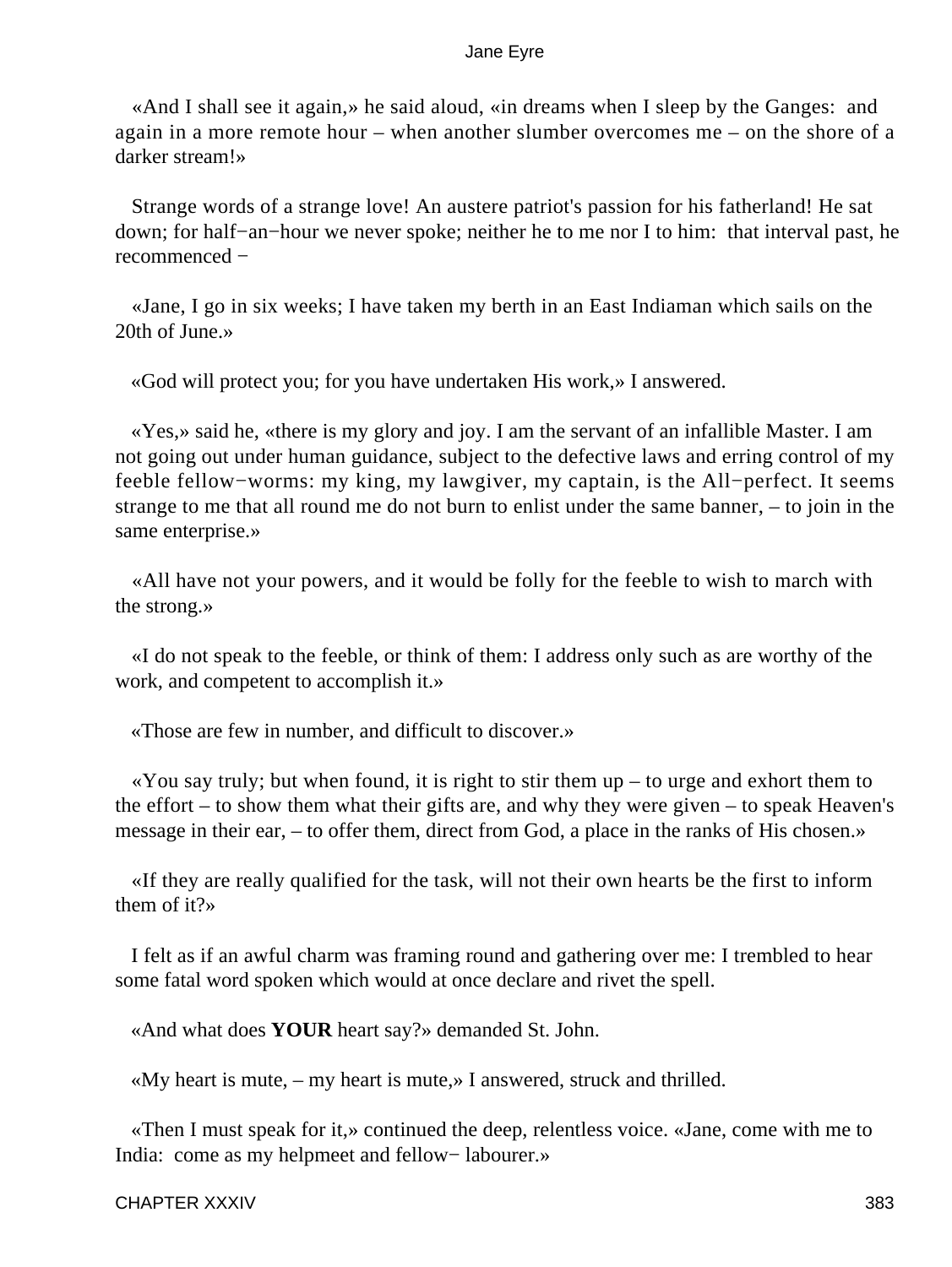The glen and sky spun round: the hills heaved! It was as if I had heard a summons from Heaven – as if a visionary messenger, like him of Macedonia, had enounced, «Come over and help us!» But I was no apostle, – I could not behold the herald, – I could not receive his call.

«Oh, St. John!» I cried, «have some mercy!»

 I appealed to one who, in the discharge of what he believed his duty, knew neither mercy nor remorse. He continued −

 «God and nature intended you for a missionary's wife. It is not personal, but mental endowments they have given you: you are formed for labour, not for love. A missionary's wife you must – shall be. You shall be mine: I claim you – not for my pleasure, but for my Sovereign's service.»

«I am not fit for it: I have no vocation,» I said.

 He had calculated on these first objections: he was not irritated by them. Indeed, as he leaned back against the crag behind him, folded his arms on his chest, and fixed his countenance, I saw he was prepared for a long and trying opposition, and had taken in a stock of patience to last him to its close – resolved, however, that that close should be conquest for him.

 «Humility, Jane,» said he, «is the groundwork of Christian virtues: you say right that you are not fit for the work. Who is fit for it? Or who, that ever was truly called, believed himself worthy of the summons? I, for instance, am but dust and ashes. With St. Paul, I acknowledge myself the chiefest of sinners; but I do not suffer this sense of my personal vileness to daunt me. I know my Leader: that He is just as well as mighty; and while He has chosen a feeble instrument to perform a great task, He will, from the boundless stores of His providence, supply the inadequacy of the means to the end. Think like me, Jane – trust like me. It is the Rock of Ages I ask you to lean on: do not doubt but it will bear the weight of your human weakness.»

«I do not understand a missionary life: I have never studied missionary labours.»

 «There I, humble as I am, can give you the aid you want: I can set you your task from hour to hour; stand by you always; help you from moment to moment. This I could do in the beginning: soon (for I know your powers) you would be as strong and apt as myself, and would not require my help.»

 «But my powers – where are they for this undertaking? I do not feel them. Nothing speaks or stirs in me while you talk. I am sensible of no light kindling – no life quickening – no voice counselling or cheering. Oh, I wish I could make you see how much my mind is at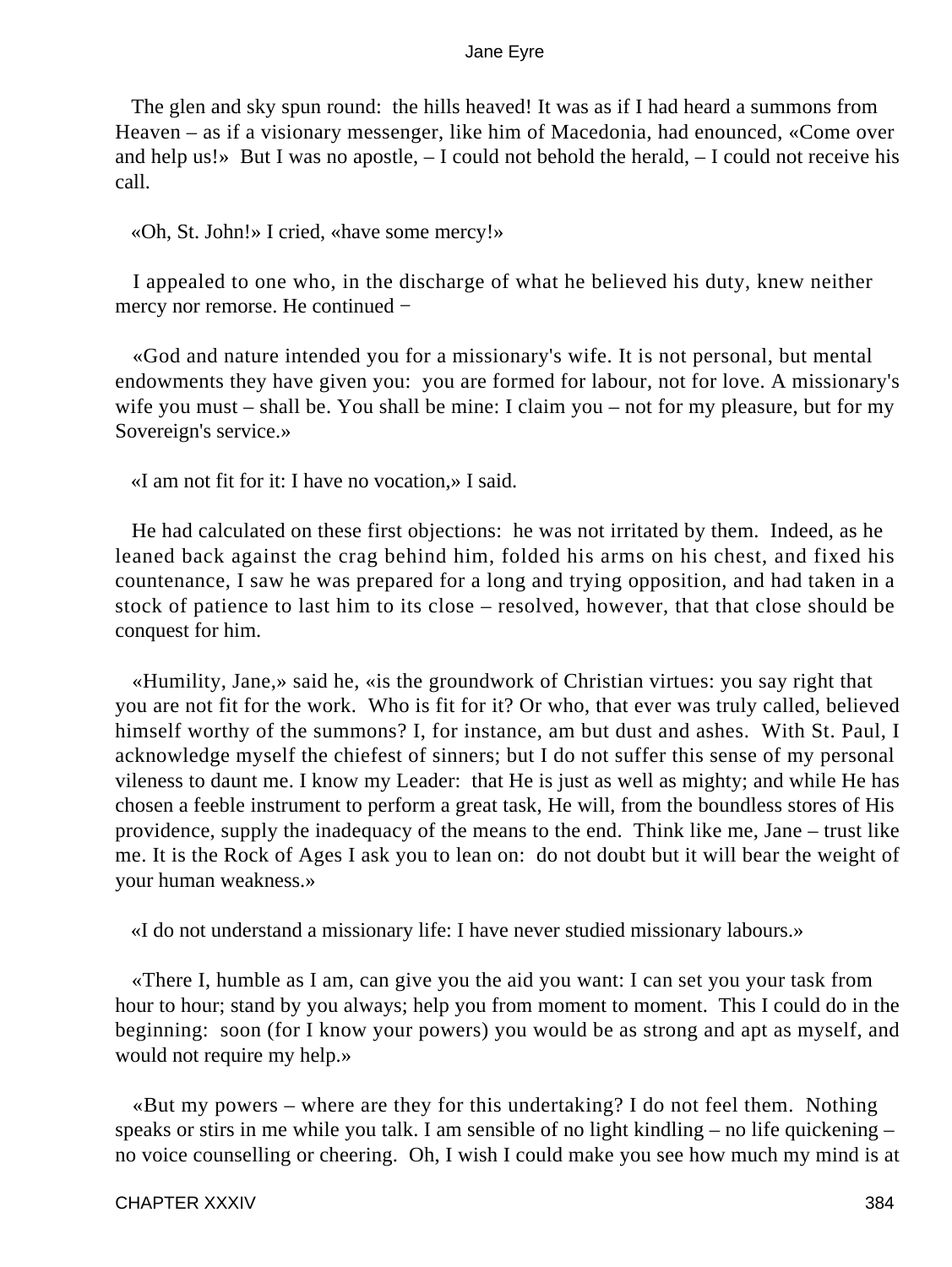this moment like a rayless dungeon, with one shrinking fear fettered in its depths – the fear of being persuaded by you to attempt what I cannot accomplish!»

 «I have an answer for you – hear it. I have watched you ever since we first met: I have made you my study for ten months. I have proved you in that time by sundry tests: and what have I seen and elicited? In the village school I found you could perform well, punctually, uprightly, labour uncongenial to your habits and inclinations; I saw you could perform it with capacity and tact: you could win while you controlled. In the calm with which you learnt you had become suddenly rich, I read a mind clear of the vice of Demas:− lucre had no undue power over you. In the resolute readiness with which you cut your wealth into four shares, keeping but one to yourself, and relinquishing the three others to the claim of abstract justice, I recognised a soul that revelled in the flame and excitement of sacrifice. In the tractability with which, at my wish, you forsook a study in which you were interested, and adopted another because it interested me; in the untiring assiduity with which you have since persevered in it – in the unflagging energy and unshaken temper with which you have met its difficulties – I acknowledge the complement of the qualities I seek. Jane, you are docile, diligent, disinterested, faithful, constant, and courageous; very gentle, and very heroic: cease to mistrust yourself – I can trust you unreservedly. As a conductress of Indian schools, and a helper amongst Indian women, your assistance will be to me invaluable.»

 My iron shroud contracted round me; persuasion advanced with slow sure step. Shut my eyes as I would, these last words of his succeeded in making the way, which had seemed blocked up, comparatively clear. My work, which had appeared so vague, so hopelessly diffuse, condensed itself as he proceeded, and assumed a definite form under his shaping hand. He waited for an answer. I demanded a quarter of an hour to think, before I again hazarded a reply.

 «Very willingly,» he rejoined; and rising, he strode a little distance up the pass, threw himself down on a swell of heath, and there lay still.

 «I CAN do what he wants me to do: I am forced to see and acknowledge that,» I meditated, – "that is, if life be spared me. But I feel mine is not the existence to be long protracted under an Indian sun. What then? He does not care for that: when my time came to die, he would resign me, in all serenity and sanctity, to the God who gave me. The case is very plain before me. In leaving England, I should leave a loved but empty land – Mr. Rochester is not there; and if he were, what is, what can that ever be to me? My business is to live without him now: nothing so absurd, so weak as to drag on from day to day, as if I were waiting some impossible change in circumstances, which might reunite me to him. Of course (as St. John once said) I must seek another interest in life to replace the one lost: is not the occupation he now offers me truly the most glorious man can adopt or God assign? Is it not, by its noble cares and sublime results, the one best calculated to fill the void left by uptorn affections and demolished hopes? I believe I must say, Yes – and yet I shudder. Alas! If I join St. John, I abandon half myself: if I go to India, I go to premature death. And how

CHAPTER XXXIV 385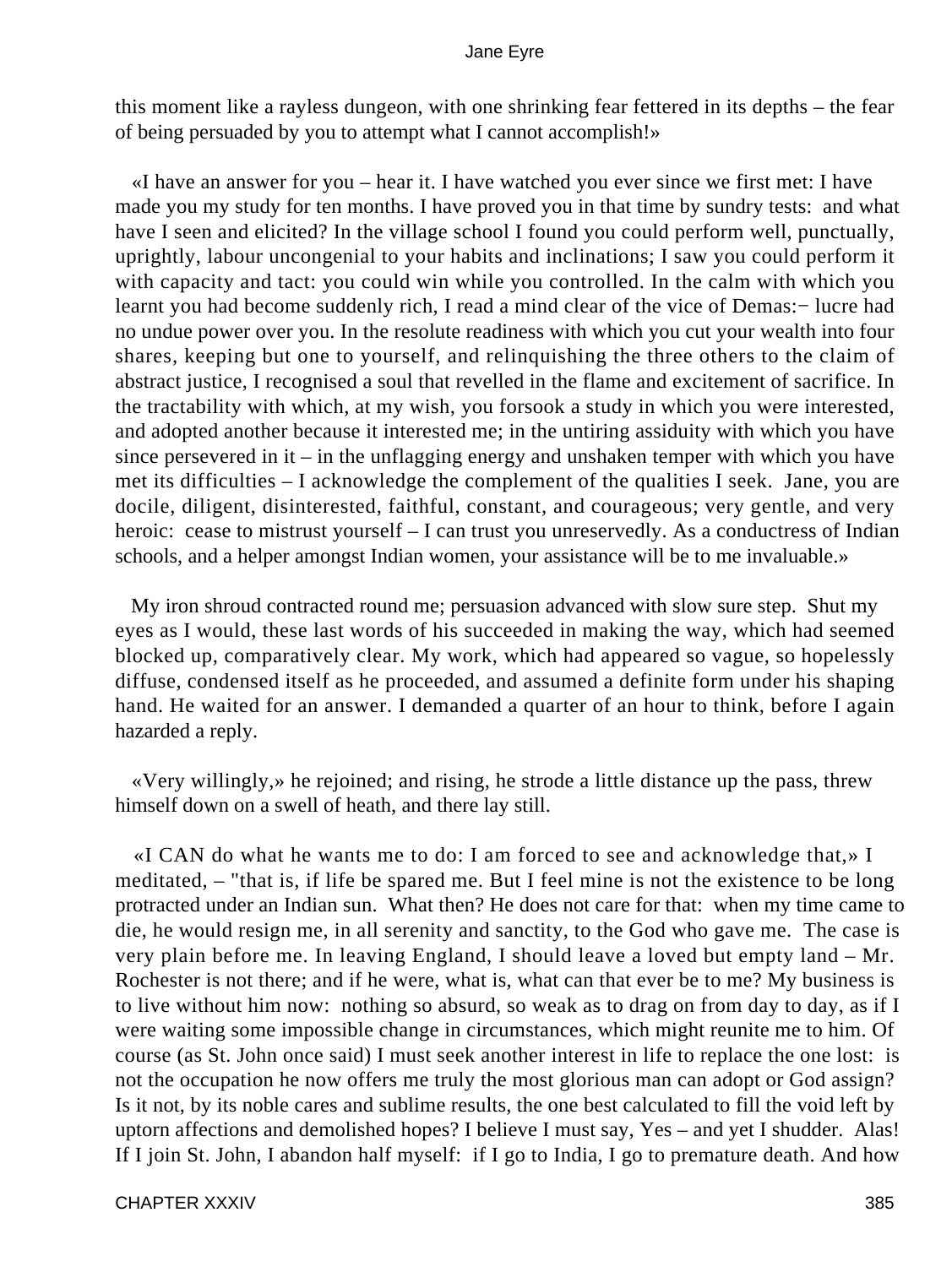will the interval between leaving England for India, and India for the grave, be filled? Oh, I know well! That, too, is very clear to my vision. By straining to satisfy St. John till my sinews ache, **I SHALL** satisfy him – to the finest central point and farthest outward circle of his expectations. If I DO go with him – if **I DO** make the sacrifice he urges, I will make it absolutely: I will throw all on the altar – heart, vitals, the entire victim. He will never love me; but he shall approve me; I will show him energies he has not yet seen, resources he has never suspected. Yes, I can work as hard as he can, and with as little grudging.

 «Consent, then, to his demand is possible: but for one item – one dreadful item. It is – that he asks me to be his wife, and has no more of a husband's heart for me than that frowning giant of a rock, down which the stream is foaming in yonder gorge. He prizes me as a soldier would a good weapon; and that is all. Unmarried to him, this would never grieve me; but can I let him complete his calculations – coolly put into practice his plans – go through the wedding ceremony? Can I receive from him the bridal ring, endure all the forms of love (which I doubt not he would scrupulously observe) and know that the spirit was quite absent? Can I bear the consciousness that every endearment he bestows is a sacrifice made on principle? No: such a martyrdom would be monstrous. I will never undergo it. As his sister, I might accompany him – not as his wife: I will tell him so.»

 I looked towards the knoll: there he lay, still as a prostrate column; his face turned to me: his eye beaming watchful and keen. He started to his feet and approached me.

«I am ready to go to India, if I may go free.»

«Your answer requires a commentary,» he said; «it is not clear.»

 «You have hitherto been my adopted brother – I, your adopted sister: let us continue as such: you and I had better not marry.»

 He shook his head. «Adopted fraternity will not do in this case. If you were my real sister it would be different: I should take you, and seek no wife. But as it is, either our union must be consecrated and sealed by marriage, or it cannot exist: practical obstacles oppose themselves to any other plan. Do you not see it, Jane? Consider a moment – your strong sense will guide you.»

 I did consider; and still my sense, such as it was, directed me only to the fact that we did not love each other as man and wife should: and therefore it inferred we ought not to marry. I said so. «St. John,» I returned, «I regard you as a brother – you, me as a sister: so let us continue.»

 «We cannot – we cannot,» he answered, with short, sharp determination: «it would not do. You have said you will go with me to India: remember – you have said that.»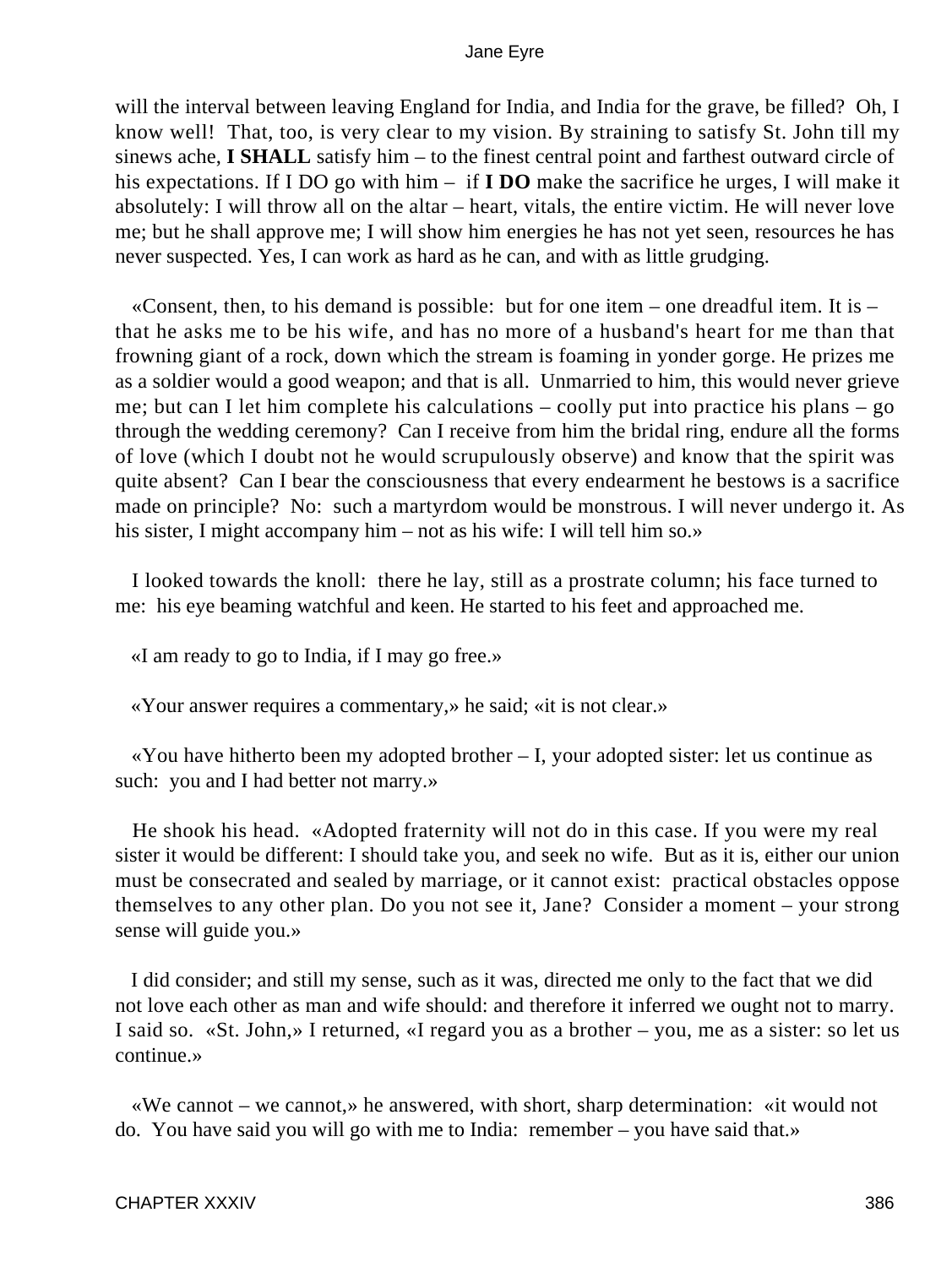«Conditionally.»

 «Well – well. To the main point – the departure with me from England, the co−operation with me in my future labours – you do not object. You have already as good as put your hand to the plough: you are too consistent to withdraw it. You have but one end to keep in view – how the work you have undertaken can best be done. Simplify your complicated interests, feelings, thoughts, wishes, aims; merge all considerations in one purpose: that of fulfilling with effect – with power – the mission of your great Master. To do so, you must have a coadjutor: not a brother – that is a loose tie – but a husband. I, too, do not want a sister: a sister might any day be taken from me. I want a wife: the sole helpmeet I can influence efficiently in life, and retain absolutely till death.»

I shuddered as he spoke: I felt his influence in my marrow – his hold on my limbs.

«Seek one elsewhere than in me, St. John: seek one fitted to you.»

 «One fitted to my purpose, you mean – fitted to my vocation. Again I tell you it is not the insignificant private individual – the mere man, with the man's selfish senses – I wish to mate: it is the missionary.»

 «And I will give the missionary my energies – it is all he wants – but not myself: that would be only adding the husk and shell to the kernel. For them he has no use: I retain them.»

 «You cannot – you ought not. Do you think God will be satisfied with half an oblation? Will He accept a mutilated sacrifice? It is the cause of God I advocate: it is under His standard I enlist you. I cannot accept on His behalf a divided allegiance: it must be entire.»

«Oh! I will give my heart to God,» I said. «YOU do not want it.»

 I will not swear, reader, that there was not something of repressed sarcasm both in the tone in which I uttered this sentence, and in the feeling that accompanied it. I had silently feared St. John till now, because I had not understood him. He had held me in awe, because he had held me in doubt. How much of him was saint, how much mortal, I could not heretofore tell: but revelations were being made in this conference: the analysis of his nature was proceeding before my eyes. I saw his fallibilities: I comprehended them. I understood that, sitting there where I did, on the bank of heath, and with that handsome form before me, I sat at the feet of a man, caring as I. The veil fell from his hardness and despotism. Having felt in him the presence of these qualities, I felt his imperfection and took courage. I was with an equal – one with whom I might argue – one whom, if I saw good, I might resist.

 He was silent after I had uttered the last sentence, and I presently risked an upward glance at his countenance.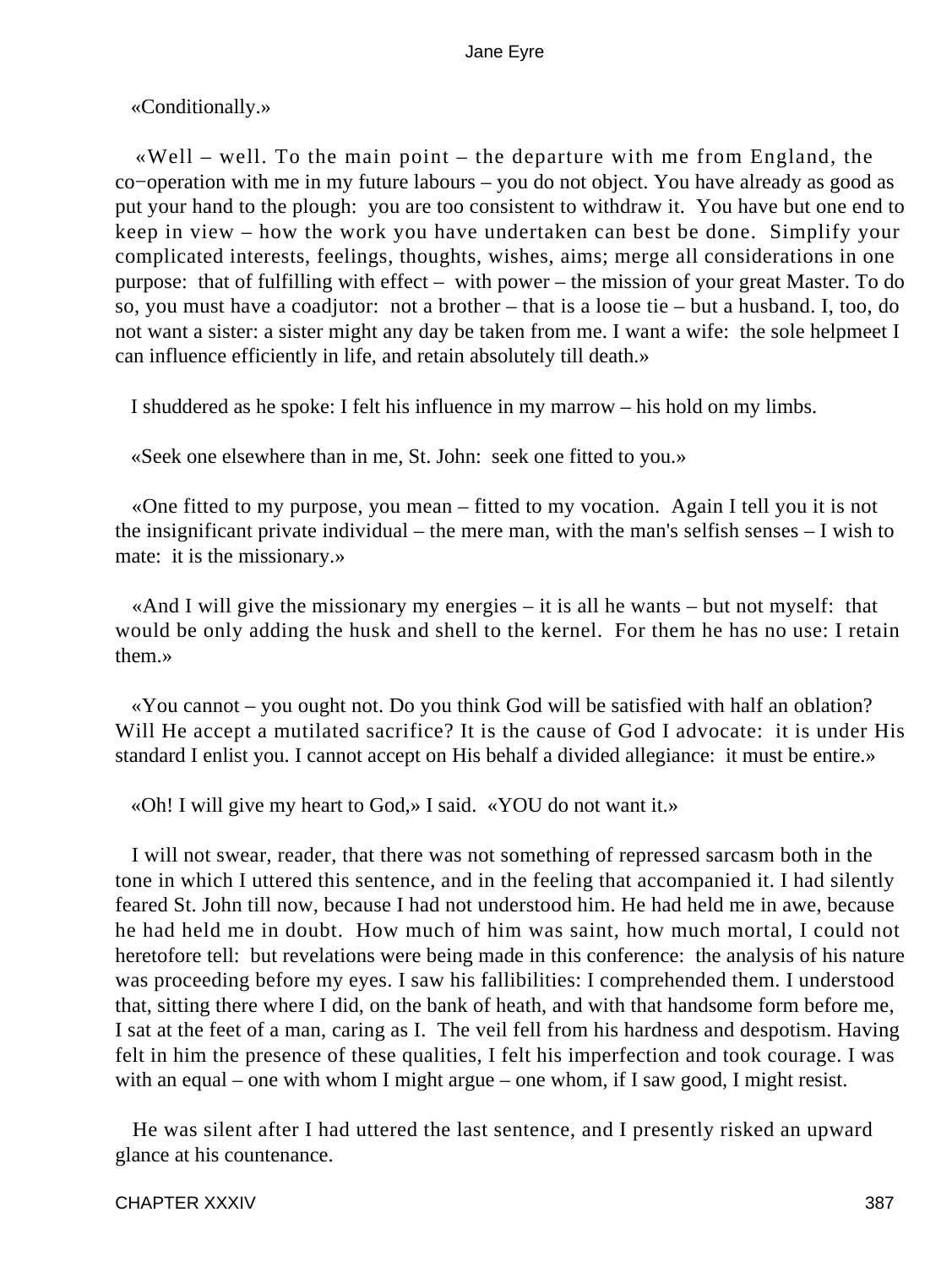His eye, bent on me, expressed at once stern surprise and keen inquiry. «Is she sarcastic, and sarcastic to ME!» it seemed to say. «What does this signify?»

 «Do not let us forget that this is a solemn matter,» he said ere long; «one of which we may neither think nor talk lightly without sin. I trust, Jane, you are in earnest when you say you will serve your heart to God: it is all I want. Once wrench your heart from man, and fix it on your Maker, the advancement of that Maker's spiritual kingdom on earth will be your chief delight and endeavour; you will be ready to do at once whatever furthers that end. You will see what impetus would be given to your efforts and mine by our physical and mental union in marriage: the only union that gives a character of permanent conformity to the destinies and designs of human beings; and, passing over all minor caprices – all trivial difficulties and delicacies of feeling – all scruple about the degree, kind, strength or tenderness of mere personal inclination – you will hasten to enter into that union at once.»

 «Shall I?» I said briefly; and I looked at his features, beautiful in their harmony, but strangely formidable in their still severity; at his brow, commanding but not open; at his eyes, bright and deep and searching, but never soft; at his tall imposing figure; and fancied myself in idea **HIS WIFE.** Oh! it would never do! As his curate, his comrade, all would be right: I would cross oceans with him in that capacity; toil under Eastern suns, in Asian deserts with him in that office; admire and emulate his courage and devotion and vigour; accommodate quietly to his masterhood; smile undisturbed at his ineradicable ambition; discriminate the Christian from the man: profoundly esteem the one, and freely forgive the other. I should suffer often, no doubt, attached to him only in this capacity: my body would be under rather a stringent yoke, but my heart and mind would be free. I should still have my unblighted self to turn to: my natural unenslaved feelings with which to communicate in moments of loneliness. There would be recesses in my mind which would be only mine, to which he never came, and sentiments growing there fresh and sheltered which his austerity could never blight, nor his measured warrior−march trample down: but as his wife – at his side always, and always restrained, and always checked – forced to keep the fire of my nature continually low, to compel it to burn inwardly and never utter a cry, though the imprisoned flame consumed vital after vital – **THIS** would be unendurable.

«St. John!» I exclaimed, when I had got so far in my meditation.

«Well?» he answered icily.

 «I repeat I freely consent to go with you as your fellow−missionary, but not as your wife; I cannot marry you and become part of you.»

 «A part of me you must become,» he answered steadily; «otherwise the whole bargain is void. How can I, a man not yet thirty, take out with me to India a girl of nineteen, unless she be married to me? How can we be for ever together – sometimes in solitudes, sometimes amidst savage tribes – and unwed?»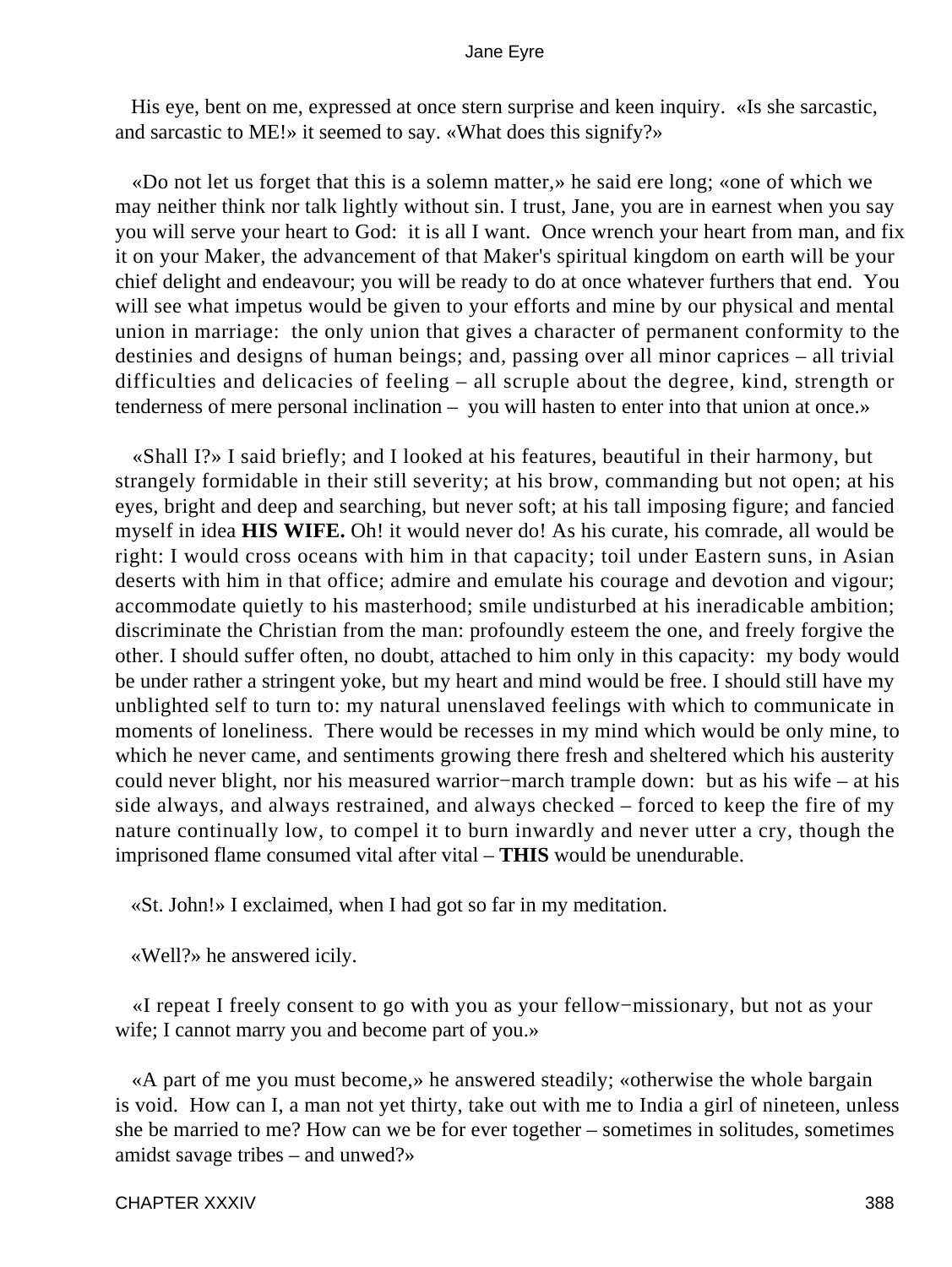«Very well,» I said shortly; «under the circumstances, quite as well as if I were either your real sister, or a man and a clergyman like yourself.»

 «It is known that you are not my sister; I cannot introduce you as such: to attempt it would be to fasten injurious suspicions on us both. And for the rest, though you have a man's vigorous brain, you have a woman's heart and – it would not do.»

 «It would do,» I affirmed with some disdain, «perfectly well. I have a woman's heart, but not where you are concerned; for you I have only a comrade's constancy; a fellow−soldier's frankness, fidelity, fraternity, if you like; a neophyte's respect and submission to his hierophant: nothing more – don't fear.»

 «It is what I want,» he said, speaking to himself; «it is just what I want. And there are obstacles in the way: they must be hewn down. Jane, you would not repent marrying me – be certain of that; we **MUST** be married. I repeat it: there is no other way; and undoubtedly enough of love would follow upon marriage to render the union right even in your eyes.»

 «I scorn your idea of love,» I could not help saying, as I rose up and stood before him, leaning my back against the rock. «I scorn the counterfeit sentiment you offer: yes, St. John, and I scorn you when you offer it.»

 He looked at me fixedly, compressing his well−cut lips while he did so. Whether he was incensed or surprised, or what, it was not easy to tell: he could command his countenance thoroughly.

 «I scarcely expected to hear that expression from you,» he said: «I think I have done and uttered nothing to deserve scorn.»

I was touched by his gentle tone, and overawed by his high, calm mien.

 «Forgive me the words, St. John; but it is your own fault that I have been roused to speak so unguardedly. You have introduced a topic on which our natures are at variance – a topic we should never discuss: the very name of love is an apple of discord between us. If the reality were required, what should we do? How should we feel? My dear cousin, abandon your scheme of marriage – forget it.»

 «No,» said he; «it is a long−cherished scheme, and the only one which can secure my great end: but I shall urge you no further at present. To−morrow, I leave home for Cambridge: I have many friends there to whom I should wish to say farewell. I shall be absent a fortnight – take that space of time to consider my offer: and do not forget that if you reject it, it is not me you deny, but God. Through my means, He opens to you a noble career; as my wife only can you enter upon it. Refuse to be my wife, and you limit yourself for ever to a track of selfish ease and barren obscurity. Tremble lest in that case you should be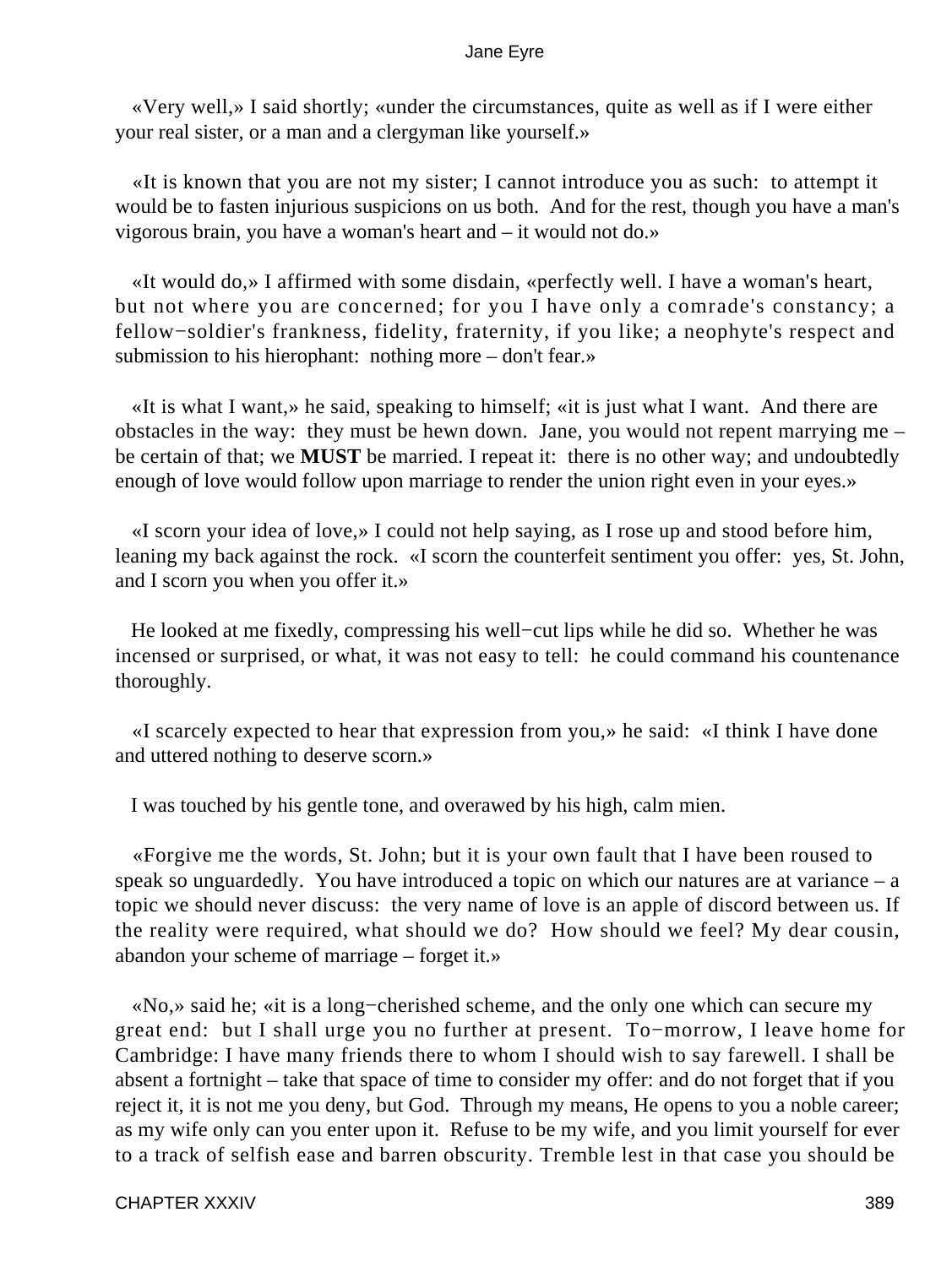numbered with those who have denied the faith, and are worse than infidels!»

He had done. Turning from me, he once more

«Looked to river, looked to hill.»

 But this time his feelings were all pent in his heart: I was not worthy to hear them uttered. As I walked by his side homeward, I read well in his iron silence all he felt towards me: the disappointment of an austere and despotic nature, which has met resistance where it expected submission – the disapprobation of a cool, inflexible judgment, which has detected in another feelings and views in which it has no power to sympathise: in short, as a man, he would have wished to coerce me into obedience: it was only as a sincere Christian he bore so patiently with my perversity, and allowed so long a space for reflection and repentance.

 That night, after he had kissed his sisters, he thought proper to forget even to shake hands with me, but left the room in silence. I – who, though I had no love, had much friendship for him – was hurt by the marked omission: so much hurt that tears started to my eyes.

 «I see you and St. John have been quarrelling, Jane,» said Diana, «during your walk on the moor. But go after him; he is now lingering in the passage expecting you – he will make it up.»

 I have not much pride under such circumstances: I would always rather be happy than dignified; and I ran after him – he stood at the foot of the stairs.

«Good−night, St. John,» said I.

«Good−night, Jane,» he replied calmly.

«Then shake hands,» I added.

 What a cold, loose touch, he impressed on my fingers! He was deeply displeased by what had occurred that day; cordiality would not warm, nor tears move him. No happy reconciliation was to be had with him− −no cheering smile or generous word: but still the Christian was patient and placid; and when I asked him if he forgave me, he answered that he was not in the habit of cherishing the remembrance of vexation; that he had nothing to forgive, not having been offended.

And with that answer he left me. I would much rather he had knocked me down.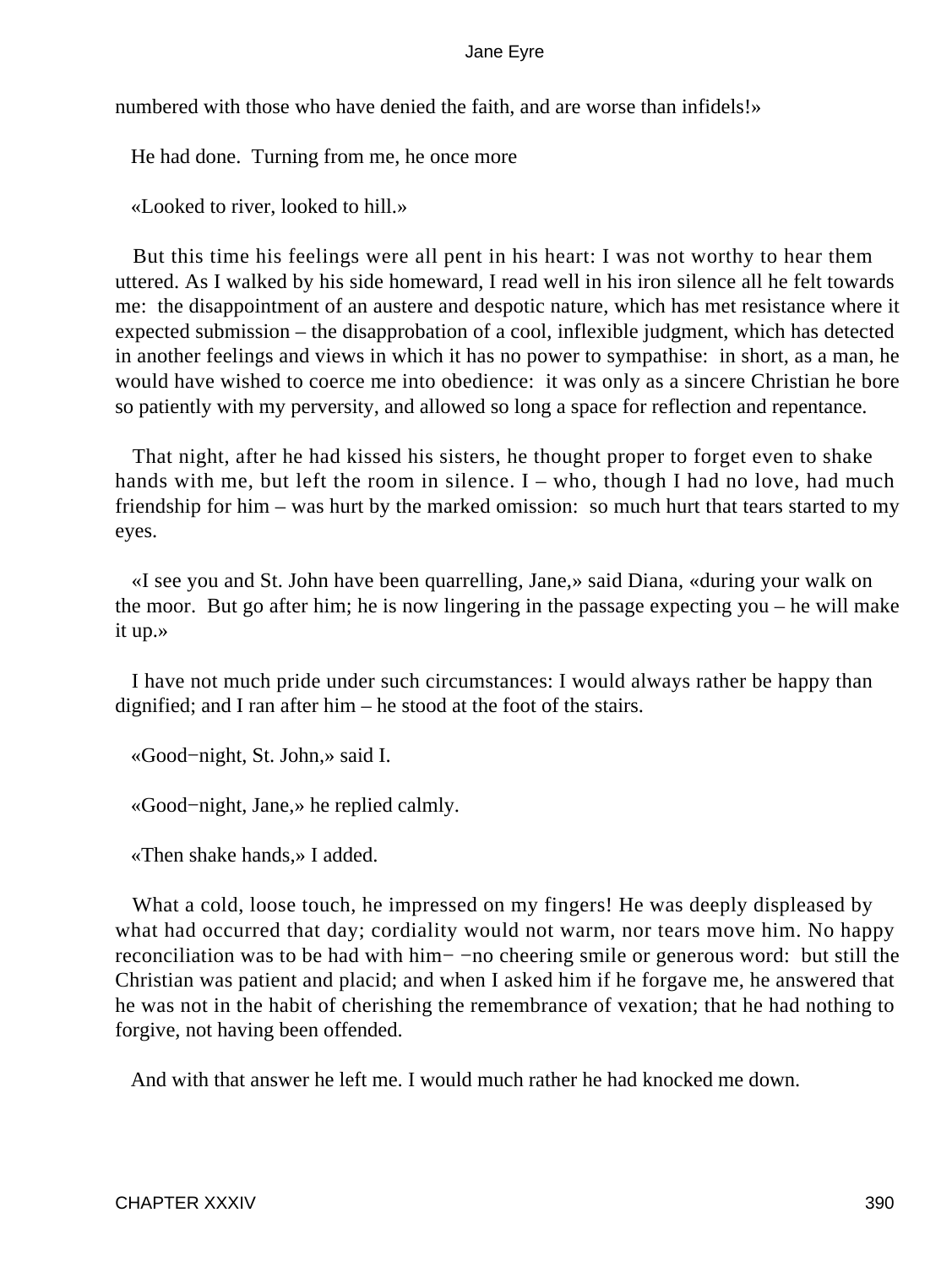# **[CHAPTER XXXV](#page-435-0)**

*H*e did not leave for Cambridge the next day, as he had said he would. He deferred his departure a whole week, and during that time he made me feel what severe punishment a good yet stern, a conscientious yet implacable man can inflict on one who has offended him. Without one overt act of hostility, one upbraiding word, he contrived to impress me momently with the conviction that I was put beyond the pale of his favour.

 Not that St. John harboured a spirit of unchristian vindictiveness – not that he would have injured a hair of my head, if it had been fully in his power to do so. Both by nature and principle, he was superior to the mean gratification of vengeance: he had forgiven me for saying I scorned him and his love, but he had not forgotten the words; and as long as he and I lived he never would forget them. I saw by his look, when he turned to me, that they were always written on the air between me and him; whenever I spoke, they sounded in my voice to his ear, and their echo toned every answer he gave me.

 He did not abstain from conversing with me: he even called me as usual each morning to join him at his desk; and I fear the corrupt man within him had a pleasure unimparted to, and unshared by, the pure Christian, in evincing with what skill he could, while acting and speaking apparently just as usual, extract from every deed and every phrase the spirit of interest and approval which had formerly communicated a certain austere charm to his language and manner. To me, he was in reality become no longer flesh, but marble; his eye was a cold, bright, blue gem; his tongue a speaking instrument – nothing more.

 All this was torture to me – refined, lingering torture. It kept up a slow fire of indignation and a trembling trouble of grief, which harassed and crushed me altogether. I felt how – if I were his wife, this good man, pure as the deep sunless source, could soon kill me, without drawing from my veins a single drop of blood, or receiving on his own crystal conscience the faintest stain of crime. Especially I felt this when I made any attempt to propitiate him. No ruth met my ruth. HE experienced no suffering from estrangement− −no yearning after reconciliation; and though, more than once, my fast falling tears blistered the page over which we both bent, they produced no more effect on him than if his heart had been really a matter of stone or metal. To his sisters, meantime, he was somewhat kinder than usual: as if afraid that mere coldness would not sufficiently convince me how completely I was banished and banned, he added the force of contrast; and this I am sure he did not by force, but on principle.

 The night before he left home, happening to see him walking in the garden about sunset, and remembering, as I looked at him, that this man, alienated as he now was, had once saved my life, and that we were near relations, I was moved to make a last attempt to regain his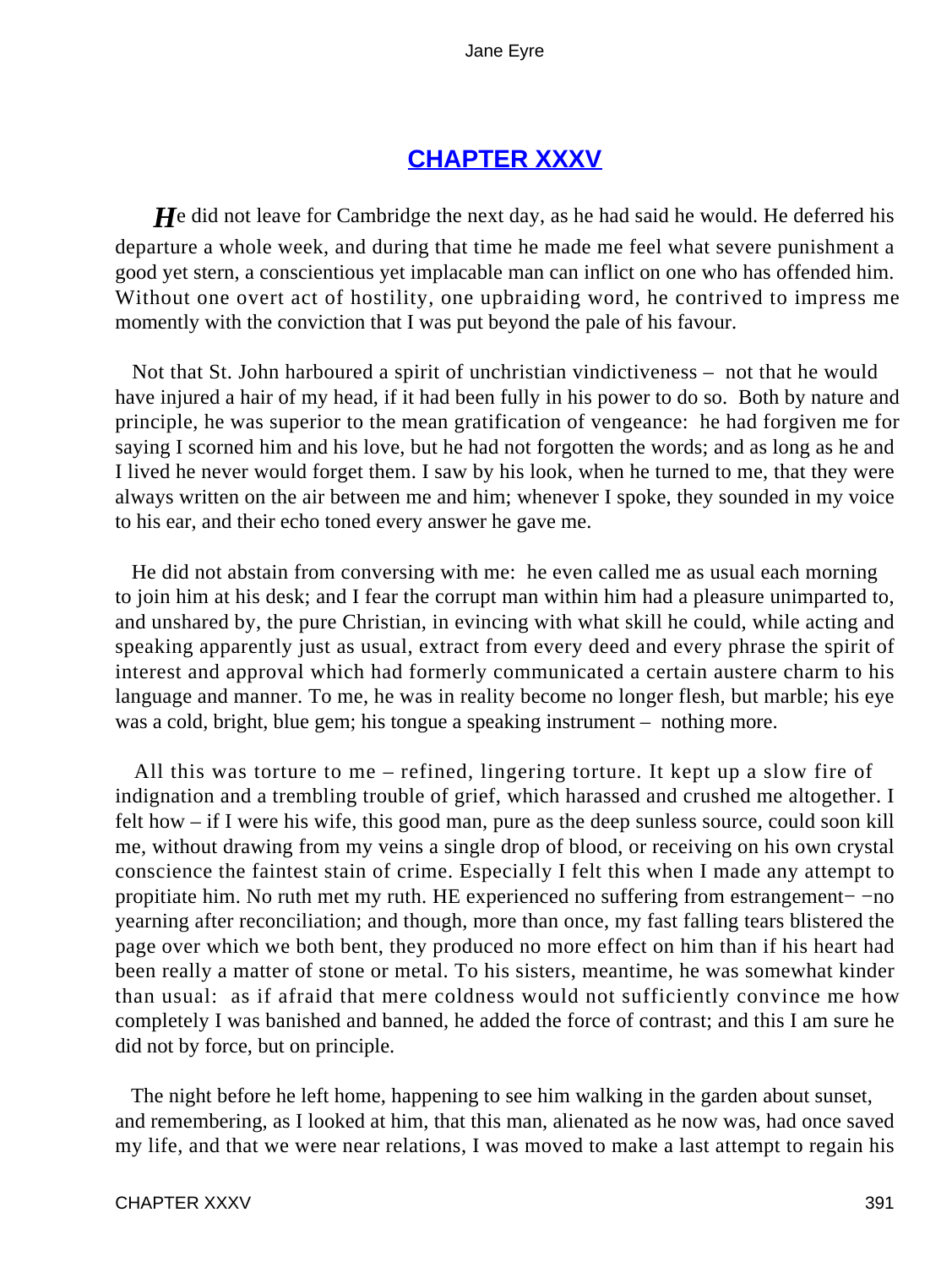friendship. I went out and approached him as he stood leaning over the little gate; I spoke to the point at once.

«St. John, I am unhappy because you are still angry with me. Let us be friends.»

 «I hope we are friends,» was the unmoved reply; while he still watched the rising of the moon, which he had been contemplating as I approached.

«No, St. John, we are not friends as we were. You know that.»

«Are we not? That is wrong. For my part, I wish you no ill and all good.»

 «I believe you, St. John; for I am sure you are incapable of wishing any one ill; but, as I am your kinswoman, I should desire somewhat more of affection than that sort of general philanthropy you extend to mere strangers.»

 «Of course,» he said. «Your wish is reasonable, and I am far from regarding you as a stranger.»

 This, spoken in a cool, tranquil tone, was mortifying and baffling enough. Had I attended to the suggestions of pride and ire, I should immediately have left him; but something worked within me more strongly than those feelings could. I deeply venerated my cousin's talent and principle. His friendship was of value to me: to lose it tried me severely. I would not so soon relinquish the attempt to reconquer it.

 «Must we part in this way, St. John? And when you go to India, will you leave me so, without a kinder word than you have yet spoken?»

He now turned quite from the moon and faced me.

«When I go to India, Jane, will I leave you! What! do you not go to India?»

«You said I could not unless I married you.»

«And you will not marry me! You adhere to that resolution?»

 Reader, do you know, as I do, what terror those cold people can put into the ice of their questions? How much of the fall of the avalanche is in their anger? of the breaking up of the frozen sea in their displeasure?

«No. St. John, I will not marry you. I adhere to my resolution.»

The avalanche had shaken and slid a little forward, but it did not yet crash down.

CHAPTER XXXV 392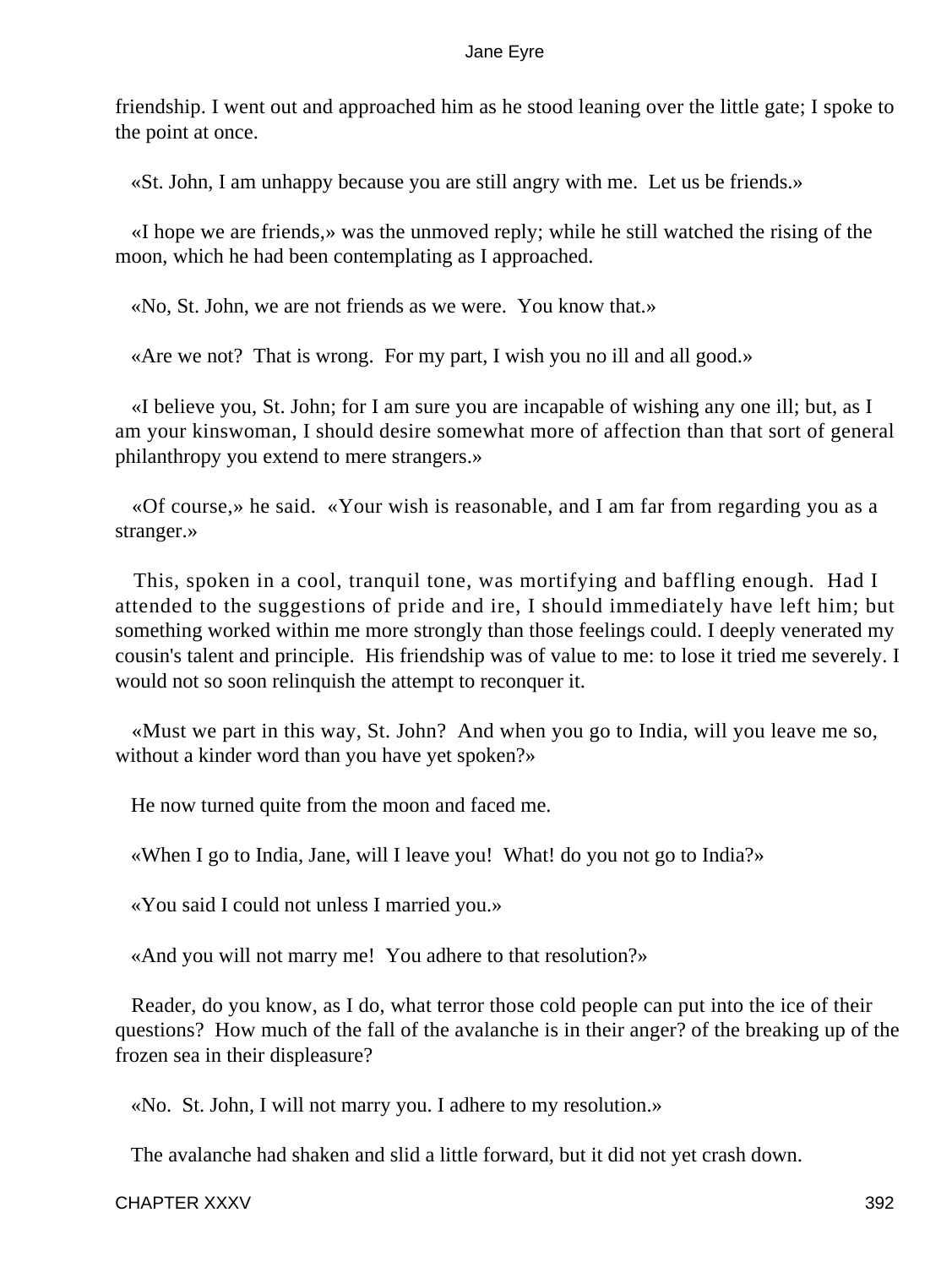«Once more, why this refusal?» he asked.

 «Formerly,» I answered, «because you did not love me; now, I reply, because you almost hate me. If I were to marry you, you would kill me. You are killing me now.»

His lips and cheeks turned white – quite white.

 «I **SHOULD KILL YOU** – **I AM KILLING YOU?** Your words are such as ought not to be used: violent, unfeminine, and untrue. They betray an unfortunate state of mind: they merit severe reproof: they would seem inexcusable, but that it is the duty of man to forgive his fellow even until seventy−and−seven times.»

 I had finished the business now. While earnestly wishing to erase from his mind the trace of my former offence, I had stamped on that tenacious surface another and far deeper impression, I had burnt it in.

 «Now you will indeed hate me,» I said. «It is useless to attempt to conciliate you: I see I have made an eternal enemy of you.»

 A fresh wrong did these words inflict: the worse, because they touched on the truth. That bloodless lip quivered to a temporary spasm. I knew the steely ire I had whetted. I was heart−wrung.

 «You utterly misinterpret my words,» I said, at once seizing his hand: «I have no intention to grieve or pain you – indeed, I have not.»

 Most bitterly he smiled – most decidedly he withdrew his hand from mine. «And now you recall your promise, and will not go to India at all, I presume?» said he, after a considerable pause.

«Yes, I will, as your assistant,» I answered.

 A very long silence succeeded. What struggle there was in him between Nature and Grace in this interval, I cannot tell: only singular gleams scintillated in his eyes, and strange shadows passed over his face. He spoke at last.

 «I before proved to you the absurdity of a single woman of your age proposing to accompany abroad a single man of mine. I proved it to you in such terms as, I should have thought, would have prevented your ever again alluding to the plan. That you have done so, I regret – for your sake.»

 I interrupted him. Anything like a tangible reproach gave me courage at once. «Keep to common sense, St. John: you are verging on nonsense. You pretend to be shocked by what I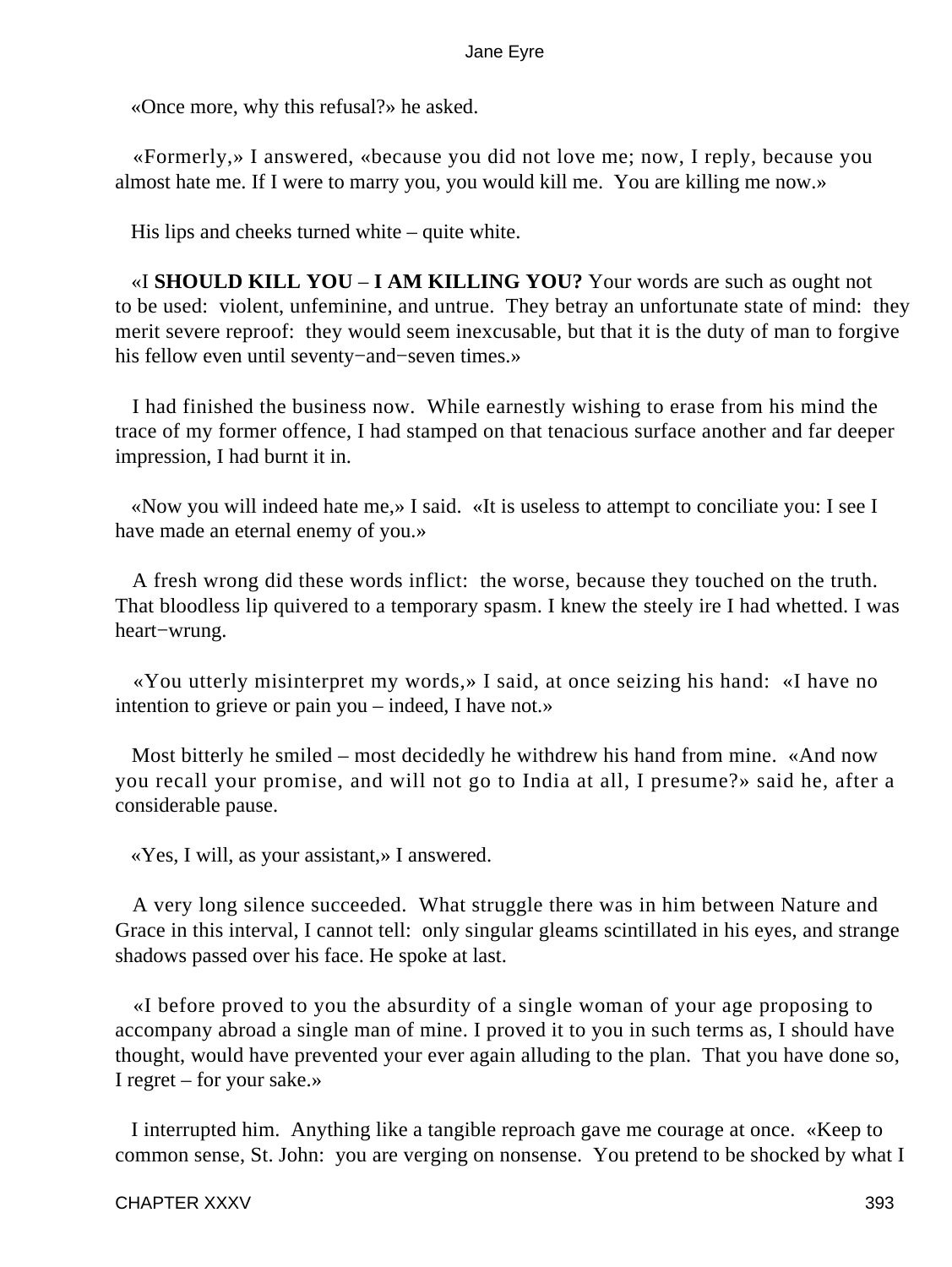have said. You are not really shocked: for, with your superior mind, you cannot be either so dull or so conceited as to misunderstand my meaning. I say again, I will be your curate, if you like, but never your wife.»

 Again he turned lividly pale; but, as before, controlled his passion perfectly. He answered emphatically but calmly −

 «A female curate, who is not my wife, would never suit me. With me, then, it seems, you cannot go: but if you are sincere in your offer, I will, while in town, speak to a married missionary, whose wife needs a coadjutor. Your own fortune will make you independent of the Society's aid; and thus you may still be spared the dishonour of breaking your promise and deserting the band you engaged to join.»

 Now I never had, as the reader knows, either given any formal promise or entered into any engagement; and this language was all much too hard and much too despotic for the occasion. I replied −

 «There is no dishonour, no breach of promise, no desertion in the case. I am not under the slightest obligation to go to India, especially with strangers. With you I would have ventured much, because I admire, confide in, and, as a sister, I love you; but I am convinced that, go when and with whom I would, I should not live long in that climate.»

«Ah! you are afraid of yourself,» he said, curling his lip.

 «I am. God did not give me my life to throw away; and to do as you wish me would, I begin to think, be almost equivalent to committing suicide. Moreover, before I definitively resolve on quitting England, I will know for certain whether I cannot be of greater use by remaining in it than by leaving it.»

«What do you mean?»

 «It would be fruitless to attempt to explain; but there is a point on which I have long endured painful doubt, and I can go nowhere till by some means that doubt is removed.»

 «I know where your heart turns and to what it clings. The interest you cherish is lawless and unconsecrated. Long since you ought to have crushed it: now you should blush to allude to it. You think of Mr. Rochester?»

It was true. I confessed it by silence.

«Are you going to seek Mr. Rochester?»

«I must find out what is become of him.»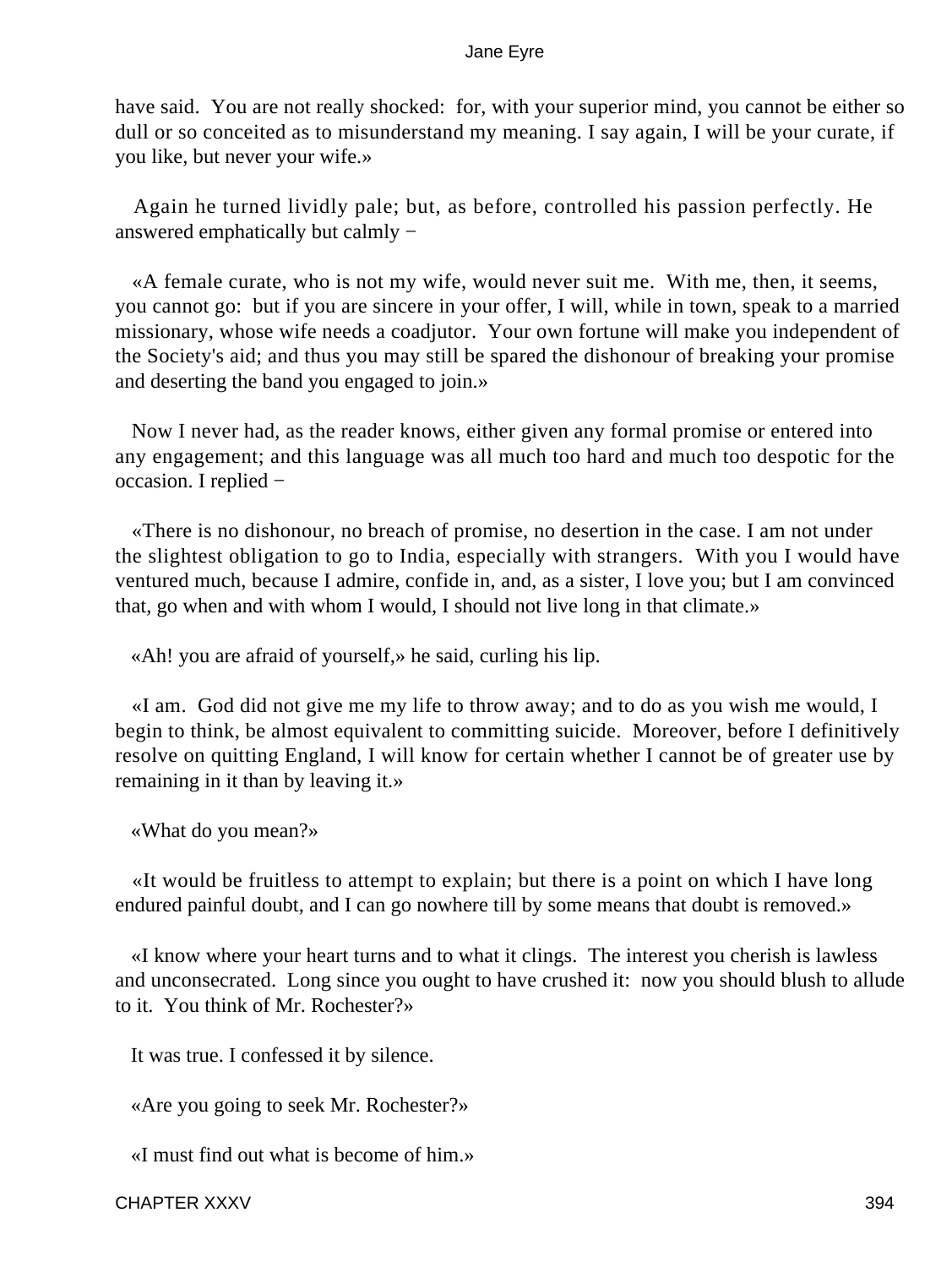«It remains for me, then,» he said, «to remember you in my prayers, and to entreat God for you, in all earnestness, that you may not indeed become a castaway. I had thought I recognised in you one of the chosen. But God sees not as man sees: HIS will be done – »

 He opened the gate, passed through it, and strayed away down the glen. He was soon out of sight.

 On re−entering the parlour, I found Diana standing at the window, looking very thoughtful. Diana was a great deal taller than I: she put her hand on my shoulder, and, stooping, examined my face.

 «Jane,» she said, «you are always agitated and pale now. I am sure there is something the matter. Tell me what business St. John and you have on hands. I have watched you this half hour from the window; you must forgive my being such a spy, but for a long time I have fancied I hardly know what. St. John is a strange being  $-\infty$ 

She paused – I did not speak: soon she resumed −

 «That brother of mine cherishes peculiar views of some sort respecting you, I am sure: he has long distinguished you by a notice and interest he never showed to any one else – to what end? I wish he loved you – does he, Jane?»

I put her cool hand to my hot forehead; «No, Die, not one whit.»

 «Then why does he follow you so with his eyes, and get you so frequently alone with him, and keep you so continually at his side? Mary and I had both concluded he wished you to marry him.»

«He does – he has asked me to be his wife.»

 Diana clapped her hands. «That is just what we hoped and thought! And you will marry him, Jane, won't you? And then he will stay in England.»

 «Far from that, Diana; his sole idea in proposing to me is to procure a fitting fellow−labourer in his Indian toils.»

«What! He wishes you to go to India?»

«Yes.»

 «Madness!» she exclaimed. «You would not live three months there, I am certain. You never shall go: you have not consented, have you, Jane?»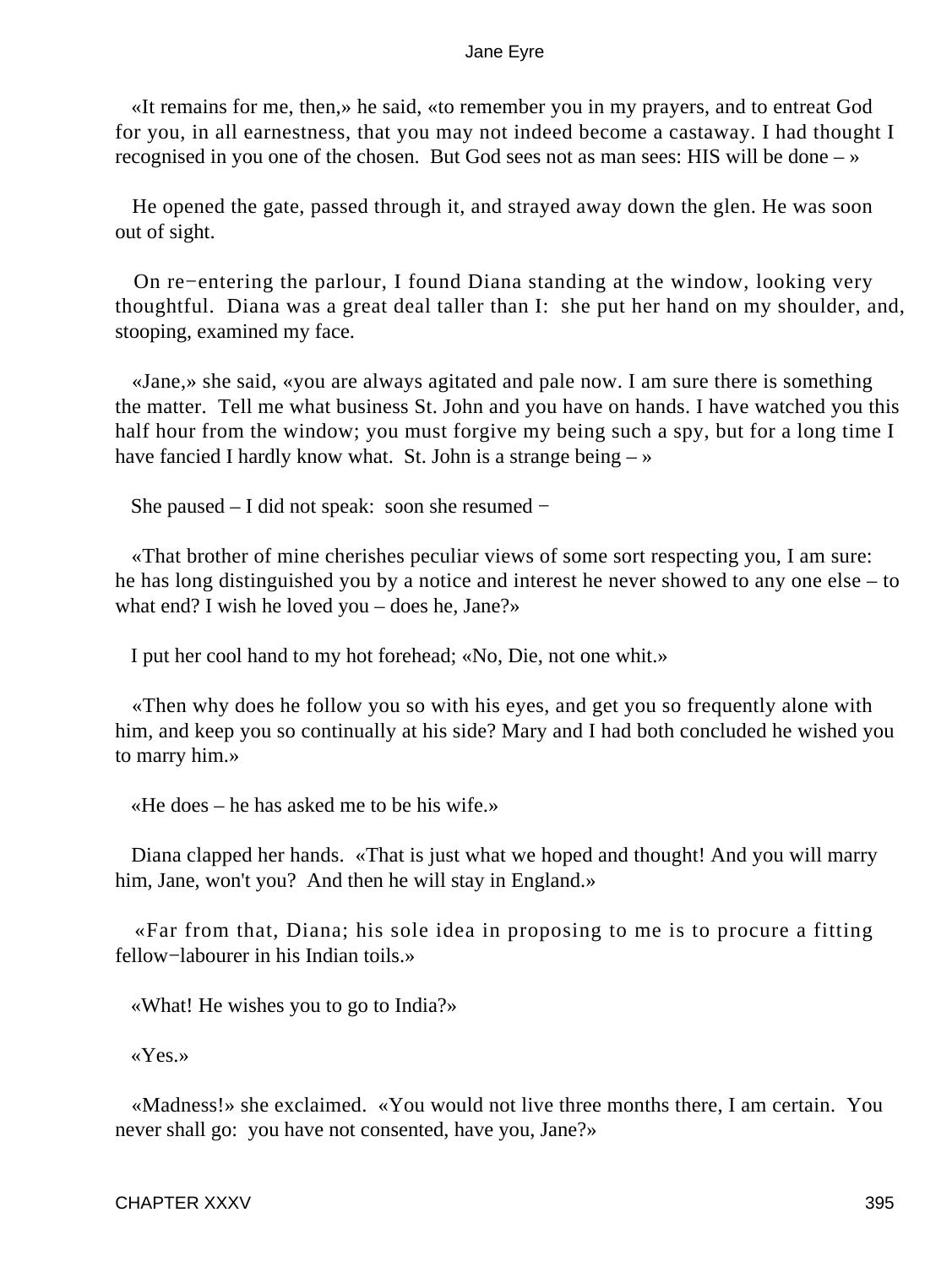«I have refused to marry him  $-\infty$ 

«And have consequently displeased him?» she suggested.

«Deeply: he will never forgive me, I fear: yet I offered to accompany him as his sister.»

 «It was frantic folly to do so, Jane. Think of the task you undertook – one of incessant fatigue, where fatigue kills even the strong, and you are weak. St. John – you know him – would urge you to impossibilities: with him there would be no permission to rest during the hot hours; and unfortunately, I have noticed, whatever he exacts, you force yourself to perform. I am astonished you found courage to refuse his hand. You do not love him then, Jane?»

«Not as a husband.»

«Yet he is a handsome fellow.»

«And I am so plain, you see, Die. We should never suit.»

 «Plain! You? Not at all. You are much too pretty, as well as too good, to be grilled alive in Calcutta.» And again she earnestly conjured me to give up all thoughts of going out with her brother.

 «I must indeed,» I said; «for when just now I repeated the offer of serving him for a deacon, he expressed himself shocked at my want of decency. He seemed to think I had committed an impropriety in proposing to accompany him unmarried: as if I had not from the first hoped to find in him a brother, and habitually regarded him as such.»

«What makes you say he does not love you, Jane?»

 «You should hear himself on the subject. He has again and again explained that it is not himself, but his office he wishes to mate. He has told me I am formed for labour – not for love: which is true, no doubt. But, in my opinion, if I am not formed for love, it follows that I am not formed for marriage. Would it not be strange, Die, to be chained for life to a man who regarded one but as a useful tool?»

«Insupportable – unnatural – out of the question!»

 «And then,» I continued, «though I have only sisterly affection for him now, yet, if forced to be his wife, I can imagine the possibility of conceiving an inevitable, strange, torturing kind of love for him, because he is so talented; and there is often a certain heroic grandeur in his look, manner, and conversation. In that case, my lot would become unspeakably wretched. He would not want me to love him; and if I showed the feeling, he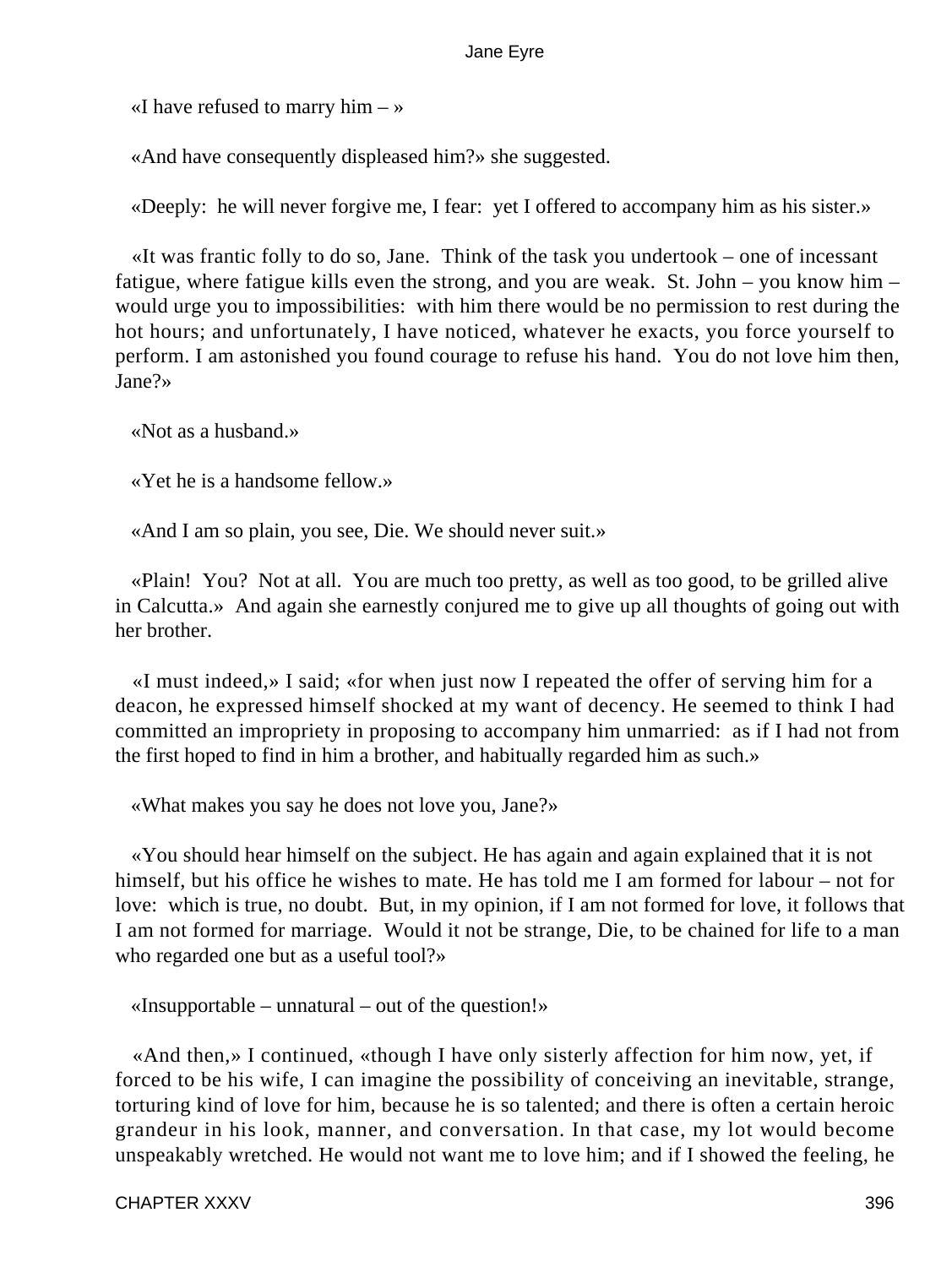would make me sensible that it was a superfluity, unrequired by him, unbecoming in me. I know he would.»

«And yet St. John is a good man,» said Diana.

 «He is a good and a great man; but he forgets, pitilessly, the feelings and claims of little people, in pursuing his own large views. It is better, therefore, for the insignificant to keep out of his way, lest, in his progress, he should trample them down. Here he comes! I will leave you, Diana.» And I hastened upstairs as I saw him entering the garden.

 But I was forced to meet him again at supper. During that meal he appeared just as composed as usual. I had thought he would hardly speak to me, and I was certain he had given up the pursuit of his matrimonial scheme: the sequel showed I was mistaken on both points. He addressed me precisely in his ordinary manner, or what had, of late, been his ordinary manner – one scrupulously polite. No doubt he had invoked the help of the Holy Spirit to subdue the anger I had roused in him, and now believed he had forgiven me once more.

 For the evening reading before prayers, he selected the twenty−first chapter of Revelation. It was at all times pleasant to listen while from his lips fell the words of the Bible: never did his fine voice sound at once so sweet and full – never did his manner become so impressive in its noble simplicity, as when he delivered the oracles of God: and to−night that voice took a more solemn tone – that manner a more thrilling meaning – as he sat in the midst of his household circle (the May moon shining in through the uncurtained window, and rendering almost unnecessary the light of the candle on the table): as he sat there, bending over the great old Bible, and described from its page the vision of the new heaven and the new earth – told how God would come to dwell with men, how He would wipe away all tears from their eyes, and promised that there should be no more death, neither sorrow nor crying, nor any more pain, because the former things were passed away.

 The succeeding words thrilled me strangely as he spoke them: especially as I felt, by the slight, indescribable alteration in sound, that in uttering them, his eye had turned on me.

 «He that overcometh shall inherit all things; and I will be his God, and he shall be my son. But,» was slowly, distinctly read, «the fearful, the unbelieving, shall have their part in the lake which burneth with fire and brimstone, which is the second death.»

Henceforward, I knew what fate St. John feared for me.

 A calm, subdued triumph, blent with a longing earnestness, marked his enunciation of the last glorious verses of that chapter. The reader believed his name was already written in the Lamb's book of life, and he yearned after the hour which should admit him to the city to which the kings of the earth bring their glory and honour; which has no need of sun or moon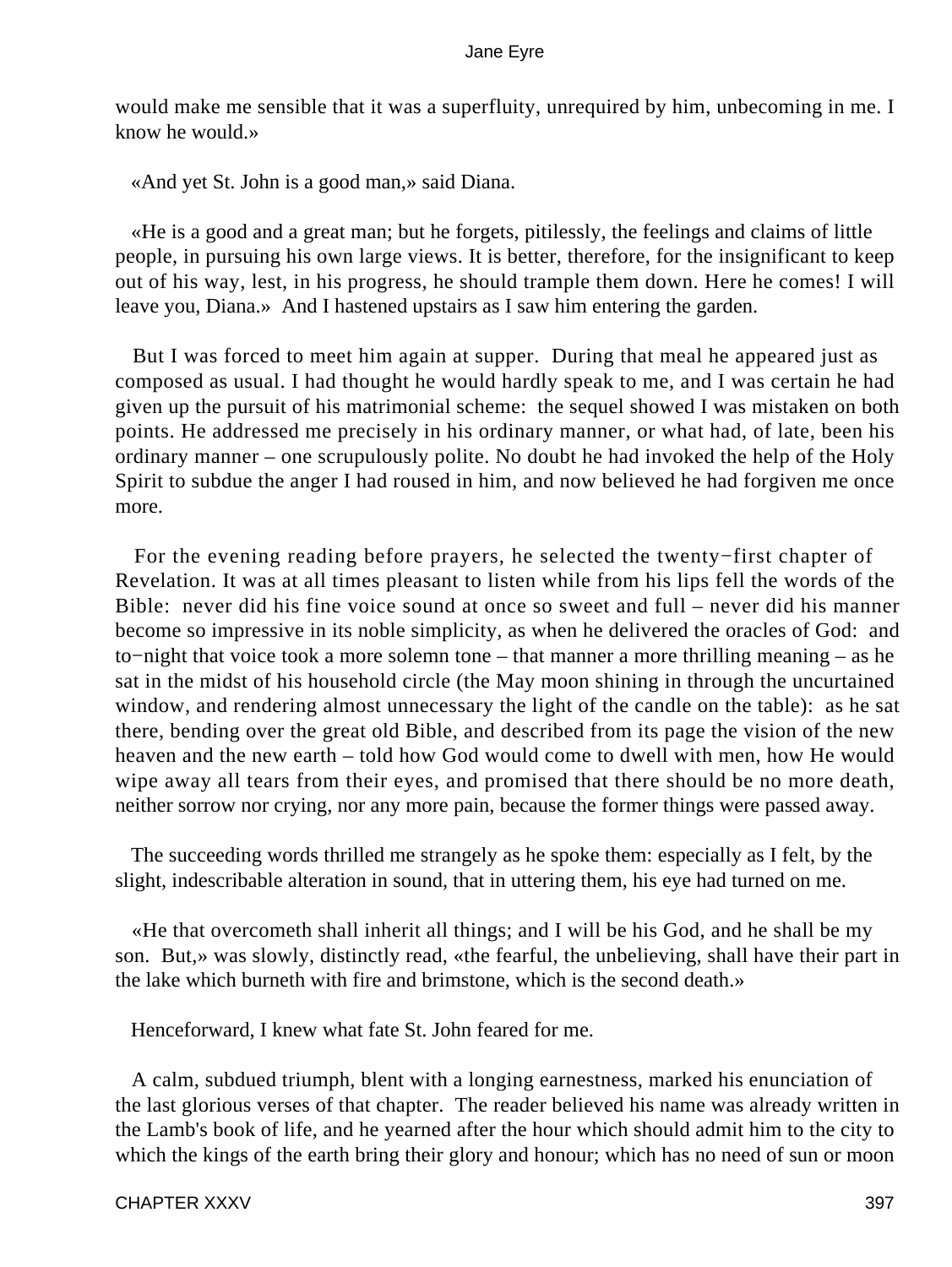to shine in it, because the glory of God lightens it, and the Lamb is the light thereof.

 In the prayer following the chapter, all his energy gathered – all his stern zeal woke: he was in deep earnest, wrestling with God, and resolved on a conquest. He supplicated strength for the weak− hearted; guidance for wanderers from the fold: a return, even at the eleventh hour, for those whom the temptations of the world and the flesh were luring from the narrow path. He asked, he urged, he claimed the boon of a brand snatched from the burning. Earnestness is ever deeply solemn: first, as I listened to that prayer, I wondered at his; then, when it continued and rose, I was touched by it, and at last awed. He felt the greatness and goodness of his purpose so sincerely: others who heard him plead for it, could not but feel it too.

 The prayer over, we took leave of him: he was to go at a very early hour in the morning. Diana and Mary having kissed him, left the room – in compliance, I think, with a whispered hint from him: I tendered my hand, and wished him a pleasant journey.

 «Thank you, Jane. As I said, I shall return from Cambridge in a fortnight: that space, then, is yet left you for reflection. If I listened to human pride, I should say no more to you of marriage with me; but I listen to my duty, and keep steadily in view my first aim – to do all things to the glory of God. My Master was long− suffering: so will I be. I cannot give you up to perdition as a vessel of wrath: repent – resolve, while there is yet time. Remember, we are bid to work while it is day – warned that 'the night cometh when no man shall work.' Remember the fate of Dives, who had his good things in this life. God give you strength to choose that better part which shall not be taken from you!»

 He laid his hand on my head as he uttered the last words. He had spoken earnestly, mildly: his look was not, indeed, that of a lover beholding his mistress, but it was that of a pastor recalling his wandering sheep – or better, of a guardian angel watching the soul for which he is responsible. All men of talent, whether they be men of feeling or not; whether they be zealots, or aspirants, or despots – provided only they be sincere – have their sublime moments, when they subdue and rule. I felt veneration for St. John – veneration so strong that its impetus thrust me at once to the point I had so long shunned. I was tempted to cease struggling with him – to rush down the torrent of his will into the gulf of his existence, and there lose my own. I was almost as hard beset by him now as I had been once before, in a different way, by another. I was a fool both times. To have yielded then would have been an error of principle; to have yielded now would have been an error of judgment. So I think at this hour, when I look back to the crisis through the quiet medium of time: I was unconscious of folly at the instant.

 I stood motionless under my hierophant's touch. My refusals were forgotten – my fears overcome – my wrestlings paralysed. The Impossible – I.E., my marriage with St. John – was fast becoming the Possible. All was changing utterly with a sudden sweep. Religion called – Angels beckoned – God commanded – life rolled together like a scroll – death's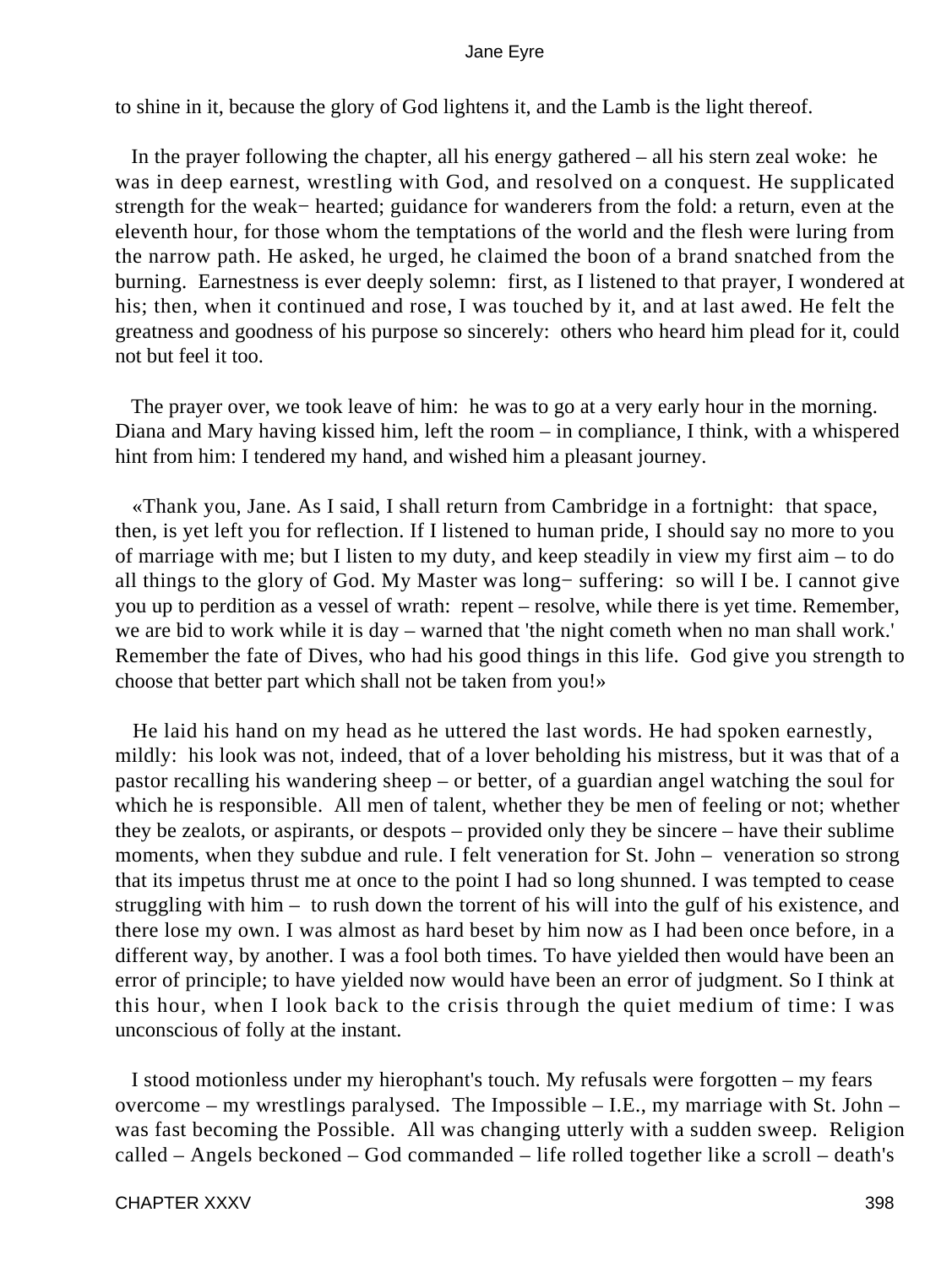gates opening, showed eternity beyond: it seemed, that for safety and bliss there, all here might be sacrificed in a second. The dim room was full of visions.

 «Could you decide now?» asked the missionary. The inquiry was put in gentle tones: he drew me to him as gently. Oh, that gentleness! how far more potent is it than force! I could resist St. John's wrath: I grew pliant as a reed under his kindness. Yet I knew all the time, if I yielded now, I should not the less be made to repent, some day, of my former rebellion. His nature was not changed by one hour of solemn prayer: it was only elevated.

 «I could decide if I were but certain,» I answered: «were I but convinced that it is God's will I should marry you, I could vow to marry you here and now – come afterwards what would!»

 «My I prayers are heard!» ejaculated St. John. He pressed his hand firmer on my head, as if he claimed me: he surrounded me with his arm, **ALMOST** as if he loved me (I say **ALMOST** – I knew the difference – for I had felt what it was to be loved; but, like him, I had now put love out of the question, and thought only of duty). I contended with my inward dimness of vision, before which clouds yet rolled. I sincerely, deeply, fervently longed to do what was right; and only that. «Show me, show me the path!» I entreated of Heaven. I was excited more than I had ever been; and whether what followed was the effect of excitement the reader shall judge.

 All the house was still; for I believe all, except St. John and myself, were now retired to rest. The one candle was dying out: the room was full of moonlight. My heart beat fast and thick: I heard its throb. Suddenly it stood still to an inexpressible feeling that thrilled it through, and passed at once to my head and extremities. The feeling was not like an electric shock, but it was quite as sharp, as strange, as startling: it acted on my senses as if their utmost activity hitherto had been but torpor, from which they were now summoned and forced to wake. They rose expectant: eye and ear waited while the flesh quivered on my bones.

 «What have you heard? What do you see?» asked St. John. I saw nothing, but I heard a voice somewhere cry −

«Jane! Jane! Jane!» – nothing more.

«O God! what is it?» I gasped.

 I might have said, «Where is it?» for it did not seem in the room – nor in the house – nor in the garden; it did not come out of the air− −nor from under the earth – nor from overhead. I had heard it – where, or whence, for ever impossible to know! And it was the voice of a human being – a known, loved, well−remembered voice – that of Edward Fairfax Rochester; and it spoke in pain and woe, wildly, eerily, urgently.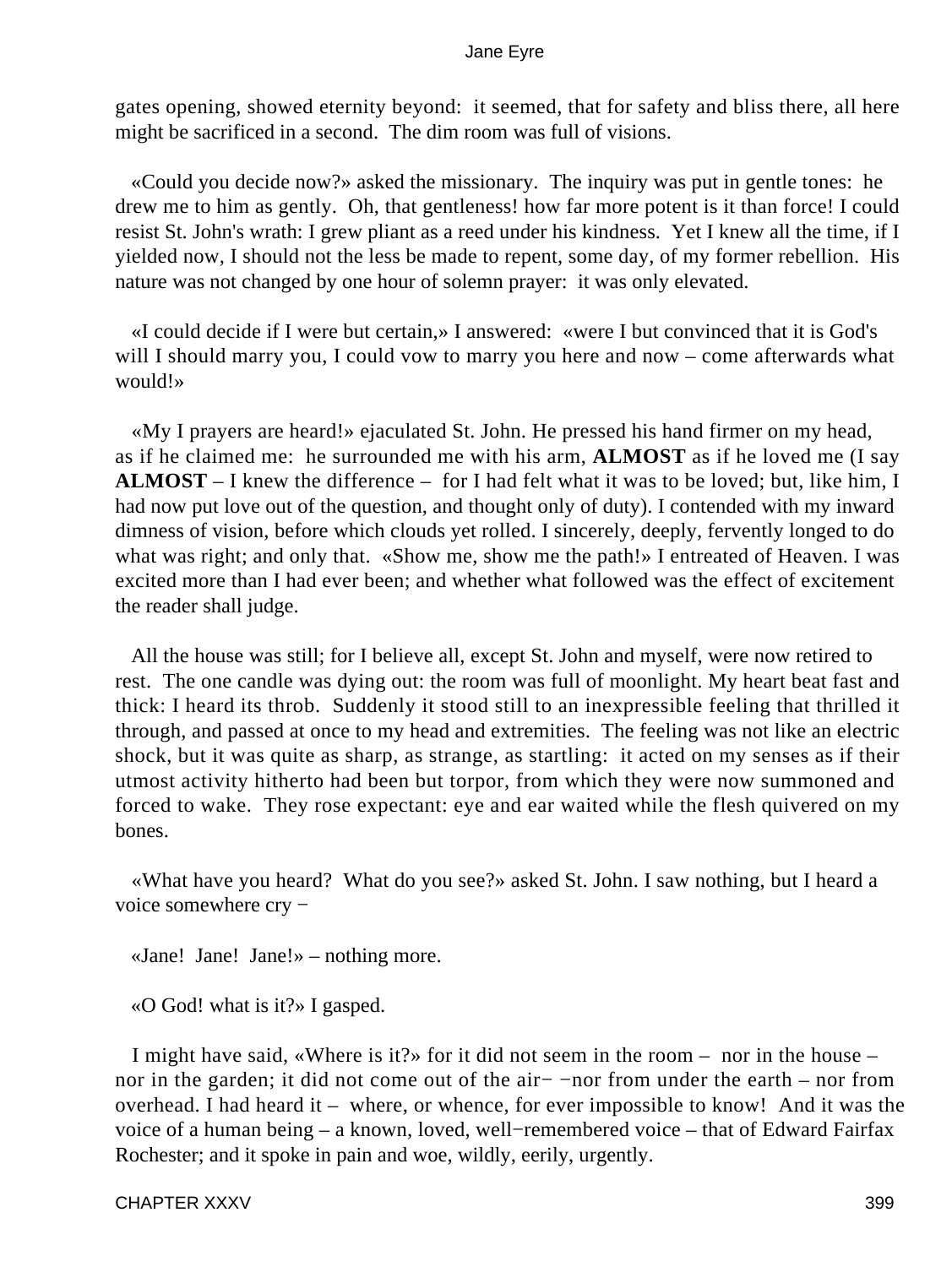«I am coming!» I cried. «Wait for me! Oh, I will come!» I flew to the door and looked into the passage: it was dark. I ran out into the garden: it was void.

«Where are you?» I exclaimed.

 The hills beyond Marsh Glen sent the answer faintly back – «Where are you?» I listened. The wind sighed low in the firs: all was moorland loneliness and midnight hush.

 «Down superstition!» I commented, as that spectre rose up black by the black yew at the gate. «This is not thy deception, nor thy witchcraft: it is the work of nature. She was roused, and did – no miracle – but her best.»

 I broke from St. John, who had followed, and would have detained me. It was MY time to assume ascendency. MY powers were in play and in force. I told him to forbear question or remark; I desired him to leave me: I must and would be alone. He obeyed at once. Where there is energy to command well enough, obedience never fails. I mounted to my chamber; locked myself in; fell on my knees; and prayed in my way – a different way to St. John's, but effective in its own fashion. I seemed to penetrate very near a Mighty Spirit; and my soul rushed out in gratitude at His feet. I rose from the thanksgiving – took a resolve – and lay down, unscared, enlightened – eager but for the daylight.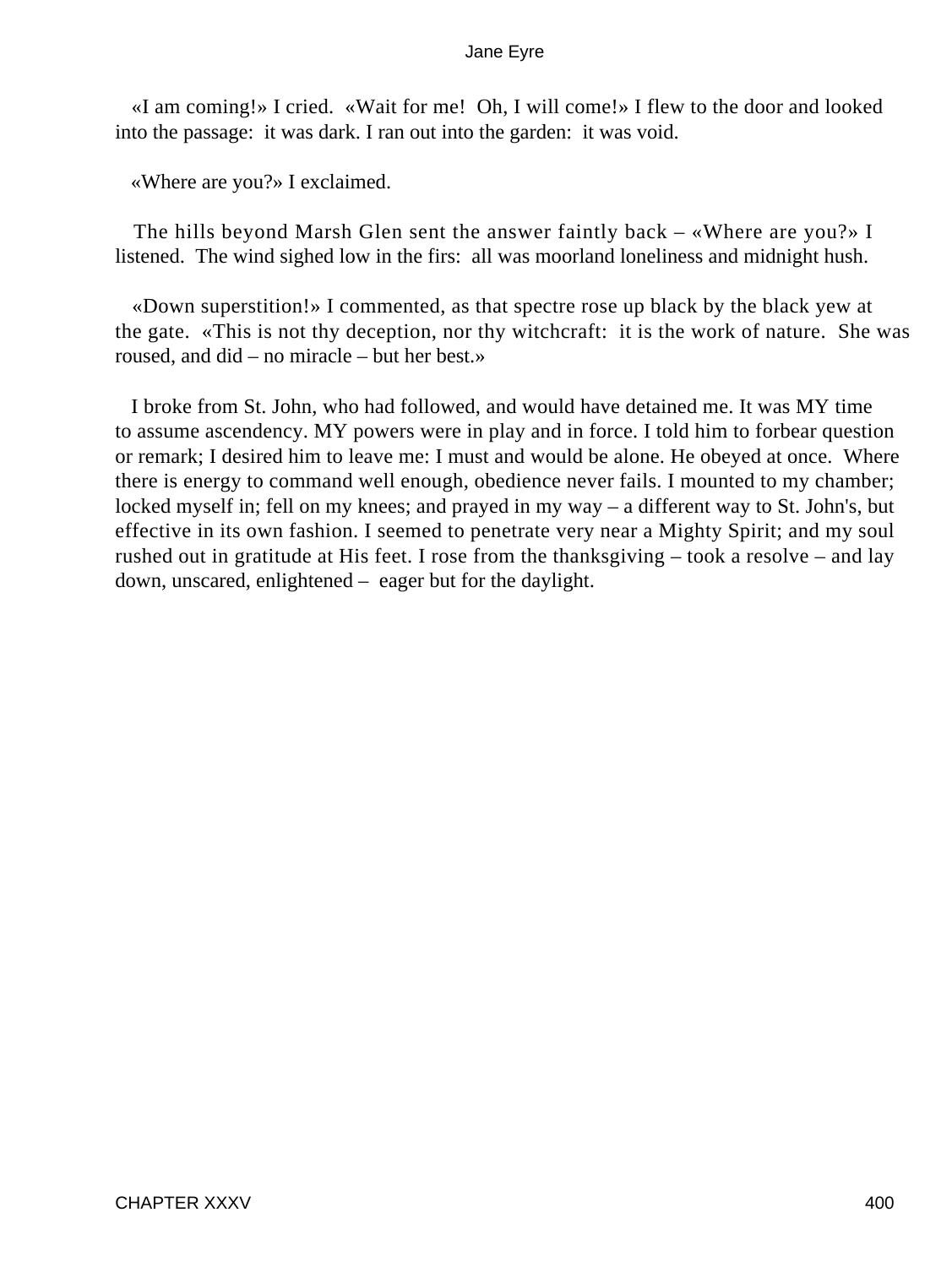## **[CHAPTER XXXVI](#page-435-0)**

**The daylight came.** I rose at dawn. I busied myself for an hour or two with arranging my things in my chamber, drawers, and wardrobe, in the order wherein I should wish to leave them during a brief absence. Meantime, I heard St. John quit his room. He stopped at my door: I feared he would knock – no, but a slip of paper was passed under the door. I took it up. It bore these words −

 «You left me too suddenly last night. Had you stayed but a little longer, you would have laid your hand on the Christian's cross and the angel's crown. I shall expect your clear decision when I return this day fortnight. Meantime, watch and pray that you enter not into temptation: the spirit, I trust, is willing, but the flesh, I see, is weak. I shall pray for you hourly. – Yours, ST. JOHN.»

 «My spirit,» I answered mentally, «is willing to do what is right; and my flesh, I hope, is strong enough to accomplish the will of Heaven, when once that will is distinctly known to me. At any rate, it shall be strong enough to search – inquire – to grope an outlet from this cloud of doubt, and find the open day of certainty.»

 It was the first of June; yet the morning was overcast and chilly: rain beat fast on my casement. I heard the front−door open, and St. John pass out. Looking through the window, I saw him traverse the garden. He took the way over the misty moors in the direction of Whitcross – there he would meet the coach.

 «In a few more hours I shall succeed you in that track, cousin,» thought I: «I too have a coach to meet at Whitcross. I too have some to see and ask after in England, before I depart for ever.»

 It wanted yet two hours of breakfast−time. I filled the interval in walking softly about my room, and pondering the visitation which had given my plans their present bent. I recalled that inward sensation I had experienced: for I could recall it, with all its unspeakable strangeness. I recalled the voice I had heard; again I questioned whence it came, as vainly as before: it seemed in ME – not in the external world. I asked was it a mere nervous impression – a delusion? I could not conceive or believe: it was more like an inspiration. The wondrous shock of feeling had come like the earthquake which shook the foundations of Paul and Silas's prison; it had opened the doors of the soul's cell and loosed its bands – it had wakened it out of its sleep, whence it sprang trembling, listening, aghast; then vibrated thrice a cry on my startled ear, and in my quaking heart and through my spirit, which neither feared nor shook, but exulted as if in joy over the success of one effort it had been privileged to make, independent of the cumbrous body.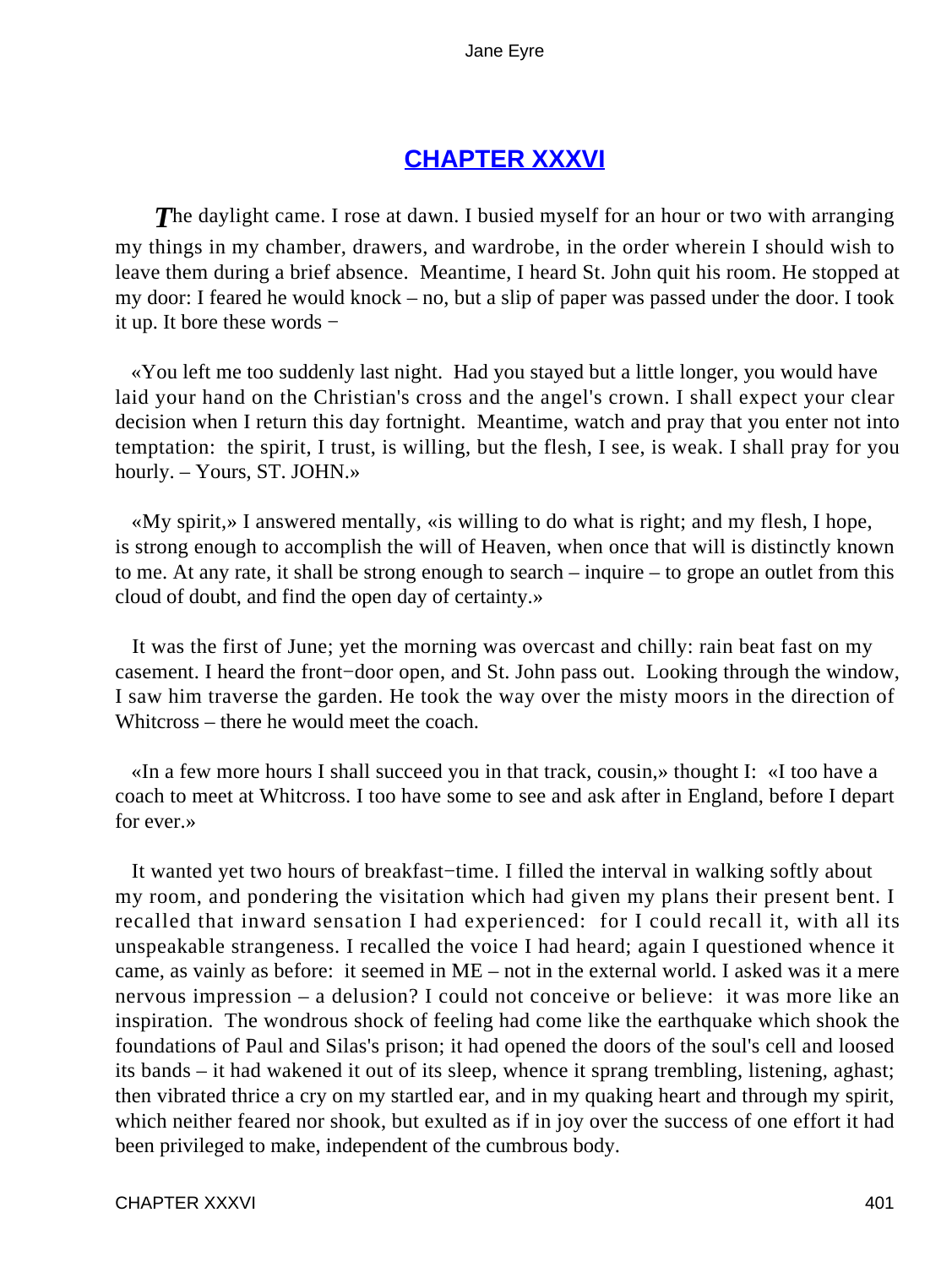«Ere many days,» I said, as I terminated my musings, «I will know something of him whose voice seemed last night to summon me. Letters have proved of no avail – personal inquiry shall replace them.»

 At breakfast I announced to Diana and Mary that I was going a journey, and should be absent at least four days.

«Alone, Jane?» they asked.

 «Yes; it was to see or hear news of a friend about whom I had for some time been uneasy.»

 They might have said, as I have no doubt they thought, that they had believed me to be without any friends save them: for, indeed, I had often said so; but, with their true natural delicacy, they abstained from comment, except that Diana asked me if I was sure I was well enough to travel. I looked very pale, she observed. I replied, that nothing ailed me save anxiety of mind, which I hoped soon to alleviate.

 It was easy to make my further arrangements; for I was troubled with no inquiries – no surmises. Having once explained to them that I could not now be explicit about my plans, they kindly and wisely acquiesced in the silence with which I pursued them, according to me the privilege of free action I should under similar circumstances have accorded them.

 I left Moor House at three o'clock p.m., and soon after four I stood at the foot of the sign−post of Whitcross, waiting the arrival of the coach which was to take me to distant Thornfield. Amidst the silence of those solitary roads and desert hills, I heard it approach from a great distance. It was the same vehicle whence, a year ago, I had alighted one summer evening on this very spot – how desolate, and hopeless, and objectless! It stopped as I beckoned. I entered – not now obliged to part with my whole fortune as the price of its accommodation. Once more on the road to Thornfield, I felt like the messenger−pigeon flying home.

 It was a journey of six−and−thirty hours. I had set out from Whitcross on a Tuesday afternoon, and early on the succeeding Thursday morning the coach stopped to water the horses at a wayside inn, situated in the midst of scenery whose green hedges and large fields and low pastoral hills (how mild of feature and verdant of hue compared with the stern North−Midland moors of Morton!) met my eye like the lineaments of a once familiar face. Yes, I knew the character of this landscape: I was sure we were near my bourne.

«How far is Thornfield Hall from here?» I asked of the ostler.

«Just two miles, ma'am, across the fields.»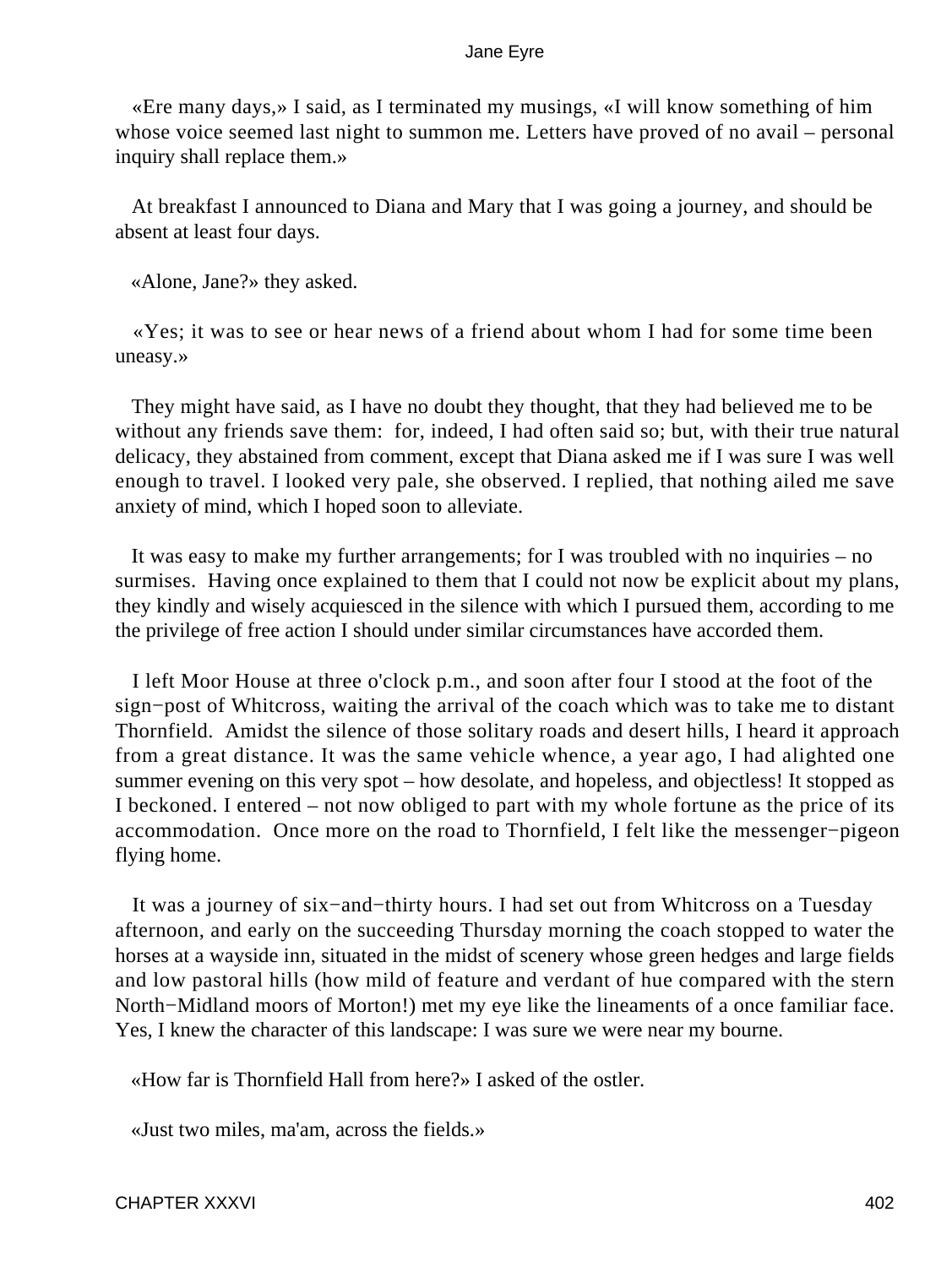«My journey is closed,» I thought to myself. I got out of the coach, gave a box I had into the ostler's charge, to be kept till I called for it; paid my fare; satisfied the coachman, and was going: the brightening day gleamed on the sign of the inn, and I read in gilt letters, «The Rochester Arms.» My heart leapt up: I was already on my master's very lands. It fell again: the thought struck it:−

 «Your master himself may be beyond the British Channel, for aught you know: and then, if he is at Thornfield Hall, towards which you hasten, who besides him is there? His lunatic wife: and you have nothing to do with him: you dare not speak to him or seek his presence. You have lost your labour – you had better go no farther,» urged the monitor. «Ask information of the people at the inn; they can give you all you seek: they can solve your doubts at once. Go up to that man, and inquire if Mr. Rochester be at home.»

 The suggestion was sensible, and yet I could not force myself to act on it. I so dreaded a reply that would crush me with despair. To prolong doubt was to prolong hope. I might yet once more see the Hall under the ray of her star. There was the stile before me – the very fields through which I had hurried, blind, deaf, distracted with a revengeful fury tracking and scourging me, on the morning I fled from Thornfield: ere I well knew what course I had resolved to take, I was in the midst of them. How fast I walked! How I ran sometimes! How I looked forward to catch the first view of the well−known woods! With what feelings I welcomed single trees I knew, and familiar glimpses of meadow and hill between them!

 At last the woods rose; the rookery clustered dark; a loud cawing broke the morning stillness. Strange delight inspired me: on I hastened. Another field crossed – a lane threaded – and there were the courtyard walls – the back offices: the house itself, the rookery still hid. «My first view of it shall be in front,» I determined, «where its bold battlements will strike the eye nobly at once, and where I can single out my master's very window: perhaps he will be standing at it – he rises early: perhaps he is now walking in the orchard, or on the pavement in front. Could I but see him! – but a moment! Surely, in that case, I should not be so mad as to run to him? I cannot tell – I am not certain. And if I did – what then? God bless him! What then? Who would be hurt by my once more tasting the life his glance can give me? I rave: perhaps at this moment he is watching the sun rise over the Pyrenees, or on the tideless sea of the south.»

 I had coasted along the lower wall of the orchard – turned its angle: there was a gate just there, opening into the meadow, between two stone pillars crowned by stone balls. From behind one pillar I could peep round quietly at the full front of the mansion. I advanced my head with precaution, desirous to ascertain if any bedroom window−blinds were yet drawn up: battlements, windows, long front – all from this sheltered station were at my command.

 The crows sailing overhead perhaps watched me while I took this survey. I wonder what they thought. They must have considered I was very careful and timid at first, and that gradually I grew very bold and reckless. A peep, and then a long stare; and then a departure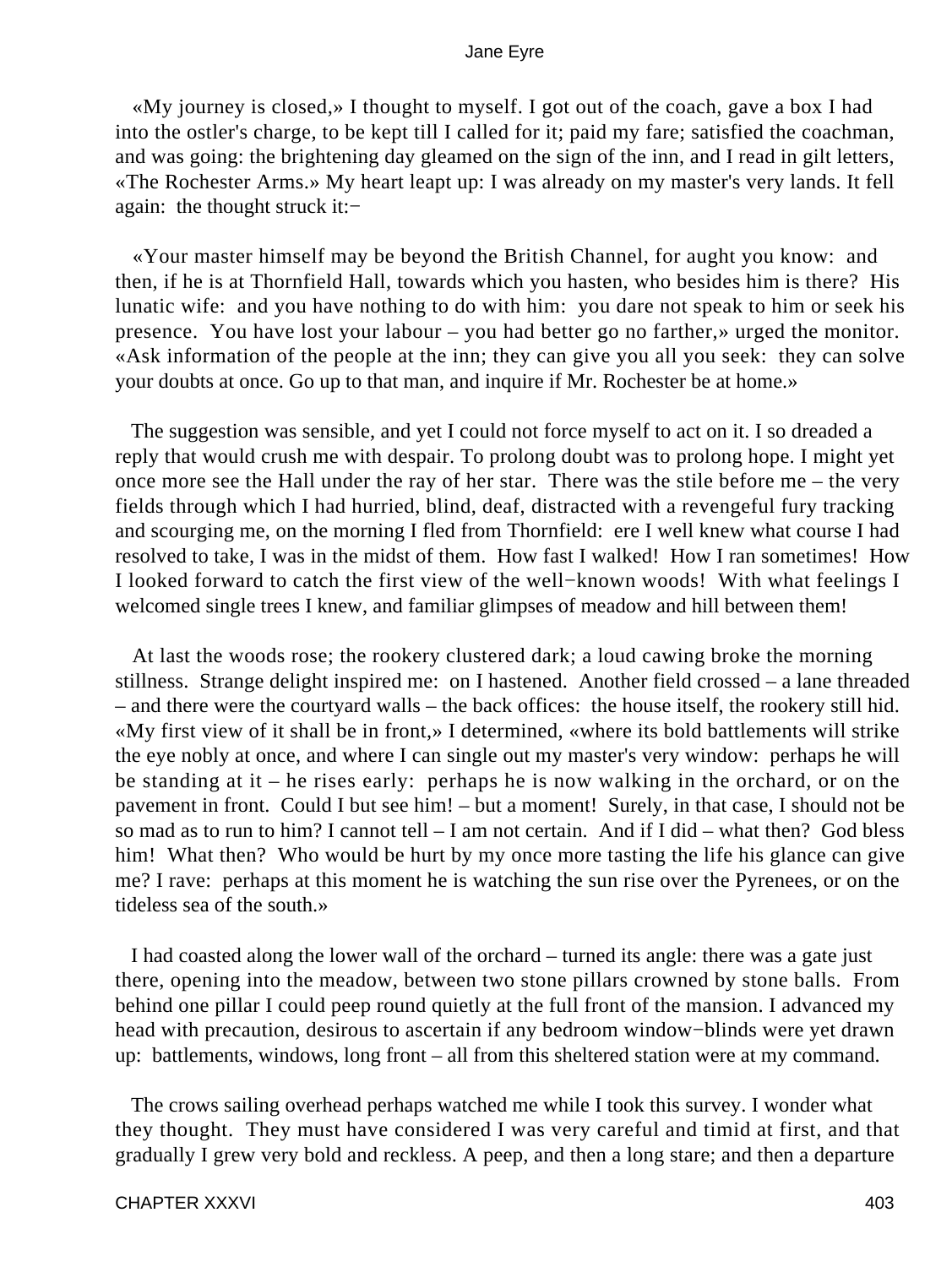from my niche and a straying out into the meadow; and a sudden stop full in front of the great mansion, and a protracted, hardy gaze towards it. «What affectation of diffidence was this at first?» they might have demanded; «what stupid regardlessness now?»

Hear an illustration, reader.

 A lover finds his mistress asleep on a mossy bank; he wishes to catch a glimpse of her fair face without waking her. He steals softly over the grass, careful to make no sound; he pauses – fancying she has stirred: he withdraws: not for worlds would he be seen. All is still: he again advances: he bends above her; a light veil rests on her features: he lifts it, bends lower; now his eyes anticipate the vision of beauty – warm, and blooming, and lovely, in rest. How hurried was their first glance! But how they fix! How he starts! How he suddenly and vehemently clasps in both arms the form he dared not, a moment since, touch with his finger! How he calls aloud a name, and drops his burden, and gazes on it wildly! He thus grasps and cries, and gazes, because he no longer fears to waken by any sound he can utter – by any movement he can make. He thought his love slept sweetly: he finds she is stone dead.

I looked with timorous joy towards a stately house: I saw a blackened ruin.

 No need to cower behind a gate−post, indeed! – to peep up at chamber lattices, fearing life was astir behind them! No need to listen for doors opening – to fancy steps on the pavement or the gravel−walk! The lawn, the grounds were trodden and waste: the portal yawned void. The front was, as I had once seen it in a dream, but a well− like wall, very high and very fragile−looking, perforated with paneless windows: no roof, no battlements, no chimneys – all had crashed in.

 And there was the silence of death about it: the solitude of a lonesome wild. No wonder that letters addressed to people here had never received an answer: as well despatch epistles to a vault in a church aisle. The grim blackness of the stones told by what fate the Hall had fallen – by conflagration: but how kindled? What story belonged to this disaster? What loss, besides mortar and marble and wood−work had followed upon it? Had life been wrecked as well as property? If so, whose? Dreadful question: there was no one here to answer it – not even dumb sign, mute token.

 In wandering round the shattered walls and through the devastated interior, I gathered evidence that the calamity was not of late occurrence. Winter snows, I thought, had drifted through that void arch, winter rains beaten in at those hollow casements; for, amidst the drenched piles of rubbish, spring had cherished vegetation: grass and weed grew here and there between the stones and fallen rafters. And oh! where meantime was the hapless owner of this wreck? In what land? Under what auspices? My eye involuntarily wandered to the grey church tower near the gates, and I asked, «Is he with Damer de Rochester, sharing the shelter of his narrow marble house?»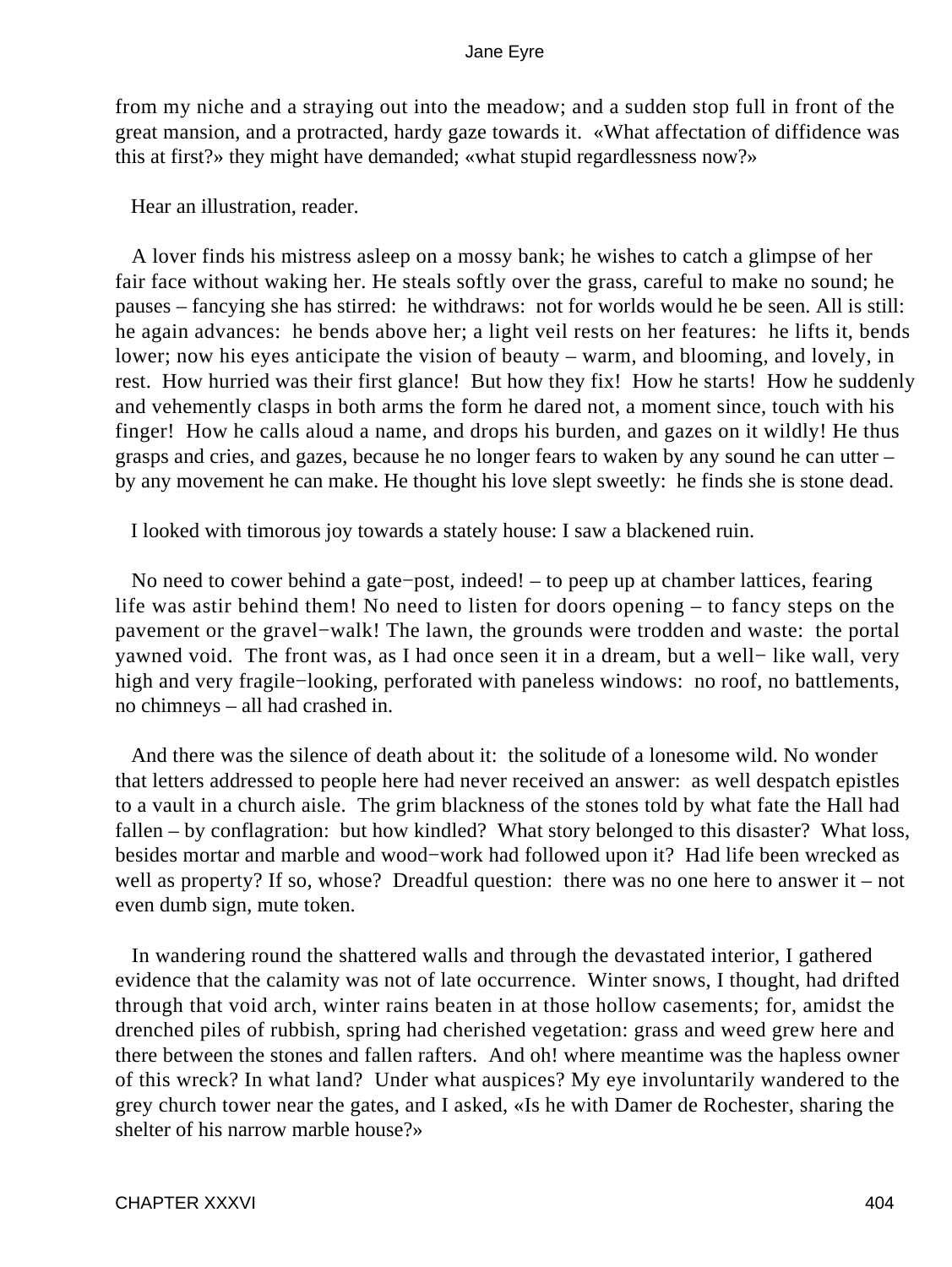Some answer must be had to these questions. I could find it nowhere but at the inn, and thither, ere long, I returned. The host himself brought my breakfast into the parlour. I requested him to shut the door and sit down: I had some questions to ask him. But when he complied, I scarcely knew how to begin; such horror had I of the possible answers. And yet the spectacle of desolation I had just left prepared me in a measure for a tale of misery. The host was a respectable−looking, middle−aged man.

«You know Thornfield Hall, of course?» I managed to say at last.

«Yes, ma'am; I lived there once.»

«Did you?» Not in my time, I thought: you are a stranger to me.

«I was the late Mr. Rochester's butler,» he added.

The late! I seem to have received, with full force, the blow I had been trying to evade.

«The late!» gasped. «Is he dead?»

 «I mean the present gentleman, Mr. Edward's father,» he explained. I breathed again: my blood resumed its flow. Fully assured by these words that Mr. Edward – MY Mr. Rochester (God bless him, wherever he was!) – was at least alive: was, in short, «the present gentleman.» Gladdening words! It seemed I could hear all that was to come – whatever the disclosures might be – with comparative tranquillity. Since he was not in the grave, I could bear, I thought, to learn that he was at the Antipodes.

 «Is Mr. Rochester living at Thornfield Hall now?» I asked, knowing, of course, what the answer would be, but yet desirous of deferring the direct question as to where he really was.

 «No, ma'am – oh, no! No one is living there. I suppose you are a stranger in these parts, or you would have heard what happened last autumn, – Thornfield Hall is quite a ruin: it was burnt down just about harvest−time. A dreadful calamity! such an immense quantity of valuable property destroyed: hardly any of the furniture could be saved. The fire broke out at dead of night, and before the engines arrived from Millcote, the building was one mass of flame. It was a terrible spectacle: I witnessed it myself.»

 «At dead of night!» I muttered. Yes, that was ever the hour of fatality at Thornfield. «Was it known how it originated?» I demanded.

 «They guessed, ma'am: they guessed. Indeed, I should say it was ascertained beyond a doubt. You are not perhaps aware,» he continued, edging his chair a little nearer the table, and speaking low, «that there was a lady  $- a - a$  lunatic, kept in the house?»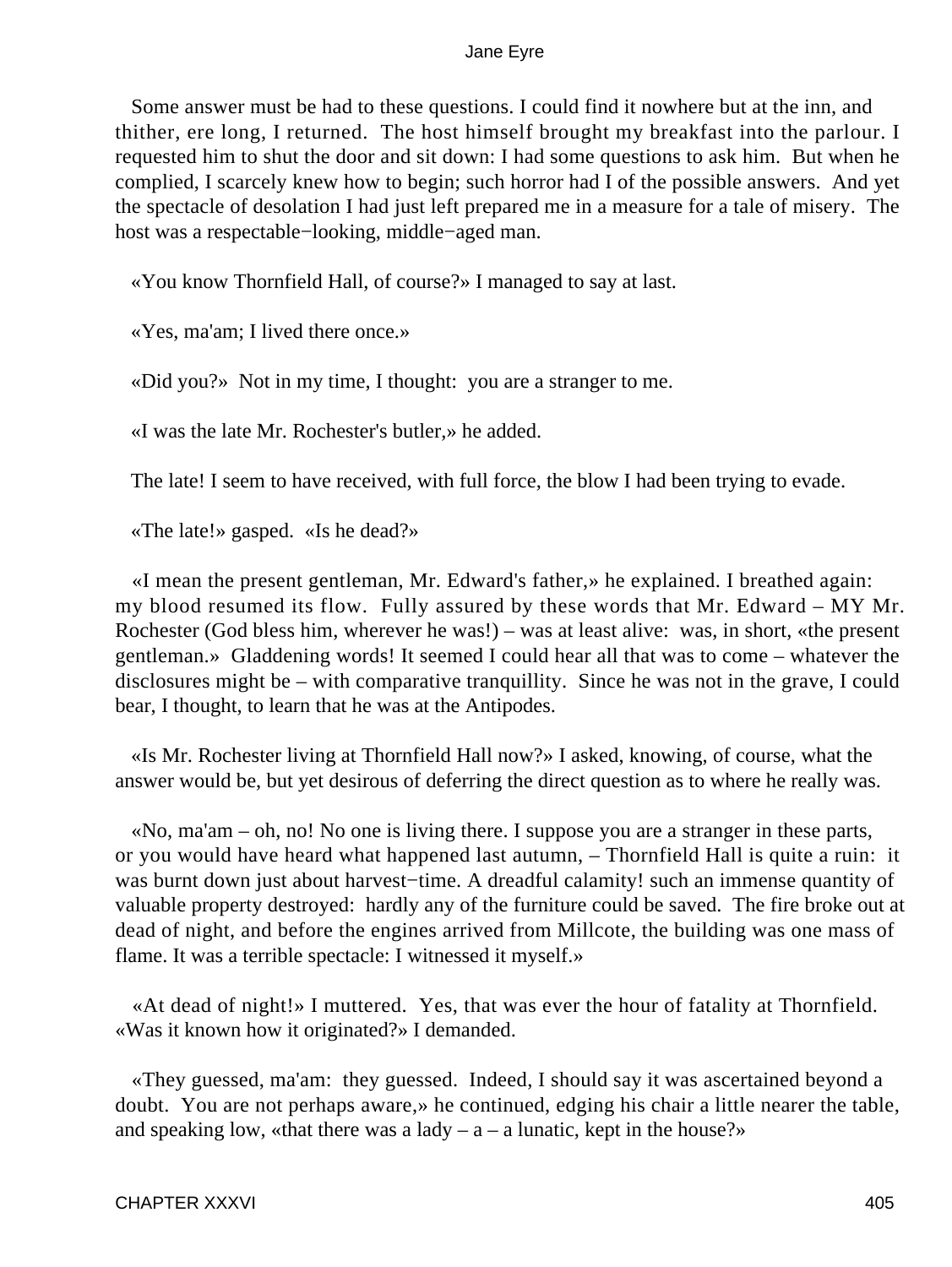«I have heard something of it.»

 «She was kept in very close confinement, ma'am: people even for some years was not absolutely certain of her existence. No one saw her: they only knew by rumour that such a person was at the Hall; and who or what she was it was difficult to conjecture. They said Mr. Edward had brought her from abroad, and some believed she had been his mistress. But a queer thing happened a year since – a very queer thing.»

I feared now to hear my own story. I endeavoured to recall him to the main fact.

«And this lady?»

 «This lady, ma'am,» he answered, «turned out to be Mr. Rochester's wife! The discovery was brought about in the strangest way. There was a young lady, a governess at the Hall, that Mr. Rochester fell in  $-\infty$ 

«But the fire,» I suggested.

 «I'm coming to that, ma'am – that Mr. Edward fell in love with. The servants say they never saw anybody so much in love as he was: he was after her continually. They used to watch him – servants will, you know, ma'am – and he set store on her past everything: for all, nobody but him thought her so very handsome. She was a little small thing, they say, almost like a child. I never saw her myself; but I've heard Leah, the house−maid, tell of her. Leah liked her well enough. Mr. Rochester was about forty, and this governess not twenty; and you see, when gentlemen of his age fall in love with girls, they are often like as if they were bewitched. Well, he would marry her.»

 «You shall tell me this part of the story another time,» I said; «but now I have a particular reason for wishing to hear all about the fire. Was it suspected that this lunatic, Mrs. Rochester, had any hand in it?»

 «You've hit it, ma'am: it's quite certain that it was her, and nobody but her, that set it going. She had a woman to take care of her called Mrs. Poole – an able woman in her line, and very trustworthy, but for one fault – a fault common to a deal of them nurses and matrons – she **KEPT A PRIVATE BOTTLE OF GIN BY HER,** and now and then took a drop over−much. It is excusable, for she had a hard life of it: but still it was dangerous; for when Mrs. Poole was fast asleep after the gin and water, the mad lady, who was as cunning as a witch, would take the keys out of her pocket, let herself out of her chamber, and go roaming about the house, doing any wild mischief that came into her head. They say she had nearly burnt her husband in his bed once: but I don't know about that. However, on this night, she set fire first to the hangings of the room next her own, and then she got down to a lower storey, and made her way to the chamber that had been the governess's – (she was like as if she knew somehow how matters had gone on, and had a spite at her) – and she kindled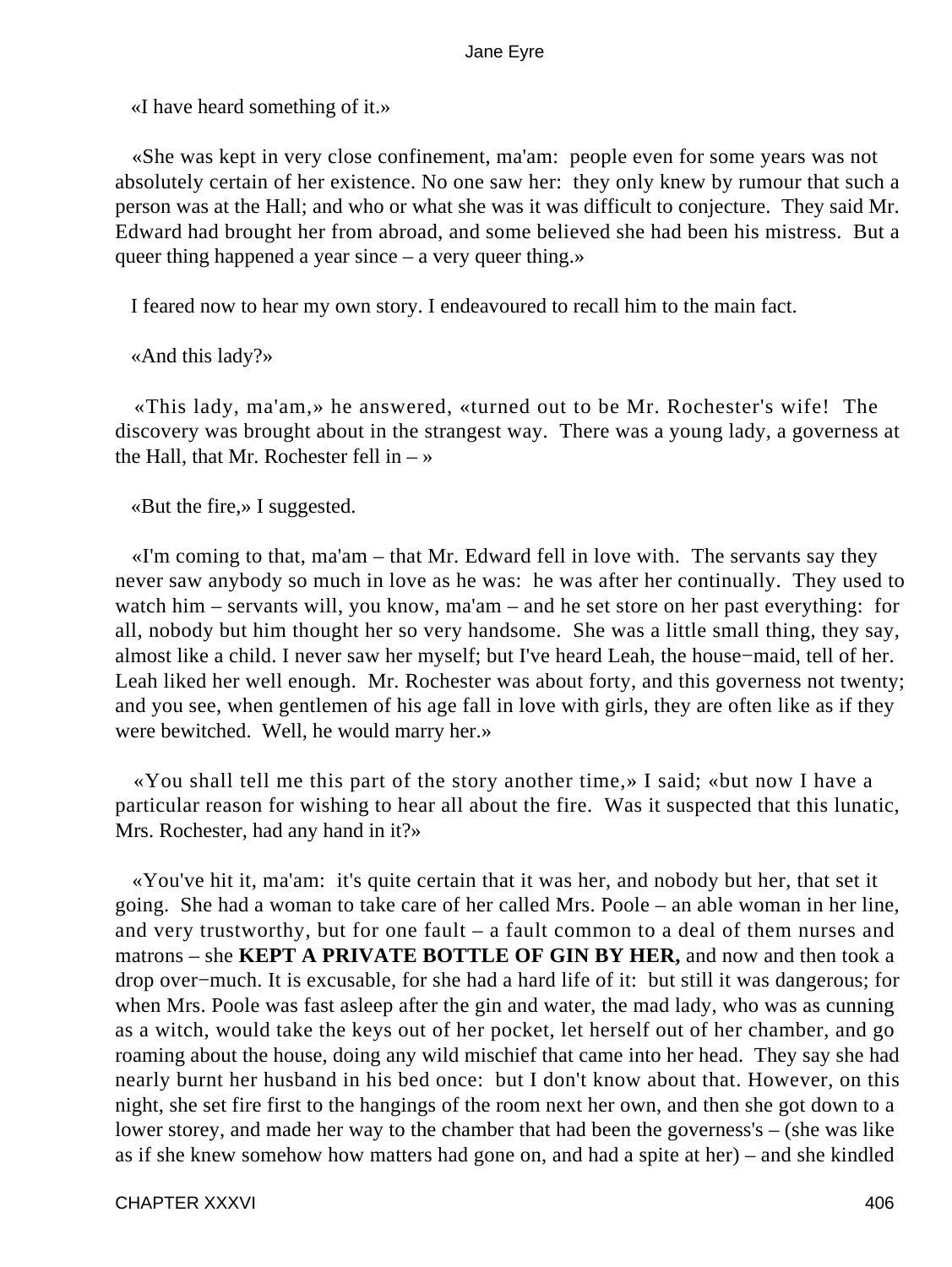the bed there; but there was nobody sleeping in it, fortunately. The governess had run away two months before; and for all Mr. Rochester sought her as if she had been the most precious thing he had in the world, he never could hear a word of her; and he grew savage – quite savage on his disappointment: he never was a wild man, but he got dangerous after he lost her. He would be alone, too. He sent Mrs. Fairfax, the housekeeper, away to her friends at a distance; but he did it handsomely, for he settled an annuity on her for life: and she deserved it – she was a very good woman. Miss Adele, a ward he had, was put to school. He broke off acquaintance with all the gentry, and shut himself up like a hermit at the Hall.»

«What! did he not leave England?»

 «Leave England? Bless you, no! He would not cross the door−stones of the house, except at night, when he walked just like a ghost about the grounds and in the orchard as if he had lost his senses – which it is my opinion he had; for a more spirited, bolder, keener gentleman than he was before that midge of a governess crossed him, you never saw, ma'am. He was not a man given to wine, or cards, or racing, as some are, and he was not so very handsome; but he had a courage and a will of his own, if ever man had. I knew him from a boy, you see: and for my part, I have often wished that Miss Eyre had been sunk in the sea before she came to Thornfield Hall.»

«Then Mr. Rochester was at home when the fire broke out?»

 «Yes, indeed was he; and he went up to the attics when all was burning above and below, and got the servants out of their beds and helped them down himself, and went back to get his mad wife out of her cell. And then they called out to him that she was on the roof, where she was standing, waving her arms, above the battlements, and shouting out till they could hear her a mile off: I saw her and heard her with my own eyes. She was a big woman, and had long black hair: we could see it streaming against the flames as she stood. I witnessed, and several more witnessed, Mr. Rochester ascend through the sky−light on to the roof; we heard him call 'Bertha!' We saw him approach her; and then, ma'am, she yelled and gave a spring, and the next minute she lay smashed on the pavement.»

«Dead?»

«Dead! Ay, dead as the stones on which her brains and blood were scattered.»

«Good God!»

«You may well say so, ma'am: it was frightful!»

He shuddered.

«And afterwards?» I urged.

CHAPTER XXXVI 407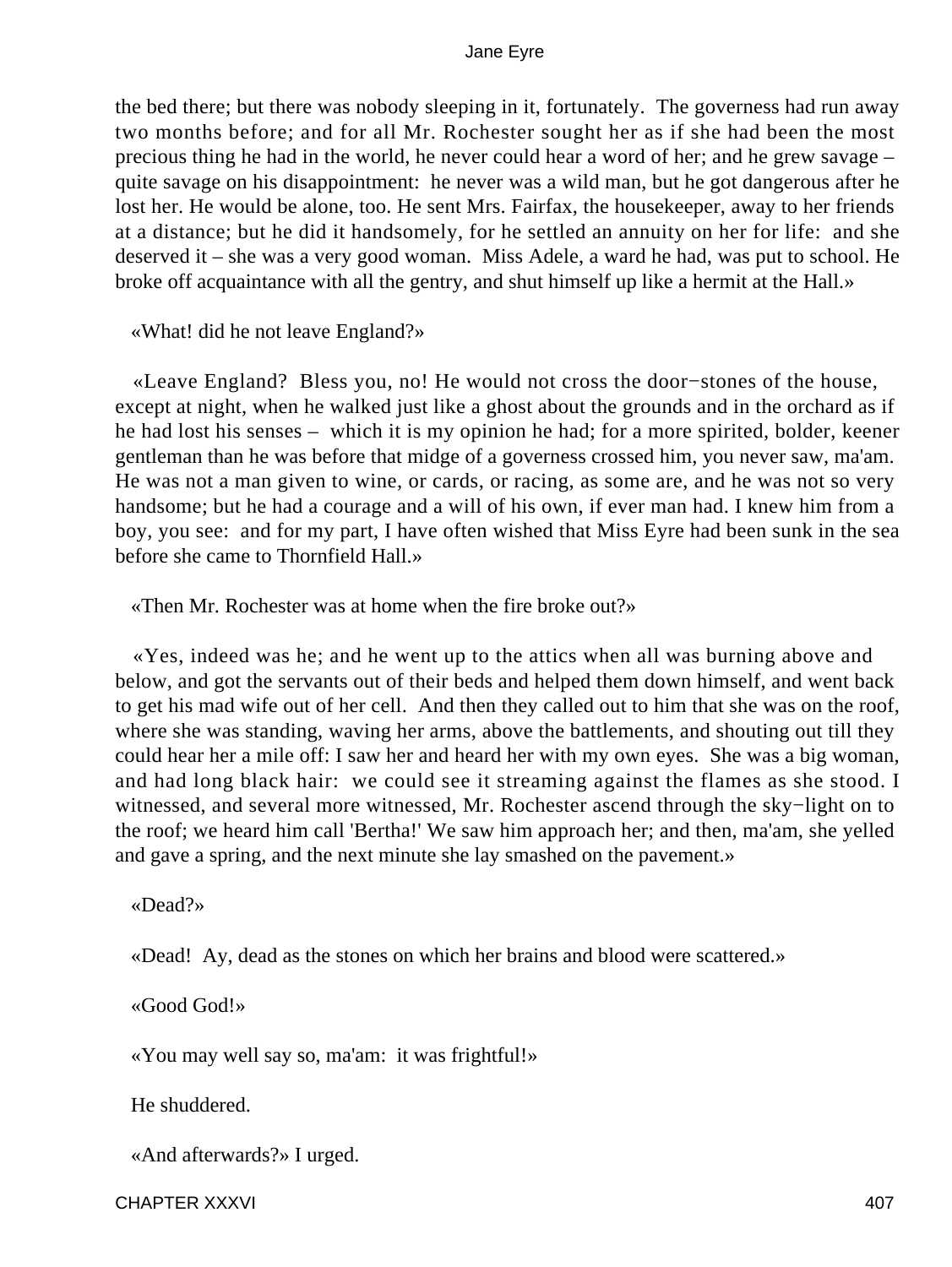«Well, ma'am, afterwards the house was burnt to the ground: there are only some bits of walls standing now.»

«Were any other lives lost?»

«No – perhaps it would have been better if there had.»

«What do you mean?»

 «Poor Mr. Edward!» he ejaculated, «I little thought ever to have seen it! Some say it was a just judgment on him for keeping his first marriage secret, and wanting to take another wife while he had one living: but I pity him, for my part.»

«You said he was alive?» I exclaimed.

«Yes, yes: he is alive; but many think he had better he dead.»

 «Why? How?» My blood was again running cold. «Where is he?» I demanded. «Is he in England?»

«Ay – ay – he's in England; he can't get out of England, I fancy – he's a fixture now.»

What agony was this! And the man seemed resolved to protract it.

«He is stone−blind,» he said at last. «Yes, he is stone−blind, is Mr. Edward.»

 I had dreaded worse. I had dreaded he was mad. I summoned strength to ask what had caused this calamity.

 «It was all his own courage, and a body may say, his kindness, in a way, ma'am: he wouldn't leave the house till every one else was out before him. As he came down the great staircase at last, after Mrs. Rochester had flung herself from the battlements, there was a great crash – all fell. He was taken out from under the ruins, alive, but sadly hurt: a beam had fallen in such a way as to protect him partly; but one eye was knocked out, and one hand so crushed that Mr. Carter, the surgeon, had to amputate it directly. The other eye inflamed: he lost the sight of that also. He is now helpless, indeed – blind and a cripple.»

«Where is he? Where does he now live?»

 «At Ferndean, a manor−house on a farm he has, about thirty miles off: quite a desolate spot.»

«Who is with him?»

CHAPTER XXXVI 408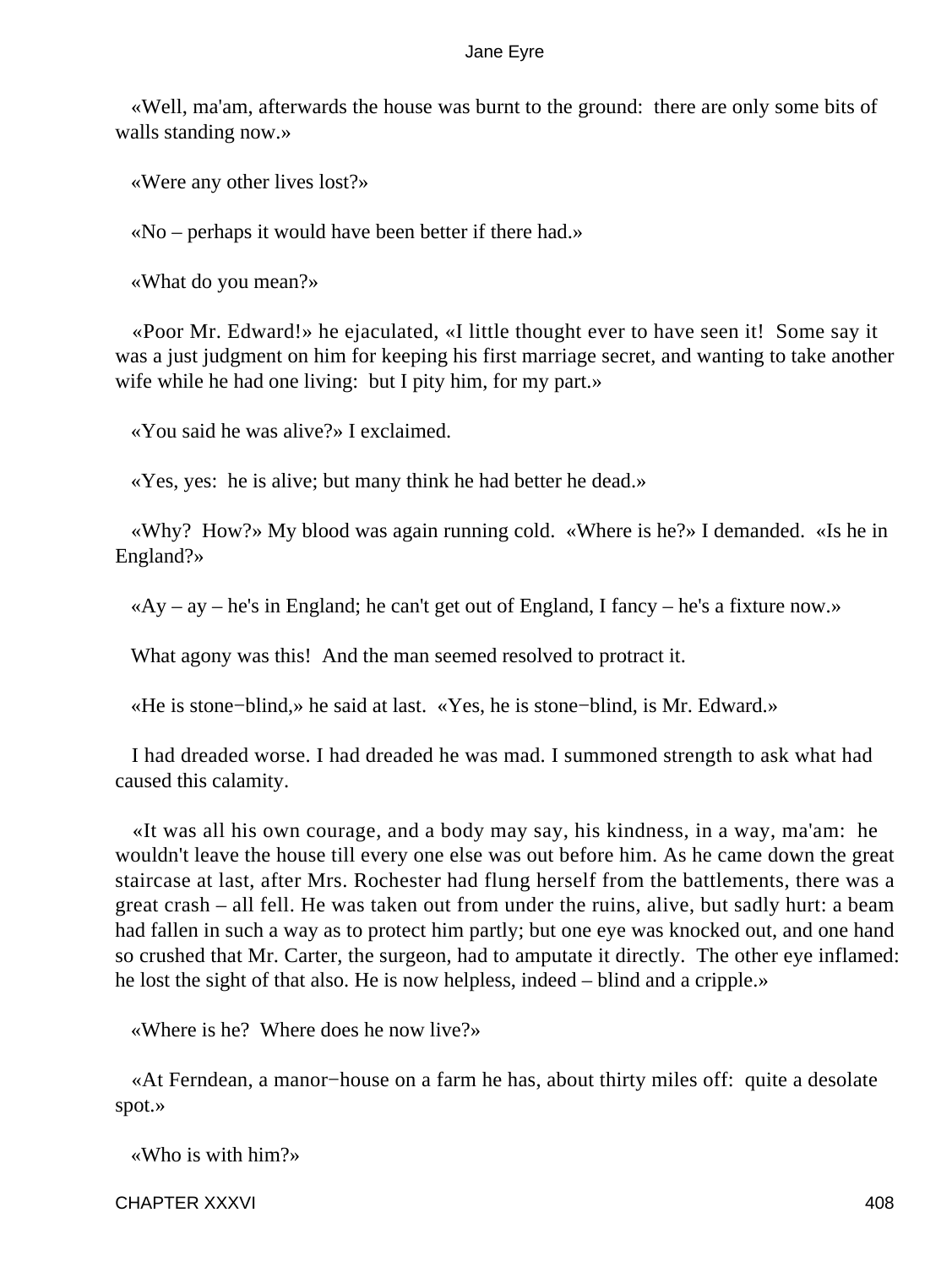«Old John and his wife: he would have none else. He is quite broken down, they say.»

«Have you any sort of conveyance?»

«We have a chaise, ma'am, a very handsome chaise.»

 «Let it be got ready instantly; and if your post−boy can drive me to Ferndean before dark this day, I'll pay both you and him twice the hire you usually demand.»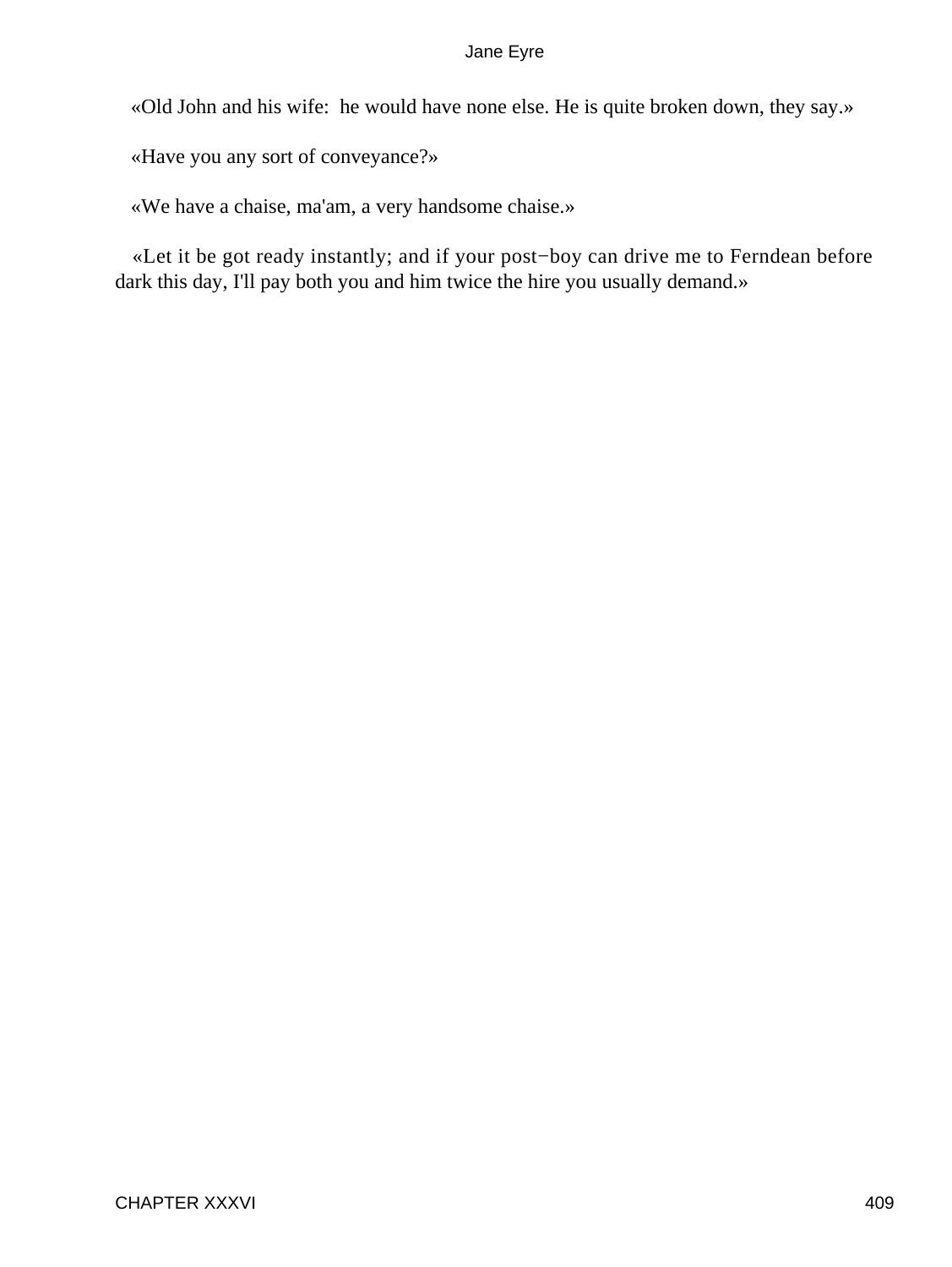## **[CHAPTER XXXVII](#page-435-0)**

*T*he manor−house of Ferndean was a building of considerable antiquity, moderate size, and no architectural pretensions, deep buried in a wood. I had heard of it before. Mr. Rochester often spoke of it, and sometimes went there. His father had purchased the estate for the sake of the game covers. He would have let the house, but could find no tenant, in consequence of its ineligible and insalubrious site. Ferndean then remained uninhabited and unfurnished, with the exception of some two or three rooms fitted up for the accommodation of the squire when he went there in the season to shoot.

 To this house I came just ere dark on an evening marked by the characteristics of sad sky, cold gale, and continued small penetrating rain. The last mile I performed on foot, having dismissed the chaise and driver with the double remuneration I had promised. Even when within a very short distance of the manor− house, you could see nothing of it, so thick and dark grew the timber of the gloomy wood about it. Iron gates between granite pillars showed me where to enter, and passing through them, I found myself at once in the twilight of close−ranked trees. There was a grass−grown track descending the forest aisle between hoar and knotty shafts and under branched arches. I followed it, expecting soon to reach the dwelling; but it stretched on and on, it would far and farther: no sign of habitation or grounds was visible.

 I thought I had taken a wrong direction and lost my way. The darkness of natural as well as of sylvan dusk gathered over me. I looked round in search of another road. There was none: all was interwoven stem, columnar trunk, dense summer foliage – no opening anywhere.

 I proceeded: at last my way opened, the trees thinned a little; presently I beheld a railing, then the house – scarce, by this dim light, distinguishable from the trees; so dank and green were its decaying walls. Entering a portal, fastened only by a latch, I stood amidst a space of enclosed ground, from which the wood swept away in a semicircle. There were no flowers, no garden−beds; only a broad gravel−walk girdling a grass−plat, and this set in the heavy frame of the forest. The house presented two pointed gables in its front; the windows were latticed and narrow: the front door was narrow too, one step led up to it. The whole looked, as the host of the Rochester Arms had said, «quite a desolate spot.» It was as still as a church on a week−day: the pattering rain on the forest leaves was the only sound audible in its vicinage.

«Can there be life here?» I asked.

Yes, life of some kind there was; for I heard a movement – that narrow front−door was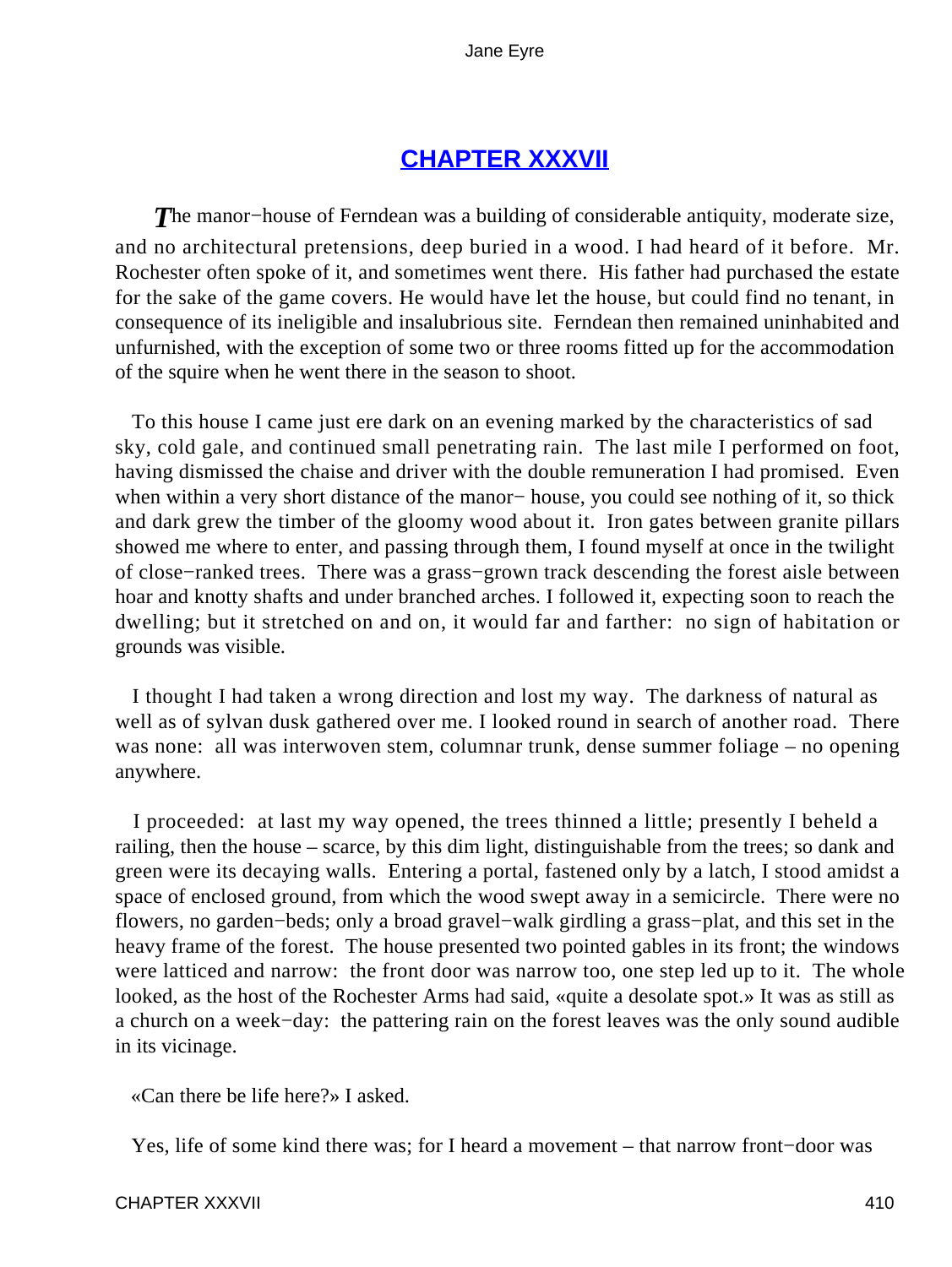unclosing, and some shape was about to issue from the grange.

 It opened slowly: a figure came out into the twilight and stood on the step; a man without a hat: he stretched forth his hand as if to feel whether it rained. Dusk as it was, I had recognised him – it was my master, Edward Fairfax Rochester, and no other.

 I stayed my step, almost my breath, and stood to watch him – to examine him, myself unseen, and alas! to him invisible. It was a sudden meeting, and one in which rapture was kept well in check by pain. I had no difficulty in restraining my voice from exclamation, my step from hasty advance.

 His form was of the same strong and stalwart contour as ever: his port was still erect, his heir was still raven black; nor were his features altered or sunk: not in one year's space, by any sorrow, could his athletic strength be quelled or his vigorous prime blighted. But in his countenance I saw a change: that looked desperate and brooding – that reminded me of some wronged and fettered wild beast or bird, dangerous to approach in his sullen woe. The caged eagle, whose gold−ringed eyes cruelty has extinguished, might look as looked that sightless Samson.

 And, reader, do you think I feared him in his blind ferocity? – if you do, you little know me. A soft hope blest with my sorrow that soon I should dare to drop a kiss on that brow of rock, and on those lips so sternly sealed beneath it: but not yet. I would not accost him yet.

 He descended the one step, and advanced slowly and gropingly towards the grass−plat. Where was his daring stride now? Then he paused, as if he knew not which way to turn. He lifted his hand and opened his eyelids; gazed blank, and with a straining effort, on the sky, and toward the amphitheatre of trees: one saw that all to him was void darkness. He stretched his right hand (the left arm, the mutilated one, he kept hidden in his bosom); he seemed to wish by touch to gain an idea of what lay around him: he met but vacancy still; for the trees were some yards off where he stood. He relinquished the endeavour, folded his arms, and stood quiet and mute in the rain, now falling fast on his uncovered head. At this moment John approached him from some quarter.

 «Will you take my arm, sir?» he said; «there is a heavy shower coming on: had you not better go in?»

«Let me alone,» was the answer.

 John withdrew without having observed me. Mr. Rochester now tried to walk about: vainly, – all was too uncertain. He groped his way back to the house, and, re−entering it, closed the door.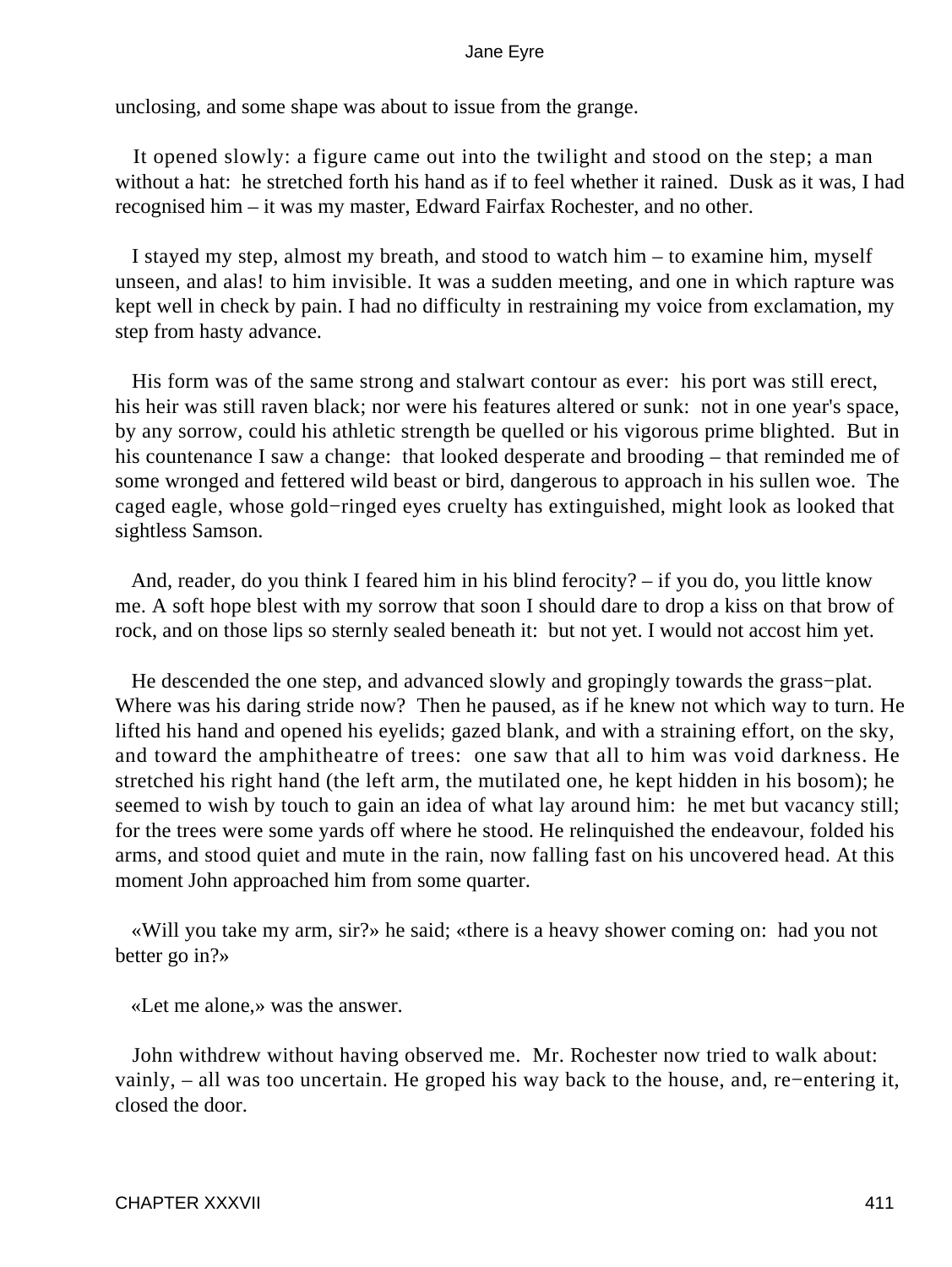I now drew near and knocked: John's wife opened for me. «Mary,» I said, «how are you?»

 She started as if she had seen a ghost: I calmed her. To her hurried «Is it really you, miss, come at this late hour to this lonely place?» I answered by taking her hand; and then I followed her into the kitchen, where John now sat by a good fire. I explained to them, in few words, that I had heard all which had happened since I left Thornfield, and that I was come to see Mr. Rochester. I asked John to go down to the turn−pike−house, where I had dismissed the chaise, and bring my trunk, which I had left there: and then, while I removed my bonnet and shawl, I questioned Mary as to whether I could be accommodated at the Manor House for the night; and finding that arrangements to that effect, though difficult, would not be impossible, I informed her I should stay. Just at this moment the parlour−bell rang.

 «When you go in,» said I, «tell your master that a person wishes to speak to him, but do not give my name.»

«I don't think he will see you,» she answered; «he refuses everybody.»

When she returned, I inquired what he had said. «You are to send in your name and your business,» she replied. She then proceeded to fill a glass with water, and place it on a tray, together with candles.

«Is that what he rang for?» I asked.

«Yes: he always has candles brought in at dark, though he is blind.»

«Give the tray to me; I will carry it in.»

 I took it from her hand: she pointed me out the parlour door. The tray shook as I held it; the water spilt from the glass; my heart struck my ribs loud and fast. Mary opened the door for me, and shut it behind me.

 This parlour looked gloomy: a neglected handful of fire burnt low in the grate; and, leaning over it, with his head supported against the high, old−fashioned mantelpiece, appeared the blind tenant of the room. His old dog, Pilot, lay on one side, removed out of the way, and coiled up as if afraid of being inadvertently trodden upon. Pilot pricked up his ears when I came in: then he jumped up with a yelp and a whine, and bounded towards me: he almost knocked the tray from my hands. I set it on the table; then patted him, and said softly, «Lie down!» Mr. Rochester turned mechanically to SEE what the commotion was: but as he SAW nothing, he returned and sighed.

```
 «Give me the water, Mary,» he said.
```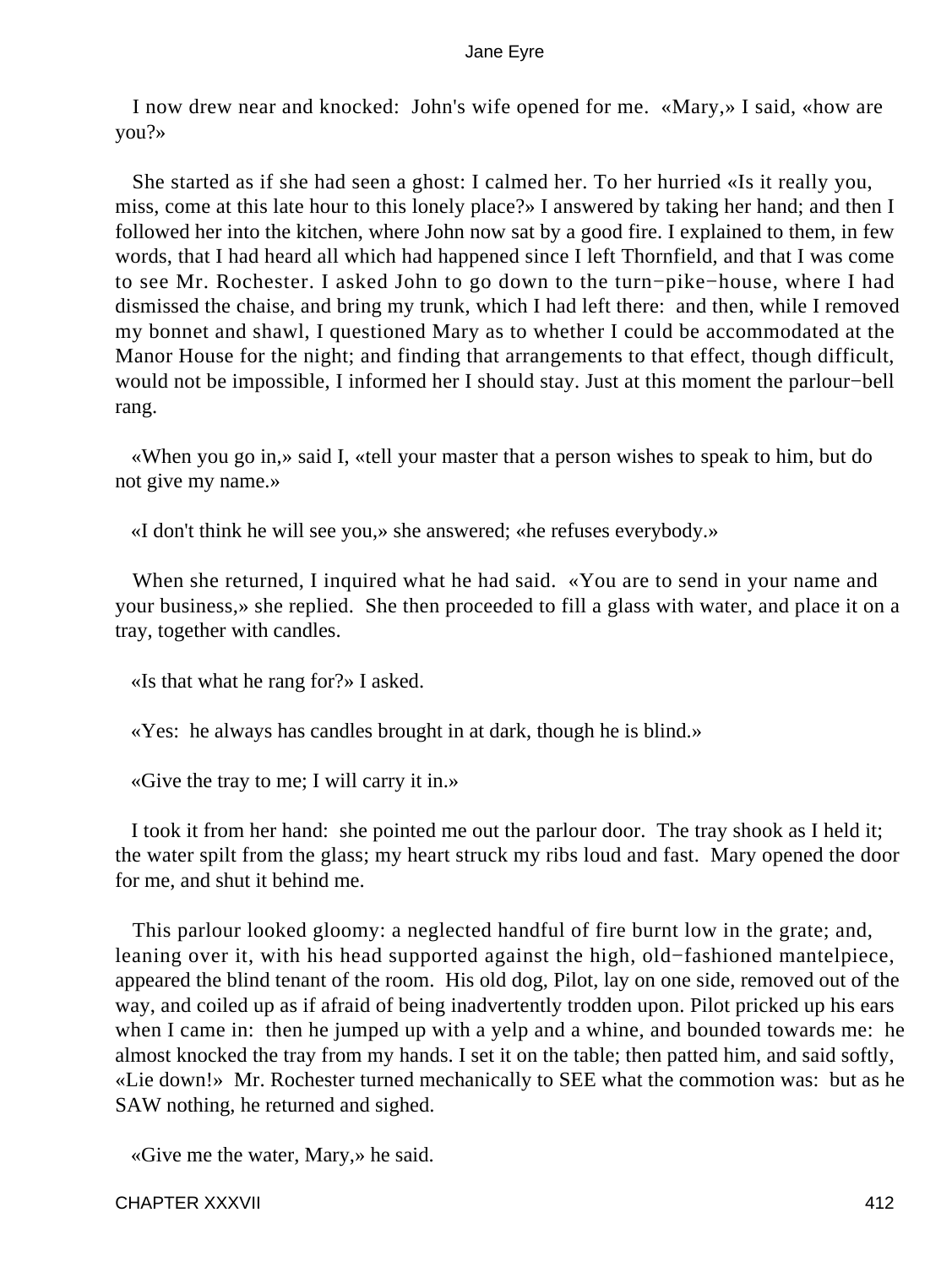I approached him with the now only half−filled glass; Pilot followed me, still excited.

«What is the matter?» he inquired.

 «Down, Pilot!» I again said. He checked the water on its way to his lips, and seemed to listen: he drank, and put the glass down. «This is you, Mary, is it not?»

«Mary is in the kitchen,» I answered.

 He put out his hand with a quick gesture, but not seeing where I stood, he did not touch me. «Who is this? Who is this?» he demanded, trying, as it seemed, to SEE with those sightless eyes – unavailing and distressing attempt! «Answer me – speak again!» he ordered, imperiously and aloud.

«Will you have a little more water, sir? I spilt half of what was in the glass,» I said.

«WHO is it? **WHAT** is it? Who speaks?»

 «Pilot knows me, and John and Mary know I am here. I came only this evening,» I answered.

«Great God! – what delusion has come over me? What sweet madness has seized me?»

 «No delusion – no madness: your mind, sir, is too strong for delusion, your health too sound for frenzy.»

 «And where is the speaker? Is it only a voice? Oh! **I CANNOT** see, but I must feel, or my heart will stop and my brain burst. Whatever – whoever you are – be perceptible to the touch or I cannot live!»

He groped; I arrested his wandering hand, and prisoned it in both mine.

 «Her very fingers!» he cried; «her small, slight fingers! If so there must be more of her.»

 The muscular hand broke from my custody; my arm was seized, my shoulder – neck – waist – I was entwined and gathered to him.

«Is it Jane? **WHAT** is it? This is her shape – this is her size – »

 «And this her voice,» I added. «She is all here: her heart, too. God bless you, sir! I am glad to be so near you again.»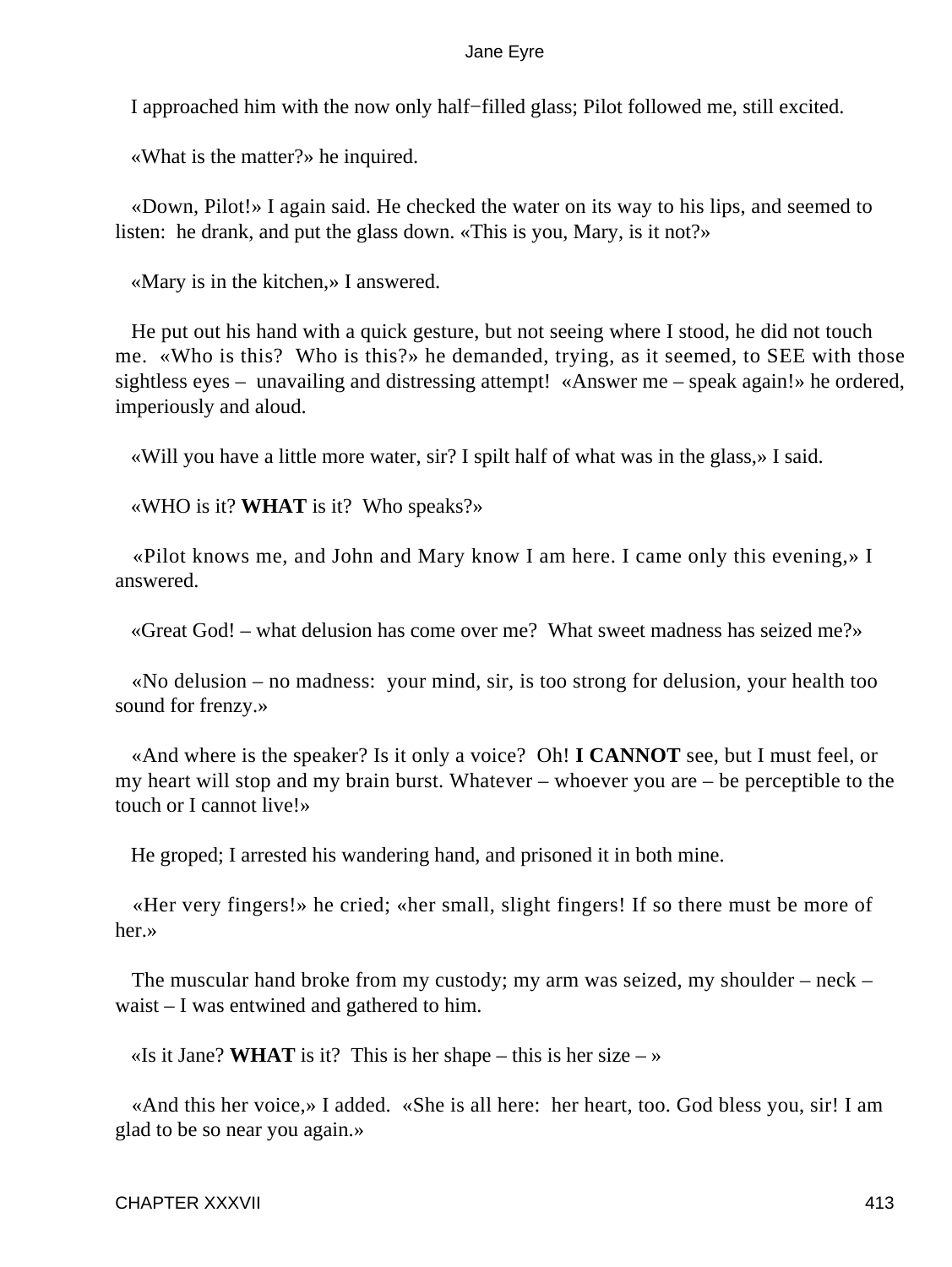«Jane Eyre! – Jane Eyre,» was all he said.

 «My dear master,» I answered, «I am Jane Eyre: I have found you out – I am come back to you.»

«In truth? – in the flesh? My living Jane?»

 «You touch me, sir, – you hold me, and fast enough: I am not cold like a corpse, nor vacant like air, am I?»

 «My living darling! These are certainly her limbs, and these her features; but I cannot be so blest, after all my misery. It is a dream; such dreams as I have had at night when I have clasped her once more to my heart, as I do now; and kissed her, as thus – and felt that she loved me, and trusted that she would not leave me.»

«Which I never will, sir, from this day.»

 «Never will, says the vision? But I always woke and found it an empty mockery; and I was desolate and abandoned – my life dark, lonely, hopeless – my soul athirst and forbidden to drink – my heart famished and never to be fed. Gentle, soft dream, nestling in my arms now, you will fly, too, as your sisters have all fled before you: but kiss me before you go – embrace me, Jane.»

«There, sir – and there!»'

 I pressed my lips to his once brilliant and now rayless eyes – I swept his hair from his brow, and kissed that too. He suddenly seemed to arouse himself: the conviction of the reality of all this seized him.

«It is you – is it, Jane? You are come back to me then?»

«I am.»

 «And you do not lie dead in some ditch under some stream? And you are not a pining outcast amongst strangers?»

«No, sir! I am an independent woman now.»

«Independent! What do you mean, Jane?»

«My uncle in Madeira is dead, and he left me five thousand pounds.»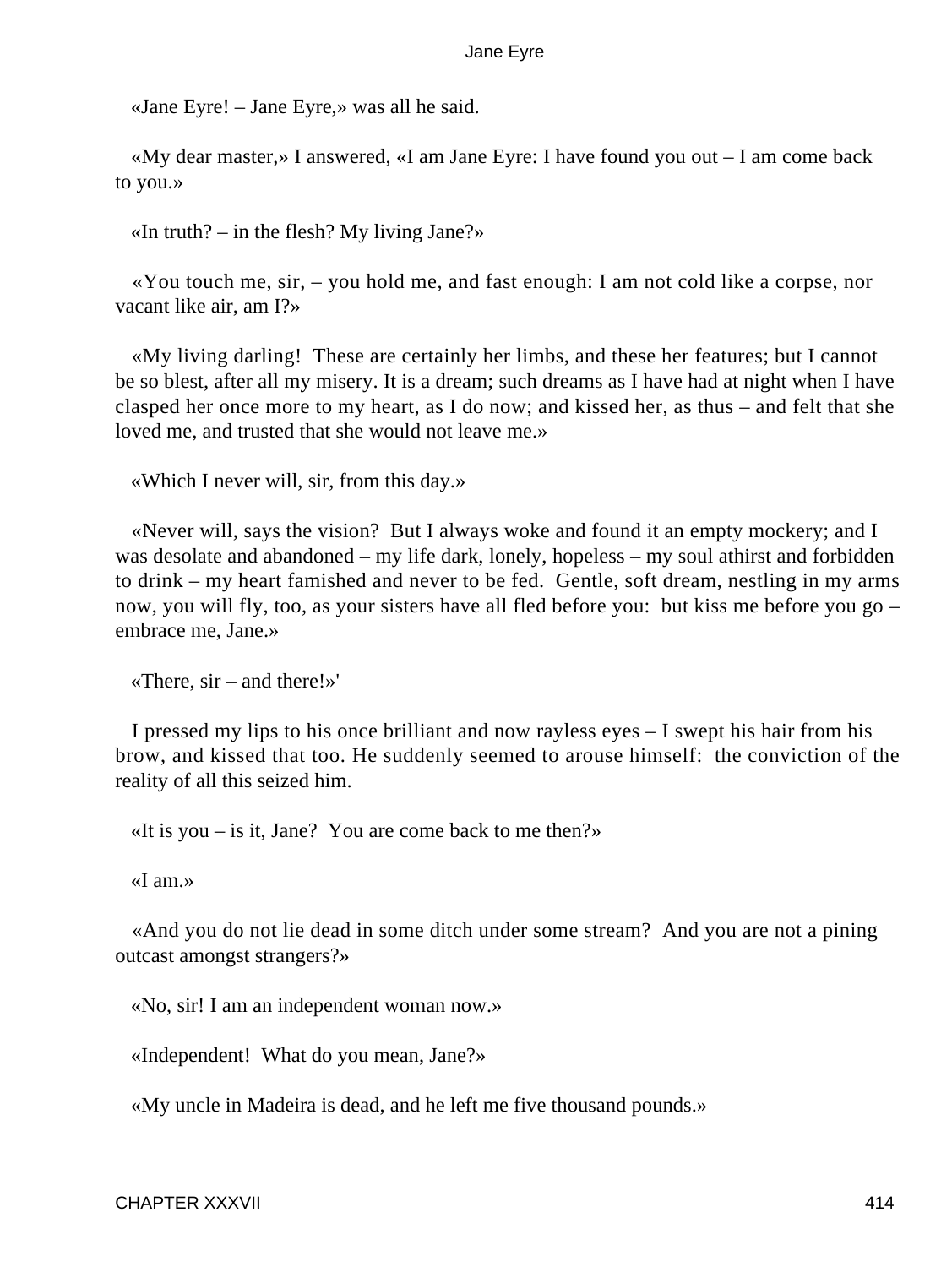«Ah! this is practical – this is real!» he cried: «I should never dream that. Besides, there is that peculiar voice of hers, so animating and piquant, as well as soft: it cheers my withered heart; it puts life into it. – What, Janet! Are you an independent woman? A rich woman?»

 «If you won't let me live with you, I can build a house of my own close up to your door, and you may come and sit in my parlour when you want company of an evening.»

 «But as you are rich, Jane, you have now, no doubt, friends who will look after you, and not suffer you to devote yourself to a blind lameter like me?»

«I told you I am independent, sir, as well as rich: I am my own mistress.»

«And you will stay with me?»

 «Certainly – unless you object. I will be your neighbour, your nurse, your housekeeper. I find you lonely: I will be your companion – to read to you, to walk with you, to sit with you, to wait on you, to be eyes and hands to you. Cease to look so melancholy, my dear master; you shall not be left desolate, so long as I live.»

He replied not: he seemed serious – abstracted; he sighed; he half– opened his lips as if to speak: he closed them again. I felt a little embarrassed. Perhaps I had too rashly over−leaped conventionalities; and he, like St. John, saw impropriety in my inconsiderateness. I had indeed made my proposal from the idea that he wished and would ask me to be his wife: an expectation, not the less certain because unexpressed, had buoyed me up, that he would claim me at once as his own. But no hint to that effect escaping him and his countenance becoming more overcast, I suddenly remembered that I might have been all wrong, and was perhaps playing the fool unwittingly; and I began gently to withdraw myself from his arms – but he eagerly snatched me closer.

 $\alpha$ No – no – Jane; you must not go. No – I have touched you, heard you, felt the comfort of your presence – the sweetness of your consolation: I cannot give up these joys. I have little left in myself – I must have you. The world may laugh – may call me absurd, selfish – but it does not signify. My very soul demands you: it will be satisfied, or it will take deadly vengeance on its frame.»

«Well, sir, I will stay with you: I have said so.»

 «Yes – but you understand one thing by staying with me; and I understand another. You, perhaps, could make up your mind to be about my hand and chair – to wait on me as a kind little nurse (for you have an affectionate heart and a generous spirit, which prompt you to make sacrifices for those you pity), and that ought to suffice for me no doubt. I suppose I should now entertain none but fatherly feelings for you: do you think so? Come – tell me.»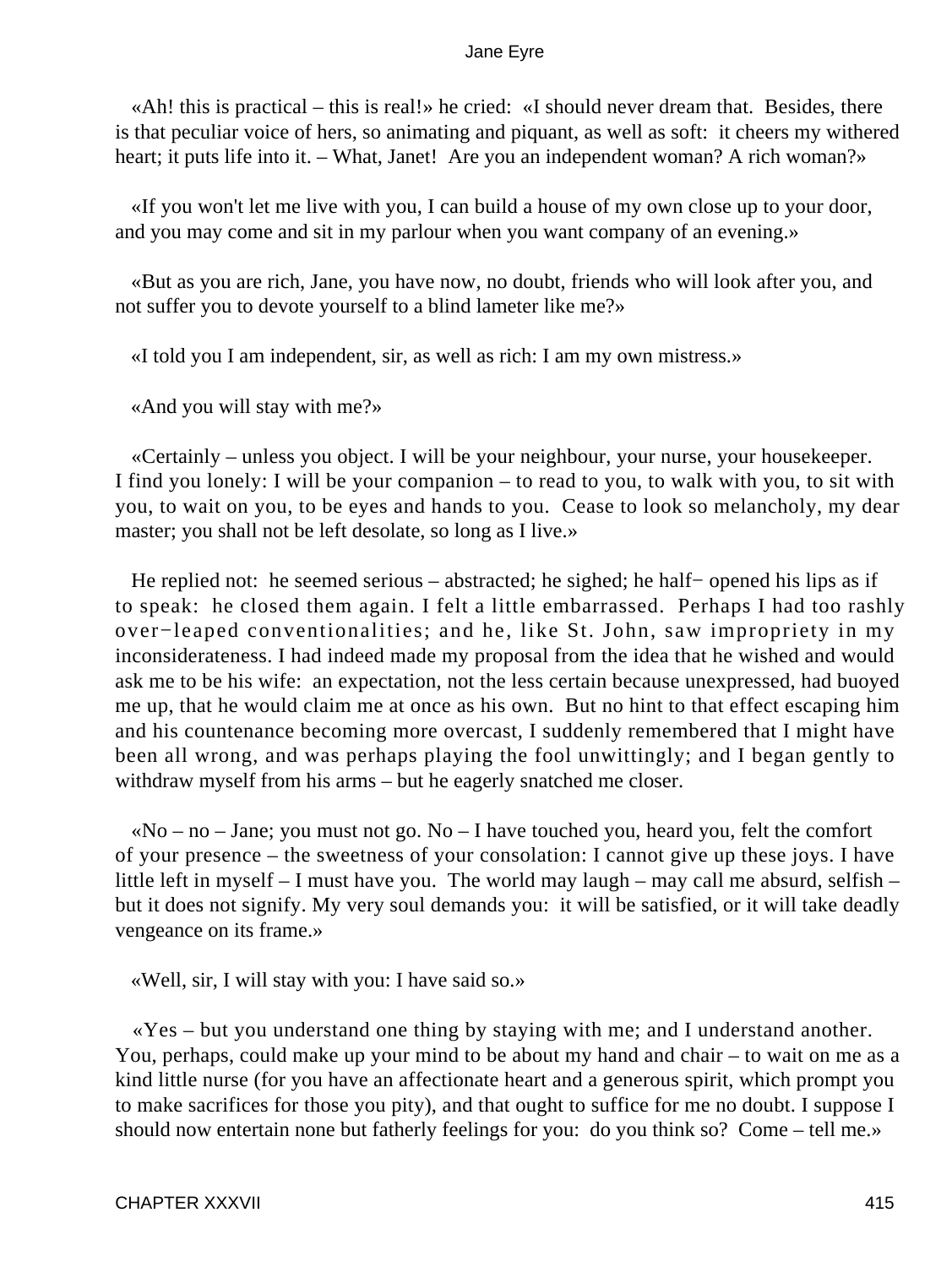«I will think what you like, sir: I am content to be only your nurse, if you think it better.»

«But you cannot always be my nurse, Janet: you are young – you must marry one day.»

«I don't care about being married.»

 «You should care, Janet: if I were what I once was, I would try to make you care – but – a sightless block!»

 He relapsed again into gloom. I, on the contrary, became more cheerful, and took fresh courage: these last words gave me an insight as to where the difficulty lay; and as it was no difficulty with me, I felt quite relieved from my previous embarrassment. I resumed a livelier vein of conversation.

 «It is time some one undertook to rehumanise you,» said I, parting his thick and long uncut locks; «for I see you are being metamorphosed into a lion, or something of that sort. You have a 'faux air' of Nebuchadnezzar in the fields about you, that is certain: your hair reminds me of eagles' feathers; whether your nails are grown like birds' claws or not, I have not yet noticed.»

 «On this arm, I have neither hand nor nails,» he said, drawing the mutilated limb from his breast, and showing it to me. «It is a mere stump – a ghastly sight! Don't you think so, Jane?»

 «It is a pity to see it; and a pity to see your eyes – and the scar of fire on your forehead: and the worst of it is, one is in danger of loving you too well for all this; and making too much of you.»

 «I thought you would be revolted, Jane, when you saw my arm, and my cicatrised visage.»

 «Did you? Don't tell me so – lest I should say something disparaging to your judgment. Now, let me leave you an instant, to make a better fire, and have the hearth swept up. Can you tell when there is a good fire?»

«Yes; with the right eye I see a glow – a ruddy haze.»

«And you see the candles?»

«Very dimly – each is a luminous cloud.»

«Can you see me?»

CHAPTER XXXVII 416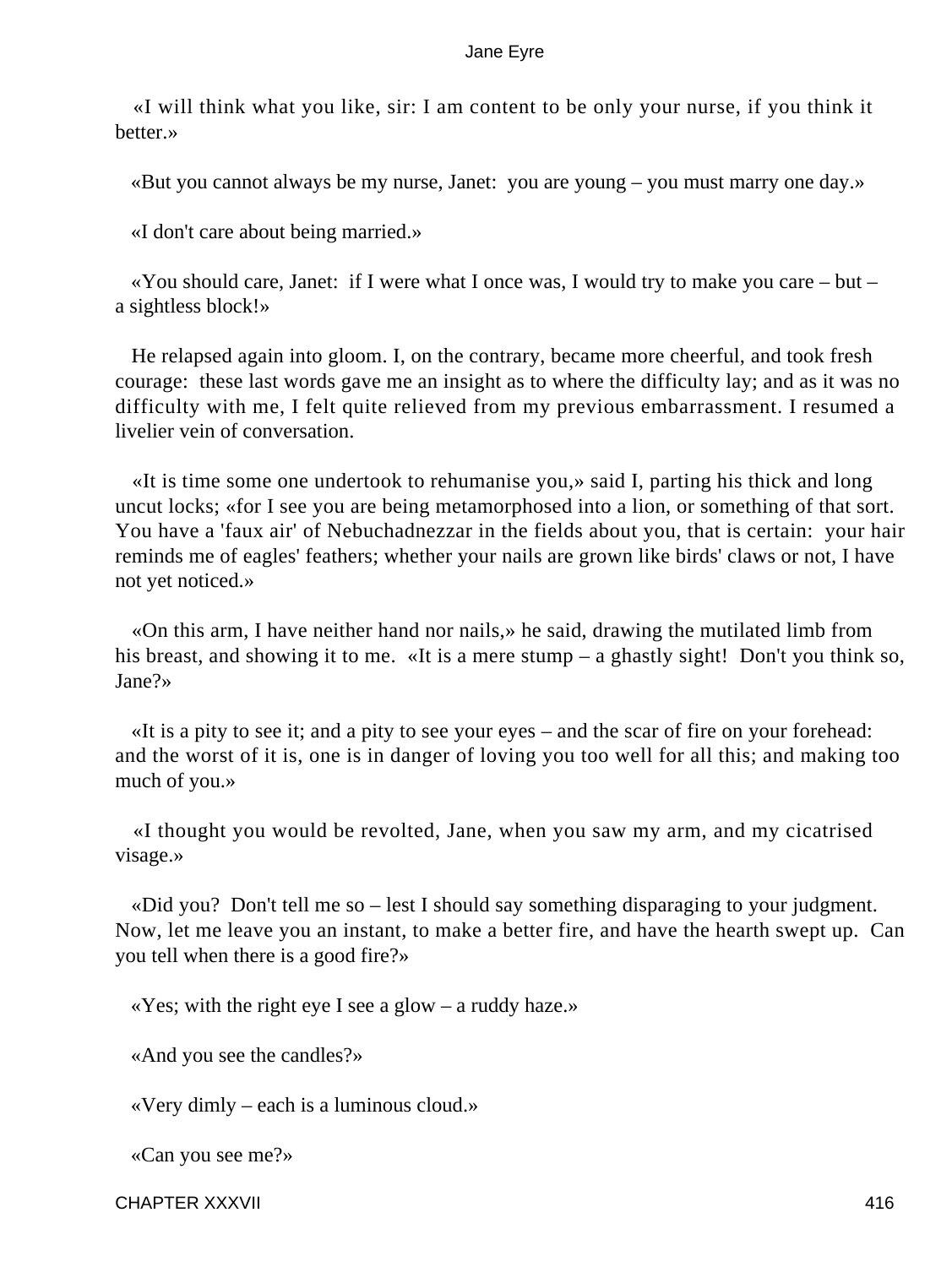«No, my fairy: but I am only too thankful to hear and feel you.»

«When do you take supper?»

«I never take supper.»

 «But you shall have some to−night. I am hungry: so are you, I daresay, only you forget.»

 Summoning Mary, I soon had the room in more cheerful order: I prepared him, likewise, a comfortable repast. My spirits were excited, and with pleasure and ease I talked to him during supper, and for a long time after. There was no harassing restraint, no repressing of glee and vivacity with him; for with him I was at perfect ease, because I knew I suited him; all I said or did seemed either to console or revive him. Delightful consciousness! It brought to life and light my whole nature: in his presence I thoroughly lived; and he lived in mine. Blind as he was, smiles played over his face, joy dawned on his forehead: his lineaments softened and warmed.

 After supper, he began to ask me many questions, of where I had been, what I had been doing, how I had found him out; but I gave him only very partial replies: it was too late to enter into particulars that night. Besides, I wished to touch no deep− thrilling chord – to open no fresh well of emotion in his heart: my sole present aim was to cheer him. Cheered, as I have said, he was: and yet but by fits. If a moment's silence broke the conversation, he would turn restless, touch me, then say, «Jane.»

«You are altogether a human being, Jane? You are certain of that?»

«I conscientiously believe so, Mr. Rochester.»

 «Yet how, on this dark and doleful evening, could you so suddenly rise on my lone hearth? I stretched my hand to take a glass of water from a hireling, and it was given me by you: I asked a question, expecting John's wife to answer me, and your voice spoke at my ear.»

«Because I had come in, in Mary's stead, with the tray.»

 «And there is enchantment in the very hour I am now spending with you. Who can tell what a dark, dreary, hopeless life I have dragged on for months past? Doing nothing, expecting nothing; merging night in day; feeling but the sensation of cold when I let the fire go out, of hunger when I forgot to eat: and then a ceaseless sorrow, and, at times, a very delirium of desire to behold my Jane again. Yes: for her restoration I longed, far more than for that of my lost sight. How can it be that Jane is with me, and says she loves me? Will she not depart as suddenly as she came? To−morrow, I fear I shall find her no more.»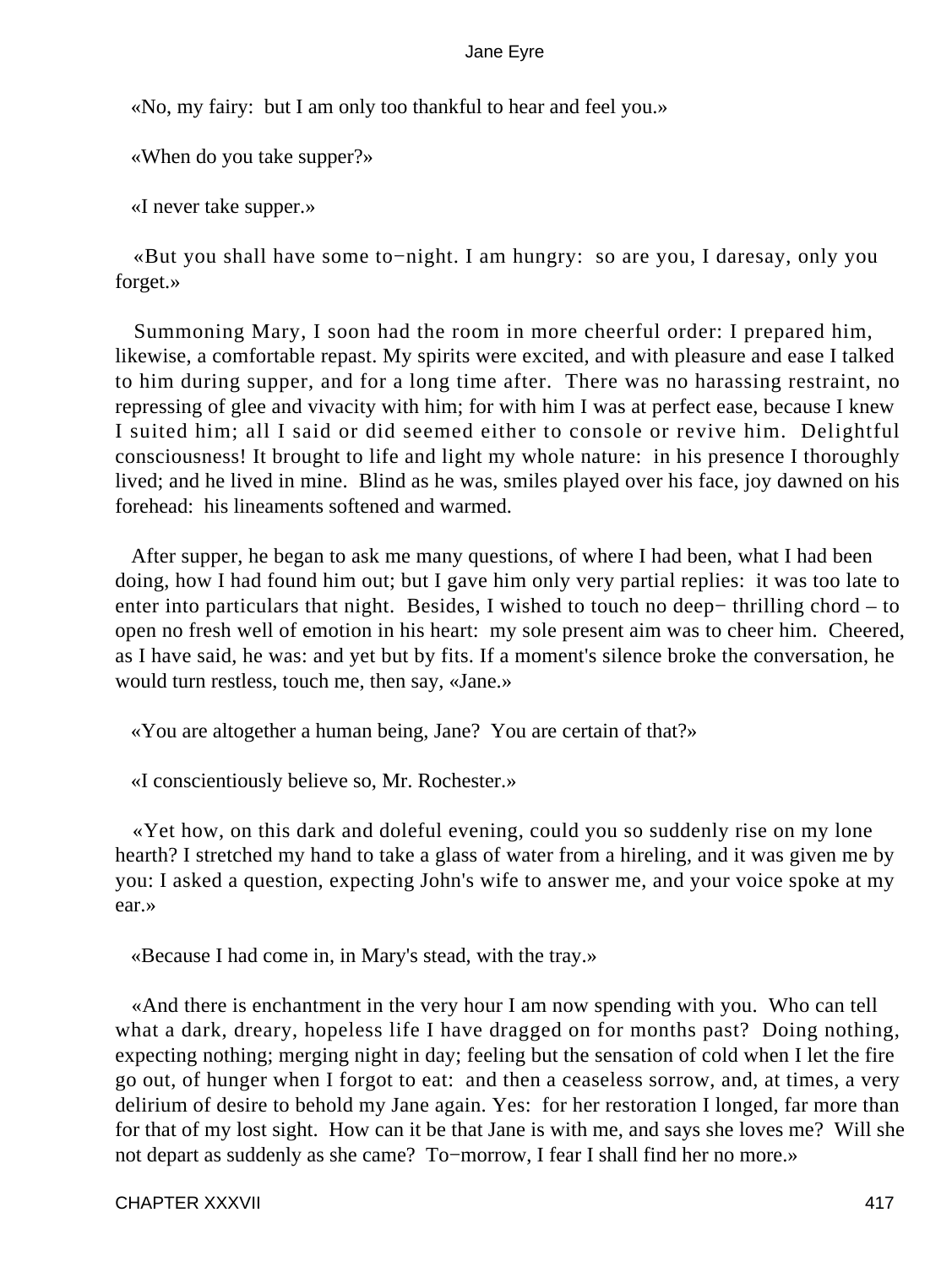A commonplace, practical reply, out of the train of his own disturbed ideas, was, I was sure, the best and most reassuring for him in this frame of mind. I passed my finger over his eyebrows, and remarked that they were scorched, and that I would apply something which would make them grow as broad and black as ever.

 "Where is the use of doing me good in any way, beneficent spirit, when, at some fatal moment, you will again desert me – passing like a shadow, whither and how to me unknown, and for me remaining afterwards undiscoverable?

«Have you a pocket−comb about you, sir?»

«What for, Jane?»

 «Just to comb out this shaggy black mane. I find you rather alarming, when I examine you close at hand: you talk of my being a fairy, but I am sure, you are more like a brownie.»

«Am I hideous, Jane?»

«Very, sir: you always were, you know.»

 «Humph! The wickedness has not been taken out of you, wherever you have sojourned.»

 «Yet I have been with good people; far better than you: a hundred times better people; possessed of ideas and views you never entertained in your life: quite more refined and exalted.»

«Who the deuce have you been with?»

 «If you twist in that way you will make me pull the hair out of your head; and then I think you will cease to entertain doubts of my substantiality.»

«Who have you been with, Jane?»

 «You shall not get it out of me to−night, sir; you must wait till to−morrow; to leave my tale half told, will, you know, be a sort of security that I shall appear at your breakfast table to finish it. By the bye, I must mind not to rise on your hearth with only a glass of water then: I must bring an egg at the least, to say nothing of fried ham.»

 «You mocking changeling – fairy−born and human−bred! You make me feel as I have not felt these twelve months. If Saul could have had you for his David, the evil spirit would have been exorcised without the aid of the harp.»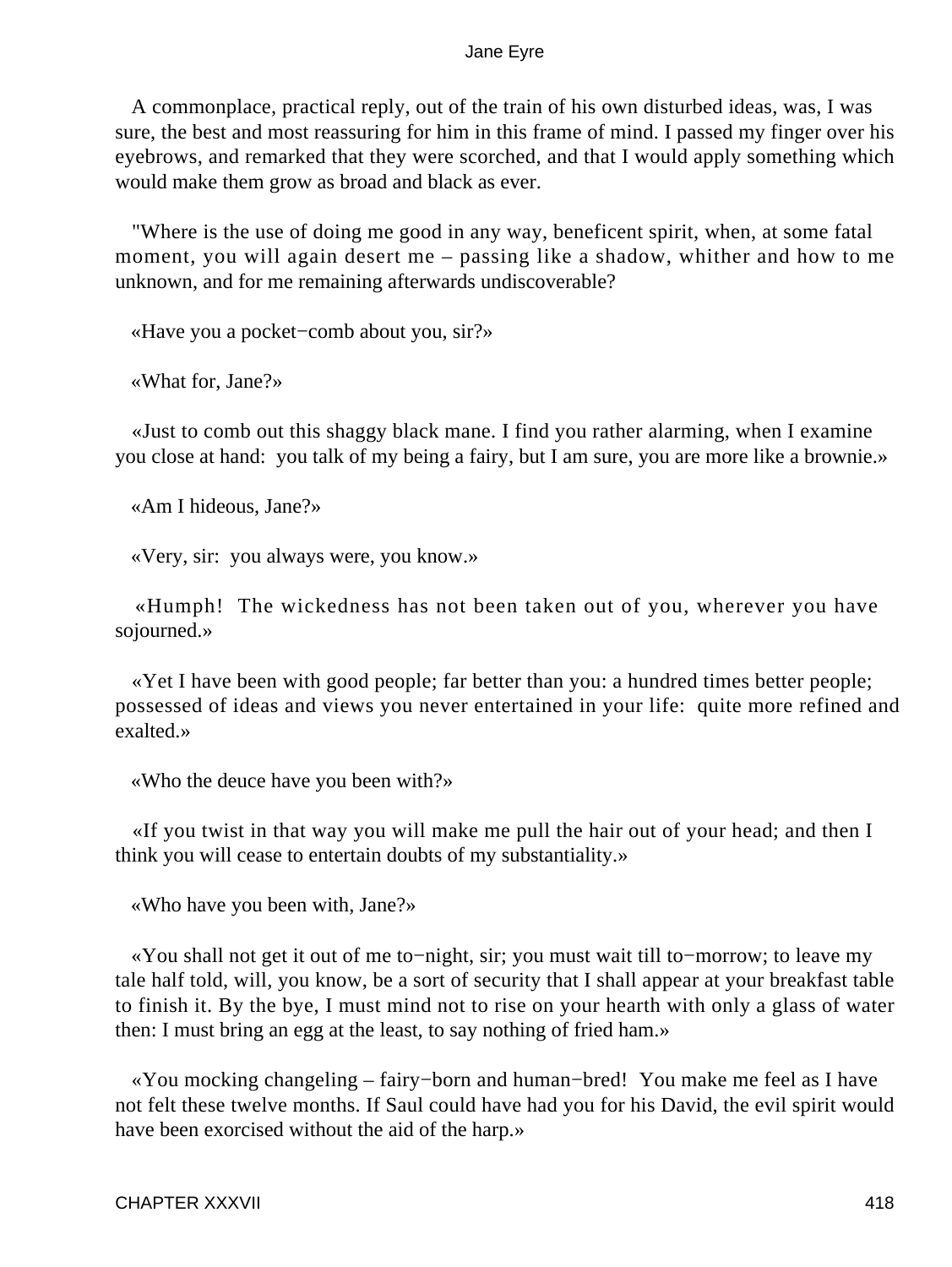«There, sir, you are redd up and made decent. Now I'll leave you: I have been travelling these last three days, and I believe I am tired. Good night.»

«Just one word, Jane: were there only ladies in the house where you have been?»

 I laughed and made my escape, still laughing as I ran upstairs. «A good idea!» I thought with glee. «I see I have the means of fretting him out of his melancholy for some time to come.»

 Very early the next morning I heard him up and astir, wandering from one room to another. As soon as Mary came down I heard the question: «Is Miss Eyre here?» Then: «Which room did you put her into? Was it dry? Is she up? Go and ask if she wants anything; and when she will come down.»

 I came down as soon as I thought there was a prospect of breakfast. Entering the room very softly, I had a view of him before he discovered my presence. It was mournful, indeed, to witness the subjugation of that vigorous spirit to a corporeal infirmity. He sat in his chair – still, but not at rest: expectant evidently; the lines of now habitual sadness marking his strong features. His countenance reminded one of a lamp quenched, waiting to be re−lit – and alas! it was not himself that could now kindle the lustre of animated expression: he was dependent on another for that office! I had meant to be gay and careless, but the powerlessness of the strong man touched my heart to the quick: still I accosted him with what vivacity I could.

 «It is a bright, sunny morning, sir,» I said. «The rain is over and gone, and there is a tender shining after it: you shall have a walk soon.»

I had wakened the glow: his features beamed.

 «Oh, you are indeed there, my skylark! Come to me. You are not gone: not vanished? I heard one of your kind an hour ago, singing high over the wood: but its song had no music for me, any more than the rising sun had rays. All the melody on earth is concentrated in my Jane's tongue to my ear (I am glad it is not naturally a silent one): all the sunshine I can feel is in her presence.»

 The water stood in my eyes to hear this avowal of his dependence; just as if a royal eagle, chained to a perch, should be forced to entreat a sparrow to become its purveyor. But I would not be lachrymose: I dashed off the salt drops, and busied myself with preparing breakfast.

 Most of the morning was spent in the open air. I led him out of the wet and wild wood into some cheerful fields: I described to him how brilliantly green they were; how the flowers and hedges looked refreshed; how sparklingly blue was the sky. I sought a seat for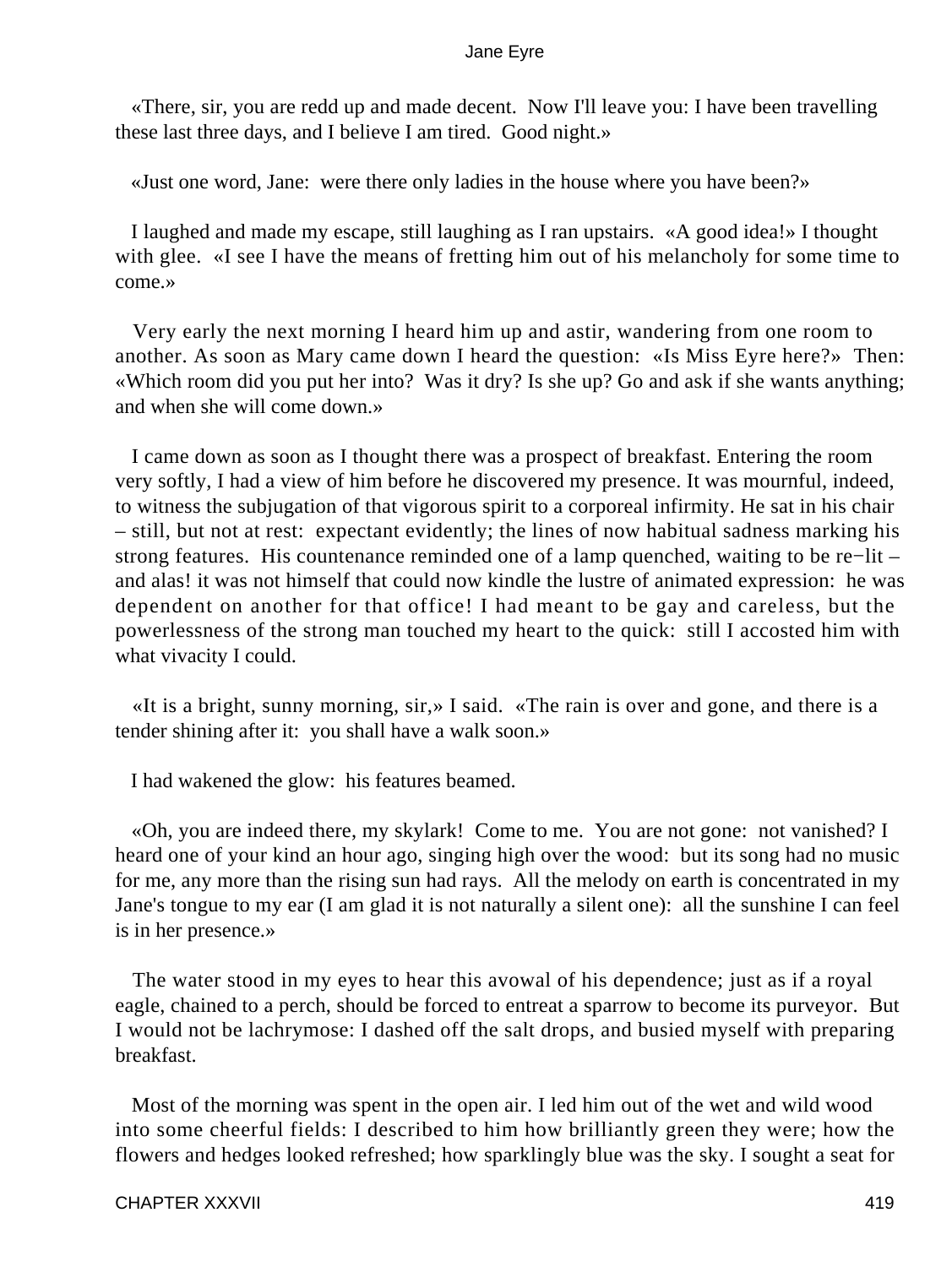him in a hidden and lovely spot, a dry stump of a tree; nor did I refuse to let him, when seated, place me on his knee. Why should I, when both he and I were happier near than apart? Pilot lay beside us: all was quiet. He broke out suddenly while clasping me in his arms −

 «Cruel, cruel deserter! Oh, Jane, what did I feel when I discovered you had fled from Thornfield, and when I could nowhere find you; and, after examining your apartment, ascertained that you had taken no money, nor anything which could serve as an equivalent! A pearl necklace I had given you lay untouched in its little casket; your trunks were left corded and locked as they had been prepared for the bridal tour. What could my darling do, I asked, left destitute and penniless? And what did she do? Let me hear now.»

 Thus urged, I began the narrative of my experience for the last year. I softened considerably what related to the three days of wandering and starvation, because to have told him all would have been to inflict unnecessary pain: the little I did say lacerated his faithful heart deeper than I wished.

 I should not have left him thus, he said, without any means of making my way: I should have told him my intention. I should have confided in him: he would never have forced me to be his mistress. Violent as he had seemed in his despair, he, in truth, loved me far too well and too tenderly to constitute himself my tyrant: he would have given me half his fortune, without demanding so much as a kiss in return, rather than I should have flung myself friendless on the wide world. I had endured, he was certain, more than I had confessed to him.

 «Well, whatever my sufferings had been, they were very short,» I answered: and then I proceeded to tell him how I had been received at Moor House; how I had obtained the office of schoolmistress, The accession of fortune, the discovery of my relations, followed in due order. Of course, St. John Rivers' name came in frequently in the progress of my tale. When I had done, that name was immediately taken up.

«This St. John, then, is your cousin?»

«Yes.»

«You have spoken of him often: do you like him?»

«He was a very good man, sir; I could not help liking him.»

 «A good man. Does that mean a respectable well−conducted man of fifty? Or what does it mean?»

«St John was only twenty−nine, sir.»

CHAPTER XXXVII 420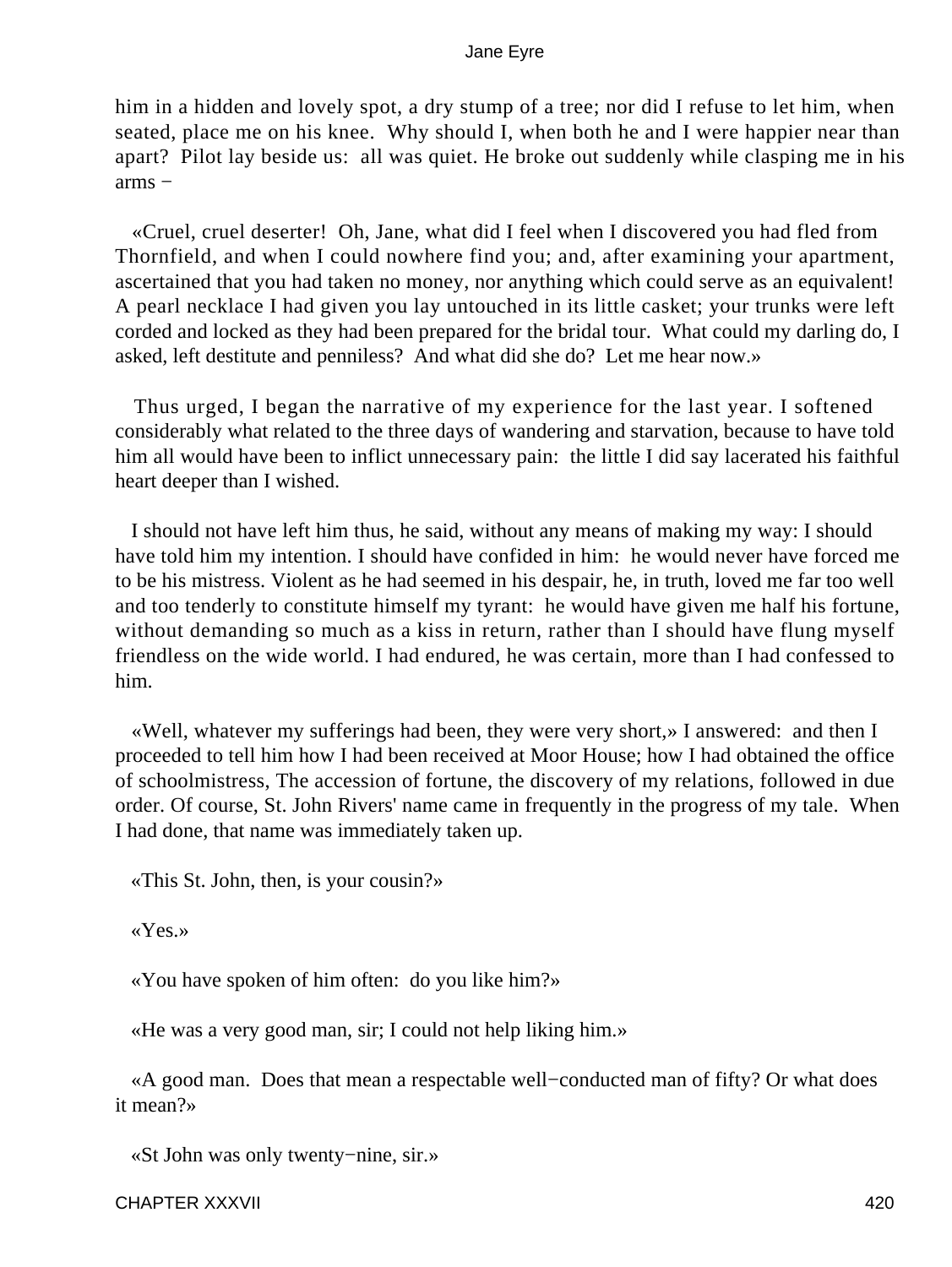«'Jeune encore,' as the French say. Is he a person of low stature, phlegmatic, and plain. A person whose goodness consists rather in his guiltlessness of vice, than in his prowess in virtue.»

«He is untiringly active. Great and exalted deeds are what he lives to perform.»

 «But his brain? That is probably rather soft? He means well: but you shrug your shoulders to hear him talk?»

 «He talks little, sir: what he does say is ever to the point. His brain is first−rate, I should think not impressible, but vigorous.»

«Is he an able man, then?»

«Truly able.»

«A thoroughly educated man?»

«St. John is an accomplished and profound scholar.»

«His manners, I think, you said are not to your taste? – priggish and parsonic?»

 «I never mentioned his manners; but, unless I had a very bad taste, they must suit it; they are polished, calm, and gentlemanlike.»

 «His appearance, – I forget what description you gave of his appearance; – a sort of raw curate, half strangled with his white neckcloth, and stilted up on his thick−soled high−lows, eh?»

 «St. John dresses well. He is a handsome man: tall, fair, with blue eyes, and a Grecian profile.»

(Aside.) «Damn him!» – (To me.) «Did you like him, Jane?»

«Yes, Mr. Rochester, I liked him: but you asked me that before.»

 I perceived, of course, the drift of my interlocutor. Jealousy had got hold of him: she stung him; but the sting was salutary: it gave him respite from the gnawing fang of melancholy. I would not, therefore, immediately charm the snake.

 «Perhaps you would rather not sit any longer on my knee, Miss Eyre?» was the next somewhat unexpected observation.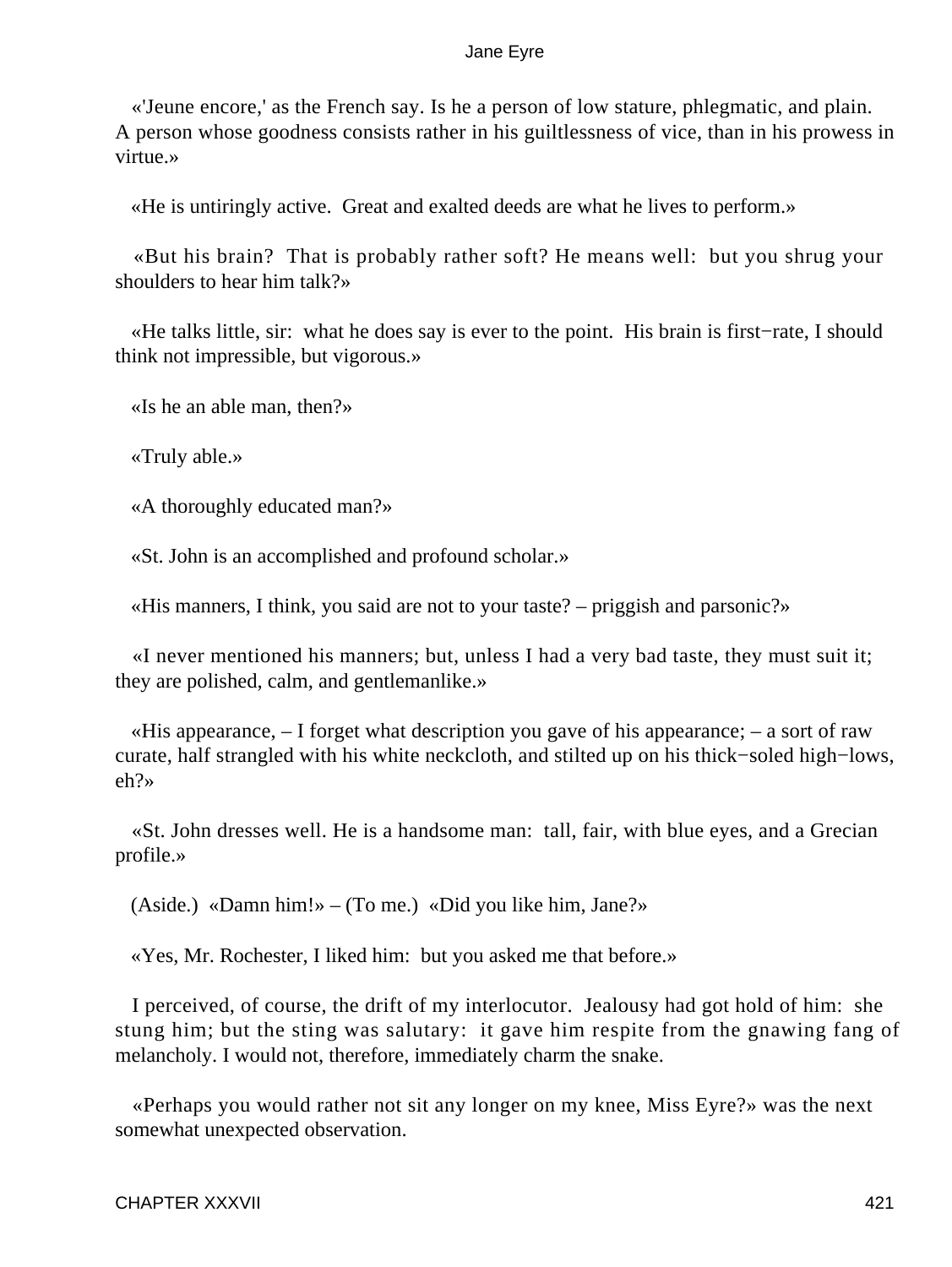«Why not, Mr. Rochester?»

 «The picture you have just drawn is suggestive of a rather too overwhelming contrast. Your words have delineated very prettily a graceful Apollo: he is present to your imagination, – tall, fair, blue−eyed, and with a Grecian profile. Your eyes dwell on a Vulcan, – a real blacksmith, brown, broad−shouldered: and blind and lame into the bargain.»

«I never thought of it, before; but you certainly are rather like Vulcan, sir.»

 «Well, you can leave me, ma'am: but before you go» (and he retained me by a firmer grasp than ever), «you will be pleased just to answer me a question or two.» He paused.

«What questions, Mr. Rochester?»

Then followed this cross−examination.

«St. John made you schoolmistress of Morton before he knew you were his cousin?»

«Yes.»

«You would often see him? He would visit the school sometimes?»

«Daily.»

 «He would approve of your plans, Jane? I know they would be clever, for you are a talented creature!»

«He approved of them – yes.»

 «He would discover many things in you he could not have expected to find? Some of your accomplishments are not ordinary.»

«I don't know about that.»

«You had a little cottage near the school, you say: did he ever come there to see you?»

«Now and then?»

«Of an evening?»

«Once or twice.»

A pause.

CHAPTER XXXVII 422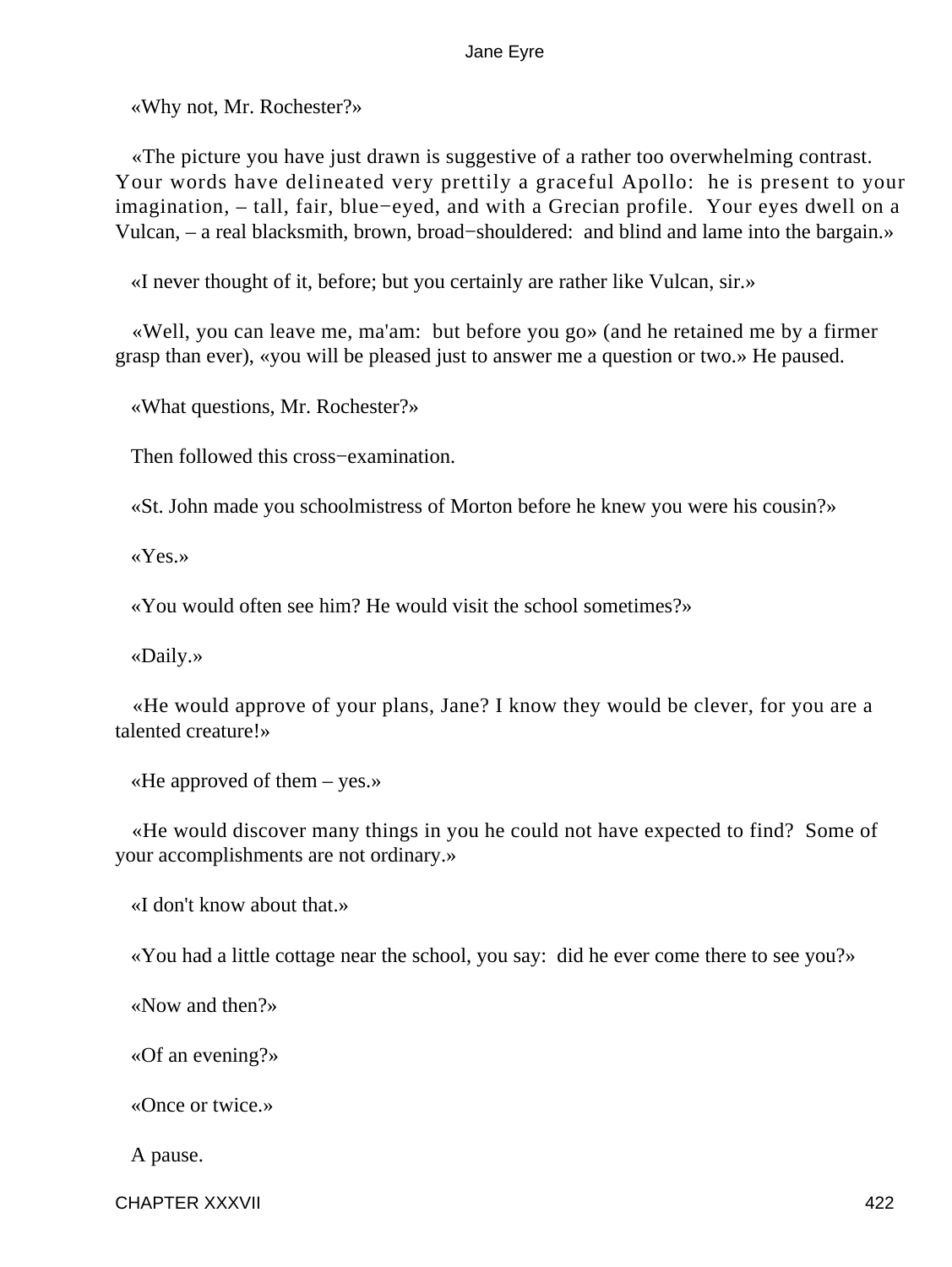«How long did you reside with him and his sisters after the cousinship was discovered?»

«Five months.»

«Did Rivers spend much time with the ladies of his family?»

 «Yes; the back parlour was both his study and ours: he sat near the window, and we by the table.»

«Did he study much?»

«A good deal.»

«What?»

«Hindostanee.»

«And what did you do meantime?»

«I learnt German, at first.»

«Did he teach you?»

«He did not understand German.»

«Did he teach you nothing?»

«A little Hindostanee.»

«Rivers taught you Hindostanee?»

«Yes, sir.»

«And his sisters also?»

«No.»

«Only you?»

«Only me.»

«Did you ask to learn?»

CHAPTER XXXVII 423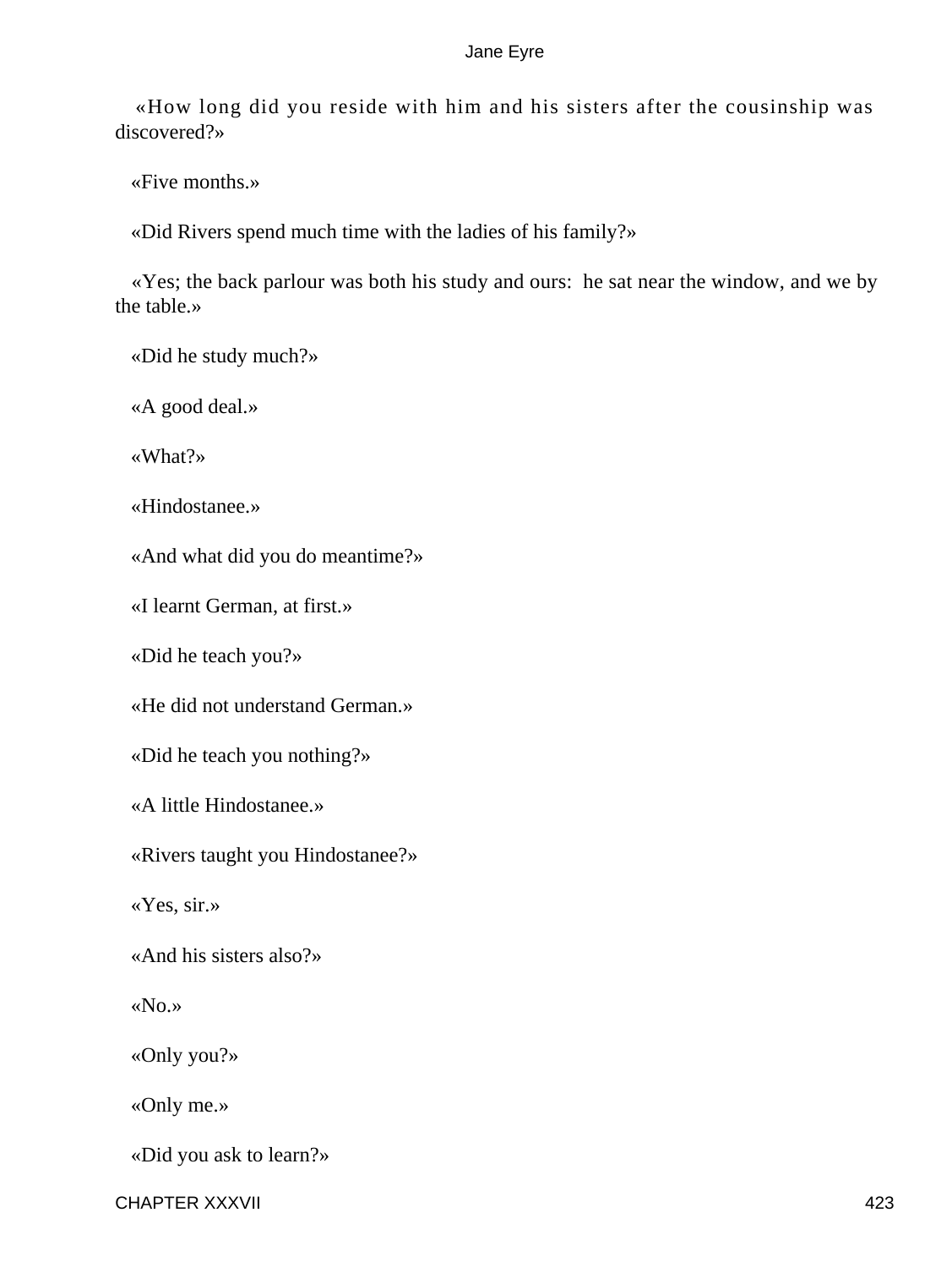«No.»

«He wished to teach you?»

«Yes.»

A second pause.

«Why did he wish it? Of what use could Hindostanee be to you?»

«He intended me to go with him to India.»

«Ah! here I reach the root of the matter. He wanted you to marry him?»

«He asked me to marry him.»

«That is a fiction – an impudent invention to vex me.»

 «I beg your pardon, it is the literal truth: he asked me more than once, and was as stiff about urging his point as ever you could be.»

 «Miss Eyre, I repeat it, you can leave me. How often am I to say the same thing? Why do you remain pertinaciously perched on my knee, when I have given you notice to quit?»

«Because I am comfortable there.»

 «No, Jane, you are not comfortable there, because your heart is not with me: it is with this cousin – this St. John. Oh, till this moment, I thought my little Jane was all mine! I had a belief she loved me even when she left me: that was an atom of sweet in much bitter. Long as we have been parted, hot tears as I have wept over our separation, I never thought that while I was mourning her, she was loving another! But it is useless grieving. Jane, leave me: go and marry Rivers.»

«Shake me off, then, sir, – push me away, for I'll not leave you of my own accord.»

 «Jane, I ever like your tone of voice: it still renews hope, it sounds so truthful. When I hear it, it carries me back a year. I forget that you have formed a new tie. But I am not a fool  $-$  go  $-$  »

«Where must I go, sir?»

«Your own way – with the husband you have chosen.»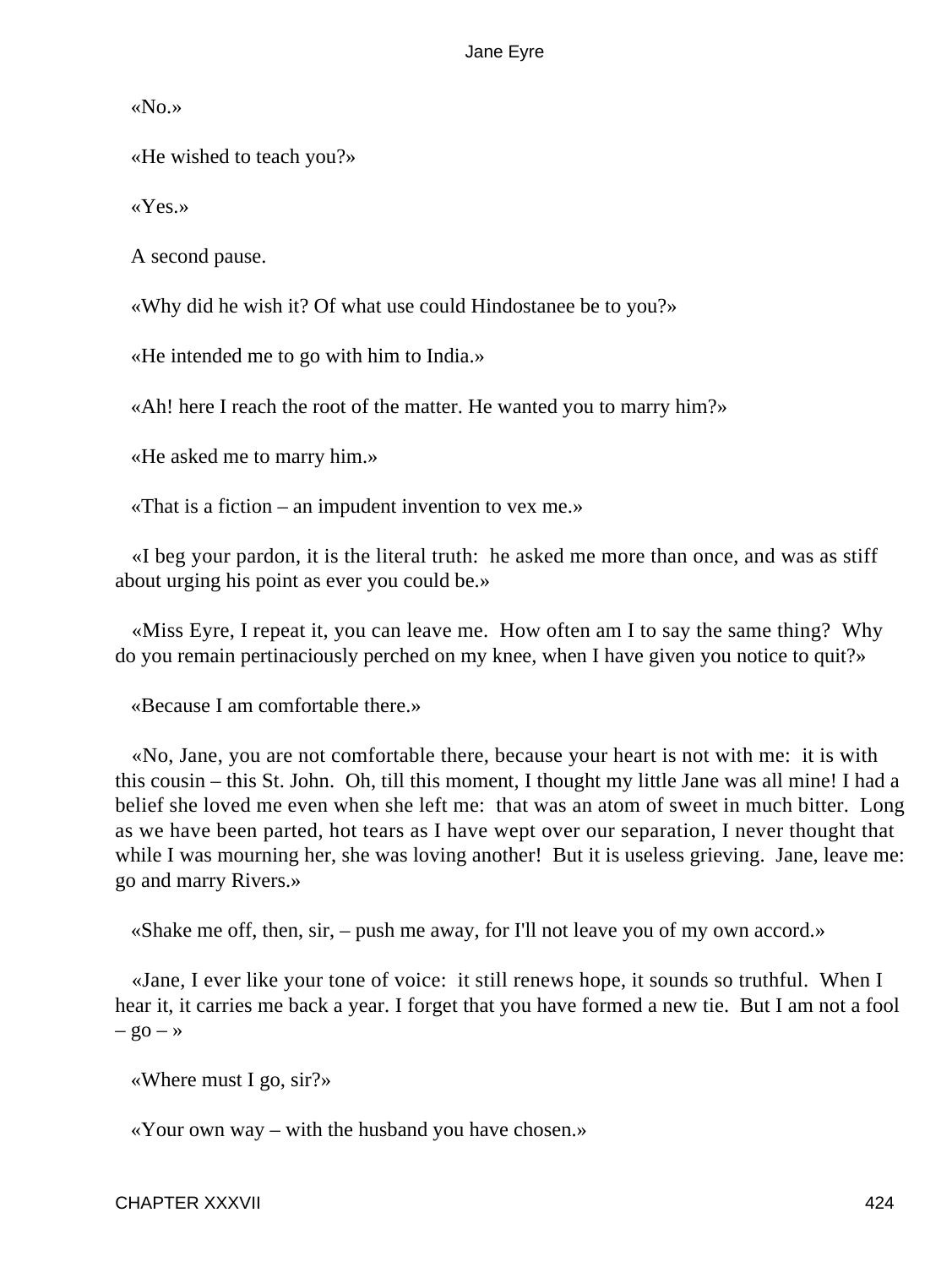«Who is that?»

«You know – this St. John Rivers.»

 «He is not my husband, nor ever will be. He does not love me: I do not love him. He loves (as he CAN love, and that is not as you love) a beautiful young lady called Rosamond. He wanted to marry me only because he thought I should make a suitable missionary's wife, which she would not have done. He is good and great, but severe; and, for me, cold as an iceberg. He is not like you, sir: I am not happy at his side, nor near him, nor with him. He has no indulgence for me – no fondness. He sees nothing attractive in me; not even youth – only a few useful mental points. – Then I must leave you, sir, to go to him?»

 I shuddered involuntarily, and clung instinctively closer to my blind but beloved master. He smiled.

«What, Jane! Is this true? Is such really the state of matters between you and Rivers?»

 «Absolutely, sir! Oh, you need not be jealous! I wanted to tease you a little to make you less sad: I thought anger would be better than grief. But if you wish me to love you, could you but see how much **I DO** love you, you would be proud and content. All my heart is yours, sir: it belongs to you; and with you it would remain, were fate to exile the rest of me from your presence for ever.»

 Again, as he kissed me, painful thoughts darkened his aspect. «My scared vision! My crippled strength!» he murmured regretfully.

 I caressed, in order to soothe him. I knew of what he was thinking, and wanted to speak for him, but dared not. As he turned aside his face a minute, I saw a tear slide from under the sealed eyelid, and trickle down the manly cheek. My heart swelled.

 «I am no better than the old lightning−struck chestnut−tree in Thornfield orchard,» he remarked ere long. «And what right would that ruin have to bid a budding woodbine cover its decay with freshness?»

 «You are no ruin, sir – no lightning−struck tree: you are green and vigorous. Plants will grow about your roots, whether you ask them or not, because they take delight in your bountiful shadow; and as they grow they will lean towards you, and wind round you, because your strength offers them so safe a prop.»

Again he smiled: I gave him comfort.

«You speak of friends, Jane?» he asked.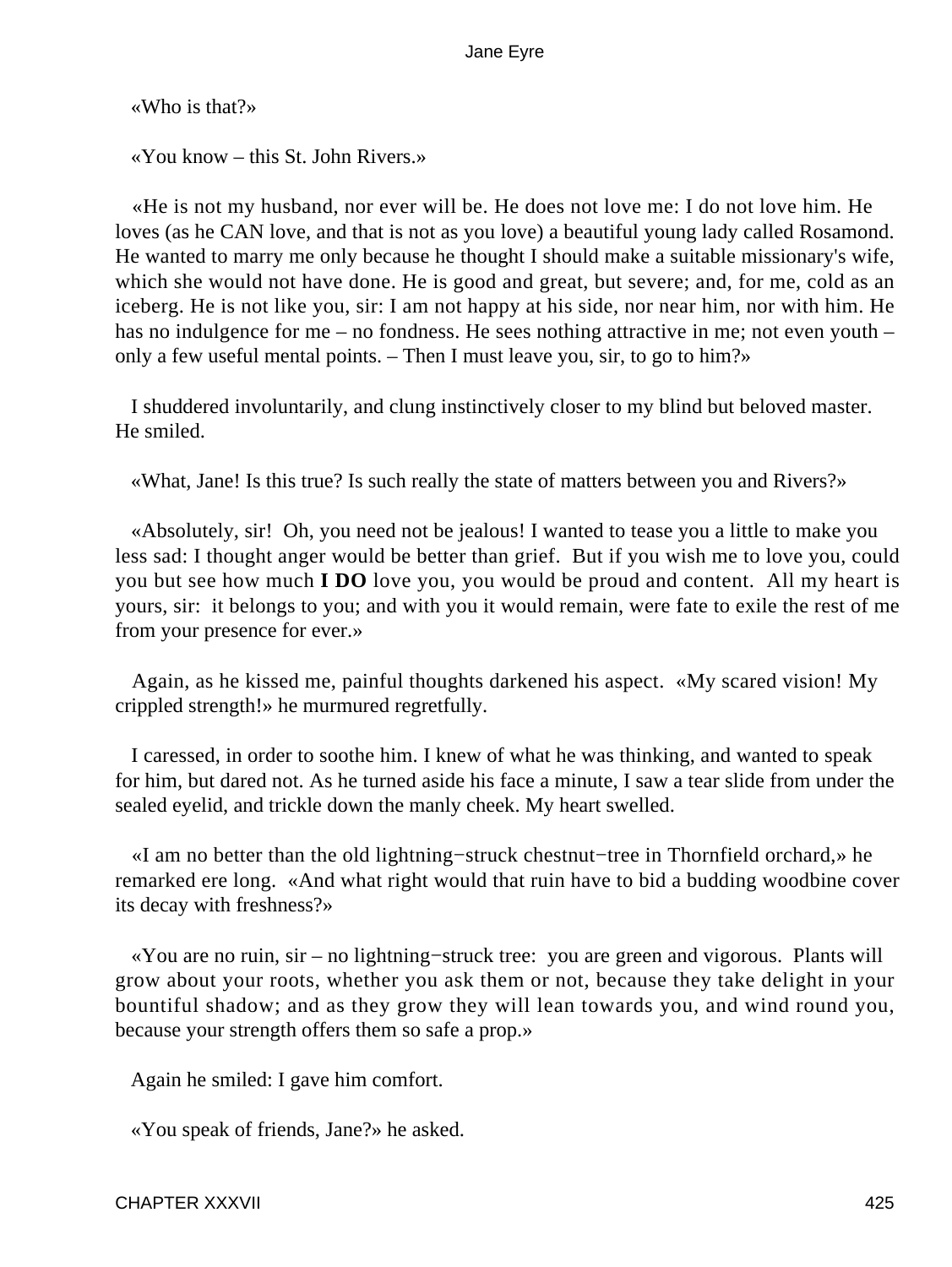«Yes, of friends,» I answered rather hesitatingly: for I knew I meant more than friends, but could not tell what other word to employ. He helped me.

«Ah! Jane. But I want a wife.»

«Do you, sir?»

«Yes: is it news to you?»

«Of course: you said nothing about it before.»

«Is it unwelcome news?»

«That depends on circumstances, sir – on your choice.»

«Which you shall make for me, Jane. I will abide by your decision.»

«Choose then, sir – **HER WHO LOVES YOU** BEST.»

«I will at least choose – **HER I LOVE BEST.** Jane, will you marry me?»

«Yes, sir.»

«A poor blind man, whom you will have to lead about by the hand?»

«Yes, sir.»

«A crippled man, twenty years older than you, whom you will have to wait on?»

«Yes, sir.»

«Truly, Jane?»

«Most truly, sir.»

«Oh! my darling! God bless you and reward you!»

«Mr. Rochester, if ever I did a good deed in my life – if ever I thought a good thought – if ever I prayed a sincere and blameless prayer – if ever I wished a righteous wish, – I am rewarded now. To be your wife is, for me, to be as happy as I can be on earth.»

«Because you delight in sacrifice.»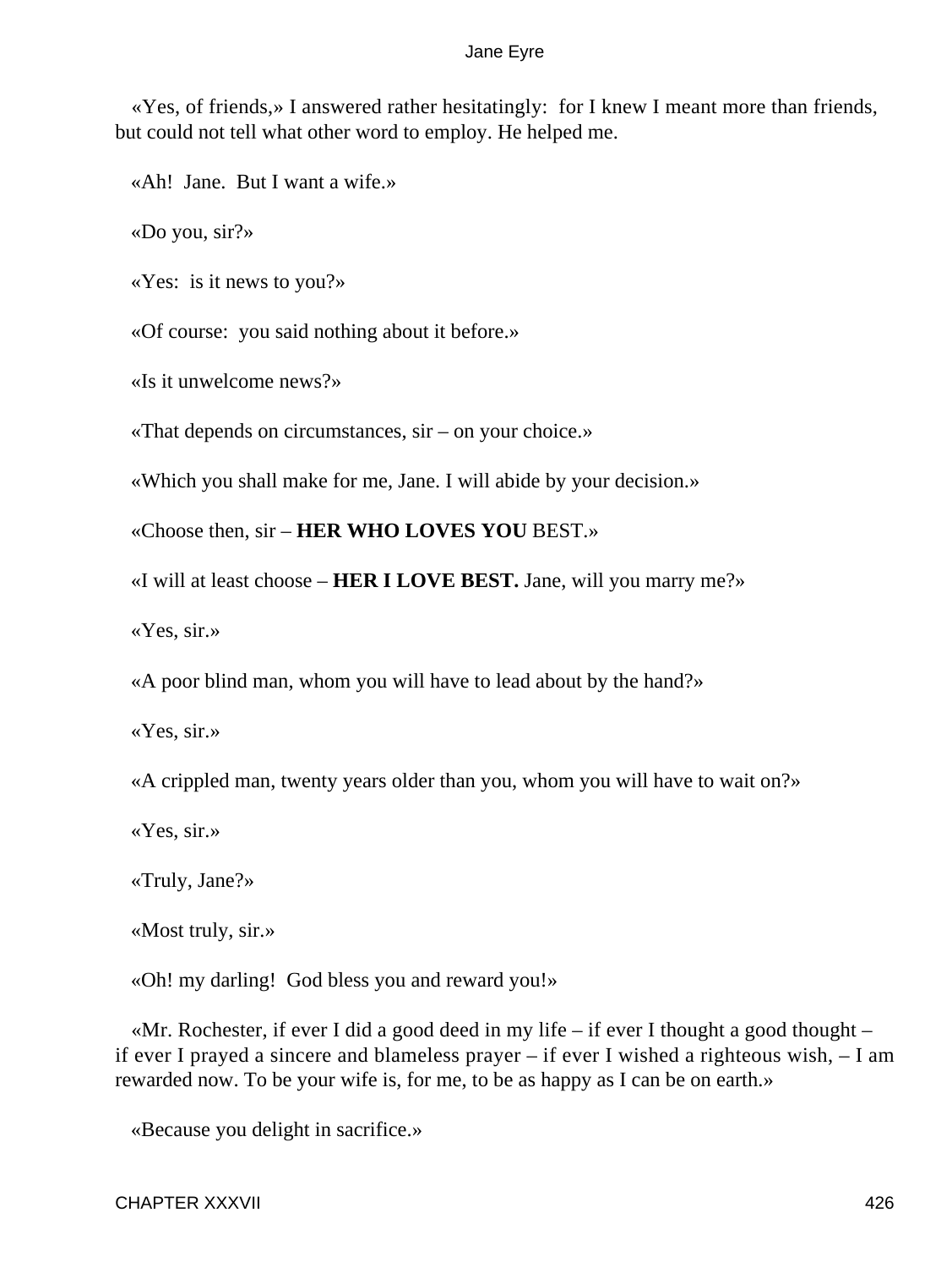«Sacrifice! What do I sacrifice? Famine for food, expectation for content. To be privileged to put my arms round what I value – to press my lips to what I love – to repose on what I trust: is that to make a sacrifice? If so, then certainly I delight in sacrifice.»

«And to bear with my infirmities, Jane: to overlook my deficiencies.»

 «Which are none, sir, to me. I love you better now, when I can really be useful to you, than I did in your state of proud independence, when you disdained every part but that of the giver and protector.»

 «Hitherto I have hated to be helped – to be led: henceforth, I feel I shall hate it no more. I did not like to put my hand into a hireling's, but it is pleasant to feel it circled by Jane's little fingers. I preferred utter loneliness to the constant attendance of servants; but Jane's soft ministry will be a perpetual joy. Jane suits me: do I suit her?»

«To the finest fibre of my nature, sir.»

 «The case being so, we have nothing in the world to wait for: we must be married instantly.»

He looked and spoke with eagerness: his old impetuosity was rising.

 «We must become one flesh without any delay, Jane: there is but the licence to get – then we marry.»

 «Mr. Rochester, I have just discovered the sun is far declined from its meridian, and Pilot is actually gone home to his dinner. Let me look at your watch.»

«Fasten it into your girdle, Janet, and keep it henceforward: I have no use for it.»

«It is nearly four o'clock in the afternoon, sir. Don't you feel hungry?»

 «The third day from this must be our wedding−day, Jane. Never mind fine clothes and jewels, now: all that is not worth a fillip.»

«The sun has dried up all the rain−drops, sir. The breeze is still: it is quite hot.»

 «Do you know, Jane, I have your little pearl necklace at this moment fastened round my bronze scrag under my cravat? I have worn it since the day I lost my only treasure, as a memento of her.»

«We will go home through the wood: that will be the shadiest way.»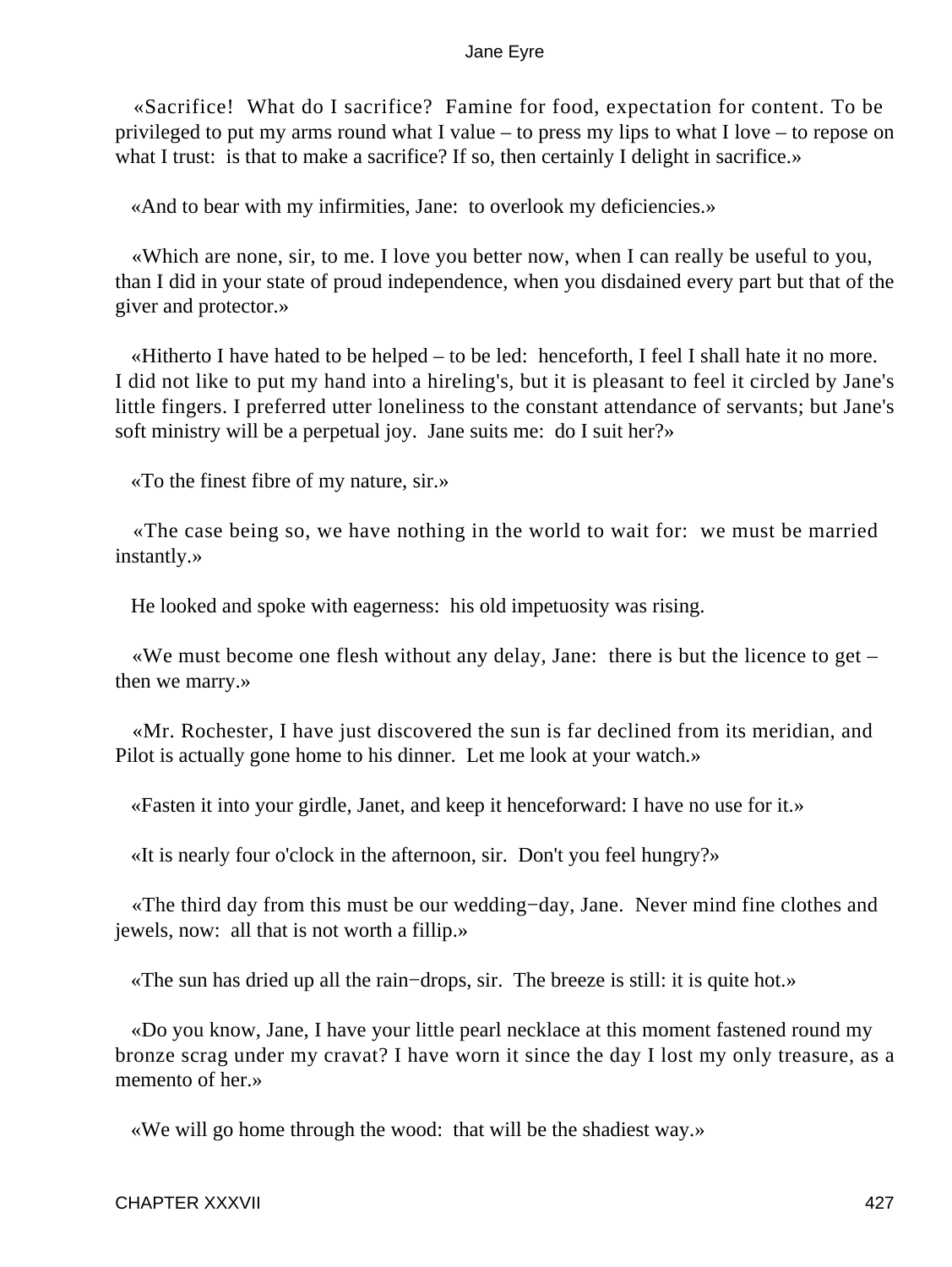He pursued his own thoughts without heeding me.

 "Jane! you think me, I daresay, an irreligious dog: but my heart swells with gratitude to the beneficent God of this earth just now. He sees not as man sees, but far clearer: judges not as man judges, but far more wisely. I did wrong: I would have sullied my innocent flower – breathed guilt on its purity: the Omnipotent snatched it from me. I, in my stiff−necked rebellion, almost cursed the dispensation: instead of bending to the decree, I defied it. Divine justice pursued its course; disasters came thick on me: I was forced to pass through the valley of the shadow of death. HIS chastisements are mighty; and one smote me which has humbled me for ever. You know I was proud of my strength: but what is it now, when I must give it over to foreign guidance, as a child does its weakness? Of late, Jane – only – only of late – I began to see and acknowledge the hand of God in my doom. I began to experience remorse, repentance; the wish for reconcilement to my Maker. I began sometimes to pray: very brief prayers they were, but very sincere.

 "Some days since: nay, I can number them – four; it was last Monday night, a singular mood came over me: one in which grief replaced frenzy – sorrow, sullenness. I had long had the impression that since I could nowhere find you, you must be dead. Late that night – perhaps it might be between eleven and twelve o'clock – ere I retired to my dreary rest, I supplicated God, that, if it seemed good to Him, I might soon be taken from this life, and admitted to that world to come, where there was still hope of rejoining Jane.

 «I was in my own room, and sitting by the window, which was open: it soothed me to feel the balmy night−air; though I could see no stars and only by a vague, luminous haze, knew the presence of a moon. I longed for thee, Janet! Oh, I longed for thee both with soul and flesh! I asked of God, at once in anguish and humility, if I had not been long enough desolate, afflicted, tormented; and might not soon taste bliss and peace once more. That I merited all I endured, I acknowledged – that I could scarcely endure more, I pleaded; and the alpha and omega of my heart's wishes broke involuntarily from my lips in the words – 'Jane! Jane! Jane!'»

«Did you speak these words aloud?»

 «I did, Jane. If any listener had heard me, he would have thought me mad: I pronounced them with such frantic energy.»

«And it was last Monday night, somewhere near midnight?»

 "Yes; but the time is of no consequence: what followed is the strange point. You will think me superstitious, – some superstition I have in my blood, and always had: nevertheless, this is true – true at least it is that I heard what I now relate.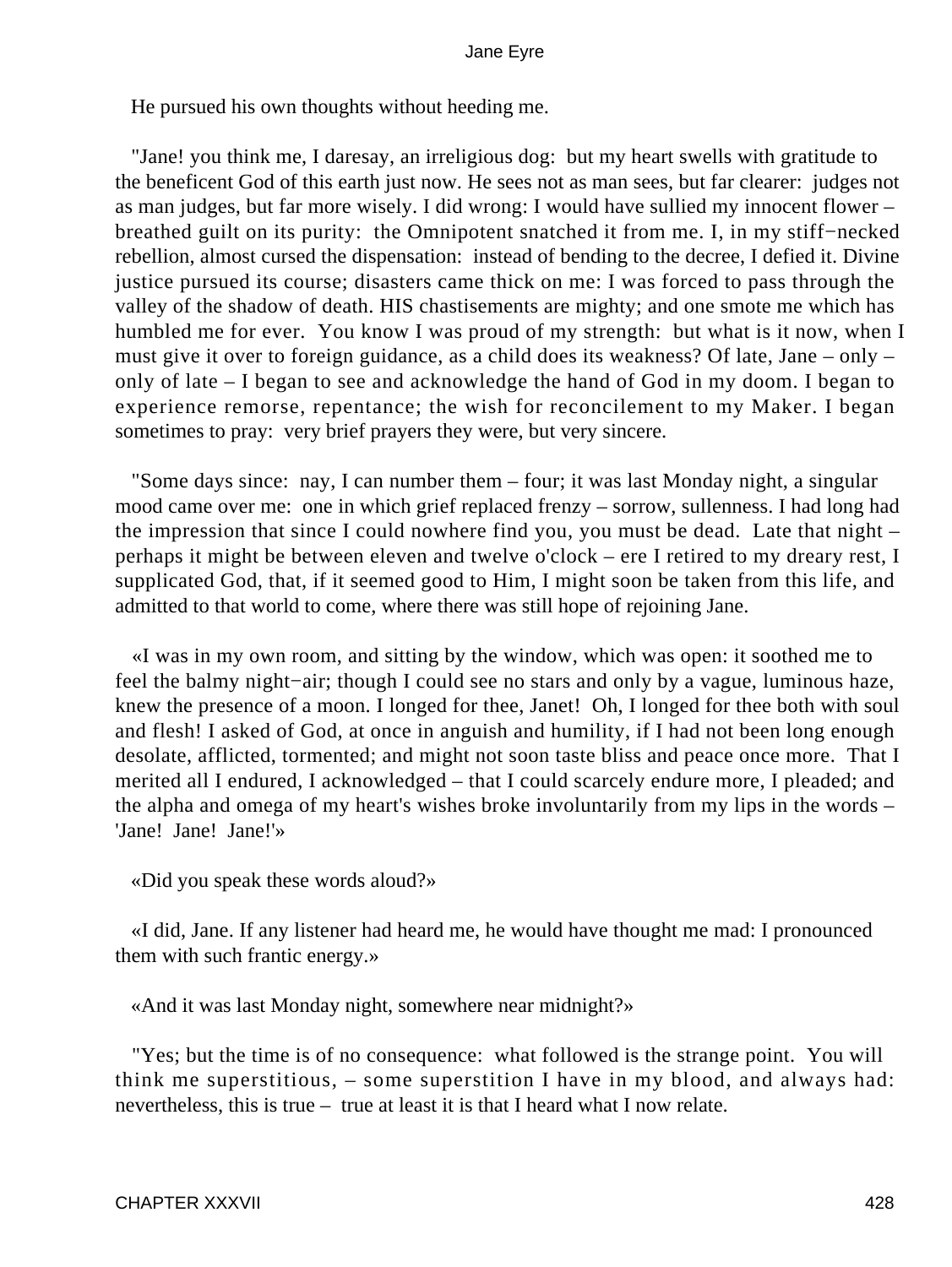"As I exclaimed 'Jane! Jane! Jane!' a voice – I cannot tell whence the voice came, but I know whose voice it was – replied, 'I am coming: wait for me;' and a moment after, went whispering on the wind the words – 'Where are you?'

 «I'll tell you, if I can, the idea, the picture these words opened to my mind: yet it is difficult to express what I want to express. Ferndean is buried, as you see, in a heavy wood, where sound falls dull, and dies unreverberating. 'Where are you?' seemed spoken amongst mountains; for I heard a hill−sent echo repeat the words. Cooler and fresher at the moment the gale seemed to visit my brow: I could have deemed that in some wild, lone scene, I and Jane were meeting. In spirit, I believe we must have met. You no doubt were, at that hour, in unconscious sleep, Jane: perhaps your soul wandered from its cell to comfort mine; for those were your accents− −as certain as I live – they were yours!»

 Reader, it was on Monday night – near midnight – that I too had received the mysterious summons: those were the very words by which I replied to it. I listened to Mr. Rochester's narrative, but made no disclosure in return. The coincidence struck me as too awful and inexplicable to be communicated or discussed. If I told anything, my tale would be such as must necessarily make a profound impression on the mind of my hearer: and that mind, yet from its sufferings too prone to gloom, needed not the deeper shade of the supernatural. I kept these things then, and pondered them in my heart.

 «You cannot now wonder,» continued my master, «that when you rose upon me so unexpectedly last night, I had difficulty in believing you any other than a mere voice and vision, something that would melt to silence and annihilation, as the midnight whisper and mountain echo had melted before. Now, I thank God! I know it to be otherwise. Yes, I thank God!»

 He put me off his knee, rose, and reverently lifting his hat from his brow, and bending his sightless eyes to the earth, he stood in mute devotion. Only the last words of the worship were audible.

 «I thank my Maker, that, in the midst of judgment, he has remembered mercy. I humbly entreat my Redeemer to give me strength to lead henceforth a purer life than I have done hitherto!»

 Then he stretched his hand out to be led. I took that dear hand, held it a moment to my lips, then let it pass round my shoulder: being so much lower of stature than he, I served both for his prop and guide. We entered the wood, and wended homeward.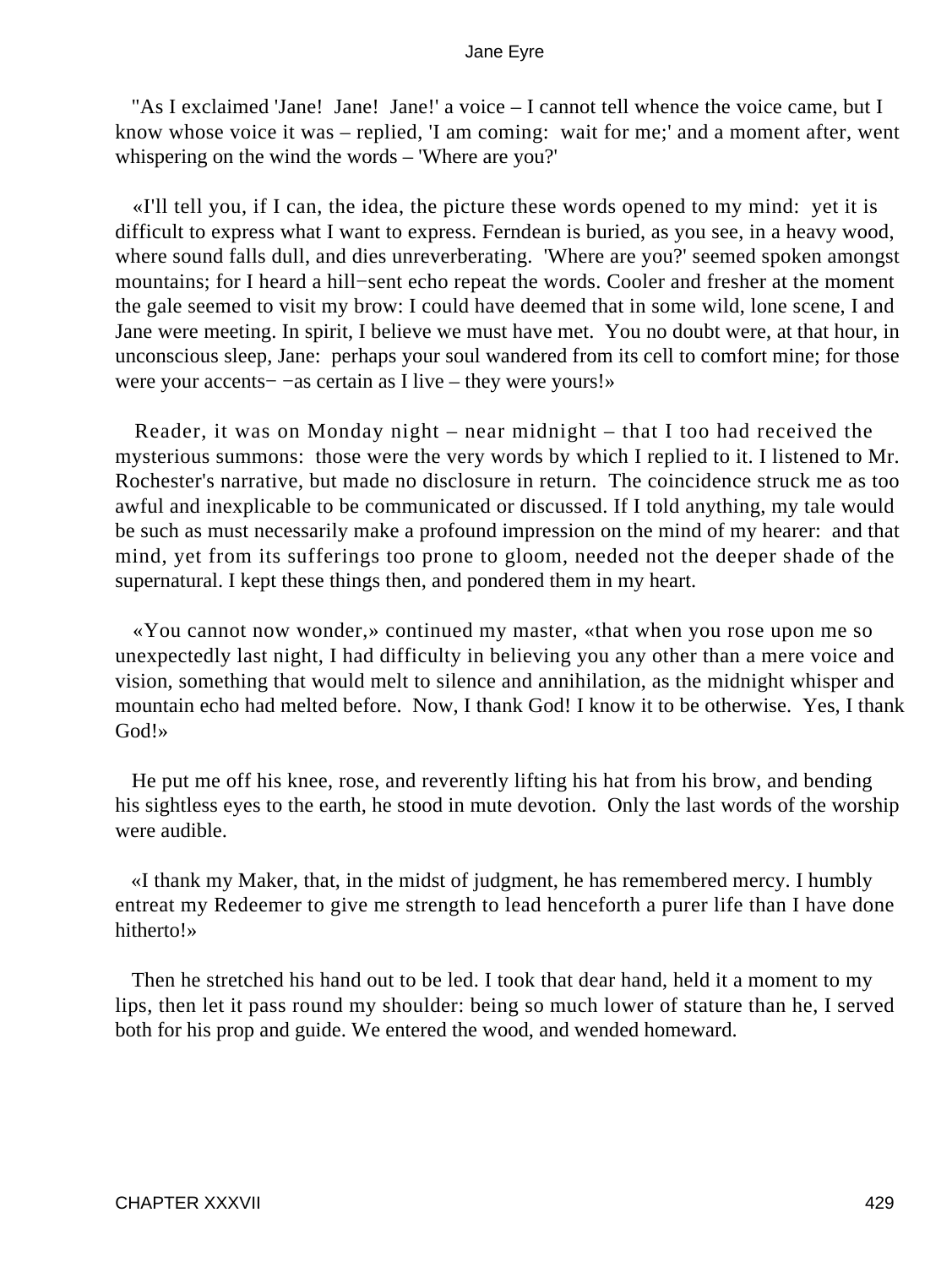# **[CHAPTER XXXVIII – CONCLUSION](#page-435-0)**

*Reader*, I married him. A quiet wedding we had: he and I, the parson and clerk, were alone present. When we got back from church, I went into the kitchen of the manor−house, where Mary was cooking the dinner and John cleaning the knives, and I said −

 «Mary, I have been married to Mr. Rochester this morning.» The housekeeper and her husband were both of that decent phlegmatic order of people, to whom one may at any time safely communicate a remarkable piece of news without incurring the danger of having one's ears pierced by some shrill ejaculation, and subsequently stunned by a torrent of wordy wonderment. Mary did look up, and she did stare at me: the ladle with which she was basting a pair of chickens roasting at the fire, did for some three minutes hang suspended in air; and for the same space of time John's knives also had rest from the polishing process: but Mary, bending again over the roast, said only −

«Have you, Miss? Well, for sure!»

 A short time after she pursued – «I seed you go out with the master, but I didn't know you were gone to church to be wed;» and she basted away. John, when I turned to him, was grinning from ear to ear.

 «I telled Mary how it would be,» he said: «I knew what Mr. Edward» (John was an old servant, and had known his master when he was the cadet of the house, therefore, he often gave him his Christian name) – «I knew what Mr. Edward would do; and I was certain he would not wait long neither: and he's done right, for aught I know. I wish you joy, Miss!» and he politely pulled his forelock.

 «Thank you, John. Mr. Rochester told me to give you and Mary this.» I put into his hand a five−pound note. Without waiting to hear more, I left the kitchen. In passing the door of that sanctum some time after, I caught the words −

 «She'll happen do better for him nor ony o't' grand ladies.» And again, «If she ben't one o' th' handsomest, she's noan faal and varry good−natured; and i' his een she's fair beautiful, onybody may see that.»

 I wrote to Moor House and to Cambridge immediately, to say what I had done: fully explaining also why I had thus acted. Diana and Mary approved the step unreservedly. Diana announced that she would just give me time to get over the honeymoon, and then she would come and see me.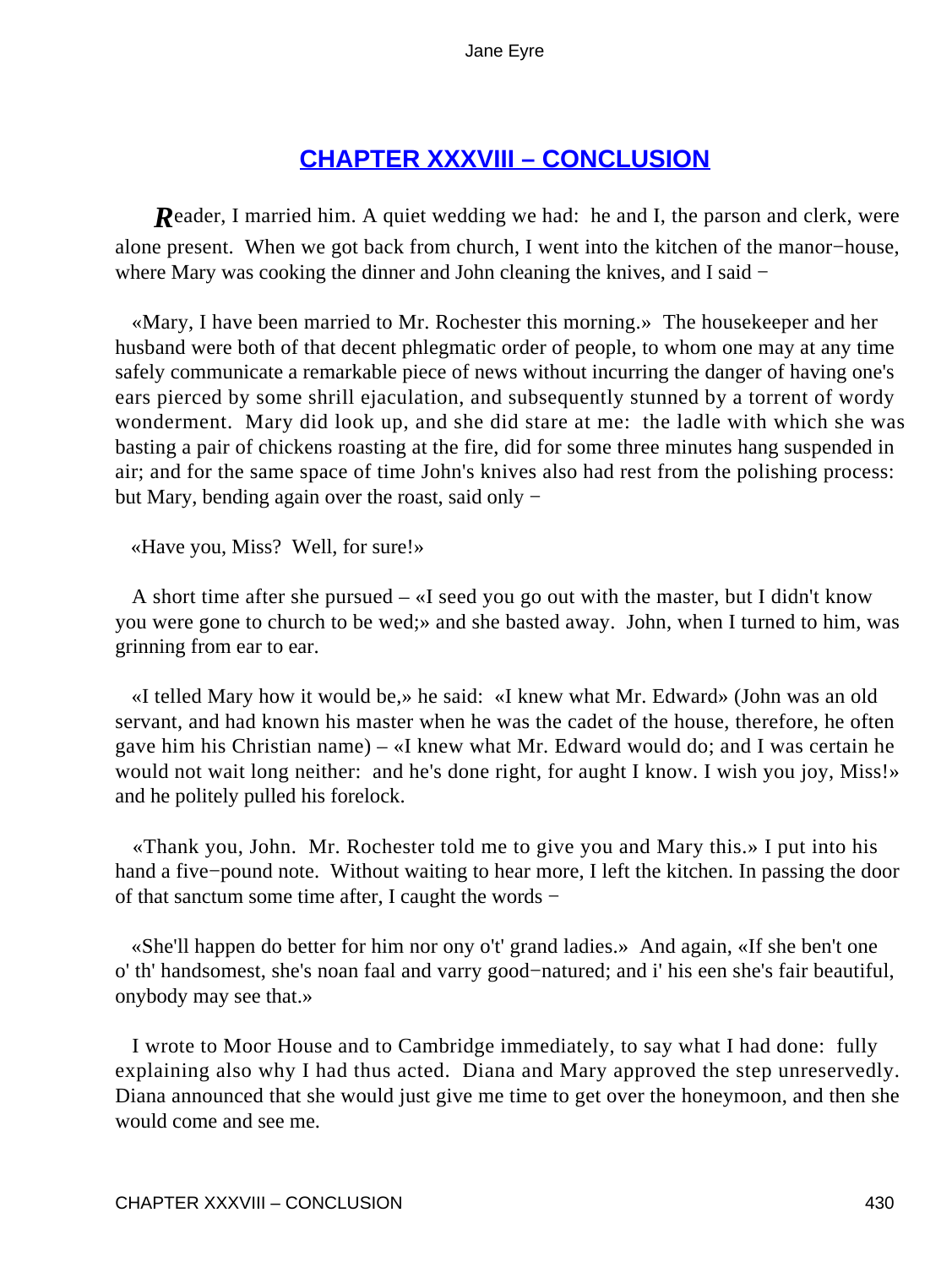«She had better not wait till then, Jane,» said Mr. Rochester, when I read her letter to him; «if she does, she will be too late, for our honeymoon will shine our life long: its beams will only fade over your grave or mine.»

 How St. John received the news, I don't know: he never answered the letter in which I communicated it: yet six months after he wrote to me, without, however, mentioning Mr. Rochester's name or alluding to my marriage. His letter was then calm, and, though very serious, kind. He has maintained a regular, though not frequent, correspondence ever since: he hopes I am happy, and trusts I am not of those who live without God in the world, and only mind earthly things.

 You have not quite forgotten little Adele, have you, reader? I had not; I soon asked and obtained leave of Mr. Rochester, to go and see her at the school where he had placed her. Her frantic joy at beholding me again moved me much. She looked pale and thin: she said she was not happy. I found the rules of the establishment were too strict, its course of study too severe for a child of her age: I took her home with me. I meant to become her governess once more, but I soon found this impracticable; my time and cares were now required by another – my husband needed them all. So I sought out a school conducted on a more indulgent system, and near enough to permit of my visiting her often, and bringing her home sometimes. I took care she should never want for anything that could contribute to her comfort: she soon settled in her new abode, became very happy there, and made fair progress in her studies. As she grew up, a sound English education corrected in a great measure her French defects; and when she left school, I found in her a pleasing and obliging companion: docile, good−tempered, and well−principled. By her grateful attention to me and mine, she has long since well repaid any little kindness I ever had it in my power to offer her.

 My tale draws to its close: one word respecting my experience of married life, and one brief glance at the fortunes of those whose names have most frequently recurred in this narrative, and I have done.

 I have now been married ten years. I know what it is to live entirely for and with what I love best on earth. I hold myself supremely blest – blest beyond what language can express; because I am my husband's life as fully is he is mine. No woman was ever nearer to her mate than I am: ever more absolutely bone of his bone and flesh of his flesh. I know no weariness of my Edward's society: he knows none of mine, any more than we each do of the pulsation of the heart that beats in our separate bosoms; consequently, we are ever together. To be together is for us to be at once as free as in solitude, as gay as in company. We talk, I believe, all day long: to talk to each other is but a more animated and an audible thinking. All my confidence is bestowed on him, all his confidence is devoted to me; we are precisely suited in character – perfect concord is the result.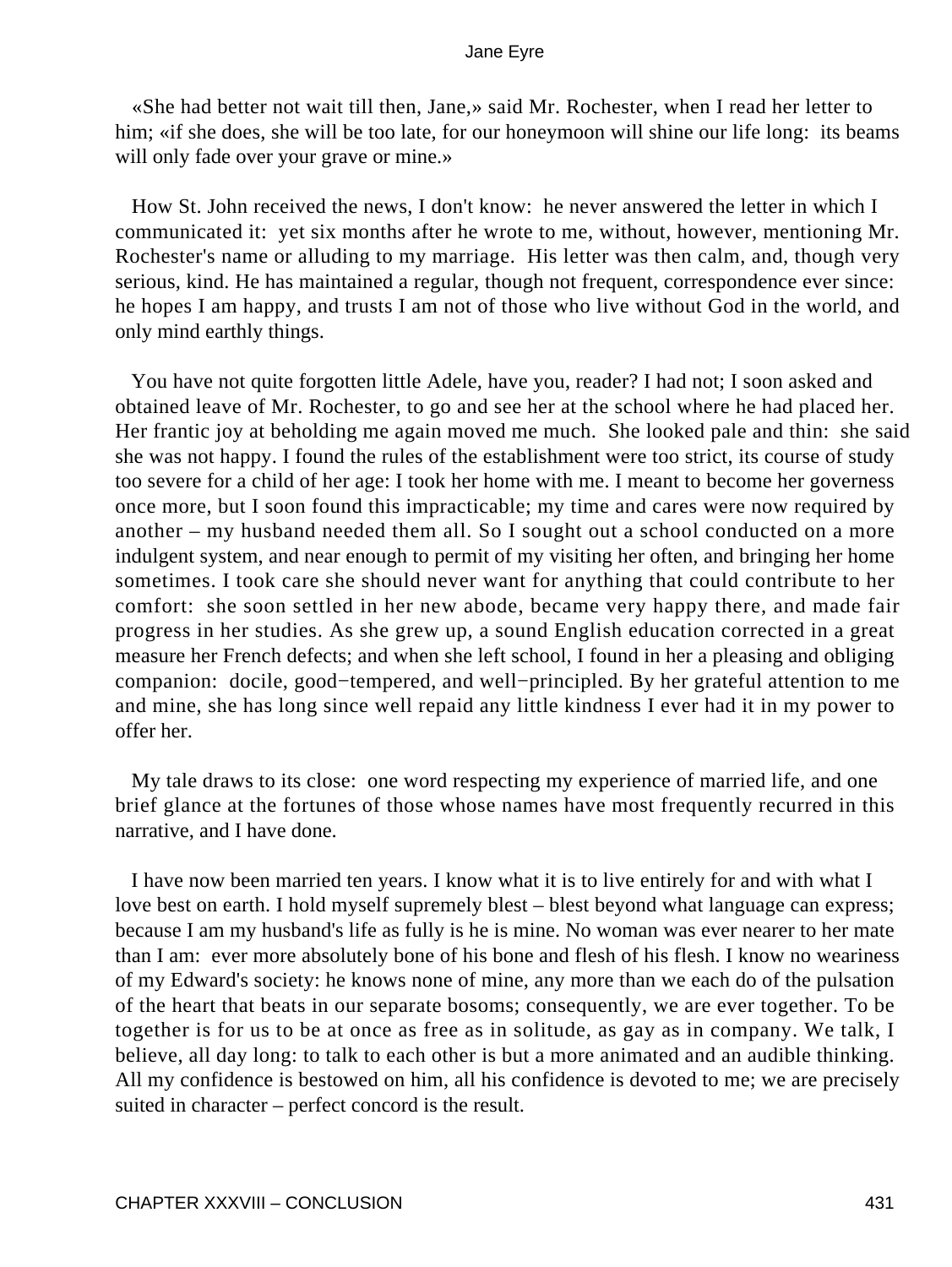Mr. Rochester continued blind the first two years of our union; perhaps it was that circumstance that drew us so very near – that knit us so very close: for I was then his vision, as I am still his right hand. Literally, I was (what he often called me) the apple of his eye. He saw nature – he saw books through me; and never did I weary of gazing for his behalf, and of putting into words the effect of field, tree, town, river, cloud, sunbeam – of the landscape before us; of the weather round us – and impressing by sound on his ear what light could no longer stamp on his eye. Never did I weary of reading to him; never did I weary of conducting him where he wished to go: of doing for him what he wished to be done. And there was a pleasure in my services, most full, most exquisite, even though sad− −because he claimed these services without painful shame or damping humiliation. He loved me so truly, that he knew no reluctance in profiting by my attendance: he felt I loved him so fondly, that to yield that attendance was to indulge my sweetest wishes.

 One morning at the end of the two years, as I was writing a letter to his dictation, he came and bent over me, and said – «Jane, have you a glittering ornament round your neck?»

I had a gold watch−chain: I answered «Yes.»

«And have you a pale blue dress on?»

 I had. He informed me then, that for some time he had fancied the obscurity clouding one eye was becoming less dense; and that now he was sure of it.

 He and I went up to London. He had the advice of an eminent oculist; and he eventually recovered the sight of that one eye. He cannot now see very distinctly: he cannot read or write much; but he can find his way without being led by the hand: the sky is no longer a blank to him – the earth no longer a void. When his first− born was put into his arms, he could see that the boy had inherited his own eyes, as they once were – large, brilliant, and black. On that occasion, he again, with a full heart, acknowledged that God had tempered judgment with mercy.

 My Edward and I, then, are happy: and the more so, because those we most love are happy likewise. Diana and Mary Rivers are both married: alternately, once every year, they come to see us, and we go to see them. Diana's husband is a captain in the navy, a gallant officer and a good man. Mary's is a clergyman, a college friend of her brother's, and, from his attainments and principles, worthy of the connection. Both Captain Fitzjames and Mr. Wharton love their wives, and are loved by them.

 As to St. John Rivers, he left England: he went to India. He entered on the path he had marked for himself; he pursues it still. A more resolute, indefatigable pioneer never wrought amidst rocks and dangers. Firm, faithful, and devoted, full of energy, and zeal, and truth, he labours for his race; he clears their painful way to improvement; he hews down like a giant the prejudices of creed and caste that encumber it. He may be stern; he may be exacting; he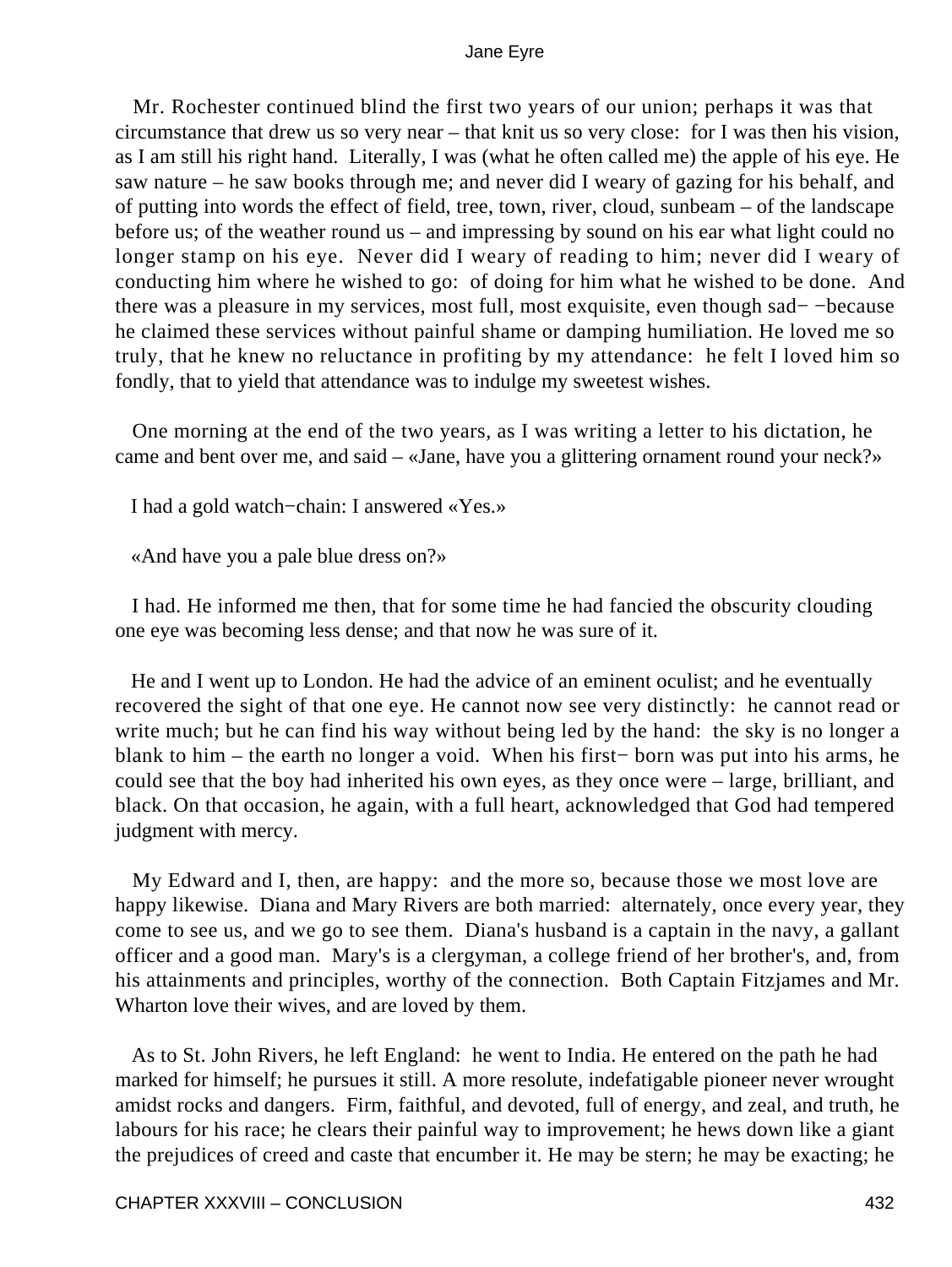may be ambitious yet; but his is the sternness of the warrior Greatheart, who guards his pilgrim convoy from the onslaught of Apollyon. His is the exaction of the apostle, who speaks but for Christ, when he says  $-\alpha$ Whosoever will come after me, let him deny himself, and take up his cross and follow me.» His is the ambition of the high master−spirit, which aims to fill a place in the first rank of those who are redeemed from the earth – who stand without fault before the throne of God, who share the last mighty victories of the Lamb, who are called, and chosen, and faithful.

 St. John is unmarried: he never will marry now. Himself has hitherto sufficed to the toil, and the toil draws near its close: his glorious sun hastens to its setting. The last letter I received from him drew from my eves human tears, and yet filled my heart with divine joy: he anticipated his sure reward, his incorruptible crown. I know that a stranger's hand will write to me next, to say that the good and faithful servant has been called at length into the joy of his Lord. And why weep for this? No fear of death will darken St. John's last hour: his mind will be unclouded, his heart will be undaunted, his hope will be sure, his faith steadfast. His own words are a pledge of this −

 «My Master,» he says, «has forewarned me. Daily He announces more distinctly, – 'Surely I come quickly!' and hourly I more eagerly respond, – 'Amen; even so come, Lord Jesus!'»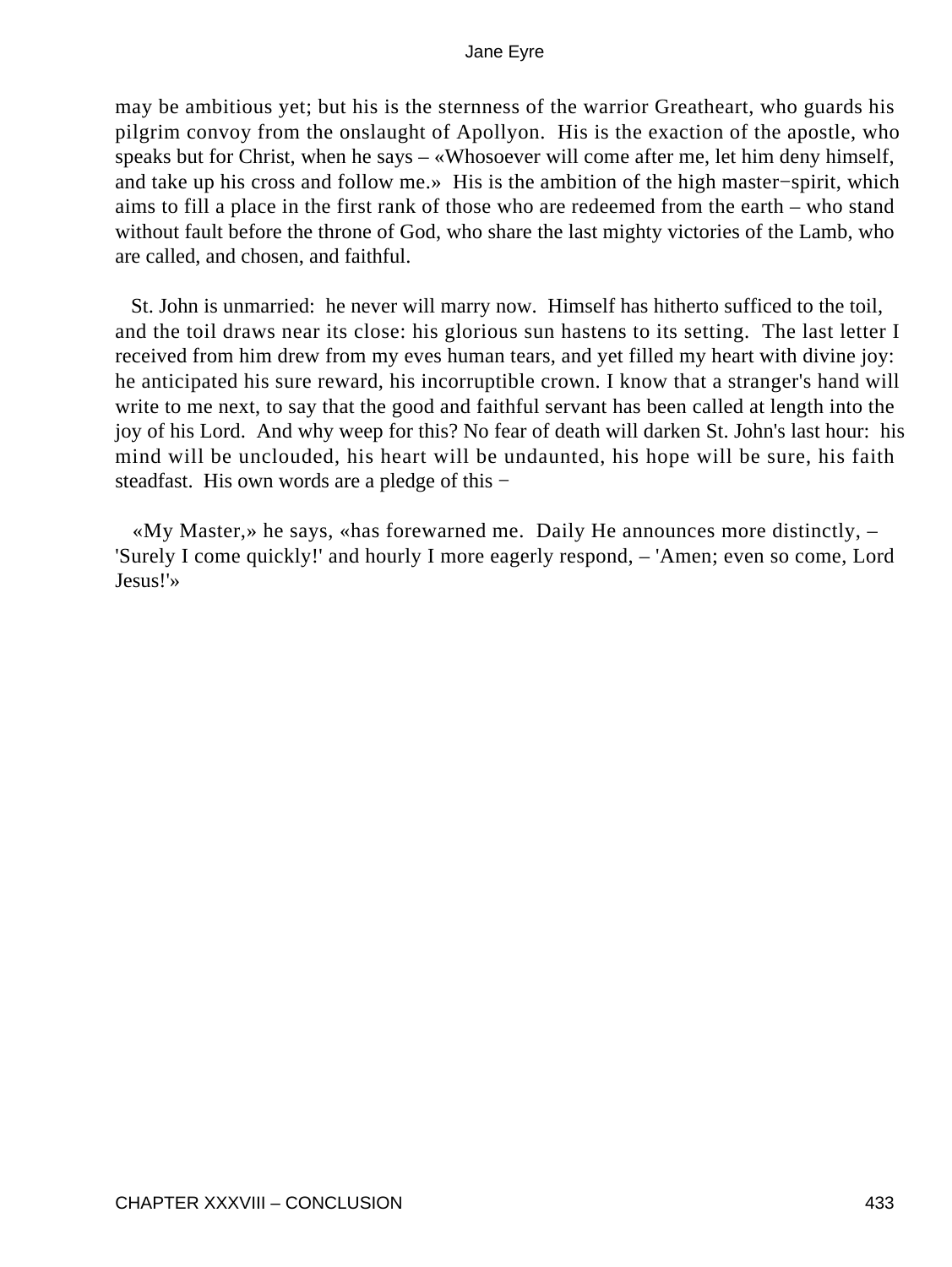Jane Eyre

## **Table Of Content**

**[PREFACE](#page-3-0)**

**[CHAPTER I](#page-6-0)**

**[CHAPTER II](#page-11-0)**

**[CHAPTER III](#page-17-0)**

**[CHAPTER IV](#page-25-0)**

**[CHAPTER V](#page-38-0)**

**[CHAPTER VI](#page-50-0)**

**[CHAPTER VII](#page-57-0)**

**[CHAPTER VIII](#page-65-0)**

**[CHAPTER IX](#page-72-0)**

**[CHAPTER X](#page-79-0)**

**[CHAPTER XI](#page-89-0)**

**[CHAPTER XII](#page-103-0)**

**[CHAPTER XIII](#page-112-0)**

**[CHAPTER XIV](#page-123-0)**

**[CHAPTER XV](#page-135-0)**

**[CHAPTER XVI](#page-145-0)**

**[CHAPTER XVII](#page-154-0)**

**[CHAPTER XVIII](#page-172-0)**

**[CHAPTER XIX](#page-185-0)**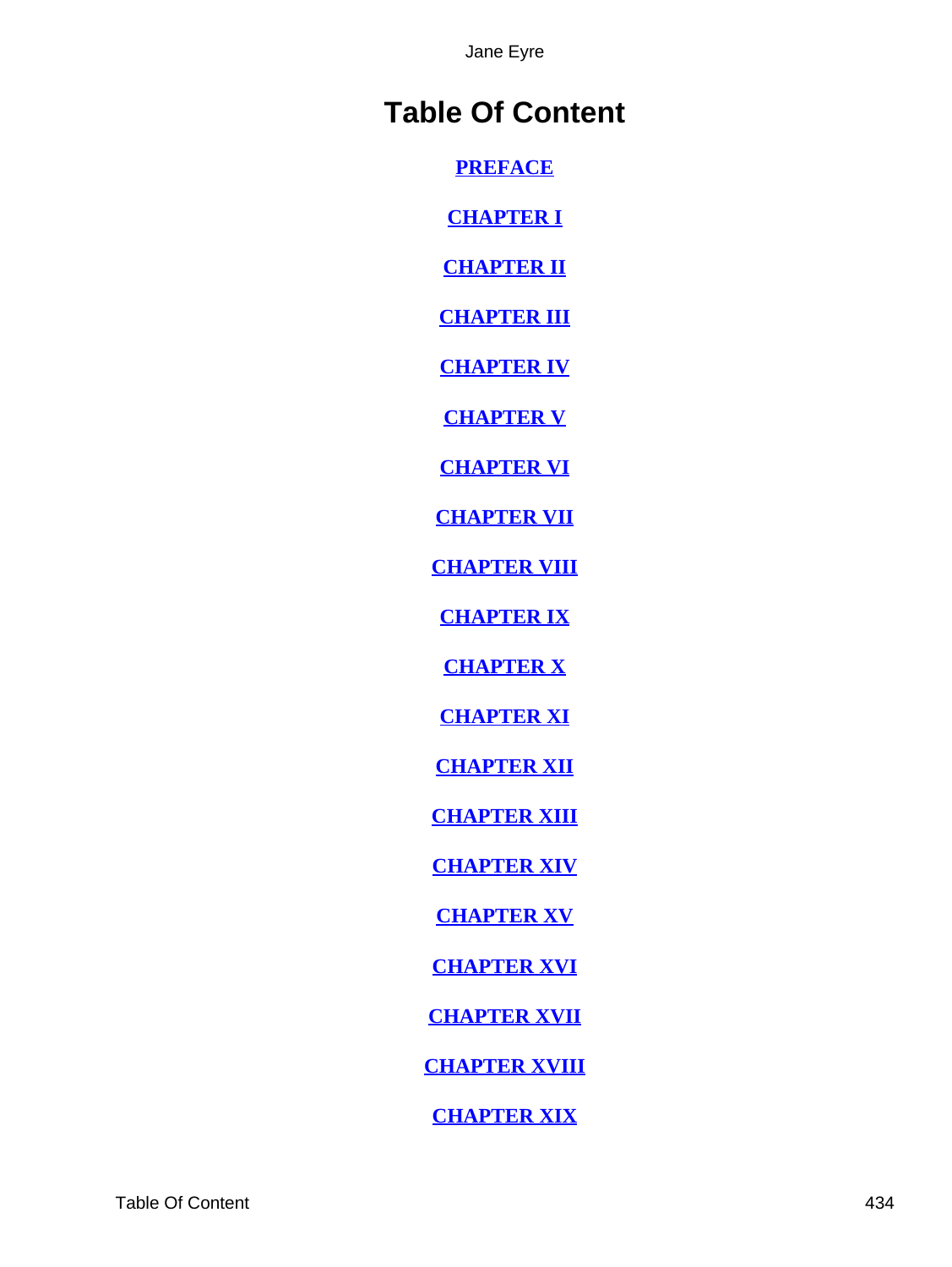Jane Eyre

**[CHAPTER XX](#page-196-0)**

**[CHAPTER XXI](#page-211-0)**

**[CHAPTER XXII](#page-231-0)**

**[CHAPTER XXIII](#page-237-0)**

**[CHAPTER XXIV](#page-247-0)**

**[CHAPTER XXV](#page-264-0)**

**[CHAPTER XXVI](#page-275-0)**

**[CHAPTER XXVII](#page-285-0)**

**[CHAPTER XXVIII](#page-307-0)**

**[CHAPTER XXIX](#page-322-0)**

**[CHAPTER XXX](#page-334-0)**

**[CHAPTER XXXI](#page-342-0)**

**[CHAPTER XXXII](#page-349-0)**

**[CHAPTER XXXIII](#page-359-0)**

**[CHAPTER XXXIV](#page-372-0)**

**[CHAPTER XXXV](#page-391-0)**

**[CHAPTER XXXVI](#page-401-0)**

**[CHAPTER XXXVII](#page-410-0)**

**[CHAPTER XXXVIII – CONCLUSION](#page-430-0)**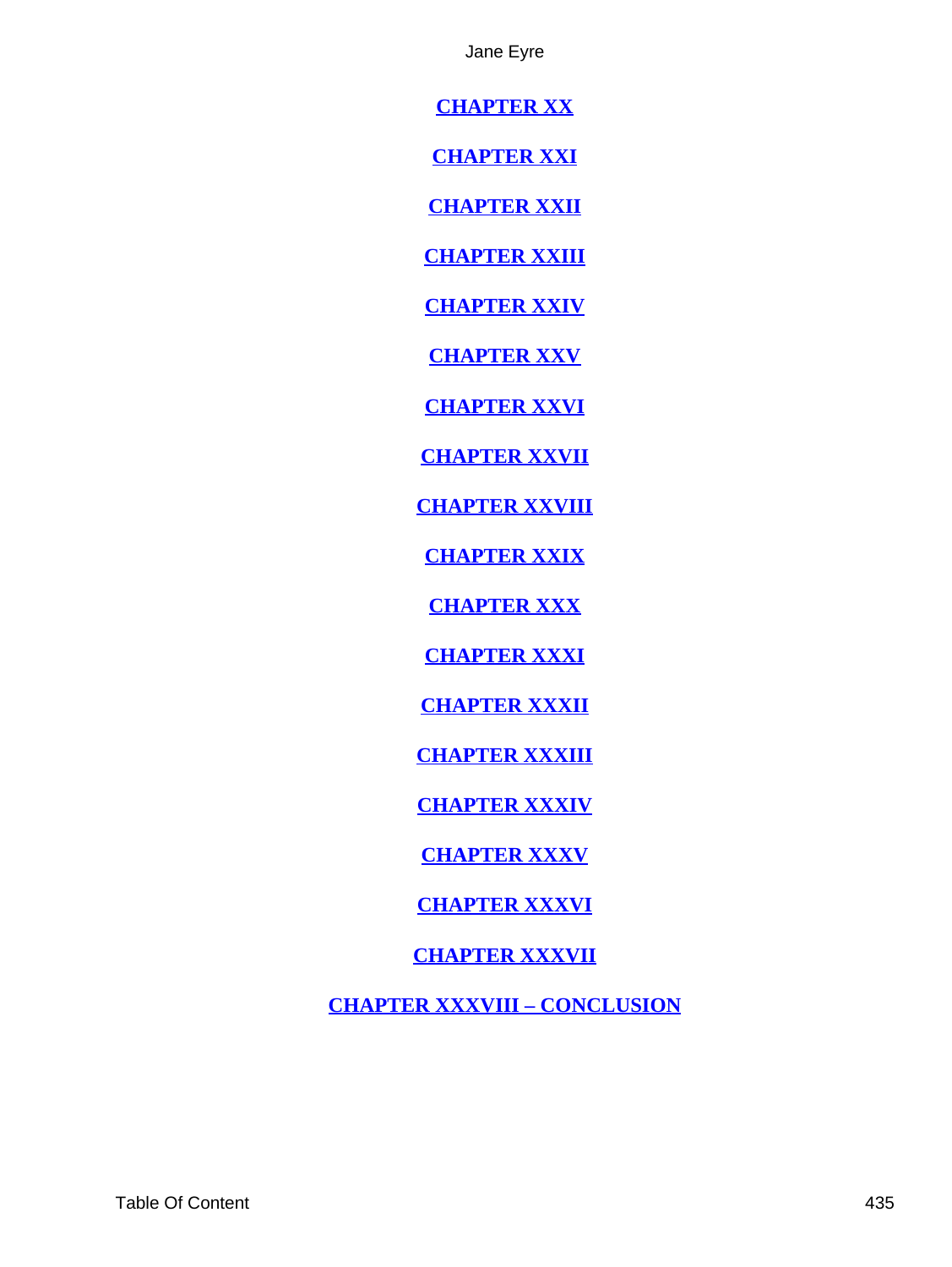## **You are reading a Phoenix Edition:**

It was converted from clean and standard xhtml/xml files. It uses metatags to identify content, and other data. The available resources specific to each ebook format were used to give the reader a pleasant reading experience.

More detais available at Phoenix−Library.org website.

Any suggestion that helps us to improve these editions are welcome.

**The Phoenix−Library Team**